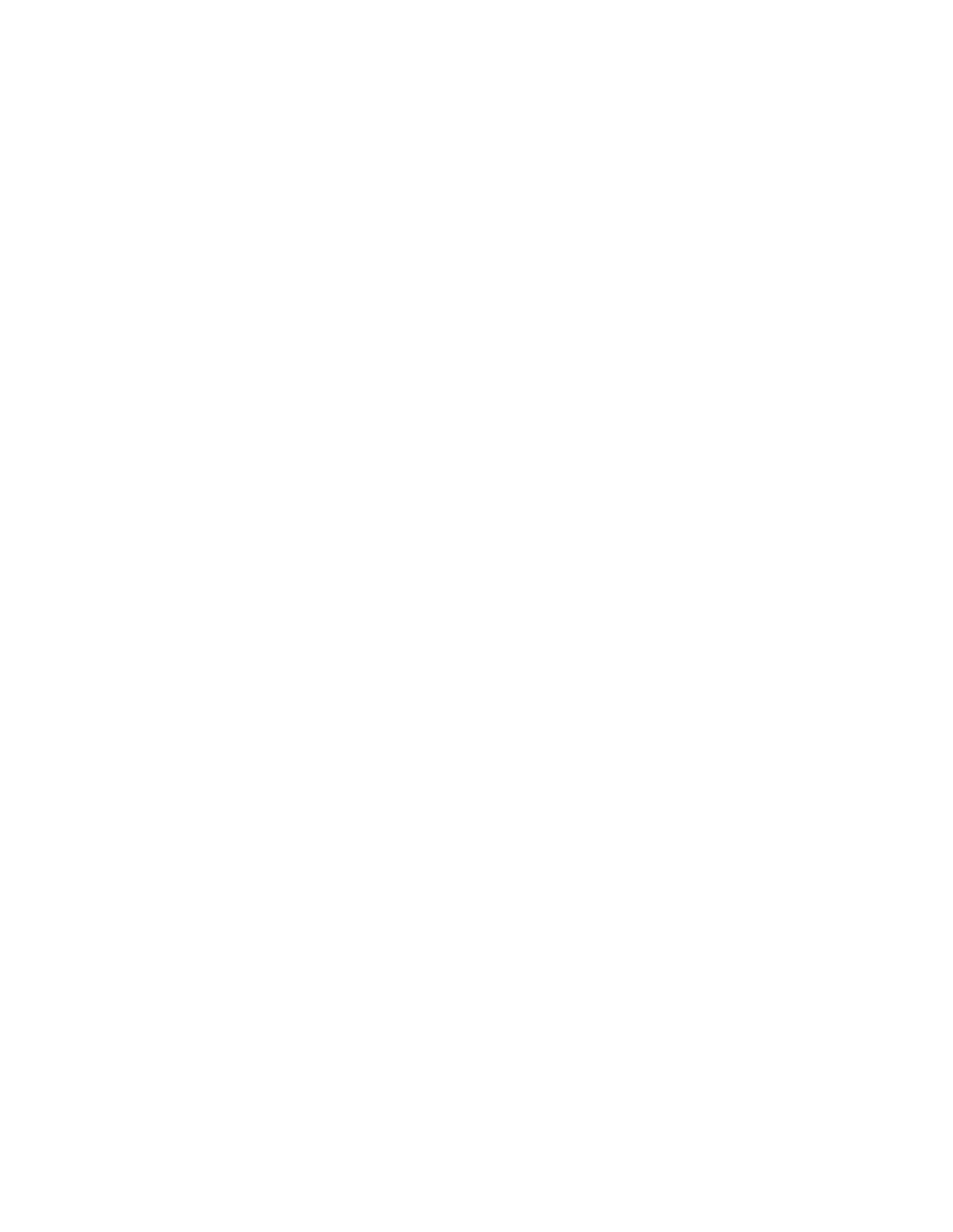# **General Information**

| Elimination Of Ozone Depleting Chemicals  4 (Rev. July 97)                                      |
|-------------------------------------------------------------------------------------------------|
| <b>ON Semiconductor Standard Policies</b>                                                       |
|                                                                                                 |
| Indemnification Form $\ldots \ldots \ldots \ldots \ldots \ldots \ldots \ldots$ 6 (Rev. Jan. 94) |
|                                                                                                 |
| <b>Using Computer Sort</b>                                                                      |
| - Finding Devices Easily In This Book 8 (Rev. Jan. 96)                                          |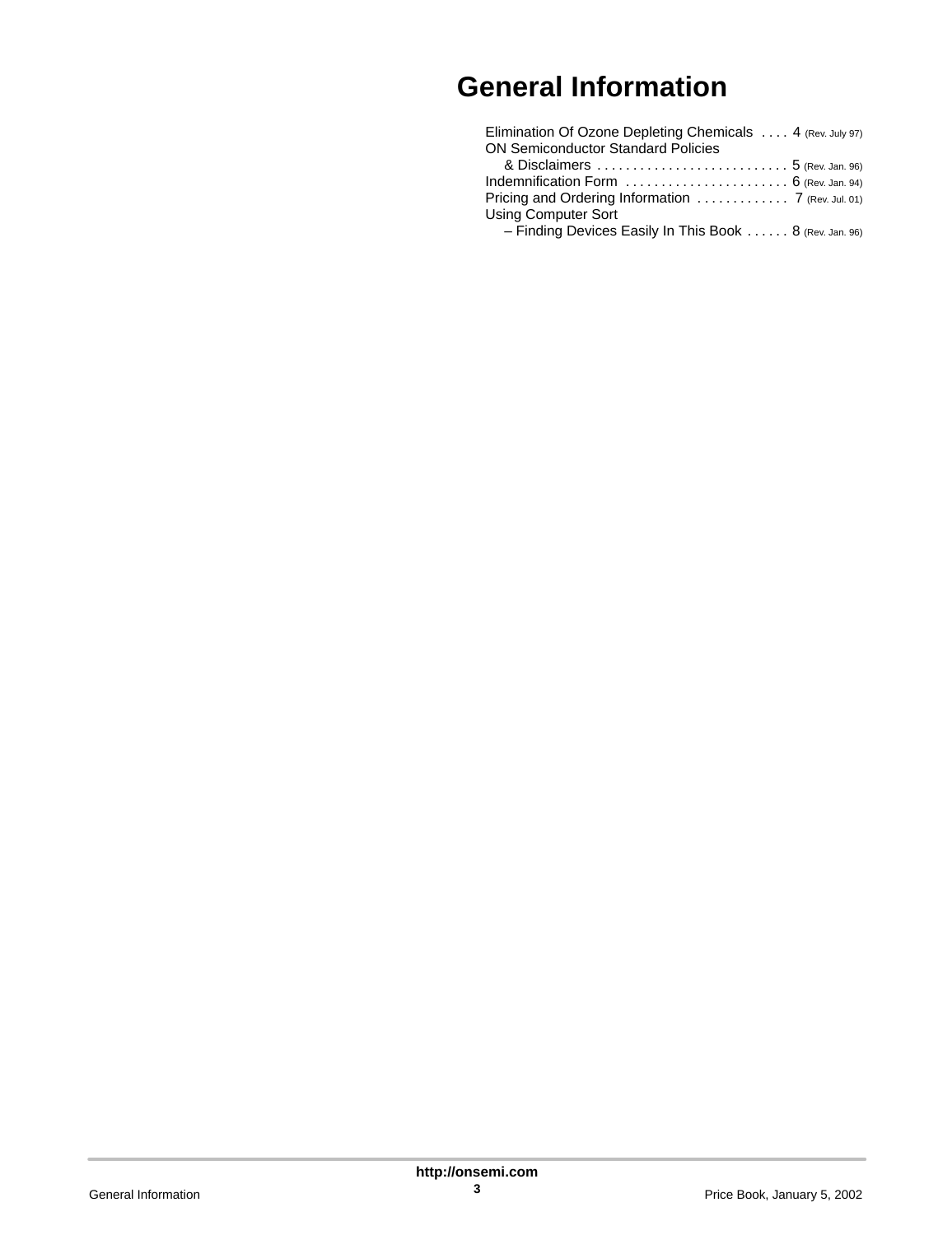### **ELIMINATION OF OZONE DEPLETING CHEMICALS**

ON Semiconductor has been asked by many of its customers to report on its usage of ozone depleting substances in its manufacture of products with respect to the new federal labeling requirements under the 1990 Clean Air Act amendments.

As of May 1993, ON Semiconductor meets the conditions of the EPA Final Rule defining labeling requirements. The products currently manufactured by ON Semiconductor will be free of labeling, as well as those that we manufacture in the future.

ON Semiconductor began its worldwide elimination program early in the process and is pleased that we met the goal ahead of the EPA's schedule. The protection of the environment, including the ozone layer, continues to be a major interest of ON Semiconductor.

If you should have any questions or concerns about CFC's or other ozone depleting substances, or about environmental topics in general, please let us know.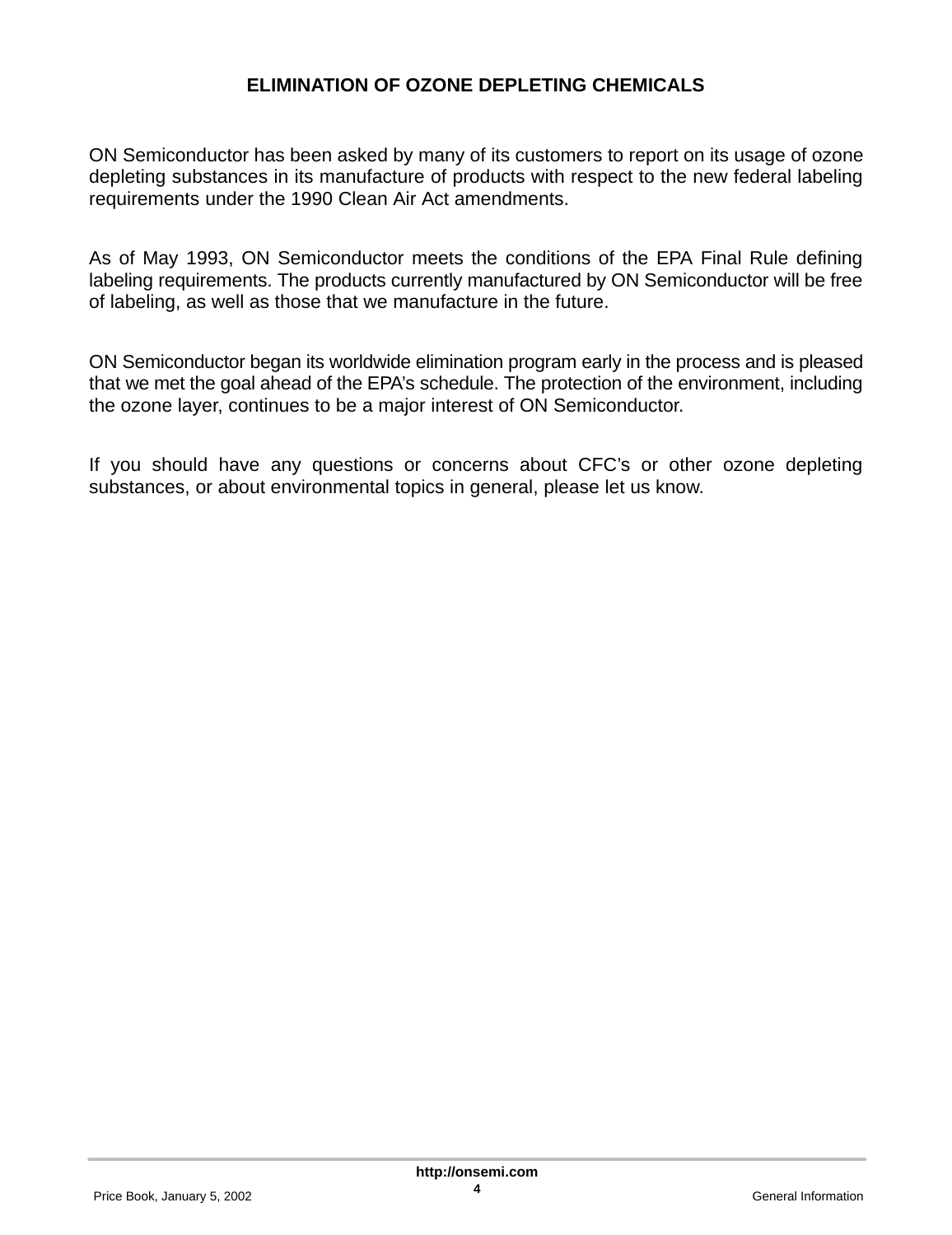### **ON SEMICONDUCTOR STANDARD POLICIES & DISCLAIMERS**

ON Semiconductor reserves the right to make changes without further notice to any products herein. ON Semiconductor makes no warranty, representation or guarantee regarding the suitability of its products for any particular purpose, nor does ON Semiconductor assume any liability arising out of the application or use of any product or circuit, and specifically disclaims any and all liability, including without limitation consequential or incidental damages.

"Typical" parameters which may be provided in ON Semiconductor data sheets and/or specifications can and do vary in different applications and actual performance may vary over time. All operating parameters, including "Typicals" must be validated for each customer application by customer's technical experts.

ON Semiconductor does not convey any license under its patent rights nor the rights of others.

ON Semiconductor and **and are registered trademarks of ON Semiconductor, Inc. ON Semiconductor, Inc. is an** Equal Opportunity/Affirmative Action Employer.

#### **ON SEMICONDUCTOR PRODUCT SAFETY POLICY**

#### **OEM POLICY**

ON Semiconductor products are not designed, intended, nor authorized for use as components in systems intended for surgical implant into the body, or in other applications intended to support or sustain life, or in any other application in which the failure of the ON Semiconductor product could create a situation where personal injury or death may occur. Should Buyer purchase or use ON Semiconductor products for any such unintended or unauthorized application, Buyer shall indemnify\* and hold ON Semiconductor and its officers, employees, subsidiaries, affiliates, and distributors harmless against all claims, costs, damages, and expenses, and reasonable attorney fees arising out of, directly or indirectly, any claim of personal injury or death associated with such unintended or unauthorized use, even if such claim alleges that ON Semiconductor was negligent regarding the design or manufacture of the product.

#### **DISTRIBUTOR POLICY**

ON Semiconductor products are not designed, intended, nor authorized for use as components in systems intended for surgical implant into the body, or in other applications intended to support or sustain life, or in any other application in which the failure of the ON Semiconductor product could create a situation where personal injury or death may occur.

ON Semiconductor periodically may inform Distributor that certain customers have sought and been denied permission to purchase certain ON Semiconductor products for such uses directly from ON Semiconductor. Distributor agrees, upon being so informed, to take reasonable action to prevent sales of the ON Semiconductor products in question for such uses to any such identified customers.

Distributor further agrees, before any sale of ON Semiconductor products made with actual knowledge that the customer is purchasing for such use, to inform ON Semiconductor of the potential sale. In the event ON Semiconductor, in its sole discretion, determines that it does not want its product sold for such use, Distributor agrees that it will not sell the product or any substitute ON Semiconductor products to the customer for such use.

If Distributor makes the sale despite ON Semiconductor's instruction to the contrary, Distributor agrees to indemnify\* and hold ON Semiconductor, and its officers, employees, subsidiaries, affiliates, and distributors harmless against all claims, costs, damages, and expenses, and reasonable attorney fees arising out of, directly or indirectly, any claim of personal injury or death associated with such unauthorized use, even if such claim alleges that ON Semiconductor was negligent regarding the design or manufacture of the product.

\* NOTE: A copy of the standard ON Semiconductor indemnity form is on the following page.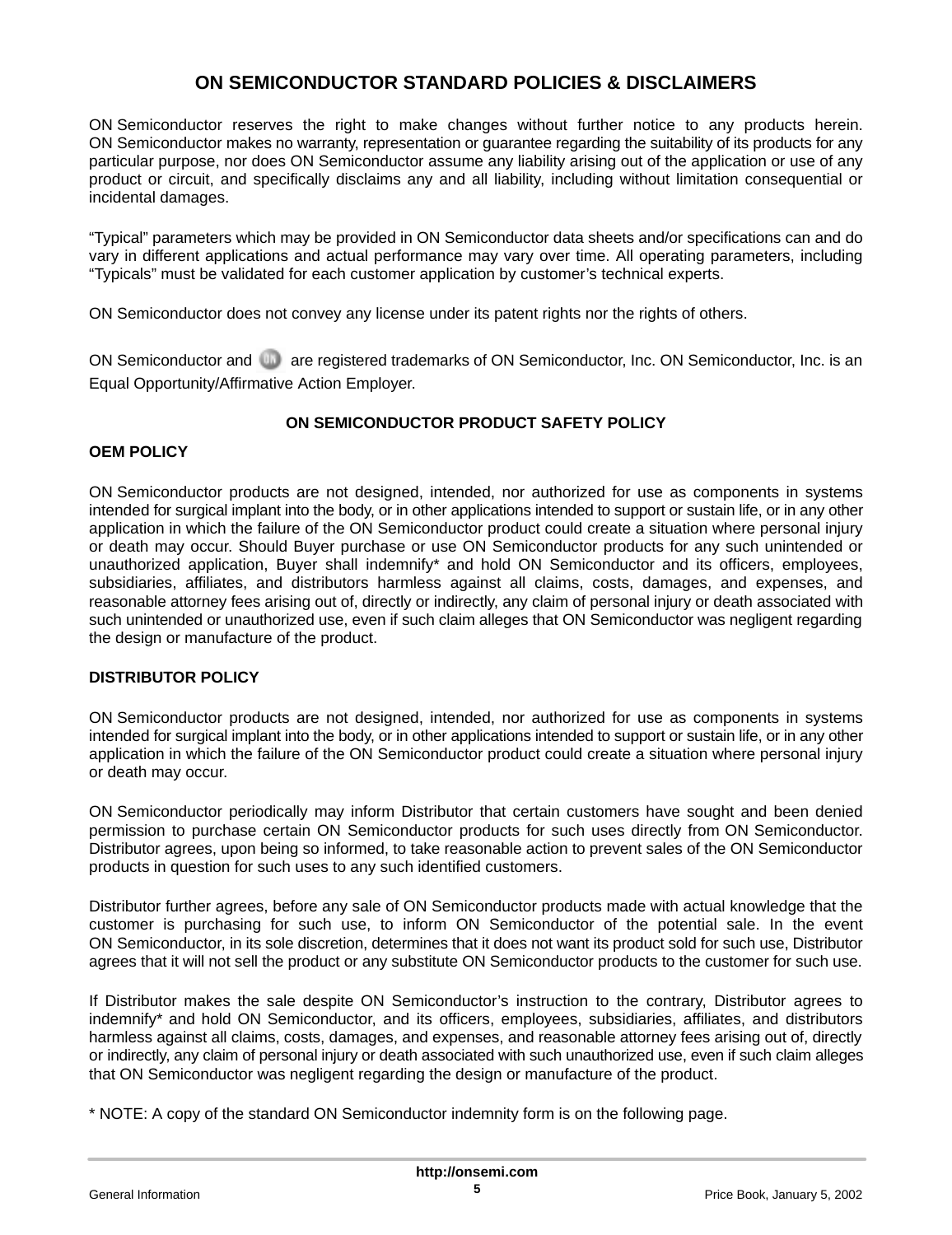# **INDEMNIFICATION FORM**

ON Semiconductor, Inc. ("ON Semiconductor"), and ("Customer") hereby agree to the following in regard to all purchases of ON Semiconductor semiconductor products by customer from whatever source:

- 1. Customer hereby agrees to indemnify, defend, and hold harmless ON Semiconductor, and all of its officers, directors, subsidiaries, affiliates, agents, and/or employees (the "Indemnitees"), from and against any and all claims, demands, judgments, and lawsuits for personal injury or death or property damage arising out of or associated in any manner with the incorporation in any of Customer's devices, systems, or products of a device, die, component, part, or assembly ("Products") manufactured and/or sold by ON Semiconductor or any of its subsidiaries, affiliates, or distributors, and any and all losses, costs, damages, and expenses (including reasonable attorneys' fees) incurred by the Indemnitees or any of them in connection with such a claim, demand, judgment, or lawsuit; provided, however, that:
	- (a) Customer is provided with prompt notice after ON Semiconductor learns of any such claim, demand, or lawsuit;
	- (b) The Indemnitees cooperate fully with Customer in the defense of such claim, demand, or lawsuit; and
	- (c) Customer has the exclusive control over the defense and settlement of any such claim, demand, or lawsuit.
- 2. The foregoing indemnity is agreed by the parties hereto to apply to any and all claims of whatever nature against the Indemnitees, including expressly, but not limited to, claims that any of the Indemnitees were negligent, jointly or collectively, whether actively or passively, regarding any acts or omissions in connection with the design, manufacture,and/or sale of ON Semiconductor's Semiconductor Products, or claims that ON Semiconductor's Semiconductor Products were defective or dangerous in design or manufacture or would otherwise subject any of the Indemnitees to liability on any strict liability theory, **except only claims arising from ON Semiconductor's willful misconduct.**

**IN WITNESS WHEREOF,** the parties hereto have caused their duly authorized officers to execute this Indemnity as of the date indicated.

**ON SEMICONDUCTOR, INC. CUSTOMER**

| By: (Signature)<br><u> By: (Signature)</u> |          |
|--------------------------------------------|----------|
|                                            |          |
|                                            | Date:    |
| Address:                                   | Address: |
|                                            |          |
|                                            |          |
|                                            |          |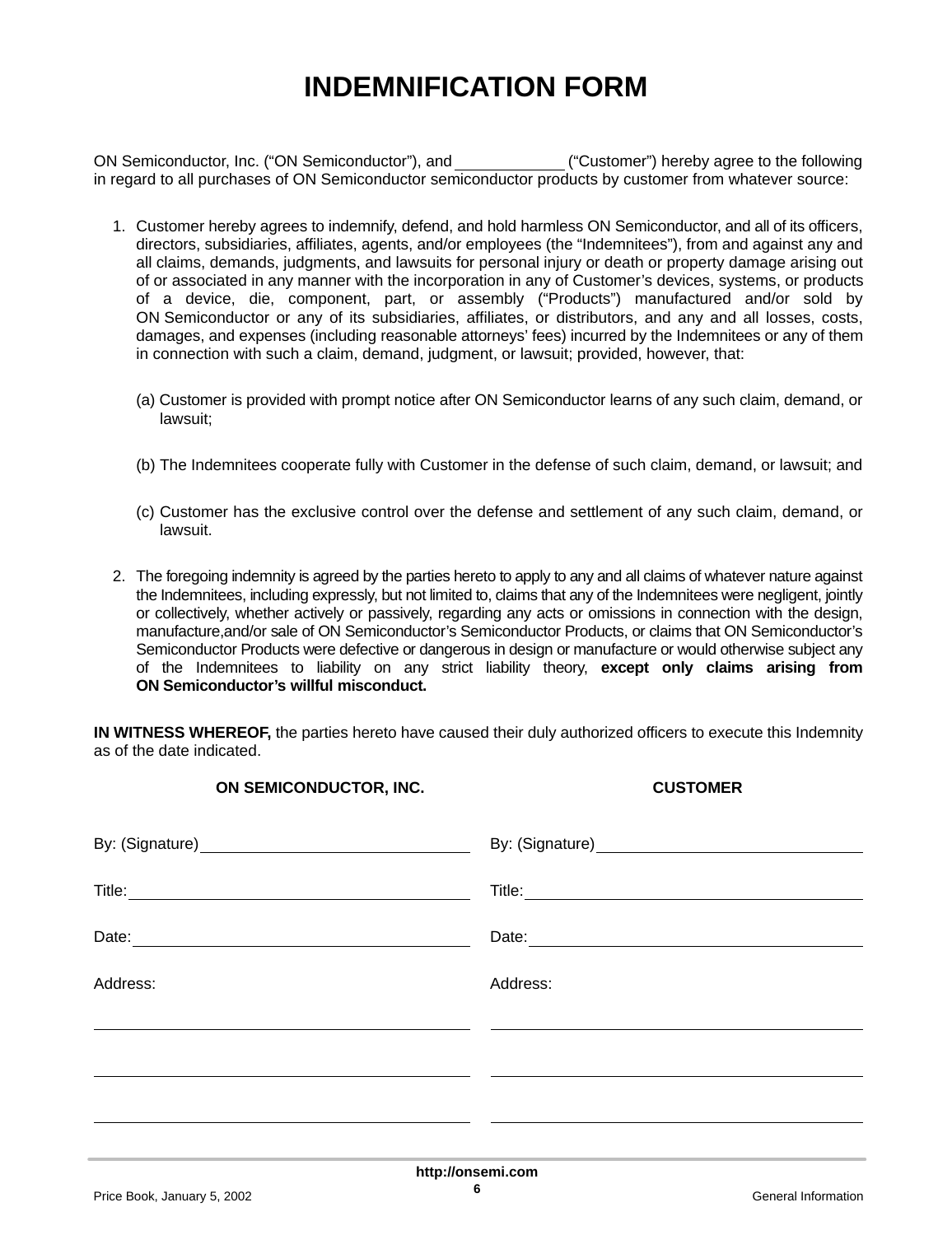### **PRICING AND ORDERING INFORMATION**

#### **PRICING POLICY**

All prices listed herein are in U.S. dollars. These prices supersede all previously issued prices and are subject to change or withdrawal without notice.

#### **MINIMUM ORDER REQUIREMENTS**

- All orders placed directly with ON Semiconductor must be in multiples of the "Factory Order Increment" quantity specified for that device. Orders placed with ON Semiconductor authorized distributors should be in multiples of the "Suggested Resale" column quantity to minimize handling–induced quality problems and administrative errors.
- The minimum acceptable line item (scheduled release) for orders placed on ON Semiconductor is \$200 in multiples of the "Factory Order Increment" quantity, unless otherwise noted.

Note: These minimums do not apply to literature or samples.

#### **CHANGE ORDER & CANCELLATION REQUIREMENTS**

• Thirty–five (35) days' notice, prior to the ON Semiconductor MSD (ON Semiconductor Manufacturer's Schedule Date), is required for all standard commercial price book device order changes and/or cancellations. The starting date is the date of formal notification to the appropriate ON Semiconductor order entry location.

Note: Specials, non–book devices, or price book devices on allocation require sixty–five (65) days' notice.

• Customers and authorized distributors on EDI for change orders and cancellations may be authorized to reduce the above notification requirements by five (5) days.

#### **RETURNS**

The customer must obtain advance authorization for the return of any product from the responsible ON Semiconductor Salesperson or Authorized Distributor. At the time such authorization is granted, the customer will be informed of the return procedure to be followed. In all cases, such products are to be returned FOB destination, normally by parcel post. Any replacement by the Company will also be FOB destination, normally by parcel post.

Product must be properly packaged in ON Semiconductor containers to be in saleable condition and to prevent electrical and mechanical damage. Except as noted below no returns will be accepted, unless the device is packaged in complete original primary containers. For devices shipped in the sealed "drypack" desiccant bags, no returns will be accepted unless the original factory seal is unbroken and the bag is intact. Tape and reel devices must be on ON Semiconductor reels and must have the original seal and lead tape intact. There must be no writing or marking on any labels.

Note: These requirements do not apply to quality returns (including distributor returns for date code expiration), or to distributor returns due to price book deletion.

EpiBase, Epicap, MDTL, MECL, MHTL, MTTL, Multi–Pak, Surmetic, SWITCHMODE, Thermopad, and Uniwatt are trademarks of Semiconductor Components Industries, LLC.

Designer's, MECL 10,000, MECL III and QUIL are trademarks of Motorola, Inc.

Annular Semiconductors and Field Relief Electrode are patented by Motorola, Inc.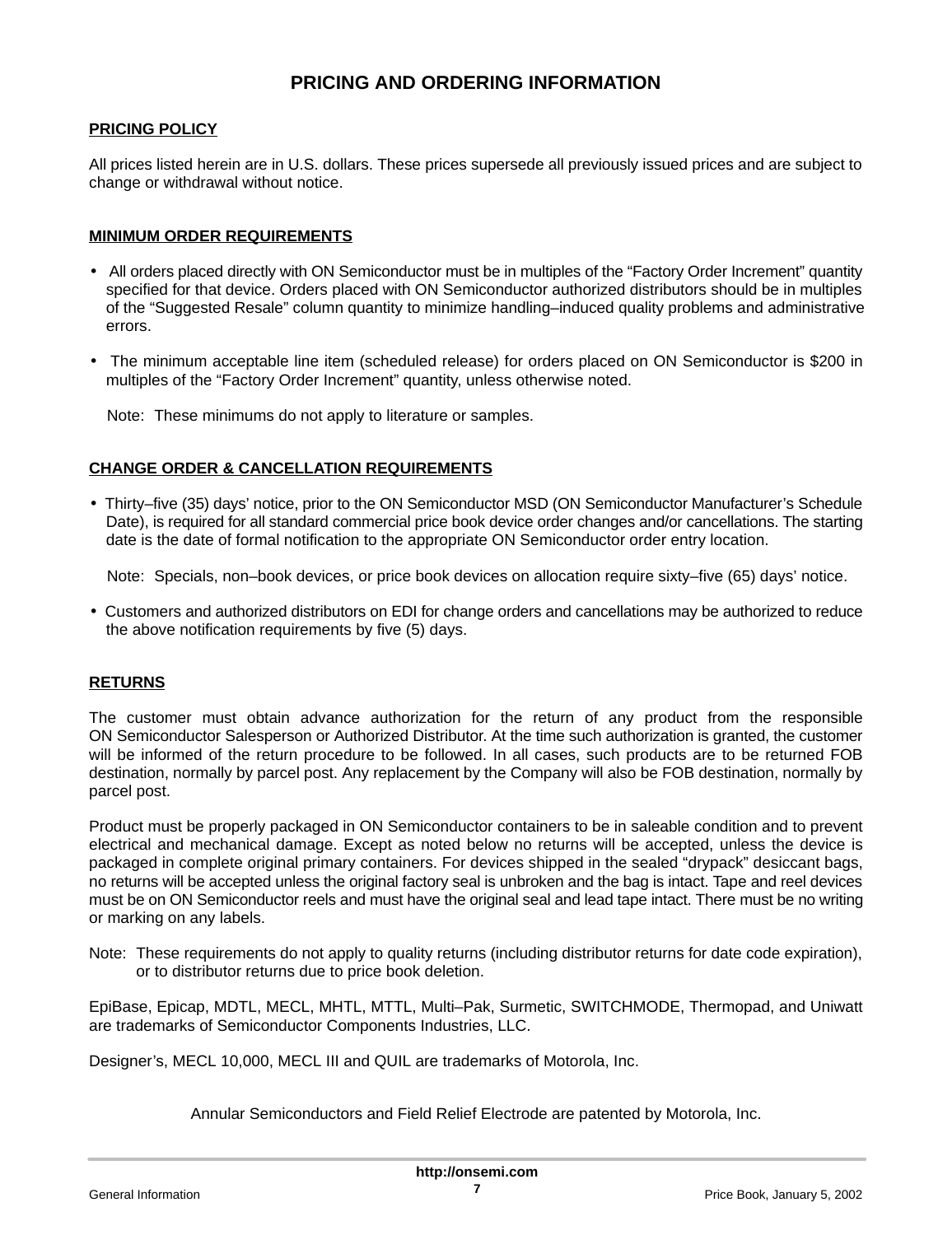# **USING COMPUTER SORT**

## **FINDING DEVICES EASILY IN THIS PRICE BOOK**

As indicated on the front cover of this Price Book all devices listed are in "Computer Sort".

All devices listed in this book follow a 39 character alphabet. This "new" alphabet starts with a period, a dash and a slash  $(.-/)$ , followed by the 26 letter alphabet (A thru Z), which is then followed by 10 numbers (0 thru 9).

The ranking or hierarchy of this 39 character alphabet is as follows:

. – / A B C D E F G H I J K L M N O P Q R S T U V W X Y Z 0 1 2 3 4 5 6 7 8 9

Therefore, if you are looking for a device starting with a letter of the alphabet like an MC1741CP, it would appear before a device starting with a number, such as 2N1132.

### **TO FIND A DEVICE IN THIS PRICE BOOK:**

Start with the first character of the device and find that section of the price book that corresponds to this character (i.e. a Slash (/), an "M" or a "2"); next move to the second character in the device number, and move to that character within the same portion of the listing; and so on until the device number is found. In other words it is used just like a dictionary, character by character.

## **EXAMPLE:**

To find the 2N6837, go to that section of the listing that begins with the Number "2" (Notice that the section follows all devices that begin with a letter of the alphabet or "1"). Next, find that portion of the listing that begins with "2N" (Notice it follows those devices that begin with "2K".) Next, find that portion of the listing that begins with "2N6". (Notice it follows those devices that begin with "2N5".) Continue looking for those portions that begin with the next consecutive character until you have found the entire number.

## **IMPORTANT**

Because of the way "computer sort" works it is not necessary to be concerned with the absolute value or number of characters in a part number, just move across the device part number, left to right, one character at a time until you find the number.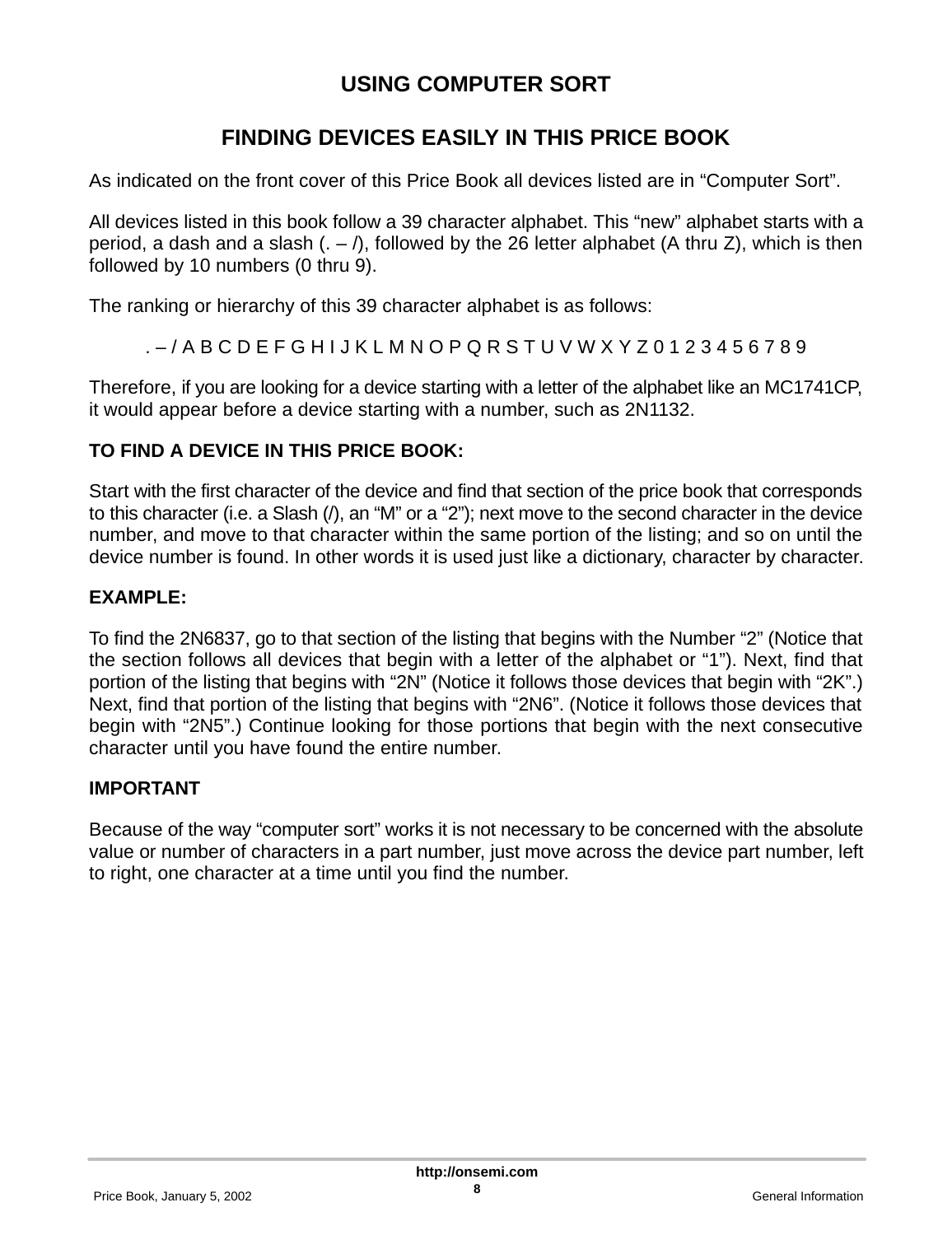

**http://onsemi.com**

# **NORTH AMERICA SALES AND DISTRIBUTION COMMERCIAL DEVICES**

**EFFECTIVE DATE: JANUARY 5, 2002**

**THIS BOOK IS IN COMPUTER SORT:**

● COMMERCIAL DEVICES PC = PRODUCT CLASSIFICATION – Please see General Information Section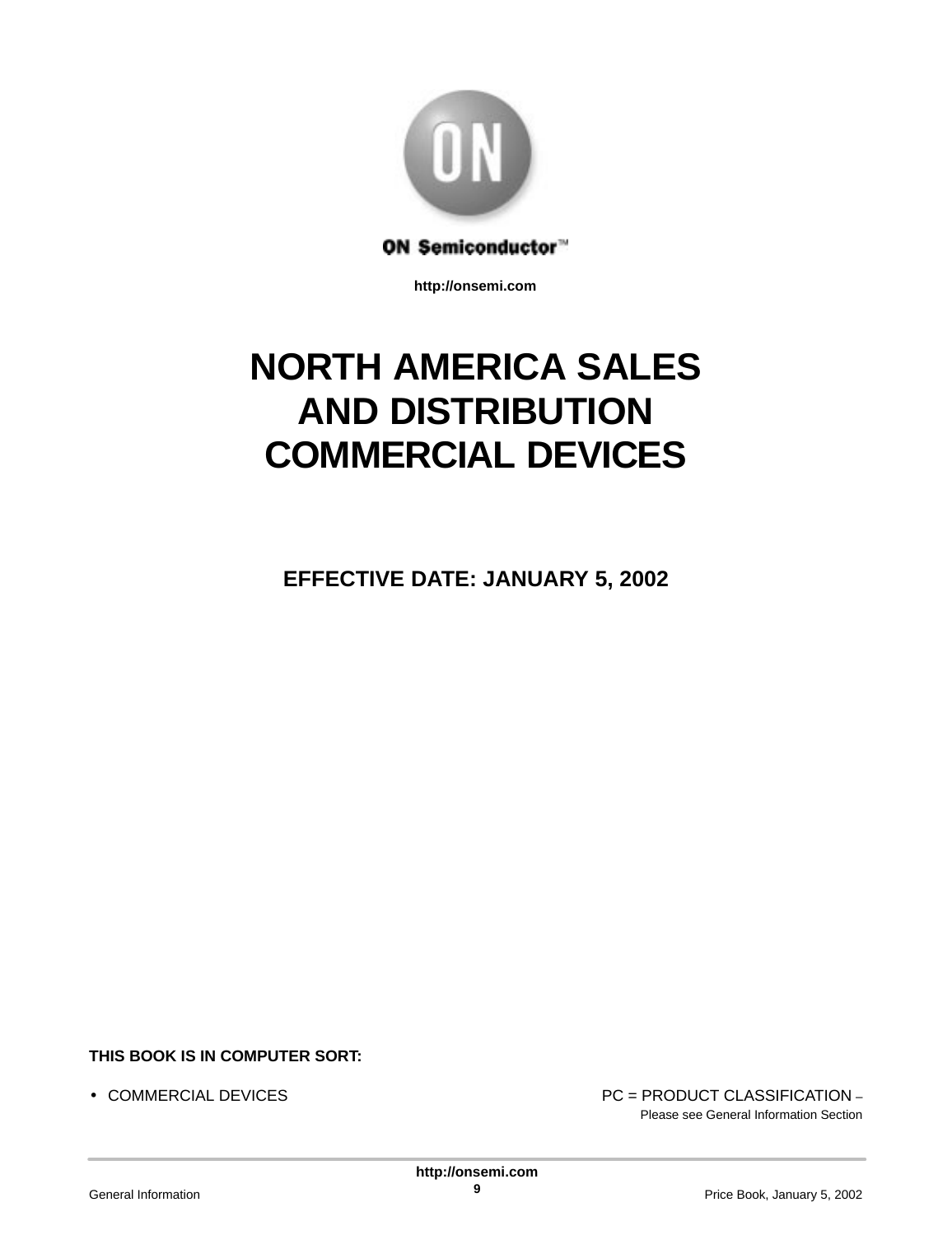#### Price Book, January 5, 2002 **10 10 Contract 11 Contract 11 General Information**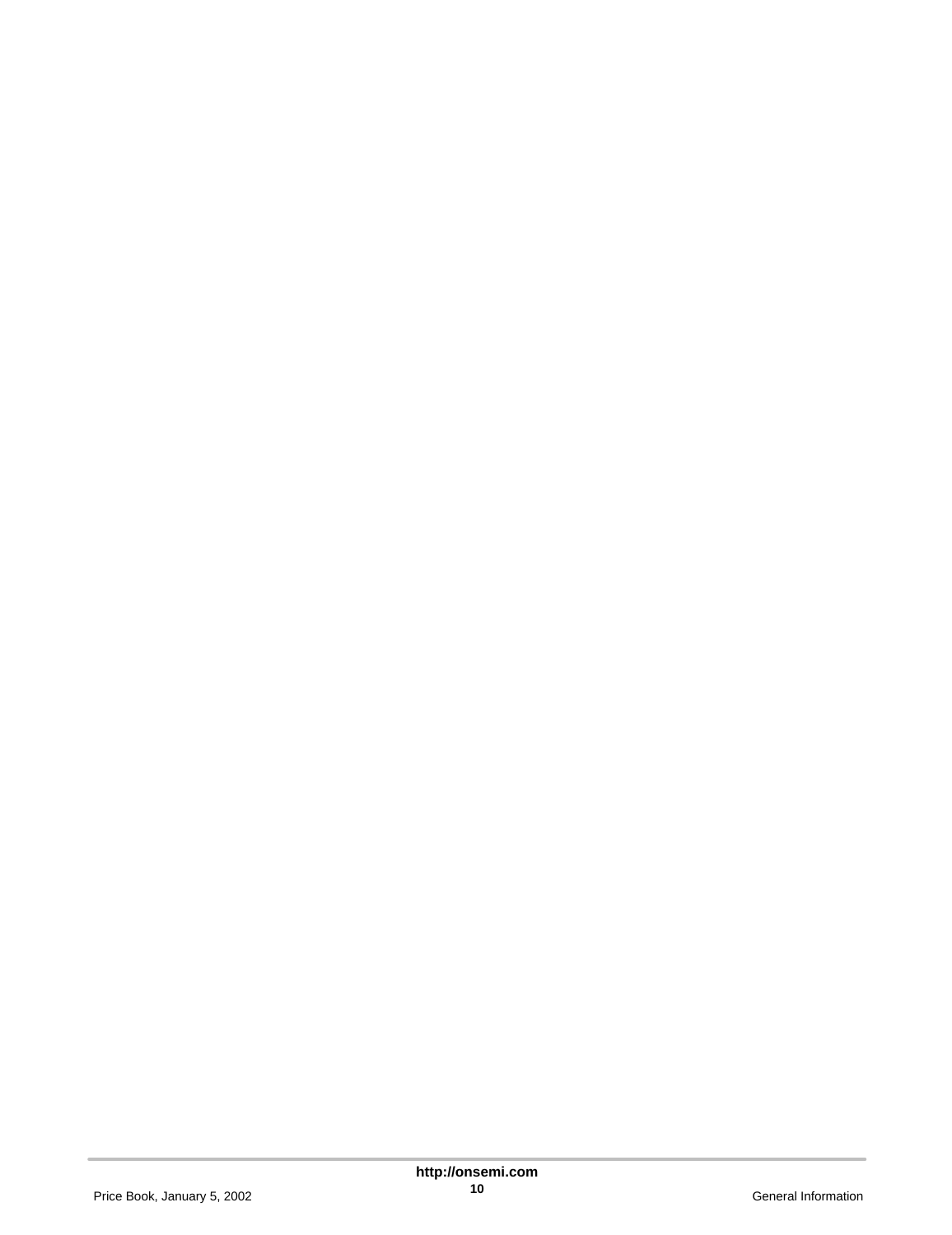# **Commercial Components Pricing**

| Quick Reference  12 (Rev. Jan. 02)               |  |
|--------------------------------------------------|--|
| Commercial Components Pricing  15 (Rev. Jan. 02) |  |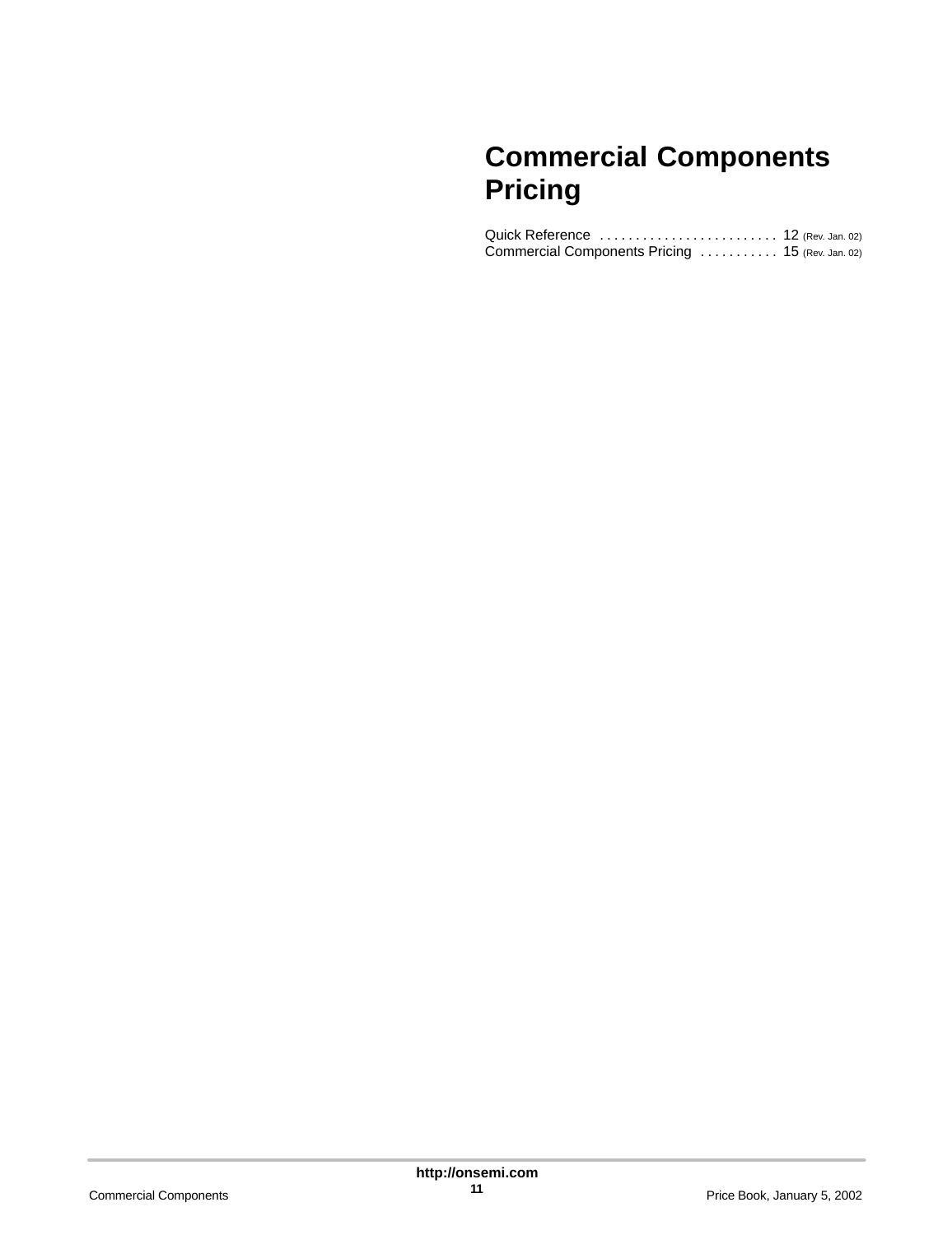# **QUICK REFERENCE COMPONENTS**

New Listings (Cont)

**DEVICE**

#### **NEW LISTINGS DEVICE**

BUB323ZT4 CS4192XDWFR16 CS4192XDWF16 CS8129YTHA5 CS8129YTVA5 LM258DMR2 LM2904ADMR2 LM2904DMR2 LM2904VDMR2 LM358DMR2 LP2950ACDT–3.0RK LP2950ACDT–3.3RK LP2950ACZ–3.0RA LP2950CZ–3.0RA MAX707CUA–T MAX707ESA–T MAX708CUA–T MAX708ESA–T MAX708RCUA–T MAX708RESA–T MAX708SCUA–T MAX708SESA–T MAX708TCUA–T MAX708TESA–T MA3075WALT1 MBRM110FT1 MBRM110LT1 MBRM120LT1 MBRM130LT1 MBRM140T1 MBRS410ET3 MBRS410LT3 MBR2090CTLFAJ MC14050BDT MC14050BDTR2 MC33565DMR2 MC74VHCT393AD MC74VHCT393ADR2 MC74VHCT393ADT MC74VHCT393ADTR2 MC74VHCT595AD MC74VHCT595ADR2 MC74VHCT595ADT MC74VHCT595ADTR2 MC74VHC50M MC74VHC50MEL MC7808ABD2TR4 MC7808CDTT5 MGSF3441VT1 MMBZ27VALT1 MTY100N10E MURM105T1 MURM105T3 MURM110T1 MURM110T3 NBSG16BA NBSG16BAR2 NCP1050P100

New Listings (Cont) **DEVICE** NCP1050P136 NCP1050P44 NCP1051P100 NCP1051P136 NCP1051P44 NCP1052P100 NCP1052P136 NCP1052P44 NCP1053P100 NCP1053P136 NCP1053P44 NCP1054P100 NCP1054P136 NCP1054P44 NCP1055P100 NCP1055P136 NCP1055P44 NCP1117DTA NCP1117DTARK NCP1500DMR2 NCP1800DM41R2 NCP1800DM42R2 NCP2860DM277R2 NCP300LSN28T1 NCP304HSQ47T1 NCP3712ASNT3 NCP502SQ15T1 NCP502SQ18T1 NCP502SQ25T1 NCP502SQ27T1 NCP502SQ28T1 NCP502SQ30T1 NCP502SQ33T1 NCP502SQ50T1 NCP5322ADW NCP5322ADWR2 NCP5426SN13T2 NCP553SQ15T1 NCP553SQ18T1 NCP553SQ25T1 NCP553SQ27T1 NCP553SO28T1 NCP553SQ30T1 NCP553SQ33T1 NCP553SQ50T1 NCP561SN15T1 NCP561SN18T1 NCP561SN25T1 NCP561SN27T1 NCP561SN28T1 NCP561SN30T1 NCP561SN33T1 NCP561SN50T1 NCP562SQ15T1 NCP562SQ18T1 NCP562SQ25T1 NCP562SQ27T1 NCP562SQ28T1

NCP562SQ30T1 NCP562SQ33T1 NCP562SQ50T1 NCP563SQ15T1 NCP563SQ18T1 NCP563SQ25T1 NCP563SQ27T1 NCP563SQ28T1 NCP563SQ30T1 NCP563SQ33T1 NCP563SQ50T1 NCP803SN160T1 NCP803SN232T1 NCP803SN263T1 NCP803SN293T1 NCP803SN308T1 NCP803SN438T1 NCP803SN463T1 NCP803SN490T1 NLAST44599MN NLAST44599MNR2 NL27WZ125US NL27WZ126US NSL05TT1 NSR15TW1T2 NSTB60ADW1T1 NTB30N06 NTB30N06L NTB30N20 NTR30N20T4 **NTR60N06** NTD32N06–001 NTD4302 NTD4302–001 NTD4302T4 NTD60N03 NTD60N03T4 NTMD2P01R2 NTMS7N03R2 NTP30N20 SA100ARL SL05T1 SL05T3 SL15T1 SL<sub>15</sub>T<sub>3</sub> SL24T1 SL24T3 74FST3125D 74FST3125DR2 74FST3125DT 74FST3125DTR2 74FST3125QS 74FST3125QSR 74FST3126D 74FST3126DR2 74FST3126DT

New Listings (Cont) **DEVICE** 74FST3126QSR 74FST3244DT 74FST3244DTR2 74FST3244DW 74FST3244DWR2 74FST3244QS 74FST3244QSR 74FST3245DT 74FST3245DTR2 74FST3245DW 74FST3245DWR2 74FST3245QS 74FST3245QSR 74FST3253D 74FST3253DR2 74FST3253DT 74FST3253DTR2 74FST3253QS 74FST3253QSR 74FST3257D 74FST3257DR2 74FST3257DT 74FST3257DTR2 74FST3257QS 74FST3257QSR 74FST3345DT 74FST3345DTR2 74FST3345DW 74FST3345DWR2 74FST3345QS 74FST3345QSR **DELETIONS DEVICE** BC214 BC308C BD791T BUD43D2–001 BUD44D2–001 BLIV20 BUV21 BUV22 BUV60 CA3059 CS4124YDWR16 CS4124YDW16 CS51031YN8

CS51033YN8 CS52510–1GT5 CS8126–1YTVC5 CS8271YN8 JLC1563M JLC1563MEL JLC1563P LM2935D2T LM2935T LM75DM–33R2

Deletions (Cont) LM75DM–50R2 MAC15A10FP MAC15A6FP MAC15A8FP MAC210A8FP MAC212A10FP MAC212A8FP MAC218A10FP MAC218A6FP MAC223A10 MAC223A10FP MAC223A6 MAC223A6FP MAC<sub>223</sub>A8 MAC223A8FP MAC224A10 MAC224A6 MAC224A8 MAC229A8FP MAC320A8FP MAX1617DBR2 MAX6501UKP055–T MAX6501UKP095–T MAX6501UKP115–T MAX6502UKP055–T MAX6502UKP095–T MAX6502UKP115–T MAX828SNTR MAX829SNTR MBRP30035L MCCS142236DW MCCS142236DWR2 MCR218–10FP MCR218–6FP MCR225–10FP MCR225–8FP MCR264–004 MCR264–006 MCR264–008 MCR265–004 MCR265–006 MCR265–008 MCR265–010 MC1121DMR2 MC14C89ABD MC14C89ABDR2 MC14C89ABP MC<sub>1436</sub>CDR<sub>2</sub> MC1436DR2 MC1494P MC1495BP MC1495D MC1495DR2 MC1495P MC1741CD MC1741CDR2 MC1741CP1

MC33065DW–H MC33065DW–HR2

74FST3126DTR2 74FST3126QS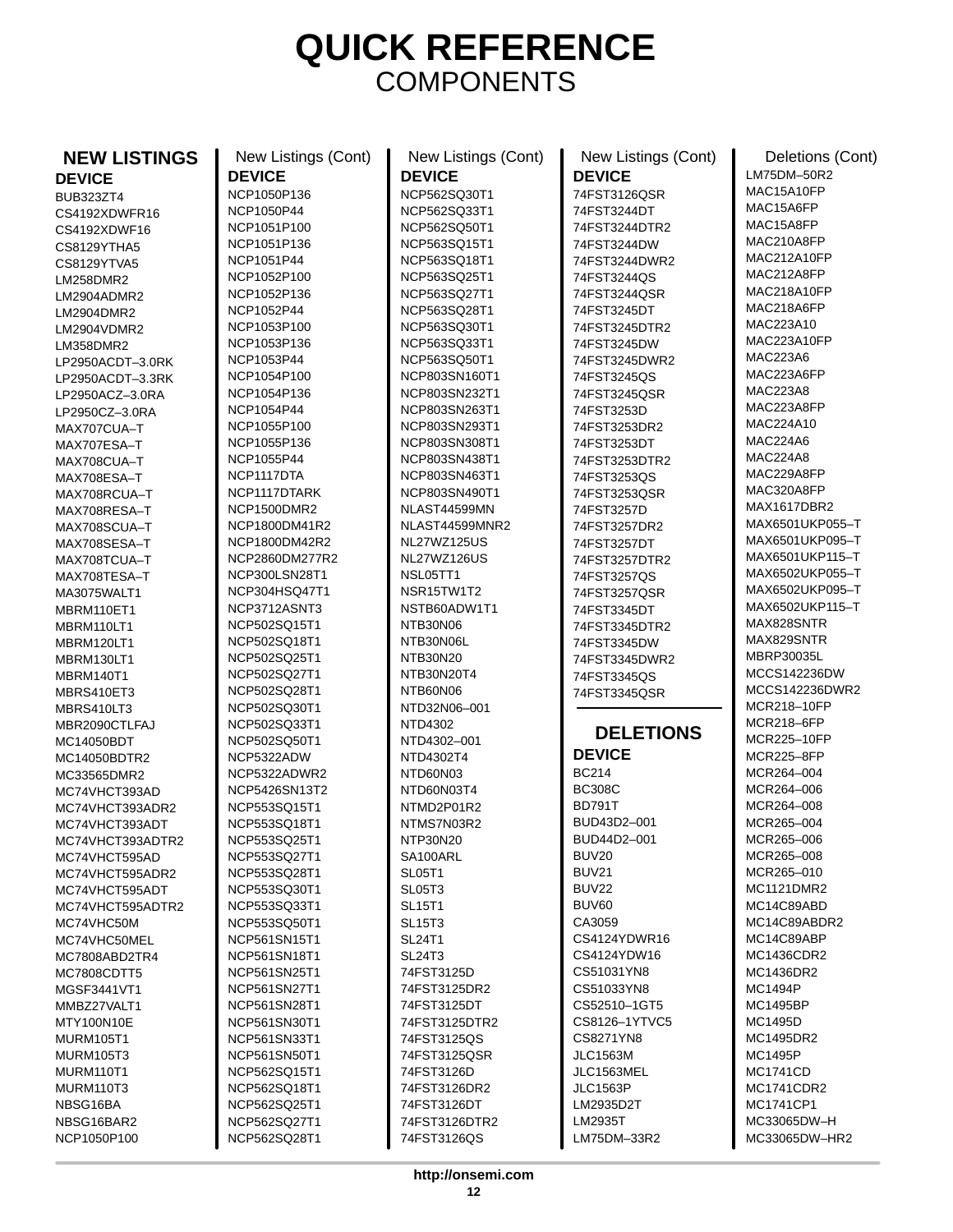# **QUICK REFERENCE COMPONENTS**

Deletions (Cont) MC33065DW–L MC33065DW–LR2 MC33065P–H MC33065P–L MC33076D MC33076DR2 MC33076P1 MC33102D MC33102DR2 MC33102P MC33261D MC33261DR2 MC33261P MC33267D2T MC33267D2TR4 MC33267T MC33267TH MC33267TV MC3346D MC3346DR2 MC3346P MC3358D MC3358DR2 MC3358P1 MC34065DW–L MC34065P-L MC3425P1 MC34261DR2 MC3456P MC3458D MC3458DR2 MC3458P1 MC4558VD MC4558VDR2 MC74ACT151D MC74ACT151DR2 MC74ACT151N MC74ACT174D MC74ACT174DR2 MC74ACT174N MC74ACT175D MC74ACT175DR2 MC74ACT323DWR2 MC74AC151D MC74AC151DR2 MC74AC153DR2 MC74AC174D MC74AC174DR2 MC74AC174MEL MC74AC174N MC74AC175D MC74AC175DR2 MC74AC352DR2 MC74A5–33SNTR MC7660DR2 MMBF2201NT1 MMBF2202PT1 MMDF2C01HDR2 MMDF2N05ZR2 MMDF2P01HDR2

Deletions (Cont) MMDF3N06HDR2 MMDF4N01HDR2 MMDF5N02ZR2 MMSF10N02ZR2 MMSF10N03ZR2 MMSF1308R2 MMSF1310R2 MMSF3P03HDR2 MMSF4N01HDR2 MMSF4P01HDR2 MMSF5N02HDR2 MMSF5N03HDR2 MMSF7N03HDR2 MPS2112ZL1 MPS9426C MSB709–RT2 MSC2295–BT2 MSD601–RT2 MSRP10040 MTB20N20E MTR20N20FT4 MTB60N05HDL MTB60N05HDLT4 MTDF1N02HDR2 MTDF2N06HDR2 MTD1N50E MTD1N50ET4 MTD1N50E1 MTD1N60E MTD1N60ET4 MTD1P40E MTD1302T4 MTD2N50E MTD2N50ET4 MTD2N50E1 MTD6N10E MTD6N10ET4 MTD9N10E MTD9N10ET4 MTD9N10E1 MTP1N50E MTP1N60E MTP10N10E MTP20N06V MTP20N20F MTP27N10E MTP40N10E MTW14N50E MTW16N40E MTW32N25E MTW35N15E MTW45N10E MTW8N60E MTY25N60E MTY30N50E MTY55N20E MUR5150E NCP1232DR2 NCP817SQ15T1 NCP817SQ18T1

Deletions (Cont) NCP817SQ25T1 NCP817SQ27T1 NCP817SQ28T1 NCP817SQ30T1 NCP817SQ33T1 NCP817SQ50T1 NCT47SNT1 NSF2250WT1 NTB12N50 NTB8N50T4 NTD5N50 NTD5N50–001 NTD5N50T4 NTD6N40T4 NTP12N50 NTP6N50 NTP6N60 NTQD6866 SG3526N UA78S40PC UA78S40PV

#### **END OF LIFE DEVICE**

MC100E193FN MC100E193FNR2 MC100E212FN MC100E256FN MC100E256FNR2 MC100E336FN MC100E337FN MC34271FB MC68194FJ MC68194FJR2 MC7805.2CT MMT300V400 MUR10120E MUR10150E SN74LS00D SN74LS00DR2 SN74LS00M SN74LS00MEL SN74LS00N SN74LS04D SN74LS04DR2 SN74LS04M SN74LS04MEL SN74LS04N SN74LS05D SN74LS05DR2 SN74LS05M SN74LS05MEL SN74LS05N SN74LS08D SN74LS08DR2 SN74LS08M SN74LS08MEL SN74LS08N SN74LS109AD

End of Life (Cont) **DEVICE** SN74LS109ADR2 SN74LS109AM SN74LS109AMEL SN74LS109AN SN74LS122D SN74LS122DR2 SN74LS122N SN74LS123D SN74LS123DR2 SN74LS123M SN74LS123MEL SN74LS123N SN74LS125AD SN74LS125ADR2 SN74LS125AM SN74LS125AMEL SN74LS125AN SN74LS126AD SN74LS126ADR2 SN74LS126AM SN74LS126AMEL SN74LS126AN SN74LS132D SN74LS132DR2 SN74LS132M SN74LS132MEL SN74LS132N SN74LS138D SN74LS138DR2 SN74LS138M SN74LS138MEL SN74LS138N SN74LS139D SN74LS139DR2 SN74LS139M SN74LS139MEL SN74LS139N SN74LS14D SN74LS14DR2 **SN74LS14M** SN74LS14MEL SN74LS14N SN74LS145D SN74LS145DR2 SN74LS145M SN74LS145MEL SN74LS145N SN74LS147N SN74LS148D SN74LS148DR2 SN74LS148M SN74LS148MEL **SN74LS148N** SN74LS151D SN74LS151DR2 SN74LS151M SN74LS151MEL SN74LS151N SN74LS153D

End of Life (Cont)

**DEVICE** SN74LS153M SN74LS153MEL SN74LS153N SN74LS156D SN74LS156DR2 SN74LS156N SN74LS157D SN74LS157DR2 SN74LS157M SN74LS157MEL SN74LS157N SN74LS161AD SN74LS161ADR2 SN74LS161AM SN74LS161AMEL SN74LS161AN SN74LS163AD SN74LS163ADR2 SN74LS163AM SN74LS163AN SN74LS164D SN74LS164DR2 SN74LS164M SN74LS164MEL SN74LS164N SN74LS165D SN74LS165DR2 SN74LS165M SN74LS165MEL SN74LS165N SN74LS166D SN74LS166DR2 SN74LS166M SN74LS166MEL SN74LS166N SN74LS174D SN74LS174DR2 SN74LS174M SN74LS174MEL SN74LS174N SN74LS175D SN74LS175DR2 SN74LS175M SN74LS175MEL SN74LS175N SN74LS193D SN74LS193DR2 SN74LS193M SN74LS193MEL SN74LS193N SN74LS194AD SN74LS194ADR2 **SN74LS194AN** SN74LS195ADR2 SN74LS195AN SN74LS221D SN74LS221DR2 SN74LS221N SN74LS240DW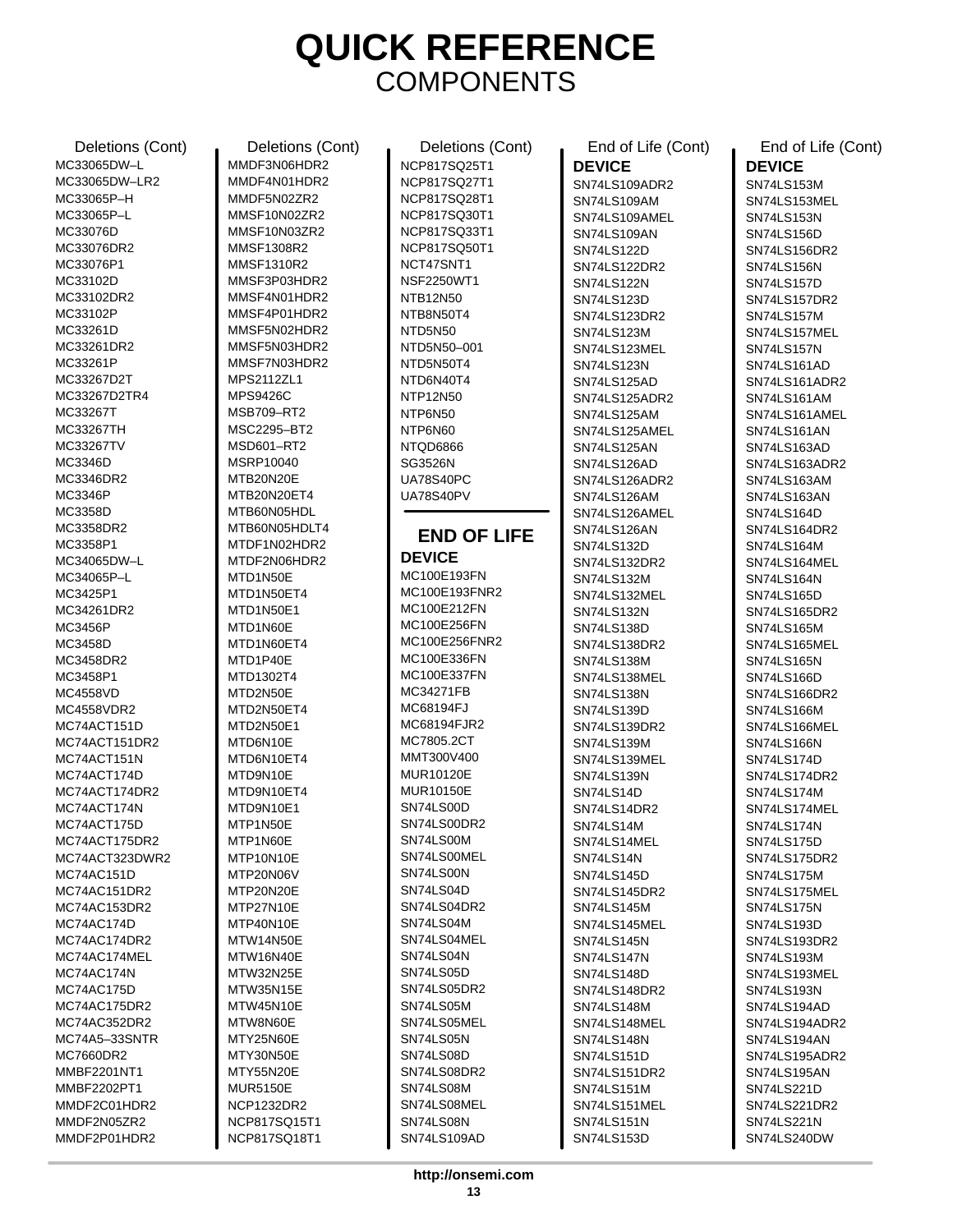# **QUICK REFERENCE COMPONENTS**

| End of Life (Cont)          | End of Life (Cont)       |
|-----------------------------|--------------------------|
| <b>DEVICE</b>               | <b>DEVICE</b>            |
| SN74LS240DWR2               | SN74LS298N               |
| SN74LS240M                  | SN74LS299DW              |
| SN74LS240MEL                | SN74LS299DWR2            |
| SN74LS240N                  | SN74LS299N               |
| SN74LS244DW                 | SN74LS32D                |
| SN74LS244DWR2<br>SN74LS244M | SN74LS32DR2<br>SN74LS32M |
| SN74LS244MEL                | SN74LS32MEL              |
| SN74LS244N                  | SN74LS32N                |
| SN74LS245DW                 | SN74LS365AD              |
| SN74LS245DWR2               | SN74LS365ADR2            |
| SN74LS245M                  | SN74LS365AN              |
| SN74LS245MEL                | SN74LS367AD              |
| SN74LS245N                  | SN74LS367ADR2            |
| SN74LS247D                  | SN74LS367AM              |
| SN74LS247DR2                | SN74LS367AMEL            |
| SN74LS247N                  | SN74LS367AN              |
| SN74LS251D                  | SN74LS368AD              |
| SN74LS251DR2                | SN74LS368ADR2            |
| SN74LS251M                  | SN74LS368AM              |
| SN74LS251MEL                | SN74LS368AMEL            |
| SN74LS251N                  | SN74LS368AN              |
| SN74LS253D                  | SN74LS373DW              |
| SN74LS253DR2                | SN74LS373DWR2            |
| <b>SN74LS253M</b>           | SN74LS373M               |
| SN74LS253MEL                | SN74LS373MEL             |
| SN74LS253N                  | SN74LS373N               |
| SN74LS257BD                 | SN74LS374DW              |
| SN74LS257BDR2               | SN74LS374DWR2            |
| SN74LS257BM                 | SN74LS374M               |
| SN74LS257BMEL               | SN74LS374MEL             |
| SN74LS257BN                 | SN74LS374N               |
| SN74LS258BD                 | SN74LS377DW              |
| SN74LS258BDR2               | SN74LS377DWR2            |
| SN74LS258BMEL               | SN74LS377N               |
| SN74LS258BN<br>SN74LS259D   | SN74LS38D<br>SN74LS38DR2 |
| SN74LS259DR2                | SN74LS38M                |
| SN74LS259M                  | SN74LS38MEL              |
| SN74LS259MEL                | SN74LS38N                |
| SN74LS259N                  | SN74LS393D               |
| SN74LS260D                  | SN74LS393DR2             |
| SN74LS260DR2                | SN74LS393M               |
| SN74LS260N                  | SN74LS393MEL             |
| SN74LS273DW                 | SN74LS393N               |
| SN74LS273DWR2               | SN74LS42D                |
| SN74LS273M                  | SN74LS42DR2              |
| SN74LS273MEL                | SN74LS42M                |
| SN74LS273N                  | SN74LS42MEL              |
| SN74LS280D                  | SN74LS42N                |
| SN74LS280DR2                | SN74LS47D                |
| SN74LS280M                  | SN74LS47N                |
| SN74LS280N                  | SN74LS541DW              |
| SN74LS283D                  | SN74LS541DWR2            |
| SN74LS283M                  | SN74LS541M               |
| SN74LS283MEL                | SN74LS541MEL             |
| SN74LS283N                  | SN74LS541N               |
| SN74LS298D                  | SN74LS640DW              |
| SN74LS298DR2                | SN74LS640DWR2            |

| End of Life (Cont) |
|--------------------|
| <b>DEVICE</b>      |
| SN74LS640M         |
| SN74LS640MEL       |
| SN74LS640N         |
| SN74LS641DW        |
| SN74LS641DWR2      |
| SN74LS641M         |
| SN74LS641N         |
| SN74LS642DW        |
| SN74LS642DWR2      |
| SN74LS642N         |
| SN74LS645N         |
| SN74LS670D         |
| SN74LS670N         |
| SN74LS682DW        |
| SN74LS682DWR2      |
| SN74LS682N         |
| SN74LS684DW        |
| SN74LS684DWR2      |
| SN74LS684M         |
| SN74LS684MEL       |
| SN74LS684N         |
| SN74LS688DW        |
| SN74LS688DWR2      |
| SN74LS688N         |
| SN74LS74AD         |
| SN74LS74ADR2       |
| SN74LS74AM         |
| SN74LS74AMEL       |
| SN74LS74AN         |
| SN74LS76AD         |
| SN74LS76AN         |
| SN74LS85D          |
| SN74LS85DR2        |
| SN74LS85M          |
| SN74LS85MEL        |
| SN74LS85N          |
| SN74LS86D          |
| SN74LS86DR2        |
| SN74LS86M          |
| SN74LS86MEL        |
| SN74LS86N          |
|                    |
|                    |
|                    |
|                    |
|                    |
|                    |
|                    |
|                    |
|                    |
|                    |
|                    |
|                    |
|                    |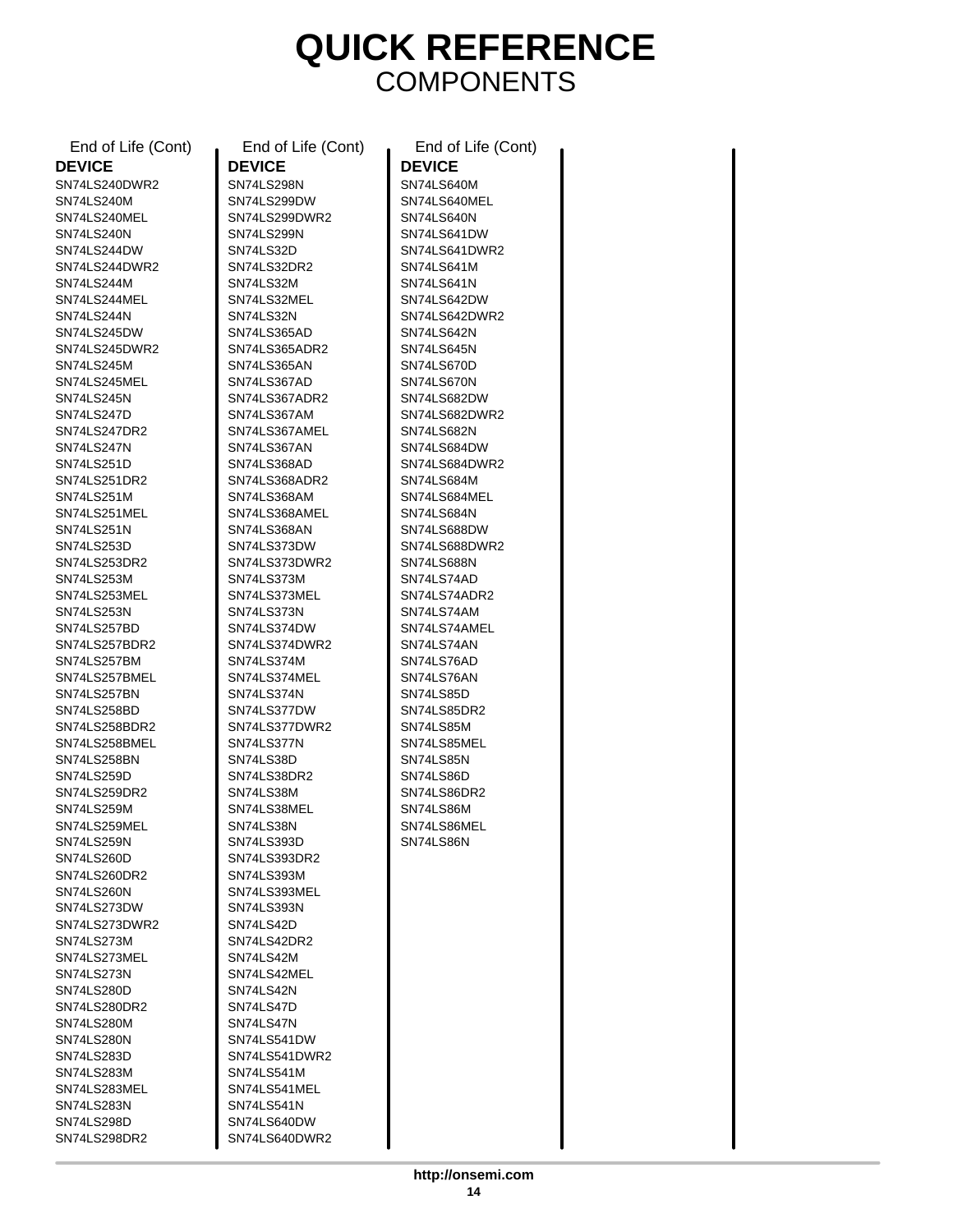#### **EFFECTIVE DATE: JANUARY 5, 2002**

|                    |                           |                | Per Unit Suggested<br><b>Resale Price</b> |       | Factory<br>Order |  |
|--------------------|---------------------------|----------------|-------------------------------------------|-------|------------------|--|
| Type No.           | <b>Grp/Description</b>    | PC             | Qty                                       | Price | Increment        |  |
| BAL99LT1           | SS SOT23 SWCH DIO 70V TR  | 2              | 3000                                      | .0667 | 3000             |  |
| <b>BAS116LT1</b>   | SS SOT23 SWCH DIO 75V TR  | 2              | 3000                                      | .0453 | 3000             |  |
| BAS16HT1           | SS SOD323 SWCH DIO 75V    | 2              | 3000                                      | .0467 | 3000             |  |
| BAS16LT1           | SS SOT23 SWCH DIO 75V TR  | $\overline{2}$ | 3000                                      | .04   | 3000             |  |
| BAS16LT3           | SS SOT23 SWCH DIO 75V TR  | $\overline{2}$ | 10000                                     | .04   | 10000            |  |
| BAS16TT1           | SS SC75 SWCH DIO 75V TR   | $\overline{2}$ | 3000                                      | .048  | 3000             |  |
| BAS16WT1           | SS SC70 SWCH DIO 75V TR   | $\overline{2}$ | 3000                                      | .0427 | 3000             |  |
| BAS19LT1           | SS SOT23 SWCH DIO 120V TR | 2              | 3000                                      | .04   | 3000             |  |
| BAS20HT1           | SS SOD323 SWCH DIO 200V   | 2              | 3000                                      | .0564 | 3000             |  |
| BAS20LT1           | SS SOT23 SWCH DIO 200V TR | $\overline{2}$ | 3000                                      | .04   | 3000             |  |
| BAS21HT1           | SS SOD323 SWCH DIO 250V   | $\overline{2}$ | 3000                                      | .0567 | 3000             |  |
| BAS21LT1           | SS SOT23 SWCH DIO 250V TR | $\overline{2}$ | 3000                                      | .04   | 3000             |  |
| BAS21LT3           | SS SOT23 SWCH DIO 250V TR | 2              | 10000                                     | .04   | 10000            |  |
| BAS21SLT1          | SS SOT23 SWCH DIO 250V TR | 2              | 3000                                      | .08   | 3000             |  |
| BAS40-04LT1        | SS SOT23 SHKY DIO 40V TR  | 2              | 3000                                      | .128  | 3000             |  |
| BAS40-06LT1        | SS SOT23 SHKY DIO 40V TR  | $\overline{2}$ | 3000                                      | .128  | 3000             |  |
| BAS40LT1           | SS SOT23 SHKY DIO 40V TR  | 2              | 3000                                      | .133  | 3000             |  |
| <b>BAS70-04LT1</b> | SS SOT23 SHKY DIO 70V TR  | $\overline{2}$ | 3000                                      | .128  | 3000             |  |
| BAS70LT1           | SS SOT23 SHKY DIO 70V TR  | 2              | 3000                                      | .193  | 3000             |  |
| BAT54ALT1          | SS SOT23 SHKY DIO 30V TR  | 2              | 3000                                      | .128  | 3000             |  |
| BAT54HT1           | SS SOD323 SHKY DIO 30V TR | $\overline{2}$ | 3000                                      | .133  | 3000             |  |
| BAT54LT1           | SS SOT23 SHKY DIO 30V TR  | $\overline{2}$ | 3000                                      | .133  | 3000             |  |
| BAT54SLT1          | SS SOT23 SHKY DIO 30V TR  | $\overline{2}$ | 3000                                      | .153  | 3000             |  |
| BAT54SWT1          | SS SC70 SHKY DIO 30V TR   | 2              | 3000                                      | .133  | 3000             |  |
| <b>BAT54T1</b>     | SS SOD123 SHKY DIO 30V    | $\overline{2}$ | 3000                                      | .128  | 3000             |  |
| BAT54WT1           | SS SC70 SHKY DIO 30V TR   | 2              | 3000                                      | .153  | 3000             |  |
| BAV199LT1          | SS SOT23 DUAL DIO 70V TR  | $\overline{2}$ | 3000                                      | .06   | 3000             |  |
| BAV70LT1           | SS SOT23 DUAL DIO 70V TR  | 2              | 3000                                      | .0307 | 3000             |  |
| BAV70LT3           | SS SOT23 DUAL DIO 70V TR  | $\overline{2}$ | 10000                                     | .0307 | 10000            |  |
| BAV70TT1           | SS SC75 DUAL DIO 70V TR   | 2              | 3000                                      | .0507 | 3000             |  |
| BAV70WT1           | SS SC70 DUAL DIO 70V TR   | 2              | 3000                                      | .0467 | 3000             |  |
| BAV74LT1           | SS SOT23 DUAL DIO 50V TR  | 2              | 3000                                      | .0467 | 3000             |  |
| BAV74LT3           | SS SOT23 DUAL DIO 50V TR  | 2              | 10000                                     | .0467 | 10000            |  |
| BAV99LT1           | SS SOT23 DUAL DIO 70V TR  | 2              | 3000                                      | .0307 | 3000             |  |
| BAV99LT3           | SS SOT23 DUAL DIO 70V TR  | $\overline{2}$ | 10000                                     | .0307 | 10000            |  |
| BAV99RWT1          | SS SC70 SWCH DIO 70V TR   | $\overline{2}$ | 3000                                      | .0333 | 3000             |  |
| BAV99WT1           | SS SC70 SHKY DIO 70V TR   | 2              | 3000                                      | .0333 | 3000             |  |
| BAW56LT1           | SS SOT23 SWCH DIO 70V TR  | 2              | 3000                                      | .0307 | 3000             |  |
| BAW56LT3           | SS SOT23 SWCH DIO 70V TR  | 2              | 10000                                     | .0307 | 10000            |  |
| BAW56TT1           | SS SC75 SWCH DIO 70V TR   | 2              | 3000                                      | .0507 | 3000             |  |
| BAW56WT1           | SS SC70 SWCH DIO 70V TR   | $\overline{2}$ | 3000                                      | .0467 | 3000             |  |
| BCP53-10T1         | SS SOT223 GP XSTR PNP 80V | 2              | 1000                                      | .237  | 1000             |  |
| BCP53-16T1         | SS SOT223 GP XSTR PNP 80V | $\overline{2}$ | 1000                                      | .237  | 1000             |  |
| <b>BCP53T1</b>     | SS SOT223 GP XSTR PNP 80V | $\overline{2}$ | 1000                                      | .237  | 1000             |  |
| BCP56-10T1         | SS SOT223 GP XSTR NPN 80V | 2              | 1000                                      | .237  | 1000             |  |

A = OSPD/Power S = Proprietary Device<br>
B = Analog/Logic B = ON Target Program<br>
M = Market Price

A = OSPD/Power S = Proprietary Device  $\star$  = First Time in Book 1 = Mature, Stable, High-Volume Device

 = \$200 Minimum Waived 2 = Moderate-Volume Device  $2 =$  Moderate-Volume Device<br> $3 =$  Low-Volume Device

P = Phoenix Program

**http://onsemi.com**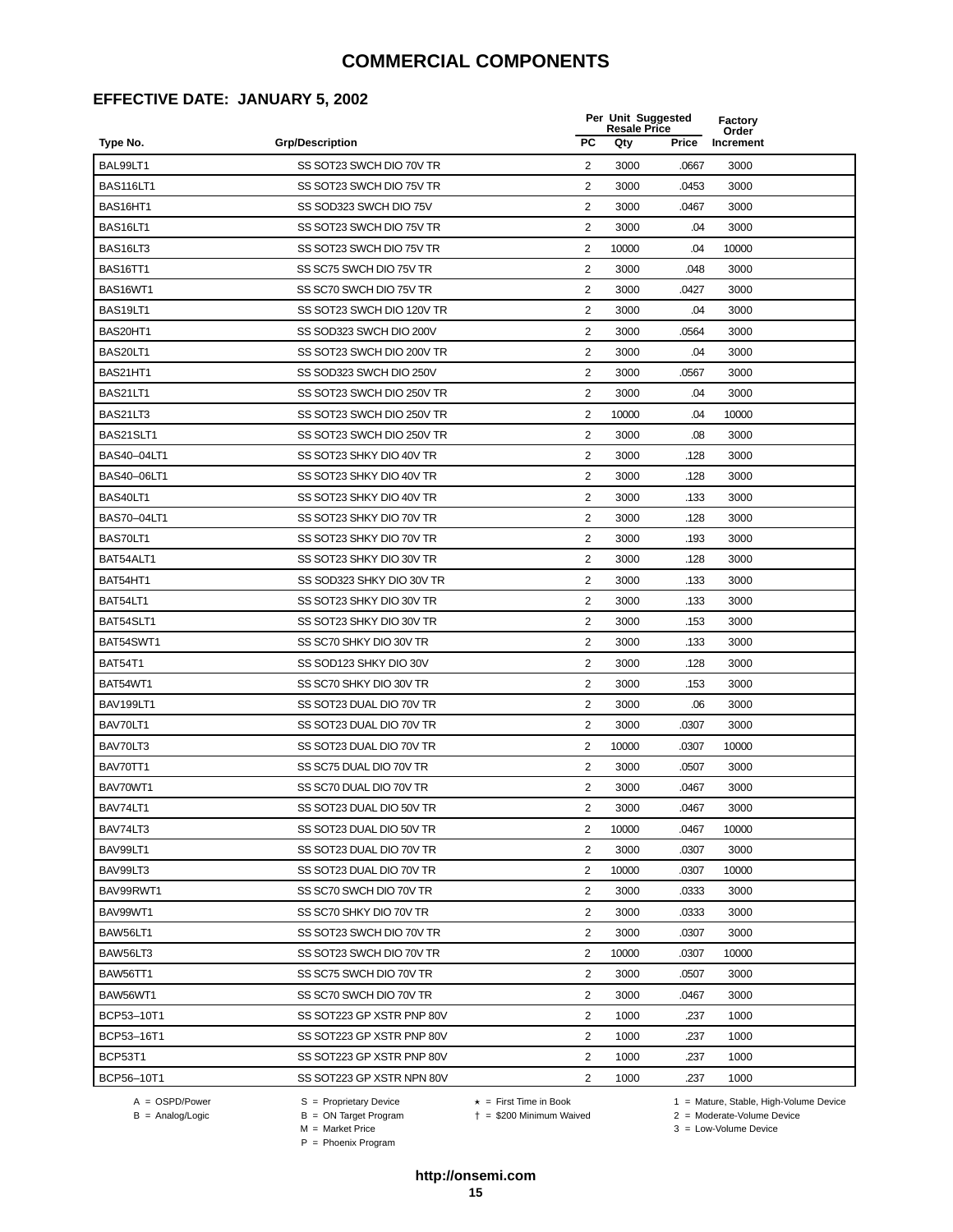#### **EFFECTIVE DATE: JANUARY 5, 2002**

|                |                           |                         | Per Unit Suggested<br><b>Resale Price</b> |              | Factory<br>Order |
|----------------|---------------------------|-------------------------|-------------------------------------------|--------------|------------------|
| Type No.       | <b>Grp/Description</b>    | <b>PC</b>               | Qty                                       | <b>Price</b> | Increment        |
| BCP56-16T1     | SS SOT223 GP XSTR NPN 80V | $\overline{2}$          | 1000                                      | .237         | 1000             |
| BCP56-16T3     | SS SOT223 GP XSTR NPN 80V | 2                       | 4000                                      | .237         | 4000             |
| <b>BCP56T1</b> | SS SOT223 GP XSTR NPN 80V | 2                       | 1000                                      | .237         | 1000             |
| BCP56T3        | SS SOT223 GP XSTR NPN 80V | $\overline{2}$          | 4000                                      | .237         | 4000             |
| <b>BCP68T1</b> | SS SOT223 HC XSTR NPN 20V | $\overline{c}$          | 1000                                      | .237         | 1000             |
| BCP69T1        | SS SOT223 HC XSTR PNP 20V | $\overline{2}$          | 1000                                      | .237         | 1000             |
| BCP69T3        | SS SOT223 HC XSTR PNP 20V | $\overline{2}$          | 4000                                      | .237         | 4000             |
| BCW30LT1       | SS SOT23 GP XSTR PNP 32V  | $\overline{2}$          | 3000                                      | .0467        | 3000             |
| BCW30LT3       | SS SOT23 GP XSTR PNP 32V  | 2                       | 10000                                     | .0467        | 10000            |
| BCW32LT1       | SS SOT23 GP XSTR NPN 32V  | 2                       | 3000                                      | .0467        | 3000             |
| BCW33LT1       | SS SOT23 GP XSTR NPN 20V  | 2                       | 3000                                      | .0467        | 3000             |
| BCW33LT3       | SS SOT23 GP XSTR NPN 20V  | $\overline{2}$          | 10000                                     | .0467        | 10000            |
| BCW65ALT1      | SS SOT23 GP XSTR NPN 32V  | $\overline{c}$          | 3000                                      | .12          | 3000             |
| BCW65CLT1      | SS SOT23 GP XSTR NPN 32V  | $\overline{\mathbf{c}}$ | 3000                                      | .187         | 3000             |
| BCW66GLT1      | SS SOT23 GP XSTR NPN 45V  | $\overline{2}$          | 3000                                      | .12          | 3000             |
| BCW68GLT1      | SS SOT23 GP XSTR PNP 45V  | $\overline{2}$          | 3000                                      | .12          | 3000             |
| BCW70LT1       | SS SOT23 GP XSTR PNP 45V  | $\overline{2}$          | 3000                                      | .0467        | 3000             |
| BCW72LT1       | SS SOT23 GP XSTR NPN 45V  | $\overline{2}$          | 3000                                      | .0467        | 3000             |
| BCX17LT1       | SS SOT23 GP XSTR PNP 45V  | 2                       | 3000                                      | .0507        | 3000             |
| BCX17LT3       | SS SOT23 GP XSTR PNP 45V  | 2                       | 10000                                     | .0507        | 10000            |
| BCX18LT1       | SS SOT23 GP XSTR PNP 25V  | 2                       | 3000                                      | .0507        | 3000             |
| BCX19LT1       | SS SOT23 GP XSTR PNP 45V  | 2                       | 3000                                      | .0507        | 3000             |
| BCX56-10R1     | SS SOT89 GP NPN 80V       | 2                       | 1000                                      | .187         | 1000             |
| BCX71JLT1      | SS SOT23 GP XSTR PNP 45V  | 2                       | 3000                                      | .187         | 3000             |
| <b>BC182</b>   | SS T092 GP XSTR NPN 50V   | $\overline{2}$          | 5000                                      | .0773        | 5000             |
| <b>BC182A</b>  | SS T092 GP XSTR NPN 50V   | $\overline{2}$          | 5000                                      | .0773        | 5000             |
| <b>BC182B</b>  | SS T092 GP XSTR NPN 50V   | $\overline{2}$          | 5000                                      | .0773        | 5000             |
| BC182BRL1      | SS T092 GP XSTR NPN 50V   | 2                       | 2000                                      | .0773        | 2000             |
| <b>BC212</b>   | SS T092 GP XSTR PNP 50V   | 2                       | 5000                                      | .064         | 5000             |
| <b>BC212B</b>  | SS T092 GP XSTR PNP 50V   | 2                       | 5000                                      | .064         | 5000             |
| BC212BRL1      | SS T092 GP XSTR PNP 50V   | 2                       | 2000                                      | .064         | 2000             |
| BC212BZL1      | SS T092 GP XSTR PNP 50V   | 2                       | 2000                                      | .064         | 2000             |
| <b>BC213</b>   | SS T092 GP XSTR PNP 30V   | 2                       | 5000                                      | .064         | 5000             |
| <b>BC237</b>   | SS T092 GP XSTR NPN 45V   | 2                       | 5000                                      | .064         | 5000             |
| <b>BC237A</b>  | SS T092 GP XSTR NPN 45V   | $\overline{2}$          | 5000                                      | .064         | 5000             |
| <b>BC237B</b>  | SS T092 GP XSTR NPN 45V   | 2                       | 5000                                      | .064         | 5000             |
| BC237BRL1      | SS T092 GP XSTR NPN 45V   | 2                       | 2000                                      | .064         | 2000             |
| BC237BZL1      | SS T092 GP XSTR NPN 45V   | 2                       | 2000                                      | .064         | 2000             |
| <b>BC237C</b>  | SS T092 GP XSTR NPN 45V   | 2                       | 5000                                      | .064         | 5000             |
| BC238BRL1      | SS T092 GP XSTR NPN 25V   | 2                       | 2000                                      | .0413        | 2000             |
| <b>BC238C</b>  | SS T092 GP XSTR NPN 25V   | 2                       | 5000                                      | .0413        | 5000             |
| <b>BC239C</b>  | SS T092 GP XSTR NPN 25V   | 2                       | 5000                                      | .0413        | 5000             |
| <b>BC307B</b>  | SS T092 GP XSTR PNP 45V   | $\overline{2}$          | 5000                                      | .064         | 5000             |
| BC307BRL1      | SS T092 GP XSTR PNP 45V   | $\overline{2}$          | 2000                                      | .064         | 2000             |
| BC307BZL1      | SS T092 GP XSTR PNP 45V   | 2                       | 2000                                      | .064         | 2000             |

 $B =$  Analog/Logic  $B =$  ON Target Program  $M =$  Market Price

A = OSPD/Power S = Proprietary Device  $\star$  = First Time in Book 1 = Mature, Stable, High-Volume Device = \$200 Minimum Waived 2 = Moderate-Volume Device

P = Phoenix Program

 $3 =$  Low-Volume Device

**http://onsemi.com**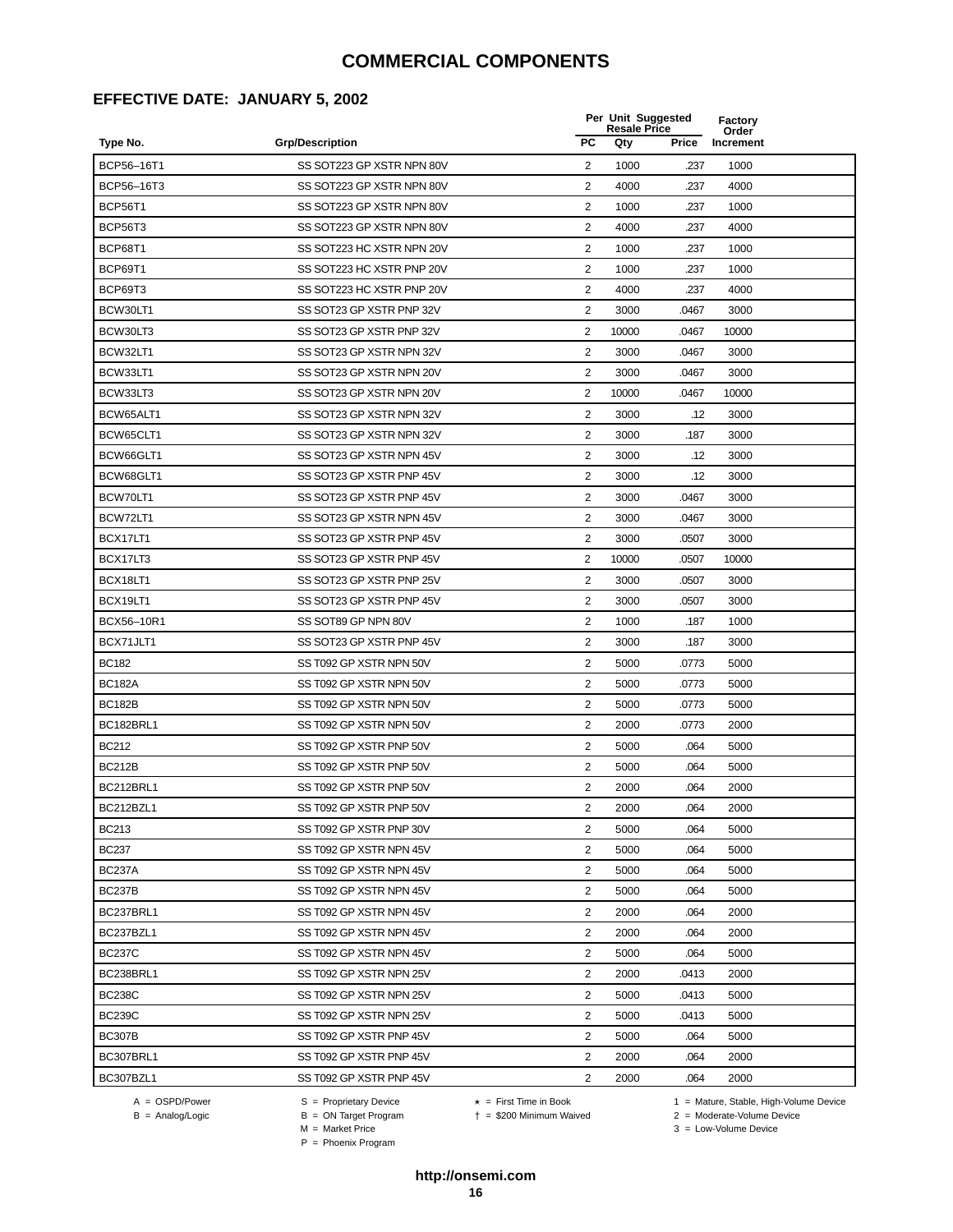#### **EFFECTIVE DATE: JANUARY 5, 2002**

|                 |                          |                | Per Unit Suggested<br><b>Resale Price</b> |       | Factory<br>Order |  |
|-----------------|--------------------------|----------------|-------------------------------------------|-------|------------------|--|
| Type No.        | <b>Grp/Description</b>   | <b>PC</b>      | Qty                                       | Price | Increment        |  |
| <b>BC307C</b>   | SS T092 GP XSTR PNP 45V  | $\overline{2}$ | 5000                                      | .064  | 5000             |  |
| <b>BC327</b>    | SS T092 GP XSTR PNP 45V  | $\overline{2}$ | 5000                                      | .0773 | 5000             |  |
| BC327-016       | SS T092 GP XSTR PNP 45V  | 2              | 5000                                      | .0773 | 5000             |  |
| BC327-025       | SS T092 GP XSTR PNP 45V  | 2              | 5000                                      | .0773 | 5000             |  |
| BC327-040       | SS T092 GP XSTR PNP 45V  | 2              | 5000                                      | .0773 | 5000             |  |
| BC327-16RL1     | SS T092 GP XSTR PNP 45V  | 2              | 2000                                      | .0773 | 2000             |  |
| BC327-16ZL1     | SS T092 GP XSTR PNP 45V  | 2              | 2000                                      | .0773 | 2000             |  |
| BC327-25RL1     | SS T092 GP XSTR PNP 45V  | $\overline{2}$ | 2000                                      | .0773 | 2000             |  |
| BC327-25ZL1     | SS T092 GP XSTR PNP 45V  | $\overline{2}$ | 2000                                      | .0773 | 2000             |  |
| BC327-40ZL1     | SS T092 GP XSTR PNP 45V  | 2              | 2000                                      | .0773 | 2000             |  |
| BC327RL1        | SS T092 GP XSTR PNP 45V  | $\overline{2}$ | 2000                                      | .0773 | 2000             |  |
| BC327ZL1        | SS T092 GP XSTR PNP 45V  | 2              | 2000                                      | .0773 | 2000             |  |
| <b>BC337</b>    | SS T092 GP XSTR NPN 45V  | 2              | 5000                                      | .0773 | 5000             |  |
| BC337-016       | SS T092 GP XSTR NPN 45V  | 2              | 5000                                      | .0773 | 5000             |  |
| BC337-025       | SS T092 GP XSTR NPN 45V  | 2              | 5000                                      | .0773 | 5000             |  |
| BC337-040       | SS T092 GP XSTR NPN 45V  | 2              | 5000                                      | .0773 | 5000             |  |
| BC337-16RL1     | SS T092 GP XSTR NPN 45V  | 2              | 2000                                      | .0773 | 2000             |  |
| BC337-16ZL1     | SS T092 GP XSTR NPN 45V  | 2              | 2000                                      | .0773 | 2000             |  |
| BC337-25RL1     | SS T092 GP XSTR NPN 45V  | 2              | 2000                                      | .0773 | 2000             |  |
| BC337-25ZL1     | SS T092 GP XSTR NPN 45V  | 2              | 2000                                      | .0773 | 2000             |  |
| BC337-40RL1     | SS T092 GP XSTR NPN 45V  | 2              | 2000                                      | .0773 | 2000             |  |
| BC337-40ZL1     | SS T092 GP XSTR NPN 45V  | 2              | 2000                                      | .0773 | 2000             |  |
| <b>BC337RL1</b> | SS T092 GP XSTR NPN 45V  | 2              | 2000                                      | .0773 | 2000             |  |
| BC337ZL1        | SS T092 GP XSTR NPN 45V  | 2              | 2000                                      | .0773 | 2000             |  |
| BC338-25ZL1     | SS T092 GP XSTR NPN 45V  | 2              | 2000                                      | .0693 | 2000             |  |
| <b>BC368</b>    | SS T092 HC XSTR NPN 20V  | 2              | 5000                                      | .16   | 5000             |  |
| <b>BC368ZL1</b> | SS T092 HC XSTR NPN 20V  | 2              | 2000                                      | .16   | 2000             |  |
| <b>BC369</b>    | SS T092 HC XSTR PNP 20V  | 2              | 5000                                      | .16   | 5000             |  |
| <b>BC369ZL1</b> | SS T092 HC XSTR PNP 20V  | $\overline{2}$ | 2000                                      | .16   | 2000             |  |
| <b>BC372</b>    | SS T092 DL XSTR NPN 100V | 2              | 5000                                      | .44   | 5000             |  |
| <b>BC373</b>    | SS T092 DL XSTR NPN 100V | 2              | 5000                                      | .187  | 5000             |  |
| BC373RL1        | SS T092 DL XSTR NPN 100V | 2              | 2000                                      | .187  | 2000             |  |
| BC373ZL1        | SS T092 DL XSTR NPN 100V | 2              | 2000                                      | .187  | 2000             |  |
| <b>BC447</b>    | SS T092 GP XSTR NPN 80V  | 2              | 5000                                      | .297  | 5000             |  |
| <b>BC449</b>    | SS T092 GP XSTR NPN 100V | $\overline{2}$ | 5000                                      | .297  | 5000             |  |
| <b>BC449A</b>   | SS T092 GP XSTR NPN 100V | $\overline{2}$ | 5000                                      | .297  | 5000             |  |
| <b>BC487</b>    | SS T092 GP XSTR NPN 60V  | 2              | 5000                                      | .297  | 5000             |  |
| <b>BC487B</b>   | SS T092 GP XSTR NPN 60V  | 2              | 5000                                      | .297  | 5000             |  |
| BC487BRL1       | SS T092 GP XSTR NPN 60V  | 2              | 2000                                      | .297  | 2000             |  |
| BC488BRL1       | SS T092 GP XSTR PNP 60V  | 2              | 2000                                      | .297  | 2000             |  |
| <b>BC489</b>    | SS T092 HC XSTR NPN 80V  | 2              | 5000                                      | .16   | 5000             |  |
| <b>BC489A</b>   | SS T092 HC XSTR NPN 80V  | 2              | 5000                                      | .16   | 5000             |  |
| BC489AZL1       | SS T092 HC XSTR NPN 80V  | 2              | 2000                                      | .16   | 2000             |  |
| BC489BRL1       | SS T092 GP XSTR NPN 80V  | 2              | 2000                                      | .16   | 2000             |  |
| BC489BZL1       | SS T092 GP XSTR NPN 80V  | 2              | 2000                                      | .16   | 2000             |  |

A = OSPD/Power S = Proprietary Device<br>
B = Analog/Logic B = ON Target Program<br>
M = Market Price

= \$200 Minimum Waived 2 = Moderate-Volume Device

A = OSPD/Power S = Proprietary Device  $\star$  = First Time in Book 1 = Mature, Stable, High-Volume Device

 $3 =$  Low-Volume Device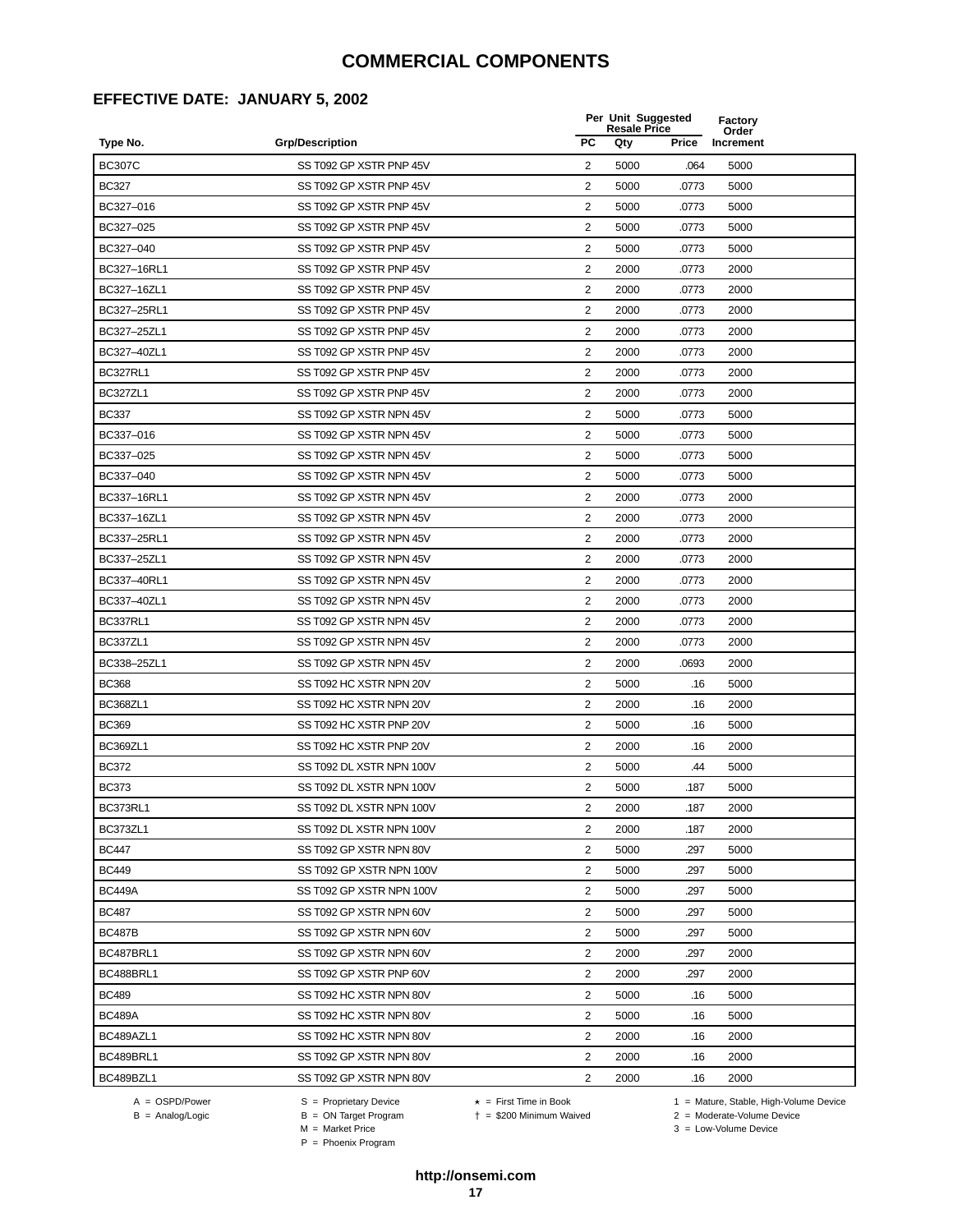#### **EFFECTIVE DATE: JANUARY 5, 2002**

|                 |                         |                | Per Unit Suggested<br><b>Resale Price</b> |       | Factory<br>Order |  |
|-----------------|-------------------------|----------------|-------------------------------------------|-------|------------------|--|
| Type No.        | <b>Grp/Description</b>  | <b>PC</b>      | Qty                                       | Price | Increment        |  |
| <b>BC489RL1</b> | SS T092 HC XSTR NPN 80V | 2              | 2000                                      | .16   | 2000             |  |
| <b>BC490</b>    | SS T092 HC XSTR PNP 80V | $\overline{2}$ | 5000                                      | .16   | 5000             |  |
| <b>BC490A</b>   | SS T092 HC XSTR PNP 80V | $\overline{2}$ | 5000                                      | .16   | 5000             |  |
| BC490AZL1       | SS T092 HC XSTR PNP 80V | $\overline{2}$ | 2000                                      | .16   | 2000             |  |
| BC490BZL1       | SS T092 HC XSTR PNP 80V | $\overline{2}$ | 2000                                      | .16   | 2000             |  |
| <b>BC517</b>    | SS T092 DL XSTR NPN 30V | 2              | 5000                                      | .187  | 5000             |  |
| <b>BC517RL1</b> | SS T092 DL XSTR NPN 30V | $\overline{2}$ | 2000                                      | .187  | 2000             |  |
| BC517ZL1        | SS T092 DL XSTR NPN 30V | 2              | 2000                                      | .187  | 2000             |  |
| <b>BC546B</b>   | SS T092 GP XSTR NPN 65V | $\overline{2}$ | 5000                                      | .0933 | 5000             |  |
| BC546BRLRP      | SS T092 GP XSTR NPN 65V | 2              | 2000                                      | .0933 | 2000             |  |
| BC546BRL1       | SS T092 GP XSTR NPN 65V | $\overline{2}$ | 2000                                      | .0933 | 2000             |  |
| BC546BZL1       | SS T092 GP XSTR NPN 65V | $\overline{2}$ | 2000                                      | .0933 | 2000             |  |
| <b>BC547A</b>   | SS T092 GP XSTR NPN 45V | $\overline{2}$ | 5000                                      | .0928 | 5000             |  |
| BC547ARL        | SS T092 GP XSTR NPN 45V | $\overline{2}$ | 2000                                      | .0928 | 2000             |  |
| BC547ARL1       | SS T092 GP XSTR NPN 45V | 2              | 2000                                      | .0928 | 2000             |  |
| BC547AZL1       | SS T092 GP XSTR NPN 45V | $\overline{2}$ | 2000                                      | .0928 | 2000             |  |
| <b>BC547B</b>   | SS T092 GP XSTR NPN 45V | $\overline{2}$ | 5000                                      | .0928 | 5000             |  |
| BC547BRL1       | SS T092 GP XSTR NPN 45V | $\overline{2}$ | 2000                                      | .0928 | 2000             |  |
| BC547BZL1       | SS T092 GP XSTR NPN 45V | 2              | 2000                                      | .0928 | 2000             |  |
| <b>BC547C</b>   | SS T092 GP XSTR NPN 45V | 2              | 5000                                      | .0928 | 5000             |  |
| BC547CZL1       | SS T092 GP XSTR NPN 45V | $\overline{2}$ | 2000                                      | .0928 | 2000             |  |
| <b>BC548B</b>   | SS T092 GP XSTR NPN 30V | $\overline{2}$ | 5000                                      | .0928 | 5000             |  |
| BC548BRL1       | SS T092 GP XSTR NPN 30V | $\overline{2}$ | 2000                                      | .0928 | 2000             |  |
| BC548BZL1       | SS T092 GP XSTR NPN 30V | 2              | 2000                                      | .0928 | 2000             |  |
| <b>BC548C</b>   | SS T092 GP XSTR NPN 30V | 2              | 5000                                      | .0928 | 5000             |  |
| BC548CZL1       | SS T092 GP XSTR NPN 30V | 2              | 2000                                      | .0928 | 2000             |  |
| BC549BZL1       | SS T092 GP XSTR NPN 30V | 2              | 2000                                      | .0773 | 2000             |  |
| <b>BC549C</b>   | SS T092 GP XSTR NPN 30V | 2              | 5000                                      | .0773 | 5000             |  |
| <b>BC550C</b>   | SS T092 GP XSTR NPN 45V | $\overline{2}$ | 5000                                      | .0933 | 5000             |  |
| BC550CZL1       | SS T092 GP XSTR NPN 45V | $\overline{2}$ | 2000                                      | .0933 | 2000             |  |
| <b>BC556B</b>   | SS T092 GP XSTR PNP 65V | $\overline{2}$ | 5000                                      | .0933 | 5000             |  |
| BC556BRL1       | SS T092 GP XSTR PNP 65V | 2              | 2000                                      | .0933 | 2000             |  |
| BC556BZL1       | SS T092 GP XSTR PNP 65V | 2              | 2000                                      | .0933 | 2000             |  |
| <b>BC557</b>    | SS T092 GP XSTR PNP 45V | $\overline{2}$ | 5000                                      | .0928 | 5000             |  |
| <b>BC557A</b>   | SS T092 GP XSTR PNP 45V | $\overline{2}$ | 5000                                      | .0928 | 5000             |  |
| BC557AZL1       | SS T092 GP XSTR PNP 45V | $\overline{2}$ | 2000                                      | .0928 | 2000             |  |
| <b>BC557B</b>   | SS T092 GP XSTR PNP 45V | 2              | 5000                                      | .0928 | 5000             |  |
| BC557BRL1       | SS T092 GP XSTR PNP 45V | $\overline{2}$ | 2000                                      | .0928 | 2000             |  |
| BC557BZL1       | SS T092 GP XSTR PNP 45V | $\overline{2}$ | 2000                                      | .0928 | 2000             |  |
| <b>BC557C</b>   | SS T092 GP XSTR PNP 45V | 2              | 5000                                      | .0928 | 5000             |  |
| BC557CZL1       | SS T092 GP XSTR PNP 45V | $\overline{2}$ | 2000                                      | .0928 | 2000             |  |
| BC557ZL1        | SS T092 GP XSTR PNP 45V | 2              | 2000                                      | .0928 | 2000             |  |
| <b>BC558B</b>   | SS T092 GP XSTR PNP 30V | $\overline{2}$ | 5000                                      | .0928 | 5000             |  |
| BC558BRL        | SS T092 GP XSTR PNP 30V | 2              | 2000                                      | .0928 | 2000             |  |
| BC558BRL1       | SS T092 GP XSTR PNP 30V | 2              | 2000                                      | .0928 | 2000             |  |

A = OSPD/Power S = Proprietary Device<br>
B = Analog/Logic B = ON Target Program<br>
M = Market Price

A = OSPD/Power S = Proprietary Device  $\star$  = First Time in Book 1 = Mature, Stable, High-Volume Device

 = \$200 Minimum Waived 2 = Moderate-Volume Device  $3 =$  Low-Volume Device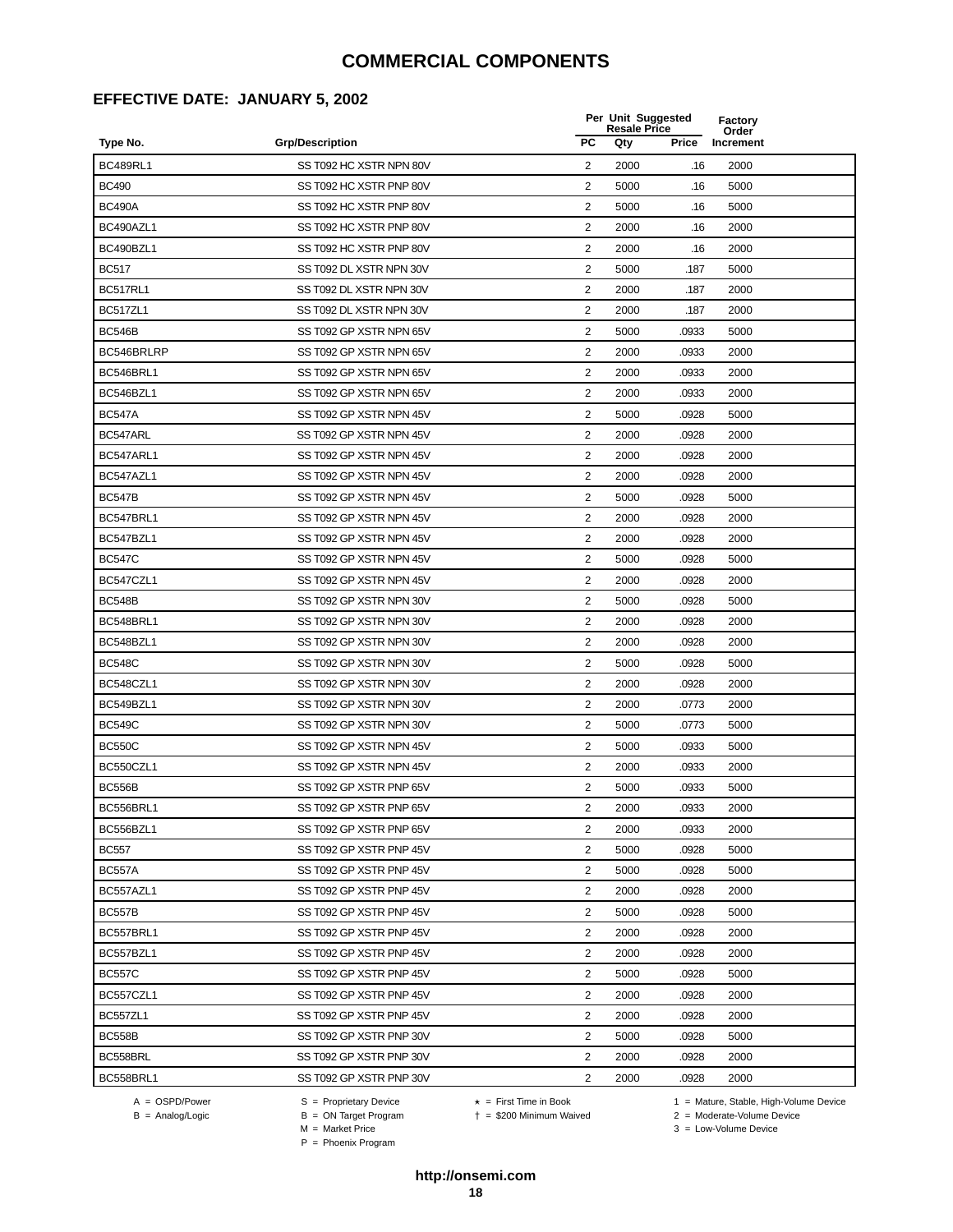#### **EFFECTIVE DATE: JANUARY 5, 2002**

|                  |                          |                         | Per Unit Suggested<br><b>Resale Price</b> |       | Factory<br>Order |
|------------------|--------------------------|-------------------------|-------------------------------------------|-------|------------------|
| Type No.         | <b>Grp/Description</b>   | <b>PC</b>               | Qty                                       | Price | Increment        |
| BC558BZL1        | SS T092 GP XSTR PNP 30V  | 2                       | 2000                                      | .0928 | 2000             |
| <b>BC558C</b>    | SS T092 GP XSTR PNP 30V  | 2                       | 5000                                      | .0928 | 5000             |
| <b>BC558CRL1</b> | SS T092 GP XSTR PNP 30V  | 2                       | 2000                                      | .0928 | 2000             |
| BC558CZL1        | SS T092 GP XSTR PNP 30V  | 2                       | 2000                                      | .0928 | 2000             |
| <b>BC558ZL1</b>  | SS T092 GP XSTR PNP 30V  | $\overline{2}$          | 2000                                      | .0928 | 2000             |
| BC559BZL1        | SS T092 GP XSTR PNP 45V  | $\overline{2}$          | 2000                                      | .0933 | 2000             |
| <b>BC559C</b>    | SS T092 GP XSTR PNP 45V  | $\overline{2}$          | 5000                                      | .0933 | 5000             |
| <b>BC560C</b>    | SS T092 GP XSTR PNP 45V  | 2                       | 5000                                      | .0933 | 5000             |
| BC560CZL1        | SS T092 GP XSTR PNP 45V  | $\overline{2}$          | 2000                                      | .0933 | 2000             |
| <b>BC618</b>     | SS T092 DL XSTR NPN 55V  | $\overline{2}$          | 5000                                      | .187  | 5000             |
| BC618RL1         | SS T092 DL XSTR NPN 55V  | 2                       | 2000                                      | .187  | 2000             |
| <b>BC635RL1</b>  | SS T092 GP XSTR NPN 45V  | $\overline{2}$          | 2000                                      | .147  | 2000             |
| BC635ZL1         | SS T092 GP XSTR NPN 45V  | $\overline{2}$          | 2000                                      | .147  | 2000             |
| <b>BC636</b>     | SS T092 HC XSTR PNP 45V  | 2                       | 5000                                      | .147  | 5000             |
| BC636-16ZL1      | SS T092 HC XSTR PNP 45V  | 2                       | 2000                                      | .147  | 2000             |
| <b>BC637</b>     | SS T092 HC XSTR NPN 60V  | $\overline{2}$          | 5000                                      | .147  | 5000             |
| <b>BC638</b>     | SS T092 HC XSTR PNP 60V  | 2                       | 5000                                      | .147  | 5000             |
| BC638ZL1         | SS T092 HC XSTR PNP 60V  | $\overline{2}$          | 2000                                      | .147  | 2000             |
| <b>BC639</b>     | SS T092 HC XSTR NPN 80V  | $\overline{2}$          | 5000                                      | .16   | 5000             |
| BC639-16ZL1      | SS T092 HC XSTR NPN 80V  | 2                       | 2000                                      | .16   | 2000             |
| <b>BC639RL1</b>  | SS T092 HC XSTR NPN 80V  | $\overline{2}$          | 2000                                      | .16   | 2000             |
| BC639ZL1         | SS T092 HC XSTR NPN 80V  | $\overline{2}$          | 2000                                      | .16   | 2000             |
| <b>BC640</b>     | SS T092 HC XSTR PNP 80V  | $\overline{\mathbf{c}}$ | 5000                                      | .16   | 5000             |
| BC640-016        | SS T092 HC XSTR PNP 80V  | $\overline{2}$          | 5000                                      | .16   | 5000             |
| BC640ZL1         | SS T092 HC XSTR PNP 80V  | $\overline{2}$          | 2000                                      | .16   | 2000             |
| BC807-16LT1      | SS SOT23 GP XSTR PNP 45V | $\overline{2}$          | 3000                                      | .0693 | 3000             |
| BC807-16LT3      | SS SOT23 GP XSTR PNP 45V | $\overline{c}$          | 10000                                     | .0693 | 10000            |
| BC807-25LT1      | SS SOT23 GP XSTR PNP 45V | 2                       | 3000                                      | .0693 | 3000             |
| BC807-25LT3      | SS SOT23 GP XSTR PNP 45V | 2                       | 10000                                     | .0693 | 10000            |
| BC807-40CLT1     | SS SOT23 GP XSTR PNP 45V | 2                       | 3000                                      | .0733 | 3000             |
| BC807-40LT1      | SS SOT23 GP XSTR PNP 45V | $\overline{2}$          | 3000                                      | .0693 | 3000             |
| BC807-40LT3      | SS SOT23 GP XSTR PNP 45V | 2                       | 10000                                     | .0693 | 10000            |
| BC808-25LT1      | SS SOT23 GP XSTR PNP 45V | 2                       | 3000                                      | .0307 | 3000             |
| BC808-40LT1      | SS SOT23 GP XSTR PNP 45V | 2                       | 3000                                      | .0307 | 3000             |
| BC817-16LT1      | SS SOT23 GP XSTR NPN 45V | 2                       | 3000                                      | .0693 | 3000             |
| BC817-16LT3      | SS SOT23 GP XSTR NPN 45V | 2                       | 10000                                     | .0693 | 10000            |
| BC817-25LT1      | SS SOT23 GP XSTR NPN 45V | 2                       | 3000                                      | .0693 | 3000             |
| BC817-25LT3      | SS SOT23 GP XSTR NPN 45V | 2                       | 10000                                     | .0693 | 10000            |
| BC817-40LT1      | SS SOT23 GP XSTR NPN 45V | $\overline{2}$          | 3000                                      | .0693 | 3000             |
| BC817-40LT3      | SS SOT23 GP XSTR NPN 45V | 2                       | 10000                                     | .0693 | 10000            |
| BC818-40LT1      | SS SOT23 GP XSTR NPN 50V | 2                       | 3000                                      | .0693 | 3000             |
| BC846ALT1        | SS SOT23 GP XSTR NPN 65V | $\overline{2}$          | 3000                                      | .0387 | 3000             |
| BC846ALT3        | SS SOT23 GP XSTR NPN 65V | 2                       | 10000                                     | .0387 | 10000            |
| BC846AWT1        | SS SC70 GP XSTR NPN 65V  | 2                       | 3000                                      | .0387 | 3000             |
| BC846BDW1T1      | SS SC88 GP XSTR NPN 65V  | 2                       | 3000                                      | .0467 | 3000             |

 $B =$  Analog/Logic  $B =$  ON Target Program  $M =$  Market Price

A = OSPD/Power S = Proprietary Device  $\star$  = First Time in Book 1 = Mature, Stable, High-Volume Device

 = \$200 Minimum Waived 2 = Moderate-Volume Device  $3 =$  Low-Volume Device

P = Phoenix Program

**http://onsemi.com**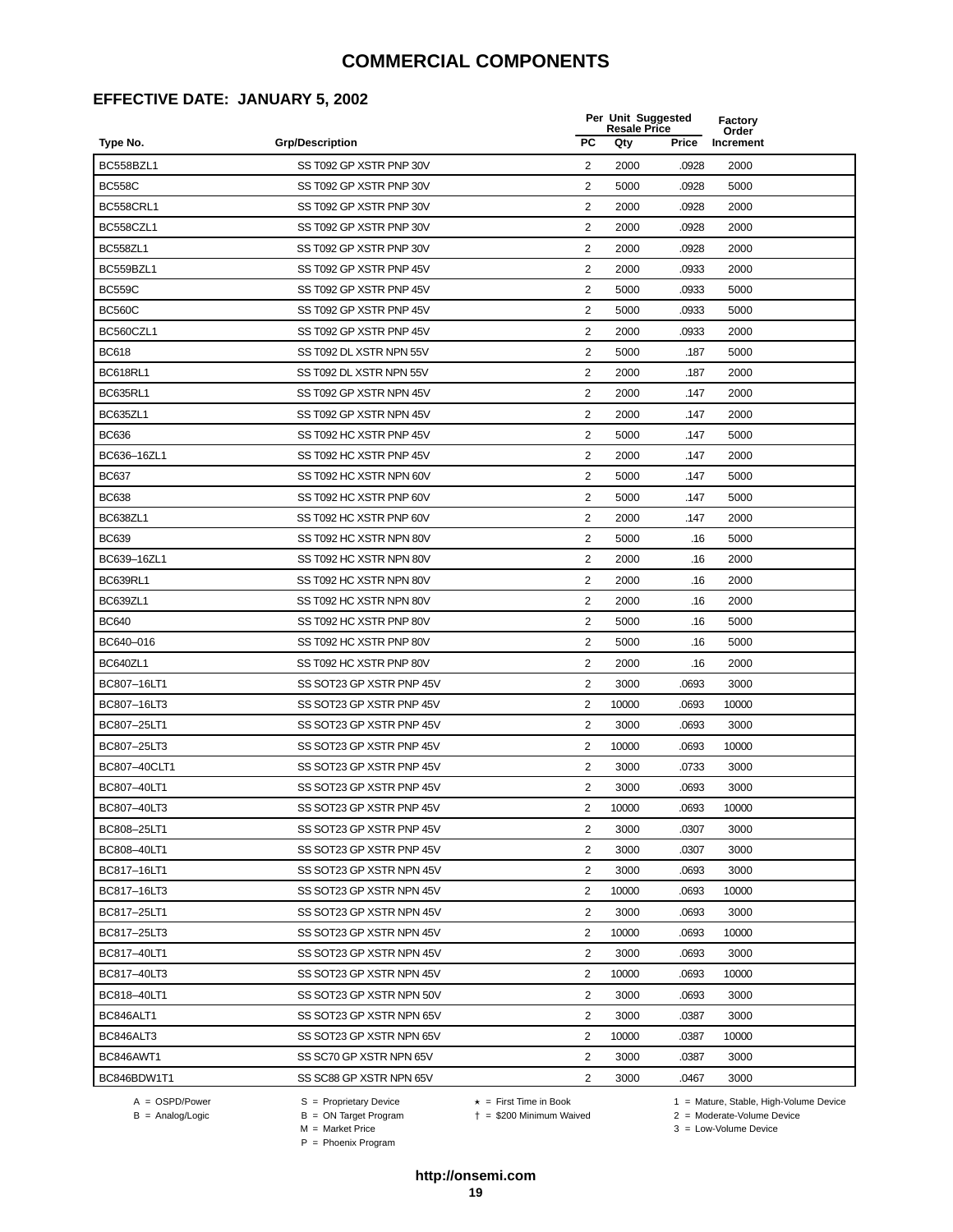#### **EFFECTIVE DATE: JANUARY 5, 2002**

|                  |                          |                | Per Unit Suggested<br><b>Resale Price</b> |              | Factory<br>Order |
|------------------|--------------------------|----------------|-------------------------------------------|--------------|------------------|
| Type No.         | <b>Grp/Description</b>   | PC             | Qty                                       | <b>Price</b> | Increment        |
| BC846BLT1        | SS SOT23 GP XSTR NPN 65V | 2              | 3000                                      | .0387        | 3000             |
| BC846BLT3        | SS SOT23 GP XSTR NPN 65V | 2              | 10000                                     | .0387        | 10000            |
| BC846BPDW1T1     | SS SC88 GP XSTR DUAL 65V | $\overline{2}$ | 3000                                      | .0467        | 3000             |
| BC846BWT1        | SS SC70 GP XSTR NPN 65V  | 2              | 3000                                      | .0387        | 3000             |
| BC847ALT1        | SS SOT23 GP XSTR NPN 45V | $\overline{c}$ | 3000                                      | .0387        | 3000             |
| BC847AWT1        | SS SC70 GP XSTR NPN 45V  | 2              | 3000                                      | .0387        | 3000             |
| BC847BDW1T1      | SS SC88 GP XSTR NPN 45V  | $\overline{2}$ | 3000                                      | .0467        | 3000             |
| BC847BLT1        | SS SOT23 GP XSTR NPN 45V | 2              | 3000                                      | .0387        | 3000             |
| BC847BLT3        | SS SOT23 GP XSTR NPN 45V | 2              | 10000                                     | .0387        | 10000            |
| BC847BPDW1T1     | SS SC88 GP XSTR DUAL 45V | 2              | 3000                                      | .0467        | 3000             |
| BC847BTT1        | SS SC75 GP XSTR NPN 45V  | 2              | 3000                                      | .048         | 3000             |
| BC847BWT1        | SS SC70 GP XSTR NPN 45V  | $\overline{2}$ | 3000                                      | .0387        | 3000             |
| BC847CDW1T1      | SS SC88 GP XSTR NPN 45V  | 2              | 3000                                      | .0467        | 3000             |
| BC847CLT1        | SS SOT23 GP XSTR NPN 45V | $\overline{2}$ | 3000                                      | .0387        | 3000             |
| BC847CLT3        | SS SOT23 GP XSTR NPN 45V | 2              | 10000                                     | .0387        | 10000            |
| <b>BC847CTT1</b> | SS SC75 GP XSTR NPN 45V  | $\overline{2}$ | 3000                                      | .048         | 3000             |
| BC847CWT1        | SS SC70 GP XSTR NPN 45V  | 2              | 3000                                      | .0467        | 3000             |
| BC848ALT1        | SS SOT23 GP XSTR NPN 30V | $\overline{c}$ | 3000                                      | .0387        | 3000             |
| BC848AWT1        | SS SC70 GP XSTR NPN 30V  | 2              | 3000                                      | .0387        | 3000             |
| BC848BDW1T1      | SS SC88 GP XSTR NPN 30V  | 2              | 3000                                      | .0467        | 3000             |
| BC848BLT1        | SS SOT23 GP XSTR NPN 30V | 2              | 3000                                      | .0387        | 3000             |
| BC848BLT3        | SS SOT23 GP XSTR NPN 30V | $\overline{c}$ | 10000                                     | .0387        | 10000            |
| BC848BPDW1T1     | SS SC88 GP XSTR DUAL 30V | $\overline{c}$ | 3000                                      | .0467        | 3000             |
| BC848BWT1        | SS SC70 GP XSTR NPN 30V  | $\mathbf{2}$   | 3000                                      | .0387        | 3000             |
| BC848CDW1T1      | SS SC88 GP XSTR NPN 30V  | 2              | 3000                                      | .0467        | 3000             |
| BC848CLT1        | SS SOT23 GP XSTR NPN 30V | 2              | 3000                                      | .0387        | 3000             |
| BC848CPDW1T1     | SS SC88 GP XSTR DUAL 30V | $\overline{c}$ | 3000                                      | .0467        | 3000             |
| BC848CWT1        | SS SC70 GP XSTR NPN 30V  | 2              | 3000                                      | .0467        | 3000             |
| BC849BLT1        | SS SOT23 GP XSTR NPN 30V | 2              | 3000                                      | .0387        | 3000             |
| BC849CLT1        | SS SOT23 GP XSTR NPN 30V | 2              | 3000                                      | .0387        | 3000             |
| BC850BLT1        | SS SOT23 GP XSTR NPN 45V | $\overline{2}$ | 3000                                      | .0387        | 3000             |
| BC850CLT1        | SS SOT23 GP XSTR NPN 45V | 2              | 3000                                      | .0387        | 3000             |
| BC856ALT1        | SS SOT23 GP XSTR PNP 65V | 2              | 3000                                      | .0387        | 3000             |
| BC856ALT3        | SS SOT23 GP XSTR PNP 65V | $\overline{2}$ | 10000                                     | .0387        | 10000            |
| BC856BDW1T1      | SS SC88 GP XSTR PNP 65V  | 2              | 3000                                      | .0467        | 3000             |
| BC856BLT1        | SS SOT23 GP XSTR PNP 65V | 2              | 3000                                      | .0387        | 3000             |
| BC856BLT3        | SS SOT23 GP XSTR PNP 65V | 2              | 10000                                     | .0387        | 10000            |
| BC856BWT1        | SS SC70 GP XSTR PNP 65V  | 2              | 3000                                      | .0387        | 3000             |
| BC857ALT1        | SS SOT23 GP XSTR PNP 45V | $\overline{2}$ | 3000                                      | .0387        | 3000             |
| BC857BDW1T1      | SS SC88 GP XSTR PNP 45V  | 2              | 3000                                      | .0467        | 3000             |
| BC857BLT1        | SS SOT23 GP XSTR PNP 45V | 2              | 3000                                      | .0387        | 3000             |
| BC857BLT3        | SS SOT23 GP XSTR PNP 45V | $\overline{2}$ | 10000                                     | .0387        | 10000            |
| BC857BTT1        | SS SC75 GP XSTR PNP 45V  | 2              | 3000                                      | .048         | 3000             |
| BC857BWT1        | SS SC70 GP XSTR PNP 45V  | 2              | 3000                                      | .0467        | 3000             |
| BC858ALT1        | SS SOT23 GP XSTR PNP 30V | $\overline{2}$ | 3000                                      | .0387        | 3000             |

-<br>B = ON Target Program<br>M = Market Price

 $A = OBPD/Power$ <br>  $B = ON Target Program$   $A = First Time in Book$   $A = West Theorem 1 = Nature, Stable, High-Volume Device$   $A = Mature, Stable, High-Volume Device$   $A = Mature, Stable, High-Volume Device$   $A = Mature, Table, High-Volume Device$   $A = Mature, Table, High-Volume Device$   $A = Mature, Table, High-Volume Device$   $A = Mature, Table, High-Volume Device$   $A = Mature, Table, High-Volume Device$   $A = Mature, Table, High-Volume Device$   $A = Mature, Table, High-Volume Device$   $A = Mature, Table, High-Volume Device$   $A = Mature, Table, High-Volume Device$   $A = Mature, Table, High-Volume Device$   $A = Mature, Table$ 

 $2 =$  Moderate-Volume Device

 $3 =$  Low-Volume Device

P = Phoenix Program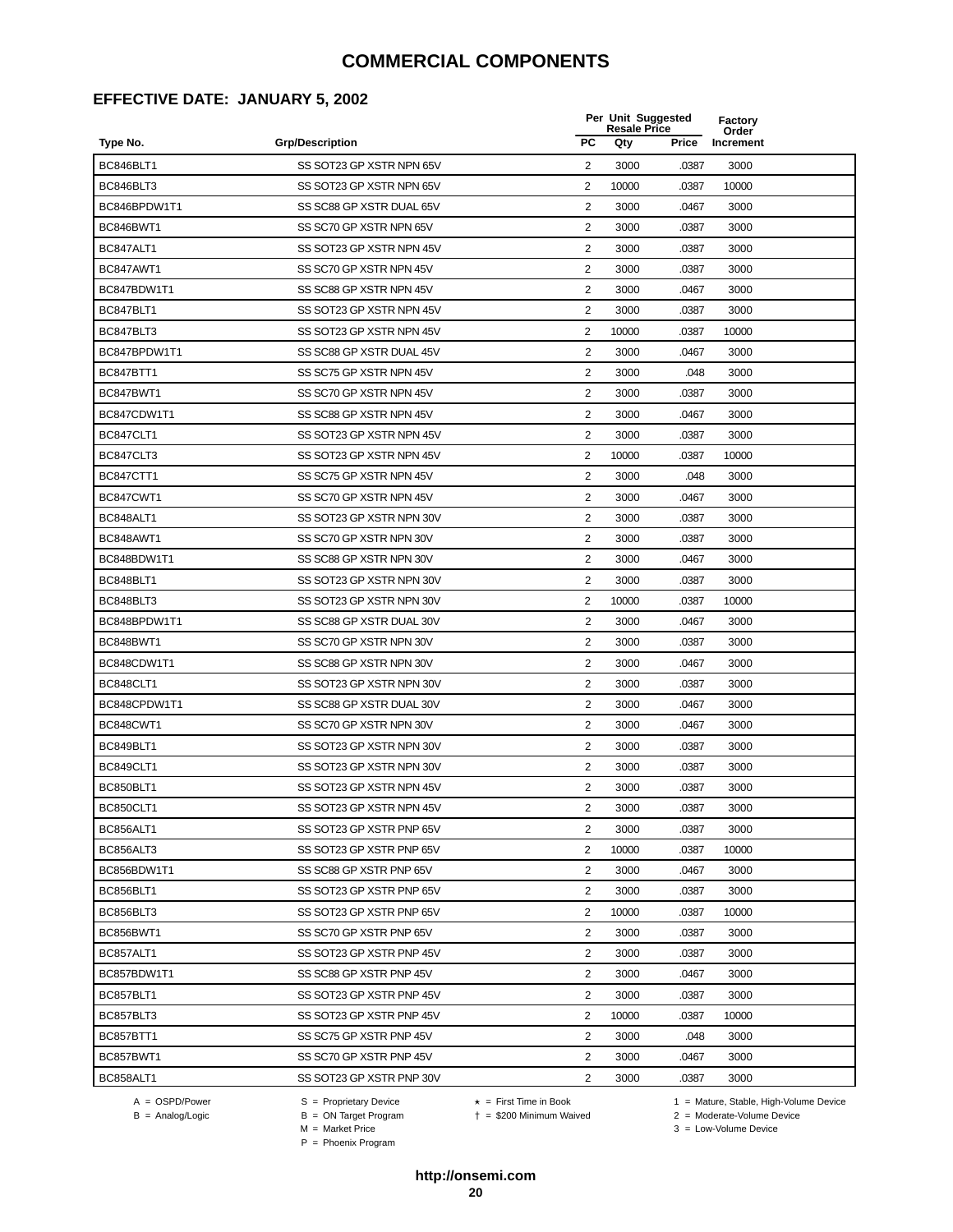#### **EFFECTIVE DATE: JANUARY 5, 2002**

|                  |                          |                         | Per Unit Suggested<br><b>Resale Price</b> |       | Factory<br>Order |  |
|------------------|--------------------------|-------------------------|-------------------------------------------|-------|------------------|--|
| Type No.         | <b>Grp/Description</b>   | <b>PC</b>               | Qty                                       | Price | Increment        |  |
| BC858AWT1        | SS SC70 GP XSTR PNP 30V  | 2                       | 3000                                      | .0387 | 3000             |  |
| BC858BDW1T1      | SS SC88 GP XSTR PNP 30V  | 2                       | 3000                                      | .0467 | 3000             |  |
| BC858BLT1        | SS SOT23 GP XSTR PNP 30V | 2                       | 3000                                      | .0387 | 3000             |  |
| BC858BLT3        | SS SOT23 GP XSTR PNP 30V | $\overline{2}$          | 10000                                     | .0387 | 10000            |  |
| BC858BWT1        | SS SC70 GP XSTR PNP 30V  | $\sqrt{2}$              | 3000                                      | .0387 | 3000             |  |
| BC858CDW1T1      | SS SC88 GP XSTR PNP 30V  | $\overline{2}$          | 3000                                      | .0467 | 3000             |  |
| <b>BC858CLT1</b> | SS SOT23 GP XSTR PNP 30V | $\overline{2}$          | 3000                                      | .0387 | 3000             |  |
| BC858CLT3        | SS SOT23 GP XSTR PNP 30V | $\overline{2}$          | 10000                                     | .0387 | 10000            |  |
| BC859BLT1        | SS SOT23 GP XSTR PNP 30V | $\overline{2}$          | 3000                                      | .0387 | 3000             |  |
| BC859CLT1        | SS SOT23 GP XSTR PNP 30V | 2                       | 3000                                      | .0387 | 3000             |  |
| BDC01DRL1        | SS T092 GP XSTR NPN 100V | $\overline{2}$          | 2000                                      | .207  | 2000             |  |
| BDC02DRLRP       | SS T092 GP XSTR PNP 100V | $\overline{2}$          | 2000                                      | .207  | 2000             |  |
| BDV64B           | BIP T0218 PNP 10A 100V   | 2                       | 30                                        | 1.44  | 30               |  |
| BDV65B           | BIP T0218 NPN 10A 100V   | $\overline{2}$          | 30                                        | 1.44  | 30               |  |
| <b>BDW42</b>     | BIP T0220 NPN 15A 100V   | 2                       | 50                                        | .56   | 50               |  |
| <b>BDW46</b>     | BIP T0220 PNP 15A 80V    | $\overline{2}$          | 50                                        | .707  | 50               |  |
| BDW47            | BIP T0220 PNP 15A 100V   | 2                       | 50                                        | .707  | 50               |  |
| BDX33B           | BIP T0220 NPN 10A 80V    | $\overline{2}$          | 50                                        | .40   | 50               |  |
| BDX33C           | BIP T0220 NPN 10A 100V   | $\overline{2}$          | 50                                        | .40   | 50               |  |
| BDX34B           | BIP T0220 PNP 10A 80V    | 2                       | 50                                        | .40   | 50               |  |
| BDX34C           | BIP T0220 PNP 10A 100V   | 2                       | 50                                        | .40   | 50               |  |
| BDX53B           | BIP T0220 NPN 8A 80V     | 2                       | 50                                        | .40   | 50               |  |
| BDX53C           | BIP T0220 NPN 8A 100V    | $\overline{2}$          | 50                                        | .40   | 50               |  |
| BDX54B           | BIP T0220 PNP 8A 80V     | 2                       | 50                                        | .40   | 50               |  |
| BDX54C           | BIP T0220 PNP 8A 100V    | 2                       | 50                                        | .40   | 50               |  |
| <b>BD135</b>     | BIP C77 NPN 1.5A 45V     | 2                       | 500                                       | .267  | 500              |  |
| <b>BD136</b>     | BIP C77 PNP 1.5A 45V     | 2                       | 500                                       | .267  | 500              |  |
| <b>BD137</b>     | BIP C77 NPN 1.5A 60V     | 2                       | 500                                       | .253  | 500              |  |
| <b>BD138</b>     | BIP C77 PNP 1.5A 60V     | 2                       | 500                                       | .267  | 500              |  |
| <b>BD139</b>     | BIP C77 NPN 1.5A 80V     | $\overline{2}$          | 500                                       | .307  | 500              |  |
| <b>BD140</b>     | BIP C77 PNP 1.5A 80V     | $\overline{2}$          | 500                                       | .307  | 500              |  |
| <b>BD159</b>     | BIP C77 NPN 0.5A 350V    | $\overline{\mathbf{c}}$ | 500                                       | 293   | 500              |  |
| <b>BD179</b>     | BIP C77 NPN 3A 80V       | 2                       | 500                                       | .333  | 500              |  |
| <b>BD180</b>     | BIP C77 PNP 3A 80V       | $\overline{2}$          | 500                                       | .32   | 500              |  |
| <b>BD234</b>     | BIP C77 PNP 2A 45V       | $\overline{2}$          | 500                                       | .32   | 500              |  |
| <b>BD237</b>     | BIP C77 NPN 2A 80V       | $\overline{2}$          | 500                                       | .333  | 500              |  |
| <b>BD238</b>     | BIP C77 PNP 2A 80V       | $\overline{2}$          | 500                                       | .32   | 500              |  |
| <b>BD241C</b>    | BIP T0220 NPN 3A 100V    | 2                       | 50                                        | .533  | 50               |  |
| <b>BD242B</b>    | BIP T0220 PNP 3A 80V     | 2                       | 50                                        | .373  | 50               |  |
| <b>BD242C</b>    | BIP T0220 PNP 3A 100V    | 2                       | 50                                        | .373  | 50               |  |
| <b>BD243B</b>    | BIP T0220 NPN 6A 80V     | 2                       | 50                                        | .56   | 50               |  |
| <b>BD243C</b>    | BIP T0220 NPN 6A 100V    | 2                       | 50                                        | .56   | 50               |  |
| <b>BD244B</b>    | BIP T0220 PNP 6A 80V     | 2                       | 50                                        | .56   | 50               |  |
| <b>BD244C</b>    | BIP T0220 PNP 6A 100V    | $\overline{2}$          | 50                                        | .56   | 50               |  |
| <b>BD249C</b>    | BIP T0218 NPN 25A 100V   | $\overline{2}$          | 30                                        | 1.44  | 30               |  |

B = ON Target Program<br>M = Market Price

 $A = OBPD/Power$ <br>  $B = ON Target Program$   $A = First Time in Book$   $A = West Theorem 1 = Nature, Stable, High-Volume Device$   $A = Mature, Stable, High-Volume Device$   $A = Mature, Stable, High-Volume Device$   $A = Mature, Table, High-Volume Device$   $A = Mature, Table, High-Volume Device$   $A = Mature, Table, High-Volume Device$   $A = Mature, Table, High-Volume Device$   $A = Mature, Table, High-Volume Device$   $A = Mature, Table, High-Volume Device$   $A = Mature, Table, High-Volume Device$   $A = Mature, Table, High-Volume Device$   $A = Mature, Table, High-Volume Device$   $A = Mature, Table, High-Volume Device$   $A = Mature, Table$ 

 $2 =$  Moderate-Volume Device

 $3 =$  Low-Volume Device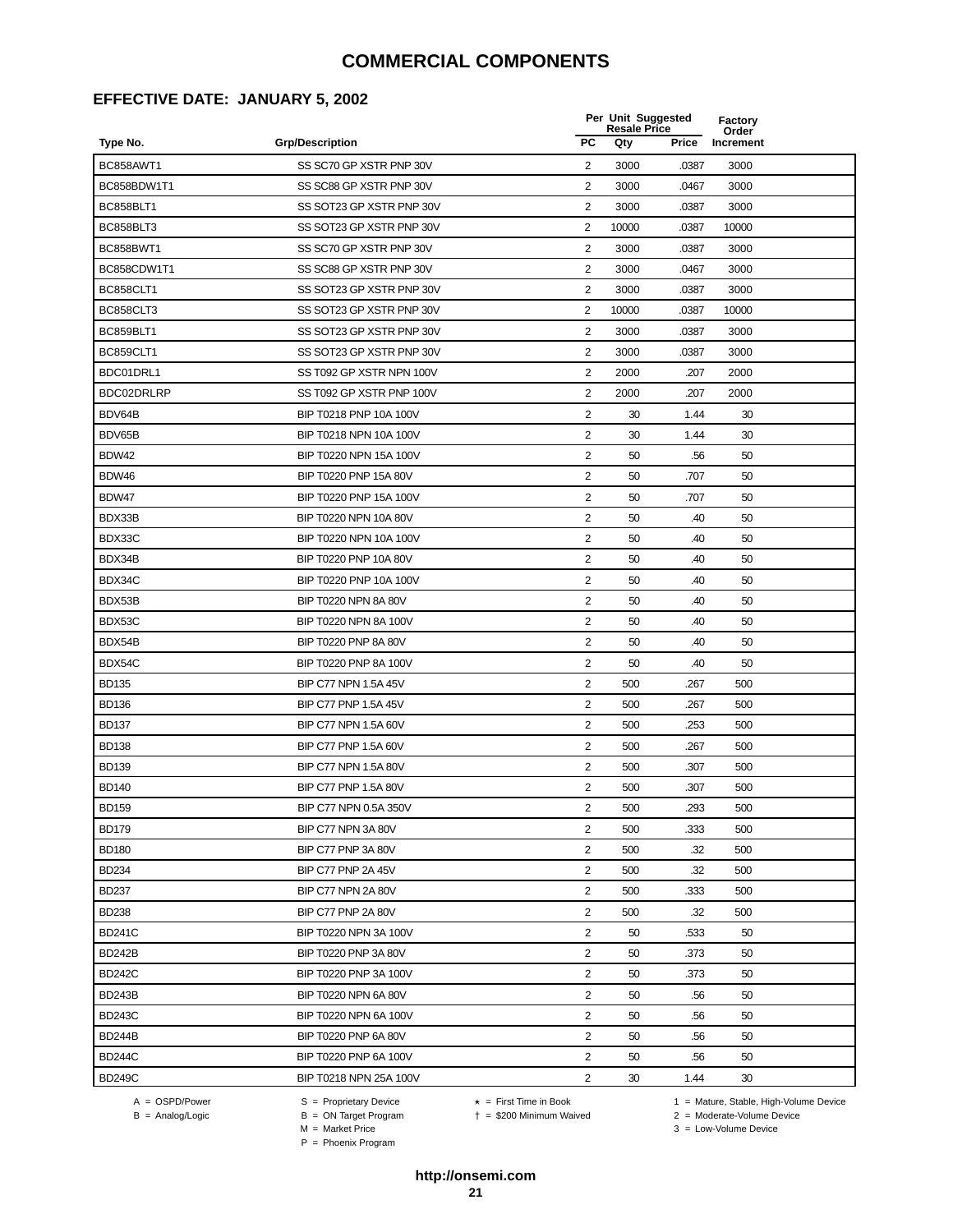#### **EFFECTIVE DATE: JANUARY 5, 2002**

|                 |                            |                         | Per Unit Suggested<br><b>Resale Price</b> |       | Factory<br>Order |  |
|-----------------|----------------------------|-------------------------|-------------------------------------------|-------|------------------|--|
| Type No.        | <b>Grp/Description</b>     | <b>PC</b>               | Qty                                       | Price | Increment        |  |
| <b>BD435</b>    | BIP C77 NPN 4A 22V         | 2                       | 500                                       | .32   | 500              |  |
| <b>BD435T</b>   | BIP C77 NPN 4A 22V         | $\overline{2}$          | 50                                        | .32   | 50               |  |
| <b>BD436</b>    | BIP C77 PNP 4A 32V         | $\overline{2}$          | 500                                       | .32   | 500              |  |
| <b>BD436T</b>   | BIP C77 PNP 4A 32V         | 2                       | 50                                        | .32   | 50               |  |
| <b>BD437</b>    | BIP C77 NPN 4A 45V         | $\overline{2}$          | 500                                       | .307  | 500              |  |
| <b>BD437T</b>   | BIP C77 NPN 4A 45V         | 2                       | 50                                        | .307  | 50               |  |
| <b>BD438</b>    | BIP C77 PNP 4A 45V         | $\sqrt{2}$              | 500                                       | .32   | 500              |  |
| <b>BD438T</b>   | BIP C77 PNP 4A 45V         | 2                       | 50                                        | .32   | 50               |  |
| <b>BD439</b>    | BIP C77 NPN 4A 60V         | $\overline{2}$          | 500                                       | .32   | 500              |  |
| <b>BD440</b>    | BIP C77 PNP 4A 60V         | 2                       | 500                                       | .32   | 500              |  |
| <b>BD441</b>    | BIP C77 NPN 4A 80V         | 2                       | 500                                       | .32   | 500              |  |
| <b>BD442</b>    | BIP C77 PNP 4A 80V         | $\overline{2}$          | 500                                       | .373  | 500              |  |
| <b>BD675</b>    | BIP C77 NPN 4A 45V         | 2                       | 500                                       | .32   | 500              |  |
| <b>BD675A</b>   | BIP C77 NPN 4A 45V         | $\overline{2}$          | 500                                       | .32   | 500              |  |
| <b>BD676</b>    | BIP C77 PNP 4A 45V         | 2                       | 500                                       | .32   | 500              |  |
| <b>BD676A</b>   | BIP C77 PNP 4A 45V         | $\overline{\mathbf{c}}$ | 500                                       | .32   | 500              |  |
| <b>BD677</b>    | BIP C77 NPN 4A 60V         | 2                       | 500                                       | 32    | 500              |  |
| <b>BD677A</b>   | BIP C77 NPN 4A 60V         | $\overline{2}$          | 500                                       | .32   | 500              |  |
| <b>BD678</b>    | BIP C77 PNP 4A 60V         | 2                       | 500                                       | .32   | 500              |  |
| <b>BD678A</b>   | BIP C77 PNP 4A 60V         | $\overline{2}$          | 500                                       | .32   | 500              |  |
| <b>BD679</b>    | BIP C77 NPN 4A 80V         | 2                       | 500                                       | .253  | 500              |  |
| <b>BD679A</b>   | BIP C77 NPN 4A 80V         | 2                       | 500                                       | .32   | 500              |  |
| <b>BD680</b>    | BIP C77 PNP 4A 80V         | $\overline{2}$          | 500                                       | .32   | 500              |  |
| <b>BD680A</b>   | BIP C77 PNP 4A 80V         | 2                       | 500                                       | .32   | 500              |  |
| <b>BD680T</b>   | BIP C77 PNP 4A 80V         | $\overline{\mathbf{c}}$ | 50                                        | .32   | 50               |  |
| <b>BD681</b>    | BIP C77 NPN 4A 100V        | $\overline{2}$          | 500                                       | .253  | 500              |  |
| <b>BD682</b>    | <b>BIP C77 PNP 4A 100V</b> | $\overline{2}$          | 500                                       | .32   | 500              |  |
| <b>BD682T</b>   | BIP C77 PNP 4A 100V        | 2                       | 500                                       | .32   | 500              |  |
| <b>BD787</b>    | BIP C77 NPN 4A 60V         | 2                       | 500                                       | .293  | 500              |  |
| <b>BD788</b>    | BIP C77 PNP 4A 60V         | 2                       | 500                                       | .464  | 500              |  |
| <b>BD809</b>    | BIP T0220 NPN 10A 80V      | $\overline{2}$          | 50                                        | .56   | 50               |  |
| <b>BD810</b>    | BIP T0220 PNP 10A 80V      | 2                       | 50                                        | .613  | 50               |  |
| BFR30LT1        | SS SOT23 JFET NCH 25V TR   | $\overline{2}$          | 3000                                      | .193  | 3000             |  |
| BFR31LT1        | SS SOT23 JFET NCH 25V TR   | 2                       | 3000                                      | .193  | 3000             |  |
| <b>BF245A</b>   | SS T092 JFET NCH 30V       | $\overline{2}$          | 1000                                      | .192  | 1000             |  |
| BF245AZL1       | SS T092 JFET NCH 30V TA    | $\overline{2}$          | 2000                                      | .192  | 2000             |  |
| <b>BF245B</b>   | SS T092 JFET NCH 30V       | 2                       | 1000                                      | .192  | 1000             |  |
| <b>BF256A</b>   | SS T092 JFET NCH 30V       | $\overline{2}$          | 1000                                      | .192  | 1000             |  |
| <b>BF393</b>    | SS T092 GP XSTR NPN 300V   | 2                       | 5000                                      | .144  | 5000             |  |
| BF393ZL1        | SS T092 GP XSTR NPN 300V   | 2                       | 2000                                      | .144  | 2000             |  |
| <b>BF420RL1</b> | SS T092 RF XSTR NPN 300V   | 2                       | 2000                                      | .08   | 2000             |  |
| BF420ZL1        | SS T092 RF XSTR NPN 300V   | 2                       | 2000                                      | .08   | 2000             |  |
| <b>BF421ZL1</b> | SS T092 GP XSTR PNP 300V   | $\overline{2}$          | 2000                                      | .08   | 2000             |  |
| <b>BF422</b>    | SS T092 RF XSTR NPN 250V   | $\overline{2}$          | 5000                                      | .08   | 5000             |  |
| <b>BF422RL1</b> | SS T092 RF XSTR NPN 250V   | $\overline{2}$          | 2000                                      | .08   | 2000             |  |

A = OSPD/Power S = Proprietary Device<br>
B = Analog/Logic B = ON Target Program<br>
M = Market Price

= \$200 Minimum Waived 2 = Moderate-Volume Device

A = OSPD/Power S = Proprietary Device  $\star$  = First Time in Book 1 = Mature, Stable, High-Volume Device

 $3 =$  Low-Volume Device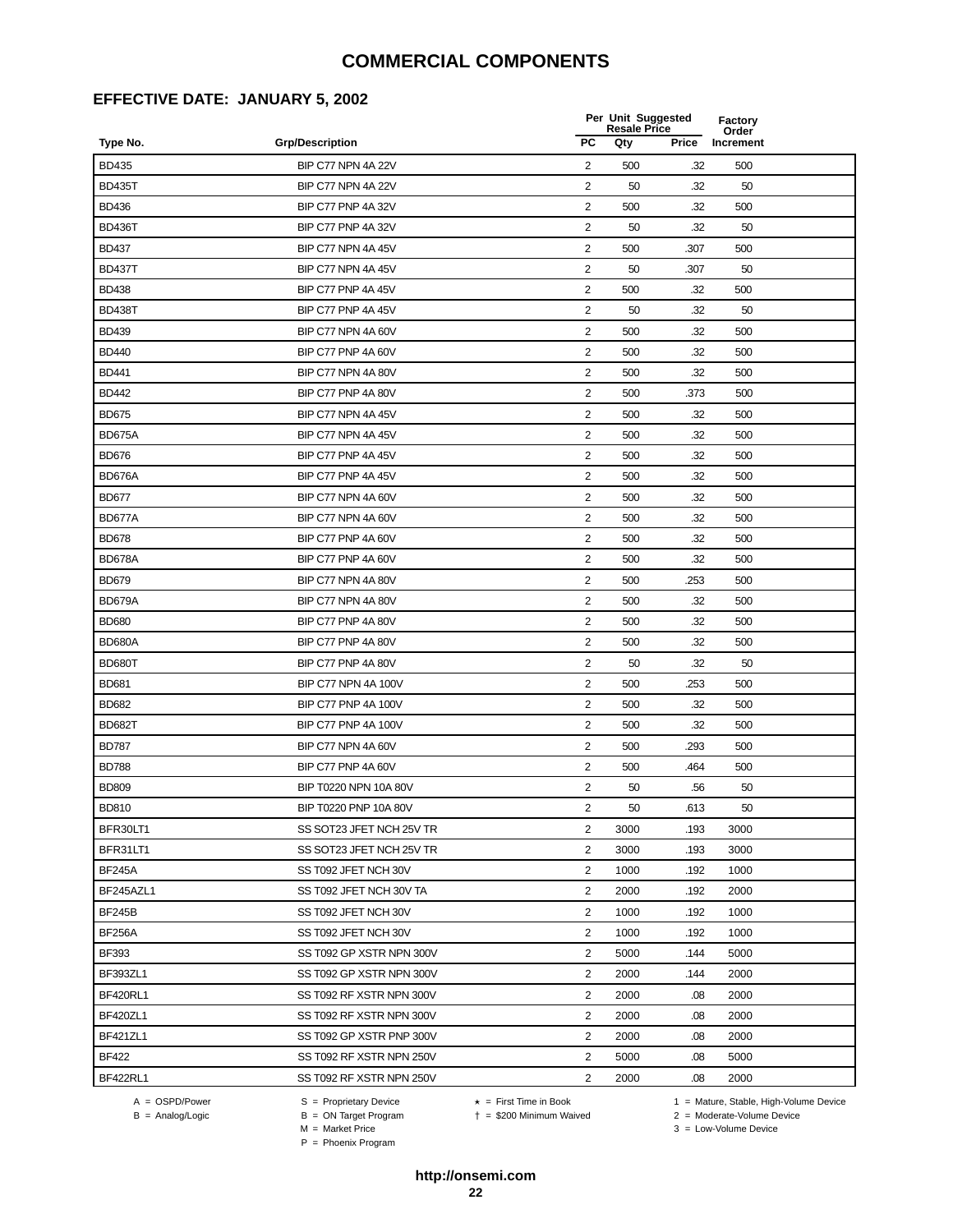#### **EFFECTIVE DATE: JANUARY 5, 2002**

|                  |                           |                | Per Unit Suggested<br><b>Resale Price</b> | Factory<br>Order |             |
|------------------|---------------------------|----------------|-------------------------------------------|------------------|-------------|
| Type No.         | <b>Grp/Description</b>    | <b>PC</b>      | Qty                                       | Price            | Increment   |
| <b>BF422ZL1</b>  | SS T092 RF XSTR NPN 250V  | 2              | 2000                                      | .08              | 2000        |
| <b>BF423</b>     | SS T092 GP XSTR PNP 300V  | 2              | 5000                                      | .08              | 5000        |
| <b>BF423ZL1</b>  | SS T092 GP XSTR PNP 300V  | $\overline{2}$ | 2000                                      | .08              | 2000        |
| <b>BF493S</b>    | SS T092 GP XSTR PNP 350V  | 2              | 5000                                      | .16              | 5000        |
| BF493SRL1        | SS T092 GP XSTR PNP 350V  | $\overline{c}$ | 2000                                      | .16              | 2000        |
| BF493SZL1        | SS T092 GP XSTR PNP 350V  | $\overline{2}$ | 2000                                      | .16              | 2000        |
| <b>BF720T1</b>   | SS SOT223 HV XTR NPN 250V | $\overline{2}$ | 1000                                      | .272             | 1000        |
| <b>BF720T3</b>   | SS SOT223 HV XTR NPN 250V | $\overline{2}$ | 4000                                      | .272             | 4000        |
| BF721T1          | SS SOT223 HV XTR NPN 250V | 2              | 1000                                      | .272             | 1000        |
| <b>BF959</b>     | SS T092 RF XSTR NPN 20V   | 2              | 5000                                      | .12              | 5000        |
| BF959RL1         | SS T092 RF XSTR NPN 20V   | 2              | 2000                                      | .128             | 2000        |
| BF959ZL1         | SS T092 RF XSTR NPN 20V   | 2              | 2000                                      | .128             | 2000        |
| <b>BSP16T1</b>   | SS SOT223 HV XTR PNP 300V | $\overline{c}$ | 1000                                      | .272             | 1000        |
| BSP19AT1         | SS SOT223 HV XTR NPN 350V | $\overline{c}$ | 1000                                      | .272             | 1000        |
| <b>BSP52T1</b>   | SS SOT223 DL XSTR NPN 80V | $\overline{2}$ | 1000                                      | .304             | 1000        |
| BSR58LT1         | SS SOT23 JFET NCH 40V TR  | $\overline{2}$ | 3000                                      | .193             | 3000        |
| <b>BSS123LT1</b> | NFET SOT23 100V 6R TR     | $\overline{2}$ | 3000                                      | .16              | 3000        |
| <b>BSS123LT3</b> | NFET SOT23 100V 6R TR     | $\overline{c}$ | 10000                                     | .16              | 10000       |
| <b>BSS138LT1</b> | NFET SOT23 50V 3.5R TR    | 2              | 3000                                      | .16              | 3000        |
| <b>BSS138LT3</b> | NFET SOT23 50V 3.5R TR    | 2              | 10000                                     | .16              | 10000       |
| BSS63LT1         | SS SOT23 DR XSTR PNP 100V | 2              | 3000                                      | .219             | 3000        |
| BSS64LT1         | SS SOT23 DR XSTR NPN 80V  | 2              | 3000                                      | .219             | 3000        |
| BSS79CLT1        | SS SOT23 GP XSTR NPN 60V  | 2              | 3000                                      | .0867            | 3000        |
| BSS84LT1         | NFET SOT23 50V 6R TR      | $\overline{c}$ | 3000                                      | .24              | 3000        |
| BSV52LT1         | SS SOT23 GP XSTR NPN 12V  | $\overline{2}$ | 3000                                      | .0867            | 3000        |
| <b>BS107</b>     | NFET T092 200V 14R        | $\overline{2}$ | 1000                                      | .293             | 1000        |
| <b>BS107A</b>    | NFET T092 200V 6.4R       | $\overline{2}$ | 1000                                      | .293             | 1000        |
| BS107ARLRM       | NFET T092 200V 6.4R TR    | 2              | 2000                                      | .293             | 2000        |
| BS107ARLRP       | NFET T092 200V 6.4R TR    | 2              | 2000                                      | .293             | 2000        |
| BS107ARL1        | NFET T092 200V 6.4R TR    | $\overline{2}$ | 2000                                      | .293             | 2000        |
| BS107RLRA        | NFET T092 200V 14R TR     | 2              | 2000                                      | .293             | 2000        |
| <b>BS107RL1</b>  | NFET T092 200V 14R TR     | 2              | 1                                         | 293              | 2000        |
| <b>BS108</b>     | NFET T092 200V 10R        | 2              | 1000                                      | .293             | 1000        |
| <b>BS108ZL1</b>  | NFET T092 200V 10R TR     | $\overline{2}$ | 2000                                      | .293             | 2000        |
| <b>BS170</b>     | NFET T092 60V 5R          | $\overline{2}$ | 1000                                      | .173             | 1000        |
| BS170RLRA        | NFET T092 60V 5R TR       | 2              | 2000                                      | .173             | 2000        |
| BS170RLRM        | NFET T092 60V 5R TR       | 2              | 2000                                      | .173             | 2000        |
| BS170RLRP        | NFET T092 60V 5R TR       | 2              | 2000                                      | .173             | 2000        |
| <b>BS170RL1</b>  | NFET T092 60V 5R TR       | 2              | 2000                                      | .173             | 2000        |
| <b>BS170ZL1</b>  | NFET T092 60V 5R TR       | 2              | 2000                                      | .173             | 2000        |
| <b>BUB323Z</b>   | BIP D2PAK DARL XSTR       | $\overline{2}$ | 50                                        | 1.80             | 50          |
| <b>BUB323ZT4</b> | BIP D2PAK DARL XSTR TR    | $\overline{2}$ | 800                                       | 1.80             | 800 $\star$ |
| BUD42D           | BIP DPAK NPN 2A 650V      | $\overline{2}$ | 75                                        | .467             | 75          |
| BUD42D-001       | BIP DPAK NPN 2A 650V      | $\overline{2}$ | 75                                        | .52              | 75          |
| BUD43D2T4        | BIP DPAK NPN 2A 700V TR   | 2              | 2500                                      | .467             | 2500        |
|                  |                           |                |                                           |                  |             |

-<br>B = ON Target Program<br>M = Market Price

 $A = OBPD/Power$ <br>  $B = ON Target Program$   $A = First Time in Book$   $A = West Theorem 1 = Nature, Stable, High-Volume Device$   $A = Mature, Stable, High-Volume Device$   $A = Mature, Stable, High-Volume Device$   $A = Mature, Table, High-Volume Device$   $A = Mature, Table, High-Volume Device$   $A = Mature, Table, High-Volume Device$   $A = Mature, Table, High-Volume Device$   $A = Mature, Table, High-Volume Device$   $A = Mature, Table, High-Volume Device$   $A = Mature, Table, High-Volume Device$   $A = Mature, Table, High-Volume Device$   $A = Mature, Table, High-Volume Device$   $A = Mature, Table, High-Volume Device$   $A = Mature, Table$ 

 $2 =$  Moderate-Volume Device

 $3 =$  Low-Volume Device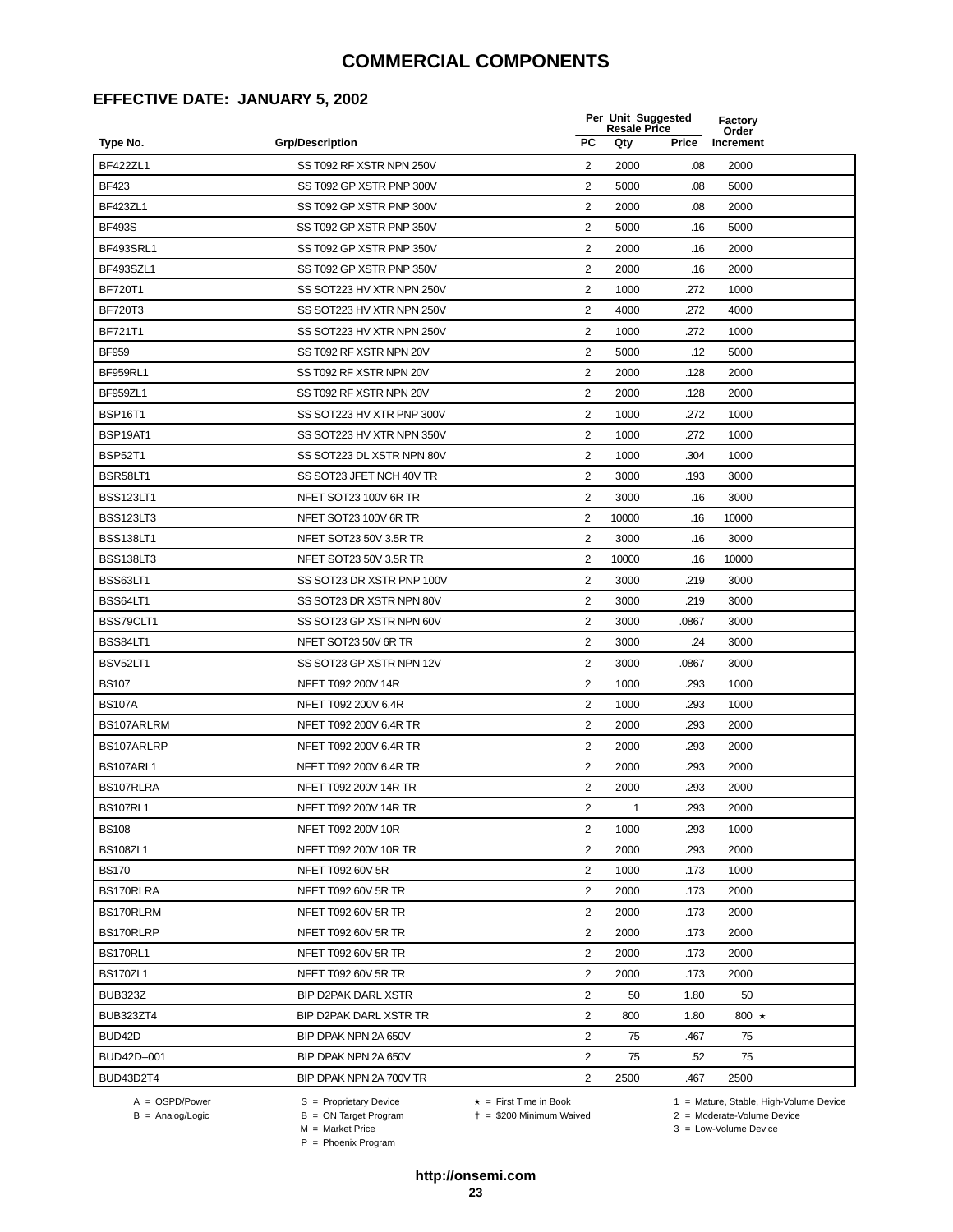#### **EFFECTIVE DATE: JANUARY 5, 2002**

|                   |                           |                | Per Unit Suggested<br><b>Resale Price</b> |       | Factory<br>Order |  |
|-------------------|---------------------------|----------------|-------------------------------------------|-------|------------------|--|
| Type No.          | <b>Grp/Description</b>    | <b>PC</b>      | Qty                                       | Price | Increment        |  |
| <b>BUH100</b>     | BIP T0220 NPN 10A 700V    | 2              | 50                                        | .733  | 50               |  |
| <b>BUH150</b>     | BIP T0220 NPN 15A 400V    | 2              | 50                                        | .92   | 50               |  |
| <b>BUH50</b>      | BIP T0220 NPN 4A 500V     | $\overline{2}$ | 50                                        | .453  | 50               |  |
| BUH <sub>51</sub> | BIP C77 NPN 3A 800V       | 2              | 500                                       | .40   | 500              |  |
| <b>BUL146</b>     | BIP T0220 NPN 8A 400V     | $\sqrt{2}$     | 50                                        | .907  | 50               |  |
| BUL146F           | BIP T0220FP NPN 8A 400V   | 2              | 50                                        | .867  | 50               |  |
| <b>BUL147</b>     | BIP T0220 NPN 10A 400V    | $\overline{2}$ | 50                                        | .88   | 50               |  |
| BUL42D            | BIP T0220 NPN 2A 350V     | $\overline{2}$ | 50                                        | .573  | 50               |  |
| BUL44             | BIP T0220 NPN 2A 400V     | $\overline{2}$ | 50                                        | .56   | 50               |  |
| <b>BUL45</b>      | BIP T0220 NPN 5A 400V     | 2              | 50                                        | .613  | 50               |  |
| <b>BUL45D2</b>    | BIP T0220 NPN 5A 400V     | 2              | 50                                        | .613  | 50               |  |
| <b>BUL642D2</b>   | BIP T0220 NPN 3A 825V     | $\overline{2}$ | 50                                        | .733  | 50               |  |
| BUV26             | BIP T0220 NPN 30A 400V    | 2              | 50                                        | .72   | 50               |  |
| BUV27             | BIP T0220 NPN 8A 120V     | $\overline{2}$ | 50                                        | .72   | 50               |  |
| <b>BUX85</b>      | BIP T0220 NPN 2A 450V     | 2              | 50                                        | .533  | 50               |  |
| <b>BU323Z</b>     | BIP T0218 NPN 10A 350V    | 2              | 30                                        | 1.97  | 30               |  |
| <b>BU406</b>      | BIP T0220 NPN 7A 200V     | $\overline{2}$ | 50                                        | .72   | 50               |  |
| <b>BU407</b>      | BIP T0220 NPN 7A 200V     | $\overline{2}$ | 50                                        | .72   | 50               |  |
| BYV32-200         | REC T0220 16A 200V ULTFST | 2              | 50                                        | .587  | 50               |  |
| BYW29-100         | REC T0220 8A 100V ULTFST  | 2              | 50                                        | .587  | 50               |  |
| BYW29-200         | REC T0220 8A 200V ULTFST  | 2              | 50                                        | .587  | 50               |  |
| BYW51-200         | REC T0220 16A 200V ULTFST | 2              | 50                                        | .587  | 50               |  |
| BYW80-100         | REC T0220 7A 100V ULTFST  | $\overline{2}$ | 50                                        | .587  | 50               |  |
| BYW80-200         | REC T0220 7A 200V ULTFST  | 2              | 50                                        | .587  | 50               |  |
| BZX55C10RL        | ZEN D035 REG 0.5W 10V TR  | $\overline{2}$ | 5000                                      | .04   | 5000             |  |
| BZX55C12RL        | ZEN D035 REG 0.5W 12V TR  | 2              | 5000                                      | .04   | 5000             |  |
| BZX55C15RL        | ZEN D035 REG 0.5W 15V TR  | 2              | 5000                                      | .04   | 5000             |  |
| BZX55C2V7RL       | ZEN D035 REG 0.5W 2.7V TR | $\overline{2}$ | 5000                                      | .04   | 5000             |  |
| BZX55C3V0RL       | ZEN D035 REG 0.5W 3.0V TR | 2              | 5000                                      | .04   | 5000             |  |
| BZX55C3V3RL       | ZEN D035 REG 0.5W 3.3V TR | 2              | 5000                                      | .04   | 5000             |  |
| BZX55C3V6RL       | ZEN D035 REG 0.5W 3.6V TR | $\overline{2}$ | 5000                                      | .04   | 5000             |  |
| BZX55C3V9RL       | ZEN D035 0.5W 3.9V TR     | 2              | 5000                                      | .04   | 5000             |  |
| BZX55C4V3RL       | ZEN D035 REG 0.5W 4.3V TR | $\overline{2}$ | 5000                                      | .04   | 5000             |  |
| BZX55C4V7RL       | ZEN D035 REG 0.5W 4.7V TR | 2              | 5000                                      | .04   | 5000             |  |
| BZX55C5V1RL       | ZEN D035 REG 0.5W 5.1V TR | 2              | 5000                                      | .04   | 5000             |  |
| BZX55C5V6RL       | ZEN D035 REG 0.5W 5.6V TR | 2              | 5000                                      | .04   | 5000             |  |
| BZX55C6V2RL       | ZEN D035 REG 0.5W 6.2V TR | $\overline{2}$ | 5000                                      | .04   | 5000             |  |
| BZX55C6V8RL       | ZEN D035 REG 0.5W 6.8V TR | 2              | 5000                                      | .04   | 5000             |  |
| BZX55C7V5RL       | ZEN D035 REG 0.5W 7.5V TR | $\overline{2}$ | 5000                                      | .04   | 5000             |  |
| BZX55C8V2RL       | ZEN D035 REG 0.5W 8.2V TR | $\overline{2}$ | 5000                                      | .04   | 5000             |  |
| BZX55C9V1RL       | ZEN D035 REG 0.5W 9.1V TR | 2              | 5000                                      | .04   | 5000             |  |
| BZX79C10RL        | ZEN D035 REG 0.5W 10V TR  | 2              | 5000                                      | .0333 | 5000             |  |
| BZX79C12RL        | ZEN D035 REG 0.5W 12V TR  | 2              | 5000                                      | .0333 | 5000             |  |
| BZX79C15RL        | ZEN D035 REG 0.5W 15V TR  | $\overline{2}$ | 5000                                      | .0333 | 5000             |  |
| BZX79C16RL        | ZEN D035 REG 0.5W 16V TR  | 2              | 5000                                      | .0333 | 5000             |  |

-<br>B = ON Target Program<br>M = Market Price

 $A = OBPD/Power$ <br>  $B = ON Target Program$   $A = First Time in Book$   $A = West Theorem 1 = Nature, Stable, High-Volume Device$   $A = Mature, Stable, High-Volume Device$   $A = Mature, Stable, High-Volume Device$   $A = Mature, Table, High-Volume Device$   $A = Mature, Table, High-Volume Device$   $A = Mature, Table, High-Volume Device$   $A = Mature, Table, High-Volume Device$   $A = Mature, Table, High-Volume Device$   $A = Mature, Table, High-Volume Device$   $A = Mature, Table, High-Volume Device$   $A = Mature, Table, High-Volume Device$   $A = Mature, Table, High-Volume Device$   $A = Mature, Table, High-Volume Device$   $A = Mature, Table$ 

 $2 =$  Moderate-Volume Device  $3 =$  Low-Volume Device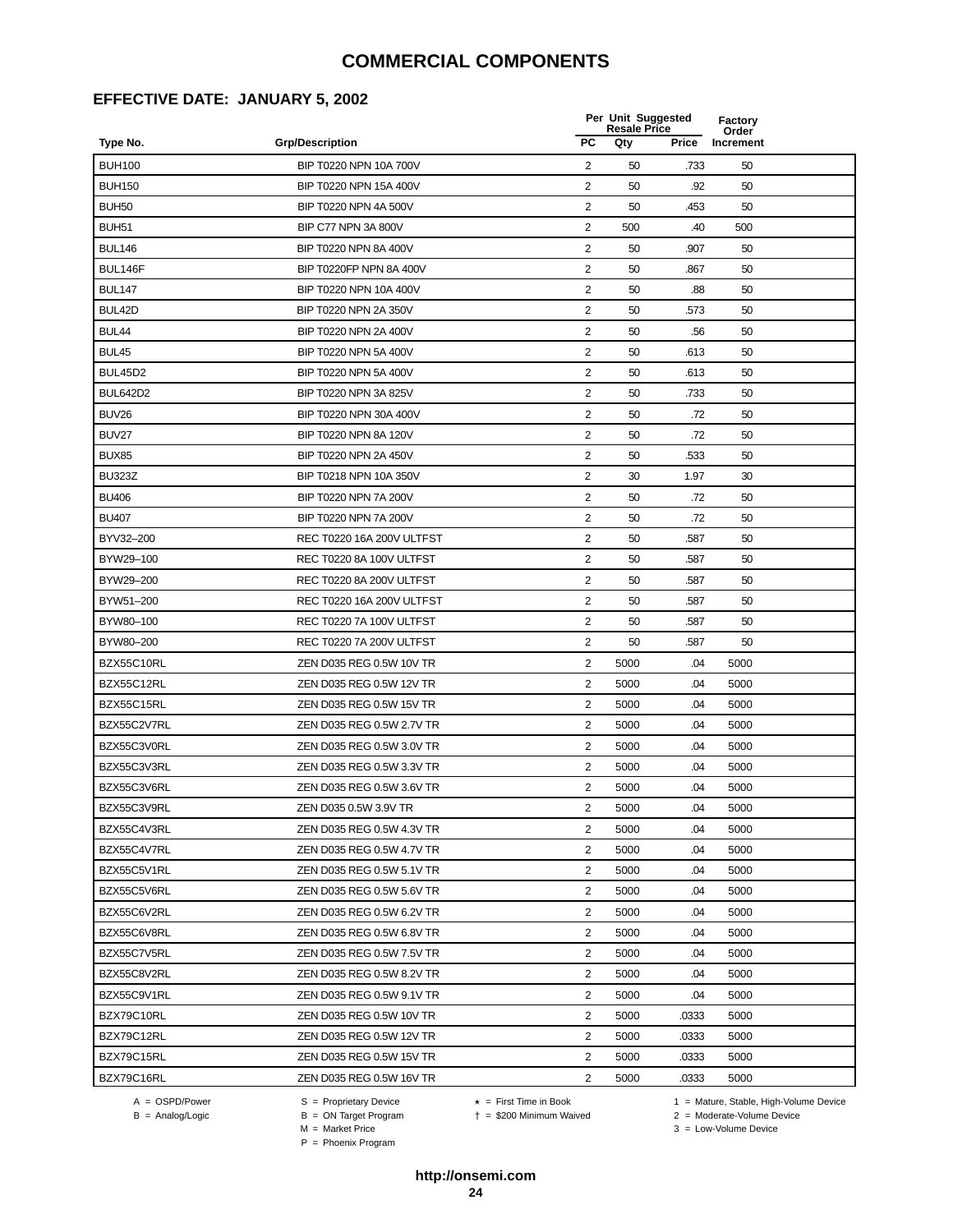#### **EFFECTIVE DATE: JANUARY 5, 2002**

|              |                           | Per Unit Suggested |                            |       | Factory<br>Order |
|--------------|---------------------------|--------------------|----------------------------|-------|------------------|
| Type No.     | <b>Grp/Description</b>    | PC                 | <b>Resale Price</b><br>Qty | Price | Increment        |
| BZX79C18RL   | ZEN D035 REG 0.5W 18V TR  | 2                  | 5000                       | .0333 | 5000             |
| BZX79C2V4RL  | ZEN D035 REG 0.5W 2.4V TR | 2                  | 5000                       | .0333 | 5000             |
| BZX79C2V7RL  | ZEN D035 REG 0.5W 2.7V TR | $\overline{2}$     | 5000                       | .0333 | 5000             |
| BZX79C22RL   | ZEN D035 REG 0.5W 22V TR  | 2                  | 5000                       | .0333 | 5000             |
| BZX79C24RL   | ZEN D035 REG 0.5W 24V TR  | $\overline{c}$     | 5000                       | .0333 | 5000             |
| BZX79C27RL   | ZEN D035 REG 0.5W 27V TR  | $\overline{2}$     | 5000                       | .0333 | 5000             |
| BZX79C3V0RL  | ZEN D035 REG 0.5W 3.0V TR | 2                  | 5000                       | .0333 | 5000             |
| BZX79C3V3RL  | ZEN D035 REG 0.5W 3.3V TR | 2                  | 5000                       | .0333 | 5000             |
| BZX79C3V6RL  | ZEN D035 REG 0.5W 3.6V TR | $\overline{2}$     | 5000                       | .0333 | 5000             |
| BZX79C3V9RL  | ZEN D035 0.5W 3.9V TR     | $\overline{2}$     | 5000                       | .0333 | 5000             |
| BZX79C30RL   | ZEN D035 REG 0.5W 30V TR  | 2                  | 5000                       | .0333 | 5000             |
| BZX79C33RL   | ZEN D035 REG 0.5W 33V TR  | 2                  | 5000                       | .0333 | 5000             |
| BZX79C4V7RL  | ZEN D035 REG 0.5W 4.7V TR | 2                  | 5000                       | .0333 | 5000             |
| BZX79C5V1RL  | ZEN D035 REG 0.5W 5.1V TR | $\overline{2}$     | 5000                       | .0333 | 5000             |
| BZX79C5V6RL  | ZEN D035 REG 0.5W 5.6V TR | 2                  | 5000                       | .0333 | 5000             |
| BZX79C6V2RL  | ZEN D035 REG 0.5W 6.2V TR | 2                  | 5000                       | .0333 | 5000             |
| BZX79C6V8RL  | ZEN D035 REG 0.5W 6.8V TR | 2                  | 5000                       | .0333 | 5000             |
| BZX79C7V5RL  | ZEN D035 REG 0.5W 7.5V TR | $\overline{c}$     | 5000                       | .0333 | 5000             |
| BZX79C8V2RL  | ZEN D035 REG 0.5W 8.2V TR | $\overline{2}$     | 5000                       | .0333 | 5000             |
| BZX84C10LT1  | ZEN SOT23 REG .225W 10V   | 2                  | 3000                       | .0387 | 3000             |
| BZX84C10LT3  | ZEN SOT23 REG .225W 10V   | $\overline{2}$     | 10000                      | .0387 | 10000            |
| BZX84C11LT1  | ZEN SOT23 REG .225W 11V   | 2                  | 3000                       | .0387 | 3000             |
| BZX84C11LT3  | ZEN SOT23 REG .225W 11V   | $\overline{c}$     | 10000                      | .0387 | 10000            |
| BZX84C12LT1  | ZEN SOT23 REG .225W 12V   | $\overline{2}$     | 3000                       | .0387 | 3000             |
| BZX84C12LT3  | ZEN SOT23 REG .225W 12V   | $\overline{2}$     | 10000                      | .0387 | 10000            |
| BZX84C13LT1  | ZEN SOT23 REG .225W 13V   | $\overline{2}$     | 3000                       | .0387 | 3000             |
| BZX84C13LT3  | ZEN SOT23 REG .225W 13V   | $\overline{c}$     | 10000                      | .0387 | 10000            |
| BZX84C15LT1  | ZEN SOT23 REG .225W 15V   | $\overline{2}$     | 3000                       | .0387 | 3000             |
| BZX84C15LT3  | ZEN SOT23 REG .225W 15V   | $\overline{2}$     | 10000                      | .0387 | 10000            |
| BZX84C16LT1  | ZEN SOT23 REG .225W 16V   | $\overline{2}$     | 3000                       | .0387 | 3000             |
| BZX84C18LT1  | ZEN SOT23 REG .225W 18V   | $\overline{2}$     | 3000                       | .0387 | 3000             |
| BZX84C18LT3  | ZEN SOT23 REG .225W 18V   | 2                  | 10000                      | 0387  | 10000            |
| BZX84C2V4LT1 | ZEN SOT23 REG .225W 2.4V  | 2                  | 3000                       | .0387 | 3000             |
| BZX84C2V4LT3 | ZEN SOT23 REG .225W 2.4V  | 2                  | 10000                      | .0387 | 10000            |
| BZX84C2V7LT1 | ZEN SOT23 REG .225W 2.7V  | $\overline{2}$     | 3000                       | .0387 | 3000             |
| BZX84C20LT1  | ZEN SOT23 REG .225W 20V   | 2                  | 3000                       | .0387 | 3000             |
| BZX84C20LT3  | ZEN SOT23 REG .225W 20V   | 2                  | 10000                      | .0387 | 10000            |
| BZX84C22LT1  | ZEN SOT23 REG .225W 22V   | 2                  | 3000                       | .0387 | 3000             |
| BZX84C24LT1  | ZEN SOT23 REG .225W 24V   | $\overline{2}$     | 3000                       | .0387 | 3000             |
| BZX84C24LT3  | ZEN SOT23 REG .225W 24V   | 2                  | 10000                      | .0387 | 10000            |
| BZX84C27LT1  | ZEN SOT23 REG .225W 27V   | $\overline{2}$     | 3000                       | .0387 | 3000             |
| BZX84C27LT3  | ZEN SOT23 REG .225W 27V   | $\overline{2}$     | 10000                      | .0387 | 10000            |
| BZX84C3V0LT1 | ZEN SOT23 REG .225W 3.0V  | 2                  | 3000                       | .0387 | 3000             |
| BZX84C3V3LT1 | ZEN SOT23 REG .225W 3.3V  | 2                  | 3000                       | .0387 | 3000             |
| BZX84C3V3LT3 | ZEN SOT23 REG .225W 3.3V  | $\overline{2}$     | 10000                      | .0387 | 10000            |
|              |                           |                    |                            |       |                  |

-<br>B = ON Target Program<br>M = Market Price

 $A = OBPD/Power$ <br>  $B = ON Target Program$   $A = First Time in Book$   $A = West Theorem 1 = Nature, Stable, High-Volume Device$   $A = Mature, Stable, High-Volume Device$   $A = Mature, Stable, High-Volume Device$   $A = Mature, Table, High-Volume Device$   $A = Mature, Table, High-Volume Device$   $A = Mature, Table, High-Volume Device$   $A = Mature, Table, High-Volume Device$   $A = Mature, Table, High-Volume Device$   $A = Mature, Table, High-Volume Device$   $A = Mature, Table, High-Volume Device$   $A = Mature, Table, High-Volume Device$   $A = Mature, Table, High-Volume Device$   $A = Mature, Table, High-Volume Device$   $A = Mature, Table$  $2 =$  Moderate-Volume Device

 $3 =$  Low-Volume Device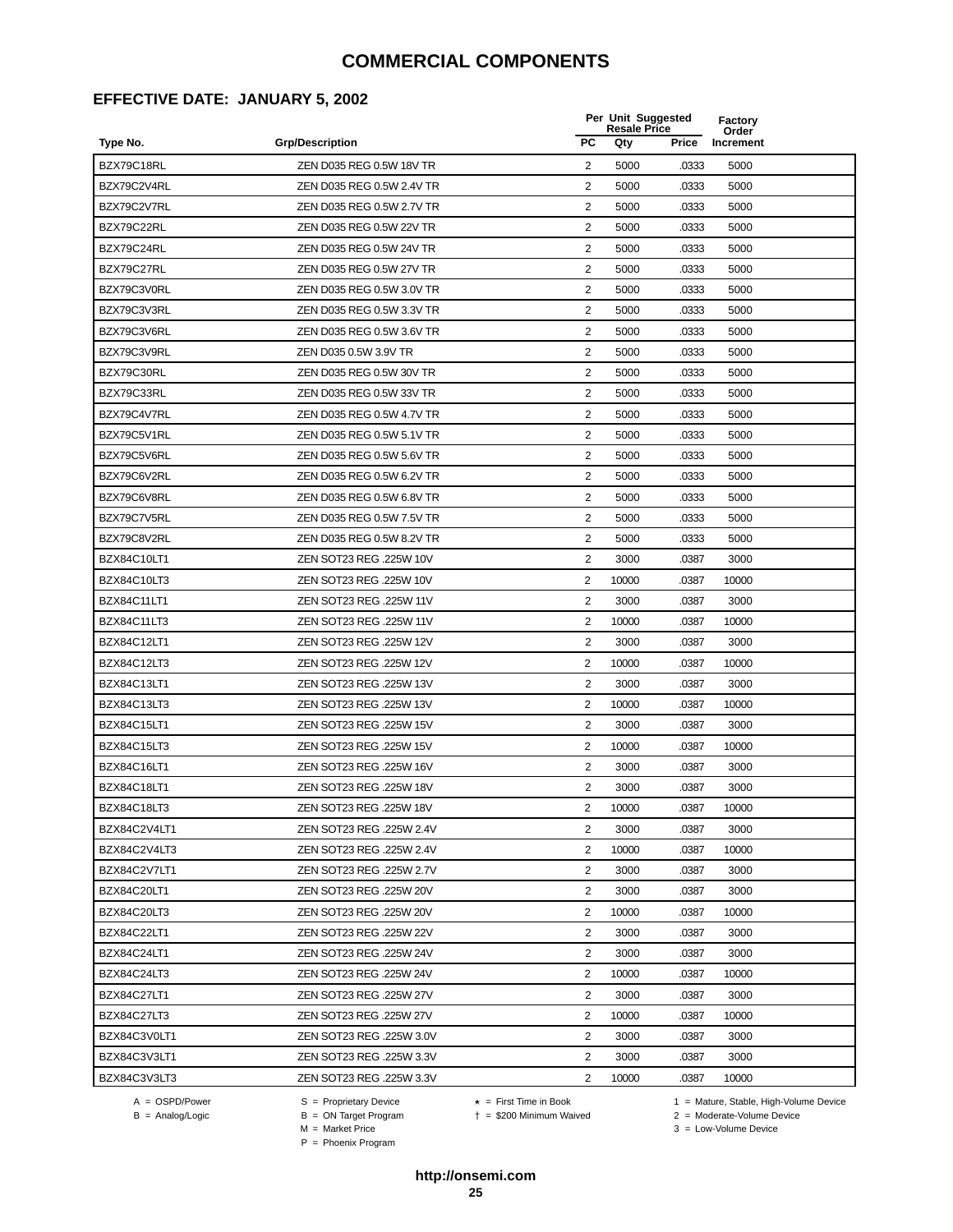#### **EFFECTIVE DATE: JANUARY 5, 2002**

|              |                          |                         | Per Unit Suggested<br><b>Resale Price</b> | Factory<br>Order |           |
|--------------|--------------------------|-------------------------|-------------------------------------------|------------------|-----------|
| Type No.     | <b>Grp/Description</b>   | <b>PC</b>               | Qty                                       | Price            | Increment |
| BZX84C3V6LT1 | ZEN SOT23 REG .225W 3.6V | 2                       | 3000                                      | .0387            | 3000      |
| BZX84C3V9LT1 | ZEN SOT23 REG .225W 3.9V | 2                       | 3000                                      | .0387            | 3000      |
| BZX84C30LT1  | ZEN SOT23 REG .225W 30V  | $\overline{2}$          | 3000                                      | .0387            | 3000      |
| BZX84C30LT3  | ZEN SOT23 REG .225W 30V  | $\overline{2}$          | 10000                                     | .0387            | 10000     |
| BZX84C33LT1  | ZEN SOT23 REG .225W 33V  | $\overline{2}$          | 3000                                      | .0387            | 3000      |
| BZX84C33LT3  | ZEN SOT23 REG .225W 33V  | 2                       | 10000                                     | .0387            | 10000     |
| BZX84C36LT1  | ZEN SOT23 REG .225W 36V  | 2                       | 3000                                      | .0387            | 3000      |
| BZX84C36LT3  | ZEN SOT23 REG .225W 36V  | 2                       | 10000                                     | .0387            | 10000     |
| BZX84C39LT1  | ZEN SOT23 REG .225W 39V  | 2                       | 3000                                      | .0387            | 3000      |
| BZX84C39LT3  | ZEN SOT23 REG .225W 39V  | 2                       | 10000                                     | .0387            | 10000     |
| BZX84C4V3LT1 | ZEN SOT23 REG .225W 4.3V | 2                       | 3000                                      | .0387            | 3000      |
| BZX84C4V3LT3 | ZEN SOT23 REG .225W 4.3V | 2                       | 10000                                     | .0387            | 10000     |
| BZX84C4V7LT1 | ZEN SOT23 REG .225W 4.7V | 2                       | 3000                                      | .0387            | 3000      |
| BZX84C4V7LT3 | ZEN SOT23 REG .225W 4.7V | $\overline{\mathbf{c}}$ | 10000                                     | .0387            | 10000     |
| BZX84C43LT1  | ZEN SOT23 REG .225W 43V  | $\mathbf{2}$            | 3000                                      | .0387            | 3000      |
| BZX84C47LT1  | ZEN SOT23 REG .225W 47V  | $\overline{2}$          | 3000                                      | .0387            | 3000      |
| BZX84C47LT3  | ZEN SOT23 REG .225W 47V  | 2                       | 10000                                     | .0387            | 10000     |
| BZX84C5V1LT1 | ZEN SOT23 REG .225W 5.1V | $\overline{2}$          | 3000                                      | .0387            | 3000      |
| BZX84C5V1LT3 | ZEN SOT23 REG .225W 5.1V | 2                       | 10000                                     | .0387            | 10000     |
| BZX84C5V6LT1 | ZEN SOT23 REG .225W 5.6V | 2                       | 3000                                      | .0387            | 3000      |
| BZX84C5V6LT3 | ZEN SOT23 REG .225W 5.6V | 2                       | 10000                                     | .0387            | 10000     |
| BZX84C51LT1  | ZEN SOT23 REG .225W 51V  | 2                       | 3000                                      | .0387            | 3000      |
| BZX84C56LT1  | ZEN SOT23 REG .225W 56V  | $\overline{c}$          | 3000                                      | .0387            | 3000      |
| BZX84C6V2LT1 | ZEN SOT23 REG .225W 6.2V | 2                       | 3000                                      | .0387            | 3000      |
| BZX84C6V2LT3 | ZEN SOT23 REG .225W 6.2V | $\overline{2}$          | 10000                                     | .0387            | 10000     |
| BZX84C6V8LT1 | ZEN SOT23 REG .225W 6.8V | $\overline{2}$          | 3000                                      | .0387            | 3000      |
| BZX84C6V8LT3 | ZEN SOT23 REG .225W 6.8V | $\overline{c}$          | 10000                                     | .0387            | 10000     |
| BZX84C62LT1  | ZEN SOT23 REG .225W 62V  | $\overline{2}$          | 3000                                      | .0387            | 3000      |
| BZX84C62LT3  | ZEN SOT23 REG .225W 62V  | 2                       | 10000                                     | .0387            | 10000     |
| BZX84C68LT1  | ZEN SOT23 REG .225W 68V  | $\overline{2}$          | 3000                                      | .0387            | 3000      |
| BZX84C68LT3  | ZEN SOT23 REG .225W 68V  | 2                       | 10000                                     | .0387            | 10000     |
| BZX84C7V5LT1 | ZEN SOT23 REG .225W 7.5V | 2                       | 3000                                      | .0387            | 3000      |
| BZX84C7V5LT3 | ZEN SOT23 REG .225W 7.5V | 2                       | 10000                                     | .0387            | 10000     |
| BZX84C75LT1  | ZEN SOT23 REG .225W 75V  | 2                       | 3000                                      | .0387            | 3000      |
| BZX84C75LT3  | ZEN SOT23 REG .225W 75V  | 2                       | 10000                                     | .0387            | 10000     |
| BZX84C8V2LT1 | ZEN SOT23 REG .225W 8.2V | 2                       | 3000                                      | .0387            | 3000      |
| BZX84C8V2LT3 | ZEN SOT23 REG .225W 8.2V | 2                       | 10000                                     | .0387            | 10000     |
| BZX84C9V1LT1 | ZEN SOT23 REG .225W 9.1V | 2                       | 3000                                      | .0387            | 3000      |
| BZX84C9V1LT3 | ZEN SOT23 REG .225W 9.1V | 2                       | 10000                                     | .0387            | 10000     |
| BZX85C10RL   | ZEN D041 REG 1.3W 10V TR | 2                       | 6000                                      | .0533            | 6000      |
| BZX85C12RL   | ZEN D041 REG 1.3W 12V TR | 2                       | 6000                                      | .0533            | 6000      |
| BZX85C13RL   | ZEN D041 REG 1.3W 13V TR | 2                       | 6000                                      | .0533            | 6000      |
| BZX85C15RL   | ZEN D041 REG 1.3W 15V TR | $\overline{2}$          | 6000                                      | .0533            | 6000      |
| BZX85C16RL   | ZEN D041 REG 1.3W 16V TR | $\overline{2}$          | 6000                                      | .0533            | 6000      |
| BZX85C18RL   | ZEN D041 REG 1.3W 18V TR | 2                       | 6000                                      | .0533            | 6000      |
|              |                          |                         |                                           |                  |           |

-<br>B = ON Target Program<br>M = Market Price

 $A = OBPD/Power$ <br>  $B = ON Target Program$   $A = First Time in Book$   $A = West Theorem 1 = Nature, Stable, High-Volume Device$   $A = Mature, Stable, High-Volume Device$   $A = Mature, Stable, High-Volume Device$   $A = Mature, Table, High-Volume Device$   $A = Mature, Table, High-Volume Device$   $A = Mature, Table, High-Volume Device$   $A = Mature, Table, High-Volume Device$   $A = Mature, Table, High-Volume Device$   $A = Mature, Table, High-Volume Device$   $A = Mature, Table, High-Volume Device$   $A = Mature, Table, High-Volume Device$   $A = Mature, Table, High-Volume Device$   $A = Mature, Table, High-Volume Device$   $A = Mature, Table$  $2 =$  Moderate-Volume Device

 $3 =$  Low-Volume Device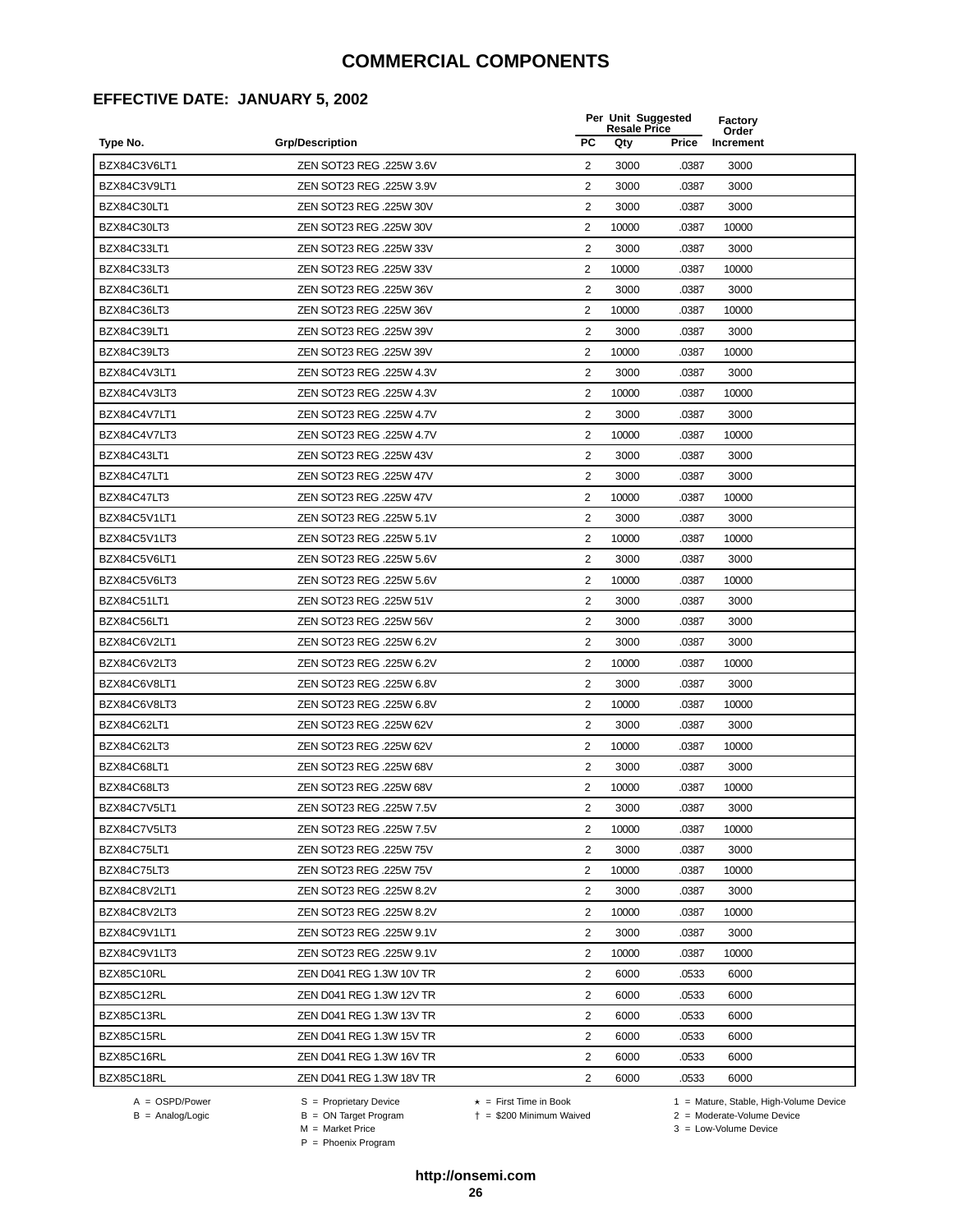#### **EFFECTIVE DATE: JANUARY 5, 2002**

|               |                           |                | Per Unit Suggested<br><b>Resale Price</b> |       |           | Factory<br>Order |   |  |
|---------------|---------------------------|----------------|-------------------------------------------|-------|-----------|------------------|---|--|
| Type No.      | <b>Grp/Description</b>    | PC             | Qty                                       | Price | Increment |                  |   |  |
| BZX85C22RL    | ZEN D041 REG 1.3W 22V TR  | $\overline{2}$ | 6000                                      | .0533 | 6000      |                  |   |  |
| BZX85C24RL    | ZEN D041 REG 1.3W 24V TR  | $\overline{2}$ | 6000                                      | .0533 | 6000      |                  |   |  |
| BZX85C27RL    | ZEN D041 REG 1.3W 27V TR  | $\overline{2}$ | 6000                                      | .0533 | 6000      |                  |   |  |
| BZX85C3V3RL   | ZEN D041 REG 1.3W 3.3V TR | 2              | 6000                                      | .0533 | 6000      |                  |   |  |
| BZX85C3V6RL   | ZEN D041 REG 1.3W 3.6V TR | 2              | 6000                                      | .0533 | 6000      |                  |   |  |
| BZX85C3V9RL   | ZEN D041 REG 1.3W 3.9V TR | 2              | 6000                                      | .0533 | 6000      |                  |   |  |
| BZX85C30RL    | ZEN D041 REG 1.3W 30V TR  | 2              | 6000                                      | .0533 | 6000      |                  |   |  |
| BZX85C33RL    | ZEN D041 REG 1.3W 33V TR  | $\overline{2}$ | 6000                                      | .0533 | 6000      |                  |   |  |
| BZX85C36RL    | ZEN D041 REG 1.3W 36V TR  | 2              | 6000                                      | .0533 | 6000      |                  |   |  |
| BZX85C4V3RL   | ZEN D041 REG 1.3W 4.3V TR | 2              | 6000                                      | .0533 | 6000      |                  |   |  |
| BZX85C4V7RL   | ZEN D041 REG 1.3W 4.7V TR | 2              | 6000                                      | .0533 | 6000      |                  |   |  |
| BZX85C43RL    | ZEN D041 REG 1.3W 43V TR  | $\overline{2}$ | 6000                                      | .0533 | 6000      |                  |   |  |
| BZX85C47RL    | ZEN D041 REG 1.3W 47V TR  | 2              | 6000                                      | .0533 | 6000      |                  |   |  |
| BZX85C5V1RL   | ZEN D041 REG 1.3W 5.1V TR | 2              | 6000                                      | .0533 | 6000      |                  |   |  |
| BZX85C5V6RL   | ZEN D041 REG 1.3W 5.6V TR | 2              | 6000                                      | .0533 | 6000      |                  |   |  |
| BZX85C6V2RL   | ZEN D041 REG 1.3W 6.2V TR | 2              | 6000                                      | .0533 | 6000      |                  |   |  |
| BZX85C6V8RL   | ZEN D041 REG 1.3W 6.8V TR | 2              | 6000                                      | .0533 | 6000      |                  |   |  |
| BZX85C62RL    | ZEN D041 REG 1.3W 62V TR  | 2              | 6000                                      | .0533 | 6000      |                  |   |  |
| BZX85C7V5RL   | ZEN D041 REG 1.3W 7.5V TR | 2              | 6000                                      | .0533 | 6000      |                  |   |  |
| BZX85C75RL    | ZEN D041 REG 1.3W 75V TR  | 2              | 6000                                      | .0533 | 6000      |                  |   |  |
| BZX85C8V2RL   | ZEN D041 REG 1.3W 8.2V TR | 2              | 6000                                      | .0533 | 6000      |                  |   |  |
| BZX85C82RL    | ZEN D041 REG 1.3W 82V TR  | 2              | 6000                                      | .0533 | 6000      |                  |   |  |
| BZX85C9V1RL   | ZEN D041 REG 1.3W 9.1V TR | 2              | 6000                                      | .0533 | 6000      |                  |   |  |
| CS1009GDR8    | ANA 2.5V PREC VOLT REF    | 2              | 2500                                      | 1.53  | 2500      |                  |   |  |
| CS1009GD8     | ANA 2.5V PREC VOLT REF    | $\overline{2}$ | 98                                        | 1.53  | 98        |                  |   |  |
| CS1009GZR3    | ANA 2.5V PREC VOLT REF    | 2              | 2000                                      | 1.44  | 2000      |                  |   |  |
| CS1009GZ3     | ANA 2.5V PREC VOLT REF    | 2              | 2000                                      | 1.44  | 2000      |                  |   |  |
| CS1084XFNR44  | ANA VAC FLOURSCNT DIS DRV | 1              | 500                                       | 4.56  | 500       | S                |   |  |
| CS1084XN40    | ANA VAC FLOURSCNT DIS DRV | 1              | 9                                         | 4.17  | 9         | S                |   |  |
| CS1087XFNR44  | ANA VAC FLOURESCENT DRIVE | 1              | 500                                       | 2.46  | 500       | S                | B |  |
| CS1087XFN44   | ANA VAC FLOURESCENT DRIVE | 1              | 23                                        | 2.46  | 23        | S                | B |  |
| CS1087XN40    | ANA VAC FLOURESCENT DRIVE | 1              | 9                                         | 2.48  | 9         | S                | В |  |
| CS1088XN40    | ANA VAC FLOURESCENT DRIVE | $\mathbf{1}$   | 9                                         | 2.48  | 9         | S                | B |  |
| CS1089XFNR44  | ANA VAC FLOURESCENT DRIVE | $\mathbf{1}$   | 500                                       | 2.46  | 500       | S                | В |  |
| CS1089XFN44   | ANA VAC FLOURESCENT DRIVE | $\mathbf{1}$   | 23                                        | 2.46  | 23        | S                | В |  |
| CS1089XN40    | ANA VAC FLOURESCENT DRIVE | $\mathbf{1}$   | 9                                         | 2.48  | 9         | S                | В |  |
| CS1107EDFR8   | ANA RELAY DRIVER          | 1              | 2500                                      | 1.75  | 2500      | S                | В |  |
| CS1107EDF8    | ANA RELAY DRIVER          | $\mathbf{1}$   | 98                                        | 1.75  | 98        | S                | B |  |
| CS1108EDFR8   | ANA LAMP DRIVER           | 1              | 2500                                      | 1.75  | 2500      | S                | B |  |
| CS1108EDF8    | ANA LAMP DRIVER           | 1              | 98                                        | 1.75  | 98        | S                | В |  |
| CS1112YDWFR24 | ANA QUAD PWR OUTPUT DRVR  | $\mathbf{1}$   | 1000                                      | 3.27  | 1000      | S                | В |  |
| CS1112YDWF24  | ANA QUAD POWER DRIVER     | 1              | 30                                        | 3.27  | 30        | S                | B |  |
| CS1124YDR8    | ANA DUAL VR SENSR INTRFCE | $\mathbf{1}$   | 2500                                      | 1.40  | 2500      | S                |   |  |
| CS1124YD8     | ANA DUAL VR SENSR INTRFCE | 1              | 98                                        | 1.40  | 98        | S                |   |  |
| CS2001YDWFR20 | ANA AIRBAG VOLT REGULATOR | 1              | 1000                                      | 3.87  | 1000      | S                |   |  |

A = OSPD/Power S = Proprietary Device<br>
B = Analog/Logic B = ON Target Program<br>
M = Market Price

= \$200 Minimum Waived 2 = Moderate-Volume Device

A = OSPD/Power S = Proprietary Device  $\star$  = First Time in Book 1 = Mature, Stable, High-Volume Device

 $3 =$  Low-Volume Device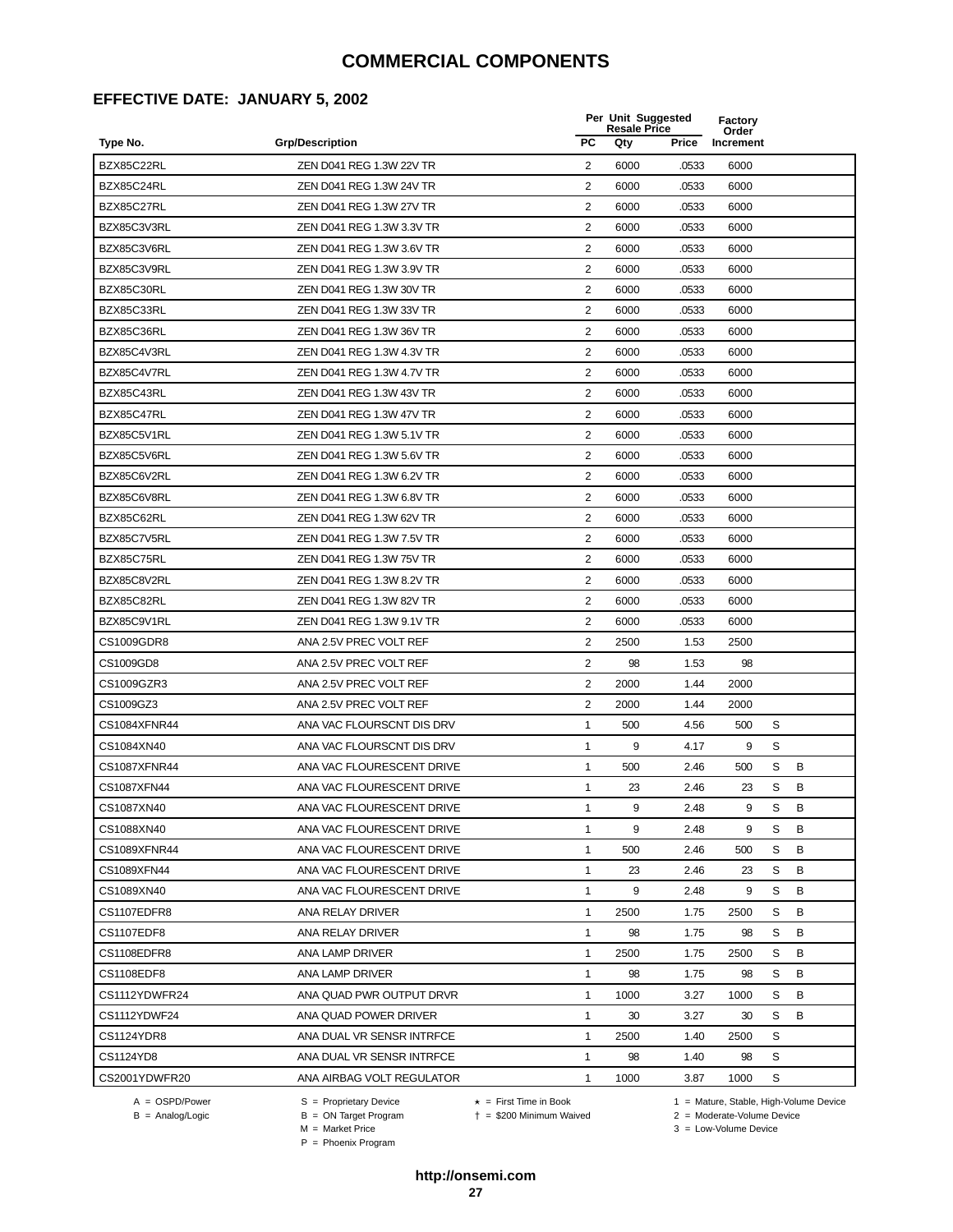#### **EFFECTIVE DATE: JANUARY 5, 2002**

|               |                           |                | Per Unit Suggested<br>Resale Price |       |                    |   |   |
|---------------|---------------------------|----------------|------------------------------------|-------|--------------------|---|---|
| Type No.      | <b>Grp/Description</b>    | <b>PC</b>      | Qty                                | Price | Order<br>Increment |   |   |
| CS2001YDWF20  | ANA AIRBAG VOLTAGE REG    | $\mathbf{1}$   | 38                                 | 3.87  | 38                 | S |   |
| CS2082EDWR20  | ANA DUAL SQUIB AIRBAG DRV | 1              | 1000                               | 3.91  | 1000               | S |   |
| CS2082EDW20   | ANA DUAL SQUIB AIRBAG DRV | $\mathbf{1}$   | 38                                 | 3.91  | 38                 | S |   |
| CS209AYDR14   | ANA PROX SENSOR INTERFACE | $\mathbf{1}$   | 2500                               | 2.88  | 2500               | S |   |
| CS209AYDR8    | ANA PROX SENSOR INTERFACE | $\mathbf{1}$   | 2500                               | 2.81  | 2500               | S |   |
| CS209AYD14    | ANA PROX SENSOR INTERFACE | $\mathbf{1}$   | 55                                 | 2.88  | 55                 | S |   |
| CS209AYD8     | ANA PROX SENSOR INTERFACE | $\mathbf{1}$   | 98                                 | 2.81  | 98                 | S |   |
| CS209AYN8     | ANA PROX SENSOR INTERFACE | $\mathbf{1}$   | 50                                 | 2.61  | 50                 | S |   |
| CS2841BEBN8   | ANA PWM CURRENT MODE CNTR | $\overline{2}$ | 50                                 | 1.53  | 50                 |   |   |
| CS2841BEDR14  | ANA PWM CURRENT MODE CNTR | 2              | 2500                               | 1.77  | 2500               |   |   |
| CS2841BED14   | ANA PWM CURRENT MODE CNTR | 2              | 55                                 | 1.77  | 55                 |   |   |
| CS2842ALDR14  | ANA PWM CURRENT MODE CNTR | $\overline{2}$ | 2500                               | 1.91  | 2500               |   |   |
| CS2842ALD14   | ANA PWM CURRENT MODE CNTR | $\overline{2}$ | 55                                 | 1.91  | 55                 |   |   |
| CS2842ALN8    | ANA PWM CURRENT MODE CNTR | $\overline{2}$ | 50                                 | 1.53  | 50                 |   |   |
| CS2843ALN8    | ANA PWM CURRENT MODE CNTR | $\overline{2}$ | 50                                 | 1.53  | 50                 |   |   |
| <b>CS299H</b> | ANA DARLINGTON LAMP DRVR  | $\mathbf{1}$   | $\mathbf{1}$                       | .76   | $\mathbf{1}$       | S |   |
| CS3341YDR14   | ANA IAR DRLNGTN DRVR CNTR | $\mathbf{1}$   | 2500                               | 2.73  | 2500               | S |   |
| CS3341YD14    | ANA IAR DARL DRVR CONTRL  | $\mathbf{1}$   | 55                                 | 2.73  | 55                 | S |   |
| CS3351YDR14   | ANA IAR DRLNGTN DRVR CNTR | $\mathbf{1}$   | 2500                               | 2.80  | 2500               | S |   |
| CS3351YD14    | ANA IAR DRLNGTN DRVR CNTR | 1              | 55                                 | 2.80  | 55                 | S |   |
| CS3361YDR14   | ANA IAR FET DRVR CONTRL   | 1              | 2500                               | 1.89  | 2500               | S |   |
| CS3361YD14    | ANA IAR FET DRVR CNTR     | $\mathbf{1}$   | 55                                 | 1.89  | 55                 | S |   |
| CS3524AGDWR16 | ANA 200MA PWM CONTROL     | $\overline{2}$ | 1000                               | 1.60  | 1000               |   |   |
| CS3524AGDW16  | ANA 200MA PWM CONTROL     | $\mathbf{2}$   | 47                                 | 1.60  | 47                 |   |   |
| CS3524AGN16   | ANA 200MA PWM CONTROL     | $\overline{2}$ | 25                                 | 1.53  | 25                 |   |   |
| <b>CS387H</b> | ANA DARLINGTON DRVR CNTR  | $\mathbf{1}$   | $\mathbf{1}$                       | 1.60  | $\mathbf{1}$       | S |   |
| CS403GTHA5    | ANA 5V 750MA LINEAR REG   | $\overline{c}$ | 50                                 | 1.93  | 50                 |   |   |
| CS403GT5      | ANA 5V 750MA LINEAR REG   | $\overline{2}$ | 50                                 | 1.64  | 50                 |   |   |
| CS4121EDWFR20 | ANA AIR CORE TACH/SPD DRV | 1              | 1000                               | 4.00  | 1000               | S |   |
| CS4121EDWF20  | ANA AIR CORE TACH/SPD DRV | 1              | 38                                 | 4.00  | 38                 | S |   |
| CS4121ENF16   | ANA AIR-CORE TACH/SPEEDO  | 1              | 25                                 | 3.72  | 25                 | S |   |
| CS4122XDWFR24 | ANA TRIPLE AIR CORE DRVR  | 1              | 1000                               | 4.60  | 1000               | S |   |
| CS4122XDWF24  | ANA TRIPLE AIR CORE DRVR  | $\mathbf{1}$   | 30                                 | 4.60  | 30                 | S |   |
| CS4124YN16    | ANA PMDH HS FUEL PUMP DRV | $\mathbf{1}$   | 25                                 | 3.51  | 25                 | S | в |
| CS4161YN8     | ANA 85MA DUAL HBRIDGE DRV | $\mathbf{1}$   | 50                                 | 2.11  | 50                 | S | B |
| CS4192XDWFR16 | ANA SINGL AIR CORE DRIVER | $\mathbf{1}$   | 1000                               | 2.59  | $1000 \star S$     |   |   |
| CS4192XDWF16  | ANA SINGL AIR CORE DRIVER | $\mathbf{1}$   | 47                                 | 2.59  | 47 ★ S             |   |   |
| CS5101EDWR16  | ANA AC/DC, DC/DC CONVERT  | $\mathbf{1}$   | 1000                               | 4.07  | 1000               | S |   |
| CS5101EDW16   | ANA AC/DC, DC/DC CONVERT  | $\mathbf{1}$   | 47                                 | 4.07  | 47                 | S |   |
| CS5101EN14    | ANA AC/DC, DC/DC CONVERT  | 1              | 25                                 | 3.91  | 25                 | S |   |
| CS51021AEDR16 | ANA ENHANCED PWM CONTROL  | $\mathbf{1}$   | 2500                               | 3.28  | 2500               | S | в |
| CS51021AED16  | ANA ENHANCED PWM CONTROL  | $\mathbf{1}$   | 48                                 | 3.28  | 48                 | S | в |
| CS51022AEDR16 | ANA ENHANCED PWM CONTROL  | $\mathbf{1}$   | 2500                               | 3.28  | 2500               | S | в |
| CS51022AED16  | ANA ENHANCED PWM CONTROL  | $\mathbf{1}$   | 48                                 | 3.28  | 48                 | S | В |
| CS51023AEDR16 | ANA ENHANCED PWM CONTROL  | 1              | 2500                               | 3.28  | 2500               | S | В |
|               |                           |                |                                    |       |                    |   |   |

-<br>B = ON Target Program<br>M = Market Price

 $A = OBPD/Power$ <br>  $B = ON Target Program$   $A = First Time in Book$   $A = West Theorem 1 = Nature, Stable, High-Volume Device$   $A = Mature, Stable, High-Volume Device$   $A = Mature, Stable, High-Volume Device$   $A = Mature, Table, High-Volume Device$   $A = Mature, Table, High-Volume Device$   $A = Mature, Table, High-Volume Device$   $A = Mature, Table, High-Volume Device$   $A = Mature, Table, High-Volume Device$   $A = Mature, Table, High-Volume Device$   $A = Mature, Table, High-Volume Device$   $A = Mature, Table, High-Volume Device$   $A = Mature, Table, High-Volume Device$   $A = Mature, Table, High-Volume Device$   $A = Mature, Table$ 

 $2 =$  Moderate-Volume Device  $3 =$  Low-Volume Device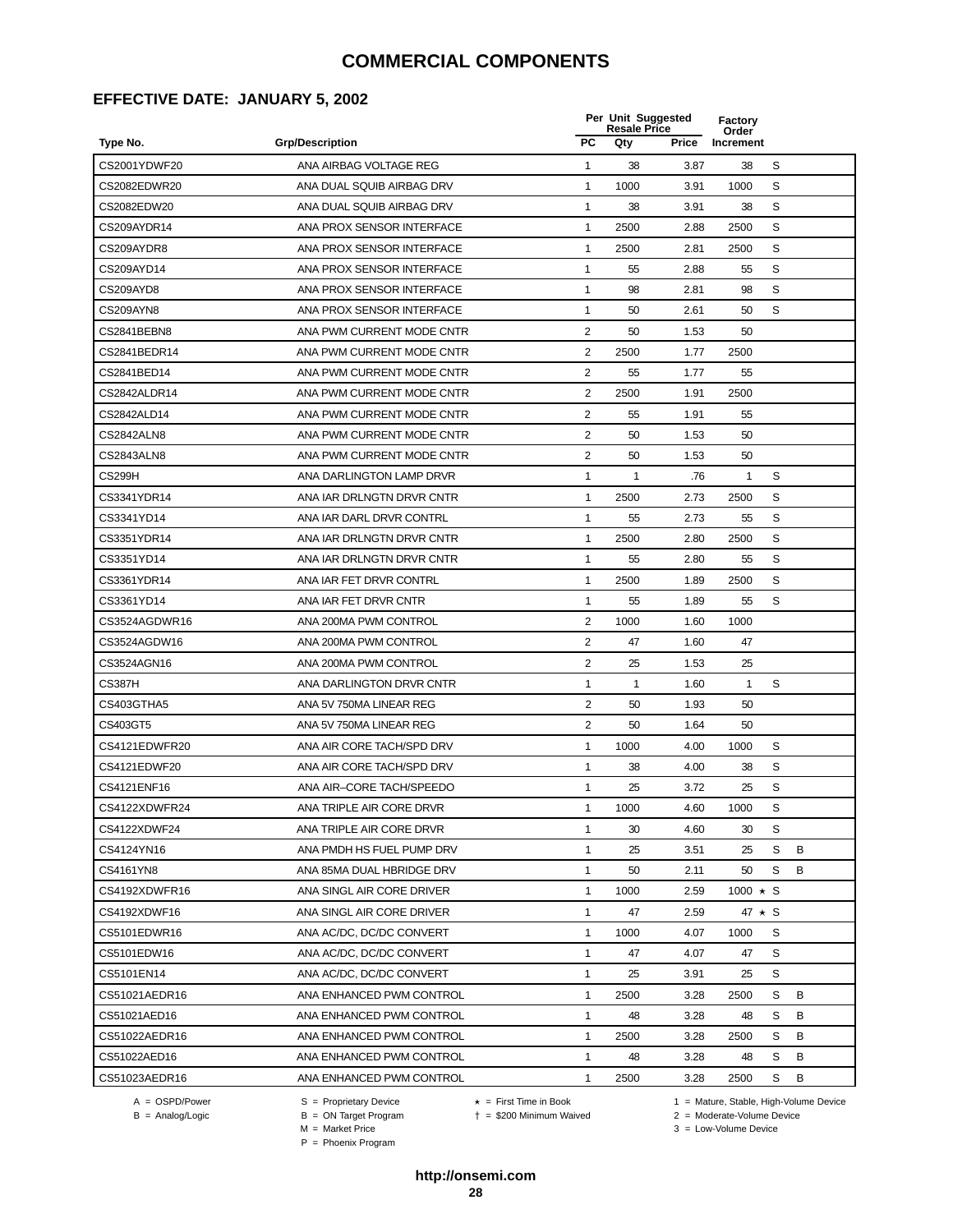#### **EFFECTIVE DATE: JANUARY 5, 2002**

|               |                           | Per Unit Suggested | <b>Factory</b><br>Order    |       |           |   |   |
|---------------|---------------------------|--------------------|----------------------------|-------|-----------|---|---|
| Type No.      | <b>Grp/Description</b>    | <b>PC</b>          | <b>Resale Price</b><br>Qty | Price | Increment |   |   |
| CS51023AED16  | ANA ENHANCED PWM CONTROL  | $\mathbf{1}$       | 48                         | 3.28  | 48        | S | B |
| CS51024AEDR16 | ANA ENHANCED PWM CONTROL  | $\mathbf{1}$       | 2500                       | 3.28  | 2500      | S | B |
| CS51024AED16  | ANA ENHANCED PWM CONTROL  | 1                  | 48                         | 3.28  | 48        | S | B |
| CS51031GDR8   | ANA BUCK CONTROLLER       | 1                  | 2500                       | 1.35  | 2500      | S | B |
| CS51031GD8    | ANA BUCK CONTROLLER       | 1                  | 98                         | 1.35  | 98        | S | B |
| CS51031YDR8   | ANA BUCK CONTROLLER       | 1                  | 2500                       | 1.91  | 2500      | S |   |
| CS51031YD8    | ANA BUCK PFET CONTROLLER  | $\mathbf{1}$       | 98                         | 1.91  | 98        | S |   |
| CS51033GDR8   | ANA BUCK CONTROLLER       | 2                  | 2500                       | 1.91  | 2500      |   |   |
| CS51033GD8    | ANA BUCK CONTROLLER       | $\overline{2}$     | 98                         | 1.91  | 98        |   |   |
| CS51033YDR8   | ANA BUCK CONTROLLER       | 1                  | 2500                       | 1.91  | 2500      | S |   |
| CS51033YD8    | ANA BUCK PFET CONTROLLER  | $\mathbf{1}$       | 98                         | 1.91  | 98        | S |   |
| CS5106LSWR24  | ANA DUAL PWM CONTROLLER   | 1                  | 2000                       | 7.17  | 2000      | S |   |
| CS5106LSW24   | ANA DUAL PWM CONTROLLER   | 1                  | 1                          | 7.17  | 1         | S |   |
| CS5111YDWFR24 | ANA AIRBAG VOLT REGULATOR | 1                  | 1000                       | 3.19  | 1000      | S |   |
| CS5111YDWF24  | ANA AIRBAG VOLT REGULATOR | $\mathbf{1}$       | 30                         | 3.19  | 30        | S |   |
| CS5112YDWFR24 | ANA AIRBAG VOLT REGULATOR | $\mathbf{1}$       | 1000                       | 3.19  | 1000      | S |   |
| CS5112YDWF24  | ANA AIRBAG VOLTAGE REG    | $\mathbf{1}$       | 30                         | 3.19  | 30        | S |   |
| CS51220EDR16  | ANA PWM CONTROLLER        | 1                  | 2500                       | 3.10  | 2500      | S | В |
| CS51220ED16   | ANA PWM CONTROLLER        | $\mathbf{1}$       | 48                         | 3.10  | 48        | S | B |
| CS51221EDR16  | ANA PWM VOLTAGE MODE CNTR | $\mathbf{1}$       | 2500                       | 3.02  | 2500      | S | B |
| CS51221ED16   | ANA PWM VOLTAGE MODE CNTR | 1                  | 48                         | 3.02  | 48        | S | B |
| CS51227EDR8   | ANA PWM VOLTAGE MODE CNTR | 1                  | 2500                       | 2.84  | 2500      | S |   |
| CS51227ED8    | ANA PWM VOLTAGE MODE CNTR | $\mathbf{1}$       | 98                         | 2.84  | 98        | S |   |
| CS5124XDR8    | ANA PWM CURRENT MODE CNTR | $\mathbf{1}$       | 2500                       | 3.08  | 2500      | S | B |
| CS5124XD8     | ANA PWM CURRENT MODE CNTR | $\mathbf{1}$       | 98                         | 3.08  | 98        | S | B |
| CS5126XDR8    | ANA PWM CURRENT MODE CNTR | $\mathbf{1}$       | 2500                       | 3.19  | 2500      | S | B |
| CS5126XD8     | ANA PWM CURRENT MODE CNTR | $\mathbf{1}$       | 98                         | 3.19  | 98        | S | В |
| CS51311GDR14  | ANA BUCK SYNC CPU CONTROL | 1                  | 2500                       | 2.67  | 2500      | S |   |
| CS51311GD14   | ANA BUCK SYNC CPU CONTROL | $\mathbf{1}$       | 55                         | 2.67  | 55        | S |   |
| CS51312GDR16  | ANA BUCK SYNC CPU CONTROL | 1                  | 2500                       | 3.11  | 2500      | S |   |
| CS51312GD16   | ANA BUCK SYNC CPU CONTROL | 1                  | 48                         | 3.11  | 48        | S |   |
| CS51313GDR16  | ANA BUCK CONTROLLER       | 1                  | 2500                       | 2.84  | 2500      | S |   |
| CS51313GD16   | ANA BUCK CONTROLLER       | $\mathbf{1}$       | 48                         | 2.84  | 48        | S |   |
| CS51411EDR8   | ANA BUCK REGULATOR        | 1                  | 2500                       | 3.84  | 2500      | S |   |
| CS51411ED8    | ANA BUCK REGULATOR        | $\mathbf{1}$       | 98                         | 3.84  | 98        | S |   |
| CS51411GDR8   | ANA BUCK REGULATOR        | 1                  | 2500                       | 3.60  | 2500      | S |   |
| CS51411GD8    | ANA BUCK REGULATOR        | $\mathbf{1}$       | 98                         | 3.60  | 98        | S |   |
| CS51412EDR8   | ANA BUCK REGULATOR        | 1                  | 2500                       | 3.84  | 2500      | S |   |
| CS51412ED8    | ANA BUCK REGULATOR        | 1                  | 98                         | 3.84  | 98        | S |   |
| CS51412GDR8   | ANA BUCK REGULATOR        | 1                  | 2500                       | 3.60  | 2500      | S |   |
| CS51412GD8    | ANA BUCK REGULATOR        | $\mathbf{1}$       | 98                         | 3.60  | 98        | S |   |
| CS51413EDR8   | ANA BUCK REGULATOR        | 1                  | 2500                       | 3.84  | 2500      | S |   |
| CS51413ED8    | ANA BUCK REGULATOR        | 1                  | 98                         | 3.84  | 98        | S |   |
| CS51413GDR8   | ANA BUCK REGULATOR        | 1                  | 2500                       | 3.60  | 2500      | S |   |
| CS51413GD8    | ANA BUCK REGULATOR        | 1                  | 98                         | 2.70  | 98        | S | В |

-<br>B = ON Target Program<br>M = Market Price

 $A = OBPD/Power$ <br>  $B = ON Target Program$   $A = First Time in Book$   $A = West Theorem 1 = Nature, Stable, High-Volume Device$   $A = Mature, Stable, High-Volume Device$   $A = Mature, Stable, High-Volume Device$   $A = Mature, Table, High-Volume Device$   $A = Mature, Table, High-Volume Device$   $A = Mature, Table, High-Volume Device$   $A = Mature, Table, High-Volume Device$   $A = Mature, Table, High-Volume Device$   $A = Mature, Table, High-Volume Device$   $A = Mature, Table, High-Volume Device$   $A = Mature, Table, High-Volume Device$   $A = Mature, Table, High-Volume Device$   $A = Mature, Table, High-Volume Device$   $A = Mature, Table$ 

 $2 =$  Moderate-Volume Device  $3 =$  Low-Volume Device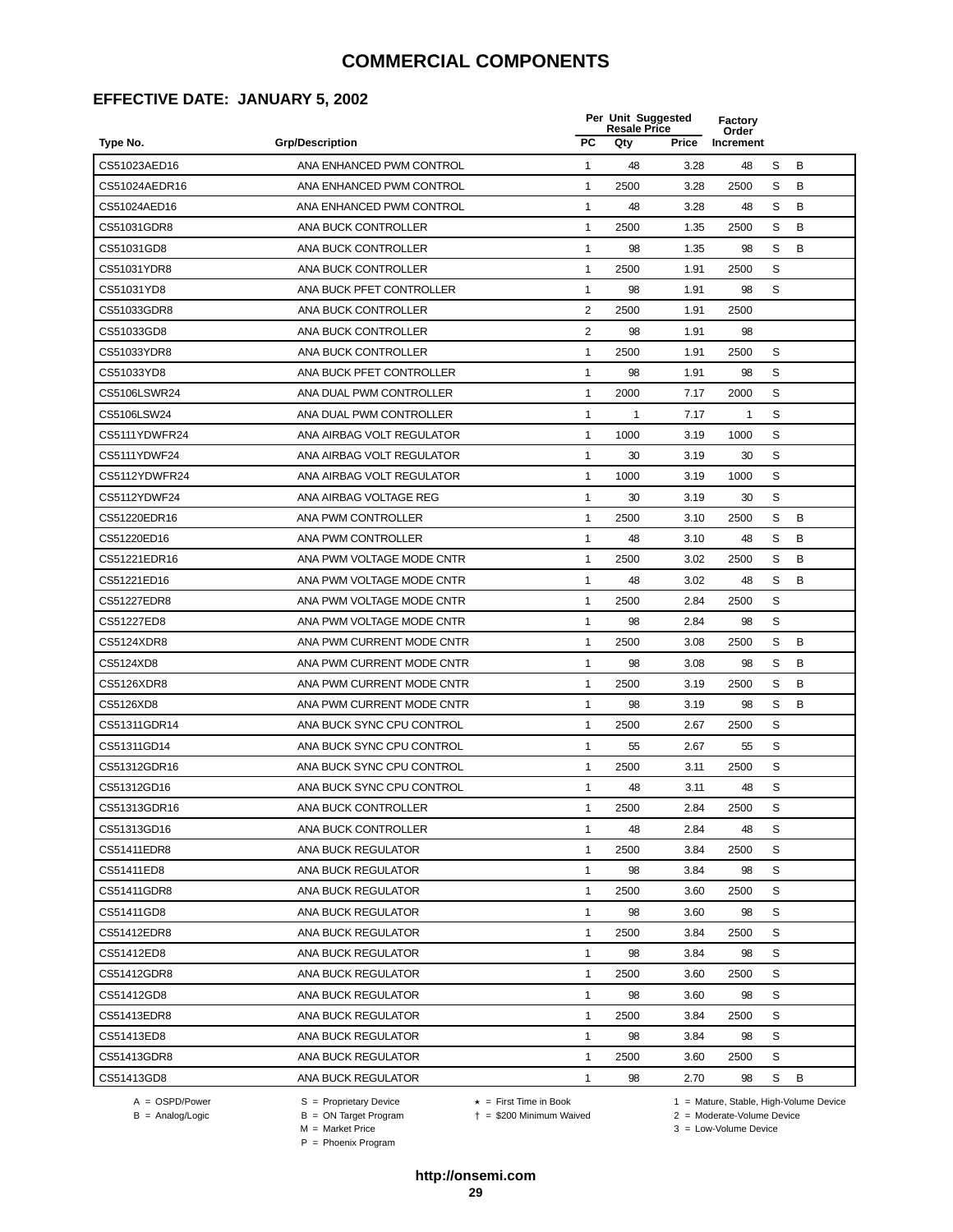#### **EFFECTIVE DATE: JANUARY 5, 2002**

|               |                           | Per Unit Suggested<br><b>Resale Price</b> |      |       | Factory<br>Order |   |  |
|---------------|---------------------------|-------------------------------------------|------|-------|------------------|---|--|
| Type No.      | <b>Grp/Description</b>    | <b>PC</b>                                 | Qty  | Price | Increment        |   |  |
| CS51414EDR8   | ANA BUCK CONTROLLER       | 1                                         | 2500 | 3.84  | 2500             | S |  |
| CS51414ED8    | ANA BUCK CONTROLLER       | 1                                         | 98   | 3.84  | 98               | S |  |
| CS51414GDR8   | ANA BUCK CONTROLLER       | 1                                         | 2500 | 3.60  | 2500             | S |  |
| CS51414GD8    | ANA BUCK CONTROLLER       | $\mathbf{1}$                              | 98   | 3.60  | 98               | S |  |
| CS5150GDR16   | ANA BUCK SYNC 4BIT CNTRLR | $\mathbf{1}$                              | 2500 | 2.93  | 2500             | S |  |
| CS5150GD16    | ANA BUCK SYNC 4BIT CNTRLR | $\mathbf{1}$                              | 48   | 2.93  | 48               | S |  |
| CS5150GN16    | ANA BUCK SYNC 4BIT CNTRLR | $\mathbf{1}$                              | 25   | 2.87  | 25               | S |  |
| CS5150HGDR16  | ANA BUCK SYNC 4BIT CNTRLR | $\mathbf{1}$                              | 2500 | 3.13  | 2500             | S |  |
| CS5150HGD16   | ANA BUCK SYNC 4BIT CNTRLR | $\mathbf{1}$                              | 48   | 3.13  | 48               | S |  |
| CS5151GDR16   | ANA BUCK NONSYNC 4BIT CON | $\mathbf{1}$                              | 2500 | 2.84  | 2500             | S |  |
| CS5151GD16    | ANA BUCK NONSYNC 4BIT CON | $\mathbf{1}$                              | 48   | 2.84  | 48               | S |  |
| CS5151GN16    | ANA BUCK NONSYNC 4BIT CON | 1                                         | 25   | 2.77  | 25               | S |  |
| CS5151HGDR16  | ANA BUCK NONSYNC 4BIT CON | $\mathbf{1}$                              | 2500 | 3.04  | 2500             | S |  |
| CS5151HGD16   | ANA BUCK NONSYNC 4BIT CON | $\mathbf{1}$                              | 48   | 3.04  | 48               | S |  |
| CS5155GDR16   | ANA BUCK SYNC 5BIT CNTRLR | $\mathbf{1}$                              | 2500 | 3.27  | 2500             | S |  |
| CS5155GD16    | ANA BUCK SYNC 5BIT CNTRLR | $\mathbf{1}$                              | 48   | 3.27  | 48               | S |  |
| CS5155GN16    | ANA BUCK SYNC 5BIT CNTRLR | $\mathbf{1}$                              | 25   | 3.17  | 25               | S |  |
| CS5155HGDR16  | ANA BUCK SYNC 5BIT CNTRLR | 1                                         | 2500 | 3.59  | 2500             | S |  |
| CS5155HGD16   | ANA BUCK SYNC 5BIT CNTRLR | $\mathbf{1}$                              | 48   | 3.59  | 48               | S |  |
| CS5156GDR16   | ANA BUCK NONSYNC 5BIT CON | $\mathbf{1}$                              | 2500 | 3.11  | 2500             | S |  |
| CS5156GD16    | ANA BUCK NONSYNC 5BIT CON | 1                                         | 48   | 3.11  | 48               | S |  |
| CS5156GN16    | ANA BUCK NONSYNC 5BIT CON | $\mathbf{1}$                              | 25   | 2.97  | 25               | S |  |
| CS5156HGDR16  | ANA BUCK NONSYNC 5BIT CON | $\mathbf{1}$                              | 2500 | 3.41  | 2500             | S |  |
| CS5156HGD16   | ANA BUCK NONSYNC 5BIT CON | $\mathbf{1}$                              | 48   | 3.41  | 48               | S |  |
| CS5157GDR16   | ANA BUCK SYNC 5BIT CNTRLR | $\mathbf{1}$                              | 2500 | 3.27  | 2500             | S |  |
| CS5157GD16    | ANA BUCK SYNC 5BIT CNTRLR | $\mathbf{1}$                              | 48   | 3.27  | 48               | S |  |
| CS5157HGDR16  | ANA BUCK SYN 5BIT CPU CON | $\mathbf{1}$                              | 2500 | 3.33  | 2500             | S |  |
| CS5157HGD16   | ANA BUCK SYNC 5BIT CNTRLR | $\mathbf{1}$                              | 48   | 3.33  | 48               | S |  |
| CS5158GDR16   | ANA BUCK SYNC 5BIT CNTRLR | $\mathbf{1}$                              | 2500 | 3.27  | 2500             | S |  |
| CS5158GD16    | ANA BUCK SYNC 5BIT CNTRLR | $\mathbf{1}$                              | 48   | 3.27  | 48               | S |  |
| CS5159GDR16   | ANA BUCK SYNC 5BIT CNTRLR | 1                                         | 2500 | 3.27  | 2500             | S |  |
| CS5159GD16    | ANA BUCK SYNC 5BIT CNTRLR | 1                                         | 48   | 3.27  | 48               | S |  |
| CS5160GDR16   | ANA CPU CONTROLLER        | 2                                         | 2500 | 2.61  | 2500             |   |  |
| CS5160GD16    | ANA CPU CONTROLLER        | $\overline{2}$                            | 48   | 2.61  | 48               |   |  |
| CS5161GDR16   | ANA BUCK SYN 5BIT CPU CON | $\mathbf{1}$                              | 2500 | 3.27  | 2500             | S |  |
| CS5161GD16    | ANA SYNCH CPU CONTROLLER  | $\mathbf{1}$                              | 48   | 3.27  | 48               | S |  |
| CS5161HGD16   | ANA SYNCH CPU CONTROLLER  | $\mathbf{1}$                              | 48   | 3.44  | 48               | S |  |
| CS5165AGDWR16 | ANA BUCK SYNC 5BIT CNTRLR | $\mathbf{1}$                              | 1000 | 3.00  | 1000             | S |  |
| CS5165AGDW16  | ANA BUCK SYNC 5BIT CNTRLR | $\mathbf{1}$                              | 47   | 3.00  | 47               | S |  |
| CS5165GDWR16  | ANA BUCK SYN 5BIT CPU CON | $\mathbf{1}$                              | 1000 | 2.93  | 1000             | S |  |
| CS5165GDW16   | ANA BUCK SYNC 5BIT CNTRLR | $\mathbf{1}$                              | 47   | 2.93  | 47               | S |  |
| CS5165HGDWR16 | ANA BUCK SYNC 5BIT CNTRLR | $\mathbf{1}$                              | 1000 | 3.27  | 1000             | S |  |
| CS5165HGDW16  | ANA BUCK SYNC 5BIT CNTRLR | $\mathbf{1}$                              | 47   | 3.27  | 47               | S |  |
| CS5166GDWR16  | ANA BUCK SYNC 5BIT CNTRLR | $\mathbf{1}$                              | 1000 | 3.04  | 1000             | S |  |
| CS5166GDW16   | ANA BUCK SYNC 5BIT CNTRLR | $\mathbf{1}$                              | 47   | 3.04  | 47               | S |  |
|               |                           |                                           |      |       |                  |   |  |

 $B = \text{Analog/Logic}$ <br>B = ON Target Program<br> $M = \text{Market Price}$ 

A = OSPD/Power S = Proprietary Device  $\star$  = First Time in Book 1 = Mature, Stable, High-Volume Device

 = \$200 Minimum Waived 2 = Moderate-Volume Device  $3 =$  Low-Volume Device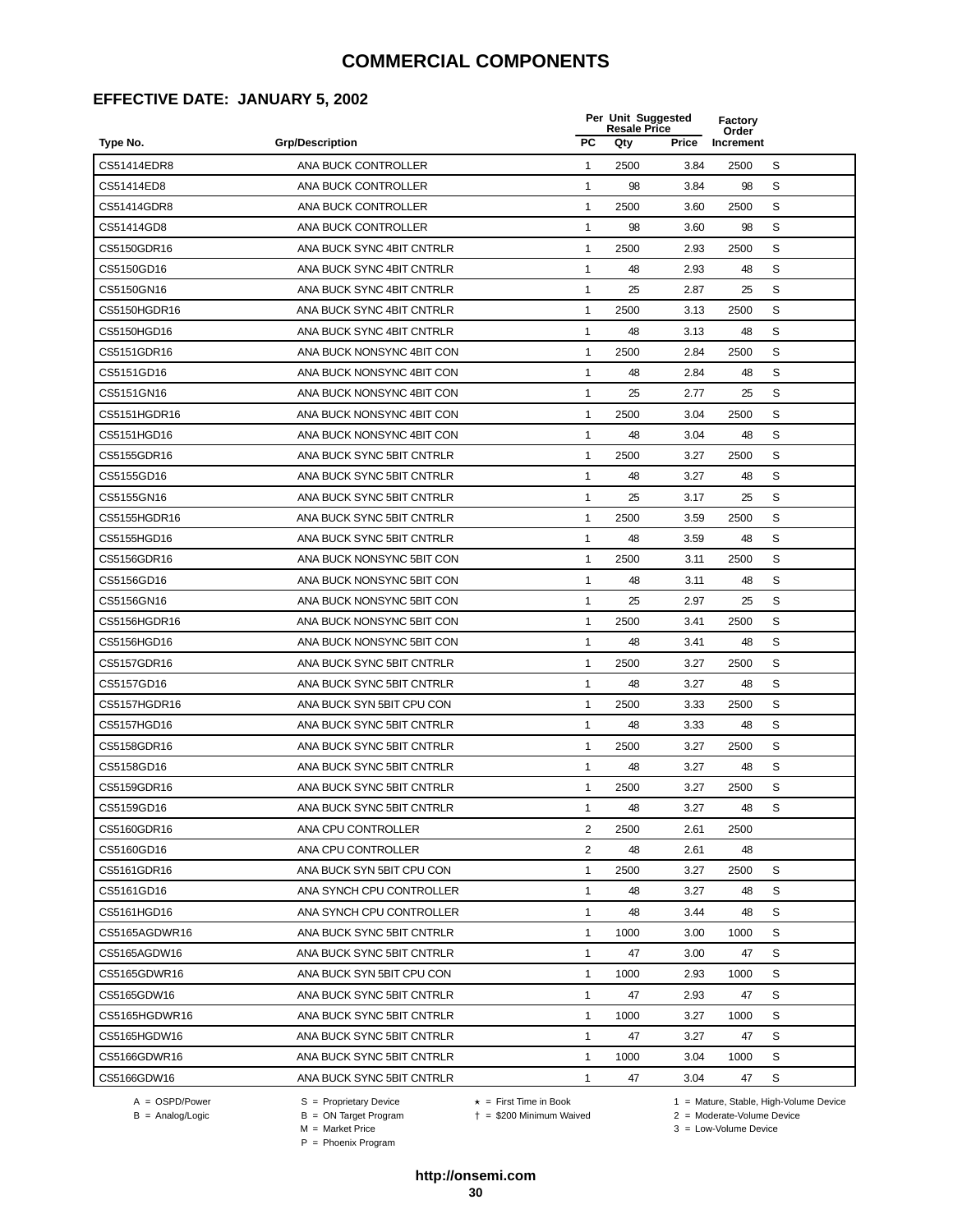#### **EFFECTIVE DATE: JANUARY 5, 2002**

|                                        |                                                                 |                                                                  | Per Unit Suggested<br><b>Resale Price</b> |       | <b>Factory</b>                                                                          |   |   |  |
|----------------------------------------|-----------------------------------------------------------------|------------------------------------------------------------------|-------------------------------------------|-------|-----------------------------------------------------------------------------------------|---|---|--|
| Type No.                               | <b>Grp/Description</b>                                          | <b>PC</b>                                                        | Qty                                       | Price | Order<br>Increment                                                                      |   |   |  |
| CS5166HGDWR16                          | ANA BUCK SYNC 5BIT CNTRLR                                       | $\mathbf{1}$                                                     | 1000                                      | 3.44  | 1000                                                                                    | S |   |  |
| CS5166HGDW16                           | ANA BUCK SYNC 5BIT CNTRLR                                       | 1                                                                | 47                                        | 3.44  | 47                                                                                      | S |   |  |
| CS5170GDR8                             | ANA 1.5A 260KHZ BOOST REG                                       | 1                                                                | 2500                                      | 3.27  | 2500                                                                                    | S |   |  |
| CS5170GD8                              | ANA 1.5A 260KHZ BOOST REG                                       | 1                                                                | 98                                        | 3.27  | 98                                                                                      | S |   |  |
| <b>CS5171EDR8</b>                      | ANA 1.5A 260KHZ BOOST REG                                       | 1                                                                | 2500                                      | 4.45  | 2500                                                                                    | S | B |  |
| CS5171ED8                              | ANA 1.5A 260KHZ BOOST REG                                       | 1                                                                | 98                                        | 4.45  | 98                                                                                      | S | B |  |
| CS5171GDR8                             | ANA 1.5A 260KHZ BOOST REG                                       | $\mathbf{1}$                                                     | 2500                                      | 4.15  | 2500                                                                                    | S | B |  |
| CS5171GD8                              | ANA 1.5A 260KHZ POS BOOST                                       | $\mathbf{1}$                                                     | 98                                        | 4.15  | 98                                                                                      | S | B |  |
| CS5172EDR8                             | ANA 1.5A 260KHZ BOOST REG                                       | 1                                                                | 2500                                      | 3.27  | 2500                                                                                    | S | B |  |
| CS5172ED8                              | ANA 1.5A 260KHZ BOOST REG                                       | 1                                                                | 98                                        | 3.27  | 98                                                                                      | S | B |  |
| CS5172GDR8                             | ANA 1.5A BOOST REGULATOR                                        | 1                                                                | 2500                                      | 3.04  | 2500                                                                                    | S | B |  |
| CS5172GD8                              | ANA 1.5A BOOST REGULATOR                                        | 1                                                                | 98                                        | 3.04  | 98                                                                                      | S | В |  |
| CS5173EDR8                             | ANA 1.5A 520KHZ BOOST REG                                       | 1                                                                | 2500                                      | 3.27  | 2500                                                                                    | S | B |  |
| CS5173ED8                              | ANA 1.5A 520KHZ BOOST REG                                       | 1                                                                | 98                                        | 3.27  | 98                                                                                      | S | В |  |
| CS5173GDR8                             | ANA 1.5A BOOST REGULATOR                                        | 1                                                                | 2500                                      | 3.04  | 2500                                                                                    | S | B |  |
| CS5173GD8                              | ANA 1.5A BOOST REGULATOR                                        | 1                                                                | 98                                        | 3.04  | 98                                                                                      | S | B |  |
| CS5174EDR8                             | ANA 1.5A 520KHZ BOOST REG                                       | $\mathbf{1}$                                                     | 2500                                      | 3.27  | 2500                                                                                    | S | B |  |
| CS5174ED8                              | ANA 1.5A 520KHZ BOOST REG                                       | 1                                                                | 98                                        | 3.27  | 98                                                                                      | S | В |  |
| CS5174GDR8                             | ANA 1.5A BOOST REGULATOR                                        | 1                                                                | 2500                                      | 3.04  | 2500                                                                                    | S | B |  |
| CS5174GD8                              | ANA 1.5A BOOST REGULATOR                                        | 1                                                                | 98                                        | 3.04  | 98                                                                                      | S | B |  |
| CS5201-1GDPR3                          | ANA 1A ADJUSTABLE REG                                           | $\overline{2}$                                                   | 750                                       | 2.11  | 750                                                                                     |   |   |  |
| CS5201-1GDP3                           | ANA 1A ADJUSTABLE REG                                           | 2                                                                | 50                                        | 2.11  | 50                                                                                      |   |   |  |
| CS5201-1GSTR3                          | ANA 1A ADJUSTABLE REG                                           | $\overline{2}$                                                   | 2500                                      | 1.97  | 2500                                                                                    |   |   |  |
| CS5201-1GST3                           | ANA 1A ADJUSTABLE REG                                           | 2                                                                | 80                                        | 1.97  | 80                                                                                      |   |   |  |
| CS5201-1GT3                            | ANA 1A ADJUSTABLE REG                                           | $\overline{2}$                                                   | 50                                        | 2.04  | 50                                                                                      |   |   |  |
| CS5201-3GDPR3                          | ANA 1A 3.3V FIXED REG                                           | $\overline{2}$                                                   | 750                                       | 2.13  | 750                                                                                     |   |   |  |
| CS5201-3GDP3                           | ANA 1A 3.3V FIXED REG                                           | $\overline{2}$                                                   | 50                                        | 2.13  | 50                                                                                      |   |   |  |
| CS5201-3GSTR3                          | ANA 1A 3.3V FIXED REG                                           | $\overline{2}$                                                   | 2500                                      | 1.97  | 2500                                                                                    |   |   |  |
| CS5201-3GST3                           | ANA 1A, 3.3V FIXED REG                                          | 2                                                                | 80                                        | 1.97  | 80                                                                                      |   |   |  |
| CS5201-3GT3                            | ANA 1A 3.3V FIXED REG                                           | $\overline{2}$                                                   | 50                                        | 2.04  | 50                                                                                      |   |   |  |
| CS52015-1GDPR3                         | ANA 1.5A ADJUSTABLE REG                                         | $\overline{2}$                                                   | 750                                       | 2.17  | 750                                                                                     |   |   |  |
| CS52015-1GDP3                          | ANA 1.5A ADJUSTABLE REG                                         | $\overline{\mathbf{c}}$                                          | 50                                        | 2.17  | 50                                                                                      |   |   |  |
| CS52015-1GSTR3                         | ANA 1.5A ADJUSTABLE REG                                         | 2                                                                | 2500                                      | 2.04  | 2500                                                                                    |   |   |  |
| CS52015-1GST3                          | ANA 1.5A ADJUSTABLE REG                                         | $\overline{2}$                                                   | 80                                        | 2.04  | 80                                                                                      |   |   |  |
| CS52015-1GT3                           | ANA 1.5A ADJUSTABLE REG                                         | 2                                                                | 50                                        | 2.11  | 50                                                                                      |   |   |  |
| CS52015-3GDPR3                         | ANA 1A 3.3V FIXED REG                                           | $\overline{2}$                                                   | 750                                       | 2.24  | 750                                                                                     |   |   |  |
| CS52015-3GDP3                          | ANA 1A 3.3V FIXED REG                                           | $\overline{2}$                                                   | 50                                        | 2.24  | 50                                                                                      |   |   |  |
| CS52015-3GSTR3                         | ANA 1A 3.3V FIXED REG                                           | $\overline{2}$                                                   | 2500                                      | 2.04  | 2500                                                                                    |   |   |  |
| CS52015-3GST3                          | ANA 1A 3.3V FIXED REG                                           | $\overline{2}$                                                   | 80                                        | 2.04  | 80                                                                                      |   |   |  |
| CS52015-3GT3                           | ANA 1A 3.3V FIXED REG                                           | 2                                                                | 50                                        | 2.11  | 50                                                                                      |   |   |  |
| CS5203-1GDPR3                          | ANA 3A ADJUSTABLE REG                                           | 2                                                                | 750                                       | 2.31  | 750                                                                                     |   |   |  |
| CS5203-1GDP3                           | ANA 3A ADJUSTABLE REG                                           | 2                                                                | 50                                        | 2.31  | 50                                                                                      |   |   |  |
| CS5203-1GT3                            | ANA 3A ADJUSTABLE REG                                           | $\overline{2}$                                                   | 50                                        | 2.24  | 50                                                                                      |   |   |  |
| CS5203-3GDPR3                          | ANA 3.3V 3A FIXED REG                                           | $\overline{2}$                                                   | 750                                       | 2.33  | 750                                                                                     |   |   |  |
| CS5203-3GDP3                           | ANA 3.3V 3A FIXED REG                                           | 2                                                                | 50                                        | 2.33  | 50                                                                                      |   |   |  |
| $A =$ OSPD/Power<br>$B =$ Analog/Logic | S = Proprietary Device<br>B = ON Target Program<br>Morket Drior | $\star$ = First Time in Book<br>$\dagger$ = \$200 Minimum Waived |                                           |       | 1 = Mature, Stable, High-Volume Device<br>2 = Moderate-Volume Device<br>ou Volumn Dovic |   |   |  |

B = ON Target Program<br>M = Market Price

 $3 =$  Low-Volume Device

P = Phoenix Program

**http://onsemi.com**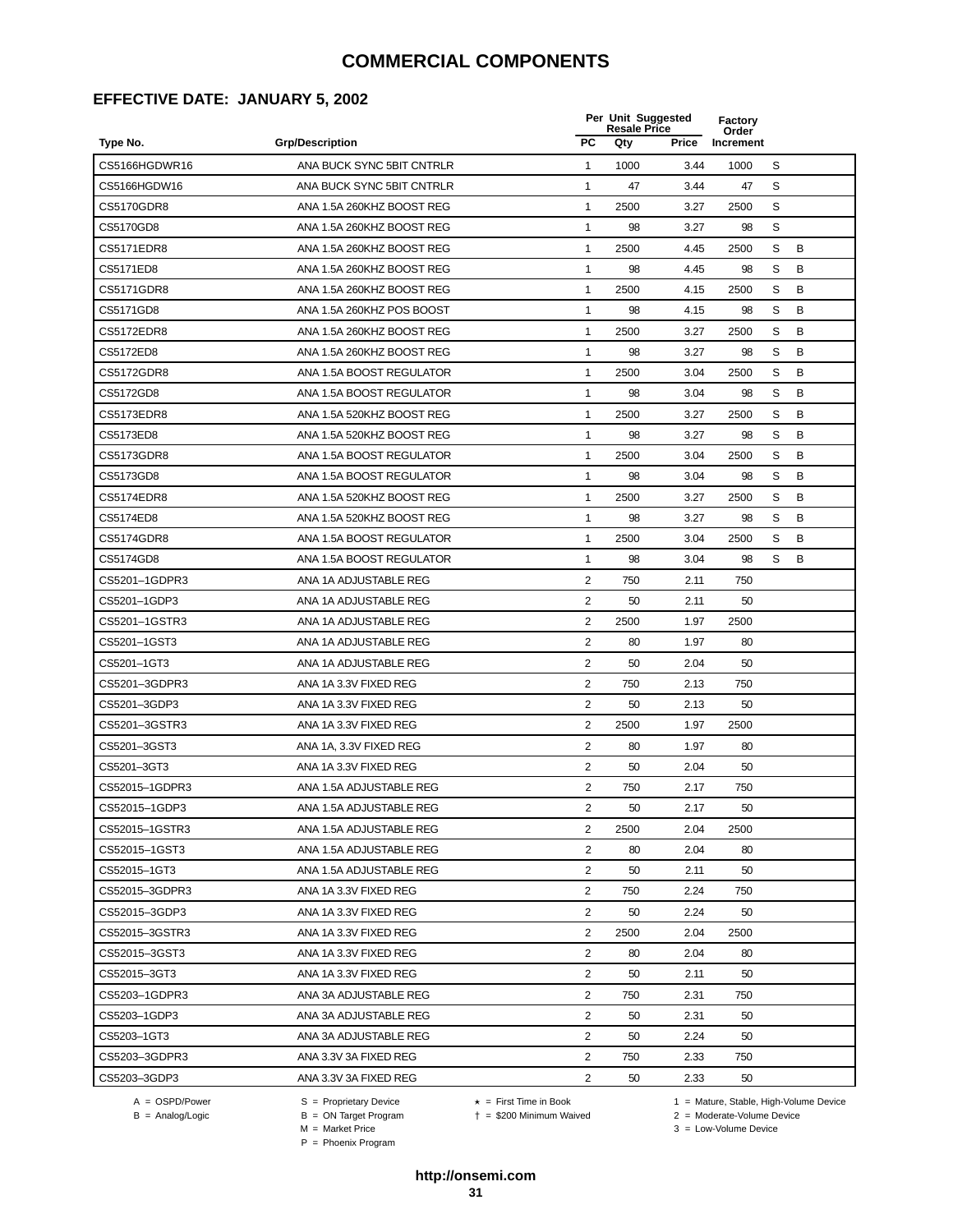#### **EFFECTIVE DATE: JANUARY 5, 2002**

|                 |                           | Per Unit Suggested<br><b>Resale Price</b> |     | <b>Factory</b><br>Order |           |
|-----------------|---------------------------|-------------------------------------------|-----|-------------------------|-----------|
| Type No.        | <b>Grp/Description</b>    | <b>PC</b>                                 | Qty | Price                   | Increment |
| CS5203A-1GDPR3  | ANA 3.3V 5A ADJUSTBLE REG | $\overline{2}$                            | 750 | 2.60                    | 750       |
| CS5203A-1GDP3   | ANA 3.3V 5A ADJUSTBLE REG | 2                                         | 50  | 2.60                    | 50        |
| CS5203A-1GT3    | ANA 3.3V 5A ADJUSTBLE REG | 2                                         | 50  | 2.33                    | 50        |
| CS5203A-2GDPR3  | ANA 1.5V 3A FIXED REG     | $\overline{2}$                            | 750 | 2.60                    | 750       |
| CS5203A-2GDPSR3 | ANA 1.5V 3A FIXED REG     | $\sqrt{2}$                                | 750 | 2.67                    | 750       |
| CS5203A-2GDPS3  | ANA 1.5V 3A FIXED REG     | 2                                         | 50  | 2.67                    | 50        |
| CS5203A-2GDP3   | ANA 1.5V 3A FIXED REG     | 2                                         | 50  | 2.60                    | 50        |
| CS5203A-2GT3    | ANA 1.5V 3A FIXED REG     | 2                                         | 50  | 2.51                    | 50        |
| CS5203A-3GDPR3  | ANA 3.3V 3A FIXED REG     | $\overline{2}$                            | 750 | 2.60                    | 750       |
| CS5203A-3GDPSR3 | ANA 3.3V 3A FIXED REG     | $\overline{2}$                            | 750 | 2.67                    | 750       |
| CS5203A-3GDPS3  | ANA 3.3V 3A FIXED REG     | 2                                         | 50  | 2.67                    | 50        |
| CS5203A-3GDP3   | ANA 3.3V 3A FIXED REG     | $\overline{2}$                            | 50  | 2.60                    | 50        |
| CS5203A-3GT3    | ANA 3.3V 3A FIXED REG     | 2                                         | 50  | 2.51                    | 50        |
| CS5203A-5GT3    | ANA 5V 3A FIXED REGULATOR | $\overline{2}$                            | 50  | 2.51                    | 50        |
| CS5204-1GDPR3   | ANA 4A ADJUSTABLE REG     | 2                                         | 750 | 2.71                    | 750       |
| CS5204-1GDP3    | ANA 4A ADJUSTABLE REG     | $\overline{2}$                            | 50  | 2.71                    | 50        |
| CS5204-1GT3     | ANA 4A ADJUSTABLE REG     | 2                                         | 50  | 2.60                    | 50        |
| CS5204-2GDPR3   | ANA 1.5V 4A FIXED REG     | $\overline{2}$                            | 750 | 2.71                    | 750       |
| CS5204-2GDP3    | ANA 1.5V 4A FIXED REG     | $\overline{2}$                            | 50  | 2.71                    | 50        |
| CS5204-2GT3     | ANA 1.5V 4A FIXED REG     | 2                                         | 50  | 2.60                    | 50        |
| CS5204-3GDPR3   | ANA 3.3V 4A FIXED REG     | 2                                         | 750 | 2.71                    | 750       |
| CS5204-3GDP3    | ANA 3.3V 4A FIXED REG     | 2                                         | 50  | 2.71                    | 50        |
| CS5204-3GT3     | ANA 3.3V 4A FIXED REG     | $\overline{2}$                            | 50  | 2.60                    | 50        |
| CS5204-5GT3     | ANA 5V 4A FIXED REGULATOR | 2                                         | 50  | 2.60                    | 50        |
| CS5205-1GDPR3   | ANA 5A ADJUSTABLE REG     | $\overline{2}$                            | 750 | 2.80                    | 750       |
| CS5205-1GDP3    | ANA 5A ADJUSTABLE REG     | 2                                         | 50  | 2.80                    | 50        |
| CS5205-1GT3     | ANA 5A ADJUSTABLE REG     | 2                                         | 50  | 2.71                    | 50        |
| CS5205-2GDPR3   | ANA 1.5V 5A FIXED REG     | $\overline{2}$                            | 750 | 2.80                    | 750       |
| CS5205-2GDP3    | ANA 1.5V 5A FIXED REG     | 2                                         | 50  | 2.80                    | 50        |
| CS5205-2GT3     | ANA 1.5V 5A FIXED REG     | $\overline{2}$                            | 50  | 2.71                    | 50        |
| CS5205-3GDPR3   | ANA 3.3V 5A FIXED REG     | $\overline{2}$                            | 750 | 2.80                    | 750       |
| CS5205-3GDP3    | ANA 3.3V 5A FIXED REG     | $\overline{c}$                            | 50  | 2.80                    | 50        |
| CS5205-3GT3     | ANA 3.3V 5A FIXED REG     | 2                                         | 50  | 2.71                    | 50        |
| CS5205–5GT3     | ANA 5V 5A FIXED REG       | 2                                         | 50  | 2.71                    | 50        |
| CS5205A-1GDPR3  | ANA 5A ADJUSTABLE REG     | $\overline{2}$                            | 750 | 2.84                    | 750       |
| CS5205A-1GDP3   | ANA 5A ADJUSTABLE REG     | $\overline{2}$                            | 50  | 2.84                    | 50        |
| CS5205A-1GT3    | ANA 5A ADJUSTABLE REG     | $\overline{2}$                            | 50  | 2.80                    | 50        |
| CS5206-1GT3     | ANA 6A ADJUSTABLE REG     | 2                                         | 50  | 2.80                    | 50        |
| CS5206-3GDPR3   | ANA 3.3V 6A FIXED REG     | $\overline{2}$                            | 750 | 2.91                    | 750       |
| CS5206-3GDP3    | ANA 3.3V 6A FIXED REG     | 2                                         | 50  | 2.91                    | 50        |
| CS5206-3GT3     | ANA 3.3V 6A FIXED REG     | 2                                         | 50  | 2.80                    | 50        |
| CS5206-5GT3     | ANA 5V 6A FIXED REG       | 2                                         | 50  | 2.80                    | 50        |
| CS5207–1GT3     | ANA 7A ADJUSTABLE REG     | 2                                         | 50  | 2.91                    | 50        |
| CS5207–2GT3     | ANA 1.5V 7A FIXED REG     | 2                                         | 50  | 2.91                    | 50        |
| CS5207-3GDPR3   | ANA 3.3V 7A FIXED REG     | $\overline{2}$                            | 750 | 3.00                    | 750       |
|                 |                           |                                           |     |                         |           |

 $B = \text{Analog/Logic}$ <br>B = ON Target Program<br> $M = \text{Market Price}$ 

A = OSPD/Power S = Proprietary Device  $\star$  = First Time in Book 1 = Mature, Stable, High-Volume Device = \$200 Minimum Waived 2 = Moderate-Volume Device

 $3 =$  Low-Volume Device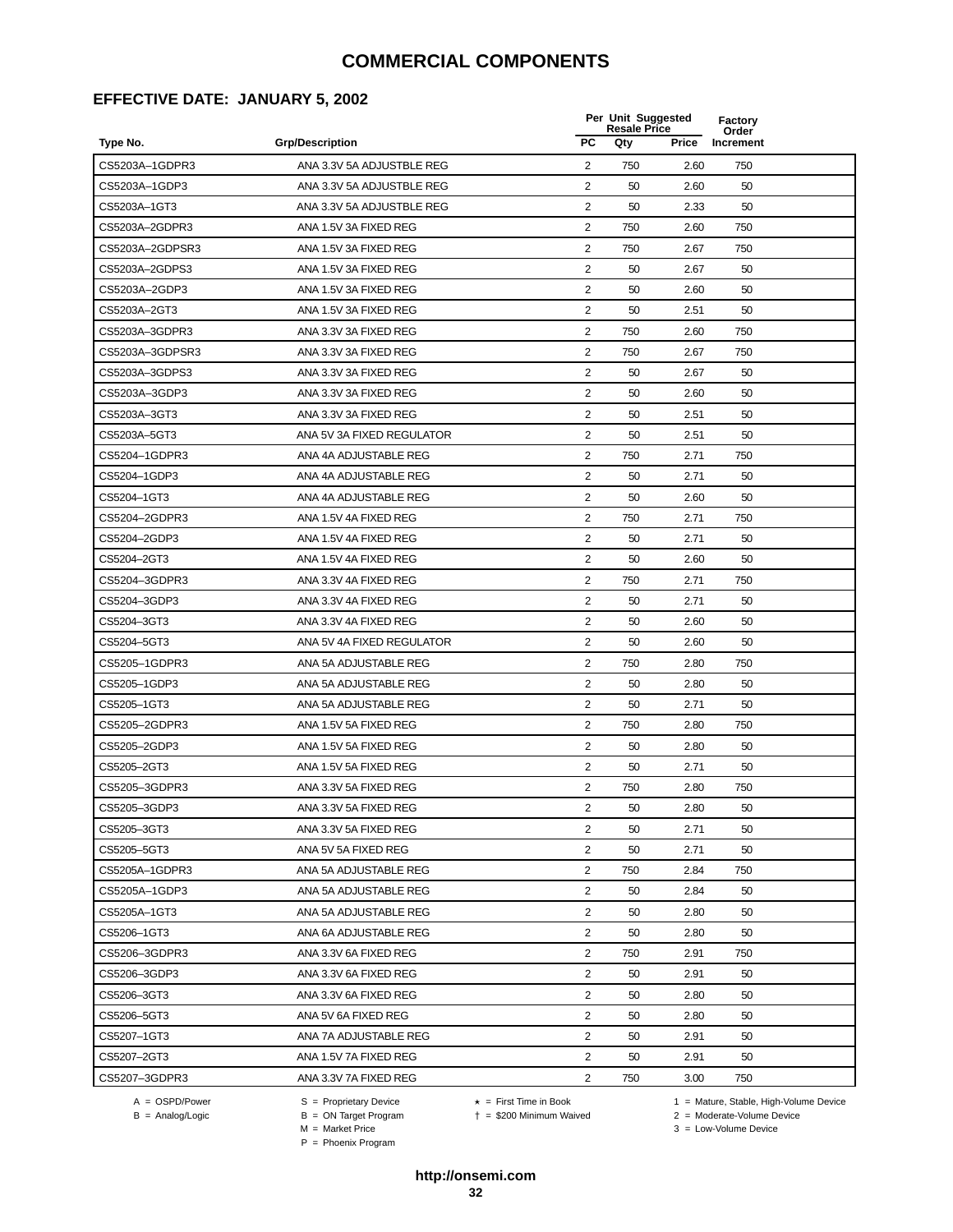#### **EFFECTIVE DATE: JANUARY 5, 2002**

| <b>PC</b><br>Type No.<br><b>Grp/Description</b><br>Qty<br>Price<br>Increment<br>CS5207-3GDP3<br>ANA 3.3V 7A FIXED REG<br>2<br>50<br>3.00<br>50<br>CS5207-3GT3<br>ANA 3.3V 7A FIXED REG<br>2<br>50<br>2.91<br>50<br>$\overline{2}$<br>50<br>CS5207A-1GT3<br>ANA 7A ADJUSTABLE REG<br>3.04<br>50<br>$\overline{2}$<br>CS5208-1GT3<br>ANA 8A ADJUSTABLE REG<br>50<br>3.11<br>50<br>$\overline{2}$<br>CS5210-1GT3<br>ANA 8A ADJUSTABLE REG<br>50<br>50<br>3.11<br>S<br>CS5231-3GDFR8<br>ANA 3.3V 500MA FIXED REG<br>1<br>2500<br>1.57<br>2500<br>S<br>98<br>CS5231-3GDF8<br>ANA 3.3V 500MA FIXED REG<br>1<br>98<br>1.57<br>2<br>CS5231-3GDPR5<br>ANA 3.3V 500MA FIXED REG<br>750<br>2.20<br>750<br>$\overline{2}$<br>CS5231-3GDP5<br>ANA 3.3V 500MA FIXED REG<br>50<br>2.20<br>50<br>CS5233-3GDFR8<br>S<br>ANA LINEAR REGULATOR<br>1<br>2500<br>1.33<br>2500<br>S<br>CS5233-3GDF8<br>ANA LINEAR REGULATOR<br>$\mathbf{1}$<br>98<br>1.33<br>98<br>$\overline{2}$<br>CS5233-3GDPR5<br>ANA 2-INPUT LIN REG W/AUX<br>750<br>2.33<br>750<br>2<br>CS5233-3GDP5<br>ANA 2-INPUT LIN REG W/AUX<br>50<br>2.33<br>50<br>$\overline{2}$<br>CS5253-1GDPR5<br>ANA 3A ADJUSTABLE LDO REG<br>750<br>3.17<br>750<br>2<br>CS5253-1GDP5<br>ANA 3A ADJUSTABLE LDO REG<br>50<br>3.17<br>50<br>$\overline{2}$<br>CS5253B-1GDPR5<br>ANA 3A ADJUSTABLE REG<br>750<br>3.17<br>750<br>2<br>CS5253B-1GDP5<br>ANA 3A ADJUSTABLE REG<br>50<br>50<br>3.17<br>$\overline{2}$<br>CS5253B-8GDP5<br>ANA 3A 2.5V FIXED REGLTR<br>50<br>3.24<br>50<br>$\overline{2}$<br>CS5257A-1GDPR5<br>ANA 7A ADJUSTABLE REG<br>750<br>3.73<br>750<br>CS5257A-1GDP5<br>ANA 7A ADJUSTABLE REG<br>2<br>50<br>3.73<br>50<br>$\overline{2}$<br>50<br>CS5257A-1GT5<br>ANA 7A ADJUSTABLE REG<br>3.17<br>50<br>2<br>CS5258-1GT5<br>ANA 7A ADJUSTABLE REG<br>50<br>3.17<br>50<br>$\overline{2}$<br>CS52843EDR14<br>ANA PWM CURRENT MODE CNTR<br>2500<br>2.07<br>2500<br>ANA PWM CURRENT MODE CNTR<br>2<br>CS52843EDR8<br>2500<br>2.13<br>2500<br>2<br>CS52843ED14<br>ANA PWM CURRENT MODE CNTR<br>55<br>2.07<br>55<br>$\overline{2}$<br>98<br>CS52843ED8<br>ANA PWM CURRENT MODE CNTR<br>2.13<br>98<br>S<br>CS5301GDWR32<br>ANA MULTIPHASE CPU CNTR<br>1<br>1000<br>6.80<br>1000<br>CS5301GDW32<br>S<br>ANA MULTIPHASE CPU CONTRL<br>1<br>22<br>6.80<br>22<br>S<br>B<br>CS5302GDWR28<br>ANA MULTIPHASE BUCK CNTR<br>$\mathbf{1}$<br>1000<br>8.66<br>1000<br>S<br>В<br>CS5302GDW28<br>ANA MULTIPHASE BUCK CNTR<br>1<br>26<br>8.66<br>26<br>1<br>S<br>B<br>CS5303GDWR28<br>ANA MULTIPHASE BUCK CNTR<br>1000<br>8.33<br>1000<br>S<br>B<br>CS5303GDW28<br>26<br>8.33<br>ANA MULTIPHASE BUCK CNTR<br>1<br>26<br>S<br>В<br>CS5305GDWR28<br>ANA THREE PHASE CONTROLR<br>$\mathbf{1}$<br>1000<br>1000<br>6.46<br>S<br>В<br>1<br>26<br>CS5305GDW28<br>ANA THREE PHASE CONTROLR<br>6.46<br>26<br>S<br>В<br>$\mathbf{1}$<br>1000<br>1000<br>CS5322GDWR28<br>ANA MULTIPHASE BUCK CNTR<br>4.16<br>S<br>В<br>CS5322GDW28<br>$\mathbf{1}$<br>26<br>4.16<br>ANA MULTIPHASE BUCK CNTR<br>26<br>S<br>CS5323GDWR20<br>ANA THREE PHASE BUCK CNTR<br>1<br>1000<br>5.33<br>1000<br>S<br>ANA THREE PHASE BUCK CONT<br>1<br>38<br>5.33<br>38<br>CS5323GDW20<br>S<br>1<br>1000<br>6.00<br>1000<br>CS5332GDWR28<br>ANA MULTIPHASE BUCK CNTR<br>S<br>1<br>26<br>CS5332GDW28<br>ANA MULTIPHASE BUCK CNTR<br>6.00<br>26<br>S<br>2500<br>В<br>CS5421GDR16<br>ANA DUAL SYNC BUCK CONTR<br>$\mathbf{1}$<br>2.30<br>2500<br>S<br>В<br>$\mathbf{1}$<br>48<br>CS5421GD16<br>ANA BUCK REGULATOR<br>2.30<br>48<br>В<br>1<br>2500<br>S<br>CS5422GDR16<br>ANA DUAL OUT PHASE SYNCH<br>2.30<br>2500<br>S<br>В<br>1<br>2.28<br>CS5422GDWFR24<br>ANA BUCK CONTROLLER<br>1000<br>1000<br>S<br>в<br>CS5422GDWF24<br>1<br>30<br>2.28<br>ANA BUCK CONTROLLER<br>30 |  | Per Unit Suggested<br><b>Resale Price</b> |  | <b>Factory</b><br>Order |  |  |  |
|---------------------------------------------------------------------------------------------------------------------------------------------------------------------------------------------------------------------------------------------------------------------------------------------------------------------------------------------------------------------------------------------------------------------------------------------------------------------------------------------------------------------------------------------------------------------------------------------------------------------------------------------------------------------------------------------------------------------------------------------------------------------------------------------------------------------------------------------------------------------------------------------------------------------------------------------------------------------------------------------------------------------------------------------------------------------------------------------------------------------------------------------------------------------------------------------------------------------------------------------------------------------------------------------------------------------------------------------------------------------------------------------------------------------------------------------------------------------------------------------------------------------------------------------------------------------------------------------------------------------------------------------------------------------------------------------------------------------------------------------------------------------------------------------------------------------------------------------------------------------------------------------------------------------------------------------------------------------------------------------------------------------------------------------------------------------------------------------------------------------------------------------------------------------------------------------------------------------------------------------------------------------------------------------------------------------------------------------------------------------------------------------------------------------------------------------------------------------------------------------------------------------------------------------------------------------------------------------------------------------------------------------------------------------------------------------------------------------------------------------------------------------------------------------------------------------------------------------------------------------------------------------------------------------------------------------------------------------------------------------------------------------------------------------------------------------------------------------------------------------------------------------------------------------------------------------------------------------------------------------------------------------------------------------------------------------------------------------------------------------------------------------------------------------------------------------------------------------------------------------------------------------------------------------------------------------------------------------------------------------------------------------------------------------------------------------------------------------------------------------------------|--|-------------------------------------------|--|-------------------------|--|--|--|
|                                                                                                                                                                                                                                                                                                                                                                                                                                                                                                                                                                                                                                                                                                                                                                                                                                                                                                                                                                                                                                                                                                                                                                                                                                                                                                                                                                                                                                                                                                                                                                                                                                                                                                                                                                                                                                                                                                                                                                                                                                                                                                                                                                                                                                                                                                                                                                                                                                                                                                                                                                                                                                                                                                                                                                                                                                                                                                                                                                                                                                                                                                                                                                                                                                                                                                                                                                                                                                                                                                                                                                                                                                                                                                                                                         |  |                                           |  |                         |  |  |  |
|                                                                                                                                                                                                                                                                                                                                                                                                                                                                                                                                                                                                                                                                                                                                                                                                                                                                                                                                                                                                                                                                                                                                                                                                                                                                                                                                                                                                                                                                                                                                                                                                                                                                                                                                                                                                                                                                                                                                                                                                                                                                                                                                                                                                                                                                                                                                                                                                                                                                                                                                                                                                                                                                                                                                                                                                                                                                                                                                                                                                                                                                                                                                                                                                                                                                                                                                                                                                                                                                                                                                                                                                                                                                                                                                                         |  |                                           |  |                         |  |  |  |
|                                                                                                                                                                                                                                                                                                                                                                                                                                                                                                                                                                                                                                                                                                                                                                                                                                                                                                                                                                                                                                                                                                                                                                                                                                                                                                                                                                                                                                                                                                                                                                                                                                                                                                                                                                                                                                                                                                                                                                                                                                                                                                                                                                                                                                                                                                                                                                                                                                                                                                                                                                                                                                                                                                                                                                                                                                                                                                                                                                                                                                                                                                                                                                                                                                                                                                                                                                                                                                                                                                                                                                                                                                                                                                                                                         |  |                                           |  |                         |  |  |  |
|                                                                                                                                                                                                                                                                                                                                                                                                                                                                                                                                                                                                                                                                                                                                                                                                                                                                                                                                                                                                                                                                                                                                                                                                                                                                                                                                                                                                                                                                                                                                                                                                                                                                                                                                                                                                                                                                                                                                                                                                                                                                                                                                                                                                                                                                                                                                                                                                                                                                                                                                                                                                                                                                                                                                                                                                                                                                                                                                                                                                                                                                                                                                                                                                                                                                                                                                                                                                                                                                                                                                                                                                                                                                                                                                                         |  |                                           |  |                         |  |  |  |
|                                                                                                                                                                                                                                                                                                                                                                                                                                                                                                                                                                                                                                                                                                                                                                                                                                                                                                                                                                                                                                                                                                                                                                                                                                                                                                                                                                                                                                                                                                                                                                                                                                                                                                                                                                                                                                                                                                                                                                                                                                                                                                                                                                                                                                                                                                                                                                                                                                                                                                                                                                                                                                                                                                                                                                                                                                                                                                                                                                                                                                                                                                                                                                                                                                                                                                                                                                                                                                                                                                                                                                                                                                                                                                                                                         |  |                                           |  |                         |  |  |  |
|                                                                                                                                                                                                                                                                                                                                                                                                                                                                                                                                                                                                                                                                                                                                                                                                                                                                                                                                                                                                                                                                                                                                                                                                                                                                                                                                                                                                                                                                                                                                                                                                                                                                                                                                                                                                                                                                                                                                                                                                                                                                                                                                                                                                                                                                                                                                                                                                                                                                                                                                                                                                                                                                                                                                                                                                                                                                                                                                                                                                                                                                                                                                                                                                                                                                                                                                                                                                                                                                                                                                                                                                                                                                                                                                                         |  |                                           |  |                         |  |  |  |
|                                                                                                                                                                                                                                                                                                                                                                                                                                                                                                                                                                                                                                                                                                                                                                                                                                                                                                                                                                                                                                                                                                                                                                                                                                                                                                                                                                                                                                                                                                                                                                                                                                                                                                                                                                                                                                                                                                                                                                                                                                                                                                                                                                                                                                                                                                                                                                                                                                                                                                                                                                                                                                                                                                                                                                                                                                                                                                                                                                                                                                                                                                                                                                                                                                                                                                                                                                                                                                                                                                                                                                                                                                                                                                                                                         |  |                                           |  |                         |  |  |  |
|                                                                                                                                                                                                                                                                                                                                                                                                                                                                                                                                                                                                                                                                                                                                                                                                                                                                                                                                                                                                                                                                                                                                                                                                                                                                                                                                                                                                                                                                                                                                                                                                                                                                                                                                                                                                                                                                                                                                                                                                                                                                                                                                                                                                                                                                                                                                                                                                                                                                                                                                                                                                                                                                                                                                                                                                                                                                                                                                                                                                                                                                                                                                                                                                                                                                                                                                                                                                                                                                                                                                                                                                                                                                                                                                                         |  |                                           |  |                         |  |  |  |
|                                                                                                                                                                                                                                                                                                                                                                                                                                                                                                                                                                                                                                                                                                                                                                                                                                                                                                                                                                                                                                                                                                                                                                                                                                                                                                                                                                                                                                                                                                                                                                                                                                                                                                                                                                                                                                                                                                                                                                                                                                                                                                                                                                                                                                                                                                                                                                                                                                                                                                                                                                                                                                                                                                                                                                                                                                                                                                                                                                                                                                                                                                                                                                                                                                                                                                                                                                                                                                                                                                                                                                                                                                                                                                                                                         |  |                                           |  |                         |  |  |  |
|                                                                                                                                                                                                                                                                                                                                                                                                                                                                                                                                                                                                                                                                                                                                                                                                                                                                                                                                                                                                                                                                                                                                                                                                                                                                                                                                                                                                                                                                                                                                                                                                                                                                                                                                                                                                                                                                                                                                                                                                                                                                                                                                                                                                                                                                                                                                                                                                                                                                                                                                                                                                                                                                                                                                                                                                                                                                                                                                                                                                                                                                                                                                                                                                                                                                                                                                                                                                                                                                                                                                                                                                                                                                                                                                                         |  |                                           |  |                         |  |  |  |
|                                                                                                                                                                                                                                                                                                                                                                                                                                                                                                                                                                                                                                                                                                                                                                                                                                                                                                                                                                                                                                                                                                                                                                                                                                                                                                                                                                                                                                                                                                                                                                                                                                                                                                                                                                                                                                                                                                                                                                                                                                                                                                                                                                                                                                                                                                                                                                                                                                                                                                                                                                                                                                                                                                                                                                                                                                                                                                                                                                                                                                                                                                                                                                                                                                                                                                                                                                                                                                                                                                                                                                                                                                                                                                                                                         |  |                                           |  |                         |  |  |  |
|                                                                                                                                                                                                                                                                                                                                                                                                                                                                                                                                                                                                                                                                                                                                                                                                                                                                                                                                                                                                                                                                                                                                                                                                                                                                                                                                                                                                                                                                                                                                                                                                                                                                                                                                                                                                                                                                                                                                                                                                                                                                                                                                                                                                                                                                                                                                                                                                                                                                                                                                                                                                                                                                                                                                                                                                                                                                                                                                                                                                                                                                                                                                                                                                                                                                                                                                                                                                                                                                                                                                                                                                                                                                                                                                                         |  |                                           |  |                         |  |  |  |
|                                                                                                                                                                                                                                                                                                                                                                                                                                                                                                                                                                                                                                                                                                                                                                                                                                                                                                                                                                                                                                                                                                                                                                                                                                                                                                                                                                                                                                                                                                                                                                                                                                                                                                                                                                                                                                                                                                                                                                                                                                                                                                                                                                                                                                                                                                                                                                                                                                                                                                                                                                                                                                                                                                                                                                                                                                                                                                                                                                                                                                                                                                                                                                                                                                                                                                                                                                                                                                                                                                                                                                                                                                                                                                                                                         |  |                                           |  |                         |  |  |  |
|                                                                                                                                                                                                                                                                                                                                                                                                                                                                                                                                                                                                                                                                                                                                                                                                                                                                                                                                                                                                                                                                                                                                                                                                                                                                                                                                                                                                                                                                                                                                                                                                                                                                                                                                                                                                                                                                                                                                                                                                                                                                                                                                                                                                                                                                                                                                                                                                                                                                                                                                                                                                                                                                                                                                                                                                                                                                                                                                                                                                                                                                                                                                                                                                                                                                                                                                                                                                                                                                                                                                                                                                                                                                                                                                                         |  |                                           |  |                         |  |  |  |
|                                                                                                                                                                                                                                                                                                                                                                                                                                                                                                                                                                                                                                                                                                                                                                                                                                                                                                                                                                                                                                                                                                                                                                                                                                                                                                                                                                                                                                                                                                                                                                                                                                                                                                                                                                                                                                                                                                                                                                                                                                                                                                                                                                                                                                                                                                                                                                                                                                                                                                                                                                                                                                                                                                                                                                                                                                                                                                                                                                                                                                                                                                                                                                                                                                                                                                                                                                                                                                                                                                                                                                                                                                                                                                                                                         |  |                                           |  |                         |  |  |  |
|                                                                                                                                                                                                                                                                                                                                                                                                                                                                                                                                                                                                                                                                                                                                                                                                                                                                                                                                                                                                                                                                                                                                                                                                                                                                                                                                                                                                                                                                                                                                                                                                                                                                                                                                                                                                                                                                                                                                                                                                                                                                                                                                                                                                                                                                                                                                                                                                                                                                                                                                                                                                                                                                                                                                                                                                                                                                                                                                                                                                                                                                                                                                                                                                                                                                                                                                                                                                                                                                                                                                                                                                                                                                                                                                                         |  |                                           |  |                         |  |  |  |
|                                                                                                                                                                                                                                                                                                                                                                                                                                                                                                                                                                                                                                                                                                                                                                                                                                                                                                                                                                                                                                                                                                                                                                                                                                                                                                                                                                                                                                                                                                                                                                                                                                                                                                                                                                                                                                                                                                                                                                                                                                                                                                                                                                                                                                                                                                                                                                                                                                                                                                                                                                                                                                                                                                                                                                                                                                                                                                                                                                                                                                                                                                                                                                                                                                                                                                                                                                                                                                                                                                                                                                                                                                                                                                                                                         |  |                                           |  |                         |  |  |  |
|                                                                                                                                                                                                                                                                                                                                                                                                                                                                                                                                                                                                                                                                                                                                                                                                                                                                                                                                                                                                                                                                                                                                                                                                                                                                                                                                                                                                                                                                                                                                                                                                                                                                                                                                                                                                                                                                                                                                                                                                                                                                                                                                                                                                                                                                                                                                                                                                                                                                                                                                                                                                                                                                                                                                                                                                                                                                                                                                                                                                                                                                                                                                                                                                                                                                                                                                                                                                                                                                                                                                                                                                                                                                                                                                                         |  |                                           |  |                         |  |  |  |
|                                                                                                                                                                                                                                                                                                                                                                                                                                                                                                                                                                                                                                                                                                                                                                                                                                                                                                                                                                                                                                                                                                                                                                                                                                                                                                                                                                                                                                                                                                                                                                                                                                                                                                                                                                                                                                                                                                                                                                                                                                                                                                                                                                                                                                                                                                                                                                                                                                                                                                                                                                                                                                                                                                                                                                                                                                                                                                                                                                                                                                                                                                                                                                                                                                                                                                                                                                                                                                                                                                                                                                                                                                                                                                                                                         |  |                                           |  |                         |  |  |  |
|                                                                                                                                                                                                                                                                                                                                                                                                                                                                                                                                                                                                                                                                                                                                                                                                                                                                                                                                                                                                                                                                                                                                                                                                                                                                                                                                                                                                                                                                                                                                                                                                                                                                                                                                                                                                                                                                                                                                                                                                                                                                                                                                                                                                                                                                                                                                                                                                                                                                                                                                                                                                                                                                                                                                                                                                                                                                                                                                                                                                                                                                                                                                                                                                                                                                                                                                                                                                                                                                                                                                                                                                                                                                                                                                                         |  |                                           |  |                         |  |  |  |
|                                                                                                                                                                                                                                                                                                                                                                                                                                                                                                                                                                                                                                                                                                                                                                                                                                                                                                                                                                                                                                                                                                                                                                                                                                                                                                                                                                                                                                                                                                                                                                                                                                                                                                                                                                                                                                                                                                                                                                                                                                                                                                                                                                                                                                                                                                                                                                                                                                                                                                                                                                                                                                                                                                                                                                                                                                                                                                                                                                                                                                                                                                                                                                                                                                                                                                                                                                                                                                                                                                                                                                                                                                                                                                                                                         |  |                                           |  |                         |  |  |  |
|                                                                                                                                                                                                                                                                                                                                                                                                                                                                                                                                                                                                                                                                                                                                                                                                                                                                                                                                                                                                                                                                                                                                                                                                                                                                                                                                                                                                                                                                                                                                                                                                                                                                                                                                                                                                                                                                                                                                                                                                                                                                                                                                                                                                                                                                                                                                                                                                                                                                                                                                                                                                                                                                                                                                                                                                                                                                                                                                                                                                                                                                                                                                                                                                                                                                                                                                                                                                                                                                                                                                                                                                                                                                                                                                                         |  |                                           |  |                         |  |  |  |
|                                                                                                                                                                                                                                                                                                                                                                                                                                                                                                                                                                                                                                                                                                                                                                                                                                                                                                                                                                                                                                                                                                                                                                                                                                                                                                                                                                                                                                                                                                                                                                                                                                                                                                                                                                                                                                                                                                                                                                                                                                                                                                                                                                                                                                                                                                                                                                                                                                                                                                                                                                                                                                                                                                                                                                                                                                                                                                                                                                                                                                                                                                                                                                                                                                                                                                                                                                                                                                                                                                                                                                                                                                                                                                                                                         |  |                                           |  |                         |  |  |  |
|                                                                                                                                                                                                                                                                                                                                                                                                                                                                                                                                                                                                                                                                                                                                                                                                                                                                                                                                                                                                                                                                                                                                                                                                                                                                                                                                                                                                                                                                                                                                                                                                                                                                                                                                                                                                                                                                                                                                                                                                                                                                                                                                                                                                                                                                                                                                                                                                                                                                                                                                                                                                                                                                                                                                                                                                                                                                                                                                                                                                                                                                                                                                                                                                                                                                                                                                                                                                                                                                                                                                                                                                                                                                                                                                                         |  |                                           |  |                         |  |  |  |
|                                                                                                                                                                                                                                                                                                                                                                                                                                                                                                                                                                                                                                                                                                                                                                                                                                                                                                                                                                                                                                                                                                                                                                                                                                                                                                                                                                                                                                                                                                                                                                                                                                                                                                                                                                                                                                                                                                                                                                                                                                                                                                                                                                                                                                                                                                                                                                                                                                                                                                                                                                                                                                                                                                                                                                                                                                                                                                                                                                                                                                                                                                                                                                                                                                                                                                                                                                                                                                                                                                                                                                                                                                                                                                                                                         |  |                                           |  |                         |  |  |  |
|                                                                                                                                                                                                                                                                                                                                                                                                                                                                                                                                                                                                                                                                                                                                                                                                                                                                                                                                                                                                                                                                                                                                                                                                                                                                                                                                                                                                                                                                                                                                                                                                                                                                                                                                                                                                                                                                                                                                                                                                                                                                                                                                                                                                                                                                                                                                                                                                                                                                                                                                                                                                                                                                                                                                                                                                                                                                                                                                                                                                                                                                                                                                                                                                                                                                                                                                                                                                                                                                                                                                                                                                                                                                                                                                                         |  |                                           |  |                         |  |  |  |
|                                                                                                                                                                                                                                                                                                                                                                                                                                                                                                                                                                                                                                                                                                                                                                                                                                                                                                                                                                                                                                                                                                                                                                                                                                                                                                                                                                                                                                                                                                                                                                                                                                                                                                                                                                                                                                                                                                                                                                                                                                                                                                                                                                                                                                                                                                                                                                                                                                                                                                                                                                                                                                                                                                                                                                                                                                                                                                                                                                                                                                                                                                                                                                                                                                                                                                                                                                                                                                                                                                                                                                                                                                                                                                                                                         |  |                                           |  |                         |  |  |  |
|                                                                                                                                                                                                                                                                                                                                                                                                                                                                                                                                                                                                                                                                                                                                                                                                                                                                                                                                                                                                                                                                                                                                                                                                                                                                                                                                                                                                                                                                                                                                                                                                                                                                                                                                                                                                                                                                                                                                                                                                                                                                                                                                                                                                                                                                                                                                                                                                                                                                                                                                                                                                                                                                                                                                                                                                                                                                                                                                                                                                                                                                                                                                                                                                                                                                                                                                                                                                                                                                                                                                                                                                                                                                                                                                                         |  |                                           |  |                         |  |  |  |
|                                                                                                                                                                                                                                                                                                                                                                                                                                                                                                                                                                                                                                                                                                                                                                                                                                                                                                                                                                                                                                                                                                                                                                                                                                                                                                                                                                                                                                                                                                                                                                                                                                                                                                                                                                                                                                                                                                                                                                                                                                                                                                                                                                                                                                                                                                                                                                                                                                                                                                                                                                                                                                                                                                                                                                                                                                                                                                                                                                                                                                                                                                                                                                                                                                                                                                                                                                                                                                                                                                                                                                                                                                                                                                                                                         |  |                                           |  |                         |  |  |  |
|                                                                                                                                                                                                                                                                                                                                                                                                                                                                                                                                                                                                                                                                                                                                                                                                                                                                                                                                                                                                                                                                                                                                                                                                                                                                                                                                                                                                                                                                                                                                                                                                                                                                                                                                                                                                                                                                                                                                                                                                                                                                                                                                                                                                                                                                                                                                                                                                                                                                                                                                                                                                                                                                                                                                                                                                                                                                                                                                                                                                                                                                                                                                                                                                                                                                                                                                                                                                                                                                                                                                                                                                                                                                                                                                                         |  |                                           |  |                         |  |  |  |
|                                                                                                                                                                                                                                                                                                                                                                                                                                                                                                                                                                                                                                                                                                                                                                                                                                                                                                                                                                                                                                                                                                                                                                                                                                                                                                                                                                                                                                                                                                                                                                                                                                                                                                                                                                                                                                                                                                                                                                                                                                                                                                                                                                                                                                                                                                                                                                                                                                                                                                                                                                                                                                                                                                                                                                                                                                                                                                                                                                                                                                                                                                                                                                                                                                                                                                                                                                                                                                                                                                                                                                                                                                                                                                                                                         |  |                                           |  |                         |  |  |  |
|                                                                                                                                                                                                                                                                                                                                                                                                                                                                                                                                                                                                                                                                                                                                                                                                                                                                                                                                                                                                                                                                                                                                                                                                                                                                                                                                                                                                                                                                                                                                                                                                                                                                                                                                                                                                                                                                                                                                                                                                                                                                                                                                                                                                                                                                                                                                                                                                                                                                                                                                                                                                                                                                                                                                                                                                                                                                                                                                                                                                                                                                                                                                                                                                                                                                                                                                                                                                                                                                                                                                                                                                                                                                                                                                                         |  |                                           |  |                         |  |  |  |
|                                                                                                                                                                                                                                                                                                                                                                                                                                                                                                                                                                                                                                                                                                                                                                                                                                                                                                                                                                                                                                                                                                                                                                                                                                                                                                                                                                                                                                                                                                                                                                                                                                                                                                                                                                                                                                                                                                                                                                                                                                                                                                                                                                                                                                                                                                                                                                                                                                                                                                                                                                                                                                                                                                                                                                                                                                                                                                                                                                                                                                                                                                                                                                                                                                                                                                                                                                                                                                                                                                                                                                                                                                                                                                                                                         |  |                                           |  |                         |  |  |  |
|                                                                                                                                                                                                                                                                                                                                                                                                                                                                                                                                                                                                                                                                                                                                                                                                                                                                                                                                                                                                                                                                                                                                                                                                                                                                                                                                                                                                                                                                                                                                                                                                                                                                                                                                                                                                                                                                                                                                                                                                                                                                                                                                                                                                                                                                                                                                                                                                                                                                                                                                                                                                                                                                                                                                                                                                                                                                                                                                                                                                                                                                                                                                                                                                                                                                                                                                                                                                                                                                                                                                                                                                                                                                                                                                                         |  |                                           |  |                         |  |  |  |
|                                                                                                                                                                                                                                                                                                                                                                                                                                                                                                                                                                                                                                                                                                                                                                                                                                                                                                                                                                                                                                                                                                                                                                                                                                                                                                                                                                                                                                                                                                                                                                                                                                                                                                                                                                                                                                                                                                                                                                                                                                                                                                                                                                                                                                                                                                                                                                                                                                                                                                                                                                                                                                                                                                                                                                                                                                                                                                                                                                                                                                                                                                                                                                                                                                                                                                                                                                                                                                                                                                                                                                                                                                                                                                                                                         |  |                                           |  |                         |  |  |  |
|                                                                                                                                                                                                                                                                                                                                                                                                                                                                                                                                                                                                                                                                                                                                                                                                                                                                                                                                                                                                                                                                                                                                                                                                                                                                                                                                                                                                                                                                                                                                                                                                                                                                                                                                                                                                                                                                                                                                                                                                                                                                                                                                                                                                                                                                                                                                                                                                                                                                                                                                                                                                                                                                                                                                                                                                                                                                                                                                                                                                                                                                                                                                                                                                                                                                                                                                                                                                                                                                                                                                                                                                                                                                                                                                                         |  |                                           |  |                         |  |  |  |
|                                                                                                                                                                                                                                                                                                                                                                                                                                                                                                                                                                                                                                                                                                                                                                                                                                                                                                                                                                                                                                                                                                                                                                                                                                                                                                                                                                                                                                                                                                                                                                                                                                                                                                                                                                                                                                                                                                                                                                                                                                                                                                                                                                                                                                                                                                                                                                                                                                                                                                                                                                                                                                                                                                                                                                                                                                                                                                                                                                                                                                                                                                                                                                                                                                                                                                                                                                                                                                                                                                                                                                                                                                                                                                                                                         |  |                                           |  |                         |  |  |  |
|                                                                                                                                                                                                                                                                                                                                                                                                                                                                                                                                                                                                                                                                                                                                                                                                                                                                                                                                                                                                                                                                                                                                                                                                                                                                                                                                                                                                                                                                                                                                                                                                                                                                                                                                                                                                                                                                                                                                                                                                                                                                                                                                                                                                                                                                                                                                                                                                                                                                                                                                                                                                                                                                                                                                                                                                                                                                                                                                                                                                                                                                                                                                                                                                                                                                                                                                                                                                                                                                                                                                                                                                                                                                                                                                                         |  |                                           |  |                         |  |  |  |
|                                                                                                                                                                                                                                                                                                                                                                                                                                                                                                                                                                                                                                                                                                                                                                                                                                                                                                                                                                                                                                                                                                                                                                                                                                                                                                                                                                                                                                                                                                                                                                                                                                                                                                                                                                                                                                                                                                                                                                                                                                                                                                                                                                                                                                                                                                                                                                                                                                                                                                                                                                                                                                                                                                                                                                                                                                                                                                                                                                                                                                                                                                                                                                                                                                                                                                                                                                                                                                                                                                                                                                                                                                                                                                                                                         |  |                                           |  |                         |  |  |  |
|                                                                                                                                                                                                                                                                                                                                                                                                                                                                                                                                                                                                                                                                                                                                                                                                                                                                                                                                                                                                                                                                                                                                                                                                                                                                                                                                                                                                                                                                                                                                                                                                                                                                                                                                                                                                                                                                                                                                                                                                                                                                                                                                                                                                                                                                                                                                                                                                                                                                                                                                                                                                                                                                                                                                                                                                                                                                                                                                                                                                                                                                                                                                                                                                                                                                                                                                                                                                                                                                                                                                                                                                                                                                                                                                                         |  |                                           |  |                         |  |  |  |
|                                                                                                                                                                                                                                                                                                                                                                                                                                                                                                                                                                                                                                                                                                                                                                                                                                                                                                                                                                                                                                                                                                                                                                                                                                                                                                                                                                                                                                                                                                                                                                                                                                                                                                                                                                                                                                                                                                                                                                                                                                                                                                                                                                                                                                                                                                                                                                                                                                                                                                                                                                                                                                                                                                                                                                                                                                                                                                                                                                                                                                                                                                                                                                                                                                                                                                                                                                                                                                                                                                                                                                                                                                                                                                                                                         |  |                                           |  |                         |  |  |  |
|                                                                                                                                                                                                                                                                                                                                                                                                                                                                                                                                                                                                                                                                                                                                                                                                                                                                                                                                                                                                                                                                                                                                                                                                                                                                                                                                                                                                                                                                                                                                                                                                                                                                                                                                                                                                                                                                                                                                                                                                                                                                                                                                                                                                                                                                                                                                                                                                                                                                                                                                                                                                                                                                                                                                                                                                                                                                                                                                                                                                                                                                                                                                                                                                                                                                                                                                                                                                                                                                                                                                                                                                                                                                                                                                                         |  |                                           |  |                         |  |  |  |
|                                                                                                                                                                                                                                                                                                                                                                                                                                                                                                                                                                                                                                                                                                                                                                                                                                                                                                                                                                                                                                                                                                                                                                                                                                                                                                                                                                                                                                                                                                                                                                                                                                                                                                                                                                                                                                                                                                                                                                                                                                                                                                                                                                                                                                                                                                                                                                                                                                                                                                                                                                                                                                                                                                                                                                                                                                                                                                                                                                                                                                                                                                                                                                                                                                                                                                                                                                                                                                                                                                                                                                                                                                                                                                                                                         |  |                                           |  |                         |  |  |  |
|                                                                                                                                                                                                                                                                                                                                                                                                                                                                                                                                                                                                                                                                                                                                                                                                                                                                                                                                                                                                                                                                                                                                                                                                                                                                                                                                                                                                                                                                                                                                                                                                                                                                                                                                                                                                                                                                                                                                                                                                                                                                                                                                                                                                                                                                                                                                                                                                                                                                                                                                                                                                                                                                                                                                                                                                                                                                                                                                                                                                                                                                                                                                                                                                                                                                                                                                                                                                                                                                                                                                                                                                                                                                                                                                                         |  |                                           |  |                         |  |  |  |
|                                                                                                                                                                                                                                                                                                                                                                                                                                                                                                                                                                                                                                                                                                                                                                                                                                                                                                                                                                                                                                                                                                                                                                                                                                                                                                                                                                                                                                                                                                                                                                                                                                                                                                                                                                                                                                                                                                                                                                                                                                                                                                                                                                                                                                                                                                                                                                                                                                                                                                                                                                                                                                                                                                                                                                                                                                                                                                                                                                                                                                                                                                                                                                                                                                                                                                                                                                                                                                                                                                                                                                                                                                                                                                                                                         |  |                                           |  |                         |  |  |  |
|                                                                                                                                                                                                                                                                                                                                                                                                                                                                                                                                                                                                                                                                                                                                                                                                                                                                                                                                                                                                                                                                                                                                                                                                                                                                                                                                                                                                                                                                                                                                                                                                                                                                                                                                                                                                                                                                                                                                                                                                                                                                                                                                                                                                                                                                                                                                                                                                                                                                                                                                                                                                                                                                                                                                                                                                                                                                                                                                                                                                                                                                                                                                                                                                                                                                                                                                                                                                                                                                                                                                                                                                                                                                                                                                                         |  |                                           |  |                         |  |  |  |

-<br>B = ON Target Program<br>M = Market Price

 $A = OBPD/Power$ <br>  $B = ON Target Program$   $A = First Time in Book$   $A = West Theorem 1 = Nature, Stable, High-Volume Device$   $A = Mature, Stable, High-Volume Device$   $A = Mature, Stable, High-Volume Device$   $A = Mature, Table, High-Volume Device$   $A = Mature, Table, High-Volume Device$   $A = Mature, Table, High-Volume Device$   $A = Mature, Table, High-Volume Device$   $A = Mature, Table, High-Volume Device$   $A = Mature, Table, High-Volume Device$   $A = Mature, Table, High-Volume Device$   $A = Mature, Table, High-Volume Device$   $A = Mature, Table, High-Volume Device$   $A = Mature, Table, High-Volume Device$   $A = Mature, Table$ 

 $2 =$  Moderate-Volume Device  $3 =$  Low-Volume Device

P = Phoenix Program

**http://onsemi.com**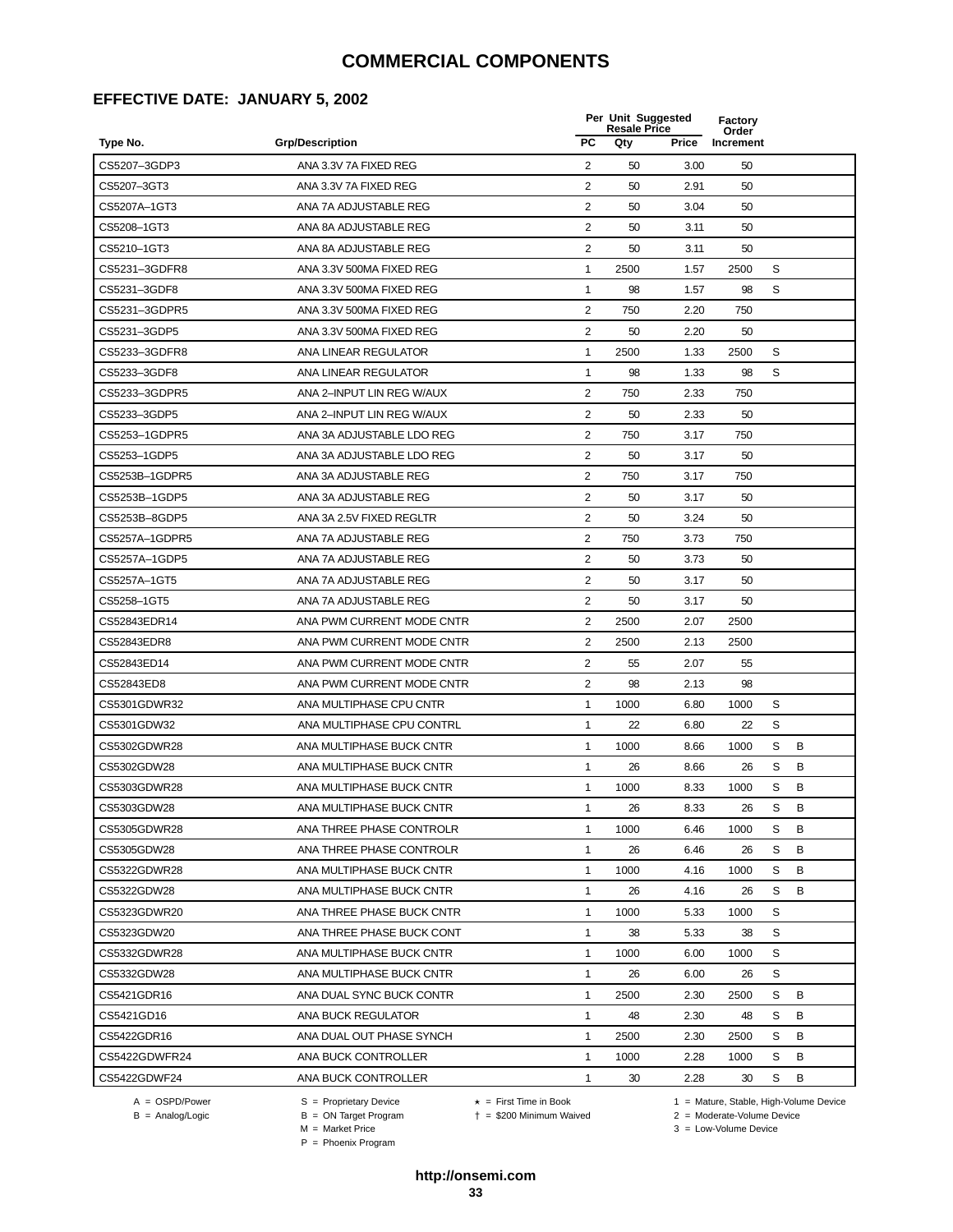#### **EFFECTIVE DATE: JANUARY 5, 2002**

|                                        |                                                                 |                                                                  | Per Unit Suggested<br><b>Resale Price</b> |       | <b>Factory</b>                                                                          |   |   |  |
|----------------------------------------|-----------------------------------------------------------------|------------------------------------------------------------------|-------------------------------------------|-------|-----------------------------------------------------------------------------------------|---|---|--|
| Type No.                               | <b>Grp/Description</b>                                          | <b>PC</b>                                                        | Qty                                       | Price | Order<br>Increment                                                                      |   |   |  |
| CS5422GD16                             | ANA DUAL OUT PHASE SYNCH                                        | $\mathbf{1}$                                                     | 48                                        | 2.30  | 48                                                                                      | S | B |  |
| CS59201GDR8                            | ANA WNCHSTR SERVO PREAMP                                        | 1                                                                | 2500                                      | 2.36  | 2500                                                                                    | S | B |  |
| CS59201GD8                             | ANA WNCHSTR SERVO PREAMP                                        | 1                                                                | 98                                        | 2.36  | 98                                                                                      | S | В |  |
| CS7054YDWR16                           | ANA LO SIDE PWM FET CNTR                                        | 1                                                                | 1000                                      | 4.35  | 1000                                                                                    | S | B |  |
| CS7054YN14                             | ANA LOW SIDE ANA PWM FET                                        | 1                                                                | 25                                        | 4.35  | 25                                                                                      | S | В |  |
| CS8101YDR8                             | ANA LDO MICROPOWER REG                                          | 1                                                                | 2500                                      | 1.31  | 2500                                                                                    | S | B |  |
| CS8101YDWFR20                          | ANA LDO MICROPOWER REG                                          | $\mathbf{1}$                                                     | 1000                                      | 1.97  | 1000                                                                                    | S | B |  |
| CS8101YDWF20                           | ANA LDO MICROPOWER REG                                          | $\mathbf{1}$                                                     | 38                                        | 1.97  | 38                                                                                      | S | B |  |
| CS8101YD8                              | ANA LDO MICROPOWER REG                                          | 1                                                                | 98                                        | 1.31  | 98                                                                                      | S | B |  |
| CS8101YTHA5                            | ANA LDO MICROPOWER REG                                          | $\mathbf{1}$                                                     | 50                                        | 2.49  | 50                                                                                      | S | B |  |
| CS8101YTVA5                            | ANA LDO MICROPOWER REG                                          | $\mathbf{1}$                                                     | 50                                        | 2.49  | 50                                                                                      | S | B |  |
| CS8101YT5                              | ANA LDO MICROPOWER REG                                          | 1                                                                | 50                                        | 2.39  | 50                                                                                      | S | В |  |
| CS8120YDPR5                            | ANA 5V 300MA LINEAR REG                                         | 1                                                                | 750                                       | 2.16  | 750                                                                                     | S | B |  |
| CS8120YDP5                             | ANA 5V 300MA LINEAR REG                                         | 1                                                                | 50                                        | 2.16  | 50                                                                                      | S | B |  |
| CS8120YDR14                            | ANA 5V 300MA LINEAR REG                                         | 1                                                                | 2500                                      | 1.88  | 2500                                                                                    | S | B |  |
| CS8120YD14                             | ANA 5V 300MA LINEAR REG                                         | $\mathbf{1}$                                                     | 55                                        | 1.88  | 55                                                                                      | S | B |  |
| CS8120YN8                              | ANA 5V 300MA LINEAR REG                                         | 1                                                                | 50                                        | 1.81  | 50                                                                                      | S | B |  |
| CS8120YTHA5                            | ANA 5V 300MA LINEAR REG                                         | $\mathbf{1}$                                                     | 50                                        | 3.15  | 50                                                                                      | S | в |  |
| CS8120YTVA5                            | ANA 5V 300MA LINEAR REG                                         | 1                                                                | 50                                        | 3.15  | 50                                                                                      | S | B |  |
| CS8120YT5                              | ANA 5V 300MA LINEAR REG                                         | 1                                                                | 50                                        | 2.79  | 50                                                                                      | S | B |  |
| CS8122YTHA5                            | ANA 5V 750MA LIN LDO REG                                        | $\overline{2}$                                                   | 50                                        | 2.96  | 50                                                                                      |   |   |  |
| CS8122YTVA5                            | ANA 5V 750MA LIN LDO REG                                        | $\overline{2}$                                                   | 50                                        | 2.96  | 50                                                                                      |   |   |  |
| CS8122YT5                              | ANA 5V 750MA LIN LDO REG                                        | 2                                                                | 50                                        | 2.83  | 50                                                                                      |   |   |  |
| CS8126-1YDPSR7                         | ANA 5V 750MA LIN LDO REG                                        | 2                                                                | 750                                       | 2.65  | 750                                                                                     |   |   |  |
| CS8126-1YDPS7                          | ANA 5V 750MA LIN LDO REG                                        | $\overline{2}$                                                   | 50                                        | 2.65  | 50                                                                                      |   |   |  |
| CS8126-1YTHA5                          | ANA 5V 750MA LIN LDO REG                                        | $\overline{2}$                                                   | 50                                        | 2.56  | 50                                                                                      |   |   |  |
| CS8126-1YTHER5                         | ANA 5V 750MA LIN LDO REG                                        | $\mathbf{1}$                                                     | 500                                       | 2.61  | 500                                                                                     | S |   |  |
| CS8126-1YTHE5                          | ANA 5V 750MA LIN LDO REG                                        | 1                                                                | 50                                        | 2.61  | 50                                                                                      | S |   |  |
| CS8126-1YTVA5                          | ANA 5V 750MA LIN LDO REG                                        | 2                                                                | 50                                        | 2.56  | 50                                                                                      |   |   |  |
| CS8126-1YT5                            | ANA 5V 750MA LIN LDO REG                                        | $\overline{2}$                                                   | 50                                        | 2.44  | 50                                                                                      |   |   |  |
| CS8129YDWR16                           | ANA 5V USR DFINED LIN REG                                       | $\overline{2}$                                                   | 1000                                      | 3.05  | 1000                                                                                    |   |   |  |
| CS8129YDW16                            | ANA 5V USR DFINED LIN REG                                       | $\overline{\mathbf{c}}$                                          | 47                                        | 3.05  | 47                                                                                      |   |   |  |
| CS8129YTHA5                            | ANA 5V 500MA LDO REG                                            | $\overline{2}$                                                   | 50                                        | 3.92  | $50 \star$                                                                              |   |   |  |
| CS8129YTVA5                            | ANA 5V 500MA LDO REG                                            | $\overline{2}$                                                   | 50                                        | 3.92  | 50 $\star$                                                                              |   |   |  |
| CS8129YT5                              | ANA 5V 500MA LDO REG                                            | $\overline{2}$                                                   | 50                                        | 3.80  | 50                                                                                      |   |   |  |
| CS8140YDWR24                           | ANA 5V 500MA LDO REG                                            | 2                                                                | 1000                                      | 2.59  | 1000                                                                                    |   |   |  |
| CS8140YDW24                            | ANA 5V 500MA LDO REG                                            | 2                                                                | 30                                        | 2.59  | 30                                                                                      |   |   |  |
| CS8140YN14                             | ANA 5V 500MA LDO REG                                            | 2                                                                | 25                                        | 2.17  | 25                                                                                      |   |   |  |
| CS8140YTHA7                            | ANA 5V 300MA LINEAR REG                                         | $\overline{2}$                                                   | 50                                        | 3.48  | 50                                                                                      |   |   |  |
| CS8140YTVA7                            | ANA 5V 500MA LDO REG                                            | $\overline{2}$                                                   | 50                                        | 3.48  | 50                                                                                      |   |   |  |
| CS8140YT7                              | ANA 5V 500MA LDO REG                                            | $\overline{2}$                                                   | 50                                        | 3.31  | 50                                                                                      |   |   |  |
| CS8141YDPSR7                           | ANA 5V 500MA LDO REG                                            | $\overline{2}$                                                   | 750                                       | 2.89  | 750                                                                                     |   |   |  |
| CS8141YDPS7                            | ANA 5V 500MA LDO REG                                            | $\overline{2}$                                                   | 50                                        | 2.89  | 50                                                                                      |   |   |  |
| CS8141YDWR24                           | ANA 5V 300MA LINEAR REG                                         | 2                                                                | 1000                                      | 2.59  | 1000                                                                                    |   |   |  |
| CS8141YDW24                            | ANA 5V 300MA LINEAR REG                                         | 2                                                                | 30                                        | 2.59  | 30                                                                                      |   |   |  |
| $A =$ OSPD/Power<br>$B =$ Analog/Logic | S = Proprietary Device<br>B = ON Target Program<br>Morket Drick | $\star$ = First Time in Book<br>$\dagger$ = \$200 Minimum Waived |                                           |       | 1 = Mature, Stable, High-Volume Device<br>2 = Moderate-Volume Device<br>ou Volumn Dovic |   |   |  |

-<br>B = ON Target Program<br>M = Market Price

 $2 =$  Moderate-Volume Device  $3 =$  Low-Volume Device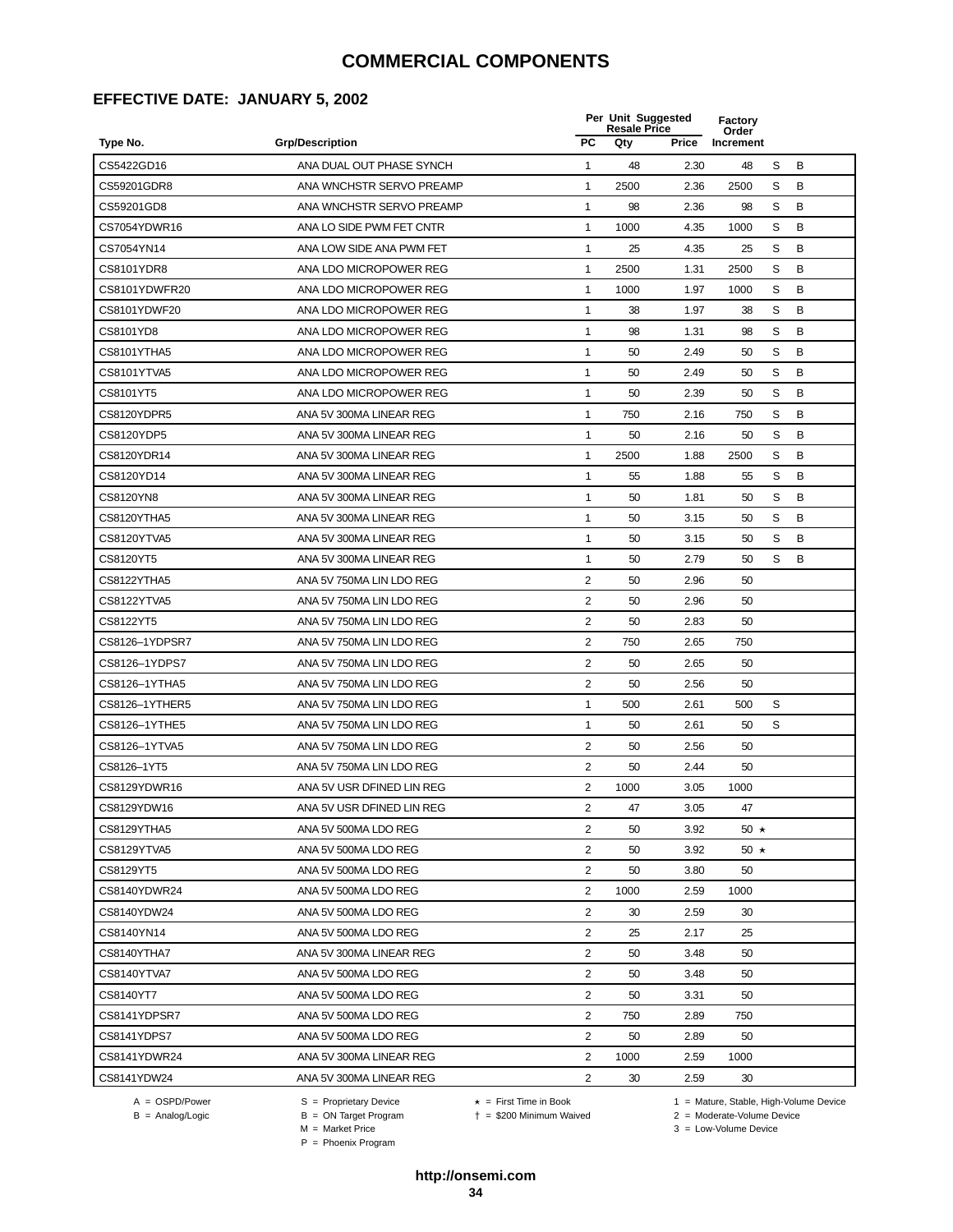#### **EFFECTIVE DATE: JANUARY 5, 2002**

|               |                           |                | Per Unit Suggested<br><b>Resale Price</b> |       |                    |   |   |
|---------------|---------------------------|----------------|-------------------------------------------|-------|--------------------|---|---|
| Type No.      | <b>Grp/Description</b>    | <b>PC</b>      | Qty                                       | Price | Order<br>Increment |   |   |
| CS8141YN14    | ANA 5V 500MA LDO REG      | $\overline{2}$ | 25                                        | 2.79  | 25                 |   |   |
| CS8141YTHA7   | ANA 5V 500MA LOGEAR REG   | 2              | 50                                        | 3.52  | 50                 |   |   |
| CS8141YTVA7   | ANA 5V 500MA LOGEAR REG   | 2              | 50                                        | 3.52  | 50                 |   |   |
| CS8141YT7     | ANA 5V 500MA LDO REG      | $\overline{2}$ | 50                                        | 3.39  | 50                 |   |   |
| CS8147YTHA5   | ANA DUAL LOGEAR REG       | $\sqrt{2}$     | 50                                        | 3.85  | 50                 |   |   |
| CS8147YTVA5   | ANA DUAL LOGEAR REG       | 2              | 50                                        | 3.85  | 50                 |   |   |
| CS8147YT5     | ANA DUAL LOGEAR REG       | $\overline{2}$ | 50                                        | 3.53  | 50                 |   |   |
| CS8151CGN8    | ANA 5V 100MA LDO REG      | 1              | 50                                        | 1.76  | 50                 | S | В |
| CS8151YDPSR7  | ANA 5V 100MA LDO REG      | $\mathbf{1}$   | 750                                       | 2.80  | 750                | S | в |
| CS8151YDPS7   | ANA 5V 100MA LDO REG      | 1              | 50                                        | 2.80  | 50                 | S | B |
| CS8151YDWFR16 | ANA 5V 100MA LDO REG      | 1              | 1000                                      | 2.18  | 1000               | S | B |
| CS8151YDWF16  | ANA 5V 100MA LDO REG      | 1              | 47                                        | 2.18  | 47                 | S | В |
| CS8151YNF16   | ANA 5V 100MA LDO REG      | 1              | 25                                        | 2.28  | 25                 | S | В |
| CS8151YTHA7   | ANA 5V 100MA LDO REG      | 1              | 50                                        | 3.15  | 50                 | S | В |
| CS8151YTVA7   | ANA 5V 100MA LDO REG      | 1              | 50                                        | 3.15  | 50                 | S | B |
| CS8151YT7     | ANA 5V 100MA LDO REG      | 1              | 50                                        | 3.06  | 50                 | S | B |
| CS8156YTHA5   | ANA DUAL LINEAR LDO REG   | 2              | 50                                        | 4.25  | 50                 |   |   |
| CS8156YTVA5   | ANA DUAL LOGEAR REG       | 2              | 50                                        | 4.25  | 50                 |   |   |
| CS8156YT5     | ANA DUAL LINEAR LDO REG   | 2              | 50                                        | 3.92  | 50                 |   |   |
| CS8161YT5     | ANA DUAL LOGEAR REG       | 2              | 50                                        | 3.47  | 50                 |   |   |
| CS8182YDFR8   | ANA 3.3V/40V SIN/TRK      | 1              | 2500                                      | 1.29  | 2500               | S |   |
| CS8182YDF8    | ANA 3.3V/40V SIN/TRK      | 1              | 98                                        | 1.29  | 98                 | S |   |
| CS8182YDPSR5  | ANA SINGLE TRACK REG      | 1              | 750                                       | 2.09  | 750                | S |   |
| CS8182YDPS5   | ANA SINGLE TRACK REG      | $\mathbf{1}$   | 50                                        | 2.09  | 50                 | S |   |
| CS8183YDWFR20 | ANA DUAL LDO REGULATOR    | $\mathbf{1}$   | 1000                                      | 1.95  | 1000               | S |   |
| CS8183YDWF20  | ANA DUAL TRACK REG        | $\mathbf{1}$   | 38                                        | 1.95  | 38                 | S |   |
| CS8190EDWFR20 | ANA AIR CORE TACH/SPD DRV | 1              | 1000                                      | 3.60  | 1000               | S |   |
| CS8190EDWF20  | ANA AIR CORE TACH/SPD DRV | 1              | 38                                        | 3.60  | 38                 | S |   |
| CS8190ENF16   | ANA AIRCORE TACH/SPEED    | 1              | 25                                        | 2.09  | 25                 | S |   |
| CS8191XDWFR20 | ANA AIRCORE TACH/SPEED    | 1              | 1000                                      | 3.99  | 1000               | S |   |
| CS8191XDWF20  | ANA AIRCORE TACH/SPEED    | 1              | 38                                        | 3.99  | 38                 | S |   |
| CS8191XNF16   | ANA AIRCORE TACH/SPEED    | 1              | 25                                        | 3.55  | 25                 | S |   |
| CS8221YDFR8   | ANA 5V LDO MICRO REG      | $\mathbf{1}$   | 2500                                      | 1.40  | 2500               | S |   |
| CS8221YDPR3   | ANA 5V LDO MICRO REG      | 1              | 750                                       | 1.92  | 750                | S |   |
| CS8221YDP3    | ANA 5V LDO MICRO REG      | $\mathbf{1}$   | 50                                        | 1.92  | 50                 | S |   |
| CS8240YTQVA5  | ANA 500MA HI SIDE PNP DRV | 1              | 50                                        | 2.37  | 50                 | S |   |
| CS8240YTQ5    | ANA 500MA HI SIDE PNP DRV | 1              | 50                                        | 2.16  | 50                 | S |   |
| CS8271YDR8    | ANA LOGEAR LDO REG        | 1              | 2500                                      | 1.31  | 2500               | S |   |
| CS8271YD8     | ANA LOGEAR LDO REG        | 1              | 98                                        | 1.31  | 98                 | S |   |
| CS8281YDPR5   | ANA DUAL LOGEAR LDO REG   | 1              | 750                                       | 2.11  | 750                | S |   |
| CS8281YDP5    | ANA DUAL LOGEAR LDO REG   | $\mathbf{1}$   | 50                                        | 2.11  | 50                 | S |   |
| CS8311YDR8    | ANA LDO REGULATOR         | 1              | 2500                                      | 1.79  | 2500               | S |   |
| CS8311YD8     | ANA LDO REGULATOR         | $\mathbf{1}$   | 98                                        | 1.79  | 98                 | S |   |
| CS8312YDR8    | ANA PRE-DRV IGBT IGNITION | $\mathbf{1}$   | 2500                                      | 2.07  | 2500               | S |   |
| CS8312YD8     | ANA PRE-DRV IGBT IGNITION | 1              | 98                                        | 2.07  | 98                 | S |   |

 $B = \text{Analog/Logic}$ <br>B = ON Target Program<br> $M = \text{Market Price}$ 

A = OSPD/Power S = Proprietary Device  $\star$  = First Time in Book 1 = Mature, Stable, High-Volume Device

 = \$200 Minimum Waived 2 = Moderate-Volume Device  $3 =$  Low-Volume Device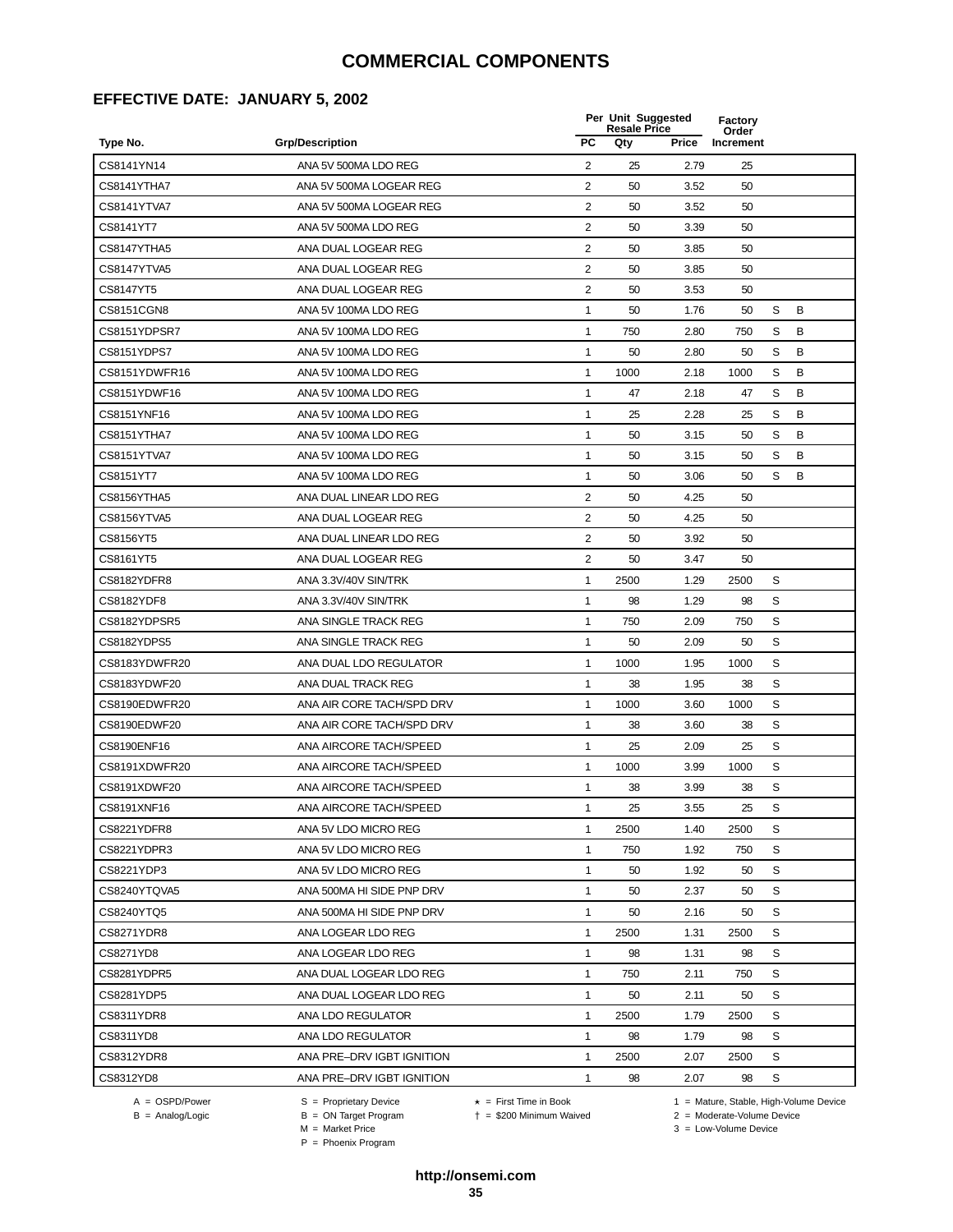#### **EFFECTIVE DATE: JANUARY 5, 2002**

| <b>PC</b><br>Type No.<br><b>Grp/Description</b><br>Qty<br>Price<br>Increment<br>CS8312YN8<br>ANA PRE-DRV IGBT IGNITION<br>S<br>$\mathbf{1}$<br>50<br>2.00<br>50<br>S<br>CS8321YDPR3<br>ANA 5V 150MA LOGEAR REG<br>1<br>750<br>1.65<br>750<br>S<br>50<br>CS8321YDP3<br>ANA 5V 150MA LOGEAR REG<br>1<br>1.65<br>50<br>S<br>CS8321YT3<br>ANA 5V 150MA LOGEAR REG<br>1<br>50<br>1.63<br>50<br>S<br>CS8361YDPSR7<br>B<br>ANA 5V DUAL LDO REG<br>1<br>750<br>2.21<br>750<br>S<br>B<br>CS8361YDPS7<br>ANA 5V DUAL LDO REG<br>1<br>50<br>2.04<br>50<br>$\mathbf{1}$<br>S<br>В<br>CS8361YDWFR16<br>ANA DUAL LDO REGULATOR<br>1000<br>2.04<br>1000<br>CS8361YDWF16<br>ANA 5V DUAL LDO REG<br>$\mathbf{1}$<br>47<br>S<br>B<br>2.04<br>47<br>$\mathbf{1}$<br>S<br>CS8363YDPSR7<br>ANA TRK DUAL LOG REG<br>750<br>2.60<br>750<br>CS8363YDPS7<br>S<br>ANA TRK DUAL LOG REG<br>1<br>50<br>2.60<br>50<br>S<br>CS8371ETVA7<br>ANA DUAL LOGEAR REG<br>1<br>50<br>2.29<br>50<br>S<br>50<br>CS8371ET7<br>ANA DUAL LOGEAR REG<br>1<br>2.04<br>50<br>S<br>1<br>CS8391YDPR5<br>ANA DUAL LDO REGULATOR<br>750<br>2.20<br>750<br>S<br>CS8391YDP5<br>ANA DUAL LDO REGULATOR<br>1<br>50<br>2.20<br>50<br>S<br>В<br>ANA AIR-CORE TACH/SPEED<br>CS8441YN8<br>1<br>50<br>1.78<br>50<br>2.29<br>S<br>В<br>CS8481YDPR5<br>ANA DUAL LOGEAR REG<br>1<br>750<br>750<br>$\mathbf{1}$<br>S<br>В<br>CS8481YDP5<br>ANA DUAL LOGEAR REG<br>50<br>2.29<br>50<br>CS9001DW16<br>1<br>S<br>ANA CUSTOM INVRTR CNTRL<br>47<br>1.45<br>47<br>CS9201YDFR8<br>ANA 5V LDO MICRO REG<br>S<br>B<br>1<br>2500<br>1.33<br>2500<br>98<br>S<br>B<br>CS9201YDF8<br>ANA 5V LDO MICRO REG<br>1<br>1.33<br>98<br>S<br>В<br>CS9202YDFR8<br>ANA 3.3V LDO MICRO REG<br>1<br>2500<br>1.33<br>2500<br>S<br>B<br>CS9202YDF8<br>ANA 3.3V LDO MICRO REG<br>1<br>98<br>1.33<br>98<br>C106B<br>$\overline{2}$<br>THY C77 4A 200V SCR<br>500<br>.187<br>500<br>C106D<br>2<br>THY C77 4A 400V SCR<br>500<br>.187<br>500<br>2<br>C106D1<br>THY C77 4A 400V SCR<br>500<br>.187<br>500<br>2<br>C106M<br>THY C77 4A 600V SCR<br>500<br>.187<br>500<br>C106M1<br>2<br>THY C77 4A 600V SCR<br>500<br>500<br>.187<br>C106M1T<br>THY C77 4A 600V SCR<br>$\overline{2}$<br>500<br>.187<br>500<br>C122B1<br>THY T0220 8A 200V SCR<br>2<br>500<br>.507<br>500<br>$\overline{2}$<br>C122F1<br>THY T0220 8A 50V SCR<br>500<br>.507<br>500<br>$\overline{2}$<br>C122F1T<br>THY T0220 8A 50V SCR<br>500<br>.507<br>500<br><b>DAN222</b><br>$\overline{\mathbf{c}}$<br>3000<br>.0933<br>3000<br>SS SC75 SWCH DIO 80V TR<br>2<br><b>DAP202U</b><br>SS SC70 SWCH DIO 70V TR<br>3000<br>.08<br>3000<br><b>DAP222</b><br>SS SC75 SWCH DIODE 80V<br>2<br>3000<br>.0933<br>3000<br>$\overline{2}$<br>3000<br>.048<br>3000<br>DA121TT1<br>SS SC75 SWCH DIO 80V TR<br>2<br>S<br>DF6A6.8FUT1<br>3000<br>.127<br>3000<br><b>ZEN SC88 DUAL</b><br>$\overline{2}$<br>DTA114E<br>SS T092 BR XSTR PNP 50V<br>5000<br>.0667<br>5000<br>SS SC75 BR XSTR PNP 50V<br>2<br>3000<br>.08<br>3000<br>DTA114EET1<br>$\overline{2}$<br>DTA114ERLRA<br>SS T092 BR XSTR PNP 50V<br>2000<br>.0667<br>2000<br>2<br>SS T092 BR XSTR PNP 50V<br>2000<br>.0667<br>2000<br>DTA114ERLRM<br>$\overline{2}$<br>DTA114ERLRP<br>2000<br>2000<br>SS T092 BR XSTR PNP 50V<br>.0667<br>2<br>DTA114T<br>SS T092 BR XSTR PNP 50V<br>5000<br>5000<br>.0667<br>2<br>SS SC75 BR XSTR PNP 50V<br>3000<br>.08<br>3000<br>DTA114TET1<br>$\overline{2}$<br>2000<br>2000<br>DTA114TRLRA<br>SS T092 BR XSTR PNP 50V<br>.0667<br>2<br>DTA114TRLRM<br>SS T092 BR XSTR PNP 50V<br>2000<br>2000<br>.0667 |  | Per Unit Suggested<br><b>Resale Price</b> |  |       |  |  |
|-----------------------------------------------------------------------------------------------------------------------------------------------------------------------------------------------------------------------------------------------------------------------------------------------------------------------------------------------------------------------------------------------------------------------------------------------------------------------------------------------------------------------------------------------------------------------------------------------------------------------------------------------------------------------------------------------------------------------------------------------------------------------------------------------------------------------------------------------------------------------------------------------------------------------------------------------------------------------------------------------------------------------------------------------------------------------------------------------------------------------------------------------------------------------------------------------------------------------------------------------------------------------------------------------------------------------------------------------------------------------------------------------------------------------------------------------------------------------------------------------------------------------------------------------------------------------------------------------------------------------------------------------------------------------------------------------------------------------------------------------------------------------------------------------------------------------------------------------------------------------------------------------------------------------------------------------------------------------------------------------------------------------------------------------------------------------------------------------------------------------------------------------------------------------------------------------------------------------------------------------------------------------------------------------------------------------------------------------------------------------------------------------------------------------------------------------------------------------------------------------------------------------------------------------------------------------------------------------------------------------------------------------------------------------------------------------------------------------------------------------------------------------------------------------------------------------------------------------------------------------------------------------------------------------------------------------------------------------------------------------------------------------------------------------------------------------------------------------------------------------------------------------------------------------------------------------------------------------------------------------------------------------------------------------------------------------------------------------------------------------------------------------------------------------------------------------------------------------------------------------------------------------------------------------------------|--|-------------------------------------------|--|-------|--|--|
|                                                                                                                                                                                                                                                                                                                                                                                                                                                                                                                                                                                                                                                                                                                                                                                                                                                                                                                                                                                                                                                                                                                                                                                                                                                                                                                                                                                                                                                                                                                                                                                                                                                                                                                                                                                                                                                                                                                                                                                                                                                                                                                                                                                                                                                                                                                                                                                                                                                                                                                                                                                                                                                                                                                                                                                                                                                                                                                                                                                                                                                                                                                                                                                                                                                                                                                                                                                                                                                                                                                                                           |  |                                           |  | Order |  |  |
|                                                                                                                                                                                                                                                                                                                                                                                                                                                                                                                                                                                                                                                                                                                                                                                                                                                                                                                                                                                                                                                                                                                                                                                                                                                                                                                                                                                                                                                                                                                                                                                                                                                                                                                                                                                                                                                                                                                                                                                                                                                                                                                                                                                                                                                                                                                                                                                                                                                                                                                                                                                                                                                                                                                                                                                                                                                                                                                                                                                                                                                                                                                                                                                                                                                                                                                                                                                                                                                                                                                                                           |  |                                           |  |       |  |  |
|                                                                                                                                                                                                                                                                                                                                                                                                                                                                                                                                                                                                                                                                                                                                                                                                                                                                                                                                                                                                                                                                                                                                                                                                                                                                                                                                                                                                                                                                                                                                                                                                                                                                                                                                                                                                                                                                                                                                                                                                                                                                                                                                                                                                                                                                                                                                                                                                                                                                                                                                                                                                                                                                                                                                                                                                                                                                                                                                                                                                                                                                                                                                                                                                                                                                                                                                                                                                                                                                                                                                                           |  |                                           |  |       |  |  |
|                                                                                                                                                                                                                                                                                                                                                                                                                                                                                                                                                                                                                                                                                                                                                                                                                                                                                                                                                                                                                                                                                                                                                                                                                                                                                                                                                                                                                                                                                                                                                                                                                                                                                                                                                                                                                                                                                                                                                                                                                                                                                                                                                                                                                                                                                                                                                                                                                                                                                                                                                                                                                                                                                                                                                                                                                                                                                                                                                                                                                                                                                                                                                                                                                                                                                                                                                                                                                                                                                                                                                           |  |                                           |  |       |  |  |
|                                                                                                                                                                                                                                                                                                                                                                                                                                                                                                                                                                                                                                                                                                                                                                                                                                                                                                                                                                                                                                                                                                                                                                                                                                                                                                                                                                                                                                                                                                                                                                                                                                                                                                                                                                                                                                                                                                                                                                                                                                                                                                                                                                                                                                                                                                                                                                                                                                                                                                                                                                                                                                                                                                                                                                                                                                                                                                                                                                                                                                                                                                                                                                                                                                                                                                                                                                                                                                                                                                                                                           |  |                                           |  |       |  |  |
|                                                                                                                                                                                                                                                                                                                                                                                                                                                                                                                                                                                                                                                                                                                                                                                                                                                                                                                                                                                                                                                                                                                                                                                                                                                                                                                                                                                                                                                                                                                                                                                                                                                                                                                                                                                                                                                                                                                                                                                                                                                                                                                                                                                                                                                                                                                                                                                                                                                                                                                                                                                                                                                                                                                                                                                                                                                                                                                                                                                                                                                                                                                                                                                                                                                                                                                                                                                                                                                                                                                                                           |  |                                           |  |       |  |  |
|                                                                                                                                                                                                                                                                                                                                                                                                                                                                                                                                                                                                                                                                                                                                                                                                                                                                                                                                                                                                                                                                                                                                                                                                                                                                                                                                                                                                                                                                                                                                                                                                                                                                                                                                                                                                                                                                                                                                                                                                                                                                                                                                                                                                                                                                                                                                                                                                                                                                                                                                                                                                                                                                                                                                                                                                                                                                                                                                                                                                                                                                                                                                                                                                                                                                                                                                                                                                                                                                                                                                                           |  |                                           |  |       |  |  |
|                                                                                                                                                                                                                                                                                                                                                                                                                                                                                                                                                                                                                                                                                                                                                                                                                                                                                                                                                                                                                                                                                                                                                                                                                                                                                                                                                                                                                                                                                                                                                                                                                                                                                                                                                                                                                                                                                                                                                                                                                                                                                                                                                                                                                                                                                                                                                                                                                                                                                                                                                                                                                                                                                                                                                                                                                                                                                                                                                                                                                                                                                                                                                                                                                                                                                                                                                                                                                                                                                                                                                           |  |                                           |  |       |  |  |
|                                                                                                                                                                                                                                                                                                                                                                                                                                                                                                                                                                                                                                                                                                                                                                                                                                                                                                                                                                                                                                                                                                                                                                                                                                                                                                                                                                                                                                                                                                                                                                                                                                                                                                                                                                                                                                                                                                                                                                                                                                                                                                                                                                                                                                                                                                                                                                                                                                                                                                                                                                                                                                                                                                                                                                                                                                                                                                                                                                                                                                                                                                                                                                                                                                                                                                                                                                                                                                                                                                                                                           |  |                                           |  |       |  |  |
|                                                                                                                                                                                                                                                                                                                                                                                                                                                                                                                                                                                                                                                                                                                                                                                                                                                                                                                                                                                                                                                                                                                                                                                                                                                                                                                                                                                                                                                                                                                                                                                                                                                                                                                                                                                                                                                                                                                                                                                                                                                                                                                                                                                                                                                                                                                                                                                                                                                                                                                                                                                                                                                                                                                                                                                                                                                                                                                                                                                                                                                                                                                                                                                                                                                                                                                                                                                                                                                                                                                                                           |  |                                           |  |       |  |  |
|                                                                                                                                                                                                                                                                                                                                                                                                                                                                                                                                                                                                                                                                                                                                                                                                                                                                                                                                                                                                                                                                                                                                                                                                                                                                                                                                                                                                                                                                                                                                                                                                                                                                                                                                                                                                                                                                                                                                                                                                                                                                                                                                                                                                                                                                                                                                                                                                                                                                                                                                                                                                                                                                                                                                                                                                                                                                                                                                                                                                                                                                                                                                                                                                                                                                                                                                                                                                                                                                                                                                                           |  |                                           |  |       |  |  |
|                                                                                                                                                                                                                                                                                                                                                                                                                                                                                                                                                                                                                                                                                                                                                                                                                                                                                                                                                                                                                                                                                                                                                                                                                                                                                                                                                                                                                                                                                                                                                                                                                                                                                                                                                                                                                                                                                                                                                                                                                                                                                                                                                                                                                                                                                                                                                                                                                                                                                                                                                                                                                                                                                                                                                                                                                                                                                                                                                                                                                                                                                                                                                                                                                                                                                                                                                                                                                                                                                                                                                           |  |                                           |  |       |  |  |
|                                                                                                                                                                                                                                                                                                                                                                                                                                                                                                                                                                                                                                                                                                                                                                                                                                                                                                                                                                                                                                                                                                                                                                                                                                                                                                                                                                                                                                                                                                                                                                                                                                                                                                                                                                                                                                                                                                                                                                                                                                                                                                                                                                                                                                                                                                                                                                                                                                                                                                                                                                                                                                                                                                                                                                                                                                                                                                                                                                                                                                                                                                                                                                                                                                                                                                                                                                                                                                                                                                                                                           |  |                                           |  |       |  |  |
|                                                                                                                                                                                                                                                                                                                                                                                                                                                                                                                                                                                                                                                                                                                                                                                                                                                                                                                                                                                                                                                                                                                                                                                                                                                                                                                                                                                                                                                                                                                                                                                                                                                                                                                                                                                                                                                                                                                                                                                                                                                                                                                                                                                                                                                                                                                                                                                                                                                                                                                                                                                                                                                                                                                                                                                                                                                                                                                                                                                                                                                                                                                                                                                                                                                                                                                                                                                                                                                                                                                                                           |  |                                           |  |       |  |  |
|                                                                                                                                                                                                                                                                                                                                                                                                                                                                                                                                                                                                                                                                                                                                                                                                                                                                                                                                                                                                                                                                                                                                                                                                                                                                                                                                                                                                                                                                                                                                                                                                                                                                                                                                                                                                                                                                                                                                                                                                                                                                                                                                                                                                                                                                                                                                                                                                                                                                                                                                                                                                                                                                                                                                                                                                                                                                                                                                                                                                                                                                                                                                                                                                                                                                                                                                                                                                                                                                                                                                                           |  |                                           |  |       |  |  |
|                                                                                                                                                                                                                                                                                                                                                                                                                                                                                                                                                                                                                                                                                                                                                                                                                                                                                                                                                                                                                                                                                                                                                                                                                                                                                                                                                                                                                                                                                                                                                                                                                                                                                                                                                                                                                                                                                                                                                                                                                                                                                                                                                                                                                                                                                                                                                                                                                                                                                                                                                                                                                                                                                                                                                                                                                                                                                                                                                                                                                                                                                                                                                                                                                                                                                                                                                                                                                                                                                                                                                           |  |                                           |  |       |  |  |
|                                                                                                                                                                                                                                                                                                                                                                                                                                                                                                                                                                                                                                                                                                                                                                                                                                                                                                                                                                                                                                                                                                                                                                                                                                                                                                                                                                                                                                                                                                                                                                                                                                                                                                                                                                                                                                                                                                                                                                                                                                                                                                                                                                                                                                                                                                                                                                                                                                                                                                                                                                                                                                                                                                                                                                                                                                                                                                                                                                                                                                                                                                                                                                                                                                                                                                                                                                                                                                                                                                                                                           |  |                                           |  |       |  |  |
|                                                                                                                                                                                                                                                                                                                                                                                                                                                                                                                                                                                                                                                                                                                                                                                                                                                                                                                                                                                                                                                                                                                                                                                                                                                                                                                                                                                                                                                                                                                                                                                                                                                                                                                                                                                                                                                                                                                                                                                                                                                                                                                                                                                                                                                                                                                                                                                                                                                                                                                                                                                                                                                                                                                                                                                                                                                                                                                                                                                                                                                                                                                                                                                                                                                                                                                                                                                                                                                                                                                                                           |  |                                           |  |       |  |  |
|                                                                                                                                                                                                                                                                                                                                                                                                                                                                                                                                                                                                                                                                                                                                                                                                                                                                                                                                                                                                                                                                                                                                                                                                                                                                                                                                                                                                                                                                                                                                                                                                                                                                                                                                                                                                                                                                                                                                                                                                                                                                                                                                                                                                                                                                                                                                                                                                                                                                                                                                                                                                                                                                                                                                                                                                                                                                                                                                                                                                                                                                                                                                                                                                                                                                                                                                                                                                                                                                                                                                                           |  |                                           |  |       |  |  |
|                                                                                                                                                                                                                                                                                                                                                                                                                                                                                                                                                                                                                                                                                                                                                                                                                                                                                                                                                                                                                                                                                                                                                                                                                                                                                                                                                                                                                                                                                                                                                                                                                                                                                                                                                                                                                                                                                                                                                                                                                                                                                                                                                                                                                                                                                                                                                                                                                                                                                                                                                                                                                                                                                                                                                                                                                                                                                                                                                                                                                                                                                                                                                                                                                                                                                                                                                                                                                                                                                                                                                           |  |                                           |  |       |  |  |
|                                                                                                                                                                                                                                                                                                                                                                                                                                                                                                                                                                                                                                                                                                                                                                                                                                                                                                                                                                                                                                                                                                                                                                                                                                                                                                                                                                                                                                                                                                                                                                                                                                                                                                                                                                                                                                                                                                                                                                                                                                                                                                                                                                                                                                                                                                                                                                                                                                                                                                                                                                                                                                                                                                                                                                                                                                                                                                                                                                                                                                                                                                                                                                                                                                                                                                                                                                                                                                                                                                                                                           |  |                                           |  |       |  |  |
|                                                                                                                                                                                                                                                                                                                                                                                                                                                                                                                                                                                                                                                                                                                                                                                                                                                                                                                                                                                                                                                                                                                                                                                                                                                                                                                                                                                                                                                                                                                                                                                                                                                                                                                                                                                                                                                                                                                                                                                                                                                                                                                                                                                                                                                                                                                                                                                                                                                                                                                                                                                                                                                                                                                                                                                                                                                                                                                                                                                                                                                                                                                                                                                                                                                                                                                                                                                                                                                                                                                                                           |  |                                           |  |       |  |  |
|                                                                                                                                                                                                                                                                                                                                                                                                                                                                                                                                                                                                                                                                                                                                                                                                                                                                                                                                                                                                                                                                                                                                                                                                                                                                                                                                                                                                                                                                                                                                                                                                                                                                                                                                                                                                                                                                                                                                                                                                                                                                                                                                                                                                                                                                                                                                                                                                                                                                                                                                                                                                                                                                                                                                                                                                                                                                                                                                                                                                                                                                                                                                                                                                                                                                                                                                                                                                                                                                                                                                                           |  |                                           |  |       |  |  |
|                                                                                                                                                                                                                                                                                                                                                                                                                                                                                                                                                                                                                                                                                                                                                                                                                                                                                                                                                                                                                                                                                                                                                                                                                                                                                                                                                                                                                                                                                                                                                                                                                                                                                                                                                                                                                                                                                                                                                                                                                                                                                                                                                                                                                                                                                                                                                                                                                                                                                                                                                                                                                                                                                                                                                                                                                                                                                                                                                                                                                                                                                                                                                                                                                                                                                                                                                                                                                                                                                                                                                           |  |                                           |  |       |  |  |
|                                                                                                                                                                                                                                                                                                                                                                                                                                                                                                                                                                                                                                                                                                                                                                                                                                                                                                                                                                                                                                                                                                                                                                                                                                                                                                                                                                                                                                                                                                                                                                                                                                                                                                                                                                                                                                                                                                                                                                                                                                                                                                                                                                                                                                                                                                                                                                                                                                                                                                                                                                                                                                                                                                                                                                                                                                                                                                                                                                                                                                                                                                                                                                                                                                                                                                                                                                                                                                                                                                                                                           |  |                                           |  |       |  |  |
|                                                                                                                                                                                                                                                                                                                                                                                                                                                                                                                                                                                                                                                                                                                                                                                                                                                                                                                                                                                                                                                                                                                                                                                                                                                                                                                                                                                                                                                                                                                                                                                                                                                                                                                                                                                                                                                                                                                                                                                                                                                                                                                                                                                                                                                                                                                                                                                                                                                                                                                                                                                                                                                                                                                                                                                                                                                                                                                                                                                                                                                                                                                                                                                                                                                                                                                                                                                                                                                                                                                                                           |  |                                           |  |       |  |  |
|                                                                                                                                                                                                                                                                                                                                                                                                                                                                                                                                                                                                                                                                                                                                                                                                                                                                                                                                                                                                                                                                                                                                                                                                                                                                                                                                                                                                                                                                                                                                                                                                                                                                                                                                                                                                                                                                                                                                                                                                                                                                                                                                                                                                                                                                                                                                                                                                                                                                                                                                                                                                                                                                                                                                                                                                                                                                                                                                                                                                                                                                                                                                                                                                                                                                                                                                                                                                                                                                                                                                                           |  |                                           |  |       |  |  |
|                                                                                                                                                                                                                                                                                                                                                                                                                                                                                                                                                                                                                                                                                                                                                                                                                                                                                                                                                                                                                                                                                                                                                                                                                                                                                                                                                                                                                                                                                                                                                                                                                                                                                                                                                                                                                                                                                                                                                                                                                                                                                                                                                                                                                                                                                                                                                                                                                                                                                                                                                                                                                                                                                                                                                                                                                                                                                                                                                                                                                                                                                                                                                                                                                                                                                                                                                                                                                                                                                                                                                           |  |                                           |  |       |  |  |
|                                                                                                                                                                                                                                                                                                                                                                                                                                                                                                                                                                                                                                                                                                                                                                                                                                                                                                                                                                                                                                                                                                                                                                                                                                                                                                                                                                                                                                                                                                                                                                                                                                                                                                                                                                                                                                                                                                                                                                                                                                                                                                                                                                                                                                                                                                                                                                                                                                                                                                                                                                                                                                                                                                                                                                                                                                                                                                                                                                                                                                                                                                                                                                                                                                                                                                                                                                                                                                                                                                                                                           |  |                                           |  |       |  |  |
|                                                                                                                                                                                                                                                                                                                                                                                                                                                                                                                                                                                                                                                                                                                                                                                                                                                                                                                                                                                                                                                                                                                                                                                                                                                                                                                                                                                                                                                                                                                                                                                                                                                                                                                                                                                                                                                                                                                                                                                                                                                                                                                                                                                                                                                                                                                                                                                                                                                                                                                                                                                                                                                                                                                                                                                                                                                                                                                                                                                                                                                                                                                                                                                                                                                                                                                                                                                                                                                                                                                                                           |  |                                           |  |       |  |  |
|                                                                                                                                                                                                                                                                                                                                                                                                                                                                                                                                                                                                                                                                                                                                                                                                                                                                                                                                                                                                                                                                                                                                                                                                                                                                                                                                                                                                                                                                                                                                                                                                                                                                                                                                                                                                                                                                                                                                                                                                                                                                                                                                                                                                                                                                                                                                                                                                                                                                                                                                                                                                                                                                                                                                                                                                                                                                                                                                                                                                                                                                                                                                                                                                                                                                                                                                                                                                                                                                                                                                                           |  |                                           |  |       |  |  |
|                                                                                                                                                                                                                                                                                                                                                                                                                                                                                                                                                                                                                                                                                                                                                                                                                                                                                                                                                                                                                                                                                                                                                                                                                                                                                                                                                                                                                                                                                                                                                                                                                                                                                                                                                                                                                                                                                                                                                                                                                                                                                                                                                                                                                                                                                                                                                                                                                                                                                                                                                                                                                                                                                                                                                                                                                                                                                                                                                                                                                                                                                                                                                                                                                                                                                                                                                                                                                                                                                                                                                           |  |                                           |  |       |  |  |
|                                                                                                                                                                                                                                                                                                                                                                                                                                                                                                                                                                                                                                                                                                                                                                                                                                                                                                                                                                                                                                                                                                                                                                                                                                                                                                                                                                                                                                                                                                                                                                                                                                                                                                                                                                                                                                                                                                                                                                                                                                                                                                                                                                                                                                                                                                                                                                                                                                                                                                                                                                                                                                                                                                                                                                                                                                                                                                                                                                                                                                                                                                                                                                                                                                                                                                                                                                                                                                                                                                                                                           |  |                                           |  |       |  |  |
|                                                                                                                                                                                                                                                                                                                                                                                                                                                                                                                                                                                                                                                                                                                                                                                                                                                                                                                                                                                                                                                                                                                                                                                                                                                                                                                                                                                                                                                                                                                                                                                                                                                                                                                                                                                                                                                                                                                                                                                                                                                                                                                                                                                                                                                                                                                                                                                                                                                                                                                                                                                                                                                                                                                                                                                                                                                                                                                                                                                                                                                                                                                                                                                                                                                                                                                                                                                                                                                                                                                                                           |  |                                           |  |       |  |  |
|                                                                                                                                                                                                                                                                                                                                                                                                                                                                                                                                                                                                                                                                                                                                                                                                                                                                                                                                                                                                                                                                                                                                                                                                                                                                                                                                                                                                                                                                                                                                                                                                                                                                                                                                                                                                                                                                                                                                                                                                                                                                                                                                                                                                                                                                                                                                                                                                                                                                                                                                                                                                                                                                                                                                                                                                                                                                                                                                                                                                                                                                                                                                                                                                                                                                                                                                                                                                                                                                                                                                                           |  |                                           |  |       |  |  |
|                                                                                                                                                                                                                                                                                                                                                                                                                                                                                                                                                                                                                                                                                                                                                                                                                                                                                                                                                                                                                                                                                                                                                                                                                                                                                                                                                                                                                                                                                                                                                                                                                                                                                                                                                                                                                                                                                                                                                                                                                                                                                                                                                                                                                                                                                                                                                                                                                                                                                                                                                                                                                                                                                                                                                                                                                                                                                                                                                                                                                                                                                                                                                                                                                                                                                                                                                                                                                                                                                                                                                           |  |                                           |  |       |  |  |
|                                                                                                                                                                                                                                                                                                                                                                                                                                                                                                                                                                                                                                                                                                                                                                                                                                                                                                                                                                                                                                                                                                                                                                                                                                                                                                                                                                                                                                                                                                                                                                                                                                                                                                                                                                                                                                                                                                                                                                                                                                                                                                                                                                                                                                                                                                                                                                                                                                                                                                                                                                                                                                                                                                                                                                                                                                                                                                                                                                                                                                                                                                                                                                                                                                                                                                                                                                                                                                                                                                                                                           |  |                                           |  |       |  |  |
|                                                                                                                                                                                                                                                                                                                                                                                                                                                                                                                                                                                                                                                                                                                                                                                                                                                                                                                                                                                                                                                                                                                                                                                                                                                                                                                                                                                                                                                                                                                                                                                                                                                                                                                                                                                                                                                                                                                                                                                                                                                                                                                                                                                                                                                                                                                                                                                                                                                                                                                                                                                                                                                                                                                                                                                                                                                                                                                                                                                                                                                                                                                                                                                                                                                                                                                                                                                                                                                                                                                                                           |  |                                           |  |       |  |  |
|                                                                                                                                                                                                                                                                                                                                                                                                                                                                                                                                                                                                                                                                                                                                                                                                                                                                                                                                                                                                                                                                                                                                                                                                                                                                                                                                                                                                                                                                                                                                                                                                                                                                                                                                                                                                                                                                                                                                                                                                                                                                                                                                                                                                                                                                                                                                                                                                                                                                                                                                                                                                                                                                                                                                                                                                                                                                                                                                                                                                                                                                                                                                                                                                                                                                                                                                                                                                                                                                                                                                                           |  |                                           |  |       |  |  |
|                                                                                                                                                                                                                                                                                                                                                                                                                                                                                                                                                                                                                                                                                                                                                                                                                                                                                                                                                                                                                                                                                                                                                                                                                                                                                                                                                                                                                                                                                                                                                                                                                                                                                                                                                                                                                                                                                                                                                                                                                                                                                                                                                                                                                                                                                                                                                                                                                                                                                                                                                                                                                                                                                                                                                                                                                                                                                                                                                                                                                                                                                                                                                                                                                                                                                                                                                                                                                                                                                                                                                           |  |                                           |  |       |  |  |
|                                                                                                                                                                                                                                                                                                                                                                                                                                                                                                                                                                                                                                                                                                                                                                                                                                                                                                                                                                                                                                                                                                                                                                                                                                                                                                                                                                                                                                                                                                                                                                                                                                                                                                                                                                                                                                                                                                                                                                                                                                                                                                                                                                                                                                                                                                                                                                                                                                                                                                                                                                                                                                                                                                                                                                                                                                                                                                                                                                                                                                                                                                                                                                                                                                                                                                                                                                                                                                                                                                                                                           |  |                                           |  |       |  |  |
|                                                                                                                                                                                                                                                                                                                                                                                                                                                                                                                                                                                                                                                                                                                                                                                                                                                                                                                                                                                                                                                                                                                                                                                                                                                                                                                                                                                                                                                                                                                                                                                                                                                                                                                                                                                                                                                                                                                                                                                                                                                                                                                                                                                                                                                                                                                                                                                                                                                                                                                                                                                                                                                                                                                                                                                                                                                                                                                                                                                                                                                                                                                                                                                                                                                                                                                                                                                                                                                                                                                                                           |  |                                           |  |       |  |  |
|                                                                                                                                                                                                                                                                                                                                                                                                                                                                                                                                                                                                                                                                                                                                                                                                                                                                                                                                                                                                                                                                                                                                                                                                                                                                                                                                                                                                                                                                                                                                                                                                                                                                                                                                                                                                                                                                                                                                                                                                                                                                                                                                                                                                                                                                                                                                                                                                                                                                                                                                                                                                                                                                                                                                                                                                                                                                                                                                                                                                                                                                                                                                                                                                                                                                                                                                                                                                                                                                                                                                                           |  |                                           |  |       |  |  |
|                                                                                                                                                                                                                                                                                                                                                                                                                                                                                                                                                                                                                                                                                                                                                                                                                                                                                                                                                                                                                                                                                                                                                                                                                                                                                                                                                                                                                                                                                                                                                                                                                                                                                                                                                                                                                                                                                                                                                                                                                                                                                                                                                                                                                                                                                                                                                                                                                                                                                                                                                                                                                                                                                                                                                                                                                                                                                                                                                                                                                                                                                                                                                                                                                                                                                                                                                                                                                                                                                                                                                           |  |                                           |  |       |  |  |
|                                                                                                                                                                                                                                                                                                                                                                                                                                                                                                                                                                                                                                                                                                                                                                                                                                                                                                                                                                                                                                                                                                                                                                                                                                                                                                                                                                                                                                                                                                                                                                                                                                                                                                                                                                                                                                                                                                                                                                                                                                                                                                                                                                                                                                                                                                                                                                                                                                                                                                                                                                                                                                                                                                                                                                                                                                                                                                                                                                                                                                                                                                                                                                                                                                                                                                                                                                                                                                                                                                                                                           |  |                                           |  |       |  |  |
|                                                                                                                                                                                                                                                                                                                                                                                                                                                                                                                                                                                                                                                                                                                                                                                                                                                                                                                                                                                                                                                                                                                                                                                                                                                                                                                                                                                                                                                                                                                                                                                                                                                                                                                                                                                                                                                                                                                                                                                                                                                                                                                                                                                                                                                                                                                                                                                                                                                                                                                                                                                                                                                                                                                                                                                                                                                                                                                                                                                                                                                                                                                                                                                                                                                                                                                                                                                                                                                                                                                                                           |  |                                           |  |       |  |  |

 $B = \text{Analog/Logic}$ <br>B = ON Target Program<br> $M = \text{Market Price}$ 

= \$200 Minimum Waived 2 = Moderate-Volume Device

A = OSPD/Power S = Proprietary Device  $\star$  = First Time in Book 1 = Mature, Stable, High-Volume Device

 $3 =$  Low-Volume Device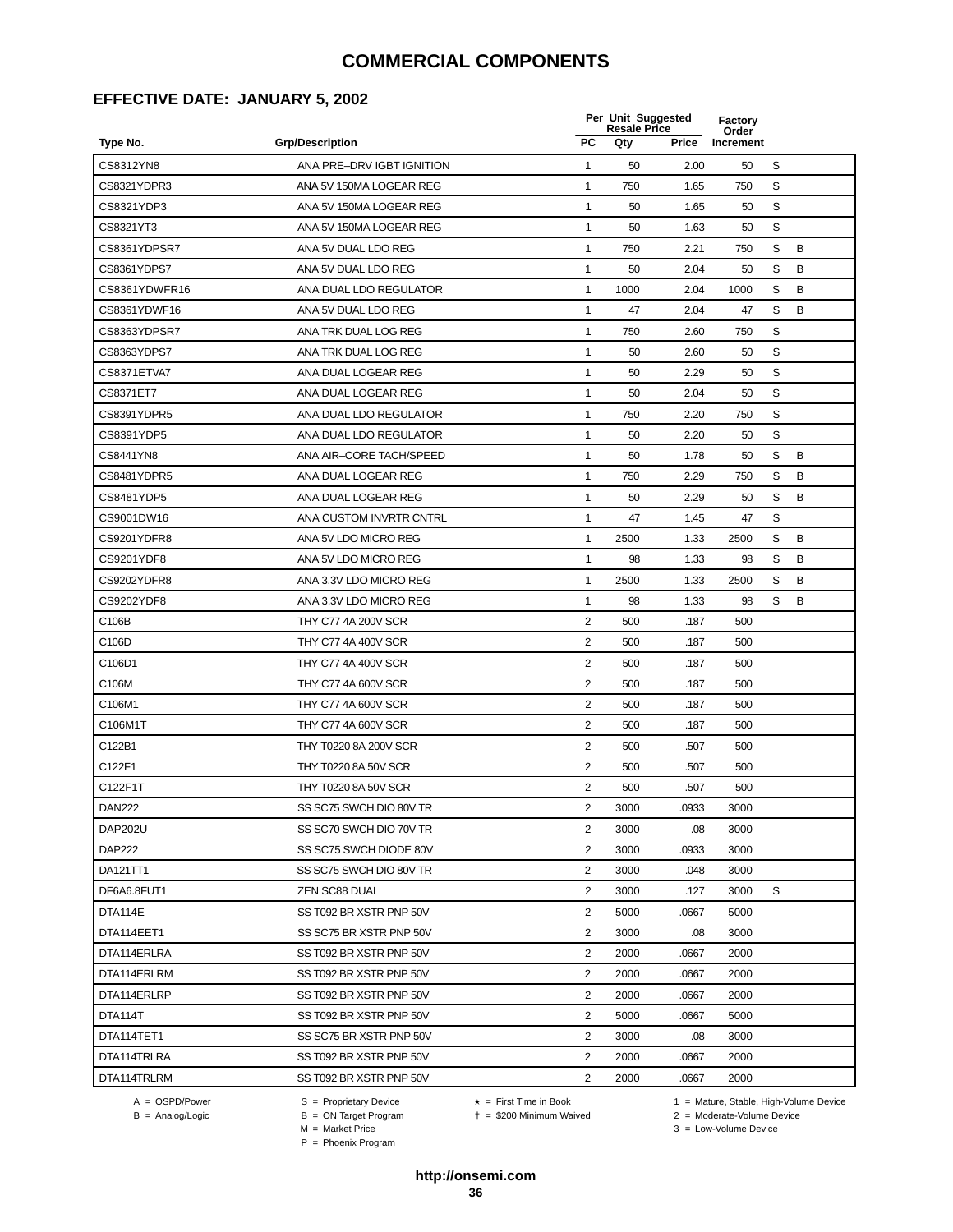### **EFFECTIVE DATE: JANUARY 5, 2002**

|             |                          |                | <b>Resale Price</b> | Per Unit Suggested | Factory<br>Order |
|-------------|--------------------------|----------------|---------------------|--------------------|------------------|
| Type No.    | <b>Grp/Description</b>   | <b>PC</b>      | Qty                 | <b>Price</b>       | Increment        |
| DTA114TRLRP | SS T092 BR XSTR PNP 50V  | $\overline{2}$ | 2000                | .0667              | 2000             |
| DTA114Y     | SS T092 BR XSTR PNP 50V  | 2              | 5000                | .0667              | 5000             |
| DTA114YE    | SS SC75 BR XSTR PNP 50V  | 2              | 3000                | .08                | 3000             |
| DTA114YET1  | SS SC75 BR XSTR PNP 50V  | $\overline{2}$ | 3000                | .08                | 3000             |
| DTA114YRLRA | SS T092 BR XSTR PNP 50V  | $\overline{2}$ | 2000                | .0667              | 2000             |
| DTA114YRLRM | SS T092 BR XSTR PNP 50V  | $\overline{2}$ | 2000                | .0667              | 2000             |
| DTA114YRLRP | SS T092 BR XSTR PNP 50V  | $\overline{2}$ | 2000                | .0667              | 2000             |
| DTA115EET1  | SS SC75 BR XSTR PNP 50V  | $\overline{2}$ | 3000                | .0933              | 3000             |
| DTA123E     | SS T092 BR XSTR PNP 50V  | 2              | 5000                | .0667              | 5000             |
| DTA123EET1  | SS SC75 BR XSTR PNP 50V  | $\overline{2}$ | 3000                | .08                | 3000             |
| DTA123ERLRA | SS T092 BR XSTR PNP 50V  | 2              | 2000                | .0667              | 2000             |
| DTA123ERLRM | SS T092 BR XSTR PNP 50V  | $\overline{2}$ | 2000                | .0667              | 2000             |
| DTA123ERLRP | SS T092 BR XSTR PNP 50V  | $\overline{2}$ | 2000                | .0667              | 2000             |
| DTA123JET1  | SS SC75 BR XSTR PNP 50V  | $\overline{2}$ | 3000                | .08                | 3000             |
| DTA124E     | SS T092 BR XSTR PNP 50V  | $\overline{2}$ | 5000                | .0667              | 5000             |
| DTA124EET1  | SS SC75 BR XSTR PNP 50V  | $\overline{2}$ | 3000                | .08                | 3000             |
| DTA124ERLRA | SS T092 BR XSTR PNP 50V  | $\overline{2}$ | 2000                | .0667              | 2000             |
| DTA124ERLRM | SS T092 BR XSTR PNP 50V  | 2              | 2000                | .0667              | 2000             |
| DTA124ERLRP | SS T092 BR XSTR PNP 50V  | $\overline{2}$ | 2000                | .0667              | 2000             |
| DTA124XET1  | SS SC75 BR XSTR PNP 50V  | 2              | 3000                | .08                | 3000             |
| DTA143E     | SS T092 BR XSTR PNP 50V  | 2              | 5000                | .0667              | 5000             |
| DTA143EE    | SS SC75 BR XSTR PNP 50V  | $\overline{2}$ | 3000                | .08                | 3000             |
| DTA143EET1  | SS SC75 BR XSTR PNP 50V  | $\overline{2}$ | 3000                | .0933              | 3000             |
| DTA143ERLRA | SS T092 BR XSTR PNP 50V  | $\overline{2}$ | 2000                | .0667              | 2000             |
| DTA143ERLRM | SS T092 BR XSTR PNP 50V  | $\overline{2}$ | 2000                | .0667              | 2000             |
| DTA143ERLRP | SS T092 BR XSTR PNP 50V  | 2              | 2000                | .0667              | 2000             |
| DTA143T     | SS T092 BR XSTR PNP 50V  | 2              | 5000                | .0667              | 5000             |
| DTA143TET1  | SS SC75 BR XSTR PNP 50V  | $\overline{2}$ | 3000                | .08                | 3000             |
| DTA143TRLRA | SS T092 BR XSTR PNP 50V  | 2              | 2000                | .0667              | 2000             |
| DTA143TRLRM | SS T092 BR XSTR PNP 50V  | 2              | 2000                | .0667              | 2000             |
| DTA143TRLRP | SS T092 BR XSTR PNP 50V  | $\overline{2}$ | 2000                | .0667              | 2000             |
| DTA143Z     | SS T092 BR XSTR PNP 50V  | 2              | 5000                | .0667              | 5000             |
| DTA143ZET1  | SS SC75 BR XSTR PNP 50V  | 2              | 3000                | .08                | 3000             |
| DTA143ZRLRA | SS T092 BR XSTR PNP 50V  | 2              | 2000                | .0667              | 2000             |
| DTA143ZRLRM | SS T092 BR XSTR PNP 50V  | $\overline{2}$ | 2000                | .0667              | 2000             |
| DTA143ZRLRP | SS T092 BR XSTR PNP 50V  | 2              | 2000                | .0667              | 2000             |
| DTA144E     | SS T092 BR XSTR PNP 50V  | $\overline{2}$ | 5000                | .0667              | 5000             |
| DTA144EET1  | SS SC75 BR XSTR PNP 50V  | 2              | 3000                | .08                | 3000             |
| DTA144ERLRA | SS T092 BR XSTR PNP 50V  | $\overline{2}$ | 2000                | .0667              | 2000             |
| DTA144ERLRM | SS T092 BR XSTR PNP 50V  | $\overline{2}$ | 2000                | .0667              | 2000             |
| DTA144ERLRP | SS T092 BR XSTR PNP 50V  | $\overline{2}$ | 2000                | .0667              | 2000             |
| DTA144TT1   | SS SC59 BR XSTR NPN SPCL | 2              | 3000                | .08                | 3000             |
| DTA144WET1  | SS SC75 BR XSTR PNP 50V  | 2              | 3000                | .0933              | 3000             |
| DTB113E     | SS T092 BR XSTR PNP 50V  | $\overline{2}$ | 5000                | .0667              | 5000             |
| DTB113ERLRA | SS T092 BR XSTR PNP 50V  | 2              | 2000                | .0667              | 2000             |
|             |                          |                |                     |                    |                  |

 $B =$  Analog/Logic  $B =$  ON Target Program  $M =$  Market Price

= \$200 Minimum Waived 2 = Moderate-Volume Device

A = OSPD/Power S = Proprietary Device  $\star$  = First Time in Book 1 = Mature, Stable, High-Volume Device

P = Phoenix Program

 $3 =$  Low-Volume Device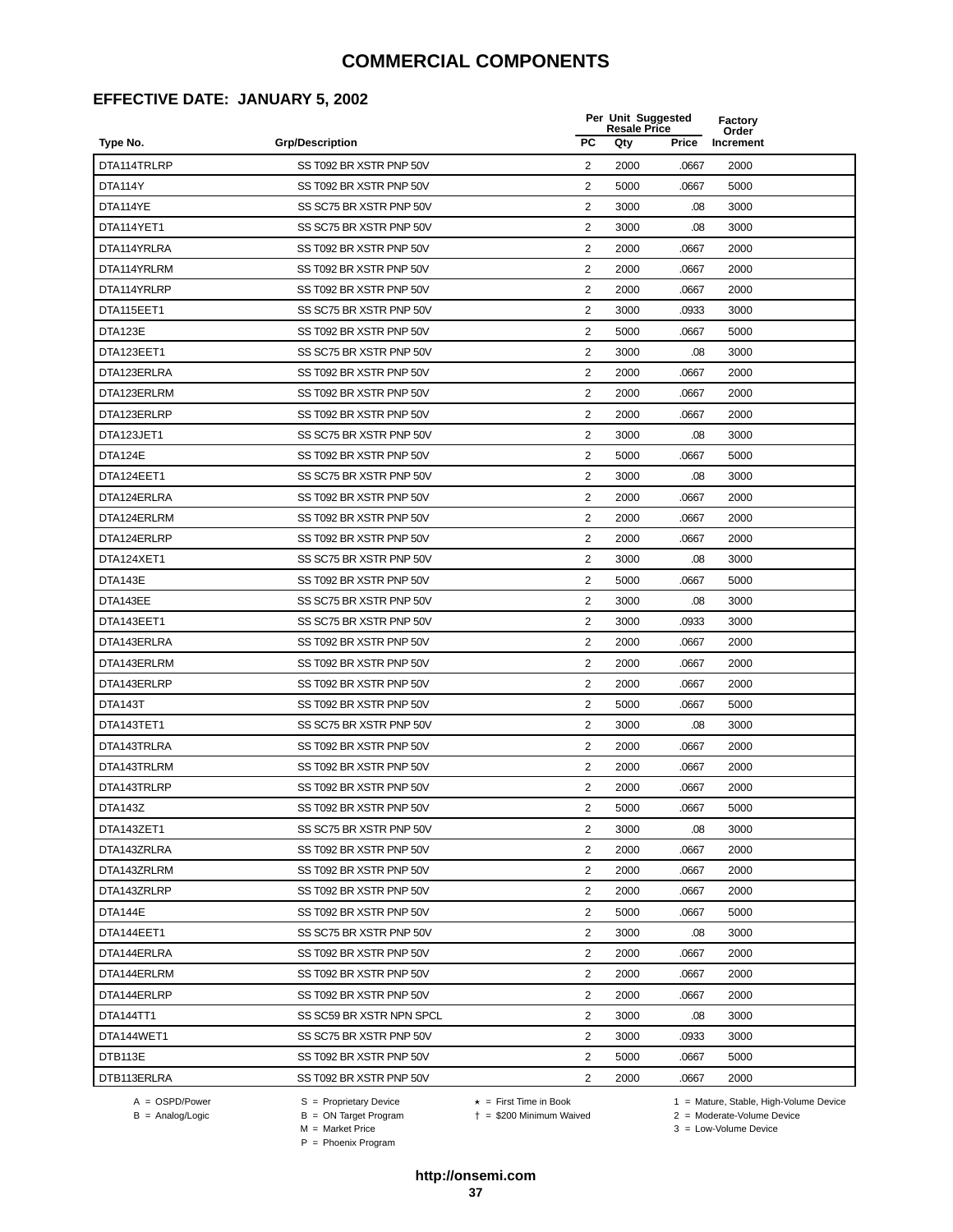### **EFFECTIVE DATE: JANUARY 5, 2002**

|             |                         |                | Per Unit Suggested<br><b>Resale Price</b> |              | Factory<br>Order |
|-------------|-------------------------|----------------|-------------------------------------------|--------------|------------------|
| Type No.    | <b>Grp/Description</b>  | <b>PC</b>      | Qty                                       | <b>Price</b> | Increment        |
| DTB113ERLRM | SS T092 BR XSTR PNP 50V | $\overline{2}$ | 2000                                      | .0667        | 2000             |
| DTB113ERLRP | SS T092 BR XSTR PNP 50V | 2              | 2000                                      | .0667        | 2000             |
| DTC114E     | SS T092 BR XSTR NPN 50V | $\overline{2}$ | 5000                                      | .0667        | 5000             |
| DTC114EET1  | SS SC75 BR XSTR NPN 50V | 2              | 3000                                      | .08          | 3000             |
| DTC114ERLRA | SS T092 BR XSTR NPN 50V | $\overline{2}$ | 2000                                      | .0667        | 2000             |
| DTC114ERLRM | SS T092 BR XSTR NPN 50V | 2              | 2000                                      | .0667        | 2000             |
| DTC114ERLRP | SS T092 BR XSTR NPN 50V | $\overline{2}$ | 2000                                      | .0667        | 2000             |
| DTC114T     | SS T092 BR XSTR NPN 50V | $\overline{2}$ | 5000                                      | .0667        | 5000             |
| DTC114TE    | SS SC75 BR XSTR NPN 50V | 2              | 3000                                      | .08          | 3000             |
| DTC114TET1  | SS SC75 BR XSTR NPN 50V | $\overline{2}$ | 3000                                      | .0933        | 3000             |
| DTC114TRLRA | SS T092 BR XSTR NPN 50V | 2              | 2000                                      | .0667        | 2000             |
| DTC114TRLRM | SS T092 BR XSTR NPN 50V | $\overline{2}$ | 2000                                      | .0667        | 2000             |
| DTC114TRLRP | SS T092 BR XSTR NPN 50V | $\overline{2}$ | 2000                                      | .0667        | 2000             |
| DTC114Y     | SS T092 BR XSTR NPN 50V | $\overline{2}$ | 5000                                      | .0667        | 5000             |
| DTC114YE    | SS SC75 BR XSTR NPN 50V | $\overline{2}$ | 3000                                      | .08          | 3000             |
| DTC114YET1  | SS SC75 BR XSTR NPN 50V | $\overline{2}$ | 3000                                      | .08          | 3000             |
| DTC114YRLRA | SS T092 BR XSTR NPN 50V | 2              | 2000                                      | .0667        | 2000             |
| DTC114YRLRM | SS T092 BR XSTR NPN 50V | $\overline{2}$ | 2000                                      | .0667        | 2000             |
| DTC114YRLRP | SS T092 BR XSTR NPN 50V | $\overline{2}$ | 2000                                      | .0667        | 2000             |
| DTC115EET1  | SS SC75 BR XSTR NPN 50V | 2              | 3000                                      | .0933        | 3000             |
| DTC123E     | SS T092 BR XSTR NPN 50V | 2              | 5000                                      | .0667        | 5000             |
| DTC123EET1  | SS SC75 BR XSTR NPN 50V | 2              | 3000                                      | .08          | 3000             |
| DTC123ERLRA | SS T092 BR XSTR NPN 50V | $\overline{2}$ | 2000                                      | .0667        | 2000             |
| DTC123ERLRM | SS T092 BR XSTR NPN 50V | $\overline{2}$ | 2000                                      | .0667        | 2000             |
| DTC123ERLRP | SS T092 BR XSTR NPN 50V | $\overline{2}$ | 2000                                      | .0667        | 2000             |
| DTC123JET1  | SS SC75 BR XSTR NPN 50V | 2              | 3000                                      | .08          | 3000             |
| DTC124E     | SS T092 BR XSTR NPN 50V | 2              | 5000                                      | .0667        | 5000             |
| DTC124EET1  | SS SC75 BR XSTR NPN 50V | $\overline{2}$ | 3000                                      | .08          | 3000             |
| DTC124ERLRA | SS T092 BR XSTR NPN 50V | 2              | 2000                                      | .0667        | 2000             |
| DTC124ERLRM | SS T092 BR XSTR NPN 50V | $\overline{2}$ | 2000                                      | .0667        | 2000             |
| DTC124ERLRP | SS T092 BR XSTR NPN 50V | $\overline{2}$ | 2000                                      | .0667        | 2000             |
| DTC124XET1  | SS SC75 BR XSTR NPN 50V | 2              | 3000                                      | .08          | 3000             |
| DTC143E     | SS T092 BR XSTR NPN 50V | 2              | 5000                                      | .0667        | 5000             |
| DTC143EET1  | SS SC75 BR XSTR NPN 50V | 2              | 3000                                      | .08          | 3000             |
| DTC143ERLRA | SS T092 BR XSTR NPN 50V | $\overline{2}$ | 2000                                      | .0667        | 2000             |
| DTC143ERLRM | SS T092 BR XSTR NPN 50V | 2              | 2000                                      | .0667        | 2000             |
| DTC143ERLRP | SS T092 BR XSTR NPN 50V | $\overline{2}$ | 2000                                      | .0667        | 2000             |
| DTC143T     | SS T092 BR XSTR NPN 50V | 2              | 5000                                      | .0667        | 5000             |
| DTC143TET1  | SS SC75 BR XSTR NPN 50V | 2              | 3000                                      | .08          | 3000             |
| DTC143TRLRA | SS T092 BR XSTR NPN 50V | $\overline{2}$ | 2000                                      | .0667        | 2000             |
| DTC143TRLRM | SS T092 BR XSTR NPN 50V | $\overline{2}$ | 2000                                      | .0667        | 2000             |
| DTC143TRLRP | SS T092 BR XSTR NPN 50V | $\overline{2}$ | 2000                                      | .0667        | 2000             |
| DTC143Z     | SS T092 BR XSTR NPN 50V | 2              | 5000                                      | .0667        | 5000             |
| DTC143ZET1  | SS SC75 BR XSTR NPN 50V | 2              | 3000                                      | .08          | 3000             |
| DTC143ZRLRA | SS T092 BR XSTR NPN 50V | 2              | 2000                                      | .0667        | 2000             |
|             |                         |                |                                           |              |                  |

 $B = \text{Analog/Logic}$ <br>B = ON Target Program<br> $M = \text{Market Price}$ 

A = OSPD/Power S = Proprietary Device  $\star$  = First Time in Book 1 = Mature, Stable, High-Volume Device

 = \$200 Minimum Waived 2 = Moderate-Volume Device  $3 =$  Low-Volume Device

P = Phoenix Program

**http://onsemi.com**

**38**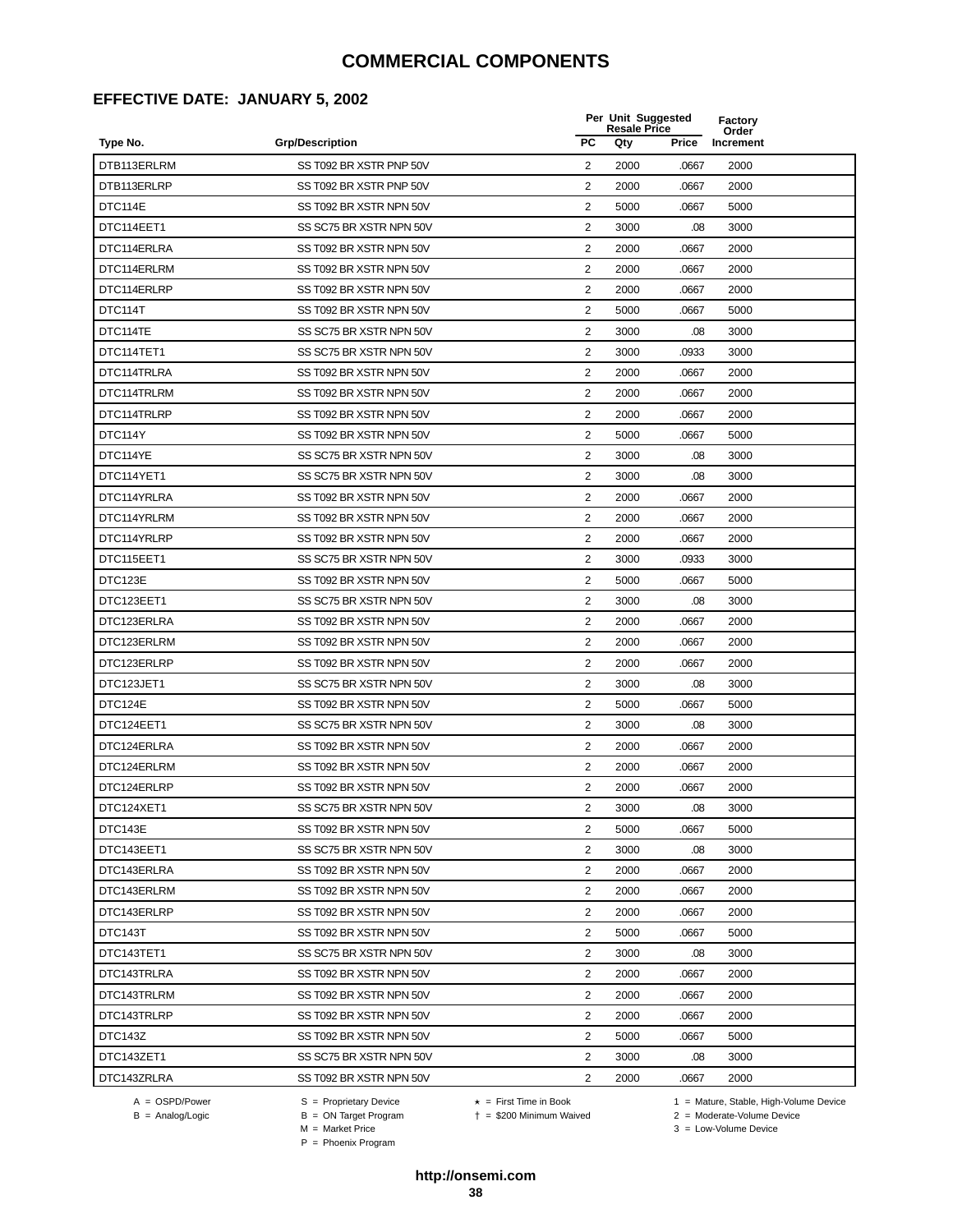#### **EFFECTIVE DATE: JANUARY 5, 2002**

|                  |                           |                         | <b>Resale Price</b> | Per Unit Suggested | Factory<br>Order |   |
|------------------|---------------------------|-------------------------|---------------------|--------------------|------------------|---|
| Type No.         | <b>Grp/Description</b>    | <b>PC</b>               | Qty                 | <b>Price</b>       | Increment        |   |
| DTC143ZRLRM      | SS T092 BR XSTR NPN 50V   | 2                       | 2000                | .0667              | 2000             |   |
| DTC143ZRLRP      | SS T092 BR XSTR NPN 50V   | 2                       | 2000                | .0667              | 2000             |   |
| DTC144E          | SS T092 BR XSTR NPN 50V   | 2                       | 5000                | .0667              | 5000             |   |
| DTC144EET1       | SS SC75 BR XSTR NPN 50V   | $\overline{2}$          | 3000                | .08                | 3000             |   |
| DTC144ERLRA      | SS T092 BR XSTR NPN 50V   | $\overline{\mathbf{c}}$ | 2000                | .0667              | 2000             |   |
| DTC144ERLRM      | SS T092 BR XSTR NPN 50V   | $\overline{2}$          | 2000                | .0667              | 2000             |   |
| DTC144ERLRP      | SS T092 BR XSTR NPN 50V   | $\overline{2}$          | 2000                | .0667              | 2000             |   |
| DTC144TT1        | SS SC59 BR XSTR NPN SPCL  | $\overline{2}$          | 3000                | .08                | 3000             |   |
| DTC144WET1       | SS SC75 BR XSTR NPN 50V   | 2                       | 3000                | .0933              | 3000             |   |
| DTD113E          | SS T092 BR XSTR NPN 50V   | 2                       | 5000                | .0667              | 5000             |   |
| DTD113ERLRA      | SS T092 BR XSTR NPN 50V   | 2                       | 2000                | .0667              | 2000             |   |
| DTD113ERLRM      | SS T092 BR XSTR NPN 50V   | 2                       | 2000                | .0667              | 2000             |   |
| DTD113ERLRP      | SS T092 BR XSTR NPN 50V   | $\overline{c}$          | 2000                | .0667              | 2000             |   |
| D44C12           | BIP T0220 NPN 4A 80V      | $\overline{c}$          | 50                  | .48                | 50               |   |
| D44H11           | BIP T0220 NPN 10A 80V     | $\overline{2}$          | 50                  | .56                | 50               |   |
| D44H8            | BIP T0220 NPN 10A 60V     | $\overline{2}$          | 50                  | .56                | 50               |   |
| D44VH10          | BIP T0220 NPN 15A 80V     | $\overline{2}$          | 50                  | .64                | 50               |   |
| D45C12           | BIP T0220 PNP 4A 80V      | $\overline{2}$          | 50                  | .48                | 50               |   |
| D45H11           | BIP T0220 PNP 10A 80V     | 2                       | 50                  | .56                | 50               |   |
| D45H8            | BIP T0220 PNP 10A 60V     | 2                       | 50                  | .56                | 50               |   |
| D45VH10          | BIP T0220 PNP 15A 80V     | 2                       | 50                  | .64                | 50               |   |
| ECLPSBD28        | <b>BBG ECL EVAL BOARD</b> | 1                       | 1                   | 333.30             | $\mathbf{1}$     | S |
| ELITEBD8         | <b>BBG ECL EVAL BOARD</b> | 1                       | 1                   | 560.00             | 1                | S |
| HN1B01FDW1T1     | SS SC74 GP DUAL           | $\overline{c}$          | 3000                | .048               | 3000             |   |
| ICTE-005         | ZEN MOSRB TVS 1500W 5.0V  | $\overline{2}$          | 500                 | .413               | 500              |   |
| ICTE-010         | ZEN MOSRB TVS 1500W 10V   | $\overline{2}$          | 500                 | .413               | 500              |   |
| ICTE-012         | ZEN MOSRB TVS 1500W 12V   | $\overline{c}$          | 500                 | .413               | 500              |   |
| ICTE-015         | ZEN MOSRB TVS 1500W 15V   | $\overline{2}$          | 500                 | .413               | 500              |   |
| ICTE-018         | ZEN MOSRB TVS 1500W 18V   | 2                       | 500                 | .413               | 500              |   |
| <b>ICTE-022</b>  | ZEN MOSRB TVS 1500W 22V   | 2                       | 500                 | .413               | 500              |   |
| ICTE-10C         | ZEN MOSRB CLP 1500W 11.7V | 2                       | 500                 | .44                | 500              |   |
| ICTE-10RL4       | ZEN MOSRB TVS 1500W 10V   | 2                       | 1500                | .413               | 1500             |   |
| ICTE-12C         | ZEN MOSRB CLP 1500W 14.1V | $\overline{2}$          | 500                 | .44                | 500              |   |
| ICTE-12CRL4      | ZEN MOSRB CLP 1500W 14.1V | 2                       | 1500                | .44                | 1500             |   |
| ICTE-12RL4       | ZEN MOSRB TVS 1500W 12V   | $\overline{2}$          | 1500                | .413               | 1500             |   |
| ICTE-15C         | ZEN MOSRB CLP 1500W 17.6V | 2                       | 500                 | .44                | 500              |   |
| ICTE-15CRL4      | ZEN MOSRB CLP 1500W 17.6V | 2                       | 1500                | .44                | 1500             |   |
| ICTE-15RL4       | ZEN MOSRB TVS 1500W 15V   | 2                       | 1500                | .413               | 1500             |   |
| ICTE-18RL4       | ZEN MOSRB TVS 1500W 18V   | $\overline{2}$          | 1500                | .413               | 1500             |   |
| ICTE-36C         | ZEN MOSRB CLP 1500W 42.4V | 2                       | 500                 | .44                | 500              |   |
| ICTE-36RL4       | ZEN MOSRB TVS 1500W 36V   | $\overline{2}$          | 1500                | .413               | 1500             |   |
| ICTE-5RL4        | ZEN MOSRB TVS 1500W 5.0V  | 2                       | 1500                | .413               | 1500             |   |
| JLC1562BF        | LOG CMOS BUS EXPANDER     | $\overline{2}$          | 50                  | .777               | 50               |   |
| JLC1562BFEL      | LOG CMOS BUS EXPANDER     | $\overline{2}$          | 2000                | .777               | 2000             |   |
| <b>JLC1562BN</b> | LOG CMOS BUS EXPANDER     | $\overline{2}$          | 500                 | .777               | 500              |   |

 $B = \text{Analog/Logic}$ <br>B = ON Target Program<br> $M = \text{Market Price}$ 

A = OSPD/Power S = Proprietary Device  $\star$  = First Time in Book 1 = Mature, Stable, High-Volume Device

 = \$200 Minimum Waived 2 = Moderate-Volume Device  $3 =$  Low-Volume Device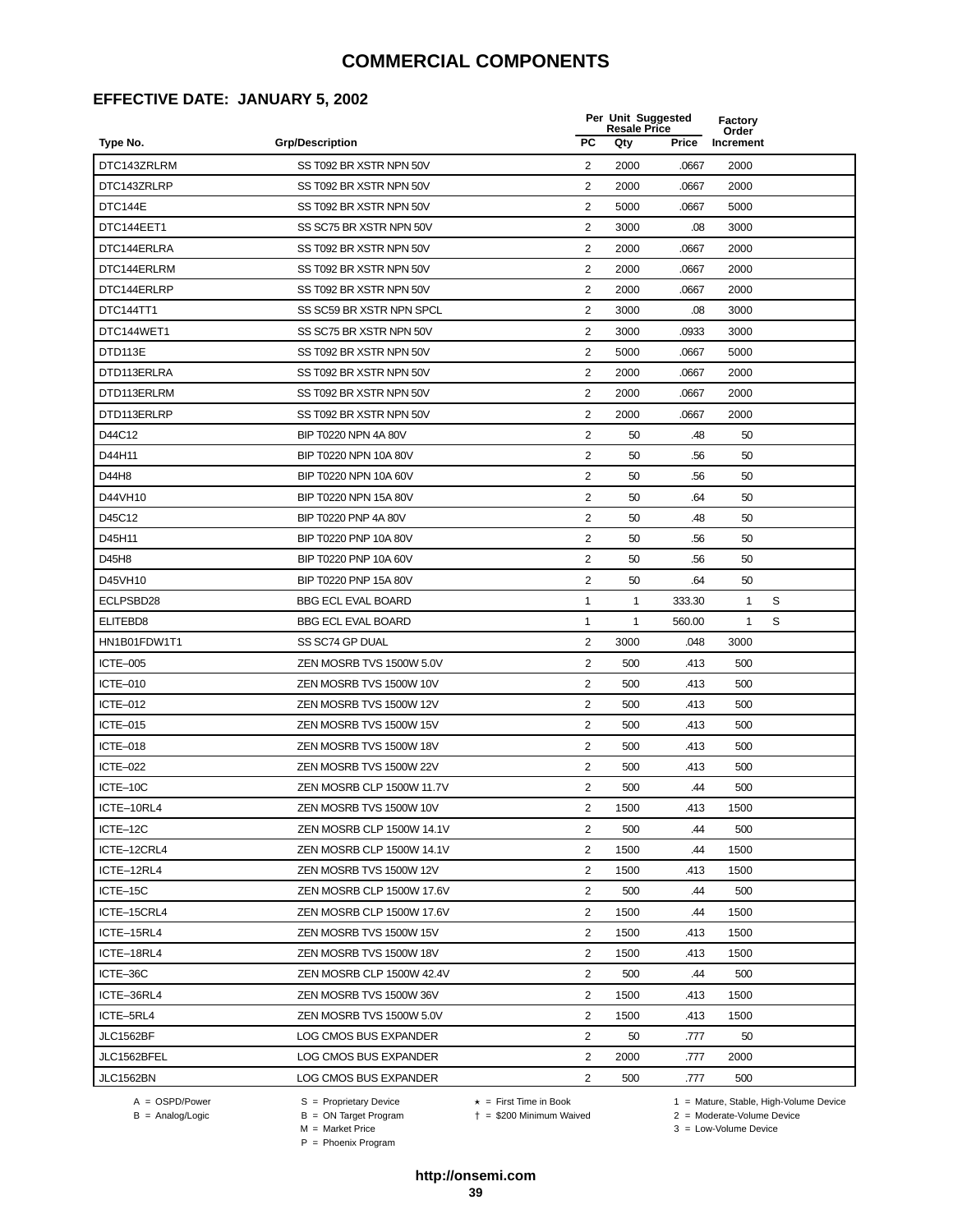## **EFFECTIVE DATE: JANUARY 5, 2002**

|                                        |                                                                 |                                                                  | Per Unit Suggested<br><b>Resale Price</b> |              | Factory<br>Order                              |                                        |
|----------------------------------------|-----------------------------------------------------------------|------------------------------------------------------------------|-------------------------------------------|--------------|-----------------------------------------------|----------------------------------------|
| Type No.                               | <b>Grp/Description</b>                                          | <b>PC</b>                                                        | Qty                                       | <b>Price</b> | Increment                                     |                                        |
| J110                                   | SS T092 JFET NCH 25V                                            | $\overline{2}$                                                   | 1000                                      | .453         | 1000                                          |                                        |
| J110RLRA                               | SS T092 JFET NCH 25V TR                                         | 2                                                                | 2000                                      | .453         | 2000                                          |                                        |
| J111RLRA                               | SS T092 JFET NCH 35V TR                                         | 2                                                                | 2000                                      | .192         | 2000                                          |                                        |
| J111RLRP                               | SS T092 JFET NCH 35V TA                                         | $\overline{2}$                                                   | 2000                                      | .192         | 2000                                          |                                        |
| J111RL1                                | SS T092 JFET NCH 35V TR                                         | $\overline{2}$                                                   | 2000                                      | .192         | 2000                                          |                                        |
| J112                                   | SS T092 JFET NCH 35V                                            | $\overline{2}$                                                   | 1000                                      | .192         | 1000                                          |                                        |
| J112RLRA                               | SS T092 JFET NCH 35V TR                                         | $\overline{2}$                                                   | 2000                                      | .192         | 2000                                          |                                        |
| J112RL1                                | SS T092 JFET NCH 35V TR                                         | 2                                                                | 2000                                      | .192         | 2000                                          |                                        |
| J113RL1                                | SS T092 JFET NCH 35V TR                                         | 2                                                                | 2000                                      | .192         | 2000                                          |                                        |
| J309                                   | SS T092 JFET NCH 25V                                            | $\overline{2}$                                                   | 1000                                      | .267         | 1000                                          |                                        |
| J310                                   | SS T092 JFET NCH 25V                                            | 2                                                                | 1000                                      | .267         | 1000                                          |                                        |
| J310RLRP                               | SS T092 JFET NCH 25V TA                                         | $\overline{2}$                                                   | 2000                                      | .267         | 2000                                          |                                        |
| J310ZL1                                | SS T092 JFET NCH 25V TA                                         | 2                                                                | 2000                                      | .267         | 2000                                          |                                        |
| <b>LM201AD</b>                         | ANA OP AMP SNGL NON COM                                         | $\overline{2}$                                                   | 98                                        | .413         | 98                                            |                                        |
| LM201ADR2                              | ANA OP AMP SNGL NON COM                                         | 2                                                                | 2500                                      | .413         | 2500                                          |                                        |
| <b>LM201AN</b>                         | ANA OP AMP SNGL NON COM                                         | $\overline{2}$                                                   | 50                                        | .427         | 1000                                          |                                        |
| <b>LM211D</b>                          | ANA HI VOLT COMP'TOR SNGL                                       | $\overline{2}$                                                   | 98                                        | .373         | 98                                            |                                        |
| LM211DR2                               | ANA HI VOLT COMP'TOR SNGL                                       | $\overline{\mathbf{c}}$                                          | 2500                                      | .373         | 2500                                          |                                        |
| <b>LM224D</b>                          | ANA LO PWR OP AMP QUAD                                          | $\overline{2}$                                                   | 55                                        | .313         | 55                                            |                                        |
| <b>LM224DR2</b>                        | ANA LO PWR OP AMP QUAD                                          | 2                                                                | 2500                                      | .313         | 2500                                          |                                        |
| <b>LM224N</b>                          | ANA LO PWR OP AMP QUAD                                          | 2                                                                | 25                                        | .327         | 500                                           |                                        |
| LM239D                                 | ANA SNGL SUP COMP'TOR QUD                                       | $\overline{2}$                                                   | 55                                        | .313         | 55                                            |                                        |
| <b>LM239DR2</b>                        | ANA SNGL SUP COMP'TOR QUD                                       | $\overline{2}$                                                   | 2500                                      | .313         | 2500                                          |                                        |
| <b>LM239N</b>                          | ANA SNGL SUP COMP'TOR QUD                                       | $\overline{2}$                                                   | 25                                        | .327         | 500                                           |                                        |
| LM2574DW-ADJ                           | ANA ADJ .5A PWR SW REG                                          | $\overline{2}$                                                   | 47                                        | 1.16         | 47                                            |                                        |
| LM2574DW-ADJR2                         | ANA ADJ .5A PWR SW REG                                          | 2                                                                | 1000                                      | 1.16         | 1000                                          |                                        |
| LM2574N-ADJ                            | ANA ADJV .5A PWR SW REG                                         | 2                                                                | 50                                        | 1.11         | 1000                                          |                                        |
| LM2574N-005                            | ANA 5V .5A PWR SW REG                                           | $\overline{2}$                                                   | 50                                        | 1.11         | 1000                                          |                                        |
| LM2574N-012                            | ANA 12V .5A PWR SW REG                                          | 2                                                                | 50                                        | 1.11         | 1000                                          |                                        |
| LM2574N-015                            | ANA 15V .5A PWR SW REG                                          | $\overline{2}$                                                   | 50                                        | 1.11         | 1000                                          |                                        |
| LM2574N-3.3                            | ANA 3.3V .5A PWR SW REG                                         | $\overline{2}$                                                   | 50                                        | 1.11         | 1000                                          |                                        |
| LM2575-ADJEVK                          | ANA LM2575 DEMO BOARD                                           | 1                                                                | 1                                         | 12.93        | 1                                             | S                                      |
| LM2575-5EVK                            | ANA LM2575 DEMO BOARD                                           | $\mathbf{1}$                                                     | $\mathbf{1}$                              | 12.93        | $\mathbf{1}$                                  | S                                      |
| LM2575D2T-ADJ                          | ANA ADJV 1A PWR SW REG                                          | $\overline{2}$                                                   | 50                                        | 1.93         | 50                                            |                                        |
| LM2575D2T-ADJR4                        | ANA ADJ 1A PWR SW REG                                           | $\overline{2}$                                                   | 800                                       | 1.93         | 800                                           |                                        |
| LM2575D2T-005                          | ANA 5V 1A PWR SW REG                                            | 2                                                                | 50                                        | 1.93         | 50                                            |                                        |
| LM2575D2T-012                          | ANA 12V 1A PWR SW REG                                           | 2                                                                | 50                                        | 1.93         | 50                                            |                                        |
| LM2575D2T-015                          | ANA 15V 1A PWR SW REG                                           | $\overline{2}$                                                   | 50                                        | 1.93         | 50                                            |                                        |
| LM2575D2T-12R4                         | ANA 12V 1A PWR SW REG                                           | $\overline{2}$                                                   | 2500                                      | 1.93         | 2500                                          |                                        |
| LM2575D2T-15R4                         | ANA 15V 1A PWR SW REG                                           | $\overline{2}$                                                   | 2500                                      | 1.93         | 2500                                          |                                        |
| LM2575D2T-3.3                          | ANA 3.3V 1A PWR SW REG                                          | $\overline{2}$                                                   | 50                                        | 1.93         | 50                                            |                                        |
| LM2575D2T-3.3R4                        | ANA 3.3V 1A PWR SW REG                                          | $\overline{2}$                                                   | 2500                                      | 1.93         | 2500                                          |                                        |
| LM2575D2T-5R4                          | ANA 5V 1A PWR SW REG                                            | 2                                                                | 800                                       | 1.93         | 800                                           |                                        |
| LM2575T-ADJ                            | ANA ADJV 1A PWR SW REG                                          | 2                                                                | 50                                        | 1.75         | 50                                            |                                        |
| LM2575T-005                            | ANA 5V 1A PWR SW REG                                            | $\overline{2}$                                                   | 50                                        | 1.75         | 50                                            |                                        |
| $A =$ OSPD/Power<br>$B =$ Analog/Logic | S = Proprietary Device<br>B = ON Target Program<br>Morket Drick | $\star$ = First Time in Book<br>$\dagger$ = \$200 Minimum Waived |                                           |              | 2 = Moderate-Volume Device<br>ou Volumn Dovin | 1 = Mature, Stable, High-Volume Device |

-<br>B = ON Target Program<br>M = Market Price

 $2 =$  Moderate-Volume Device  $3 =$  Low-Volume Device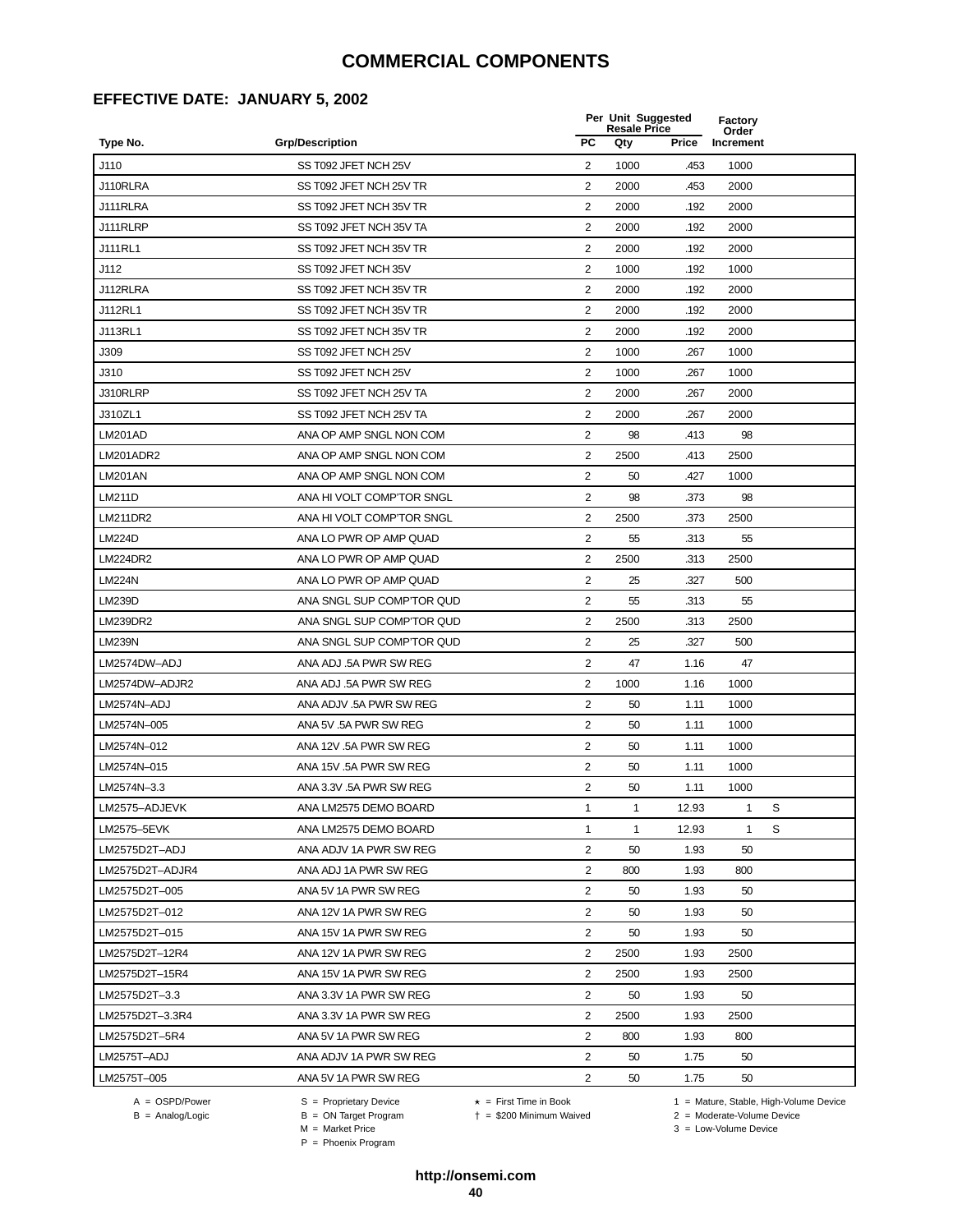#### **EFFECTIVE DATE: JANUARY 5, 2002**

|                 |                           |                | Per Unit Suggested<br><b>Resale Price</b> |       | <b>Factory</b><br>Order |  |
|-----------------|---------------------------|----------------|-------------------------------------------|-------|-------------------------|--|
| Type No.        | <b>Grp/Description</b>    | <b>PC</b>      | Qty                                       | Price | Increment               |  |
| LM2575T-012     | ANA 12V 1A PWR SW REG     | $\overline{2}$ | 50                                        | 1.75  | 50                      |  |
| LM2575T-015     | ANA 15V 1A PWR SW REG     | 2              | 50                                        | 1.75  | 50                      |  |
| LM2575T-3.3     | ANA 3.3V 1A PWR SW REG    | 2              | 50                                        | 1.75  | 50                      |  |
| LM2575TV-ADJ    | ANA ADJV 1A PWR SW REG    | 2              | 50                                        | 1.75  | 50                      |  |
| LM2575TV-005    | ANA 5V 1A PWR SW REG      | 2              | 50                                        | 1.75  | 50                      |  |
| LM2575TV-012    | ANA 12V 1A PWR SW REG     | $\overline{2}$ | 50                                        | 1.75  | 50                      |  |
| LM2575TV-015    | ANA 15V 1A PWR SW REG     | $\overline{2}$ | 50                                        | 1.75  | 50                      |  |
| LM2575TV-3.3    | ANA 3.3V 1A PWR SW REG    | 2              | 50                                        | 1.75  | 50                      |  |
| LM2576D2T-ADJ   | ANA ADJV 3A PWR SW REG    | 2              | 50                                        | 2.35  | 50                      |  |
| LM2576D2T-ADJR4 | ANA ADJV 3A PWR SW REG    | $\overline{2}$ | 2500                                      | 2.35  | 2500                    |  |
| LM2576D2T-005   | ANA 5V 3A PWR SW REG      | 2              | 50                                        | 2.35  | 50                      |  |
| LM2576D2T-012   | ANA 12V 3A PWR SW REG     | $\overline{2}$ | 50                                        | 2.35  | 50                      |  |
| LM2576D2T-015   | ANA 15V 3A PWR SW REG     | $\overline{2}$ | 50                                        | 2.35  | 50                      |  |
| LM2576D2T-3.3   | ANA 3.3V 3A PWR SW REG    | $\overline{2}$ | 50                                        | 2.35  | 50                      |  |
| LM2576D2TR4-005 | ANA 5V 3A PWR SW REG      | 2              | 2500                                      | 2.35  | 2500                    |  |
| LM2576D2TR4-3.3 | ANA 3.3V 3A PWR SW REG    | $\overline{2}$ | 2500                                      | 2.35  | 2500                    |  |
| LM2576T-ADJ     | ANA ADJV 3A PWR SW REG    | 2              | 50                                        | 2.16  | 50                      |  |
| LM2576T-005     | ANA 5V 3A PWR SW REG      | 2              | 50                                        | 2.16  | 50                      |  |
| LM2576T-012     | ANA 12V 3A PWR SW REG     | 2              | 50                                        | 2.16  | 50                      |  |
| LM2576T-015     | ANA 15V 3A PWR SW REG     | 2              | 50                                        | 2.16  | 50                      |  |
| LM2576T-3.3     | ANA 3.3V 3A PWR SW REG    | 2              | 50                                        | 2.16  | 50                      |  |
| LM2576TV-ADJ    | ANA ADJV .5A PWR SW REG   | $\overline{2}$ | 50                                        | 2.16  | 50                      |  |
| LM2576TV-005    | ANA 5V 3A PWR SW REG      | $\overline{2}$ | 50                                        | 2.16  | 50                      |  |
| LM2576TV-012    | ANA 12V 3A PWR SW REG     | $\overline{2}$ | 50                                        | 2.16  | 50                      |  |
| LM2576TV-015    | ANA 15V 3A PWR SW REG     | $\overline{2}$ | 50                                        | 2.35  | 50                      |  |
| LM2576TV-3.3    | ANA 3.3V 3A PWR SW REG    | 2              | 50                                        | 2.35  | 50                      |  |
| <b>LM258D</b>   | ANA LO PWR OP AMP DUAL    | $\overline{2}$ | 98                                        | .313  | 98                      |  |
| LM258DMR2       | ANA DUAL OP AMP           | $\overline{2}$ | 4000                                      | .313  | 4000 $\star$            |  |
| <b>LM258DR2</b> | ANA LO PWR OP AMP DUAL    | 2              | 2500                                      | .313  | 2500                    |  |
| <b>LM258N</b>   | ANA LO PWR OP AMP DUAL    | 2              | 50                                        | .327  | 1000                    |  |
| LM285D-1.2      | ANA MICROPWR V-REG DIODE  | 2              | 98                                        | .56   | 98                      |  |
| LM285D-1.2R2    | ANA MICROPWR V-REG DIODE  | 2              | 2500                                      | .56   | 2500                    |  |
| LM285D-2.5      | ANA MICROPWR V-REG DIODE  | $\overline{2}$ | 98                                        | .56   | 98                      |  |
| LM285D-2.5R2    | ANA MICROPWR V-REG DIODE  | $\overline{c}$ | 2500                                      | .56   | 2500                    |  |
| LM285Z-1.2      | ANA MICROPWR V-REG DIODE  | $\overline{2}$ | 2000                                      | .373  | 2000                    |  |
| LM285Z-1.2RA    | ANA MICROPWR V-REG DIODE  | $\overline{c}$ | 2000                                      | .373  | 2000                    |  |
| LM285Z-2.5      | ANA MICROPWR V-REG DIODE  | $\overline{2}$ | 2000                                      | .373  | 2000                    |  |
| LM285Z-2.5RA    | ANA MICROPWR V-REG DIODE  | 2              | 2000                                      | .373  | 2000                    |  |
| LM285Z-2.5RP    | ANA MICROPWR V-REG DIODE  | $\overline{2}$ | 2000                                      | .373  | 2000                    |  |
| LM2901D         | ANA SNGL SUP COMP'TOR QUD | $\overline{2}$ | 55                                        | .347  | 55                      |  |
| LM2901DR2       | ANA SNGL SUP COMP'TOR QUD | $\overline{2}$ | 2500                                      | .347  | 2500                    |  |
| LM2901N         | ANA SNGL SUP COMP'TOR QUD | 2              | 25                                        | .36   | 500                     |  |
| LM2901VDR2      | ANA SNGL SUP COMP'TOR QUD | $\overline{2}$ | 2500                                      | .413  | 2500                    |  |
| LM2901VN        | ANA SNGL SUP COMP'TOR QUD | $\overline{2}$ | 25                                        | .433  | 500                     |  |
| LM2902D         | ANA LO PWR OP AMP QUAD    | $\overline{2}$ | 55                                        | .347  | 55                      |  |

B = ON Target Program<br>M = Market Price

 $A = OBPD/Power$ <br>  $B = ON Target Program$   $A = First Time in Book$   $A = West Theorem 1 = Nature, Stable, High-Volume Device$   $A = Mature, Stable, High-Volume Device$   $A = Mature, Stable, High-Volume Device$   $A = Mature, Table, High-Volume Device$   $A = Mature, Table, High-Volume Device$   $A = Mature, Table, High-Volume Device$   $A = Mature, Table, High-Volume Device$   $A = Mature, Table, High-Volume Device$   $A = Mature, Table, High-Volume Device$   $A = Mature, Table, High-Volume Device$   $A = Mature, Table, High-Volume Device$   $A = Mature, Table, High-Volume Device$   $A = Mature, Table, High-Volume Device$   $A = Mature, Table$ 

 $2 =$  Moderate-Volume Device  $3 =$  Low-Volume Device

P = Phoenix Program

**http://onsemi.com**

**41**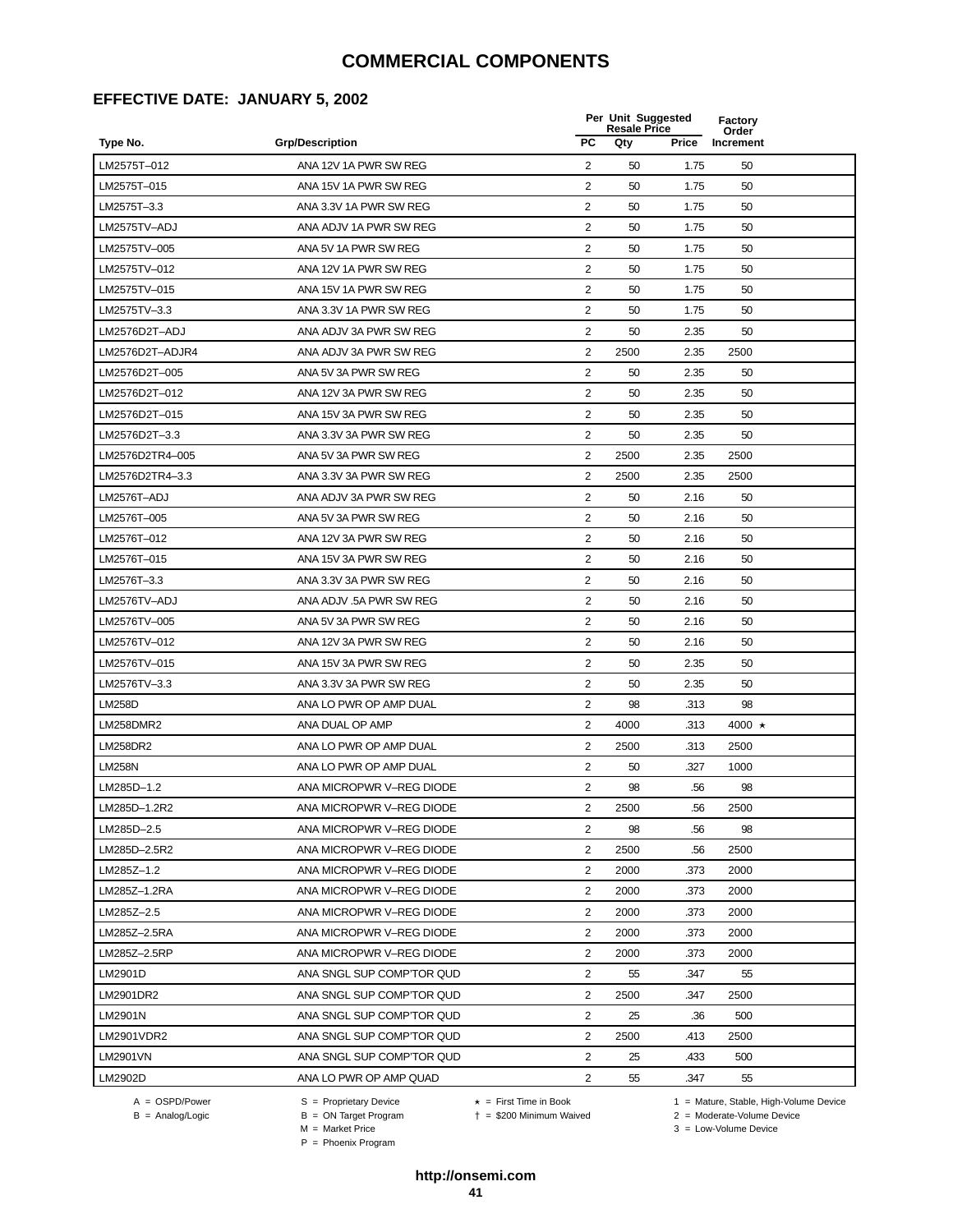### **EFFECTIVE DATE: JANUARY 5, 2002**

| <b>PC</b><br>Qty<br>Increment<br><b>Grp/Description</b><br>Price<br>Type No.<br>LM2902DR2<br>ANA LO PWR OP AMP QUAD<br>2<br>2500<br>.347<br>2500<br>$\overline{2}$<br>LM2902N<br>ANA LO PWR OP AMP QUAD<br>25<br>.36<br>500<br>$\overline{2}$<br>55<br>LM2902VD<br>ANA LO PWR OP AMP QUAD<br>.413<br>55<br>$\overline{2}$<br>LM2902VDR2<br>ANA LO PWR OP AMP QUAD<br>2500<br>.413<br>2500<br>$\overline{2}$<br><b>LM2902VN</b><br>ANA LO PWR OP AMP QUAD<br>25<br>.433<br>500<br>2<br>LM2903D<br>ANA LO VOLT.COMP'TOR DUAL<br>98<br>.347<br>98<br>$\overline{2}$<br>2500<br>LM2903DR2<br>ANA LO VOLT.COMP'TOR DUAL<br>2500<br>.347<br>2<br>LM2903N<br>ANA LO VOLT.COMP'TOR DUAL<br>50<br>.36<br>1000<br>2<br>LM2903VD<br>ANA LO VOLT.COMP'TOR DUAL<br>98<br>.413<br>98<br>LM2903VDR2<br>$\overline{2}$<br>2500<br>ANA LO VOLT.COMP'TOR DUAL<br>2500<br>.413<br>LM2903VN<br>ANA LO VOLT.COMP'TOR DUAL<br>2<br>50<br>.433<br>1000<br>$\overline{2}$<br>LM2904ADMR2<br>ANA DUAL OP AMP<br>4000<br>.373<br>4000 $\star$<br>$\overline{2}$<br><b>LM2904AN</b><br>ANA LO PWR OP AMP DUAL<br>50<br>.387<br>1000<br>$\overline{2}$<br>LM2904D<br>ANA LO PWR OP AMP DUAL<br>98<br>.347<br>98<br>2<br>LM2904DMR2<br>ANA DUAL OP AMP<br>4000<br>.347<br>4000 $\star$<br>$\overline{2}$<br>LM2904DR2<br>ANA LO PWR OP AMP DUAL<br>2500<br>.347<br>2500<br>2<br>LM2904N<br>ANA LO PWR OP AMP DUAL<br>50<br>.36<br>1000<br><b>LM2904VD</b><br>2<br>ANA LO PWR OP AMP DUAL<br>98<br>.413<br>98<br>LM2904VDMR2<br>$\overline{2}$<br>4000<br>4000 $\star$<br>ANA DUAL OP AMP<br>.413<br>$\overline{2}$<br>LM2904VDR2<br>ANA LO PWR OP AMP DUAL<br>2500<br>.413<br>2500<br>$\overline{2}$<br>LM2904VN<br>ANA LO PWR OP AMP DUAL<br>50<br>.433<br>1000<br>2<br><b>LM293D</b><br>ANA LO VOLT.COMP'TOR DUAL<br>98<br>.313<br>98<br>$\overline{2}$<br>LM293DR2<br>ANA LO VOLT.COMP'TOR DUAL<br>2500<br>2500<br>.313<br>2<br>LM2931ACD<br>ANA 0.1A ADJ OUT LDO REG<br>98<br>.573<br>98<br>$\overline{2}$<br>2500<br>LM2931ACDR2<br>ANA 0.1A ADJ OUT LDO REG<br>2500<br>.573<br>2<br>LM2931ACD2TR4<br>ANA 0.1A ADJ OUT LDO REG<br>800<br>.827<br>800<br>LM2931ACTV<br>2<br>ANA 0.1A ADJ OUT LDO REG<br>50<br>.587<br>50<br>LM2931AD-5.0<br>$\overline{2}$<br>ANA 100MA 5V LDO VREG<br>98<br>.52<br>98<br>LM2931AD-5.0R2<br>ANA 100MA 5V LDO VREG<br>2<br>2500<br>.52<br>2500<br>2<br>LM2931ADT-5.0<br>ANA 100MA 5V LDO VREG<br>75<br>.627<br>75<br>$\overline{2}$<br>LM2931ADT-5.0RK<br>ANA 100MA 5V LDO VREG<br>2500<br>.627<br>2500<br>2<br>LM2931AD2T-5.0<br>ANA 100MA 5V LDO VREG<br>50<br>.813<br>50<br>$\overline{2}$<br>LM2931AD2T-5.0R4<br>ANA 100MA 5V LDO VREG<br>800<br>.813<br>800<br>$\overline{2}$<br>50<br>.56<br>50<br>LM2931AT-5.0<br>ANA 100MA 5V LDO VREG<br>$\overline{2}$<br>2000<br>.353<br>2000<br>LM2931AZ-5.0<br>ANA 100MA 5V LDO VREG<br>$\overline{2}$<br>LM2931AZ-5.0RA<br>2000<br>.353<br>2000<br>ANA 100MA 5V LDO VREG<br>2<br>LM2931AZ-5.0RP<br>ANA 100MA 5V LDO VREG<br>2000<br>.353<br>2000<br>LM2931CD<br>ANA 0.1A ADJ OUT LDO REG<br>2<br>98<br>.547<br>98<br>$\overline{2}$<br>LM2931CDR2<br>ANA 0.1A ADJ OUT LDO REG<br>2500<br>.547<br>2500<br>$\overline{2}$<br>LM2931CD2T<br>50<br>.933<br>ANA 0.1A ADJ OUT LDO REG<br>50<br>2<br>800<br>.933<br>LM2931CD2TR4<br>ANA 0.1A ADJ OUT LDO REG<br>800<br>2<br>LM2931CT<br>ANA 0.1A ADJ OUT LDO REG<br>50<br>.533<br>50<br>$\overline{2}$<br>98<br>.48<br>98<br>LM2931D-5.0<br>ANA 100MA 5V LDO VREG<br>$\overline{2}$<br>2500<br>.48<br>2500<br>LM2931D-5.0R2<br>ANA 100MA 5V LDO VREG<br>$\overline{2}$<br>LM2931DT-5.0<br>ANA 100MA 5V LDO VREG<br>75<br>.533<br>75 |  | Per Unit Suggested<br><b>Resale Price</b> | <b>Factory</b><br>Order |
|----------------------------------------------------------------------------------------------------------------------------------------------------------------------------------------------------------------------------------------------------------------------------------------------------------------------------------------------------------------------------------------------------------------------------------------------------------------------------------------------------------------------------------------------------------------------------------------------------------------------------------------------------------------------------------------------------------------------------------------------------------------------------------------------------------------------------------------------------------------------------------------------------------------------------------------------------------------------------------------------------------------------------------------------------------------------------------------------------------------------------------------------------------------------------------------------------------------------------------------------------------------------------------------------------------------------------------------------------------------------------------------------------------------------------------------------------------------------------------------------------------------------------------------------------------------------------------------------------------------------------------------------------------------------------------------------------------------------------------------------------------------------------------------------------------------------------------------------------------------------------------------------------------------------------------------------------------------------------------------------------------------------------------------------------------------------------------------------------------------------------------------------------------------------------------------------------------------------------------------------------------------------------------------------------------------------------------------------------------------------------------------------------------------------------------------------------------------------------------------------------------------------------------------------------------------------------------------------------------------------------------------------------------------------------------------------------------------------------------------------------------------------------------------------------------------------------------------------------------------------------------------------------------------------------------------------------------------------------------------------------------------------------------------------------------------------------------------------------------------------------------------------------------------------------------------------------------------------------------------------------------------------------------------------------------------------------------------------------------------------------------------------------------------------------------------------------------------------------------------------------------------------------------------------------------------------------------------------------------------------------------|--|-------------------------------------------|-------------------------|
|                                                                                                                                                                                                                                                                                                                                                                                                                                                                                                                                                                                                                                                                                                                                                                                                                                                                                                                                                                                                                                                                                                                                                                                                                                                                                                                                                                                                                                                                                                                                                                                                                                                                                                                                                                                                                                                                                                                                                                                                                                                                                                                                                                                                                                                                                                                                                                                                                                                                                                                                                                                                                                                                                                                                                                                                                                                                                                                                                                                                                                                                                                                                                                                                                                                                                                                                                                                                                                                                                                                                                                                                                                  |  |                                           |                         |
|                                                                                                                                                                                                                                                                                                                                                                                                                                                                                                                                                                                                                                                                                                                                                                                                                                                                                                                                                                                                                                                                                                                                                                                                                                                                                                                                                                                                                                                                                                                                                                                                                                                                                                                                                                                                                                                                                                                                                                                                                                                                                                                                                                                                                                                                                                                                                                                                                                                                                                                                                                                                                                                                                                                                                                                                                                                                                                                                                                                                                                                                                                                                                                                                                                                                                                                                                                                                                                                                                                                                                                                                                                  |  |                                           |                         |
|                                                                                                                                                                                                                                                                                                                                                                                                                                                                                                                                                                                                                                                                                                                                                                                                                                                                                                                                                                                                                                                                                                                                                                                                                                                                                                                                                                                                                                                                                                                                                                                                                                                                                                                                                                                                                                                                                                                                                                                                                                                                                                                                                                                                                                                                                                                                                                                                                                                                                                                                                                                                                                                                                                                                                                                                                                                                                                                                                                                                                                                                                                                                                                                                                                                                                                                                                                                                                                                                                                                                                                                                                                  |  |                                           |                         |
|                                                                                                                                                                                                                                                                                                                                                                                                                                                                                                                                                                                                                                                                                                                                                                                                                                                                                                                                                                                                                                                                                                                                                                                                                                                                                                                                                                                                                                                                                                                                                                                                                                                                                                                                                                                                                                                                                                                                                                                                                                                                                                                                                                                                                                                                                                                                                                                                                                                                                                                                                                                                                                                                                                                                                                                                                                                                                                                                                                                                                                                                                                                                                                                                                                                                                                                                                                                                                                                                                                                                                                                                                                  |  |                                           |                         |
|                                                                                                                                                                                                                                                                                                                                                                                                                                                                                                                                                                                                                                                                                                                                                                                                                                                                                                                                                                                                                                                                                                                                                                                                                                                                                                                                                                                                                                                                                                                                                                                                                                                                                                                                                                                                                                                                                                                                                                                                                                                                                                                                                                                                                                                                                                                                                                                                                                                                                                                                                                                                                                                                                                                                                                                                                                                                                                                                                                                                                                                                                                                                                                                                                                                                                                                                                                                                                                                                                                                                                                                                                                  |  |                                           |                         |
|                                                                                                                                                                                                                                                                                                                                                                                                                                                                                                                                                                                                                                                                                                                                                                                                                                                                                                                                                                                                                                                                                                                                                                                                                                                                                                                                                                                                                                                                                                                                                                                                                                                                                                                                                                                                                                                                                                                                                                                                                                                                                                                                                                                                                                                                                                                                                                                                                                                                                                                                                                                                                                                                                                                                                                                                                                                                                                                                                                                                                                                                                                                                                                                                                                                                                                                                                                                                                                                                                                                                                                                                                                  |  |                                           |                         |
|                                                                                                                                                                                                                                                                                                                                                                                                                                                                                                                                                                                                                                                                                                                                                                                                                                                                                                                                                                                                                                                                                                                                                                                                                                                                                                                                                                                                                                                                                                                                                                                                                                                                                                                                                                                                                                                                                                                                                                                                                                                                                                                                                                                                                                                                                                                                                                                                                                                                                                                                                                                                                                                                                                                                                                                                                                                                                                                                                                                                                                                                                                                                                                                                                                                                                                                                                                                                                                                                                                                                                                                                                                  |  |                                           |                         |
|                                                                                                                                                                                                                                                                                                                                                                                                                                                                                                                                                                                                                                                                                                                                                                                                                                                                                                                                                                                                                                                                                                                                                                                                                                                                                                                                                                                                                                                                                                                                                                                                                                                                                                                                                                                                                                                                                                                                                                                                                                                                                                                                                                                                                                                                                                                                                                                                                                                                                                                                                                                                                                                                                                                                                                                                                                                                                                                                                                                                                                                                                                                                                                                                                                                                                                                                                                                                                                                                                                                                                                                                                                  |  |                                           |                         |
|                                                                                                                                                                                                                                                                                                                                                                                                                                                                                                                                                                                                                                                                                                                                                                                                                                                                                                                                                                                                                                                                                                                                                                                                                                                                                                                                                                                                                                                                                                                                                                                                                                                                                                                                                                                                                                                                                                                                                                                                                                                                                                                                                                                                                                                                                                                                                                                                                                                                                                                                                                                                                                                                                                                                                                                                                                                                                                                                                                                                                                                                                                                                                                                                                                                                                                                                                                                                                                                                                                                                                                                                                                  |  |                                           |                         |
|                                                                                                                                                                                                                                                                                                                                                                                                                                                                                                                                                                                                                                                                                                                                                                                                                                                                                                                                                                                                                                                                                                                                                                                                                                                                                                                                                                                                                                                                                                                                                                                                                                                                                                                                                                                                                                                                                                                                                                                                                                                                                                                                                                                                                                                                                                                                                                                                                                                                                                                                                                                                                                                                                                                                                                                                                                                                                                                                                                                                                                                                                                                                                                                                                                                                                                                                                                                                                                                                                                                                                                                                                                  |  |                                           |                         |
|                                                                                                                                                                                                                                                                                                                                                                                                                                                                                                                                                                                                                                                                                                                                                                                                                                                                                                                                                                                                                                                                                                                                                                                                                                                                                                                                                                                                                                                                                                                                                                                                                                                                                                                                                                                                                                                                                                                                                                                                                                                                                                                                                                                                                                                                                                                                                                                                                                                                                                                                                                                                                                                                                                                                                                                                                                                                                                                                                                                                                                                                                                                                                                                                                                                                                                                                                                                                                                                                                                                                                                                                                                  |  |                                           |                         |
|                                                                                                                                                                                                                                                                                                                                                                                                                                                                                                                                                                                                                                                                                                                                                                                                                                                                                                                                                                                                                                                                                                                                                                                                                                                                                                                                                                                                                                                                                                                                                                                                                                                                                                                                                                                                                                                                                                                                                                                                                                                                                                                                                                                                                                                                                                                                                                                                                                                                                                                                                                                                                                                                                                                                                                                                                                                                                                                                                                                                                                                                                                                                                                                                                                                                                                                                                                                                                                                                                                                                                                                                                                  |  |                                           |                         |
|                                                                                                                                                                                                                                                                                                                                                                                                                                                                                                                                                                                                                                                                                                                                                                                                                                                                                                                                                                                                                                                                                                                                                                                                                                                                                                                                                                                                                                                                                                                                                                                                                                                                                                                                                                                                                                                                                                                                                                                                                                                                                                                                                                                                                                                                                                                                                                                                                                                                                                                                                                                                                                                                                                                                                                                                                                                                                                                                                                                                                                                                                                                                                                                                                                                                                                                                                                                                                                                                                                                                                                                                                                  |  |                                           |                         |
|                                                                                                                                                                                                                                                                                                                                                                                                                                                                                                                                                                                                                                                                                                                                                                                                                                                                                                                                                                                                                                                                                                                                                                                                                                                                                                                                                                                                                                                                                                                                                                                                                                                                                                                                                                                                                                                                                                                                                                                                                                                                                                                                                                                                                                                                                                                                                                                                                                                                                                                                                                                                                                                                                                                                                                                                                                                                                                                                                                                                                                                                                                                                                                                                                                                                                                                                                                                                                                                                                                                                                                                                                                  |  |                                           |                         |
|                                                                                                                                                                                                                                                                                                                                                                                                                                                                                                                                                                                                                                                                                                                                                                                                                                                                                                                                                                                                                                                                                                                                                                                                                                                                                                                                                                                                                                                                                                                                                                                                                                                                                                                                                                                                                                                                                                                                                                                                                                                                                                                                                                                                                                                                                                                                                                                                                                                                                                                                                                                                                                                                                                                                                                                                                                                                                                                                                                                                                                                                                                                                                                                                                                                                                                                                                                                                                                                                                                                                                                                                                                  |  |                                           |                         |
|                                                                                                                                                                                                                                                                                                                                                                                                                                                                                                                                                                                                                                                                                                                                                                                                                                                                                                                                                                                                                                                                                                                                                                                                                                                                                                                                                                                                                                                                                                                                                                                                                                                                                                                                                                                                                                                                                                                                                                                                                                                                                                                                                                                                                                                                                                                                                                                                                                                                                                                                                                                                                                                                                                                                                                                                                                                                                                                                                                                                                                                                                                                                                                                                                                                                                                                                                                                                                                                                                                                                                                                                                                  |  |                                           |                         |
|                                                                                                                                                                                                                                                                                                                                                                                                                                                                                                                                                                                                                                                                                                                                                                                                                                                                                                                                                                                                                                                                                                                                                                                                                                                                                                                                                                                                                                                                                                                                                                                                                                                                                                                                                                                                                                                                                                                                                                                                                                                                                                                                                                                                                                                                                                                                                                                                                                                                                                                                                                                                                                                                                                                                                                                                                                                                                                                                                                                                                                                                                                                                                                                                                                                                                                                                                                                                                                                                                                                                                                                                                                  |  |                                           |                         |
|                                                                                                                                                                                                                                                                                                                                                                                                                                                                                                                                                                                                                                                                                                                                                                                                                                                                                                                                                                                                                                                                                                                                                                                                                                                                                                                                                                                                                                                                                                                                                                                                                                                                                                                                                                                                                                                                                                                                                                                                                                                                                                                                                                                                                                                                                                                                                                                                                                                                                                                                                                                                                                                                                                                                                                                                                                                                                                                                                                                                                                                                                                                                                                                                                                                                                                                                                                                                                                                                                                                                                                                                                                  |  |                                           |                         |
|                                                                                                                                                                                                                                                                                                                                                                                                                                                                                                                                                                                                                                                                                                                                                                                                                                                                                                                                                                                                                                                                                                                                                                                                                                                                                                                                                                                                                                                                                                                                                                                                                                                                                                                                                                                                                                                                                                                                                                                                                                                                                                                                                                                                                                                                                                                                                                                                                                                                                                                                                                                                                                                                                                                                                                                                                                                                                                                                                                                                                                                                                                                                                                                                                                                                                                                                                                                                                                                                                                                                                                                                                                  |  |                                           |                         |
|                                                                                                                                                                                                                                                                                                                                                                                                                                                                                                                                                                                                                                                                                                                                                                                                                                                                                                                                                                                                                                                                                                                                                                                                                                                                                                                                                                                                                                                                                                                                                                                                                                                                                                                                                                                                                                                                                                                                                                                                                                                                                                                                                                                                                                                                                                                                                                                                                                                                                                                                                                                                                                                                                                                                                                                                                                                                                                                                                                                                                                                                                                                                                                                                                                                                                                                                                                                                                                                                                                                                                                                                                                  |  |                                           |                         |
|                                                                                                                                                                                                                                                                                                                                                                                                                                                                                                                                                                                                                                                                                                                                                                                                                                                                                                                                                                                                                                                                                                                                                                                                                                                                                                                                                                                                                                                                                                                                                                                                                                                                                                                                                                                                                                                                                                                                                                                                                                                                                                                                                                                                                                                                                                                                                                                                                                                                                                                                                                                                                                                                                                                                                                                                                                                                                                                                                                                                                                                                                                                                                                                                                                                                                                                                                                                                                                                                                                                                                                                                                                  |  |                                           |                         |
|                                                                                                                                                                                                                                                                                                                                                                                                                                                                                                                                                                                                                                                                                                                                                                                                                                                                                                                                                                                                                                                                                                                                                                                                                                                                                                                                                                                                                                                                                                                                                                                                                                                                                                                                                                                                                                                                                                                                                                                                                                                                                                                                                                                                                                                                                                                                                                                                                                                                                                                                                                                                                                                                                                                                                                                                                                                                                                                                                                                                                                                                                                                                                                                                                                                                                                                                                                                                                                                                                                                                                                                                                                  |  |                                           |                         |
|                                                                                                                                                                                                                                                                                                                                                                                                                                                                                                                                                                                                                                                                                                                                                                                                                                                                                                                                                                                                                                                                                                                                                                                                                                                                                                                                                                                                                                                                                                                                                                                                                                                                                                                                                                                                                                                                                                                                                                                                                                                                                                                                                                                                                                                                                                                                                                                                                                                                                                                                                                                                                                                                                                                                                                                                                                                                                                                                                                                                                                                                                                                                                                                                                                                                                                                                                                                                                                                                                                                                                                                                                                  |  |                                           |                         |
|                                                                                                                                                                                                                                                                                                                                                                                                                                                                                                                                                                                                                                                                                                                                                                                                                                                                                                                                                                                                                                                                                                                                                                                                                                                                                                                                                                                                                                                                                                                                                                                                                                                                                                                                                                                                                                                                                                                                                                                                                                                                                                                                                                                                                                                                                                                                                                                                                                                                                                                                                                                                                                                                                                                                                                                                                                                                                                                                                                                                                                                                                                                                                                                                                                                                                                                                                                                                                                                                                                                                                                                                                                  |  |                                           |                         |
|                                                                                                                                                                                                                                                                                                                                                                                                                                                                                                                                                                                                                                                                                                                                                                                                                                                                                                                                                                                                                                                                                                                                                                                                                                                                                                                                                                                                                                                                                                                                                                                                                                                                                                                                                                                                                                                                                                                                                                                                                                                                                                                                                                                                                                                                                                                                                                                                                                                                                                                                                                                                                                                                                                                                                                                                                                                                                                                                                                                                                                                                                                                                                                                                                                                                                                                                                                                                                                                                                                                                                                                                                                  |  |                                           |                         |
|                                                                                                                                                                                                                                                                                                                                                                                                                                                                                                                                                                                                                                                                                                                                                                                                                                                                                                                                                                                                                                                                                                                                                                                                                                                                                                                                                                                                                                                                                                                                                                                                                                                                                                                                                                                                                                                                                                                                                                                                                                                                                                                                                                                                                                                                                                                                                                                                                                                                                                                                                                                                                                                                                                                                                                                                                                                                                                                                                                                                                                                                                                                                                                                                                                                                                                                                                                                                                                                                                                                                                                                                                                  |  |                                           |                         |
|                                                                                                                                                                                                                                                                                                                                                                                                                                                                                                                                                                                                                                                                                                                                                                                                                                                                                                                                                                                                                                                                                                                                                                                                                                                                                                                                                                                                                                                                                                                                                                                                                                                                                                                                                                                                                                                                                                                                                                                                                                                                                                                                                                                                                                                                                                                                                                                                                                                                                                                                                                                                                                                                                                                                                                                                                                                                                                                                                                                                                                                                                                                                                                                                                                                                                                                                                                                                                                                                                                                                                                                                                                  |  |                                           |                         |
|                                                                                                                                                                                                                                                                                                                                                                                                                                                                                                                                                                                                                                                                                                                                                                                                                                                                                                                                                                                                                                                                                                                                                                                                                                                                                                                                                                                                                                                                                                                                                                                                                                                                                                                                                                                                                                                                                                                                                                                                                                                                                                                                                                                                                                                                                                                                                                                                                                                                                                                                                                                                                                                                                                                                                                                                                                                                                                                                                                                                                                                                                                                                                                                                                                                                                                                                                                                                                                                                                                                                                                                                                                  |  |                                           |                         |
|                                                                                                                                                                                                                                                                                                                                                                                                                                                                                                                                                                                                                                                                                                                                                                                                                                                                                                                                                                                                                                                                                                                                                                                                                                                                                                                                                                                                                                                                                                                                                                                                                                                                                                                                                                                                                                                                                                                                                                                                                                                                                                                                                                                                                                                                                                                                                                                                                                                                                                                                                                                                                                                                                                                                                                                                                                                                                                                                                                                                                                                                                                                                                                                                                                                                                                                                                                                                                                                                                                                                                                                                                                  |  |                                           |                         |
|                                                                                                                                                                                                                                                                                                                                                                                                                                                                                                                                                                                                                                                                                                                                                                                                                                                                                                                                                                                                                                                                                                                                                                                                                                                                                                                                                                                                                                                                                                                                                                                                                                                                                                                                                                                                                                                                                                                                                                                                                                                                                                                                                                                                                                                                                                                                                                                                                                                                                                                                                                                                                                                                                                                                                                                                                                                                                                                                                                                                                                                                                                                                                                                                                                                                                                                                                                                                                                                                                                                                                                                                                                  |  |                                           |                         |
|                                                                                                                                                                                                                                                                                                                                                                                                                                                                                                                                                                                                                                                                                                                                                                                                                                                                                                                                                                                                                                                                                                                                                                                                                                                                                                                                                                                                                                                                                                                                                                                                                                                                                                                                                                                                                                                                                                                                                                                                                                                                                                                                                                                                                                                                                                                                                                                                                                                                                                                                                                                                                                                                                                                                                                                                                                                                                                                                                                                                                                                                                                                                                                                                                                                                                                                                                                                                                                                                                                                                                                                                                                  |  |                                           |                         |
|                                                                                                                                                                                                                                                                                                                                                                                                                                                                                                                                                                                                                                                                                                                                                                                                                                                                                                                                                                                                                                                                                                                                                                                                                                                                                                                                                                                                                                                                                                                                                                                                                                                                                                                                                                                                                                                                                                                                                                                                                                                                                                                                                                                                                                                                                                                                                                                                                                                                                                                                                                                                                                                                                                                                                                                                                                                                                                                                                                                                                                                                                                                                                                                                                                                                                                                                                                                                                                                                                                                                                                                                                                  |  |                                           |                         |
|                                                                                                                                                                                                                                                                                                                                                                                                                                                                                                                                                                                                                                                                                                                                                                                                                                                                                                                                                                                                                                                                                                                                                                                                                                                                                                                                                                                                                                                                                                                                                                                                                                                                                                                                                                                                                                                                                                                                                                                                                                                                                                                                                                                                                                                                                                                                                                                                                                                                                                                                                                                                                                                                                                                                                                                                                                                                                                                                                                                                                                                                                                                                                                                                                                                                                                                                                                                                                                                                                                                                                                                                                                  |  |                                           |                         |
|                                                                                                                                                                                                                                                                                                                                                                                                                                                                                                                                                                                                                                                                                                                                                                                                                                                                                                                                                                                                                                                                                                                                                                                                                                                                                                                                                                                                                                                                                                                                                                                                                                                                                                                                                                                                                                                                                                                                                                                                                                                                                                                                                                                                                                                                                                                                                                                                                                                                                                                                                                                                                                                                                                                                                                                                                                                                                                                                                                                                                                                                                                                                                                                                                                                                                                                                                                                                                                                                                                                                                                                                                                  |  |                                           |                         |
|                                                                                                                                                                                                                                                                                                                                                                                                                                                                                                                                                                                                                                                                                                                                                                                                                                                                                                                                                                                                                                                                                                                                                                                                                                                                                                                                                                                                                                                                                                                                                                                                                                                                                                                                                                                                                                                                                                                                                                                                                                                                                                                                                                                                                                                                                                                                                                                                                                                                                                                                                                                                                                                                                                                                                                                                                                                                                                                                                                                                                                                                                                                                                                                                                                                                                                                                                                                                                                                                                                                                                                                                                                  |  |                                           |                         |
|                                                                                                                                                                                                                                                                                                                                                                                                                                                                                                                                                                                                                                                                                                                                                                                                                                                                                                                                                                                                                                                                                                                                                                                                                                                                                                                                                                                                                                                                                                                                                                                                                                                                                                                                                                                                                                                                                                                                                                                                                                                                                                                                                                                                                                                                                                                                                                                                                                                                                                                                                                                                                                                                                                                                                                                                                                                                                                                                                                                                                                                                                                                                                                                                                                                                                                                                                                                                                                                                                                                                                                                                                                  |  |                                           |                         |
|                                                                                                                                                                                                                                                                                                                                                                                                                                                                                                                                                                                                                                                                                                                                                                                                                                                                                                                                                                                                                                                                                                                                                                                                                                                                                                                                                                                                                                                                                                                                                                                                                                                                                                                                                                                                                                                                                                                                                                                                                                                                                                                                                                                                                                                                                                                                                                                                                                                                                                                                                                                                                                                                                                                                                                                                                                                                                                                                                                                                                                                                                                                                                                                                                                                                                                                                                                                                                                                                                                                                                                                                                                  |  |                                           |                         |
|                                                                                                                                                                                                                                                                                                                                                                                                                                                                                                                                                                                                                                                                                                                                                                                                                                                                                                                                                                                                                                                                                                                                                                                                                                                                                                                                                                                                                                                                                                                                                                                                                                                                                                                                                                                                                                                                                                                                                                                                                                                                                                                                                                                                                                                                                                                                                                                                                                                                                                                                                                                                                                                                                                                                                                                                                                                                                                                                                                                                                                                                                                                                                                                                                                                                                                                                                                                                                                                                                                                                                                                                                                  |  |                                           |                         |
|                                                                                                                                                                                                                                                                                                                                                                                                                                                                                                                                                                                                                                                                                                                                                                                                                                                                                                                                                                                                                                                                                                                                                                                                                                                                                                                                                                                                                                                                                                                                                                                                                                                                                                                                                                                                                                                                                                                                                                                                                                                                                                                                                                                                                                                                                                                                                                                                                                                                                                                                                                                                                                                                                                                                                                                                                                                                                                                                                                                                                                                                                                                                                                                                                                                                                                                                                                                                                                                                                                                                                                                                                                  |  |                                           |                         |
|                                                                                                                                                                                                                                                                                                                                                                                                                                                                                                                                                                                                                                                                                                                                                                                                                                                                                                                                                                                                                                                                                                                                                                                                                                                                                                                                                                                                                                                                                                                                                                                                                                                                                                                                                                                                                                                                                                                                                                                                                                                                                                                                                                                                                                                                                                                                                                                                                                                                                                                                                                                                                                                                                                                                                                                                                                                                                                                                                                                                                                                                                                                                                                                                                                                                                                                                                                                                                                                                                                                                                                                                                                  |  |                                           |                         |
|                                                                                                                                                                                                                                                                                                                                                                                                                                                                                                                                                                                                                                                                                                                                                                                                                                                                                                                                                                                                                                                                                                                                                                                                                                                                                                                                                                                                                                                                                                                                                                                                                                                                                                                                                                                                                                                                                                                                                                                                                                                                                                                                                                                                                                                                                                                                                                                                                                                                                                                                                                                                                                                                                                                                                                                                                                                                                                                                                                                                                                                                                                                                                                                                                                                                                                                                                                                                                                                                                                                                                                                                                                  |  |                                           |                         |
|                                                                                                                                                                                                                                                                                                                                                                                                                                                                                                                                                                                                                                                                                                                                                                                                                                                                                                                                                                                                                                                                                                                                                                                                                                                                                                                                                                                                                                                                                                                                                                                                                                                                                                                                                                                                                                                                                                                                                                                                                                                                                                                                                                                                                                                                                                                                                                                                                                                                                                                                                                                                                                                                                                                                                                                                                                                                                                                                                                                                                                                                                                                                                                                                                                                                                                                                                                                                                                                                                                                                                                                                                                  |  |                                           |                         |
|                                                                                                                                                                                                                                                                                                                                                                                                                                                                                                                                                                                                                                                                                                                                                                                                                                                                                                                                                                                                                                                                                                                                                                                                                                                                                                                                                                                                                                                                                                                                                                                                                                                                                                                                                                                                                                                                                                                                                                                                                                                                                                                                                                                                                                                                                                                                                                                                                                                                                                                                                                                                                                                                                                                                                                                                                                                                                                                                                                                                                                                                                                                                                                                                                                                                                                                                                                                                                                                                                                                                                                                                                                  |  |                                           |                         |
|                                                                                                                                                                                                                                                                                                                                                                                                                                                                                                                                                                                                                                                                                                                                                                                                                                                                                                                                                                                                                                                                                                                                                                                                                                                                                                                                                                                                                                                                                                                                                                                                                                                                                                                                                                                                                                                                                                                                                                                                                                                                                                                                                                                                                                                                                                                                                                                                                                                                                                                                                                                                                                                                                                                                                                                                                                                                                                                                                                                                                                                                                                                                                                                                                                                                                                                                                                                                                                                                                                                                                                                                                                  |  |                                           |                         |
|                                                                                                                                                                                                                                                                                                                                                                                                                                                                                                                                                                                                                                                                                                                                                                                                                                                                                                                                                                                                                                                                                                                                                                                                                                                                                                                                                                                                                                                                                                                                                                                                                                                                                                                                                                                                                                                                                                                                                                                                                                                                                                                                                                                                                                                                                                                                                                                                                                                                                                                                                                                                                                                                                                                                                                                                                                                                                                                                                                                                                                                                                                                                                                                                                                                                                                                                                                                                                                                                                                                                                                                                                                  |  |                                           |                         |
|                                                                                                                                                                                                                                                                                                                                                                                                                                                                                                                                                                                                                                                                                                                                                                                                                                                                                                                                                                                                                                                                                                                                                                                                                                                                                                                                                                                                                                                                                                                                                                                                                                                                                                                                                                                                                                                                                                                                                                                                                                                                                                                                                                                                                                                                                                                                                                                                                                                                                                                                                                                                                                                                                                                                                                                                                                                                                                                                                                                                                                                                                                                                                                                                                                                                                                                                                                                                                                                                                                                                                                                                                                  |  |                                           |                         |

 $B = \text{Analog/Logic}$ <br>B = ON Target Program<br> $M = \text{Market Price}$ 

= \$200 Minimum Waived 2 = Moderate-Volume Device

A = OSPD/Power S = Proprietary Device  $\star$  = First Time in Book 1 = Mature, Stable, High-Volume Device

 $3 =$  Low-Volume Device

P = Phoenix Program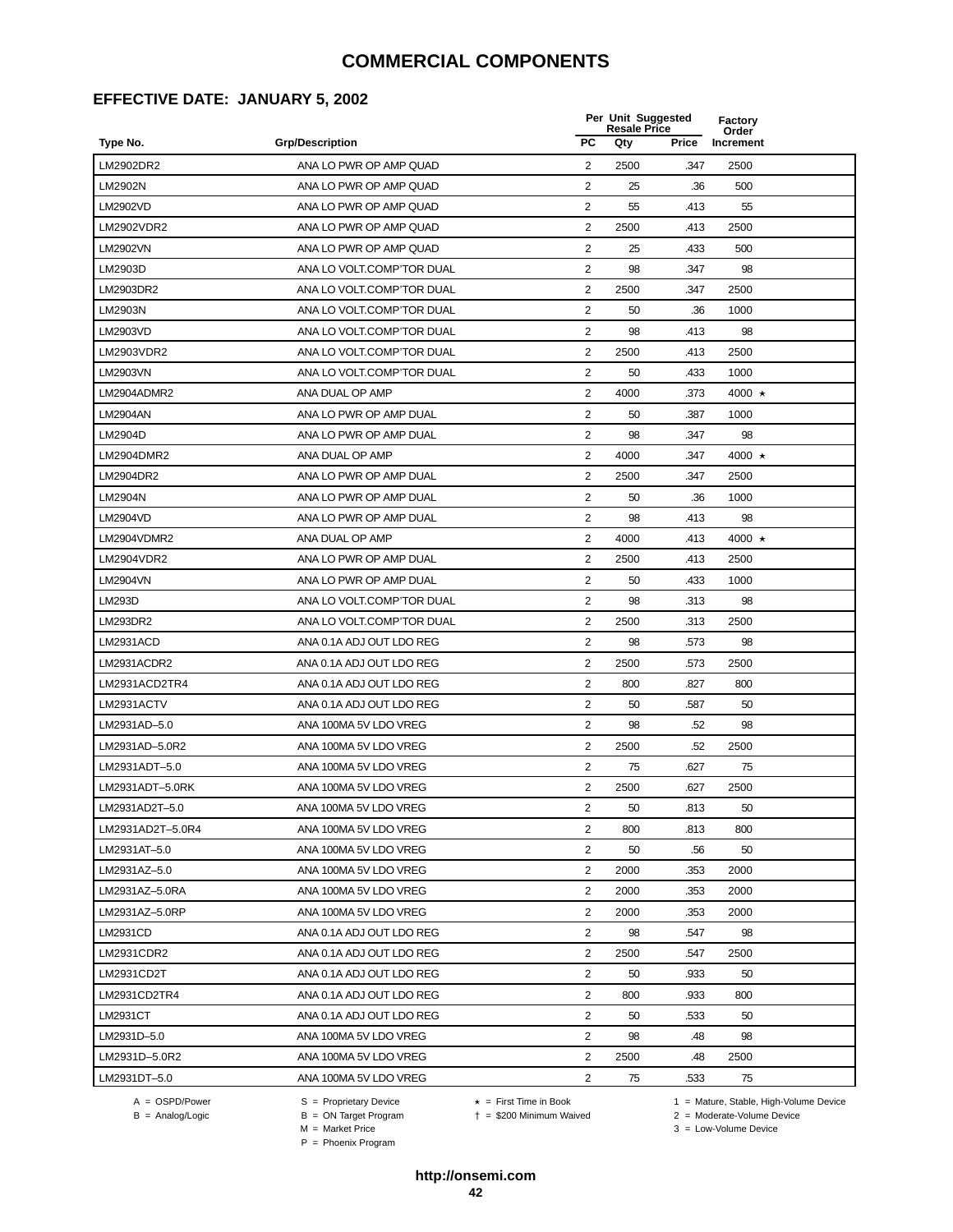### **EFFECTIVE DATE: JANUARY 5, 2002**

|                 |                           |                         | Per Unit Suggested<br><b>Resale Price</b> |       | <b>Factory</b><br>Order |  |
|-----------------|---------------------------|-------------------------|-------------------------------------------|-------|-------------------------|--|
| Type No.        | <b>Grp/Description</b>    | <b>PC</b>               | Qty                                       | Price | Increment               |  |
| LM2931D2T-5.0   | ANA 100MA 5V LDO VREG     | $\overline{2}$          | 50                                        | .787  | 50                      |  |
| LM2931D2T-5.0R4 | ANA 100MA 5V LDO VREG     | $\overline{2}$          | 800                                       | .787  | 800                     |  |
| LM2931T-5.0     | ANA 100MA 5V LDO VREG     | $\overline{2}$          | 50                                        | .533  | 50                      |  |
| LM2931Z-5.0     | ANA 100MA 5V LDO VREG     | 2                       | 2000                                      | .30   | 2000                    |  |
| LM2931Z-5.0RA   | ANA 100MA 5V LDO VREG     | 2                       | 2000                                      | .30   | 2000                    |  |
| LM2931Z-5.0RP   | ANA 100MA 5V LDO VREG     | 2                       | 2000                                      | .30   | 2000                    |  |
| <b>LM301AD</b>  | ANA OP AMP SNGL NON COM   | 2                       | 98                                        | .36   | 98                      |  |
| LM301ADR2       | ANA OP AMP SNGL NON COM   | 2                       | 2500                                      | .36   | 2500                    |  |
| <b>LM301AN</b>  | ANA OP AMP SNGL NON COM   | 2                       | 50                                        | .373  | 1000                    |  |
| <b>LM311D</b>   | ANA HI VOLT COMP'TOR SNGL | $\overline{2}$          | 98                                        | .333  | 98                      |  |
| LM311DR2        | ANA HI VOLT COMP'TOR SNGL | 2                       | 2500                                      | .333  | 2500                    |  |
| LM311N          | ANA HI VOLT COMP'TOR SNGL | $\overline{2}$          | 50                                        | .353  | 1000                    |  |
| LM317BD2T       | ANA 1.5A ADJUST OUT VREG  | $\overline{c}$          | 50                                        | 1.12  | 50                      |  |
| LM317BD2TR4     | ANA 1.5A ADJUST OUT VREG  | $\overline{2}$          | 800                                       | 1.12  | 800                     |  |
| LM317BT         | ANA 1.5A ADJUST OUT VREG  | $\overline{2}$          | 50                                        | .453  | 50                      |  |
| LM317D2T        | ANA 1.5A ADJUST OUT VREG  | 2                       | 50                                        | 1.07  | 50                      |  |
| LM317D2TR4      | ANA 1.5A ADJUST OUT VREG  | 2                       | 800                                       | 1.07  | 800                     |  |
| LM317LBD        | ANA 100MA ADJUST OUT VREG | $\overline{2}$          | 98                                        | .427  | 98                      |  |
| LM317LBDR2      | ANA 100MA ADJUST OUT VREG | 2                       | 2500                                      | .427  | 2500                    |  |
| LM317LBZ        | ANA 100MA ADJUST OUT VREG | 2                       | 2000                                      | .327  | 2000                    |  |
| LM317LBZRA      | ANA 100MA ADJUST OUT VREG | 2                       | 2000                                      | .327  | 2000                    |  |
| LM317LBZRP      | ANA 100MA ADJUST OUT VREG | $\overline{c}$          | 2000                                      | .327  | 2000                    |  |
| LM317LD         | ANA 100MA ADJUST OUT VREG | $\overline{c}$          | 98                                        | .36   | 98                      |  |
| LM317LDR2       | ANA 100MA ADJUST OUT VREG | 2                       | 2500                                      | .36   | 2500                    |  |
| <b>LM317LZ</b>  | ANA 100MA ADJUST OUT VREG | 2                       | 2000                                      | .26   | 2000                    |  |
| LM317LZRA       | ANA 100MA ADJUST OUT VREG | $\overline{2}$          | 2000                                      | .26   | 2000                    |  |
| LM317LZRE       | ANA 100MA ADJUST OUT VREG | $\overline{c}$          | 2000                                      | .26   | 2000                    |  |
| LM317LZRM       | ANA 100MA ADJUST OUT VREG | 2                       | 2000                                      | .26   | 2000                    |  |
| LM317LZRP       | ANA 100MA ADJUST OUT VREG | 2                       | 2000                                      | .26   | 2000                    |  |
| LM317MABDT      | ANA 500MA ADJUST OUT VREG | 2                       | 75                                        | .773  | 75                      |  |
| LM317MABDTRK    | ANA 500MA ADJUST OUT VREG | 2                       | 2500                                      | .773  | 2500                    |  |
| LM317MABT       | ANA 500MA ADJUST OUT VREG | $\overline{\mathbf{c}}$ | 50                                        | .52   | 50                      |  |
| LM317MADTRK     | ANA 500MA ADJUST OUT VREG | 2                       | 2500                                      | .72   | 2500                    |  |
| LM317MBDT       | ANA 500MA ADJUST OUT VREG | 2                       | 75                                        | .72   | 75                      |  |
| LM317MBDTRK     | ANA 500MA ADJUST OUT VREG | $\overline{2}$          | 2500                                      | .72   | 2500                    |  |
| LM317MBSTT3     | ANA 500MA ADJUST OUT VREG | 2                       | 4000                                      | .733  | 4000                    |  |
| LM317MBT        | ANA 500MA ADJUST OUT VREG | 2                       | 50                                        | .48   | 50                      |  |
| LM317MDT        | ANA 500MA ADJUST OUT VREG | 2                       | 75                                        | .627  | 75                      |  |
| LM317MDTRK      | ANA 500MA ADJUST OUT VREG | $\overline{2}$          | 2500                                      | .627  | 2500                    |  |
| LM317MSTT3      | ANA 500MA ADJUST OUT VREG | $\overline{2}$          | 4000                                      | .667  | 4000                    |  |
| LM317MT         | ANA 500MA ADJUST OUT VREG | $\overline{2}$          | 50                                        | .387  | 50                      |  |
| LM317T          | ANA 1.5A ADJUST OUT VREG  | 2                       | 50                                        | .333  | 50                      |  |
| LM323AT         | ANA 3A 5V VREG            | 2                       | 50                                        | 2.61  | 50                      |  |
| LM323T          | ANA 3A 5V VREG            | 2                       | 50                                        | 2.51  | 50                      |  |
| LM324AD         | ANA LO PWR OP AMP QUAD    | $\overline{2}$          | 55                                        | .333  | 55                      |  |

-<br>B = ON Target Program<br>M = Market Price

 $A = OBPD/Power$ <br>  $B = ON Target Program$   $A = First Time in Book$   $A = West Theorem 1 = Nature, Stable, High-Volume Device$   $A = Mature, Stable, High-Volume Device$   $A = Mature, Stable, High-Volume Device$   $A = Mature, Table, High-Volume Device$   $A = Mature, Table, High-Volume Device$   $A = Mature, Table, High-Volume Device$   $A = Mature, Table, High-Volume Device$   $A = Mature, Table, High-Volume Device$   $A = Mature, Table, High-Volume Device$   $A = Mature, Table, High-Volume Device$   $A = Mature, Table, High-Volume Device$   $A = Mature, Table, High-Volume Device$   $A = Mature, Table, High-Volume Device$   $A = Mature, Table$ 

 $2 =$  Moderate-Volume Device  $3 =$  Low-Volume Device

P = Phoenix Program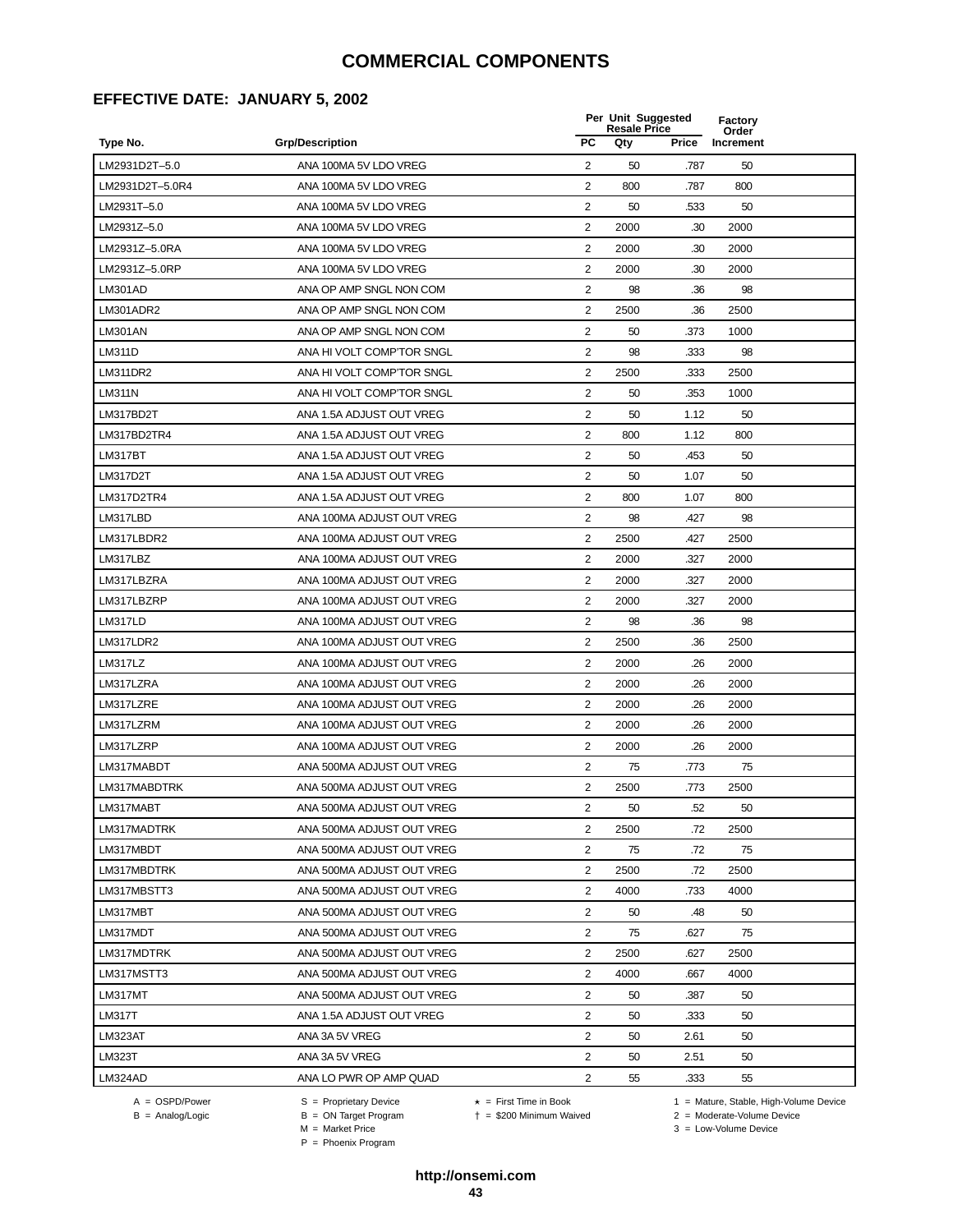### **EFFECTIVE DATE: JANUARY 5, 2002**

|                 |                           |                | Per Unit Suggested<br><b>Resale Price</b> |       | <b>Factory</b><br>Order |  |
|-----------------|---------------------------|----------------|-------------------------------------------|-------|-------------------------|--|
| Type No.        | <b>Grp/Description</b>    | <b>PC</b>      | Qty                                       | Price | Increment               |  |
| LM324ADR2       | ANA LO PWR OP AMP QUAD    | 2              | 2500                                      | .333  | 2500                    |  |
| LM324AN         | ANA LO PWR OP AMP QUAD    | 2              | 25                                        | .347  | 500                     |  |
| <b>LM324D</b>   | ANA LO PWR OP AMP QUAD    | 2              | 55                                        | .293  | 55                      |  |
| <b>LM324DR2</b> | ANA LO PWR OP AMP QUAD    | $\overline{2}$ | 2500                                      | .293  | 2500                    |  |
| <b>LM324N</b>   | ANA LO PWR OP AMP QUAD    | 2              | 25                                        | .307  | 500                     |  |
| LM337AT         | ANA 1.5A ADJ OUT NEG VREG | 2              | 50                                        | .813  | 50                      |  |
| LM337BD2T       | ANA 1.5A ADJ OUT NEG VREG | $\overline{2}$ | 50                                        | .76   | 50                      |  |
| LM337BD2TR4     | ANA 1.5A ADJ OUT NEG VREG | 2              | 800                                       | .76   | 800                     |  |
| LM337BT         | ANA 1.5A ADJ OUT NEG VREG | 2              | 50                                        | .813  | 50                      |  |
| LM337D2T        | ANA 1.5A ADJ OUT NEG VREG | 2              | 50                                        | .72   | 50                      |  |
| LM337D2TR4      | ANA 1.5A ADJ OUT NEG VREG | 2              | 800                                       | .72   | 800                     |  |
| <b>LM337T</b>   | ANA 1.5A ADJ OUT NEG VREG | 2              | 50                                        | .733  | 50                      |  |
| <b>LM339D</b>   | ANA SNGL SUP COMP'TOR QUD | 2              | 55                                        | .293  | 55                      |  |
| LM339DR2        | ANA SNGL SUP COMP'TOR QUD | 2              | 2500                                      | .293  | 2500                    |  |
| <b>LM339N</b>   | ANA SNGL SUP COMP'TOR QUD | 2              | 25                                        | .307  | 500                     |  |
| LM340AT-012     | <b>ANA 1.5A 12V VREG</b>  | $\overline{2}$ | 50                                        | .487  | 50                      |  |
| LM340AT-015     | ANA 1.5A 15V VREG         | $\overline{2}$ | 50                                        | .487  | 50                      |  |
| LM340AT-5.0     | ANA 1.5A 5V VREG          | 2              | 50                                        | .487  | 50                      |  |
| LM340T-012      | ANA 1.5A 12V VREG         | 2              | 50                                        | .467  | 50                      |  |
| LM340T-015      | ANA 1.5A 15V VREG         | 2              | 50                                        | .467  | 50                      |  |
| LM340T-5.0      | ANA 1.5A 5V VREG          | 2              | 50                                        | .467  | 50                      |  |
| <b>LM350BT</b>  | ANA 3A ADJUST OUT VREG    | 2              | 50                                        | 1.72  | 50                      |  |
| <b>LM350T</b>   | ANA 3A ADJUST OUT VREG    | $\overline{c}$ | 50                                        | 1.67  | 50                      |  |
| <b>LM358D</b>   | ANA LO PWR OP AMP DUAL    | 2              | 98                                        | .293  | 98                      |  |
| LM358DMR2       | ANA DUAL OP AMP           | $\overline{2}$ | 4000                                      | .293  | 4000 $\star$            |  |
| LM358DR2        | ANA LO PWR OP AMP DUAL    | 2              | 2500                                      | .293  | 2500                    |  |
| <b>LM358N</b>   | ANA LO PWR OP AMP DUAL    | 2              | 50                                        | .307  | 1000                    |  |
| LM385BD-1.2     | ANA MICROPWR V-REG DIODE  | 2              | 98                                        | .547  | 98                      |  |
| LM385BD-1.2R2   | ANA MICROPWR V-REG DIODE  | $\overline{2}$ | 2500                                      | .547  | 2500                    |  |
| LM385BD-2.5     | ANA MICROPWR V-REG DIODE  | 2              | 98                                        | .547  | 98                      |  |
| LM385BD-2.5R2   | ANA MICROPWR V-REG DIODE  | $\overline{2}$ | 2500                                      | .547  | 2500                    |  |
| LM385BZ-1.2     | ANA MICROPWR V-REG DIODE  | 2              | 2000                                      | .36   | 2000                    |  |
| LM385BZ-1.2RA   | ANA MICROPWR V-REG DIODE  | 2              | 2000                                      | .36   | 2000                    |  |
| LM385BZ-2.5     | ANA MICROPWR V-REG DIODE  | 2              | 2000                                      | .36   | 2000                    |  |
| LM385BZ-2.5RA   | ANA MICROPWR V-REG DIODE  | $\overline{2}$ | 2000                                      | .36   | 2000                    |  |
| LM385D-1.2      | ANA MICROPWR V-REG DIODE  | $\overline{2}$ | 98                                        | .533  | 98                      |  |
| LM385D-1.2R2    | ANA MICROPWR V-REG DIODE  | $\overline{2}$ | 2500                                      | .533  | 2500                    |  |
| LM385D-2.5      | ANA MICROPWR V-REG DIODE  | 2              | 98                                        | .533  | 98                      |  |
| LM385D-2.5R2    | ANA MICROPWR V-REG DIODE  | $\overline{2}$ | 2500                                      | .533  | 2500                    |  |
| LM385Z-1.2      | ANA MICROPWR V-REG DIODE  | $\overline{2}$ | 2000                                      | .347  | 2000                    |  |
| LM385Z-1.2RA    | ANA MICROPWR V-REG DIODE  | $\overline{2}$ | 2000                                      | .347  | 2000                    |  |
| LM385Z-1.2RP    | ANA MICROPWR V-REG DIODE  | 2              | 2000                                      | .347  | 2000                    |  |
| LM385Z-2.5      | ANA MICROPWR V-REG DIODE  | $\overline{2}$ | 2000                                      | .347  | 2000                    |  |
| LM385Z-2.5RP    | ANA MICROPWR V-REG DIODE  | $\overline{2}$ | 2000                                      | .347  | 2000                    |  |
| LM393D          | ANA LO VOLT.COMP'TOR DUAL | $\overline{2}$ | 98                                        | .293  | 98                      |  |

 $B = \text{Analog/Logic}$ <br>B = ON Target Program<br> $M = \text{Market Price}$ 

A = OSPD/Power S = Proprietary Device  $\star$  = First Time in Book 1 = Mature, Stable, High-Volume Device

= \$200 Minimum Waived 2 = Moderate-Volume Device

 $3 =$  Low-Volume Device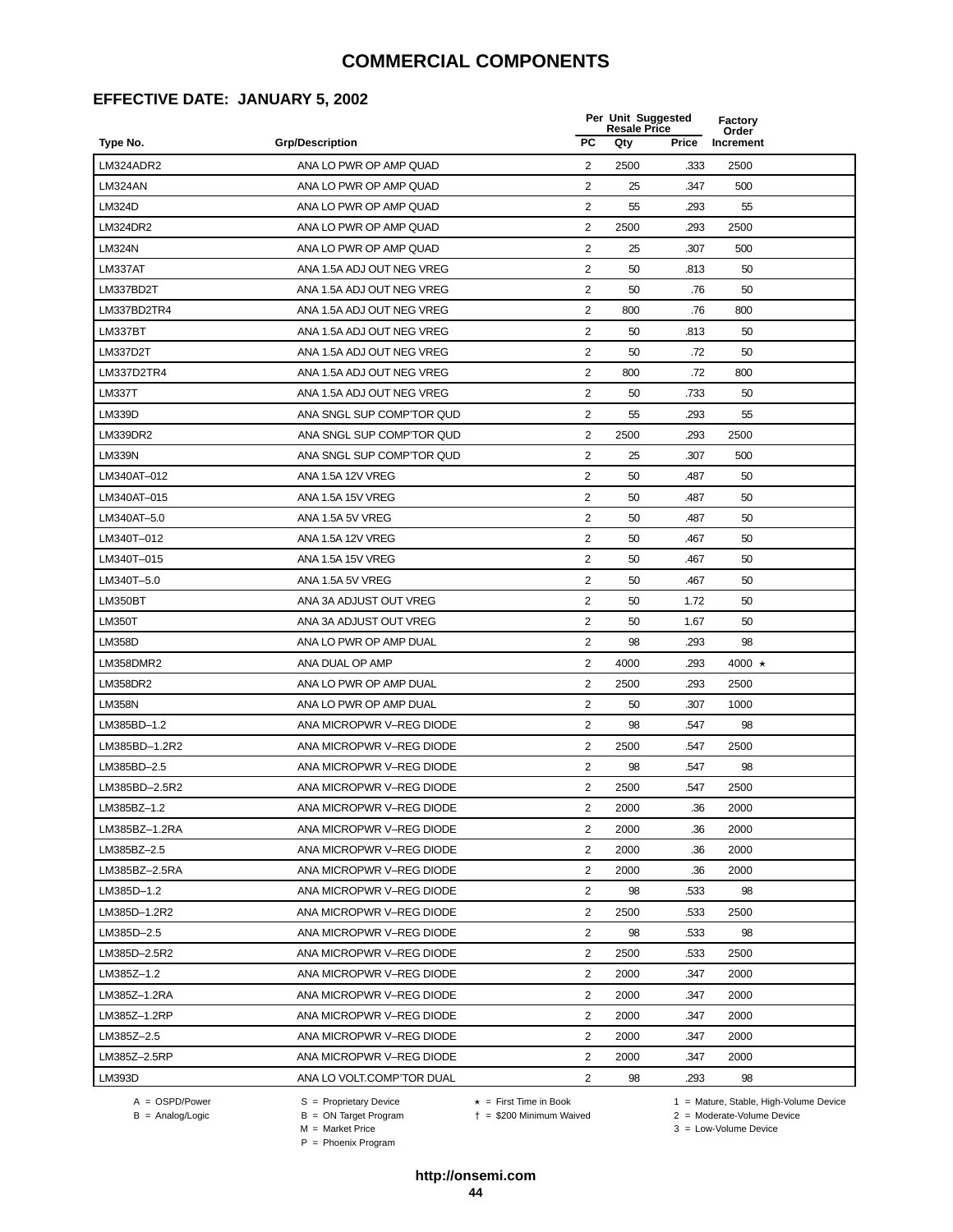### **EFFECTIVE DATE: JANUARY 5, 2002**

|                  |                           |                | Per Unit Suggested<br><b>Resale Price</b> |       | <b>Factory</b><br>Order |
|------------------|---------------------------|----------------|-------------------------------------------|-------|-------------------------|
| Type No.         | <b>Grp/Description</b>    | <b>PC</b>      | Qty                                       | Price | Increment               |
| LM393DR2         | ANA LO VOLT.COMP'TOR DUAL | 2              | 2500                                      | .293  | 2500                    |
| <b>LM393N</b>    | ANA LO VOLT.COMP'TOR DUAL | 2              | 50                                        | .307  | 1000                    |
| <b>LM833D</b>    | ANA DUAL LO-NSE AUDIO OA  | $\overline{2}$ | 98                                        | .467  | 98                      |
| LM833DR2         | ANA DUAL LO-NSE AUDIO OA  | 2              | 2500                                      | .467  | 2500                    |
| <b>LM833N</b>    | ANA DUAL LO-NSE AUDIO OA  | $\overline{2}$ | 50                                        | .487  | 1000                    |
| LP2950ACDT-3.0   | ANA 100MA 3V LDO VREG     | 2              | 75                                        | 1.13  | 75                      |
| LP2950ACDT-3.0RK | ANA DPAK LDO REG 3.0V TR  | $\overline{2}$ | 2500                                      | 1.13  | 2500 $\star$            |
| LP2950ACDT-3.3   | ANA 100MA 3.3V LDO VREG   | 2              | 75                                        | 1.13  | 75                      |
| LP2950ACDT-3.3RK | ANA DPAK LDO REG 3.3V TR  | 2              | 2500                                      | 1.13  | $2500 +$                |
| LP2950ACDT-5.0   | ANA 100MA 5V LDO VREG     | $\overline{2}$ | 75                                        | 1.13  | 75                      |
| LP2950ACDT-5.0RK | ANA 100MA 5V LDO VREG     | 2              | 2500                                      | 1.13  | 2500                    |
| LP2950ACZ-3.0    | ANA 100MA 3V LDO VREG     | 2              | 2000                                      | .827  | 2000                    |
| LP2950ACZ-3.0RA  | ANA TO92 LDO REG 3.0V TR  | $\overline{2}$ | 2000                                      | .827  | 2000 $\star$            |
| LP2950ACZ-3.3    | ANA 100MA 3.3V LDO VREG   | $\overline{2}$ | 2000                                      | .827  | 2000                    |
| LP2950ACZ-3.3RA  | ANA 100MA 3.3V LDO VREG   | 2              | 2000                                      | .827  | 2000                    |
| LP2950ACZ-5.0    | ANA 100MA 5V LDO VREG     | 2              | 2000                                      | .827  | 2000                    |
| LP2950ACZ-5.0RA  | ANA 100MA 5V LDO VREG     | 2              | 2000                                      | .827  | 2000                    |
| LP2950CDT-3.0    | ANA 100MA 3V LDO VREG     | 2              | 75                                        | 1.01  | 75                      |
| LP2950CDT-3.0RK  | ANA 100MA 3V LDO VREG     | $\overline{2}$ | 2500                                      | 1.01  | 2500                    |
| LP2950CDT-3.3    | ANA 100MA 3.3V LDO VREG   | 2              | 75                                        | 1.01  | 75                      |
| LP2950CDT-3.3RK  | ANA 100MA 3.3V LDO VREG   | $\overline{2}$ | 2500                                      | 1.01  | 2500                    |
| LP2950CDT-5.0    | ANA 100MA 5V LDO VREG     | 2              | 75                                        | 1.01  | 75                      |
| LP2950CDT-5.0RK  | ANA 100MA 5V LDO VREG     | $\overline{2}$ | 2500                                      | 1.01  | 2500                    |
| LP2950CZ-3.0     | ANA 100MA 3V LDO VREG     | 2              | 2000                                      | .76   | 2000                    |
| LP2950CZ-3.0RA   | ANA TO92 LDO REG 3.0V TR  | 2              | 2000                                      | .76   | 2000 $\star$            |
| LP2950CZ-3.3     | ANA 100MA 3.3V LDO VREG   | 2              | 2000                                      | .76   | 2000                    |
| LP2950CZ-3.3RA   | ANA 100MA 3.3V LDO VREG   | 2              | 2000                                      | .76   | 2000                    |
| LP2950CZ-5.0     | ANA 100MA 5V LDO VREG     | $\overline{2}$ | 2000                                      | .76   | 2000                    |
| LP2950CZ-5.0RA   | ANA 100MA 5V LDO VREG     | 2              | 2000                                      | .76   | 2000                    |
| LP2950CZ-5.0RP   | ANA 100MA 5V LDO VREG     | $\overline{2}$ | 2000                                      | .76   | 2000                    |
| LP2951ACD        | ANA 0.1A ADJ OUT LDO REG  | $\overline{2}$ | 98                                        | .973  | 98                      |
| LP2951ACD-3.0    | ANA 100MA 3V LDO VREG     | 2              | 98                                        | 973   | 98                      |
| LP2951ACD-3.0R2  | ANA 100MA 3V LDO VREG     | $\overline{2}$ | 2500                                      | .973  | 2500                    |
| LP2951ACD-3.3    | ANA 100MA 3.3V LDO VREG   | 2              | 98                                        | .973  | 98                      |
| LP2951ACD-3.3R2  | ANA 100MA 3.3V LDO VREG   | $\overline{2}$ | 2500                                      | .973  | 2500                    |
| LP2951ACDM-3.0R2 | ANA 100MA 3V LDO VREG     | 2              | 4000                                      | .693  | 4000                    |
| LP2951ACDM-3.3R2 | ANA 100MA 3.3V LDO VREG   | $\overline{2}$ | 4000                                      | .693  | 4000                    |
| LP2951ACDM-5.0R2 | ANA 100MA 5V LDO VREG     | 2              | 4000                                      | .693  | 4000                    |
| LP2951ACDMR2     | ANA 0.1A ADJ OUT LDO REG  | $\overline{2}$ | 4000                                      | .693  | 4000                    |
| LP2951ACDR2      | ANA 0.1A ADJ OUT LDO REG  | 2              | 2500                                      | .973  | 2500                    |
| LP2951ACN        | ANA 0.1A ADJ OUT LDO REG  | 2              | 50                                        | .973  | 1000                    |
| LP2951ACN-3.0    | ANA 100MA 3V LDO VREG     | 2              | 50                                        | .973  | 1000                    |
| LP2951ACN-3.3    | ANA 100MA 3.3V LDO VREG   | 2              | 50                                        | .973  | 1000                    |
| LP2951CD         | ANA 0.1A ADJ OUT LDO REG  | 2              | 98                                        | .947  | 98                      |
| LP2951CD-3.0     | ANA 100MA 3V LDO VREG     | $\overline{2}$ | 98                                        | .947  | 98                      |
|                  |                           |                |                                           |       |                         |

 $B = \text{Analog/Logic}$ <br>B = ON Target Program<br> $M = \text{Market Price}$ 

= \$200 Minimum Waived 2 = Moderate-Volume Device

A = OSPD/Power S = Proprietary Device  $\star$  = First Time in Book 1 = Mature, Stable, High-Volume Device

 $3 =$  Low-Volume Device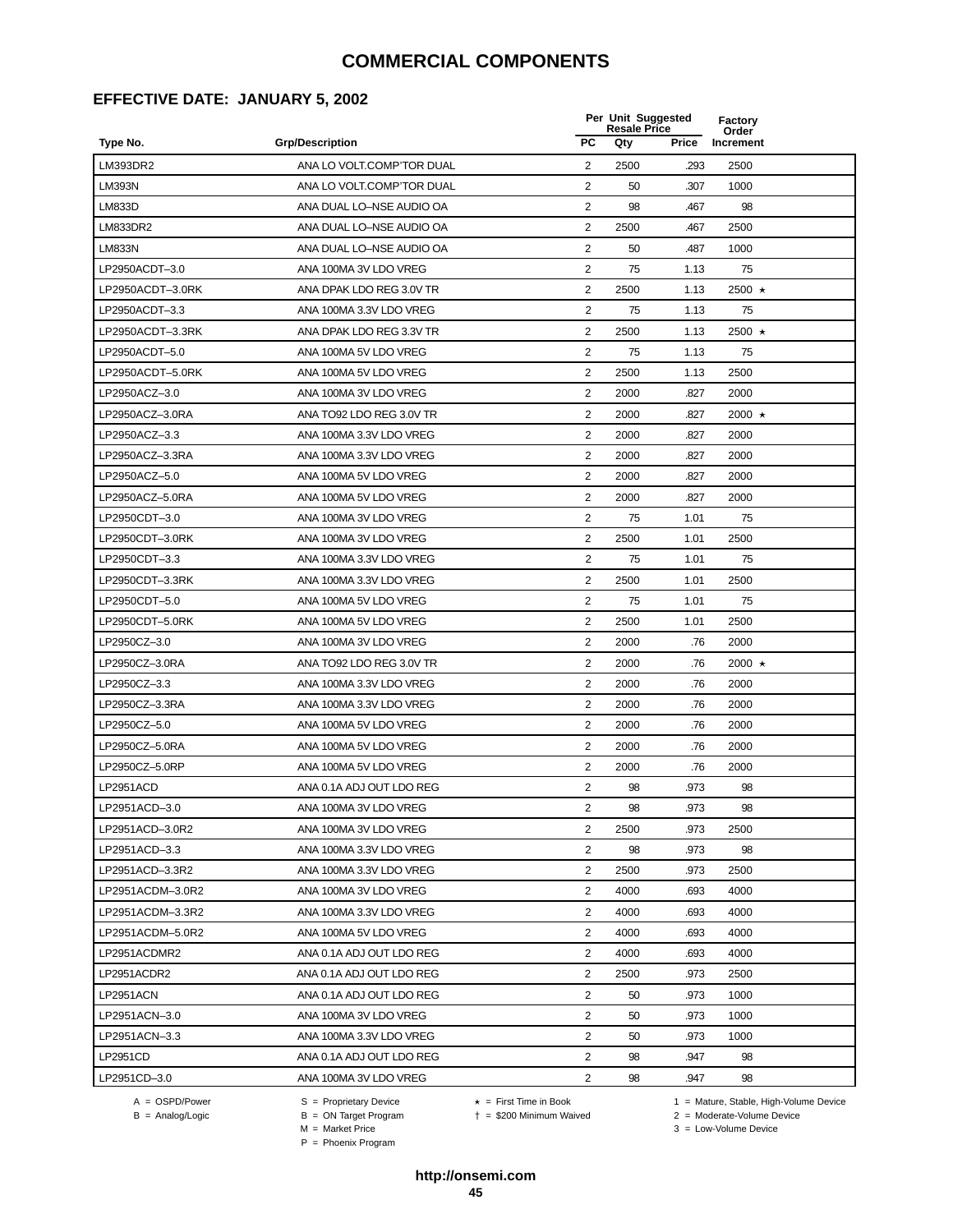### **EFFECTIVE DATE: JANUARY 5, 2002**

|                 |                           |                         | Per Unit Suggested<br><b>Resale Price</b> |       | <b>Factory</b><br>Order |  |
|-----------------|---------------------------|-------------------------|-------------------------------------------|-------|-------------------------|--|
| Type No.        | <b>Grp/Description</b>    | <b>PC</b>               | Qty                                       | Price | Increment               |  |
| LP2951CD-3.0R2  | ANA 100MA 3V LDO VREG     | 2                       | 2500                                      | .947  | 2500                    |  |
| LP2951CD-3.3    | ANA 100MA 3.3V LDO VREG   | 2                       | 98                                        | .947  | 98                      |  |
| LP2951CD-3.3R2  | ANA 100MA 3.3V LDO VREG   | 2                       | 2500                                      | .947  | 2500                    |  |
| LP2951CDM-3.0R2 | ANA 100MA 3V LDO VREG     | $\overline{2}$          | 4000                                      | .947  | 4000                    |  |
| LP2951CDM-3.3R2 | ANA 100MA 3.3V LDO VREG   | $\overline{2}$          | 4000                                      | .947  | 4000                    |  |
| LP2951CDM-5.0R2 | ANA 100MA 5V LDO VREG     | 2                       | 4000                                      | .947  | 4000                    |  |
| LP2951CDMR2     | ANA 0.1A ADJ OUT LDO REG  | $\overline{2}$          | 4000                                      | .947  | 4000                    |  |
| LP2951CDR2      | ANA 0.1A ADJ OUT LDO REG  | 2                       | 2500                                      | .947  | 2500                    |  |
| <b>LP2951CN</b> | ANA 0.1A ADJ OUT LDO REG  | $\overline{2}$          | 50                                        | .947  | 1000                    |  |
| LP2951CN-3.0    | ANA 100MA 3V LDO VREG     | $\overline{2}$          | 50                                        | .947  | 1000                    |  |
| LP2951CN-3.3    | ANA 100MA 3.3V LDO VREG   | 2                       | 50                                        | .947  | 1000                    |  |
| L4949D          | ANA 100MA 5V VREG RESET   | $\overline{2}$          | 98                                        | .813  | 98                      |  |
| L4949DR2        | ANA 100MA 5V VREG RESET   | 2                       | 2500                                      | .813  | 2500                    |  |
| L4949N          | ANA 100MA 5V VREG RESET   | $\overline{2}$          | 50                                        | .827  | 1000                    |  |
| MAC08BT1        | THY S0T223 0.8A 200V TRIA | 2                       | 1000                                      | .307  | 1000                    |  |
| MAC08MT1        | THY S0T223 .8A 600V TRIAC | $\overline{2}$          | 1000                                      | .307  | 1000                    |  |
| MAC12D          | THY T0220 12A 400V TRIAC  | 2                       | 50                                        | .507  | 50                      |  |
| MAC12HCD        | THY T0220 12A 400V TRIAC  | 2                       | 50                                        | .56   | 50                      |  |
| MAC12HCM        | THY T0220 12A 600V TRIAC  | $\overline{2}$          | 50                                        | .56   | 50                      |  |
| MAC12HCN        | THY T0220 12A 800V TRIAC  | 2                       | 50                                        | .56   | 50                      |  |
| MAC12M          | THY T0220 12A 600V TRIAC  | 2                       | 50                                        | .507  | 50                      |  |
| MAC12N          | THY T0220 12A 800V TRIAC  | 2                       | 50                                        | .507  | 50                      |  |
| MAC12SM         | THY T0220 12A 600V TRIAC  | $\overline{2}$          | 50                                        | .507  | 50                      |  |
| MAC12SN         | THY T0220 12A 800V TRIAC  | 2                       | 50                                        | .507  | 50                      |  |
| MAC15-008       | THY T0220 15A 600V TRIAC  | 2                       | 500                                       | .667  | 500                     |  |
| MAC15-010       | THY T0220 15A 800V TRIAC  | 2                       | 500                                       | .667  | 500                     |  |
| MAC15A10        | THY T0220 15A 800V TRIAC  | $\overline{\mathbf{c}}$ | 500                                       | .667  | 500                     |  |
| MAC15A6         | THY T0220 15A 400V TRIAC  | $\overline{2}$          | 500                                       | .827  | 500                     |  |
| MAC15A8         | THY T0220 15A 600V TRIAC  | 2                       | 500                                       | .667  | 500                     |  |
| MAC15M          | THY T0220FP 15A 600V TRI  | $\overline{2}$          | 50                                        | .667  | 50                      |  |
| MAC15N          | THY T0220FP 15A 800V TRI  | $\overline{2}$          | 50                                        | .667  | 50                      |  |
| MAC15SD         | THY T0220FP 15A 400V TRI  | 2                       | 50                                        | 667   | 50                      |  |
| MAC15SM         | THY T0220FP 15A 600V TRI  | $\overline{2}$          | 50                                        | .667  | 50                      |  |
| MAC15SN         | THY T0220FP 15A 800V TRI  | $\overline{2}$          | 50                                        | .667  | 50                      |  |
| MAC16CD         | THY TO220 16A 400V TRIAC  | $\overline{2}$          | 50                                        | .667  | 50                      |  |
| MAC16CM         | THY TO220 16A 600V TRIAC  | $\overline{2}$          | 50                                        | .667  | 50                      |  |
| MAC16CN         | THY TO220 16A 800V TRIAC  | $\overline{2}$          | 50                                        | .667  | 50                      |  |
| MAC16D          | THY TO220 16A 400V TRIAC  | $\overline{2}$          | 50                                        | .667  | 50                      |  |
| MAC16HCD        | THY TO220 16A 400V TRIAC  | $\overline{2}$          | 50                                        | .853  | 50                      |  |
| MAC16HCM        | THY TO220 16A 600V TRIAC  | 2                       | 50                                        | .84   | 50                      |  |
| MAC16HCN        | THY TO220 16A 800V TRIAC  | 2                       | 50                                        | .893  | 50                      |  |
| MAC16M          | THY TO220 16A 600V TRIAC  | 2                       | 50                                        | .667  | 50                      |  |
| MAC16N          | THY TO220 16A 800V TRIAC  | $\overline{2}$          | 50                                        | .667  | 50                      |  |
| MAC210A10       | THY TO220 10A 800V TRIAC  | $\overline{2}$          | 500                                       | .747  | 500                     |  |
| <b>MAC210A8</b> | THY T0220 10A 600V TRIAC  | $\overline{c}$          | 500                                       | .72   | 500                     |  |

-<br>B = ON Target Program<br>M = Market Price

 $A = OBPD/Power$ <br>  $B = ON Target Program$   $A = First Time in Book$   $A = West Theorem 1 = Nature, Stable, High-Volume Device$   $A = Mature, Stable, High-Volume Device$   $A = Mature, Stable, High-Volume Device$   $A = Mature, Table, High-Volume Device$   $A = Mature, Table, High-Volume Device$   $A = Mature, Table, High-Volume Device$   $A = Mature, Table, High-Volume Device$   $A = Mature, Table, High-Volume Device$   $A = Mature, Table, High-Volume Device$   $A = Mature, Table, High-Volume Device$   $A = Mature, Table, High-Volume Device$   $A = Mature, Table, High-Volume Device$   $A = Mature, Table, High-Volume Device$   $A = Mature, Table$ 

 $2 =$  Moderate-Volume Device

 $3 =$  Low-Volume Device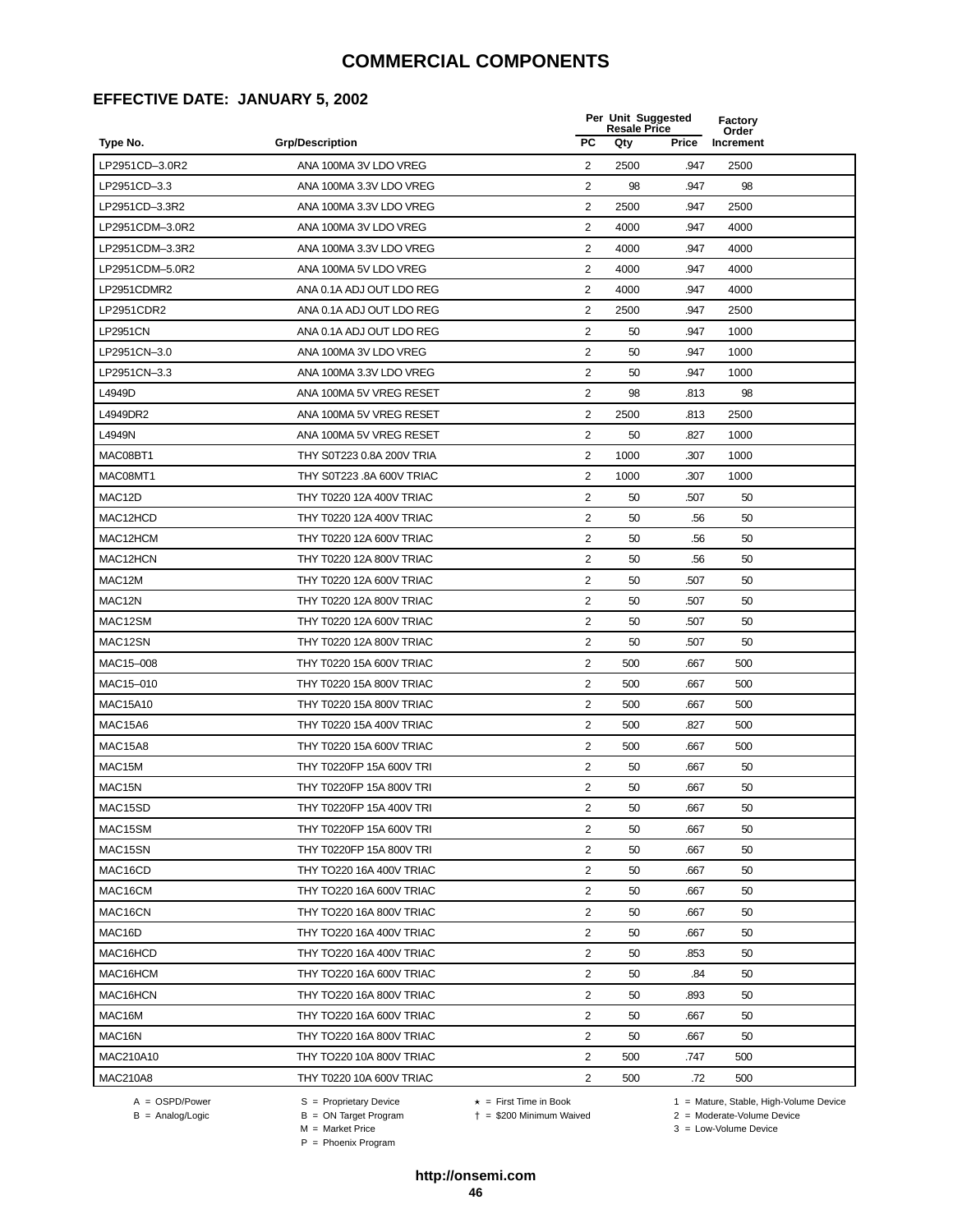### **EFFECTIVE DATE: JANUARY 5, 2002**

|                 |                          |                | Per Unit Suggested<br><b>Resale Price</b> |       | <b>Factory</b><br>Order |  |
|-----------------|--------------------------|----------------|-------------------------------------------|-------|-------------------------|--|
| Type No.        | <b>Grp/Description</b>   | <b>PC</b>      | Qty                                       | Price | Increment               |  |
| MAC212A10       | THY T0220 12A 800V TRIAC | $\overline{2}$ | 500                                       | .72   | 500                     |  |
| <b>MAC212A8</b> | THY T0220 12A 600V TRIAC | 2              | 500                                       | .72   | 500                     |  |
| <b>MAC218A8</b> | THY T0220 8A 600V TRIAC  | 2              | 500                                       | .667  | 500                     |  |
| MAC228A10       | THY T0220 8A 800V TRIAC  | 2              | 500                                       | .96   | 500                     |  |
| <b>MAC228A4</b> | THY T0220 8A 200V TRIAC  | $\sqrt{2}$     | 500                                       | .507  | 500                     |  |
| <b>MAC228A6</b> | THY T0220 8A 400V TRIAC  | 2              | 500                                       | .532  | 500                     |  |
| <b>MAC228A8</b> | THY T0220 8A 600V TRIAC  | $\overline{2}$ | 500                                       | .532  | 500                     |  |
| MAC3030-008     | THY T0220 8A 250V TRIAC  | 2              | 500                                       | .707  | 500                     |  |
| MAC4DCM-001     | THY DPAK 4A 600V TRIAC   | $\overline{2}$ | 75                                        | .32   | 75                      |  |
| MAC4DCMT4       | THY DPAK 4A 600V TRIAC   | $\overline{2}$ | 2500                                      | .32   | 2500                    |  |
| MAC4DCN-001     | THY DPAK 4A 800V TRIAC   | 2              | 75                                        | .32   | 75                      |  |
| MAC4DCNT4       | THY DPAK 4A 800V TRIAC   | $\overline{2}$ | 2500                                      | .32   | 2500                    |  |
| MAC4DHM-001     | THY DPAK 4A 600V TRIAC   | 2              | 75                                        | .32   | 75                      |  |
| MAC4DHMT4       | THY DPAK 4A 600V TRIAC   | $\sqrt{2}$     | 2500                                      | .32   | 2500                    |  |
| MAC4DLM-001     | THY DPAK 4A 600V TRIAC   | 2              | 75                                        | .32   | 75                      |  |
| MAC4DLMT4       | THY DPAK 4A 600V TRIAC   | $\overline{2}$ | 2500                                      | .32   | 2500                    |  |
| MAC4DSM-001     | THY DPAK 4A 600V TRIAC   | 2              | 75                                        | .32   | 75                      |  |
| MAC4DSMT4       | THY DPAK 4A 600V TRIAC   | 2              | 2500                                      | .32   | 2500                    |  |
| MAC4DSN-001     | THY DPAK 4A 800V TRIAC   | 2              | 75                                        | .32   | 75                      |  |
| MAC4DSNT4       | THY DPAK 4A 800V TRIAC   | $\overline{2}$ | 2500                                      | .32   | 2500                    |  |
| MAC4M           | THY T0220 4A 600V TRIAC  | $\overline{2}$ | 50                                        | .453  | 50                      |  |
| MAC4N           | THY T0220 4A 800V TRIAC  | 2              | 50                                        | .453  | 50                      |  |
| MAC4SM          | THY T0220 4A 600V TRIAC  | $\sqrt{2}$     | 50                                        | .453  | 50                      |  |
| MAC4SN          | THY T0220 4A 800V TRIAC  | 2              | 50                                        | .453  | 50                      |  |
| MAC8D           | THY T0220 8A 400V TRIAC  | $\overline{2}$ | 50                                        | .453  | 50                      |  |
| MAC8M           | THY T0220 8A 600V TRIAC  | 2              | 50                                        | .453  | 50                      |  |
| MAC8N           | THY T0220 8A 800V TRIAC  | 2              | 50                                        | .453  | 50                      |  |
| MAC8SD          | THY T0220 8A 400V TRIAC  | 2              | 50                                        | .453  | 50                      |  |
| MAC8SM          | THY T0220 8A 600V TRIAC  | 2              | 50                                        | .453  | 50                      |  |
| MAC8SN          | THY T0220 8A 800V TRIAC  | $\overline{2}$ | 50                                        | .453  | 50                      |  |
| MAC9D           | THY T0220 8A 400V TRIAC  | $\overline{2}$ | 50                                        | .453  | 50                      |  |
| MAC9M           | THY T0220 8A 600V TRIAC  | 2              | 50                                        | 453   | 50                      |  |
| MAC9N           | THY T0220 8A 800V TRIAC  | $\overline{2}$ | 50                                        | .453  | 50                      |  |
| MAC97-008       | THY T092 .6A 600V TRIAC  | $\overline{2}$ | 5000                                      | .107  | 5000                    |  |
| MAC97A-8RLRM    | THY T092 .1A 600V TRIAC  | 2              | 2000                                      | .107  | 2000                    |  |
| MAC97A-8RLRP    | THY T092 .1A 600V TRIAC  | 2              | 2000                                      | .107  | 2000                    |  |
| MAC97A4         | THY T092 .6A 200V TRIAC  | 2              | 5000                                      | .107  | 5000                    |  |
| MAC97A6         | THY T092 .6A 400V TRIAC  | 2              | 5000                                      | .107  | 5000                    |  |
| MAC97A6RLRF     | THY T092 .6A 400V TRIAC  | 2              | 2000                                      | .107  | 2000                    |  |
| MAC97A6RLRP     | THY T092 .6A 400V TRIAC  | $\overline{2}$ | 2000                                      | .107  | 2000                    |  |
| MAC97A6RL1      | THY T092 .6A 400V TRIAC  | $\overline{2}$ | 2000                                      | .107  | 2000                    |  |
| MAC97A8         | THY T092 .6A 600V TRIAC  | 2              | 5000                                      | .107  | 5000                    |  |
| MAC97A8RLRM     | THY T092 .6A 600V TRIAC  | $\overline{2}$ | 2000                                      | .107  | 2000                    |  |
| MAC97A8RLRP     | THY T092 .6A 600V TRIAC  | $\overline{2}$ | 2000                                      | .107  | 2000                    |  |
| MAC97A8RL1      | THY T092 .6A 600V TRIAC  | $\overline{2}$ | 2000                                      | .107  | 2000                    |  |

 $B =$  Analog/Logic  $B =$  ON Target Program  $M =$  Market Price

= \$200 Minimum Waived 2 = Moderate-Volume Device

A = OSPD/Power S = Proprietary Device  $\star$  = First Time in Book 1 = Mature, Stable, High-Volume Device

P = Phoenix Program

 $3 =$  Low-Volume Device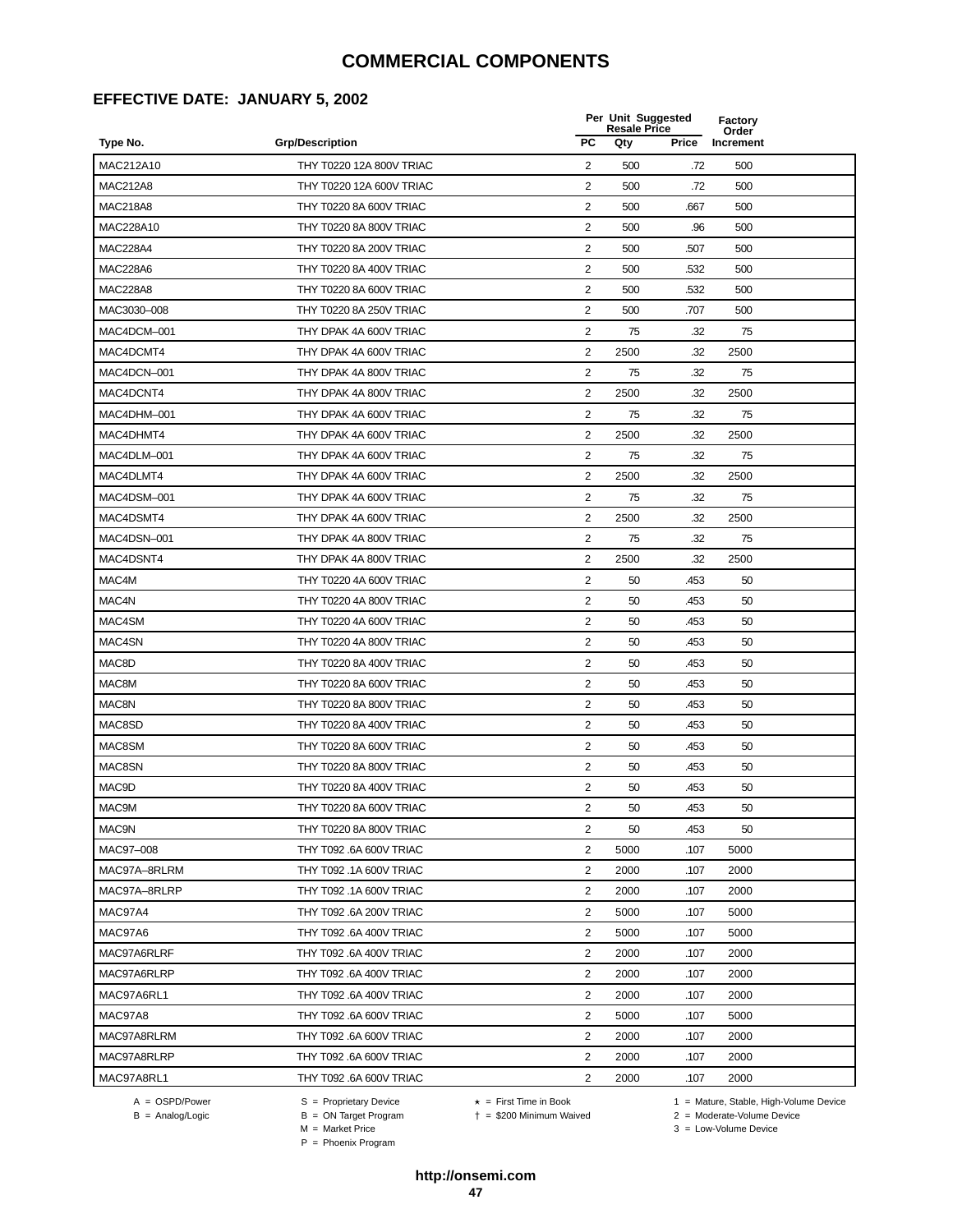#### **EFFECTIVE DATE: JANUARY 5, 2002**

|                 |                           | Per Unit Suggested<br><b>Resale Price</b> |      |       | Factory<br>Order |
|-----------------|---------------------------|-------------------------------------------|------|-------|------------------|
| Type No.        | <b>Grp/Description</b>    | <b>PC</b>                                 | Qty  | Price | Increment        |
| <b>MAC997A6</b> | THY T092 .8A 400V TRIAC   | 2                                         | 5000 | .112  | 5000             |
| MAC997A6RLRP    | THY T092 .8A 400V TRIAC   | 2                                         | 2000 | .112  | 2000             |
| MAC997A6RL1     | THY T092 .8A 400V TRIAC   | $\overline{2}$                            | 2000 | .112  | 2000             |
| <b>MAC997A8</b> | THY T092 .8A 600V TRIAC   | $\overline{2}$                            | 5000 | .112  | 5000             |
| MAC997A8RLRP    | THY T092 .8A 600V TRIAC   | $\overline{2}$                            | 2000 | .112  | 2000             |
| MAC997A8RL1     | THY T092 .8A 600V TRIAC   | $\overline{2}$                            | 2000 | .112  | 2000             |
| <b>MAC997B6</b> | THY T092 .8A 400V TRIAC   | $\overline{2}$                            | 5000 | .117  | 5000             |
| MAC997B6RLRP    | THY T092 .8A 400V TRIAC   | $\overline{2}$                            | 2000 | .117  | 2000             |
| MAC997B6RL1     | THY T092 .8A 400V TRIAC   | $\overline{2}$                            | 2000 | .117  | 2000             |
| <b>MAC997B8</b> | THY T092 .8A 600V TRIAC   | 2                                         | 5000 | .117  | 5000             |
| MAC997B8RLRP    | THY T092 .8A 600V TRIAC   | 2                                         | 2000 | .117  | 2000             |
| MAC997B8RL1     | THY T092 .8A 600V TRIAC   | $\overline{2}$                            | 2000 | .117  | 2000             |
| MAX1720EUT      | ANA CHARGE PUMP INVRTR    | $\overline{2}$                            | 3000 | .64   | 3000             |
| MAX707CUA-T     | ANA MICROPROC RESET 4.65V | 2                                         | 4000 | .493  | 4000 $\star$     |
| MAX707ESA-T     | ANA MICROPROC RESET 4.65V | 2                                         | 2500 | .493  | 2500 $\star$     |
| MAX708CUA-T     | ANA MICROPROC RESET 4.40V | $\overline{2}$                            | 4000 | .493  | 4000 $\star$     |
| MAX708ESA-T     | ANA MICROPROC RESET 4.40V | 2                                         | 2500 | .493  | 2500 $\star$     |
| MAX708RCUA-T    | ANA MICROPROC RESET 2.63V | 2                                         | 4000 | .493  | 4000 ★           |
| MAX708RESA-T    | ANA MICROPROC RESET 2.63V | $\overline{2}$                            | 2500 | .493  | 2500 $\star$     |
| MAX708SCUA-T    | ANA MICROPROC RESET 2.93V | 2                                         | 4000 | .493  | 4000 $\star$     |
| MAX708SESA-T    | ANA MICROPROC RESET 2.93V | 2                                         | 2500 | .493  | 2500 $\star$     |
| MAX708TCUA-T    | ANA MICROPROC RESET 3.08V | 2                                         | 4000 | .493  | 4000 $\star$     |
| MAX708TESA-T    | ANA MICROPROC RESET 3.08V | $\overline{\mathbf{c}}$                   | 2500 | .493  | 2500 $\star$     |
| MAX809JTR       | ANA 4.0V MCROPROC RESET   | $\overline{2}$                            | 3000 | .533  | 3000             |
| MAX809LTR       | ANA 4.63V MCROPROC RESET  | $\overline{2}$                            | 3000 | .533  | 3000             |
| MAX809MTR       | ANA 2.63V MCROPROC RESET  | $\overline{2}$                            | 3000 | .533  | 3000             |
| MAX809RTR       | ANA 2.63V MCROPROC RESET  | $\overline{c}$                            | 3000 | .533  | 3000             |
| MAX809SN160T1   | ANA MICRO MONT RESET 1.6  | 2                                         | 3000 | .427  | 3000             |
| MAX809SN232T1   | ANA MICRO MONT RESET 2.32 | 2                                         | 3000 | .427  | 3000             |
| MAX809SN490T1   | ANA MICRO MONT RESET 4.9  | $\overline{2}$                            | 3000 | .427  | 3000             |
| MAX809STR       | ANA 2.93V MCROPROC RESET  | $\overline{2}$                            | 3000 | .533  | 3000             |
| MAX809TTR       | ANA 4.63V MCROPROC RESET  | $\overline{\mathbf{c}}$                   | 3000 | 533   | 3000             |
| MAX810LTR       | ANA 2.63V MCROPROC RESET  | 2                                         | 3000 | .533  | 3000             |
| MAX810MTR       | ANA 4.38V MCROPROC RESET  | $\overline{2}$                            | 3000 | .533  | 3000             |
| MAX810RTR       | ANA 2.63V MCROPROC RESET  | 2                                         | 3000 | .533  | 3000             |
| MAX810STR       | ANA 2.93V MCROPROC RESET  | 2                                         | 3000 | .533  | 3000             |
| MAX810TTR       | ANA 3.08V MCROPROC RESET  | 2                                         | 3000 | .533  | 3000             |
| MAX828EUK       | ANA CHARGE PUMP INVRTR    | 2                                         | 3000 | .573  | 3000             |
| MAX829EUK       | ANA CHARGE PUMP INVRTR    | $\overline{2}$                            | 3000 | .573  | 3000             |
| MA3075WALT1     | ZENER COMMON ANODE        | 2                                         | 3000 | .0667 | 3000 $\star$     |
| <b>MBD101</b>   | SS T092 SHKY DIO 7V       | 2                                         | 1000 | .20   | 1000             |
| MBD110DWT1      | SS SC88 SHKY DIO 7V TR    | 2                                         | 3000 | .147  | 3000             |
| <b>MBD301</b>   | SS T092 SHKY DIO 30V      | $\overline{2}$                            | 1000 | .173  | 1000             |
| MBD330DWT1      | SS SC88 SHKY DIO 30V TR   | 2                                         | 3000 | .147  | 3000             |
| MBD54DWT1       | SS SC88 SHKY DIO 30V TR   | $\overline{2}$                            | 3000 | .147  | 3000             |
|                 |                           |                                           |      |       |                  |

 $B = \text{Analog/Logic}$ <br>B = ON Target Program<br> $M = \text{Market Price}$ 

= \$200 Minimum Waived 2 = Moderate-Volume Device

A = OSPD/Power S = Proprietary Device  $\star$  = First Time in Book 1 = Mature, Stable, High-Volume Device

 $3 =$  Low-Volume Device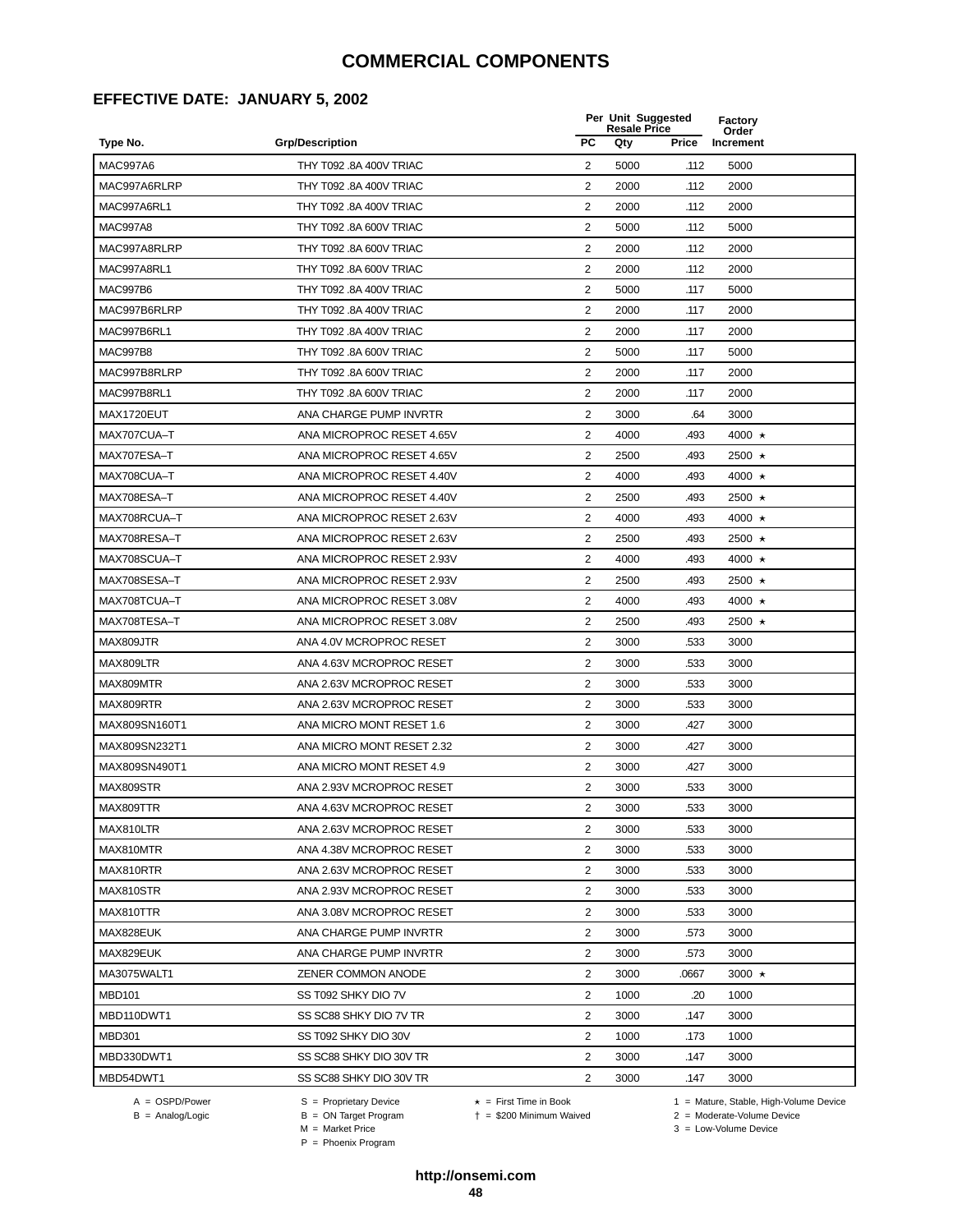## **EFFECTIVE DATE: JANUARY 5, 2002**

|                    |                           |                         | Per Unit Suggested<br><b>Resale Price</b> | <b>Factory</b><br>Order |           |  |
|--------------------|---------------------------|-------------------------|-------------------------------------------|-------------------------|-----------|--|
| Type No.           | <b>Grp/Description</b>    | <b>PC</b>               | Qty                                       | Price                   | Increment |  |
| <b>MBD701</b>      | SS T092 SHKY DIO 70V      | 2                       | 1000                                      | .147                    | 1000      |  |
| MBD770DWT1         | SS SC88 SHKY DIO 70V TR   | $\overline{2}$          | 3000                                      | .147                    | 3000      |  |
| MBRA120ET3         | REC SMB 1A 20V SHTKY TR   | 2                       | 5000                                      | .0987                   | 5000      |  |
| MBRA120LT3         | REC SMB 1A 20V SHTKY TR   | $\overline{2}$          | 5000                                      | .0987                   | 5000      |  |
| MBRA130LT3         | REC SMA 1A 30V SHTKY TR   | $\overline{2}$          | 5000                                      | .227                    | 5000      |  |
| MBRA140T3          | REC SMA 1A 40V SHTKY TR   | 2                       | 5000                                      | .227                    | 5000      |  |
| <b>MBRA160T3</b>   | REC SMA 1A 60V SHTKY TR   | $\overline{2}$          | 5000                                      | .227                    | 5000      |  |
| MBRA210ET3         | REC SMA 2A 10V SHTKY TR   | 2                       | 5000                                      | .133                    | 5000      |  |
| MBRA210LT3         | REC SMA 2A 10V SHTKY TR   | 2                       | 5000                                      | .133                    | 5000      |  |
| <b>MBRB1045</b>    | REC D2PAK 10A 45V SHTKY   | $\overline{2}$          | 50                                        | .60                     | 50        |  |
| MBRB1045T4         | REC D2PAK 10A 45V SHTKY   | 2                       | 800                                       | .60                     | 800       |  |
| MBRB1545CT         | REC D2PAK 15A 45V SHTKY   | $\overline{2}$          | 50                                        | .80                     | 50        |  |
| MBRB1545CTT4       | REC D2PAK 15A 45V SHTKY   | 2                       | 800                                       | .80                     | 800       |  |
| <b>MBRB20100CT</b> | REC D2PAK 20A 100V SHTKY  | $\sqrt{2}$              | 50                                        | 1.40                    | 50        |  |
| MBRB20100CTT4      | REC D2PAK 20A 100V SHTKY  | 2                       | 800                                       | 1.40                    | 800       |  |
| <b>MBRB20200CT</b> | REC D2PAK 20A 200V SHTKY  | $\overline{2}$          | 50                                        | 1.53                    | 50        |  |
| MBRB20200CTT4      | REC D2PAK 20A 200V SHTKY  | 2                       | 800                                       | 1.53                    | 800       |  |
| <b>MBRB2060CT</b>  | REC D2PAK 20A 60V SHTKY   | $\overline{\mathbf{c}}$ | 50                                        | 1.33                    | 50        |  |
| MBRB2060CTT4       | REC D2PAK 20A 60V SHTKY   | $\overline{2}$          | 800                                       | 1.33                    | 800       |  |
| MBRB2515L          | REC D2PAK 25A 15V SHTKY   | 2                       | 50                                        | 1.67                    | 50        |  |
| MBRB2515LT4        | REC D2PAK 25A 15V SHTKY   | $\overline{2}$          | 800                                       | 1.67                    | 800       |  |
| MBRB2535CTL        | REC D2PAK 25A 35V SHTKY   | $\overline{2}$          | 50                                        | 1.40                    | 50        |  |
| MBRB2535CTLT4      | REC D2PAK 25A 35V SHTKY   | $\overline{2}$          | 800                                       | 1.40                    | 800       |  |
| MBRB2545CT         | REC D2PAK 30A 45V SHTKY   | $\overline{2}$          | 50                                        | 1.33                    | 50        |  |
| MBRB2545CTT4       | REC D2PAK 30A 45V SHTKY   | $\overline{2}$          | 800                                       | 1.33                    | 800       |  |
| MBRB3030CT         | REC D2PAK 30A 30V SHTKY   | $\overline{2}$          | 50                                        | 2.13                    | 50        |  |
| MBRB3030CTL        | REC D2PAK 30A 30V SHTKY   | $\overline{\mathbf{c}}$ | 50                                        | 2.13                    | 50        |  |
| MBRB3030CTLT4      | REC D2PAK 30A 30V SHTKY   | 2                       | 800                                       | 2.13                    | 800       |  |
| MBRB3030CTT4       | REC D2PAK 30A 30V SHTKY   | 2                       | 800                                       | 2.13                    | 800       |  |
| <b>MBRB4030</b>    | REC D2PAK 40A 30V SHTKY   | $\overline{2}$          | 50                                        | 2.32                    | 50        |  |
| MBRB4030T4         | REC D2PAK 40A 30V SHTKY   | $\overline{2}$          | 800                                       | 2.32                    | 800       |  |
| MBRD1035CTL        | REC DPAK 10A 35V SHTKY    | $\overline{\mathbf{c}}$ | 75                                        | .733                    | 75        |  |
| MBRD1035CTLT4      | REC DPAK 10A 35V SHTKY TR | 2                       | 2500                                      | .733                    | 2500      |  |
| MBRD320            | REC DPAK 3A 20V SHTKY     | $\overline{2}$          | 75                                        | .413                    | 75        |  |
| MBRD320RL          | REC DPAK 3A 20V SHTKY TR  | $\overline{2}$          | 1800                                      | .667                    | 1800      |  |
| MBRD320T4          | REC DPAK 3A 20V SHTKY TR  | 2                       | 2500                                      | .413                    | 2500      |  |
| MBRD330            | REC DPAK 3A 30V SHTKY     | $\overline{2}$          | 75                                        | .413                    | 75        |  |
| MBRD330RL          | REC DPAK 3A 30V SHTKY TR  | 2                       | 1800                                      | .667                    | 1800      |  |
| MBRD330T4          | REC DPAK 3A 30V SHTKY TR  | $\overline{2}$          | 2500                                      | .413                    | 2500      |  |
| MBRD340            | REC 3A 40V SCHOTT DPAK    | 2                       | 75                                        | .72                     | 75        |  |
| MBRD340RL          | REC 3A 40V SBR DPAK       | 2                       | 1800                                      | .72                     | 1800      |  |
| MBRD340T4          | REC DPAK 3A 40V SHTKY TR  | 2                       | 2500                                      | .413                    | 2500      |  |
| MBRD350            | REC 3A 50V SCHOTT DPAK    | 2                       | 75                                        | .667                    | 75        |  |
| MBRD350RL          | REC DPAK 3A 50V SHTKY TR  | $\overline{2}$          | 1800                                      | .667                    | 1800      |  |
| MBRD350T4          | REC DPAK 3A 50V SHTKY TR  | 2                       | 2500                                      | .413                    | 2500      |  |

-<br>B = ON Target Program<br>M = Market Price

 $A = OBPD/Power$ <br>  $B = ON Target Program$   $A = First Time in Book$   $A = West Theorem 1 = Nature, Stable, High-Volume Device$   $A = Mature, Stable, High-Volume Device$   $A = Mature, Stable, High-Volume Device$   $A = Mature, Table, High-Volume Device$   $A = Mature, Table, High-Volume Device$   $A = Mature, Table, High-Volume Device$   $A = Mature, Table, High-Volume Device$   $A = Mature, Table, High-Volume Device$   $A = Mature, Table, High-Volume Device$   $A = Mature, Table, High-Volume Device$   $A = Mature, Table, High-Volume Device$   $A = Mature, Table, High-Volume Device$   $A = Mature, Table, High-Volume Device$   $A = Mature, Table$ 

 $2 =$  Moderate-Volume Device  $3 =$  Low-Volume Device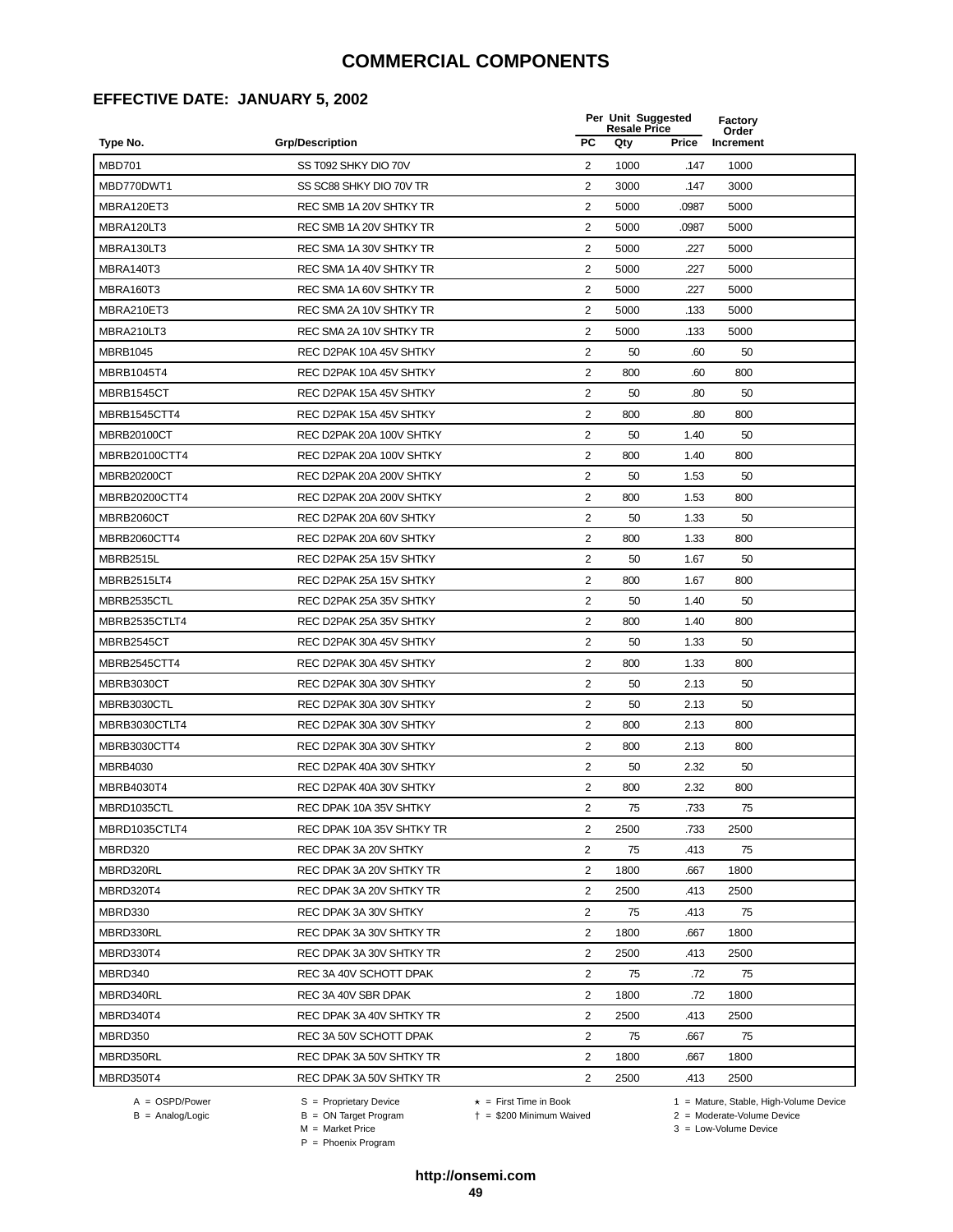### **EFFECTIVE DATE: JANUARY 5, 2002**

|                     |                           |                | Per Unit Suggested<br><b>Resale Price</b> | <b>Factory</b><br>Order |              |  |
|---------------------|---------------------------|----------------|-------------------------------------------|-------------------------|--------------|--|
| Type No.            | <b>Grp/Description</b>    | <b>PC</b>      | Qty                                       | Price                   | Increment    |  |
| MBRD360             | REC DPAK 3A 60V SHTKY     | $\overline{2}$ | 75                                        | .413                    | 75           |  |
| MBRD360RL           | REC DPAK 3A 60V SHTKY TR  | 2              | 1800                                      | .667                    | 1800         |  |
| MBRD360T4           | REC DPAK 3A 60V SHTKY TR  | 2              | 2500                                      | .413                    | 2500         |  |
| MBRD620CTT4         | REC DPAK 6A 20V SHTKY TR  | 2              | 2500                                      | .587                    | 2500         |  |
| MBRD630CTT4         | REC DPAK 6A 30V SHTKY TR  | $\overline{c}$ | 2500                                      | .587                    | 2500         |  |
| MBRD640CT           | REC DPAK 6A 40V SHTKY     | 2              | 75                                        | .587                    | 75           |  |
| MBRD640CTT4         | REC DPAK 6A 40V SHTKY TR  | $\overline{2}$ | 2500                                      | .587                    | 2500         |  |
| MBRD650CT           | REC DPAK 6A 50V SHTKY     | $\overline{2}$ | 75                                        | .587                    | 75           |  |
| MBRD650CTT4         | REC DPAK 6A 50V SHTKY TR  | 2              | 2500                                      | .587                    | 2500         |  |
| MBRD650CT1          | REC DPAK 6A 50V SHTKY     | $\overline{2}$ | 75                                        | .716                    | 75           |  |
| MBRD660CT           | REC DPAK 6A 60V SHTKY     | 2              | 75                                        | .413                    | 75           |  |
| MBRD660CTRL         | REC DPAK 6A 60V SHTKY TR  | $\overline{2}$ | 1800                                      | .667                    | 1800         |  |
| MBRD660CTT4         | REC DPAK 6A 60V SHTKY TR  | 2              | 2500                                      | .413                    | 2500         |  |
| MBRD835L            | REC DPAK 8A 35V SHTKY     | $\sqrt{2}$     | 75                                        | .413                    | 75           |  |
| MBRD835LT4          | REC DPAK 8A 35V SHTKY TR  | 2              | 2500                                      | .413                    | 2500         |  |
| <b>MBRF20100CT</b>  | REC T0220FP 20A 100V SHTK | $\overline{2}$ | 50                                        | 2.00                    | 50           |  |
| <b>MBRF20200CT</b>  | REC T0220FP 20A 200V SHTK | 2              | 50                                        | 2.00                    | 50           |  |
| MBRF2060CT          | REC T0220FP 20A 60V SHTKY | $\overline{2}$ | 50                                        | 1.67                    | 50           |  |
| MBRF2545CT          | REC T0220FP 25A 45V SHTKY | 2              | 50                                        | 1.33                    | 50           |  |
| MBRM110ET1          | REC PWMITE 1A 10V SHTKY   | 2              | 3000                                      | .267                    | 3000 $\star$ |  |
| MBRM110ET3          | REC PWMITE 1A 10V SHTKY   | $\overline{2}$ | 12000                                     | .267                    | 12000        |  |
| MBRM110LT1          | REC PWMITE 1A 10V SHTKY   | 2              | 3000                                      | .267                    | 3000 $\star$ |  |
| MBRM110LT3          | REC PWMITE 1A 10V SHTKY   | $\overline{2}$ | 12000                                     | .267                    | 12000        |  |
| MBRM120ET3          | REC PWMITE 1A 20V SHTKY   | $\overline{2}$ | 12000                                     | .267                    | 12000        |  |
| MBRM120LT1          | REC PWMITE 1A 20V SHTKY   | $\overline{2}$ | 3000                                      | .267                    | 3000 $\star$ |  |
| MBRM120LT3          | REC PWMITE 1A 20V SHTKY   | $\overline{2}$ | 12000                                     | .267                    | 12000        |  |
| MBRM130LT1          | REC PWMITE 1A 30V SHTKY   | $\overline{2}$ | 3000                                      | .267                    | 3000 $\star$ |  |
| MBRM130LT3          | REC PWMITE 1A 30V SHTKY   | $\overline{2}$ | 12000                                     | .267                    | 12000        |  |
| MBRM140T1           | REC PWMITE 1A 40V SHTKY   | 2              | 3000                                      | .267                    | 3000 $\star$ |  |
| MBRM140T3           | REC PWMITE 1A 40V SHTKY   | $\overline{2}$ | 12000                                     | .267                    | 12000        |  |
| <b>MBRP20030CTL</b> | REC PWTP2 200A 30V SHTKY  | $\overline{2}$ | 25                                        | 22.87                   | 25           |  |
| <b>MBRP20045CT</b>  | REC PWTP2 200A 45V SHTKY  | 2              | 25                                        | 22.87                   | 25           |  |
| <b>MBRP20060CT</b>  | REC PWTP2 200A 60V SHTKY  | $\overline{2}$ | 25                                        | 23.33                   | 25           |  |
| MBRP30045CT         | REC PWTP2 300A 45V SHTKY  | 2              | 25                                        | 22.87                   | 25           |  |
| <b>MBRP30060CT</b>  | REC PWTP2 300A 60V SHTKY  | $\overline{2}$ | 25                                        | 23.33                   | 25           |  |
| MBRP400100CTL       | REC PWTP2 400A 100V SHTKY | $\overline{2}$ | 25                                        | 26.67                   | 25           |  |
| <b>MBRP40030CTL</b> | REC PWTP2 400A 30V SHTKY  | $\overline{2}$ | 25                                        | 35.00                   | 25           |  |
| MBRP40045CTL        | REC PWTP2 400A 45V SHTKY  | 2              | 25                                        | 23.33                   | 25           |  |
| MBRP60035CTL        | REC PWTP2 600A 35V SHTKY  | $\overline{2}$ | 25                                        | 51.33                   | 25           |  |
| <b>MBRS1100T3</b>   | REC SMB 1A 100V SHTKY TR  | $\overline{2}$ | 2500                                      | .20                     | 2500         |  |
| MBRS120-1T3         | REC SMB 1A 20V SHTKY TR   | $\overline{2}$ | 2500                                      | .20                     | 2500         |  |
| <b>MBRS120T3</b>    | REC SMB 1A 20V SHTKY TR   | 2              | 2500                                      | .20                     | 2500         |  |
| MBRS130LT3          | REC SMB 1A 30V SHTKY TR   | 2              | 2500                                      | .20                     | 2500         |  |
| MBRS130T3           | REC SMB 1A 30V SHTKY TR   | $\overline{2}$ | 2500                                      | .20                     | 2500         |  |
| MBRS140-1T3         | REC SMB 1A 40V SHTKY TR   | 2              | 2500                                      | .20                     | 2500         |  |
|                     |                           |                |                                           |                         |              |  |

 $B = \text{Analog/Logic}$ <br>B = ON Target Program<br> $M = \text{Market Price}$ 

A = OSPD/Power S = Proprietary Device  $\star$  = First Time in Book 1 = Mature, Stable, High-Volume Device

= \$200 Minimum Waived 2 = Moderate-Volume Device

 $3 =$  Low-Volume Device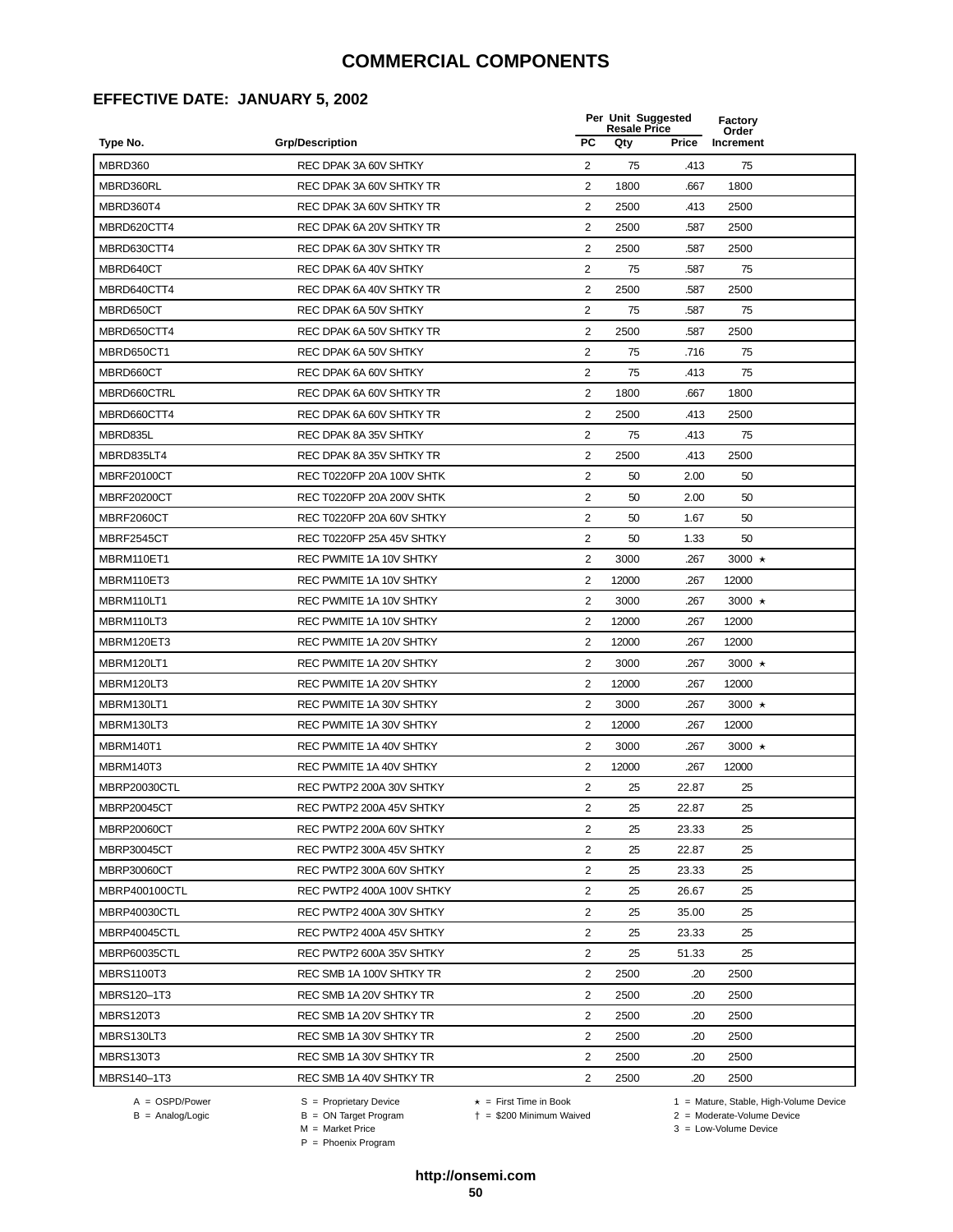### **EFFECTIVE DATE: JANUARY 5, 2002**

|                    |                           |                         | Per Unit Suggested<br><b>Resale Price</b> | <b>Factory</b><br>Order |              |  |
|--------------------|---------------------------|-------------------------|-------------------------------------------|-------------------------|--------------|--|
| Type No.           | <b>Grp/Description</b>    | <b>PC</b>               | Qty                                       | Price                   | Increment    |  |
| MBRS140LT3         | REC SMB 1A 40V SHTKY TR   | 2                       | 2500                                      | .20                     | 2500         |  |
| <b>MBRS140T3</b>   | REC SMB 1A 40V SHTKY TR   | 2                       | 2500                                      | .20                     | 2500         |  |
| <b>MBRS1540T3</b>  | REC SMB 2A 40V SHTKY TR   | 2                       | 2500                                      | .373                    | 2500         |  |
| <b>MBRS190T3</b>   | REC SMB 1A 90V SHTKY TR   | $\overline{2}$          | 2500                                      | .253                    | 2500         |  |
| <b>MBRS2040LT3</b> | REC SMB 2A 40V SHTKY TR   | $\overline{\mathbf{c}}$ | 2500                                      | .253                    | 2500         |  |
| MBRS230LT3         | REC SMB 2A 30V SHTKY TR   | 2                       | 2500                                      | .253                    | 2500         |  |
| MBRS240LT3         | REC SMB 2A 40V SHTKY TR   | $\overline{2}$          | 2500                                      | .307                    | 2500         |  |
| <b>MBRS260T3</b>   | RECT SHCOTTKY 2A 60V      | 2                       | 2500                                      | .141                    | 2500         |  |
| <b>MBRS3100T3</b>  | RECT 3.0A 100V SURF MT    | 2                       | 2500                                      | .245                    | 2500         |  |
| <b>MBRS320T3</b>   | REC SMC 3A 20V SHTKY TR   | $\overline{2}$          | 2500                                      | .333                    | 2500         |  |
| <b>MBRS330T3</b>   | REC SMC 3A 30V SHTKY TR   | $\overline{2}$          | 2500                                      | .333                    | 2500         |  |
| <b>MBRS340T3</b>   | REC SMC 3A 40V SHTKY TR   | $\overline{2}$          | 2500                                      | .333                    | 2500         |  |
| <b>MBRS360T3</b>   | REC SMC 3A 60V SHTKY TR   | 2                       | 2500                                      | .36                     | 2500         |  |
| MBRS410ET3         | REC SMC 4A 10 SKTKY TR    | $\overline{2}$          | 2500                                      | .80                     | 2500 ★       |  |
| MBRS410LT3         | REC SMC SCHOTKY 10V 4A TR | 2                       | 2500                                      | .80                     | 2500 $\star$ |  |
| MBR0520LT1         | REC SOD123 0.5A 20V SHTK  | $\overline{2}$          | 3000                                      | .127                    | 3000         |  |
| MBR0520LT3         | REC SOD123 0.5A 20V SHTK  | $\overline{2}$          | 10000                                     | .127                    | 10000        |  |
| MBR0530T1          | REC SOD123 0.5A 20V SHTK  | $\overline{2}$          | 3000                                      | .127                    | 3000         |  |
| MBR0530T3          | REC SOD123 0.5A 20V SHTK  | $\overline{2}$          | 10000                                     | .127                    | 10000        |  |
| MBR0540T1          | REC SOD123 0.5A 20V SHTK  | $\overline{2}$          | 3000                                      | .127                    | 3000         |  |
| MBR0540T3          | REC SOD123 0.5A 20V SHTK  | $\overline{2}$          | 10000                                     | .127                    | 10000        |  |
| MBR10100           | REC T0220 10A 100V SHTKY  | $\overline{2}$          | 50                                        | .733                    | 50           |  |
| MBR1035            | REC T0220 10A 35V SHTKY   | $\sqrt{2}$              | 50                                        | .507                    | 50           |  |
| MBR1045            | REC T0220 10A 45V SHTKY   | 2                       | 50                                        | .507                    | 50           |  |
| <b>MBR1060</b>     | REC T0220 10A 60V SHTKY   | $\overline{2}$          | 50                                        | .507                    | 50           |  |
| <b>MBR1080</b>     | REC T0220 10A 80V SHTKY   | 2                       | 50                                        | .987                    | 50           |  |
| <b>MBR1090</b>     | REC T0220 10A 90V SHTKY   | $\overline{2}$          | 50                                        | .867                    | 50           |  |
| <b>MBR1100</b>     | REC SURM 1A 100V SHTKY    | $\overline{2}$          | 1000                                      | .253                    | 1000         |  |
| <b>MBR1100RL</b>   | REC SURM 1A 100V SHTKY TR | 2                       | 5000                                      | .253                    | 5000         |  |
| MBR130P            | REC SURM 1A 30V SHTKY     | $\overline{2}$          | 1000                                      | .187                    | 1000         |  |
| MBR130PRL          | REC SURM 1A 30V SHTKY TR  | $\overline{2}$          | 5000                                      | .187                    | 5000         |  |
| <b>MBR130T1</b>    | REC SOD123 1A 30V SHTK TR | $\overline{c}$          | 3000                                      | .107                    | 3000         |  |
| <b>MBR130T3</b>    | REC SOD123 1A 30V SHTK TR | $\overline{2}$          | 10000                                     | .107                    | 10000        |  |
| MBR140PRL          | REC SURM 1A 30V SHTKY TR  | $\overline{2}$          | 5000                                      | .187                    | 5000         |  |
| <b>MBR150</b>      | REC SURM 1A 50V SHTKY     | 2                       | 1000                                      | .187                    | 1000         |  |
| MBR150RL           | REC SURM 1A 50V SHTKY TR  | 2                       | 5000                                      | .187                    | 5000         |  |
| <b>MBR1535CT</b>   | REC T0220 15A 35V SHTKY   | 2                       | 50                                        | .667                    | 50           |  |
| <b>MBR1545CT</b>   | REC T0220 15A 45V SHTKY   | 2                       | 50                                        | .667                    | 50           |  |
| MBR1545CTP         | REC T0220 15A 45V SHTKY   | $\overline{2}$          | 50                                        | .333                    | 50           |  |
| <b>MBR160</b>      | REC SURM 1A 60V SHTKY     | $\overline{2}$          | 1000                                      | .187                    | 1000         |  |
| MBR160RL           | REC SURM 1A 60V SHTKY TR  | $\overline{2}$          | 5000                                      | .187                    | 5000         |  |
| <b>MBR16100CT</b>  | REC T0220 16A 100V SHTKY  | 1                       | 50                                        | .667                    | 50           |  |
| <b>MBR1635</b>     | REC T0220 16A 35V SHTKY   | $\overline{2}$          | 50                                        | .693                    | 50           |  |
| <b>MBR1645</b>     | REC T0220 16A 45V SHTKY   | $\overline{2}$          | 50                                        | .693                    | 50           |  |
| MBR20100CT         | REC T0220 20A 100V SHTKY  | $\overline{2}$          | 50                                        | 1.29                    | 50           |  |
|                    |                           |                         |                                           |                         |              |  |

 $B =$  Analog/Logic  $B =$  ON Target Program  $M =$  Market Price

A = OSPD/Power S = Proprietary Device  $\star$  = First Time in Book 1 = Mature, Stable, High-Volume Device = \$200 Minimum Waived 2 = Moderate-Volume Device

P = Phoenix Program

 $3 =$  Low-Volume Device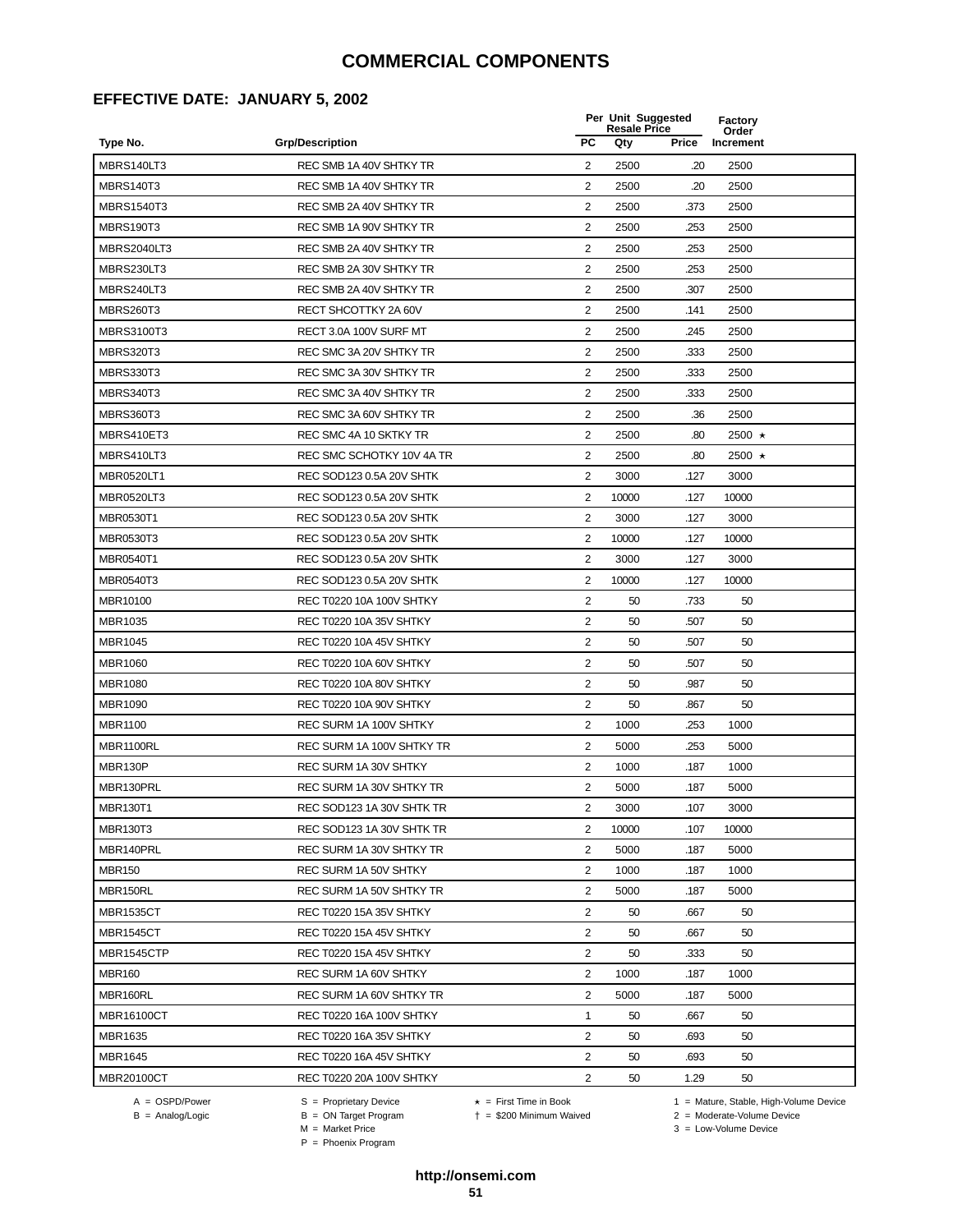### **EFFECTIVE DATE: JANUARY 5, 2002**

|                    |                           |                         | Per Unit Suggested<br><b>Resale Price</b> |       |                    |   |
|--------------------|---------------------------|-------------------------|-------------------------------------------|-------|--------------------|---|
| Type No.           | <b>Grp/Description</b>    | <b>PC</b>               | Qty                                       | Price | Order<br>Increment |   |
| MBR20100CTP        | REC T0220 20A 100V SHTKY  | 2                       | 50                                        | .76   | 50                 |   |
| MBR20200CT         | REC T0220 20A 200V SHTKY  | 2                       | 50                                        | 1.35  | 50                 |   |
| <b>MBR20200CTP</b> | REC T0220 20A 200V SHTKY  | $\overline{2}$          | 50                                        | 1.03  | 50                 |   |
| MBR2030CTL         | REC T0220 20A 30V SHTKY   | $\overline{2}$          | 50                                        | 1.53  | 50                 |   |
| <b>MBR2045CT</b>   | REC T0220 20A 45V SHTKY   | $\sqrt{2}$              | 50                                        | .733  | 50                 |   |
| MBR2045CTP         | REC T0220 20A 45V SHTKY   | 2                       | 50                                        | .68   | 50                 |   |
| <b>MBR2060CT</b>   | REC T0220 20A 60V SHTKY   | $\overline{2}$          | 50                                        | 1.07  | 50                 |   |
| <b>MBR2080CT</b>   | REC T0220 20A 80V SHTKY   | $\overline{2}$          | 50                                        | 1.40  | 50                 |   |
| <b>MBR2090CT</b>   | REC T0220 20A 90V SHTKY   | $\overline{\mathbf{c}}$ | 50                                        | 1.33  | 50                 |   |
| MBR2090CTLFAJ      | REC T0220 20A 90V SHTKY   | 2                       | 50                                        | 1.47  | 50 $\star$         |   |
| <b>MBR2515L</b>    | REC T0220 25A 15V SHTKY   | $\overline{2}$          | 50                                        | 1.53  | 50                 |   |
| <b>MBR2535CT</b>   | REC T0220 30A 35V SHTKY   | $\overline{2}$          | 50                                        | 1.20  | 50                 |   |
| MBR2535CTL         | REC T0220 30A 35V SHTKY   | $\overline{2}$          | 50                                        | 1.20  | 50                 |   |
| <b>MBR2545CT</b>   | REC T0220 30A 45V SHTKY   | $\overline{c}$          | 50                                        | 1.20  | 50                 |   |
| MBR2545CTP         | REC T0220 25A 45V SHTKY   | 2                       | 50                                        | .867  | 50                 |   |
| <b>MBR3045PT</b>   | REC T0218 30A 45V SHTKY   | $\overline{2}$          | 30                                        | 1.33  | 30                 |   |
| <b>MBR3045ST</b>   | REC T0220 30A 45V SHTKY   | $\overline{2}$          | 50                                        | 1.20  | 50                 |   |
| <b>MBR3045WT</b>   | REC T0247 30A 45V SHTKY   | $\overline{\mathbf{c}}$ | 30                                        | 1.67  | 30                 |   |
| MBR3100            | REC SURM 3A 100V SHTKY    | 2                       | 500                                       | .373  | 500                |   |
| MBR3100RL          | REC SURM 3A 100V SHTKY TR | $\overline{2}$          | 1500                                      | .373  | 1500               |   |
| <b>MBR340</b>      | REC SURM 3A 40V SHTKY     | 2                       | 500                                       | .28   | 500                |   |
| MBR340P            | REC SURM 3A 40V SHTKY     | 2                       | 500                                       | .373  | 500                |   |
| MBR340PRL          | REC SURM 3A 40V SHTKY TR  | $\overline{2}$          | 1500                                      | .373  | 1500               |   |
| MBR340RL           | REC SURM 3A 40V SHTKY TR  | 2                       | 1500                                      | .28   | 1500               |   |
| <b>MBR350</b>      | REC SURM 3A 50V SHTKY     | $\overline{2}$          | 500                                       | .28   | 500                |   |
| MBR350RL           | REC SURM 3A 50V SHTKY TR  | 2                       | 1500                                      | .28   | 1500               |   |
| <b>MBR360</b>      | REC SURM 3A 60V SHTKY     | $\overline{c}$          | 500                                       | .28   | 500                |   |
| MBR360RL           | REC SURM 3A 60V SHTKY TR  | $\overline{2}$          | 1500                                      | .28   | 1500               |   |
| MBR4015CTL         | REC T0220 40A 15V SHTKY   | $\overline{2}$          | 50                                        | .92   | 50                 |   |
| MBR4015LWT         | REC T0247 40A 15V SHTKY   | $\overline{2}$          | 30                                        | 3.33  | 30                 |   |
| MBR4045PT          | REC T0218 40A 45V SHTKY   | $\overline{2}$          | 30                                        | 2.00  | 30                 |   |
| <b>MBR4045WT</b>   | REC T0247 40A 45V SHTKY   | $\overline{\mathbf{c}}$ | 30                                        | 2.91  | 30                 |   |
| MBR6045PT          | REC T0218 60A 45V SHTKY   | $\overline{2}$          | 30                                        | 2.59  | 30                 |   |
| <b>MBR6045WT</b>   | REC T0247 60A 45V SHTKY   | $\overline{2}$          | 30                                        | 3.33  | 30                 |   |
| MBR7030WT          | REC T0247 70A 30V SHTKY   | $\overline{2}$          | 30                                        | 6.00  | 30                 |   |
| <b>MBR735</b>      | REC T0220 7.5A 35V SHTKY  | $\overline{2}$          | 50                                        | .533  | 50                 |   |
| <b>MBR745</b>      | REC T0220 7.5A 45V SHTKY  | $\overline{2}$          | 50                                        | .533  | 50                 |   |
| <b>MBR835</b>      | REC SURM 3A 35V SHTKY     | $\overline{2}$          | 500                                       | .293  | 500                |   |
| MBR835RL           | REC SURM 3A 35V SHTKY     | $\overline{2}$          | 1500                                      | .293  | 1500               |   |
| <b>MBR840</b>      | REC SURM 3A 40V SHTKY     | 2                       | 500                                       | .293  | 500                |   |
| MBR840RL           | REC SURM 3A 40V SHTKY     | 2                       | 1500                                      | .293  | 1500               |   |
| <b>MBR845</b>      | REC SURM 3A 45V SHTKY     | 2                       | 500                                       | .293  | 500                |   |
| MBR845RL           | REC SURM 3A 45V SHTKY     | 2                       | 1500                                      | .293  | 1500               |   |
| MBT35200MT1        | SS TSOP6 PNP XSTR SPCL    | $\overline{2}$          | 3000                                      | .28   | 3000               | S |
| MBT3904DW1T1       | SS SC88 GP XSTR NPN 40V   | $\overline{2}$          | 3000                                      | .08   | 3000               |   |
|                    |                           |                         |                                           |       |                    |   |

 $B = \text{Analog/Logic}$ <br>B = ON Target Program<br> $M = \text{Market Price}$ 

A = OSPD/Power S = Proprietary Device  $\star$  = First Time in Book 1 = Mature, Stable, High-Volume Device

 = \$200 Minimum Waived 2 = Moderate-Volume Device  $3 =$  Low-Volume Device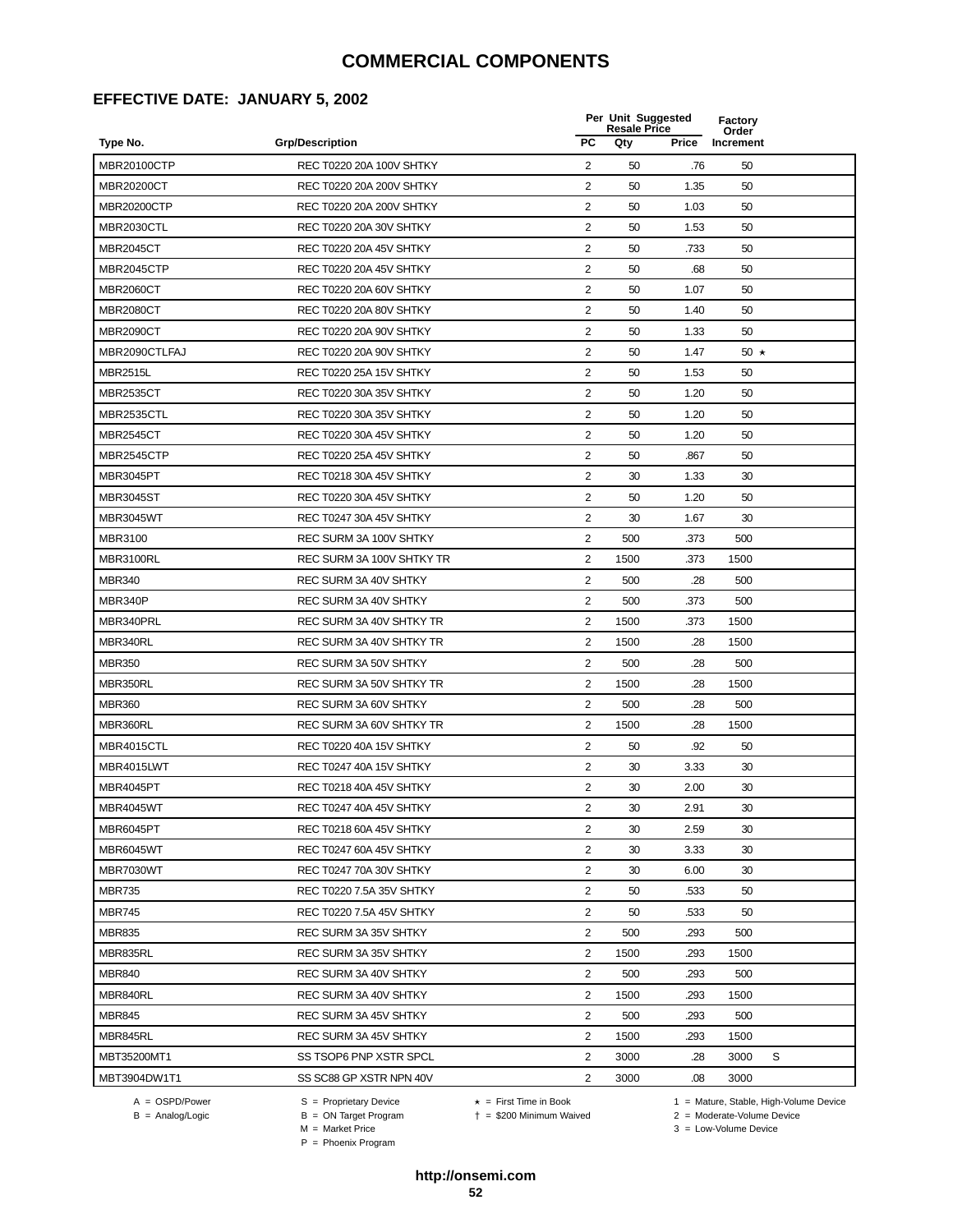### **EFFECTIVE DATE: JANUARY 5, 2002**

|                   |                           |                | Per Unit Suggested<br><b>Resale Price</b> |       |                    |  |
|-------------------|---------------------------|----------------|-------------------------------------------|-------|--------------------|--|
| Type No.          | <b>Grp/Description</b>    | <b>PC</b>      | Qty                                       | Price | Order<br>Increment |  |
| MBT3904DW1T3      | SS SC88 GP XSTR NPN 40V   | $\overline{2}$ | 10000                                     | .08   | 10000              |  |
| MBT3906DW1T1      | SS SC88 GP XSTR PNP 40V   | $\overline{2}$ | 3000                                      | .08   | 3000               |  |
| MBT3906DW1T3      | SS SC88 GP XSTR PNP 40V   | 2              | 10000                                     | .08   | 10000              |  |
| MBT3946DW1T1      | SS SC88 GP XSTR DUAL 40V  | 2              | 3000                                      | .08   | 3000               |  |
| MBT3946DW1T2      | SS SC88 GP XSTR DUAL 40V  | $\overline{2}$ | 3000                                      | .08   | 3000               |  |
| MCR08BT1          | THY S0T223 .8A 200V SCR   | 2              | 1000                                      | .187  | 1000               |  |
| MCR08MT1          | THY S0T223 .8A 600V SCR   | $\overline{2}$ | 1000                                      | .187  | 1000               |  |
| MCR100-003        | THY T092 .8A 100V SCR     | 2              | 5000                                      | .107  | 5000               |  |
| MCR100-004        | THY T092 .8A 200V SCR     | 2              | 5000                                      | .107  | 5000               |  |
| MCR100-006        | THY T092 .8A 400V SCR     | $\overline{2}$ | 5000                                      | .107  | 5000               |  |
| MCR100-008        | THY T092 .8A 600V SCR     | 2              | 5000                                      | .107  | 5000               |  |
| MCR100-3RL        | THY T092 .8A 100V SCR TR  | $\overline{2}$ | 2000                                      | .107  | 2000               |  |
| <b>MCR100-6RL</b> | THY T092 .8A 400V SCR TR  | 2              | 2000                                      | .107  | 2000               |  |
| MCR100-6RLRA      | THY T092 .8A 400V SCR TR  | $\sqrt{2}$     | 2000                                      | .107  | 2000               |  |
| MCR100-6RLRM      | THY T092 .8A 400V SCR TR  | 2              | 2000                                      | .107  | 2000               |  |
| MCR100-6ZL1       | THY T092 0.8A 400V SCR    | 2              | 2000                                      | .107  | 2000               |  |
| <b>MCR100-8RL</b> | THY T092 0.8A 600V SCR TR | 2              | 2000                                      | .107  | 2000               |  |
| MCR106-006        | THY C77 4A 400V SCR       | 2              | 500                                       | .187  | 500                |  |
| MCR106-008        | THY C77 4A 600V SCR       | $\overline{2}$ | 500                                       | .187  | 500                |  |
| MCR12D            | THY T0220 12A 400V SCR    | 2              | 50                                        | .48   | 50                 |  |
| MCR12DCMT4        | THY DPAK 12A 600V SCR     | $\overline{2}$ | 2500                                      | .40   | 2500               |  |
| MCR12DCN-001      | THY DPAK 12A 800V SCR     | 2              | 75                                        | .40   | 75                 |  |
| MCR12DCNT4        | THY DPAK 12A 800V SCR     | $\overline{2}$ | 2500                                      | .40   | 2500               |  |
| MCR12DSMT4        | THY DPAK 12A 600V SCR     | 2              | 2500                                      | .40   | 2500               |  |
| MCR12DSN-001      | THY DPAK 12A 800V SCR     | 2              | 75                                        | .40   | 75                 |  |
| MCR12DSNT4        | THY DPAK 12A 800V SCR     | 2              | 2500                                      | .40   | 2500               |  |
| MCR12LD           | THY T0220 10A 400V SCR    | 2              | 50                                        | .48   | 50                 |  |
| MCR12LM           | THY T0220 10A 600V SCR    | $\overline{2}$ | 50                                        | .48   | 50                 |  |
| MCR12LN           | THY T0220 10A 800V SCR    | 2              | 50                                        | .48   | 50                 |  |
| MCR12M            | THY T0220 12A 600V SCR    | $\overline{2}$ | 50                                        | .48   | 50                 |  |
| MCR12N            | THY T0220 12A 800V SCR    | $\overline{2}$ | 50                                        | .48   | 50                 |  |
| MCR16N            | THY T0220 16A 800V SCR    | 2              | 50                                        | 667   | 50                 |  |
| MCR218-002        | THY T0220 8A 50V SCR      | 2              | 500                                       | .507  | 500                |  |
| MCR218-004        | THY T0220 8A 200V SCR     | 2              | 500                                       | .507  | 500                |  |
| MCR218-006        | THY T0220 8A 400V SCR     | 2              | 500                                       | .507  | 500                |  |
| MCR218-6T         | THY T0220 8A 400V SCR     | $\overline{2}$ | 50                                        | .587  | 50                 |  |
| MCR22-006         | THY T092 1.5A 400V SCR    | 2              | 5000                                      | .133  | 5000               |  |
| MCR22-008         | THY T092 1.5A 600V SCR    | 2              | 5000                                      | .133  | 5000               |  |
| <b>MCR22-2RL1</b> | THY T092 1.5A 50V SCR TR  | $\overline{2}$ | 2000                                      | .133  | 2000               |  |
| MCR22-6RLRA       | THY T092 1.5A 400V SCR TR | $\overline{2}$ | 2000                                      | .133  | 2000               |  |
| MCR22-6RLRP       | THY T092 1.5A 400V SCR TR | $\overline{2}$ | 2000                                      | .133  | 2000               |  |
| MCR22-8RL1        | THY T092 1.5A 600V SCR TR | 2              | 2000                                      | .133  | 2000               |  |
| MCR22-8ZL1        | THY T092 1.5A 600V SCR TR | 2              | 5000                                      | .133  | 5000               |  |
| MCR25D            | THY T0220 25A 400V SCR    | $\overline{2}$ | 50                                        | .827  | 50                 |  |
| MCR25M            | THY T0220 25A 600V SCR    | $\overline{c}$ | 50                                        | .827  | 50                 |  |

 $B = \text{Analog/Logic}$ <br>B = ON Target Program<br> $M = \text{Market Price}$ 

= \$200 Minimum Waived 2 = Moderate-Volume Device

A = OSPD/Power S = Proprietary Device  $\star$  = First Time in Book 1 = Mature, Stable, High-Volume Device

 $3 =$  Low-Volume Device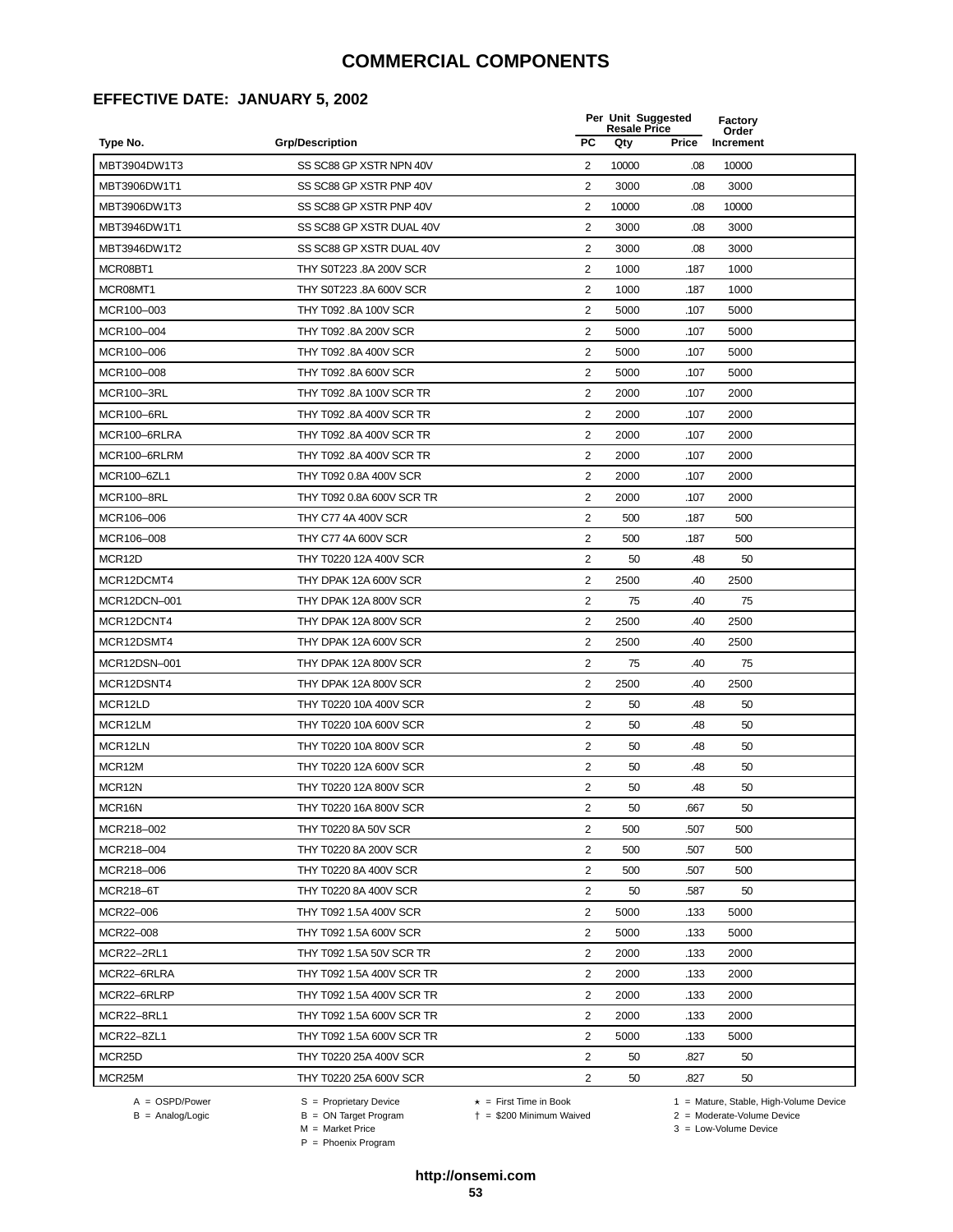### **EFFECTIVE DATE: JANUARY 5, 2002**

|                 |                              |                | Per Unit Suggested<br><b>Resale Price</b> |       |                    |   |
|-----------------|------------------------------|----------------|-------------------------------------------|-------|--------------------|---|
| Type No.        | <b>Grp/Description</b>       | <b>PC</b>      | Qty                                       | Price | Order<br>Increment |   |
| MCR25N          | THY T0220 25A 800V SCR       | 2              | 50                                        | .827  | 50                 |   |
| MCR310-010      | THY T0220 10A 800V SCR       | 2              | 500                                       | .707  | 500                |   |
| MCR506-002      | THY C77 6A 50V SCR           | $\overline{2}$ | 500                                       | .333  | 500                |   |
| MCR68-002       | THY T0220 12A 50V SCR        | $\overline{2}$ | 500                                       | .667  | 500                |   |
| MCR69-002       | THY T0220 25A 50V SCR        | $\overline{2}$ | 500                                       | .693  | 500                |   |
| MCR69-003       | THY T0220 25A 100V SCR       | 2              | 500                                       | .693  | 500                |   |
| MCR703ARL       | THY DPAK 4A 100V SCR         | 2              | 1800                                      | .413  | 1800               |   |
| MCR703AT4       | THY DPAK 4A 100V SCR         | 2              | 2500                                      | .413  | 2500               |   |
| MCR704ARL       | THY DPAK 4A 200V SCR         | 2              | 1800                                      | .413  | 1800               |   |
| MCR704AT4       | THY DPAK 4A 200V SCR         | $\overline{2}$ | 2500                                      | .413  | 2500               |   |
| MCR706ARL       | THY DPAK 4A 400V SCR         | 2              | 1800                                      | .413  | 1800               |   |
| MCR706AT4       | THY DPAK 4A 400V SCR         | $\overline{2}$ | 2500                                      | .413  | 2500               |   |
| MCR708A         | THY DPAK 4A 600V SCR         | 2              | 75                                        | .413  | 75                 |   |
| MCR708AT4       | THY DPAK 4A 600V SCR         | $\overline{2}$ | 2500                                      | .413  | 2500               |   |
| <b>MCR708A1</b> | THY DPAK 4A 600V SCR         | 2              | 75                                        | .413  | 75                 |   |
| <b>MCR716T4</b> | THY DPAK 4A 400V SCR         | 2              | 2500                                      | .413  | 2500               |   |
| MCR718RL        | THY DPAK 4A 600V SCR         | 2              | 1800                                      | .413  | 1800               |   |
| <b>MCR718T4</b> | THY DPAK 4A 600V SCR         | 2              | 2500                                      | .413  | 2500               |   |
| MCR72-003       | THY T0220 8A 100V SCR        | $\overline{2}$ | 500                                       | .507  | 500                |   |
| MCR72-006       | THY T0220 8A 400V SCR        | 2              | 500                                       | .507  | 500                |   |
| MCR72-008       | THY T0220 8A 600V SCR        | $\overline{2}$ | 500                                       | .507  | 500                |   |
| MCR72-6T        | THY T0220 8A 400V SCR        | $\overline{2}$ | 50                                        | .507  | 50                 |   |
| <b>MCR72-8T</b> | THY T0220 8A 600V SCR        | $\overline{2}$ | 50                                        | .507  | 50                 |   |
| MCR8DCMT4       | THY DPAK 8A 600V SCR         | 2              | 2500                                      | .387  | 2500               |   |
| MCR8DCNT4       | THY DPAK 8A 800V SCR         | 2              | 2500                                      | .387  | 2500               |   |
| MCR8DSMT4       | THY DPAK 8A 600V SCR         | 2              | 2500                                      | .387  | 2500               |   |
| MCR8DSNT4       | THY DPAK 8A 800V SCR         | 2              | 2500                                      | .387  | 2500               |   |
| MCR8N           | THY T0220 8A 800V SCR        | $\overline{2}$ | 50                                        | .453  | 50                 |   |
| MCR8SD          | THY T0220 8A 400V SCR        | 2              | 50                                        | .453  | 50                 |   |
| MCR8SM          | THY T0220 8A 600V SCR        | 2              | 50                                        | .453  | 50                 |   |
| MCR8SN          | THY T0220 8A 800V SCR        | 2              | 50                                        | .453  | 50                 |   |
| MC10ELT20D      | <b>BBG ECL TRNSLATR DIFF</b> | 1              | 98                                        | 4.44  | 98                 |   |
| MC10ELT20DR2    | <b>BBG ECL TRNSLATR DIFF</b> | $\mathbf{1}$   | 2500                                      | 4.44  | 2500               |   |
| MC10ELT20DT     | <b>BBG ECL TRNSLATR DIFF</b> | 1              | 100                                       | 4.44  | 100                |   |
| MC10ELT20DTR2   | <b>BBG ECL TRNSLATR DIFF</b> | 1              | 2500                                      | 4.44  | 2500               |   |
| MC10ELT21D      | <b>BBG ECL TRNSLATR DIFF</b> | $\mathbf{1}$   | 98                                        | 4.44  | 98                 |   |
| MC10ELT21DR2    | <b>BBG ECL TRNSLATR DIFF</b> | 1              | 2500                                      | 4.44  | 2500               |   |
| MC10ELT21DT     | <b>BBG ECL TRNSLATR DIFF</b> | $\mathbf{1}$   | 100                                       | 4.44  | 100                |   |
| MC10ELT21DTR2   | <b>BBG ECL TRNSLATR DIFF</b> | 1              | 2500                                      | 4.44  | 2500               |   |
| MC10ELT22D      | <b>BBG ECL TRNSLATR DIFF</b> | 1              | 98                                        | 4.44  | 98                 |   |
| MC10ELT22DR2    | <b>BBG ECL TRNSLATR DIFF</b> | 1              | 2500                                      | 4.44  | 2500               |   |
| MC10ELT22DT     | <b>BBG ECL TRNSLATR DIFF</b> | $\mathbf{1}$   | 100                                       | 4.44  | 100                |   |
| MC10ELT22DTR2   | <b>BBG ECL TRNSLATR DIFF</b> | 1              | 2500                                      | 4.44  | 2500               |   |
| MC10ELT24D      | <b>BBG ECL TRNSLATR DIFF</b> | $\mathbf{1}$   | 98                                        | 4.44  | 98                 | S |
| MC10ELT24DR2    | <b>BBG ECL TRNSLATR DIFF</b> | 1              | 2500                                      | 4.44  | 2500               | S |

 $B = \text{Analog/Logic}$ <br>B = ON Target Program<br> $M = \text{Market Price}$ 

A = OSPD/Power S = Proprietary Device  $\star$  = First Time in Book 1 = Mature, Stable, High-Volume Device = \$200 Minimum Waived 2 = Moderate-Volume Device

 $3 =$  Low-Volume Device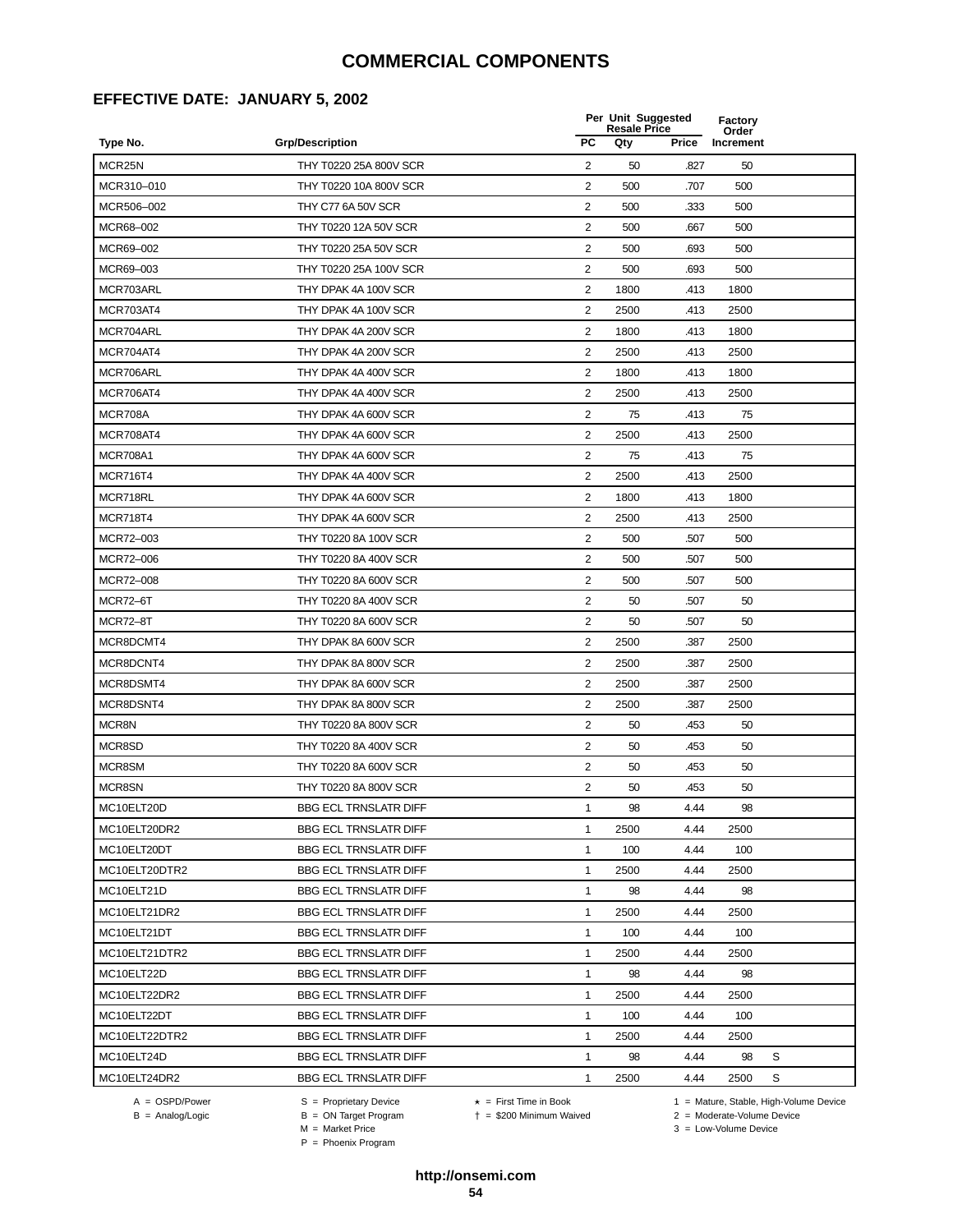### **EFFECTIVE DATE: JANUARY 5, 2002**

|               |                                 |              | Per Unit Suggested<br>Factory<br><b>Resale Price</b> |       |                    |   |
|---------------|---------------------------------|--------------|------------------------------------------------------|-------|--------------------|---|
| Type No.      | <b>Grp/Description</b>          | <b>PC</b>    | Qty                                                  | Price | Order<br>Increment |   |
| MC10ELT24DT   | <b>BBG ECL TRNSLATR DIFF</b>    | $\mathbf{1}$ | 100                                                  | 4.44  | 100                | S |
| MC10ELT24DTR2 | <b>BBG ECL TRNSLATR DIFF</b>    | 1            | 2500                                                 | 4.44  | 2500               | S |
| MC10ELT25D    | <b>BBG ECL TRNSLATR DIFF</b>    | 1            | 98                                                   | 4.44  | 98                 | S |
| MC10ELT25DR2  | <b>BBG ECL TRNSLATR DIFF</b>    | 1            | 2500                                                 | 4.44  | 2500               | S |
| MC10ELT25DT   | <b>BBG ECL TRNSLATR DIFF</b>    | 1            | 100                                                  | 4.44  | 100                | S |
| MC10ELT25DTR2 | <b>BBG ECL TRNSLATR DIFF</b>    | $\mathbf{1}$ | 2500                                                 | 4.44  | 2500               | S |
| MC10ELT28D    | <b>BBG ECL TRNSLATR DIFF</b>    | $\mathbf{1}$ | 98                                                   | 4.67  | 98                 | S |
| MC10ELT28DR2  | <b>BBG ECL TRNSLATR DIFF</b>    | $\mathbf{1}$ | 2500                                                 | 4.67  | 2500               | S |
| MC10ELT28DT   | <b>BBG ECL TRNSLATR DIFF</b>    | 1            | 100                                                  | 4.67  | 100                | S |
| MC10ELT28DTR2 | <b>BBG ECL TRNSLATR DIFF</b>    | 1            | 2500                                                 | 4.67  | 2500               | S |
| MC10EL01D     | BBG ECL GATE OR/NOR 4INPT       | 1            | 98                                                   | 4.29  | 98                 |   |
| MC10EL01DR2   | BBG ECL GATE OR/NOR 4INPT       | 1            | 2500                                                 | 4.29  | 2500               |   |
| MC10EL01DT    | BBG ECL GATE OR/NOR 4INPT       | 1            | 100                                                  | 4.29  | 100                |   |
| MC10EL01DTR2  | BBG ECL GATE OR/NOR 4INPT       | 1            | 2500                                                 | 4.29  | 2500               |   |
| MC10EL04D     | <b>BBG ECL GATE AND/NAND</b>    | $\mathbf{1}$ | 98                                                   | 4.29  | 98                 |   |
| MC10EL04DR2   | <b>BBG ECL GATE AND/NAND</b>    | $\mathbf{1}$ | 2500                                                 | 4.29  | 2500               |   |
| MC10EL04DT    | <b>BBG ECL GATE AND/NAND</b>    | $\mathbf{1}$ | 100                                                  | 4.29  | 100                |   |
| MC10EL04DTR2  | <b>BBG ECL GATE AND/NAND</b>    | $\mathbf{1}$ | 2500                                                 | 4.29  | 2500               |   |
| MC10EL05D     | <b>BBG ECL GATE AND/NAND</b>    | 1            | 98                                                   | 4.29  | 98                 |   |
| MC10EL05DR2   | <b>BBG ECL GATE AND/NAND</b>    | $\mathbf{1}$ | 2500                                                 | 4.29  | 2500               |   |
| MC10EL05DT    | <b>BBG ECL GATE AND/NAND</b>    | 1            | 100                                                  | 4.29  | 100                |   |
| MC10EL05DTR2  | <b>BBG ECL GATE AND/NAND</b>    | 1            | 2500                                                 | 4.29  | 2500               |   |
| MC10EL07D     | BBG ECL GATE XOR/NOR 2IN        | 1            | 98                                                   | 4.29  | 98                 |   |
| MC10EL07DR2   | BBG ECL GATE XOR/NOR 2IN        | 1            | 2500                                                 | 4.29  | 2500               |   |
| MC10EL07DT    | BBG ECL GATE XOR/NOR 2IN        | $\mathbf{1}$ | 100                                                  | 4.29  | 100                |   |
| MC10EL07DTR2  | BBG ECL GATE XOR/NOR 2IN        | $\mathbf{1}$ | 2500                                                 | 4.29  | 2500               |   |
| MC10EL11D     | <b>BBG ECL BUFR FANOUT DIFF</b> | $\mathbf{1}$ | 98                                                   | 4.29  | 98                 |   |
| MC10EL11DR2   | <b>BBG ECL BUFR FANOUT DIFF</b> | 1            | 2500                                                 | 4.29  | 2500               |   |
| MC10EL11DT    | <b>BBG ECL BUFR FANOUT DIFF</b> | $\mathbf{1}$ | 100                                                  | 4.29  | 100                |   |
| MC10EL11DTR2  | BBG ECL BUFR FANOUT DIFF        | 1            | 2500                                                 | 4.29  | 2500               |   |
| MC10EL12D     | <b>BBG ECL BUFR DRIVER</b>      | 1            | 98                                                   | 4.29  | 98                 |   |
| MC10EL12DR2   | <b>BBG ECL BUFR DRIVER</b>      | 1            | 2500                                                 | 4.29  | 2500               |   |
| MC10EL12DT    | <b>BBG ECL DRIVER</b>           | 1            | 100                                                  | 4.29  | 100                |   |
| MC10EL12DTR2  | <b>BBG ECL DRIVER</b>           | $\mathbf{1}$ | 2500                                                 | 4.29  | 2500               |   |
| MC10EL15D     | <b>BBG ECL CLOCK DIST CHIP</b>  | $\mathbf{1}$ | 48                                                   | 5.83  | 48                 |   |
| MC10EL15DR2   | <b>BBG ECL CLOCK DIST CHIP</b>  | 1            | 2500                                                 | 5.83  | 2500               |   |
| MC10EL16D     | <b>BBG ECL RCVR DIFRENTIAL</b>  | $\mathbf{1}$ | 98                                                   | 4.29  | 98                 |   |
| MC10EL16DR2   | <b>BBG ECL RCVR DIFRENTIAL</b>  | $\mathbf{1}$ | 2500                                                 | 4.29  | 2500               |   |
| MC10EL16DT    | <b>BBG ECL RCVR DIFRENTIAL</b>  | $\mathbf{1}$ | 100                                                  | 4.29  | 100                |   |
| MC10EL16DTR2  | <b>BBG ECL RCVR DIFRENTIAL</b>  | $\mathbf{1}$ | 2500                                                 | 4.29  | 2500               |   |
| MC10EL31D     | BBG ECL FLIP FLOP DUAL          | $\mathbf{1}$ | 98                                                   | 4.29  | 98                 |   |
| MC10EL31DR2   | <b>BBG ECL FLIP FLOP DUAL</b>   | $\mathbf{1}$ | 2500                                                 | 4.29  | 2500               |   |
| MC10EL31DT    | <b>BBG ECL FLIP FLOP DUAL</b>   | 1            | 100                                                  | 4.29  | 100                |   |
| MC10EL31DTR2  | <b>BBG ECL FLIP FLOP DUAL</b>   | 1            | 2500                                                 | 4.29  | 2500               |   |
| MC10EL32D     | BBG ECL DIFF INPUT 2 DIV        | $\mathbf{1}$ | 98                                                   | 4.29  | 98                 |   |
|               |                                 |              |                                                      |       |                    |   |

 $B = \text{Analog/Logic}$ <br>B = ON Target Program<br> $M = \text{Market Price}$ 

= \$200 Minimum Waived 2 = Moderate-Volume Device

A = OSPD/Power S = Proprietary Device  $\star$  = First Time in Book 1 = Mature, Stable, High-Volume Device

 $3 =$  Low-Volume Device

P = Phoenix Program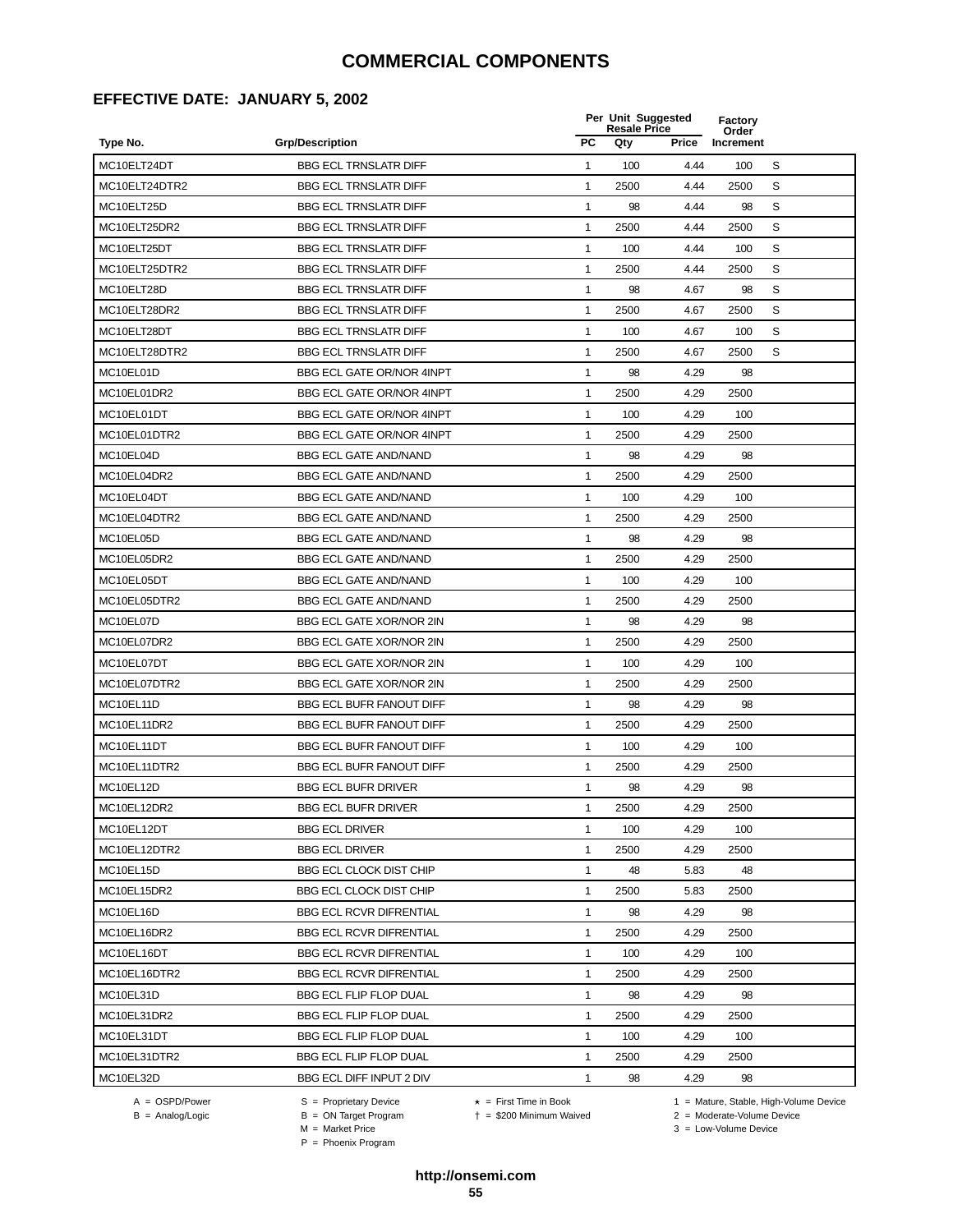### **EFFECTIVE DATE: JANUARY 5, 2002**

|               |                                  |              | Per Unit Suggested<br><b>Resale Price</b> |       |                    |   |   |  |
|---------------|----------------------------------|--------------|-------------------------------------------|-------|--------------------|---|---|--|
| Type No.      | <b>Grp/Description</b>           | <b>PC</b>    | Qty                                       | Price | Order<br>Increment |   |   |  |
| MC10EL32DR2   | BBG ECL DIFF INPUT 2 DIV         | 1            | 2500                                      | 4.29  | 2500               |   |   |  |
| MC10EL32DT    | BBG ECL DIFF INPUT 2 DIV         | $\mathbf{1}$ | 100                                       | 4.29  | 100                |   |   |  |
| MC10EL32DTR2  | BBG ECL DIFF INPUT 2 DIV         | 1            | 2500                                      | 4.29  | 2500               |   |   |  |
| MC10EL33D     | BBG ECL DIFF INPUT 4 DIV         | 1            | 98                                        | 4.29  | 98                 |   |   |  |
| MC10EL33DR2   | BBG ECL DIFF INPUT 4 DIV         | 1            | 2500                                      | 4.29  | 2500               |   |   |  |
| MC10EL33DT    | BBG ECL DIFF INPUT 4 DIV         | 1            | 100                                       | 4.29  | 100                |   |   |  |
| MC10EL33DTR2  | <b>BBG ECL DIFF INPUT 4 DIV</b>  | $\mathbf{1}$ | 2500                                      | 4.29  | 2500               |   |   |  |
| MC10EL34D     | <b>BBG ECL CLOCK DRVR DIFF</b>   | $\mathbf{1}$ | 48                                        | 5.83  | 48                 |   |   |  |
| MC10EL34DR2   | <b>BBG ECL CLOCK DRVR DIFF</b>   | 1            | 2500                                      | 5.83  | 2500               |   |   |  |
| MC10EL35D     | <b>BBG ECL FLIP FLOP JK</b>      | 1            | 98                                        | 4.29  | 98                 |   |   |  |
| MC10EL35DR2   | <b>BBG ECL FLIP FLOP JK</b>      | 1            | 2500                                      | 4.29  | 2500               |   |   |  |
| MC10EL35DT    | BBG ECL FLIP FLOP JK             | 1            | 100                                       | 4.29  | 100                |   |   |  |
| MC10EL35DTR2  | <b>BBG ECL FLIP FLOP JK</b>      | 1            | 2500                                      | 4.29  | 2500               |   |   |  |
| MC10EL51D     | <b>BBG ECL FLIP FLOP DIFF</b>    | 1            | 98                                        | 4.29  | 98                 |   |   |  |
| MC10EL51DR2   | BBG ECL FLIP FLOP DIFF           | 1            | 2500                                      | 4.29  | 2500               |   |   |  |
| MC10EL51DT    | <b>BBG ECL FLIP FLOP DIFF</b>    | $\mathbf{1}$ | 100                                       | 4.29  | 100                |   |   |  |
| MC10EL51DTR2  | <b>BBG ECL FLIP FLOP DIFF</b>    | $\mathbf{1}$ | 2500                                      | 4.29  | 2500               |   |   |  |
| MC10EL52D     | <b>BBG ECL FLIP FLOP DIFF</b>    | 1            | 98                                        | 4.29  | 98                 |   |   |  |
| MC10EL52DR2   | <b>BBG ECL FLIP FLOP DIFF</b>    | 1            | 2500                                      | 4.29  | 2500               |   |   |  |
| MC10EL52DT    | <b>BBG ECL FLIP FLOP DIFF</b>    | 1            | 100                                       | 4.29  | 100                |   |   |  |
| MC10EL52DTR2  | <b>BBG ECL FLIP FLOP DIFF</b>    | 1            | 2500                                      | 4.29  | 2500               |   |   |  |
| MC10EL57D     | <b>BBG ECL MLTIPLXR 4:1</b>      | 1            | 48                                        | 5.47  | 48                 |   |   |  |
| MC10EL57DR2   | <b>BBG ECL MLTIPLXR 4:1</b>      | 1            | 2500                                      | 5.47  | 2500               |   |   |  |
| MC10EL58D     | <b>BBG ECL MLTIPLXR 2:1</b>      | 1            | 98                                        | 4.29  | 98                 |   |   |  |
| MC10EL58DR2   | <b>BBG ECL MLTIPLXR 2:1</b>      | $\mathbf{1}$ | 2500                                      | 4.29  | 2500               |   |   |  |
| MC10EL58DT    | BBG ECL COAX CABL DRVR           | $\mathbf{1}$ | 100                                       | 4.29  | 100                |   |   |  |
| MC10EL58DTR2  | BBG ECL COAX CABL DRVR           | $\mathbf{1}$ | 2500                                      | 4.29  | 2500               |   |   |  |
| MC10EL89D     | <b>BBG ECL DRIVER COAX CABL</b>  | 1            | 98                                        | 4.29  | 98                 |   |   |  |
| MC10EL89DR2   | <b>BBG ECL DRIVER COAX CABL</b>  | 1            | 2500                                      | 4.29  | 2500               |   |   |  |
| MC10EL89DT    | <b>BBG ECL DRIVER COAX CABL</b>  | 1            | 100                                       | 4.29  | 100                |   |   |  |
| MC10EL89DTR2  | <b>BBG ECL DRIVER COAX CABL</b>  | 1            | 2500                                      | 4.29  | 2500               |   |   |  |
| MC10EPT20D    | <b>BBG ECL TRNSLATR DIFF</b>     | 1            | 98                                        | 5.80  | 98                 | S | в |  |
| MC10EPT20DR2  | <b>BBG ECL TRNSLATR DIFF</b>     | 1            | 2500                                      | 5.80  | 2500               | S | В |  |
| MC10EPT20DT   | <b>BBG ECL TRNSLATR DIFF</b>     | $\mathbf{1}$ | 100                                       | 5.80  | 100                | S | B |  |
| MC10EPT20DTR2 | <b>BBG ECL TRNSLATR DIFF</b>     | $\mathbf{1}$ | 2500                                      | 5.80  | 2500               | S | В |  |
| MC10EP01D     | BBG ECL GATE OR/NOR 4INPT        | 1            | 98                                        | 5.35  | 98                 | S |   |  |
| MC10EP01DR2   | BBG ECL GATE OR/NOR 4INPT        | $\mathbf{1}$ | 2500                                      | 5.35  | 2500               | S |   |  |
| MC10EP01DT    | BBG ECL GATE OR/NOR 4INPT        | 1            | 100                                       | 5.35  | 100                | S |   |  |
| MC10EP01DTR2  | <b>BBG ECL GATE OR/NOR 4INPT</b> | 1            | 2500                                      | 5.35  | 2500               | S |   |  |
| MC10EP016FA   | BBG ECL COUNTER 8BIT             | 1            | 250                                       | 14.04 | 250                | S | В |  |
| MC10EP016FAR2 | <b>BBG ECL COUNTER 8BIT</b>      | 1            | 2000                                      | 14.04 | 2000               | S | В |  |
| MC10EP05D     | <b>BBG ECL GATE AND/NAND</b>     | $\mathbf{1}$ | 98                                        | 5.35  | 98                 | S |   |  |
| MC10EP05DR2   | <b>BBG ECL GATE AND/NAND</b>     | $\mathbf{1}$ | 2500                                      | 5.35  | 2500               | S |   |  |
| MC10EP05DT    | <b>BBG ECL GATE AND/NAND</b>     | 1            | 100                                       | 5.35  | 100                | S |   |  |
| MC10EP05DTR2  | <b>BBG ECL GATE AND/NAND</b>     | 1            | 2500                                      | 5.35  | 2500               | S |   |  |
|               |                                  |              |                                           |       |                    |   |   |  |

 $B = \text{Analog/Logic}$ <br>B = ON Target Program<br> $M = \text{Market Price}$ 

A = OSPD/Power S = Proprietary Device  $\star$  = First Time in Book 1 = Mature, Stable, High-Volume Device

= \$200 Minimum Waived 2 = Moderate-Volume Device

 $3 =$  Low-Volume Device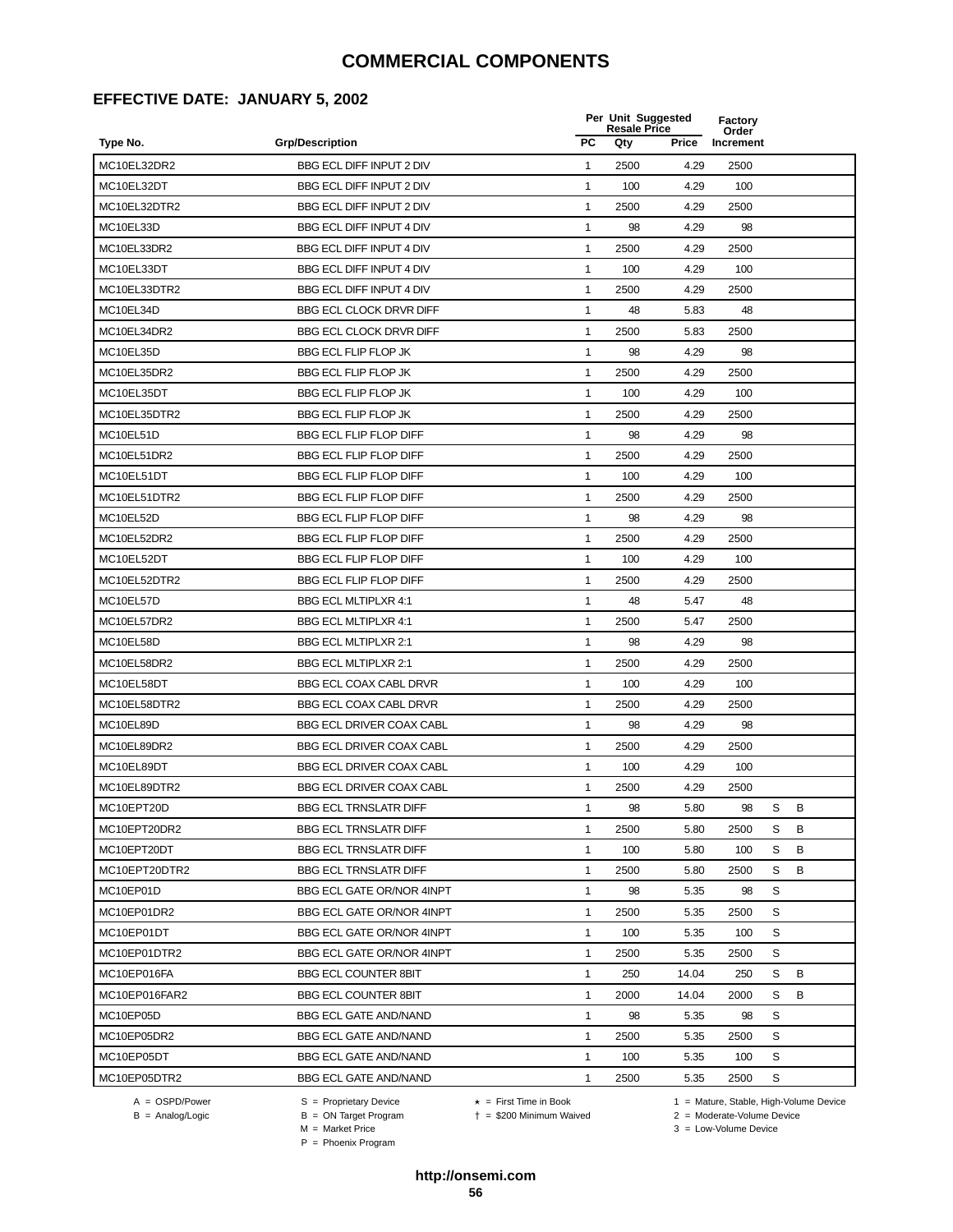### **EFFECTIVE DATE: JANUARY 5, 2002**

|                |                                 | Per Unit Suggested<br><b>Resale Price</b> |      |       | Factory<br>Order |   |   |  |
|----------------|---------------------------------|-------------------------------------------|------|-------|------------------|---|---|--|
| Type No.       | <b>Grp/Description</b>          | <b>PC</b>                                 | Qty  | Price | Increment        |   |   |  |
| MC10EP08D      | BBG ECL GATE XOR/NOR 2IN        | $\mathbf{1}$                              | 98   | 5.35  | 98               | S |   |  |
| MC10EP08DR2    | BBG ECL GATE XOR/NOR 2IN        | 1                                         | 2500 | 5.35  | 2500             | S |   |  |
| MC10EP08DT     | <b>BBG ECL GATE XOR/NOR 2IN</b> | 1                                         | 100  | 5.35  | 100              | S |   |  |
| MC10EP08DTR2   | <b>BBG ECL GATE XOR/NOR 2IN</b> | 1                                         | 2500 | 5.35  | 2500             | S |   |  |
| MC10EP101FA    | BBG ECL GATE OR/NOR QUAD        | 1                                         | 250  | 9.62  | 250              | S | B |  |
| MC10EP101FAR2  | BBG ECL GATE OR/NOR QUAD        | 1                                         | 2000 | 9.62  | 2000             | S | B |  |
| MC10EP105FA    | <b>BBG ECL GATE AND QUAD</b>    | $\mathbf{1}$                              | 250  | 9.62  | 250              | S | B |  |
| MC10EP105FAR2  | <b>BBG ECL GATE AND QUAD</b>    | $\mathbf{1}$                              | 2000 | 9.62  | 2000             | S | B |  |
| MC10EP11D      | <b>BBG ECL BUFR FANOUT DIFF</b> | 1                                         | 98   | 6.00  | 98               | S |   |  |
| MC10EP11DR2    | <b>BBG ECL BUFR FANOUT DIFF</b> | $\mathbf{1}$                              | 2500 | 6.00  | 2500             | S |   |  |
| MC10EP11DT     | <b>BBG ECL BUFR FANOUT DIFF</b> | 1                                         | 100  | 6.00  | 100              | S |   |  |
| MC10EP11DTR2   | <b>BBG ECL BUFR FANOUT DIFF</b> | 1                                         | 2500 | 6.00  | 2500             | S |   |  |
| MC10EP116FA    | <b>BBG ECL RCVR QUINT LINE</b>  | 1                                         | 250  | 14.04 | 250              | S | в |  |
| MC10EP116FAR2  | <b>BBG ECL RCVR QUINT LINE</b>  | 1                                         | 2000 | 14.04 | 2000             | S | B |  |
| MC10EP131FA    | <b>BBG ECL FLIP FLOP 4BIT</b>   | $\mathbf{1}$                              | 250  | 9.62  | 250              | S | B |  |
| MC10EP131FAR2  | <b>BBG ECL FLIP FLOP 4BIT</b>   | 1                                         | 2000 | 9.62  | 2000             | S | B |  |
| MC10EP139DT    | <b>BBG ECL CLOCK GENERATION</b> | $\mathbf{1}$                              | 75   | 8.25  | 75               |   | B |  |
| MC10EP139DTR2  | <b>BBG ECL CLOCK GENERATION</b> | 1                                         | 2500 | 8.25  | 2500             |   | в |  |
| MC10EP139DW    | <b>BBG ECL CLOCK GENERATION</b> | $\mathbf{1}$                              | 38   | 8.25  | 38               |   | B |  |
| MC10EP139DWR2  | <b>BBG ECL CLOCK GENERATION</b> | 1                                         | 2500 | 8.25  | 2500             |   | B |  |
| MC10EP142FA    | <b>BBG 9-BIT SHIFT REGISTER</b> | 1                                         | 250  | 14.04 | 250              | S | B |  |
| MC10EP142FAR2  | <b>BBG 9-BIT SHIFT REGISTER</b> | 1                                         | 2000 | 14.04 | 2000             | S | B |  |
| MC10EP16D      | <b>BBG ECL RCVR DIFRENTIAL</b>  | 1                                         | 98   | 5.80  | 98               | S | B |  |
| MC10EP16DR2    | <b>BBG ECL RCVR DIFRENTIAL</b>  | $\mathbf{1}$                              | 2500 | 5.80  | 2500             | S | B |  |
| MC10EP16DT     | <b>BBG ECL RCVR DIFRENTIAL</b>  | $\mathbf{1}$                              | 100  | 5.80  | 100              | S | B |  |
| MC10EP16DTR2   | <b>BBG ECL RCVR DIFRENTIAL</b>  | $\mathbf{1}$                              | 2500 | 5.80  | 2500             | S | B |  |
| MC10EP16TD     | <b>BBG ECL RCVR DIFRENTIAL</b>  | 1                                         | 98   | 5.80  | 98               | S | B |  |
| MC10EP16TDR2   | <b>BBG ECL RCVR DIFRENTIAL</b>  | $\mathbf{1}$                              | 2500 | 5.80  | 2500             | S | B |  |
| MC10EP16TDT    | <b>BBG ECL RCVR DIFRENTIAL</b>  | $\mathbf{1}$                              | 100  | 5.80  | 100              | S | B |  |
| MC10EP16TDTR2  | <b>BBG ECL RCVR DIFRENTIAL</b>  | 1                                         | 2500 | 5.80  | 2500             | S | В |  |
| MC10EP16VAD    | <b>BBG ECL RECEVR HI VOLT</b>   | 1                                         | 98   | 3.30  | 98               | S | В |  |
| MC10EP16VADR2  | BBG ECL RECEVR HI VOLT          | 1                                         | 2500 | 3.30  | 2500             | S | B |  |
| MC10EP16VADT   | <b>BBG ECL DIFF RCVR W/HI</b>   | $\mathbf{1}$                              | 100  | 3.30  | 100              | S | В |  |
| MC10EP16VADTR2 | <b>BBG ECL DIFF RCVR W/HI</b>   | 1                                         | 2500 | 3.30  | 2500             | S | В |  |
| MC10EP17DT     | <b>BBG ECL RCVR DIFRENTIAL</b>  | $\mathbf{1}$                              | 75   | 9.62  | 75               | S | В |  |
| MC10EP17DTR2   | <b>BBG ECL RCVR DIFRENTIAL</b>  | 1                                         | 2500 | 9.62  | 2500             | S | В |  |
| MC10EP17DW     | <b>BBG ECL DIFF RCVR/DRVR</b>   | $\mathbf{1}$                              | 38   | 9.62  | 38               | S | В |  |
| MC10EP17DWR2   | <b>BBG ECL RCVR DIFRENTIAL</b>  | $\mathbf{1}$                              | 2500 | 9.62  | 2500             | S | B |  |
| MC10EP195FA    | <b>BBG ECL PROG DELAY CHIP</b>  | 1                                         | 250  | 14.04 | 250              | S | B |  |
| MC10EP195FAR2  | <b>BBG ECL PROG DELAY CHIP</b>  | 1                                         | 2000 | 14.04 | 2000             | S | В |  |
| MC10EP29DT     | BBG ECL DL DIFF FLIP FLOP       | $\mathbf{1}$                              | 75   | 9.62  | 75               | S | В |  |
| MC10EP29DTR2   | BBG ECL DL DIFF FLIP FLOP       | $\mathbf{1}$                              | 2500 | 9.62  | 2500             | S | B |  |
| MC10EP31D      | <b>BBG ECL FLIP FLOP DUAL</b>   | 1                                         | 98   | 7.73  | 98               | S |   |  |
| MC10EP31DR2    | <b>BBG ECL FLIP FLOP DUAL</b>   | $\mathbf{1}$                              | 2500 | 7.73  | 2500             | S |   |  |
| MC10EP31DT     | <b>BBG ECL FLIP FLOP DUAL</b>   | 1                                         | 100  | 7.73  | 100              | S |   |  |
|                |                                 |                                           |      |       |                  |   |   |  |

-<br>B = ON Target Program<br>M = Market Price

 $A = OBPD/Power$ <br>  $B = ON Target Program$   $A = First Time in Book$   $A = West Theorem 1 = Nature, Stable, High-Volume Device$   $A = Mature, Stable, High-Volume Device$   $A = Mature, Stable, High-Volume Device$   $A = Mature, Table, High-Volume Device$   $A = Mature, Table, High-Volume Device$   $A = Mature, Table, High-Volume Device$   $A = Mature, Table, High-Volume Device$   $A = Mature, Table, High-Volume Device$   $A = Mature, Table, High-Volume Device$   $A = Mature, Table, High-Volume Device$   $A = Mature, Table, High-Volume Device$   $A = Mature, Table, High-Volume Device$   $A = Mature, Table, High-Volume Device$   $A = Mature, Table$ 

 $2 =$  Moderate-Volume Device  $3 =$  Low-Volume Device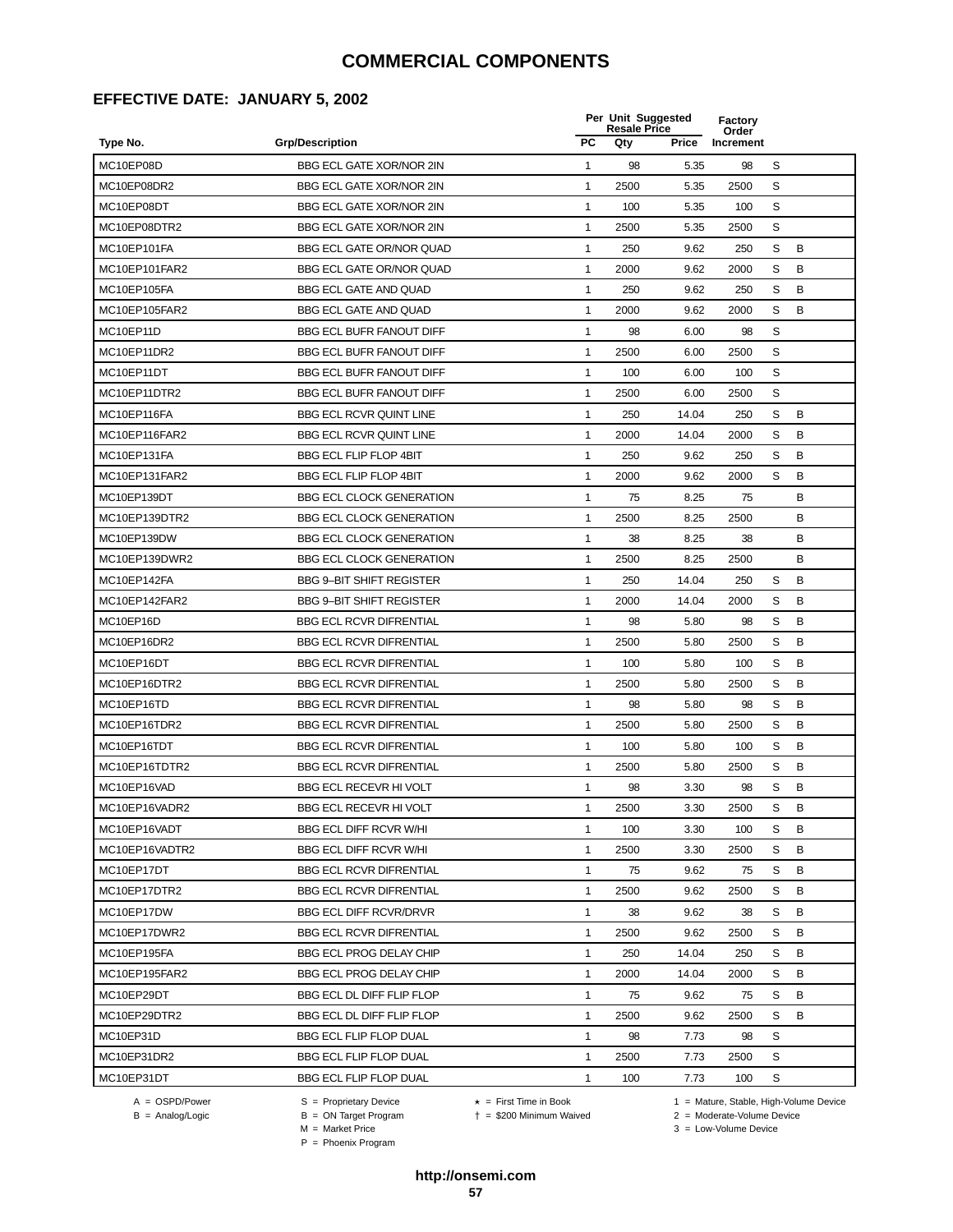#### **EFFECTIVE DATE: JANUARY 5, 2002**

|               |                                  |              | Per Unit Suggested<br><b>Resale Price</b> |       |                    |   |   |  |
|---------------|----------------------------------|--------------|-------------------------------------------|-------|--------------------|---|---|--|
| Type No.      | <b>Grp/Description</b>           | <b>PC</b>    | Qty                                       | Price | Order<br>Increment |   |   |  |
| MC10EP31DTR2  | <b>BBG ECL FLIP FLOP DUAL</b>    | $\mathbf{1}$ | 2500                                      | 7.73  | 2500               | S |   |  |
| MC10EP32D     | BBG ECL DIFF INPUT 2 DIV         | 1            | 98                                        | 5.80  | 98                 | S | B |  |
| MC10EP32DR2   | <b>BBG ECL DIFF INPUT 2 DIV</b>  | 1            | 2500                                      | 5.80  | 2500               | S | B |  |
| MC10EP32DT    | BBG ECL DIFF INPUT 2 DIV         | 1            | 100                                       | 5.80  | 100                | S | B |  |
| MC10EP32DTR2  | BBG ECL DIFF INPUT 2 DIV         | 1            | 2500                                      | 5.80  | 2500               | S | B |  |
| MC10EP33D     | BBG ECL DIFF INPUT 4 DIV         | 1            | 98                                        | 5.80  | 98                 | S | B |  |
| MC10EP33DR2   | BBG ECL DIFF INPUT 4 DIV         | 1            | 2500                                      | 5.80  | 2500               | S | B |  |
| MC10EP33DT    | BBG ECL DIFF INPUT 4 DIV         | $\mathbf{1}$ | 100                                       | 5.80  | 100                | S | B |  |
| MC10EP33DTR2  | BBG ECL DIFF INPUT 4 DIV         | 1            | 2500                                      | 5.80  | 2500               | S | B |  |
| MC10EP35D     | <b>BBG ECL FLIP FLOP JK</b>      | 1            | 98                                        | 5.80  | 98                 | S | B |  |
| MC10EP35DR2   | <b>BBG ECL FLIP FLOP JK</b>      | 1            | 2500                                      | 5.80  | 2500               | S | B |  |
| MC10EP35DT    | <b>BBG ECL FLIP FLOP JK</b>      | 1            | 100                                       | 5.80  | 100                | S | В |  |
| MC10EP35DTR2  | <b>BBG ECL FLIP FLOP JK</b>      | 1            | 2500                                      | 5.80  | 2500               | S | B |  |
| MC10EP445FA   | <b>BBG ECL SERIAL TO PARL</b>    | 1            | 250                                       | 14.04 | 250                | S | B |  |
| MC10EP445FAR2 | <b>BBG ECL SERIAL TO PARL</b>    | 1            | 2000                                      | 14.04 | 2000               | S | B |  |
| MC10EP446FA   | <b>BBG ECL PARALLEL T/SERIAL</b> | 1            | 250                                       | 14.04 | 250                | S | B |  |
| MC10EP446FAR2 | <b>BBG ECL PARALLEL T/SERIAL</b> | $\mathbf{1}$ | 2000                                      | 14.04 | 2000               | S | B |  |
| MC10EP451FA   | <b>BBG ECL FLIP FLOP RESET</b>   | $\mathbf{1}$ | 250                                       | 14.04 | 250                | S | в |  |
| MC10EP451FAR2 | <b>BBG ECL FLIP FLOP RESET</b>   | 1            | 2000                                      | 14.04 | 2000               | S | B |  |
| MC10EP51D     | <b>BBG ECL FLIP FLOP RESET</b>   | 1            | 98                                        | 5.80  | 98                 | S | B |  |
| MC10EP51DR2   | <b>BBG ECL FLIP FLOP RESET</b>   | 1            | 2500                                      | 5.80  | 2500               | S | В |  |
| MC10EP51DT    | <b>BBG ECL FLIP FLOP RESET</b>   | 1            | 100                                       | 5.80  | 100                | S | B |  |
| MC10EP51DTR2  | <b>BBG ECL FLIP FLOP RESET</b>   | 1            | 2500                                      | 5.80  | 2500               | S | B |  |
| MC10EP52D     | <b>BBG ECL FLIP FLOP DIFF</b>    | $\mathbf{1}$ | 98                                        | 5.80  | 98                 | S | B |  |
| MC10EP52DR2   | <b>BBG ECL FLIP FLOP DIFF</b>    | 1            | 2500                                      | 5.80  | 2500               | S | B |  |
| MC10EP52DT    | <b>BBG ECL FLIP FLOP DIFF</b>    | $\mathbf{1}$ | 100                                       | 5.80  | 100                | S | B |  |
| MC10EP52DTR2  | <b>BBG ECL FLIP FLOP DIFF</b>    | 1            | 2500                                      | 5.80  | 2500               | S | B |  |
| MC10EP56DT    | <b>BBG ECL MLTIPLXR DIFF</b>     | $\mathbf{1}$ | 75                                        | 9.62  | 75                 | S | B |  |
| MC10EP56DTR2  | <b>BBG ECL MLTIPLXR DIFF</b>     | 1            | 2500                                      | 9.62  | 2500               | S | B |  |
| MC10EP57DT    | <b>BBG ECL MLTIPLXR DIFF</b>     | 1            | 75                                        | 9.62  | 75                 | S | В |  |
| MC10EP57DTR2  | <b>BBG ECL MLTIPLXR DIFF</b>     | 1            | 2500                                      | 9.62  | 2500               | S | B |  |
| MC10EP58D     | <b>BBG ECL MLTIPLXR 2:1</b>      | 1            | 98                                        | 7.73  | 98                 | S |   |  |
| MC10EP58DR2   | <b>BBG ECL MLTIPLXR 2:1</b>      | $\mathbf{1}$ | 2500                                      | 7.73  | 2500               | S |   |  |
| MC10EP58DT    | BBG ECL MLTIPLXR 2:1             | 1            | 100                                       | 7.73  | 100                | S |   |  |
| MC10EP58DTR2  | BBG ECL MLTIPLXR 2:1             | 1            | 2500                                      | 7.73  | 2500               | S |   |  |
| MC10EP89D     | BBG ECL COAX CABL DRVR           | 1            | 98                                        | 5.80  | 98                 | S | В |  |
| MC10EP89DR2   | BBG ECL COAX CABL DRVR           | 1            | 2500                                      | 5.80  | 2500               | S | В |  |
| MC10EP89DT    | <b>BBG ECL COAX CABL DRVR</b>    | $\mathbf{1}$ | 100                                       | 5.80  | 100                | S | B |  |
| MC10EP89DTR2  | BBG ECL COAX CABL DRVR           | 1            | 2500                                      | 5.80  | 2500               | S | В |  |
| MC10EP90DT    | <b>BBG ECL TRPL ECL/PECL</b>     | 1            | 75                                        | 9.62  | 75                 | S | В |  |
| MC10EP90DTR2  | <b>BBG ECL TRPL ECL/PECL</b>     | 1            | 2500                                      | 9.62  | 2500               | S | B |  |
| MC10E016FN    | BBG ECL COUNTER 8BIT             | 1            | 37                                        | 10.00 | 37                 |   |   |  |
| MC10E016FNR2  | BBG ECL COUNTER 8BIT             | 1            | 500                                       | 10.00 | 500                |   |   |  |
| MC10E101FN    | BBG ECL GATE OR/NOR QUAD         | $\mathbf{1}$ | 37                                        | 9.36  | 37                 |   |   |  |
| MC10E101FNR2  | BBG ECL GATE OR/NOR QUAD         | 1            | 500                                       | 9.36  | 500                |   |   |  |
|               |                                  |              |                                           |       |                    |   |   |  |

 $B = \text{Analog/Logic}$ <br>B = ON Target Program<br> $M = \text{Market Price}$ 

= \$200 Minimum Waived 2 = Moderate-Volume Device

A = OSPD/Power S = Proprietary Device  $\star$  = First Time in Book 1 = Mature, Stable, High-Volume Device

 $3 =$  Low-Volume Device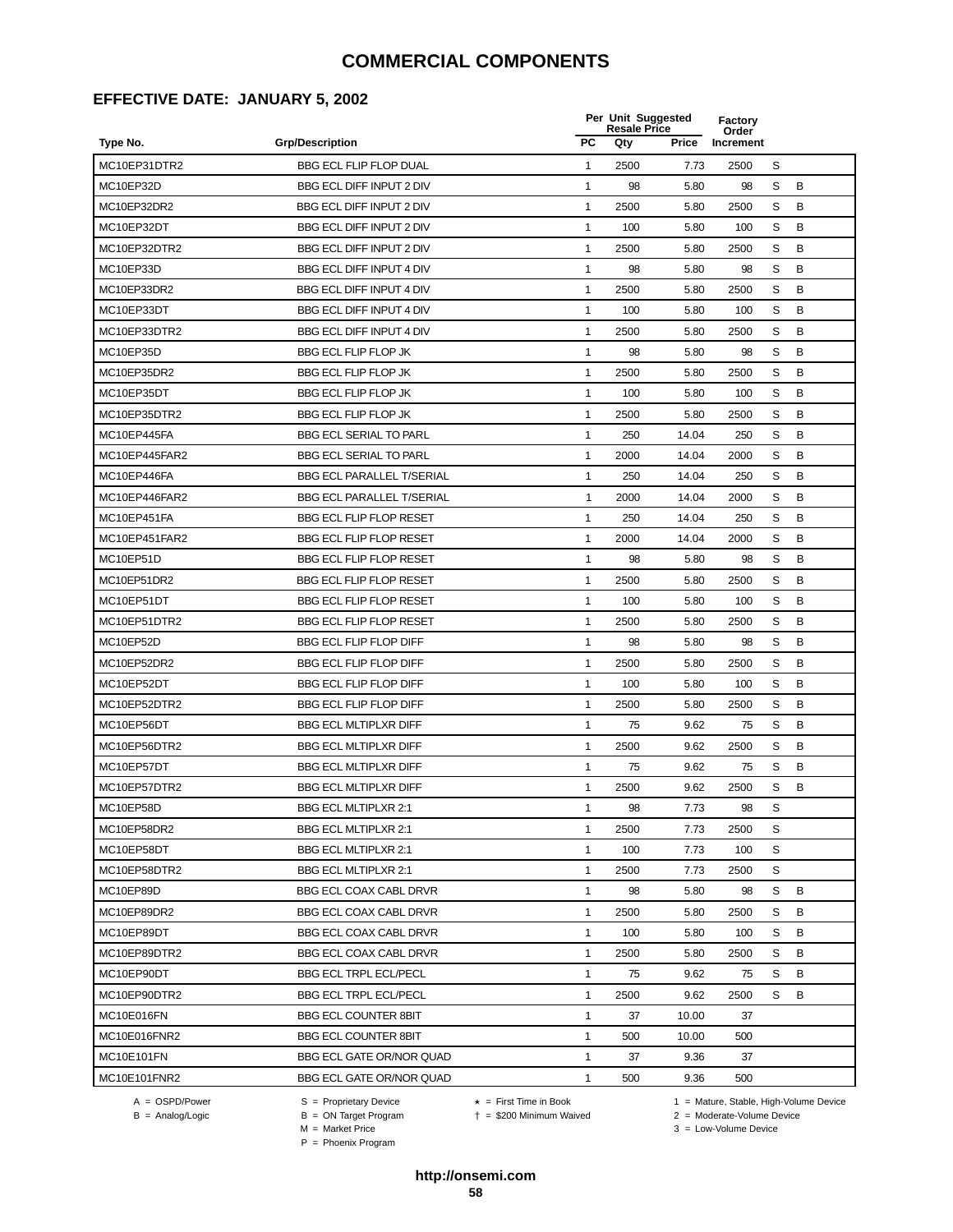#### **EFFECTIVE DATE: JANUARY 5, 2002**

|                   |                                  | Per Unit Suggested<br><b>Resale Price</b> |     |       | <b>Factory</b><br>Order |   |
|-------------------|----------------------------------|-------------------------------------------|-----|-------|-------------------------|---|
| Type No.          | <b>Grp/Description</b>           | <b>PC</b>                                 | Qty | Price | Increment               |   |
| MC10E104FN        | <b>BBG ECL GATE AND/NAND</b>     | $\mathbf{1}$                              | 37  | 9.36  | 37                      |   |
| MC10E104FNR2      | <b>BBG ECL GATE AND/NAND</b>     | 1                                         | 500 | 9.36  | 500                     |   |
| <b>MC10E107FN</b> | <b>BBG ECL GATE XOR/XNOR 5BT</b> | 1                                         | 37  | 9.36  | 37                      |   |
| MC10E107FNR2      | <b>BBG ECL GATE XOR/XNOR 5BT</b> | 1                                         | 500 | 9.36  | 500                     |   |
| <b>MC10E111FN</b> | <b>BBG ECL CLOCK DRVR DIFF</b>   | 1                                         | 37  | 9.36  | 37                      |   |
| MC10E111FNR2      | BBG ECL CLOCK DRVR DIFF          | 1                                         | 500 | 9.36  | 500                     |   |
| <b>MC10E112FN</b> | <b>BBG ECL INVERTER QUAD DRV</b> | 1                                         | 37  | 9.36  | 37                      |   |
| MC10E112FNR2      | BBG ECL INVERTER QUAD DRV        | $\mathbf{1}$                              | 500 | 9.36  | 500                     |   |
| <b>MC10E116FN</b> | <b>BBG ECL RCVR QUINT LINE</b>   | $\mathbf{1}$                              | 37  | 9.36  | 37                      |   |
| MC10E116FNR2      | <b>BBG ECL RCVR QUINT LINE</b>   | 1                                         | 500 | 9.36  | 500                     |   |
| <b>MC10E122FN</b> | <b>BBG ECL BUFR 9BIT</b>         | 1                                         | 37  | 9.36  | 37                      |   |
| MC10E122FNR2      | <b>BBG ECL BUFR 9BIT</b>         | 1                                         | 500 | 9.36  | 500                     |   |
| MC10E131FN        | <b>BBG ECL FLIP FLOP 4BIT</b>    | 1                                         | 37  | 9.36  | 37                      |   |
| MC10E131FNR2      | <b>BBG ECL FLIP FLOP 4BIT</b>    | 1                                         | 500 | 9.36  | 500                     |   |
| MC10E136FN        | <b>BBG ECL COUNTER 6BIT</b>      | 1                                         | 37  | 9.36  | 37                      |   |
| MC10E136FNR2      | <b>BBG ECL COUNTER 6BIT</b>      | 1                                         | 500 | 9.36  | 500                     |   |
| <b>MC10E137FN</b> | <b>BBG ECL RIPPLE CNTR 8BIT</b>  | $\mathbf{1}$                              | 37  | 9.36  | 37                      |   |
| MC10E137FNR2      | <b>BBG ECL RIPPLE CNTR 8BIT</b>  | $\mathbf{1}$                              | 500 | 9.36  | 500                     |   |
| <b>MC10E141FN</b> | <b>BBG ECL SHIFT REG 8BIT</b>    | $\mathbf{1}$                              | 37  | 9.36  | 37                      |   |
| MC10E141FNR2      | <b>BBG ECL SHIFT REG 8BIT</b>    | 1                                         | 500 | 9.36  | 500                     |   |
| <b>MC10E142FN</b> | <b>BBG ECL SHIFT REG 9BIT</b>    | 1                                         | 37  | 9.36  | 37                      |   |
| MC10E142FNR2      | <b>BBG ECL SHIFT REG 9BIT</b>    | 1                                         | 500 | 9.36  | 500                     |   |
| <b>MC10E143FN</b> | <b>BBG ECL FLIP FLOP 9BIT</b>    | $\mathbf{1}$                              | 37  | 9.36  | 37                      |   |
| MC10E143FNR2      | <b>BBG ECL FLIP FLOP 9BIT</b>    | $\mathbf{1}$                              | 500 | 9.36  | 500                     |   |
| <b>MC10E150FN</b> | <b>BBG ECL LATCH 6BIT DLTCH</b>  | 1                                         | 37  | 9.36  | 37                      |   |
| MC10E150FNR2      | <b>BBG ECL LATCH 6BIT DLTCH</b>  | $\mathbf{1}$                              | 500 | 9.36  | 500                     |   |
| <b>MC10E151FN</b> | <b>BBG ECL FLIP FLOP 6BIT</b>    | 1                                         | 37  | 9.36  | 37                      |   |
| MC10E151FNR2      | <b>BBG ECL FLIP FLOP 6BIT</b>    | 1                                         | 500 | 9.36  | 500                     |   |
| <b>MC10E154FN</b> | <b>BBG ECL LATCH 5BIT 2:1</b>    | 1                                         | 37  | 9.36  | 37                      |   |
| MC10E154FNR2      | BBG ECL LATCH 5BIT 2:1           | 1                                         | 500 | 9.36  | 500                     |   |
| <b>MC10E155FN</b> | BBG ECL LATCH 6BIT 2:1           | 1                                         | 37  | 9.36  | 37                      |   |
| MC10E155FNR2      | BBG ECL LATCH 6BIT 2:1           | 1                                         | 500 | 9.36  | 500                     |   |
| <b>MC10E156FN</b> | <b>BBG ECL LATCH 3BIT 4:1</b>    | $\mathbf{1}$                              | 37  | 9.36  | 37                      |   |
| MC10E156FNR2      | <b>BBG ECL LATCH 3BIT 4:1</b>    | 1                                         | 500 | 9.36  | 500                     |   |
| <b>MC10E157FN</b> | <b>BBG ECL MLTIPLXR QUAD</b>     | $\mathbf{1}$                              | 37  | 9.36  | 37                      |   |
| MC10E157FNR2      | <b>BBG ECL MLTIPLXR QUAD</b>     | 1                                         | 500 | 9.36  | 500                     |   |
| <b>MC10E158FN</b> | <b>BBG ECL MLTIPLXR 5BIT</b>     | 1                                         | 37  | 9.36  | 37                      |   |
| MC10E158FNR2      | <b>BBG ECL MLTIPLXR 5BIT</b>     | 1                                         | 500 | 9.36  | 500                     |   |
| <b>MC10E160FN</b> | <b>BBG ECL PARITY CHCK 12BT</b>  | 1                                         | 37  | 9.36  | 37                      |   |
| MC10E160FNR2      | <b>BBG ECL PARITY CHCK 12BT</b>  | 1                                         | 500 | 9.36  | 500                     |   |
| MC10E163FN        | <b>BBG ECL MLTIPLXR 2BIT</b>     | 1                                         | 37  | 9.36  | 37                      |   |
| MC10E163FNR2      | <b>BBG ECL MLTIPLXR 2BIT</b>     | $\mathbf{1}$                              | 500 | 9.36  | 500                     |   |
| MC10E164FN        | <b>BBG ECL MLTIPLXR 16CHAN</b>   | 1                                         | 37  | 9.36  | 37                      |   |
| MC10E164FNR2      | <b>BBG ECL MLTIPLXR 16CHAN</b>   | $\mathbf{1}$                              | 500 | 9.36  | 500                     |   |
| MC10E1651FN       | <b>BBG ECL COMPARATOR DUAL</b>   | 1                                         | 46  | 33.33 | 46                      | S |
|                   |                                  |                                           |     |       |                         |   |

 $B = \text{Analog/Logic}$ <br>B = ON Target Program<br> $M = \text{Market Price}$ 

A = OSPD/Power S = Proprietary Device  $\star$  = First Time in Book 1 = Mature, Stable, High-Volume Device

 = \$200 Minimum Waived 2 = Moderate-Volume Device  $3 =$  Low-Volume Device

```
http://onsemi.com
```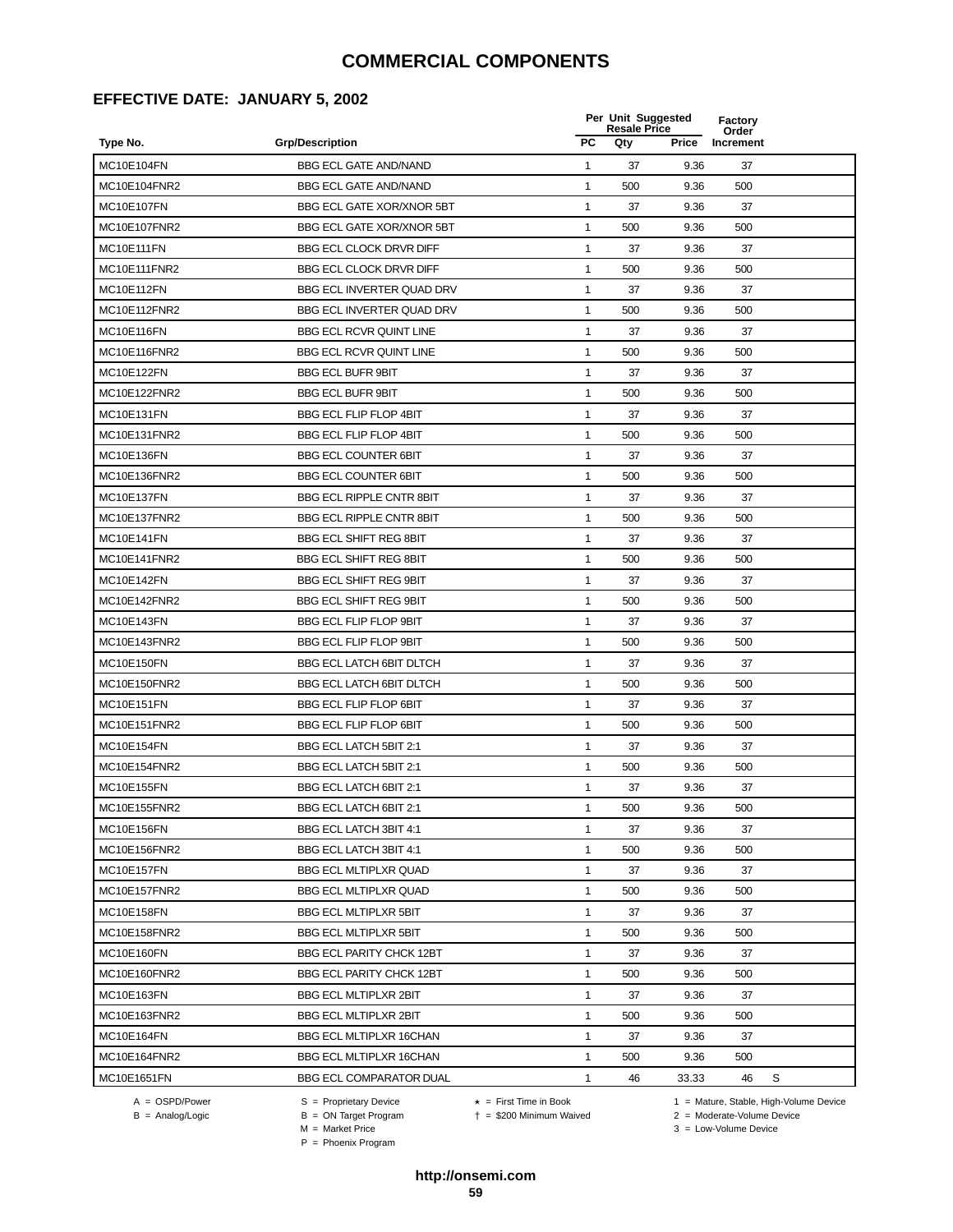### **EFFECTIVE DATE: JANUARY 5, 2002**

|                   |                                |              | Per Unit Suggested<br><b>Resale Price</b> | Factory<br>Order |           |   |
|-------------------|--------------------------------|--------------|-------------------------------------------|------------------|-----------|---|
| Type No.          | <b>Grp/Description</b>         | <b>PC</b>    | Qty                                       | <b>Price</b>     | Increment |   |
| MC10E1651FNR2     | <b>BBG ECL COMPARATOR DUAL</b> | $\mathbf{1}$ | 500                                       | 33.33            | 500       | S |
| MC10E1651L        | <b>BBG ECL COMPARATOR DUAL</b> | $\mathbf{1}$ | 25                                        | 33.33            | 25        | S |
| MC10E1652FN       | BBG ECL COMPARATOR DUAL        | 1            | 46                                        | 33.33            | 46        | S |
| MC10E1652FNR2     | <b>BBG ECL COMPARATOR DUAL</b> | $\mathbf{1}$ | 500                                       | 33.33            | 500       | S |
| MC10E1652L        | <b>BBG ECL COMPARATOR DUAL</b> | $\mathbf{1}$ | 25                                        | 33.33            | 500       | S |
| <b>MC10E166FN</b> | <b>BBG ECL COMPARATOR 9BIT</b> | $\mathbf{1}$ | 37                                        | 9.36             | 37        |   |
| MC10E166FNR2      | <b>BBG ECL COMPARATOR 9BIT</b> | $\mathbf{1}$ | 500                                       | 9.36             | 500       |   |
| <b>MC10E167FN</b> | <b>BBG ECL FLIP FLOP 6BIT</b>  | $\mathbf{1}$ | 37                                        | 9.36             | 37        |   |
| MC10E167FNR2      | <b>BBG ECL FLIP FLOP 6BIT</b>  | $\mathbf{1}$ | 500                                       | 9.36             | 500       |   |
| <b>MC10E171FN</b> | <b>BBG ECL MLTIPLXR 4:1</b>    | 1            | 37                                        | 9.36             | 37        |   |
| MC10E171FNR2      | <b>BBG ECL MLTIPLXR 4:1</b>    | 1            | 500                                       | 9.36             | 500       |   |
| <b>MC10E175FN</b> | <b>BBG ECL LATCH 9BIT PRTY</b> | 1            | 37                                        | 9.36             | 37        |   |
| MC10E175FNR2      | <b>BBG ECL LATCH 9BIT PRTY</b> | $\mathbf{1}$ | 500                                       | 9.36             | 500       |   |
| MC10E195FN        | <b>BBG ECL PROG DELAY CHIP</b> | 1            | 37                                        | 9.36             | 37        |   |
| MC10E195FNR2      | <b>BBG ECL PROG DELAY CHIP</b> | $\mathbf{1}$ | 500                                       | 9.36             | 500       |   |
| <b>MC10E196FN</b> | <b>BBG ECL PROG DELAY CHIP</b> | $\mathbf{1}$ | 37                                        | 9.36             | 37        |   |
| MC10E196FNR2      | <b>BBG ECL PROG DELAY CHIP</b> | $\mathbf{1}$ | 500                                       | 9.36             | 500       |   |
| <b>MC10E197FN</b> | <b>BBG ECL DATA SEPARATOR</b>  | 1            | 37                                        | 9.36             | 37        |   |
| MC10E197FNR2      | <b>BBG ECL DATA SEPARATOR</b>  | $\mathbf{1}$ | 500                                       | 9.36             | 500       |   |
| <b>MC10E211FN</b> | <b>BBG ECL CLOCK DIST CHIP</b> | $\mathbf{1}$ | 37                                        | 9.36             | 37        |   |
| MC10E211FNR2      | BBG ECL CLOCK DIST CHIP        | 1            | 500                                       | 9.36             | 500       |   |
| MC10E212FN        | <b>BBG ECL SHIFT REG 3BIT</b>  | $\mathbf{1}$ | 37                                        | 9.36             | 37        |   |
| MC10E212FNR2      | <b>BBG ECL SHIFT REG 3BIT</b>  | $\mathbf{1}$ | 500                                       | 9.36             | 500       |   |
| MC10E404FN        | <b>BBG ECL GATE AND/NAND</b>   | $\mathbf{1}$ | 37                                        | 9.36             | 37        |   |
| MC10E404FNR2      | <b>BBG ECL GATE AND/NAND</b>   | $\mathbf{1}$ | 500                                       | 9.36             | 500       |   |
| MC10E411FN        | <b>BBG ECL CLOCK DRVR DIFF</b> | $\mathbf{1}$ | 37                                        | 9.36             | 37        |   |
| MC10E411FNR2      | <b>BBG ECL CLOCK DRVR DIFF</b> | $\mathbf{1}$ | 500                                       | 9.36             | 500       |   |
| <b>MC10E416FN</b> | <b>BBG ECL RCVR QUINT LINE</b> | $\mathbf{1}$ | 37                                        | 9.36             | 37        |   |
| MC10E416FNR2      | <b>BBG ECL RCVR QUINT LINE</b> | $\mathbf{1}$ | 500                                       | 9.36             | 500       |   |
| MC10E431FN        | BBG ECL FLIP FLOP 3BIT         | 1            | 37                                        | 9.36             | 37        |   |
| MC10E431FNR2      | <b>BBG ECL FLIP FLOP 3BIT</b>  | 1            | 500                                       | 9.36             | 500       |   |
| <b>MC10E445FN</b> | <b>BBG ECL CONVERTER 4BIT</b>  | 1            | 37                                        | 13.00            | 37        |   |
| MC10E445FNR2      | <b>BBG ECL CONVERTER 4BIT</b>  | $\mathbf{1}$ | 500                                       | 13.00            | 500       |   |
| <b>MC10E446FN</b> | <b>BBG ECL CONVERTER 4BIT</b>  | $\mathbf{1}$ | 37                                        | 10.00            | 37        |   |
| MC10E446FNR2      | <b>BBG ECL CONVERTER 4BIT</b>  | $\mathbf{1}$ | 500                                       | 10.00            | 500       |   |
| <b>MC10E451FN</b> | BBG ECL FLIP FLOP 6BIT         | $\mathbf{1}$ | 37                                        | 9.36             | 37        |   |
| MC10E451FNR2      | <b>BBG ECL FLIP FLOP 6BIT</b>  | $\mathbf{1}$ | 500                                       | 9.36             | 500       |   |
| <b>MC10E452FN</b> | <b>BBG ECL FLIP FLOP 5BIT</b>  | $\mathbf{1}$ | 37                                        | 9.36             | 37        |   |
| MC10E452FNR2      | <b>BBG ECL FLIP FLOP 5BIT</b>  | $\mathbf{1}$ | 500                                       | 9.36             | 500       |   |
| MC10E457FN        | <b>BBG ECL MLTIPLXR TRPL</b>   | $\mathbf{1}$ | 37                                        | 9.36             | 37        |   |
| MC10E457FNR2      | <b>BBG ECL MLTIPLXR TRPL</b>   | $\mathbf{1}$ | 500                                       | 9.36             | 500       |   |
| MC10H016FN        | <b>BBG ECL COUNTER 4BIT</b>    | $\mathbf{1}$ | 46                                        | 14.57            | 46        | S |
| MC10H016FNR2      | <b>BBG ECL COUNTER 4BIT</b>    | $\mathbf{1}$ | 500                                       | 14.57            | 500       | S |
| MC10H016L         | <b>BBG ECL COUNTER 4BIT</b>    | $\mathbf{1}$ | 25                                        | 15.55            | 500       | S |
| MC10H016P         | <b>BBG ECL COUNTER 4BIT</b>    | $\mathbf{1}$ | 25                                        | 11.65            | 25        | S |

-<br>B = ON Target Program<br>M = Market Price

 $A = OBPD/Power$ <br>  $B = ON Target Program$   $A = First Time in Book$   $A = West Theorem 1 = Nature, Stable, High-Volume Device$   $A = Mature, Stable, High-Volume Device$   $A = Mature, Stable, High-Volume Device$   $A = Mature, Table, High-Volume Device$   $A = Mature, Table, High-Volume Device$   $A = Mature, Table, High-Volume Device$   $A = Mature, Table, High-Volume Device$   $A = Mature, Table, High-Volume Device$   $A = Mature, Table, High-Volume Device$   $A = Mature, Table, High-Volume Device$   $A = Mature, Table, High-Volume Device$   $A = Mature, Table, High-Volume Device$   $A = Mature, Table, High-Volume Device$   $A = Mature, Table$ 

 $2 =$  Moderate-Volume Device

 $3 =$  Low-Volume Device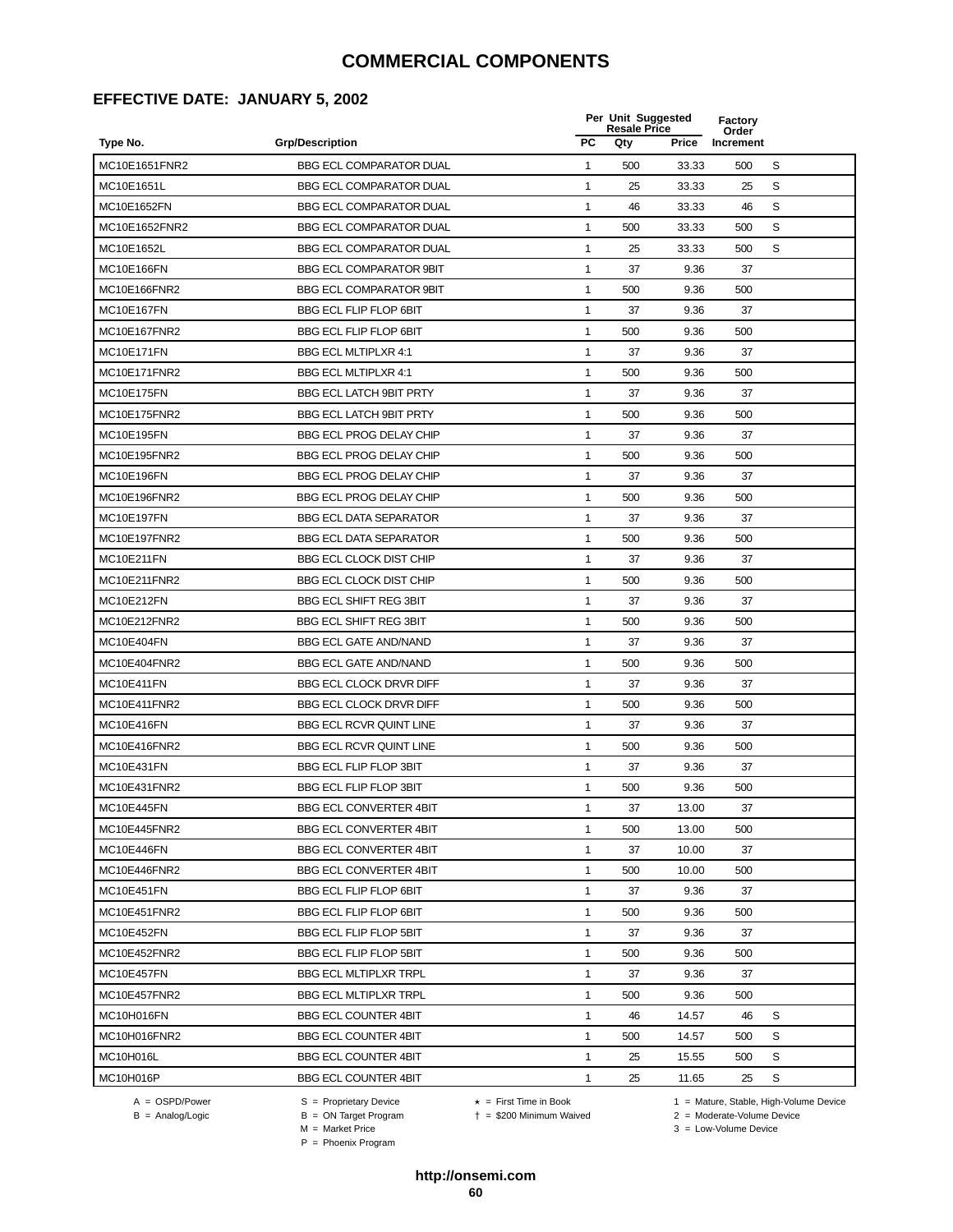## **EFFECTIVE DATE: JANUARY 5, 2002**

|                   |                                 |              | Per Unit Suggested<br><b>Resale Price</b> |       | Factory<br>Order |   |  |
|-------------------|---------------------------------|--------------|-------------------------------------------|-------|------------------|---|--|
| Type No.          | <b>Grp/Description</b>          | <b>PC</b>    | Qty                                       | Price | Increment        |   |  |
| MC10H100L         | BBG ECL GATE NOR QUAD           | $\mathbf{1}$ | 25                                        | 2.15  | 500              | S |  |
| MC10H100M         | <b>BBG ECL GATE NOR QUAD</b>    | $\mathbf{1}$ | 50                                        | 1.88  | 50               | S |  |
| MC10H100MEL       | BBG ECL GATE NOR QUAD           | $\mathbf{1}$ | 2000                                      | 1.88  | 2000             | S |  |
| MC10H100P         | <b>BBG ECL GATE NOR QUAD</b>    | $\mathbf{1}$ | 25                                        | 1.59  | 25               | S |  |
| MC10H101FN        | BBG ECL GATE OR/NOR QUAD        | $\mathbf{1}$ | 46                                        | 1.88  | 46               | S |  |
| MC10H101FNR2      | BBG ECL GATE OR/NOR QUAD        | $\mathbf{1}$ | 500                                       | 1.88  | 500              | S |  |
| MC10H101L         | BBG ECL GATE OR/NOR QUAD        | $\mathbf{1}$ | 25                                        | 2.15  | 500              | S |  |
| MC10H101M         | BBG ECL GATE OR/NOR QUAD        | $\mathbf{1}$ | 50                                        | 1.88  | 50               | S |  |
| MC10H101MEL       | <b>BBG ECL GATE OR/NOR QUAD</b> | $\mathbf{1}$ | 2000                                      | 1.88  | 2000             | S |  |
| MC10H101P         | BBG ECL GATE OR/NOR QUAD        | $\mathbf{1}$ | 25                                        | 1.59  | 25               | S |  |
| MC10H102FN        | <b>BBG ECL GATE NOR QUAD</b>    | $\mathbf{1}$ | 46                                        | 1.88  | 46               | S |  |
| MC10H102FNR2      | <b>BBG ECL GATE NOR QUAD</b>    | 1            | 500                                       | 1.88  | 500              | S |  |
| MC10H102L         | <b>BBG ECL GATE NOR QUAD</b>    | 1            | 25                                        | 2.15  | 500              | S |  |
| MC10H102M         | <b>BBG ECL GATE NOR QUAD</b>    | 1            | 50                                        | 1.88  | 50               | S |  |
| MC10H102MEL       | BBG ECL GATE NOR QUAD           | $\mathbf{1}$ | 2000                                      | 1.88  | 2000             | S |  |
| MC10H102P         | <b>BBG ECL GATE NOR QUAD</b>    | $\mathbf{1}$ | 25                                        | 1.59  | 25               | S |  |
| MC10H103FN        | <b>BBG ECL GATE OR QUAD</b>     | $\mathbf{1}$ | 46                                        | 1.88  | 46               | S |  |
| MC10H103FNR2      | <b>BBG ECL GATE OR QUAD</b>     | $\mathbf{1}$ | 500                                       | 1.88  | 500              | S |  |
| MC10H103L         | <b>BBG ECL GATE OR QUAD</b>     | $\mathbf{1}$ | 25                                        | 2.15  | 500              | S |  |
| MC10H103M         | <b>BBG ECL GATE OR</b>          | $\mathbf{1}$ | 50                                        | 1.88  | 50               | S |  |
| MC10H103MEL       | <b>BBG ECL GATE OR</b>          | 1            | 2000                                      | 1.88  | 2000             | S |  |
| MC10H103P         | <b>BBG ECL GATE OR QUAD</b>     | $\mathbf{1}$ | 25                                        | 1.59  | 25               | S |  |
| <b>MC10H104FN</b> | BBG ECL GATE AND QUAD           | $\mathbf{1}$ | 46                                        | 1.88  | 46               | S |  |
| MC10H104FNR2      | BBG ECL GATE AND QUAD           | $\mathbf{1}$ | 500                                       | 1.88  | 500              | S |  |
| MC10H104L         | BBG ECL GATE AND QUAD           | $\mathbf{1}$ | 25                                        | 2.15  | 500              | S |  |
| MC10H104M         | <b>BBG ECL GATE AND</b>         | $\mathbf{1}$ | 50                                        | 1.88  | 50               | S |  |
| MC10H104MEL       | <b>BBG ECL GATE AND</b>         | $\mathbf{1}$ | 2000                                      | 1.88  | 2000             | S |  |
| MC10H104P         | <b>BBG ECL GATE AND QUAD</b>    | $\mathbf{1}$ | 25                                        | 1.59  | 25               | S |  |
| MC10H105FN        | <b>BBG ECL GATE OR/NOR TRPL</b> | $\mathbf{1}$ | 46                                        | 1.88  | 46               | S |  |
| MC10H105FNR2      | <b>BBG ECL GATE OR/NOR TRPL</b> | 1            | 500                                       | 1.88  | 500              | S |  |
| MC10H105L         | <b>BBG ECL GATE OR/NOR TRPL</b> | $\mathbf{1}$ | 25                                        | 2.15  | 500              | S |  |
| MC10H105M         | <b>BBG ECL GATE OR/NOR TRPL</b> | 1            | 50                                        | 1.88  | 50               | S |  |
| MC10H105MEL       | <b>BBG ECL GATE OR/NOR TRPL</b> | $\mathbf{1}$ | 2000                                      | 1.88  | 2000             | S |  |
| MC10H105P         | <b>BBG ECL GATE OR/NOR TRPL</b> | $\mathbf{1}$ | 25                                        | 1.59  | 25               | S |  |
| MC10H106FN        | <b>BBG ECL GATE NOR TRPL</b>    | $\mathbf{1}$ | 46                                        | 1.88  | 46               | S |  |
| MC10H106FNR2      | <b>BBG ECL GATE NOR TRPL</b>    | $\mathbf{1}$ | 500                                       | 1.88  | 500              | S |  |
| MC10H106L         | <b>BBG ECL GATE NOR TRPL</b>    | $\mathbf{1}$ | 25                                        | 2.15  | 500              | S |  |
| MC10H106M         | <b>BBG ECL GATE NOR TRPL</b>    | $\mathbf{1}$ | 50                                        | 1.88  | 50               | S |  |
| MC10H106MEL       | <b>BBG ECL GATE NOR TRPL</b>    | $\mathbf{1}$ | 2000                                      | 1.88  | 2000             | S |  |
| MC10H106P         | <b>BBG ECL GATE NOR TRPL</b>    | $\mathbf{1}$ | 25                                        | 1.59  | 25               | S |  |
| <b>MC10H107FN</b> | <b>BBG ECL GATE OR/NOR TRPL</b> | $\mathbf{1}$ | 46                                        | 1.88  | 46               | S |  |
| MC10H107FNR2      | BBG ECL GATE OR/NOR TRPL        | $\mathbf{1}$ | 500                                       | 1.88  | 500              | S |  |
| MC10H107L         | <b>BBG ECL GATE OR/NOR TRPL</b> | $\mathbf{1}$ | 25                                        | 2.15  | 500              | S |  |
| MC10H107M         | <b>BBG ECL GATE OR/NOR TRPL</b> | $\mathbf{1}$ | 50                                        | 1.88  | 50               | S |  |
| MC10H107MEL       | BBG ECL GATE OR/NOR TRPL        | $\mathbf{1}$ | 2000                                      | 1.88  | 2000             | S |  |

B = ON Target Program<br>M = Market Price

 $2 =$  Moderate-Volume Device

 $3 =$  Low-Volume Device

 $A = OBPD/Power$ <br>  $B = ON Target Program$   $A = First Time in Book$   $A = West Theorem 1 = Nature, Stable, High-Volume Device$   $A = Mature, Stable, High-Volume Device$   $A = Mature, Stable, High-Volume Device$   $A = Mature, Table, High-Volume Device$   $A = Mature, Table, High-Volume Device$   $A = Mature, Table, High-Volume Device$   $A = Mature, Table, High-Volume Device$   $A = Mature, Table, High-Volume Device$   $A = Mature, Table, High-Volume Device$   $A = Mature, Table, High-Volume Device$   $A = Mature, Table, High-Volume Device$   $A = Mature, Table, High-Volume Device$   $A = Mature, Table, High-Volume Device$   $A = Mature, Table$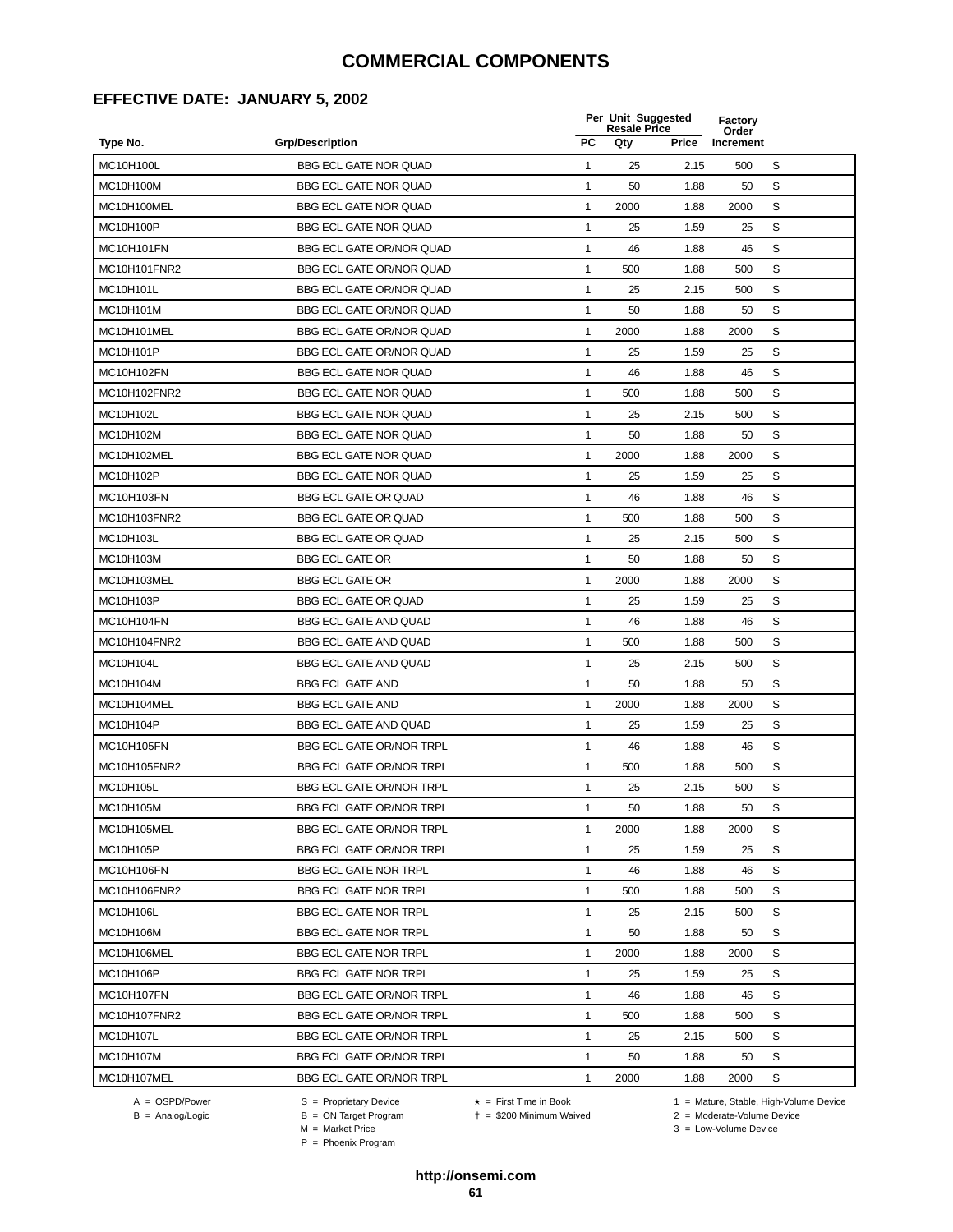#### **EFFECTIVE DATE: JANUARY 5, 2002**

|                   |                                 |              | Per Unit Suggested<br><b>Resale Price</b> |       | Factory<br>Order |   |  |
|-------------------|---------------------------------|--------------|-------------------------------------------|-------|------------------|---|--|
| Type No.          | <b>Grp/Description</b>          | <b>PC</b>    | Qty                                       | Price | Increment        |   |  |
| MC10H107P         | BBG ECL GATE OR/NOR TRPL        | $\mathbf{1}$ | 25                                        | 1.59  | 25               | S |  |
| MC10H109FN        | BBG ECL GATE OR/NOR DUAL        | $\mathbf{1}$ | 46                                        | 1.88  | 46               | S |  |
| MC10H109FNR2      | BBG ECL GATE OR/NOR DUAL        | 1            | 500                                       | 1.88  | 500              | S |  |
| MC10H109L         | <b>BBG ECL GATE OR/NOR DUAL</b> | $\mathbf{1}$ | 25                                        | 2.15  | 500              | S |  |
| MC10H109M         | BBG ECL GATE OR/NOR DUAL        | $\mathbf{1}$ | 50                                        | 1.88  | 50               | S |  |
| MC10H109MEL       | <b>BBG ECL GATE OR/NOR DUAL</b> | $\mathbf{1}$ | 2000                                      | 1.88  | 2000             | S |  |
| MC10H109P         | <b>BBG ECL GATE OR/NOR DUAL</b> | $\mathbf{1}$ | 25                                        | 1.59  | 25               | S |  |
| <b>MC10H113FN</b> | <b>BBG ECL GATE EXCLSV OR</b>   | $\mathbf{1}$ | 46                                        | 1.88  | 46               | S |  |
| MC10H113FNR2      | <b>BBG ECL GATE EXCLSV OR</b>   | $\mathbf{1}$ | 500                                       | 1.88  | 500              | S |  |
| MC10H113L         | <b>BBG ECL GATE EXCLSV OR</b>   | $\mathbf{1}$ | 25                                        | 2.15  | 500              | S |  |
| MC10H113M         | <b>BBG ECL GATE EXCLSV OR</b>   | $\mathbf{1}$ | 50                                        | 1.88  | 50               | S |  |
| MC10H113MEL       | <b>BBG ECL GATE EXCLSV OR</b>   | 1            | 2000                                      | 1.88  | 2000             | S |  |
| MC10H113P         | <b>BBG ECL GATE EXCLSV OR</b>   | $\mathbf{1}$ | 25                                        | 1.59  | 25               | S |  |
| <b>MC10H115FN</b> | <b>BBG ECL RCVR QUAD LINE</b>   | 1            | 46                                        | 1.88  | 46               | S |  |
| MC10H115FNR2      | <b>BBG ECL RCVR QUAD LINE</b>   | $\mathbf{1}$ | 500                                       | 1.88  | 500              | S |  |
| MC10H115L         | <b>BBG ECL RCVR QUAD LINE</b>   | $\mathbf{1}$ | 25                                        | 2.15  | 500              | S |  |
| MC10H115M         | <b>BBG ECL RCVR QUAD LINE</b>   | $\mathbf{1}$ | 50                                        | 1.88  | 50               | S |  |
| MC10H115MEL       | <b>BBG ECL RCVR QUAD LINE</b>   | $\mathbf{1}$ | 2000                                      | 1.88  | 2000             | S |  |
| MC10H115P         | <b>BBG ECL RCVR QUAD LINE</b>   | $\mathbf{1}$ | 25                                        | 1.59  | 25               | S |  |
| MC10H116D         | <b>BBG ECL RCVR TRPL LINE</b>   | $\mathbf{1}$ | 48                                        | 2.07  | 48               | S |  |
| MC10H116DR2       | BBG ECL RCVR TRPL LINE          | 1            | 2500                                      | 2.07  | 2500             | S |  |
| MC10H116FN        | BBG ECL RCVR TRPL LINE          | 1            | 46                                        | 1.88  | 46               | S |  |
| MC10H116FNR2      | <b>BBG ECL RCVR TRPL LINE</b>   | $\mathbf{1}$ | 500                                       | 1.88  | 500              | S |  |
| MC10H116L         | BBG ECL RCVR TRPL LINE          | $\mathbf{1}$ | 25                                        | 2.15  | 500              | S |  |
| MC10H116M         | <b>BBG ECL RCVR LINE TRPL</b>   | $\mathbf{1}$ | 50                                        | 1.88  | 50               | S |  |
| MC10H116MEL       | <b>BBG ECL RCVR LINE TRPL</b>   | $\mathbf{1}$ | 2000                                      | 1.88  | 2000             | S |  |
| MC10H116P         | <b>BBG ECL RCVR TRPL LINE</b>   | 1            | 25                                        | 1.59  | 25               | S |  |
| <b>MC10H117FN</b> | BBG ECL GATE OR/AND DUAL        | $\mathbf{1}$ | 46                                        | 1.88  | 46               | S |  |
| MC10H117FNR2      | BBG ECL GATE OR/AND DUAL        | 1            | 500                                       | 1.88  | 500              | S |  |
| <b>MC10H117L</b>  | <b>BBG ECL GATE OR/AND DUAL</b> | 1            | 25                                        | 2.15  | 500              | S |  |
| MC10H117M         | BBG ECL GATE OR/AND DUAL        | $\mathbf{1}$ | 50                                        | 1.88  | 50               | S |  |
| MC10H117MEL       | BBG ECL GATE OR/AND DUAL        | 1            | 2000                                      | 1.88  | 2000             | S |  |
| MC10H117P         | BBG ECL GATE OR/AND DUAL        | $\mathbf{1}$ | 25                                        | 1.59  | 25               | S |  |
| MC10H118FN        | BBG ECL OR/AND 3INPUT           | 1            | 46                                        | 1.88  | 46               | S |  |
| MC10H118P         | BBG ECL OR/AND 3INPUT           | 1            | 25                                        | 1.59  | 25               | S |  |
| <b>MC10H119FN</b> | BBG ECL OR/AND 3INPUT           | $\mathbf{1}$ | 46                                        | 1.88  | 46               | S |  |
| MC10H119P         | BBG ECL 4-3-3-3 INPUT           | 1            | 25                                        | 1.59  | 25               | S |  |
| MC10H121FN        | BBG ECL GATE OR/AND 4WIDE       | $\mathbf{1}$ | 46                                        | 1.88  | 46               | S |  |
| MC10H121FNR2      | BBG ECL GATE OR/AND 4WIDE       | $\mathbf{1}$ | 500                                       | 1.88  | 500              | S |  |
| MC10H121L         | BBG ECL GATE OR/AND 4WIDE       | $\mathbf{1}$ | 25                                        | 2.15  | 25               | S |  |
| MC10H121M         | BBG ECL GATE OR/AND 4WIDE       | $\mathbf{1}$ | 50                                        | 1.88  | 50               | S |  |
| MC10H121MEL       | BBG ECL GATE OR/AND 4WIDE       | $\mathbf{1}$ | 2000                                      | 1.88  | 2000             | S |  |
| MC10H121P         | BBG ECL GATE OR/AND 4WIDE       | 1            | 25                                        | 1.59  | 25               | S |  |
| MC10H123FN        | <b>BBG ECL BUS INTRFCE TRPL</b> | $\mathbf{1}$ | 46                                        | 2.20  | 46               | S |  |
| MC10H123FNR2      | <b>BBG ECL BUS INTRFCE TRPL</b> | $\mathbf{1}$ | 500                                       | 2.20  | 500              | S |  |

B = ON Target Program<br>M = Market Price

 $A = OBPD/Power$ <br>  $B = ON Target Program$   $A = First Time in Book$   $A = West Theorem 1 = Nature, Stable, High-Volume Device$   $A = Mature, Stable, High-Volume Device$   $A = Mature, Stable, High-Volume Device$   $A = Mature, Table, High-Volume Device$   $A = Mature, Table, High-Volume Device$   $A = Mature, Table, High-Volume Device$   $A = Mature, Table, High-Volume Device$   $A = Mature, Table, High-Volume Device$   $A = Mature, Table, High-Volume Device$   $A = Mature, Table, High-Volume Device$   $A = Mature, Table, High-Volume Device$   $A = Mature, Table, High-Volume Device$   $A = Mature, Table, High-Volume Device$   $A = Mature, Table$ 

 $2 =$  Moderate-Volume Device

P = Phoenix Program

 $3 =$  Low-Volume Device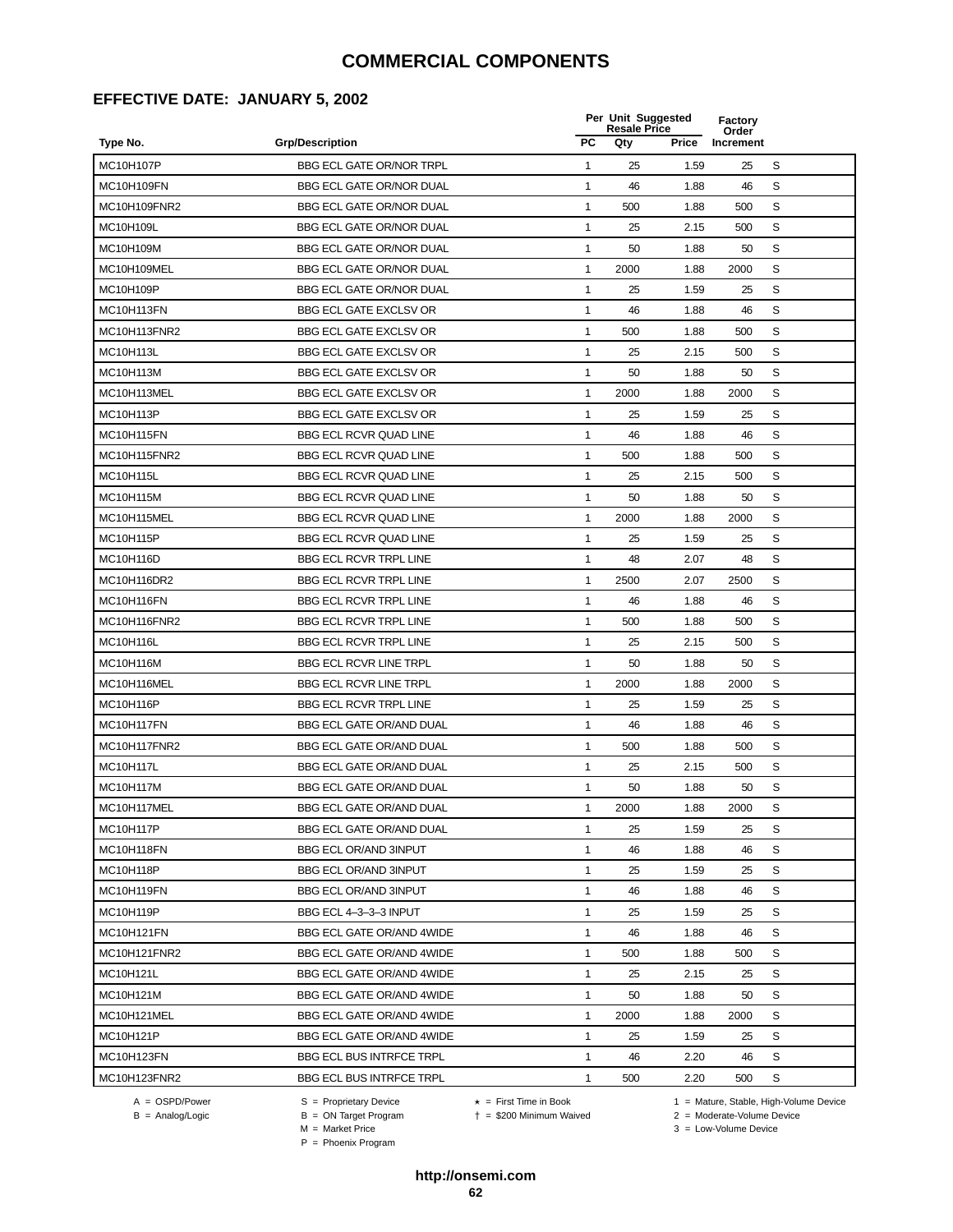## **EFFECTIVE DATE: JANUARY 5, 2002**

|                   |                                 |              | Per Unit Suggested<br><b>Resale Price</b> |              | Factory<br>Order |   |  |
|-------------------|---------------------------------|--------------|-------------------------------------------|--------------|------------------|---|--|
| Type No.          | <b>Grp/Description</b>          | <b>PC</b>    | Qty                                       | <b>Price</b> | Increment        |   |  |
| MC10H123L         | <b>BBG ECL BUS INTRFCE TRPL</b> | $\mathbf{1}$ | 25                                        | 2.47         | 25               | S |  |
| MC10H123P         | <b>BBG ECL BUS INTRFCE TRPL</b> | $\mathbf{1}$ | 25                                        | 1.96         | 25               | S |  |
| <b>MC10H124FN</b> | <b>BBG ECL TRNSLATR QUAD</b>    | 1            | 46                                        | 3.24         | 46               | S |  |
| MC10H124FNR2      | <b>BBG ECL TRNSLATR QUAD</b>    | $\mathbf{1}$ | 500                                       | 3.24         | 500              | S |  |
| MC10H124L         | <b>BBG ECL TRNSLATR QUAD</b>    | 1            | 25                                        | 4.00         | 500              | S |  |
| MC10H124M         | <b>BBG ECL TRNSLATR QUAD</b>    | $\mathbf{1}$ | 50                                        | 3.24         | 50               | S |  |
| MC10H124MEL       | <b>BBG ECL TRNSLATR QUAD</b>    | $\mathbf{1}$ | 2000                                      | 3.24         | 2000             | S |  |
| MC10H124P         | <b>BBG ECL TRNSLATR QUAD</b>    | $\mathbf{1}$ | 25                                        | 2.97         | 25               | S |  |
| MC10H125FN        | <b>BBG ECL TRNSLATR QUAD</b>    | $\mathbf{1}$ | 46                                        | 3.24         | 46               | S |  |
| MC10H125FNR2      | <b>BBG ECL TRNSLATR QUAD</b>    | $\mathbf{1}$ | 500                                       | 3.24         | 500              | S |  |
| MC10H125L         | <b>BBG ECL TRNSLATR QUAD</b>    | 1            | 25                                        | 4.00         | 25               | S |  |
| MC10H125M         | <b>BBG ECL TRNSLATR QUAD</b>    | 1            | 50                                        | 3.24         | 50               | S |  |
| MC10H125MEL       | <b>BBG ECL TRNSLATR QUAD</b>    | 1            | 2000                                      | 3.24         | 2000             | S |  |
| MC10H125P         | <b>BBG ECL TRNSLATR QUAD</b>    | 1            | 25                                        | 2.97         | 25               | S |  |
| <b>MC10H130FN</b> | <b>BBG ECL LATCH DUAL</b>       | $\mathbf{1}$ | 46                                        | 3.48         | 46               | S |  |
| MC10H130FNR2      | <b>BBG ECL LATCH DUAL</b>       | $\mathbf{1}$ | 500                                       | 3.48         | 500              | S |  |
| MC10H130L         | <b>BBG ECL LATCH DUAL</b>       | $\mathbf{1}$ | 25                                        | 4.16         | 25               | S |  |
| MC10H130P         | <b>BBG ECL LATCH DUAL</b>       | $\mathbf{1}$ | 25                                        | 3.65         | 25               | S |  |
| <b>MC10H131FN</b> | <b>BBG ECL FLIP FLOP DUAL</b>   | 1            | 46                                        | 3.48         | 46               | S |  |
| MC10H131FNR2      | <b>BBG ECL FLIP FLOP DUAL</b>   | $\mathbf{1}$ | 500                                       | 3.48         | 500              | S |  |
| MC10H131L         | BBG ECL FLIP FLOP DUAL          | 1            | 25                                        | 3.75         | 25               | S |  |
| MC10H131M         | <b>BBG ECL FLIP FLOP DUAL</b>   | $\mathbf{1}$ | 50                                        | 3.48         | 50               | S |  |
| MC10H131MEL       | <b>BBG ECL FLIP FLOP DUAL</b>   | $\mathbf{1}$ | 2000                                      | 3.48         | 2000             | S |  |
| MC10H131P         | <b>BBG ECL FLIP FLOP DUAL</b>   | 1            | 25                                        | 2.97         | 25               | S |  |
| MC10H135FN        | <b>BBG ECL FLIP FLOP DUAL</b>   | $\mathbf{1}$ | 46                                        | 4.07         | 46               | S |  |
| MC10H135FNR2      | <b>BBG ECL FLIP FLOP DUAL</b>   | $\mathbf{1}$ | 500                                       | 4.07         | 500              | S |  |
| MC10H135L         | BBG ECL FLIP FLOP DUAL          | $\mathbf{1}$ | 25                                        | 4.33         | 500              | S |  |
| MC10H135M         | BBG ECL FLIP FLOP DUAL          | $\mathbf{1}$ | 50                                        | 4.07         | 50               | S |  |
| MC10H135P         | <b>BBG ECL FLIP FLOP DUAL</b>   | 1            | 25                                        | 3.83         | 25               | S |  |
| MC10H136FN        | BBG ECL COUNTER UNIVRSL         | 1            | 46                                        | 13.93        | 46               | S |  |
| MC10H136FNR2      | <b>BBG ECL COUNTER UNIVRSL</b>  | $\mathbf{1}$ | 500                                       | 13.93        | 500              | S |  |
| MC10H136L         | <b>BBG ECL COUNTER UNIVRSL</b>  | 1            | 25                                        | 16.89        | 25               | S |  |
| MC10H136P         | BBG ECL COUNTER UNIVRSL         | 1            | 25                                        | 16.39        | 25               | S |  |
| <b>MC10H141FN</b> | <b>BBG ECL SHIFT REG 4BIT</b>   | 1            | 46                                        | 5.57         | 46               | S |  |
| MC10H141FNR2      | <b>BBG ECL SHIFT REG 4BIT</b>   | $\mathbf{1}$ | 500                                       | 5.57         | 500              | S |  |
| MC10H141L         | <b>BBG ECL SHIFT REG 4BIT</b>   | $\mathbf{1}$ | 25                                        | 5.84         | 25               | S |  |
| MC10H141P         | <b>BBG ECL SHIFT REG 4BIT</b>   | 1            | 25                                        | 5.33         | 25               | S |  |
| MC10H158FN        | <b>BBG ECL MLTIPLXR QUAD</b>    | $\mathbf{1}$ | 46                                        | 2.95         | 46               | S |  |
| MC10H158FNR2      | <b>BBG ECL MLTIPLXR QUAD</b>    | 1            | 500                                       | 2.95         | 500              | S |  |
| MC10H158L         | <b>BBG ECL MLTIPLXR QUAD</b>    | $\mathbf{1}$ | 25                                        | 3.64         | 25               | S |  |
| MC10H158M         | <b>BBG ECL MLTIPLXR QUAD</b>    | $\mathbf{1}$ | 50                                        | 2.95         | 50               | S |  |
| MC10H158MEL       | <b>BBG ECL MLTIPLXR QUAD</b>    | 1            | 2000                                      | 2.95         | 2000             | S |  |
| MC10H158P         | <b>BBG ECL MLTIPLXR QUAD</b>    | 1            | 25                                        | 3.13         | 25               | S |  |
| MC10H159FN        | <b>BBG ECL MLTIPLXR QUAD</b>    | $\mathbf{1}$ | 46                                        | 2.95         | 46               | S |  |
| MC10H159FNR2      | <b>BBG ECL MLTIPLXR QUAD</b>    | 1            | 500                                       | 2.95         | 500              | S |  |

B = ON Target Program<br>M = Market Price

 $A = OBPD/Power$ <br>  $B = ON Target Program$   $A = First Time in Book$   $A = West Theorem 1 = Nature, Stable, High-Volume Device$   $A = Mature, Stable, High-Volume Device$   $A = Mature, Stable, High-Volume Device$   $A = Mature, Table, High-Volume Device$   $A = Mature, Table, High-Volume Device$   $A = Mature, Table, High-Volume Device$   $A = Mature, Table, High-Volume Device$   $A = Mature, Table, High-Volume Device$   $A = Mature, Table, High-Volume Device$   $A = Mature, Table, High-Volume Device$   $A = Mature, Table, High-Volume Device$   $A = Mature, Table, High-Volume Device$   $A = Mature, Table, High-Volume Device$   $A = Mature, Table$ 

 $2 =$  Moderate-Volume Device

 $3 =$  Low-Volume Device

P = Phoenix Program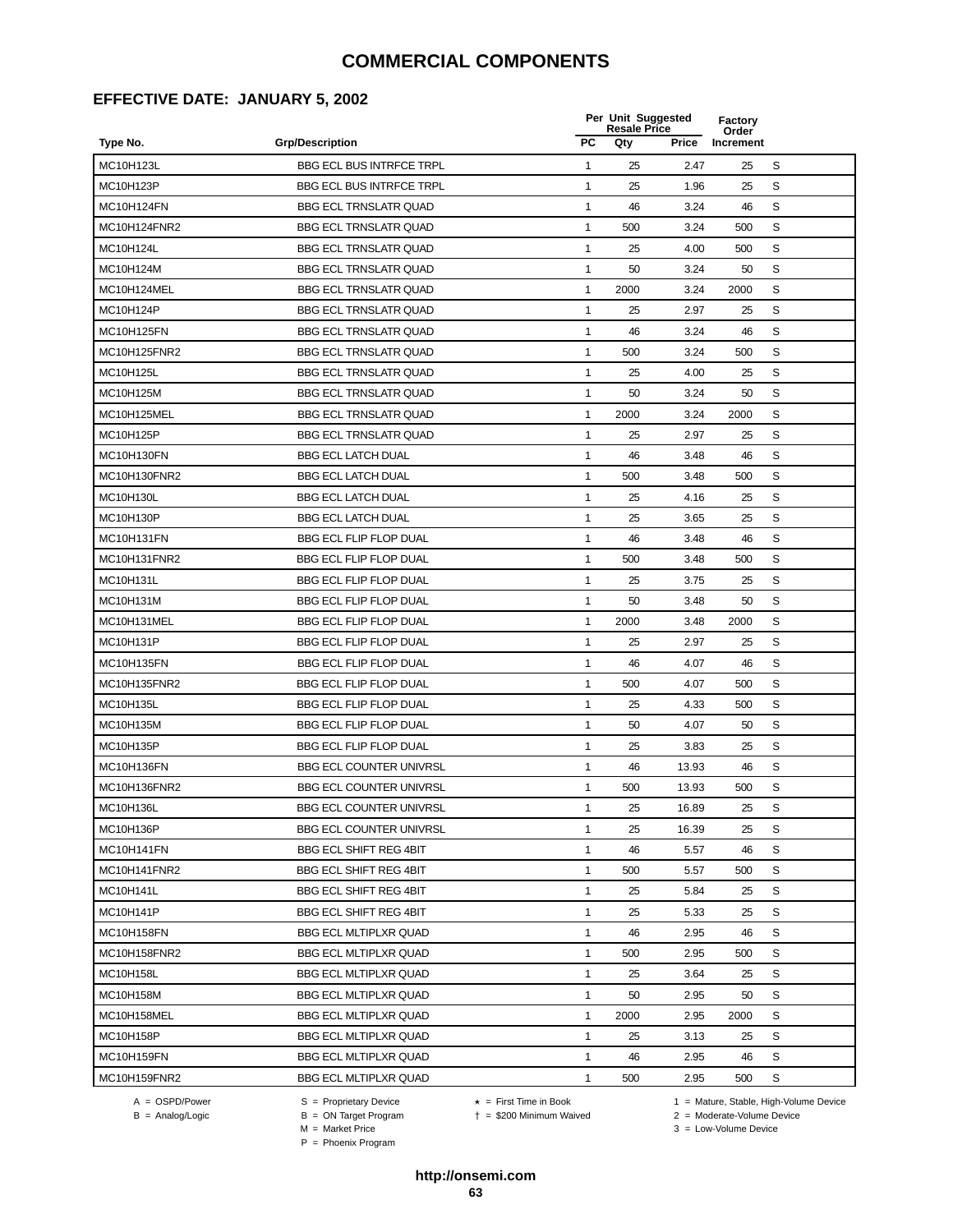## **EFFECTIVE DATE: JANUARY 5, 2002**

|                   |                                 |              | Per Unit Suggested<br><b>Resale Price</b> |       | Factory<br>Order |   |  |
|-------------------|---------------------------------|--------------|-------------------------------------------|-------|------------------|---|--|
| Type No.          | <b>Grp/Description</b>          | <b>PC</b>    | Qty                                       | Price | Increment        |   |  |
| MC10H159L         | <b>BBG ECL MLTIPLXR QUAD</b>    | 1            | 25                                        | 3.83  | 25               | S |  |
| MC10H159M         | <b>BBG ECL MLTIPLXR QUAD</b>    | 1            | 50                                        | 2.95  | 50               | S |  |
| MC10H159MEL       | <b>BBG ECL MLTIPLXR QUAD</b>    | $\mathbf{1}$ | 2000                                      | 2.95  | 2000             | S |  |
| MC10H159P         | <b>BBG ECL MLTIPLXR QUAD</b>    | 1            | 25                                        | 3.32  | 25               | S |  |
| <b>MC10H160FN</b> | <b>BBG ECL PARITY CHCK 12BT</b> | $\mathbf{1}$ | 46                                        | 2.95  | 46               | S |  |
| MC10H160L         | <b>BBG ECL PARITY CHCK 12BT</b> | $\mathbf{1}$ | 25                                        | 3.21  | 25               | S |  |
| MC10H160M         | <b>BBG ECL PARITY CHCK 12BT</b> | $\mathbf{1}$ | 50                                        | 2.95  | 50               | S |  |
| MC10H160MEL       | <b>BBG ECL PARITY CHCK 12BT</b> | $\mathbf{1}$ | 2000                                      | 2.95  | 2000             | S |  |
| MC10H160P         | <b>BBG ECL PARITY CHCK 12BT</b> | 1            | 25                                        | 2.71  | 25               | S |  |
| MC10H161FN        | BBG ECL DCODE/DMULTI 1-8        | $\mathbf{1}$ | 46                                        | 2.95  | 46               | S |  |
| MC10H161FNR2      | BBG ECL DCODE/DMULTI 1-8        | $\mathbf{1}$ | 500                                       | 2.95  | 500              | S |  |
| MC10H161L         | BBG ECL DCODE/DMULTI 1-8        | 1            | 25                                        | 3.21  | 25               | S |  |
| MC10H161M         | BBG ECL DCODE/DMULTI 1-8        | $\mathbf{1}$ | 50                                        | 2.95  | 50               | S |  |
| MC10H161MEL       | BBG ECL DCODE/DMULTI 1-8        | 1            | 2000                                      | 2.95  | 2000             | S |  |
| MC10H161P         | BBG ECL DCODE/DMULTI 1-8        | $\mathbf{1}$ | 25                                        | 2.71  | 25               | S |  |
| MC10H162FN        | BBG ECL DCODE/DMULTI 1-8        | $\mathbf{1}$ | 46                                        | 2.95  | 46               | S |  |
| MC10H162FNR2      | BBG ECL DCODE/DMULTI 1-8        | $\mathbf{1}$ | 500                                       | 2.95  | 500              | S |  |
| MC10H162L         | BBG ECL DCODE/DMULTI 1-8        | $\mathbf{1}$ | 25                                        | 3.21  | 25               | S |  |
| MC10H162M         | BBG ECL DCODE/DMULTI 1-8        | $\mathbf{1}$ | 50                                        | 2.95  | 50               | S |  |
| MC10H162MEL       | BBG ECL DCODE/DMULTI 1-8        | 1            | 2000                                      | 2.95  | 2000             | S |  |
| MC10H162P         | BBG ECL DCODE/DMULTI 1-8        | 1            | 25                                        | 2.71  | 25               | S |  |
| MC10H164FN        | BBG ECL MLTIPLXR 8LINE          | $\mathbf{1}$ | 46                                        | 2.95  | 46               | S |  |
| MC10H164FNR2      | <b>BBG ECL MLTIPLXR 8LINE</b>   | $\mathbf{1}$ | 500                                       | 2.95  | 500              | S |  |
| MC10H164L         | BBG ECL MLTIPLXR 8LINE          | $\mathbf{1}$ | 25                                        | 3.21  | 25               | S |  |
| MC10H164M         | <b>BBG ECL MLTIPLXR 8LINE</b>   | $\mathbf{1}$ | 50                                        | 2.95  | 50               | S |  |
| MC10H164MEL       | <b>BBG ECL MLTIPLXR 8LINE</b>   | $\mathbf{1}$ | 2000                                      | 2.95  | 2000             | S |  |
| MC10H164P         | <b>BBG ECL MLTIPLXR 8LINE</b>   | $\mathbf{1}$ | 25                                        | 2.71  | 25               | S |  |
| MC10H165FN        | BBG ECL ENCODER 8 INPUT         | 1            | 46                                        | 10.03 | 46               | S |  |
| MC10H165FNR2      | BBG ECL ENCODER 8 INPUT         | 1            | 500                                       | 10.03 | 500              | S |  |
| MC10H165L         | <b>BBG ECL ENCODER 8 INPUT</b>  | 1            | 25                                        | 12.95 | 25               | S |  |
| MC10H165P         | BBG ECL ENCODER 8 INPUT         | 1            | 25                                        | 12.44 | 25               | S |  |
| MC10H166FN        | <b>BBG ECL COMPARATOR 5BIT</b>  | 1            | 46                                        | 5.73  | 46               | S |  |
| MC10H166FNR2      | <b>BBG ECL COMPARATOR 5BIT</b>  | 1            | 500                                       | 5.73  | 500              | S |  |
| MC10H166L         | <b>BBG ECL COMPARATOR 5BIT</b>  | $\mathbf{1}$ | 25                                        | 6.16  | 25               | S |  |
| MC10H166P         | <b>BBG ECL COMPARATOR 5BIT</b>  | $\mathbf{1}$ | 25                                        | 5.65  | 25               | S |  |
| MC10H171FN        | BBG ECL DCODE/DMULTI 1-4        | $\mathbf{1}$ | 46                                        | 4.19  | 46               | S |  |
| MC10H171P         | BBG ECL DCODE/DMULTI 1-4        | $\mathbf{1}$ | 25                                        | 3.95  | 25               | S |  |
| MC10H172FN        | BBG ECL DCODE/DMULTI 1-4        | $\mathbf{1}$ | 46                                        | 5.73  | 46               | S |  |
| MC10H172FNR2      | BBG ECL DCODE/DMULTI 1-4        | $\mathbf{1}$ | 500                                       | 5.73  | 500              | S |  |
| MC10H172L         | BBG ECL DCODE/DMULTI 1-4        | $\mathbf{1}$ | 25                                        | 6.16  | 25               | S |  |
| MC10H172P         | BBG ECL DCODE/DMULTI 1-4        | $\mathbf{1}$ | 25                                        | 5.65  | 25               | S |  |
| MC10H173FN        | <b>BBG ECL MLTIPLXR QUAD</b>    | 1            | 46                                        | 2.95  | 46               | S |  |
| MC10H173FNR2      | <b>BBG ECL MLTIPLXR QUAD</b>    | 1            | 500                                       | 2.95  | 500              | S |  |
| MC10H173L         | <b>BBG ECL MLTIPLXR QUAD</b>    | $\mathbf{1}$ | 25                                        | 3.21  | 25               | S |  |
| MC10H173M         | <b>BBG ECL MLTIPLXR QUAD</b>    | 1            | 50                                        | 2.95  | 50               | S |  |
|                   |                                 |              |                                           |       |                  |   |  |

-<br>B = ON Target Program<br>M = Market Price

 $A = OBPD/Power$ <br>  $B = ON Target Program$   $A = First Time in Book$   $A = West Theorem 1 = Nature, Stable, High-Volume Device$   $A = Mature, Stable, High-Volume Device$   $A = Mature, Stable, High-Volume Device$   $A = Mature, Table, High-Volume Device$   $A = Mature, Table, High-Volume Device$   $A = Mature, Table, High-Volume Device$   $A = Mature, Table, High-Volume Device$   $A = Mature, Table, High-Volume Device$   $A = Mature, Table, High-Volume Device$   $A = Mature, Table, High-Volume Device$   $A = Mature, Table, High-Volume Device$   $A = Mature, Table, High-Volume Device$   $A = Mature, Table, High-Volume Device$   $A = Mature, Table$ 

 $2 =$  Moderate-Volume Device

 $3 =$  Low-Volume Device

P = Phoenix Program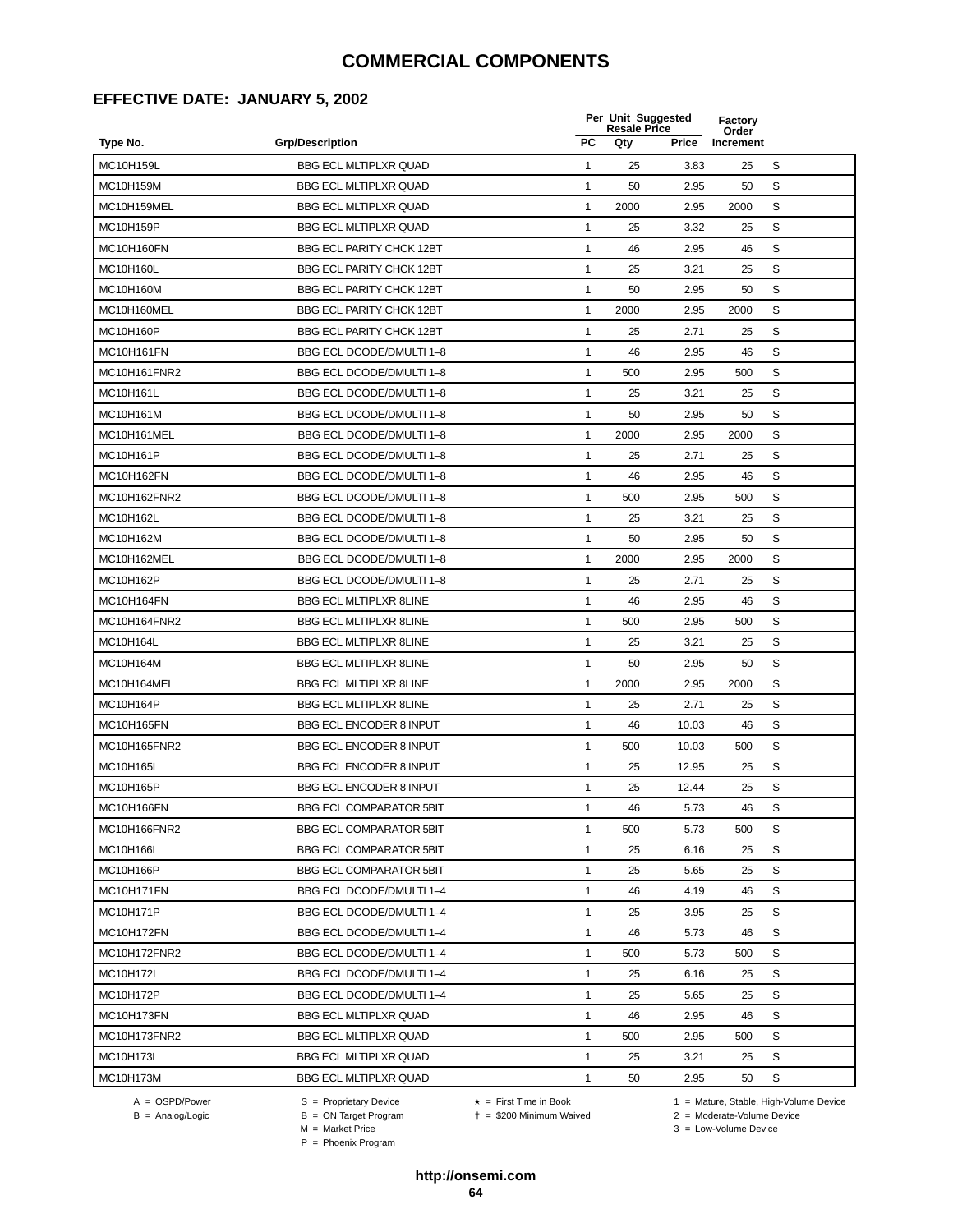## **EFFECTIVE DATE: JANUARY 5, 2002**

|                   |                                  |              | Per Unit Suggested<br><b>Resale Price</b> |              | Factory<br>Order |   |  |
|-------------------|----------------------------------|--------------|-------------------------------------------|--------------|------------------|---|--|
| Type No.          | <b>Grp/Description</b>           | <b>PC</b>    | Qty                                       | <b>Price</b> | Increment        |   |  |
| MC10H173MEL       | <b>BBG ECL MLTIPLXR QUAD</b>     | 1            | 2000                                      | 2.95         | 2000             | S |  |
| MC10H173P         | <b>BBG ECL MLTIPLXR QUAD</b>     | 1            | 25                                        | 2.71         | 25               | S |  |
| <b>MC10H174FN</b> | <b>BBG ECL MLTIPLXR DUAL</b>     | $\mathbf{1}$ | 46                                        | 2.95         | 46               | S |  |
| MC10H174FNR2      | <b>BBG ECL MLTIPLXR DUAL</b>     | $\mathbf{1}$ | 500                                       | 2.95         | 500              | S |  |
| MC10H174L         | <b>BBG ECL MLTIPLXR DUAL</b>     | $\mathbf{1}$ | 25                                        | 3.21         | 25               | S |  |
| MC10H174M         | <b>BBG ECL MLTIPLXR DUAL</b>     | $\mathbf{1}$ | 50                                        | 2.95         | 50               | S |  |
| MC10H174MEL       | <b>BBG ECL MLTIPLXR DUAL</b>     | $\mathbf{1}$ | 2000                                      | 2.95         | 2000             | S |  |
| MC10H174P         | <b>BBG ECL MLTIPLXR DUAL</b>     | $\mathbf{1}$ | 25                                        | 2.71         | 25               | S |  |
| <b>MC10H175FN</b> | <b>BBG ECL LATCH QUINT</b>       | $\mathbf{1}$ | 46                                        | 4.65         | 46               | S |  |
| MC10H175FNR2      | <b>BBG ECL LATCH QUINT</b>       | 1            | 500                                       | 4.65         | 500              | S |  |
| MC10H175L         | <b>BBG ECL LATCH QUINT</b>       | 1            | 25                                        | 4.92         | 25               | S |  |
| MC10H175M         | <b>BBG ECL LATCH QUINT</b>       | 1            | 50                                        | 4.65         | 50               | S |  |
| MC10H175P         | <b>BBG ECL LATCH QUINT</b>       | $\mathbf{1}$ | 25                                        | 4.41         | 25               | S |  |
| <b>MC10H176FN</b> | BBG ECL FLIP FLOP HEX D          | 1            | 46                                        | 5.01         | 46               | S |  |
| MC10H176FNR2      | BBG ECL FLIP FLOP HEX D          | $\mathbf{1}$ | 500                                       | 5.01         | 500              | S |  |
| <b>MC10H176L</b>  | BBG ECL FLIP FLOP HEX D          | $\mathbf{1}$ | 25                                        | 5.28         | 25               | S |  |
| MC10H176M         | BBG ECL FLIP FLOP HEX D          | $\mathbf{1}$ | 50                                        | 5.01         | 50               | S |  |
| MC10H176MEL       | BBG ECL FLIP FLOP HEX D          | $\mathbf{1}$ | 2000                                      | 5.01         | 2000             | S |  |
| MC10H176P         | BBG ECL FLIP FLOP HEX D          | $\mathbf{1}$ | 25                                        | 4.77         | 25               | S |  |
| MC10H179L         | BBG ECL ARTH OP LK AHEAD         | $\mathbf{1}$ | 25                                        | 5.24         | 25               | S |  |
| MC10H179P         | BBG ECL ARTH OP LK AHEAD         | 1            | 25                                        | 3.68         | 25               | S |  |
| MC10H180FN        | BBG ECL ARTH OP 2BIT DUAL        | $\mathbf{1}$ | 46                                        | 14.57        | 46               | S |  |
| MC10H180L         | BBG ECL ARTH OP 2BIT DUAL        | $\mathbf{1}$ | 25                                        | 14.84        | 25               | S |  |
| MC10H180P         | BBG ECL ARTH OP 2BIT DUAL        | $\mathbf{1}$ | 25                                        | 14.33        | 25               | S |  |
| <b>MC10H181FN</b> | <b>BBG ECL ARTH OP 4BIT LGIC</b> | $\mathbf{1}$ | 37                                        | 14.57        | 37               | S |  |
| MC10H181FNR2      | <b>BBG ECL ARTH OP 4BIT LGIC</b> | $\mathbf{1}$ | 500                                       | 14.57        | 500              | S |  |
| MC10H181L         | <b>BBG ECL ARTH OP 4BIT LGIC</b> | $\mathbf{1}$ | 15                                        | 14.84        | 15               | S |  |
| MC10H181P         | <b>BBG ECL ARTH OP 4BIT LGIC</b> | 1            | 15                                        | 14.33        | 15               | S |  |
| MC10H186FN        | BBG ECL FLIP FLOP HEX D          | $\mathbf{1}$ | 46                                        | 7.23         | 46               | S |  |
| MC10H186FNR2      | BBG ECL FLIP FLOP HEX D          | 1            | 500                                       | 7.23         | 500              | S |  |
| MC10H186L         | BBG ECL FLIP FLOP HEX D          | $\mathbf{1}$ | 25                                        | 7.49         | 500              | S |  |
| MC10H186P         | BBG ECL FLIP FLOP HEX D          | 1            | 25                                        | 7.23         | 25               | S |  |
| MC10H188FN        | BBG ECL BUFR W ENABLE HEX        | 1            | 46                                        | 5.93         | 46               | S |  |
| MC10H188FNR2      | BBG ECL BUFR W ENABLE HEX        | $\mathbf{1}$ | 500                                       | 5.93         | 500              | S |  |
| MC10H188L         | BBG ECL BUFR W ENABLE HEX        | $\mathbf{1}$ | 25                                        | 6.20         | 500              | S |  |
| MC10H188M         | BBG ECL BUFR W ENABLE HEX        | $\mathbf{1}$ | 50                                        | 5.93         | 50               | S |  |
| MC10H188MEL       | BBG ECL BUFR W ENABLE HEX        | $\mathbf{1}$ | 2000                                      | 5.93         | 2000             | S |  |
| MC10H188P         | BBG ECL BUFR W ENABLE HEX        | $\mathbf{1}$ | 25                                        | 5.69         | 25               | S |  |
| MC10H189FN        | <b>BBG ECL INVERTER HEX</b>      | $\mathbf{1}$ | 46                                        | 5.93         | 46               | S |  |
| MC10H189FNR2      | <b>BBG ECL INVERTER HEX</b>      | $\mathbf{1}$ | 500                                       | 5.93         | 500              | S |  |
| MC10H189L         | <b>BBG ECL INVERTER HEX</b>      | $\mathbf{1}$ | 25                                        | 6.20         | 500              | S |  |
| MC10H189M         | <b>BBG ECL INVERTER HEX</b>      | $\mathbf{1}$ | 50                                        | 5.93         | 50               | S |  |
| MC10H189MEL       | <b>BBG ECL INVERTER HEX</b>      | $\mathbf{1}$ | 2000                                      | 5.93         | 2000             | S |  |
| MC10H189P         | <b>BBG ECL INVERTER HEX</b>      | $\mathbf{1}$ | 25                                        | 5.69         | 25               | S |  |
| MC10H209FN        | <b>BBG ECL GATE OR/NOR DUAL</b>  | $\mathbf{1}$ | 46                                        | 3.41         | 46               | S |  |
|                   |                                  |              |                                           |              |                  |   |  |

-<br>B = ON Target Program<br>M = Market Price

 $A = OBPD/Power$ <br>  $B = ON Target Program$   $A = First Time in Book$   $A = West Theorem 1 = Nature, Stable, High-Volume Device$   $A = Mature, Stable, High-Volume Device$   $A = Mature, Stable, High-Volume Device$   $A = Mature, Table, High-Volume Device$   $A = Mature, Table, High-Volume Device$   $A = Mature, Table, High-Volume Device$   $A = Mature, Table, High-Volume Device$   $A = Mature, Table, High-Volume Device$   $A = Mature, Table, High-Volume Device$   $A = Mature, Table, High-Volume Device$   $A = Mature, Table, High-Volume Device$   $A = Mature, Table, High-Volume Device$   $A = Mature, Table, High-Volume Device$   $A = Mature, Table$ 

 $2 =$  Moderate-Volume Device

 $3 =$  Low-Volume Device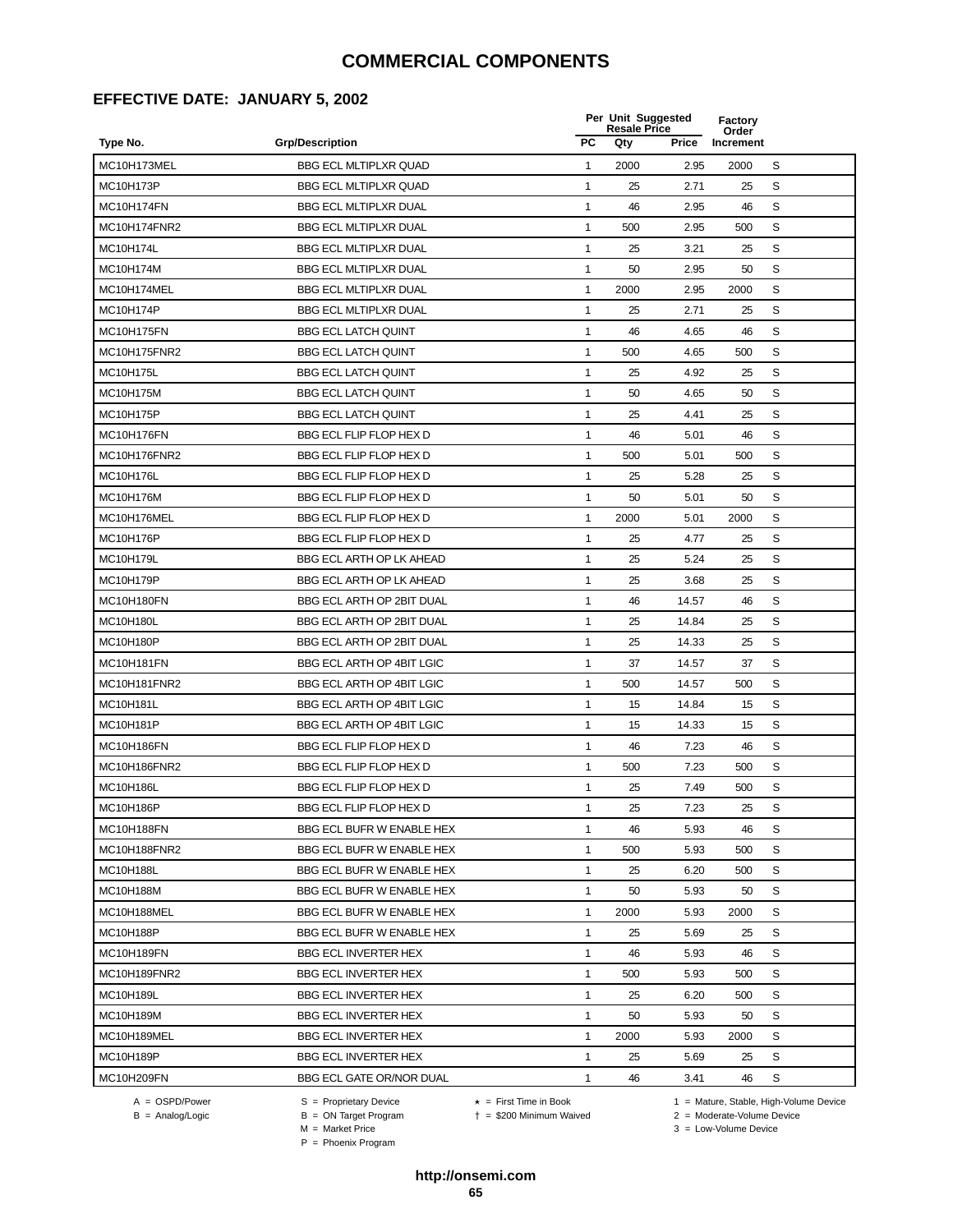#### **EFFECTIVE DATE: JANUARY 5, 2002**

|                   |                                 |              | Per Unit Suggested<br><b>Resale Price</b> |       | Factory<br>Order |   |  |
|-------------------|---------------------------------|--------------|-------------------------------------------|-------|------------------|---|--|
| Type No.          | <b>Grp/Description</b>          | <b>PC</b>    | Qty                                       | Price | Increment        |   |  |
| MC10H209FNR2      | <b>BBG ECL GATE OR/NOR DUAL</b> | 1            | 500                                       | 3.41  | 500              | S |  |
| MC10H209L         | <b>BBG ECL GATE OR/NOR DUAL</b> | $\mathbf{1}$ | 25                                        | 3.55  | 500              | S |  |
| MC10H209M         | BBG ECL GATE OR/NOR DUAL        | 1            | 50                                        | 3.41  | 50               | S |  |
| MC10H209MEL       | <b>BBG ECL GATE OR/NOR DUAL</b> | $\mathbf{1}$ | 2000                                      | 3.41  | 2000             | S |  |
| MC10H209P         | BBG ECL GATE OR/NOR DUAL        | $\mathbf{1}$ | 25                                        | 3.04  | 25               | S |  |
| MC10H210FN        | BBG ECL OR DUAL 3INPUT          | $\mathbf{1}$ | 46                                        | 3.41  | 46               | S |  |
| MC10H210FNR2      | <b>BBG ECL OR DUAL 3INPUT</b>   | $\mathbf{1}$ | 500                                       | 3.41  | 500              | S |  |
| MC10H210L         | BBG ECL OR DUAL 3INPUT          | $\mathbf{1}$ | 25                                        | 3.68  | 25               | S |  |
| MC10H210M         | BBG ECL OR DUAL 3INPUT          | $\mathbf{1}$ | 50                                        | 3.41  | 50               | S |  |
| MC10H210MEL       | BBG ECL OR DUAL 3INPUT          | 1            | 2000                                      | 3.41  | 2000             | S |  |
| MC10H210P         | BBG ECL OR DUAL 3INPUT          | 1            | 25                                        | 3.17  | 25               | S |  |
| MC10H211FN        | <b>BBG ECL GATE NOR DUAL</b>    | 1            | 46                                        | 3.41  | 46               | S |  |
| MC10H211FNR2      | <b>BBG ECL GATE NOR DUAL</b>    | $\mathbf{1}$ | 500                                       | 3.41  | 500              | S |  |
| MC10H211L         | <b>BBG ECL GATE NOR DUAL</b>    | 1            | 25                                        | 3.68  | 500              | S |  |
| MC10H211M         | <b>BBG ECL GATE NOR DUAL</b>    | 1            | 50                                        | 3.41  | 50               | S |  |
| MC10H211MEL       | BBG ECL GATE NOR DUAL           | $\mathbf{1}$ | 2000                                      | 3.41  | 2000             | S |  |
| MC10H211P         | <b>BBG ECL GATE NOR DUAL</b>    | $\mathbf{1}$ | 25                                        | 3.17  | 25               | S |  |
| MC10H330FN        | <b>BBG ECL BUS INTRFCE QUAD</b> | $\mathbf{1}$ | 37                                        | 12.40 | 37               | S |  |
| MC10H330FNR2      | BBG ECL BUS INTRFCE QUAD        | 1            | 500                                       | 12.40 | 500              | S |  |
| MC10H330L         | BBG ECL BUS INTRFCE QUAD        | 1            | 15                                        | 12.67 | 15               | S |  |
| MC10H330P         | BBG ECL BUS INTRFCE QUAD        | 1            | 15                                        | 12.16 | 15               | S |  |
| MC10H332FN        | BBG ECL BUS INTRFCE DUAL        | $\mathbf{1}$ | 46                                        | 10.23 | 46               | S |  |
| MC10H332FNR2      | BBG ECL BUS INTRFCE DUAL        | $\mathbf{1}$ | 500                                       | 10.23 | 500              | S |  |
| MC10H332P         | <b>BBG ECL TRNSLATR DUAL</b>    | $\mathbf{1}$ | 18                                        | 9.99  | 18               | S |  |
| <b>MC10H334FN</b> | BBG ECL BUS INTRFCE QUAD        | $\mathbf{1}$ | 46                                        | 10.23 | 46               | S |  |
| MC10H334FNR2      | BBG ECL BUS INTRFCE QUAD        | $\mathbf{1}$ | 500                                       | 10.23 | 500              | S |  |
| MC10H334L         | <b>BBG ECL BUS INTRFCE QUAD</b> | $\mathbf{1}$ | 19                                        | 12.09 | 19               | S |  |
| MC10H350FN        | <b>BBG ECL TRNSLATR ECL/TTL</b> | 1            | 46                                        | 11.28 | 46               | S |  |
| MC10H350FNR2      | <b>BBG ECL TRNSLATR ECL/TTL</b> | 1            | 500                                       | 11.28 | 500              | S |  |
| MC10H350L         | <b>BBG ECL TRNSLATR ECL/TTL</b> | 1            | 25                                        | 11.55 | 500              | S |  |
| MC10H350M         | <b>BBG ECL TRNSLATR ECL/TTL</b> | $\mathbf{1}$ | 50                                        | 11.28 | 50               | S |  |
| MC10H350MEL       | BBG ECL TRNSLATR ECL/TTL        | 1            | 2000                                      | 11.28 | 2000             | S |  |
| MC10H350P         | <b>BBG ECL TRNSLATR ECL/TTL</b> | 1            | 25                                        | 10.77 | 25               | S |  |
| MC10H351FN        | <b>BBG ECL TRNSLATR QUAD</b>    | $\mathbf{1}$ | 46                                        | 11.28 | 46               | S |  |
| MC10H351FNR2      | <b>BBG ECL TRNSLATR QUAD</b>    | $\mathbf{1}$ | 500                                       | 11.28 | 500              | S |  |
| MC10H351L         | <b>BBG ECL TRNSLATR QUAD</b>    | $\mathbf{1}$ | 19                                        | 11.55 | 19               | S |  |
| MC10H351M         | <b>BBG ECL TRNSLATR QUAD</b>    | 1            | 40                                        | 11.28 | 40               | S |  |
| MC10H351MEL       | <b>BBG ECL TRNSLATR QUAD</b>    | $\mathbf{1}$ | 2000                                      | 11.28 | 2000             | S |  |
| MC10H351P         | <b>BBG ECL TRNSLATR QUAD</b>    | $\mathbf{1}$ | 18                                        | 10.77 | 18               | S |  |
| MC10H352FN        | <b>BBG ECL TRNSLATR QUAD</b>    | $\mathbf{1}$ | 46                                        | 11.28 | 46               | S |  |
| MC10H352FNR2      | <b>BBG ECL TRNSLATR QUAD</b>    | $\mathbf{1}$ | 500                                       | 11.28 | 500              | S |  |
| MC10H352P         | <b>BBG ECL TRNSLATR QUAD</b>    | $\mathbf{1}$ | 18                                        | 10.77 | 18               | S |  |
| MC10H424FN        | <b>BBG ECL TRNSLATR QUAD</b>    | $\mathbf{1}$ | 46                                        | 10.32 | 46               | S |  |
| MC10H424FNR2      | <b>BBG ECL TRNSLATR QUAD</b>    | $\mathbf{1}$ | 500                                       | 10.32 | 500              | S |  |
| MC10H424P         | <b>BBG ECL TRNSLATR QUAD</b>    | 1            | 25                                        | 10.11 | 25               | S |  |

 $B =$  Analog/Logic  $B =$  ON Target Program  $M =$  Market Price

= \$200 Minimum Waived 2 = Moderate-Volume Device

A = OSPD/Power S = Proprietary Device  $\star$  = First Time in Book 1 = Mature, Stable, High-Volume Device

 $3 =$  Low-Volume Device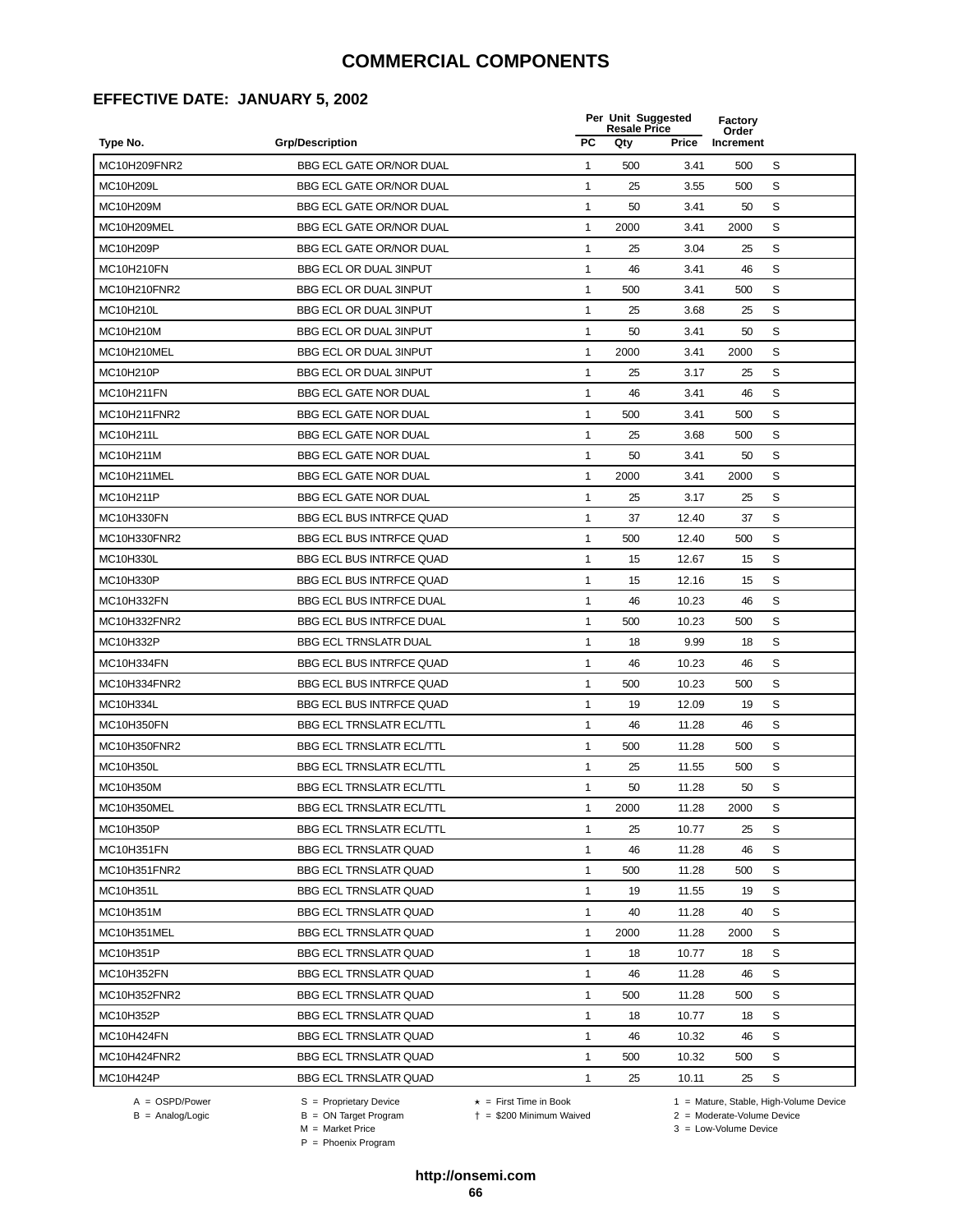## **EFFECTIVE DATE: JANUARY 5, 2002**

|                   |                                 |              | Per Unit Suggested<br><b>Resale Price</b> | <b>Factory</b><br>Order |           |   |
|-------------------|---------------------------------|--------------|-------------------------------------------|-------------------------|-----------|---|
| Type No.          | <b>Grp/Description</b>          | <b>PC</b>    | Qty                                       | Price                   | Increment |   |
| MC10H600FN        | <b>BBG ECL TRNSLATR 9BIT</b>    | 1            | 37                                        | 9.35                    | 37        |   |
| MC10H600FNR2      | <b>BBG ECL TRNSLATR 9BIT</b>    | 1            | 500                                       | 9.35                    | 500       |   |
| MC10H601FN        | <b>BBG ECL TRNSLATR 9BIT</b>    | 1            | 37                                        | 9.35                    | 37        |   |
| MC10H601FNR2      | <b>BBG ECL TRNSLATR 9BIT</b>    | 1            | 500                                       | 9.35                    | 500       |   |
| MC10H602FN        | <b>BBG ECL TRNSLATR 9BIT</b>    | 1            | 37                                        | 9.35                    | 37        |   |
| MC10H602FNR2      | <b>BBG ECL TRNSLATR 9BIT</b>    | 1            | 500                                       | 9.35                    | 500       |   |
| MC10H603FN        | <b>BBG ECL TRNSLATR 9BIT</b>    | 1            | 37                                        | 9.35                    | 37        |   |
| MC10H603FNR2      | <b>BBG ECL TRNSLATR 9BIT</b>    | 1            | 500                                       | 9.35                    | 500       |   |
| MC10H604FN        | <b>BBG ECL TRNSLATR HEX</b>     | 1            | 37                                        | 10.52                   | 37        | S |
| MC10H604FNR2      | <b>BBG ECL TRNSLATR HEX</b>     | 1            | 500                                       | 10.52                   | 500       | S |
| MC10H605FN        | <b>BBG ECL TRNSLATR HEX</b>     | 1            | 37                                        | 10.52                   | 37        | S |
| MC10H605FNR2      | <b>BBG ECL TRNSLATR HEX</b>     | 1            | 500                                       | 10.52                   | 500       | S |
| MC10H606FN        | <b>BBG ECL TRNSLATR HEX</b>     | 1            | 37                                        | 9.35                    | 37        |   |
| MC10H606FNR2      | <b>BBG ECL TRNSLATR HEX</b>     | 1            | 500                                       | 9.35                    | 500       |   |
| <b>MC10H607FN</b> | <b>BBG ECL TRNSLATR HEX</b>     | 1            | 37                                        | 9.35                    | 37        |   |
| MC10H640FN        | <b>BBG ECL/TTL CLOCK DRVR</b>   | 1            | 37                                        | 13.35                   | 37        | S |
| MC10H640FNR2      | <b>BBG ECL/TTL CLOCK DRVR</b>   | $\mathbf{1}$ | 500                                       | 13.35                   | 500       | S |
| MC10H641FN        | <b>BBG ECL/TTL CLOCK DRVR</b>   | 1            | 37                                        | 9.35                    | 37        |   |
| MC10H641FNR2      | <b>BBG ECL/TTL CLOCK DRVR</b>   | 1            | 500                                       | 9.35                    | 500       |   |
| MC10H642FN        | <b>BBG ECL/TTL CLOCK DRVR</b>   | $\mathbf{1}$ | 37                                        | 9.47                    | 37        | S |
| MC10H642FNR2      | BBG ECL/TTL CLOCK DRVR          | 1            | 500                                       | 9.47                    | 500       | S |
| MC10H643FN        | BBG ECL/TTL CLOCK DRVR          | 1            | 37                                        | 10.28                   | 37        | S |
| MC10H643FNR2      | <b>BBG ECL/TTL CLOCK DRVR</b>   | 1            | 500                                       | 10.28                   | 500       | S |
| MC10H644FN        | BBG ECL/TTL CLOCK DRVR          | $\mathbf{1}$ | 46                                        | 13.04                   | 46        | S |
| MC10H644FNR2      | <b>BBG ECL/TTL CLOCK DRVR</b>   | 1            | 500                                       | 13.04                   | 500       | S |
| MC10H645FN        | <b>BBG ECL/TTL CLOCK DRVR</b>   | $\mathbf{1}$ | 37                                        | 10.73                   | 37        | S |
| MC10H645FNR2      | <b>BBG ECL/TTL CLOCK DRVR</b>   | 1            | 500                                       | 10.73                   | 500       | S |
| MC10H646FN        | <b>BBG ECL CLOCK DIST CHIP</b>  | 1            | 37                                        | 10.73                   | 37        |   |
| MC10H646FNR2      | <b>BBG ECL CLOCK DIST CHIP</b>  | 1            | 500                                       | 10.73                   | 500       |   |
| MC10H680FN        | <b>BBG ECL TRNSCIEVR 4BIT</b>   | 1            | 37                                        | 22.80                   | 37        | S |
| MC10H680FNR2      | <b>BBG ECL TRNSCIEVR 4BIT</b>   | 1            | 500                                       | 22.80                   | 500       | S |
| MC10H681FN        | <b>BBG ECL TRNSCIEVR HEX</b>    | 1            | 37                                        | 26.23                   | 37        | S |
| MC10H681FNR2      | <b>BBG ECL TRNSCIEVR HEX</b>    | $\mathbf{1}$ | 500                                       | 26.23                   | 500       | S |
| MC10LVEP11D       | <b>BBG ECL BUFR FANOUT DIFF</b> | 1            | 98                                        | 6.00                    | 98        | S |
| MC10LVEP11DR2     | <b>BBG ECL BUFR FANOUT DIFF</b> | $\mathbf{1}$ | 2500                                      | 6.00                    | 2500      | S |
| MC10LVEP11DT      | BBG ECL FANOUT DIFF 1:2         | $\mathbf{1}$ | 100                                       | 6.00                    | 100       | S |
| MC10LVEP11DTR2    | <b>BBG ECL FANOUT DIFF 1:2</b>  | 1            | 2500                                      | 6.00                    | 2500      | S |
| MC10LVEP16D       | <b>BBG ECL DIFF LINE RCVR</b>   | 1            | 98                                        | 7.73                    | 98        | S |
| MC10LVEP16DR2     | <b>BBG ECL DIFF LINE RCVR</b>   | 1            | 2500                                      | 7.73                    | 2500      | S |
| MC10LVEP16DT      | BBG ECL DIFF LINE RCVR          | 1            | 100                                       | 7.73                    | 100       | S |
| MC10LVEP16DTR2    | <b>BBG ECL DIFF LINE RCVR</b>   | 1            | 2500                                      | 7.73                    | 2500      | S |
| MC10SX1130D       | BBG ECL COAX CABL DRVR          | 1            | 48                                        | 7.67                    | 48        | S |
| MC10SX1130DR2     | BBG ECL COAX CABL DRVR          | 1            | 2500                                      | 7.67                    | 2500      | S |
| MC10SX1189D       | BBG ECL COAX CABL DRVR          | $\mathbf{1}$ | 48                                        | 7.20                    | 48        |   |
| MC10SX1189DR2     | BBG ECL COAX CABL DRVR          | 1            | 2500                                      | 7.20                    | 2500      |   |

 $B =$  Analog/Logic  $B =$  ON Target Program  $M =$  Market Price

A = OSPD/Power S = Proprietary Device  $\star$  = First Time in Book 1 = Mature, Stable, High-Volume Device

 $3 =$  Low-Volume Device

= \$200 Minimum Waived 2 = Moderate-Volume Device

P = Phoenix Program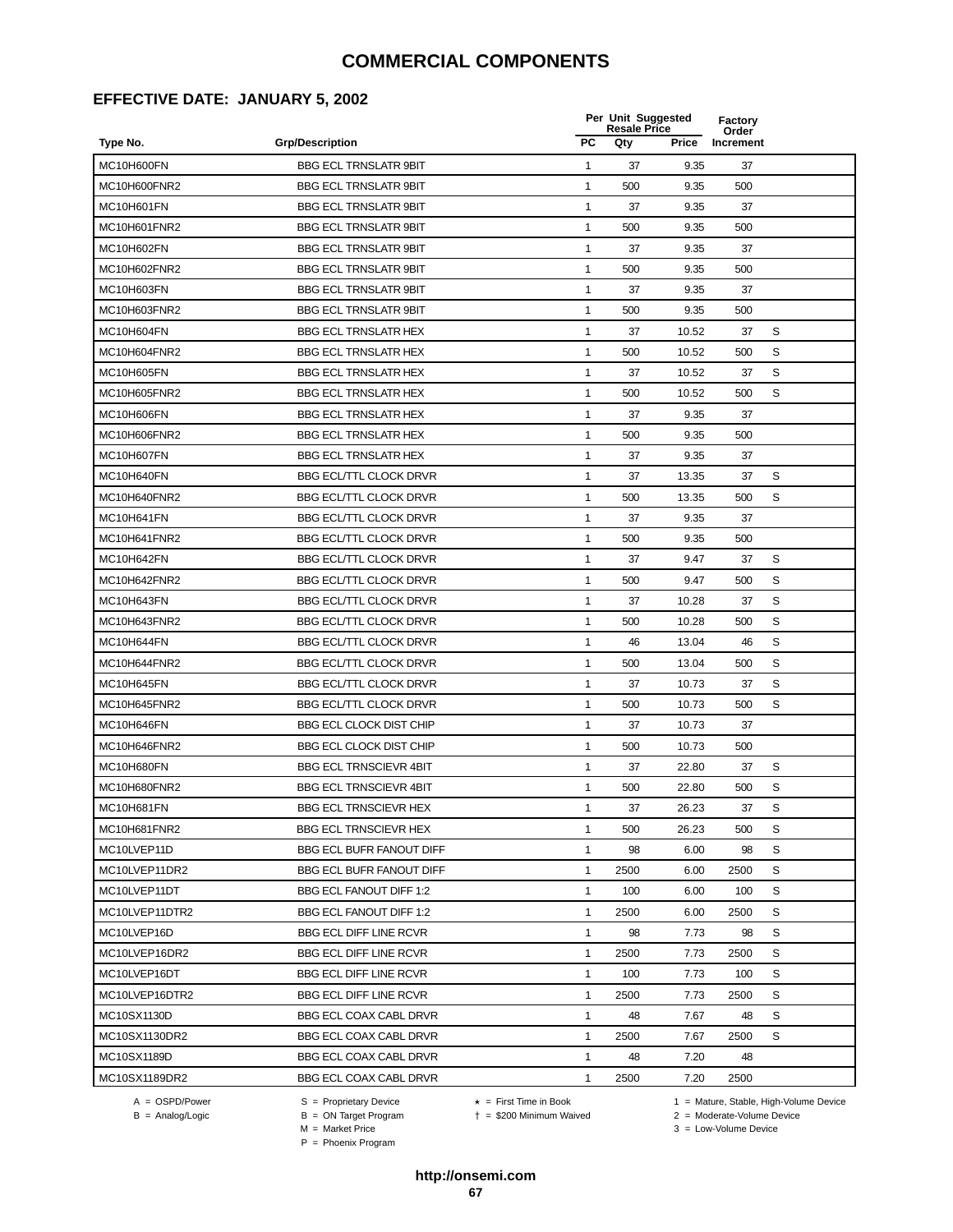## **EFFECTIVE DATE: JANUARY 5, 2002**

|                |                                 |              | Per Unit Suggested<br><b>Resale Price</b> |       | <b>Factory</b><br>Order |   |
|----------------|---------------------------------|--------------|-------------------------------------------|-------|-------------------------|---|
| Type No.       | <b>Grp/Description</b>          | PC           | Qty                                       | Price | Increment               |   |
| MC10SX1190DT   | BBG ECL FIBER DRVR 2.4GB        | $\mathbf{1}$ | 75                                        | 11.79 | 75                      |   |
| MC10SX1190DTR2 | BBG ECL FIBER DRVR 2.4GB        | 1            | 2500                                      | 11.79 | 2500                    |   |
| MC100ELT20D    | <b>BBG ECL TRNSLATR DIFF</b>    | 1            | 98                                        | 4.44  | 98                      |   |
| MC100ELT20DR2  | <b>BBG ECL TRNSLATR DIFF</b>    | 1            | 2500                                      | 4.44  | 2500                    |   |
| MC100ELT20DT   | <b>BBG ECL TRNSLATR DIFF</b>    | 1            | 100                                       | 4.44  | 100                     |   |
| MC100ELT20DTR2 | <b>BBG ECL TRNSLATR DIFF</b>    | 1            | 2500                                      | 4.44  | 2500                    |   |
| MC100ELT21D    | <b>BBG ECL TRNSLATR DIFF</b>    | 1            | 98                                        | 4.44  | 98                      |   |
| MC100ELT21DR2  | <b>BBG ECL TRNSLATR DIFF</b>    | $\mathbf{1}$ | 2500                                      | 4.44  | 2500                    |   |
| MC100ELT21DT   | <b>BBG ECL TRNSLATR DIFF</b>    | 1            | 100                                       | 4.44  | 100                     |   |
| MC100ELT21DTR2 | <b>BBG ECL TRNSLATR DIFF</b>    | 1            | 2500                                      | 4.44  | 2500                    |   |
| MC100ELT22D    | <b>BBG ECL TRNSLATR DIFF</b>    | 1            | 98                                        | 4.44  | 98                      |   |
| MC100ELT22DR2  | <b>BBG ECL TRNSLATR DIFF</b>    | 1            | 2500                                      | 4.44  | 2500                    |   |
| MC100ELT22DT   | <b>BBG ECL TRNSLATR DIFF</b>    | 1            | 100                                       | 4.44  | 100                     |   |
| MC100ELT22DTR2 | <b>BBG ECL TRNSLATR DIFF</b>    | 1            | 2500                                      | 4.44  | 2500                    |   |
| MC100ELT23D    | <b>BBG ECL TRNSLATR DIFF</b>    | 1            | 98                                        | 4.44  | 98                      |   |
| MC100ELT23DR2  | <b>BBG ECL TRNSLATR DIFF</b>    | 1            | 2500                                      | 4.44  | 2500                    |   |
| MC100ELT23DT   | <b>BBG ECL TRNSLATR DIFF</b>    | $\mathbf{1}$ | 100                                       | 4.44  | 100                     |   |
| MC100ELT23DTR2 | <b>BBG ECL TRNSLATR DIFF</b>    | 1            | 2500                                      | 4.44  | 2500                    |   |
| MC100ELT24D    | <b>BBG ECL TRNSLATR DIFF</b>    | 1            | 98                                        | 4.44  | 98                      |   |
| MC100ELT24DR2  | <b>BBG ECL TRNSLATR DIFF</b>    | 1            | 2500                                      | 4.44  | 2500                    |   |
| MC100ELT24DT   | <b>BBG ECL TRNSLATR DIFF</b>    | 1            | 100                                       | 4.44  | 100                     |   |
| MC100ELT24DTR2 | <b>BBG ECL TRNSLATR DIFF</b>    | 1            | 2500                                      | 4.44  | 2500                    |   |
| MC100ELT25D    | <b>BBG ECL TRNSLATR DIFF</b>    | 1            | 98                                        | 4.44  | 98                      |   |
| MC100ELT25DR2  | <b>BBG ECL TRNSLATR DIFF</b>    | 1            | 2500                                      | 4.44  | 2500                    |   |
| MC100ELT25DT   | <b>BBG ECL TRNSLATR DIFF</b>    | 1            | 100                                       | 4.44  | 100                     |   |
| MC100ELT25DTR2 | <b>BBG ECL TRNSLATR DIFF</b>    | $\mathbf{1}$ | 2500                                      | 4.44  | 2500                    |   |
| MC100ELT28D    | <b>BBG ECL TRNSLATR DIFF</b>    | $\mathbf{1}$ | 98                                        | 4.67  | 98                      | S |
| MC100ELT28DR2  | <b>BBG ECL TRNSLATR DIFF</b>    | $\mathbf{1}$ | 2500                                      | 4.67  | 2500                    | S |
| MC100ELT28DT   | <b>BBG ECL TRNSLATR DIFF</b>    | 1            | 100                                       | 4.67  | 100                     | S |
| MC100ELT28DTR2 | <b>BBG ECL TRNSLATR DIFF</b>    | 1            | 2500                                      | 4.67  | 2500                    | S |
| MC100EL01D     | <b>BBG ECL GATE OR/NOR QUAD</b> | 1            | 98                                        | 4.29  | 98                      |   |
| MC100EL01DR2   | BBG ECL GATE OR/NOR QUAD        | 1            | 2500                                      | 4.29  | 2500                    |   |
| MC100EL01DT    | BBG ECL GATE OR/NOR QUAD        | $\mathbf{1}$ | 100                                       | 4.29  | 100                     |   |
| MC100EL01DTR2  | <b>BBG ECL GATE OR/NOR QUAD</b> | 1            | 2500                                      | 4.29  | 2500                    |   |
| MC100EL04D     | <b>BBG ECL GATE AND/NAND</b>    | $\mathbf{1}$ | 98                                        | 4.29  | 98                      |   |
| MC100EL04DR2   | <b>BBG ECL GATE AND/NAND</b>    | 1            | 2500                                      | 4.29  | 2500                    |   |
| MC100EL04DT    | <b>BBG ECL GATE AND/NAND</b>    | 1            | 100                                       | 4.29  | 100                     |   |
| MC100EL04DTR2  | <b>BBG ECL GATE AND/NAND</b>    | 1            | 2500                                      | 4.29  | 2500                    |   |
| MC100EL05D     | <b>BBG ECL GATE AND/NAND</b>    | 1            | 98                                        | 4.29  | 98                      |   |
| MC100EL05DR2   | <b>BBG ECL GATE AND/NAND</b>    | 1            | 2500                                      | 4.29  | 2500                    |   |
| MC100EL05DT    | <b>BBG ECL GATE AND/NAND</b>    | $\mathbf{1}$ | 100                                       | 4.29  | 100                     |   |
| MC100EL05DTR2  | <b>BBG ECL GATE AND/NAND</b>    | 1            | 2500                                      | 4.29  | 2500                    |   |
| MC100EL07D     | BBG ECL GATE XOR/NOR 2IN        | 1            | 98                                        | 4.29  | 98                      |   |
| MC100EL07DR2   | BBG ECL GATE XOR/NOR 2IN        | 1            | 2500                                      | 4.29  | 2500                    |   |
| MC100EL07DT    | BBG ECL GATE XOR/NOR 2IN        | 1            | 100                                       | 4.29  | 100                     |   |
|                |                                 |              |                                           |       |                         |   |

B = ON Target Program<br>M = Market Price

 $A = OBPD/Power$ <br>  $B = ON Target Program$   $A = First Time in Book$   $A = West Theorem 1 = Nature, Stable, High-Volume Device$   $A = Mature, Stable, High-Volume Device$   $A = Mature, Stable, High-Volume Device$   $A = Mature, Table, High-Volume Device$   $A = Mature, Table, High-Volume Device$   $A = Mature, Table, High-Volume Device$   $A = Mature, Table, High-Volume Device$   $A = Mature, Table, High-Volume Device$   $A = Mature, Table, High-Volume Device$   $A = Mature, Table, High-Volume Device$   $A = Mature, Table, High-Volume Device$   $A = Mature, Table, High-Volume Device$   $A = Mature, Table, High-Volume Device$   $A = Mature, Table$ 

 $2 =$  Moderate-Volume Device  $3 =$  Low-Volume Device

P = Phoenix Program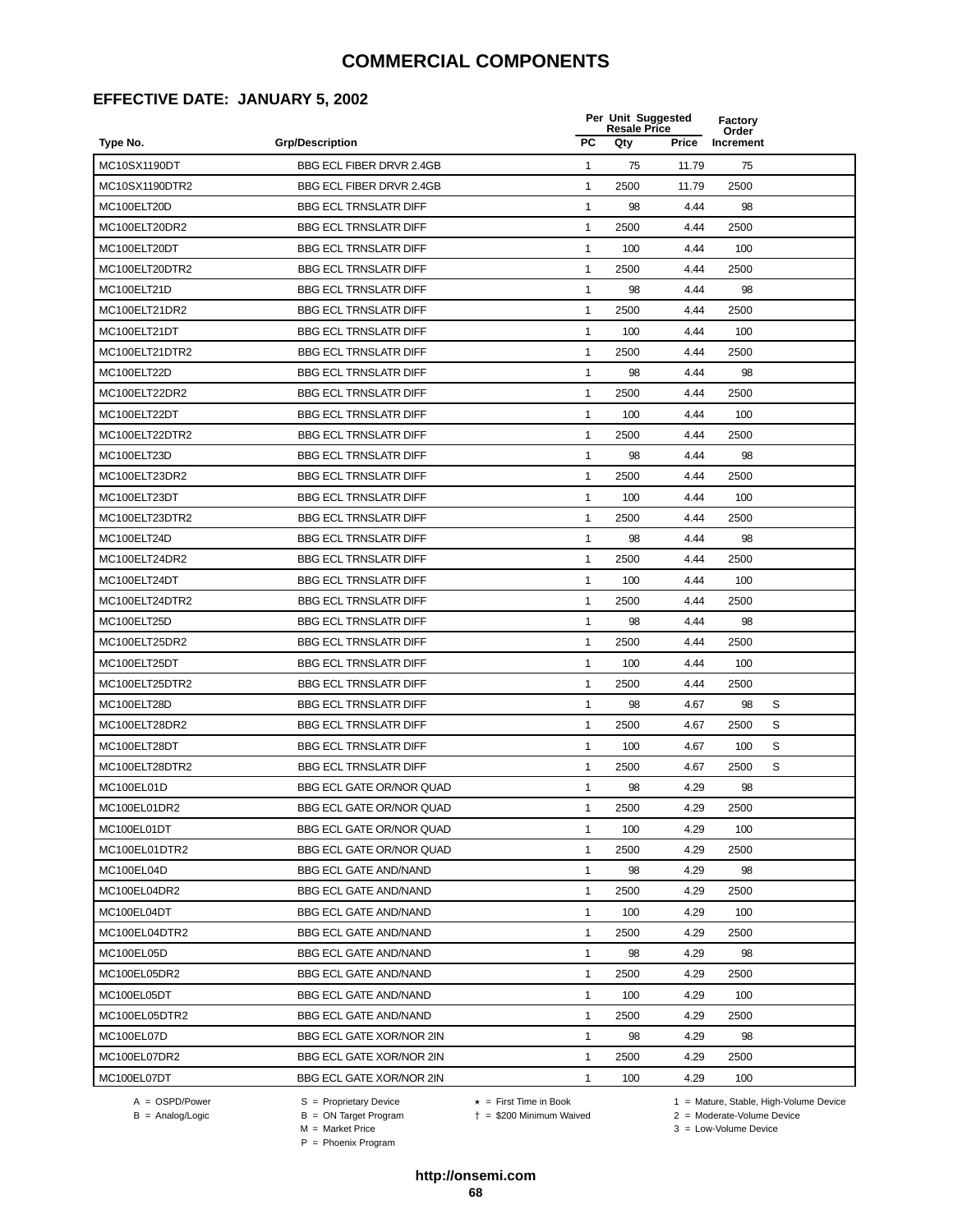## **EFFECTIVE DATE: JANUARY 5, 2002**

| PC<br><b>Grp/Description</b><br>Qty<br>Price<br>Increment<br>Type No.<br>MC100EL07DTR2<br>BBG ECL GATE XOR/NOR 2IN<br>2500<br>1<br>2500<br>4.29<br>98<br>98<br>MC100EL11D<br><b>BBG ECL BUFR FANOUT DIFF</b><br>1<br>4.29<br>MC100EL11DR2<br><b>BBG ECL BUFR FANOUT DIFF</b><br>1<br>2500<br>4.29<br>2500<br>MC100EL11DT<br><b>BBG ECL BUFR FANOUT DIFF</b><br>1<br>100<br>4.29<br>100<br>MC100EL11DTR2<br><b>BBG ECL BUFR FANOUT DIFF</b><br>1<br>2500<br>4.29<br>2500<br>MC100EL12D<br><b>BBG ECL DRIVER LOW Z</b><br>1<br>98<br>4.29<br>98<br>MC100EL12DR2<br>2500<br><b>BBG ECL DRIVER LOW Z</b><br>$\mathbf{1}$<br>2500<br>4.29<br>$\mathbf{1}$<br>MC100EL12DT<br><b>BBG ECL BUFR DRIVER</b><br>100<br>4.29<br>100<br>$\mathbf{1}$<br>MC100EL12DTR2<br><b>BBG ECL BUFR DRIVER</b><br>2500<br>4.29<br>2500<br>BBG ECL BUFR FANOUT DIFF<br>MC100EL13DW<br>$\mathbf{1}$<br>38<br>8.57<br>38<br>MC100EL13DWR2<br><b>BBG ECL BUFR FANOUT DIFF</b><br>1<br>1000<br>8.57<br>1000<br>38<br>MC100EL14DW<br><b>BBG ECL CLOCK DIST CHIP</b><br>1<br>8.57<br>38<br>1<br>MC100EL14DWR2<br><b>BBG ECL CLOCK DIST CHIP</b><br>1000<br>8.57<br>1000<br><b>MC100EL15D</b><br><b>BBG ECL CLOCK DRVR CHIP</b><br>1<br>48<br>5.83<br>48<br>2500<br>MC100EL15DR2<br><b>BBG ECL CLOCK DRVR CHIP</b><br>1<br>2500<br>5.83<br>$\mathbf{1}$<br>98<br>4.29<br>98<br>MC100EL16D<br><b>BBG ECL DIFF RX</b><br>$\mathbf{1}$<br>2500<br>2500<br>MC100EL16DR2<br><b>BBG ECL DIFF RX</b><br>4.29<br>MC100EL16DT<br>$\mathbf{1}$<br><b>BBG ECL RCVR DIFRENTIAL</b><br>100<br>4.29<br>100<br>MC100EL16DTR2<br>4.29<br><b>BBG ECL RCVR DIFRENTIAL</b><br>1<br>2500<br>2500<br>S<br>B<br>MC100EL1648D<br>BBG ECL LOW POWER VCO<br>1<br>98<br>5.00<br>98<br>S<br>В<br>MC100EL1648DR2<br>BBG ECL LOW POWER VCO<br>1<br>2500<br>5.00<br>2500<br>S<br>B<br>MC100EL1648DT<br>BBG ECL LOW POWER VCO<br>1<br>100<br>5.00<br>100<br>S<br>B<br>MC100EL1648DTR2<br>BBG ECL LOW POWER VCO<br>1<br>2500<br>5.00<br>2500<br>S<br>B<br>MC100EL1648M<br>BBG ECL LOW POWER VDO<br>1<br>50<br>5.00<br>50<br>S<br>$\mathbf{1}$<br>2500<br>B<br>MC100EL1648MEL<br>BBG ECL LOW POWER VDO<br>2500<br>5.00<br>MC100EL17DW<br><b>BBG ECL RCVR QUAD LINE</b><br>$\mathbf{1}$<br>38<br>7.89<br>38<br>$\mathbf{1}$<br>1000<br>MC100EL17DWR2<br><b>BBG ECL RCVR QUAD LINE</b><br>1000<br>7.89<br>MC100EL29DW<br><b>BBG ECL FLIP FLOP DUAL</b><br>$\mathbf{1}$<br>38<br>7.89<br>38<br>MC100EL29DWR2<br><b>BBG ECL FLIP FLOP DUAL</b><br>1<br>1000<br>7.89<br>1000<br>MC100EL30DW<br><b>BBG ECL FLIP FLOP TRPL</b><br>$\mathbf{1}$<br>38<br>7.89<br>38<br>1<br>MC100EL30DWR2<br><b>BBG ECL FLIP FLOP TRPL</b><br>1000<br>7.89<br>1000<br>98<br>4.29<br>MC100EL31D<br><b>BBG ECL FLIP FLOP DUAL</b><br>98<br>1<br><b>BBG ECL FLIP FLOP DUAL</b><br>4.29<br>2500<br>MC100EL31DR2<br>$\mathbf{1}$<br>2500<br>1<br>100<br>4.29<br>MC100EL31DT<br><b>BBG ECL FLIP FLOP DUAL</b><br>100<br>1<br>2500<br>4.29<br>2500<br>MC100EL31DTR2<br><b>BBG ECL FLIP FLOP DUAL</b><br>BBG ECL DIFF INPUT 2 DIV<br>1<br>98<br>4.29<br>98<br>MC100EL32D<br>MC100EL32DR2<br>BBG ECL DIFF INPUT 2 DIV<br>1<br>2500<br>4.29<br>2500<br><b>BBG ECL CLOCK DRVR DIFF</b><br>$\mathbf{1}$<br>100<br>4.29<br>100<br>MC100EL32DT<br>MC100EL32DTR2<br><b>BBG ECL CLOCK DRVR DIFF</b><br>1<br>2500<br>4.29<br>2500<br>BBG ECL DIFF INPUT 4 DIV<br>1<br>98<br>4.29<br>98<br>MC100EL33D<br>1<br>2500<br>4.29<br>2500<br>MC100EL33DR2<br>BBG ECL DIFF INPUT 4 DIV<br>$\mathbf{1}$<br>MC100EL33DT<br><b>BBG ECL CLOCK DRVR DIFF</b><br>100<br>4.29<br>100<br>1<br>4.29<br>MC100EL33DTR2<br><b>BBG ECL CLOCK DRVR DIFF</b><br>2500<br>2500<br>$\mathbf{1}$<br>48<br>MC100EL34D<br><b>BBG ECL CLOCK DRVR DIST</b><br>5.83<br>48<br>MC100EL34DR2<br>1<br>2500<br><b>BBG ECL CLOCK DRVR DIST</b><br>2500<br>5.83 |  | Per Unit Suggested<br><b>Resale Price</b> | <b>Factory</b><br>Order |  |  |
|---------------------------------------------------------------------------------------------------------------------------------------------------------------------------------------------------------------------------------------------------------------------------------------------------------------------------------------------------------------------------------------------------------------------------------------------------------------------------------------------------------------------------------------------------------------------------------------------------------------------------------------------------------------------------------------------------------------------------------------------------------------------------------------------------------------------------------------------------------------------------------------------------------------------------------------------------------------------------------------------------------------------------------------------------------------------------------------------------------------------------------------------------------------------------------------------------------------------------------------------------------------------------------------------------------------------------------------------------------------------------------------------------------------------------------------------------------------------------------------------------------------------------------------------------------------------------------------------------------------------------------------------------------------------------------------------------------------------------------------------------------------------------------------------------------------------------------------------------------------------------------------------------------------------------------------------------------------------------------------------------------------------------------------------------------------------------------------------------------------------------------------------------------------------------------------------------------------------------------------------------------------------------------------------------------------------------------------------------------------------------------------------------------------------------------------------------------------------------------------------------------------------------------------------------------------------------------------------------------------------------------------------------------------------------------------------------------------------------------------------------------------------------------------------------------------------------------------------------------------------------------------------------------------------------------------------------------------------------------------------------------------------------------------------------------------------------------------------------------------------------------------------------------------------------------------------------------------------------------------------------------------------------------------------------------------------------------------------------------------------------------------------------------------------------------------------------------------------------------------------------------------------------------------------------------------------------------------------------------------------------------------------------------------------------------------------------------------------------------------------------------------------------------------------------------------|--|-------------------------------------------|-------------------------|--|--|
|                                                                                                                                                                                                                                                                                                                                                                                                                                                                                                                                                                                                                                                                                                                                                                                                                                                                                                                                                                                                                                                                                                                                                                                                                                                                                                                                                                                                                                                                                                                                                                                                                                                                                                                                                                                                                                                                                                                                                                                                                                                                                                                                                                                                                                                                                                                                                                                                                                                                                                                                                                                                                                                                                                                                                                                                                                                                                                                                                                                                                                                                                                                                                                                                                                                                                                                                                                                                                                                                                                                                                                                                                                                                                                                                                                                                               |  |                                           |                         |  |  |
|                                                                                                                                                                                                                                                                                                                                                                                                                                                                                                                                                                                                                                                                                                                                                                                                                                                                                                                                                                                                                                                                                                                                                                                                                                                                                                                                                                                                                                                                                                                                                                                                                                                                                                                                                                                                                                                                                                                                                                                                                                                                                                                                                                                                                                                                                                                                                                                                                                                                                                                                                                                                                                                                                                                                                                                                                                                                                                                                                                                                                                                                                                                                                                                                                                                                                                                                                                                                                                                                                                                                                                                                                                                                                                                                                                                                               |  |                                           |                         |  |  |
|                                                                                                                                                                                                                                                                                                                                                                                                                                                                                                                                                                                                                                                                                                                                                                                                                                                                                                                                                                                                                                                                                                                                                                                                                                                                                                                                                                                                                                                                                                                                                                                                                                                                                                                                                                                                                                                                                                                                                                                                                                                                                                                                                                                                                                                                                                                                                                                                                                                                                                                                                                                                                                                                                                                                                                                                                                                                                                                                                                                                                                                                                                                                                                                                                                                                                                                                                                                                                                                                                                                                                                                                                                                                                                                                                                                                               |  |                                           |                         |  |  |
|                                                                                                                                                                                                                                                                                                                                                                                                                                                                                                                                                                                                                                                                                                                                                                                                                                                                                                                                                                                                                                                                                                                                                                                                                                                                                                                                                                                                                                                                                                                                                                                                                                                                                                                                                                                                                                                                                                                                                                                                                                                                                                                                                                                                                                                                                                                                                                                                                                                                                                                                                                                                                                                                                                                                                                                                                                                                                                                                                                                                                                                                                                                                                                                                                                                                                                                                                                                                                                                                                                                                                                                                                                                                                                                                                                                                               |  |                                           |                         |  |  |
|                                                                                                                                                                                                                                                                                                                                                                                                                                                                                                                                                                                                                                                                                                                                                                                                                                                                                                                                                                                                                                                                                                                                                                                                                                                                                                                                                                                                                                                                                                                                                                                                                                                                                                                                                                                                                                                                                                                                                                                                                                                                                                                                                                                                                                                                                                                                                                                                                                                                                                                                                                                                                                                                                                                                                                                                                                                                                                                                                                                                                                                                                                                                                                                                                                                                                                                                                                                                                                                                                                                                                                                                                                                                                                                                                                                                               |  |                                           |                         |  |  |
|                                                                                                                                                                                                                                                                                                                                                                                                                                                                                                                                                                                                                                                                                                                                                                                                                                                                                                                                                                                                                                                                                                                                                                                                                                                                                                                                                                                                                                                                                                                                                                                                                                                                                                                                                                                                                                                                                                                                                                                                                                                                                                                                                                                                                                                                                                                                                                                                                                                                                                                                                                                                                                                                                                                                                                                                                                                                                                                                                                                                                                                                                                                                                                                                                                                                                                                                                                                                                                                                                                                                                                                                                                                                                                                                                                                                               |  |                                           |                         |  |  |
|                                                                                                                                                                                                                                                                                                                                                                                                                                                                                                                                                                                                                                                                                                                                                                                                                                                                                                                                                                                                                                                                                                                                                                                                                                                                                                                                                                                                                                                                                                                                                                                                                                                                                                                                                                                                                                                                                                                                                                                                                                                                                                                                                                                                                                                                                                                                                                                                                                                                                                                                                                                                                                                                                                                                                                                                                                                                                                                                                                                                                                                                                                                                                                                                                                                                                                                                                                                                                                                                                                                                                                                                                                                                                                                                                                                                               |  |                                           |                         |  |  |
|                                                                                                                                                                                                                                                                                                                                                                                                                                                                                                                                                                                                                                                                                                                                                                                                                                                                                                                                                                                                                                                                                                                                                                                                                                                                                                                                                                                                                                                                                                                                                                                                                                                                                                                                                                                                                                                                                                                                                                                                                                                                                                                                                                                                                                                                                                                                                                                                                                                                                                                                                                                                                                                                                                                                                                                                                                                                                                                                                                                                                                                                                                                                                                                                                                                                                                                                                                                                                                                                                                                                                                                                                                                                                                                                                                                                               |  |                                           |                         |  |  |
|                                                                                                                                                                                                                                                                                                                                                                                                                                                                                                                                                                                                                                                                                                                                                                                                                                                                                                                                                                                                                                                                                                                                                                                                                                                                                                                                                                                                                                                                                                                                                                                                                                                                                                                                                                                                                                                                                                                                                                                                                                                                                                                                                                                                                                                                                                                                                                                                                                                                                                                                                                                                                                                                                                                                                                                                                                                                                                                                                                                                                                                                                                                                                                                                                                                                                                                                                                                                                                                                                                                                                                                                                                                                                                                                                                                                               |  |                                           |                         |  |  |
|                                                                                                                                                                                                                                                                                                                                                                                                                                                                                                                                                                                                                                                                                                                                                                                                                                                                                                                                                                                                                                                                                                                                                                                                                                                                                                                                                                                                                                                                                                                                                                                                                                                                                                                                                                                                                                                                                                                                                                                                                                                                                                                                                                                                                                                                                                                                                                                                                                                                                                                                                                                                                                                                                                                                                                                                                                                                                                                                                                                                                                                                                                                                                                                                                                                                                                                                                                                                                                                                                                                                                                                                                                                                                                                                                                                                               |  |                                           |                         |  |  |
|                                                                                                                                                                                                                                                                                                                                                                                                                                                                                                                                                                                                                                                                                                                                                                                                                                                                                                                                                                                                                                                                                                                                                                                                                                                                                                                                                                                                                                                                                                                                                                                                                                                                                                                                                                                                                                                                                                                                                                                                                                                                                                                                                                                                                                                                                                                                                                                                                                                                                                                                                                                                                                                                                                                                                                                                                                                                                                                                                                                                                                                                                                                                                                                                                                                                                                                                                                                                                                                                                                                                                                                                                                                                                                                                                                                                               |  |                                           |                         |  |  |
|                                                                                                                                                                                                                                                                                                                                                                                                                                                                                                                                                                                                                                                                                                                                                                                                                                                                                                                                                                                                                                                                                                                                                                                                                                                                                                                                                                                                                                                                                                                                                                                                                                                                                                                                                                                                                                                                                                                                                                                                                                                                                                                                                                                                                                                                                                                                                                                                                                                                                                                                                                                                                                                                                                                                                                                                                                                                                                                                                                                                                                                                                                                                                                                                                                                                                                                                                                                                                                                                                                                                                                                                                                                                                                                                                                                                               |  |                                           |                         |  |  |
|                                                                                                                                                                                                                                                                                                                                                                                                                                                                                                                                                                                                                                                                                                                                                                                                                                                                                                                                                                                                                                                                                                                                                                                                                                                                                                                                                                                                                                                                                                                                                                                                                                                                                                                                                                                                                                                                                                                                                                                                                                                                                                                                                                                                                                                                                                                                                                                                                                                                                                                                                                                                                                                                                                                                                                                                                                                                                                                                                                                                                                                                                                                                                                                                                                                                                                                                                                                                                                                                                                                                                                                                                                                                                                                                                                                                               |  |                                           |                         |  |  |
|                                                                                                                                                                                                                                                                                                                                                                                                                                                                                                                                                                                                                                                                                                                                                                                                                                                                                                                                                                                                                                                                                                                                                                                                                                                                                                                                                                                                                                                                                                                                                                                                                                                                                                                                                                                                                                                                                                                                                                                                                                                                                                                                                                                                                                                                                                                                                                                                                                                                                                                                                                                                                                                                                                                                                                                                                                                                                                                                                                                                                                                                                                                                                                                                                                                                                                                                                                                                                                                                                                                                                                                                                                                                                                                                                                                                               |  |                                           |                         |  |  |
|                                                                                                                                                                                                                                                                                                                                                                                                                                                                                                                                                                                                                                                                                                                                                                                                                                                                                                                                                                                                                                                                                                                                                                                                                                                                                                                                                                                                                                                                                                                                                                                                                                                                                                                                                                                                                                                                                                                                                                                                                                                                                                                                                                                                                                                                                                                                                                                                                                                                                                                                                                                                                                                                                                                                                                                                                                                                                                                                                                                                                                                                                                                                                                                                                                                                                                                                                                                                                                                                                                                                                                                                                                                                                                                                                                                                               |  |                                           |                         |  |  |
|                                                                                                                                                                                                                                                                                                                                                                                                                                                                                                                                                                                                                                                                                                                                                                                                                                                                                                                                                                                                                                                                                                                                                                                                                                                                                                                                                                                                                                                                                                                                                                                                                                                                                                                                                                                                                                                                                                                                                                                                                                                                                                                                                                                                                                                                                                                                                                                                                                                                                                                                                                                                                                                                                                                                                                                                                                                                                                                                                                                                                                                                                                                                                                                                                                                                                                                                                                                                                                                                                                                                                                                                                                                                                                                                                                                                               |  |                                           |                         |  |  |
|                                                                                                                                                                                                                                                                                                                                                                                                                                                                                                                                                                                                                                                                                                                                                                                                                                                                                                                                                                                                                                                                                                                                                                                                                                                                                                                                                                                                                                                                                                                                                                                                                                                                                                                                                                                                                                                                                                                                                                                                                                                                                                                                                                                                                                                                                                                                                                                                                                                                                                                                                                                                                                                                                                                                                                                                                                                                                                                                                                                                                                                                                                                                                                                                                                                                                                                                                                                                                                                                                                                                                                                                                                                                                                                                                                                                               |  |                                           |                         |  |  |
|                                                                                                                                                                                                                                                                                                                                                                                                                                                                                                                                                                                                                                                                                                                                                                                                                                                                                                                                                                                                                                                                                                                                                                                                                                                                                                                                                                                                                                                                                                                                                                                                                                                                                                                                                                                                                                                                                                                                                                                                                                                                                                                                                                                                                                                                                                                                                                                                                                                                                                                                                                                                                                                                                                                                                                                                                                                                                                                                                                                                                                                                                                                                                                                                                                                                                                                                                                                                                                                                                                                                                                                                                                                                                                                                                                                                               |  |                                           |                         |  |  |
|                                                                                                                                                                                                                                                                                                                                                                                                                                                                                                                                                                                                                                                                                                                                                                                                                                                                                                                                                                                                                                                                                                                                                                                                                                                                                                                                                                                                                                                                                                                                                                                                                                                                                                                                                                                                                                                                                                                                                                                                                                                                                                                                                                                                                                                                                                                                                                                                                                                                                                                                                                                                                                                                                                                                                                                                                                                                                                                                                                                                                                                                                                                                                                                                                                                                                                                                                                                                                                                                                                                                                                                                                                                                                                                                                                                                               |  |                                           |                         |  |  |
|                                                                                                                                                                                                                                                                                                                                                                                                                                                                                                                                                                                                                                                                                                                                                                                                                                                                                                                                                                                                                                                                                                                                                                                                                                                                                                                                                                                                                                                                                                                                                                                                                                                                                                                                                                                                                                                                                                                                                                                                                                                                                                                                                                                                                                                                                                                                                                                                                                                                                                                                                                                                                                                                                                                                                                                                                                                                                                                                                                                                                                                                                                                                                                                                                                                                                                                                                                                                                                                                                                                                                                                                                                                                                                                                                                                                               |  |                                           |                         |  |  |
|                                                                                                                                                                                                                                                                                                                                                                                                                                                                                                                                                                                                                                                                                                                                                                                                                                                                                                                                                                                                                                                                                                                                                                                                                                                                                                                                                                                                                                                                                                                                                                                                                                                                                                                                                                                                                                                                                                                                                                                                                                                                                                                                                                                                                                                                                                                                                                                                                                                                                                                                                                                                                                                                                                                                                                                                                                                                                                                                                                                                                                                                                                                                                                                                                                                                                                                                                                                                                                                                                                                                                                                                                                                                                                                                                                                                               |  |                                           |                         |  |  |
|                                                                                                                                                                                                                                                                                                                                                                                                                                                                                                                                                                                                                                                                                                                                                                                                                                                                                                                                                                                                                                                                                                                                                                                                                                                                                                                                                                                                                                                                                                                                                                                                                                                                                                                                                                                                                                                                                                                                                                                                                                                                                                                                                                                                                                                                                                                                                                                                                                                                                                                                                                                                                                                                                                                                                                                                                                                                                                                                                                                                                                                                                                                                                                                                                                                                                                                                                                                                                                                                                                                                                                                                                                                                                                                                                                                                               |  |                                           |                         |  |  |
|                                                                                                                                                                                                                                                                                                                                                                                                                                                                                                                                                                                                                                                                                                                                                                                                                                                                                                                                                                                                                                                                                                                                                                                                                                                                                                                                                                                                                                                                                                                                                                                                                                                                                                                                                                                                                                                                                                                                                                                                                                                                                                                                                                                                                                                                                                                                                                                                                                                                                                                                                                                                                                                                                                                                                                                                                                                                                                                                                                                                                                                                                                                                                                                                                                                                                                                                                                                                                                                                                                                                                                                                                                                                                                                                                                                                               |  |                                           |                         |  |  |
|                                                                                                                                                                                                                                                                                                                                                                                                                                                                                                                                                                                                                                                                                                                                                                                                                                                                                                                                                                                                                                                                                                                                                                                                                                                                                                                                                                                                                                                                                                                                                                                                                                                                                                                                                                                                                                                                                                                                                                                                                                                                                                                                                                                                                                                                                                                                                                                                                                                                                                                                                                                                                                                                                                                                                                                                                                                                                                                                                                                                                                                                                                                                                                                                                                                                                                                                                                                                                                                                                                                                                                                                                                                                                                                                                                                                               |  |                                           |                         |  |  |
|                                                                                                                                                                                                                                                                                                                                                                                                                                                                                                                                                                                                                                                                                                                                                                                                                                                                                                                                                                                                                                                                                                                                                                                                                                                                                                                                                                                                                                                                                                                                                                                                                                                                                                                                                                                                                                                                                                                                                                                                                                                                                                                                                                                                                                                                                                                                                                                                                                                                                                                                                                                                                                                                                                                                                                                                                                                                                                                                                                                                                                                                                                                                                                                                                                                                                                                                                                                                                                                                                                                                                                                                                                                                                                                                                                                                               |  |                                           |                         |  |  |
|                                                                                                                                                                                                                                                                                                                                                                                                                                                                                                                                                                                                                                                                                                                                                                                                                                                                                                                                                                                                                                                                                                                                                                                                                                                                                                                                                                                                                                                                                                                                                                                                                                                                                                                                                                                                                                                                                                                                                                                                                                                                                                                                                                                                                                                                                                                                                                                                                                                                                                                                                                                                                                                                                                                                                                                                                                                                                                                                                                                                                                                                                                                                                                                                                                                                                                                                                                                                                                                                                                                                                                                                                                                                                                                                                                                                               |  |                                           |                         |  |  |
|                                                                                                                                                                                                                                                                                                                                                                                                                                                                                                                                                                                                                                                                                                                                                                                                                                                                                                                                                                                                                                                                                                                                                                                                                                                                                                                                                                                                                                                                                                                                                                                                                                                                                                                                                                                                                                                                                                                                                                                                                                                                                                                                                                                                                                                                                                                                                                                                                                                                                                                                                                                                                                                                                                                                                                                                                                                                                                                                                                                                                                                                                                                                                                                                                                                                                                                                                                                                                                                                                                                                                                                                                                                                                                                                                                                                               |  |                                           |                         |  |  |
|                                                                                                                                                                                                                                                                                                                                                                                                                                                                                                                                                                                                                                                                                                                                                                                                                                                                                                                                                                                                                                                                                                                                                                                                                                                                                                                                                                                                                                                                                                                                                                                                                                                                                                                                                                                                                                                                                                                                                                                                                                                                                                                                                                                                                                                                                                                                                                                                                                                                                                                                                                                                                                                                                                                                                                                                                                                                                                                                                                                                                                                                                                                                                                                                                                                                                                                                                                                                                                                                                                                                                                                                                                                                                                                                                                                                               |  |                                           |                         |  |  |
|                                                                                                                                                                                                                                                                                                                                                                                                                                                                                                                                                                                                                                                                                                                                                                                                                                                                                                                                                                                                                                                                                                                                                                                                                                                                                                                                                                                                                                                                                                                                                                                                                                                                                                                                                                                                                                                                                                                                                                                                                                                                                                                                                                                                                                                                                                                                                                                                                                                                                                                                                                                                                                                                                                                                                                                                                                                                                                                                                                                                                                                                                                                                                                                                                                                                                                                                                                                                                                                                                                                                                                                                                                                                                                                                                                                                               |  |                                           |                         |  |  |
|                                                                                                                                                                                                                                                                                                                                                                                                                                                                                                                                                                                                                                                                                                                                                                                                                                                                                                                                                                                                                                                                                                                                                                                                                                                                                                                                                                                                                                                                                                                                                                                                                                                                                                                                                                                                                                                                                                                                                                                                                                                                                                                                                                                                                                                                                                                                                                                                                                                                                                                                                                                                                                                                                                                                                                                                                                                                                                                                                                                                                                                                                                                                                                                                                                                                                                                                                                                                                                                                                                                                                                                                                                                                                                                                                                                                               |  |                                           |                         |  |  |
|                                                                                                                                                                                                                                                                                                                                                                                                                                                                                                                                                                                                                                                                                                                                                                                                                                                                                                                                                                                                                                                                                                                                                                                                                                                                                                                                                                                                                                                                                                                                                                                                                                                                                                                                                                                                                                                                                                                                                                                                                                                                                                                                                                                                                                                                                                                                                                                                                                                                                                                                                                                                                                                                                                                                                                                                                                                                                                                                                                                                                                                                                                                                                                                                                                                                                                                                                                                                                                                                                                                                                                                                                                                                                                                                                                                                               |  |                                           |                         |  |  |
|                                                                                                                                                                                                                                                                                                                                                                                                                                                                                                                                                                                                                                                                                                                                                                                                                                                                                                                                                                                                                                                                                                                                                                                                                                                                                                                                                                                                                                                                                                                                                                                                                                                                                                                                                                                                                                                                                                                                                                                                                                                                                                                                                                                                                                                                                                                                                                                                                                                                                                                                                                                                                                                                                                                                                                                                                                                                                                                                                                                                                                                                                                                                                                                                                                                                                                                                                                                                                                                                                                                                                                                                                                                                                                                                                                                                               |  |                                           |                         |  |  |
|                                                                                                                                                                                                                                                                                                                                                                                                                                                                                                                                                                                                                                                                                                                                                                                                                                                                                                                                                                                                                                                                                                                                                                                                                                                                                                                                                                                                                                                                                                                                                                                                                                                                                                                                                                                                                                                                                                                                                                                                                                                                                                                                                                                                                                                                                                                                                                                                                                                                                                                                                                                                                                                                                                                                                                                                                                                                                                                                                                                                                                                                                                                                                                                                                                                                                                                                                                                                                                                                                                                                                                                                                                                                                                                                                                                                               |  |                                           |                         |  |  |
|                                                                                                                                                                                                                                                                                                                                                                                                                                                                                                                                                                                                                                                                                                                                                                                                                                                                                                                                                                                                                                                                                                                                                                                                                                                                                                                                                                                                                                                                                                                                                                                                                                                                                                                                                                                                                                                                                                                                                                                                                                                                                                                                                                                                                                                                                                                                                                                                                                                                                                                                                                                                                                                                                                                                                                                                                                                                                                                                                                                                                                                                                                                                                                                                                                                                                                                                                                                                                                                                                                                                                                                                                                                                                                                                                                                                               |  |                                           |                         |  |  |
|                                                                                                                                                                                                                                                                                                                                                                                                                                                                                                                                                                                                                                                                                                                                                                                                                                                                                                                                                                                                                                                                                                                                                                                                                                                                                                                                                                                                                                                                                                                                                                                                                                                                                                                                                                                                                                                                                                                                                                                                                                                                                                                                                                                                                                                                                                                                                                                                                                                                                                                                                                                                                                                                                                                                                                                                                                                                                                                                                                                                                                                                                                                                                                                                                                                                                                                                                                                                                                                                                                                                                                                                                                                                                                                                                                                                               |  |                                           |                         |  |  |
|                                                                                                                                                                                                                                                                                                                                                                                                                                                                                                                                                                                                                                                                                                                                                                                                                                                                                                                                                                                                                                                                                                                                                                                                                                                                                                                                                                                                                                                                                                                                                                                                                                                                                                                                                                                                                                                                                                                                                                                                                                                                                                                                                                                                                                                                                                                                                                                                                                                                                                                                                                                                                                                                                                                                                                                                                                                                                                                                                                                                                                                                                                                                                                                                                                                                                                                                                                                                                                                                                                                                                                                                                                                                                                                                                                                                               |  |                                           |                         |  |  |
|                                                                                                                                                                                                                                                                                                                                                                                                                                                                                                                                                                                                                                                                                                                                                                                                                                                                                                                                                                                                                                                                                                                                                                                                                                                                                                                                                                                                                                                                                                                                                                                                                                                                                                                                                                                                                                                                                                                                                                                                                                                                                                                                                                                                                                                                                                                                                                                                                                                                                                                                                                                                                                                                                                                                                                                                                                                                                                                                                                                                                                                                                                                                                                                                                                                                                                                                                                                                                                                                                                                                                                                                                                                                                                                                                                                                               |  |                                           |                         |  |  |
|                                                                                                                                                                                                                                                                                                                                                                                                                                                                                                                                                                                                                                                                                                                                                                                                                                                                                                                                                                                                                                                                                                                                                                                                                                                                                                                                                                                                                                                                                                                                                                                                                                                                                                                                                                                                                                                                                                                                                                                                                                                                                                                                                                                                                                                                                                                                                                                                                                                                                                                                                                                                                                                                                                                                                                                                                                                                                                                                                                                                                                                                                                                                                                                                                                                                                                                                                                                                                                                                                                                                                                                                                                                                                                                                                                                                               |  |                                           |                         |  |  |
|                                                                                                                                                                                                                                                                                                                                                                                                                                                                                                                                                                                                                                                                                                                                                                                                                                                                                                                                                                                                                                                                                                                                                                                                                                                                                                                                                                                                                                                                                                                                                                                                                                                                                                                                                                                                                                                                                                                                                                                                                                                                                                                                                                                                                                                                                                                                                                                                                                                                                                                                                                                                                                                                                                                                                                                                                                                                                                                                                                                                                                                                                                                                                                                                                                                                                                                                                                                                                                                                                                                                                                                                                                                                                                                                                                                                               |  |                                           |                         |  |  |
|                                                                                                                                                                                                                                                                                                                                                                                                                                                                                                                                                                                                                                                                                                                                                                                                                                                                                                                                                                                                                                                                                                                                                                                                                                                                                                                                                                                                                                                                                                                                                                                                                                                                                                                                                                                                                                                                                                                                                                                                                                                                                                                                                                                                                                                                                                                                                                                                                                                                                                                                                                                                                                                                                                                                                                                                                                                                                                                                                                                                                                                                                                                                                                                                                                                                                                                                                                                                                                                                                                                                                                                                                                                                                                                                                                                                               |  |                                           |                         |  |  |
|                                                                                                                                                                                                                                                                                                                                                                                                                                                                                                                                                                                                                                                                                                                                                                                                                                                                                                                                                                                                                                                                                                                                                                                                                                                                                                                                                                                                                                                                                                                                                                                                                                                                                                                                                                                                                                                                                                                                                                                                                                                                                                                                                                                                                                                                                                                                                                                                                                                                                                                                                                                                                                                                                                                                                                                                                                                                                                                                                                                                                                                                                                                                                                                                                                                                                                                                                                                                                                                                                                                                                                                                                                                                                                                                                                                                               |  |                                           |                         |  |  |
|                                                                                                                                                                                                                                                                                                                                                                                                                                                                                                                                                                                                                                                                                                                                                                                                                                                                                                                                                                                                                                                                                                                                                                                                                                                                                                                                                                                                                                                                                                                                                                                                                                                                                                                                                                                                                                                                                                                                                                                                                                                                                                                                                                                                                                                                                                                                                                                                                                                                                                                                                                                                                                                                                                                                                                                                                                                                                                                                                                                                                                                                                                                                                                                                                                                                                                                                                                                                                                                                                                                                                                                                                                                                                                                                                                                                               |  |                                           |                         |  |  |
|                                                                                                                                                                                                                                                                                                                                                                                                                                                                                                                                                                                                                                                                                                                                                                                                                                                                                                                                                                                                                                                                                                                                                                                                                                                                                                                                                                                                                                                                                                                                                                                                                                                                                                                                                                                                                                                                                                                                                                                                                                                                                                                                                                                                                                                                                                                                                                                                                                                                                                                                                                                                                                                                                                                                                                                                                                                                                                                                                                                                                                                                                                                                                                                                                                                                                                                                                                                                                                                                                                                                                                                                                                                                                                                                                                                                               |  |                                           |                         |  |  |
|                                                                                                                                                                                                                                                                                                                                                                                                                                                                                                                                                                                                                                                                                                                                                                                                                                                                                                                                                                                                                                                                                                                                                                                                                                                                                                                                                                                                                                                                                                                                                                                                                                                                                                                                                                                                                                                                                                                                                                                                                                                                                                                                                                                                                                                                                                                                                                                                                                                                                                                                                                                                                                                                                                                                                                                                                                                                                                                                                                                                                                                                                                                                                                                                                                                                                                                                                                                                                                                                                                                                                                                                                                                                                                                                                                                                               |  |                                           |                         |  |  |
|                                                                                                                                                                                                                                                                                                                                                                                                                                                                                                                                                                                                                                                                                                                                                                                                                                                                                                                                                                                                                                                                                                                                                                                                                                                                                                                                                                                                                                                                                                                                                                                                                                                                                                                                                                                                                                                                                                                                                                                                                                                                                                                                                                                                                                                                                                                                                                                                                                                                                                                                                                                                                                                                                                                                                                                                                                                                                                                                                                                                                                                                                                                                                                                                                                                                                                                                                                                                                                                                                                                                                                                                                                                                                                                                                                                                               |  |                                           |                         |  |  |
|                                                                                                                                                                                                                                                                                                                                                                                                                                                                                                                                                                                                                                                                                                                                                                                                                                                                                                                                                                                                                                                                                                                                                                                                                                                                                                                                                                                                                                                                                                                                                                                                                                                                                                                                                                                                                                                                                                                                                                                                                                                                                                                                                                                                                                                                                                                                                                                                                                                                                                                                                                                                                                                                                                                                                                                                                                                                                                                                                                                                                                                                                                                                                                                                                                                                                                                                                                                                                                                                                                                                                                                                                                                                                                                                                                                                               |  |                                           |                         |  |  |

 $B =$  Analog/Logic  $B =$  ON Target Program  $M =$  Market Price

A = OSPD/Power S = Proprietary Device  $\star$  = First Time in Book 1 = Mature, Stable, High-Volume Device

= \$200 Minimum Waived 2 = Moderate-Volume Device

P = Phoenix Program

 $3 =$  Low-Volume Device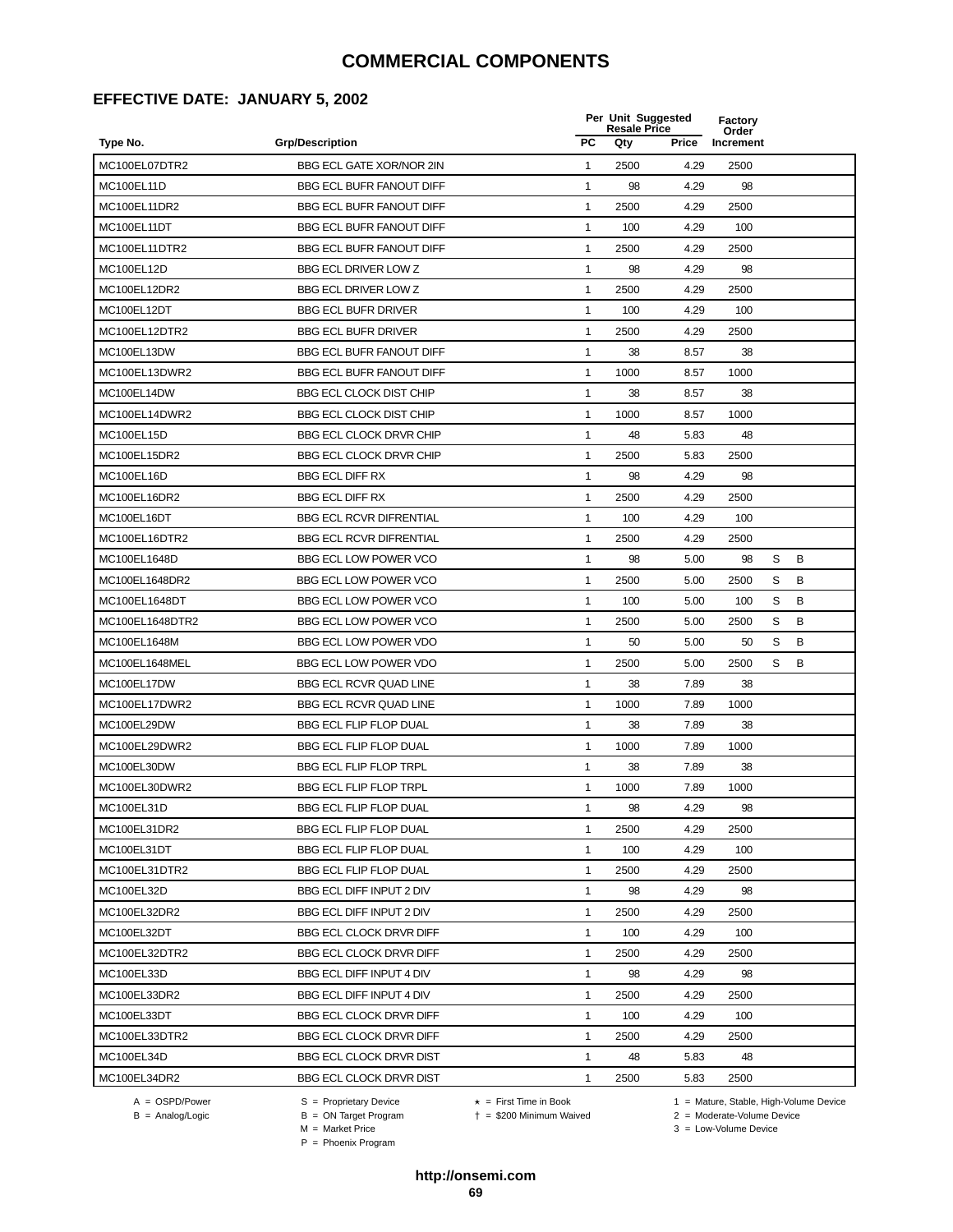### **EFFECTIVE DATE: JANUARY 5, 2002**

|                |                               |              | Per Unit Suggested<br><b>Resale Price</b> |       | <b>Factory</b><br>Order |   |
|----------------|-------------------------------|--------------|-------------------------------------------|-------|-------------------------|---|
| Type No.       | <b>Grp/Description</b>        | <b>PC</b>    | Qty                                       | Price | Increment               |   |
| MC100EL35D     | <b>BBG ECL FLIP FLOP JK</b>   | $\mathbf{1}$ | 98                                        | 4.29  | 98                      |   |
| MC100EL35DR2   | <b>BBG ECL FLIP FLOP JK</b>   | 1            | 2500                                      | 4.29  | 2500                    |   |
| MC100EL35DT    | <b>BBG ECL FLIP FLOP JK</b>   | 1            | 100                                       | 4.29  | 100                     |   |
| MC100EL35DTR2  | <b>BBG ECL FLIP FLOP JK</b>   | 1            | 2500                                      | 4.29  | 2500                    |   |
| MC100EL38DW    | <b>BBG ECL CLOCK GEN CHIP</b> | $\mathbf{1}$ | 38                                        | 6.40  | 38                      |   |
| MC100EL38DWR2  | <b>BBG ECL CLOCK GEN CHIP</b> | 1            | 1000                                      | 6.40  | 1000                    |   |
| MC100EL39DW    | <b>BBG ECL CLOCK GEN CHIP</b> | $\mathbf{1}$ | 38                                        | 7.89  | 38                      |   |
| MC100EL39DWR2  | <b>BBG ECL CLOCK GEN CHIP</b> | $\mathbf{1}$ | 1000                                      | 7.89  | 1000                    |   |
| MC100EL51D     | <b>BBG ECL FLIP FLOP DIFF</b> | $\mathbf{1}$ | 98                                        | 4.29  | 98                      |   |
| MC100EL51DR2   | <b>BBG ECL FLIP FLOP DIFF</b> | $\mathbf{1}$ | 2500                                      | 4.29  | 2500                    |   |
| MC100EL51DT    | <b>BBG ECL FLIP FLOP DIFF</b> | $\mathbf{1}$ | 100                                       | 4.29  | 100                     |   |
| MC100EL51DTR2  | BBG ECL FLIP FLOP DIFF        | 1            | 2500                                      | 4.29  | 2500                    |   |
| MC100EL52D     | <b>BBG ECL FLIP FLOP DIFF</b> | $\mathbf{1}$ | 98                                        | 4.29  | 98                      |   |
| MC100EL52DR2   | <b>BBG ECL FLIP FLOP DIFF</b> | 1            | 2500                                      | 4.29  | 2500                    |   |
| MC100EL52DT    | <b>BBG ECL FLIP FLOP DIFF</b> | $\mathbf{1}$ | 100                                       | 4.29  | 100                     |   |
| MC100EL52DTR2  | <b>BBG ECL FLIP FLOP DIFF</b> | $\mathbf{1}$ | 2500                                      | 4.29  | 2500                    |   |
| MC100EL56DW    | <b>BBG ECL MLTIPLXR DUAL</b>  | $\mathbf{1}$ | 38                                        | 7.89  | 38                      |   |
| MC100EL56DWR2  | <b>BBG ECL MLTIPLXR DUAL</b>  | 1            | 1000                                      | 7.89  | 1000                    |   |
| MC100EL57D     | <b>BBG ECL MLTIPLXR 4:1</b>   | 1            | 48                                        | 5.47  | 48                      |   |
| MC100EL57DR2   | <b>BBG ECL MLTIPLXR 4:1</b>   | 1            | 2500                                      | 5.47  | 2500                    |   |
| MC100EL58D     | <b>BBG ECL MLTIPLXR 2:1</b>   | 1            | 98                                        | 4.29  | 98                      |   |
| MC100EL58DR2   | <b>BBG ECL MLTIPLXR 2:1</b>   | 1            | 2500                                      | 4.29  | 2500                    |   |
| MC100EL58DT    | <b>BBG ECL MLTIPLXR</b>       | 1            | 100                                       | 4.29  | 100                     |   |
| MC100EL58DTR2  | <b>BBG ECL MLTIPLXR</b>       | $\mathbf{1}$ | 2500                                      | 4.29  | 2500                    |   |
| MC100EL59DW    | <b>BBG ECL MLTIPLXR TRPL</b>  | $\mathbf{1}$ | 38                                        | 8.57  | 38                      | S |
| MC100EL90DW    | <b>BBG ECL TRNSLATR TRPL</b>  | $\mathbf{1}$ | 38                                        | 7.89  | 38                      |   |
| MC100EL90DWR2  | <b>BBG ECL TRNSLATR TRPL</b>  | $\mathbf{1}$ | 1000                                      | 7.89  | 1000                    |   |
| MC100EL91DW    | <b>BBG ECL TRNSLATR TRPL</b>  | 1            | 38                                        | 7.89  | 38                      |   |
| MC100EL91DWR2  | <b>BBG ECL TRNSLATR TRPL</b>  | 1            | 1000                                      | 7.89  | 1000                    |   |
| MC100EPT20D    | <b>BBG ECL TRNSLATR DIFF</b>  | 1            | 98                                        | 5.80  | 98                      |   |
| MC100EPT20DR2  | <b>BBG ECL TRNSLATR DIFF</b>  | 1            | 2500                                      | 5.80  | 2500                    |   |
| MC100EPT20DT   | <b>BBG ECL TRNSLATR DIFF</b>  | 1            | 100                                       | 5.80  | 100                     |   |
| MC100EPT20DTR2 | <b>BBG ECL TRNSLATR DIFF</b>  | $\mathbf{1}$ | 2500                                      | 5.80  | 2500                    |   |
| MC100EPT21D    | <b>BBG ECL TRNSLATR DIFF</b>  | 1            | 98                                        | 5.80  | 98                      |   |
| MC100EPT21DR2  | <b>BBG ECL TRNSLATR DIFF</b>  | 1            | 2500                                      | 5.80  | 2500                    |   |
| MC100EPT21DT   | <b>BBG ECL TRNSLATR DIFF</b>  | 1            | 100                                       | 5.80  | 100                     |   |
| MC100EPT21DTR2 | <b>BBG ECL TRNSLATR DIFF</b>  | 1            | 2500                                      | 5.80  | 2500                    |   |
| MC100EPT22D    | <b>BBG ECL TRNSLATR DIFF</b>  | $\mathbf{1}$ | 98                                        | 5.80  | 98                      |   |
| MC100EPT22DR2  | <b>BBG ECL TRNSLATR DIFF</b>  | 1            | 2500                                      | 5.80  | 2500                    |   |
| MC100EPT22DT   | <b>BBG ECL TRNSLATR DIFF</b>  | 1            | 100                                       | 5.80  | 100                     |   |
| MC100EPT22DTR2 | <b>BBG ECL TRNSLATR DIFF</b>  | 1            | 2500                                      | 5.80  | 2500                    |   |
| MC100EPT23D    | <b>BBG ECL TRNSLATR DIFF</b>  | 1            | 98                                        | 5.80  | 98                      |   |
| MC100EPT23DR2  | <b>BBG ECL TRNSLATR DIFF</b>  | 1            | 2500                                      | 5.80  | 2500                    |   |
| MC100EPT23DT   | <b>BBG ECL TRNSLATR DIFF</b>  | $\mathbf{1}$ | 100                                       | 5.80  | 100                     |   |
| MC100EPT23DTR2 | <b>BBG ECL TRNSLATR DIFF</b>  | 1            | 2500                                      | 5.80  | 2500                    |   |
|                |                               |              |                                           |       |                         |   |

 $B = \text{Analog/Logic}$ <br>B = ON Target Program<br> $M = \text{Market Price}$ 

= \$200 Minimum Waived 2 = Moderate-Volume Device

A = OSPD/Power S = Proprietary Device  $\star$  = First Time in Book 1 = Mature, Stable, High-Volume Device

 $3 =$  Low-Volume Device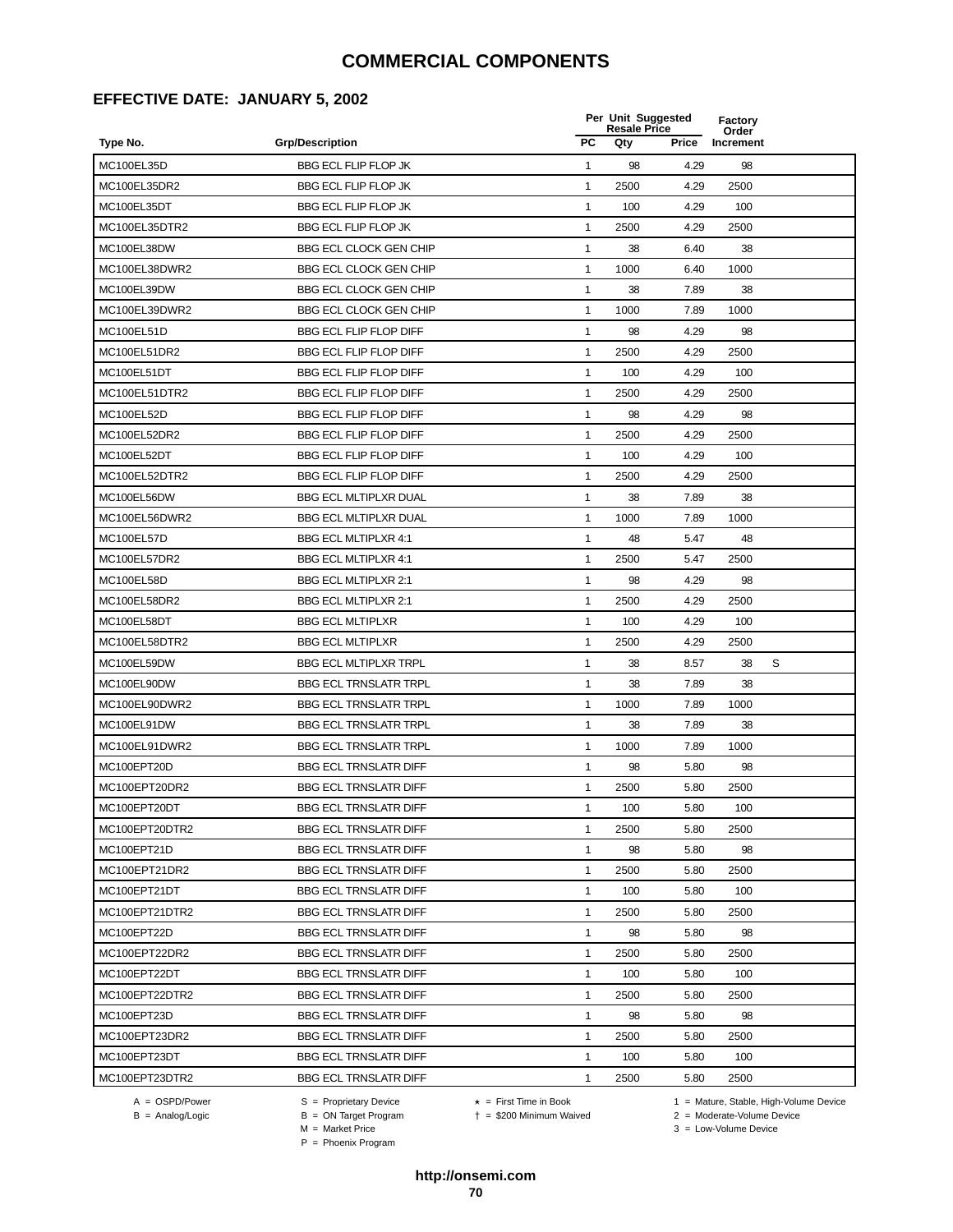### **EFFECTIVE DATE: JANUARY 5, 2002**

|                |                                  |              | Per Unit Suggested<br><b>Resale Price</b> |       | Factory<br>Order |   |   |  |
|----------------|----------------------------------|--------------|-------------------------------------------|-------|------------------|---|---|--|
| Type No.       | <b>Grp/Description</b>           | <b>PC</b>    | Qty                                       | Price | Increment        |   |   |  |
| MC100EPT24D    | <b>BBG ECL TRNSLATR DIFF</b>     | $\mathbf{1}$ | 98                                        | 7.73  | 98               | S |   |  |
| MC100EPT24DR2  | <b>BBG ECL TRNSLATR DIFF</b>     | $\mathbf{1}$ | 2500                                      | 7.73  | 2500             | S |   |  |
| MC100EPT24DT   | <b>BBG ECL TRNSLATR DIFF</b>     | 1            | 100                                       | 7.73  | 100              | S |   |  |
| MC100EPT24DTR2 | <b>BBG ECL TRNSLATR DIFF</b>     | $\mathbf{1}$ | 2500                                      | 7.73  | 2500             | S |   |  |
| MC100EPT25D    | <b>BBG ECL TRNSLATR DIFF</b>     | $\mathbf{1}$ | 98                                        | 7.73  | 98               | S |   |  |
| MC100EPT25DR2  | <b>BBG ECL TRNSLATR DIFF</b>     | $\mathbf{1}$ | 2500                                      | 7.73  | 2500             | S |   |  |
| MC100EPT25DT   | <b>BBG ECL TRNSLATR DIFF</b>     | $\mathbf{1}$ | 100                                       | 7.73  | 100              | S |   |  |
| MC100EPT25DTR2 | <b>BBG ECL TRNSLATR DIFF</b>     | $\mathbf{1}$ | 2500                                      | 7.73  | 2500             | S |   |  |
| MC100EPT26D    | <b>BBG ECL TRNSLATR DIFF</b>     | $\mathbf{1}$ | 98                                        | 7.73  | 98               | S |   |  |
| MC100EPT26DR2  | <b>BBG ECL TRNSLATR DIFF</b>     | 1            | 2500                                      | 7.73  | 2500             | S |   |  |
| MC100EPT26DT   | <b>BBG ECL TRNSLATR DIFF</b>     | $\mathbf{1}$ | 100                                       | 7.73  | 100              | S |   |  |
| MC100EPT26DTR2 | <b>BBG ECL TRNSLATR DIFF</b>     | 1            | 2500                                      | 7.73  | 2500             | S |   |  |
| MC100EP01D     | <b>BBG ECL OR/NOR 4INPUT</b>     | $\mathbf{1}$ | 98                                        | 5.35  | 98               | S |   |  |
| MC100EP01DR2   | <b>BBG ECL OR/NOR 4INPUT</b>     | 1            | 2500                                      | 5.35  | 2500             | S |   |  |
| MC100EP01DT    | <b>BBG ECL OR/NOR 4INPUT</b>     | $\mathbf{1}$ | 100                                       | 5.35  | 100              | S |   |  |
| MC100EP01DTR2  | <b>BBG ECL OR/NOR 4INPUT</b>     | $\mathbf{1}$ | 2500                                      | 5.35  | 2500             | S |   |  |
| MC100EP016FA   | BBG ECL SYNCH BIN 8BIT           | $\mathbf{1}$ | 250                                       | 14.04 | 250              | S | в |  |
| MC100EP016FAR2 | BBG ECL SYNCH BIN 8BIT           | $\mathbf{1}$ | 2000                                      | 14.04 | 2000             | S | В |  |
| MC100EP05D     | <b>BBG ECL AND/NAND 2INPUT</b>   | $\mathbf{1}$ | 98                                        | 5.35  | 98               | S |   |  |
| MC100EP05DR2   | BBG ECL AND/NAND 2INPUT          | $\mathbf{1}$ | 2500                                      | 5.35  | 2500             | S |   |  |
| MC100EP05DT    | BBG ECL AND/NAND 2INPUT          | $\mathbf{1}$ | 100                                       | 5.35  | 100              | S |   |  |
| MC100EP05DTR2  | BBG ECL AND/NAND 2INPUT          | $\mathbf{1}$ | 2500                                      | 5.35  | 2500             | S |   |  |
| MC100EP08D     | BBG ECL XOR/XNOR 2INPUT          | $\mathbf{1}$ | 98                                        | 5.35  | 98               | S |   |  |
| MC100EP08DR2   | BBG ECL XOR/XNOR 2INPUT          | $\mathbf{1}$ | 2500                                      | 5.35  | 2500             | S |   |  |
| MC100EP08DT    | BBG ECL XOR/XNOR 2INPUT          | $\mathbf{1}$ | 100                                       | 5.35  | 100              | S |   |  |
| MC100EP08DTR2  | BBG ECL XOR/XNOR 2INPUT          | $\mathbf{1}$ | 2500                                      | 5.35  | 2500             | S |   |  |
| MC100EP101FA   | BBG ECL OR/NOR QUAD 4IN          | $\mathbf{1}$ | 250                                       | 9.62  | 250              | S | в |  |
| MC100EP101FAR2 | BBG ECL OR/NOR QUAD 4IN          | 1            | 2000                                      | 9.62  | 2000             | S | в |  |
| MC100EP105FA   | BBG ECL AND/NAN QUAD 2IN         | $\mathbf{1}$ | 250                                       | 9.62  | 250              | S | B |  |
| MC100EP105FAR2 | BBG ECL AND/NAN QUAD 2IN         | 1            | 2000                                      | 9.62  | 2000             | S | B |  |
| MC100EP11D     | <b>BBG ECL BUFR FANOUT DIFF</b>  | $\mathbf{1}$ | 98                                        | 6.00  | 98               | S |   |  |
| MC100EP11DR2   | <b>BBG ECL BUFR FANOUT DIFF</b>  | 1            | 2500                                      | 6.00  | 2500             | S |   |  |
| MC100EP11DT    | <b>BBG ECL BUFR FANOUT DIFF</b>  | $\mathbf{1}$ | 100                                       | 6.00  | 100              | S |   |  |
| MC100EP11DTR2  | <b>BBG ECL BUFR FANOUT DIFF</b>  | $\mathbf{1}$ | 2500                                      | 6.00  | 2500             | S |   |  |
| MC100EP116FA   | <b>BBG ECL BUFR FANOUT DIFF</b>  | $\mathbf{1}$ | 250                                       | 14.04 | 250              | S | в |  |
| MC100EP116FAR2 | <b>BBG ECL BUFR FANOUT DIFF</b>  | $\mathbf{1}$ | 2000                                      | 14.04 | 2000             | S | в |  |
| MC100EP131FA   | <b>BBG ECL FLIP FLOP 4BIT</b>    | 1            | 250                                       | 9.62  | 250              | S | В |  |
| MC100EP131FAR2 | BBG ECL FLIP FLOP 4BIT           | 1            | 2000                                      | 9.62  | 2000             | S | в |  |
| MC100EP139DT   | BBG ECL DIVIDER 2/4/5/6          | 1            | 75                                        | 8.25  | 75               |   | В |  |
| MC100EP139DTR2 | BBG ECL DIVIDER 2/4/5/6          | 1            | 2500                                      | 8.25  | 2500             |   | в |  |
| MC100EP139DW   | BBG ECL DIVIDER 2/4/5/6          | 1            | 38                                        | 8.25  | 38               |   | в |  |
| MC100EP139DWR2 | BBG ECL DIVIDER 2/4/5/6          | 1            | 1000                                      | 8.25  | 1000             |   | в |  |
| MC100EP14DT    | <b>BBG ECL 1:5 CLOCK DISTRIB</b> | $\mathbf{1}$ | 75                                        | 9.62  | 75               | S | B |  |
| MC100EP14DTR2  | <b>BBG ECL 1:5 CLOCK DISTRIB</b> | $\mathbf{1}$ | 2500                                      | 9.62  | 2500             | S | В |  |
| MC100EP140D    | <b>BBG ECL PHASE FREQ DET</b>    | 1            | 98                                        | 8.92  | 98               | S | В |  |

B = ON Target Program<br>M = Market Price

 $A = OBPD/Power$ <br>  $B = ON Target Program$   $A = First Time in Book$   $A = West Theorem 1 = Nature, Stable, High-Volume Device$   $A = Mature, Stable, High-Volume Device$   $A = Mature, Stable, High-Volume Device$   $A = Mature, Table, High-Volume Device$   $A = Mature, Table, High-Volume Device$   $A = Mature, Table, High-Volume Device$   $A = Mature, Table, High-Volume Device$   $A = Mature, Table, High-Volume Device$   $A = Mature, Table, High-Volume Device$   $A = Mature, Table, High-Volume Device$   $A = Mature, Table, High-Volume Device$   $A = Mature, Table, High-Volume Device$   $A = Mature, Table, High-Volume Device$   $A = Mature, Table$ 

 $2 =$  Moderate-Volume Device  $3 =$  Low-Volume Device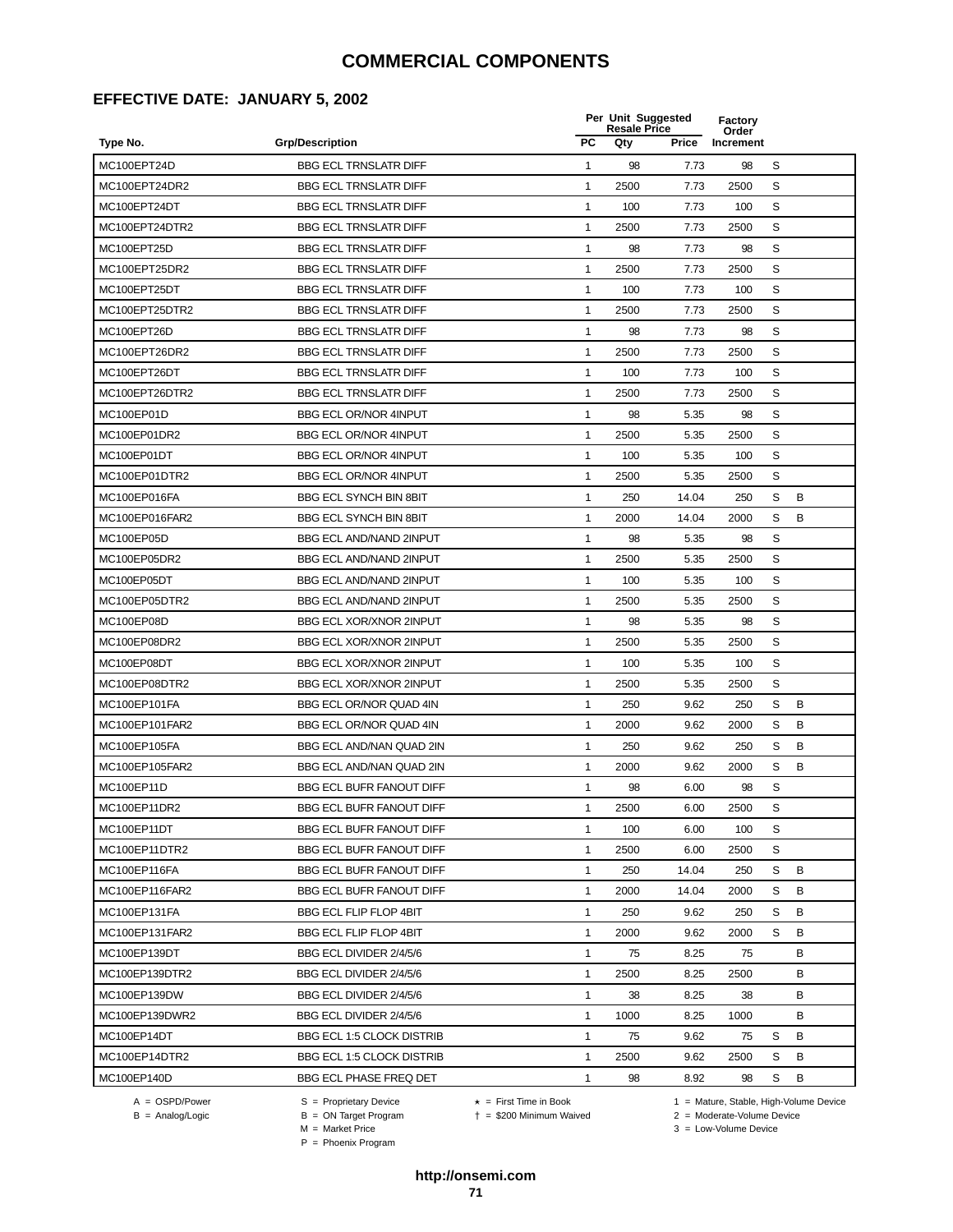### **EFFECTIVE DATE: JANUARY 5, 2002**

| <b>PC</b><br><b>Grp/Description</b><br>Qty<br>Price<br>Increment<br>Type No.<br>MC100EP140DR2<br><b>BBG ECL PHASE FREQ DET</b><br>S<br>B<br>$\mathbf{1}$<br>2500<br>8.92<br>2500<br>S<br>B<br>MC100EP142FA<br><b>BBG ECL 9-BIT SHIFT RGSTR</b><br>1<br>250<br>14.04<br>250<br>B<br>S<br>MC100EP142FAR2<br><b>BBG ECL 9-BIT SHIFT RGSTR</b><br>1<br>2000<br>14.04<br>2000<br>1<br>S<br>MC100EP16D<br><b>BBG ECL DIFF LINE RCVR</b><br>98<br>7.73<br>98<br>S<br>MC100EP16DR2<br><b>BBG ECL DIFF LINE RCVR</b><br>1<br>2500<br>7.73<br>2500<br>S<br><b>BBG ECL DIFF LINE RCVR</b><br>MC100EP16DT<br>$\mathbf{1}$<br>100<br>7.73<br>100<br>S<br>1<br>MC100EP16DTR2<br><b>BBG ECL DIFF LINE RCVR</b><br>2500<br>7.73<br>2500<br>S<br>$\mathbf{1}$<br>MC100EP16FD<br><b>BBG ECL DIFF LINE RCVR</b><br>98<br>7.73<br>98<br>S<br>MC100EP16FDR2<br><b>BBG ECL DIFF LINE RCVR</b><br>1<br>2500<br>7.73<br>2500<br>MC100EP16FDT<br>S<br><b>BBG ECL DIFF LINE RCVR</b><br>1<br>100<br>7.73<br>100<br>S<br>MC100EP16FDTR2<br><b>BBG ECL DIFF LINE RCVR</b><br>$\mathbf{1}$<br>2500<br>7.73<br>2500<br>S<br>В<br>MC100EP16TD<br><b>BBG ECL DIFF INTR INPT</b><br>1<br>98<br>5.80<br>98<br>S<br>B<br>MC100EP16TDR2<br><b>BBG ECL DIFF INTR INPT</b><br>1<br>2500<br>5.80<br>2500<br>S<br>B<br>MC100EP16TDT<br><b>BBG ECL DIFF INTR INPT</b><br>1<br>100<br>5.80<br>100<br>S<br>B<br>BBG ECL DIFF INTR INPT<br>MC100EP16TDTR2<br>$\mathbf{1}$<br>2500<br>2500<br>5.80<br>98<br>B<br>MC100EP16VAD<br><b>BBG ECL RECEVR HI VOLT</b><br>1<br>3.30<br>98<br>1<br>2500<br>В<br>MC100EP16VADR2<br><b>BBG ECL RECEVR HI VOLT</b><br>2500<br>3.30<br>в<br>MC100EP16VADT<br><b>BBG ECL DIFF RCVR W/HI</b><br>1<br>100<br>3.30<br>100<br>B<br>MC100EP16VADTR2<br><b>BBG ECL DIFF RCVR W/HI</b><br>1<br>2500<br>3.30<br>2500<br>B<br>MC100EP16VBD<br><b>BBG ECL DIFF RCVR W/HI/LO</b><br>$\mathbf{1}$<br>98<br>3.30<br>98<br>в<br>MC100EP16VBDR2<br>BBG ECL DIFF RCVR W/HI/LO<br>1<br>2500<br>3.30<br>2500<br>$\mathbf{1}$<br>В<br>MC100EP16VBDT<br><b>BBG ECL DIFF RCVR W/HI/LO</b><br>100<br>3.30<br>100<br>B<br>MC100EP16VBDTR2<br><b>BBG ECL DIFF RCVR W/HI/LO</b><br>1<br>2500<br>3.30<br>2500<br>B<br>BBG ECL DIFF RCVR W/HI/LO<br>MC100EP16VCD<br>$\mathbf{1}$<br>98<br>3.30<br>98<br>2500<br>В<br>MC100EP16VCDR2<br>BBG ECL DIFF RCVR W/HI/LO<br>1<br>2500<br>3.30<br>В<br>MC100EP16VCDT<br><b>BBG ECL DIFF RCVR W/HI</b><br>$\mathbf{1}$<br>100<br>3.30<br>100<br>1<br>в<br>MC100EP16VCDTR2<br><b>BBG ECL DIFF RCVR W/HI</b><br>2500<br>3.30<br>2500<br>MC100EP16VSD<br>B<br><b>BBG ECL REC W/VAR SWING</b><br>$\mathbf{1}$<br>98<br>3.75<br>98<br>B<br>MC100EP16VSDR2<br>BBG ECL REC W/VAR SWING<br>1<br>2500<br>3.75<br>2500<br>B<br>MC100EP16VSDT<br><b>BBG ECL DIFF REC W/SWING</b><br>1<br>100<br>3.75<br>100<br>B<br>MC100EP16VSDTR2<br><b>BBG ECL DIFF REC W/SWING</b><br>1<br>2500<br>3.75<br>2500<br>S<br>B<br>MC100EP16VTD<br>98<br>5.80<br>98<br><b>BBG ECL RCVR DIFRENTIAL</b><br>1<br>В<br><b>BBG ECL RCVR DIFRENTIAL</b><br>S<br>MC100EP16VTDR2<br>$\mathbf{1}$<br>2500<br>5.80<br>2500<br>B<br>1<br>100<br>S<br>MC100EP16VTDT<br>BBG ECL DIFF REC W/VAR OP<br>5.80<br>100<br>В<br>1<br>2500<br>2500<br>S<br>MC100EP16VTDTR2<br>BBG ECL DIFF REC W/VAR OP<br>5.80<br>1<br>75<br>9.62<br>S<br>В<br>MC100EP17DT<br><b>BBG ECL DIFF RCVR QUAD</b><br>75<br>B<br>MC100EP17DTR2<br><b>BBG ECL DIFF RCVR QUAD</b><br>1<br>2500<br>9.62<br>2500<br>S<br>B<br>1<br>38<br>9.62<br>38<br>S<br>MC100EP17DW<br><b>BBG ECL DIFF RCVR QUAD</b><br>B<br>1<br>1000<br>9.62<br>1000<br>S<br>MC100EP17DWR2<br><b>BBG ECL DIFF RCVR QUAD</b><br><b>BBG ECL PROG DELAY CHIP</b><br>1<br>250<br>250<br>S<br>B<br>MC100EP195FA<br>14.04<br>1<br>S<br>В<br>MC100EP195FAR2<br><b>BBG ECL PROG DELAY CHIP</b><br>2000<br>14.04<br>2000<br>B<br>1<br>S<br>MC100EP210SFA<br><b>BBG ECL DUAL DIFF CLK DRV</b><br>250<br>11.27<br>250<br>В<br>1<br>S<br>MC100EP210SFAR2<br>BBG ECL DUAL DIFF CLK DRV<br>2000<br>11.27<br>2000<br>B<br>$\mathbf{1}$<br>S<br>MC100EP29DT<br>BBG ECL DL DIFF DFF W/SET<br>75<br>9.62<br>75<br>S<br>MC100EP29DTR2<br>2500<br>В<br>BBG ECL DL DIFF DFF W/SET<br>1<br>2500<br>9.62 |  | Per Unit Suggested<br><b>Resale Price</b> | <b>Factory</b><br>Order |  |  |  |
|-----------------------------------------------------------------------------------------------------------------------------------------------------------------------------------------------------------------------------------------------------------------------------------------------------------------------------------------------------------------------------------------------------------------------------------------------------------------------------------------------------------------------------------------------------------------------------------------------------------------------------------------------------------------------------------------------------------------------------------------------------------------------------------------------------------------------------------------------------------------------------------------------------------------------------------------------------------------------------------------------------------------------------------------------------------------------------------------------------------------------------------------------------------------------------------------------------------------------------------------------------------------------------------------------------------------------------------------------------------------------------------------------------------------------------------------------------------------------------------------------------------------------------------------------------------------------------------------------------------------------------------------------------------------------------------------------------------------------------------------------------------------------------------------------------------------------------------------------------------------------------------------------------------------------------------------------------------------------------------------------------------------------------------------------------------------------------------------------------------------------------------------------------------------------------------------------------------------------------------------------------------------------------------------------------------------------------------------------------------------------------------------------------------------------------------------------------------------------------------------------------------------------------------------------------------------------------------------------------------------------------------------------------------------------------------------------------------------------------------------------------------------------------------------------------------------------------------------------------------------------------------------------------------------------------------------------------------------------------------------------------------------------------------------------------------------------------------------------------------------------------------------------------------------------------------------------------------------------------------------------------------------------------------------------------------------------------------------------------------------------------------------------------------------------------------------------------------------------------------------------------------------------------------------------------------------------------------------------------------------------------------------------------------------------------------------------------------------------------------------------------------------------------------------------------------------------------------------------------------------------------------------------------------------------------------------------------------------------------------------------------------------------------------------------------------------------------------------------------------------------------------------------------------------------------|--|-------------------------------------------|-------------------------|--|--|--|
|                                                                                                                                                                                                                                                                                                                                                                                                                                                                                                                                                                                                                                                                                                                                                                                                                                                                                                                                                                                                                                                                                                                                                                                                                                                                                                                                                                                                                                                                                                                                                                                                                                                                                                                                                                                                                                                                                                                                                                                                                                                                                                                                                                                                                                                                                                                                                                                                                                                                                                                                                                                                                                                                                                                                                                                                                                                                                                                                                                                                                                                                                                                                                                                                                                                                                                                                                                                                                                                                                                                                                                                                                                                                                                                                                                                                                                                                                                                                                                                                                                                                                                                                                                             |  |                                           |                         |  |  |  |
|                                                                                                                                                                                                                                                                                                                                                                                                                                                                                                                                                                                                                                                                                                                                                                                                                                                                                                                                                                                                                                                                                                                                                                                                                                                                                                                                                                                                                                                                                                                                                                                                                                                                                                                                                                                                                                                                                                                                                                                                                                                                                                                                                                                                                                                                                                                                                                                                                                                                                                                                                                                                                                                                                                                                                                                                                                                                                                                                                                                                                                                                                                                                                                                                                                                                                                                                                                                                                                                                                                                                                                                                                                                                                                                                                                                                                                                                                                                                                                                                                                                                                                                                                                             |  |                                           |                         |  |  |  |
|                                                                                                                                                                                                                                                                                                                                                                                                                                                                                                                                                                                                                                                                                                                                                                                                                                                                                                                                                                                                                                                                                                                                                                                                                                                                                                                                                                                                                                                                                                                                                                                                                                                                                                                                                                                                                                                                                                                                                                                                                                                                                                                                                                                                                                                                                                                                                                                                                                                                                                                                                                                                                                                                                                                                                                                                                                                                                                                                                                                                                                                                                                                                                                                                                                                                                                                                                                                                                                                                                                                                                                                                                                                                                                                                                                                                                                                                                                                                                                                                                                                                                                                                                                             |  |                                           |                         |  |  |  |
|                                                                                                                                                                                                                                                                                                                                                                                                                                                                                                                                                                                                                                                                                                                                                                                                                                                                                                                                                                                                                                                                                                                                                                                                                                                                                                                                                                                                                                                                                                                                                                                                                                                                                                                                                                                                                                                                                                                                                                                                                                                                                                                                                                                                                                                                                                                                                                                                                                                                                                                                                                                                                                                                                                                                                                                                                                                                                                                                                                                                                                                                                                                                                                                                                                                                                                                                                                                                                                                                                                                                                                                                                                                                                                                                                                                                                                                                                                                                                                                                                                                                                                                                                                             |  |                                           |                         |  |  |  |
|                                                                                                                                                                                                                                                                                                                                                                                                                                                                                                                                                                                                                                                                                                                                                                                                                                                                                                                                                                                                                                                                                                                                                                                                                                                                                                                                                                                                                                                                                                                                                                                                                                                                                                                                                                                                                                                                                                                                                                                                                                                                                                                                                                                                                                                                                                                                                                                                                                                                                                                                                                                                                                                                                                                                                                                                                                                                                                                                                                                                                                                                                                                                                                                                                                                                                                                                                                                                                                                                                                                                                                                                                                                                                                                                                                                                                                                                                                                                                                                                                                                                                                                                                                             |  |                                           |                         |  |  |  |
|                                                                                                                                                                                                                                                                                                                                                                                                                                                                                                                                                                                                                                                                                                                                                                                                                                                                                                                                                                                                                                                                                                                                                                                                                                                                                                                                                                                                                                                                                                                                                                                                                                                                                                                                                                                                                                                                                                                                                                                                                                                                                                                                                                                                                                                                                                                                                                                                                                                                                                                                                                                                                                                                                                                                                                                                                                                                                                                                                                                                                                                                                                                                                                                                                                                                                                                                                                                                                                                                                                                                                                                                                                                                                                                                                                                                                                                                                                                                                                                                                                                                                                                                                                             |  |                                           |                         |  |  |  |
|                                                                                                                                                                                                                                                                                                                                                                                                                                                                                                                                                                                                                                                                                                                                                                                                                                                                                                                                                                                                                                                                                                                                                                                                                                                                                                                                                                                                                                                                                                                                                                                                                                                                                                                                                                                                                                                                                                                                                                                                                                                                                                                                                                                                                                                                                                                                                                                                                                                                                                                                                                                                                                                                                                                                                                                                                                                                                                                                                                                                                                                                                                                                                                                                                                                                                                                                                                                                                                                                                                                                                                                                                                                                                                                                                                                                                                                                                                                                                                                                                                                                                                                                                                             |  |                                           |                         |  |  |  |
|                                                                                                                                                                                                                                                                                                                                                                                                                                                                                                                                                                                                                                                                                                                                                                                                                                                                                                                                                                                                                                                                                                                                                                                                                                                                                                                                                                                                                                                                                                                                                                                                                                                                                                                                                                                                                                                                                                                                                                                                                                                                                                                                                                                                                                                                                                                                                                                                                                                                                                                                                                                                                                                                                                                                                                                                                                                                                                                                                                                                                                                                                                                                                                                                                                                                                                                                                                                                                                                                                                                                                                                                                                                                                                                                                                                                                                                                                                                                                                                                                                                                                                                                                                             |  |                                           |                         |  |  |  |
|                                                                                                                                                                                                                                                                                                                                                                                                                                                                                                                                                                                                                                                                                                                                                                                                                                                                                                                                                                                                                                                                                                                                                                                                                                                                                                                                                                                                                                                                                                                                                                                                                                                                                                                                                                                                                                                                                                                                                                                                                                                                                                                                                                                                                                                                                                                                                                                                                                                                                                                                                                                                                                                                                                                                                                                                                                                                                                                                                                                                                                                                                                                                                                                                                                                                                                                                                                                                                                                                                                                                                                                                                                                                                                                                                                                                                                                                                                                                                                                                                                                                                                                                                                             |  |                                           |                         |  |  |  |
|                                                                                                                                                                                                                                                                                                                                                                                                                                                                                                                                                                                                                                                                                                                                                                                                                                                                                                                                                                                                                                                                                                                                                                                                                                                                                                                                                                                                                                                                                                                                                                                                                                                                                                                                                                                                                                                                                                                                                                                                                                                                                                                                                                                                                                                                                                                                                                                                                                                                                                                                                                                                                                                                                                                                                                                                                                                                                                                                                                                                                                                                                                                                                                                                                                                                                                                                                                                                                                                                                                                                                                                                                                                                                                                                                                                                                                                                                                                                                                                                                                                                                                                                                                             |  |                                           |                         |  |  |  |
|                                                                                                                                                                                                                                                                                                                                                                                                                                                                                                                                                                                                                                                                                                                                                                                                                                                                                                                                                                                                                                                                                                                                                                                                                                                                                                                                                                                                                                                                                                                                                                                                                                                                                                                                                                                                                                                                                                                                                                                                                                                                                                                                                                                                                                                                                                                                                                                                                                                                                                                                                                                                                                                                                                                                                                                                                                                                                                                                                                                                                                                                                                                                                                                                                                                                                                                                                                                                                                                                                                                                                                                                                                                                                                                                                                                                                                                                                                                                                                                                                                                                                                                                                                             |  |                                           |                         |  |  |  |
|                                                                                                                                                                                                                                                                                                                                                                                                                                                                                                                                                                                                                                                                                                                                                                                                                                                                                                                                                                                                                                                                                                                                                                                                                                                                                                                                                                                                                                                                                                                                                                                                                                                                                                                                                                                                                                                                                                                                                                                                                                                                                                                                                                                                                                                                                                                                                                                                                                                                                                                                                                                                                                                                                                                                                                                                                                                                                                                                                                                                                                                                                                                                                                                                                                                                                                                                                                                                                                                                                                                                                                                                                                                                                                                                                                                                                                                                                                                                                                                                                                                                                                                                                                             |  |                                           |                         |  |  |  |
|                                                                                                                                                                                                                                                                                                                                                                                                                                                                                                                                                                                                                                                                                                                                                                                                                                                                                                                                                                                                                                                                                                                                                                                                                                                                                                                                                                                                                                                                                                                                                                                                                                                                                                                                                                                                                                                                                                                                                                                                                                                                                                                                                                                                                                                                                                                                                                                                                                                                                                                                                                                                                                                                                                                                                                                                                                                                                                                                                                                                                                                                                                                                                                                                                                                                                                                                                                                                                                                                                                                                                                                                                                                                                                                                                                                                                                                                                                                                                                                                                                                                                                                                                                             |  |                                           |                         |  |  |  |
|                                                                                                                                                                                                                                                                                                                                                                                                                                                                                                                                                                                                                                                                                                                                                                                                                                                                                                                                                                                                                                                                                                                                                                                                                                                                                                                                                                                                                                                                                                                                                                                                                                                                                                                                                                                                                                                                                                                                                                                                                                                                                                                                                                                                                                                                                                                                                                                                                                                                                                                                                                                                                                                                                                                                                                                                                                                                                                                                                                                                                                                                                                                                                                                                                                                                                                                                                                                                                                                                                                                                                                                                                                                                                                                                                                                                                                                                                                                                                                                                                                                                                                                                                                             |  |                                           |                         |  |  |  |
|                                                                                                                                                                                                                                                                                                                                                                                                                                                                                                                                                                                                                                                                                                                                                                                                                                                                                                                                                                                                                                                                                                                                                                                                                                                                                                                                                                                                                                                                                                                                                                                                                                                                                                                                                                                                                                                                                                                                                                                                                                                                                                                                                                                                                                                                                                                                                                                                                                                                                                                                                                                                                                                                                                                                                                                                                                                                                                                                                                                                                                                                                                                                                                                                                                                                                                                                                                                                                                                                                                                                                                                                                                                                                                                                                                                                                                                                                                                                                                                                                                                                                                                                                                             |  |                                           |                         |  |  |  |
|                                                                                                                                                                                                                                                                                                                                                                                                                                                                                                                                                                                                                                                                                                                                                                                                                                                                                                                                                                                                                                                                                                                                                                                                                                                                                                                                                                                                                                                                                                                                                                                                                                                                                                                                                                                                                                                                                                                                                                                                                                                                                                                                                                                                                                                                                                                                                                                                                                                                                                                                                                                                                                                                                                                                                                                                                                                                                                                                                                                                                                                                                                                                                                                                                                                                                                                                                                                                                                                                                                                                                                                                                                                                                                                                                                                                                                                                                                                                                                                                                                                                                                                                                                             |  |                                           |                         |  |  |  |
|                                                                                                                                                                                                                                                                                                                                                                                                                                                                                                                                                                                                                                                                                                                                                                                                                                                                                                                                                                                                                                                                                                                                                                                                                                                                                                                                                                                                                                                                                                                                                                                                                                                                                                                                                                                                                                                                                                                                                                                                                                                                                                                                                                                                                                                                                                                                                                                                                                                                                                                                                                                                                                                                                                                                                                                                                                                                                                                                                                                                                                                                                                                                                                                                                                                                                                                                                                                                                                                                                                                                                                                                                                                                                                                                                                                                                                                                                                                                                                                                                                                                                                                                                                             |  |                                           |                         |  |  |  |
|                                                                                                                                                                                                                                                                                                                                                                                                                                                                                                                                                                                                                                                                                                                                                                                                                                                                                                                                                                                                                                                                                                                                                                                                                                                                                                                                                                                                                                                                                                                                                                                                                                                                                                                                                                                                                                                                                                                                                                                                                                                                                                                                                                                                                                                                                                                                                                                                                                                                                                                                                                                                                                                                                                                                                                                                                                                                                                                                                                                                                                                                                                                                                                                                                                                                                                                                                                                                                                                                                                                                                                                                                                                                                                                                                                                                                                                                                                                                                                                                                                                                                                                                                                             |  |                                           |                         |  |  |  |
|                                                                                                                                                                                                                                                                                                                                                                                                                                                                                                                                                                                                                                                                                                                                                                                                                                                                                                                                                                                                                                                                                                                                                                                                                                                                                                                                                                                                                                                                                                                                                                                                                                                                                                                                                                                                                                                                                                                                                                                                                                                                                                                                                                                                                                                                                                                                                                                                                                                                                                                                                                                                                                                                                                                                                                                                                                                                                                                                                                                                                                                                                                                                                                                                                                                                                                                                                                                                                                                                                                                                                                                                                                                                                                                                                                                                                                                                                                                                                                                                                                                                                                                                                                             |  |                                           |                         |  |  |  |
|                                                                                                                                                                                                                                                                                                                                                                                                                                                                                                                                                                                                                                                                                                                                                                                                                                                                                                                                                                                                                                                                                                                                                                                                                                                                                                                                                                                                                                                                                                                                                                                                                                                                                                                                                                                                                                                                                                                                                                                                                                                                                                                                                                                                                                                                                                                                                                                                                                                                                                                                                                                                                                                                                                                                                                                                                                                                                                                                                                                                                                                                                                                                                                                                                                                                                                                                                                                                                                                                                                                                                                                                                                                                                                                                                                                                                                                                                                                                                                                                                                                                                                                                                                             |  |                                           |                         |  |  |  |
|                                                                                                                                                                                                                                                                                                                                                                                                                                                                                                                                                                                                                                                                                                                                                                                                                                                                                                                                                                                                                                                                                                                                                                                                                                                                                                                                                                                                                                                                                                                                                                                                                                                                                                                                                                                                                                                                                                                                                                                                                                                                                                                                                                                                                                                                                                                                                                                                                                                                                                                                                                                                                                                                                                                                                                                                                                                                                                                                                                                                                                                                                                                                                                                                                                                                                                                                                                                                                                                                                                                                                                                                                                                                                                                                                                                                                                                                                                                                                                                                                                                                                                                                                                             |  |                                           |                         |  |  |  |
|                                                                                                                                                                                                                                                                                                                                                                                                                                                                                                                                                                                                                                                                                                                                                                                                                                                                                                                                                                                                                                                                                                                                                                                                                                                                                                                                                                                                                                                                                                                                                                                                                                                                                                                                                                                                                                                                                                                                                                                                                                                                                                                                                                                                                                                                                                                                                                                                                                                                                                                                                                                                                                                                                                                                                                                                                                                                                                                                                                                                                                                                                                                                                                                                                                                                                                                                                                                                                                                                                                                                                                                                                                                                                                                                                                                                                                                                                                                                                                                                                                                                                                                                                                             |  |                                           |                         |  |  |  |
|                                                                                                                                                                                                                                                                                                                                                                                                                                                                                                                                                                                                                                                                                                                                                                                                                                                                                                                                                                                                                                                                                                                                                                                                                                                                                                                                                                                                                                                                                                                                                                                                                                                                                                                                                                                                                                                                                                                                                                                                                                                                                                                                                                                                                                                                                                                                                                                                                                                                                                                                                                                                                                                                                                                                                                                                                                                                                                                                                                                                                                                                                                                                                                                                                                                                                                                                                                                                                                                                                                                                                                                                                                                                                                                                                                                                                                                                                                                                                                                                                                                                                                                                                                             |  |                                           |                         |  |  |  |
|                                                                                                                                                                                                                                                                                                                                                                                                                                                                                                                                                                                                                                                                                                                                                                                                                                                                                                                                                                                                                                                                                                                                                                                                                                                                                                                                                                                                                                                                                                                                                                                                                                                                                                                                                                                                                                                                                                                                                                                                                                                                                                                                                                                                                                                                                                                                                                                                                                                                                                                                                                                                                                                                                                                                                                                                                                                                                                                                                                                                                                                                                                                                                                                                                                                                                                                                                                                                                                                                                                                                                                                                                                                                                                                                                                                                                                                                                                                                                                                                                                                                                                                                                                             |  |                                           |                         |  |  |  |
|                                                                                                                                                                                                                                                                                                                                                                                                                                                                                                                                                                                                                                                                                                                                                                                                                                                                                                                                                                                                                                                                                                                                                                                                                                                                                                                                                                                                                                                                                                                                                                                                                                                                                                                                                                                                                                                                                                                                                                                                                                                                                                                                                                                                                                                                                                                                                                                                                                                                                                                                                                                                                                                                                                                                                                                                                                                                                                                                                                                                                                                                                                                                                                                                                                                                                                                                                                                                                                                                                                                                                                                                                                                                                                                                                                                                                                                                                                                                                                                                                                                                                                                                                                             |  |                                           |                         |  |  |  |
|                                                                                                                                                                                                                                                                                                                                                                                                                                                                                                                                                                                                                                                                                                                                                                                                                                                                                                                                                                                                                                                                                                                                                                                                                                                                                                                                                                                                                                                                                                                                                                                                                                                                                                                                                                                                                                                                                                                                                                                                                                                                                                                                                                                                                                                                                                                                                                                                                                                                                                                                                                                                                                                                                                                                                                                                                                                                                                                                                                                                                                                                                                                                                                                                                                                                                                                                                                                                                                                                                                                                                                                                                                                                                                                                                                                                                                                                                                                                                                                                                                                                                                                                                                             |  |                                           |                         |  |  |  |
|                                                                                                                                                                                                                                                                                                                                                                                                                                                                                                                                                                                                                                                                                                                                                                                                                                                                                                                                                                                                                                                                                                                                                                                                                                                                                                                                                                                                                                                                                                                                                                                                                                                                                                                                                                                                                                                                                                                                                                                                                                                                                                                                                                                                                                                                                                                                                                                                                                                                                                                                                                                                                                                                                                                                                                                                                                                                                                                                                                                                                                                                                                                                                                                                                                                                                                                                                                                                                                                                                                                                                                                                                                                                                                                                                                                                                                                                                                                                                                                                                                                                                                                                                                             |  |                                           |                         |  |  |  |
|                                                                                                                                                                                                                                                                                                                                                                                                                                                                                                                                                                                                                                                                                                                                                                                                                                                                                                                                                                                                                                                                                                                                                                                                                                                                                                                                                                                                                                                                                                                                                                                                                                                                                                                                                                                                                                                                                                                                                                                                                                                                                                                                                                                                                                                                                                                                                                                                                                                                                                                                                                                                                                                                                                                                                                                                                                                                                                                                                                                                                                                                                                                                                                                                                                                                                                                                                                                                                                                                                                                                                                                                                                                                                                                                                                                                                                                                                                                                                                                                                                                                                                                                                                             |  |                                           |                         |  |  |  |
|                                                                                                                                                                                                                                                                                                                                                                                                                                                                                                                                                                                                                                                                                                                                                                                                                                                                                                                                                                                                                                                                                                                                                                                                                                                                                                                                                                                                                                                                                                                                                                                                                                                                                                                                                                                                                                                                                                                                                                                                                                                                                                                                                                                                                                                                                                                                                                                                                                                                                                                                                                                                                                                                                                                                                                                                                                                                                                                                                                                                                                                                                                                                                                                                                                                                                                                                                                                                                                                                                                                                                                                                                                                                                                                                                                                                                                                                                                                                                                                                                                                                                                                                                                             |  |                                           |                         |  |  |  |
|                                                                                                                                                                                                                                                                                                                                                                                                                                                                                                                                                                                                                                                                                                                                                                                                                                                                                                                                                                                                                                                                                                                                                                                                                                                                                                                                                                                                                                                                                                                                                                                                                                                                                                                                                                                                                                                                                                                                                                                                                                                                                                                                                                                                                                                                                                                                                                                                                                                                                                                                                                                                                                                                                                                                                                                                                                                                                                                                                                                                                                                                                                                                                                                                                                                                                                                                                                                                                                                                                                                                                                                                                                                                                                                                                                                                                                                                                                                                                                                                                                                                                                                                                                             |  |                                           |                         |  |  |  |
|                                                                                                                                                                                                                                                                                                                                                                                                                                                                                                                                                                                                                                                                                                                                                                                                                                                                                                                                                                                                                                                                                                                                                                                                                                                                                                                                                                                                                                                                                                                                                                                                                                                                                                                                                                                                                                                                                                                                                                                                                                                                                                                                                                                                                                                                                                                                                                                                                                                                                                                                                                                                                                                                                                                                                                                                                                                                                                                                                                                                                                                                                                                                                                                                                                                                                                                                                                                                                                                                                                                                                                                                                                                                                                                                                                                                                                                                                                                                                                                                                                                                                                                                                                             |  |                                           |                         |  |  |  |
|                                                                                                                                                                                                                                                                                                                                                                                                                                                                                                                                                                                                                                                                                                                                                                                                                                                                                                                                                                                                                                                                                                                                                                                                                                                                                                                                                                                                                                                                                                                                                                                                                                                                                                                                                                                                                                                                                                                                                                                                                                                                                                                                                                                                                                                                                                                                                                                                                                                                                                                                                                                                                                                                                                                                                                                                                                                                                                                                                                                                                                                                                                                                                                                                                                                                                                                                                                                                                                                                                                                                                                                                                                                                                                                                                                                                                                                                                                                                                                                                                                                                                                                                                                             |  |                                           |                         |  |  |  |
|                                                                                                                                                                                                                                                                                                                                                                                                                                                                                                                                                                                                                                                                                                                                                                                                                                                                                                                                                                                                                                                                                                                                                                                                                                                                                                                                                                                                                                                                                                                                                                                                                                                                                                                                                                                                                                                                                                                                                                                                                                                                                                                                                                                                                                                                                                                                                                                                                                                                                                                                                                                                                                                                                                                                                                                                                                                                                                                                                                                                                                                                                                                                                                                                                                                                                                                                                                                                                                                                                                                                                                                                                                                                                                                                                                                                                                                                                                                                                                                                                                                                                                                                                                             |  |                                           |                         |  |  |  |
|                                                                                                                                                                                                                                                                                                                                                                                                                                                                                                                                                                                                                                                                                                                                                                                                                                                                                                                                                                                                                                                                                                                                                                                                                                                                                                                                                                                                                                                                                                                                                                                                                                                                                                                                                                                                                                                                                                                                                                                                                                                                                                                                                                                                                                                                                                                                                                                                                                                                                                                                                                                                                                                                                                                                                                                                                                                                                                                                                                                                                                                                                                                                                                                                                                                                                                                                                                                                                                                                                                                                                                                                                                                                                                                                                                                                                                                                                                                                                                                                                                                                                                                                                                             |  |                                           |                         |  |  |  |
|                                                                                                                                                                                                                                                                                                                                                                                                                                                                                                                                                                                                                                                                                                                                                                                                                                                                                                                                                                                                                                                                                                                                                                                                                                                                                                                                                                                                                                                                                                                                                                                                                                                                                                                                                                                                                                                                                                                                                                                                                                                                                                                                                                                                                                                                                                                                                                                                                                                                                                                                                                                                                                                                                                                                                                                                                                                                                                                                                                                                                                                                                                                                                                                                                                                                                                                                                                                                                                                                                                                                                                                                                                                                                                                                                                                                                                                                                                                                                                                                                                                                                                                                                                             |  |                                           |                         |  |  |  |
|                                                                                                                                                                                                                                                                                                                                                                                                                                                                                                                                                                                                                                                                                                                                                                                                                                                                                                                                                                                                                                                                                                                                                                                                                                                                                                                                                                                                                                                                                                                                                                                                                                                                                                                                                                                                                                                                                                                                                                                                                                                                                                                                                                                                                                                                                                                                                                                                                                                                                                                                                                                                                                                                                                                                                                                                                                                                                                                                                                                                                                                                                                                                                                                                                                                                                                                                                                                                                                                                                                                                                                                                                                                                                                                                                                                                                                                                                                                                                                                                                                                                                                                                                                             |  |                                           |                         |  |  |  |
|                                                                                                                                                                                                                                                                                                                                                                                                                                                                                                                                                                                                                                                                                                                                                                                                                                                                                                                                                                                                                                                                                                                                                                                                                                                                                                                                                                                                                                                                                                                                                                                                                                                                                                                                                                                                                                                                                                                                                                                                                                                                                                                                                                                                                                                                                                                                                                                                                                                                                                                                                                                                                                                                                                                                                                                                                                                                                                                                                                                                                                                                                                                                                                                                                                                                                                                                                                                                                                                                                                                                                                                                                                                                                                                                                                                                                                                                                                                                                                                                                                                                                                                                                                             |  |                                           |                         |  |  |  |
|                                                                                                                                                                                                                                                                                                                                                                                                                                                                                                                                                                                                                                                                                                                                                                                                                                                                                                                                                                                                                                                                                                                                                                                                                                                                                                                                                                                                                                                                                                                                                                                                                                                                                                                                                                                                                                                                                                                                                                                                                                                                                                                                                                                                                                                                                                                                                                                                                                                                                                                                                                                                                                                                                                                                                                                                                                                                                                                                                                                                                                                                                                                                                                                                                                                                                                                                                                                                                                                                                                                                                                                                                                                                                                                                                                                                                                                                                                                                                                                                                                                                                                                                                                             |  |                                           |                         |  |  |  |
|                                                                                                                                                                                                                                                                                                                                                                                                                                                                                                                                                                                                                                                                                                                                                                                                                                                                                                                                                                                                                                                                                                                                                                                                                                                                                                                                                                                                                                                                                                                                                                                                                                                                                                                                                                                                                                                                                                                                                                                                                                                                                                                                                                                                                                                                                                                                                                                                                                                                                                                                                                                                                                                                                                                                                                                                                                                                                                                                                                                                                                                                                                                                                                                                                                                                                                                                                                                                                                                                                                                                                                                                                                                                                                                                                                                                                                                                                                                                                                                                                                                                                                                                                                             |  |                                           |                         |  |  |  |
|                                                                                                                                                                                                                                                                                                                                                                                                                                                                                                                                                                                                                                                                                                                                                                                                                                                                                                                                                                                                                                                                                                                                                                                                                                                                                                                                                                                                                                                                                                                                                                                                                                                                                                                                                                                                                                                                                                                                                                                                                                                                                                                                                                                                                                                                                                                                                                                                                                                                                                                                                                                                                                                                                                                                                                                                                                                                                                                                                                                                                                                                                                                                                                                                                                                                                                                                                                                                                                                                                                                                                                                                                                                                                                                                                                                                                                                                                                                                                                                                                                                                                                                                                                             |  |                                           |                         |  |  |  |
|                                                                                                                                                                                                                                                                                                                                                                                                                                                                                                                                                                                                                                                                                                                                                                                                                                                                                                                                                                                                                                                                                                                                                                                                                                                                                                                                                                                                                                                                                                                                                                                                                                                                                                                                                                                                                                                                                                                                                                                                                                                                                                                                                                                                                                                                                                                                                                                                                                                                                                                                                                                                                                                                                                                                                                                                                                                                                                                                                                                                                                                                                                                                                                                                                                                                                                                                                                                                                                                                                                                                                                                                                                                                                                                                                                                                                                                                                                                                                                                                                                                                                                                                                                             |  |                                           |                         |  |  |  |
|                                                                                                                                                                                                                                                                                                                                                                                                                                                                                                                                                                                                                                                                                                                                                                                                                                                                                                                                                                                                                                                                                                                                                                                                                                                                                                                                                                                                                                                                                                                                                                                                                                                                                                                                                                                                                                                                                                                                                                                                                                                                                                                                                                                                                                                                                                                                                                                                                                                                                                                                                                                                                                                                                                                                                                                                                                                                                                                                                                                                                                                                                                                                                                                                                                                                                                                                                                                                                                                                                                                                                                                                                                                                                                                                                                                                                                                                                                                                                                                                                                                                                                                                                                             |  |                                           |                         |  |  |  |
|                                                                                                                                                                                                                                                                                                                                                                                                                                                                                                                                                                                                                                                                                                                                                                                                                                                                                                                                                                                                                                                                                                                                                                                                                                                                                                                                                                                                                                                                                                                                                                                                                                                                                                                                                                                                                                                                                                                                                                                                                                                                                                                                                                                                                                                                                                                                                                                                                                                                                                                                                                                                                                                                                                                                                                                                                                                                                                                                                                                                                                                                                                                                                                                                                                                                                                                                                                                                                                                                                                                                                                                                                                                                                                                                                                                                                                                                                                                                                                                                                                                                                                                                                                             |  |                                           |                         |  |  |  |
|                                                                                                                                                                                                                                                                                                                                                                                                                                                                                                                                                                                                                                                                                                                                                                                                                                                                                                                                                                                                                                                                                                                                                                                                                                                                                                                                                                                                                                                                                                                                                                                                                                                                                                                                                                                                                                                                                                                                                                                                                                                                                                                                                                                                                                                                                                                                                                                                                                                                                                                                                                                                                                                                                                                                                                                                                                                                                                                                                                                                                                                                                                                                                                                                                                                                                                                                                                                                                                                                                                                                                                                                                                                                                                                                                                                                                                                                                                                                                                                                                                                                                                                                                                             |  |                                           |                         |  |  |  |
|                                                                                                                                                                                                                                                                                                                                                                                                                                                                                                                                                                                                                                                                                                                                                                                                                                                                                                                                                                                                                                                                                                                                                                                                                                                                                                                                                                                                                                                                                                                                                                                                                                                                                                                                                                                                                                                                                                                                                                                                                                                                                                                                                                                                                                                                                                                                                                                                                                                                                                                                                                                                                                                                                                                                                                                                                                                                                                                                                                                                                                                                                                                                                                                                                                                                                                                                                                                                                                                                                                                                                                                                                                                                                                                                                                                                                                                                                                                                                                                                                                                                                                                                                                             |  |                                           |                         |  |  |  |
|                                                                                                                                                                                                                                                                                                                                                                                                                                                                                                                                                                                                                                                                                                                                                                                                                                                                                                                                                                                                                                                                                                                                                                                                                                                                                                                                                                                                                                                                                                                                                                                                                                                                                                                                                                                                                                                                                                                                                                                                                                                                                                                                                                                                                                                                                                                                                                                                                                                                                                                                                                                                                                                                                                                                                                                                                                                                                                                                                                                                                                                                                                                                                                                                                                                                                                                                                                                                                                                                                                                                                                                                                                                                                                                                                                                                                                                                                                                                                                                                                                                                                                                                                                             |  |                                           |                         |  |  |  |

 $B =$  Analog/Logic  $B =$  ON Target Program  $M =$  Market Price

A = OSPD/Power S = Proprietary Device  $\star$  = First Time in Book 1 = Mature, Stable, High-Volume Device

 = \$200 Minimum Waived 2 = Moderate-Volume Device  $3 =$  Low-Volume Device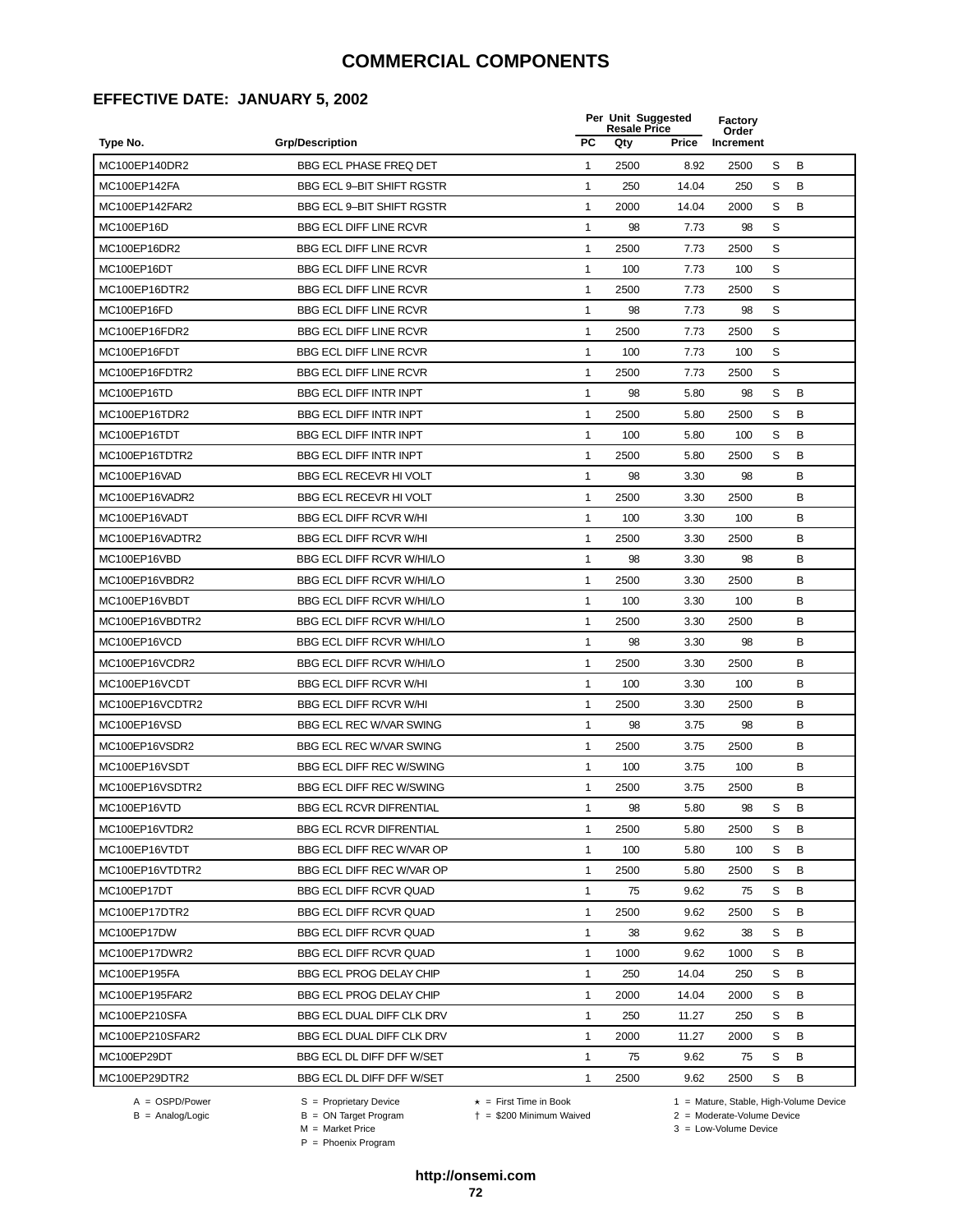### **EFFECTIVE DATE: JANUARY 5, 2002**

| PC<br><b>Grp/Description</b><br>Qty<br>Price<br>Increment<br>Type No.<br>MC100EP31D<br><b>BBG ECL FLIP FLOP RESET</b><br>98<br>98<br>S<br>$\mathbf{1}$<br>7.73<br><b>BBG ECL FLIP FLOP RESET</b><br>S<br>MC100EP31DR2<br>1<br>2500<br>7.73<br>2500<br>S<br>MC100EP31DT<br><b>BBG ECL FLIP FLOP RESET</b><br>1<br>100<br>7.73<br>100<br>S<br>MC100EP31DTR2<br><b>BBG ECL FLIP FLOP RESET</b><br>1<br>2500<br>7.73<br>2500<br>MC100EP32D<br><b>BBG ECL DIFF INPUT 2 DIV</b><br>1<br>98<br>5.80<br>98<br>MC100EP32DR2<br>BBG ECL DIFF INPUT 2 DIV<br>2500<br>1<br>2500<br>5.80<br>MC100EP32DT<br>BBG ECL DIFF INPUT 2 DIV<br>$\mathbf{1}$<br>100<br>5.80<br>100<br>$\mathbf{1}$<br>MC100EP32DTR2<br>BBG ECL DIFF INPUT 2 DIV<br>2500<br>4.35<br>2500<br>MC100EP33D<br>BBG ECL DIFF INPUT 4 DIV<br>1<br>98<br>5.80<br>98<br>MC100EP33DR2<br>2500<br>BBG ECL DIFF INPUT 4 DIV<br>$\mathbf{1}$<br>2500<br>5.80<br>MC100EP33DT<br>BBG ECL DIFF INPUT 4 DIV<br>$\mathbf{1}$<br>100<br>5.80<br>100<br>MC100EP33DTR2<br>BBG ECL DIFF INPUT 4 DIV<br>1<br>2500<br>5.80<br>2500<br>S<br>B<br>MC100EP35D<br><b>BBG ECL FLIP FLOP JK</b><br>1<br>98<br>5.80<br>98<br>S<br>MC100EP35DR2<br>B<br><b>BBG ECL FLIP FLOP JK</b><br>1<br>2500<br>5.80<br>2500<br>B<br>S<br>MC100EP35DT<br><b>BBG ECL FLIP FLOP JK</b><br>1<br>100<br>5.80<br>100<br>S<br>B<br>MC100EP35DTR2<br><b>BBG ECL FLIP FLOP JK</b><br>1<br>2500<br>5.80<br>2500<br>$\mathbf{1}$<br>S<br>B<br>MC100EP40DT<br>BBG ECL 3 PHASE FREQ DET<br>75<br>9.62<br>75<br>1<br>S<br>в<br>MC100EP40DTR2<br>BBG ECL 3 PHASE FREQ DET<br>2500<br>2500<br>9.62<br>MC100EP445FA<br>BBG ECL 1:8 PARL CONVTR<br>S<br>B<br>1<br>250<br>14.04<br>250<br>S<br>B<br>MC100EP445FAR2<br>BBG ECL 1:8 PARL CONVTR<br>1<br>2000<br>14.04<br>2000<br>S<br>В<br>MC100EP446FA<br><b>BBG ECL PARALLEL T/SERIAL</b><br>1<br>250<br>14.04<br>250<br>S<br>B<br>MC100EP446FAR2<br><b>BBG ECL PARALLEL T/SERIAL</b><br>1<br>2000<br>14.04<br>2000<br>S<br>B<br>MC100EP451FA<br><b>BBG ECL FLIP-FLOP RESET</b><br>$\mathbf{1}$<br>250<br>250<br>14.04<br>S<br>B<br>MC100EP451FAR2<br><b>BBG ECL FLIP-FLOP RESET</b><br>$\mathbf{1}$<br>2000<br>2000<br>14.04<br>1<br>98<br>S<br>B<br><b>MC100EP51D</b><br><b>BBG ECL FLIP FLOP RESET</b><br>5.80<br>98<br>$\mathbf{1}$<br>S<br>B<br>MC100EP51DR2<br><b>BBG ECL FLIP FLOP RESET</b><br>2500<br>2500<br>5.80<br>S<br>B<br>MC100EP51DT<br><b>BBG ECL FLIP FLOP RESET</b><br>1<br>100<br>100<br>5.80<br>MC100EP51DTR2<br>S<br>B<br><b>BBG ECL FLIP FLOP RESET</b><br>$\mathbf{1}$<br>2500<br>5.80<br>2500<br>S<br>B<br>MC100EP52D<br><b>BBG ECL FLIP FLOP DIFF</b><br>$\mathbf{1}$<br>98<br>5.80<br>98<br>S<br>В<br>MC100EP52DR2<br><b>BBG ECL FLIP FLOP DIFF</b><br>1<br>2500<br>5.80<br>2500<br>S<br>B<br>MC100EP52DT<br><b>BBG ECL FLIP FLOP DIFF</b><br>1<br>100<br>5.80<br>100<br>S<br>2500<br>2500<br>B<br>MC100EP52DTR2<br><b>BBG ECL FLIP FLOP DIFF</b><br>5.80<br>1<br>S<br>В<br>MC100EP56DT<br><b>BBG ECL MLTIPLXR DIFF</b><br>75<br>9.62<br>75<br>$\mathbf{1}$<br>В<br>1<br>2500<br>9.62<br>S<br>MC100EP56DTR2<br><b>BBG ECL MLTIPLXR DIFF</b><br>2500<br>В<br>$\mathbf{1}$<br>38<br>S<br>MC100EP56DW<br>BBG ECL DIVIDER 2/4/5/6<br>9.62<br>38<br>В<br>MC100EP56DWR2<br>1<br>1000<br>9.62<br>1000<br>S<br>BBG ECL DIVIDER 2/4/5/6<br>В<br>MC100EP57DT<br><b>BBG ECL MLTIPLXR DIFF</b><br>1<br>75<br>9.62<br>S<br>75<br>S<br>B<br><b>BBG ECL MLTIPLXR DIFF</b><br>1<br>2500<br>9.62<br>2500<br>MC100EP57DTR2<br>S<br>MC100EP58D<br>1<br>98<br>7.73<br>98<br><b>BBG ECL MLTIPLXR 2:1</b><br>1<br>2500<br>7.73<br>2500<br>S<br>MC100EP58DR2<br>BBG ECL MLTIPLXR 2:1<br>S<br>1<br>7.73<br>MC100EP58DT<br>BBG ECL MLTIPLXR 2:1<br>100<br>100<br>S<br>1<br>MC100EP58DTR2<br>BBG ECL MLTIPLXR 2:1<br>2500<br>7.73<br>2500<br>S<br>В<br>1<br>MC100EP90DT<br><b>BBG ECL TRPL ECL/PECL</b><br>75<br>9.62<br>75<br>1<br>2500<br>2500<br>S<br>В<br>MC100EP90DTR2<br><b>BBG ECL TRPL ECL/PECL</b><br>9.62<br>MC100E016FN<br>$\mathbf{1}$<br>37<br>BBG ECL COUNTER 8BIT<br>10.00<br>37 |  | Per Unit Suggested<br><b>Resale Price</b> | Factory<br>Order |  |
|---------------------------------------------------------------------------------------------------------------------------------------------------------------------------------------------------------------------------------------------------------------------------------------------------------------------------------------------------------------------------------------------------------------------------------------------------------------------------------------------------------------------------------------------------------------------------------------------------------------------------------------------------------------------------------------------------------------------------------------------------------------------------------------------------------------------------------------------------------------------------------------------------------------------------------------------------------------------------------------------------------------------------------------------------------------------------------------------------------------------------------------------------------------------------------------------------------------------------------------------------------------------------------------------------------------------------------------------------------------------------------------------------------------------------------------------------------------------------------------------------------------------------------------------------------------------------------------------------------------------------------------------------------------------------------------------------------------------------------------------------------------------------------------------------------------------------------------------------------------------------------------------------------------------------------------------------------------------------------------------------------------------------------------------------------------------------------------------------------------------------------------------------------------------------------------------------------------------------------------------------------------------------------------------------------------------------------------------------------------------------------------------------------------------------------------------------------------------------------------------------------------------------------------------------------------------------------------------------------------------------------------------------------------------------------------------------------------------------------------------------------------------------------------------------------------------------------------------------------------------------------------------------------------------------------------------------------------------------------------------------------------------------------------------------------------------------------------------------------------------------------------------------------------------------------------------------------------------------------------------------------------------------------------------------------------------------------------------------------------------------------------------------------------------------------------------------------------------------------------------------------------------------------------------------------------------------------------------------------------------------------------------------------------------------------------------------------------------------------------------------------------------------------------------------------------------------------------------------------------------------------------------------------------------------------------------------------------------------------------------------------------------------------------------|--|-------------------------------------------|------------------|--|
|                                                                                                                                                                                                                                                                                                                                                                                                                                                                                                                                                                                                                                                                                                                                                                                                                                                                                                                                                                                                                                                                                                                                                                                                                                                                                                                                                                                                                                                                                                                                                                                                                                                                                                                                                                                                                                                                                                                                                                                                                                                                                                                                                                                                                                                                                                                                                                                                                                                                                                                                                                                                                                                                                                                                                                                                                                                                                                                                                                                                                                                                                                                                                                                                                                                                                                                                                                                                                                                                                                                                                                                                                                                                                                                                                                                                                                                                                                                                                                                                                                             |  |                                           |                  |  |
|                                                                                                                                                                                                                                                                                                                                                                                                                                                                                                                                                                                                                                                                                                                                                                                                                                                                                                                                                                                                                                                                                                                                                                                                                                                                                                                                                                                                                                                                                                                                                                                                                                                                                                                                                                                                                                                                                                                                                                                                                                                                                                                                                                                                                                                                                                                                                                                                                                                                                                                                                                                                                                                                                                                                                                                                                                                                                                                                                                                                                                                                                                                                                                                                                                                                                                                                                                                                                                                                                                                                                                                                                                                                                                                                                                                                                                                                                                                                                                                                                                             |  |                                           |                  |  |
|                                                                                                                                                                                                                                                                                                                                                                                                                                                                                                                                                                                                                                                                                                                                                                                                                                                                                                                                                                                                                                                                                                                                                                                                                                                                                                                                                                                                                                                                                                                                                                                                                                                                                                                                                                                                                                                                                                                                                                                                                                                                                                                                                                                                                                                                                                                                                                                                                                                                                                                                                                                                                                                                                                                                                                                                                                                                                                                                                                                                                                                                                                                                                                                                                                                                                                                                                                                                                                                                                                                                                                                                                                                                                                                                                                                                                                                                                                                                                                                                                                             |  |                                           |                  |  |
|                                                                                                                                                                                                                                                                                                                                                                                                                                                                                                                                                                                                                                                                                                                                                                                                                                                                                                                                                                                                                                                                                                                                                                                                                                                                                                                                                                                                                                                                                                                                                                                                                                                                                                                                                                                                                                                                                                                                                                                                                                                                                                                                                                                                                                                                                                                                                                                                                                                                                                                                                                                                                                                                                                                                                                                                                                                                                                                                                                                                                                                                                                                                                                                                                                                                                                                                                                                                                                                                                                                                                                                                                                                                                                                                                                                                                                                                                                                                                                                                                                             |  |                                           |                  |  |
|                                                                                                                                                                                                                                                                                                                                                                                                                                                                                                                                                                                                                                                                                                                                                                                                                                                                                                                                                                                                                                                                                                                                                                                                                                                                                                                                                                                                                                                                                                                                                                                                                                                                                                                                                                                                                                                                                                                                                                                                                                                                                                                                                                                                                                                                                                                                                                                                                                                                                                                                                                                                                                                                                                                                                                                                                                                                                                                                                                                                                                                                                                                                                                                                                                                                                                                                                                                                                                                                                                                                                                                                                                                                                                                                                                                                                                                                                                                                                                                                                                             |  |                                           |                  |  |
|                                                                                                                                                                                                                                                                                                                                                                                                                                                                                                                                                                                                                                                                                                                                                                                                                                                                                                                                                                                                                                                                                                                                                                                                                                                                                                                                                                                                                                                                                                                                                                                                                                                                                                                                                                                                                                                                                                                                                                                                                                                                                                                                                                                                                                                                                                                                                                                                                                                                                                                                                                                                                                                                                                                                                                                                                                                                                                                                                                                                                                                                                                                                                                                                                                                                                                                                                                                                                                                                                                                                                                                                                                                                                                                                                                                                                                                                                                                                                                                                                                             |  |                                           |                  |  |
|                                                                                                                                                                                                                                                                                                                                                                                                                                                                                                                                                                                                                                                                                                                                                                                                                                                                                                                                                                                                                                                                                                                                                                                                                                                                                                                                                                                                                                                                                                                                                                                                                                                                                                                                                                                                                                                                                                                                                                                                                                                                                                                                                                                                                                                                                                                                                                                                                                                                                                                                                                                                                                                                                                                                                                                                                                                                                                                                                                                                                                                                                                                                                                                                                                                                                                                                                                                                                                                                                                                                                                                                                                                                                                                                                                                                                                                                                                                                                                                                                                             |  |                                           |                  |  |
|                                                                                                                                                                                                                                                                                                                                                                                                                                                                                                                                                                                                                                                                                                                                                                                                                                                                                                                                                                                                                                                                                                                                                                                                                                                                                                                                                                                                                                                                                                                                                                                                                                                                                                                                                                                                                                                                                                                                                                                                                                                                                                                                                                                                                                                                                                                                                                                                                                                                                                                                                                                                                                                                                                                                                                                                                                                                                                                                                                                                                                                                                                                                                                                                                                                                                                                                                                                                                                                                                                                                                                                                                                                                                                                                                                                                                                                                                                                                                                                                                                             |  |                                           |                  |  |
|                                                                                                                                                                                                                                                                                                                                                                                                                                                                                                                                                                                                                                                                                                                                                                                                                                                                                                                                                                                                                                                                                                                                                                                                                                                                                                                                                                                                                                                                                                                                                                                                                                                                                                                                                                                                                                                                                                                                                                                                                                                                                                                                                                                                                                                                                                                                                                                                                                                                                                                                                                                                                                                                                                                                                                                                                                                                                                                                                                                                                                                                                                                                                                                                                                                                                                                                                                                                                                                                                                                                                                                                                                                                                                                                                                                                                                                                                                                                                                                                                                             |  |                                           |                  |  |
|                                                                                                                                                                                                                                                                                                                                                                                                                                                                                                                                                                                                                                                                                                                                                                                                                                                                                                                                                                                                                                                                                                                                                                                                                                                                                                                                                                                                                                                                                                                                                                                                                                                                                                                                                                                                                                                                                                                                                                                                                                                                                                                                                                                                                                                                                                                                                                                                                                                                                                                                                                                                                                                                                                                                                                                                                                                                                                                                                                                                                                                                                                                                                                                                                                                                                                                                                                                                                                                                                                                                                                                                                                                                                                                                                                                                                                                                                                                                                                                                                                             |  |                                           |                  |  |
|                                                                                                                                                                                                                                                                                                                                                                                                                                                                                                                                                                                                                                                                                                                                                                                                                                                                                                                                                                                                                                                                                                                                                                                                                                                                                                                                                                                                                                                                                                                                                                                                                                                                                                                                                                                                                                                                                                                                                                                                                                                                                                                                                                                                                                                                                                                                                                                                                                                                                                                                                                                                                                                                                                                                                                                                                                                                                                                                                                                                                                                                                                                                                                                                                                                                                                                                                                                                                                                                                                                                                                                                                                                                                                                                                                                                                                                                                                                                                                                                                                             |  |                                           |                  |  |
|                                                                                                                                                                                                                                                                                                                                                                                                                                                                                                                                                                                                                                                                                                                                                                                                                                                                                                                                                                                                                                                                                                                                                                                                                                                                                                                                                                                                                                                                                                                                                                                                                                                                                                                                                                                                                                                                                                                                                                                                                                                                                                                                                                                                                                                                                                                                                                                                                                                                                                                                                                                                                                                                                                                                                                                                                                                                                                                                                                                                                                                                                                                                                                                                                                                                                                                                                                                                                                                                                                                                                                                                                                                                                                                                                                                                                                                                                                                                                                                                                                             |  |                                           |                  |  |
|                                                                                                                                                                                                                                                                                                                                                                                                                                                                                                                                                                                                                                                                                                                                                                                                                                                                                                                                                                                                                                                                                                                                                                                                                                                                                                                                                                                                                                                                                                                                                                                                                                                                                                                                                                                                                                                                                                                                                                                                                                                                                                                                                                                                                                                                                                                                                                                                                                                                                                                                                                                                                                                                                                                                                                                                                                                                                                                                                                                                                                                                                                                                                                                                                                                                                                                                                                                                                                                                                                                                                                                                                                                                                                                                                                                                                                                                                                                                                                                                                                             |  |                                           |                  |  |
|                                                                                                                                                                                                                                                                                                                                                                                                                                                                                                                                                                                                                                                                                                                                                                                                                                                                                                                                                                                                                                                                                                                                                                                                                                                                                                                                                                                                                                                                                                                                                                                                                                                                                                                                                                                                                                                                                                                                                                                                                                                                                                                                                                                                                                                                                                                                                                                                                                                                                                                                                                                                                                                                                                                                                                                                                                                                                                                                                                                                                                                                                                                                                                                                                                                                                                                                                                                                                                                                                                                                                                                                                                                                                                                                                                                                                                                                                                                                                                                                                                             |  |                                           |                  |  |
|                                                                                                                                                                                                                                                                                                                                                                                                                                                                                                                                                                                                                                                                                                                                                                                                                                                                                                                                                                                                                                                                                                                                                                                                                                                                                                                                                                                                                                                                                                                                                                                                                                                                                                                                                                                                                                                                                                                                                                                                                                                                                                                                                                                                                                                                                                                                                                                                                                                                                                                                                                                                                                                                                                                                                                                                                                                                                                                                                                                                                                                                                                                                                                                                                                                                                                                                                                                                                                                                                                                                                                                                                                                                                                                                                                                                                                                                                                                                                                                                                                             |  |                                           |                  |  |
|                                                                                                                                                                                                                                                                                                                                                                                                                                                                                                                                                                                                                                                                                                                                                                                                                                                                                                                                                                                                                                                                                                                                                                                                                                                                                                                                                                                                                                                                                                                                                                                                                                                                                                                                                                                                                                                                                                                                                                                                                                                                                                                                                                                                                                                                                                                                                                                                                                                                                                                                                                                                                                                                                                                                                                                                                                                                                                                                                                                                                                                                                                                                                                                                                                                                                                                                                                                                                                                                                                                                                                                                                                                                                                                                                                                                                                                                                                                                                                                                                                             |  |                                           |                  |  |
|                                                                                                                                                                                                                                                                                                                                                                                                                                                                                                                                                                                                                                                                                                                                                                                                                                                                                                                                                                                                                                                                                                                                                                                                                                                                                                                                                                                                                                                                                                                                                                                                                                                                                                                                                                                                                                                                                                                                                                                                                                                                                                                                                                                                                                                                                                                                                                                                                                                                                                                                                                                                                                                                                                                                                                                                                                                                                                                                                                                                                                                                                                                                                                                                                                                                                                                                                                                                                                                                                                                                                                                                                                                                                                                                                                                                                                                                                                                                                                                                                                             |  |                                           |                  |  |
|                                                                                                                                                                                                                                                                                                                                                                                                                                                                                                                                                                                                                                                                                                                                                                                                                                                                                                                                                                                                                                                                                                                                                                                                                                                                                                                                                                                                                                                                                                                                                                                                                                                                                                                                                                                                                                                                                                                                                                                                                                                                                                                                                                                                                                                                                                                                                                                                                                                                                                                                                                                                                                                                                                                                                                                                                                                                                                                                                                                                                                                                                                                                                                                                                                                                                                                                                                                                                                                                                                                                                                                                                                                                                                                                                                                                                                                                                                                                                                                                                                             |  |                                           |                  |  |
|                                                                                                                                                                                                                                                                                                                                                                                                                                                                                                                                                                                                                                                                                                                                                                                                                                                                                                                                                                                                                                                                                                                                                                                                                                                                                                                                                                                                                                                                                                                                                                                                                                                                                                                                                                                                                                                                                                                                                                                                                                                                                                                                                                                                                                                                                                                                                                                                                                                                                                                                                                                                                                                                                                                                                                                                                                                                                                                                                                                                                                                                                                                                                                                                                                                                                                                                                                                                                                                                                                                                                                                                                                                                                                                                                                                                                                                                                                                                                                                                                                             |  |                                           |                  |  |
|                                                                                                                                                                                                                                                                                                                                                                                                                                                                                                                                                                                                                                                                                                                                                                                                                                                                                                                                                                                                                                                                                                                                                                                                                                                                                                                                                                                                                                                                                                                                                                                                                                                                                                                                                                                                                                                                                                                                                                                                                                                                                                                                                                                                                                                                                                                                                                                                                                                                                                                                                                                                                                                                                                                                                                                                                                                                                                                                                                                                                                                                                                                                                                                                                                                                                                                                                                                                                                                                                                                                                                                                                                                                                                                                                                                                                                                                                                                                                                                                                                             |  |                                           |                  |  |
|                                                                                                                                                                                                                                                                                                                                                                                                                                                                                                                                                                                                                                                                                                                                                                                                                                                                                                                                                                                                                                                                                                                                                                                                                                                                                                                                                                                                                                                                                                                                                                                                                                                                                                                                                                                                                                                                                                                                                                                                                                                                                                                                                                                                                                                                                                                                                                                                                                                                                                                                                                                                                                                                                                                                                                                                                                                                                                                                                                                                                                                                                                                                                                                                                                                                                                                                                                                                                                                                                                                                                                                                                                                                                                                                                                                                                                                                                                                                                                                                                                             |  |                                           |                  |  |
|                                                                                                                                                                                                                                                                                                                                                                                                                                                                                                                                                                                                                                                                                                                                                                                                                                                                                                                                                                                                                                                                                                                                                                                                                                                                                                                                                                                                                                                                                                                                                                                                                                                                                                                                                                                                                                                                                                                                                                                                                                                                                                                                                                                                                                                                                                                                                                                                                                                                                                                                                                                                                                                                                                                                                                                                                                                                                                                                                                                                                                                                                                                                                                                                                                                                                                                                                                                                                                                                                                                                                                                                                                                                                                                                                                                                                                                                                                                                                                                                                                             |  |                                           |                  |  |
|                                                                                                                                                                                                                                                                                                                                                                                                                                                                                                                                                                                                                                                                                                                                                                                                                                                                                                                                                                                                                                                                                                                                                                                                                                                                                                                                                                                                                                                                                                                                                                                                                                                                                                                                                                                                                                                                                                                                                                                                                                                                                                                                                                                                                                                                                                                                                                                                                                                                                                                                                                                                                                                                                                                                                                                                                                                                                                                                                                                                                                                                                                                                                                                                                                                                                                                                                                                                                                                                                                                                                                                                                                                                                                                                                                                                                                                                                                                                                                                                                                             |  |                                           |                  |  |
|                                                                                                                                                                                                                                                                                                                                                                                                                                                                                                                                                                                                                                                                                                                                                                                                                                                                                                                                                                                                                                                                                                                                                                                                                                                                                                                                                                                                                                                                                                                                                                                                                                                                                                                                                                                                                                                                                                                                                                                                                                                                                                                                                                                                                                                                                                                                                                                                                                                                                                                                                                                                                                                                                                                                                                                                                                                                                                                                                                                                                                                                                                                                                                                                                                                                                                                                                                                                                                                                                                                                                                                                                                                                                                                                                                                                                                                                                                                                                                                                                                             |  |                                           |                  |  |
|                                                                                                                                                                                                                                                                                                                                                                                                                                                                                                                                                                                                                                                                                                                                                                                                                                                                                                                                                                                                                                                                                                                                                                                                                                                                                                                                                                                                                                                                                                                                                                                                                                                                                                                                                                                                                                                                                                                                                                                                                                                                                                                                                                                                                                                                                                                                                                                                                                                                                                                                                                                                                                                                                                                                                                                                                                                                                                                                                                                                                                                                                                                                                                                                                                                                                                                                                                                                                                                                                                                                                                                                                                                                                                                                                                                                                                                                                                                                                                                                                                             |  |                                           |                  |  |
|                                                                                                                                                                                                                                                                                                                                                                                                                                                                                                                                                                                                                                                                                                                                                                                                                                                                                                                                                                                                                                                                                                                                                                                                                                                                                                                                                                                                                                                                                                                                                                                                                                                                                                                                                                                                                                                                                                                                                                                                                                                                                                                                                                                                                                                                                                                                                                                                                                                                                                                                                                                                                                                                                                                                                                                                                                                                                                                                                                                                                                                                                                                                                                                                                                                                                                                                                                                                                                                                                                                                                                                                                                                                                                                                                                                                                                                                                                                                                                                                                                             |  |                                           |                  |  |
|                                                                                                                                                                                                                                                                                                                                                                                                                                                                                                                                                                                                                                                                                                                                                                                                                                                                                                                                                                                                                                                                                                                                                                                                                                                                                                                                                                                                                                                                                                                                                                                                                                                                                                                                                                                                                                                                                                                                                                                                                                                                                                                                                                                                                                                                                                                                                                                                                                                                                                                                                                                                                                                                                                                                                                                                                                                                                                                                                                                                                                                                                                                                                                                                                                                                                                                                                                                                                                                                                                                                                                                                                                                                                                                                                                                                                                                                                                                                                                                                                                             |  |                                           |                  |  |
|                                                                                                                                                                                                                                                                                                                                                                                                                                                                                                                                                                                                                                                                                                                                                                                                                                                                                                                                                                                                                                                                                                                                                                                                                                                                                                                                                                                                                                                                                                                                                                                                                                                                                                                                                                                                                                                                                                                                                                                                                                                                                                                                                                                                                                                                                                                                                                                                                                                                                                                                                                                                                                                                                                                                                                                                                                                                                                                                                                                                                                                                                                                                                                                                                                                                                                                                                                                                                                                                                                                                                                                                                                                                                                                                                                                                                                                                                                                                                                                                                                             |  |                                           |                  |  |
|                                                                                                                                                                                                                                                                                                                                                                                                                                                                                                                                                                                                                                                                                                                                                                                                                                                                                                                                                                                                                                                                                                                                                                                                                                                                                                                                                                                                                                                                                                                                                                                                                                                                                                                                                                                                                                                                                                                                                                                                                                                                                                                                                                                                                                                                                                                                                                                                                                                                                                                                                                                                                                                                                                                                                                                                                                                                                                                                                                                                                                                                                                                                                                                                                                                                                                                                                                                                                                                                                                                                                                                                                                                                                                                                                                                                                                                                                                                                                                                                                                             |  |                                           |                  |  |
|                                                                                                                                                                                                                                                                                                                                                                                                                                                                                                                                                                                                                                                                                                                                                                                                                                                                                                                                                                                                                                                                                                                                                                                                                                                                                                                                                                                                                                                                                                                                                                                                                                                                                                                                                                                                                                                                                                                                                                                                                                                                                                                                                                                                                                                                                                                                                                                                                                                                                                                                                                                                                                                                                                                                                                                                                                                                                                                                                                                                                                                                                                                                                                                                                                                                                                                                                                                                                                                                                                                                                                                                                                                                                                                                                                                                                                                                                                                                                                                                                                             |  |                                           |                  |  |
|                                                                                                                                                                                                                                                                                                                                                                                                                                                                                                                                                                                                                                                                                                                                                                                                                                                                                                                                                                                                                                                                                                                                                                                                                                                                                                                                                                                                                                                                                                                                                                                                                                                                                                                                                                                                                                                                                                                                                                                                                                                                                                                                                                                                                                                                                                                                                                                                                                                                                                                                                                                                                                                                                                                                                                                                                                                                                                                                                                                                                                                                                                                                                                                                                                                                                                                                                                                                                                                                                                                                                                                                                                                                                                                                                                                                                                                                                                                                                                                                                                             |  |                                           |                  |  |
|                                                                                                                                                                                                                                                                                                                                                                                                                                                                                                                                                                                                                                                                                                                                                                                                                                                                                                                                                                                                                                                                                                                                                                                                                                                                                                                                                                                                                                                                                                                                                                                                                                                                                                                                                                                                                                                                                                                                                                                                                                                                                                                                                                                                                                                                                                                                                                                                                                                                                                                                                                                                                                                                                                                                                                                                                                                                                                                                                                                                                                                                                                                                                                                                                                                                                                                                                                                                                                                                                                                                                                                                                                                                                                                                                                                                                                                                                                                                                                                                                                             |  |                                           |                  |  |
|                                                                                                                                                                                                                                                                                                                                                                                                                                                                                                                                                                                                                                                                                                                                                                                                                                                                                                                                                                                                                                                                                                                                                                                                                                                                                                                                                                                                                                                                                                                                                                                                                                                                                                                                                                                                                                                                                                                                                                                                                                                                                                                                                                                                                                                                                                                                                                                                                                                                                                                                                                                                                                                                                                                                                                                                                                                                                                                                                                                                                                                                                                                                                                                                                                                                                                                                                                                                                                                                                                                                                                                                                                                                                                                                                                                                                                                                                                                                                                                                                                             |  |                                           |                  |  |
|                                                                                                                                                                                                                                                                                                                                                                                                                                                                                                                                                                                                                                                                                                                                                                                                                                                                                                                                                                                                                                                                                                                                                                                                                                                                                                                                                                                                                                                                                                                                                                                                                                                                                                                                                                                                                                                                                                                                                                                                                                                                                                                                                                                                                                                                                                                                                                                                                                                                                                                                                                                                                                                                                                                                                                                                                                                                                                                                                                                                                                                                                                                                                                                                                                                                                                                                                                                                                                                                                                                                                                                                                                                                                                                                                                                                                                                                                                                                                                                                                                             |  |                                           |                  |  |
|                                                                                                                                                                                                                                                                                                                                                                                                                                                                                                                                                                                                                                                                                                                                                                                                                                                                                                                                                                                                                                                                                                                                                                                                                                                                                                                                                                                                                                                                                                                                                                                                                                                                                                                                                                                                                                                                                                                                                                                                                                                                                                                                                                                                                                                                                                                                                                                                                                                                                                                                                                                                                                                                                                                                                                                                                                                                                                                                                                                                                                                                                                                                                                                                                                                                                                                                                                                                                                                                                                                                                                                                                                                                                                                                                                                                                                                                                                                                                                                                                                             |  |                                           |                  |  |
|                                                                                                                                                                                                                                                                                                                                                                                                                                                                                                                                                                                                                                                                                                                                                                                                                                                                                                                                                                                                                                                                                                                                                                                                                                                                                                                                                                                                                                                                                                                                                                                                                                                                                                                                                                                                                                                                                                                                                                                                                                                                                                                                                                                                                                                                                                                                                                                                                                                                                                                                                                                                                                                                                                                                                                                                                                                                                                                                                                                                                                                                                                                                                                                                                                                                                                                                                                                                                                                                                                                                                                                                                                                                                                                                                                                                                                                                                                                                                                                                                                             |  |                                           |                  |  |
|                                                                                                                                                                                                                                                                                                                                                                                                                                                                                                                                                                                                                                                                                                                                                                                                                                                                                                                                                                                                                                                                                                                                                                                                                                                                                                                                                                                                                                                                                                                                                                                                                                                                                                                                                                                                                                                                                                                                                                                                                                                                                                                                                                                                                                                                                                                                                                                                                                                                                                                                                                                                                                                                                                                                                                                                                                                                                                                                                                                                                                                                                                                                                                                                                                                                                                                                                                                                                                                                                                                                                                                                                                                                                                                                                                                                                                                                                                                                                                                                                                             |  |                                           |                  |  |
|                                                                                                                                                                                                                                                                                                                                                                                                                                                                                                                                                                                                                                                                                                                                                                                                                                                                                                                                                                                                                                                                                                                                                                                                                                                                                                                                                                                                                                                                                                                                                                                                                                                                                                                                                                                                                                                                                                                                                                                                                                                                                                                                                                                                                                                                                                                                                                                                                                                                                                                                                                                                                                                                                                                                                                                                                                                                                                                                                                                                                                                                                                                                                                                                                                                                                                                                                                                                                                                                                                                                                                                                                                                                                                                                                                                                                                                                                                                                                                                                                                             |  |                                           |                  |  |
|                                                                                                                                                                                                                                                                                                                                                                                                                                                                                                                                                                                                                                                                                                                                                                                                                                                                                                                                                                                                                                                                                                                                                                                                                                                                                                                                                                                                                                                                                                                                                                                                                                                                                                                                                                                                                                                                                                                                                                                                                                                                                                                                                                                                                                                                                                                                                                                                                                                                                                                                                                                                                                                                                                                                                                                                                                                                                                                                                                                                                                                                                                                                                                                                                                                                                                                                                                                                                                                                                                                                                                                                                                                                                                                                                                                                                                                                                                                                                                                                                                             |  |                                           |                  |  |
|                                                                                                                                                                                                                                                                                                                                                                                                                                                                                                                                                                                                                                                                                                                                                                                                                                                                                                                                                                                                                                                                                                                                                                                                                                                                                                                                                                                                                                                                                                                                                                                                                                                                                                                                                                                                                                                                                                                                                                                                                                                                                                                                                                                                                                                                                                                                                                                                                                                                                                                                                                                                                                                                                                                                                                                                                                                                                                                                                                                                                                                                                                                                                                                                                                                                                                                                                                                                                                                                                                                                                                                                                                                                                                                                                                                                                                                                                                                                                                                                                                             |  |                                           |                  |  |
|                                                                                                                                                                                                                                                                                                                                                                                                                                                                                                                                                                                                                                                                                                                                                                                                                                                                                                                                                                                                                                                                                                                                                                                                                                                                                                                                                                                                                                                                                                                                                                                                                                                                                                                                                                                                                                                                                                                                                                                                                                                                                                                                                                                                                                                                                                                                                                                                                                                                                                                                                                                                                                                                                                                                                                                                                                                                                                                                                                                                                                                                                                                                                                                                                                                                                                                                                                                                                                                                                                                                                                                                                                                                                                                                                                                                                                                                                                                                                                                                                                             |  |                                           |                  |  |
|                                                                                                                                                                                                                                                                                                                                                                                                                                                                                                                                                                                                                                                                                                                                                                                                                                                                                                                                                                                                                                                                                                                                                                                                                                                                                                                                                                                                                                                                                                                                                                                                                                                                                                                                                                                                                                                                                                                                                                                                                                                                                                                                                                                                                                                                                                                                                                                                                                                                                                                                                                                                                                                                                                                                                                                                                                                                                                                                                                                                                                                                                                                                                                                                                                                                                                                                                                                                                                                                                                                                                                                                                                                                                                                                                                                                                                                                                                                                                                                                                                             |  |                                           |                  |  |
|                                                                                                                                                                                                                                                                                                                                                                                                                                                                                                                                                                                                                                                                                                                                                                                                                                                                                                                                                                                                                                                                                                                                                                                                                                                                                                                                                                                                                                                                                                                                                                                                                                                                                                                                                                                                                                                                                                                                                                                                                                                                                                                                                                                                                                                                                                                                                                                                                                                                                                                                                                                                                                                                                                                                                                                                                                                                                                                                                                                                                                                                                                                                                                                                                                                                                                                                                                                                                                                                                                                                                                                                                                                                                                                                                                                                                                                                                                                                                                                                                                             |  |                                           |                  |  |
|                                                                                                                                                                                                                                                                                                                                                                                                                                                                                                                                                                                                                                                                                                                                                                                                                                                                                                                                                                                                                                                                                                                                                                                                                                                                                                                                                                                                                                                                                                                                                                                                                                                                                                                                                                                                                                                                                                                                                                                                                                                                                                                                                                                                                                                                                                                                                                                                                                                                                                                                                                                                                                                                                                                                                                                                                                                                                                                                                                                                                                                                                                                                                                                                                                                                                                                                                                                                                                                                                                                                                                                                                                                                                                                                                                                                                                                                                                                                                                                                                                             |  |                                           |                  |  |
|                                                                                                                                                                                                                                                                                                                                                                                                                                                                                                                                                                                                                                                                                                                                                                                                                                                                                                                                                                                                                                                                                                                                                                                                                                                                                                                                                                                                                                                                                                                                                                                                                                                                                                                                                                                                                                                                                                                                                                                                                                                                                                                                                                                                                                                                                                                                                                                                                                                                                                                                                                                                                                                                                                                                                                                                                                                                                                                                                                                                                                                                                                                                                                                                                                                                                                                                                                                                                                                                                                                                                                                                                                                                                                                                                                                                                                                                                                                                                                                                                                             |  |                                           |                  |  |
|                                                                                                                                                                                                                                                                                                                                                                                                                                                                                                                                                                                                                                                                                                                                                                                                                                                                                                                                                                                                                                                                                                                                                                                                                                                                                                                                                                                                                                                                                                                                                                                                                                                                                                                                                                                                                                                                                                                                                                                                                                                                                                                                                                                                                                                                                                                                                                                                                                                                                                                                                                                                                                                                                                                                                                                                                                                                                                                                                                                                                                                                                                                                                                                                                                                                                                                                                                                                                                                                                                                                                                                                                                                                                                                                                                                                                                                                                                                                                                                                                                             |  |                                           |                  |  |

 $B =$  Analog/Logic  $B =$  ON Target Program  $M =$  Market Price

= \$200 Minimum Waived 2 = Moderate-Volume Device

A = OSPD/Power S = Proprietary Device  $\star$  = First Time in Book 1 = Mature, Stable, High-Volume Device

 $3 =$  Low-Volume Device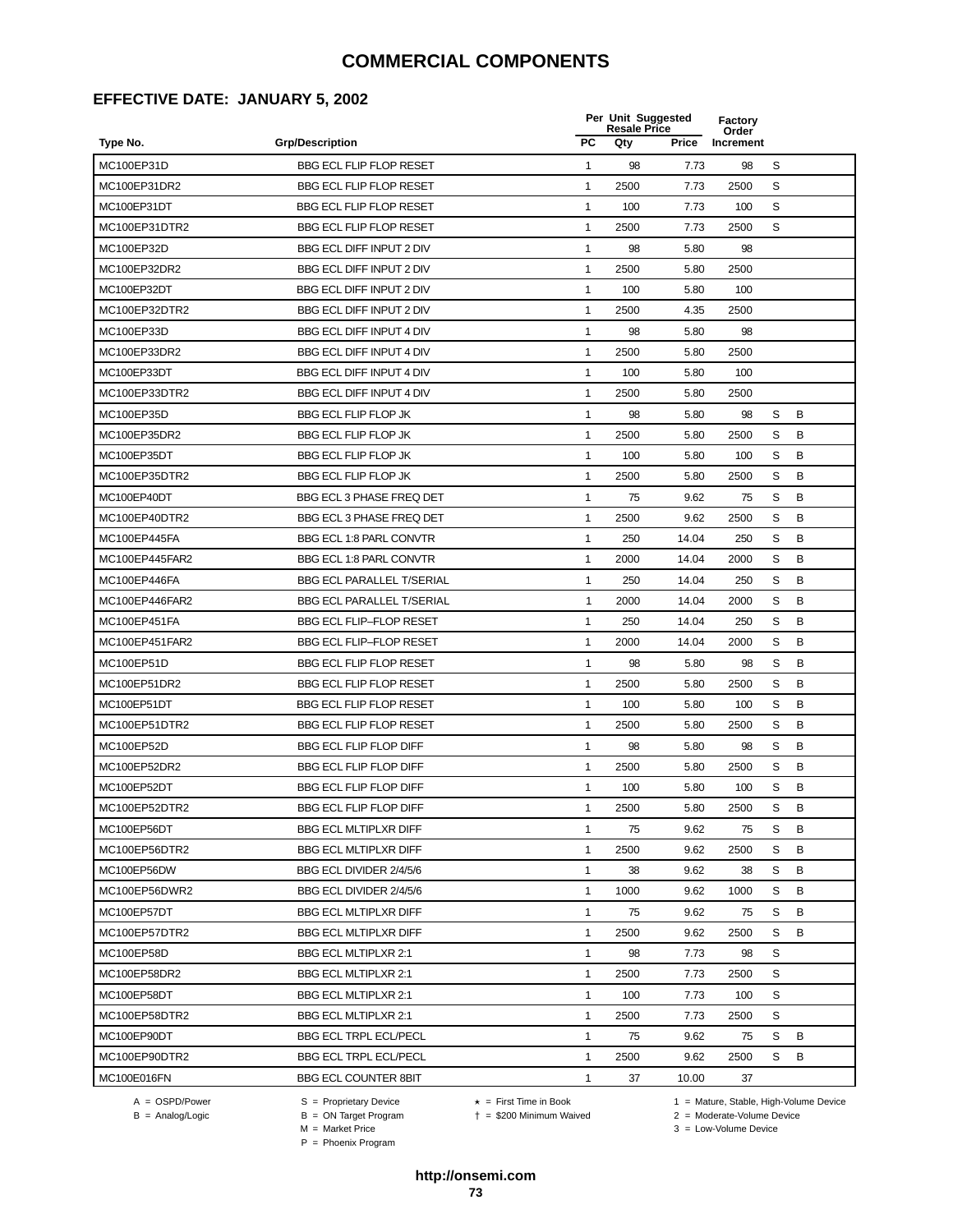### **EFFECTIVE DATE: JANUARY 5, 2002**

|               |                                 |              | Per Unit Suggested<br><b>Resale Price</b> |       | Factory<br>Order |
|---------------|---------------------------------|--------------|-------------------------------------------|-------|------------------|
| Type No.      | <b>Grp/Description</b>          | <b>PC</b>    | Qty                                       | Price | Increment        |
| MC100E016FNR2 | <b>BBG ECL COUNTER 8BIT</b>     | 1            | 500                                       | 10.00 | 500              |
| MC100E101FN   | BBG ECL GATE OR/NOR QUAD        | 1            | 37                                        | 9.36  | 37               |
| MC100E101FNR2 | <b>BBG ECL GATE OR/NOR QUAD</b> | 1            | 500                                       | 9.36  | 500              |
| MC100E104FN   | <b>BBG ECL GATE AND/NAND</b>    | 1            | 37                                        | 9.36  | 37               |
| MC100E104FNR2 | <b>BBG ECL GATE AND/NAND</b>    | 1            | 500                                       | 9.36  | 500              |
| MC100E107FN   | BBG ECL GATE XOR/XNOR 5BT       | $\mathbf{1}$ | 37                                        | 9.36  | 37               |
| MC100E107FNR2 | BBG ECL GATE XOR/XNOR 5BT       | 1            | 500                                       | 9.36  | 500              |
| MC100E111FN   | <b>BBG ECL CLOCK DRIVER</b>     | $\mathbf{1}$ | 37                                        | 9.36  | 37               |
| MC100E111FNR2 | <b>BBG ECL CLOCK DRIVER</b>     | $\mathbf{1}$ | 500                                       | 9.36  | 500              |
| MC100E112FN   | <b>BBG ECL COMMON DRIVER</b>    | $\mathbf{1}$ | 37                                        | 9.36  | 37               |
| MC100E112FNR2 | <b>BBG ECL COMMON DRIVER</b>    | 1            | 500                                       | 9.36  | 500              |
| MC100E116FN   | BBG ECL RCVR QUINT LINE         | 1            | 37                                        | 9.36  | 37               |
| MC100E116FNR2 | <b>BBG ECL RCVR QUINT LINE</b>  | 1            | 500                                       | 9.36  | 500              |
| MC100E122FN   | <b>BBG ECL BUFR 9BIT</b>        | 1            | 37                                        | 9.36  | 37               |
| MC100E122FNR2 | <b>BBG ECL BUFR 9BIT</b>        | 1            | 500                                       | 9.36  | 500              |
| MC100E131FN   | <b>BBG ECL FLIP FLOP 4BIT</b>   | 1            | 37                                        | 9.36  | 37               |
| MC100E131FNR2 | <b>BBG ECL FLIP FLOP 4BIT</b>   | $\mathbf{1}$ | 500                                       | 9.36  | 500              |
| MC100E136FN   | <b>BBG ECL COUNTER 6BIT</b>     | 1            | 37                                        | 9.36  | 37               |
| MC100E136FNR2 | <b>BBG ECL COUNTER 6BIT</b>     | 1            | 500                                       | 9.36  | 500              |
| MC100E137FN   | <b>BBG ECL COUNTER 8BIT</b>     | 1            | 37                                        | 9.36  | 37               |
| MC100E137FNR2 | <b>BBG ECL COUNTER 8BIT</b>     | 1            | 500                                       | 9.36  | 500              |
| MC100E141FN   | <b>BBG ECL SHIFT REG 8BIT</b>   | 1            | 37                                        | 9.36  | 37               |
| MC100E141FNR2 | <b>BBG ECL SHIFT REG 8BIT</b>   | 1            | 500                                       | 9.36  | 500              |
| MC100E142FN   | <b>BBG ECL SHIFT REG 9BIT</b>   | $\mathbf{1}$ | 37                                        | 9.36  | 37               |
| MC100E142FNR2 | <b>BBG ECL SHIFT REG 9BIT</b>   | 1            | 500                                       | 9.36  | 500              |
| MC100E143FN   | <b>BBG ECL FLIP FLOP 9BIT</b>   | $\mathbf{1}$ | 37                                        | 9.36  | 37               |
| MC100E143FNR2 | <b>BBG ECL FLIP FLOP 9BIT</b>   | 1            | 500                                       | 9.36  | 500              |
| MC100E150FN   | <b>BBG ECL LATCH 6BIT DLTCH</b> | $\mathbf{1}$ | 37                                        | 9.36  | 37               |
| MC100E150FNR2 | <b>BBG ECL LATCH 6BIT DLTCH</b> | 1            | 500                                       | 9.36  | 500              |
| MC100E151FN   | <b>BBG ECL FLIP FLOP 6BIT</b>   | 1            | 37                                        | 9.36  | 37               |
| MC100E151FNR2 | <b>BBG ECL FLIP FLOP 6BIT</b>   | 1            | 500                                       | 9.36  | 500              |
| MC100E154FN   | BBG ECL LATCH 5BIT 2:1          | 1            | 37                                        | 9.36  | 37               |
| MC100E154FNR2 | BBG ECL LATCH 5BIT 2:1          | $\mathbf{1}$ | 500                                       | 9.36  | 500              |
| MC100E155FN   | BBG ECL LATCH 6BIT 2:1          | 1            | 37                                        | 9.36  | 37               |
| MC100E155FNR2 | BBG ECL LATCH 6BIT 2:1          | $\mathbf{1}$ | 500                                       | 9.36  | 500              |
| MC100E156FN   | BBG ECL LATCH 3BIT 4:1          | 1            | 37                                        | 9.36  | 37               |
| MC100E156FNR2 | BBG ECL LATCH 3BIT 4:1          | 1            | 500                                       | 9.36  | 500              |
| MC100E157FN   | <b>BBG ECL MLTIPLXR QUAD</b>    | 1            | 37                                        | 9.36  | 37               |
| MC100E157FNR2 | <b>BBG ECL MLTIPLXR QUAD</b>    | 1            | 500                                       | 9.36  | 500              |
| MC100E158FN   | <b>BBG ECL MLTIPLXR 5BIT</b>    | 1            | 37                                        | 9.36  | 37               |
| MC100E158FNR2 | <b>BBG ECL MLTIPLXR 5BIT</b>    | $\mathbf{1}$ | 500                                       | 9.36  | 500              |
| MC100E160FN   | <b>BBG ECL PARITY CHCK 12BT</b> | 1            | 37                                        | 9.36  | 37               |
| MC100E160FNR2 | <b>BBG ECL PARITY CHCK 12BT</b> | 1            | 500                                       | 9.36  | 500              |
| MC100E163FN   | <b>BBG ECL MLTIPLXR 2BIT</b>    | $\mathbf{1}$ | 37                                        | 9.36  | 37               |
| MC100E163FNR2 | <b>BBG ECL MLTIPLXR 2BIT</b>    | 1            | 500                                       | 9.36  | 500              |
|               |                                 |              |                                           |       |                  |

 $B =$  Analog/Logic  $B =$  ON Target Program  $M =$  Market Price

= \$200 Minimum Waived 2 = Moderate-Volume Device

A = OSPD/Power S = Proprietary Device  $\star$  = First Time in Book 1 = Mature, Stable, High-Volume Device

 $3 =$  Low-Volume Device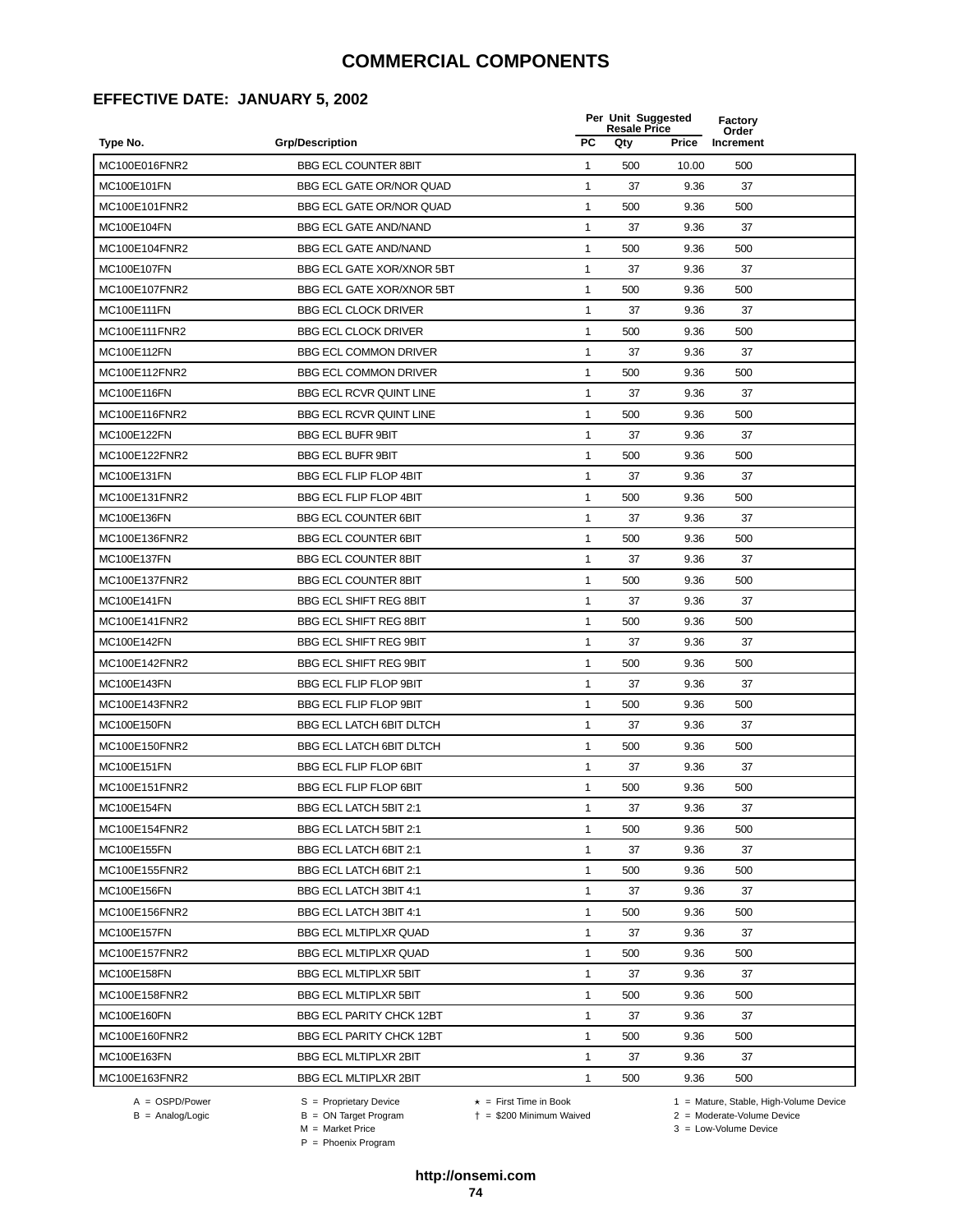## **EFFECTIVE DATE: JANUARY 5, 2002**

| <b>PC</b><br><b>Grp/Description</b><br>Qty<br>Price<br>Increment<br>Type No.<br>MC100E164FN<br><b>BBG ECL MLTIPLXR 16:1</b><br>1<br>37<br>9.36<br>37<br>MC100E164FNR2<br><b>BBG ECL MLTIPLXR 16:1</b><br>1<br>500<br>9.36<br>500<br>MC100E166FN<br><b>BBG ECL COMPARATOR 9BIT</b><br>1<br>37<br>9.36<br>37<br>MC100E166FNR2<br><b>BBG ECL COMPARATOR 9BIT</b><br>1<br>500<br>9.36<br>500<br>MC100E167FN<br><b>BBG ECL FLIP FLOP 6BIT</b><br>37<br>9.36<br>37<br>$\mathbf{1}$<br><b>BBG ECL FLIP FLOP 6BIT</b><br>MC100E167FNR2<br>$\mathbf{1}$<br>500<br>9.36<br>500<br>1<br>37<br>MC100E171FN<br><b>BBG ECL MLTIPLXR 4:1</b><br>9.36<br>37<br>MC100E171FNR2<br><b>BBG ECL MLTIPLXR 4:1</b><br>$\mathbf{1}$<br>500<br>9.36<br>500<br>MC100E175FN<br><b>BBG ECL LATCH 9BIT PRTY</b><br>1<br>37<br>9.36<br>37<br>MC100E175FNR2<br><b>BBG ECL LATCH 9BIT PRTY</b><br>1<br>500<br>9.36<br>500<br>MC100E193FN<br>LAST ORDER DATE: 05/30/02<br>$\mathbf{1}$<br>37<br>9.36<br>37<br>MC100E193FNR2<br>LAST ORDER DATE: 05/30/02<br>1<br>500<br>9.36<br>500<br>MC100E195FN<br><b>BBG ECL PROG DELAY CHIP</b><br>1<br>37<br>9.36<br>37<br>MC100E195FNR2<br><b>BBG ECL PROG DELAY CHIP</b><br>1<br>500<br>9.36<br>500<br>MC100E196FN<br><b>BBG ECL PROG DELAY CHIP</b><br>1<br>37<br>9.36<br>37<br>MC100E196FNR2<br><b>BBG ECL PROG DELAY CHIP</b><br>1<br>500<br>9.36<br>500<br>MC100E210FN<br><b>BBG ECL BUFR DUAL CLOCK</b><br>$\mathbf{1}$<br>37<br>9.36<br>37<br>MC100E210FNR2<br><b>BBG ECL BUFR DUAL CLOCK</b><br>1<br>500<br>9.36<br>500<br>MC100E211FN<br><b>BBG ECL CLOCK DRVR DIFF</b><br>1<br>37<br>9.36<br>37<br>MC100E211FNR2<br><b>BBG ECL CLOCK DRVR DIFF</b><br>1<br>500<br>9.36<br>500<br>MC100E212FN<br>LAST ORDER DATE: 05/30/02<br>1<br>37<br>9.36<br>37<br>MC100E241FN<br><b>BBG ECL REGISTER 8BIT</b><br>1<br>37<br>9.36<br>37<br>MC100E241FNR2<br><b>BBG ECL REGISTER 8BIT</b><br>500<br>9.36<br>500<br>1<br>MC100E256FN<br>LAST ORDER DATE: 05/30/02<br>$\mathbf{1}$<br>37<br>9.36<br>37<br>500<br>MC100E256FNR2<br>LAST ORDER DATE: 05/30/02<br>1<br>9.36<br>500<br>MC100E310FN<br><b>BBG ECL BUFR FANOUT DIFF</b><br>$\mathbf{1}$<br>37<br>9.36<br>37<br>$\mathbf{1}$<br>MC100E310FNR2<br><b>BBG ECL BUFR FANOUT DIFF</b><br>500<br>9.36<br>500<br>MC100E336FN<br>LAST ORDER DATE: 05/30/02<br>$\mathbf{1}$<br>37<br>9.36<br>37<br>MC100E337FN<br>LAST ORDER DATE: 05/30/02<br>$\mathbf{1}$<br>37<br>9.36<br>37<br>37<br>MC100E404FN<br><b>BBG ECL GATE AND/NAND</b><br>1<br>9.36<br>37<br>MC100E404FNR2<br><b>BBG ECL GATE AND/NAND</b><br>1<br>500<br>9.36<br>500<br>37<br>MC100E416FN<br>9.36<br>37<br><b>BBG ECL RCVR QUINT LINE</b><br>1<br>MC100E416FNR2<br>BBG ECL RCVR QUINT LINE<br>9.36<br>500<br>1<br>500<br>BBG ECL FLIP FLOP 3BIT<br>37<br>9.36<br>37<br>MC100E431FN<br>1<br>$\mathbf{1}$<br>500<br>MC100E431FNR2<br><b>BBG ECL FLIP FLOP 3BIT</b><br>9.36<br>500<br>1<br>37<br>MC100E445FN<br><b>BBG ECL CONVERTER 4BIT</b><br>13.00<br>37<br>MC100E445FNR2<br><b>BBG ECL CONVERTER 4BIT</b><br>1<br>500<br>13.00<br>500<br>1<br>37<br>10.00<br>37<br>MC100E446FN<br><b>BBG ECL CONVERTER 4BIT</b><br>MC100E446FNR2<br>1<br>500<br>10.00<br>500<br><b>BBG ECL CONVERTER 4BIT</b><br>BBG ECL FLIP FLOP 6BIT<br>1<br>37<br>37<br>MC100E451FN<br>9.36<br>MC100E451FNR2<br>BBG ECL FLIP FLOP 6BIT<br>$\mathbf{1}$<br>500<br>9.36<br>500<br>37<br>MC100E452FN<br><b>BBG ECL FLIP FLOP 5BIT</b><br>$\mathbf{1}$<br>9.36<br>37<br>1<br>500<br>MC100E452FNR2<br><b>BBG ECL FLIP FLOP 5BIT</b><br>9.36<br>500<br>$\mathbf{1}$<br>37<br>MC100E457FN<br><b>BBG ECL MLTIPLXR TRPL</b><br>9.36<br>37<br>MC100E457FNR2<br><b>BBG ECL MLTIPLXR TRPL</b><br>500<br>1<br>9.36<br>500 |  | Per Unit Suggested<br><b>Resale Price</b> | Factory<br>Order |
|---------------------------------------------------------------------------------------------------------------------------------------------------------------------------------------------------------------------------------------------------------------------------------------------------------------------------------------------------------------------------------------------------------------------------------------------------------------------------------------------------------------------------------------------------------------------------------------------------------------------------------------------------------------------------------------------------------------------------------------------------------------------------------------------------------------------------------------------------------------------------------------------------------------------------------------------------------------------------------------------------------------------------------------------------------------------------------------------------------------------------------------------------------------------------------------------------------------------------------------------------------------------------------------------------------------------------------------------------------------------------------------------------------------------------------------------------------------------------------------------------------------------------------------------------------------------------------------------------------------------------------------------------------------------------------------------------------------------------------------------------------------------------------------------------------------------------------------------------------------------------------------------------------------------------------------------------------------------------------------------------------------------------------------------------------------------------------------------------------------------------------------------------------------------------------------------------------------------------------------------------------------------------------------------------------------------------------------------------------------------------------------------------------------------------------------------------------------------------------------------------------------------------------------------------------------------------------------------------------------------------------------------------------------------------------------------------------------------------------------------------------------------------------------------------------------------------------------------------------------------------------------------------------------------------------------------------------------------------------------------------------------------------------------------------------------------------------------------------------------------------------------------------------------------------------------------------------------------------------------------------------------------------------------------------------------------------------------------------------------------------------------------------------------------------------------------------------------------------------------------------------------------------------------------------------------------------------------------------------------------------------------------------------------------------------------------------|--|-------------------------------------------|------------------|
|                                                                                                                                                                                                                                                                                                                                                                                                                                                                                                                                                                                                                                                                                                                                                                                                                                                                                                                                                                                                                                                                                                                                                                                                                                                                                                                                                                                                                                                                                                                                                                                                                                                                                                                                                                                                                                                                                                                                                                                                                                                                                                                                                                                                                                                                                                                                                                                                                                                                                                                                                                                                                                                                                                                                                                                                                                                                                                                                                                                                                                                                                                                                                                                                                                                                                                                                                                                                                                                                                                                                                                                                                                                                                                   |  |                                           |                  |
|                                                                                                                                                                                                                                                                                                                                                                                                                                                                                                                                                                                                                                                                                                                                                                                                                                                                                                                                                                                                                                                                                                                                                                                                                                                                                                                                                                                                                                                                                                                                                                                                                                                                                                                                                                                                                                                                                                                                                                                                                                                                                                                                                                                                                                                                                                                                                                                                                                                                                                                                                                                                                                                                                                                                                                                                                                                                                                                                                                                                                                                                                                                                                                                                                                                                                                                                                                                                                                                                                                                                                                                                                                                                                                   |  |                                           |                  |
|                                                                                                                                                                                                                                                                                                                                                                                                                                                                                                                                                                                                                                                                                                                                                                                                                                                                                                                                                                                                                                                                                                                                                                                                                                                                                                                                                                                                                                                                                                                                                                                                                                                                                                                                                                                                                                                                                                                                                                                                                                                                                                                                                                                                                                                                                                                                                                                                                                                                                                                                                                                                                                                                                                                                                                                                                                                                                                                                                                                                                                                                                                                                                                                                                                                                                                                                                                                                                                                                                                                                                                                                                                                                                                   |  |                                           |                  |
|                                                                                                                                                                                                                                                                                                                                                                                                                                                                                                                                                                                                                                                                                                                                                                                                                                                                                                                                                                                                                                                                                                                                                                                                                                                                                                                                                                                                                                                                                                                                                                                                                                                                                                                                                                                                                                                                                                                                                                                                                                                                                                                                                                                                                                                                                                                                                                                                                                                                                                                                                                                                                                                                                                                                                                                                                                                                                                                                                                                                                                                                                                                                                                                                                                                                                                                                                                                                                                                                                                                                                                                                                                                                                                   |  |                                           |                  |
|                                                                                                                                                                                                                                                                                                                                                                                                                                                                                                                                                                                                                                                                                                                                                                                                                                                                                                                                                                                                                                                                                                                                                                                                                                                                                                                                                                                                                                                                                                                                                                                                                                                                                                                                                                                                                                                                                                                                                                                                                                                                                                                                                                                                                                                                                                                                                                                                                                                                                                                                                                                                                                                                                                                                                                                                                                                                                                                                                                                                                                                                                                                                                                                                                                                                                                                                                                                                                                                                                                                                                                                                                                                                                                   |  |                                           |                  |
|                                                                                                                                                                                                                                                                                                                                                                                                                                                                                                                                                                                                                                                                                                                                                                                                                                                                                                                                                                                                                                                                                                                                                                                                                                                                                                                                                                                                                                                                                                                                                                                                                                                                                                                                                                                                                                                                                                                                                                                                                                                                                                                                                                                                                                                                                                                                                                                                                                                                                                                                                                                                                                                                                                                                                                                                                                                                                                                                                                                                                                                                                                                                                                                                                                                                                                                                                                                                                                                                                                                                                                                                                                                                                                   |  |                                           |                  |
|                                                                                                                                                                                                                                                                                                                                                                                                                                                                                                                                                                                                                                                                                                                                                                                                                                                                                                                                                                                                                                                                                                                                                                                                                                                                                                                                                                                                                                                                                                                                                                                                                                                                                                                                                                                                                                                                                                                                                                                                                                                                                                                                                                                                                                                                                                                                                                                                                                                                                                                                                                                                                                                                                                                                                                                                                                                                                                                                                                                                                                                                                                                                                                                                                                                                                                                                                                                                                                                                                                                                                                                                                                                                                                   |  |                                           |                  |
|                                                                                                                                                                                                                                                                                                                                                                                                                                                                                                                                                                                                                                                                                                                                                                                                                                                                                                                                                                                                                                                                                                                                                                                                                                                                                                                                                                                                                                                                                                                                                                                                                                                                                                                                                                                                                                                                                                                                                                                                                                                                                                                                                                                                                                                                                                                                                                                                                                                                                                                                                                                                                                                                                                                                                                                                                                                                                                                                                                                                                                                                                                                                                                                                                                                                                                                                                                                                                                                                                                                                                                                                                                                                                                   |  |                                           |                  |
|                                                                                                                                                                                                                                                                                                                                                                                                                                                                                                                                                                                                                                                                                                                                                                                                                                                                                                                                                                                                                                                                                                                                                                                                                                                                                                                                                                                                                                                                                                                                                                                                                                                                                                                                                                                                                                                                                                                                                                                                                                                                                                                                                                                                                                                                                                                                                                                                                                                                                                                                                                                                                                                                                                                                                                                                                                                                                                                                                                                                                                                                                                                                                                                                                                                                                                                                                                                                                                                                                                                                                                                                                                                                                                   |  |                                           |                  |
|                                                                                                                                                                                                                                                                                                                                                                                                                                                                                                                                                                                                                                                                                                                                                                                                                                                                                                                                                                                                                                                                                                                                                                                                                                                                                                                                                                                                                                                                                                                                                                                                                                                                                                                                                                                                                                                                                                                                                                                                                                                                                                                                                                                                                                                                                                                                                                                                                                                                                                                                                                                                                                                                                                                                                                                                                                                                                                                                                                                                                                                                                                                                                                                                                                                                                                                                                                                                                                                                                                                                                                                                                                                                                                   |  |                                           |                  |
|                                                                                                                                                                                                                                                                                                                                                                                                                                                                                                                                                                                                                                                                                                                                                                                                                                                                                                                                                                                                                                                                                                                                                                                                                                                                                                                                                                                                                                                                                                                                                                                                                                                                                                                                                                                                                                                                                                                                                                                                                                                                                                                                                                                                                                                                                                                                                                                                                                                                                                                                                                                                                                                                                                                                                                                                                                                                                                                                                                                                                                                                                                                                                                                                                                                                                                                                                                                                                                                                                                                                                                                                                                                                                                   |  |                                           |                  |
|                                                                                                                                                                                                                                                                                                                                                                                                                                                                                                                                                                                                                                                                                                                                                                                                                                                                                                                                                                                                                                                                                                                                                                                                                                                                                                                                                                                                                                                                                                                                                                                                                                                                                                                                                                                                                                                                                                                                                                                                                                                                                                                                                                                                                                                                                                                                                                                                                                                                                                                                                                                                                                                                                                                                                                                                                                                                                                                                                                                                                                                                                                                                                                                                                                                                                                                                                                                                                                                                                                                                                                                                                                                                                                   |  |                                           |                  |
|                                                                                                                                                                                                                                                                                                                                                                                                                                                                                                                                                                                                                                                                                                                                                                                                                                                                                                                                                                                                                                                                                                                                                                                                                                                                                                                                                                                                                                                                                                                                                                                                                                                                                                                                                                                                                                                                                                                                                                                                                                                                                                                                                                                                                                                                                                                                                                                                                                                                                                                                                                                                                                                                                                                                                                                                                                                                                                                                                                                                                                                                                                                                                                                                                                                                                                                                                                                                                                                                                                                                                                                                                                                                                                   |  |                                           |                  |
|                                                                                                                                                                                                                                                                                                                                                                                                                                                                                                                                                                                                                                                                                                                                                                                                                                                                                                                                                                                                                                                                                                                                                                                                                                                                                                                                                                                                                                                                                                                                                                                                                                                                                                                                                                                                                                                                                                                                                                                                                                                                                                                                                                                                                                                                                                                                                                                                                                                                                                                                                                                                                                                                                                                                                                                                                                                                                                                                                                                                                                                                                                                                                                                                                                                                                                                                                                                                                                                                                                                                                                                                                                                                                                   |  |                                           |                  |
|                                                                                                                                                                                                                                                                                                                                                                                                                                                                                                                                                                                                                                                                                                                                                                                                                                                                                                                                                                                                                                                                                                                                                                                                                                                                                                                                                                                                                                                                                                                                                                                                                                                                                                                                                                                                                                                                                                                                                                                                                                                                                                                                                                                                                                                                                                                                                                                                                                                                                                                                                                                                                                                                                                                                                                                                                                                                                                                                                                                                                                                                                                                                                                                                                                                                                                                                                                                                                                                                                                                                                                                                                                                                                                   |  |                                           |                  |
|                                                                                                                                                                                                                                                                                                                                                                                                                                                                                                                                                                                                                                                                                                                                                                                                                                                                                                                                                                                                                                                                                                                                                                                                                                                                                                                                                                                                                                                                                                                                                                                                                                                                                                                                                                                                                                                                                                                                                                                                                                                                                                                                                                                                                                                                                                                                                                                                                                                                                                                                                                                                                                                                                                                                                                                                                                                                                                                                                                                                                                                                                                                                                                                                                                                                                                                                                                                                                                                                                                                                                                                                                                                                                                   |  |                                           |                  |
|                                                                                                                                                                                                                                                                                                                                                                                                                                                                                                                                                                                                                                                                                                                                                                                                                                                                                                                                                                                                                                                                                                                                                                                                                                                                                                                                                                                                                                                                                                                                                                                                                                                                                                                                                                                                                                                                                                                                                                                                                                                                                                                                                                                                                                                                                                                                                                                                                                                                                                                                                                                                                                                                                                                                                                                                                                                                                                                                                                                                                                                                                                                                                                                                                                                                                                                                                                                                                                                                                                                                                                                                                                                                                                   |  |                                           |                  |
|                                                                                                                                                                                                                                                                                                                                                                                                                                                                                                                                                                                                                                                                                                                                                                                                                                                                                                                                                                                                                                                                                                                                                                                                                                                                                                                                                                                                                                                                                                                                                                                                                                                                                                                                                                                                                                                                                                                                                                                                                                                                                                                                                                                                                                                                                                                                                                                                                                                                                                                                                                                                                                                                                                                                                                                                                                                                                                                                                                                                                                                                                                                                                                                                                                                                                                                                                                                                                                                                                                                                                                                                                                                                                                   |  |                                           |                  |
|                                                                                                                                                                                                                                                                                                                                                                                                                                                                                                                                                                                                                                                                                                                                                                                                                                                                                                                                                                                                                                                                                                                                                                                                                                                                                                                                                                                                                                                                                                                                                                                                                                                                                                                                                                                                                                                                                                                                                                                                                                                                                                                                                                                                                                                                                                                                                                                                                                                                                                                                                                                                                                                                                                                                                                                                                                                                                                                                                                                                                                                                                                                                                                                                                                                                                                                                                                                                                                                                                                                                                                                                                                                                                                   |  |                                           |                  |
|                                                                                                                                                                                                                                                                                                                                                                                                                                                                                                                                                                                                                                                                                                                                                                                                                                                                                                                                                                                                                                                                                                                                                                                                                                                                                                                                                                                                                                                                                                                                                                                                                                                                                                                                                                                                                                                                                                                                                                                                                                                                                                                                                                                                                                                                                                                                                                                                                                                                                                                                                                                                                                                                                                                                                                                                                                                                                                                                                                                                                                                                                                                                                                                                                                                                                                                                                                                                                                                                                                                                                                                                                                                                                                   |  |                                           |                  |
|                                                                                                                                                                                                                                                                                                                                                                                                                                                                                                                                                                                                                                                                                                                                                                                                                                                                                                                                                                                                                                                                                                                                                                                                                                                                                                                                                                                                                                                                                                                                                                                                                                                                                                                                                                                                                                                                                                                                                                                                                                                                                                                                                                                                                                                                                                                                                                                                                                                                                                                                                                                                                                                                                                                                                                                                                                                                                                                                                                                                                                                                                                                                                                                                                                                                                                                                                                                                                                                                                                                                                                                                                                                                                                   |  |                                           |                  |
|                                                                                                                                                                                                                                                                                                                                                                                                                                                                                                                                                                                                                                                                                                                                                                                                                                                                                                                                                                                                                                                                                                                                                                                                                                                                                                                                                                                                                                                                                                                                                                                                                                                                                                                                                                                                                                                                                                                                                                                                                                                                                                                                                                                                                                                                                                                                                                                                                                                                                                                                                                                                                                                                                                                                                                                                                                                                                                                                                                                                                                                                                                                                                                                                                                                                                                                                                                                                                                                                                                                                                                                                                                                                                                   |  |                                           |                  |
|                                                                                                                                                                                                                                                                                                                                                                                                                                                                                                                                                                                                                                                                                                                                                                                                                                                                                                                                                                                                                                                                                                                                                                                                                                                                                                                                                                                                                                                                                                                                                                                                                                                                                                                                                                                                                                                                                                                                                                                                                                                                                                                                                                                                                                                                                                                                                                                                                                                                                                                                                                                                                                                                                                                                                                                                                                                                                                                                                                                                                                                                                                                                                                                                                                                                                                                                                                                                                                                                                                                                                                                                                                                                                                   |  |                                           |                  |
|                                                                                                                                                                                                                                                                                                                                                                                                                                                                                                                                                                                                                                                                                                                                                                                                                                                                                                                                                                                                                                                                                                                                                                                                                                                                                                                                                                                                                                                                                                                                                                                                                                                                                                                                                                                                                                                                                                                                                                                                                                                                                                                                                                                                                                                                                                                                                                                                                                                                                                                                                                                                                                                                                                                                                                                                                                                                                                                                                                                                                                                                                                                                                                                                                                                                                                                                                                                                                                                                                                                                                                                                                                                                                                   |  |                                           |                  |
|                                                                                                                                                                                                                                                                                                                                                                                                                                                                                                                                                                                                                                                                                                                                                                                                                                                                                                                                                                                                                                                                                                                                                                                                                                                                                                                                                                                                                                                                                                                                                                                                                                                                                                                                                                                                                                                                                                                                                                                                                                                                                                                                                                                                                                                                                                                                                                                                                                                                                                                                                                                                                                                                                                                                                                                                                                                                                                                                                                                                                                                                                                                                                                                                                                                                                                                                                                                                                                                                                                                                                                                                                                                                                                   |  |                                           |                  |
|                                                                                                                                                                                                                                                                                                                                                                                                                                                                                                                                                                                                                                                                                                                                                                                                                                                                                                                                                                                                                                                                                                                                                                                                                                                                                                                                                                                                                                                                                                                                                                                                                                                                                                                                                                                                                                                                                                                                                                                                                                                                                                                                                                                                                                                                                                                                                                                                                                                                                                                                                                                                                                                                                                                                                                                                                                                                                                                                                                                                                                                                                                                                                                                                                                                                                                                                                                                                                                                                                                                                                                                                                                                                                                   |  |                                           |                  |
|                                                                                                                                                                                                                                                                                                                                                                                                                                                                                                                                                                                                                                                                                                                                                                                                                                                                                                                                                                                                                                                                                                                                                                                                                                                                                                                                                                                                                                                                                                                                                                                                                                                                                                                                                                                                                                                                                                                                                                                                                                                                                                                                                                                                                                                                                                                                                                                                                                                                                                                                                                                                                                                                                                                                                                                                                                                                                                                                                                                                                                                                                                                                                                                                                                                                                                                                                                                                                                                                                                                                                                                                                                                                                                   |  |                                           |                  |
|                                                                                                                                                                                                                                                                                                                                                                                                                                                                                                                                                                                                                                                                                                                                                                                                                                                                                                                                                                                                                                                                                                                                                                                                                                                                                                                                                                                                                                                                                                                                                                                                                                                                                                                                                                                                                                                                                                                                                                                                                                                                                                                                                                                                                                                                                                                                                                                                                                                                                                                                                                                                                                                                                                                                                                                                                                                                                                                                                                                                                                                                                                                                                                                                                                                                                                                                                                                                                                                                                                                                                                                                                                                                                                   |  |                                           |                  |
|                                                                                                                                                                                                                                                                                                                                                                                                                                                                                                                                                                                                                                                                                                                                                                                                                                                                                                                                                                                                                                                                                                                                                                                                                                                                                                                                                                                                                                                                                                                                                                                                                                                                                                                                                                                                                                                                                                                                                                                                                                                                                                                                                                                                                                                                                                                                                                                                                                                                                                                                                                                                                                                                                                                                                                                                                                                                                                                                                                                                                                                                                                                                                                                                                                                                                                                                                                                                                                                                                                                                                                                                                                                                                                   |  |                                           |                  |
|                                                                                                                                                                                                                                                                                                                                                                                                                                                                                                                                                                                                                                                                                                                                                                                                                                                                                                                                                                                                                                                                                                                                                                                                                                                                                                                                                                                                                                                                                                                                                                                                                                                                                                                                                                                                                                                                                                                                                                                                                                                                                                                                                                                                                                                                                                                                                                                                                                                                                                                                                                                                                                                                                                                                                                                                                                                                                                                                                                                                                                                                                                                                                                                                                                                                                                                                                                                                                                                                                                                                                                                                                                                                                                   |  |                                           |                  |
|                                                                                                                                                                                                                                                                                                                                                                                                                                                                                                                                                                                                                                                                                                                                                                                                                                                                                                                                                                                                                                                                                                                                                                                                                                                                                                                                                                                                                                                                                                                                                                                                                                                                                                                                                                                                                                                                                                                                                                                                                                                                                                                                                                                                                                                                                                                                                                                                                                                                                                                                                                                                                                                                                                                                                                                                                                                                                                                                                                                                                                                                                                                                                                                                                                                                                                                                                                                                                                                                                                                                                                                                                                                                                                   |  |                                           |                  |
|                                                                                                                                                                                                                                                                                                                                                                                                                                                                                                                                                                                                                                                                                                                                                                                                                                                                                                                                                                                                                                                                                                                                                                                                                                                                                                                                                                                                                                                                                                                                                                                                                                                                                                                                                                                                                                                                                                                                                                                                                                                                                                                                                                                                                                                                                                                                                                                                                                                                                                                                                                                                                                                                                                                                                                                                                                                                                                                                                                                                                                                                                                                                                                                                                                                                                                                                                                                                                                                                                                                                                                                                                                                                                                   |  |                                           |                  |
|                                                                                                                                                                                                                                                                                                                                                                                                                                                                                                                                                                                                                                                                                                                                                                                                                                                                                                                                                                                                                                                                                                                                                                                                                                                                                                                                                                                                                                                                                                                                                                                                                                                                                                                                                                                                                                                                                                                                                                                                                                                                                                                                                                                                                                                                                                                                                                                                                                                                                                                                                                                                                                                                                                                                                                                                                                                                                                                                                                                                                                                                                                                                                                                                                                                                                                                                                                                                                                                                                                                                                                                                                                                                                                   |  |                                           |                  |
|                                                                                                                                                                                                                                                                                                                                                                                                                                                                                                                                                                                                                                                                                                                                                                                                                                                                                                                                                                                                                                                                                                                                                                                                                                                                                                                                                                                                                                                                                                                                                                                                                                                                                                                                                                                                                                                                                                                                                                                                                                                                                                                                                                                                                                                                                                                                                                                                                                                                                                                                                                                                                                                                                                                                                                                                                                                                                                                                                                                                                                                                                                                                                                                                                                                                                                                                                                                                                                                                                                                                                                                                                                                                                                   |  |                                           |                  |
|                                                                                                                                                                                                                                                                                                                                                                                                                                                                                                                                                                                                                                                                                                                                                                                                                                                                                                                                                                                                                                                                                                                                                                                                                                                                                                                                                                                                                                                                                                                                                                                                                                                                                                                                                                                                                                                                                                                                                                                                                                                                                                                                                                                                                                                                                                                                                                                                                                                                                                                                                                                                                                                                                                                                                                                                                                                                                                                                                                                                                                                                                                                                                                                                                                                                                                                                                                                                                                                                                                                                                                                                                                                                                                   |  |                                           |                  |
|                                                                                                                                                                                                                                                                                                                                                                                                                                                                                                                                                                                                                                                                                                                                                                                                                                                                                                                                                                                                                                                                                                                                                                                                                                                                                                                                                                                                                                                                                                                                                                                                                                                                                                                                                                                                                                                                                                                                                                                                                                                                                                                                                                                                                                                                                                                                                                                                                                                                                                                                                                                                                                                                                                                                                                                                                                                                                                                                                                                                                                                                                                                                                                                                                                                                                                                                                                                                                                                                                                                                                                                                                                                                                                   |  |                                           |                  |
|                                                                                                                                                                                                                                                                                                                                                                                                                                                                                                                                                                                                                                                                                                                                                                                                                                                                                                                                                                                                                                                                                                                                                                                                                                                                                                                                                                                                                                                                                                                                                                                                                                                                                                                                                                                                                                                                                                                                                                                                                                                                                                                                                                                                                                                                                                                                                                                                                                                                                                                                                                                                                                                                                                                                                                                                                                                                                                                                                                                                                                                                                                                                                                                                                                                                                                                                                                                                                                                                                                                                                                                                                                                                                                   |  |                                           |                  |
|                                                                                                                                                                                                                                                                                                                                                                                                                                                                                                                                                                                                                                                                                                                                                                                                                                                                                                                                                                                                                                                                                                                                                                                                                                                                                                                                                                                                                                                                                                                                                                                                                                                                                                                                                                                                                                                                                                                                                                                                                                                                                                                                                                                                                                                                                                                                                                                                                                                                                                                                                                                                                                                                                                                                                                                                                                                                                                                                                                                                                                                                                                                                                                                                                                                                                                                                                                                                                                                                                                                                                                                                                                                                                                   |  |                                           |                  |
|                                                                                                                                                                                                                                                                                                                                                                                                                                                                                                                                                                                                                                                                                                                                                                                                                                                                                                                                                                                                                                                                                                                                                                                                                                                                                                                                                                                                                                                                                                                                                                                                                                                                                                                                                                                                                                                                                                                                                                                                                                                                                                                                                                                                                                                                                                                                                                                                                                                                                                                                                                                                                                                                                                                                                                                                                                                                                                                                                                                                                                                                                                                                                                                                                                                                                                                                                                                                                                                                                                                                                                                                                                                                                                   |  |                                           |                  |
|                                                                                                                                                                                                                                                                                                                                                                                                                                                                                                                                                                                                                                                                                                                                                                                                                                                                                                                                                                                                                                                                                                                                                                                                                                                                                                                                                                                                                                                                                                                                                                                                                                                                                                                                                                                                                                                                                                                                                                                                                                                                                                                                                                                                                                                                                                                                                                                                                                                                                                                                                                                                                                                                                                                                                                                                                                                                                                                                                                                                                                                                                                                                                                                                                                                                                                                                                                                                                                                                                                                                                                                                                                                                                                   |  |                                           |                  |
|                                                                                                                                                                                                                                                                                                                                                                                                                                                                                                                                                                                                                                                                                                                                                                                                                                                                                                                                                                                                                                                                                                                                                                                                                                                                                                                                                                                                                                                                                                                                                                                                                                                                                                                                                                                                                                                                                                                                                                                                                                                                                                                                                                                                                                                                                                                                                                                                                                                                                                                                                                                                                                                                                                                                                                                                                                                                                                                                                                                                                                                                                                                                                                                                                                                                                                                                                                                                                                                                                                                                                                                                                                                                                                   |  |                                           |                  |
|                                                                                                                                                                                                                                                                                                                                                                                                                                                                                                                                                                                                                                                                                                                                                                                                                                                                                                                                                                                                                                                                                                                                                                                                                                                                                                                                                                                                                                                                                                                                                                                                                                                                                                                                                                                                                                                                                                                                                                                                                                                                                                                                                                                                                                                                                                                                                                                                                                                                                                                                                                                                                                                                                                                                                                                                                                                                                                                                                                                                                                                                                                                                                                                                                                                                                                                                                                                                                                                                                                                                                                                                                                                                                                   |  |                                           |                  |
|                                                                                                                                                                                                                                                                                                                                                                                                                                                                                                                                                                                                                                                                                                                                                                                                                                                                                                                                                                                                                                                                                                                                                                                                                                                                                                                                                                                                                                                                                                                                                                                                                                                                                                                                                                                                                                                                                                                                                                                                                                                                                                                                                                                                                                                                                                                                                                                                                                                                                                                                                                                                                                                                                                                                                                                                                                                                                                                                                                                                                                                                                                                                                                                                                                                                                                                                                                                                                                                                                                                                                                                                                                                                                                   |  |                                           |                  |
|                                                                                                                                                                                                                                                                                                                                                                                                                                                                                                                                                                                                                                                                                                                                                                                                                                                                                                                                                                                                                                                                                                                                                                                                                                                                                                                                                                                                                                                                                                                                                                                                                                                                                                                                                                                                                                                                                                                                                                                                                                                                                                                                                                                                                                                                                                                                                                                                                                                                                                                                                                                                                                                                                                                                                                                                                                                                                                                                                                                                                                                                                                                                                                                                                                                                                                                                                                                                                                                                                                                                                                                                                                                                                                   |  |                                           |                  |
|                                                                                                                                                                                                                                                                                                                                                                                                                                                                                                                                                                                                                                                                                                                                                                                                                                                                                                                                                                                                                                                                                                                                                                                                                                                                                                                                                                                                                                                                                                                                                                                                                                                                                                                                                                                                                                                                                                                                                                                                                                                                                                                                                                                                                                                                                                                                                                                                                                                                                                                                                                                                                                                                                                                                                                                                                                                                                                                                                                                                                                                                                                                                                                                                                                                                                                                                                                                                                                                                                                                                                                                                                                                                                                   |  |                                           |                  |
|                                                                                                                                                                                                                                                                                                                                                                                                                                                                                                                                                                                                                                                                                                                                                                                                                                                                                                                                                                                                                                                                                                                                                                                                                                                                                                                                                                                                                                                                                                                                                                                                                                                                                                                                                                                                                                                                                                                                                                                                                                                                                                                                                                                                                                                                                                                                                                                                                                                                                                                                                                                                                                                                                                                                                                                                                                                                                                                                                                                                                                                                                                                                                                                                                                                                                                                                                                                                                                                                                                                                                                                                                                                                                                   |  |                                           |                  |

-<br>B = ON Target Program<br>M = Market Price

 $A = OBPD/Power$ <br>  $B = ON Target Program$   $A = First Time in Book$   $A = West Theorem 1 = Nature, Stable, High-Volume Device$   $A = Mature, Stable, High-Volume Device$   $A = Mature, Stable, High-Volume Device$   $A = Mature, Table, High-Volume Device$   $A = Mature, Table, High-Volume Device$   $A = Mature, Table, High-Volume Device$   $A = Mature, Table, High-Volume Device$   $A = Mature, Table, High-Volume Device$   $A = Mature, Table, High-Volume Device$   $A = Mature, Table, High-Volume Device$   $A = Mature, Table, High-Volume Device$   $A = Mature, Table, High-Volume Device$   $A = Mature, Table, High-Volume Device$   $A = Mature, Table$ 

 $2 =$  Moderate-Volume Device

 $3 =$  Low-Volume Device

```
http://onsemi.com
```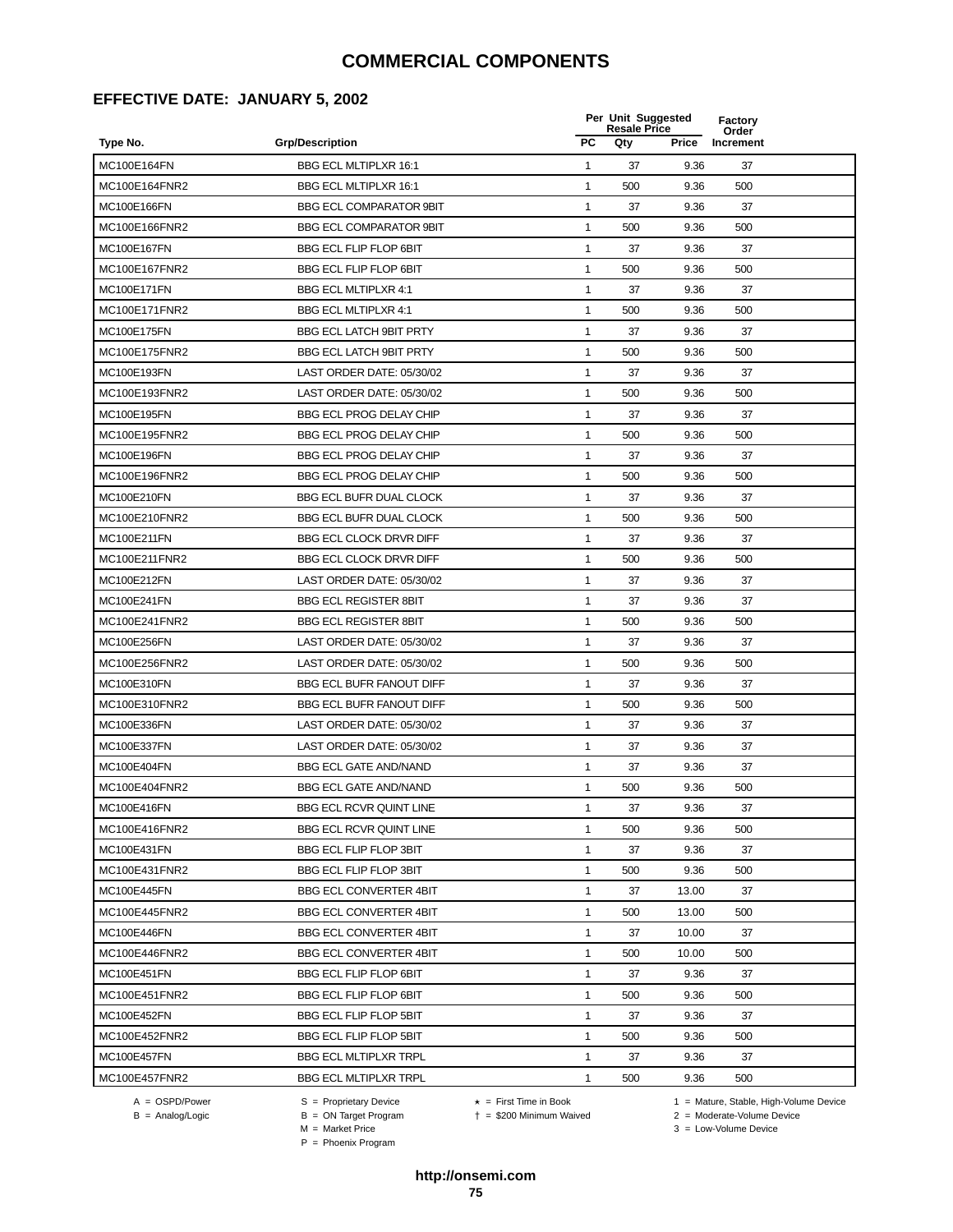### **EFFECTIVE DATE: JANUARY 5, 2002**

|                  |                                  |              | Per Unit Suggested<br><b>Resale Price</b> |       | <b>Factory</b><br>Order |   |
|------------------|----------------------------------|--------------|-------------------------------------------|-------|-------------------------|---|
| Type No.         | <b>Grp/Description</b>           | <b>PC</b>    | Qty                                       | Price | Increment               |   |
| MC100H600FN      | <b>BBG ECL TRNSLATR 9BIT</b>     | 1            | 37                                        | 9.35  | 37                      |   |
| MC100H600FNR2    | <b>BBG ECL TRNSLATR 9BIT</b>     | 1            | 500                                       | 9.35  | 500                     |   |
| MC100H601FN      | <b>BBG ECL TRNSLATR 9BIT</b>     | 1            | 37                                        | 9.35  | 37                      |   |
| MC100H601FNR2    | <b>BBG ECL TRNSLATR 9BIT</b>     | 1            | 500                                       | 9.35  | 500                     |   |
| MC100H602FN      | <b>BBG ECL TRNSLATR 9BIT</b>     | 1            | 37                                        | 9.35  | 37                      |   |
| MC100H603FN      | <b>BBG ECL TRNSLATR 9BIT</b>     | 1            | 37                                        | 9.35  | 37                      |   |
| MC100H603FNR2    | <b>BBG ECL TRNSLATR 9BIT</b>     | 1            | 500                                       | 9.35  | 500                     |   |
| MC100H604FN      | <b>BBG ECL TRNSLATR HEX</b>      | $\mathbf{1}$ | 37                                        | 10.52 | 37                      |   |
| MC100H604FNR2    | <b>BBG ECL TRNSLATR HEX</b>      | 1            | 500                                       | 10.52 | 500                     |   |
| MC100H605FN      | <b>BBG ECL TRNSLATR HEX</b>      | 1            | 37                                        | 10.52 | 37                      |   |
| MC100H605FNR2    | <b>BBG ECL TRNSLATR HEX</b>      | 1            | 500                                       | 10.52 | 500                     |   |
| MC100H606FN      | <b>BBG ECL TRNSLATR HEX</b>      | 1            | 37                                        | 9.35  | 37                      |   |
| MC100H607FN      | <b>BBG ECL TRNSLATR HEX</b>      | 1            | 37                                        | 9.35  | 37                      |   |
| MC100H607FNR2    | <b>BBG ECL TRNSLATR HEX</b>      | 1            | 500                                       | 9.35  | 500                     |   |
| MC100H640FN      | <b>BBG ECL CLOCK DRIVER</b>      | 1            | 37                                        | 13.35 | 37                      |   |
| MC100H640FNR2    | <b>BBG ECL CLOCK DRIVER</b>      | 1            | 500                                       | 13.35 | 500                     |   |
| MC100H641FN      | <b>BBG ECL CLOCK DIST CHIP</b>   | $\mathbf{1}$ | 37                                        | 9.35  | 37                      |   |
| MC100H641FNR2    | <b>BBG ECL CLOCK DIST CHIP</b>   | 1            | 500                                       | 9.35  | 500                     |   |
| MC100H642FN      | <b>BBG ECL CLOCK DRIVER</b>      | 1            | 37                                        | 9.47  | 37                      |   |
| MC100H642FNR2    | <b>BBG ECL CLOCK DRIVER</b>      | 1            | 500                                       | 9.47  | 500                     |   |
| MC100H643FN      | <b>BBG ECL CLOCK DRIVER</b>      | 1            | 37                                        | 10.28 | 37                      | S |
| MC100H643FNR2    | <b>BBG ECL CLOCK DRIVER</b>      | 1            | 500                                       | 10.28 | 500                     | S |
| MC100H644FN      | <b>BBG ECL CLOCK DRIVER</b>      | $\mathbf{1}$ | 46                                        | 13.04 | 46                      |   |
| MC100H646FN      | BBG ECL CLOCK DIST CHIP          | $\mathbf{1}$ | 37                                        | 10.73 | 37                      |   |
| MC100H646FNR2    | <b>BBG ECL CLOCK DIST CHIP</b>   | 1            | 500                                       | 10.73 | 500                     |   |
| MC100H680FN      | <b>BBG ECL TRNSCIEVR 4BIT</b>    | $\mathbf{1}$ | 37                                        | 22.80 | 37                      | S |
| MC100LVELT22D    | <b>BBG ECL TRNSLATR DUAL</b>     | $\mathbf{1}$ | 98                                        | 4.44  | 98                      |   |
| MC100LVELT22DR2  | <b>BBG ECL TRNSLATR DUAL</b>     | 1            | 2500                                      | 4.44  | 2500                    |   |
| MC100LVELT22DT   | <b>BBG ECL TRNSLATR DUAL</b>     | 1            | 100                                       | 4.44  | 100                     |   |
| MC100LVELT22DTR2 | <b>BBG ECL TRNSLATR DUAL</b>     | 1            | 2500                                      | 4.44  | 2500                    |   |
| MC100LVELT23D    | <b>BBG ECL TRNSLATR DIFF</b>     | 1            | 98                                        | 4.44  | 98                      |   |
| MC100LVELT23DR2  | <b>BBG ECL TRNSLATR DIFF</b>     | 1            | 2500                                      | 4.44  | 2500                    |   |
| MC100LVELT23DT   | <b>BBG ECL TRNSLATR DIFF</b>     | 1            | 100                                       | 4.44  | 100                     |   |
| MC100LVELT23DTR2 | <b>BBG ECL TRNSLATR DIFF</b>     | 1            | 2500                                      | 4.44  | 2500                    |   |
| MC100LVEL01D     | <b>BBG ECL GATE OR/NOR 4INPT</b> | $\mathbf{1}$ | 98                                        | 4.29  | 98                      | S |
| MC100LVEL01DR2   | BBG ECL GATE OR/NOR 4INPT        | 1            | 2500                                      | 4.29  | 2500                    | S |
| MC100LVEL05D     | <b>BBG ECL GATE AND/NAND</b>     | $\mathbf{1}$ | 98                                        | 4.29  | 98                      |   |
| MC100LVEL05DR2   | <b>BBG ECL GATE AND/NAND</b>     | 1            | 2500                                      | 4.29  | 2500                    |   |
| MC100LVEL11D     | <b>BBG ECL BUFR FANOUT DIFF</b>  | 1            | 98                                        | 4.29  | 98                      |   |
| MC100LVEL11DR2   | <b>BBG ECL BUFR FANOUT DIFF</b>  | 1            | 2500                                      | 4.29  | 2500                    |   |
| MC100LVEL11DT    | <b>BBG ECL BUFR FANOUT DIFF</b>  | 1            | 100                                       | 4.29  | 100                     |   |
| MC100LVEL11DTR2  | <b>BBG ECL BUFR FANOUT DIFF</b>  | $\mathbf{1}$ | 2500                                      | 4.29  | 2500                    |   |
| MC100LVEL12D     | <b>BBG ECL BUFR DRIVER</b>       | 1            | 98                                        | 4.29  | 98                      |   |
| MC100LVEL12DR2   | <b>BBG ECL BUFR DRIVER</b>       | 1            | 2500                                      | 4.29  | 2500                    |   |
| MC100LVEL13DW    | BBG ECL BUFR FANOUT DIFF         | 1            | 38                                        | 8.57  | 38                      | S |
|                  |                                  |              |                                           |       |                         |   |

 $B = \text{Analog/Logic}$ <br>B = ON Target Program<br> $M = \text{Market Price}$ 

A = OSPD/Power S = Proprietary Device  $\star$  = First Time in Book 1 = Mature, Stable, High-Volume Device

 = \$200 Minimum Waived 2 = Moderate-Volume Device  $3 =$  Low-Volume Device

P = Phoenix Program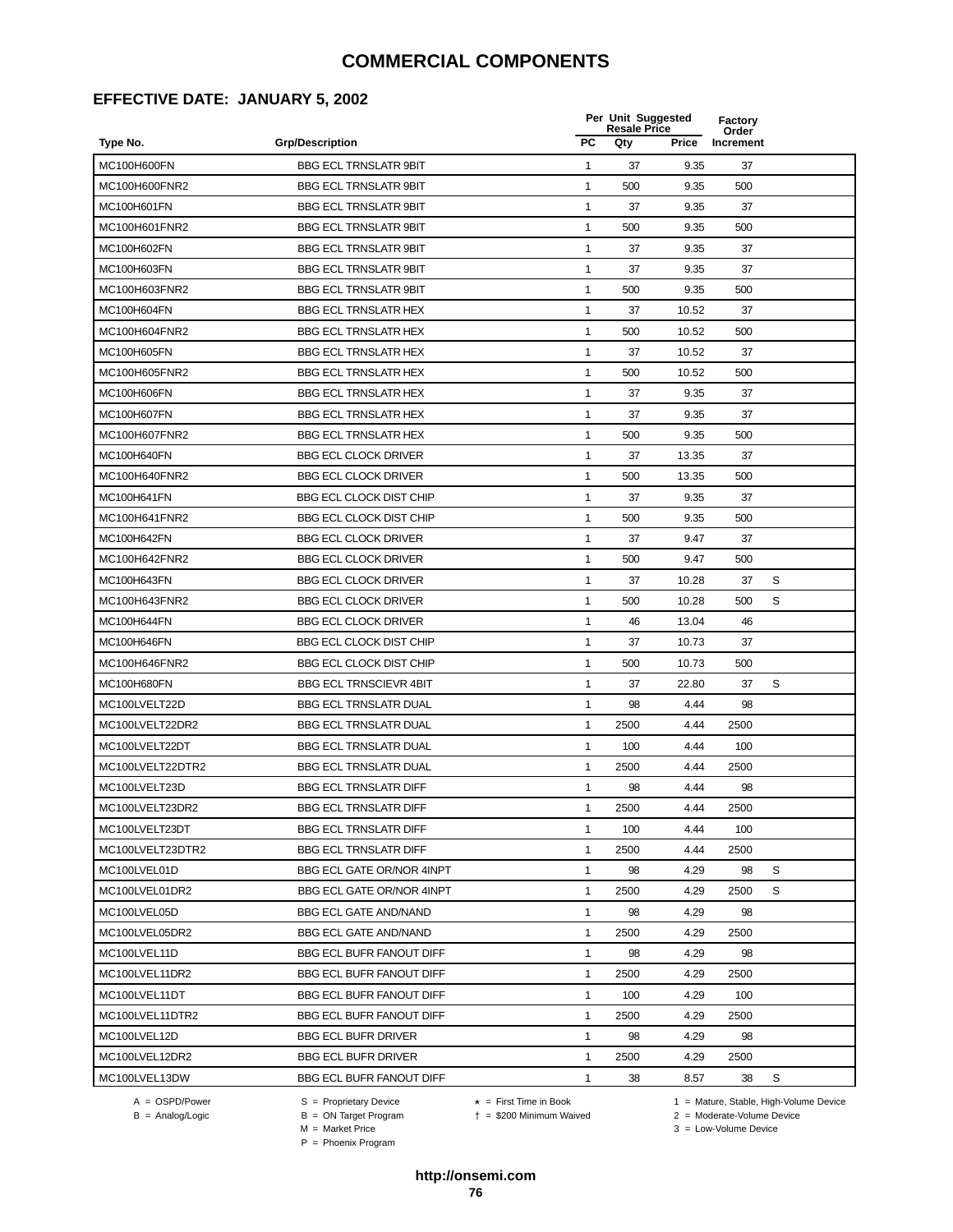## **EFFECTIVE DATE: JANUARY 5, 2002**

|                 |                                 |              | Per Unit Suggested<br><b>Resale Price</b> | Factory<br>Order |           |   |
|-----------------|---------------------------------|--------------|-------------------------------------------|------------------|-----------|---|
| Type No.        | <b>Grp/Description</b>          | <b>PC</b>    | Qty                                       | Price            | Increment |   |
| MC100LVEL13DWR2 | <b>BBG ECL BUFR FANOUT DIFF</b> | $\mathbf{1}$ | 1000                                      | 8.57             | 1000      | S |
| MC100LVEL14DW   | <b>BBG ECL CLOCK DIST CHIP</b>  | $\mathbf{1}$ | 38                                        | 8.57             | 38        |   |
| MC100LVEL14DWR2 | BBG ECL CLOCK DIST CHIP         | $\mathbf{1}$ | 1000                                      | 8.57             | 1000      |   |
| MC100LVEL16D    | <b>BBG ECL RCVR DIFRENTIAL</b>  | $\mathbf{1}$ | 98                                        | 4.29             | 98        |   |
| MC100LVEL16DR2  | <b>BBG ECL RCVR DIFRENTIAL</b>  | $\mathbf{1}$ | 2500                                      | 4.29             | 2500      |   |
| MC100LVEL16DT   | <b>BBG ECL RCVR DIFRENTIAL</b>  | $\mathbf{1}$ | 100                                       | 4.29             | 100       |   |
| MC100LVEL16DTR2 | <b>BBG ECL RCVR DIFRENTIAL</b>  | $\mathbf{1}$ | 2500                                      | 4.29             | 2500      |   |
| MC100LVEL17DW   | <b>BBG ECL RCVR QUAD LINE</b>   | $\mathbf{1}$ | 38                                        | 7.89             | 38        |   |
| MC100LVEL17DWR2 | <b>BBG ECL RCVR QUAD LINE</b>   | $\mathbf{1}$ | 1000                                      | 7.89             | 1000      |   |
| MC100LVEL29DW   | <b>BBG ECL FLIP FLOP DUAL</b>   | 1            | 38                                        | 7.89             | 38        |   |
| MC100LVEL29DWR2 | <b>BBG ECL FLIP FLOP DUAL</b>   | 1            | 1000                                      | 7.89             | 1000      |   |
| MC100LVEL30DW   | <b>BBG ECL FLIP FLOP TRPL</b>   | 1            | 38                                        | 7.89             | 38        |   |
| MC100LVEL30DWR2 | <b>BBG ECL FLIP FLOP TRPL</b>   | $\mathbf{1}$ | 1000                                      | 7.89             | 1000      |   |
| MC100LVEL31D    | <b>BBG ECL FLIP FLOP DUAL</b>   | $\mathbf{1}$ | 98                                        | 4.29             | 98        |   |
| MC100LVEL31DR2  | BBG ECL FLIP FLOP DUAL          | 1            | 2500                                      | 4.29             | 2500      |   |
| MC100LVEL32D    | BBG ECL DIFF INPUT 2 DIV        | $\mathbf{1}$ | 98                                        | 4.29             | 98        |   |
| MC100LVEL32DR2  | <b>BBG ECL DIFF INPUT 2 DIV</b> | $\mathbf{1}$ | 2500                                      | 4.29             | 2500      |   |
| MC100LVEL33D    | BBG ECL DIFF INPUT 4 DIV        | $\mathbf{1}$ | 98                                        | 4.29             | 98        |   |
| MC100LVEL33DR2  | BBG ECL DIFF INPUT 4 DIV        | 1            | 2500                                      | 4.29             | 2500      |   |
| MC100LVEL37DW   | <b>BBG ECL CLOCK GEN CHIP</b>   | 1            | 38                                        | 7.33             | 38        | S |
| MC100LVEL37DWR2 | BBG ECL CLOCK GEN CHIP          | $\mathbf{1}$ | 1000                                      | 7.33             | 1000      | S |
| MC100LVEL38DW   | BBG ECL CLOCK GEN CHIP          | $\mathbf{1}$ | 38                                        | 6.40             | 38        |   |
| MC100LVEL38DWR2 | <b>BBG ECL CLOCK GEN CHIP</b>   | $\mathbf{1}$ | 1000                                      | 6.40             | 1000      |   |
| MC100LVEL39DW   | <b>BBG ECL CLOCK GEN CHIP</b>   | $\mathbf{1}$ | 38                                        | 8.57             | 38        | S |
| MC100LVEL39DWR2 | <b>BBG ECL CLOCK GEN CHIP</b>   | $\mathbf{1}$ | 1000                                      | 8.57             | 1000      | S |
| MC100LVEL40DW   | <b>BBG ECL LOW VOLT ARRAY</b>   | $\mathbf{1}$ | 38                                        | 8.57             | 38        | S |
| MC100LVEL40DWR2 | <b>BBG ECL LOW VOLT ARRAY</b>   | $\mathbf{1}$ | 1000                                      | 8.57             | 1000      | S |
| MC100LVEL51D    | <b>BBG ECL FLIP FLOP DIFF</b>   | $\mathbf{1}$ | 98                                        | 4.29             | 98        |   |
| MC100LVEL51DR2  | <b>BBG ECL FLIP FLOP DIFF</b>   | 1            | 2500                                      | 4.29             | 2500      |   |
| MC100LVEL56DW   | <b>BBG ECL MLTIPLXR DUAL</b>    | 1            | 38                                        | 7.89             | 38        |   |
| MC100LVEL56DWR2 | <b>BBG ECL MLTIPLXR DUAL</b>    | 1            | 1000                                      | 7.89             | 1000      |   |
| MC100LVEL58D    | <b>BBG ECL MLTIPLXR 2:1</b>     | 1            | 98                                        | 4.29             | 98        |   |
| MC100LVEL58DR2  | <b>BBG ECL MLTIPLXR 2:1</b>     | $\mathbf{1}$ | 2500                                      | 4.29             | 2500      |   |
| MC100LVEL59DW   | <b>BBG ECL MLTIPLXR TRPL</b>    | 1            | 38                                        | 8.57             | 38        | S |
| MC100LVEL59DWR2 | <b>BBG ECL MLTIPLXR TRPL</b>    | $\mathbf{1}$ | 1000                                      | 8.57             | 1000      | S |
| MC100LVEL90DW   | <b>BBG ECL TRNSLATR TRPL</b>    | $\mathbf{1}$ | 38                                        | 8.57             | 38        | S |
| MC100LVEL90DWR2 | <b>BBG ECL TRNSLATR TRPL</b>    | $\mathbf{1}$ | 1000                                      | 8.57             | 1000      | S |
| MC100LVEL91DW   | <b>BBG ECL TRNSLATR TRPL</b>    | $\mathbf{1}$ | 38                                        | 7.89             | 38        |   |
| MC100LVEL91DWR2 | <b>BBG ECL TRNSLATR TRPL</b>    | $\mathbf{1}$ | 1000                                      | 7.89             | 1000      |   |
| MC100LVEL92DW   | <b>BBG ECL TRNSLATR TRPL</b>    | $\mathbf{1}$ | 38                                        | 7.89             | 38        |   |
| MC100LVEL92DWR2 | <b>BBG ECL TRNSLATR TRPL</b>    | $\mathbf{1}$ | 1000                                      | 7.89             | 1000      |   |
| MC100LVEP11D    | <b>BBG ECL BUFR FANOUT DIFF</b> | $\mathbf{1}$ | 98                                        | 6.00             | 98        | S |
| MC100LVEP11DR2  | <b>BBG ECL BUFR FANOUT DIFF</b> | $\mathbf{1}$ | 2500                                      | 6.00             | 2500      | S |
| MC100LVEP11DT   | <b>BBG ECL BUFR FANOUT DIFF</b> | $\mathbf{1}$ | 100                                       | 6.00             | 100       | S |
| MC100LVEP11DTR2 | <b>BBG ECL BUFR FANOUT DIFF</b> | 1            | 2500                                      | 6.00             | 2500      | S |
|                 |                                 |              |                                           |                  |           |   |

 $B =$  Analog/Logic  $B =$  ON Target Program  $M =$  Market Price

A = OSPD/Power S = Proprietary Device  $\star$  = First Time in Book 1 = Mature, Stable, High-Volume Device = \$200 Minimum Waived 2 = Moderate-Volume Device

 $3 =$  Low-Volume Device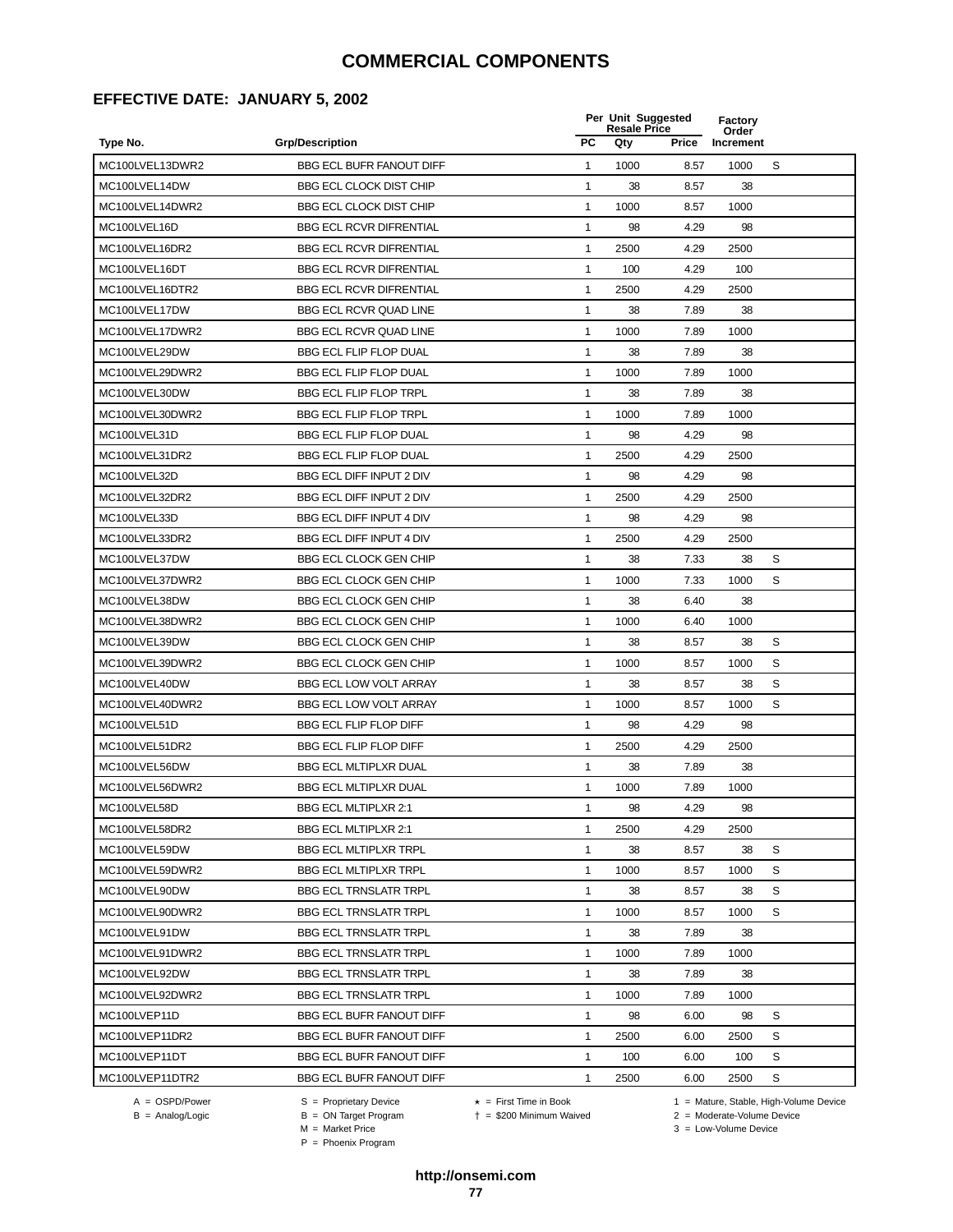# **EFFECTIVE DATE: JANUARY 5, 2002**

|                  |                                 |              | Per Unit Suggested<br><b>Resale Price</b> |              | Factory<br>Order |   |   |
|------------------|---------------------------------|--------------|-------------------------------------------|--------------|------------------|---|---|
| Type No.         | <b>Grp/Description</b>          | <b>PC</b>    | Qty                                       | <b>Price</b> | Increment        |   |   |
| MC100LVEP111FA   | <b>BBG ECL CLOCK DIST CHIP</b>  | 1            | 250                                       | 10.00        | 250              |   |   |
| MC100LVEP111FAR2 | <b>BBG ECL CLOCK DIST CHIP</b>  | 1            | 2000                                      | 10.00        | 2000             |   |   |
| MC100LVEP14DT    | BBG ECL CLOCK DIST CHIP         | 1            | 75                                        | 8.15         | 75               | S | B |
| MC100LVEP14DTR2  | <b>BBG ECL CLOCK DIST CHIP</b>  | 1            | 2500                                      | 8.15         | 2500             | S | B |
| MC100LVEP16D     | <b>BBG ECL RCVR DIFRENTIAL</b>  | $\mathbf{1}$ | 98                                        | 7.73         | 98               | S |   |
| MC100LVEP16DR2   | <b>BBG ECL RCVR DIFRENTIAL</b>  | $\mathbf{1}$ | 2500                                      | 7.73         | 2500             | S |   |
| MC100LVEP16DT    | <b>BBG ECL RCVR DIFRENTIAL</b>  | $\mathbf{1}$ | 100                                       | 7.73         | 100              | S |   |
| MC100LVEP16DTR2  | <b>BBG ECL RCVR DIFRENTIAL</b>  | $\mathbf{1}$ | 2500                                      | 7.73         | 2500             | S |   |
| MC100LVEP210FA   | <b>BBG ECL CLOCK DIST CHIP</b>  | 1            | 250                                       | 9.27         | 250              |   |   |
| MC100LVEP210FAR2 | <b>BBG ECL CLOCK DIST CHIP</b>  | 1            | 2000                                      | 9.27         | 2000             |   |   |
| MC100LVE111FN    | <b>BBG ECL CLOCK DRVR DIFF</b>  | $\mathbf{1}$ | 37                                        | 9.36         | 37               |   |   |
| MC100LVE111FNR2  | BBG ECL CLOCK DRVR DIFF         | 1            | 500                                       | 9.36         | 500              |   |   |
| MC100LVE164FA    | <b>BBG ECL MLTIPLXR 16:1</b>    | 1            | 250                                       | 12.00        | 250              | S |   |
| MC100LVE164FAR2  | <b>BBG ECL MLTIPLXR 16:1</b>    | $\mathbf{1}$ | 2000                                      | 12.00        | 2000             | S |   |
| MC100LVE210FN    | BBG ECL BUFR DUAL CLOCK         | $\mathbf{1}$ | 37                                        | 9.36         | 37               |   |   |
| MC100LVE210FNR2  | <b>BBG ECL BUFR DUAL CLOCK</b>  | $\mathbf{1}$ | 500                                       | 9.36         | 500              |   |   |
| MC100LVE222FA    | <b>BBG ECL CLOCK DRVR DIFF</b>  | $\mathbf{1}$ | 160                                       | 16.67        | 160              | S |   |
| MC100LVE222FAR2  | <b>BBG ECL CLOCK DRVR DIFF</b>  | $\mathbf{1}$ | 1500                                      | 16.67        | 1500             | S |   |
| MC100LVE310FN    | <b>BBG ECL BUFR FANOUT DIFF</b> | $\mathbf{1}$ | 37                                        | 9.36         | 37               |   |   |
| MC100LVE310FNR2  | <b>BBG ECL BUFR FANOUT DIFF</b> | $\mathbf{1}$ | 500                                       | 9.36         | 500              |   |   |
| MC100SX1230FN    | BBG ECL NCODER/DCODER CMI       | 1            | 37                                        | 45.33        | 37               | S |   |
| MC100SX1230FNR2  | BBG ECL NCODER/DCODER CMI       | 1            | 500                                       | 45.33        | 500              | S |   |
| MC10101FN        | BBG ECL GATE OR/NOR QUAD        | 1            | 46                                        | 1.69         | 46               | S |   |
| MC10101FNR2      | BBG ECL GATE OR/NOR QUAD        | 1            | 500                                       | 1.69         | 500              | S |   |
| MC10101L         | BBG ECL GATE OR/NOR QUAD        | 1            | 25                                        | 1.91         | 500              | S |   |
| MC10101P         | BBG ECL GATE OR/NOR QUAD        | $\mathbf{1}$ | 25                                        | 1.59         | 500              | S |   |
| MC10102FN        | <b>BBG ECL GATE NOR QUAD</b>    | $\mathbf{1}$ | 46                                        | 1.69         | 46               | S |   |
| MC10102FNR2      | <b>BBG ECL GATE NOR QUAD</b>    | 1            | 500                                       | 1.69         | 500              | S |   |
| MC10102L         | <b>BBG ECL GATE NOR QUAD</b>    | $\mathbf{1}$ | 25                                        | 1.91         | 500              | S |   |
| MC10102P         | <b>BBG ECL GATE NOR QUAD</b>    | 1            | 25                                        | 1.59         | 500              | S |   |
| MC10103FN        | <b>BBG ECL GATE OR QUAD</b>     | 1            | 46                                        | 1.69         | 46               | S |   |
| MC10103FNR2      | <b>BBG ECL GATE OR QUAD</b>     | 1            | 500                                       | 1.69         | 500              | S |   |
| MC10103L         | BBG ECL GATE OR QUAD            | 1            | 25                                        | 1.91         | 500              | S |   |
| MC10103P         | <b>BBG ECL GATE OR QUAD</b>     | $\mathbf{1}$ | 25                                        | 1.59         | 500              | S |   |
| <b>MC10104FN</b> | <b>BBG ECL GATE AND QUAD</b>    | $\mathbf{1}$ | 46                                        | 1.69         | 46               | S |   |
| MC10104FNR2      | BBG ECL GATE AND QUAD           | $\mathbf{1}$ | 500                                       | 1.69         | 500              | S |   |
| MC10104L         | BBG ECL GATE AND QUAD           | $\mathbf{1}$ | 25                                        | 1.91         | 500              | S |   |
| MC10104P         | BBG ECL GATE AND QUAD           | $\mathbf{1}$ | 25                                        | 1.59         | 500              | S |   |
| MC10105FN        | <b>BBG ECL GATE OR/NOR TRPL</b> | $\mathbf{1}$ | 46                                        | 1.69         | 46               | S |   |
| MC10105FNR2      | BBG ECL GATE OR/NOR TRPL        | 1            | 500                                       | 1.69         | 500              | S |   |
| MC10105L         | <b>BBG ECL GATE OR/NOR TRPL</b> | $\mathbf{1}$ | 25                                        | 1.91         | 500              | S |   |
| MC10105P         | <b>BBG ECL GATE OR/NOR TRPL</b> | 1            | 25                                        | 1.59         | 500              | S |   |
| MC10106FNR2      | <b>BBG ECL GATE NOR TRPL</b>    | $\mathbf{1}$ | 500                                       | 1.69         | 500              | S |   |
| MC10106L         | <b>BBG ECL GATE NOR TRPL</b>    | 1            | 25                                        | 1.91         | 500              | S |   |
| MC10106P         | <b>BBG ECL GATE NOR TRPL</b>    | 1            | 25                                        | 1.59         | 500              | S |   |

 $B = \text{Analog/Logic}$ <br>B = ON Target Program<br> $M = \text{Market Price}$ 

= \$200 Minimum Waived 2 = Moderate-Volume Device

A = OSPD/Power S = Proprietary Device  $\star$  = First Time in Book 1 = Mature, Stable, High-Volume Device

 $3 =$  Low-Volume Device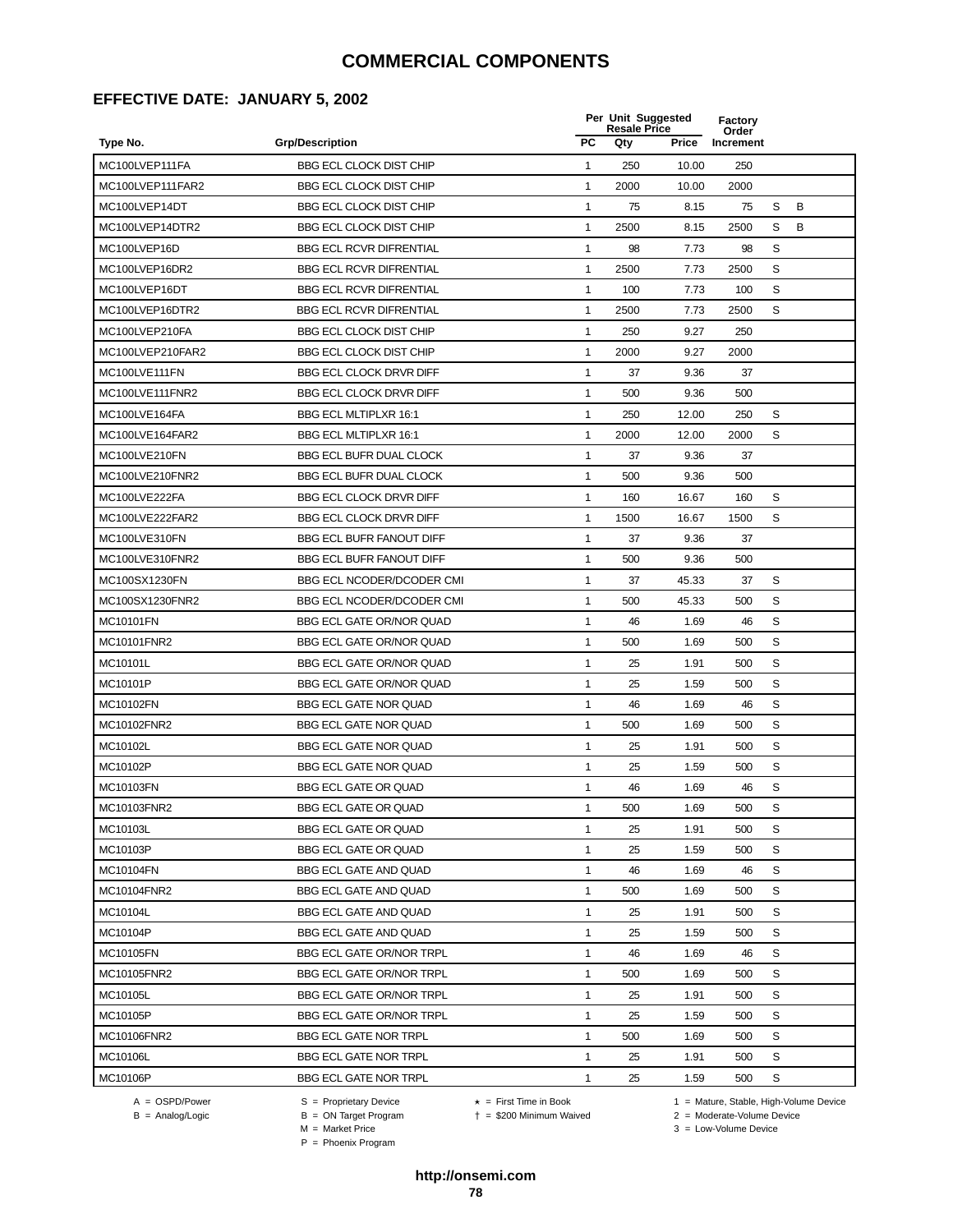### **EFFECTIVE DATE: JANUARY 5, 2002**

|                  |                                 |              | Per Unit Suggested<br><b>Resale Price</b> |              | Factory<br>Order |   |
|------------------|---------------------------------|--------------|-------------------------------------------|--------------|------------------|---|
| Type No.         | <b>Grp/Description</b>          | <b>PC</b>    | Qty                                       | <b>Price</b> | Increment        |   |
| <b>MC10107FN</b> | <b>BBG ECL GATE OR/NOR TRPL</b> | 1            | 46                                        | 1.69         | 46               | S |
| MC10107FNR2      | <b>BBG ECL GATE OR/NOR TRPL</b> | 1            | 500                                       | 1.69         | 500              | S |
| MC10107L         | <b>BBG ECL GATE OR/NOR TRPL</b> | 1            | 25                                        | 1.91         | 500              | S |
| MC10107P         | <b>BBG TEST DEVICE</b>          | $\mathbf{1}$ | 25                                        | 1.59         | 500              | S |
| MC10109FN        | BBG ECL GATE OR/NOR DUAL        | $\mathbf{1}$ | 46                                        | 1.69         | 46               | S |
| MC10109FNR2      | BBG ECL GATE OR/NOR DUAL        | $\mathbf{1}$ | 500                                       | 1.69         | 500              | S |
| MC10109L         | BBG ECL GATE OR/NOR DUAL        | $\mathbf{1}$ | 25                                        | 1.91         | 500              | S |
| MC10109P         | BBG ECL GATE OR/NOR DUAL        | $\mathbf{1}$ | 25                                        | 1.59         | 500              | S |
| MC10113FN        | <b>BBG ECL GATE EXCLSV OR</b>   | $\mathbf{1}$ | 46                                        | 1.69         | 46               | S |
| MC10113FNR2      | <b>BBG ECL GATE EXCLSV OR</b>   | 1            | 500                                       | 1.69         | 500              | S |
| MC10113L         | <b>BBG ECL GATE EXCLSV OR</b>   | 1            | 25                                        | 1.91         | 500              | S |
| MC10113P         | <b>BBG ECL GATE EXCLSV OR</b>   | 1            | 25                                        | 1.59         | 500              | S |
| <b>MC10114FN</b> | <b>BBG ECL RCVR TRPL LINE</b>   | $\mathbf{1}$ | 46                                        | 1.69         | 46               | S |
| MC10114FNR2      | <b>BBG ECL RCVR TRPL LINE</b>   | 1            | 500                                       | 1.69         | 500              | S |
| MC10114L         | BBG ECL RCVR TRPL LINE          | $\mathbf{1}$ | 25                                        | 1.91         | 500              | S |
| MC10114P         | <b>BBG ECL RCVR TRPL LINE</b>   | $\mathbf{1}$ | 25                                        | 1.59         | 500              | S |
| <b>MC10115FN</b> | <b>BBG ECL RCVR QUAD LINE</b>   | $\mathbf{1}$ | 46                                        | 1.69         | 46               | S |
| MC10115FNR2      | <b>BBG ECL RCVR QUAD LINE</b>   | $\mathbf{1}$ | 500                                       | 1.69         | 500              | S |
| MC10115L         | <b>BBG ECL RCVR QUAD LINE</b>   | 1            | 25                                        | 1.91         | 500              | S |
| MC10115P         | <b>BBG ECL RCVR QUAD LINE</b>   | 1            | 25                                        | 1.59         | 500              | S |
| MC10116FN        | BBG ECL RCVR TRPL LINE          | 1            | 46                                        | 1.69         | 46               | S |
| MC10116FNR2      | BBG ECL RCVR TRPL LINE          | $\mathbf{1}$ | 500                                       | 1.69         | 500              | S |
| MC10116L         | <b>BBG ECL RCVR TRPL LINE</b>   | $\mathbf{1}$ | 25                                        | 1.91         | 500              | S |
| MC10116P         | BBG ECL RCVR TRPL LINE          | $\mathbf{1}$ | 25                                        | 1.59         | 500              | S |
| MC10117L         | BBG ECL GATE OR/AND DUAL        | $\mathbf{1}$ | 25                                        | 1.91         | 500              | S |
| MC10117P         | BBG ECL GATE OR/AND DUAL        | $\mathbf{1}$ | 25                                        | 1.59         | 500              | S |
| MC10121FN        | BBG ECL GATE OR/AND 4WIDE       | $\mathbf{1}$ | 46                                        | 1.69         | 46               | S |
| MC10121L         | BBG ECL GATE OR/AND 4WIDE       | 1            | 25                                        | 1.91         | 500              | S |
| MC10121P         | BBG ECL GATE OR/AND 4WIDE       | 1            | 25                                        | 1.59         | 500              | S |
| MC10123FN        | BBG ECL BUS INTRFCE TRPL        | 1            | 46                                        | 1.69         | 46               | S |
| MC10123FNR2      | <b>BBG ECL BUS INTRFCE TRPL</b> | $\mathbf{1}$ | 500                                       | 1.69         | 500              | S |
| MC10123L         | <b>BBG ECL BUS INTRFCE TRPL</b> | 1            | 25                                        | 1.91         | 500              | S |
| MC10123P         | BBG ECL BUS INTRFCE TRPL        | 1            | 25                                        | 1.59         | 500              | S |
| MC10124FN        | <b>BBG ECL TRNSLATR QUAD</b>    | $\mathbf{1}$ | 46                                        | 2.37         | 46               | S |
| MC10124FNR2      | <b>BBG ECL TRNSLATR QUAD</b>    | $\mathbf{1}$ | 500                                       | 2.37         | 500              | S |
| MC10124L         | <b>BBG ECL TRNSLATR QUAD</b>    | 1            | 25                                        | 2.60         | 500              | S |
| MC10124P         | <b>BBG ECL TRNSLATR QUAD</b>    | 1            | 25                                        | 2.11         | 500              | S |
| MC10125FN        | <b>BBG ECL TRNSLATR QUAD</b>    | $\mathbf{1}$ | 46                                        | 2.37         | 46               | S |
| MC10125FNR2      | BBG ECL TRNSLATR QUAD           | $\mathbf{1}$ | 500                                       | 2.37         | 500              | S |
| MC10125L         | <b>BBG ECL TRNSLATR QUAD</b>    | $\mathbf{1}$ | 25                                        | 2.60         | 500              | S |
| MC10125P         | <b>BBG ECL TRNSLATR QUAD</b>    | $\mathbf{1}$ | 25                                        | 2.11         | 500              | S |
| MC10131FN        | BBG ECL FLIP FLOP DUAL          | $\mathbf{1}$ | 46                                        | 3.13         | 46               | S |
| MC10131FNR2      | BBG ECL FLIP FLOP DUAL          | $\mathbf{1}$ | 500                                       | 3.13         | 500              | S |
| MC10131L         | <b>BBG ECL FLIP FLOP DUAL</b>   | $\mathbf{1}$ | 25                                        | 3.40         | 500              | S |
| MC10131P         | <b>BBG ECL FLIP FLOP DUAL</b>   | $\mathbf{1}$ | 25                                        | 2.89         | 25               | S |

 $B =$  Analog/Logic  $B =$  ON Target Program  $M =$  Market Price

= \$200 Minimum Waived 2 = Moderate-Volume Device

A = OSPD/Power S = Proprietary Device  $\star$  = First Time in Book 1 = Mature, Stable, High-Volume Device

 $3 =$  Low-Volume Device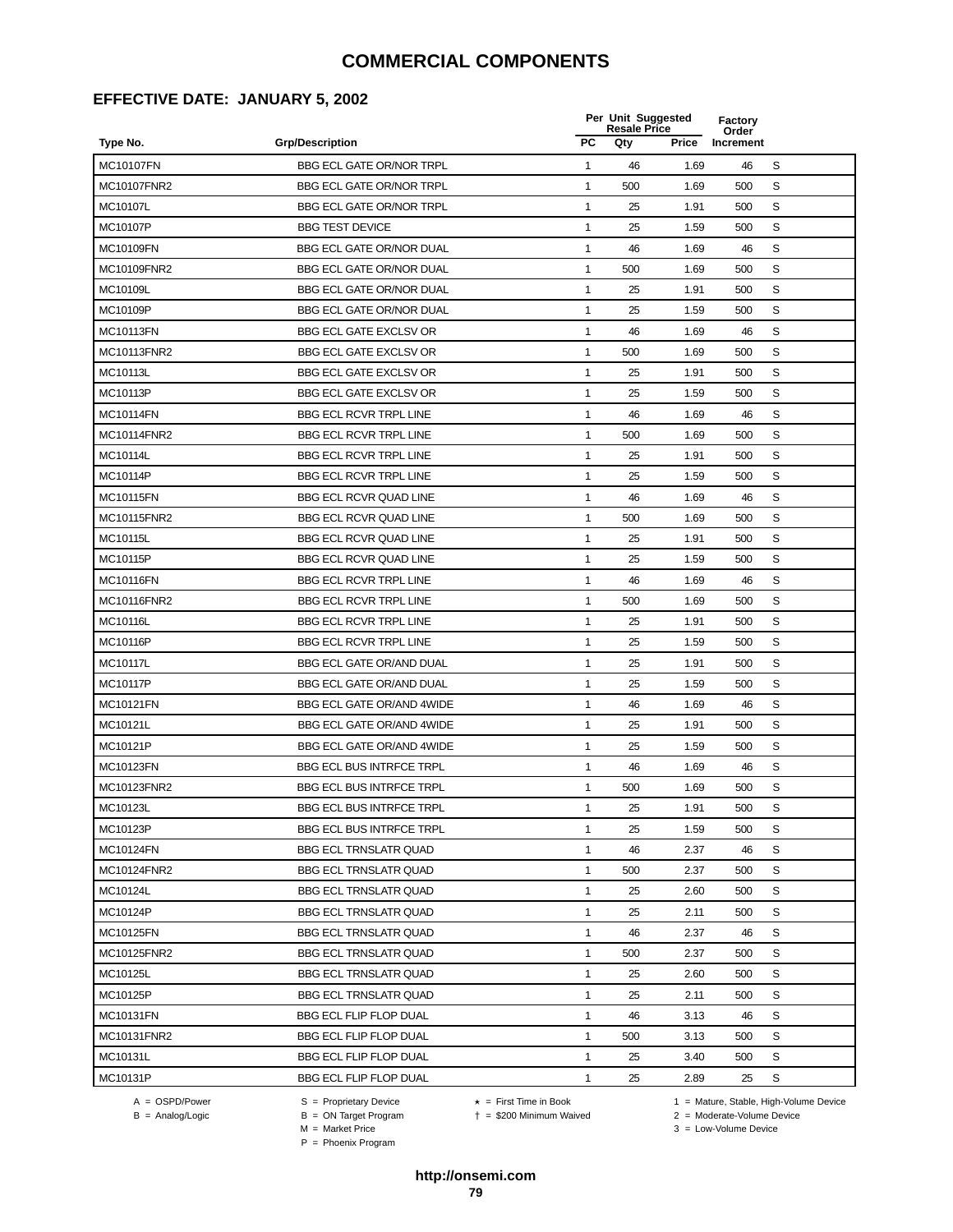### **EFFECTIVE DATE: JANUARY 5, 2002**

|                  |                                |              | Per Unit Suggested<br><b>Resale Price</b> |       | Factory<br>Order |   |  |
|------------------|--------------------------------|--------------|-------------------------------------------|-------|------------------|---|--|
| Type No.         | <b>Grp/Description</b>         | <b>PC</b>    | Qty                                       | Price | Increment        |   |  |
| MC10135FN        | <b>BBG ECL FLIP FLOP DUAL</b>  | 1            | 46                                        | 3.69  | 46               | S |  |
| MC10135FNR2      | <b>BBG ECL FLIP FLOP DUAL</b>  | 1            | 500                                       | 3.69  | 500              | S |  |
| MC10135L         | BBG ECL FLIP FLOP DUAL         | 1            | 25                                        | 3.92  | 500              | S |  |
| MC10135P         | <b>BBG ECL FLIP FLOP DUAL</b>  | $\mathbf{1}$ | 25                                        | 3.41  | 500              | S |  |
| MC10136FN        | <b>BBG ECL COUNTER UNIVRSL</b> | $\mathbf{1}$ | 46                                        | 11.31 | 46               | S |  |
| MC10136FNR2      | <b>BBG ECL COUNTER UNIVRSL</b> | $\mathbf{1}$ | 500                                       | 11.31 | 500              | S |  |
| MC10136L         | <b>BBG ECL COUNTER UNIVRSL</b> | $\mathbf{1}$ | 25                                        | 11.57 | 25               | S |  |
| MC10136P         | <b>BBG ECL COUNTER UNIVRSL</b> | $\mathbf{1}$ | 25                                        | 10.80 | 25               | S |  |
| MC10138FN        | <b>BBG ECL COUNTER BI-QUIN</b> | $\mathbf{1}$ | 46                                        | 11.40 | 46               | S |  |
| MC10138L         | <b>BBG ECL COUNTER BI-QUIN</b> | 1            | 25                                        | 11.67 | 25               | S |  |
| MC10138P         | <b>BBG ECL COUNTER BI-QUIN</b> | 1            | 25                                        | 11.16 | 25               | S |  |
| MC10141FN        | <b>BBG ECL SHIFT REG 4BIT</b>  | 1            | 46                                        | 5.03  | 46               | S |  |
| MC10141L         | <b>BBG ECL SHIFT REG 4BIT</b>  | $\mathbf{1}$ | 25                                        | 5.29  | 25               | S |  |
| MC10141P         | <b>BBG ECL SHIFT REG 4BIT</b>  | $\mathbf{1}$ | 25                                        | 4.79  | 25               | S |  |
| <b>MC10153FN</b> | BBG ECL LATCH OCTAL 3ST        | 1            | 46                                        | 3.21  | 46               | S |  |
| MC10153P         | <b>BBG ECL LATCH OCTAL 3ST</b> | $\mathbf{1}$ | 25                                        | 2.44  | 25               | S |  |
| MC10158FN        | <b>BBG ECL MLTIPLXR QUAD</b>   | $\mathbf{1}$ | 46                                        | 3.43  | 46               | S |  |
| MC10158FNR2      | <b>BBG ECL MLTIPLXR QUAD</b>   | 1            | 500                                       | 3.43  | 500              | S |  |
| MC10158L         | <b>BBG ECL MLTIPLXR QUAD</b>   | $\mathbf{1}$ | 25                                        | 3.69  | 25               | S |  |
| MC10158P         | <b>BBG ECL MLTIPLXR QUAD</b>   | $\mathbf{1}$ | 25                                        | 3.19  | 25               | S |  |
| MC10159FNR2      | <b>BBG ECL MLTIPLXR QUAD</b>   | $\mathbf{1}$ | 500                                       | 3.37  | 500              | S |  |
| MC10159L         | <b>BBG ECL MLTIPLXR QUAD</b>   | $\mathbf{1}$ | 25                                        | 3.64  | 25               | S |  |
| MC10159P         | <b>BBG ECL MLTIPLXR QUAD</b>   | $\mathbf{1}$ | 25                                        | 3.13  | 25               | S |  |
| MC10161FN        | BBG ECL DCODE/DMULTI 1-8       | $\mathbf{1}$ | 46                                        | 3.39  | 46               | S |  |
| MC10161FNR2      | BBG ECL DCODE/DMULTI 1-8       | $\mathbf{1}$ | 500                                       | 3.39  | 500              | S |  |
| MC10161L         | BBG ECL DCODE/DMULTI 1-8       | $\mathbf{1}$ | 25                                        | 3.65  | 25               | S |  |
| MC10161P         | BBG ECL DCODE/DMULTI 1-8       | $\mathbf{1}$ | 25                                        | 3.15  | 25               | S |  |
| MC10162FN        | BBG ECL DCODE/DMULTI 1-8       | $\mathbf{1}$ | 46                                        | 3.59  | 46               | S |  |
| MC10162FNR2      | BBG ECL DCODE/DMULTI 1-8       | $\mathbf{1}$ | 500                                       | 3.59  | 500              | S |  |
| MC10162L         | BBG ECL DCODE/DMULTI 1-8       | 1            | 25                                        | 3.85  | 25               | S |  |
| MC10162P         | BBG ECL DCODE/DMULTI 1-8       | $\mathbf{1}$ | 25                                        | 3.35  | 25               | S |  |
| MC10164FN        | BBG ECL MLTIPLXR 8LINE         | 1            | 46                                        | 3.39  | 46               | S |  |
| MC10164FNR2      | BBG ECL MLTIPLXR 8LINE         | $\mathbf{1}$ | 500                                       | 3.39  | 500              | S |  |
| MC10164L         | BBG ECL MLTIPLXR 8LINE         | $\mathbf{1}$ | 25                                        | 3.65  | 500              | S |  |
| MC10164P         | <b>BBG ECL MLTIPLXR 8LINE</b>  | $\mathbf{1}$ | 25                                        | 3.15  | 25               | S |  |
| <b>MC10171FN</b> | BBG ECL DCODE/DMULTI 1-4       | $\mathbf{1}$ | 46                                        | 4.16  | 46               | S |  |
| MC10171FNR2      | BBG ECL DCODE/DMULTI 1-4       | $\mathbf{1}$ | 500                                       | 4.16  | 500              | S |  |
| MC10171L         | BBG ECL DCODE/DMULTI 1-4       | $\mathbf{1}$ | 25                                        | 4.44  | 25               | S |  |
| MC10171P         | BBG ECL DCODE/DMULTI 1-4       | $\mathbf{1}$ | 25                                        | 3.93  | 25               | S |  |
| MC10173L         | <b>BBG ECL MLTIPLXR QUAD</b>   | $\mathbf{1}$ | 25                                        | 3.64  | 25               | S |  |
| MC10173P         | <b>BBG ECL MLTIPLXR QUAD</b>   | $\mathbf{1}$ | 25                                        | 3.13  | 25               | S |  |
| <b>MC10174FN</b> | <b>BBG ECL MLTIPLXR DUAL</b>   | $\mathbf{1}$ | 46                                        | 4.00  | 46               | S |  |
| MC10174FNR2      | <b>BBG ECL MLTIPLXR DUAL</b>   | $\mathbf{1}$ | 500                                       | 4.00  | 500              | S |  |
| MC10174L         | <b>BBG ECL MLTIPLXR DUAL</b>   | $\mathbf{1}$ | 25                                        | 4.27  | 25               | S |  |
| MC10174P         | <b>BBG ECL MLTIPLXR DUAL</b>   | $\mathbf{1}$ | 25                                        | 3.76  | 25               | S |  |

-<br>B = ON Target Program<br>M = Market Price

 $A = OBPD/Power$ <br>  $B = ON Target Program$   $A = First Time in Book$   $A = West Theorem 1 = Nature, Stable, High-Volume Device$   $A = Mature, Stable, High-Volume Device$   $A = Mature, Stable, High-Volume Device$   $A = Mature, Table, High-Volume Device$   $A = Mature, Table, High-Volume Device$   $A = Mature, Table, High-Volume Device$   $A = Mature, Table, High-Volume Device$   $A = Mature, Table, High-Volume Device$   $A = Mature, Table, High-Volume Device$   $A = Mature, Table, High-Volume Device$   $A = Mature, Table, High-Volume Device$   $A = Mature, Table, High-Volume Device$   $A = Mature, Table, High-Volume Device$   $A = Mature, Table$ 

 $2 =$  Moderate-Volume Device

 $3 =$  Low-Volume Device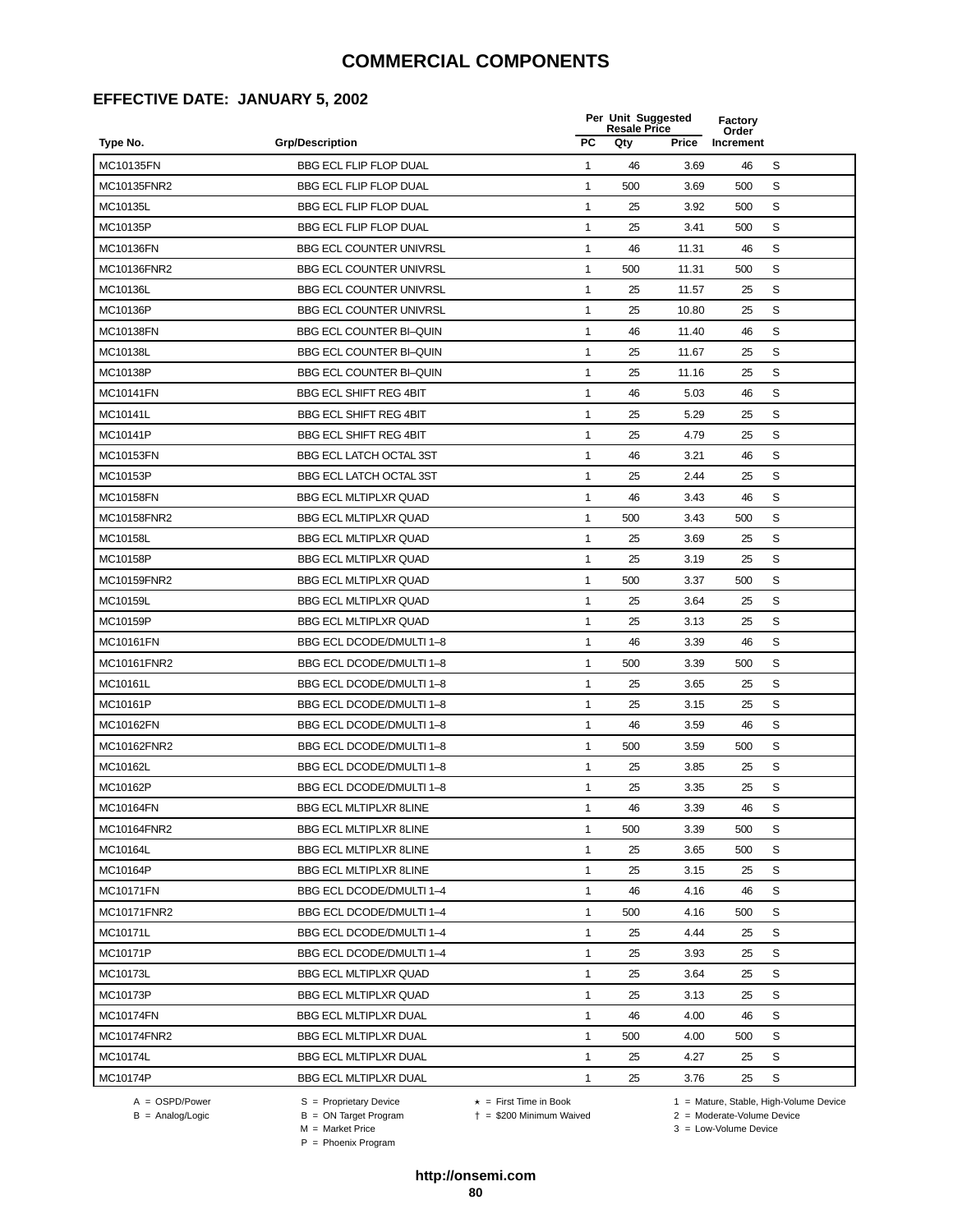### **EFFECTIVE DATE: JANUARY 5, 2002**

|                  |                                |                | Per Unit Suggested<br><b>Resale Price</b> |              | Factory<br>Order |   |  |
|------------------|--------------------------------|----------------|-------------------------------------------|--------------|------------------|---|--|
| Type No.         | <b>Grp/Description</b>         | <b>PC</b>      | Qty                                       | <b>Price</b> | Increment        |   |  |
| MC10175FN        | <b>BBG ECL LATCH QUINT</b>     | $\mathbf{1}$   | 46                                        | 4.00         | 46               | S |  |
| MC10175L         | <b>BBG ECL LATCH QUINT</b>     | $\mathbf{1}$   | 25                                        | 4.27         | 25               | S |  |
| MC10175P         | <b>BBG ECL LATCH QUINT</b>     | 1              | 25                                        | 3.76         | 25               | S |  |
| MC10176FN        | BBG ECL FLIP FLOP HEX D        | $\mathbf{1}$   | 46                                        | 4.97         | 46               | S |  |
| MC10176FNR2      | BBG ECL FLIP FLOP HEX D        | 1              | 500                                       | 4.97         | 500              | S |  |
| MC10176L         | BBG ECL FLIP FLOP HEX D        | $\mathbf{1}$   | 25                                        | 5.24         | 25               | S |  |
| MC10176P         | BBG ECL FLIP FLOP HEX D        | $\mathbf{1}$   | 25                                        | 3.76         | 25               | S |  |
| MC10178L         | <b>BBG ECL COUNTER BINARY</b>  | $\mathbf{1}$   | 25                                        | 9.23         | 25               | S |  |
| MC10178P         | <b>BBG ECL COUNTER BINARY</b>  | $\mathbf{1}$   | 25                                        | 8.72         | 25               | S |  |
| MC10186FN        | <b>BBG ECL FLIP FLOP RESET</b> | $\mathbf{1}$   | 46                                        | 5.43         | 46               | S |  |
| MC10186FNR2      | <b>BBG ECL FLIP FLOP RESET</b> | $\mathbf{1}$   | 500                                       | 5.43         | 500              | S |  |
| MC10186L         | <b>BBG ECL FLIP FLOP RESET</b> | 1              | 25                                        | 5.69         | 25               | S |  |
| MC10186P         | <b>BBG ECL FLIP FLOP RESET</b> | 1              | 25                                        | 5.19         | 25               | S |  |
| <b>MC10188FN</b> | <b>BBG ECL BUFR W/ENABLE</b>   | $\mathbf{1}$   | 46                                        | 4.29         | 46               | S |  |
| MC10188FNR2      | <b>BBG ECL BUFR W/ENABLE</b>   | $\mathbf{1}$   | 500                                       | 4.29         | 500              | S |  |
| MC10188L         | <b>BBG ECL BUFR W/ENABLE</b>   | $\mathbf{1}$   | 25                                        | 4.56         | 25               | S |  |
| MC10188P         | <b>BBG ECL BUFR W/ENABLE</b>   | $\mathbf{1}$   | 25                                        | 4.05         | 25               | S |  |
| MC10189FN        | <b>BBG ECL INVERTER HEX</b>    | $\mathbf{1}$   | 46                                        | 3.85         | 46               | S |  |
| MC10189FNR2      | <b>BBG ECL INVERTER HEX</b>    | $\mathbf{1}$   | 500                                       | 3.76         | 500              | S |  |
| MC10189L         | <b>BBG ECL INVERTER HEX</b>    | $\mathbf{1}$   | 25                                        | 4.03         | 25               | S |  |
| MC10189P         | <b>BBG ECL INVERTER HEX</b>    | 1              | 25                                        | 3.52         | 25               | S |  |
| MC10192FN        | BBG ECL BUS INTRFCE QUAD       | $\mathbf{1}$   | 46                                        | 4.81         | 46               | S |  |
| MC10192FNR2      | BBG ECL BUS INTRFCE QUAD       | $\mathbf{1}$   | 500                                       | 4.81         | 500              | S |  |
| MC10192L         | BBG ECL BUS INTRFCE QUAD       | $\mathbf{1}$   | 25                                        | 5.08         | 25               | S |  |
| MC10192P         | BBG ECL BUS INTRFCE QUAD       | $\mathbf{1}$   | 25                                        | 4.57         | 25               | S |  |
| MC10195L         | <b>BBG ECL INVERTER HEX</b>    | $\mathbf{1}$   | 25                                        | 2.85         | 25               | S |  |
| MC10195P         | <b>BBG ECL INVERTER HEX</b>    | $\mathbf{1}$   | 25                                        | 2.35         | 25               | S |  |
| MC10197FNR2      | BBG ELC GATE AND HEX           | $\mathbf{1}$   | 500                                       | 3.12         | 500              | S |  |
| MC10197L         | BBG ELC GATE AND HEX           | 1              | 25                                        | 3.39         | 25               | S |  |
| MC10197P         | <b>BBG ELC GATE AND HEX</b>    | 1              | 25                                        | 2.88         | 25               | S |  |
| MC10198FN        | <b>BBG ECL MLTIVIBRT MONO</b>  | 1              | 46                                        | 15.05        | 46               | S |  |
| MC10198FNR2      | BBG ECL MLTIVIBRT MONO         | 1              | 500                                       | 15.05        | 500              | S |  |
| MC10198L         | <b>BBG ECL MLTIVIBRT MONO</b>  | $\mathbf{1}$   | 25                                        | 15.32        | 500              | S |  |
| MC10198P         | <b>BBG ECL MLTIVIBRT MONO</b>  | $\mathbf{1}$   | 25                                        | 14.81        | 25               | S |  |
| MC10216FN        | <b>BBG ECL RCVR TRPL LINE</b>  | $\mathbf{1}$   | 46                                        | 2.47         | 46               | S |  |
| MC10216FNR2      | <b>BBG ECL RCVR TRPL LINE</b>  | $\mathbf{1}$   | 500                                       | 2.47         | 500              | S |  |
| MC10216L         | <b>BBG ECL RCVR TRPL LINE</b>  | $\mathbf{1}$   | 25                                        | 2.73         | 25               | S |  |
| MC10216P         | <b>BBG ECL RCVR TRPL LINE</b>  | $\mathbf{1}$   | 25                                        | 2.23         | 25               | S |  |
| MC10231FN        | BBG ECL FLIP FLOP HI SPD       | $\mathbf{1}$   | 46                                        | 4.87         | 46               | S |  |
| MC10231FNR2      | BBG ECL FLIP FLOP HI SPD       | $\mathbf{1}$   | 500                                       | 4.87         | 500              | S |  |
| MC10231L         | BBG ECL FLIP FLOP HI SPD       | $\mathbf{1}$   | 25                                        | 5.13         | 25               | S |  |
| MC10231P         | BBG ECL FLIP FLOP HI SPD       | $\mathbf{1}$   | 25                                        | 4.63         | 25               | S |  |
| MC14001BCP       | LOG CMOS GATE NOR QUAD         | $\overline{c}$ | 25                                        | .16          | 500              |   |  |
| MC14001BD        | LOG CMOS GATE NOR QUAD         | 2              | 55                                        | .16          | 55               |   |  |
| MC14001BDR2      | LOG CMOS GATE NOR QUAD         | $\overline{2}$ | 2500                                      | .16          | 2500             |   |  |
|                  |                                |                |                                           |              |                  |   |  |

 $B =$  Analog/Logic  $B =$  ON Target Program  $M =$  Market Price

A = OSPD/Power S = Proprietary Device  $\star$  = First Time in Book 1 = Mature, Stable, High-Volume Device

= \$200 Minimum Waived 2 = Moderate-Volume Device

P = Phoenix Program

 $3 =$  Low-Volume Device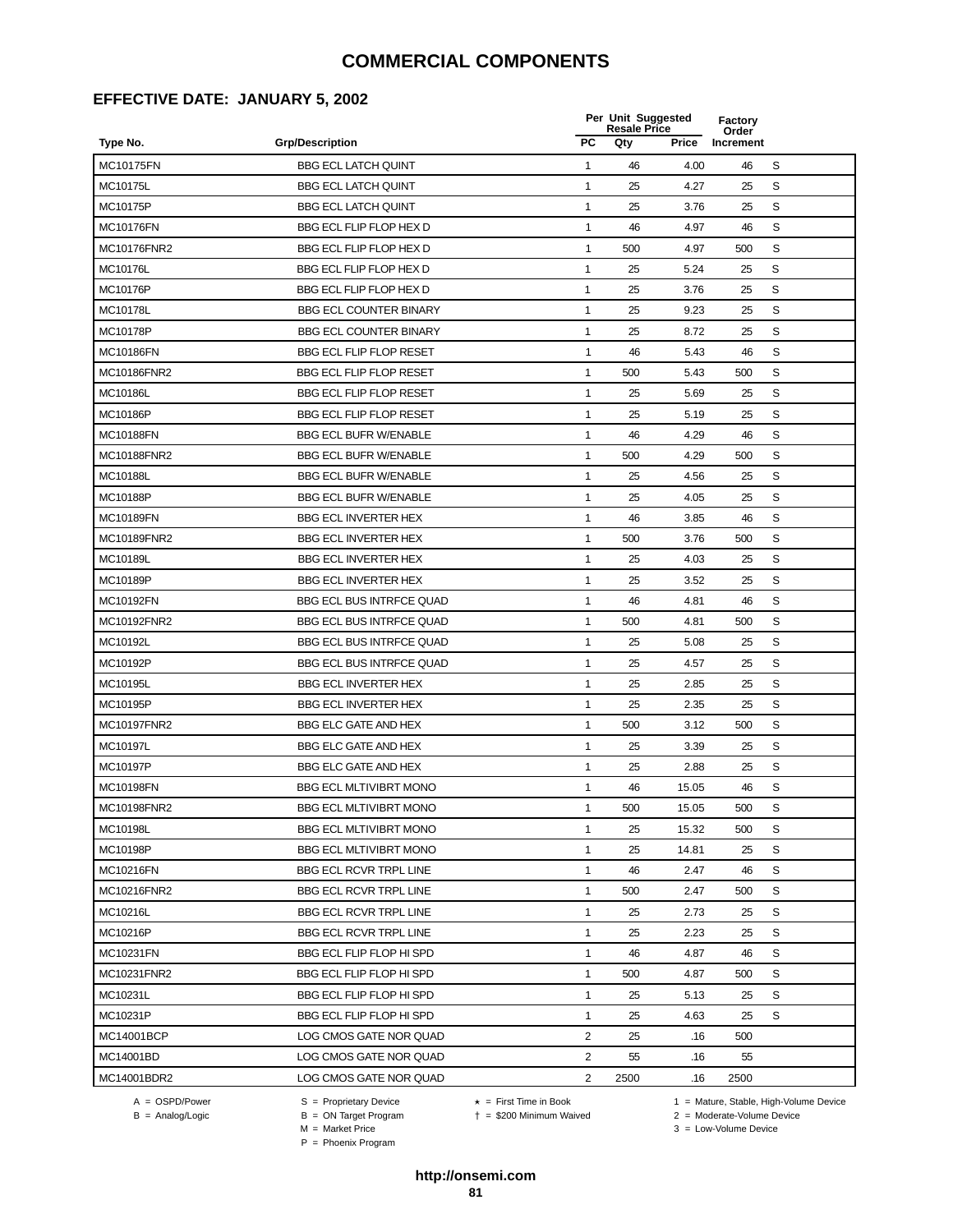### **EFFECTIVE DATE: JANUARY 5, 2002**

|                    |                           |                | Per Unit Suggested<br><b>Resale Price</b> |       | <b>Factory</b><br>Order |  |
|--------------------|---------------------------|----------------|-------------------------------------------|-------|-------------------------|--|
| Type No.           | <b>Grp/Description</b>    | <b>PC</b>      | Qty                                       | Price | Increment               |  |
| MC14001BDT         | LOG CMOS GATE NOR QUAD    | 2              | 96                                        | .20   | 96                      |  |
| MC14001BDTR2       | LOG CMOS GATE NOR QUAD    | $\overline{2}$ | 2500                                      | .16   | 2500                    |  |
| MC14001BF          | LOG CMOS GATE NOR QUAD    | $\overline{2}$ | 50                                        | .16   | 50                      |  |
| MC14001BFEL        | LOG CMOS GATE NOR QUAD    | $\overline{2}$ | 2000                                      | .16   | 2000                    |  |
| <b>MC14001UBCP</b> | LOG CMOS GATE NOR QUAD    | 2              | 25                                        | .16   | 500                     |  |
| MC14001UBD         | LOG CMOS GATE NOR QUAD    | 2              | 55                                        | .16   | 55                      |  |
| MC14001UBDR2       | LOG CMOS GATE NOR QUAD    | $\overline{2}$ | 2500                                      | .16   | 2500                    |  |
| MC14007UBCP        | LOG CMOS COMP PAIR DUAL   | 2              | 25                                        | .16   | 500                     |  |
| MC14007UBD         | LOG CMOS COMP PAIR DUAL   | 2              | 55                                        | .16   | 55                      |  |
| MC14007UBDR2       | LOG CMOS COMP PAIR DUAL   | $\overline{2}$ | 2500                                      | .16   | 2500                    |  |
| MC14007UBDT        | LOG CMOS COMP PAIR DUAL   | 2              | 96                                        | .20   | 96                      |  |
| <b>MC14007UBF</b>  | LOG CMOS COMP PAIR DUAL   | $\overline{2}$ | 50                                        | .16   | 50                      |  |
| MC14007UBFEL       | LOG CMOS COMP PAIR DUAL   | 2              | 2000                                      | .16   | 2000                    |  |
| MC14008BCP         | LOG CMOS ARTH OP 4BIT     | $\sqrt{2}$     | 25                                        | .293  | 500                     |  |
| MC14008BDR2        | LOG CMOS ARTH OP 4BIT     | $\overline{2}$ | 2500                                      | .293  | 2500                    |  |
| MC14008BF          | LOG CMOS ARTH OP 4BIT     | $\overline{2}$ | 50                                        | .293  | 50                      |  |
| MC14011BCP         | LOG CMOS GATE NAND QUAD   | 2              | 25                                        | .16   | 500                     |  |
| MC14011BD          | LOG CMOS GATE NAND QUAD   | $\overline{2}$ | 55                                        | .16   | 55                      |  |
| MC14011BDR2        | LOG CMOS GATE NAND QUAD   | $\overline{2}$ | 2500                                      | .16   | 2500                    |  |
| MC14011BDT         | LOG CMOS GATE NAND QUAD   | 2              | 96                                        | .20   | 96                      |  |
| MC14011BDTR2       | LOG CMOS GATE NAND QUAD   | $\overline{2}$ | 2500                                      | .20   | 2500                    |  |
| MC14011BF          | LOG CMOS GATE NAND QUAD   | 2              | 50                                        | .16   | 50                      |  |
| MC14011BFEL        | LOG CMOS GATE NAND QUAD   | $\overline{2}$ | 2000                                      | .16   | 2000                    |  |
| MC14011UBCP        | LOG CMOS GATE NAND QUAD   | 2              | 25                                        | .16   | 500                     |  |
| MC14011UBD         | LOG CMOS GATE NAND QUAD   | $\overline{2}$ | 55                                        | .16   | 55                      |  |
| MC14011UBDR2       | LOG CMOS GATE NAND QUAD   | 2              | 2500                                      | .16   | 2500                    |  |
| MC14012BCP         | LOG CMOS GATE NAND DUAL   | 2              | 25                                        | .173  | 500                     |  |
| MC14012BD          | LOG CMOS GATE NAND DUAL   | $\overline{2}$ | 55                                        | .173  | 55                      |  |
| MC14012BDR2        | LOG CMOS GATE NAND DUAL   | 2              | 2500                                      | .173  | 2500                    |  |
| MC14012BF          | LOG CMOS GATE NAND DUAL   | 2              | 50                                        | .173  | 50                      |  |
| MC14012BFEL        | LOG CMOS GATE NAND DUAL   | $\overline{2}$ | 2000                                      | .173  | 2000                    |  |
| MC14013BCP         | LOG CMOS D FLIP FLOP DUAL | 2              | 25                                        | .20   | 500                     |  |
| MC14013BD          | LOG CMOS D FLIP FLOP DUAL | 2              | 55                                        | .20   | 55                      |  |
| MC14013BDR2        | LOG CMOS D FLIP FLOP DUAL | 2              | 2500                                      | .20   | 2500                    |  |
| MC14013BDT         | LOG CMOS D FLIP FLOP DUAL | 2              | 96                                        | .24   | 96                      |  |
| MC14013BDTR2       | LOG CMOS D FLIP FLOP DUAL | 2              | 2500                                      | .24   | 2500                    |  |
| MC14013BF          | LOG CMOS D FLIP FLOP DUAL | 2              | 50                                        | .20   | 50                      |  |
| MC14013BFEL        | LOG CMOS D FLIP FLOP DUAL | 2              | 2000                                      | .20   | 2000                    |  |
| MC14014BCP         | LOG CMOS SHIFT REG 8BIT   | $\overline{2}$ | 25                                        | .347  | 500                     |  |
| MC14014BD          | LOG CMOS SHIFT REG 8BIT   | $\overline{2}$ | 48                                        | .347  | 48                      |  |
| MC14014BDR2        | LOG CMOS SHIFT REG 8BIT   | 2              | 2500                                      | .347  | 2500                    |  |
| MC14014BF          | LOG CMOS SHIFT REG 8BIT   | 2              | 50                                        | .347  | 50                      |  |
| MC14014BFEL        | LOG CMOS SHIFT REG 8BIT   | 2              | 2000                                      | .347  | 2000                    |  |
| MC14015BCP         | LOG CMOS SHIFT REG 4BIT   | $\overline{2}$ | 25                                        | .333  | 500                     |  |
| MC14015BD          | LOG CMOS SHIFT REG 4BIT   | $\overline{c}$ | 48                                        | .333  | 48                      |  |
|                    |                           |                |                                           |       |                         |  |

B = ON Target Program<br>M = Market Price

 $A = OBPD/Power$ <br>  $B = ON Target Program$   $A = First Time in Book$   $A = West Theorem 1 = Nature, Stable, High-Volume Device$   $A = Mature, Stable, High-Volume Device$   $A = Mature, Stable, High-Volume Device$   $A = Mature, Table, High-Volume Device$   $A = Mature, Table, High-Volume Device$   $A = Mature, Table, High-Volume Device$   $A = Mature, Table, High-Volume Device$   $A = Mature, Table, High-Volume Device$   $A = Mature, Table, High-Volume Device$   $A = Mature, Table, High-Volume Device$   $A = Mature, Table, High-Volume Device$   $A = Mature, Table, High-Volume Device$   $A = Mature, Table, High-Volume Device$   $A = Mature, Table$ 

 $2 =$  Moderate-Volume Device  $3 =$  Low-Volume Device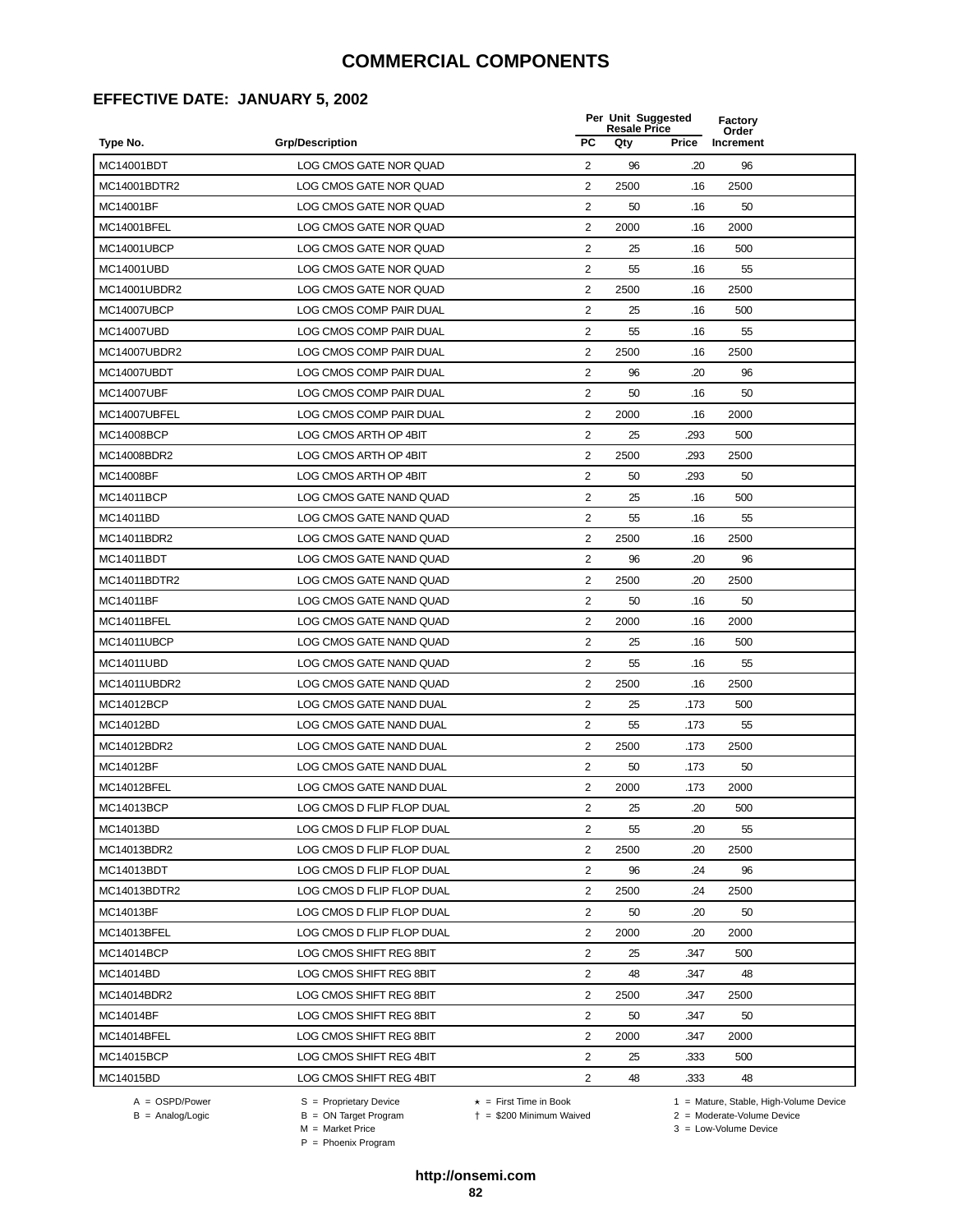### **EFFECTIVE DATE: JANUARY 5, 2002**

|                   |                         |                | Per Unit Suggested<br><b>Resale Price</b> |       | Factory<br>Order |  |
|-------------------|-------------------------|----------------|-------------------------------------------|-------|------------------|--|
| Type No.          | <b>Grp/Description</b>  | <b>PC</b>      | Qty                                       | Price | Increment        |  |
| MC14015BDR2       | LOG CMOS SHIFT REG 4BIT | 2              | 2500                                      | .333  | 2500             |  |
| MC14015BDT        | LOG CMOS SHIFT REG 4BIT | 2              | 96                                        | .373  | 96               |  |
| MC14015BF         | LOG CMOS SHIFT REG 4BIT | 2              | 50                                        | .333  | 50               |  |
| MC14015BFEL       | LOG CMOS SHIFT REG 4BIT | 2              | 2000                                      | .333  | 2000             |  |
| MC14016BCP        | LOG CMOS MLTIPLXR QUAD  | 2              | 25                                        | .24   | 500              |  |
| MC14016BD         | LOG CMOS MLTIPLXR QUAD  | 2              | 55                                        | .24   | 55               |  |
| MC14016BDR2       | LOG CMOS MLTIPLXR QUAD  | $\overline{2}$ | 2500                                      | .24   | 2500             |  |
| MC14016BF         | LOG CMOS MLTIPLXR QUAD  | 2              | 50                                        | .24   | 50               |  |
| MC14016BFEL       | LOG CMOS MLTIPLXR QUAD  | 2              | 2000                                      | .24   | 2000             |  |
| <b>MC14017BCP</b> | LOG CMOS COUNTER DECADE | $\overline{2}$ | 25                                        | .293  | 500              |  |
| MC14017BD         | LOG CMOS COUNTER DECADE | 2              | 48                                        | .293  | 48               |  |
| MC14017BDR2       | LOG CMOS COUNTER DECADE | $\overline{2}$ | 2500                                      | .293  | 2500             |  |
| MC14017BF         | LOG CMOS COUNTER DECADE | 2              | 50                                        | .293  | 50               |  |
| MC14017BFEL       | LOG CMOS COUNTER DECADE | $\sqrt{2}$     | 2000                                      | .293  | 2000             |  |
| MC14018BCP        | LOG CMOS COUNTER DIVIDE | 2              | 25                                        | .333  | 500              |  |
| MC14018BD         | LOG CMOS COUNTER DIVIDE | $\overline{2}$ | 48                                        | .333  | 48               |  |
| MC14018BDR2       | LOG CMOS COUNTER DIVIDE | 2              | 2500                                      | .333  | 2500             |  |
| MC14018BF         | LOG CMOS COUNTER DIVIDE | $\overline{2}$ | 50                                        | .333  | 50               |  |
| MC14018BFEL       | LOG CMOS COUNTER DIVIDE | $\overline{2}$ | 2000                                      | .333  | 2000             |  |
| MC14020BCP        | LOG CMOS COUNTER 14BIT  | 2              | 25                                        | .333  | 500              |  |
| MC14020BD         | LOG CMOS COUNTER 14BIT  | $\overline{2}$ | 48                                        | .333  | 48               |  |
| MC14020BDR2       | LOG CMOS COUNTER 14BIT  | $\overline{2}$ | 2500                                      | .333  | 2500             |  |
| MC14020BDT        | LOG CMOS COUNTER 14BIT  | 2              | 96                                        | .373  | 96               |  |
| MC14020BF         | LOG CMOS COUNTER 14BIT  | 2              | 50                                        | .333  | 50               |  |
| MC14020BFEL       | LOG CMOS COUNTER 14BIT  | $\overline{2}$ | 2000                                      | .333  | 2000             |  |
| MC14021BCP        | LOG CMOS SHIFT REG 8BIT | 2              | 25                                        | .293  | 500              |  |
| MC14021BD         | LOG CMOS SHIFT REG 8BIT | $\overline{2}$ | 48                                        | .293  | 48               |  |
| MC14021BDR2       | LOG CMOS SHIFT REG 8BIT | $\overline{2}$ | 2500                                      | .293  | 2500             |  |
| MC14021BF         | LOG CMOS SHIFT REG 8BIT | 2              | 50                                        | .293  | 50               |  |
| MC14021BFEL       | LOG CMOS SHIFT REG 8BIT | $\overline{2}$ | 2000                                      | .293  | 2000             |  |
| MC14022BCP        | LOG CMOS COUNTER OCTAL  | $\overline{2}$ | 25                                        | .333  | 500              |  |
| MC14022BD         | LOG CMOS COUNTER OCTAL  | 2              | 48                                        | 333   | 48               |  |
| MC14022BDR2       | LOG CMOS COUNTER OCTAL  | 2              | 2500                                      | .333  | 2500             |  |
| MC14023BCP        | LOG CMOS GATE NAND TRPL | 2              | 25                                        | .20   | 500              |  |
| MC14023BD         | LOG CMOS GATE NAND TRPL | 2              | 55                                        | .20   | 55               |  |
| MC14023BDR2       | LOG CMOS GATE NAND TRPL | 2              | 2500                                      | .20   | 2500             |  |
| MC14023BF         | LOG CMOS GATE NAND TRPL | 2              | 50                                        | .20   | 50               |  |
| MC14023BFEL       | LOG CMOS GATE NAND TRPL | $\overline{2}$ | 2000                                      | .20   | 2000             |  |
| MC14024BCP        | LOG CMOS COUNTER 7STAGE | $\overline{2}$ | 25                                        | .24   | 500              |  |
| MC14024BD         | LOG CMOS COUNTER 7STAGE | 2              | 55                                        | .24   | 55               |  |
| MC14024BDR2       | LOG CMOS COUNTER 7STAGE | 2              | 2500                                      | .24   | 2500             |  |
| MC14024BF         | LOG CMOS COUNTER 7STAGE | 2              | 50                                        | .24   | 50               |  |
| MC14024BFEL       | LOG CMOS COUNTER 7STAGE | 2              | 2000                                      | .24   | 2000             |  |
| MC14025BCP        | LOG CMOS GATE NOR TRPL  | 2              | 25                                        | .213  | 500              |  |
| MC14025BD         | LOG CMOS GATE NOR TRPL  | $\overline{2}$ | 55                                        | .213  | 55               |  |
|                   |                         |                |                                           |       |                  |  |

B = ON Target Program<br>M = Market Price

 $A = OBPD/Power$ <br>  $B = ON Target Program$   $A = First Time in Book$   $A = West Theorem 1 = Nature, Stable, High-Volume Device$   $A = Mature, Stable, High-Volume Device$   $A = Mature, Stable, High-Volume Device$   $A = Mature, Table, High-Volume Device$   $A = Mature, Table, High-Volume Device$   $A = Mature, Table, High-Volume Device$   $A = Mature, Table, High-Volume Device$   $A = Mature, Table, High-Volume Device$   $A = Mature, Table, High-Volume Device$   $A = Mature, Table, High-Volume Device$   $A = Mature, Table, High-Volume Device$   $A = Mature, Table, High-Volume Device$   $A = Mature, Table, High-Volume Device$   $A = Mature, Table$ 

 $2 =$  Moderate-Volume Device

P = Phoenix Program

 $3 =$  Low-Volume Device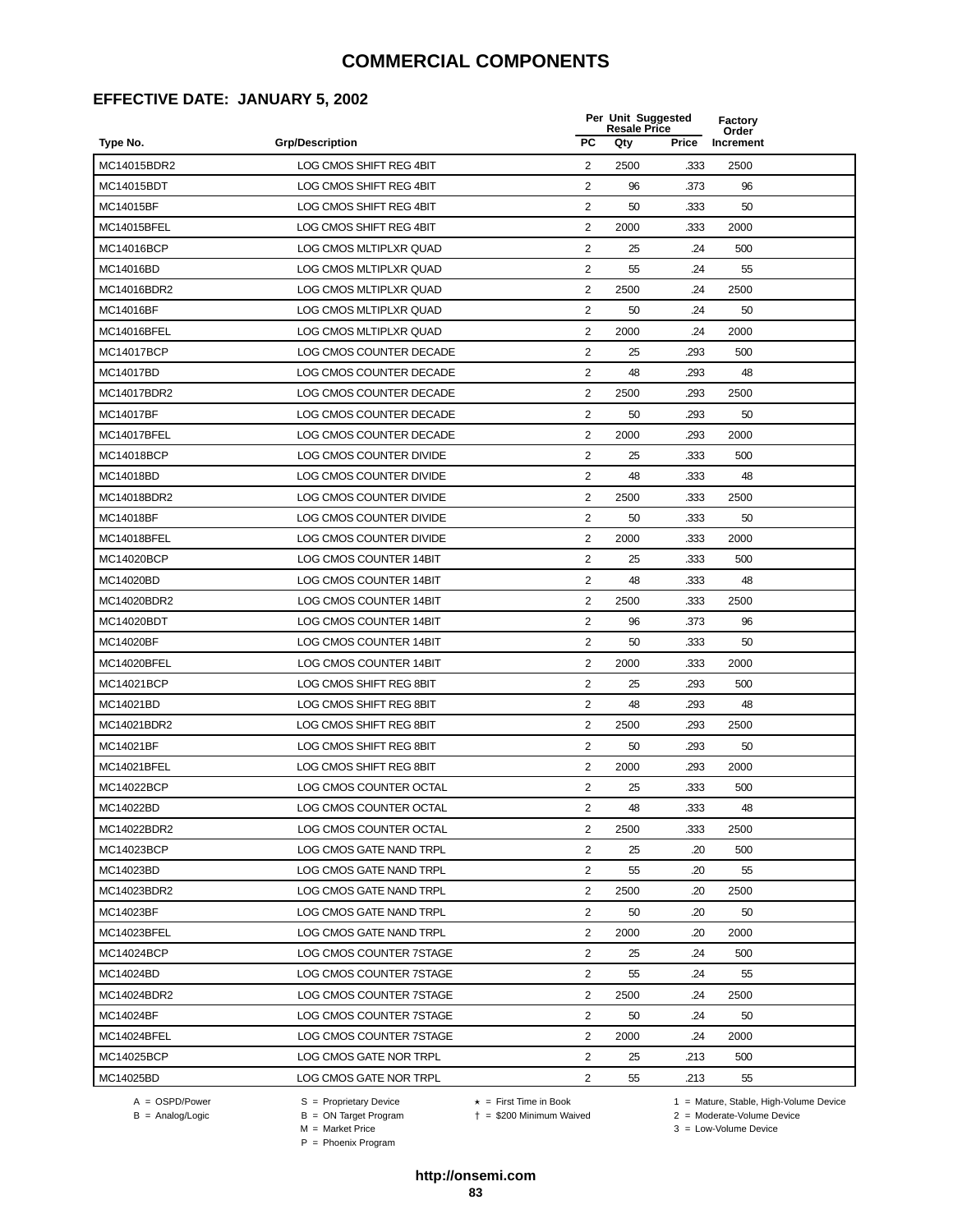### **EFFECTIVE DATE: JANUARY 5, 2002**

| PC<br><b>Grp/Description</b><br>Qty<br>Price<br>Type No.<br>Increment<br>MC14025BDR2<br><b>LOG CMOS GATE NOR TRPL</b><br>2<br>2500<br>2500<br>.213<br>2<br>50<br>MC14025BF<br><b>LOG CMOS GATE NOR TRPL</b><br>50<br>.213<br>$\overline{2}$<br>2000<br>2000<br>MC14025BFEL<br>LOG CMOS GATE NOR TRPL<br>.213<br>MC14027BCP<br>2<br>LOG CMOS JK FLIP FLOP DUA<br>25<br>.24<br>500<br>$\overline{2}$<br>48<br>MC14027BD<br>LOG CMOS JK FLIP FLOP DUA<br>.24<br>48<br>MC14027BDR2<br>LOG CMOS JK FLIP FLOP DUA<br>2<br>2500<br>.24<br>2500<br>$\overline{2}$<br>50<br>.24<br>50<br>MC14027BF<br>LOG CMOS JK FLIP FLOP DUA<br>2<br>2000<br>.24<br>2000<br><b>MC14027BFEL</b><br>LOG CMOS JK FLIP FLOP DUA<br>MC14028BCP<br>$\overline{2}$<br>25<br>.333<br>500<br>LOG CMOS DCODE/DMULTI BCD<br>MC14028BD<br>LOG CMOS DCODE/DMULTI BCD<br>$\overline{2}$<br>48<br>.333<br>48<br>$\overline{2}$<br>2500<br>MC14028BDR2<br>LOG CMOS DCODE/DMULTI BCD<br>2500<br>.333<br>MC14028BF<br>LOG CMOS DCODE/DMULTI BCD<br>2<br>50<br>.333<br>50<br>$\overline{2}$<br>MC14028BFEL<br>LOG CMOS DCODE/DMULTI BCD<br>2000<br>.333<br>2000<br>$\overline{2}$<br>MC14029BCP<br>LOG CMOS COUNTER BINARY<br>25<br>.32<br>500<br>MC14029BD<br><b>LOG CMOS COUNTER BINARY</b><br>2<br>48<br>.32<br>48<br>$\overline{2}$<br>2500<br>.32<br>2500<br>MC14029BDR2<br><b>LOG CMOS COUNTER BINARY</b><br>2<br>50<br>.32<br>MC14029BF<br>LOG CMOS COUNTER BINARY<br>50<br>$\overline{2}$<br><b>MC14029BFEL</b><br>2000<br>.32<br>2000<br>LOG CMOS COUNTER BINARY<br>2<br>98<br>MC1403BD<br>ANA PREC LOW VOLT REF<br>1.35<br>98<br>2<br>2500<br>MC1403BDR2<br>ANA PREC LOW VOLT REF<br>2500<br>1.35<br>$\overline{2}$<br>MC1403BP1<br>ANA PREC LOW VOLT REF<br>50<br>1.36<br>1000<br>2<br>MC1403D<br>ANA PREC LOW VOLT REF<br>98<br>1.23<br>98<br>$\overline{2}$<br>MC1403DR2<br>ANA PREC LOW VOLT REF<br>2500<br>1.23<br>2500<br>MC1403P1<br>ANA PREC LOW VOLT REF<br>2<br>50<br>1.25<br>1000<br>$\overline{c}$<br>25<br>.333<br>MC14040BCP<br>LOG CMOS COUNTER 12BIT<br>500<br>2<br>48<br>MC14040BD<br>LOG CMOS COUNTER 12BIT<br>.333<br>48<br>$\overline{2}$<br>MC14040BDR2<br>2500<br>2500<br>LOG CMOS COUNTER 12BIT<br>.333<br>2<br>MC14040BDT<br>LOG CMOS COUNTER 12BIT<br>96<br>.373<br>96<br>$\overline{2}$<br>MC14040BDTR2<br>LOG CMOS COUNTER 12BIT<br>2500<br>.373<br>2500<br>MC14040BF<br>LOG CMOS COUNTER 12BIT<br>2<br>50<br>.333<br>50<br>MC14040BFEL<br>LOG CMOS COUNTER 12BIT<br>2<br>2000<br>.333<br>2000<br>2<br>.293<br>MC14042BCP<br>LOG CMOS LATCH QUAD TRAN<br>25<br>500<br>$\overline{2}$<br>48<br>MC14042BD<br>LOG CMOS LATCH QUAD TRAN<br>.293<br>48<br>$\overline{2}$<br>2500<br>.293<br>2500<br>MC14042BDR2<br>LOG CMOS LATCH QUAD TRAN<br>2<br>MC14042BF<br>LOG CMOS LATCH QUAD TRAN<br>50<br>.293<br>50<br>$\overline{2}$<br>MC14042BFEL<br>LOG CMOS LATCH QUAD TRAN<br>2000<br>.293<br>2000<br>2<br>MC14043BCP<br>25<br>.293<br>500<br>LOG CMOS LATCH QUAD NOR<br>$\overline{2}$<br>MC14043BD<br>LOG CMOS LATCH QUAD NOR<br>48<br>.293<br>48<br>2<br>2500<br>.293<br>2500<br>MC14043BDR2<br>LOG CMOS LATCH QUAD NOR<br>$\overline{2}$<br>MC14043BF<br>LOG CMOS LATCH QUAD NOR<br>50<br>.293<br>50<br>$\overline{2}$<br>MC14043BFEL<br>LOG CMOS LATCH QUAD NOR<br>2000<br>.293<br>2000<br>2<br>MC14044BCP<br>LOG CMOS LATCH QUAD NAND<br>25<br>.293<br>500<br>$\overline{2}$<br>48<br>MC14044BD<br>LOG CMOS LATCH QUAD NAND<br>.293<br>48<br>$\overline{2}$<br>MC14044BDR2<br>LOG CMOS LATCH QUAD NAND<br>2500<br>.293<br>2500<br>$\overline{2}$<br>MC14046BCP<br>LOG CMOS PHASE LOCK LOOP<br>25<br>.333<br>500 |  | Per Unit Suggested<br><b>Resale Price</b> | Factory<br>Order |  |
|--------------------------------------------------------------------------------------------------------------------------------------------------------------------------------------------------------------------------------------------------------------------------------------------------------------------------------------------------------------------------------------------------------------------------------------------------------------------------------------------------------------------------------------------------------------------------------------------------------------------------------------------------------------------------------------------------------------------------------------------------------------------------------------------------------------------------------------------------------------------------------------------------------------------------------------------------------------------------------------------------------------------------------------------------------------------------------------------------------------------------------------------------------------------------------------------------------------------------------------------------------------------------------------------------------------------------------------------------------------------------------------------------------------------------------------------------------------------------------------------------------------------------------------------------------------------------------------------------------------------------------------------------------------------------------------------------------------------------------------------------------------------------------------------------------------------------------------------------------------------------------------------------------------------------------------------------------------------------------------------------------------------------------------------------------------------------------------------------------------------------------------------------------------------------------------------------------------------------------------------------------------------------------------------------------------------------------------------------------------------------------------------------------------------------------------------------------------------------------------------------------------------------------------------------------------------------------------------------------------------------------------------------------------------------------------------------------------------------------------------------------------------------------------------------------------------------------------------------------------------------------------------------------------------------------------------------------------------------------------------------------------------------------------------------------------------------------------------------------------------------------------------------------------------------------------------------------------------------------------------------------------------------------------------------------------------------------------------------------------------------------------------------------------------------------------------------------------------------------------------------------------------------------------------------------------------------------------------------------------|--|-------------------------------------------|------------------|--|
|                                                                                                                                                                                                                                                                                                                                                                                                                                                                                                                                                                                                                                                                                                                                                                                                                                                                                                                                                                                                                                                                                                                                                                                                                                                                                                                                                                                                                                                                                                                                                                                                                                                                                                                                                                                                                                                                                                                                                                                                                                                                                                                                                                                                                                                                                                                                                                                                                                                                                                                                                                                                                                                                                                                                                                                                                                                                                                                                                                                                                                                                                                                                                                                                                                                                                                                                                                                                                                                                                                                                                                                                              |  |                                           |                  |  |
|                                                                                                                                                                                                                                                                                                                                                                                                                                                                                                                                                                                                                                                                                                                                                                                                                                                                                                                                                                                                                                                                                                                                                                                                                                                                                                                                                                                                                                                                                                                                                                                                                                                                                                                                                                                                                                                                                                                                                                                                                                                                                                                                                                                                                                                                                                                                                                                                                                                                                                                                                                                                                                                                                                                                                                                                                                                                                                                                                                                                                                                                                                                                                                                                                                                                                                                                                                                                                                                                                                                                                                                                              |  |                                           |                  |  |
|                                                                                                                                                                                                                                                                                                                                                                                                                                                                                                                                                                                                                                                                                                                                                                                                                                                                                                                                                                                                                                                                                                                                                                                                                                                                                                                                                                                                                                                                                                                                                                                                                                                                                                                                                                                                                                                                                                                                                                                                                                                                                                                                                                                                                                                                                                                                                                                                                                                                                                                                                                                                                                                                                                                                                                                                                                                                                                                                                                                                                                                                                                                                                                                                                                                                                                                                                                                                                                                                                                                                                                                                              |  |                                           |                  |  |
|                                                                                                                                                                                                                                                                                                                                                                                                                                                                                                                                                                                                                                                                                                                                                                                                                                                                                                                                                                                                                                                                                                                                                                                                                                                                                                                                                                                                                                                                                                                                                                                                                                                                                                                                                                                                                                                                                                                                                                                                                                                                                                                                                                                                                                                                                                                                                                                                                                                                                                                                                                                                                                                                                                                                                                                                                                                                                                                                                                                                                                                                                                                                                                                                                                                                                                                                                                                                                                                                                                                                                                                                              |  |                                           |                  |  |
|                                                                                                                                                                                                                                                                                                                                                                                                                                                                                                                                                                                                                                                                                                                                                                                                                                                                                                                                                                                                                                                                                                                                                                                                                                                                                                                                                                                                                                                                                                                                                                                                                                                                                                                                                                                                                                                                                                                                                                                                                                                                                                                                                                                                                                                                                                                                                                                                                                                                                                                                                                                                                                                                                                                                                                                                                                                                                                                                                                                                                                                                                                                                                                                                                                                                                                                                                                                                                                                                                                                                                                                                              |  |                                           |                  |  |
|                                                                                                                                                                                                                                                                                                                                                                                                                                                                                                                                                                                                                                                                                                                                                                                                                                                                                                                                                                                                                                                                                                                                                                                                                                                                                                                                                                                                                                                                                                                                                                                                                                                                                                                                                                                                                                                                                                                                                                                                                                                                                                                                                                                                                                                                                                                                                                                                                                                                                                                                                                                                                                                                                                                                                                                                                                                                                                                                                                                                                                                                                                                                                                                                                                                                                                                                                                                                                                                                                                                                                                                                              |  |                                           |                  |  |
|                                                                                                                                                                                                                                                                                                                                                                                                                                                                                                                                                                                                                                                                                                                                                                                                                                                                                                                                                                                                                                                                                                                                                                                                                                                                                                                                                                                                                                                                                                                                                                                                                                                                                                                                                                                                                                                                                                                                                                                                                                                                                                                                                                                                                                                                                                                                                                                                                                                                                                                                                                                                                                                                                                                                                                                                                                                                                                                                                                                                                                                                                                                                                                                                                                                                                                                                                                                                                                                                                                                                                                                                              |  |                                           |                  |  |
|                                                                                                                                                                                                                                                                                                                                                                                                                                                                                                                                                                                                                                                                                                                                                                                                                                                                                                                                                                                                                                                                                                                                                                                                                                                                                                                                                                                                                                                                                                                                                                                                                                                                                                                                                                                                                                                                                                                                                                                                                                                                                                                                                                                                                                                                                                                                                                                                                                                                                                                                                                                                                                                                                                                                                                                                                                                                                                                                                                                                                                                                                                                                                                                                                                                                                                                                                                                                                                                                                                                                                                                                              |  |                                           |                  |  |
|                                                                                                                                                                                                                                                                                                                                                                                                                                                                                                                                                                                                                                                                                                                                                                                                                                                                                                                                                                                                                                                                                                                                                                                                                                                                                                                                                                                                                                                                                                                                                                                                                                                                                                                                                                                                                                                                                                                                                                                                                                                                                                                                                                                                                                                                                                                                                                                                                                                                                                                                                                                                                                                                                                                                                                                                                                                                                                                                                                                                                                                                                                                                                                                                                                                                                                                                                                                                                                                                                                                                                                                                              |  |                                           |                  |  |
|                                                                                                                                                                                                                                                                                                                                                                                                                                                                                                                                                                                                                                                                                                                                                                                                                                                                                                                                                                                                                                                                                                                                                                                                                                                                                                                                                                                                                                                                                                                                                                                                                                                                                                                                                                                                                                                                                                                                                                                                                                                                                                                                                                                                                                                                                                                                                                                                                                                                                                                                                                                                                                                                                                                                                                                                                                                                                                                                                                                                                                                                                                                                                                                                                                                                                                                                                                                                                                                                                                                                                                                                              |  |                                           |                  |  |
|                                                                                                                                                                                                                                                                                                                                                                                                                                                                                                                                                                                                                                                                                                                                                                                                                                                                                                                                                                                                                                                                                                                                                                                                                                                                                                                                                                                                                                                                                                                                                                                                                                                                                                                                                                                                                                                                                                                                                                                                                                                                                                                                                                                                                                                                                                                                                                                                                                                                                                                                                                                                                                                                                                                                                                                                                                                                                                                                                                                                                                                                                                                                                                                                                                                                                                                                                                                                                                                                                                                                                                                                              |  |                                           |                  |  |
|                                                                                                                                                                                                                                                                                                                                                                                                                                                                                                                                                                                                                                                                                                                                                                                                                                                                                                                                                                                                                                                                                                                                                                                                                                                                                                                                                                                                                                                                                                                                                                                                                                                                                                                                                                                                                                                                                                                                                                                                                                                                                                                                                                                                                                                                                                                                                                                                                                                                                                                                                                                                                                                                                                                                                                                                                                                                                                                                                                                                                                                                                                                                                                                                                                                                                                                                                                                                                                                                                                                                                                                                              |  |                                           |                  |  |
|                                                                                                                                                                                                                                                                                                                                                                                                                                                                                                                                                                                                                                                                                                                                                                                                                                                                                                                                                                                                                                                                                                                                                                                                                                                                                                                                                                                                                                                                                                                                                                                                                                                                                                                                                                                                                                                                                                                                                                                                                                                                                                                                                                                                                                                                                                                                                                                                                                                                                                                                                                                                                                                                                                                                                                                                                                                                                                                                                                                                                                                                                                                                                                                                                                                                                                                                                                                                                                                                                                                                                                                                              |  |                                           |                  |  |
|                                                                                                                                                                                                                                                                                                                                                                                                                                                                                                                                                                                                                                                                                                                                                                                                                                                                                                                                                                                                                                                                                                                                                                                                                                                                                                                                                                                                                                                                                                                                                                                                                                                                                                                                                                                                                                                                                                                                                                                                                                                                                                                                                                                                                                                                                                                                                                                                                                                                                                                                                                                                                                                                                                                                                                                                                                                                                                                                                                                                                                                                                                                                                                                                                                                                                                                                                                                                                                                                                                                                                                                                              |  |                                           |                  |  |
|                                                                                                                                                                                                                                                                                                                                                                                                                                                                                                                                                                                                                                                                                                                                                                                                                                                                                                                                                                                                                                                                                                                                                                                                                                                                                                                                                                                                                                                                                                                                                                                                                                                                                                                                                                                                                                                                                                                                                                                                                                                                                                                                                                                                                                                                                                                                                                                                                                                                                                                                                                                                                                                                                                                                                                                                                                                                                                                                                                                                                                                                                                                                                                                                                                                                                                                                                                                                                                                                                                                                                                                                              |  |                                           |                  |  |
|                                                                                                                                                                                                                                                                                                                                                                                                                                                                                                                                                                                                                                                                                                                                                                                                                                                                                                                                                                                                                                                                                                                                                                                                                                                                                                                                                                                                                                                                                                                                                                                                                                                                                                                                                                                                                                                                                                                                                                                                                                                                                                                                                                                                                                                                                                                                                                                                                                                                                                                                                                                                                                                                                                                                                                                                                                                                                                                                                                                                                                                                                                                                                                                                                                                                                                                                                                                                                                                                                                                                                                                                              |  |                                           |                  |  |
|                                                                                                                                                                                                                                                                                                                                                                                                                                                                                                                                                                                                                                                                                                                                                                                                                                                                                                                                                                                                                                                                                                                                                                                                                                                                                                                                                                                                                                                                                                                                                                                                                                                                                                                                                                                                                                                                                                                                                                                                                                                                                                                                                                                                                                                                                                                                                                                                                                                                                                                                                                                                                                                                                                                                                                                                                                                                                                                                                                                                                                                                                                                                                                                                                                                                                                                                                                                                                                                                                                                                                                                                              |  |                                           |                  |  |
|                                                                                                                                                                                                                                                                                                                                                                                                                                                                                                                                                                                                                                                                                                                                                                                                                                                                                                                                                                                                                                                                                                                                                                                                                                                                                                                                                                                                                                                                                                                                                                                                                                                                                                                                                                                                                                                                                                                                                                                                                                                                                                                                                                                                                                                                                                                                                                                                                                                                                                                                                                                                                                                                                                                                                                                                                                                                                                                                                                                                                                                                                                                                                                                                                                                                                                                                                                                                                                                                                                                                                                                                              |  |                                           |                  |  |
|                                                                                                                                                                                                                                                                                                                                                                                                                                                                                                                                                                                                                                                                                                                                                                                                                                                                                                                                                                                                                                                                                                                                                                                                                                                                                                                                                                                                                                                                                                                                                                                                                                                                                                                                                                                                                                                                                                                                                                                                                                                                                                                                                                                                                                                                                                                                                                                                                                                                                                                                                                                                                                                                                                                                                                                                                                                                                                                                                                                                                                                                                                                                                                                                                                                                                                                                                                                                                                                                                                                                                                                                              |  |                                           |                  |  |
|                                                                                                                                                                                                                                                                                                                                                                                                                                                                                                                                                                                                                                                                                                                                                                                                                                                                                                                                                                                                                                                                                                                                                                                                                                                                                                                                                                                                                                                                                                                                                                                                                                                                                                                                                                                                                                                                                                                                                                                                                                                                                                                                                                                                                                                                                                                                                                                                                                                                                                                                                                                                                                                                                                                                                                                                                                                                                                                                                                                                                                                                                                                                                                                                                                                                                                                                                                                                                                                                                                                                                                                                              |  |                                           |                  |  |
|                                                                                                                                                                                                                                                                                                                                                                                                                                                                                                                                                                                                                                                                                                                                                                                                                                                                                                                                                                                                                                                                                                                                                                                                                                                                                                                                                                                                                                                                                                                                                                                                                                                                                                                                                                                                                                                                                                                                                                                                                                                                                                                                                                                                                                                                                                                                                                                                                                                                                                                                                                                                                                                                                                                                                                                                                                                                                                                                                                                                                                                                                                                                                                                                                                                                                                                                                                                                                                                                                                                                                                                                              |  |                                           |                  |  |
|                                                                                                                                                                                                                                                                                                                                                                                                                                                                                                                                                                                                                                                                                                                                                                                                                                                                                                                                                                                                                                                                                                                                                                                                                                                                                                                                                                                                                                                                                                                                                                                                                                                                                                                                                                                                                                                                                                                                                                                                                                                                                                                                                                                                                                                                                                                                                                                                                                                                                                                                                                                                                                                                                                                                                                                                                                                                                                                                                                                                                                                                                                                                                                                                                                                                                                                                                                                                                                                                                                                                                                                                              |  |                                           |                  |  |
|                                                                                                                                                                                                                                                                                                                                                                                                                                                                                                                                                                                                                                                                                                                                                                                                                                                                                                                                                                                                                                                                                                                                                                                                                                                                                                                                                                                                                                                                                                                                                                                                                                                                                                                                                                                                                                                                                                                                                                                                                                                                                                                                                                                                                                                                                                                                                                                                                                                                                                                                                                                                                                                                                                                                                                                                                                                                                                                                                                                                                                                                                                                                                                                                                                                                                                                                                                                                                                                                                                                                                                                                              |  |                                           |                  |  |
|                                                                                                                                                                                                                                                                                                                                                                                                                                                                                                                                                                                                                                                                                                                                                                                                                                                                                                                                                                                                                                                                                                                                                                                                                                                                                                                                                                                                                                                                                                                                                                                                                                                                                                                                                                                                                                                                                                                                                                                                                                                                                                                                                                                                                                                                                                                                                                                                                                                                                                                                                                                                                                                                                                                                                                                                                                                                                                                                                                                                                                                                                                                                                                                                                                                                                                                                                                                                                                                                                                                                                                                                              |  |                                           |                  |  |
|                                                                                                                                                                                                                                                                                                                                                                                                                                                                                                                                                                                                                                                                                                                                                                                                                                                                                                                                                                                                                                                                                                                                                                                                                                                                                                                                                                                                                                                                                                                                                                                                                                                                                                                                                                                                                                                                                                                                                                                                                                                                                                                                                                                                                                                                                                                                                                                                                                                                                                                                                                                                                                                                                                                                                                                                                                                                                                                                                                                                                                                                                                                                                                                                                                                                                                                                                                                                                                                                                                                                                                                                              |  |                                           |                  |  |
|                                                                                                                                                                                                                                                                                                                                                                                                                                                                                                                                                                                                                                                                                                                                                                                                                                                                                                                                                                                                                                                                                                                                                                                                                                                                                                                                                                                                                                                                                                                                                                                                                                                                                                                                                                                                                                                                                                                                                                                                                                                                                                                                                                                                                                                                                                                                                                                                                                                                                                                                                                                                                                                                                                                                                                                                                                                                                                                                                                                                                                                                                                                                                                                                                                                                                                                                                                                                                                                                                                                                                                                                              |  |                                           |                  |  |
|                                                                                                                                                                                                                                                                                                                                                                                                                                                                                                                                                                                                                                                                                                                                                                                                                                                                                                                                                                                                                                                                                                                                                                                                                                                                                                                                                                                                                                                                                                                                                                                                                                                                                                                                                                                                                                                                                                                                                                                                                                                                                                                                                                                                                                                                                                                                                                                                                                                                                                                                                                                                                                                                                                                                                                                                                                                                                                                                                                                                                                                                                                                                                                                                                                                                                                                                                                                                                                                                                                                                                                                                              |  |                                           |                  |  |
|                                                                                                                                                                                                                                                                                                                                                                                                                                                                                                                                                                                                                                                                                                                                                                                                                                                                                                                                                                                                                                                                                                                                                                                                                                                                                                                                                                                                                                                                                                                                                                                                                                                                                                                                                                                                                                                                                                                                                                                                                                                                                                                                                                                                                                                                                                                                                                                                                                                                                                                                                                                                                                                                                                                                                                                                                                                                                                                                                                                                                                                                                                                                                                                                                                                                                                                                                                                                                                                                                                                                                                                                              |  |                                           |                  |  |
|                                                                                                                                                                                                                                                                                                                                                                                                                                                                                                                                                                                                                                                                                                                                                                                                                                                                                                                                                                                                                                                                                                                                                                                                                                                                                                                                                                                                                                                                                                                                                                                                                                                                                                                                                                                                                                                                                                                                                                                                                                                                                                                                                                                                                                                                                                                                                                                                                                                                                                                                                                                                                                                                                                                                                                                                                                                                                                                                                                                                                                                                                                                                                                                                                                                                                                                                                                                                                                                                                                                                                                                                              |  |                                           |                  |  |
|                                                                                                                                                                                                                                                                                                                                                                                                                                                                                                                                                                                                                                                                                                                                                                                                                                                                                                                                                                                                                                                                                                                                                                                                                                                                                                                                                                                                                                                                                                                                                                                                                                                                                                                                                                                                                                                                                                                                                                                                                                                                                                                                                                                                                                                                                                                                                                                                                                                                                                                                                                                                                                                                                                                                                                                                                                                                                                                                                                                                                                                                                                                                                                                                                                                                                                                                                                                                                                                                                                                                                                                                              |  |                                           |                  |  |
|                                                                                                                                                                                                                                                                                                                                                                                                                                                                                                                                                                                                                                                                                                                                                                                                                                                                                                                                                                                                                                                                                                                                                                                                                                                                                                                                                                                                                                                                                                                                                                                                                                                                                                                                                                                                                                                                                                                                                                                                                                                                                                                                                                                                                                                                                                                                                                                                                                                                                                                                                                                                                                                                                                                                                                                                                                                                                                                                                                                                                                                                                                                                                                                                                                                                                                                                                                                                                                                                                                                                                                                                              |  |                                           |                  |  |
|                                                                                                                                                                                                                                                                                                                                                                                                                                                                                                                                                                                                                                                                                                                                                                                                                                                                                                                                                                                                                                                                                                                                                                                                                                                                                                                                                                                                                                                                                                                                                                                                                                                                                                                                                                                                                                                                                                                                                                                                                                                                                                                                                                                                                                                                                                                                                                                                                                                                                                                                                                                                                                                                                                                                                                                                                                                                                                                                                                                                                                                                                                                                                                                                                                                                                                                                                                                                                                                                                                                                                                                                              |  |                                           |                  |  |
|                                                                                                                                                                                                                                                                                                                                                                                                                                                                                                                                                                                                                                                                                                                                                                                                                                                                                                                                                                                                                                                                                                                                                                                                                                                                                                                                                                                                                                                                                                                                                                                                                                                                                                                                                                                                                                                                                                                                                                                                                                                                                                                                                                                                                                                                                                                                                                                                                                                                                                                                                                                                                                                                                                                                                                                                                                                                                                                                                                                                                                                                                                                                                                                                                                                                                                                                                                                                                                                                                                                                                                                                              |  |                                           |                  |  |
|                                                                                                                                                                                                                                                                                                                                                                                                                                                                                                                                                                                                                                                                                                                                                                                                                                                                                                                                                                                                                                                                                                                                                                                                                                                                                                                                                                                                                                                                                                                                                                                                                                                                                                                                                                                                                                                                                                                                                                                                                                                                                                                                                                                                                                                                                                                                                                                                                                                                                                                                                                                                                                                                                                                                                                                                                                                                                                                                                                                                                                                                                                                                                                                                                                                                                                                                                                                                                                                                                                                                                                                                              |  |                                           |                  |  |
|                                                                                                                                                                                                                                                                                                                                                                                                                                                                                                                                                                                                                                                                                                                                                                                                                                                                                                                                                                                                                                                                                                                                                                                                                                                                                                                                                                                                                                                                                                                                                                                                                                                                                                                                                                                                                                                                                                                                                                                                                                                                                                                                                                                                                                                                                                                                                                                                                                                                                                                                                                                                                                                                                                                                                                                                                                                                                                                                                                                                                                                                                                                                                                                                                                                                                                                                                                                                                                                                                                                                                                                                              |  |                                           |                  |  |
|                                                                                                                                                                                                                                                                                                                                                                                                                                                                                                                                                                                                                                                                                                                                                                                                                                                                                                                                                                                                                                                                                                                                                                                                                                                                                                                                                                                                                                                                                                                                                                                                                                                                                                                                                                                                                                                                                                                                                                                                                                                                                                                                                                                                                                                                                                                                                                                                                                                                                                                                                                                                                                                                                                                                                                                                                                                                                                                                                                                                                                                                                                                                                                                                                                                                                                                                                                                                                                                                                                                                                                                                              |  |                                           |                  |  |
|                                                                                                                                                                                                                                                                                                                                                                                                                                                                                                                                                                                                                                                                                                                                                                                                                                                                                                                                                                                                                                                                                                                                                                                                                                                                                                                                                                                                                                                                                                                                                                                                                                                                                                                                                                                                                                                                                                                                                                                                                                                                                                                                                                                                                                                                                                                                                                                                                                                                                                                                                                                                                                                                                                                                                                                                                                                                                                                                                                                                                                                                                                                                                                                                                                                                                                                                                                                                                                                                                                                                                                                                              |  |                                           |                  |  |
|                                                                                                                                                                                                                                                                                                                                                                                                                                                                                                                                                                                                                                                                                                                                                                                                                                                                                                                                                                                                                                                                                                                                                                                                                                                                                                                                                                                                                                                                                                                                                                                                                                                                                                                                                                                                                                                                                                                                                                                                                                                                                                                                                                                                                                                                                                                                                                                                                                                                                                                                                                                                                                                                                                                                                                                                                                                                                                                                                                                                                                                                                                                                                                                                                                                                                                                                                                                                                                                                                                                                                                                                              |  |                                           |                  |  |
|                                                                                                                                                                                                                                                                                                                                                                                                                                                                                                                                                                                                                                                                                                                                                                                                                                                                                                                                                                                                                                                                                                                                                                                                                                                                                                                                                                                                                                                                                                                                                                                                                                                                                                                                                                                                                                                                                                                                                                                                                                                                                                                                                                                                                                                                                                                                                                                                                                                                                                                                                                                                                                                                                                                                                                                                                                                                                                                                                                                                                                                                                                                                                                                                                                                                                                                                                                                                                                                                                                                                                                                                              |  |                                           |                  |  |
|                                                                                                                                                                                                                                                                                                                                                                                                                                                                                                                                                                                                                                                                                                                                                                                                                                                                                                                                                                                                                                                                                                                                                                                                                                                                                                                                                                                                                                                                                                                                                                                                                                                                                                                                                                                                                                                                                                                                                                                                                                                                                                                                                                                                                                                                                                                                                                                                                                                                                                                                                                                                                                                                                                                                                                                                                                                                                                                                                                                                                                                                                                                                                                                                                                                                                                                                                                                                                                                                                                                                                                                                              |  |                                           |                  |  |
|                                                                                                                                                                                                                                                                                                                                                                                                                                                                                                                                                                                                                                                                                                                                                                                                                                                                                                                                                                                                                                                                                                                                                                                                                                                                                                                                                                                                                                                                                                                                                                                                                                                                                                                                                                                                                                                                                                                                                                                                                                                                                                                                                                                                                                                                                                                                                                                                                                                                                                                                                                                                                                                                                                                                                                                                                                                                                                                                                                                                                                                                                                                                                                                                                                                                                                                                                                                                                                                                                                                                                                                                              |  |                                           |                  |  |
|                                                                                                                                                                                                                                                                                                                                                                                                                                                                                                                                                                                                                                                                                                                                                                                                                                                                                                                                                                                                                                                                                                                                                                                                                                                                                                                                                                                                                                                                                                                                                                                                                                                                                                                                                                                                                                                                                                                                                                                                                                                                                                                                                                                                                                                                                                                                                                                                                                                                                                                                                                                                                                                                                                                                                                                                                                                                                                                                                                                                                                                                                                                                                                                                                                                                                                                                                                                                                                                                                                                                                                                                              |  |                                           |                  |  |
|                                                                                                                                                                                                                                                                                                                                                                                                                                                                                                                                                                                                                                                                                                                                                                                                                                                                                                                                                                                                                                                                                                                                                                                                                                                                                                                                                                                                                                                                                                                                                                                                                                                                                                                                                                                                                                                                                                                                                                                                                                                                                                                                                                                                                                                                                                                                                                                                                                                                                                                                                                                                                                                                                                                                                                                                                                                                                                                                                                                                                                                                                                                                                                                                                                                                                                                                                                                                                                                                                                                                                                                                              |  |                                           |                  |  |
|                                                                                                                                                                                                                                                                                                                                                                                                                                                                                                                                                                                                                                                                                                                                                                                                                                                                                                                                                                                                                                                                                                                                                                                                                                                                                                                                                                                                                                                                                                                                                                                                                                                                                                                                                                                                                                                                                                                                                                                                                                                                                                                                                                                                                                                                                                                                                                                                                                                                                                                                                                                                                                                                                                                                                                                                                                                                                                                                                                                                                                                                                                                                                                                                                                                                                                                                                                                                                                                                                                                                                                                                              |  |                                           |                  |  |
|                                                                                                                                                                                                                                                                                                                                                                                                                                                                                                                                                                                                                                                                                                                                                                                                                                                                                                                                                                                                                                                                                                                                                                                                                                                                                                                                                                                                                                                                                                                                                                                                                                                                                                                                                                                                                                                                                                                                                                                                                                                                                                                                                                                                                                                                                                                                                                                                                                                                                                                                                                                                                                                                                                                                                                                                                                                                                                                                                                                                                                                                                                                                                                                                                                                                                                                                                                                                                                                                                                                                                                                                              |  |                                           |                  |  |
|                                                                                                                                                                                                                                                                                                                                                                                                                                                                                                                                                                                                                                                                                                                                                                                                                                                                                                                                                                                                                                                                                                                                                                                                                                                                                                                                                                                                                                                                                                                                                                                                                                                                                                                                                                                                                                                                                                                                                                                                                                                                                                                                                                                                                                                                                                                                                                                                                                                                                                                                                                                                                                                                                                                                                                                                                                                                                                                                                                                                                                                                                                                                                                                                                                                                                                                                                                                                                                                                                                                                                                                                              |  |                                           |                  |  |

A = OSPD/Power S = Proprietary Device<br>
B = Analog/Logic B = ON Target Program<br>
M = Market Price

= \$200 Minimum Waived 2 = Moderate-Volume Device

A = OSPD/Power S = Proprietary Device  $\star$  = First Time in Book 1 = Mature, Stable, High-Volume Device

 $2 =$  Moderate-Volume Device<br> $3 =$  Low-Volume Device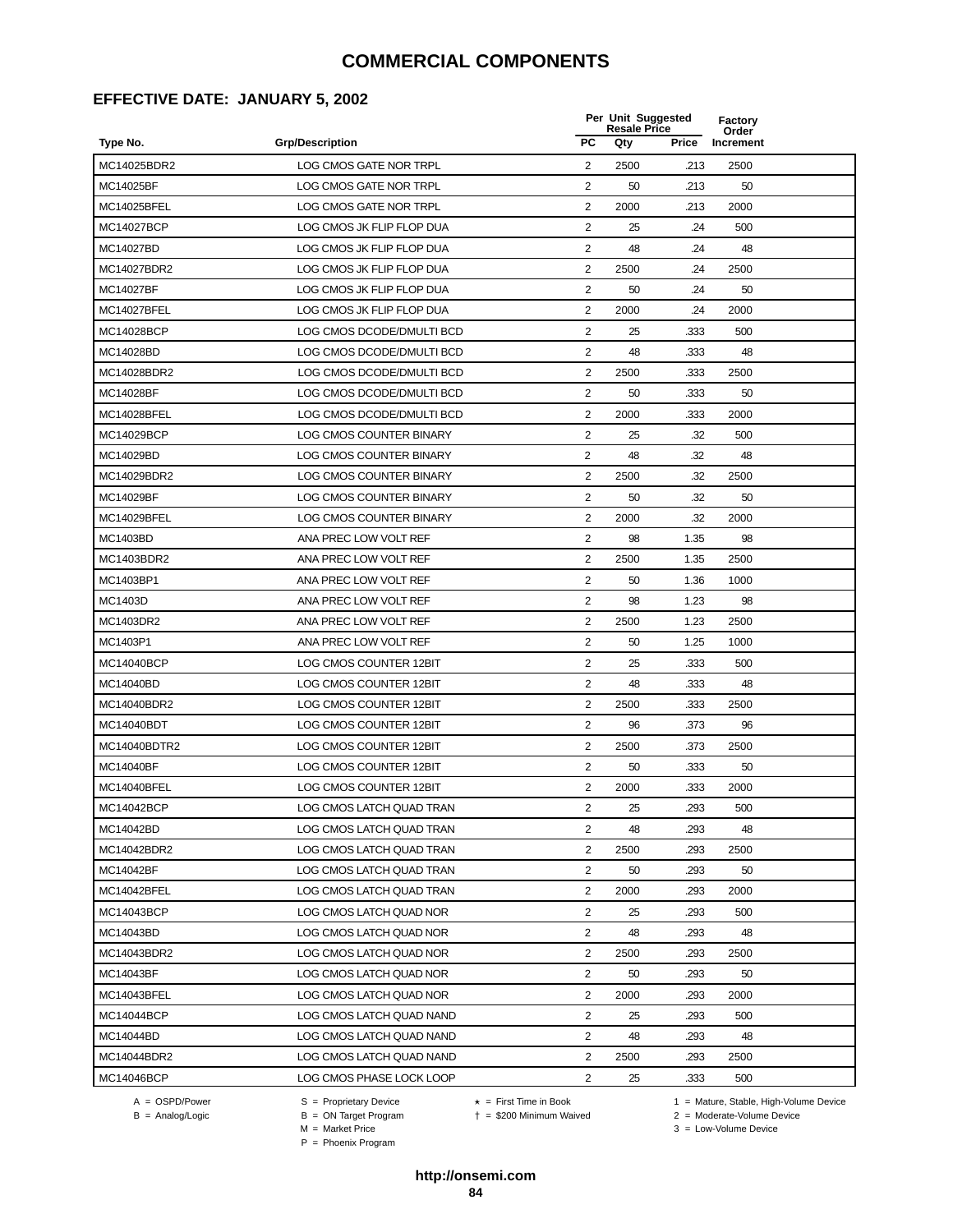### **EFFECTIVE DATE: JANUARY 5, 2002**

|                    |                              |                | Per Unit Suggested<br><b>Resale Price</b> |       | Factory<br>Order |  |
|--------------------|------------------------------|----------------|-------------------------------------------|-------|------------------|--|
| Type No.           | <b>Grp/Description</b>       | PC             | Qty                                       | Price | Increment        |  |
| MC14046BDW         | LOG CMOS PHASE LOCK LOOP     | 2              | 47                                        | .333  | 47               |  |
| MC14046BDWR2       | LOG CMOS PHASE LOCK LOOP     | $\overline{2}$ | 1000                                      | .333  | 1000             |  |
| MC14046BF          | LOG CMOS PHASE LOCK LOOP     | $\overline{2}$ | 50                                        | .333  | 50               |  |
| MC14046BFEL        | LOG CMOS PHASE LOCK LOOP     | $\overline{2}$ | 2000                                      | .333  | 2000             |  |
| MC14049BCP         | LOG CMOS INVERTER HEX        | $\overline{2}$ | 25                                        | .24   | 500              |  |
| MC14049BD          | LOG CMOS INVERTER HEX        | 2              | 48                                        | .24   | 48               |  |
| MC14049BDR2        | LOG CMOS INVERTER HEX        | $\overline{2}$ | 2500                                      | .24   | 2500             |  |
| MC14049BF          | LOG CMOS INVERTER HEX        | 2              | 50                                        | .24   | 50               |  |
| MC14049BFEL        | LOG CMOS INVERTER HEX        | 2              | 2000                                      | .24   | 2000             |  |
| <b>MC14049UBCP</b> | <b>LOG CMOS INVERTER HEX</b> | $\overline{2}$ | 25                                        | .24   | 500              |  |
| MC14049UBD         | LOG CMOS INVERTER HEX        | 2              | 48                                        | .24   | 48               |  |
| MC14049UBDR2       | LOG CMOS INVERTER HEX        | $\overline{2}$ | 2500                                      | .24   | 2500             |  |
| MC14049UBDT        | LOG CMOS INVERTER HEX        | $\overline{2}$ | 96                                        | .28   | 96               |  |
| MC14049UBDTEL      | LOG CMOS INVERTER HEX        | $\overline{2}$ | 96                                        | .28   | 96               |  |
| MC14049UBDTR2      | LOG CMOS INVERTER HEX        | $\overline{2}$ | 2500                                      | .28   | 2500             |  |
| MC14049UBF         | LOG CMOS INVERTER HEX        | $\overline{2}$ | 50                                        | .24   | 50               |  |
| MC14049UBFEL       | LOG CMOS INVERTER HEX        | 2              | 2000                                      | .24   | 2000             |  |
| MC14050BCP         | LOG CMOS BUFR HEX NINV       | $\overline{2}$ | 25                                        | .253  | 500              |  |
| MC14050BD          | LOG CMOS BUFR HEX NINV       | 2              | 48                                        | .253  | 48               |  |
| MC14050BDR2        | LOG CMOS BUFR HEX NINV       | $\overline{2}$ | 2500                                      | .253  | 2500             |  |
| MC14050BDT         | LOG HEX NON-INV BUFFER       | $\overline{2}$ | 96                                        | .253  | 96 $\star$       |  |
| MC14050BDTR2       | LOG CMOS HEX NON-INV BUFF    | 2              | 2500                                      | .253  | 2500 $\star$     |  |
| MC14050BF          | LOG CMOS BUFR HEX NINV       | $\overline{2}$ | 50                                        | .253  | 50               |  |
| MC14050BFEL        | LOG CMOS BUFR HEX NINV       | 2              | 2000                                      | .253  | 2000             |  |
| MC14051BCP         | LOG CMOS MLTIPLXR 8CHAN      | $\overline{2}$ | 25                                        | .253  | 500              |  |
| MC14051BD          | LOG CMOS MLTIPLXR 8CHAN      | 2              | 48                                        | .253  | 48               |  |
| MC14051BDR2        | LOG CMOS MLTIPLXR 8CHAN      | $\overline{2}$ | 2500                                      | .253  | 2500             |  |
| MC14051BDT         | LOG CMOS MLTIPLXR 8CHAN      | 2              | 96                                        | .293  | 96               |  |
| MC14051BDTR2       | LOG CMOS MLTIPLXR 8CHAN      | $\overline{2}$ | 2500                                      | .293  | 2500             |  |
| MC14051BF          | LOG CMOS MLTIPLXR 8CHAN      | 2              | 50                                        | .253  | 50               |  |
| MC14051BFEL        | LOG CMOS MLTIPLXR 8CHAN      | 2              | 2000                                      | .253  | 2000             |  |
| MC14052BCP         | LOG CMOS MLTIPLXR DUAL       | 2              | 25                                        | .253  | 500              |  |
| MC14052BD          | LOG CMOS MLTIPLXR DUAL       | $\overline{2}$ | 48                                        | .253  | 48               |  |
| MC14052BDR2        | LOG CMOS MLTIPLXR DUAL       | $\overline{2}$ | 2500                                      | .253  | 2500             |  |
| MC14052BDT         | LOG CMOS MLTIPLXR DUAL       | 2              | 96                                        | .293  | 96               |  |
| MC14052BDTR2       | LOG CMOS MLTIPLXR DUAL       | 2              | 2500                                      | .293  | 2500             |  |
| MC14052BF          | LOG CMOS MLTIPLXR DUAL       | 2              | 50                                        | .253  | 50               |  |
| MC14052BFEL        | LOG CMOS MLTIPLXR DUAL       | 2              | 2000                                      | .253  | 2000             |  |
| MC14053BCP         | LOG CMOS MLTIPLXR TRPL       | 2              | 25                                        | .253  | 500              |  |
| MC14053BD          | LOG CMOS MLTIPLXR TRPL       | $\overline{2}$ | 48                                        | .253  | 48               |  |
| MC14053BDR2        | LOG CMOS MLTIPLXR TRPL       | 2              | 2500                                      | .253  | 2500             |  |
| MC14053BDT         | LOG CMOS MLTIPLXR TRPL       | $\overline{2}$ | 96                                        | .293  | 96               |  |
| MC14053BDTR2       | LOG CMOS MLTIPLXR TRPL       | 2              | 2500                                      | .293  | 2500             |  |
| MC14053BF          | LOG CMOS MLTIPLXR TRPL       | $\overline{2}$ | 50                                        | .253  | 50               |  |
| MC14053BFEL        | LOG CMOS MLTIPLXR TRPL       | 2              | 2000                                      | .253  | 2000             |  |

A = OSPD/Power S = Proprietary Device<br>
B = Analog/Logic B = ON Target Program<br>
M = Market Price

= \$200 Minimum Waived 2 = Moderate-Volume Device

A = OSPD/Power S = Proprietary Device  $\star$  = First Time in Book 1 = Mature, Stable, High-Volume Device

 $3 =$  Low-Volume Device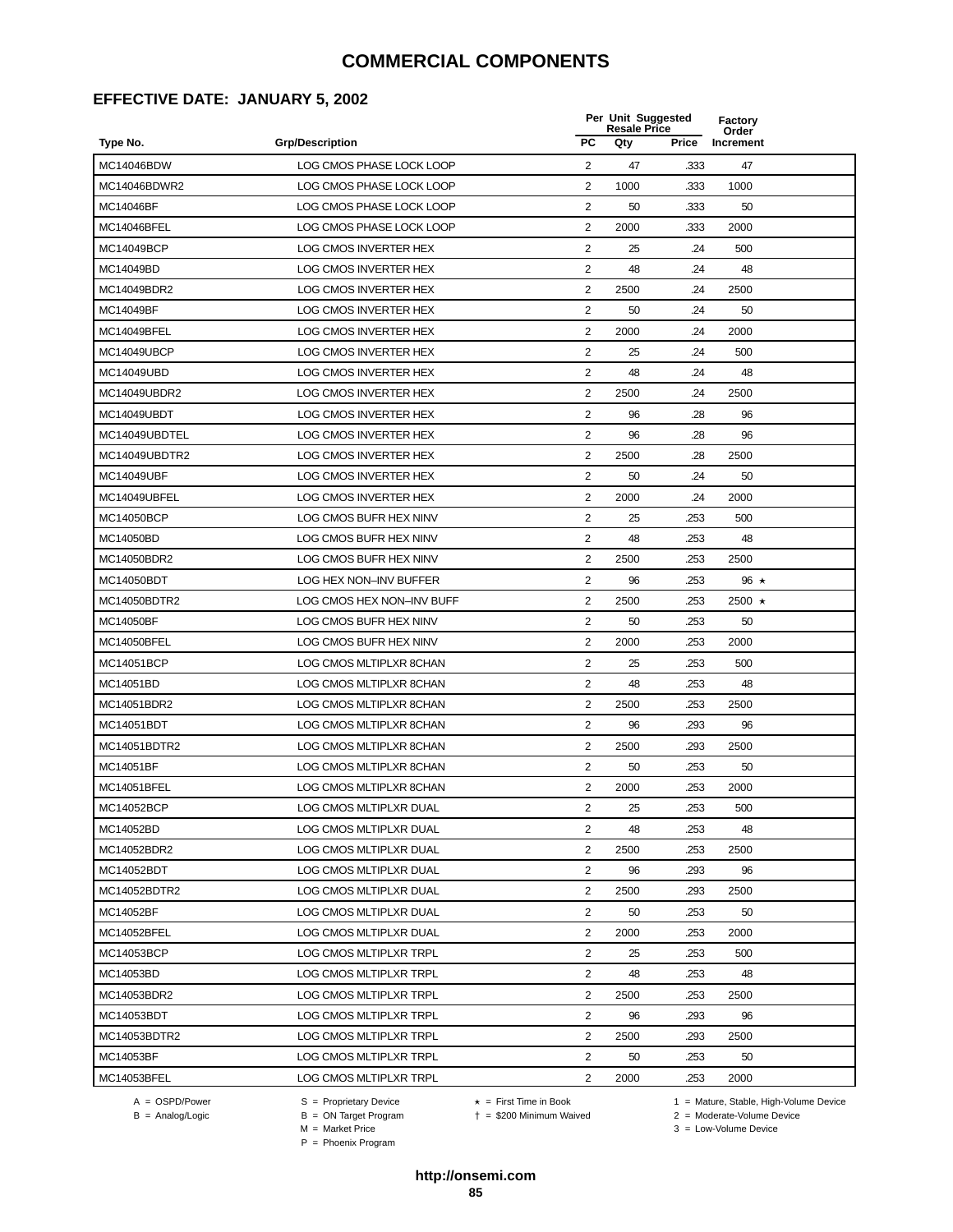### **EFFECTIVE DATE: JANUARY 5, 2002**

|                    |                               |                | Per Unit Suggested<br><b>Resale Price</b> |       |                    |  |
|--------------------|-------------------------------|----------------|-------------------------------------------|-------|--------------------|--|
| Type No.           | <b>Grp/Description</b>        | <b>PC</b>      | Qty                                       | Price | Order<br>Increment |  |
| MC14060BCP         | LOG CMOS COUNTER 14BIT        | 2              | 25                                        | .293  | 500                |  |
| MC14060BD          | LOG CMOS COUNTER 14BIT        | 2              | 48                                        | .293  | 48                 |  |
| MC14060BDR2        | LOG CMOS COUNTER 14BIT        | $\overline{2}$ | 2500                                      | .293  | 2500               |  |
| MC14060BDT         | <b>LOG CMOS COUNTER 14BIT</b> | 2              | 96                                        | .333  | 96                 |  |
| MC14060BDTR2       | LOG CMOS COUNTER 14BIT        | $\overline{2}$ | 2500                                      | .333  | 2500               |  |
| MC14060BF          | LOG CMOS COUNTER 14BIT        | 2              | 50                                        | .293  | 50                 |  |
| MC14060BFEL        | LOG CMOS COUNTER 14BIT        | $\overline{2}$ | 2000                                      | .293  | 2000               |  |
| MC14066BCP         | LOG CMOS AS MLTIPLXR QUAD     | 2              | 25                                        | .16   | 500                |  |
| MC14066BD          | LOG CMOS AS MLTIPLXR QUAD     | 2              | 55                                        | .16   | 55                 |  |
| MC14066BDR2        | LOG CMOS AS MLTIPLXR QUAD     | $\overline{2}$ | 2500                                      | .16   | 2500               |  |
| MC14066BDT         | LOG CMOS AS MLTIPLXR QUAD     | 2              | 96                                        | .20   | 96                 |  |
| MC14066BDTR2       | LOG CMOS AS MLTIPLXR QUAD     | $\overline{2}$ | 2500                                      | .20   | 2500               |  |
| MC14066BF          | LOG CMOS AS MLTIPLXR QUAD     | 2              | 50                                        | .16   | 50                 |  |
| <b>MC14066BFEL</b> | LOG CMOS AS MLTIPLXR QUAD     | $\overline{2}$ | 2000                                      | .16   | 2000               |  |
| MC14067BCP         | LOG CMOS MLTIPLXR 16CHAN      | 2              | 15                                        | 1.00  | 15                 |  |
| MC14067BDW         | LOG CMOS MLTIPLXR 16CHAN      | $\overline{2}$ | 30                                        | 1.00  | 30                 |  |
| MC14067BDWR2       | LOG CMOS MLTIPLXR 16CHAN      | 2              | 1000                                      | 1.00  | 1000               |  |
| MC14069UBCP        | LOG CMOS INVERTER HEX         | $\overline{2}$ | 25                                        | .16   | 500                |  |
| MC14069UBD         | LOG CMOS INVERTER HEX         | $\overline{2}$ | 55                                        | .16   | 55                 |  |
| MC14069UBDR2       | LOG CMOS INVERTER HEX         | $\overline{2}$ | 2500                                      | .16   | 2500               |  |
| MC14069UBDT        | LOG CMOS INVERTER HEX         | $\overline{2}$ | 96                                        | .20   | 96                 |  |
| MC14069UBDTR2      | LOG CMOS INVERTER HEX         | $\overline{2}$ | 2500                                      | .20   | 2500               |  |
| MC14069UBF         | LOG CMOS INVERTER HEX         | $\overline{2}$ | 50                                        | .16   | 50                 |  |
| MC14069UBFEL       | LOG CMOS INVERTER HEX         | 2              | 2000                                      | .16   | 2000               |  |
| MC14070BCP         | LOG CMOS GATE EXCLSV OR       | $\overline{2}$ | 25                                        | .20   | 500                |  |
| MC14070BD          | LOG CMOS GATE EXCLSV OR       | 2              | 55                                        | .20   | 55                 |  |
| MC14070BDR2        | LOG CMOS GATE EXCLSV OR       | 2              | 2500                                      | .20   | 2500               |  |
| MC14070BF          | LOG CMOS GATE EXCLSV OR       | 2              | 50                                        | .20   | 50                 |  |
| MC14070BFEL        | LOG CMOS GATE EXCLSV OR       | 2              | 2000                                      | .20   | 2000               |  |
| MC14071BCP         | LOG CMOS GATE OR QUAD         | $\overline{2}$ | 25                                        | .20   | 500                |  |
| MC14071BD          | LOG CMOS GATE OR QUAD         | $\overline{2}$ | 55                                        | .20   | 55                 |  |
| MC14071BDR2        | LOG CMOS GATE OR QUAD         | 2              | 2500                                      | .20   | 2500               |  |
| MC14071BDT         | LOG CMOS GATE OR QUAD         | 2              | 96                                        | .20   | 96                 |  |
| MC14071BDTR2       | LOG CMOS GATE OR QUAD         | 2              | 2500                                      | .20   | 2500               |  |
| MC14071BF          | LOG CMOS GATE OR QUAD         | 2              | 50                                        | .20   | 50                 |  |
| MC14071BFEL        | LOG CMOS GATE OR QUAD         | 2              | 2000                                      | .20   | 2000               |  |
| MC14073BCP         | LOG CMOS GATE AND TRPL        | 2              | 25                                        | .20   | 500                |  |
| MC14073BD          | LOG CMOS GATE AND TRPL        | 2              | 55                                        | .20   | 55                 |  |
| MC14073BDR2        | LOG CMOS GATE AND TRPL        | $\overline{2}$ | 2500                                      | .20   | 2500               |  |
| MC14073BF          | <b>LOG CMOS GATE AND TRPL</b> | 2              | 50                                        | .20   | 50                 |  |
| MC14073BFEL        | LOG CMOS GATE AND TRPL        | 2              | 2000                                      | .20   | 2000               |  |
| MC14076BCP         | LOG CMOS D FLIP FLOP QUAD     | 2              | 25                                        | .32   | 500                |  |
| MC14076BD          | LOG CMOS D FLIP FLOP QUAD     | 2              | 48                                        | .32   | 48                 |  |
| MC14076BDR2        | LOG CMOS D FLIP FLOP QUAD     | $\overline{2}$ | 2500                                      | .32   | 2500               |  |
| <b>MC14077BCP</b>  | LOG CMOS D FLIP FLOP QUAD     | $\overline{2}$ | 25                                        | .20   | 500                |  |
|                    |                               |                |                                           |       |                    |  |

 $B = \text{Analog/Logic}$ <br>B = ON Target Program<br> $M = \text{Market Price}$ 

= \$200 Minimum Waived 2 = Moderate-Volume Device

A = OSPD/Power S = Proprietary Device  $\star$  = First Time in Book 1 = Mature, Stable, High-Volume Device

 $3 =$  Low-Volume Device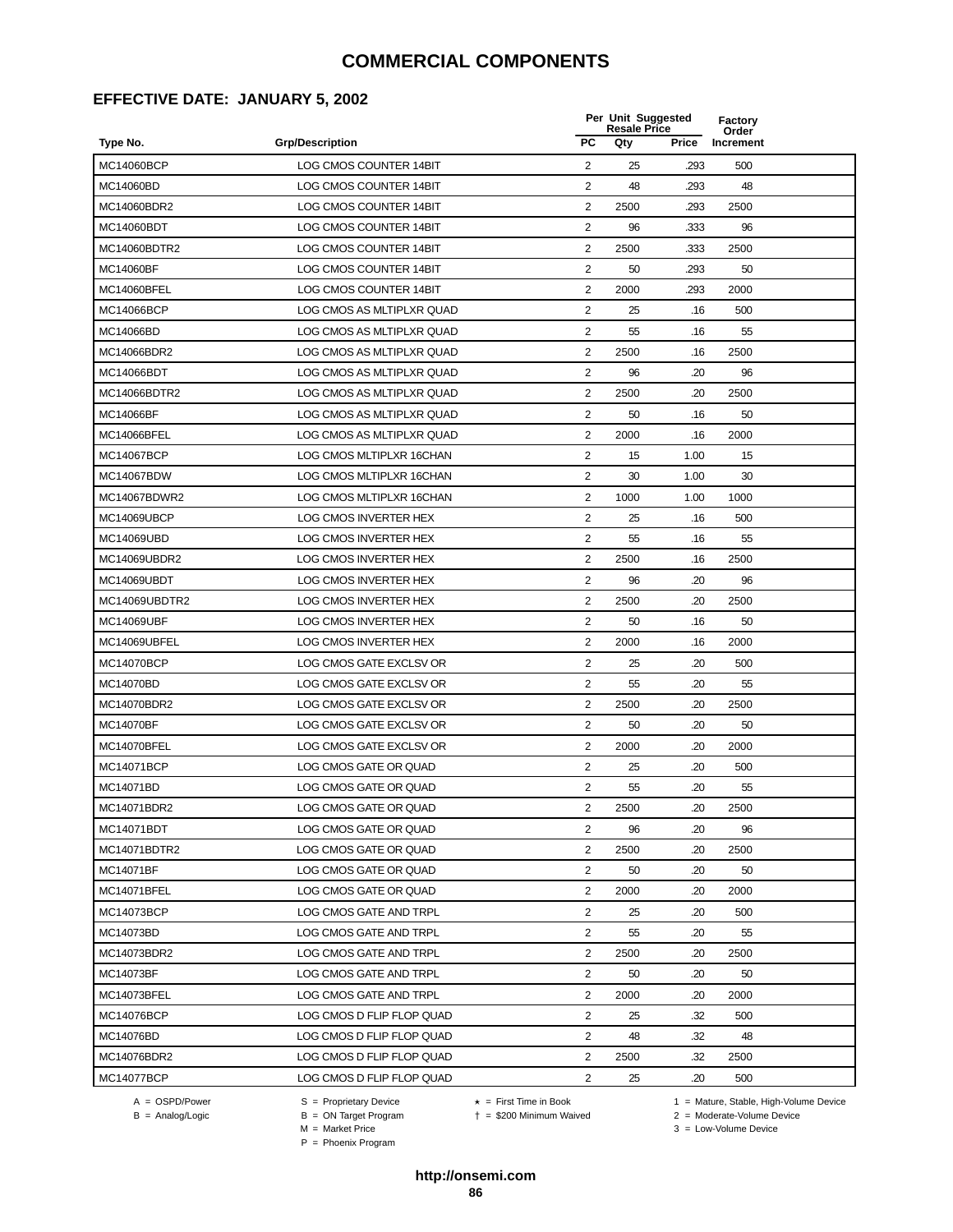### **EFFECTIVE DATE: JANUARY 5, 2002**

|                 |                           |                         | Per Unit Suggested<br><b>Resale Price</b> |       | <b>Factory</b><br>Order |  |
|-----------------|---------------------------|-------------------------|-------------------------------------------|-------|-------------------------|--|
| Type No.        | <b>Grp/Description</b>    | <b>PC</b>               | Qty                                       | Price | Increment               |  |
| MC14077BD       | LOG CMOS GATE EXCLSV NOR  | 2                       | 55                                        | .20   | 55                      |  |
| MC14077BDR2     | LOG CMOS GATE EXCLSV NOR  | $\overline{2}$          | 2500                                      | .20   | 2500                    |  |
| MC14077BF       | LOG CMOS GATE EXCLSV NOR  | $\overline{2}$          | 50                                        | .20   | 50                      |  |
| MC14077BFEL     | LOG CMOS GATE EXCLSV NOR  | 2                       | 2000                                      | .20   | 2000                    |  |
| MC14081BCP      | LOG CMOS GATE AND QUAD    | 2                       | 25                                        | .16   | 500                     |  |
| MC14081BD       | LOG CMOS GATE AND QUAD    | 2                       | 55                                        | .16   | 55                      |  |
| MC14081BDR2     | LOG CMOS GATE AND QUAD    | $\overline{2}$          | 2500                                      | .16   | 2500                    |  |
| MC14081BDT      | LOG CMOS GATE AND QUAD    | 2                       | 96                                        | .20   | 96                      |  |
| MC14081BDTR2    | LOG CMOS GATE AND QUAD    | 2                       | 2500                                      | .20   | 2500                    |  |
| MC14081BF       | LOG CMOS GATE AND QUAD    | 2                       | 50                                        | .16   | 50                      |  |
| MC14081BFEL     | LOG CMOS GATE AND QUAD    | $\overline{2}$          | 2000                                      | .16   | 2000                    |  |
| MC14082BCP      | LOG CMOS GATE AND DUAL    | $\overline{2}$          | 25                                        | .20   | 500                     |  |
| MC14082BD       | LOG CMOS GATE AND DUAL    | 2                       | 55                                        | .20   | 55                      |  |
| MC14082BDR2     | LOG CMOS GATE AND DUAL    | $\overline{2}$          | 2500                                      | .20   | 2500                    |  |
| MC14082BF       | LOG CMOS GATE AND DUAL    | 2                       | 50                                        | .20   | 50                      |  |
| MC14082BFEL     | LOG CMOS GATE AND DUAL    | $\overline{2}$          | 2000                                      | .20   | 2000                    |  |
| MC14093BCP      | LOG CMOS SCHMITT TRG QUAD | 2                       | 25                                        | .16   | 500                     |  |
| MC14093BD       | LOG CMOS SCHMITT TRG QUAD | $\overline{2}$          | 55                                        | .16   | 55                      |  |
| MC14093BDR2     | LOG CMOS SCHMITT TRG QUAD | $\overline{2}$          | 2500                                      | .16   | 2500                    |  |
| MC14093BDT      | LOG CMOS SCHMITT TRG QUAD | $\overline{2}$          | 96                                        | .20   | 96                      |  |
| MC14093BDTR2    | LOG CMOS SCHMITT TRG QUAD | $\overline{2}$          | 2500                                      | .20   | 2500                    |  |
| MC14093BF       | LOG CMOS SCHMITT TRG QUAD | $\overline{2}$          | 50                                        | .16   | 50                      |  |
| MC14093BFEL     | LOG CMOS SCHMITT TRG QUAD | $\overline{2}$          | 2000                                      | .16   | 2000                    |  |
| MC14094BCP      | LOG CMOS SHIFT REG 8BIT   | 2                       | 25                                        | .293  | 500                     |  |
| MC14094BD       | LOG CMOS SHIFT REG 8BIT   | $\overline{2}$          | 48                                        | .293  | 48                      |  |
| MC14094BDR2     | LOG CMOS SHIFT REG 8BIT   | 2                       | 2500                                      | .293  | 2500                    |  |
| MC14094BDT      | LOG CMOS SHIFT REG 8BIT   | 2                       | 96                                        | .333  | 96                      |  |
| MC14094BDTR2    | LOG CMOS SHIFT REG 8BIT   | $\overline{2}$          | 2500                                      | .333  | 2500                    |  |
| MC14094BF       | LOG CMOS SHIFT REG 8BIT   | 2                       | 50                                        | .293  | 50                      |  |
| MC14094BFEL     | LOG CMOS SHIFT REG 8BIT   | $\overline{2}$          | 2000                                      | .293  | 2000                    |  |
| MC14099BCP      | LOG CMOS LATCH ADD 8BIT   | $\overline{2}$          | 25                                        | .413  | 500                     |  |
| MC14099BDW      | LOG CMOS LATCH ADD 8BIT   | $\overline{\mathbf{c}}$ | 47                                        | .413  | 47                      |  |
| MC14099BDWR2    | LOG CMOS LATCH ADD 8BIT   | 2                       | 1000                                      | .413  | 1000                    |  |
| MC14099BF       | LOG CMOS LATCH ADD 8BIT   | $\overline{2}$          | 50                                        | .413  | 50                      |  |
| MC14099BFEL     | LOG CMOS LATCH ADD 8BIT   | $\overline{2}$          | 2000                                      | .413  | 2000                    |  |
| MC14106BCP      | LOG CMOS SCHMITT TRG HEX  | $\overline{2}$          | 25                                        | .24   | 500                     |  |
| MC14106BD       | LOG CMOS SCHMITT TRG HEX  | 2                       | 55                                        | .24   | 55                      |  |
| MC14106BDR2     | LOG CMOS SCHMITT TRG HEX  | 2                       | 2500                                      | .24   | 2500                    |  |
| MC14106BDT      | LOG CMOS SCHMITT TRG HEX  | $\overline{2}$          | 96                                        | .28   | 96                      |  |
| MC14106BDTR2    | LOG CMOS SCHMITT TRG HEX  | 2                       | 2500                                      | .28   | 2500                    |  |
| MC1413BD        | ANA PERI HI VI DRVR ARRAY | 2                       | 48                                        | .587  | 48                      |  |
| MC1413BDR2      | ANA PERI HI VI DRVR ARRAY | 2                       | 2500                                      | .587  | 2500                    |  |
| <b>MC1413BP</b> | ANA PERI HI VI DRVR ARRAY | 2                       | 25                                        | .613  | 500                     |  |
| MC1413D         | ANA PERI HI VI DRVR ARRAY | 2                       | 48                                        | .56   | 48                      |  |
| MC1413DR2       | ANA PERI HI VI DRVR ARRAY | 2                       | 2500                                      | .56   | 2500                    |  |

 $B =$  Analog/Logic  $B =$  ON Target Program  $M =$  Market Price

A = OSPD/Power S = Proprietary Device  $\star$  = First Time in Book 1 = Mature, Stable, High-Volume Device

 = \$200 Minimum Waived 2 = Moderate-Volume Device  $3 =$  Low-Volume Device

P = Phoenix Program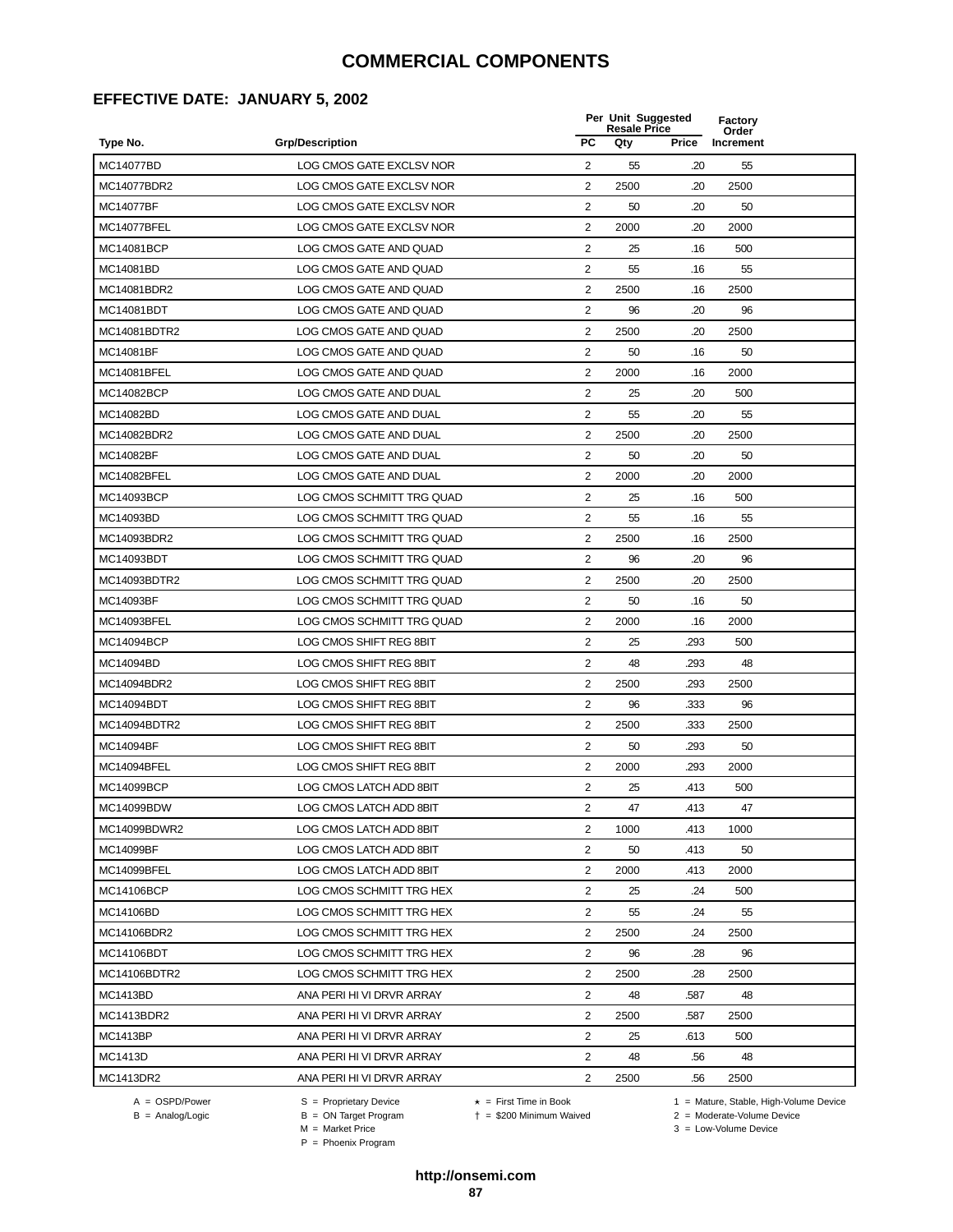### **EFFECTIVE DATE: JANUARY 5, 2002**

|                   |                           |                         | Per Unit Suggested<br><b>Resale Price</b> | Factory<br>Order |           |   |
|-------------------|---------------------------|-------------------------|-------------------------------------------|------------------|-----------|---|
| Type No.          | <b>Grp/Description</b>    | <b>PC</b>               | Qty                                       | Price            | Increment |   |
| <b>MC1413P</b>    | ANA PERI HI VI DRVR ARRAY | 2                       | 25                                        | .587             | 500       |   |
| MC14174BCP        | LOG CMOS D FLIP FLOP HEX  | 2                       | 25                                        | .253             | 500       |   |
| MC14174BD         | LOG CMOS D FLIP FLOP HEX  | 2                       | 48                                        | .253             | 48        |   |
| MC14174BDR2       | LOG CMOS D FLIP FLOP HEX  | $\overline{2}$          | 2500                                      | .253             | 2500      |   |
| <b>MC14174BF</b>  | LOG CMOS D FLIP FLOP HEX  | $\overline{\mathbf{c}}$ | 50                                        | .267             | 50        |   |
| MC14174BFEL       | LOG CMOS D FLIP FLOP HEX  | $\overline{2}$          | 2000                                      | .267             | 2000      |   |
| <b>MC14175BCP</b> | LOG CMOS D FLIP FLOP QUAD | $\overline{2}$          | 25                                        | .293             | 500       |   |
| MC14175BD         | LOG CMOS D FLIP FLOP QUAD | $\overline{2}$          | 48                                        | .293             | 48        |   |
| MC14175BDR2       | LOG CMOS D FLIP FLOP QUAD | 2                       | 2500                                      | .293             | 2500      |   |
| MC14175BF         | LOG CMOS D FLIP FLOP QUAD | 2                       | 50                                        | .293             | 50        |   |
| MC14175BFEL       | LOG CMOS D FLIP FLOP QUAD | 2                       | 2000                                      | .293             | 2000      |   |
| MC14490DW         | LOG CMOS BOUNCE ELIMINTR  | $\overline{2}$          | 47                                        | 3.47             | 47        | S |
| MC14490DWR2       | LOG CMOS BOUNCE ELIMINTR  | 2                       | 1000                                      | 3.47             | 1000      | S |
| MC14490F          | LOG CMOS BOUNCE ELIMINTR  | $\overline{c}$          | 50                                        | 3.47             | 50        | S |
| <b>MC14490FEL</b> | LOG CMOS BOUNCE ELIMINTR  | $\overline{2}$          | 2000                                      | 3.47             | 2000      | S |
| MC14490P          | LOG CMOS BOUNCE ELIMINTR  | $\overline{2}$          | 25                                        | 3.48             | 500       | S |
| MC14503BCP        | LOG CMOS BUS INTRFCE HEX  | $\overline{2}$          | 25                                        | .347             | 500       |   |
| MC14503BD         | LOG CMOS BUS INTRFCE HEX  | $\overline{2}$          | 48                                        | .347             | 48        |   |
| MC14503BDR2       | LOG CMOS BUS INTRFCE HEX  | 2                       | 2500                                      | .347             | 2500      |   |
| MC14503BF         | LOG CMOS BUS INTRFCE HEX  | 2                       | 50                                        | .347             | 50        |   |
| MC14503BFEL       | LOG CMOS BUS INTRFCE HEX  | 2                       | 2000                                      | .347             | 2000      |   |
| MC14504BCP        | LOG CMOS TRNSLATR HEX     | $\overline{2}$          | 25                                        | .747             | 500       |   |
| MC14504BD         | LOG CMOS TRNSLATR HEX     | 2                       | 48                                        | .733             | 48        | S |
| MC14504BDR2       | LOG CMOS TRNSLATR HEX     | 2                       | 2500                                      | .733             | 2500      | S |
| MC14504BDT        | LOG CMOS TRNSLATR HEX     | $\overline{2}$          | 96                                        | .773             | 96        | S |
| MC14504BF         | LOG CMOS TRNSLATR HEX     | $\overline{2}$          | 50                                        | .733             | 50        | S |
| MC14504BFEL       | LOG CMOS TRNSLATR HEX     | $\overline{c}$          | 2000                                      | .733             | 2000      | S |
| MC14511BCP        | LOG CMOS DSPLY DCODE DRVR | 2                       | 25                                        | .347             | 500       |   |
| MC14511BD         | LOG CMOS DSPLY DCODE DRVR | 2                       | 48                                        | .347             | 48        |   |
| MC14511BDW        | LOG CMOS DSPLY DCODE DRVR | 2                       | 47                                        | .347             | 47        |   |
| MC14511BDWR2      | LOG CMOS DSPLY DCODE DRVR | 2                       | 1000                                      | .347             | 1000      |   |
| MC14511BF         | LOG CMOS DSPLY DCODE DRVR | 2                       | 50                                        | 347              | 50        |   |
| MC14511BFEL       | LOG CMOS DSPLY DCODE DRVR | $\overline{2}$          | 2000                                      | .347             | 2000      |   |
| MC14512BCP        | LOG CMOS MLTIPLXR 8CHAN   | $\overline{2}$          | 25                                        | .32              | 500       |   |
| MC14512BD         | LOG CMOS MLTIPLXR 8CHAN   | $\overline{2}$          | 48                                        | .32              | 48        |   |
| MC14512BDR2       | LOG CMOS MLTIPLXR 8CHAN   | $\overline{c}$          | 2500                                      | .32              | 2500      |   |
| MC14512BF         | LOG CMOS MLTIPLXR 8CHAN   | $\overline{c}$          | 50                                        | .32              | 50        |   |
| MC14512BFEL       | LOG CMOS MLTIPLXR 8CHAN   | 2                       | 2000                                      | .32              | 2000      |   |
| MC14513BCP        | LOG CMOS DSPLY DCODE DRVR | $\overline{2}$          | 20                                        | 1.33             | 20        | S |
| MC14514BCP        | LOG CMOS LATCH/DCODE 4BT  | $\overline{2}$          | 15                                        | .867             | 15        |   |
| MC14514BDW        | LOG CMOS LATCH/DCODE 4BT  | 2                       | 30                                        | .867             | 30        |   |
| MC14514BDWR2      | LOG CMOS LATCH/DCODE 4BT  | $\overline{2}$          | 1000                                      | .867             | 1000      |   |
| MC14515BCP        | LOG CMOS LATCH/DCODE 4BT  | $\overline{2}$          | 15                                        | .88              | 15        |   |
| MC14515BDW        | LOG CMOS LATCH/DCODE 4BT  | $\overline{2}$          | 30                                        | .867             | 30        |   |
| MC14515BDWR2      | LOG CMOS LATCH/DCODE 4BT  | $\overline{2}$          | 1000                                      | .867             | 1000      |   |
|                   |                           |                         |                                           |                  |           |   |

-<br>B = ON Target Program<br>M = Market Price

 $A = OBPD/Power$ <br>  $B = ON Target Program$   $A = First Time in Book$   $A = West Theorem 1 = Nature, Stable, High-Volume Device$   $A = Mature, Stable, High-Volume Device$   $A = Mature, Stable, High-Volume Device$   $A = Mature, Table, High-Volume Device$   $A = Mature, Table, High-Volume Device$   $A = Mature, Table, High-Volume Device$   $A = Mature, Table, High-Volume Device$   $A = Mature, Table, High-Volume Device$   $A = Mature, Table, High-Volume Device$   $A = Mature, Table, High-Volume Device$   $A = Mature, Table, High-Volume Device$   $A = Mature, Table, High-Volume Device$   $A = Mature, Table, High-Volume Device$   $A = Mature, Table$ 

 $2 =$  Moderate-Volume Device  $3 =$  Low-Volume Device

P = Phoenix Program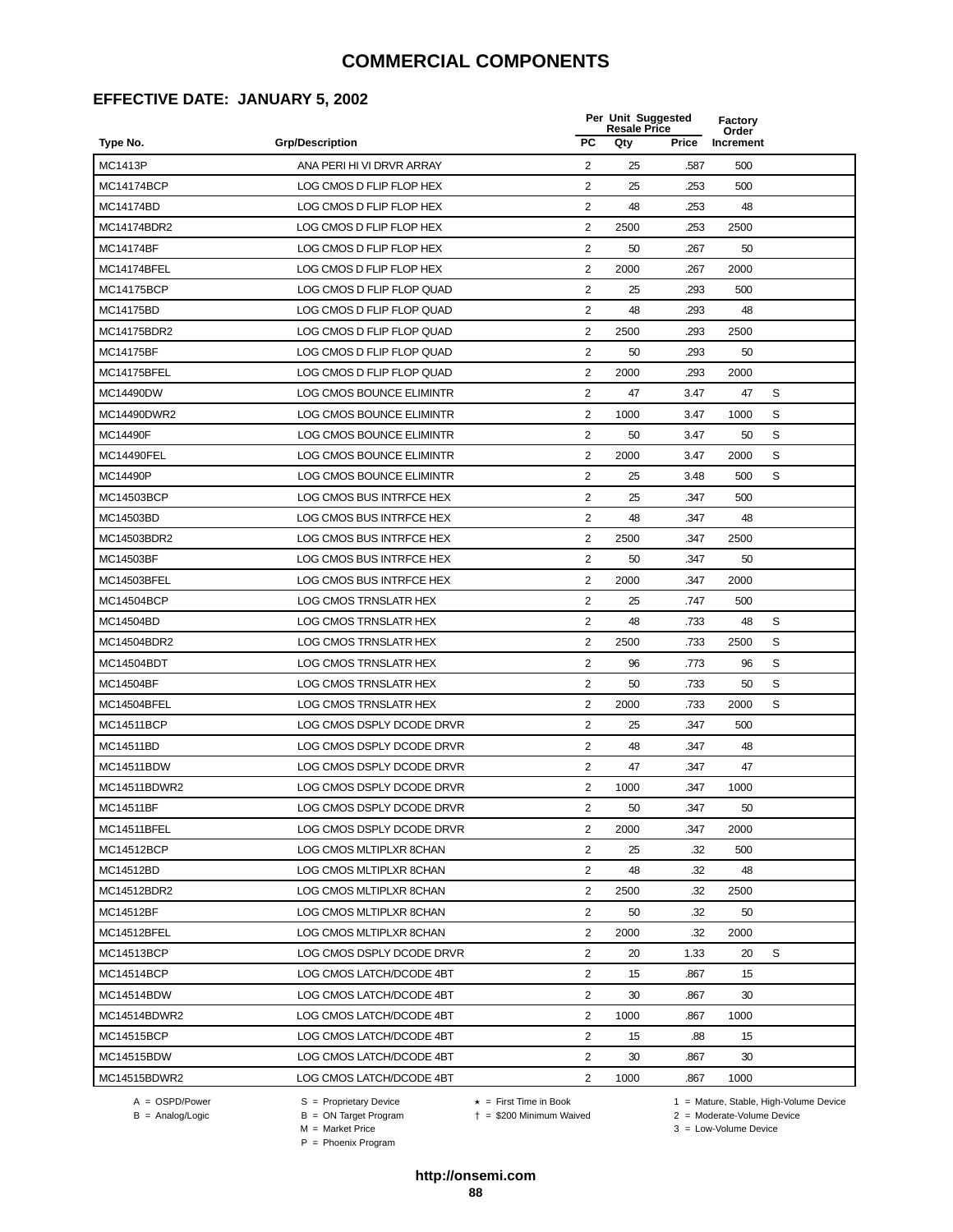### **EFFECTIVE DATE: JANUARY 5, 2002**

|                    |                                | Per Unit Suggested<br><b>Resale Price</b> |      |       | Factory<br>Order |  |
|--------------------|--------------------------------|-------------------------------------------|------|-------|------------------|--|
| Type No.           | <b>Grp/Description</b>         | <b>PC</b>                                 | Qty  | Price | Increment        |  |
| MC14516BCP         | <b>LOG CMOS COUNTER BINARY</b> | 2                                         | 25   | .373  | 500              |  |
| MC14516BD          | LOG CMOS COUNTER BINARY        | 2                                         | 48   | .373  | 48               |  |
| MC14516BDR2        | LOG CMOS COUNTER BINARY        | $\overline{2}$                            | 2500 | .373  | 2500             |  |
| MC14516BF          | LOG CMOS COUNTER BINARY        | 2                                         | 50   | .373  | 50               |  |
| <b>MC14516BFEL</b> | LOG CMOS COUNTER BINARY        | $\overline{2}$                            | 2000 | .373  | 2000             |  |
| MC14517BCP         | LOG CMOS SHIFT REG 64BIT       | 2                                         | 25   | .893  | 500              |  |
| <b>MC14517BDW</b>  | LOG CMOS SHIFT REG 64BIT       | $\overline{2}$                            | 47   | .893  | 47               |  |
| MC14517BDWR2       | LOG CMOS SHIFT REG 64BIT       | 2                                         | 1000 | .893  | 1000             |  |
| MC14518BCP         | LOG CMOS COUNTER BINARY        | $\overline{c}$                            | 25   | .347  | 500              |  |
| MC14518BDW         | LOG CMOS COUNTER DUAL          | $\overline{2}$                            | 47   | .347  | 47               |  |
| MC14518BDWR2       | LOG CMOS COUNTER DUAL          | 2                                         | 1000 | .347  | 1000             |  |
| MC14518BF          | LOG CMOS COUNTER DUAL          | $\overline{2}$                            | 50   | .347  | 50               |  |
| MC14518BFEL        | LOG CMOS COUNTER DUAL          | 2                                         | 2000 | .347  | 2000             |  |
| MC14520BCP         | <b>LOG CMOS COUNTER DUAL</b>   | $\overline{2}$                            | 25   | .347  | 500              |  |
| MC14520BDW         | LOG CMOS COUNTER DUAL          | 2                                         | 47   | .347  | 47               |  |
| MC14520BDWR2       | LOG CMOS COUNTER DUAL          | $\overline{2}$                            | 1000 | .347  | 1000             |  |
| MC14520BF          | <b>LOG CMOS COUNTER DUAL</b>   | 2                                         | 50   | .347  | 50               |  |
| MC14520BFEL        | LOG CMOS COUNTER DUAL          | 2                                         | 2000 | .347  | 2000             |  |
| MC14521BCP         | LOG CMOS OSILATR 24STAGE       | $\overline{2}$                            | 25   | .44   | 500              |  |
| MC14521BD          | LOG CMOS OSILATR 24STAGE       | 2                                         | 48   | .44   | 48               |  |
| MC14521BDR2        | LOG CMOS OSILATR 24STAGE       | $\overline{2}$                            | 2500 | .44   | 2500             |  |
| MC14521BF          | LOG CMOS OSILATR 24STAGE       | 2                                         | 50   | .44   | 50               |  |
| <b>MC14521BFEL</b> | LOG CMOS OSILATR 24STAGE       | $\overline{2}$                            | 2000 | .44   | 2000             |  |
| MC14526BCP         | LOG CMOS COUNTER 4BIT          | 2                                         | 25   | .413  | 500              |  |
| MC14526BDW         | LOG CMOS COUNTER 4BIT          | $\overline{2}$                            | 47   | .413  | 47               |  |
| MC14526BDWR2       | LOG CMOS COUNTER 4BIT          | 2                                         | 1000 | .413  | 1000             |  |
| MC14526BF          | LOG CMOS COUNTER 4BIT          | $\overline{c}$                            | 50   | .413  | 50               |  |
| MC14526BFEL        | LOG CMOS COUNTER 4BIT          | 2                                         | 2000 | .413  | 2000             |  |
| MC14528BCP         | LOG CMOS MLTIVIBRT DUAL        | 2                                         | 25   | .32   | 500              |  |
| MC14528BD          | LOG CMOS MLTIVIBRT DUAL        | $\overline{2}$                            | 48   | .32   | 48               |  |
| MC14528BDR2        | LOG CMOS MLTIVIBRT DUAL        | $\overline{2}$                            | 2500 | .32   | 2500             |  |
| MC14528BF          | LOG CMOS MLTIVIBRT DUAL        | $\overline{c}$                            | 50   | 32    | 50               |  |
| MC14528BFEL        | LOG CMOS MLTIVIBRT DUAL        | 2                                         | 2000 | .32   | 2000             |  |
| MC14532BCP         | LOG CMOS ENCODER 8BIT          | 2                                         | 25   | .413  | 500              |  |
| MC14532BD          | LOG CMOS ENCODER 8BIT          | 2                                         | 48   | .413  | 48               |  |
| MC14532BDR2        | LOG CMOS ENCODER 8BIT          | $\overline{c}$                            | 2500 | .413  | 2500             |  |
| MC14532BF          | LOG CMOS ENCODER 8BIT          | 2                                         | 50   | .413  | 50               |  |
| MC14532BFEL        | LOG CMOS ENCODER 8BIT          | 2                                         | 2000 | .413  | 2000             |  |
| MC14536BCP         | LOG CMOS OSILATR TIMER         | $\overline{2}$                            | 25   | .453  | 500              |  |
| MC14536BDW         | LOG CMOS OSILATR TIMER         | 2                                         | 47   | .453  | 47               |  |
| MC14536BDWR2       | LOG CMOS OSILATR TIMER         | 2                                         | 1000 | .453  | 1000             |  |
| MC14536BF          | LOG CMOS OSILATR TIMER         | 2                                         | 50   | .453  | 50               |  |
| MC14536BFEL        | LOG CMOS OSILATR TIMER         | 2                                         | 50   | .453  | 2000             |  |
| MC14538BCP         | LOG CMOS MLTIVIBRT DUAL        | $\overline{2}$                            | 25   | .36   | 500              |  |
| MC14538BD          | LOG CMOS MLTIVIBRT DUAL        | $\overline{2}$                            | 48   | .36   | 48               |  |
|                    |                                |                                           |      |       |                  |  |

-<br>B = ON Target Program<br>M = Market Price

 $2 =$  Moderate-Volume Device

P = Phoenix Program

 $3 =$  Low-Volume Device

 $A = OBPD/Power$ <br>  $B = ON Target Program$   $A = First Time in Book$   $A = West Theorem 1 = Nature, Stable, High-Volume Device$   $A = Mature, Stable, High-Volume Device$   $A = Mature, Stable, High-Volume Device$   $A = Mature, Table, High-Volume Device$   $A = Mature, Table, High-Volume Device$   $A = Mature, Table, High-Volume Device$   $A = Mature, Table, High-Volume Device$   $A = Mature, Table, High-Volume Device$   $A = Mature, Table, High-Volume Device$   $A = Mature, Table, High-Volume Device$   $A = Mature, Table, High-Volume Device$   $A = Mature, Table, High-Volume Device$   $A = Mature, Table, High-Volume Device$   $A = Mature, Table$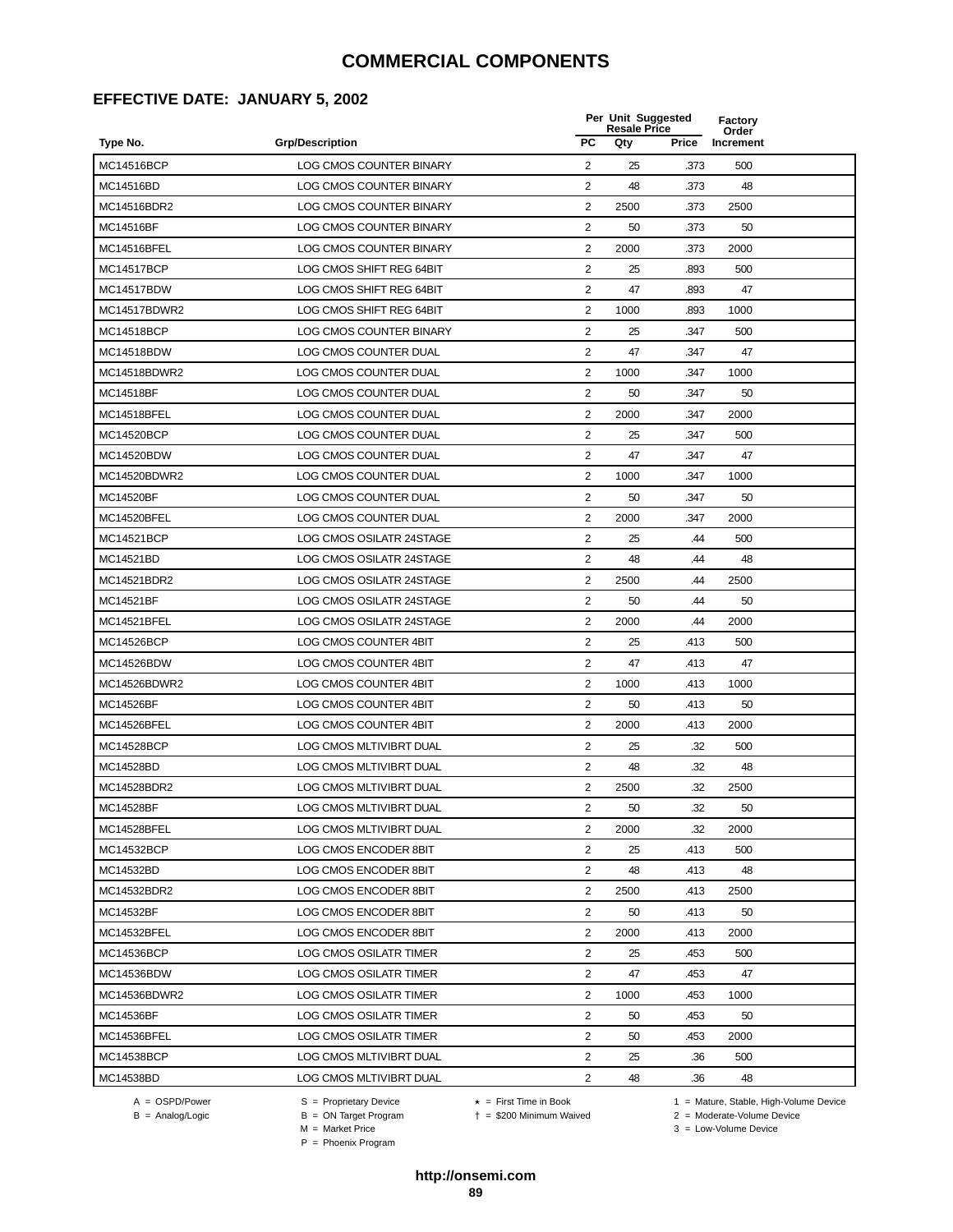### **EFFECTIVE DATE: JANUARY 5, 2002**

|                    |                                |                | Per Unit Suggested<br><b>Resale Price</b> |       | Factory<br>Order |   |  |
|--------------------|--------------------------------|----------------|-------------------------------------------|-------|------------------|---|--|
| Type No.           | <b>Grp/Description</b>         | <b>PC</b>      | Qty                                       | Price | Increment        |   |  |
| MC14538BDR2        | LOG CMOS MLTIVIBRT DUAL        | 2              | 2500                                      | .36   | 2500             |   |  |
| MC14538BDT         | <b>LOG CMOS MLTIVIBRT DUAL</b> | $\overline{2}$ | 96                                        | .40   | 96               |   |  |
| MC14538BDTR2       | LOG CMOS MLTIVIBRT DUAL        | $\overline{2}$ | 2500                                      | .40   | 2500             |   |  |
| MC14538BDW         | LOG CMOS MLTIVIBRT DUAL        | $\overline{2}$ | 47                                        | .36   | 47               |   |  |
| MC14538BDWR2       | LOG CMOS MLTIVIBRT DUAL        | $\overline{2}$ | 1000                                      | .36   | 1000             |   |  |
| MC14538BF          | LOG CMOS MLTIVIBRT DUAL        | 2              | 50                                        | .36   | 50               |   |  |
| <b>MC14538BFEL</b> | LOG CMOS MLTIVIBRT DUAL        | $\overline{2}$ | 2000                                      | .36   | 2000             |   |  |
| <b>MC14541BCP</b>  | <b>LOG CMOS OSILATR TIMER</b>  | 2              | 25                                        | .213  | 500              |   |  |
| MC14541BD          | LOG CMOS OSILATR TIMER         | 2              | 55                                        | .213  | 55               |   |  |
| MC14541BDR2        | <b>LOG CMOS OSILATR TIMER</b>  | $\overline{2}$ | 2500                                      | .213  | 2500             |   |  |
| MC14541BDT         | LOG CMOS OSILATR TIMER         | $\overline{2}$ | 96                                        | .253  | 96               |   |  |
| MC14541BDTR2       | <b>LOG CMOS OSILATR TIMER</b>  | $\overline{2}$ | 2500                                      | .253  | 2500             |   |  |
| MC14541BF          | LOG CMOS OSILATR TIMER         | 2              | 50                                        | .213  | 50               |   |  |
| MC14541BFEL        | <b>LOG CMOS OSILATR TIMER</b>  | $\overline{2}$ | 2000                                      | .213  | 2000             |   |  |
| MC14543BCP         | LOG CMOS DSPLY DCODE DRVR      | 2              | 25                                        | .32   | 500              |   |  |
| MC14543BD          | LOG CMOS DSPLY DCODE DRVR      | $\overline{2}$ | 48                                        | .32   | 48               |   |  |
| MC14543BDR2        | LOG CMOS DSPLY DCODE DRVR      | $\overline{2}$ | 2500                                      | .32   | 2500             |   |  |
| MC14543BF          | LOG CMOS DSPLY DCODE DRVR      | $\overline{2}$ | 50                                        | .32   | 50               |   |  |
| MC14543BFEL        | LOG CMOS DSPLY DCODE DRVR      | $\overline{2}$ | 2000                                      | .32   | 2000             |   |  |
| MC14549BCP         | LOG CMOS SHIFT REG APPROX      | $\overline{2}$ | 25                                        | 5.35  | 25               | S |  |
| MC14549BDWR2       | LOG CMOS SHIFT REG APPROX      | 2              | 1000                                      | 5.33  | 1000             | S |  |
| MC1455BD           | ANA TIMING CIRCUIT             | $\overline{2}$ | 98                                        | .347  | 98               |   |  |
| MC1455BDR2         | ANA TIMING CIRCUIT             | $\overline{2}$ | 2500                                      | .347  | 2500             |   |  |
| MC1455BP1          | ANA TIMING CIRCUIT             | 2              | 50                                        | .367  | 1000             |   |  |
| MC1455D            | ANA TIMING CIRCUIT             | $\overline{2}$ | 98                                        | .307  | 98               |   |  |
| MC1455DR2          | ANA TIMING CIRCUIT             | $\overline{2}$ | 2500                                      | .307  | 2500             |   |  |
| MC1455P1           | ANA TIMING CIRCUIT             | $\overline{2}$ | 50                                        | .327  | 1000             |   |  |
| <b>MC14551BCP</b>  | LOG CMOS MLTIPLXR QUAD         | $\overline{2}$ | 25                                        | 1.35  | 500              | S |  |
| MC14551BD          | LOG CMOS MLTIPLXR QUAD         | $\overline{2}$ | 48                                        | 1.33  | 48               | S |  |
| MC14551BDR2        | LOG CMOS MLTIPLXR QUAD         | $\overline{2}$ | 2500                                      | 1.33  | 2500             | S |  |
| MC14551BF          | LOG CMOS MLTIPLXR QUAD         | 2              | 50                                        | 1.33  | 50               | S |  |
| MC14551BFEL        | LOG CMOS MLTIPLXR QUAD         | 2              | 2000                                      | 1.33  | 2000             | S |  |
| MC14553BCP         | LOG CMOS COUNTER 3DIGIT        | 2              | 25                                        | 1.12  | 25               | S |  |
| MC14553BDW         | LOG CMOS COUNTER 3DIGIT        | $\overline{2}$ | 47                                        | 1.12  | 47               | S |  |
| MC14555BCP         | LOG CMOS DCODE/DMULTI 1-4      | 2              | 25                                        | .36   | 500              |   |  |
| MC14555BD          | LOG CMOS DCODE/DMULTI 1-4      | $\overline{2}$ | 48                                        | .36   | 48               |   |  |
| MC14555BDR2        | LOG CMOS DCODE/DMULTI 1-4      | 2              | 2500                                      | .36   | 2500             |   |  |
| MC14555BF          | LOG CMOS DCODE/DMULTI 1-4      | 2              | 50                                        | .36   | 50               |   |  |
| MC14555BFEL        | LOG CMOS DCODE/DMULTI 1-4      | 2              | 2000                                      | .36   | 2000             |   |  |
| MC14556BCP         | LOG CMOS DCODE/DMULTI 1-4      | $\overline{c}$ | 25                                        | .36   | 500              |   |  |
| MC14556BD          | LOG CMOS DCODE/DMULTI 1-4      | $\overline{2}$ | 48                                        | .36   | 48               |   |  |
| MC14556BDR2        | LOG CMOS DCODE/DMULTI 1-4      | $\overline{2}$ | 2500                                      | .36   | 2500             |   |  |
| MC14556BF          | LOG CMOS DCODE/DMULTI 1-4      | $\overline{2}$ | 50                                        | .36   | 50               |   |  |
| MC14556BFEL        | LOG CMOS DCODE/DMULTI 1-4      | $\overline{2}$ | 2000                                      | .36   | 2000             |   |  |
| MC14557BCP         | LOG CMOS SHIFT REG 1-64BT      | 2              | 25                                        | .96   | 500              |   |  |

A = OSPD/Power S = Proprietary Device<br>
B = Analog/Logic B = ON Target Program<br>
M = Market Price P = Phoenix Program

= \$200 Minimum Waived 2 = Moderate-Volume Device

A = OSPD/Power S = Proprietary Device  $\star$  = First Time in Book 1 = Mature, Stable, High-Volume Device

 $3 =$  Low-Volume Device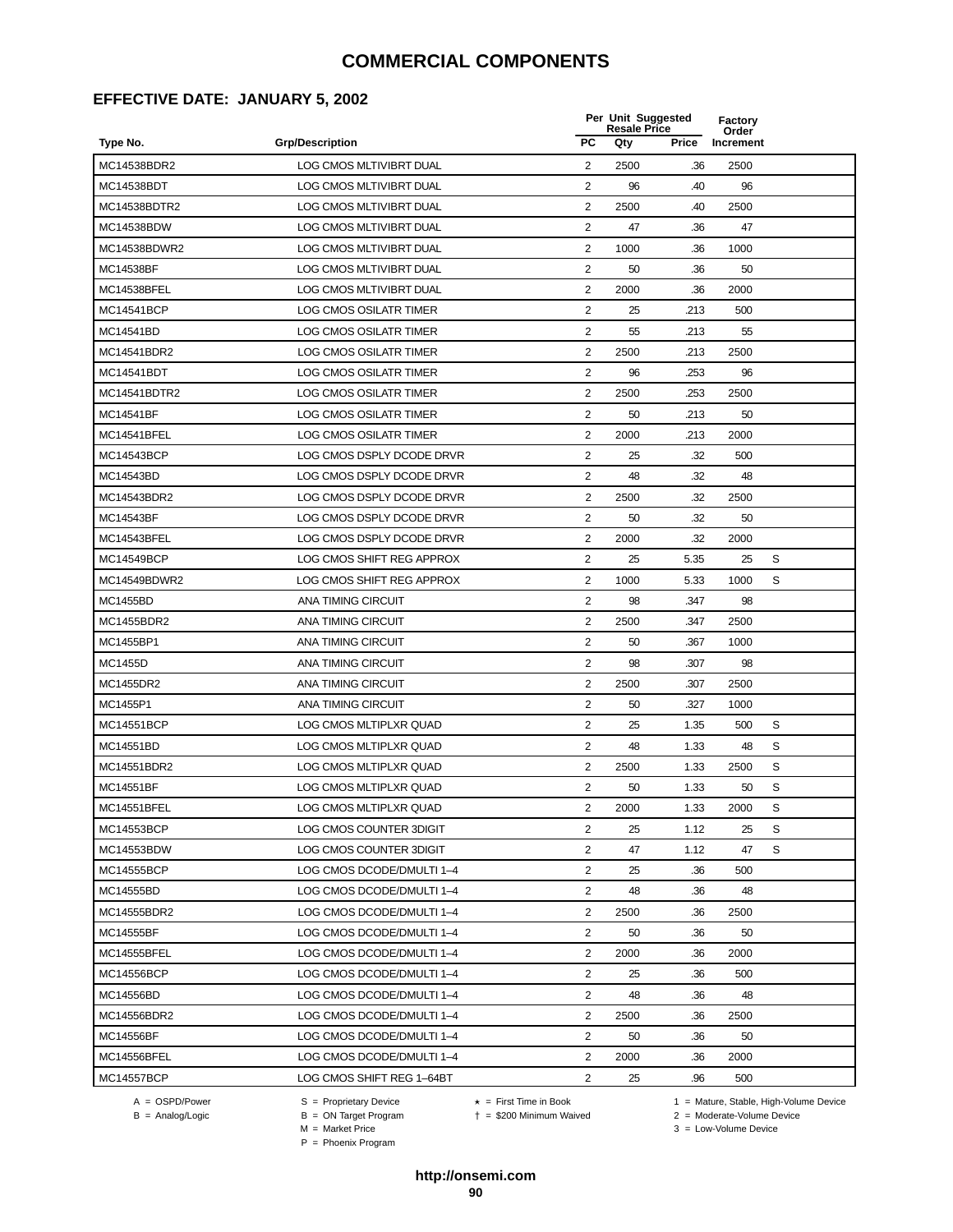### **EFFECTIVE DATE: JANUARY 5, 2002**

|                   |                           |                         | Per Unit Suggested<br><b>Resale Price</b> |              | Factory<br>Order |   |
|-------------------|---------------------------|-------------------------|-------------------------------------------|--------------|------------------|---|
| Type No.          | <b>Grp/Description</b>    | <b>PC</b>               | Qty                                       | <b>Price</b> | Increment        |   |
| <b>MC14557BDW</b> | LOG CMOS SHIFT REG 1-64BT | 2                       | 47                                        | .96          | 47               |   |
| MC14557BDWR2      | LOG CMOS SHIFT REG 1-64BT | 2                       | 1000                                      | .96          | 1000             |   |
| MC14557BF         | LOG CMOS SHIFT REG 1-64BT | 2                       | 50                                        | .96          | 50               |   |
| MC14557BFEL       | LOG CMOS SHIFT REG 1-64BT | 2                       | 2000                                      | .96          | 2000             |   |
| MC14559BCP        | LOG CMOS SHIFT REG APPROX | $\sqrt{2}$              | 25                                        | 5.35         | 25               | S |
| MC14559BDWR2      | LOG CMOS SHIFT REG APPROX | $\overline{2}$          | 1000                                      | 5.33         | 1000             | S |
| MC14562BCP        | LOG CMOS SHIFT REG 128BT  | 2                       | 25                                        | 2.67         | 500              | S |
| MC14569BCP        | LOG CMOS COUNTER DUAL     | 2                       | 25                                        | 1.35         | 500              | S |
| MC14569BDT        | LOG CMOS COUNTER DUAL     | 2                       | 96                                        | 1.37         | 96               | S |
| MC14569BDW        | LOG CMOS COUNTER DUAL     | 2                       | 47                                        | 1.33         | 47               | S |
| MC14569BDWR2      | LOG CMOS COUNTER DUAL     | 2                       | 1000                                      | 1.33         | 1000             | S |
| MC14572UBCP       | LOG CMOS GATE NAND/NOR    | 2                       | 25                                        | .333         | 500              |   |
| <b>MC14572UBD</b> | LOG CMOS GATE NAND/NOR    | 2                       | 48                                        | .333         | 48               |   |
| MC14572UBDR2      | LOG CMOS GATE NAND/NOR    | $\overline{\mathbf{c}}$ | 2500                                      | .333         | 2500             |   |
| <b>MC14572UBF</b> | LOG CMOS GATE NAND/NOR    | $\overline{2}$          | 50                                        | .333         | 50               |   |
| MC14572UBFEL      | LOG CMOS GATE NAND/NOR    | $\overline{2}$          | 2000                                      | .333         | 2000             |   |
| MC14584BCP        | LOG CMOS SCHMITT TRG HEX  | $\overline{2}$          | 25                                        | .24          | 500              |   |
| MC14584BD         | LOG CMOS SCHMITT TRG HEX  | $\overline{2}$          | 55                                        | .24          | 55               |   |
| MC14584BDR2       | LOG CMOS SCHMITT TRG HEX  | 2                       | 2500                                      | .24          | 2500             |   |
| MC14584BDT        | LOG CMOS SCHMITT TRG HEX  | 2                       | 96                                        | .28          | 96               |   |
| MC14584BDTR2      | LOG CMOS HEX SCHMITT TRIG | 2                       | 2500                                      | .28          | 2500             |   |
| MC14584BF         | LOG CMOS SCHMITT TRG HEX  | 2                       | 50                                        | .24          | 50               |   |
| MC14584BFEL       | LOG CMOS SCHMITT TRG HEX  | 2                       | 2000                                      | .24          | 2000             |   |
| MC14585BCP        | LOG CMOS COMPARATOR 4BIT  | 2                       | 25                                        | .36          | 500              |   |
| MC14585BD         | LOG CMOS COMPARATOR 4BIT  | $\overline{2}$          | 48                                        | .36          | 48               |   |
| MC14585BDR2       | LOG CMOS COMPARATOR 4BIT  | $\overline{2}$          | 2500                                      | .36          | 2500             |   |
| MC14585BF         | LOG CMOS COMPARATOR 4BIT  | $\overline{2}$          | 50                                        | .36          | 50               |   |
| MC14585BFEL       | LOG CMOS COMPARATOR 4BIT  | 2                       | 50                                        | .36          | 2000             |   |
| MC14598BCP        | LOG CMOS LATCH 8BIT ADD   | 2                       | 20                                        | 3.71         | 20               |   |
| <b>MC1488D</b>    | ANA INTRFCE QUAD DRVR     | 2                       | 55                                        | .453         | 55               |   |
| MC1488DR2         | ANA INTRFCE QUAD DRVR     | 2                       | 2500                                      | .453         | 2500             |   |
| MC1488M           | ANA INTRFCE QUAD DRVR     | 2                       | 50                                        | .513         | 50               |   |
| MC1488MEL         | ANA INTRFCE QUAD DRVR     | 2                       | 2000                                      | .513         | 2000             |   |
| <b>MC1488P</b>    | ANA INTRFCE QUAD DRVR     | $\overline{2}$          | 25                                        | .48          | 500              |   |
| <b>MC1489AD</b>   | ANA INTRFCE QUAD RVCR     | $\overline{2}$          | 55                                        | .467         | 55               |   |
| MC1489ADR2        | ANA INTRFCE QUAD RVCR     | $\overline{c}$          | 2500                                      | .467         | 2500             |   |
| <b>MC1489AM</b>   | ANA INTRFCE QUAD RVCR     | $\overline{c}$          | 50                                        | .527         | 50               |   |
| MC1489AMEL        | ANA INTRFCE QUAD RVCR     | 2                       | 2000                                      | .527         | 2000             |   |
| <b>MC1489AP</b>   | ANA INTRFCE QUAD RVCR     | $\overline{2}$          | 25                                        | .493         | 500              |   |
| MC1489D           | ANA INTRFCE QUAD RVCR     | $\overline{c}$          | 55                                        | .453         | 55               |   |
| MC1489DR2         | ANA INTRFCE QUAD RVCR     | $\overline{2}$          | 2500                                      | .453         | 2500             |   |
| MC1489M           | ANA INTRFCE QUAD RVCR     | $\overline{2}$          | 50                                        | .513         | 50               |   |
| MC1489MEL         | ANA INTRFCE QUAD RVCR     | $\overline{2}$          | 2000                                      | .453         | 2000             |   |
| <b>MC1489P</b>    | ANA INTRFCE QUAD RVCR     | $\overline{2}$          | 25                                        | .48          | 500              |   |
| <b>MC1496BD</b>   | ANA BAL MODULTR/DMODULTR  | 2                       | 55                                        | .627         | 55               |   |

 $B =$  Analog/Logic  $B =$  ON Target Program  $M =$  Market Price

A = OSPD/Power S = Proprietary Device  $\star$  = First Time in Book 1 = Mature, Stable, High-Volume Device

 = \$200 Minimum Waived 2 = Moderate-Volume Device  $3 =$  Low-Volume Device

P = Phoenix Program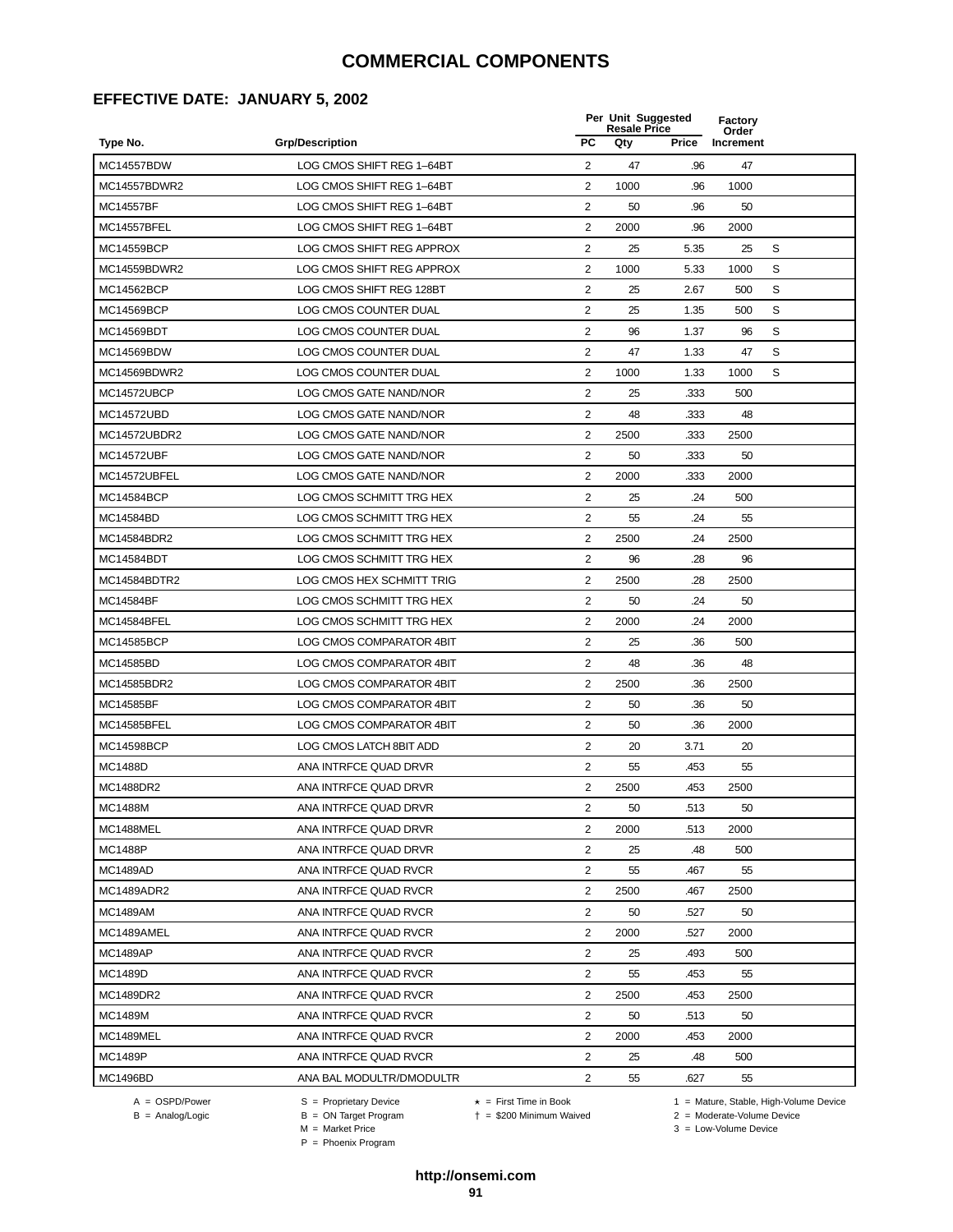### **EFFECTIVE DATE: JANUARY 5, 2002**

|                 |                           | Per Unit Suggested<br><b>Resale Price</b> |      |       | <b>Factory</b><br>Order |   |   |  |
|-----------------|---------------------------|-------------------------------------------|------|-------|-------------------------|---|---|--|
| Type No.        | <b>Grp/Description</b>    | PC                                        | Qty  | Price | Increment               |   |   |  |
| MC1496BDR2      | ANA BAL MODULTR/DMODULTR  | 2                                         | 2500 | .627  | 2500                    |   |   |  |
| <b>MC1496BP</b> | ANA BAL MODULTR/DMODULTR  | 2                                         | 25   | .653  | 500                     |   |   |  |
| MC1496D         | ANA BAL MODULTR/DMODULTR  | 2                                         | 55   | .453  | 55                      |   |   |  |
| MC1496DR2       | ANA BAL MODULTR/DMODULTR  | $\overline{2}$                            | 2500 | .453  | 2500                    |   |   |  |
| <b>MC1496P</b>  | ANA BAL MODULTR/DMODULTR  | $\overline{2}$                            | 25   | .48   | 500                     |   |   |  |
| MC1496P1        | ANA BAL MODULTR/DMODULTR  | 2                                         | 25   | .48   | 500                     |   |   |  |
| MC26LS30D       | ANA INTRFCE CONFIG DRVR   | $\overline{2}$                            | 48   | 1.00  | 48                      |   |   |  |
| MC26LS30DR2     | ANA INTRFCE CONFIG DRVR   | $\overline{2}$                            | 2500 | 1.00  | 2500                    |   |   |  |
| MC3302D         | ANA SNGL SUP COMP'TOR QUD | $\overline{c}$                            | 55   | .40   | 55                      |   |   |  |
| MC3302DR2       | ANA SNGL SUP COMP'TOR QUD | $\overline{2}$                            | 2500 | .40   | 2500                    |   |   |  |
| MC3302P         | ANA SNGL SUP COMP'TOR QUD | $\overline{2}$                            | 25   | .413  | 500                     |   |   |  |
| MC33023DW       | ANA SMPS DB END HI FREQ   | 2                                         | 47   | 3.39  | 47                      |   |   |  |
| MC33023DWR2     | ANA SMPS DB END HI FREQ   | $\overline{2}$                            | 1000 | 3.39  | 1000                    |   |   |  |
| MC33025DW       | ANA SMPS DB END HI FREQ   | $\overline{2}$                            | 47   | 3.40  | 47                      |   |   |  |
| MC33025DWR2     | ANA SMPS DB END HI FREQ   | $\overline{2}$                            | 1000 | 3.40  | 1000                    |   |   |  |
| MC33025P        | ANA SMPS DB END HI FREQ   | $\overline{2}$                            | 25   | 3.43  | 25                      |   |   |  |
| MC3303D         | ANA OP AMP QUD DIFF INPT  | 2                                         | 55   | .36   | 55                      |   |   |  |
| MC3303DR2       | ANA OP AMP QUD DIFF INPT  | 2                                         | 2500 | .36   | 2500                    |   |   |  |
| MC3303P         | ANA OP AMP QUD DIFF INPT  | 2                                         | 25   | .373  | 500                     |   |   |  |
| MC33030DW       | ANA DC SERVO MOT CNTRL    | 1                                         | 47   | 3.61  | 47                      | S |   |  |
| MC33030DWR2     | ANA DC SERVO MOT CNTRL    | 1                                         | 1000 | 3.61  | 1000                    | S |   |  |
| MC33030P        | ANA DC SERVO MOT CNTRL    | 1                                         | 25   | 3.64  | 25                      | S |   |  |
| MC33033DW       | ANA BRSHLS DC MOTOR CNTR  | 1                                         | 38   | 2.16  | 38                      | S | В |  |
| MC33033DWR2     | ANA BRSHLS DC MOTOR CNTR  | $\mathbf{1}$                              | 1000 | 2.16  | 1000                    | S | B |  |
| MC33033P        | ANA BRSHLS DC MOTOR CNTR  | 1                                         | 18   | 2.19  | 18                      | S | В |  |
| MC33035DW       | ANA BRSHLS DC MOTOR CNTR  | $\mathbf{1}$                              | 30   | 2.77  | 30                      | S | B |  |
| MC33035DWR2     | ANA BRSHLS DC MOTOR CNTR  | 1                                         | 1000 | 2.77  | 1000                    | S | в |  |
| MC33035P        | ANA BRSHLS DC MOTOR CNTR  | 1                                         | 15   | 2.80  | 15                      | S | B |  |
| MC33039D        | ANA CL BRSHLS MOT ADPAPT  | 1                                         | 98   | .973  | 98                      | S |   |  |
| MC33039DR2      | ANA CL BRSHLS MOT ADPAPT  | 1                                         | 2500 | .973  | 2500                    | S |   |  |
| MC33039P        | ANA CL BRSHLS MOT ADPAPT  | 1                                         | 50   | 1.00  | 1000                    | S |   |  |
| MC33060AD       | ANA SMPS CONTROLLER       | 2                                         | 55   | .733  | 55                      |   |   |  |
| MC33060ADR2     | ANA SMPS CONTROLLER       | 2                                         | 2500 | .733  | 2500                    |   |   |  |
| MC33060AP       | ANA SMPS CONTROLLER       | 2                                         | 25   | .76   | 500                     |   |   |  |
| MC33063AD       | ANA DC-DC.5A SW I REG     | $\overline{2}$                            | 98   | .987  | 98                      |   |   |  |
| MC33063ADR2     | ANA DC-DC.5A SW I REG     | $\overline{2}$                            | 2500 | .987  | 2500                    |   |   |  |
| MC33063AP1      | ANA DC-DC.5A SW I REG     | 2                                         | 50   | 1.00  | 1000                    |   |   |  |
| MC33063AVD      | ANA DC-DC.5A SW I REG     | 2                                         | 98   | 1.08  | 98                      |   |   |  |
| MC33063AVDR2    | ANA DC-DC.5A SW I REG     | $\overline{2}$                            | 2500 | 1.08  | 2500                    |   |   |  |
| MC33063AVP      | ANA DC-DC.5A SW I REG     | 2                                         | 50   | 1.08  | 1000                    |   |   |  |
| MC33064D-005    | ANA UNDER 5V SENSE CRKT   | 2                                         | 98   | .907  | 98                      |   |   |  |
| MC33064D-5R2    | ANA UNDER 5V SENSE CRKT   | 2                                         | 2500 | .907  | 2500                    |   |   |  |
| MC33064DM-5R2   | ANA UNDER 5V SENSE CRKT   | $\overline{2}$                            | 4000 | .933  | 4000                    |   |   |  |
| MC33064P-005    | ANA UNDER 5V SENSE CRKT   | 2                                         | 2000 | .916  | 2000                    |   |   |  |
| MC33064P-5RA    | ANA UNDER 5V SENSE CRKT   | 2                                         | 2000 | .916  | 2000                    |   |   |  |
|                 |                           |                                           |      |       |                         |   |   |  |

 $B =$  Analog/Logic  $B =$  ON Target Program  $M =$  Market Price

A = OSPD/Power S = Proprietary Device  $\star$  = First Time in Book 1 = Mature, Stable, High-Volume Device

 = \$200 Minimum Waived 2 = Moderate-Volume Device  $3 =$  Low-Volume Device

P = Phoenix Program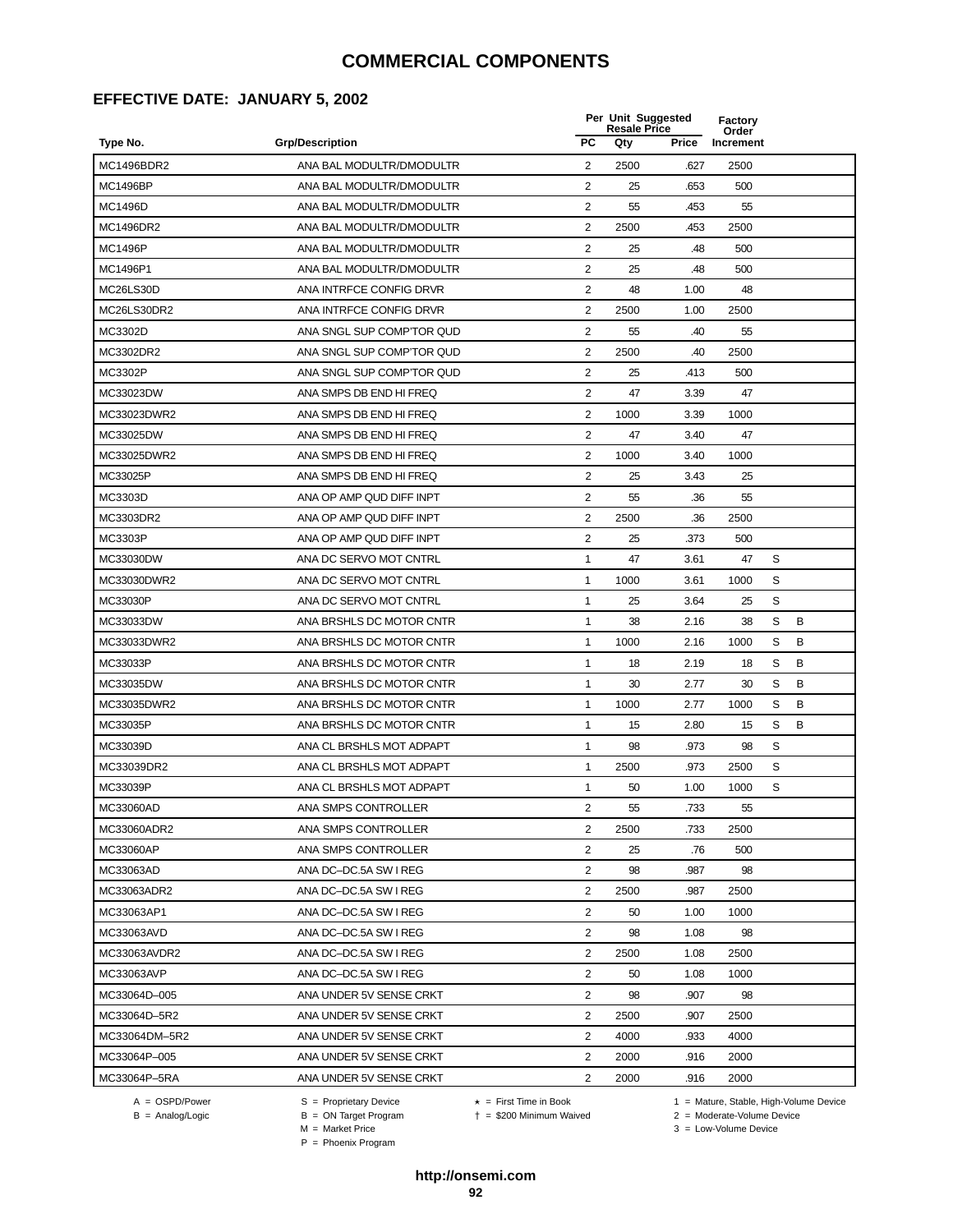### **EFFECTIVE DATE: JANUARY 5, 2002**

|               |                           |                | Per Unit Suggested<br><b>Resale Price</b> |       | Factory<br>Order |   |   |
|---------------|---------------------------|----------------|-------------------------------------------|-------|------------------|---|---|
| Type No.      | <b>Grp/Description</b>    | <b>PC</b>      | Qty                                       | Price | Increment        |   |   |
| MC33064P-5RP  | ANA UNDER 5V SENSE CRKT   | 2              | 2000                                      | .916  | 2000             |   |   |
| MC33067DW     | ANA SMPS DB END HI FREQ   | $\mathbf{1}$   | 47                                        | 2.56  | 47               | S |   |
| MC33067DWR2   | ANA SMPS DB END HI FREQ   | $\mathbf{1}$   | 1000                                      | 2.56  | 1000             | S |   |
| MC33067P      | ANA SMPS DB END HI FREQ   | $\mathbf{1}$   | 25                                        | 2.59  | 25               | S |   |
| MC33071AD     | ANA HI-SPD/SS SINGLE O.A. | $\overline{2}$ | 98                                        | .667  | 98               |   |   |
| MC33071ADR2   | ANA HI-SPD/SS SINGLE O.A. | 2              | 2500                                      | .667  | 2500             |   |   |
| MC33071AP     | ANA HI-SPD/SS SINGLE O.A. | $\overline{2}$ | 50                                        | .68   | 1000             |   |   |
| MC33071D      | ANA HI-SPD/SS SINGLE O.A. | 2              | 98                                        | .627  | 98               |   |   |
| MC33071DR2    | ANA HI-SPD/SS SINGLE O.A. | $\overline{2}$ | 2500                                      | .627  | 2500             |   |   |
| MC33071P      | ANA HI-SPD/SS SINGLE O.A. | 2              | 50                                        | .64   | 1000             |   |   |
| MC33072AD     | ANA HI SPD/S.S. DUAL O.A. | $\mathbf{1}$   | 98                                        | .827  | 98               | S |   |
| MC33072ADR2   | ANA HI SPD/S.S. DUAL O.A. | $\mathbf{1}$   | 2500                                      | .827  | 2500             | S |   |
| MC33072AP     | ANA HI SPD/S.S. DUAL O.A. | $\mathbf{1}$   | 50                                        | .84   | 1000             | S |   |
| MC33072D      | ANA HI SPD/S.S. DUAL O.A. | $\mathbf{1}$   | 98                                        | .787  | 98               | S |   |
| MC33072DR2    | ANA HI SPD/S.S. DUAL O.A. | $\mathbf{1}$   | 2500                                      | .787  | 2500             | S |   |
| MC33072P      | ANA HI SPD/S.S. DUAL O.A. | $\mathbf{1}$   | 50                                        | .80   | 1000             | S |   |
| MC33074AD     | ANA HI SPD/S.S. QUAD O.A. | $\overline{2}$ | 55                                        | 1.09  | 55               |   |   |
| MC33074ADR2   | ANA HI SPD/S.S. QUAD O.A. | $\overline{c}$ | 2500                                      | 1.09  | 2500             |   |   |
| MC33074ADTB   | ANA HI SPD/S.S. QUAD O.A. | 2              | 96                                        | 1.12  | 96               |   |   |
| MC33074ADTBR2 | ANA HI SPD/S.S. QUAD O.A. | 2              | 2500                                      | 1.12  | 2500             |   |   |
| MC33074AP     | ANA HI SPD/S.S. QUAD O.A. | 2              | 25                                        | 1.11  | 500              |   |   |
| MC33074D      | ANA HI SPD/S.S. QUAD O.A. | 2              | 55                                        | 1.03  | 55               |   |   |
| MC33074DR2    | ANA HI SPD/S.S. QUAD O.A. | $\overline{2}$ | 2500                                      | 1.03  | 2500             |   |   |
| MC33074DTB    | ANA HI SPD/S.S. QUAD O.A. | 2              | 96                                        | 1.05  | 96               |   |   |
| MC33074DTBR2  | ANA HI SPD/S.S. QUAD O.A. | $\overline{2}$ | 2500                                      | 1.05  | 2500             |   |   |
| MC33074P      | ANA HI SPD/S.S. QUAD O.A. | 2              | 25                                        | 1.04  | 500              |   |   |
| MC33077D      | ANA HI-PRF/LO-NSE DUAL OA | 2              | 98                                        | 1.08  | 98               |   |   |
| MC33077DR2    | ANA HI-PRF/LO-NSE DUAL OA | 2              | 2500                                      | 1.08  | 2500             |   |   |
| MC33077P      | ANA HI-PRF/LO-NSE DUAL OA | 2              | 50                                        | 1.09  | 1000             |   |   |
| MC33078D      | ANA DUAL LO-NOISE O.A.    | 2              | 98                                        | .667  | 98               |   |   |
| MC33078DR2    | ANA DUAL LO-NOISE O.A.    | $\overline{2}$ | 2500                                      | .667  | 2500             |   |   |
| MC33078P      | ANA DUAL LO-NOISE O.A.    | 2              | 50                                        | .68   | 1000             |   |   |
| MC33079D      | ANA QUAD LO-NOISE O.A.    | $\overline{2}$ | 55                                        | 1.00  | 55               |   |   |
| MC33079DR2    | ANA QUAD LO-NOISE O.A.    | $\overline{c}$ | 2500                                      | 1.00  | 2500             |   |   |
| MC33079P      | ANA QUAD LO-NOISE O.A.    | $\overline{2}$ | 25                                        | 1.01  | 500              |   |   |
| MC33151D      | ANA HI SPD DUAL DRIVER    | $\overline{2}$ | 98                                        | .827  | 98               |   |   |
| MC33151DR2    | ANA HI SPD DUAL DRIVER    | $\overline{c}$ | 2500                                      | .827  | 2500             |   |   |
| MC33151P      | ANA HI SPD DUAL DRIVER    | $\overline{c}$ | 50                                        | .84   | 1000             |   |   |
| MC33151VDR2   | ANA HI SPD DUAL DRIVER    | 2              | 2500                                      | .933  | 2500             |   |   |
| MC33152D      | ANA HI SPD DUAL DRIVER    | $\overline{2}$ | 98                                        | 1.15  | 98               |   |   |
| MC33152DR2    | ANA HI SPD DUAL DRIVER    | $\overline{2}$ | 2500                                      | 1.15  | 2500             |   |   |
| MC33152P      | ANA HI SPD DUAL DRIVER    | 2              | 50                                        | 1.16  | 1000             |   |   |
| MC33152VDR2   | ANA HI SPD DUAL DRIVER    | 2              | 2500                                      | 1.27  | 2500             |   |   |
| MC33153D      | ANA IGBT GATE DRIVER      | $\mathbf{1}$   | 98                                        | 1.27  | 98               | S | В |
| MC33153DR2    | ANA IGBT GATE DRIVER      | 1              | 2500                                      | 1.27  | 2500             | S | В |

A = OSPD/Power S = Proprietary Device<br>
B = Analog/Logic B = ON Target Program<br>
M = Market Price

= \$200 Minimum Waived 2 = Moderate-Volume Device

A = OSPD/Power S = Proprietary Device  $\star$  = First Time in Book 1 = Mature, Stable, High-Volume Device  $2 =$  Moderate-Volume Device<br> $3 =$  Low-Volume Device

P = Phoenix Program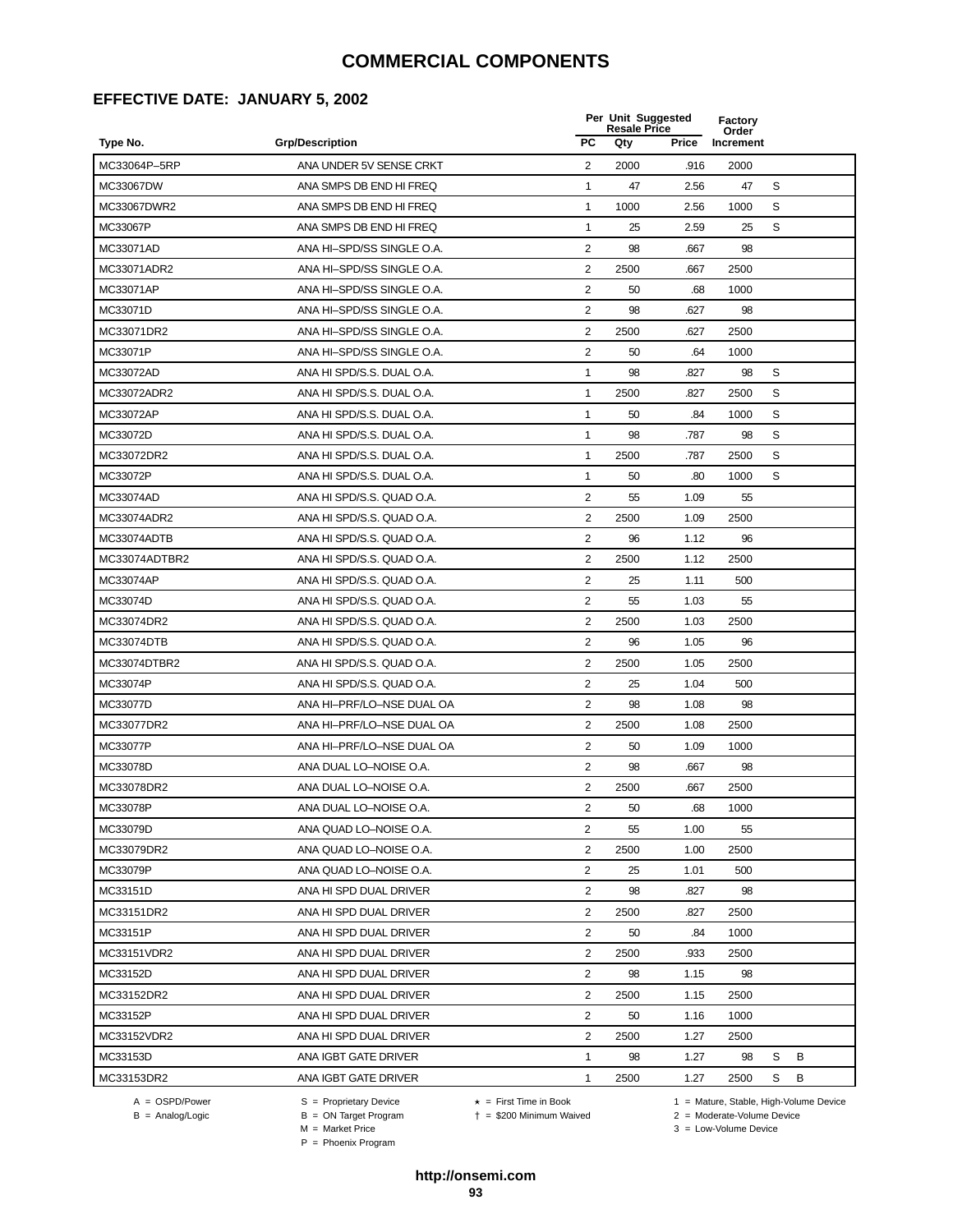### **EFFECTIVE DATE: JANUARY 5, 2002**

|               |                           |                         | Per Unit Suggested<br><b>Resale Price</b> |       | <b>Factory</b><br>Order |   |   |  |
|---------------|---------------------------|-------------------------|-------------------------------------------|-------|-------------------------|---|---|--|
| Type No.      | <b>Grp/Description</b>    | <b>PC</b>               | Qty                                       | Price | Increment               |   |   |  |
| MC33153P      | ANA IGBT GATE DRIVER      | 1                       | 50                                        | 1.28  | 1000                    | S | B |  |
| MC33160DW     | ANA MIC 5V REG W RE/DIS   | 1                       | 47                                        | 1.56  | 47                      | S | B |  |
| MC33160DWR2   | ANA MIC 5V REG W RE/DIS   | 1                       | 1000                                      | 1.56  | 1000                    | S | B |  |
| MC33160P      | ANA MIC 5V REG W RE/DIS   | 1                       | 25                                        | 1.59  | 500                     | S | B |  |
| MC33161D      | ANA UNIV VOLT MONITOR     | $\mathbf{1}$            | 98                                        | .867  | 98                      | S | В |  |
| MC33161DMR2   | ANA UNIV VOLT MONITOR     | $\mathbf{1}$            | 4000                                      | .867  | 4000                    | S | B |  |
| MC33161DR2    | ANA UNIV VOLT MONITOR     | 1                       | 2500                                      | .867  | 2500                    | S | B |  |
| MC33161P      | ANA UNIV VOLT MONITOR     | $\mathbf{1}$            | 50                                        | .893  | 1000                    | S | В |  |
| MC33163DW     | ANA DC-DC 3A SW I REG     | $\mathbf{1}$            | 47                                        | 2.52  | 47                      | S | В |  |
| MC33163DWR2   | ANA DC-DC 3A SW I REG     | 1                       | 1000                                      | 2.52  | 1000                    | S | B |  |
| MC33163P      | ANA DC-DC 3A SW I REG     | 1                       | 25                                        | 2.55  | 500                     | S | B |  |
| MC33164D-003  | ANA UNDER 3V SENSE CRKT   | $\overline{2}$          | 98                                        | .933  | 98                      |   |   |  |
| MC33164D-005  | ANA UNDER 5V SENSE CRKT   | 2                       | 98                                        | .933  | 98                      |   |   |  |
| MC33164D-3R2  | ANA UNDER 3V SENSE CRKT   | $\sqrt{2}$              | 2500                                      | .933  | 2500                    |   |   |  |
| MC33164D-5R2  | ANA UNDER 5V SENSE CRKT   | 2                       | 2500                                      | .933  | 2500                    |   |   |  |
| MC33164DM-3R2 | ANA UNDER 3V SENSE CRKT   | $\overline{2}$          | 4000                                      | .96   | 4000                    |   |   |  |
| MC33164DM-5R2 | ANA UNDER 5V SENSE CRKT   | 2                       | 4000                                      | .96   | 4000                    |   |   |  |
| MC33164P-003  | ANA UNDER 3V SENSE CRKT   | 2                       | 2000                                      | .92   | 2000                    |   |   |  |
| MC33164P-005  | ANA UNDER 3.3V SEN CRKT   | 2                       | 2000                                      | .92   | 2000                    |   |   |  |
| MC33164P-3RP  | ANA UNDER 3V SENSE CRKT   | $\overline{2}$          | 2000                                      | .92   | 2000                    |   |   |  |
| MC33164P-5RA  | ANA UNDER 5V SENSE CRKT   | 2                       | 2000                                      | .92   | 2000                    |   |   |  |
| MC33164P-5RP  | ANA UNDER 5V SENSE CRKT   | $\overline{2}$          | 2000                                      | .92   | 2000                    |   |   |  |
| MC33166D2T    | ANA DC-DC 3A SW I REG     | $\overline{2}$          | 50                                        | 2.40  | 50                      |   |   |  |
| MC33166D2TR4  | ANA DC-DC 3A SW I REG     | 2                       | 800                                       | 2.40  | 800                     |   |   |  |
| MC33166T      | ANA DC-DC 3A SW I REG     | $\overline{2}$          | 50                                        | 2.35  | 50                      |   |   |  |
| MC33166TH     | ANA DC-DC 3A SW I REG     | $\overline{2}$          | 50                                        | 2.35  | 50                      |   |   |  |
| MC33166TV     | ANA DC-DC 3A SW I REG     | $\overline{\mathbf{c}}$ | 50                                        | 2.35  | 50                      |   |   |  |
| MC33167D2T    | ANA DC-DC 5A SW I REG     | 2                       | 50                                        | 1.59  | 50                      |   |   |  |
| MC33167T      | ANA DC-DC 5A SW I REG     | 2                       | 50                                        | 1.51  | 50                      |   |   |  |
| MC33167TH     | ANA DC-DC 5A SW I REG     | $\overline{2}$          | 50                                        | 1.51  | 50                      |   |   |  |
| MC33167TV     | ANA DC-DC 5A SW I REG     | $\overline{2}$          | 50                                        | 1.51  | 50                      |   |   |  |
| MC33170DTB    | ANA RF AMP COMPANION IC   | 1                       | 96                                        | 1.47  | 96                      | S |   |  |
| MC33170DTBR2  | ANA RF AMP COMPANION IC   | $\mathbf{1}$            | 2500                                      | 1.47  | 2500                    | S |   |  |
| MC33171D      | ANA LO PWR/S.S. SNGL O.A. | $\overline{2}$          | 98                                        | 1.08  | 98                      |   |   |  |
| MC33171DR2    | ANA LO PWR/S.S. SNGL O.A. | 2                       | 2500                                      | 1.08  | 2500                    |   |   |  |
| MC33171P      | ANA LO PWR/S.S. SNGL O.A. | $\overline{2}$          | 50                                        | 1.09  | 1000                    |   |   |  |
| MC33172D      | ANA LOW PWR/S.S. DUAL OA  | 2                       | 98                                        | 1.17  | 98                      |   |   |  |
| MC33172DR2    | ANA LOW PWR/S.S. DUAL OA  | $\overline{2}$          | 2500                                      | 1.17  | 2500                    |   |   |  |
| MC33172P      | ANA LOW PWR/S.S. DUAL OA  | $\overline{2}$          | 50                                        | 1.19  | 1000                    |   |   |  |
| MC33172VD     | ANA LOW PWR/S.S. DUAL OA  | $\overline{2}$          | 98                                        | 1.25  | 98                      |   |   |  |
| MC33172VDR2   | ANA LOW PWR/S.S. DUAL OA  | 2                       | 2500                                      | 1.25  | 2500                    |   |   |  |
| MC33174D      | ANA LOW PWR/S.S. DUAL OA  | 2                       | 55                                        | 1.53  | 55                      |   |   |  |
| MC33174DR2    | ANA LOW PWR/S.S. DUAL OA  | 2                       | 2500                                      | 1.53  | 2500                    |   |   |  |
| MC33174DTB    | ANA LOW PWR/S.S. DUAL OA  | 2                       | 96                                        | 1.56  | 96                      |   |   |  |
| MC33174DTBR2  | ANA LOW PWR/S.S. DUAL OA  | $\overline{c}$          | 2500                                      | 1.56  | 2500                    |   |   |  |

-<br>B = ON Target Program<br>M = Market Price

 $A = OBPD/Power$ <br>  $B = ON Target Program$   $A = First Time in Book$   $A = West Theorem 1 = Nature, Stable, High-Volume Device$   $A = Mature, Stable, High-Volume Device$   $A = Mature, Stable, High-Volume Device$   $A = Mature, Table, High-Volume Device$   $A = Mature, Table, High-Volume Device$   $A = Mature, Table, High-Volume Device$   $A = Mature, Table, High-Volume Device$   $A = Mature, Table, High-Volume Device$   $A = Mature, Table, High-Volume Device$   $A = Mature, Table, High-Volume Device$   $A = Mature, Table, High-Volume Device$   $A = Mature, Table, High-Volume Device$   $A = Mature, Table, High-Volume Device$   $A = Mature, Table$ 

 $2 =$  Moderate-Volume Device

P = Phoenix Program

 $3 =$  Low-Volume Device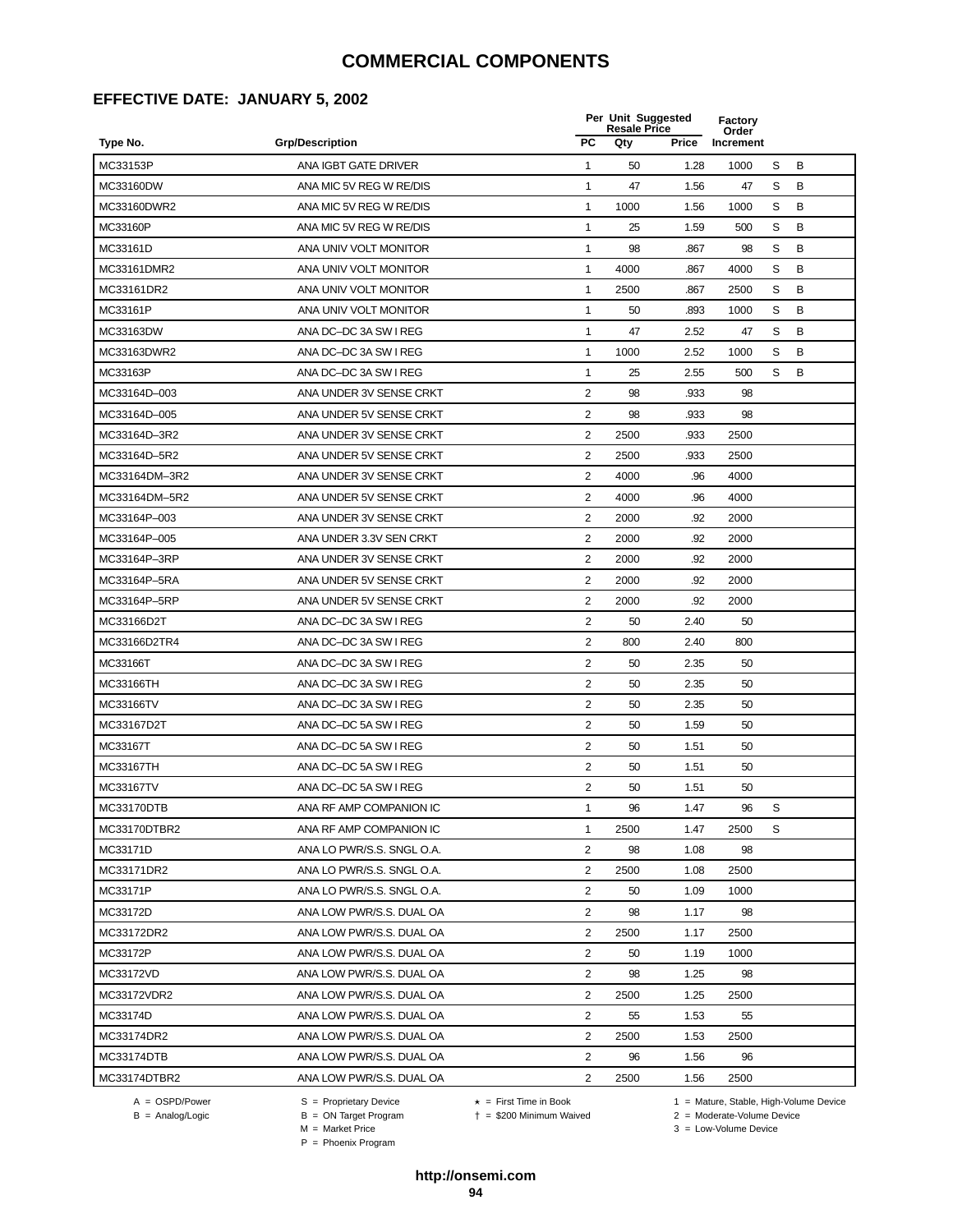### **EFFECTIVE DATE: JANUARY 5, 2002**

|                |                           |                | Per Unit Suggested<br><b>Resale Price</b> |              |                    |   |
|----------------|---------------------------|----------------|-------------------------------------------|--------------|--------------------|---|
| Type No.       | <b>Grp/Description</b>    | <b>PC</b>      | Qty                                       | <b>Price</b> | Order<br>Increment |   |
| MC33174P       | ANA LOW PWR/S.S. DUAL OA  | $\overline{2}$ | 25                                        | 1.55         | 500                |   |
| MC33174VDR2    | ANA LOW PWR/S.S. DUAL OA  | 2              | 2500                                      | 1.64         | 2500               |   |
| MC33174VP      | ANA LOW PWR/S.S. DUAL OA  | $\overline{2}$ | 25                                        | 1.65         | 500                |   |
| MC33178D       | ANA LO-PWR/LO-NSE DUAL OA | $\mathbf{1}$   | 98                                        | .987         | 98                 | S |
| MC33178DR2     | ANA LO-PWR/LO-NSE DUAL OA | $\mathbf{1}$   | 2500                                      | .987         | 2500               | S |
| MC33178P       | ANA LO-PWR/LO-NSE DUAL OA | $\mathbf{1}$   | 50                                        | 1.00         | 1000               | S |
| MC33179D       | ANA LO-PWR/LO-NSE QUAD OA | $\mathbf{1}$   | 55                                        | 1.23         | 55                 | S |
| MC33179DR2     | ANA LO-PWR/LO-NSE QUAD OA | $\mathbf{1}$   | 2500                                      | 1.23         | 2500               | S |
| MC33179P       | ANA LO-PWR/LO-NSE QUAD OA | $\mathbf{1}$   | 25                                        | 1.24         | 500                | S |
| MC33201D       | ANA LO-V / R-R SNGL OA    | 2              | 98                                        | .84          | 98                 |   |
| MC33201DR2     | ANA LO-V / R-R SNGL OA    | 2              | 2500                                      | .84          | 2500               |   |
| MC33201P       | ANA LO-V / R-R SNGL OA    | $\overline{2}$ | 50                                        | .853         | 1000               |   |
| MC33201VD      | ANA LO-V / R-R SNGL OA    | 2              | 98                                        | .96          | 98                 |   |
| MC33202D       | ANA LO-V / R-R DUAL OA    | $\overline{2}$ | 98                                        | 1.16         | 98                 |   |
| MC33202DMR2    | ANA LO-V / R-R DUAL OA    | 2              | 4000                                      | 1.17         | 4000               |   |
| MC33202DR2     | ANA LO-V / R-R DUAL OA    | 2              | 2500                                      | 1.16         | 2500               |   |
| MC33202P       | ANA LO-V / R-R DUAL OA    | 2              | 50                                        | 1.17         | 1000               |   |
| MC33202VD      | ANA LO-V / R-R DUAL OA    | $\overline{c}$ | 98                                        | 1.28         | 98                 |   |
| MC33202VDR2    | ANA LO-V / R-R DUAL OA    | 2              | 2500                                      | 1.28         | 2500               |   |
| MC33202VP      | ANA LO-V / R-R DUAL OA    | 2              | 50                                        | 1.29         | 1000               |   |
| MC33204D       | ANA LO-V / R-R QUAD OA    | 2              | 55                                        | 1.23         | 55                 |   |
| MC33204DR2     | ANA LO-V / R-R QUAD OA    | $\overline{c}$ | 2500                                      | 1.23         | 2500               |   |
| MC33204DTB     | ANA LO-V / R-R QUAD OA    | $\overline{c}$ | 96                                        | 1.25         | 96                 |   |
| MC33204DTBR2   | ANA LO-V / R-R QUAD OA    | $\overline{2}$ | 2500                                      | 1.25         | 2500               |   |
| MC33204P       | ANA LO-V / R-R QUAD OA    | 2              | 25                                        | 1.24         | 500                |   |
| MC33204VD      | ANA LO-V / R-R QUAD OA    | 2              | 55                                        | 1.35         | 55                 |   |
| MC33204VDR2    | ANA LO-V / R-R QUAD OA    | $\overline{2}$ | 2500                                      | 1.35         | 2500               |   |
| MC33204VP      | ANA LO-V / R-R QUAD OA    | 2              | 25                                        | 1.36         | 500                |   |
| MC33232D       | ANA POWER FACTOR CNTRL    | $\mathbf{1}$   | 98                                        | 1.04         | 98                 | S |
| MC33232DR2     | ANA POWER FACTOR CNTRL    | 1              | 2500                                      | 1.04         | 2500               | S |
| MC33232P       | ANA POWER FACTOR CNTRL    | $\mathbf{1}$   | 50                                        | 1.08         | 1000               | S |
| MC33260D       | ANA POWER FACTOR CNTRL    | 1              | 98                                        | .92          | 98                 | S |
| MC33260DR2     | ANA POWER FACTOR CNTRL    | 1              | 2500                                      | .92          | 2500               | S |
| MC33260P       | ANA POWER FACTOR CNTRL    | $\mathbf{1}$   | 50                                        | .92          | 1000               | S |
| MC33262D       | ANA POWER FACTOR CNTRL    | $\overline{2}$ | 98                                        | .987         | 98                 |   |
| MC33262DR2     | ANA POWER FACTOR CNTRL    | 2              | 2500                                      | .987         | 2500               |   |
| MC33262P       | ANA POWER FACTOR CNTRL    | 2              | 50                                        | 1.00         | 1000               |   |
| MC33263NW-28R2 | ANA 150MA 2.8V LDO VREG   | 2              | 4000                                      | .667         | 4000               |   |
| MC33263NW-30R2 | ANA 150MA 3V LDO VREG     | $\overline{2}$ | 4000                                      | .667         | 4000               |   |
| MC33263NW-33R2 | ANA 150MA 3.3V LDO VREG   | 2              | 4000                                      | .667         | 4000               |   |
| MC33263NW-38R2 | ANA 150MA 3.8V LDO VREG   | 2              | 4000                                      | .667         | 4000               |   |
| MC33263NW-40R2 | ANA 150MA 4V LDO VREG     | 2              | 4000                                      | .667         | 4000               |   |
| MC33263NW-47R2 | ANA 150MA 4.75V LDO VREG  | 2              | 4000                                      | .667         | 4000               |   |
| MC33263NW-50R2 | ANA 150MA 5V LDO VREG     | 2              | 4000                                      | .667         | 4000               |   |
| MC33269D       | ANA 0.8A ADJ OUT LDO REG  | $\overline{2}$ | 98                                        | .733         | 98                 |   |
|                |                           |                |                                           |              |                    |   |

 $B = \text{Analog/Logic}$ <br>B = ON Target Program<br> $M = \text{Market Price}$ 

= \$200 Minimum Waived 2 = Moderate-Volume Device

A = OSPD/Power S = Proprietary Device  $\star$  = First Time in Book 1 = Mature, Stable, High-Volume Device

 $3 =$  Low-Volume Device

P = Phoenix Program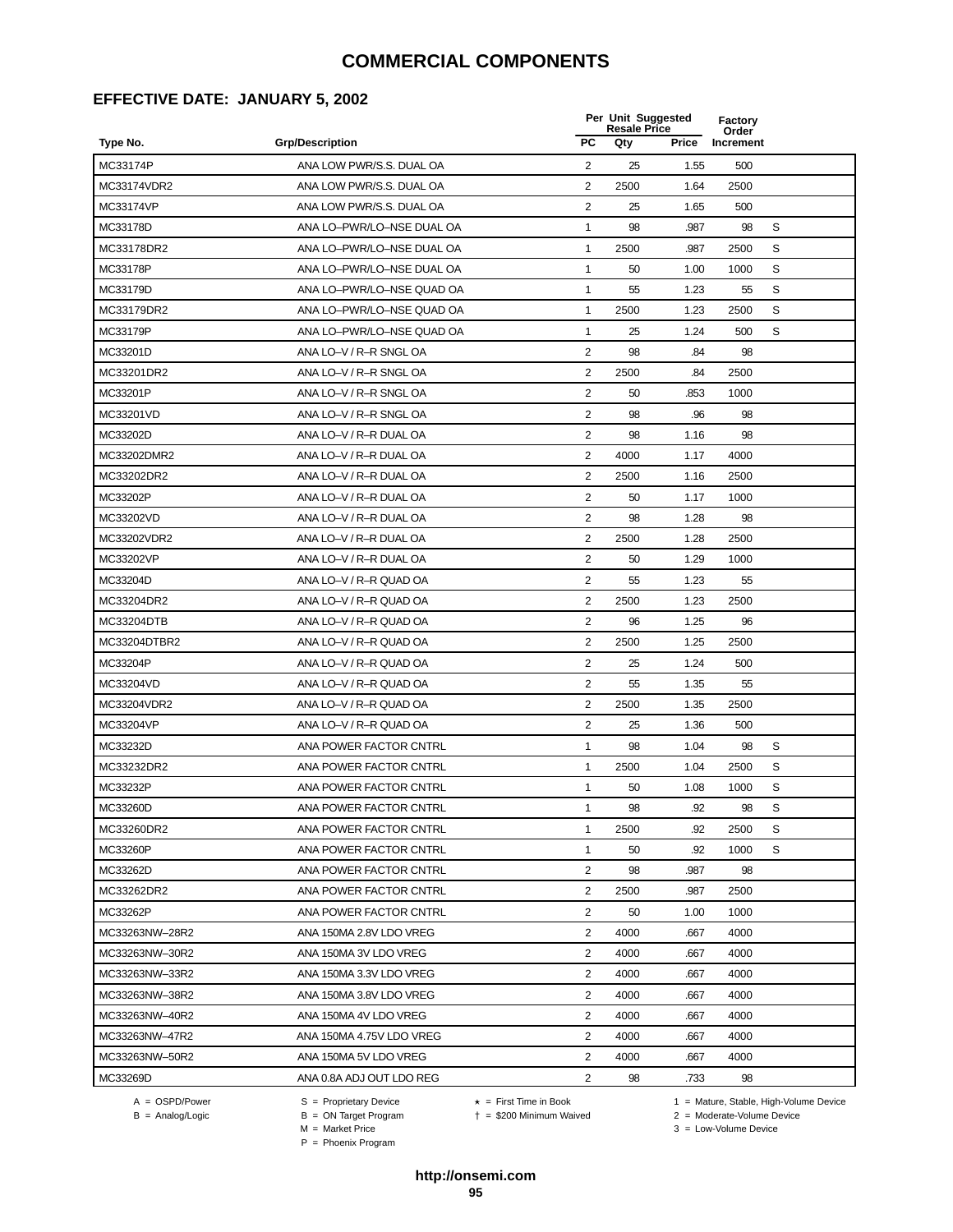### **EFFECTIVE DATE: JANUARY 5, 2002**

|                 |                           |                | Per Unit Suggested<br><b>Resale Price</b> |       | <b>Factory</b><br>Order |   |   |  |
|-----------------|---------------------------|----------------|-------------------------------------------|-------|-------------------------|---|---|--|
| Type No.        | <b>Grp/Description</b>    | <b>PC</b>      | Qty                                       | Price | Increment               |   |   |  |
| MC33269D-012    | ANA 0.8A 12V LDO VREG     | 2              | 98                                        | .733  | 98                      |   |   |  |
| MC33269D-3.3    | ANA 0.8A 3.3V LDO VREG    | 2              | 98                                        | .733  | 98                      |   |   |  |
| MC33269D-5.0    | ANA 0.8A 5V LDO VREG      | 2              | 98                                        | .733  | 98                      |   |   |  |
| MC33269DR2      | ANA 0.8A ADJ OUT LDO REG  | $\overline{2}$ | 2500                                      | .733  | 2500                    |   |   |  |
| MC33269DR2-012  | ANA 0.8A 12V LDO VREG     | $\overline{2}$ | 2500                                      | .733  | 2500                    |   |   |  |
| MC33269DR2-3.3  | ANA 0.8A 3.3V LDO VREG    | $\overline{2}$ | 2500                                      | .733  | 2500                    |   |   |  |
| MC33269DR2-5.0  | ANA 0.8A 5V LDO VREG      | 2              | 2500                                      | .733  | 2500                    |   |   |  |
| MC33269DT       | ANA 0.8A ADJ OUT LDO REG  | 2              | 75                                        | .76   | 75                      |   |   |  |
| MC33269DT-012   | ANA 0.8A 12V LDO VREG     | 2              | 75                                        | .76   | 75                      |   |   |  |
| MC33269DT-3.3   | ANA 0.8A 3.3V LDO VREG    | $\overline{2}$ | 75                                        | .76   | 75                      |   |   |  |
| MC33269DT-5.0   | ANA 0.8A 5V LDO VREG      | 2              | 75                                        | .76   | 75                      |   |   |  |
| MC33269DTRK     | ANA 0.8A ADJ OUT LDO REG  | 2              | 2500                                      | .76   | 2500                    |   |   |  |
| MC33269DTRK-012 | ANA 0.8A 12V LDO VREG     | $\overline{2}$ | 2500                                      | .76   | 2500                    |   |   |  |
| MC33269DTRK-3.3 | ANA 0.8A 3.3V LDO VREG    | $\overline{2}$ | 2500                                      | .76   | 2500                    |   |   |  |
| MC33269DTRK-5.0 | ANA 0.8A 5V LDO VREG      | 2              | 2500                                      | .76   | 2500                    |   |   |  |
| MC33269ST-3.3T3 | ANA 800MA 3.3V LDO VREG   | $\overline{2}$ | 4000                                      | .733  | 4000                    |   |   |  |
| MC33269T        | ANA 0.8A ADJ OUT LDO REG  | 2              | 50                                        | .72   | 50                      |   |   |  |
| MC33269T-012    | ANA 0.8A 12V LDO VREG     | 2              | 50                                        | .72   | 50                      |   |   |  |
| MC33269T-3.3    | ANA 0.8A 3.3V LDO VREG    | $\overline{2}$ | 50                                        | .72   | 50                      |   |   |  |
| MC33269T-5.0    | ANA 0.8A 5V LDO VREG      | 2              | 50                                        | .72   | 50                      |   |   |  |
| MC33272AD       | ANA HI-SPD/S.S. DUAL O.A. | 1              | 98                                        | 1.23  | 98                      | S |   |  |
| MC33272ADR2     | ANA HI-SPD/S.S. DUAL O.A. | 1              | 2500                                      | 1.23  | 2500                    | S |   |  |
| MC33272AP       | ANA HI-SPD/S.S. DUAL O.A. | 1              | 50                                        | 1.25  | 1000                    | S |   |  |
| MC33274AD       | ANA HI-SPD/S.S. QUAD O.A. | $\mathbf{1}$   | 55                                        | 2.09  | 55                      | S |   |  |
| MC33274ADR2     | ANA HI-SPD/S.S. QUAD O.A. | 1              | 2500                                      | 2.09  | 2500                    | S |   |  |
| MC33274AP       | ANA HI-SPD/S.S. QUAD O.A. | $\mathbf{1}$   | 25                                        | 1.60  | 500                     | S | В |  |
| MC33275D-2.5    | ANA 0.3A 2.5V LDO VREG    | $\overline{c}$ | 98                                        | .60   | 98                      |   |   |  |
| MC33275D-2.5R2  | ANA 0.3A 2.5V LDO VREG    | 2              | 2500                                      | .60   | 2500                    |   |   |  |
| MC33275D-3.0    | ANA 0.3A 3V LDO VREG      | 2              | 98                                        | .60   | 98                      |   |   |  |
| MC33275D-3.0R2  | ANA 0.3A 3V LDO VREG      | $\overline{2}$ | 2500                                      | .60   | 2500                    |   |   |  |
| MC33275D-3.3    | ANA 0.3A 3.3V LDO VREG    | $\overline{2}$ | 98                                        | .60   | 98                      |   |   |  |
| MC33275D-3.3R2  | ANA 0.3A 3.3V LDO VREG    | 2              | 2500                                      | .60   | 2500                    |   |   |  |
| MC33275D-5.0    | ANA 0.3A 5V LDO VREG      | 2              | 98                                        | .60   | 98                      |   |   |  |
| MC33275D-5.0R2  | ANA 0.3A 5V LDO VREG      | 2              | 2500                                      | .60   | 2500                    |   |   |  |
| MC33275DT-2.5   | ANA 0.3A 2.5V LDO VREG    | 2              | 75                                        | .648  | 75                      |   |   |  |
| MC33275DT-2.5RK | ANA 0.3A 2.5V LDO VREG    | $\overline{2}$ | 2500                                      | .648  | 2500                    |   |   |  |
| MC33275DT-3.0   | ANA 0.3A 3V LDO VREG      | $\overline{2}$ | 75                                        | .648  | 75                      |   |   |  |
| MC33275DT-3.0RK | ANA 0.3A 3V LDO VREG      | 2              | 2500                                      | .648  | 2500                    |   |   |  |
| MC33275DT-3.3   | ANA 0.3A 3.3V LDO VREG    | 2              | 75                                        | .648  | 75                      |   |   |  |
| MC33275DT-3.3RK | ANA 0.3A 3.3V LDO VREG    | 2              | 2500                                      | .648  | 2500                    |   |   |  |
| MC33275DT-5.0   | ANA 0.3A 5V LDO VREG      | $\overline{2}$ | 75                                        | .648  | 75                      |   |   |  |
| MC33275DT-5.0RK | ANA 0.3A 5V LDO VREG      | 2              | 2500                                      | .648  | 2500                    |   |   |  |
| MC33275ST-2.5T3 | ANA 0.3A 2.5V LDO VREG    | 2              | 4000                                      | .627  | 4000                    |   |   |  |
| MC33275ST-3.0T3 | ANA 0.3A 3V LDO VREG      | $\overline{2}$ | 4000                                      | .627  | 4000                    |   |   |  |
| MC33275ST-3.3T3 | ANA 0.3A 3.3V LDO VREG    | $\overline{2}$ | 4000                                      | .627  | 4000                    |   |   |  |
|                 |                           |                |                                           |       |                         |   |   |  |

-<br>B = ON Target Program<br>M = Market Price

 $A = OBPD/Power$ <br>  $B = ON Target Program$   $A = First Time in Book$   $A = West Theorem 1 = Nature, Stable, High-Volume Device$   $A = Mature, Stable, High-Volume Device$   $A = Mature, Stable, High-Volume Device$   $A = Mature, Table, High-Volume Device$   $A = Mature, Table, High-Volume Device$   $A = Mature, Table, High-Volume Device$   $A = Mature, Table, High-Volume Device$   $A = Mature, Table, High-Volume Device$   $A = Mature, Table, High-Volume Device$   $A = Mature, Table, High-Volume Device$   $A = Mature, Table, High-Volume Device$   $A = Mature, Table, High-Volume Device$   $A = Mature, Table, High-Volume Device$   $A = Mature, Table$ 

 $2 =$  Moderate-Volume Device

 $3 =$  Low-Volume Device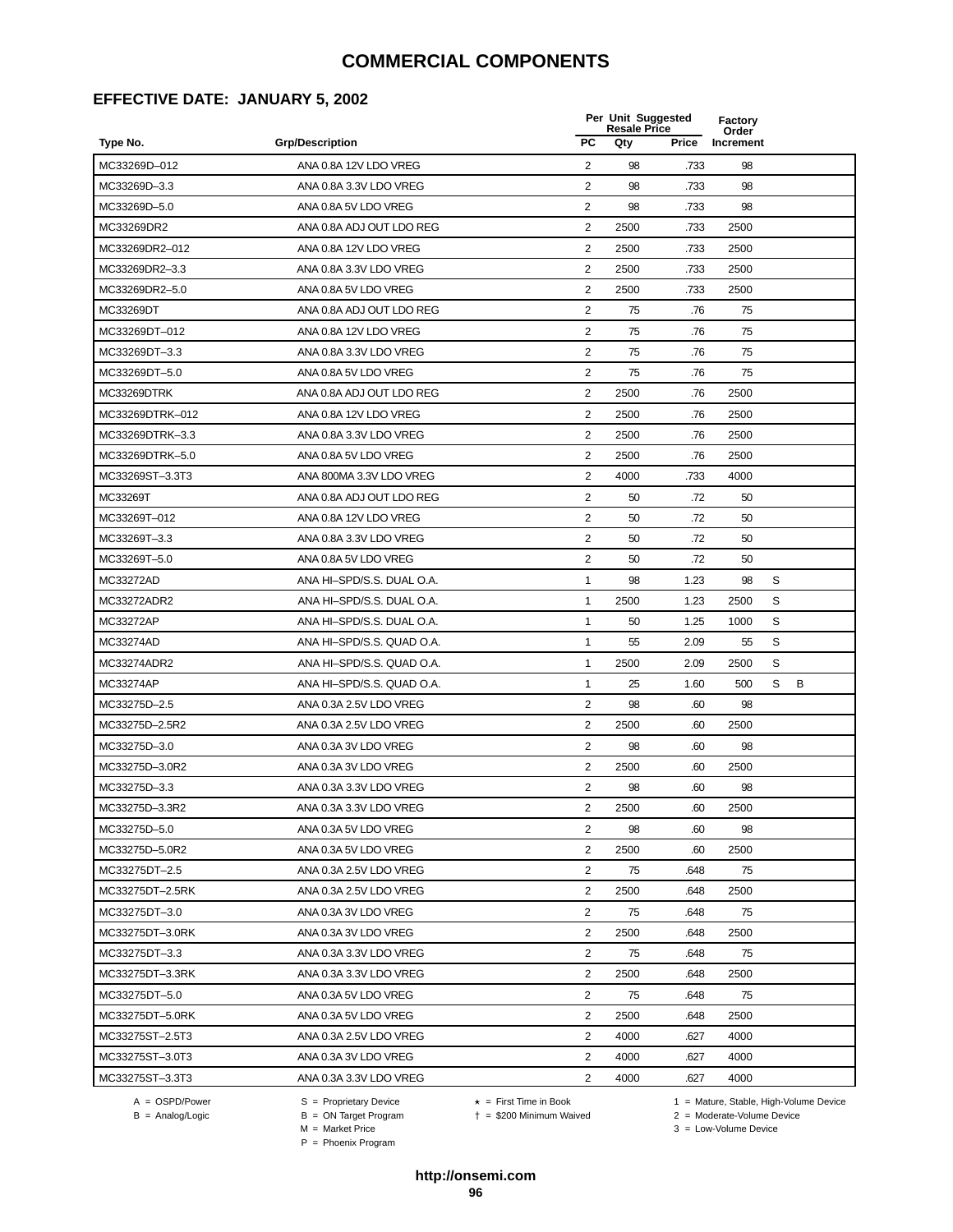### **EFFECTIVE DATE: JANUARY 5, 2002**

|                 |                           |                | Per Unit Suggested<br><b>Resale Price</b> |       | Factory<br>Order |   |   |  |
|-----------------|---------------------------|----------------|-------------------------------------------|-------|------------------|---|---|--|
| Type No.        | <b>Grp/Description</b>    | PC             | Qty                                       | Price | Increment        |   |   |  |
| MC33275ST-5.0T3 | ANA 0.3A 5V LDO VREG      | 2              | 4000                                      | .627  | 4000             |   |   |  |
| MC33340D        | ANA BATT FAST CHRGE CNTRL | $\overline{2}$ | 98                                        | 1.33  | 98               |   |   |  |
| MC33340DR2      | ANA BATT FAST CHRGE CNTRL | $\overline{2}$ | 2500                                      | 1.33  | 2500             |   |   |  |
| MC33340P        | ANA BATT FAST CHRGE CNTRL | $\overline{2}$ | 50                                        | 1.37  | 1000             |   |   |  |
| MC33341D        | ANA BATT CHARGE CNTRL     | 1              | 98                                        | .773  | 98               | S |   |  |
| MC33341DR2      | ANA BATT CHARGE CNTRL     | 1              | 2500                                      | .773  | 2500             | S |   |  |
| MC33341P        | ANA BATT CHARGE CNTRL     | 1              | 50                                        | .787  | 1000             | S |   |  |
| MC33342D        | ANA BATT FAST CHRGE CNTRL | $\mathbf{1}$   | 98                                        | 1.27  | 98               | S |   |  |
| MC33342DR2      | ANA BATT FAST CHRGE CNTRL | 1              | 2500                                      | 1.27  | 2500             | S |   |  |
| MC33342P        | ANA BATT FAST CHRGE CNTRL | $\mathbf{1}$   | 50                                        | 1.29  | 1000             | S |   |  |
| MC33349N-3R1    | ANA BATT PROTECTION       | 2              | 3000                                      | .40   | 3000             |   |   |  |
| MC33349N-4R1    | ANA BATT PROTECTION       | $\overline{2}$ | 3000                                      | .40   | 3000             |   |   |  |
| MC33349N-7R1    | ANA BATT PROTECTION       | 2              | 3000                                      | .40   | 3000             |   |   |  |
| MC33350SN-7T1   | ANA BATT PROTECTION       | 1              | 3000                                      | .96   | 3000             | S |   |  |
| MC33351ADTB-001 | ANA BATT 3CEL CHRGE CNTRL | $\mathbf{1}$   | 75                                        | 1.80  | 75               | S | B |  |
| MC33351ADTB-1R2 | ANA BATT 3CEL CHRGE CNTRL | 1              | 2500                                      | 1.80  | 2500             | S | B |  |
| MC33362DW       | ANA HI VOLT OFFLN SW REG  | $\mathbf{1}$   | 47                                        | 1.33  | 47               | S |   |  |
| MC33362DWR2     | ANA HI VOLT OFFLN SW REG  | 1              | 1000                                      | 1.33  | 1000             | S |   |  |
| MC33362P        | ANA HI VOLT OFFLN SW REG  | 1              | 25                                        | 1.33  | 500              | S |   |  |
| MC33363ADW      | ANA HI VOLT OFFLN SW REG  | 1              | 47                                        | 1.73  | 47               | S | B |  |
| MC33363ADWR2    | ANA HI VOLT OFFLN SW REG  | 1              | 1000                                      | 1.73  | 1000             | S | В |  |
| MC33363AP       | ANA HI VOLT OFFLN SW REG  | 1              | 25                                        | 1.73  | 500              | S | B |  |
| MC33363BDW      | ANA HI VOLT OFFLN SW REG  | $\mathbf{1}$   | 47                                        | 1.67  | 47               | S | B |  |
| MC33363BDWR2    | ANA HI VOLT OFFLN SW REG  | 1              | 1000                                      | 1.67  | 1000             | S | B |  |
| MC33363BP       | ANA HI VOLT OFFLN SW REG  | 1              | 25                                        | 1.67  | 500              | S | B |  |
| MC33363DW       | ANA HI VOLT OFFLN SW REG  | $\mathbf{1}$   | 47                                        | 1.67  | 47               | S |   |  |
| MC33363DWR2     | ANA HI VOLT OFFLN SW REG  | 1              | 1000                                      | 1.67  | 1000             | S |   |  |
| MC33363P        | ANA HI VOLT OFFLN SW REG  | 1              | 25                                        | 1.67  | 500              | S |   |  |
| MC33364D        | ANA CRITICAL CNDCT SMPS   | $\mathbf{1}$   | 48                                        | .867  | 48               | S | B |  |
| MC33364DR2      | ANA CRITICAL CNDCT SMPS   | 1              | 2500                                      | .867  | 2500             | S | В |  |
| MC33364D1       | ANA CRITICAL CNDCT SMPS   | 1              | 98                                        | .867  | 98               | S | B |  |
| MC33364D1R2     | ANA CRITICAL CNDCT SMPS   | 1              | 2500                                      | .867  | 2500             | S | B |  |
| MC33364D2       | ANA CRITICAL CNDCT SMPS   | $\mathbf{1}$   | 98                                        | .867  | 98               | S | В |  |
| MC33364D2R2     | ANA CRITICAL CNDCT SMPS   | 1              | 2500                                      | .867  | 2500             | S | В |  |
| MC33365P        | ANA HI VOLT OFFLN SW REG  | $\mathbf{1}$   | 25                                        | 1.57  | 500              | S | В |  |
| MC33368D        | ANA POWER FACTOR CNTRL    | 1              | 48                                        | 1.63  | 48               | S |   |  |
| MC33368DR2      | ANA POWER FACTOR CNTRL    | 1              | 2500                                      | 1.63  | 2500             | S |   |  |
| MC33368P        | ANA POWER FACTOR CNTRL    | 1              | 25                                        | 1.33  | 500              | S |   |  |
| MC33375D-2.5    | ANA 0.3A 2.5V LDO W/ ENAB | $\overline{2}$ | 98                                        | .60   | 98               |   |   |  |
| MC33375D-2.5R2  | ANA 0.3A 2.5V LDO W/ ENAB | $\overline{2}$ | 2500                                      | .60   | 2500             |   |   |  |
| MC33375D-3.0    | ANA 0.3A 3V LDO W/ ENAB   | 2              | 98                                        | .60   | 98               |   |   |  |
| MC33375D-3.0R2  | ANA 0.3A 3V LDO W/ ENAB   | 2              | 2500                                      | .60   | 2500             |   |   |  |
| MC33375D-3.3    | ANA 0.3A 3.3V LDO W/ ENAB | 2              | 98                                        | .60   | 98               |   |   |  |
| MC33375D-3.3R2  | ANA 0.3A 3.3V LDO W/ ENAB | 2              | 2500                                      | .60   | 2500             |   |   |  |
| MC33375D-5.0    | ANA 0.3A 5V LDO W/ ENAB   | $\overline{2}$ | 98                                        | .60   | 98               |   |   |  |
|                 |                           |                |                                           |       |                  |   |   |  |

 $B =$  Analog/Logic  $B =$  ON Target Program  $M =$  Market Price

A = OSPD/Power S = Proprietary Device  $\star$  = First Time in Book 1 = Mature, Stable, High-Volume Device

= \$200 Minimum Waived 2 = Moderate-Volume Device

 $3 =$  Low-Volume Device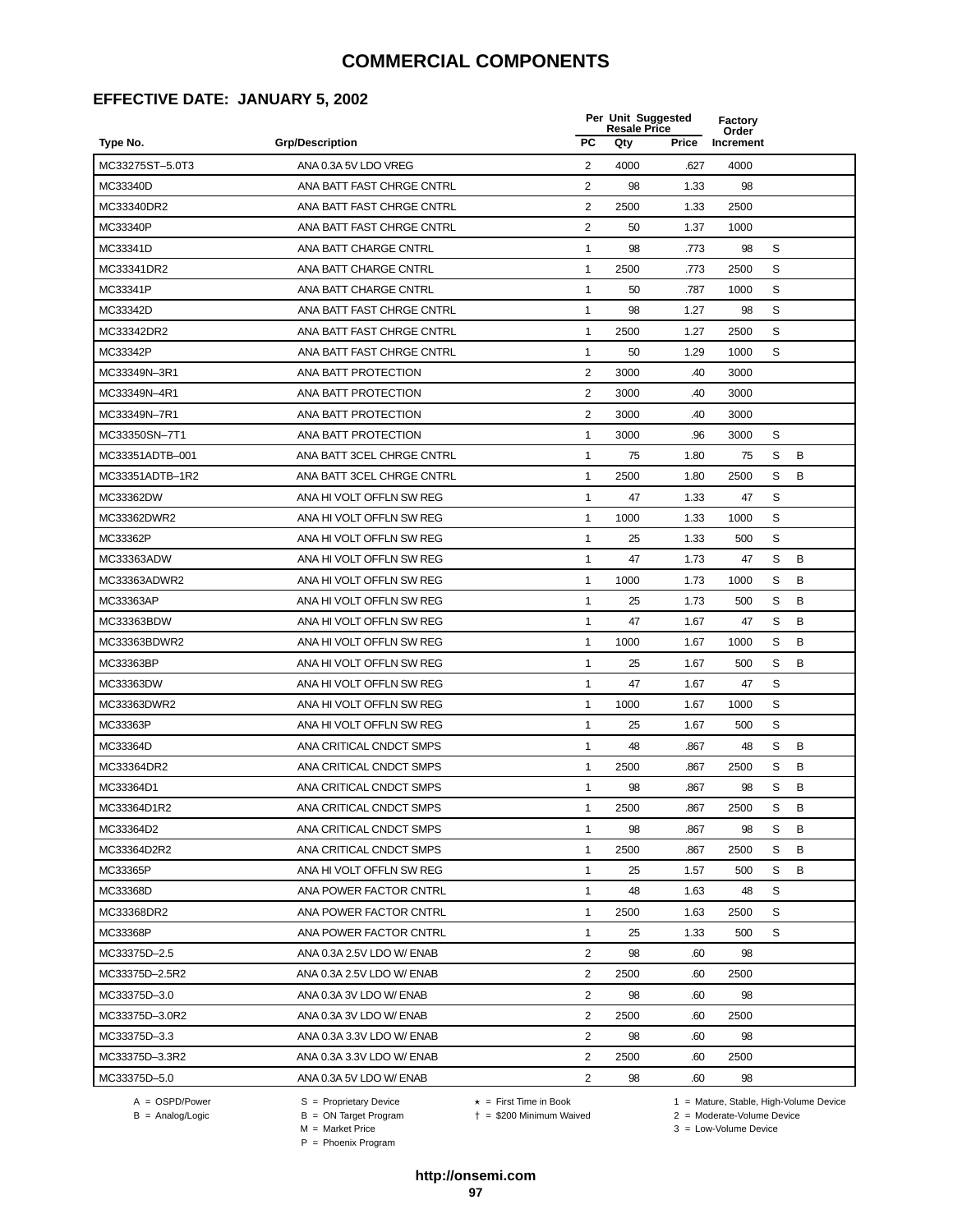### **EFFECTIVE DATE: JANUARY 5, 2002**

|                 |                           |                | Per Unit Suggested<br><b>Resale Price</b> |       | Factory            |   |   |  |
|-----------------|---------------------------|----------------|-------------------------------------------|-------|--------------------|---|---|--|
| Type No.        | <b>Grp/Description</b>    | <b>PC</b>      | Qty                                       | Price | Order<br>Increment |   |   |  |
| MC33375D-5.0R2  | ANA 0.3A 5V LDO W/ ENAB   | $\overline{2}$ | 2500                                      | .60   | 2500               |   |   |  |
| MC33375ST-1.8T3 | ANA 0.3A 1.8V LDO W/ ENAB | $\overline{2}$ | 4000                                      | .627  | 4000               |   |   |  |
| MC33375ST-2.5T3 | ANA 0.3A 2.5V LDO W/ ENAB | $\overline{2}$ | 4000                                      | .627  | 4000               |   |   |  |
| MC33375ST-3.0T3 | ANA 0.3A 3V LDO W/ ENAB   | 2              | 4000                                      | .627  | 4000               |   |   |  |
| MC33375ST-3.3T3 | ANA 0.3A 3.3V LDO W/ ENAB | 2              | 4000                                      | .627  | 4000               |   |   |  |
| MC33375ST-5.0T3 | ANA 0.3A 5V LDO W/ ENAB   | 2              | 4000                                      | .627  | 4000               |   |   |  |
| MC33441DTBR2    | ANA EL LAMP DRIVER IC     | 1              | 2500                                      | .933  | 2500               | S |   |  |
| MC33463H-30KT1  | ANA DC-DC CONV W/INDUCT   | $\overline{2}$ | 1000                                      | .853  | 1000               |   |   |  |
| MC33463H-30LT1  | ANA DC-DC CONV W/INDUCT   | $\overline{2}$ | 1000                                      | .853  | 1000               |   |   |  |
| MC33463H-33KT1  | ANA DC-DC CONV W/INDUCT   | 2              | 1000                                      | .853  | 1000               |   |   |  |
| MC33463H-33LT1  | ANA DC-DC CONV W/INDUCT   | 2              | 1000                                      | .853  | 1000               |   |   |  |
| MC33463H-50KT1  | ANA DC-DC CONV W/INDUCT   | $\overline{2}$ | 1000                                      | .853  | 1000               |   |   |  |
| MC33463H-50LT1  | ANA DC-DC CONV W/INDUCT   | 2              | 1000                                      | .853  | 1000               |   |   |  |
| MC33464H-09AT1  | ANA .9V UNDERVOLT DETECT  | 2              | 1000                                      | .387  | 1000               |   |   |  |
| MC33464H-09CT1  | ANA .9V UNDERVOLT DETECT  | 2              | 1000                                      | .387  | 1000               |   |   |  |
| MC33464H-20AT1  | ANA 2.0V UNDERVOLT DETECT | 2              | 1000                                      | .387  | 1000               |   |   |  |
| MC33464H-20CT1  | ANA 2.0V UNDERVOLT DETECT | 2              | 1000                                      | .387  | 1000               |   |   |  |
| MC33464H-27AT1  | ANA 2.7V UNDERVOLT DETECT | 2              | 1000                                      | .387  | 1000               |   |   |  |
| MC33464H-27CT1  | ANA 2.7V UNDERVOLT DETECT | 2              | 1000                                      | .387  | 1000               |   |   |  |
| MC33464H-30AT1  | ANA 3.0V UNDERVOLT DETECT | 2              | 1000                                      | .387  | 1000               |   |   |  |
| MC33464H-30CT1  | ANA 3.0V UNDERVOLT DETECT | 2              | 1000                                      | .387  | 1000               |   |   |  |
| MC33464H-43CT1  | ANA 4.3V UNDERVOLT DETECT | 2              | 1000                                      | .387  | 1000               |   |   |  |
| MC33464H-45AT1  | ANA 4.5V UNDERVOLT DETECT | 2              | 1000                                      | .387  | 1000               |   |   |  |
| MC33464H-45CT1  | ANA 4.5V UNDERVOLT DETECT | 2              | 1000                                      | .387  | 1000               |   |   |  |
| MC33464N-18ATR  | ANA 1.8V UNDERVOLT DETECT | $\overline{2}$ | 3000                                      | .387  | 3000               |   |   |  |
| MC33464N-47ATR  | ANA 4.7V UNDERVOLT DETECT | 2              | 3000                                      | .387  | 3000               |   |   |  |
| MC33466H-30JT1  | ANA DC-DC CONV W/INDUCT   | 2              | 1000                                      | .733  | 1000               |   |   |  |
| MC33466H-30LT1  | ANA DC-DC CONV W/INDUCT   | 2              | 1000                                      | .733  | 1000               |   |   |  |
| MC33466H-33JT1  | ANA DC-DC CONV W/INDUCT   | 2              | 1000                                      | .733  | 1000               |   |   |  |
| MC33466H-33LT1  | ANA DC-DC CONV W/INDUCT   | 2              | 1000                                      | .733  | 1000               |   |   |  |
| MC33466H-50JT1  | ANA DC-DC CONV W/INDUCT   | 2              | 1000                                      | .733  | 1000               |   |   |  |
| MC33466H-50LT1  | ANA DC-DC CONV W/INDUCT   | 2              | 1000                                      | .733  | 1000               |   |   |  |
| MC33468SN-20ATR | ANA DC-DC CONV W/INDUCT   | 2              | 3000                                      | 1.07  | 3000               |   |   |  |
| MC33470DW       | ANA SYNC REC DC/DC CNTR   | $\overline{2}$ | 38                                        | 2.00  | 38                 |   |   |  |
| MC33470DWR2     | ANA SYNC REC DC/DC CNTR   | $\overline{2}$ | 1000                                      | 2.00  | 1000               |   |   |  |
| MC33501SNT1     | ANA SNGL MOSFET 1V OP AMP | 1              | 3000                                      | .48   | 3000               | S | В |  |
| MC33502D        | ANA DUAL MOSFET 1V OP AMP | 1              | 98                                        | 1.33  | 98                 | S | В |  |
| MC33502DR2      | ANA DUAL MOSFET 1V OP AMP | $\mathbf{1}$   | 2500                                      | 1.33  | 2500               | S | B |  |
| MC33502P        | ANA DUAL MOSFET 1V OP AMP | 1              | 50                                        | 1.36  | 1000               | S | B |  |
| MC33503SNT1     | ANA SNGL MOSFET 1V OP AMP | $\mathbf{1}$   | 3000                                      | .48   | 3000               | S | В |  |
| MC33560ADTB     | ANA SMARTCARD PWR MGMT    | 1              | 62                                        | 3.54  | 62                 | S | В |  |
| MC33560ADTBR2   | ANA SMARTCARD PWR MGMT    | 1              | 2500                                      | 3.54  | 2500               | S | В |  |
| MC33560ADW      | ANA SMARTCARD PWR MGMT    | 1              | 30                                        | 3.85  | 30                 | S | В |  |
| MC33560ADWR2    | ANA SMARTCARD PWR MGMT    | $\mathbf{1}$   | 1000                                      | 3.85  | 1000               | S | В |  |
| MC33560DTB      | ANA SMARTCARD PWR MGMT    | 1              | 62                                        | 3.07  | 62                 | S | В |  |

A = OSPD/Power S = Proprietary Device<br>
B = Analog/Logic B = ON Target Program<br>
M = Market Price

= \$200 Minimum Waived 2 = Moderate-Volume Device

A = OSPD/Power S = Proprietary Device  $\star$  = First Time in Book 1 = Mature, Stable, High-Volume Device

 $3 =$  Low-Volume Device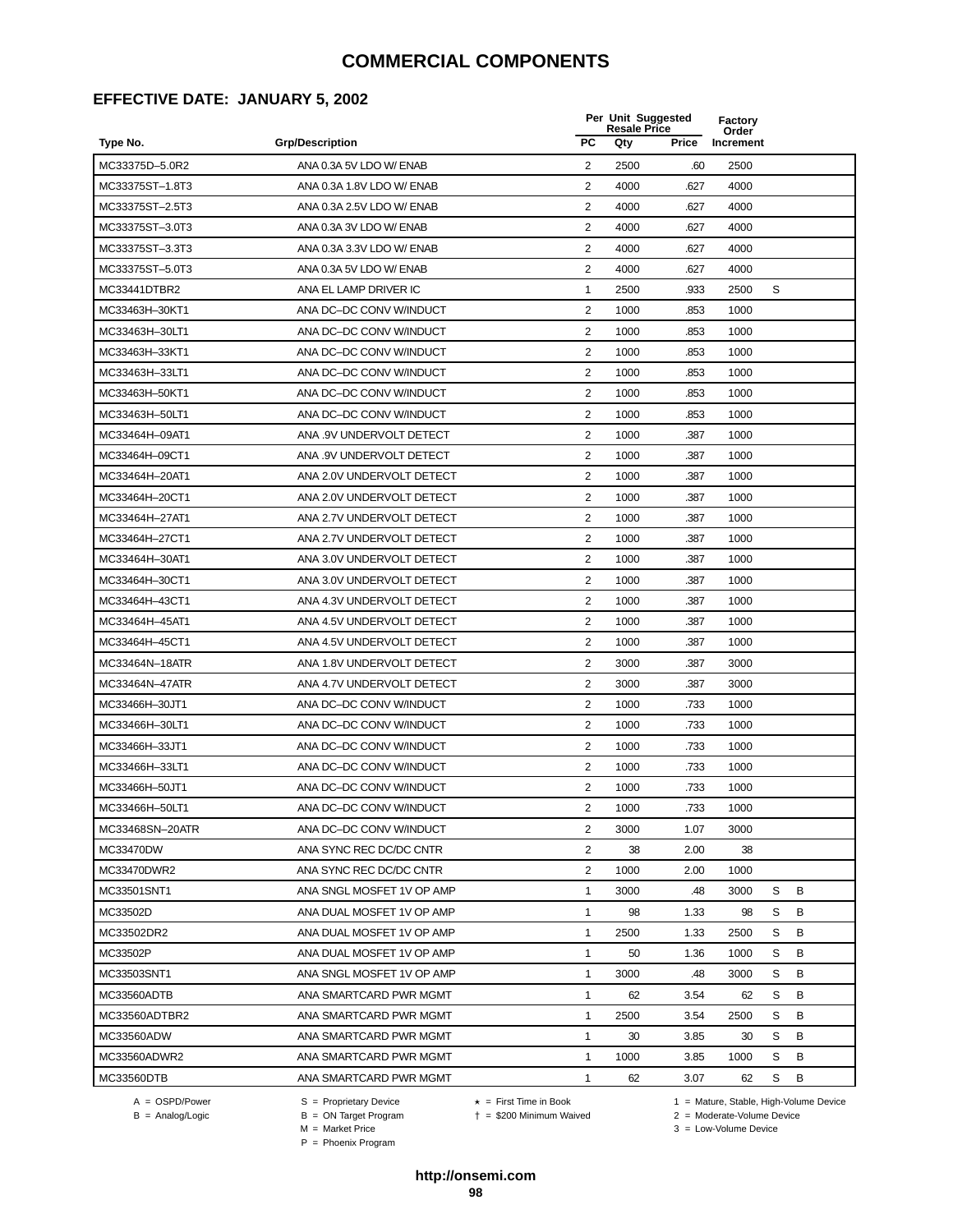### **EFFECTIVE DATE: JANUARY 5, 2002**

|                  |                           |                         | Per Unit Suggested<br><b>Resale Price</b> |       | Factory<br>Order |   |   |  |
|------------------|---------------------------|-------------------------|-------------------------------------------|-------|------------------|---|---|--|
| Type No.         | <b>Grp/Description</b>    | <b>PC</b>               | Qty                                       | Price | Increment        |   |   |  |
| MC33560DTBR2     | ANA SMARTCARD PWR MGMT    | 1                       | 2500                                      | 3.07  | 2500             | S | B |  |
| MC33560DW        | ANA SMARTCARD PWR MGMT    | $\mathbf{1}$            | 30                                        | 3.00  | 30               | S | B |  |
| MC33560DWR2      | ANA SMARTCARD PWR MGMT    | 1                       | 1000                                      | 3.00  | 1000             | S | B |  |
| MC33565D         | ANA SMART VOLT REG PERF   | 2                       | 98                                        | .373  | 98               |   |   |  |
| MC33565DMR2      | ANA MICRO8 BYPAS CNTRL TR | $\sqrt{2}$              | 4000                                      | .387  | 4000 $\star$     |   |   |  |
| MC33565DR2       | ANA SMART VOLT REG PERF   | $\overline{2}$          | 2500                                      | .373  | 2500             |   |   |  |
| MC33566D2T-001   | ANA LO DROPOUT VOLT REG   | $\mathbf{1}$            | 50                                        | 1.12  | 50               | S |   |  |
| MC33566D2T-1RK   | ANA LO DROPOUT VOLT REG   | $\mathbf{1}$            | 2500                                      | 1.12  | 2500             | S |   |  |
| MC33567D-001     | ANA DUAL LIN CNTR HI CUR  | 1                       | 98                                        | 1.04  | 98               | S | B |  |
| MC33567D-002     | ANA DUAL LIN CNTR HI CUR  | 1                       | 98                                        | 1.04  | 98               | S | B |  |
| MC33567D-1R2     | ANA DUAL LIN CNTR HI CUR  | 1                       | 2500                                      | 1.04  | 2500             | S | B |  |
| MC33567D-2R2     | ANA DUAL LIN CNTR HI CUR  | 1                       | 2500                                      | 1.04  | 2500             | S | В |  |
| MC33680FTB       | ANA POWER SUPPLY CHIP     | 1                       | 1                                         | 2.60  | 1                | S | В |  |
| MC33680FTBR2     | ANA POWER SUPPLY CHIP     | 1                       | 1800                                      | 2.60  | 1800             | S | B |  |
| MC33761SNT1-025  | ANA 80MA 2.5V LDO VREG    | $\overline{2}$          | 3000                                      | .48   | 3000             |   |   |  |
| MC33761SNT1-028  | ANA 80MA 2.8V LDO VREG    | $\overline{2}$          | 3000                                      | .48   | 3000             |   |   |  |
| MC33761SNT1-030  | ANA 80MA 3V LDO VREG      | 2                       | 3000                                      | .48   | 3000             |   |   |  |
| MC33761SNT1-050  | ANA 80MA 5V LDO VREG      | 2                       | 3000                                      | .48   | 3000             |   |   |  |
| MC33762DM-2525R2 | ANA 80MA 2.5V DUAL LDO    | 1                       | 4000                                      | 1.12  | 4000             | S | B |  |
| MC33762DM-2828R2 | ANA 80MA 2.8V DUAL LDO    | 1                       | 4000                                      | 1.12  | 4000             | S | B |  |
| MC33762DM-3030R2 | ANA 80MA 3V DUAL LDO      | 1                       | 4000                                      | 1.12  | 4000             | S | B |  |
| MC33765DTB       | ANA MUL OUT LO DR V REG   | 1                       | 96                                        | 2.00  | 96               | S |   |  |
| MC33765DTB-030   | ANA MUL OUT LO DR V REG   | 1                       | 96                                        | 2.00  | 96               | S |   |  |
| MC33765DTB-30R2  | ANA MUL OUT LO DR V REG   | 1                       | 2500                                      | 2.00  | 2500             | S |   |  |
| MC33765DTBR2     | ANA MUL OUT LO DR V REG   | 1                       | 2500                                      | 2.00  | 2500             | S |   |  |
| MC34023P         | ANA SMPS DB END HI FREQ   | 2                       | 25                                        | 3.41  | 25               |   |   |  |
| MC34025DW        | ANA SMPS DB END HI FREQ   | 1                       | 47                                        | 3.00  | 47               | S |   |  |
| MC34025DWR2      | ANA SMPS DB END HI FREQ   | 1                       | 1000                                      | 3.00  | 1000             | S |   |  |
| MC34025P         | ANA SMPS DB END HI FREQ   | 1                       | 25                                        | 3.03  | 25               | S |   |  |
| MC3403D          | ANA OP AMP QUD DIFF INPT  | $\overline{2}$          | 55                                        | .32   | 55               |   |   |  |
| MC3403DR2        | ANA OP AMP QUD DIFF INPT  | $\overline{2}$          | 2500                                      | .32   | 2500             |   |   |  |
| MC3403P          | ANA OP AMP QUD DIFF INPT  | $\overline{\mathbf{c}}$ | 25                                        | 333   | 500              |   |   |  |
| MC34060AD        | ANA SMPS CONTROLLER       | 2                       | 55                                        | .667  | 55               |   |   |  |
| MC34060ADR2      | ANA SMPS CONTROLLER       | $\overline{c}$          | 2500                                      | .667  | 2500             |   |   |  |
| MC34060AP        | ANA SMPS CONTROLLER       | $\overline{2}$          | 25                                        | .693  | 500              |   |   |  |
| MC34063AD        | ANA DC-DC.5A SW I REG     | $\overline{c}$          | 98                                        | .853  | 98               |   |   |  |
| MC34063ADR2      | ANA DC-DC.5A SW I REG     | $\overline{c}$          | 2500                                      | .853  | 2500             |   |   |  |
| MC34063AM        | ANA DC-DC.5A SW I REG     | 2                       | 94                                        | .853  | 94               |   |   |  |
| MC34063AMEL      | ANA DC-DC.5A SW I REG     | 2                       | 1000                                      | .853  | 1000             |   |   |  |
| MC34063AP1       | ANA DC-DC.5A SW I REG     | $\overline{c}$          | 50                                        | .867  | 1000             |   |   |  |
| MC34063BD        | ANA DC-DC.5A SW I REG     | $\overline{c}$          | 98                                        | .88   | 98               |   |   |  |
| MC34063BDR2      | ANA DC-DC.5A SW I REG     | 2                       | 2500                                      | .88   | 2500             |   |   |  |
| MC34064D-005     | ANA UNDER 5V SENSE CRKT   | 2                       | 98                                        | .733  | 98               |   |   |  |
| MC34064D-5R2     | ANA UNDER 5V SENSE CRKT   | 2                       | 2500                                      | .733  | 2500             |   |   |  |
| MC34064DM-5R2    | ANA UNDER 5V SENSE CRKT   | $\overline{c}$          | 4000                                      | .80   | 4000             |   |   |  |
|                  |                           |                         |                                           |       |                  |   |   |  |

-<br>B = ON Target Program<br>M = Market Price

 $A = OBPD/Power$ <br>  $B = ON Target Program$   $A = First Time in Book$   $A = West Theorem 1 = Nature, Stable, High-Volume Device$   $A = Mature, Stable, High-Volume Device$   $A = Mature, Stable, High-Volume Device$   $A = Mature, Table, High-Volume Device$   $A = Mature, Table, High-Volume Device$   $A = Mature, Table, High-Volume Device$   $A = Mature, Table, High-Volume Device$   $A = Mature, Table, High-Volume Device$   $A = Mature, Table, High-Volume Device$   $A = Mature, Table, High-Volume Device$   $A = Mature, Table, High-Volume Device$   $A = Mature, Table, High-Volume Device$   $A = Mature, Table, High-Volume Device$   $A = Mature, Table$ 

 $2 =$  Moderate-Volume Device  $3 =$  Low-Volume Device

P = Phoenix Program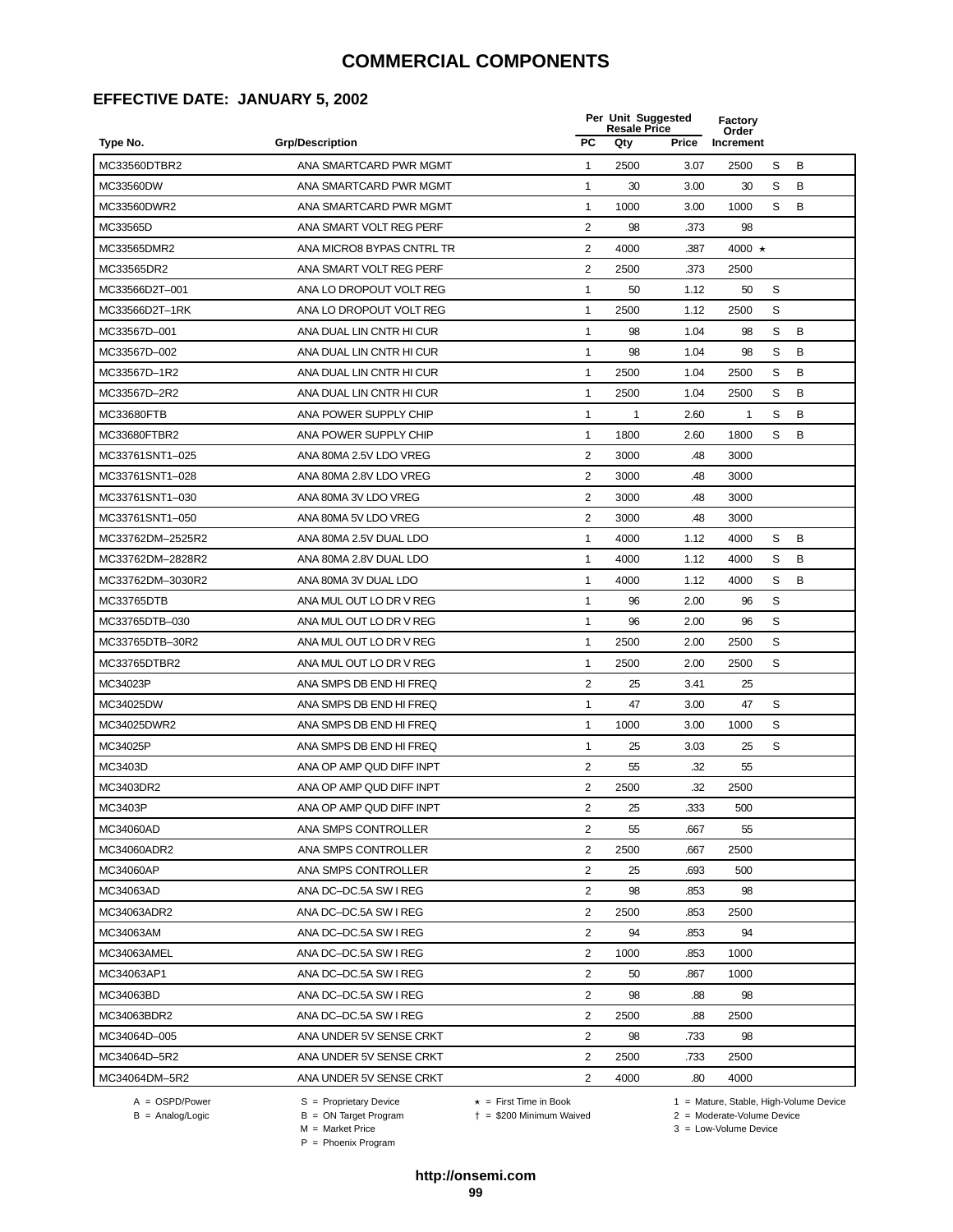### **EFFECTIVE DATE: JANUARY 5, 2002**

|               |                           | Per Unit Suggested<br><b>Resale Price</b> |      |              | Factory<br>Order |   |   |  |
|---------------|---------------------------|-------------------------------------------|------|--------------|------------------|---|---|--|
| Type No.      | <b>Grp/Description</b>    | <b>PC</b>                                 | Qty  | <b>Price</b> | Increment        |   |   |  |
| MC34064P-005  | ANA UNDER 5V SENSE CRKT   | 2                                         | 2000 | .741         | 2000             |   |   |  |
| MC34064P-5RA  | ANA UNDER 5V SENSE CRKT   | 2                                         | 2000 | .741         | 2000             |   |   |  |
| MC34064P-5RM  | ANA UNDER 5V SENSE CRKT   | $\overline{2}$                            | 2000 | .747         | 2000             |   |   |  |
| MC34064P-5RP  | ANA UNDER 5V SENSE CRKT   | 2                                         | 2000 | .741         | 2000             |   |   |  |
| MC34064SN-5T1 | ANA UNDER 5V SENSE CRKT   | $\overline{\mathbf{c}}$                   | 3000 | .867         | 3000             |   |   |  |
| MC34067DW     | ANA SMPS DB END HI FREQ   | $\mathbf{1}$                              | 47   | 2.13         | 47               | S |   |  |
| MC34067DWR2   | ANA SMPS DB END HI FREQ   | $\mathbf{1}$                              | 1000 | 2.13         | 1000             | S |   |  |
| MC34067P      | ANA SMPS DB END HI FREQ   | $\mathbf{1}$                              | 25   | 2.16         | 25               | S |   |  |
| MC34071AD     | ANA HI-SPD/SS SINGLE O.A. | $\overline{2}$                            | 98   | .64          | 98               |   |   |  |
| MC34071ADR2   | ANA HI-SPD/SS SINGLE O.A. | $\overline{2}$                            | 2500 | .64          | 2500             |   |   |  |
| MC34071AP     | ANA HI-SPD/SS SINGLE O.A. | 2                                         | 50   | .653         | 1000             |   |   |  |
| MC34071D      | ANA HI-SPD/SS SINGLE O.A. | $\overline{2}$                            | 98   | .60          | 98               |   |   |  |
| MC34071DR2    | ANA HI-SPD/SS SINGLE O.A. | $\overline{2}$                            | 2500 | .60          | 2500             |   |   |  |
| MC34071P      | ANA HI-SPD/SS SINGLE O.A. | $\overline{2}$                            | 50   | .613         | 1000             |   |   |  |
| MC34072AD     | ANA HI SPD/S.S. DUAL O.A. | 1                                         | 98   | .747         | 98               | S |   |  |
| MC34072ADR2   | ANA HI SPD/S.S. DUAL O.A. | $\mathbf{1}$                              | 2500 | .747         | 2500             | S |   |  |
| MC34072AP     | ANA HI SPD/S.S. DUAL O.A. | $\mathbf{1}$                              | 50   | .76          | 1000             | S |   |  |
| MC34072D      | ANA HI SPD/S.S. DUAL O.A. | 1                                         | 98   | .733         | 98               | S |   |  |
| MC34072DR2    | ANA HI SPD/S.S. DUAL O.A. | 1                                         | 2500 | .733         | 2500             | S |   |  |
| MC34072P      | ANA HI SPD/S.S. DUAL O.A. | 1                                         | 50   | .747         | 1000             | S |   |  |
| MC34072VD     | ANA HI SPD/S.S. DUAL O.A. | 1                                         | 98   | .80          | 98               | S |   |  |
| MC34072VDR2   | ANA HI SPD/S.S. DUAL O.A. | 1                                         | 2500 | .80          | 2500             | S |   |  |
| MC34072VP     | ANA HI SPD/S.S. DUAL O.A. | 1                                         | 50   | .813         | 1000             | S |   |  |
| MC34074AD     | ANA HI SPD/S.S. QUAD O.A. | $\overline{2}$                            | 55   | 1.03         | 55               |   |   |  |
| MC34074ADR2   | ANA HI SPD/S.S. QUAD O.A. | 2                                         | 2500 | 1.03         | 2500             |   |   |  |
| MC34074AP     | ANA HI SPD/S.S. QUAD O.A. | 2                                         | 25   | 1.04         | 500              |   |   |  |
| MC34074D      | ANA HI SPD/S.S. QUAD O.A. | $\overline{c}$                            | 55   | .987         | 55               |   |   |  |
| MC34074DR2    | ANA HI SPD/S.S. QUAD O.A. | $\overline{2}$                            | 2500 | .987         | 2500             |   |   |  |
| MC34074P      | ANA HI SPD/S.S. QUAD O.A. | 2                                         | 25   | 1.00         | 500              |   |   |  |
| MC34074VD     | ANA HI SPD/S.S. QUAD O.A. | $\overline{2}$                            | 55   | 1.09         | 55               |   |   |  |
| MC34074VDR2   | ANA HI SPD/S.S. QUAD O.A. | $\overline{2}$                            | 2500 | 1.09         | 2500             |   |   |  |
| MC34074VP     | ANA HI SPD/S.S. QUAD O.A. | 2                                         | 25   | 1.11         | 500              |   |   |  |
| MC34151D      | ANA HI SPD DUAL DRIVER    | 2                                         | 98   | .733         | 98               |   |   |  |
| MC34151DR2    | ANA HI SPD DUAL DRIVER    | 2                                         | 2500 | .733         | 2500             |   |   |  |
| MC34151P      | ANA HI SPD DUAL DRIVER    | 2                                         | 50   | .747         | 1000             |   |   |  |
| MC34152D      | ANA HI SPD DUAL DRIVER    | $\overline{2}$                            | 98   | 1.09         | 98               |   |   |  |
| MC34152DR2    | ANA HI SPD DUAL DRIVER    | 2                                         | 2500 | 1.09         | 2500             |   |   |  |
| MC34152P      | ANA HI SPD DUAL DRIVER    | 2                                         | 50   | 1.11         | 1000             |   |   |  |
| MC34160DW     | ANA MIC 5V REG W RE/DIS   | $\mathbf{1}$                              | 47   | 1.44         | 47               | S | В |  |
| MC34160DWR2   | ANA MIC 5V REG W RE/DIS   | $\mathbf{1}$                              | 1000 | 1.44         | 1000             | S | В |  |
| MC34160P      | ANA MIC 5V REG W RE/DIS   | $\mathbf{1}$                              | 25   | 1.47         | 500              | S | В |  |
| MC34161D      | ANA UNIV VOLT MONITOR     | $\mathbf{1}$                              | 98   | .80          | 98               | S | В |  |
| MC34161DMR2   | ANA UNIV VOLT MONITOR     | $\mathbf{1}$                              | 4000 | .847         | 4000             | S | В |  |
| MC34161DR2    | ANA UNIV VOLT MONITOR     | $\mathbf{1}$                              | 2500 | .80          | 2500             | S | В |  |
| MC34161P      | ANA UNIV VOLT MONITOR     | $\mathbf{1}$                              | 50   | .827         | 1000             | S | в |  |

 $B = \text{Analog/Logic}$ <br>B = ON Target Program<br> $M = \text{Market Price}$ 

= \$200 Minimum Waived 2 = Moderate-Volume Device

A = OSPD/Power S = Proprietary Device  $\star$  = First Time in Book 1 = Mature, Stable, High-Volume Device

 $3 =$  Low-Volume Device

P = Phoenix Program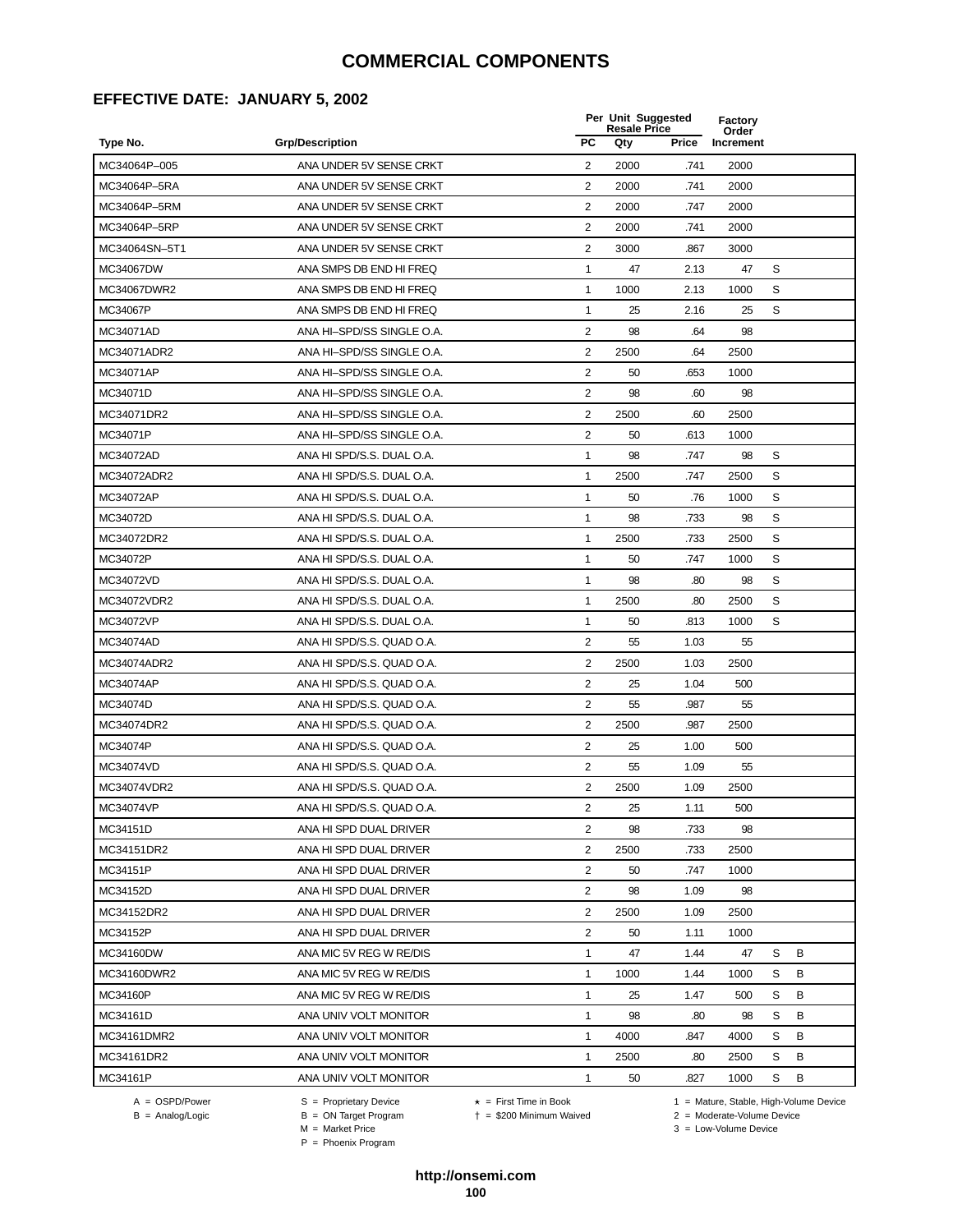### **EFFECTIVE DATE: JANUARY 5, 2002**

|                   |                           |                         | Per Unit Suggested<br><b>Resale Price</b> |       | <b>Factory</b><br>Order |   |   |  |
|-------------------|---------------------------|-------------------------|-------------------------------------------|-------|-------------------------|---|---|--|
| Type No.          | <b>Grp/Description</b>    | <b>PC</b>               | Qty                                       | Price | Increment               |   |   |  |
| MC34163DW         | ANA DC-DC 3A SW I REG     | $\mathbf{1}$            | 47                                        | 2.40  | 47                      | S | B |  |
| MC34163DWR2       | ANA DC-DC 3A SW I REG     | 1                       | 1000                                      | 2.40  | 1000                    | S | B |  |
| MC34163P          | ANA DC-DC 3A SW I REG     | 1                       | 25                                        | 2.43  | 500                     | S | B |  |
| MC34164D-003      | ANA UNDER 3V SENSE CRKT   | $\overline{2}$          | 98                                        | .48   | 98                      |   |   |  |
| MC34164D-005      | ANA UNDER 5V SENSE CRKT   | $\sqrt{2}$              | 98                                        | .48   | 98                      |   |   |  |
| MC34164D-3R2      | ANA UNDER 3V SENSE CRKT   | $\overline{2}$          | 2500                                      | .48   | 2500                    |   |   |  |
| MC34164D-5R2      | ANA UNDER 5V SENSE CRKT   | $\overline{2}$          | 2500                                      | .48   | 2500                    |   |   |  |
| MC34164DM-3R2     | ANA UNDER 3V SENSE CRKT   | 2                       | 4000                                      | .507  | 4000                    |   |   |  |
| MC34164DM-5R2     | ANA UNDER 5V SENSE CRKT   | 2                       | 4000                                      | .507  | 4000                    |   |   |  |
| MC34164P-003      | ANA UNDER 3V SENSE CRKT   | $\overline{2}$          | 2000                                      | .493  | 2000                    |   |   |  |
| MC34164P-005      | ANA UNDER 5V SENSE CRKT   | 2                       | 2000                                      | .493  | 2000                    |   |   |  |
| MC34164P-3RP      | ANA UNDER 3V SENSE CRKT   | 2                       | 2000                                      | .493  | 2000                    |   |   |  |
| MC34164P-5RA      | ANA UNDER 5V SENSE CRKT   | 2                       | 2000                                      | .493  | 2000                    |   |   |  |
| MC34164P-5RP      | ANA UNDER 5V SENSE CRKT   | $\sqrt{2}$              | 2000                                      | .493  | 2000                    |   |   |  |
| MC34164SN-5T1     | ANA UNDER 5V SENSE CRKT   | $\overline{2}$          | 3000                                      | .613  | 3000                    |   |   |  |
| MC34166D2T        | ANA DC-DC 3A PWR SW REG   | $\overline{2}$          | 50                                        | 2.37  | 50                      |   |   |  |
| MC34166D2TR4      | ANA DC-DC 3A PWR SW REG   | 2                       | 800                                       | 2.37  | 800                     |   |   |  |
| MC34166T          | ANA DC-DC 3A PWR SW REG   | $\overline{\mathbf{c}}$ | 50                                        | 2.32  | 50                      |   |   |  |
| MC34166TH         | ANA DC-DC 3A PWR SW REG   | 2                       | 50                                        | 2.32  | 50                      |   |   |  |
| MC34166TV         | ANA DC-DC 3A PWR SW REG   | 2                       | 50                                        | 2.32  | 50                      |   |   |  |
| MC34167D2T        | ANA DC-DC 5A PWR SW REG   | $\overline{2}$          | 50                                        | 1.53  | 50                      |   |   |  |
| MC34167T          | ANA DC-DC 5A PWR SW REG   | $\overline{2}$          | 50                                        | 1.48  | 50                      |   |   |  |
| MC34167TH         | ANA DC-DC 5A PWR SW REG   | 2                       | 50                                        | 1.48  | 50                      |   |   |  |
| MC34167TV         | ANA DC-DC 5A PWR SW REG   | $\overline{2}$          | 50                                        | 1.48  | 50                      |   |   |  |
| MC3423D           | ANA OVERVOLT SENSE CRCT   | $\overline{2}$          | 98                                        | .56   | 98                      |   |   |  |
| MC3423DR2         | ANA OVERVOLT SENSE CRCT   | 2                       | 2500                                      | .56   | 2500                    |   |   |  |
| MC3423P1          | ANA OVERVOLT SENSE CRCT   | 2                       | 50                                        | .573  | 1000                    |   |   |  |
| MC34262D          | ANA POWER FACTOR CNTRL    | 2                       | 98                                        | .973  | 98                      |   |   |  |
| MC34262DR2        | ANA POWER FACTOR CNTRL    | 2                       | 2500                                      | .973  | 2500                    |   |   |  |
| MC34262P          | ANA POWER FACTOR CNTRL    | $\overline{2}$          | 50                                        | .987  | 1000                    |   |   |  |
| MC34268D          | ANA 0.8A 2.85V LDO VREG   | $\overline{2}$          | 98                                        | 1.05  | 98                      |   |   |  |
| MC34268DR2        | ANA 0.8A 2.85V LDO VREG   | 2                       | 2500                                      | 1.05  | 2500                    |   |   |  |
| MC34268DT         | ANA 0.8A 2.85V LDO VREG   | $\overline{2}$          | 75                                        | 1.08  | 75                      |   |   |  |
| MC34268DTRK       | ANA 0.8A 2.85V LDO VREG   | 2                       | 2500                                      | 1.08  | 2500                    |   |   |  |
| MC34268STT3       | ANA 0.8A 2.85V LDO VREG   | 2                       | 4000                                      | 1.11  | 4000                    |   |   |  |
| MC34271FB         | LAST ORDER DATE: 05/30/02 | 1                       | $\mathbf{1}$                              | 8.00  | 1                       | S |   |  |
| <b>MC34280FTB</b> | ANA HANDHELD PWR MNGMT    | 1                       | 1                                         | 3.80  | $\mathbf{1}$            | S |   |  |
| MC34280FTBR2      | ANA HANDHELD PWR MNGMT    | 1                       | 1800                                      | 3.80  | 1800                    | S |   |  |
| MC3479P           | ANA STEPPER MOTOR DRVR    | 2                       | 25                                        | 2.89  | 25                      |   |   |  |
| <b>MC3488AD</b>   | ANA INTRFCE DUAL DRVR     | 2                       | 98                                        | .973  | 98                      |   |   |  |
| MC3488ADR2        | ANA INTRFCE DUAL DRVR     | $\overline{2}$          | 2500                                      | .973  | 2500                    |   |   |  |
| MC3488AP1         | ANA INTRFCE DUAL DRVR     | 2                       | 50                                        | .987  | 1000                    |   |   |  |
| MC44603ADW        | ANA SMPS PWM FREQ CONT    | 1                       | 47                                        | 1.09  | 47                      | S | В |  |
| MC44603ADWR2      | ANA SMPS PWM FREQ CONT    | 1                       | 1000                                      | 1.09  | 1000                    | S | В |  |
| MC44603AP         | ANA SMPS PWM FREQ CONT    | 1                       | 25                                        | 1.12  | 25                      | S | в |  |
|                   |                           |                         |                                           |       |                         |   |   |  |

 $B = \text{Analog/Logic}$ <br>B = ON Target Program<br> $M = \text{Market Price}$ 

= \$200 Minimum Waived 2 = Moderate-Volume Device

A = OSPD/Power S = Proprietary Device  $\star$  = First Time in Book 1 = Mature, Stable, High-Volume Device

 $3 =$  Low-Volume Device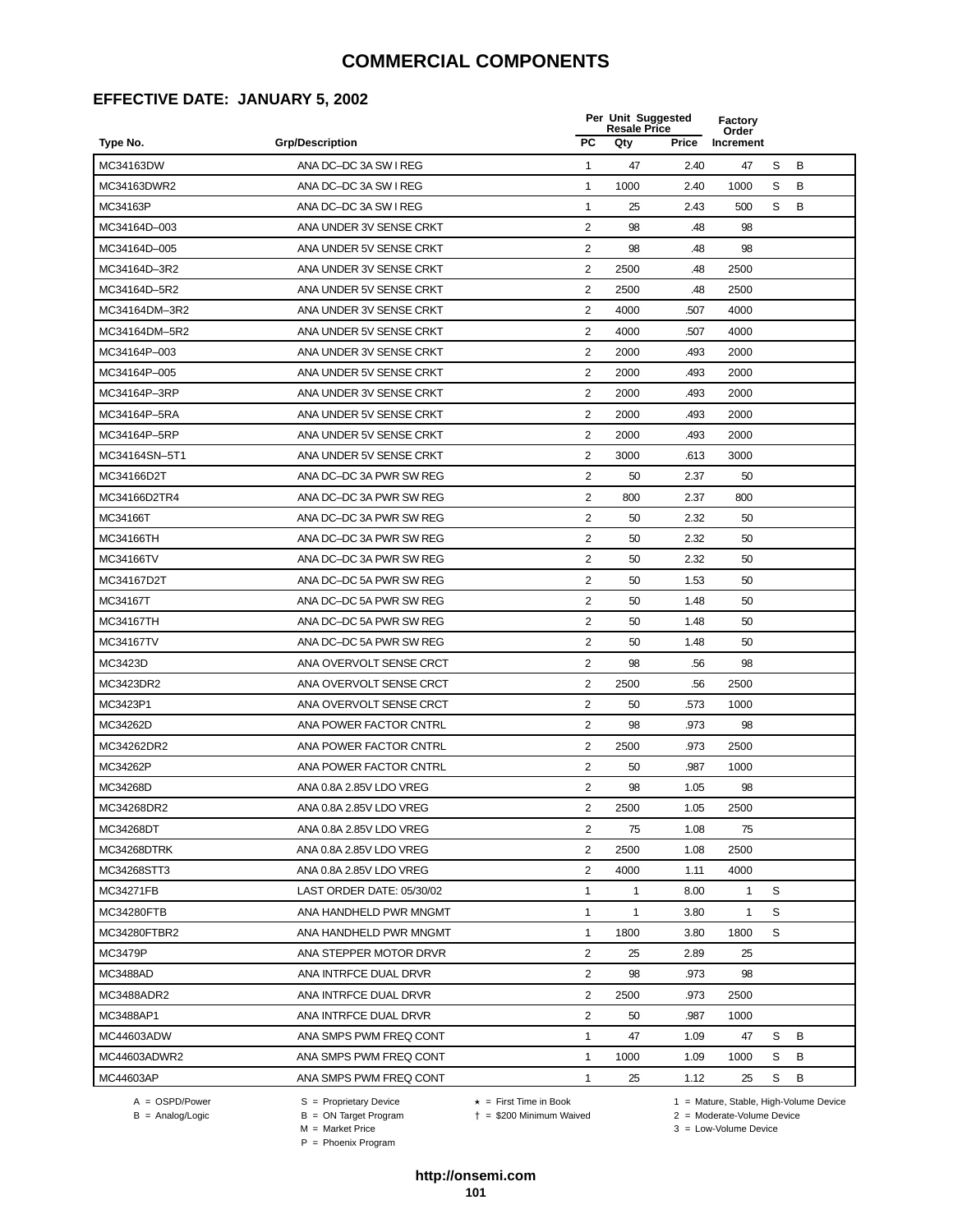### **EFFECTIVE DATE: JANUARY 5, 2002**

| <b>PC</b><br>Type No.<br><b>Grp/Description</b><br>Qty<br>Price<br>Increment<br>MC44603DW<br>ANA SMPS PWM FREQ CONT<br>47<br>S<br>$\mathbf{1}$<br>1.07<br>47<br>S<br>MC44603DWR2<br>ANA SMPS PWM FREQ CONT<br>1<br>47<br>1.07<br>47<br>S<br>MC44603P<br>ANA SMPS PWM FREQ CONT<br>1<br>25<br>1.09<br>25<br>S<br>1<br>MC44604P<br>ANA SMPS PWM FREQ CONT<br>25<br>2.21<br>25<br>S<br>MC44605P<br>ANA SMPS PWM FREQ CONT<br>1<br>25<br>2.33<br>25<br>S<br>B<br>50<br>MC44608P100<br>ANA H V PWM SMPS CONT<br>1<br>.96<br>1000<br>1<br>50<br>.96<br>S<br>B<br>MC44608P40<br>ANA H V PWM SMPS CONT<br>1000<br>1<br>S<br>B<br>MC44608P75<br>ANA H V PWM SMPS CONT<br>50<br>.96<br>1000<br>S<br>MC68194FJ<br>LAST ORDER DATE: 05/30/02<br>1<br>20<br>106.70<br>20<br>MC68194FJR2<br>S<br>LAST ORDER DATE: 05/30/02<br>1<br>450<br>106.70<br>450<br>MC74ACT00D<br>LOG CMOS GATE NAND QUAD<br>2<br>55<br>.173<br>55<br>$\overline{2}$<br>MC74ACT00DR2<br>LOG CMOS GATE NAND QUAD<br>2500<br>.173<br>2500<br>2<br>MC74ACT00DT<br>LOG CMOS GATE NAND QUAD<br>96<br>.18<br>96<br>$\overline{2}$<br>MC74ACT00DTR2<br>LOG CMOS GATE NAND QUAD<br>2500<br>.18<br>2500<br>LOG CMOS GATE NAND QUAD<br>2<br>MC74ACT00M<br>50<br>.173<br>50<br>$\overline{2}$<br>2000<br>MC74ACT00MEL<br>LOG CMOS GATE NAND QUAD<br>2000<br>.173<br>2<br>MC74ACT00N<br>LOG CMOS GATE NAND QUAD<br>25<br>.18<br>500<br>MC74ACT02D<br>2<br>LOG CMOS GATE NOR QUAD<br>55<br>.173<br>55<br>$\overline{2}$<br>2500<br>MC74ACT02DR2<br>LOG CMOS GATE NOR QUAD<br>2500<br>.173<br>96<br>MC74ACT02DT<br>LOG CMOS GATE NOR QUAD<br>2<br>.18<br>96<br>$\overline{2}$<br>2500<br>MC74ACT02DTR2<br>LOG CMOS GATE NOR QUAD<br>2500<br>.18<br>2<br>MC74ACT02M<br>LOG CMOS GATE NOR QUAD<br>50<br>.173<br>50<br>$\sqrt{2}$<br>MC74ACT02MEL<br>LOG CMOS GATE NOR QUAD<br>2000<br>.173<br>2000<br>2<br>MC74ACT02N<br>LOG CMOS GATE NOR QUAD<br>25<br>.18<br>500<br>$\overline{2}$<br>55<br>55<br>MC74ACT04D<br>LOG CMOS INVERTER HEX<br>.173<br>2<br>2500<br>2500<br>MC74ACT04DR2<br>LOG CMOS INVERTER HEX<br>.173<br>2<br>MC74ACT04DT<br>LOG CMOS INVERTER HEX<br>96<br>.18<br>96<br>MC74ACT04DTR2<br>$\overline{2}$<br>2500<br>2500<br>LOG CMOS INVERTER HEX<br>.18<br>MC74ACT04M<br>LOG CMOS INVERTER HEX<br>2<br>50<br>.173<br>50<br>$\overline{2}$<br>MC74ACT04MEL<br>LOG CMOS INVERTER HEX<br>2000<br>.173<br>2000<br>$\overline{2}$<br>MC74ACT04N<br>LOG CMOS INVERTER HEX<br>25<br>.18<br>500<br>2<br>MC74ACT05D<br>55<br>.173<br>55<br>LOG CMOS INVERTER HEX<br>$\overline{2}$<br>MC74ACT05DR2<br>LOG CMOS INVERTER HEX<br>2500<br>.173<br>2500<br>2<br>96<br>.18<br>96<br>MC74ACT05DT<br>LOG CMOS INVERTER HEX<br>$\overline{2}$<br>2500<br>.18<br>2500<br>MC74ACT05DTR2<br>LOG CMOS INVERTER HEX<br>$\overline{2}$<br>50<br>MC74ACT05M<br>LOG CMOS INVERTER HEX<br>.173<br>50<br>$\overline{2}$<br>MC74ACT05MEL<br>LOG CMOS INVERTER HEX<br>2000<br>.173<br>2000<br>2<br>25<br>.18<br>500<br>MC74ACT05N<br>LOG CMOS INVERTER HEX<br>$\overline{2}$<br>55<br>MC74ACT08D<br>LOG CMOS GATE AND QUAD<br>.173<br>55<br>2<br>2500<br>.173<br>2500<br>MC74ACT08DR2<br>LOG CMOS GATE AND QUAD<br>2<br>MC74ACT08DT<br>LOG CMOS GATE AND QUAD<br>96<br>.18<br>96<br>2<br>2500<br>2500<br>MC74ACT08DTR2<br>LOG CMOS GATE AND QUAD<br>.18<br>2<br>50<br>50<br>MC74ACT08M<br>LOG CMOS GATE AND QUAD<br>.173<br>2<br>2000<br>2000<br>MC74ACT08MEL<br>LOG CMOS GATE AND QUAD<br>.173<br>$\overline{2}$<br>MC74ACT08N<br>25<br>500<br>LOG CMOS GATE AND QUAD<br>.18 |  | Per Unit Suggested<br><b>Resale Price</b> | <b>Factory</b><br>Order |  |
|-------------------------------------------------------------------------------------------------------------------------------------------------------------------------------------------------------------------------------------------------------------------------------------------------------------------------------------------------------------------------------------------------------------------------------------------------------------------------------------------------------------------------------------------------------------------------------------------------------------------------------------------------------------------------------------------------------------------------------------------------------------------------------------------------------------------------------------------------------------------------------------------------------------------------------------------------------------------------------------------------------------------------------------------------------------------------------------------------------------------------------------------------------------------------------------------------------------------------------------------------------------------------------------------------------------------------------------------------------------------------------------------------------------------------------------------------------------------------------------------------------------------------------------------------------------------------------------------------------------------------------------------------------------------------------------------------------------------------------------------------------------------------------------------------------------------------------------------------------------------------------------------------------------------------------------------------------------------------------------------------------------------------------------------------------------------------------------------------------------------------------------------------------------------------------------------------------------------------------------------------------------------------------------------------------------------------------------------------------------------------------------------------------------------------------------------------------------------------------------------------------------------------------------------------------------------------------------------------------------------------------------------------------------------------------------------------------------------------------------------------------------------------------------------------------------------------------------------------------------------------------------------------------------------------------------------------------------------------------------------------------------------------------------------------------------------------------------------------------------------------------------------------------------------------------------------------------------------------------------------------------------------------------------------------------------------------------------------------------------------------------------------------------------------------------------------------------------------------------------------------------------|--|-------------------------------------------|-------------------------|--|
|                                                                                                                                                                                                                                                                                                                                                                                                                                                                                                                                                                                                                                                                                                                                                                                                                                                                                                                                                                                                                                                                                                                                                                                                                                                                                                                                                                                                                                                                                                                                                                                                                                                                                                                                                                                                                                                                                                                                                                                                                                                                                                                                                                                                                                                                                                                                                                                                                                                                                                                                                                                                                                                                                                                                                                                                                                                                                                                                                                                                                                                                                                                                                                                                                                                                                                                                                                                                                                                                                                             |  |                                           |                         |  |
|                                                                                                                                                                                                                                                                                                                                                                                                                                                                                                                                                                                                                                                                                                                                                                                                                                                                                                                                                                                                                                                                                                                                                                                                                                                                                                                                                                                                                                                                                                                                                                                                                                                                                                                                                                                                                                                                                                                                                                                                                                                                                                                                                                                                                                                                                                                                                                                                                                                                                                                                                                                                                                                                                                                                                                                                                                                                                                                                                                                                                                                                                                                                                                                                                                                                                                                                                                                                                                                                                                             |  |                                           |                         |  |
|                                                                                                                                                                                                                                                                                                                                                                                                                                                                                                                                                                                                                                                                                                                                                                                                                                                                                                                                                                                                                                                                                                                                                                                                                                                                                                                                                                                                                                                                                                                                                                                                                                                                                                                                                                                                                                                                                                                                                                                                                                                                                                                                                                                                                                                                                                                                                                                                                                                                                                                                                                                                                                                                                                                                                                                                                                                                                                                                                                                                                                                                                                                                                                                                                                                                                                                                                                                                                                                                                                             |  |                                           |                         |  |
|                                                                                                                                                                                                                                                                                                                                                                                                                                                                                                                                                                                                                                                                                                                                                                                                                                                                                                                                                                                                                                                                                                                                                                                                                                                                                                                                                                                                                                                                                                                                                                                                                                                                                                                                                                                                                                                                                                                                                                                                                                                                                                                                                                                                                                                                                                                                                                                                                                                                                                                                                                                                                                                                                                                                                                                                                                                                                                                                                                                                                                                                                                                                                                                                                                                                                                                                                                                                                                                                                                             |  |                                           |                         |  |
|                                                                                                                                                                                                                                                                                                                                                                                                                                                                                                                                                                                                                                                                                                                                                                                                                                                                                                                                                                                                                                                                                                                                                                                                                                                                                                                                                                                                                                                                                                                                                                                                                                                                                                                                                                                                                                                                                                                                                                                                                                                                                                                                                                                                                                                                                                                                                                                                                                                                                                                                                                                                                                                                                                                                                                                                                                                                                                                                                                                                                                                                                                                                                                                                                                                                                                                                                                                                                                                                                                             |  |                                           |                         |  |
|                                                                                                                                                                                                                                                                                                                                                                                                                                                                                                                                                                                                                                                                                                                                                                                                                                                                                                                                                                                                                                                                                                                                                                                                                                                                                                                                                                                                                                                                                                                                                                                                                                                                                                                                                                                                                                                                                                                                                                                                                                                                                                                                                                                                                                                                                                                                                                                                                                                                                                                                                                                                                                                                                                                                                                                                                                                                                                                                                                                                                                                                                                                                                                                                                                                                                                                                                                                                                                                                                                             |  |                                           |                         |  |
|                                                                                                                                                                                                                                                                                                                                                                                                                                                                                                                                                                                                                                                                                                                                                                                                                                                                                                                                                                                                                                                                                                                                                                                                                                                                                                                                                                                                                                                                                                                                                                                                                                                                                                                                                                                                                                                                                                                                                                                                                                                                                                                                                                                                                                                                                                                                                                                                                                                                                                                                                                                                                                                                                                                                                                                                                                                                                                                                                                                                                                                                                                                                                                                                                                                                                                                                                                                                                                                                                                             |  |                                           |                         |  |
|                                                                                                                                                                                                                                                                                                                                                                                                                                                                                                                                                                                                                                                                                                                                                                                                                                                                                                                                                                                                                                                                                                                                                                                                                                                                                                                                                                                                                                                                                                                                                                                                                                                                                                                                                                                                                                                                                                                                                                                                                                                                                                                                                                                                                                                                                                                                                                                                                                                                                                                                                                                                                                                                                                                                                                                                                                                                                                                                                                                                                                                                                                                                                                                                                                                                                                                                                                                                                                                                                                             |  |                                           |                         |  |
|                                                                                                                                                                                                                                                                                                                                                                                                                                                                                                                                                                                                                                                                                                                                                                                                                                                                                                                                                                                                                                                                                                                                                                                                                                                                                                                                                                                                                                                                                                                                                                                                                                                                                                                                                                                                                                                                                                                                                                                                                                                                                                                                                                                                                                                                                                                                                                                                                                                                                                                                                                                                                                                                                                                                                                                                                                                                                                                                                                                                                                                                                                                                                                                                                                                                                                                                                                                                                                                                                                             |  |                                           |                         |  |
|                                                                                                                                                                                                                                                                                                                                                                                                                                                                                                                                                                                                                                                                                                                                                                                                                                                                                                                                                                                                                                                                                                                                                                                                                                                                                                                                                                                                                                                                                                                                                                                                                                                                                                                                                                                                                                                                                                                                                                                                                                                                                                                                                                                                                                                                                                                                                                                                                                                                                                                                                                                                                                                                                                                                                                                                                                                                                                                                                                                                                                                                                                                                                                                                                                                                                                                                                                                                                                                                                                             |  |                                           |                         |  |
|                                                                                                                                                                                                                                                                                                                                                                                                                                                                                                                                                                                                                                                                                                                                                                                                                                                                                                                                                                                                                                                                                                                                                                                                                                                                                                                                                                                                                                                                                                                                                                                                                                                                                                                                                                                                                                                                                                                                                                                                                                                                                                                                                                                                                                                                                                                                                                                                                                                                                                                                                                                                                                                                                                                                                                                                                                                                                                                                                                                                                                                                                                                                                                                                                                                                                                                                                                                                                                                                                                             |  |                                           |                         |  |
|                                                                                                                                                                                                                                                                                                                                                                                                                                                                                                                                                                                                                                                                                                                                                                                                                                                                                                                                                                                                                                                                                                                                                                                                                                                                                                                                                                                                                                                                                                                                                                                                                                                                                                                                                                                                                                                                                                                                                                                                                                                                                                                                                                                                                                                                                                                                                                                                                                                                                                                                                                                                                                                                                                                                                                                                                                                                                                                                                                                                                                                                                                                                                                                                                                                                                                                                                                                                                                                                                                             |  |                                           |                         |  |
|                                                                                                                                                                                                                                                                                                                                                                                                                                                                                                                                                                                                                                                                                                                                                                                                                                                                                                                                                                                                                                                                                                                                                                                                                                                                                                                                                                                                                                                                                                                                                                                                                                                                                                                                                                                                                                                                                                                                                                                                                                                                                                                                                                                                                                                                                                                                                                                                                                                                                                                                                                                                                                                                                                                                                                                                                                                                                                                                                                                                                                                                                                                                                                                                                                                                                                                                                                                                                                                                                                             |  |                                           |                         |  |
|                                                                                                                                                                                                                                                                                                                                                                                                                                                                                                                                                                                                                                                                                                                                                                                                                                                                                                                                                                                                                                                                                                                                                                                                                                                                                                                                                                                                                                                                                                                                                                                                                                                                                                                                                                                                                                                                                                                                                                                                                                                                                                                                                                                                                                                                                                                                                                                                                                                                                                                                                                                                                                                                                                                                                                                                                                                                                                                                                                                                                                                                                                                                                                                                                                                                                                                                                                                                                                                                                                             |  |                                           |                         |  |
|                                                                                                                                                                                                                                                                                                                                                                                                                                                                                                                                                                                                                                                                                                                                                                                                                                                                                                                                                                                                                                                                                                                                                                                                                                                                                                                                                                                                                                                                                                                                                                                                                                                                                                                                                                                                                                                                                                                                                                                                                                                                                                                                                                                                                                                                                                                                                                                                                                                                                                                                                                                                                                                                                                                                                                                                                                                                                                                                                                                                                                                                                                                                                                                                                                                                                                                                                                                                                                                                                                             |  |                                           |                         |  |
|                                                                                                                                                                                                                                                                                                                                                                                                                                                                                                                                                                                                                                                                                                                                                                                                                                                                                                                                                                                                                                                                                                                                                                                                                                                                                                                                                                                                                                                                                                                                                                                                                                                                                                                                                                                                                                                                                                                                                                                                                                                                                                                                                                                                                                                                                                                                                                                                                                                                                                                                                                                                                                                                                                                                                                                                                                                                                                                                                                                                                                                                                                                                                                                                                                                                                                                                                                                                                                                                                                             |  |                                           |                         |  |
|                                                                                                                                                                                                                                                                                                                                                                                                                                                                                                                                                                                                                                                                                                                                                                                                                                                                                                                                                                                                                                                                                                                                                                                                                                                                                                                                                                                                                                                                                                                                                                                                                                                                                                                                                                                                                                                                                                                                                                                                                                                                                                                                                                                                                                                                                                                                                                                                                                                                                                                                                                                                                                                                                                                                                                                                                                                                                                                                                                                                                                                                                                                                                                                                                                                                                                                                                                                                                                                                                                             |  |                                           |                         |  |
|                                                                                                                                                                                                                                                                                                                                                                                                                                                                                                                                                                                                                                                                                                                                                                                                                                                                                                                                                                                                                                                                                                                                                                                                                                                                                                                                                                                                                                                                                                                                                                                                                                                                                                                                                                                                                                                                                                                                                                                                                                                                                                                                                                                                                                                                                                                                                                                                                                                                                                                                                                                                                                                                                                                                                                                                                                                                                                                                                                                                                                                                                                                                                                                                                                                                                                                                                                                                                                                                                                             |  |                                           |                         |  |
|                                                                                                                                                                                                                                                                                                                                                                                                                                                                                                                                                                                                                                                                                                                                                                                                                                                                                                                                                                                                                                                                                                                                                                                                                                                                                                                                                                                                                                                                                                                                                                                                                                                                                                                                                                                                                                                                                                                                                                                                                                                                                                                                                                                                                                                                                                                                                                                                                                                                                                                                                                                                                                                                                                                                                                                                                                                                                                                                                                                                                                                                                                                                                                                                                                                                                                                                                                                                                                                                                                             |  |                                           |                         |  |
|                                                                                                                                                                                                                                                                                                                                                                                                                                                                                                                                                                                                                                                                                                                                                                                                                                                                                                                                                                                                                                                                                                                                                                                                                                                                                                                                                                                                                                                                                                                                                                                                                                                                                                                                                                                                                                                                                                                                                                                                                                                                                                                                                                                                                                                                                                                                                                                                                                                                                                                                                                                                                                                                                                                                                                                                                                                                                                                                                                                                                                                                                                                                                                                                                                                                                                                                                                                                                                                                                                             |  |                                           |                         |  |
|                                                                                                                                                                                                                                                                                                                                                                                                                                                                                                                                                                                                                                                                                                                                                                                                                                                                                                                                                                                                                                                                                                                                                                                                                                                                                                                                                                                                                                                                                                                                                                                                                                                                                                                                                                                                                                                                                                                                                                                                                                                                                                                                                                                                                                                                                                                                                                                                                                                                                                                                                                                                                                                                                                                                                                                                                                                                                                                                                                                                                                                                                                                                                                                                                                                                                                                                                                                                                                                                                                             |  |                                           |                         |  |
|                                                                                                                                                                                                                                                                                                                                                                                                                                                                                                                                                                                                                                                                                                                                                                                                                                                                                                                                                                                                                                                                                                                                                                                                                                                                                                                                                                                                                                                                                                                                                                                                                                                                                                                                                                                                                                                                                                                                                                                                                                                                                                                                                                                                                                                                                                                                                                                                                                                                                                                                                                                                                                                                                                                                                                                                                                                                                                                                                                                                                                                                                                                                                                                                                                                                                                                                                                                                                                                                                                             |  |                                           |                         |  |
|                                                                                                                                                                                                                                                                                                                                                                                                                                                                                                                                                                                                                                                                                                                                                                                                                                                                                                                                                                                                                                                                                                                                                                                                                                                                                                                                                                                                                                                                                                                                                                                                                                                                                                                                                                                                                                                                                                                                                                                                                                                                                                                                                                                                                                                                                                                                                                                                                                                                                                                                                                                                                                                                                                                                                                                                                                                                                                                                                                                                                                                                                                                                                                                                                                                                                                                                                                                                                                                                                                             |  |                                           |                         |  |
|                                                                                                                                                                                                                                                                                                                                                                                                                                                                                                                                                                                                                                                                                                                                                                                                                                                                                                                                                                                                                                                                                                                                                                                                                                                                                                                                                                                                                                                                                                                                                                                                                                                                                                                                                                                                                                                                                                                                                                                                                                                                                                                                                                                                                                                                                                                                                                                                                                                                                                                                                                                                                                                                                                                                                                                                                                                                                                                                                                                                                                                                                                                                                                                                                                                                                                                                                                                                                                                                                                             |  |                                           |                         |  |
|                                                                                                                                                                                                                                                                                                                                                                                                                                                                                                                                                                                                                                                                                                                                                                                                                                                                                                                                                                                                                                                                                                                                                                                                                                                                                                                                                                                                                                                                                                                                                                                                                                                                                                                                                                                                                                                                                                                                                                                                                                                                                                                                                                                                                                                                                                                                                                                                                                                                                                                                                                                                                                                                                                                                                                                                                                                                                                                                                                                                                                                                                                                                                                                                                                                                                                                                                                                                                                                                                                             |  |                                           |                         |  |
|                                                                                                                                                                                                                                                                                                                                                                                                                                                                                                                                                                                                                                                                                                                                                                                                                                                                                                                                                                                                                                                                                                                                                                                                                                                                                                                                                                                                                                                                                                                                                                                                                                                                                                                                                                                                                                                                                                                                                                                                                                                                                                                                                                                                                                                                                                                                                                                                                                                                                                                                                                                                                                                                                                                                                                                                                                                                                                                                                                                                                                                                                                                                                                                                                                                                                                                                                                                                                                                                                                             |  |                                           |                         |  |
|                                                                                                                                                                                                                                                                                                                                                                                                                                                                                                                                                                                                                                                                                                                                                                                                                                                                                                                                                                                                                                                                                                                                                                                                                                                                                                                                                                                                                                                                                                                                                                                                                                                                                                                                                                                                                                                                                                                                                                                                                                                                                                                                                                                                                                                                                                                                                                                                                                                                                                                                                                                                                                                                                                                                                                                                                                                                                                                                                                                                                                                                                                                                                                                                                                                                                                                                                                                                                                                                                                             |  |                                           |                         |  |
|                                                                                                                                                                                                                                                                                                                                                                                                                                                                                                                                                                                                                                                                                                                                                                                                                                                                                                                                                                                                                                                                                                                                                                                                                                                                                                                                                                                                                                                                                                                                                                                                                                                                                                                                                                                                                                                                                                                                                                                                                                                                                                                                                                                                                                                                                                                                                                                                                                                                                                                                                                                                                                                                                                                                                                                                                                                                                                                                                                                                                                                                                                                                                                                                                                                                                                                                                                                                                                                                                                             |  |                                           |                         |  |
|                                                                                                                                                                                                                                                                                                                                                                                                                                                                                                                                                                                                                                                                                                                                                                                                                                                                                                                                                                                                                                                                                                                                                                                                                                                                                                                                                                                                                                                                                                                                                                                                                                                                                                                                                                                                                                                                                                                                                                                                                                                                                                                                                                                                                                                                                                                                                                                                                                                                                                                                                                                                                                                                                                                                                                                                                                                                                                                                                                                                                                                                                                                                                                                                                                                                                                                                                                                                                                                                                                             |  |                                           |                         |  |
|                                                                                                                                                                                                                                                                                                                                                                                                                                                                                                                                                                                                                                                                                                                                                                                                                                                                                                                                                                                                                                                                                                                                                                                                                                                                                                                                                                                                                                                                                                                                                                                                                                                                                                                                                                                                                                                                                                                                                                                                                                                                                                                                                                                                                                                                                                                                                                                                                                                                                                                                                                                                                                                                                                                                                                                                                                                                                                                                                                                                                                                                                                                                                                                                                                                                                                                                                                                                                                                                                                             |  |                                           |                         |  |
|                                                                                                                                                                                                                                                                                                                                                                                                                                                                                                                                                                                                                                                                                                                                                                                                                                                                                                                                                                                                                                                                                                                                                                                                                                                                                                                                                                                                                                                                                                                                                                                                                                                                                                                                                                                                                                                                                                                                                                                                                                                                                                                                                                                                                                                                                                                                                                                                                                                                                                                                                                                                                                                                                                                                                                                                                                                                                                                                                                                                                                                                                                                                                                                                                                                                                                                                                                                                                                                                                                             |  |                                           |                         |  |
|                                                                                                                                                                                                                                                                                                                                                                                                                                                                                                                                                                                                                                                                                                                                                                                                                                                                                                                                                                                                                                                                                                                                                                                                                                                                                                                                                                                                                                                                                                                                                                                                                                                                                                                                                                                                                                                                                                                                                                                                                                                                                                                                                                                                                                                                                                                                                                                                                                                                                                                                                                                                                                                                                                                                                                                                                                                                                                                                                                                                                                                                                                                                                                                                                                                                                                                                                                                                                                                                                                             |  |                                           |                         |  |
|                                                                                                                                                                                                                                                                                                                                                                                                                                                                                                                                                                                                                                                                                                                                                                                                                                                                                                                                                                                                                                                                                                                                                                                                                                                                                                                                                                                                                                                                                                                                                                                                                                                                                                                                                                                                                                                                                                                                                                                                                                                                                                                                                                                                                                                                                                                                                                                                                                                                                                                                                                                                                                                                                                                                                                                                                                                                                                                                                                                                                                                                                                                                                                                                                                                                                                                                                                                                                                                                                                             |  |                                           |                         |  |
|                                                                                                                                                                                                                                                                                                                                                                                                                                                                                                                                                                                                                                                                                                                                                                                                                                                                                                                                                                                                                                                                                                                                                                                                                                                                                                                                                                                                                                                                                                                                                                                                                                                                                                                                                                                                                                                                                                                                                                                                                                                                                                                                                                                                                                                                                                                                                                                                                                                                                                                                                                                                                                                                                                                                                                                                                                                                                                                                                                                                                                                                                                                                                                                                                                                                                                                                                                                                                                                                                                             |  |                                           |                         |  |
|                                                                                                                                                                                                                                                                                                                                                                                                                                                                                                                                                                                                                                                                                                                                                                                                                                                                                                                                                                                                                                                                                                                                                                                                                                                                                                                                                                                                                                                                                                                                                                                                                                                                                                                                                                                                                                                                                                                                                                                                                                                                                                                                                                                                                                                                                                                                                                                                                                                                                                                                                                                                                                                                                                                                                                                                                                                                                                                                                                                                                                                                                                                                                                                                                                                                                                                                                                                                                                                                                                             |  |                                           |                         |  |
|                                                                                                                                                                                                                                                                                                                                                                                                                                                                                                                                                                                                                                                                                                                                                                                                                                                                                                                                                                                                                                                                                                                                                                                                                                                                                                                                                                                                                                                                                                                                                                                                                                                                                                                                                                                                                                                                                                                                                                                                                                                                                                                                                                                                                                                                                                                                                                                                                                                                                                                                                                                                                                                                                                                                                                                                                                                                                                                                                                                                                                                                                                                                                                                                                                                                                                                                                                                                                                                                                                             |  |                                           |                         |  |
|                                                                                                                                                                                                                                                                                                                                                                                                                                                                                                                                                                                                                                                                                                                                                                                                                                                                                                                                                                                                                                                                                                                                                                                                                                                                                                                                                                                                                                                                                                                                                                                                                                                                                                                                                                                                                                                                                                                                                                                                                                                                                                                                                                                                                                                                                                                                                                                                                                                                                                                                                                                                                                                                                                                                                                                                                                                                                                                                                                                                                                                                                                                                                                                                                                                                                                                                                                                                                                                                                                             |  |                                           |                         |  |
|                                                                                                                                                                                                                                                                                                                                                                                                                                                                                                                                                                                                                                                                                                                                                                                                                                                                                                                                                                                                                                                                                                                                                                                                                                                                                                                                                                                                                                                                                                                                                                                                                                                                                                                                                                                                                                                                                                                                                                                                                                                                                                                                                                                                                                                                                                                                                                                                                                                                                                                                                                                                                                                                                                                                                                                                                                                                                                                                                                                                                                                                                                                                                                                                                                                                                                                                                                                                                                                                                                             |  |                                           |                         |  |
|                                                                                                                                                                                                                                                                                                                                                                                                                                                                                                                                                                                                                                                                                                                                                                                                                                                                                                                                                                                                                                                                                                                                                                                                                                                                                                                                                                                                                                                                                                                                                                                                                                                                                                                                                                                                                                                                                                                                                                                                                                                                                                                                                                                                                                                                                                                                                                                                                                                                                                                                                                                                                                                                                                                                                                                                                                                                                                                                                                                                                                                                                                                                                                                                                                                                                                                                                                                                                                                                                                             |  |                                           |                         |  |
|                                                                                                                                                                                                                                                                                                                                                                                                                                                                                                                                                                                                                                                                                                                                                                                                                                                                                                                                                                                                                                                                                                                                                                                                                                                                                                                                                                                                                                                                                                                                                                                                                                                                                                                                                                                                                                                                                                                                                                                                                                                                                                                                                                                                                                                                                                                                                                                                                                                                                                                                                                                                                                                                                                                                                                                                                                                                                                                                                                                                                                                                                                                                                                                                                                                                                                                                                                                                                                                                                                             |  |                                           |                         |  |
|                                                                                                                                                                                                                                                                                                                                                                                                                                                                                                                                                                                                                                                                                                                                                                                                                                                                                                                                                                                                                                                                                                                                                                                                                                                                                                                                                                                                                                                                                                                                                                                                                                                                                                                                                                                                                                                                                                                                                                                                                                                                                                                                                                                                                                                                                                                                                                                                                                                                                                                                                                                                                                                                                                                                                                                                                                                                                                                                                                                                                                                                                                                                                                                                                                                                                                                                                                                                                                                                                                             |  |                                           |                         |  |
|                                                                                                                                                                                                                                                                                                                                                                                                                                                                                                                                                                                                                                                                                                                                                                                                                                                                                                                                                                                                                                                                                                                                                                                                                                                                                                                                                                                                                                                                                                                                                                                                                                                                                                                                                                                                                                                                                                                                                                                                                                                                                                                                                                                                                                                                                                                                                                                                                                                                                                                                                                                                                                                                                                                                                                                                                                                                                                                                                                                                                                                                                                                                                                                                                                                                                                                                                                                                                                                                                                             |  |                                           |                         |  |
|                                                                                                                                                                                                                                                                                                                                                                                                                                                                                                                                                                                                                                                                                                                                                                                                                                                                                                                                                                                                                                                                                                                                                                                                                                                                                                                                                                                                                                                                                                                                                                                                                                                                                                                                                                                                                                                                                                                                                                                                                                                                                                                                                                                                                                                                                                                                                                                                                                                                                                                                                                                                                                                                                                                                                                                                                                                                                                                                                                                                                                                                                                                                                                                                                                                                                                                                                                                                                                                                                                             |  |                                           |                         |  |
|                                                                                                                                                                                                                                                                                                                                                                                                                                                                                                                                                                                                                                                                                                                                                                                                                                                                                                                                                                                                                                                                                                                                                                                                                                                                                                                                                                                                                                                                                                                                                                                                                                                                                                                                                                                                                                                                                                                                                                                                                                                                                                                                                                                                                                                                                                                                                                                                                                                                                                                                                                                                                                                                                                                                                                                                                                                                                                                                                                                                                                                                                                                                                                                                                                                                                                                                                                                                                                                                                                             |  |                                           |                         |  |
|                                                                                                                                                                                                                                                                                                                                                                                                                                                                                                                                                                                                                                                                                                                                                                                                                                                                                                                                                                                                                                                                                                                                                                                                                                                                                                                                                                                                                                                                                                                                                                                                                                                                                                                                                                                                                                                                                                                                                                                                                                                                                                                                                                                                                                                                                                                                                                                                                                                                                                                                                                                                                                                                                                                                                                                                                                                                                                                                                                                                                                                                                                                                                                                                                                                                                                                                                                                                                                                                                                             |  |                                           |                         |  |
|                                                                                                                                                                                                                                                                                                                                                                                                                                                                                                                                                                                                                                                                                                                                                                                                                                                                                                                                                                                                                                                                                                                                                                                                                                                                                                                                                                                                                                                                                                                                                                                                                                                                                                                                                                                                                                                                                                                                                                                                                                                                                                                                                                                                                                                                                                                                                                                                                                                                                                                                                                                                                                                                                                                                                                                                                                                                                                                                                                                                                                                                                                                                                                                                                                                                                                                                                                                                                                                                                                             |  |                                           |                         |  |

 $B = \text{Analog/Logic}$ <br>B = ON Target Program<br> $M = \text{Market Price}$ 

A = OSPD/Power S = Proprietary Device  $\star$  = First Time in Book 1 = Mature, Stable, High-Volume Device

= \$200 Minimum Waived 2 = Moderate-Volume Device

 $3 =$  Low-Volume Device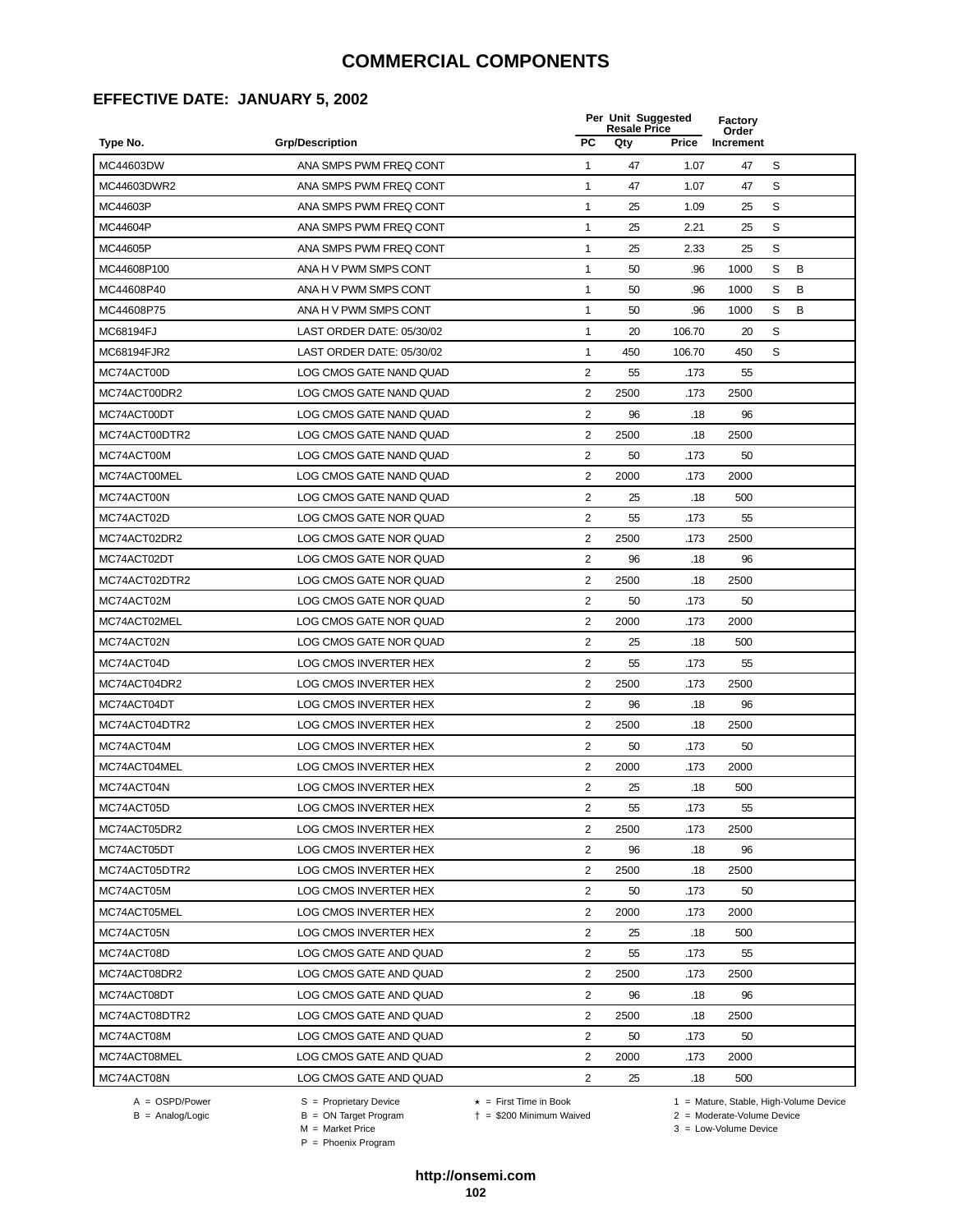### **EFFECTIVE DATE: JANUARY 5, 2002**

|                |                               |                         | Per Unit Suggested<br><b>Resale Price</b> |       | <b>Factory</b><br>Order |   |
|----------------|-------------------------------|-------------------------|-------------------------------------------|-------|-------------------------|---|
| Type No.       | <b>Grp/Description</b>        | <b>PC</b>               | Qty                                       | Price | Increment               |   |
| MC74ACT10D     | LOG CMOS JK FLIP FLOP DUA     | 2                       | 55                                        | .173  | 55                      |   |
| MC74ACT10DR2   | LOG CMOS JK FLIP FLOP DUA     | 2                       | 2500                                      | .173  | 2500                    |   |
| MC74ACT10DT    | LOG CMOS GATE NAND TRPL       | $\overline{2}$          | 96                                        | .18   | 96                      |   |
| MC74ACT10DTR2  | LOG CMOS GATE NAND TRPL       | 2                       | 2500                                      | .18   | 2500                    |   |
| MC74ACT10M     | LOG CMOS GATE NAND TRPL       | $\overline{2}$          | 50                                        | .173  | 50                      |   |
| MC74ACT10MEL   | LOG CMOS GATE NAND TRPL       | 2                       | 2000                                      | .173  | 2000                    |   |
| MC74ACT10N     | LOG CMOS GATE NAND TRPL       | $\overline{2}$          | 25                                        | .18   | 500                     |   |
| MC74ACT109D    | LOG CMOS JK FLIP FLOP DUA     | 2                       | 48                                        | .32   | 48                      |   |
| MC74ACT109DR2  | LOG CMOS JK FLIP FLOP DUA     | 2                       | 2500                                      | .32   | 2500                    |   |
| MC74ACT109M    | LOG CMOS JK FLIP FLOP DUA     | $\overline{2}$          | 50                                        | .32   | 50                      |   |
| MC74ACT109MEL  | LOG CMOS JK FLIP FLOP DUA     | 2                       | 2000                                      | .32   | 2000                    |   |
| MC74ACT109N    | LOG CMOS JK FLIP FLOP DUA     | $\overline{2}$          | 25                                        | .333  | 500                     |   |
| MC74ACT11D     | LOG CMOS GATE AND TRPL        | 2                       | 55                                        | .173  | 55                      |   |
| MC74ACT11DR2   | LOG CMOS GATE AND TRPL        | $\overline{2}$          | 2500                                      | .173  | 2500                    |   |
| MC74ACT11M     | LOG CMOS GATE AND TRPL        | 2                       | 50                                        | .173  | 50                      |   |
| MC74ACT11MEL   | LOG CMOS GATE AND TRPL        | $\overline{2}$          | 2000                                      | .173  | 2000                    |   |
| MC74ACT11N     | <b>LOG CMOS GATE AND TRPL</b> | 2                       | 25                                        | .18   | 500                     |   |
| MC74ACT125D    | <b>LOG CMOS BUFR QUAD</b>     | 2                       | 55                                        | .28   | 55                      |   |
| MC74ACT125DR2  | LOG CMOS BUFR QUAD            | $\overline{2}$          | 2500                                      | .28   | 2500                    |   |
| MC74ACT125DT   | LOG CMOS BUFR QUAD            | 2                       | 96                                        | .293  | 96                      |   |
| MC74ACT125DTR2 | LOG CMOS BUFR QUAD            | $\overline{2}$          | 2500                                      | .293  | 2500                    |   |
| MC74ACT125M    | LOG CMOS BUFR QUAD            | 2                       | 50                                        | .28   | 50                      |   |
| MC74ACT125MEL  | LOG CMOS BUFR QUAD            | $\overline{2}$          | 2000                                      | .28   | 2000                    |   |
| MC74ACT125N    | LOG CMOS BUFR QUAD            | 2                       | 25                                        | .293  | 500                     |   |
| MC74ACT132D    | LOG CMOS SCHMITT TRG QUAD     | $\overline{2}$          | 55                                        | .467  | 55                      | S |
| MC74ACT132DR2  | LOG CMOS SCHMITT TRG QUAD     | 2                       | 2500                                      | .467  | 2500                    | S |
| MC74ACT132M    | LOG CMOS SCHMITT TRG QUAD     | $\overline{2}$          | 50                                        | .467  | 50                      | S |
| MC74ACT132MEL  | LOG CMOS SCHMITT TRG QUAD     | $\overline{2}$          | 2000                                      | .467  | 2000                    | S |
| MC74ACT132N    | LOG CMOS SCHMITT TRG QUAD     | 2                       | 25                                        | .48   | 500                     | S |
| MC74ACT138D    | LOG CMOS DCODE/DMULTI 1-8     | $\overline{2}$          | 48                                        | .28   | 48                      |   |
| MC74ACT138DR2  | LOG CMOS DCODE/DMULTI 1-8     | $\overline{2}$          | 2500                                      | .28   | 2500                    |   |
| MC74ACT138DT   | LOG CMOS DCODE/DMULTI 1-8     | $\overline{\mathbf{c}}$ | 96                                        | 293   | 96                      |   |
| MC74ACT138DTR2 | LOG CMOS DCODE/DMULTI 1-8     | 2                       | 2500                                      | .293  | 2500                    |   |
| MC74ACT138M    | LOG CMOS DCODE/DMULTI 1-8     | 2                       | 50                                        | .28   | 50                      |   |
| MC74ACT138MEL  | LOG CMOS DCODE/DMULTI 1-8     | 2                       | 2000                                      | .28   | 2000                    |   |
| MC74ACT138N    | LOG CMOS DCODE/DMULTI 1-8     | 2                       | 25                                        | .293  | 500                     |   |
| MC74ACT139D    | LOG CMOS DCODE/DMULTI 1-4     | $\overline{2}$          | 48                                        | .28   | 48                      |   |
| MC74ACT139DR2  | LOG CMOS DCODE/DMULTI 1-4     | 2                       | 2500                                      | .28   | 2500                    |   |
| MC74ACT139M    | LOG CMOS DCODE/DMULTI 1-4     | $\overline{2}$          | 50                                        | .28   | 50                      |   |
| MC74ACT139MEL  | LOG CMOS DCODE/DMULTI 1-4     | $\overline{2}$          | 2000                                      | .28   | 2000                    |   |
| MC74ACT139N    | LOG CMOS DCODE/DMULTI 1-4     | $\overline{2}$          | 25                                        | .293  | 500                     |   |
| MC74ACT14D     | LOG CMOS SCHMITT TRG HEX      | 2                       | 55                                        | .187  | 55                      |   |
| MC74ACT14DR2   | LOG CMOS SCHMITT TRG HEX      | 2                       | 2500                                      | .187  | 2500                    |   |
| MC74ACT14DT    | LOG CMOS SCHMITT TRG HEX      | $\overline{2}$          | 96                                        | .193  | 96                      |   |
| MC74ACT14DTR2  | LOG CMOS SCHMITT TRG HEX      | $\overline{c}$          | 2500                                      | .193  | 2500                    |   |

 $B = \text{Analog/Logic}$ <br>B = ON Target Program<br> $M = \text{Market Price}$ 

= \$200 Minimum Waived 2 = Moderate-Volume Device

A = OSPD/Power S = Proprietary Device  $\star$  = First Time in Book 1 = Mature, Stable, High-Volume Device

 $3 =$  Low-Volume Device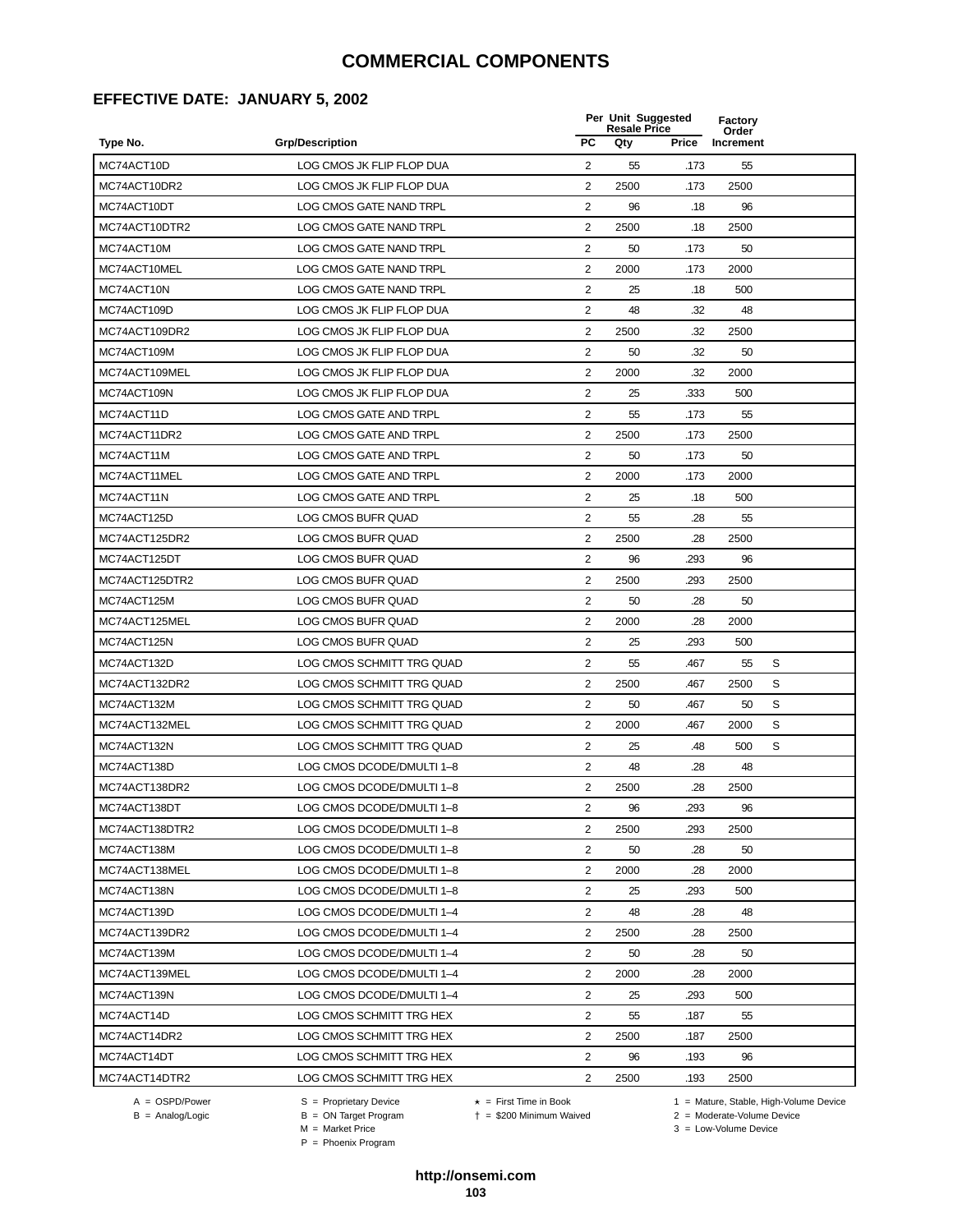### **EFFECTIVE DATE: JANUARY 5, 2002**

|                |                           |                         | Per Unit Suggested<br><b>Resale Price</b> |       | Factory<br>Order |  |
|----------------|---------------------------|-------------------------|-------------------------------------------|-------|------------------|--|
| Type No.       | <b>Grp/Description</b>    | <b>PC</b>               | Qty                                       | Price | Increment        |  |
| MC74ACT14M     | LOG CMOS SCHMITT TRG HEX  | 2                       | 50                                        | .187  | 50               |  |
| MC74ACT14MEL   | LOG CMOS SCHMITT TRG HEX  | 2                       | 2000                                      | .187  | 2000             |  |
| MC74ACT14N     | LOG CMOS SCHMITT TRG HEX  | 2                       | 25                                        | .193  | 500              |  |
| MC74ACT153D    | LOG CMOS MLTIPLXR DUAL    | 2                       | 48                                        | .293  | 48               |  |
| MC74ACT153DR2  | LOG CMOS MLTIPLXR DUAL    | $\overline{\mathbf{c}}$ | 2500                                      | .293  | 2500             |  |
| MC74ACT153DT   | LOG CMOS MLTIPLXR DUAL    | $\overline{2}$          | 96                                        | .307  | 96               |  |
| MC74ACT153DTR2 | LOG CMOS MLTIPLXR DUAL    | $\overline{2}$          | 2500                                      | .307  | 2500             |  |
| MC74ACT153M    | LOG CMOS MLTIPLXR DUAL    | $\overline{2}$          | 50                                        | .293  | 50               |  |
| MC74ACT153MEL  | LOG CMOS MLTIPLXR DUAL    | 2                       | 2000                                      | .293  | 2000             |  |
| MC74ACT153N    | LOG CMOS MLTIPLXR DUAL    | 2                       | 25                                        | .307  | 500              |  |
| MC74ACT157D    | LOG CMOS MLTIPLXR QUAD    | 2                       | 48                                        | .293  | 48               |  |
| MC74ACT157DR2  | LOG CMOS MLTIPLXR QUAD    | 2                       | 2500                                      | .293  | 2500             |  |
| MC74ACT157DT   | LOG CMOS MLTIPLXR QUAD    | 2                       | 96                                        | .307  | 96               |  |
| MC74ACT157DTR2 | LOG CMOS MLTIPLXR QUAD    | $\overline{\mathbf{c}}$ | 2500                                      | .307  | 2500             |  |
| MC74ACT157M    | LOG CMOS MLTIPLXR QUAD    | $\overline{2}$          | 50                                        | .293  | 50               |  |
| MC74ACT157MEL  | LOG CMOS MLTIPLXR QUAD    | $\overline{2}$          | 2000                                      | .293  | 2000             |  |
| MC74ACT157N    | LOG CMOS MLTIPLXR QUAD    | $\overline{2}$          | 25                                        | .307  | 500              |  |
| MC74ACT161D    | LOG CMOS COUNTER SYNCH    | $\overline{2}$          | 48                                        | .347  | 48               |  |
| MC74ACT161DR2  | LOG CMOS COUNTER SYNCH    | 2                       | 2500                                      | .347  | 2500             |  |
| MC74ACT161M    | LOG CMOS COUNTER SYNCH    | 2                       | 50                                        | .347  | 50               |  |
| MC74ACT161MEL  | LOG CMOS COUNTER SYNCH    | 2                       | 2000                                      | .347  | 2000             |  |
| MC74ACT161N    | LOG CMOS COUNTER SYNCH    | 2                       | 25                                        | .36   | 500              |  |
| MC74ACT163D    | LOG CMOS COUNTER SYNCH    | 2                       | 48                                        | .347  | 48               |  |
| MC74ACT163DR2  | LOG CMOS COUNTER SYNCH    | $\overline{\mathbf{c}}$ | 2500                                      | .347  | 2500             |  |
| MC74ACT163M    | LOG CMOS COUNTER SYNCH    | $\overline{2}$          | 50                                        | .347  | 50               |  |
| MC74ACT163MEL  | LOG CMOS COUNTER SYNCH    | $\overline{2}$          | 2000                                      | .347  | 2000             |  |
| MC74ACT163N    | LOG CMOS COUNTER SYNCH    | $\overline{2}$          | 25                                        | .36   | 500              |  |
| MC74ACT20D     | LOG CMOS GATE NAND DUAL   | $\overline{2}$          | 55                                        | .173  | 55               |  |
| MC74ACT20DR2   | LOG CMOS GATE NAND DUAL   | 2                       | 2500                                      | .173  | 2500             |  |
| MC74ACT20M     | LOG CMOS GATE NAND DUAL   | $\overline{2}$          | 50                                        | .173  | 50               |  |
| MC74ACT20MEL   | LOG CMOS GATE NAND DUAL   | 2                       | 2000                                      | .173  | 2000             |  |
| MC74ACT20N     | LOG CMOS GATE NAND DUAL   | 2                       | 25                                        | .18   | 500              |  |
| MC74ACT240DT   | LOG CMOS BUS INTRFCE OCTL | $\overline{2}$          | 75                                        | .307  | 75               |  |
| MC74ACT240DTR2 | LOG CMOS BUS INTRFCE OCTL | $\overline{2}$          | 2500                                      | .307  | 2500             |  |
| MC74ACT240DW   | LOG CMOS BUS INTRFCE OCTL | $\overline{2}$          | 38                                        | .293  | 38               |  |
| MC74ACT240DWR2 | LOG CMOS BUS INTRFCE OCTL | $\overline{a}$          | 1000                                      | .293  | 1000             |  |
| MC74ACT240M    | LOG CMOS BUS INTRFCE OCTL | 2                       | 40                                        | .293  | 40               |  |
| MC74ACT240MEL  | LOG CMOS BUS INTRFCE OCTL | 2                       | 2000                                      | .293  | 2000             |  |
| MC74ACT240N    | LOG CMOS BUS INTRFCE OCTL | 2                       | 18                                        | .307  | 360              |  |
| MC74ACT241DT   | LOG CMOS BUS INTRFCE OCTL | $\overline{2}$          | 75                                        | .307  | 75               |  |
| MC74ACT241DTR2 | LOG CMOS BUS INTRFCE OCTL | $\overline{2}$          | 2500                                      | .307  | 2500             |  |
| MC74ACT241DW   | LOG CMOS BUS INTRFCE OCTL | $\overline{2}$          | 38                                        | .293  | 38               |  |
| MC74ACT241DWR2 | LOG CMOS BUS INTRFCE OCTL | $\overline{2}$          | 1000                                      | .293  | 1000             |  |
| MC74ACT241M    | LOG CMOS BUS INTRFCE OCTL | $\overline{2}$          | 40                                        | .293  | 40               |  |
| MC74ACT241MEL  | LOG CMOS BUS INTRFCE OCTL | $\overline{2}$          | 2000                                      | .293  | 2000             |  |
|                |                           |                         |                                           |       |                  |  |

 $B = \text{Analog/Logic}$ <br>B = ON Target Program<br> $M = \text{Market Price}$ 

= \$200 Minimum Waived 2 = Moderate-Volume Device

A = OSPD/Power S = Proprietary Device  $\star$  = First Time in Book 1 = Mature, Stable, High-Volume Device

 $3 =$  Low-Volume Device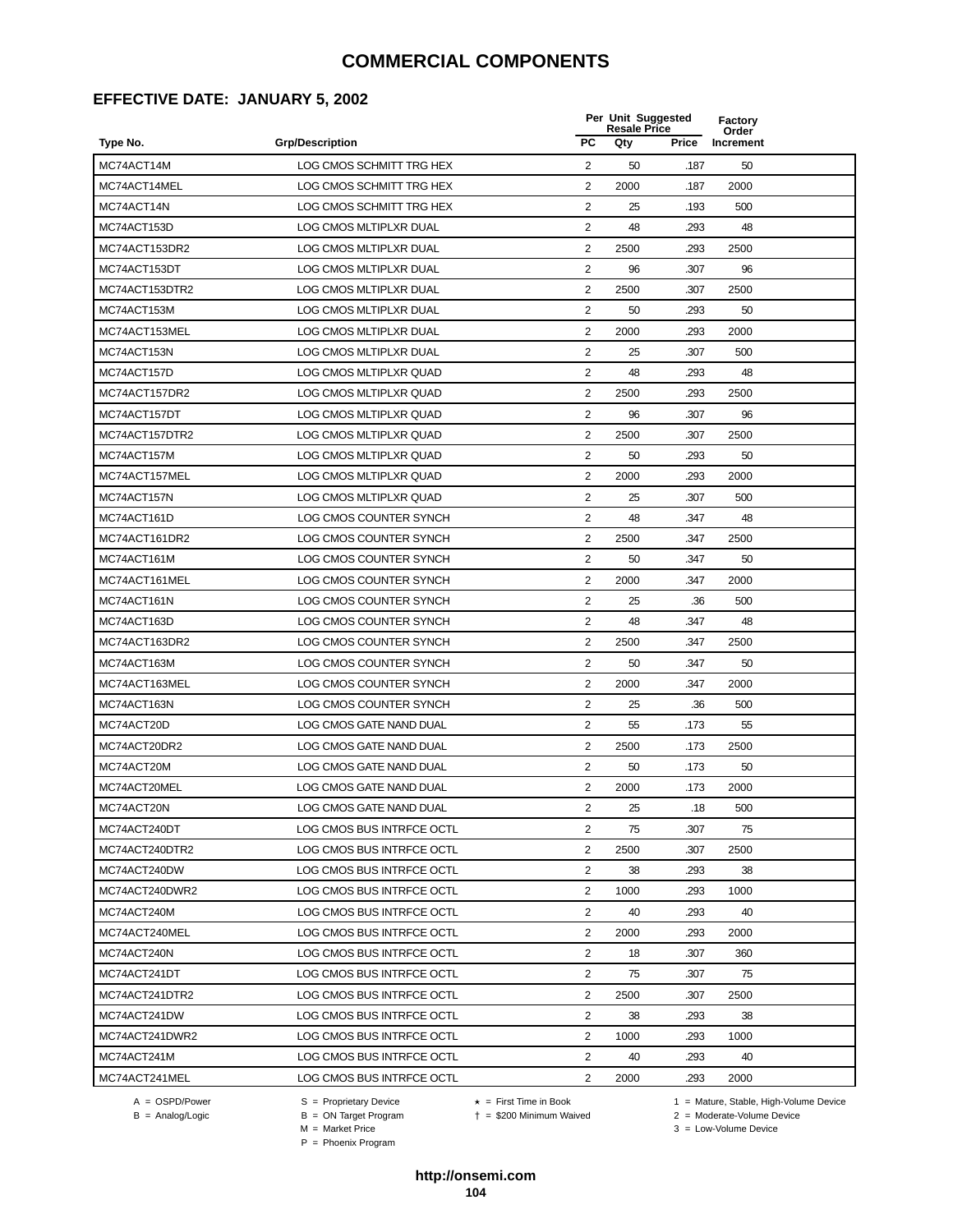### **EFFECTIVE DATE: JANUARY 5, 2002**

|                |                           |                | Per Unit Suggested<br><b>Resale Price</b> |              | Factory<br>Order |   |
|----------------|---------------------------|----------------|-------------------------------------------|--------------|------------------|---|
| Type No.       | <b>Grp/Description</b>    | <b>PC</b>      | Qty                                       | <b>Price</b> | Increment        |   |
| MC74ACT241N    | LOG CMOS BUS INTRFCE OCTL | 2              | 18                                        | .307         | 360              |   |
| MC74ACT244DT   | LOG CMOS BUS INTRFCE OCTL | 2              | 75                                        | .307         | 75               |   |
| MC74ACT244DTR2 | LOG CMOS BUS INTRFCE OCTL | 2              | 2500                                      | .307         | 2500             |   |
| MC74ACT244DW   | LOG CMOS BUS INTRFCE OCTL | 2              | 38                                        | .293         | 38               |   |
| MC74ACT244DWR2 | LOG CMOS BUS INTRFCE OCTL | $\overline{2}$ | 1000                                      | .293         | 1000             |   |
| MC74ACT244M    | LOG CMOS BUS INTRFCE OCTL | $\overline{2}$ | 40                                        | .293         | 40               |   |
| MC74ACT244MEL  | LOG CMOS BUS INTRFCE OCTL | $\overline{2}$ | 2000                                      | .293         | 2000             |   |
| MC74ACT244N    | LOG CMOS BUS INTRFCE OCTL | 2              | 18                                        | .307         | 360              |   |
| MC74ACT245DT   | LOG CMOS BUS INTRFCE OCTL | 2              | 75                                        | .307         | 75               |   |
| MC74ACT245DTR2 | LOG CMOS BUS INTRFCE OCTL | 2              | 2500                                      | .307         | 2500             |   |
| MC74ACT245DW   | LOG CMOS BUS INTRFCE OCTL | 2              | 38                                        | .293         | 38               |   |
| MC74ACT245DWR2 | LOG CMOS BUS INTRFCE OCTL | $\overline{2}$ | 1000                                      | .293         | 1000             |   |
| MC74ACT245M    | LOG CMOS BUS INTRFCE OCTL | 2              | 40                                        | .293         | 40               |   |
| MC74ACT245MEL  | LOG CMOS BUS INTRFCE OCTL | $\overline{2}$ | 2000                                      | .293         | 2000             |   |
| MC74ACT245N    | LOG CMOS BUS INTRFCE OCTL | 2              | 18                                        | .307         | 360              |   |
| MC74ACT253D    | LOG CMOS MLTIPLXR DUAL    | 2              | 48                                        | .373         | 48               |   |
| MC74ACT253DR2  | LOG CMOS MLTIPLXR DUAL    | 2              | 2500                                      | .373         | 2500             |   |
| MC74ACT253N    | LOG CMOS MLTIPLXR DUAL    | $\overline{2}$ | 25                                        | .387         | 500              |   |
| MC74ACT257D    | LOG CMOS MLTIPLXR QUAD    | $\overline{2}$ | 48                                        | .373         | 48               |   |
| MC74ACT257DR2  | LOG CMOS MLTIPLXR QUAD    | 2              | 2500                                      | .373         | 2500             |   |
| MC74ACT257M    | LOG CMOS MLTIPLXR QUAD    | 2              | 50                                        | .373         | 50               |   |
| MC74ACT257MEL  | LOG CMOS MLTIPLXR QUAD    | 2              | 2000                                      | .373         | 2000             |   |
| MC74ACT257N    | LOG CMOS MLTIPLXR QUAD    | $\overline{2}$ | 25                                        | .387         | 500              |   |
| MC74ACT259D    | LOG CMOS LATCH 8BIT ADD   | $\overline{2}$ | 48                                        | 1.31         | 48               | S |
| MC74ACT259DR2  | LOG CMOS LATCH 8BIT ADD   | 2              | 2500                                      | 1.31         | 2500             | S |
| MC74ACT259N    | LOG CMOS LATCH 8BIT ADD   | 2              | 25                                        | 1.32         | 500              | S |
| MC74ACT273DT   | LOG CMOS D FLIP FLOP OCTL | $\overline{c}$ | 75                                        | .307         | 75               |   |
| MC74ACT273DTR2 | LOG CMOS D FLIP FLOP OCTL | $\overline{2}$ | 2500                                      | .307         | 2500             |   |
| MC74ACT273DW   | LOG CMOS D FLIP FLOP OCTL | 2              | 38                                        | .293         | 38               |   |
| MC74ACT273DWR2 | LOG CMOS D FLIP FLOP OCTL | $\overline{2}$ | 1000                                      | .293         | 1000             |   |
| MC74ACT273M    | LOG CMOS D FLIP FLOP OCTL | 2              | 40                                        | .293         | 40               |   |
| MC74ACT273MEL  | LOG CMOS D FLIP FLOP OCTL | 2              | 2000                                      | 293          | 2000             |   |
| MC74ACT273N    | LOG CMOS D FLIP FLOP OCTL | 2              | 18                                        | .307         | 360              |   |
| MC74ACT299DW   | LOG CMOS SHIFT REG 8INPUT | 2              | 38                                        | 1.00         | 38               |   |
| MC74ACT299DWR2 | LOG CMOS SHIFT REG 8INPUT | 2              | 1000                                      | 1.00         | 1000             |   |
| MC74ACT299N    | LOG CMOS SHIFT REG 8INPUT | $\overline{2}$ | 18                                        | 1.01         | 360              |   |
| MC74ACT32D     | LOG CMOS GATE OR QUAD     | 2              | 55                                        | .173         | 55               |   |
| MC74ACT32DR2   | LOG CMOS GATE OR QUAD     | 2              | 2500                                      | .173         | 2500             |   |
| MC74ACT32DT    | LOG CMOS GATE OR QUAD     | $\overline{2}$ | 96                                        | .18          | 96               |   |
| MC74ACT32DTR2  | LOG CMOS GATE OR QUAD     | 2              | 2500                                      | .18          | 2500             |   |
| MC74ACT32M     | LOG CMOS GATE OR QUAD     | 2              | 50                                        | .173         | 50               |   |
| MC74ACT32MEL   | LOG CMOS GATE OR QUAD     | $\overline{2}$ | 2000                                      | .173         | 2000             |   |
| MC74ACT32N     | LOG CMOS GATE OR QUAD     | 2              | 25                                        | .18          | 500              |   |
| MC74ACT373DT   | LOG CMOS LATCH OCTAL 3ST  | 2              | 75                                        | .307         | 75               |   |
| MC74ACT373DTR2 | LOG CMOS LATCH OCTAL 3ST  | $\overline{2}$ | 2500                                      | .307         | 2500             |   |
|                |                           |                |                                           |              |                  |   |

 $B = \text{Analog/Logic}$ <br>B = ON Target Program<br> $M = \text{Market Price}$ 

A = OSPD/Power S = Proprietary Device  $\star$  = First Time in Book 1 = Mature, Stable, High-Volume Device

= \$200 Minimum Waived 2 = Moderate-Volume Device

P = Phoenix Program

 $3 =$  Low-Volume Device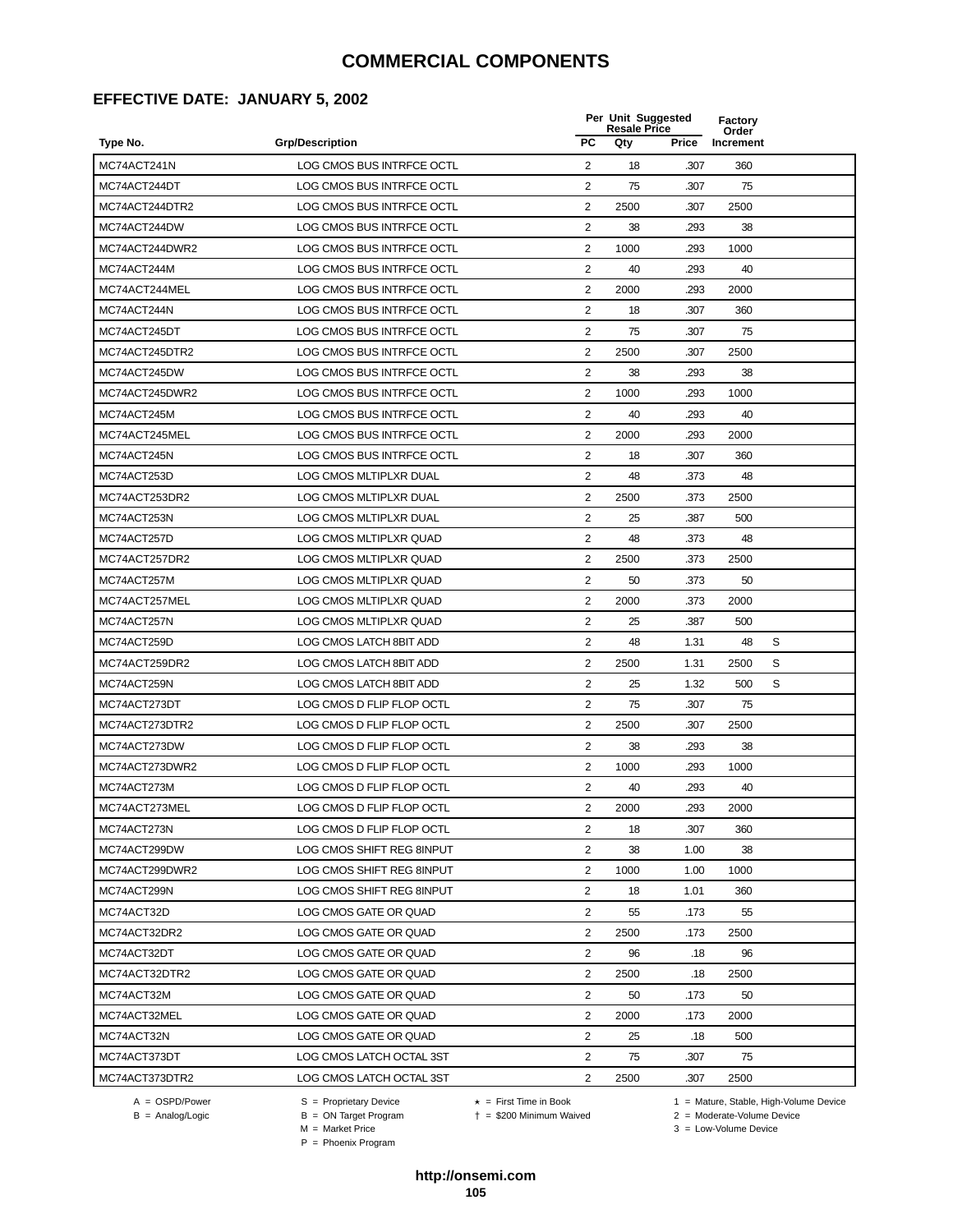### **EFFECTIVE DATE: JANUARY 5, 2002**

|                |                           |                         | Per Unit Suggested<br><b>Resale Price</b> |       | <b>Factory</b><br>Order |  |
|----------------|---------------------------|-------------------------|-------------------------------------------|-------|-------------------------|--|
| Type No.       | <b>Grp/Description</b>    | <b>PC</b>               | Qty                                       | Price | Increment               |  |
| MC74ACT373DW   | LOG CMOS LATCH OCTAL 3ST  | 2                       | 38                                        | .293  | 38                      |  |
| MC74ACT373DWR2 | LOG CMOS LATCH OCTAL 3ST  | 2                       | 1000                                      | .293  | 1000                    |  |
| MC74ACT373M    | LOG CMOS LATCH OCTAL 3ST  | 2                       | 40                                        | .293  | 40                      |  |
| MC74ACT373MEL  | LOG CMOS LATCH OCTAL 3ST  | 2                       | 2000                                      | .293  | 2000                    |  |
| MC74ACT373N    | LOG CMOS LATCH OCTAL 3ST  | $\sqrt{2}$              | 18                                        | .307  | 360                     |  |
| MC74ACT374DT   | LOG CMOS D FLIP FLOP OCTL | 2                       | 75                                        | .307  | 75                      |  |
| MC74ACT374DTR2 | LOG CMOS D FLIP FLOP OCTL | $\overline{2}$          | 2500                                      | .307  | 2500                    |  |
| MC74ACT374DW   | LOG CMOS D FLIP FLOP OCTL | $\overline{2}$          | 38                                        | .293  | 38                      |  |
| MC74ACT374DWR2 | LOG CMOS D FLIP FLOP OCTL | 2                       | 1000                                      | .293  | 1000                    |  |
| MC74ACT374M    | LOG CMOS D FLIP FLOP OCTL | 2                       | 40                                        | .293  | 40                      |  |
| MC74ACT374MEL  | LOG CMOS D FLIP FLOP OCTL | $\overline{2}$          | 2000                                      | .293  | 2000                    |  |
| MC74ACT374N    | LOG CMOS D FLIP FLOP OCTL | $\overline{2}$          | 18                                        | .307  | 360                     |  |
| MC74ACT377DW   | LOG CMOS D FLIP FLOP OCTL | 2                       | 38                                        | .507  | 38                      |  |
| MC74ACT377DWR2 | LOG CMOS D FLIP FLOP OCTL | $\overline{\mathbf{c}}$ | 1000                                      | .507  | 1000                    |  |
| MC74ACT377M    | LOG CMOS D FLIP FLOP OCTL | 2                       | 40                                        | .507  | 40                      |  |
| MC74ACT377MEL  | LOG CMOS D FLIP FLOP OCTL | $\overline{2}$          | 2000                                      | .507  | 2000                    |  |
| MC74ACT377N    | LOG CMOS D FLIP FLOP OCTL | $\overline{2}$          | 18                                        | .52   | 360                     |  |
| MC74ACT540DT   | LOG CMOS BUS INTRFCE OCTL | 2                       | 2000                                      | .347  | 75                      |  |
| MC74ACT540DTR2 | LOG CMOS BUS INTRFCE OCTL | 2                       | 2500                                      | .347  | 2500                    |  |
| MC74ACT540DW   | LOG CMOS BUS INTRFCE OCTL | 2                       | 38                                        | .333  | 38                      |  |
| MC74ACT540DWR2 | LOG CMOS BUS INTRFCE OCTL | 2                       | 1000                                      | .333  | 1000                    |  |
| MC74ACT540M    | LOG CMOS BUS INTRFCE OCTL | 2                       | 40                                        | .333  | 40                      |  |
| MC74ACT540MEL  | LOG CMOS BUS INTRFCE OCTL | $\overline{2}$          | 2000                                      | .333  | 2000                    |  |
| MC74ACT540N    | LOG CMOS BUS INTRFCE OCTL | 2                       | 18                                        | .347  | 360                     |  |
| MC74ACT541DT   | LOG CMOS BUS INTRFCE OCTL | 2                       | 75                                        | .347  | 75                      |  |
| MC74ACT541DTR2 | LOG CMOS BUS INTRFCE OCTL | 2                       | 2500                                      | .347  | 2500                    |  |
| MC74ACT541DW   | LOG CMOS BUS INTRFCE OCTL | $\overline{c}$          | 38                                        | .333  | 38                      |  |
| MC74ACT541DWR2 | LOG CMOS BUS INTRFCE OCTL | 2                       | 1000                                      | .333  | 1000                    |  |
| MC74ACT541M    | LOG CMOS BUS INTRFCE OCTL | 2                       | 40                                        | .333  | 40                      |  |
| MC74ACT541MEL  | LOG CMOS BUS INTRFCE OCTL | $\overline{2}$          | 2000                                      | .333  | 2000                    |  |
| MC74ACT541N    | LOG CMOS BUS INTRFCE OCTL | $\overline{2}$          | 18                                        | .347  | 360                     |  |
| MC74ACT564DW   | LOG CMOS D FLIP FLOP OCTL | 2                       | 38                                        | 507   | 38                      |  |
| MC74ACT564DWR2 | LOG CMOS D FLIP FLOP OCTL | $\overline{2}$          | 1000                                      | .507  | 1000                    |  |
| MC74ACT564N    | LOG CMOS D FLIP FLOP OCTL | 2                       | 18                                        | .52   | 360                     |  |
| MC74ACT573DT   | LOG CMOS LATCH OCTAL 3ST  | 2                       | 75                                        | .307  | 75                      |  |
| MC74ACT573DTR2 | LOG CMOS LATCH OCTAL 3ST  | 2                       | 2500                                      | .307  | 2500                    |  |
| MC74ACT573DW   | LOG CMOS LATCH OCTAL 3ST  | 2                       | 38                                        | .293  | 38                      |  |
| MC74ACT573DWR2 | LOG CMOS LATCH OCTAL 3ST  | 2                       | 1000                                      | .293  | 1000                    |  |
| MC74ACT573M    | LOG CMOS LATCH OCTAL 3ST  | $\overline{2}$          | 40                                        | .293  | 40                      |  |
| MC74ACT573MEL  | LOG CMOS LATCH OCTAL 3ST  | $\overline{2}$          | 2000                                      | .293  | 2000                    |  |
| MC74ACT573N    | LOG CMOS LATCH OCTAL 3ST  | 2                       | 18                                        | .307  | 360                     |  |
| MC74ACT574DT   | LOG CMOS D FLIP FLOP OCTL | 2                       | 75                                        | .307  | 75                      |  |
| MC74ACT574DTR2 | LOG CMOS D FLIP FLOP OCTL | 2                       | 2500                                      | .307  | 2500                    |  |
| MC74ACT574DW   | LOG CMOS D FLIP FLOP OCTL | $\overline{2}$          | 38                                        | .293  | 38                      |  |
| MC74ACT574DWR2 | LOG CMOS D FLIP FLOP OCTL | $\overline{2}$          | 1000                                      | .293  | 1000                    |  |
|                |                           |                         |                                           |       |                         |  |

 $B = \text{Analog/Logic}$ <br>B = ON Target Program<br> $M = \text{Market Price}$ 

= \$200 Minimum Waived 2 = Moderate-Volume Device

A = OSPD/Power S = Proprietary Device  $\star$  = First Time in Book 1 = Mature, Stable, High-Volume Device

 $3 =$  Low-Volume Device

P = Phoenix Program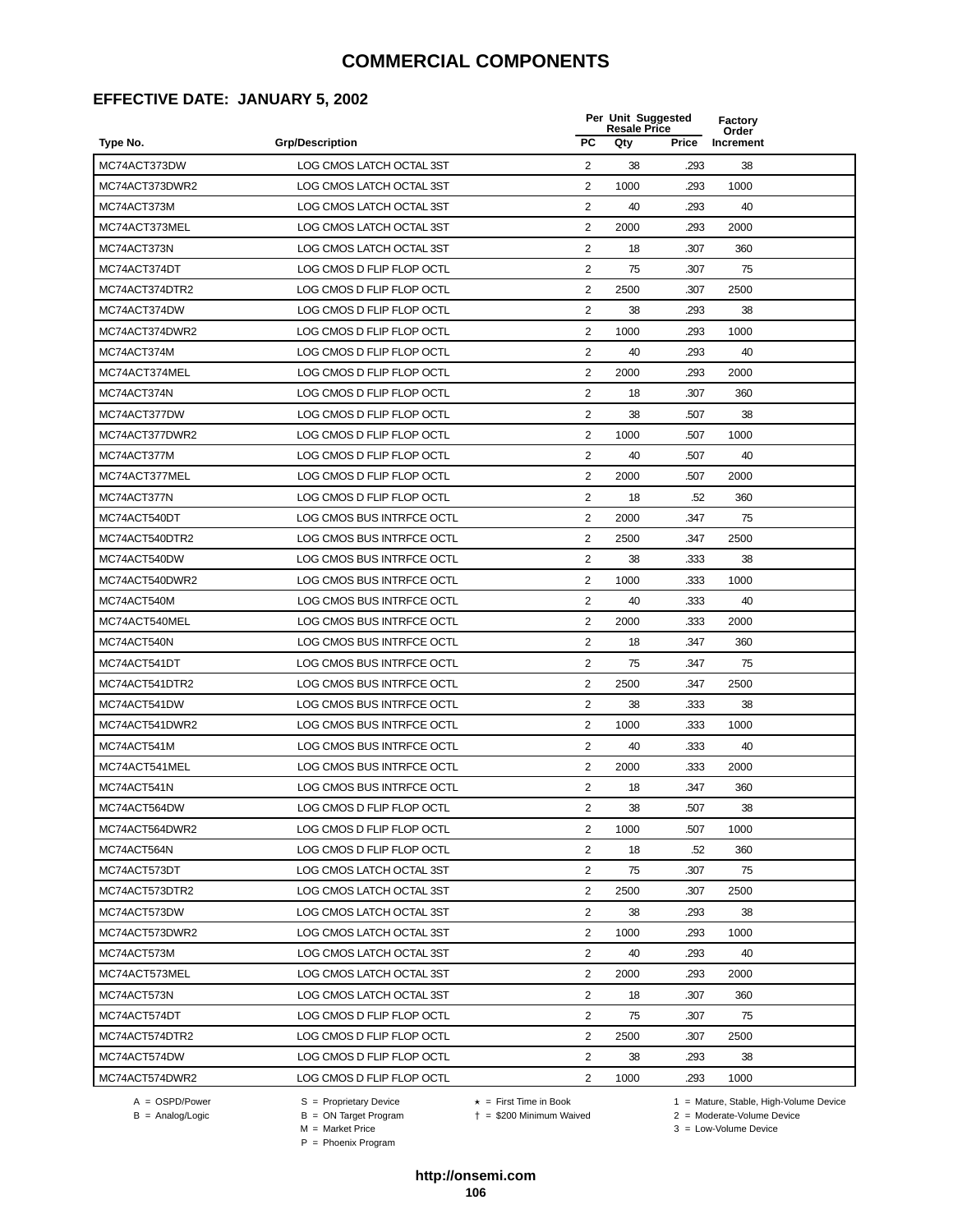### **EFFECTIVE DATE: JANUARY 5, 2002**

|                |                           |                | Per Unit Suggested<br><b>Resale Price</b> |       | <b>Factory</b><br>Order |  |
|----------------|---------------------------|----------------|-------------------------------------------|-------|-------------------------|--|
| Type No.       | <b>Grp/Description</b>    | <b>PC</b>      | Qty                                       | Price | Increment               |  |
| MC74ACT574M    | LOG CMOS D FLIP FLOP OCTL | 2              | 40                                        | .293  | 40                      |  |
| MC74ACT574MEL  | LOG CMOS D FLIP FLOP OCTL | 2              | 2000                                      | .293  | 2000                    |  |
| MC74ACT574N    | LOG CMOS D FLIP FLOP OCTL | $\overline{2}$ | 18                                        | .307  | 360                     |  |
| MC74ACT640DW   | LOG CMOS BUS INTRFCE OCTL | 2              | 38                                        | 2.00  | 38                      |  |
| MC74ACT640DWR2 | LOG CMOS BUS INTRFCE OCTL | $\sqrt{2}$     | 1000                                      | 2.00  | 1000                    |  |
| MC74ACT640M    | LOG CMOS BUS INTRFCE OCTL | $\overline{2}$ | 40                                        | 2.00  | 40                      |  |
| MC74ACT640MEL  | LOG CMOS BUS INTRFCE OCTL | 2              | 2000                                      | 2.00  | 2000                    |  |
| MC74ACT640N    | LOG CMOS BUS INTRFCE OCTL | $\overline{2}$ | 18                                        | 2.01  | 360                     |  |
| MC74ACT646DW   | LOG CMOS BUS INTRFCE OCTL | $\overline{c}$ | 30                                        | 1.33  | 30                      |  |
| MC74ACT646DWR2 | LOG CMOS BUS INTRFCE OCTL | 2              | 1000                                      | 1.33  | 1000                    |  |
| MC74ACT646N    | LOG CMOS BUS INTRFCE OCTL | 2              | 15                                        | 1.35  | 15                      |  |
| MC74ACT652DW   | LOG CMOS BUS INTRFCE OCTL | $\overline{2}$ | 30                                        | 2.00  | 30                      |  |
| MC74ACT652DWR2 | LOG CMOS BUS INTRFCE OCTL | 2              | 1000                                      | 2.00  | 1000                    |  |
| MC74ACT652N    | LOG CMOS BUS INTRFCE OCTL | $\sqrt{2}$     | 15                                        | 2.01  | 15                      |  |
| MC74ACT74D     | LOG CMOS D FLIP FLOP DUAL | 2              | 55                                        | .173  | 55                      |  |
| MC74ACT74DR2   | LOG CMOS D FLIP FLOP DUAL | $\overline{2}$ | 2500                                      | .173  | 2500                    |  |
| MC74ACT74DT    | LOG CMOS D FLIP FLOP DUAL | 2              | 96                                        | .18   | 96                      |  |
| MC74ACT74DTR2  | LOG CMOS D FLIP FLOP DUAL | 2              | 2500                                      | .18   | 2500                    |  |
| MC74ACT74M     | LOG CMOS D FLIP FLOP DUAL | 2              | 50                                        | .173  | 50                      |  |
| MC74ACT74MEL   | LOG CMOS D FLIP FLOP DUAL | 2              | 2000                                      | .173  | 2000                    |  |
| MC74ACT74N     | LOG CMOS D FLIP FLOP DUAL | $\overline{2}$ | 25                                        | .18   | 500                     |  |
| MC74ACT86D     | LOG CMOS GATE EXCLSV OR   | 2              | 55                                        | .20   | 55                      |  |
| MC74ACT86DR2   | LOG CMOS GATE EXCLSV OR   | $\overline{2}$ | 2500                                      | .20   | 2500                    |  |
| MC74ACT86DT    | LOG CMOS GATE EXCLSV OR   | 2              | 96                                        | .207  | 96                      |  |
| MC74ACT86DTR2  | LOG CMOS GATE EXCLSV OR   | $\overline{2}$ | 2500                                      | .207  | 2500                    |  |
| MC74ACT86M     | LOG CMOS GATE EXCLSV OR   | 2              | 50                                        | .20   | 50                      |  |
| MC74ACT86MEL   | LOG CMOS GATE EXCLSV OR   | 2              | 2000                                      | .20   | 2000                    |  |
| MC74ACT86N     | LOG CMOS GATE EXCLSV OR   | 2              | 25                                        | .207  | 500                     |  |
| MC74AC00D      | LOG CMOS GATE NAND QUAD   | 2              | 55                                        | .173  | 55                      |  |
| MC74AC00DR2    | LOG CMOS GATE NAND QUAD   | $\overline{2}$ | 2500                                      | .173  | 2500                    |  |
| MC74AC00DT     | LOG CMOS GATE NAND QUAD   | $\overline{2}$ | 96                                        | .18   | 96                      |  |
| MC74AC00DTR2   | LOG CMOS GATE NAND QUAD   | 2              | 2500                                      | .18   | 2500                    |  |
| MC74AC00M      | LOG CMOS GATE NAND QUAD   | 2              | 50                                        | .173  | 50                      |  |
| MC74AC00MEL    | LOG CMOS GATE NAND QUAD   | 2              | 2000                                      | .173  | 2000                    |  |
| MC74AC00N      | LOG CMOS GATE NAND QUAD   | $\overline{2}$ | 25                                        | .18   | 500                     |  |
| MC74AC02D      | LOG CMOS GATE NOR QUAD    | $\overline{2}$ | 55                                        | .173  | 55                      |  |
| MC74AC02DR2    | LOG CMOS GATE NOR QUAD    | 2              | 2500                                      | .173  | 2500                    |  |
| MC74AC02DT     | LOG CMOS GATE NOR QUAD    | 2              | 96                                        | .18   | 96                      |  |
| MC74AC02DTR2   | LOG CMOS GATE NOR QUAD    | $\overline{2}$ | 2500                                      | .18   | 2500                    |  |
| MC74AC02M      | LOG CMOS GATE NOR QUAD    | 2              | 50                                        | .173  | 50                      |  |
| MC74AC02MEL    | LOG CMOS GATE NOR QUAD    | $\overline{2}$ | 2000                                      | .173  | 2000                    |  |
| MC74AC02N      | LOG CMOS GATE NOR QUAD    | 2              | 25                                        | .18   | 500                     |  |
| MC74AC04D      | LOG CMOS INVERTER HEX     | 2              | 55                                        | .173  | 55                      |  |
| MC74AC04DR2    | LOG CMOS INVERTER HEX     | $\overline{2}$ | 2500                                      | .173  | 2500                    |  |
| MC74AC04DT     | LOG CMOS INVERTER HEX     | $\overline{2}$ | 96                                        | .18   | 96                      |  |
|                |                           |                |                                           |       |                         |  |

 $B = \text{Analog/Logic}$ <br>B = ON Target Program<br> $M = \text{Market Price}$ 

= \$200 Minimum Waived 2 = Moderate-Volume Device

A = OSPD/Power S = Proprietary Device  $\star$  = First Time in Book 1 = Mature, Stable, High-Volume Device

 $3 =$  Low-Volume Device

P = Phoenix Program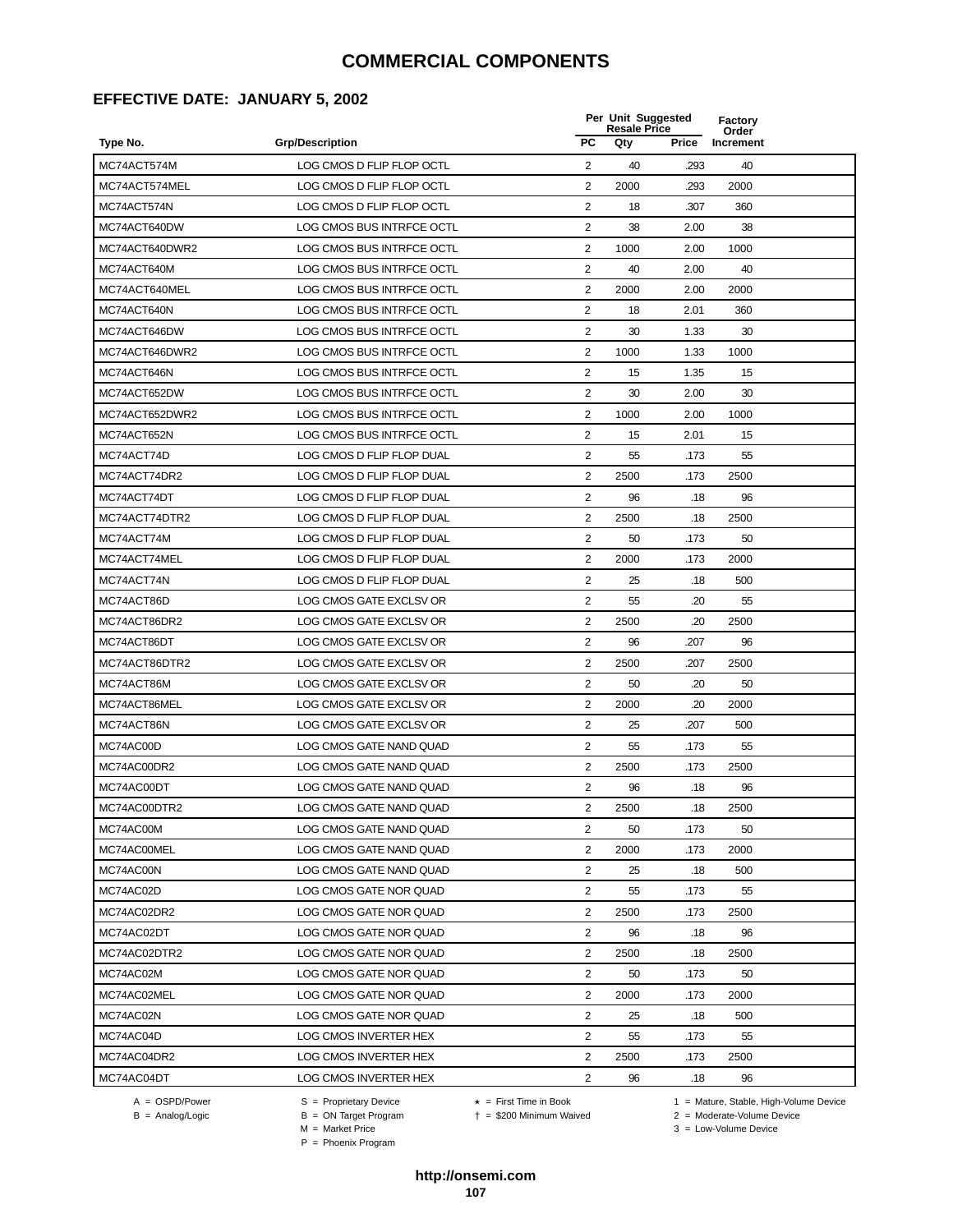### **EFFECTIVE DATE: JANUARY 5, 2002**

|               |                           |                         | Per Unit Suggested<br><b>Resale Price</b> |              | Factory<br>Order |   |  |
|---------------|---------------------------|-------------------------|-------------------------------------------|--------------|------------------|---|--|
| Type No.      | <b>Grp/Description</b>    | <b>PC</b>               | Qty                                       | <b>Price</b> | Increment        |   |  |
| MC74AC04DTR2  | LOG CMOS INVERTER HEX     | 2                       | 2500                                      | .18          | 2500             |   |  |
| MC74AC04M     | LOG CMOS INVERTER HEX     | 2                       | 50                                        | .173         | 50               |   |  |
| MC74AC04MEL   | LOG CMOS INVERTER HEX     | 2                       | 2000                                      | .173         | 2000             |   |  |
| MC74AC04N     | LOG CMOS INVERTER HEX     | $\overline{2}$          | 25                                        | .18          | 500              |   |  |
| MC74AC05D     | LOG CMOS INVERTER HEX     | $\overline{\mathbf{c}}$ | 55                                        | .173         | 55               |   |  |
| MC74AC05DR2   | LOG CMOS INVERTER HEX     | $\overline{2}$          | 2500                                      | .173         | 2500             |   |  |
| MC74AC05M     | LOG CMOS INVERTER HEX     | $\overline{2}$          | 50                                        | .173         | 50               |   |  |
| MC74AC05MEL   | LOG CMOS INVERTER HEX     | $\overline{2}$          | 2000                                      | .173         | 2000             |   |  |
| MC74AC05N     | LOG CMOS INVERTER HEX     | 2                       | 25                                        | .18          | 500              |   |  |
| MC74AC08D     | LOG CMOS GATE AND QUAD    | 2                       | 55                                        | .173         | 55               |   |  |
| MC74AC08DR2   | LOG CMOS GATE AND QUAD    | 2                       | 2500                                      | .173         | 2500             |   |  |
| MC74AC08DT    | LOG CMOS GATE AND QUAD    | 2                       | 96                                        | .18          | 96               |   |  |
| MC74AC08DTR2  | LOG CMOS GATE AND QUAD    | 2                       | 2500                                      | .18          | 2500             |   |  |
| MC74AC08M     | LOG CMOS GATE AND QUAD    | $\overline{c}$          | 50                                        | .173         | 50               |   |  |
| MC74AC08MEL   | LOG CMOS GATE AND QUAD    | $\overline{2}$          | 2000                                      | .173         | 2000             |   |  |
| MC74AC08N     | LOG CMOS GATE AND QUAD    | $\overline{2}$          | 25                                        | .18          | 500              |   |  |
| MC74AC10D     | LOG CMOS GATE NAND TRPL   | $\overline{2}$          | 55                                        | .173         | 55               |   |  |
| MC74AC10DR2   | LOG CMOS GATE NAND TRPL   | 2                       | 2500                                      | .173         | 2500             |   |  |
| MC74AC10M     | LOG CMOS GATE NAND TRPL   | $\overline{2}$          | 50                                        | .173         | 50               |   |  |
| MC74AC10MEL   | LOG CMOS GATE NAND TRPL   | 2                       | 2000                                      | .173         | 2000             |   |  |
| MC74AC10N     | LOG CMOS GATE NAND TRPL   | 2                       | 25                                        | .18          | 500              |   |  |
| MC74AC109D    | LOG CMOS FLIP FLOP DUAL   | 2                       | 48                                        | .32          | 48               |   |  |
| MC74AC109DR2  | LOG CMOS FLIP FLOP DUAL   | 2                       | 2500                                      | .32          | 2500             |   |  |
| MC74AC109N    | LOG CMOS FLIP FLOP DUAL   | 2                       | 25                                        | .333         | 500              |   |  |
| MC74AC11D     | LOG CMOS GATE AND TRPL    | $\overline{2}$          | 55                                        | .173         | 55               |   |  |
| MC74AC11DR2   | LOG CMOS GATE AND TRPL    | $\overline{2}$          | 2500                                      | .173         | 2500             |   |  |
| MC74AC11M     | LOG CMOS GATE AND TRPL    | $\overline{c}$          | 50                                        | .173         | 50               |   |  |
| MC74AC11MEL   | LOG CMOS GATE AND TRPL    | 2                       | 2000                                      | .173         | 2000             |   |  |
| MC74AC11N     | LOG CMOS GATE AND TRPL    | 2                       | 25                                        | .18          | 500              |   |  |
| MC74AC125D    | LOG CMOS BUFR QUAD        | 2                       | 55                                        | .28          | 55               |   |  |
| MC74AC125DR2  | LOG CMOS BUFR QUAD        | 2                       | 2500                                      | .28          | 2500             |   |  |
| MC74AC125DT   | LOG CMOS BUFR QUAD        | 2                       | 96                                        | 293          | 96               |   |  |
| MC74AC125DTR2 | LOG CMOS BUFR QUAD        | $\overline{2}$          | 2500                                      | .293         | 2500             |   |  |
| MC74AC125M    | LOG CMOS BUFR QUAD        | $\overline{2}$          | 50                                        | .28          | 50               |   |  |
| MC74AC125MEL  | LOG CMOS BUFR QUAD        | $\overline{2}$          | 2000                                      | .28          | 2000             |   |  |
| MC74AC125N    | LOG CMOS BUFR QUAD        | $\overline{c}$          | 25                                        | .293         | 500              |   |  |
| MC74AC132D    | LOG CMOS SCHMITT TRG QUAD | $\overline{2}$          | 55                                        | .467         | 55               | S |  |
| MC74AC132DR2  | LOG CMOS SCHMITT TRG QUAD | 2                       | 2500                                      | .467         | 2500             | S |  |
| MC74AC132M    | LOG CMOS SCHMITT TRG QUAD | 2                       | 50                                        | .467         | 50               | S |  |
| MC74AC132MEL  | LOG CMOS SCHMITT TRG QUAD | $\overline{2}$          | 2000                                      | .467         | 2000             | S |  |
| MC74AC132N    | LOG CMOS SCHMITT TRG QUAD | $\overline{2}$          | 25                                        | .48          | 500              | S |  |
| MC74AC138D    | LOG CMOS DCODE/DMULTI 1-8 | $\overline{2}$          | 48                                        | .28          | 48               |   |  |
| MC74AC138DR2  | LOG CMOS DCODE/DMULTI 1-8 | $\overline{2}$          | 2500                                      | .28          | 2500             |   |  |
| MC74AC138DT   | LOG CMOS DCODE/DMULTI 1-8 | $\overline{2}$          | 96                                        | .293         | 96               |   |  |
| MC74AC138DTR2 | LOG CMOS DCODE/DMULTI 1-8 | 2                       | 2500                                      | .293         | 2500             |   |  |

 $B = \text{Analog/Logic}$ <br>B = ON Target Program<br> $M = \text{Market Price}$ 

A = OSPD/Power S = Proprietary Device  $\star$  = First Time in Book 1 = Mature, Stable, High-Volume Device

 = \$200 Minimum Waived 2 = Moderate-Volume Device  $3 =$  Low-Volume Device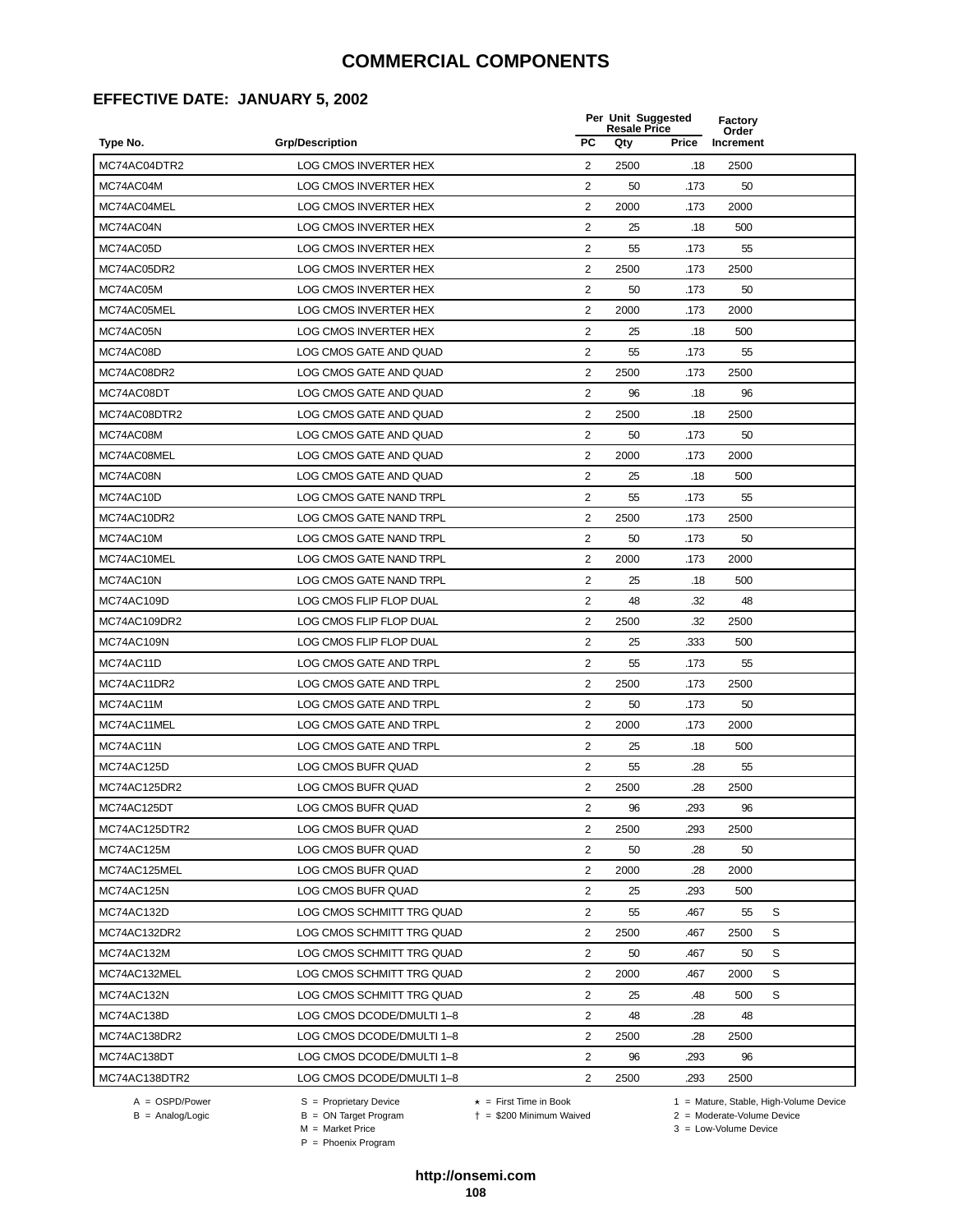# **EFFECTIVE DATE: JANUARY 5, 2002**

|               | <b>Grp/Description</b>    |                | Per Unit Suggested<br><b>Resale Price</b> |              |                    |  |
|---------------|---------------------------|----------------|-------------------------------------------|--------------|--------------------|--|
| Type No.      |                           | <b>PC</b>      | Qty                                       | <b>Price</b> | Order<br>Increment |  |
| MC74AC138M    | LOG CMOS DCODE/DMULTI 1-8 | 2              | 50                                        | .28          | 50                 |  |
| MC74AC138MEL  | LOG CMOS DCODE/DMULTI 1-8 | $\overline{2}$ | 2000                                      | .28          | 2000               |  |
| MC74AC138N    | LOG CMOS DCODE/DMULTI 1-8 | $\overline{2}$ | 25                                        | .293         | 500                |  |
| MC74AC139D    | LOG CMOS DCODE/DMULTI 1-4 | $\overline{2}$ | 48                                        | .28          | 48                 |  |
| MC74AC139DR2  | LOG CMOS DCODE/DMULTI 1-4 | 2              | 2500                                      | .28          | 2500               |  |
| MC74AC139DT   | LOG CMOS DCODE/DMULTI 1-4 | 2              | 96                                        | .293         | 96                 |  |
| MC74AC139DTR2 | LOG CMOS DCODE/DMULTI 1-4 | $\overline{2}$ | 2500                                      | .293         | 2500               |  |
| MC74AC139M    | LOG CMOS DCODE/DMULTI 1-4 | 2              | 50                                        | .28          | 50                 |  |
| MC74AC139MEL  | LOG CMOS DCODE/DMULTI 1-4 | 2              | 2000                                      | .28          | 2000               |  |
| MC74AC139N    | LOG CMOS DCODE/DMULTI 1-4 | 2              | 25                                        | .293         | 500                |  |
| MC74AC14D     | LOG CMOS SCHMITT TRG HEX  | $\overline{2}$ | 55                                        | .187         | 55                 |  |
| MC74AC14DR2   | LOG CMOS SCHMITT TRG HEX  | $\overline{2}$ | 2500                                      | .187         | 2500               |  |
| MC74AC14DT    | LOG CMOS SCHMITT TRG HEX  | $\overline{2}$ | 96                                        | .193         | 96                 |  |
| MC74AC14DTR2  | LOG CMOS SCHMITT TRG HEX  | $\overline{2}$ | 2500                                      | .193         | 2500               |  |
| MC74AC14M     | LOG CMOS SCHMITT TRG HEX  | 2              | 50                                        | .187         | 50                 |  |
| MC74AC14MEL   | LOG CMOS SCHMITT TRG HEX  | $\overline{2}$ | 2000                                      | .187         | 2000               |  |
| MC74AC14N     | LOG CMOS SCHMITT TRG HEX  | 2              | 25                                        | .193         | 500                |  |
| MC74AC157D    | LOG CMOS MLTIPLXR QUAD    | $\overline{2}$ | 48                                        | .293         | 48                 |  |
| MC74AC157DR2  | LOG CMOS MLTIPLXR QUAD    | $\overline{2}$ | 2500                                      | .293         | 2500               |  |
| MC74AC157DT   | LOG CMOS MLTIPLXR QUAD    | 2              | 96                                        | .307         | 96                 |  |
| MC74AC157DTR2 | LOG CMOS MLTIPLXR QUAD    | $\overline{2}$ | 2500                                      | .307         | 2500               |  |
| MC74AC157M    | LOG CMOS MLTIPLXR QUAD    | $\overline{2}$ | 50                                        | .293         | 50                 |  |
| MC74AC157MEL  | LOG CMOS MLTIPLXR QUAD    | $\overline{2}$ | 2000                                      | .293         | 2000               |  |
| MC74AC157N    | LOG CMOS MLTIPLXR QUAD    | 2              | 25                                        | .307         | 500                |  |
| MC74AC161D    | LOG CMOS COUNTER SYNCH    | $\overline{2}$ | 48                                        | .347         | 48                 |  |
| MC74AC161DR2  | LOG CMOS COUNTER SYNCH    | 2              | 2500                                      | .347         | 2500               |  |
| MC74AC161M    | LOG CMOS COUNTER SYNCH    | $\overline{2}$ | 50                                        | .347         | 50                 |  |
| MC74AC161MEL  | LOG CMOS COUNTER SYNCH    | $\overline{2}$ | 2000                                      | .347         | 2000               |  |
| MC74AC161N    | LOG CMOS COUNTER SYNCH    | 2              | 25                                        | .36          | 500                |  |
| MC74AC163D    | LOG CMOS COUNTER SYNCH    | 2              | 48                                        | .347         | 48                 |  |
| MC74AC163DR2  | LOG CMOS COUNTER SYNCH    | 2              | 2500                                      | .347         | 2500               |  |
| MC74AC163M    | LOG CMOS COUNTER SYNCH    | $\overline{2}$ | 50                                        | .347         | 50                 |  |
| MC74AC163MEL  | LOG CMOS COUNTER SYNCH    | $\overline{2}$ | 2000                                      | .347         | 2000               |  |
| MC74AC163N    | LOG CMOS COUNTER SYNCH    | 2              | 25                                        | .36          | 500                |  |
| MC74AC20D     | LOG CMOS D FLIP FLOP QUAD | 2              | 55                                        | .173         | 55                 |  |
| MC74AC20DR2   | LOG CMOS D FLIP FLOP QUAD | $\overline{2}$ | 2500                                      | .173         | 2500               |  |
| MC74AC20M     | LOG CMOS D FLIP FLOP QUAD | 2              | 50                                        | .173         | 50                 |  |
| MC74AC20MEL   | LOG CMOS D FLIP FLOP QUAD | 2              | 2000                                      | .173         | 2000               |  |
| MC74AC20N     | LOG CMOS D FLIP FLOP QUAD | 2              | 25                                        | .18          | 500                |  |
| MC74AC240DT   | LOG CMOS D FLIP FLOP QUAD | $\overline{2}$ | 75                                        | .307         | 75                 |  |
| MC74AC240DTR2 | LOG CMOS D FLIP FLOP QUAD | $\overline{c}$ | $\mathbf{1}$                              | .307         | 2500               |  |
| MC74AC240DW   | LOG CMOS D FLIP FLOP QUAD | $\overline{2}$ | 38                                        | .293         | 38                 |  |
| MC74AC240DWR2 | LOG CMOS D FLIP FLOP QUAD | $\overline{2}$ | 1000                                      | .293         | 1000               |  |
| MC74AC240M    | LOG CMOS D FLIP FLOP QUAD | $\overline{2}$ | 40                                        | .293         | 40                 |  |
| MC74AC240MEL  | LOG CMOS D FLIP FLOP QUAD | 2              | 2000                                      | .293         | 2000               |  |

A = OSPD/Power S = Proprietary Device<br>
B = Analog/Logic B = ON Target Program<br>
M = Market Price

= \$200 Minimum Waived 2 = Moderate-Volume Device

A = OSPD/Power S = Proprietary Device  $\star$  = First Time in Book 1 = Mature, Stable, High-Volume Device

 $2 =$  Moderate-Volume Device<br> $3 =$  Low-Volume Device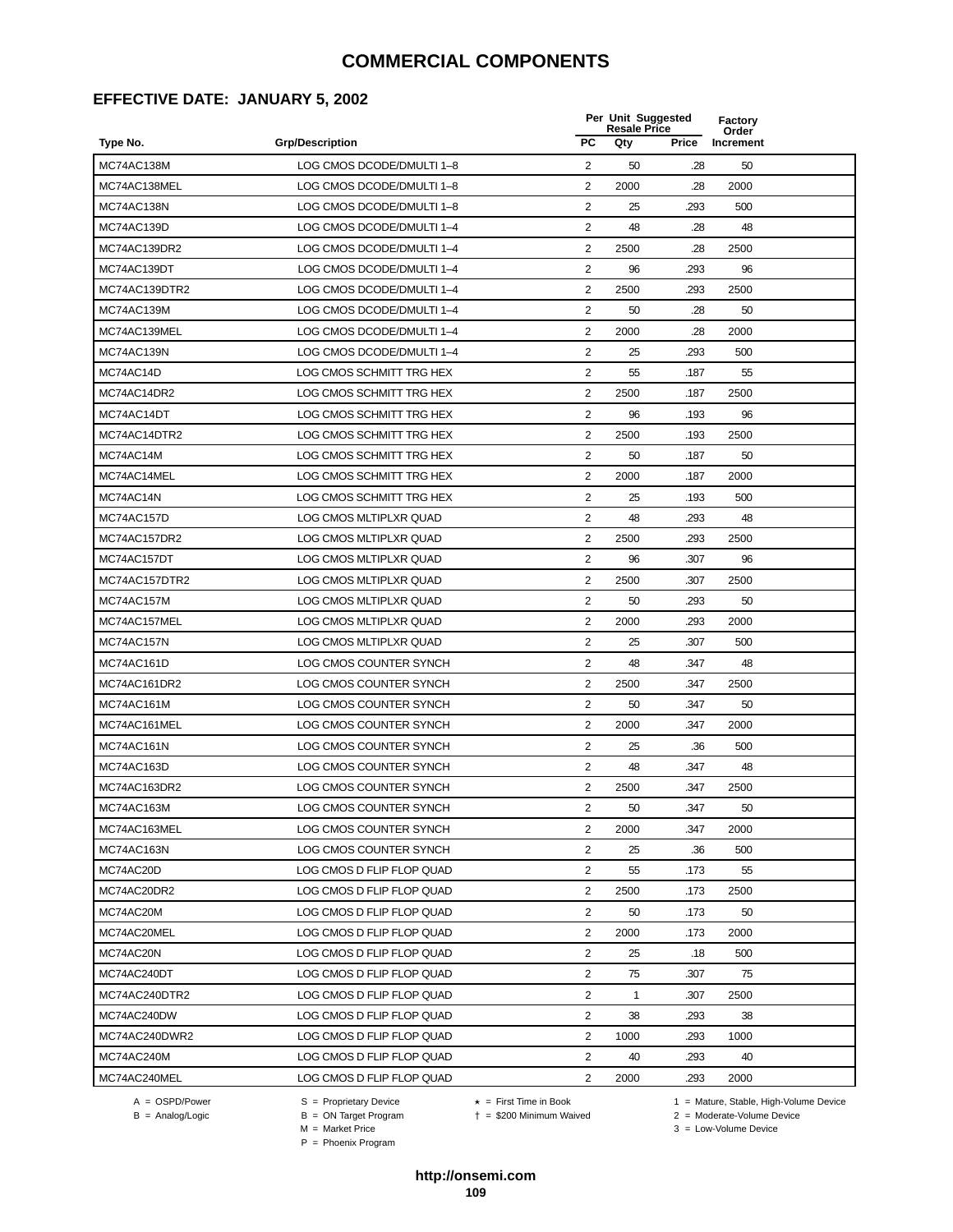#### **EFFECTIVE DATE: JANUARY 5, 2002**

|               |                           | Per Unit Suggested<br><b>Resale Price</b> |              |       | <b>Factory</b><br>Order |   |
|---------------|---------------------------|-------------------------------------------|--------------|-------|-------------------------|---|
| Type No.      | <b>Grp/Description</b>    | <b>PC</b>                                 | Qty          | Price | Increment               |   |
| MC74AC240N    | LOG CMOS BUFR LINE DRVR   | 2                                         | 18           | .307  | 360                     |   |
| MC74AC244DT   | LOG CMOS BUS INTRFCE OCTL | $\overline{2}$                            | 75           | .307  | 75                      |   |
| MC74AC244DTR2 | LOG CMOS BUS INTRFCE OCTL | $\overline{2}$                            | $\mathbf{1}$ | .307  | 2500                    |   |
| MC74AC244DW   | LOG CMOS BUS INTRFCE OCTL | 2                                         | 38           | .293  | 38                      |   |
| MC74AC244DWR2 | LOG CMOS BUS INTRFCE OCTL | $\sqrt{2}$                                | 1000         | .293  | 1000                    |   |
| MC74AC244M    | LOG CMOS BUS INTRFCE OCTL | $\overline{2}$                            | 40           | .293  | 40                      |   |
| MC74AC244MEL  | LOG CMOS BUS INTRFCE OCTL | $\overline{2}$                            | 2000         | .293  | 2000                    |   |
| MC74AC244N    | LOG CMOS BUS INTRFCE OCTL | 2                                         | 18           | .307  | 360                     |   |
| MC74AC245DT   | LOG CMOS BUS INTRFCE OCTL | $\overline{2}$                            | 75           | .307  | 75                      |   |
| MC74AC245DTR2 | LOG CMOS BUS INTRFCE OCTL | 2                                         | $\mathbf{1}$ | .307  | 2500                    |   |
| MC74AC245DW   | LOG CMOS BUS INTRFCE OCTL | 2                                         | 38           | .293  | 38                      |   |
| MC74AC245DWR2 | LOG CMOS BUS INTRFCE OCTL | $\overline{2}$                            | 1000         | .293  | 1000                    |   |
| MC74AC245M    | LOG CMOS BUS INTRFCE OCTL | 2                                         | 40           | .293  | 40                      |   |
| MC74AC245MEL  | LOG CMOS BUS INTRFCE OCTL | $\sqrt{2}$                                | 2000         | .293  | 2000                    |   |
| MC74AC245N    | LOG CMOS BUS INTRFCE OCTL | 2                                         | 18           | .307  | 360                     |   |
| MC74AC253D    | LOG CMOS MLTIPLXR DUAL    | $\overline{2}$                            | 48           | .373  | 48                      |   |
| MC74AC253DR2  | LOG CMOS MLTIPLXR DUAL    | 2                                         | $\mathbf{1}$ | .373  | 2500                    |   |
| MC74AC253N    | LOG CMOS MLTIPLXR DUAL    | 2                                         | 25           | .387  | 500                     |   |
| MC74AC257D    | LOG CMOS MLTIPLXR QUAD    | $\overline{2}$                            | 48           | .373  | 48                      |   |
| MC74AC257DR2  | LOG CMOS MLTIPLXR QUAD    | $\overline{2}$                            | 2500         | .373  | 2500                    |   |
| MC74AC257M    | LOG CMOS MLTIPLXR QUAD    | $\overline{2}$                            | 50           | .373  | 50                      |   |
| MC74AC257MEL  | LOG CMOS MLTIPLXR QUAD    | $\overline{2}$                            | 2000         | .373  | 2000                    |   |
| MC74AC257N    | LOG CMOS MLTIPLXR QUAD    | $\overline{2}$                            | 25           | .387  | 500                     |   |
| MC74AC259D    | LOG CMOS LATCH 8BIT ADD   | $\overline{2}$                            | 48           | 1.31  | 48                      | S |
| MC74AC259DR2  | LOG CMOS LATCH 8BIT ADD   | $\overline{2}$                            | 1            | 1.31  | 2500                    | S |
| MC74AC259M    | LOG CMOS LATCH 8BIT ADD   | $\overline{2}$                            | 50           | 1.31  | 50                      | S |
| MC74AC259MEL  | LOG CMOS LATCH 8BIT ADD   | 2                                         | 2000         | 1.31  | 2000                    | S |
| MC74AC259N    | LOG CMOS LATCH 8BIT ADD   | 2                                         | 25           | 1.32  | 500                     | S |
| MC74AC273DT   | LOG CMOS D FLIP FLOP OCTL | 2                                         | 75           | .307  | 75                      |   |
| MC74AC273DTR2 | LOG CMOS D FLIP FLOP OCTL | $\overline{2}$                            | 1            | .307  | 2500                    |   |
| MC74AC273DW   | LOG CMOS D FLIP FLOP OCTL | $\overline{2}$                            | 38           | .293  | 38                      |   |
| MC74AC273DWR2 | LOG CMOS D FLIP FLOP OCTL | 2                                         | 1000         | 293   | 1000                    |   |
| MC74AC273M    | LOG CMOS D FLIP FLOP OCTL | 2                                         | 40           | .293  | 40                      |   |
| MC74AC273MEL  | LOG CMOS D FLIP FLOP OCTL | 2                                         | 2000         | .293  | 2000                    |   |
| MC74AC273N    | LOG CMOS D FLIP FLOP OCTL | $\overline{2}$                            | 18           | .307  | 360                     |   |
| MC74AC299DW   | LOG CMOS D FLIP FLOP OCTL | $\overline{2}$                            | 38           | 1.00  | 38                      |   |
| MC74AC299DWR2 | LOG CMOS D FLIP FLOP OCTL | $\overline{2}$                            | 1000         | 1.00  | 1000                    |   |
| MC74AC299N    | LOG CMOS D FLIP FLOP OCTL | 2                                         | 18           | 1.01  | 360                     |   |
| MC74AC32D     | LOG CMOS D FLIP FLOP OCTL | $\overline{2}$                            | 55           | .173  | 55                      |   |
| MC74AC32DR2   | LOG CMOS D FLIP FLOP OCTL | $\overline{2}$                            | $\mathbf{1}$ | .173  | 2500                    |   |
| MC74AC32DT    | LOG CMOS D FLIP FLOP OCTL | 2                                         | 96           | .18   | 96                      |   |
| MC74AC32DTR2  | LOG CMOS D FLIP FLOP OCTL | 2                                         | $\mathbf{1}$ | .18   | 2500                    |   |
| MC74AC32M     | LOG CMOS D FLIP FLOP OCTL | 2                                         | 50           | .173  | 50                      |   |
| MC74AC32MEL   | LOG CMOS D FLIP FLOP OCTL | $\overline{2}$                            | 2000         | .173  | 2000                    |   |
| MC74AC32N     | LOG CMOS D FLIP FLOP OCTL | $\overline{2}$                            | 25           | .18   | 500                     |   |
|               |                           |                                           |              |       |                         |   |

 $B = \text{Analog/Logic}$ <br>B = ON Target Program<br> $M = \text{Market Price}$ 

A = OSPD/Power S = Proprietary Device  $\star$  = First Time in Book 1 = Mature, Stable, High-Volume Device

 = \$200 Minimum Waived 2 = Moderate-Volume Device  $3 =$  Low-Volume Device

P = Phoenix Program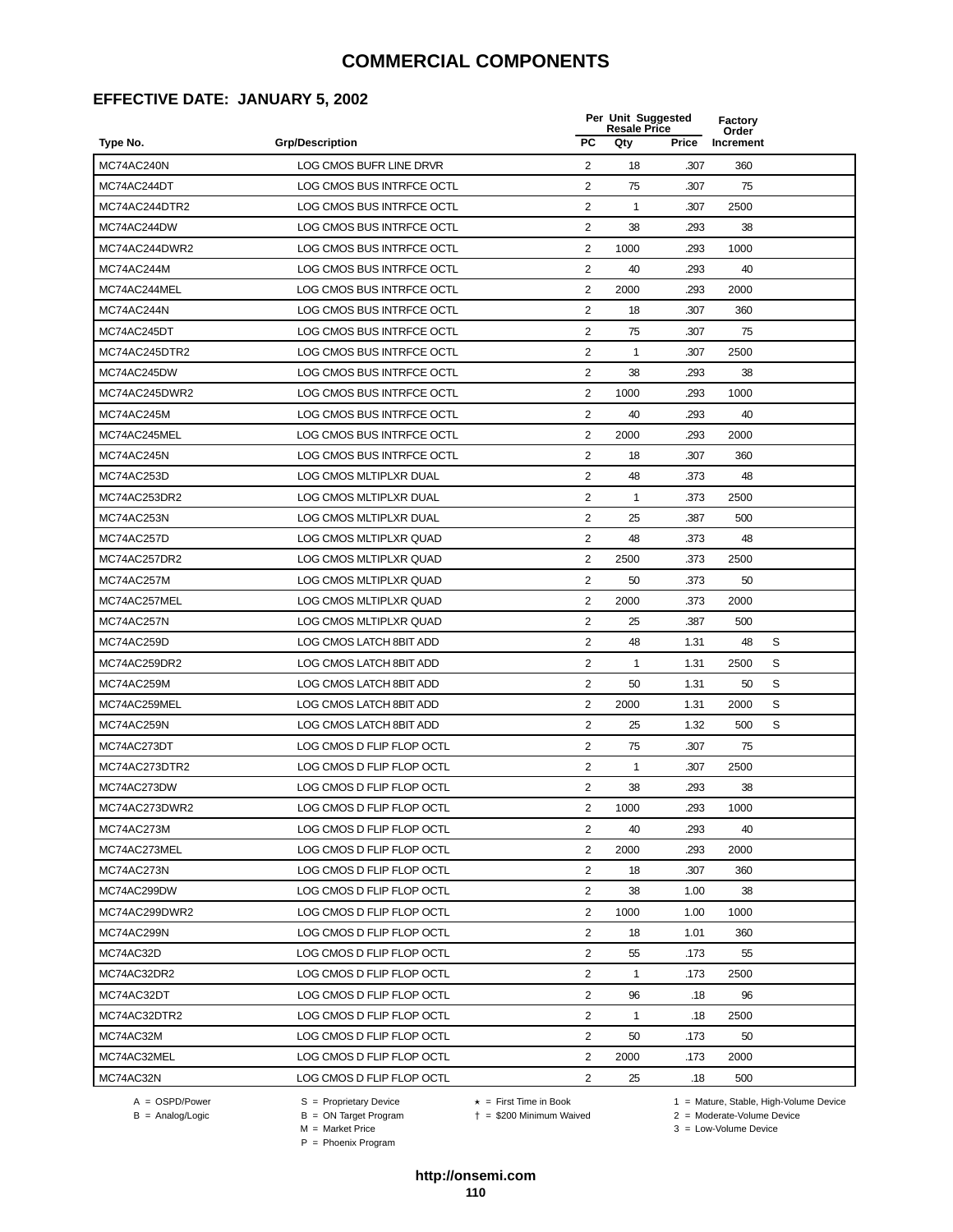#### **EFFECTIVE DATE: JANUARY 5, 2002**

|               |                           | Per Unit Suggested<br><b>Resale Price</b> |              |       | <b>Factory</b><br>Order |   |
|---------------|---------------------------|-------------------------------------------|--------------|-------|-------------------------|---|
| Type No.      | <b>Grp/Description</b>    | <b>PC</b>                                 | Qty          | Price | Increment               |   |
| MC74AC373DT   | LOG CMOS D FLIP FLOP OCTL | 2                                         | 75           | .307  | 75                      |   |
| MC74AC373DTR2 | LOG CMOS D FLIP FLOP OCTL | 2                                         | $\mathbf{1}$ | .307  | 2500                    |   |
| MC74AC373DW   | LOG CMOS D FLIP FLOP OCTL | 2                                         | 38           | .293  | 38                      |   |
| MC74AC373DWR2 | LOG CMOS D FLIP FLOP OCTL | 2                                         | 1000         | .293  | 1000                    |   |
| MC74AC373M    | LOG CMOS D FLIP FLOP OCTL | $\overline{2}$                            | 40           | .293  | 40                      |   |
| MC74AC373MEL  | LOG CMOS D FLIP FLOP OCTL | 2                                         | 2000         | .293  | 2000                    |   |
| MC74AC373N    | LOG CMOS D FLIP FLOP OCTL | 2                                         | 18           | .307  | 360                     |   |
| MC74AC374DT   | LOG CMOS D FLIP FLOP OCTL | 2                                         | 75           | .307  | 75                      |   |
| MC74AC374DTR2 | LOG CMOS D FLIP FLOP OCTL | 2                                         | 1            | .307  | 2500                    |   |
| MC74AC374DW   | LOG CMOS D FLIP FLOP OCTL | 2                                         | 38           | .293  | 38                      |   |
| MC74AC374DWR2 | LOG CMOS D FLIP FLOP OCTL | 2                                         | 1000         | .293  | 1000                    |   |
| MC74AC374M    | LOG CMOS D FLIP FLOP OCTL | $\overline{2}$                            | 40           | .293  | 40                      |   |
| MC74AC374MEL  | LOG CMOS D FLIP FLOP OCTL | $\overline{2}$                            | 2000         | .293  | 2000                    |   |
| MC74AC374N    | LOG CMOS D FLIP FLOP OCTL | $\overline{2}$                            | 18           | .307  | 360                     |   |
| MC74AC377DT   | LOG CMOS OCTAL FLIP FLOP  | 2                                         | 75           | .52   | 75                      |   |
| MC74AC377DTR2 | LOG CMOS OCTAL FLIP FLOP  | $\overline{2}$                            | 1            | .52   | 2500                    |   |
| MC74AC377DW   | LOG CMOS D FLIP FLOP OCTL | 2                                         | 38           | .507  | 38                      |   |
| MC74AC377DWR2 | LOG CMOS D FLIP FLOP OCTL | 2                                         | 1000         | .507  | 1000                    |   |
| MC74AC377M    | LOG CMOS D FLIP FLOP OCTL | 2                                         | 40           | .507  | 40                      |   |
| MC74AC377MEL  | LOG CMOS D FLIP FLOP OCTL | $\overline{2}$                            | 2000         | .507  | 2000                    |   |
| MC74AC377N    | LOG CMOS D FLIP FLOP OCTL | 2                                         | 18           | .52   | 360                     |   |
| MC74AC4040D   | LOG CMOS D FLIP FLOP OCTL | 2                                         | 48           | .667  | 48                      | S |
| MC74AC4040DR2 | LOG CMOS D FLIP FLOP OCTL | 2                                         | 1            | .667  | 2500                    | S |
| MC74AC4040M   | LOG CMOS BIN RIPPLE CNTR  | 2                                         | 50           | .667  | 50                      | S |
| MC74AC4040MEL | LOG CMOS BIN RIPPLE CNTR  | $\overline{2}$                            | 2000         | .667  | 2000                    | S |
| MC74AC4040N   | LOG CMOS BIN RIPPLE CNTR  | 2                                         | 25           | .68   | 500                     | S |
| MC74AC540DW   | LOG CMOS BUS INTRFCE OCTL | $\overline{2}$                            | 38           | .333  | 38                      |   |
| MC74AC540DWR2 | LOG CMOS BUS INTRFCE OCTL | $\overline{2}$                            | 1000         | .333  | 1000                    |   |
| MC74AC540M    | LOG CMOS BUS INTRFCE OCTL | 2                                         | 40           | .333  | 40                      |   |
| MC74AC540MEL  | LOG CMOS BUS INTRFCE OCTL | $\overline{2}$                            | 2000         | .333  | 2000                    |   |
| MC74AC540N    | LOG CMOS BUS INTRFCE OCTL | 2                                         | 18           | .347  | 360                     |   |
| MC74AC541DT   | LOG CMOS BUS INTRFCE OCTL | 2                                         | 75           | 347   | 75                      |   |
| MC74AC541DTR2 | LOG CMOS BUS INTRFCE OCTL | 2                                         | 1            | .347  | 2500                    |   |
| MC74AC541DW   | LOG CMOS BUS INTRFCE OCTL | $\overline{2}$                            | 38           | .333  | 38                      |   |
| MC74AC541DWR2 | LOG CMOS BUS INTRFCE OCTL | 2                                         | 1000         | .333  | 1000                    |   |
| MC74AC541M    | LOG CMOS BUS INTRFCE OCTL | $\overline{2}$                            | 40           | .333  | 40                      |   |
| MC74AC541MEL  | LOG CMOS BUS INTRFCE OCTL | 2                                         | 2000         | .333  | 2000                    |   |
| MC74AC541N    | LOG CMOS BUS INTRFCE OCTL | 2                                         | 18           | .347  | 360                     |   |
| MC74AC573DT   | LOG CMOS LATCH OCTAL 3ST  | $\overline{2}$                            | 75           | .307  | 75                      |   |
| MC74AC573DTR2 | LOG CMOS LATCH OCTAL 3ST  | 2                                         | $\mathbf{1}$ | .307  | 2500                    |   |
| MC74AC573DW   | LOG CMOS LATCH OCTAL 3ST  | 2                                         | 38           | .293  | 38                      |   |
| MC74AC573DWR2 | LOG CMOS LATCH OCTAL 3ST  | 2                                         | 1000         | .293  | 1000                    |   |
| MC74AC573M    | LOG CMOS LATCH OCTAL 3ST  | $\overline{2}$                            | 40           | .293  | 40                      |   |
| MC74AC573MEL  | LOG CMOS LATCH OCTAL 3ST  | 2                                         | 2000         | .293  | 2000                    |   |
| MC74AC573N    | LOG CMOS LATCH OCTAL 3ST  | $\overline{2}$                            | 18           | .307  | 360                     |   |
|               |                           |                                           |              |       |                         |   |

-<br>B = ON Target Program<br>M = Market Price

 $A = OBPD/Power$ <br>  $B = ON Target Program$   $A = First Time in Book$   $A = West Theorem 1 = Nature, Stable, High-Volume Device$   $A = Mature, Stable, High-Volume Device$   $A = Mature, Stable, High-Volume Device$   $A = Mature, Table, High-Volume Device$   $A = Mature, Table, High-Volume Device$   $A = Mature, Table, High-Volume Device$   $A = Mature, Table, High-Volume Device$   $A = Mature, Table, High-Volume Device$   $A = Mature, Table, High-Volume Device$   $A = Mature, Table, High-Volume Device$   $A = Mature, Table, High-Volume Device$   $A = Mature, Table, High-Volume Device$   $A = Mature, Table, High-Volume Device$   $A = Mature, Table$ 

 $2 =$  Moderate-Volume Device

 $3 =$  Low-Volume Device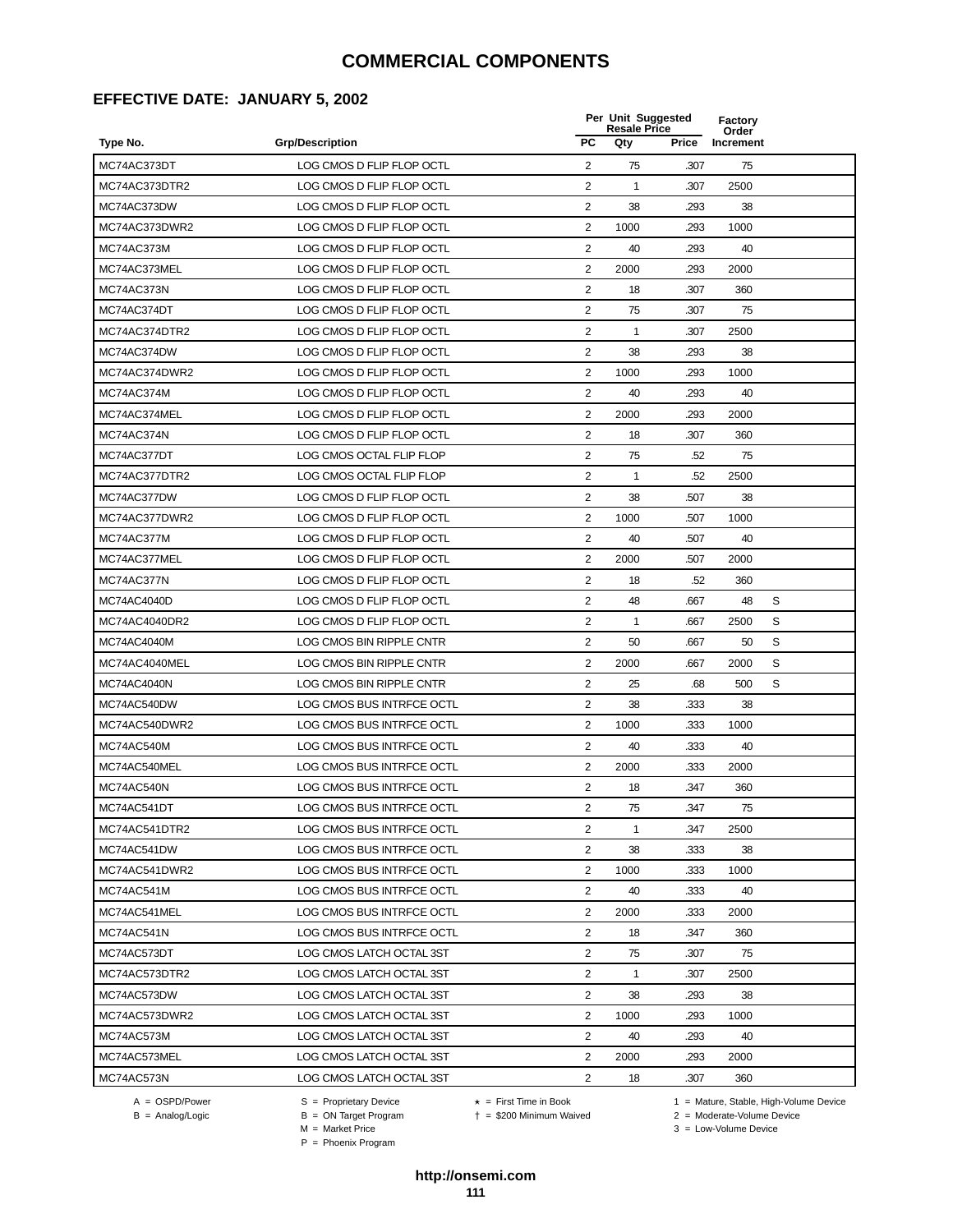#### **EFFECTIVE DATE: JANUARY 5, 2002**

| <b>PC</b><br>Type No.<br><b>Grp/Description</b><br>Qty<br>Price<br>Increment<br>MC74AC574DT<br>LOG CMOS D FLIP FLOP OCTL<br>2<br>75<br>.307<br>75<br>MC74AC574DTR2<br>LOG CMOS D FLIP FLOP OCTL<br>2<br>$\mathbf{1}$<br>.307<br>2500<br>2<br>38<br>38<br>MC74AC574DW<br>LOG CMOS D FLIP FLOP OCTL<br>.293<br>2<br>MC74AC574DWR2<br>LOG CMOS D FLIP FLOP OCTL<br>1000<br>.293<br>1000<br>$\overline{2}$<br>MC74AC574M<br>40<br>LOG CMOS D FLIP FLOP OCTL<br>.293<br>40<br>2<br>LOG CMOS D FLIP FLOP OCTL<br>2000<br>2000<br>MC74AC574MEL<br>.293<br>$\overline{2}$<br>18<br>MC74AC574N<br>LOG CMOS D FLIP FLOP OCTL<br>.307<br>360<br>2<br>30<br>MC74AC646DW<br>LOG CMOS TRANS REG 3STAGE<br>1.33<br>30<br>2<br>MC74AC646DWR2<br>LOG CMOS TRANS REG 3STAGE<br>1000<br>1.33<br>1000<br>MC74AC646N<br>2<br>LOG CMOS TRANS REG 3STAGE<br>15<br>1.35<br>15<br>30<br>MC74AC652DW<br>LOG CMOS BUS INTRFCE OCTL<br>2<br>2.00<br>30<br>$\overline{2}$<br>MC74AC652DWR2<br>LOG CMOS BUS INTRFCE OCTL<br>1000<br>2.00<br>1000<br>$\overline{2}$<br>MC74AC652N<br>LOG CMOS BUS INTRFCE OCTL<br>15<br>2.01<br>15<br>2<br>MC74AC74D<br>55<br>LOG CMOS D FLIP FLOP DUAL<br>.173<br>55<br>MC74AC74DR2<br>LOG CMOS D FLIP FLOP DUAL<br>2<br>$\mathbf{1}$<br>2500<br>.173<br>LOG CMOS D FLIP FLOP DUAL<br>$\overline{2}$<br>96<br>MC74AC74DT<br>.18<br>96<br>MC74AC74DTR2<br>LOG CMOS D FLIP FLOP DUAL<br>2<br>2500<br>$\mathbf{1}$<br>.18<br>MC74AC74M<br>$\overline{2}$<br>LOG CMOS D FLIP FLOP DUAL<br>50<br>.173<br>50<br>MC74AC74MEL<br>$\overline{2}$<br>2000<br>2000<br>LOG CMOS D FLIP FLOP DUAL<br>.173<br>MC74AC74N<br>LOG CMOS D FLIP FLOP DUAL<br>2<br>25<br>.18<br>500<br>$\overline{2}$<br>55<br>.20<br>MC74AC86D<br>LOG CMOS GATE EXCLSV OR<br>55<br>2<br>MC74AC86DR2<br>LOG CMOS GATE EXCLSV OR<br>2500<br>.20<br>2500<br>$\overline{2}$<br>MC74AC86DT<br>LOG CMOS GATE EXCLSV OR<br>96<br>.207<br>96<br>LOG CMOS GATE EXCLSV OR<br>2<br>2500<br>2500<br>MC74AC86DTR2<br>.207<br>$\overline{2}$<br>50<br>.20<br>50<br>MC74AC86M<br>LOG CMOS GATE EXCLSV OR<br>2<br>2000<br>.20<br>2000<br>MC74AC86MEL<br>LOG CMOS GATE EXCLSV OR<br>2<br>MC74AC86N<br>LOG CMOS GATE EXCLSV OR<br>25<br>.20<br>500<br>MC74HCT04AD<br>LOG CMOS INVERTER HEX<br>2<br>55<br>.16<br>55<br>MC74HCT04ADR2<br>LOG CMOS INVERTER HEX<br>2<br>2500<br>.16<br>2500<br>$\overline{2}$<br>96<br>MC74HCT04ADT<br>LOG CMOS INVERTER HEX<br>.20<br>96<br>$\overline{2}$<br>MC74HCT04ADTR2<br><b>LOG CMOS INVERTER HEX</b><br>2500<br>.20<br>2500<br>2<br>MC74HCT04AF<br>50<br>.16<br>50<br>LOG CMOS INVERTER HEX<br>2<br>MC74HCT04AFEL<br>LOG CMOS INVERTER HEX<br>2000<br>2000<br>.16<br>$\overline{2}$<br>25<br>.16<br>MC74HCT04AN<br>LOG CMOS INVERTER HEX<br>500<br>2<br>48<br>48<br>MC74HCT138AD<br>LOG CMOS DCODE/DMULTI 1-8<br>.193<br>2<br>2500<br>.193<br>2500<br>MC74HCT138ADR2<br>LOG CMOS DCODE/DMULTI 1-8<br>2<br>LOG CMOS DCODE/DMULTI 1-8<br>96<br>.233<br>96<br>MC74HCT138ADT<br>$\overline{2}$<br>LOG CMOS DCODE/DMULTI 1-8<br>2500<br>.233<br>2500<br>MC74HCT138ADTR2<br>$\overline{2}$<br>50<br>MC74HCT138AF<br>LOG CMOS DCODE/DMULTI 1-8<br>.193<br>50<br>$\overline{2}$<br>MC74HCT138AFEL<br>2000<br>2000<br>LOG CMOS DCODE/DMULTI 1-8<br>.193<br>$\overline{2}$<br>MC74HCT138AN<br>LOG CMOS DCODE/DMULTI 1-8<br>25<br>.193<br>500<br>2<br>55<br>MC74HCT14AD<br>LOG CMOS SCHMITT TRG HEX<br>.16<br>55<br>2<br>2500<br>.16<br>2500<br>MC74HCT14ADR2<br>LOG CMOS SCHMITT TRG HEX<br>$\overline{2}$<br>96<br>.20<br>MC74HCT14ADT<br>LOG CMOS SCHMITT TRG HEX<br>96<br>$\overline{c}$<br>MC74HCT14ADTR2<br>.20<br>2500<br>LOG CMOS SCHMITT TRG HEX<br>2500 |  | Per Unit Suggested<br><b>Resale Price</b> |  |  | Factory<br>Order |  |
|-------------------------------------------------------------------------------------------------------------------------------------------------------------------------------------------------------------------------------------------------------------------------------------------------------------------------------------------------------------------------------------------------------------------------------------------------------------------------------------------------------------------------------------------------------------------------------------------------------------------------------------------------------------------------------------------------------------------------------------------------------------------------------------------------------------------------------------------------------------------------------------------------------------------------------------------------------------------------------------------------------------------------------------------------------------------------------------------------------------------------------------------------------------------------------------------------------------------------------------------------------------------------------------------------------------------------------------------------------------------------------------------------------------------------------------------------------------------------------------------------------------------------------------------------------------------------------------------------------------------------------------------------------------------------------------------------------------------------------------------------------------------------------------------------------------------------------------------------------------------------------------------------------------------------------------------------------------------------------------------------------------------------------------------------------------------------------------------------------------------------------------------------------------------------------------------------------------------------------------------------------------------------------------------------------------------------------------------------------------------------------------------------------------------------------------------------------------------------------------------------------------------------------------------------------------------------------------------------------------------------------------------------------------------------------------------------------------------------------------------------------------------------------------------------------------------------------------------------------------------------------------------------------------------------------------------------------------------------------------------------------------------------------------------------------------------------------------------------------------------------------------------------------------------------------------------------------------------------------------------------------------------------------------------------------------------------------------------------------------------------------------------------------------------------------------------------------------------------------------------------------------------------------------------------------------------------------------------------------------------------------------------|--|-------------------------------------------|--|--|------------------|--|
|                                                                                                                                                                                                                                                                                                                                                                                                                                                                                                                                                                                                                                                                                                                                                                                                                                                                                                                                                                                                                                                                                                                                                                                                                                                                                                                                                                                                                                                                                                                                                                                                                                                                                                                                                                                                                                                                                                                                                                                                                                                                                                                                                                                                                                                                                                                                                                                                                                                                                                                                                                                                                                                                                                                                                                                                                                                                                                                                                                                                                                                                                                                                                                                                                                                                                                                                                                                                                                                                                                                                                                                                                                           |  |                                           |  |  |                  |  |
|                                                                                                                                                                                                                                                                                                                                                                                                                                                                                                                                                                                                                                                                                                                                                                                                                                                                                                                                                                                                                                                                                                                                                                                                                                                                                                                                                                                                                                                                                                                                                                                                                                                                                                                                                                                                                                                                                                                                                                                                                                                                                                                                                                                                                                                                                                                                                                                                                                                                                                                                                                                                                                                                                                                                                                                                                                                                                                                                                                                                                                                                                                                                                                                                                                                                                                                                                                                                                                                                                                                                                                                                                                           |  |                                           |  |  |                  |  |
|                                                                                                                                                                                                                                                                                                                                                                                                                                                                                                                                                                                                                                                                                                                                                                                                                                                                                                                                                                                                                                                                                                                                                                                                                                                                                                                                                                                                                                                                                                                                                                                                                                                                                                                                                                                                                                                                                                                                                                                                                                                                                                                                                                                                                                                                                                                                                                                                                                                                                                                                                                                                                                                                                                                                                                                                                                                                                                                                                                                                                                                                                                                                                                                                                                                                                                                                                                                                                                                                                                                                                                                                                                           |  |                                           |  |  |                  |  |
|                                                                                                                                                                                                                                                                                                                                                                                                                                                                                                                                                                                                                                                                                                                                                                                                                                                                                                                                                                                                                                                                                                                                                                                                                                                                                                                                                                                                                                                                                                                                                                                                                                                                                                                                                                                                                                                                                                                                                                                                                                                                                                                                                                                                                                                                                                                                                                                                                                                                                                                                                                                                                                                                                                                                                                                                                                                                                                                                                                                                                                                                                                                                                                                                                                                                                                                                                                                                                                                                                                                                                                                                                                           |  |                                           |  |  |                  |  |
|                                                                                                                                                                                                                                                                                                                                                                                                                                                                                                                                                                                                                                                                                                                                                                                                                                                                                                                                                                                                                                                                                                                                                                                                                                                                                                                                                                                                                                                                                                                                                                                                                                                                                                                                                                                                                                                                                                                                                                                                                                                                                                                                                                                                                                                                                                                                                                                                                                                                                                                                                                                                                                                                                                                                                                                                                                                                                                                                                                                                                                                                                                                                                                                                                                                                                                                                                                                                                                                                                                                                                                                                                                           |  |                                           |  |  |                  |  |
|                                                                                                                                                                                                                                                                                                                                                                                                                                                                                                                                                                                                                                                                                                                                                                                                                                                                                                                                                                                                                                                                                                                                                                                                                                                                                                                                                                                                                                                                                                                                                                                                                                                                                                                                                                                                                                                                                                                                                                                                                                                                                                                                                                                                                                                                                                                                                                                                                                                                                                                                                                                                                                                                                                                                                                                                                                                                                                                                                                                                                                                                                                                                                                                                                                                                                                                                                                                                                                                                                                                                                                                                                                           |  |                                           |  |  |                  |  |
|                                                                                                                                                                                                                                                                                                                                                                                                                                                                                                                                                                                                                                                                                                                                                                                                                                                                                                                                                                                                                                                                                                                                                                                                                                                                                                                                                                                                                                                                                                                                                                                                                                                                                                                                                                                                                                                                                                                                                                                                                                                                                                                                                                                                                                                                                                                                                                                                                                                                                                                                                                                                                                                                                                                                                                                                                                                                                                                                                                                                                                                                                                                                                                                                                                                                                                                                                                                                                                                                                                                                                                                                                                           |  |                                           |  |  |                  |  |
|                                                                                                                                                                                                                                                                                                                                                                                                                                                                                                                                                                                                                                                                                                                                                                                                                                                                                                                                                                                                                                                                                                                                                                                                                                                                                                                                                                                                                                                                                                                                                                                                                                                                                                                                                                                                                                                                                                                                                                                                                                                                                                                                                                                                                                                                                                                                                                                                                                                                                                                                                                                                                                                                                                                                                                                                                                                                                                                                                                                                                                                                                                                                                                                                                                                                                                                                                                                                                                                                                                                                                                                                                                           |  |                                           |  |  |                  |  |
|                                                                                                                                                                                                                                                                                                                                                                                                                                                                                                                                                                                                                                                                                                                                                                                                                                                                                                                                                                                                                                                                                                                                                                                                                                                                                                                                                                                                                                                                                                                                                                                                                                                                                                                                                                                                                                                                                                                                                                                                                                                                                                                                                                                                                                                                                                                                                                                                                                                                                                                                                                                                                                                                                                                                                                                                                                                                                                                                                                                                                                                                                                                                                                                                                                                                                                                                                                                                                                                                                                                                                                                                                                           |  |                                           |  |  |                  |  |
|                                                                                                                                                                                                                                                                                                                                                                                                                                                                                                                                                                                                                                                                                                                                                                                                                                                                                                                                                                                                                                                                                                                                                                                                                                                                                                                                                                                                                                                                                                                                                                                                                                                                                                                                                                                                                                                                                                                                                                                                                                                                                                                                                                                                                                                                                                                                                                                                                                                                                                                                                                                                                                                                                                                                                                                                                                                                                                                                                                                                                                                                                                                                                                                                                                                                                                                                                                                                                                                                                                                                                                                                                                           |  |                                           |  |  |                  |  |
|                                                                                                                                                                                                                                                                                                                                                                                                                                                                                                                                                                                                                                                                                                                                                                                                                                                                                                                                                                                                                                                                                                                                                                                                                                                                                                                                                                                                                                                                                                                                                                                                                                                                                                                                                                                                                                                                                                                                                                                                                                                                                                                                                                                                                                                                                                                                                                                                                                                                                                                                                                                                                                                                                                                                                                                                                                                                                                                                                                                                                                                                                                                                                                                                                                                                                                                                                                                                                                                                                                                                                                                                                                           |  |                                           |  |  |                  |  |
|                                                                                                                                                                                                                                                                                                                                                                                                                                                                                                                                                                                                                                                                                                                                                                                                                                                                                                                                                                                                                                                                                                                                                                                                                                                                                                                                                                                                                                                                                                                                                                                                                                                                                                                                                                                                                                                                                                                                                                                                                                                                                                                                                                                                                                                                                                                                                                                                                                                                                                                                                                                                                                                                                                                                                                                                                                                                                                                                                                                                                                                                                                                                                                                                                                                                                                                                                                                                                                                                                                                                                                                                                                           |  |                                           |  |  |                  |  |
|                                                                                                                                                                                                                                                                                                                                                                                                                                                                                                                                                                                                                                                                                                                                                                                                                                                                                                                                                                                                                                                                                                                                                                                                                                                                                                                                                                                                                                                                                                                                                                                                                                                                                                                                                                                                                                                                                                                                                                                                                                                                                                                                                                                                                                                                                                                                                                                                                                                                                                                                                                                                                                                                                                                                                                                                                                                                                                                                                                                                                                                                                                                                                                                                                                                                                                                                                                                                                                                                                                                                                                                                                                           |  |                                           |  |  |                  |  |
|                                                                                                                                                                                                                                                                                                                                                                                                                                                                                                                                                                                                                                                                                                                                                                                                                                                                                                                                                                                                                                                                                                                                                                                                                                                                                                                                                                                                                                                                                                                                                                                                                                                                                                                                                                                                                                                                                                                                                                                                                                                                                                                                                                                                                                                                                                                                                                                                                                                                                                                                                                                                                                                                                                                                                                                                                                                                                                                                                                                                                                                                                                                                                                                                                                                                                                                                                                                                                                                                                                                                                                                                                                           |  |                                           |  |  |                  |  |
|                                                                                                                                                                                                                                                                                                                                                                                                                                                                                                                                                                                                                                                                                                                                                                                                                                                                                                                                                                                                                                                                                                                                                                                                                                                                                                                                                                                                                                                                                                                                                                                                                                                                                                                                                                                                                                                                                                                                                                                                                                                                                                                                                                                                                                                                                                                                                                                                                                                                                                                                                                                                                                                                                                                                                                                                                                                                                                                                                                                                                                                                                                                                                                                                                                                                                                                                                                                                                                                                                                                                                                                                                                           |  |                                           |  |  |                  |  |
|                                                                                                                                                                                                                                                                                                                                                                                                                                                                                                                                                                                                                                                                                                                                                                                                                                                                                                                                                                                                                                                                                                                                                                                                                                                                                                                                                                                                                                                                                                                                                                                                                                                                                                                                                                                                                                                                                                                                                                                                                                                                                                                                                                                                                                                                                                                                                                                                                                                                                                                                                                                                                                                                                                                                                                                                                                                                                                                                                                                                                                                                                                                                                                                                                                                                                                                                                                                                                                                                                                                                                                                                                                           |  |                                           |  |  |                  |  |
|                                                                                                                                                                                                                                                                                                                                                                                                                                                                                                                                                                                                                                                                                                                                                                                                                                                                                                                                                                                                                                                                                                                                                                                                                                                                                                                                                                                                                                                                                                                                                                                                                                                                                                                                                                                                                                                                                                                                                                                                                                                                                                                                                                                                                                                                                                                                                                                                                                                                                                                                                                                                                                                                                                                                                                                                                                                                                                                                                                                                                                                                                                                                                                                                                                                                                                                                                                                                                                                                                                                                                                                                                                           |  |                                           |  |  |                  |  |
|                                                                                                                                                                                                                                                                                                                                                                                                                                                                                                                                                                                                                                                                                                                                                                                                                                                                                                                                                                                                                                                                                                                                                                                                                                                                                                                                                                                                                                                                                                                                                                                                                                                                                                                                                                                                                                                                                                                                                                                                                                                                                                                                                                                                                                                                                                                                                                                                                                                                                                                                                                                                                                                                                                                                                                                                                                                                                                                                                                                                                                                                                                                                                                                                                                                                                                                                                                                                                                                                                                                                                                                                                                           |  |                                           |  |  |                  |  |
|                                                                                                                                                                                                                                                                                                                                                                                                                                                                                                                                                                                                                                                                                                                                                                                                                                                                                                                                                                                                                                                                                                                                                                                                                                                                                                                                                                                                                                                                                                                                                                                                                                                                                                                                                                                                                                                                                                                                                                                                                                                                                                                                                                                                                                                                                                                                                                                                                                                                                                                                                                                                                                                                                                                                                                                                                                                                                                                                                                                                                                                                                                                                                                                                                                                                                                                                                                                                                                                                                                                                                                                                                                           |  |                                           |  |  |                  |  |
|                                                                                                                                                                                                                                                                                                                                                                                                                                                                                                                                                                                                                                                                                                                                                                                                                                                                                                                                                                                                                                                                                                                                                                                                                                                                                                                                                                                                                                                                                                                                                                                                                                                                                                                                                                                                                                                                                                                                                                                                                                                                                                                                                                                                                                                                                                                                                                                                                                                                                                                                                                                                                                                                                                                                                                                                                                                                                                                                                                                                                                                                                                                                                                                                                                                                                                                                                                                                                                                                                                                                                                                                                                           |  |                                           |  |  |                  |  |
|                                                                                                                                                                                                                                                                                                                                                                                                                                                                                                                                                                                                                                                                                                                                                                                                                                                                                                                                                                                                                                                                                                                                                                                                                                                                                                                                                                                                                                                                                                                                                                                                                                                                                                                                                                                                                                                                                                                                                                                                                                                                                                                                                                                                                                                                                                                                                                                                                                                                                                                                                                                                                                                                                                                                                                                                                                                                                                                                                                                                                                                                                                                                                                                                                                                                                                                                                                                                                                                                                                                                                                                                                                           |  |                                           |  |  |                  |  |
|                                                                                                                                                                                                                                                                                                                                                                                                                                                                                                                                                                                                                                                                                                                                                                                                                                                                                                                                                                                                                                                                                                                                                                                                                                                                                                                                                                                                                                                                                                                                                                                                                                                                                                                                                                                                                                                                                                                                                                                                                                                                                                                                                                                                                                                                                                                                                                                                                                                                                                                                                                                                                                                                                                                                                                                                                                                                                                                                                                                                                                                                                                                                                                                                                                                                                                                                                                                                                                                                                                                                                                                                                                           |  |                                           |  |  |                  |  |
|                                                                                                                                                                                                                                                                                                                                                                                                                                                                                                                                                                                                                                                                                                                                                                                                                                                                                                                                                                                                                                                                                                                                                                                                                                                                                                                                                                                                                                                                                                                                                                                                                                                                                                                                                                                                                                                                                                                                                                                                                                                                                                                                                                                                                                                                                                                                                                                                                                                                                                                                                                                                                                                                                                                                                                                                                                                                                                                                                                                                                                                                                                                                                                                                                                                                                                                                                                                                                                                                                                                                                                                                                                           |  |                                           |  |  |                  |  |
|                                                                                                                                                                                                                                                                                                                                                                                                                                                                                                                                                                                                                                                                                                                                                                                                                                                                                                                                                                                                                                                                                                                                                                                                                                                                                                                                                                                                                                                                                                                                                                                                                                                                                                                                                                                                                                                                                                                                                                                                                                                                                                                                                                                                                                                                                                                                                                                                                                                                                                                                                                                                                                                                                                                                                                                                                                                                                                                                                                                                                                                                                                                                                                                                                                                                                                                                                                                                                                                                                                                                                                                                                                           |  |                                           |  |  |                  |  |
|                                                                                                                                                                                                                                                                                                                                                                                                                                                                                                                                                                                                                                                                                                                                                                                                                                                                                                                                                                                                                                                                                                                                                                                                                                                                                                                                                                                                                                                                                                                                                                                                                                                                                                                                                                                                                                                                                                                                                                                                                                                                                                                                                                                                                                                                                                                                                                                                                                                                                                                                                                                                                                                                                                                                                                                                                                                                                                                                                                                                                                                                                                                                                                                                                                                                                                                                                                                                                                                                                                                                                                                                                                           |  |                                           |  |  |                  |  |
|                                                                                                                                                                                                                                                                                                                                                                                                                                                                                                                                                                                                                                                                                                                                                                                                                                                                                                                                                                                                                                                                                                                                                                                                                                                                                                                                                                                                                                                                                                                                                                                                                                                                                                                                                                                                                                                                                                                                                                                                                                                                                                                                                                                                                                                                                                                                                                                                                                                                                                                                                                                                                                                                                                                                                                                                                                                                                                                                                                                                                                                                                                                                                                                                                                                                                                                                                                                                                                                                                                                                                                                                                                           |  |                                           |  |  |                  |  |
|                                                                                                                                                                                                                                                                                                                                                                                                                                                                                                                                                                                                                                                                                                                                                                                                                                                                                                                                                                                                                                                                                                                                                                                                                                                                                                                                                                                                                                                                                                                                                                                                                                                                                                                                                                                                                                                                                                                                                                                                                                                                                                                                                                                                                                                                                                                                                                                                                                                                                                                                                                                                                                                                                                                                                                                                                                                                                                                                                                                                                                                                                                                                                                                                                                                                                                                                                                                                                                                                                                                                                                                                                                           |  |                                           |  |  |                  |  |
|                                                                                                                                                                                                                                                                                                                                                                                                                                                                                                                                                                                                                                                                                                                                                                                                                                                                                                                                                                                                                                                                                                                                                                                                                                                                                                                                                                                                                                                                                                                                                                                                                                                                                                                                                                                                                                                                                                                                                                                                                                                                                                                                                                                                                                                                                                                                                                                                                                                                                                                                                                                                                                                                                                                                                                                                                                                                                                                                                                                                                                                                                                                                                                                                                                                                                                                                                                                                                                                                                                                                                                                                                                           |  |                                           |  |  |                  |  |
|                                                                                                                                                                                                                                                                                                                                                                                                                                                                                                                                                                                                                                                                                                                                                                                                                                                                                                                                                                                                                                                                                                                                                                                                                                                                                                                                                                                                                                                                                                                                                                                                                                                                                                                                                                                                                                                                                                                                                                                                                                                                                                                                                                                                                                                                                                                                                                                                                                                                                                                                                                                                                                                                                                                                                                                                                                                                                                                                                                                                                                                                                                                                                                                                                                                                                                                                                                                                                                                                                                                                                                                                                                           |  |                                           |  |  |                  |  |
|                                                                                                                                                                                                                                                                                                                                                                                                                                                                                                                                                                                                                                                                                                                                                                                                                                                                                                                                                                                                                                                                                                                                                                                                                                                                                                                                                                                                                                                                                                                                                                                                                                                                                                                                                                                                                                                                                                                                                                                                                                                                                                                                                                                                                                                                                                                                                                                                                                                                                                                                                                                                                                                                                                                                                                                                                                                                                                                                                                                                                                                                                                                                                                                                                                                                                                                                                                                                                                                                                                                                                                                                                                           |  |                                           |  |  |                  |  |
|                                                                                                                                                                                                                                                                                                                                                                                                                                                                                                                                                                                                                                                                                                                                                                                                                                                                                                                                                                                                                                                                                                                                                                                                                                                                                                                                                                                                                                                                                                                                                                                                                                                                                                                                                                                                                                                                                                                                                                                                                                                                                                                                                                                                                                                                                                                                                                                                                                                                                                                                                                                                                                                                                                                                                                                                                                                                                                                                                                                                                                                                                                                                                                                                                                                                                                                                                                                                                                                                                                                                                                                                                                           |  |                                           |  |  |                  |  |
|                                                                                                                                                                                                                                                                                                                                                                                                                                                                                                                                                                                                                                                                                                                                                                                                                                                                                                                                                                                                                                                                                                                                                                                                                                                                                                                                                                                                                                                                                                                                                                                                                                                                                                                                                                                                                                                                                                                                                                                                                                                                                                                                                                                                                                                                                                                                                                                                                                                                                                                                                                                                                                                                                                                                                                                                                                                                                                                                                                                                                                                                                                                                                                                                                                                                                                                                                                                                                                                                                                                                                                                                                                           |  |                                           |  |  |                  |  |
|                                                                                                                                                                                                                                                                                                                                                                                                                                                                                                                                                                                                                                                                                                                                                                                                                                                                                                                                                                                                                                                                                                                                                                                                                                                                                                                                                                                                                                                                                                                                                                                                                                                                                                                                                                                                                                                                                                                                                                                                                                                                                                                                                                                                                                                                                                                                                                                                                                                                                                                                                                                                                                                                                                                                                                                                                                                                                                                                                                                                                                                                                                                                                                                                                                                                                                                                                                                                                                                                                                                                                                                                                                           |  |                                           |  |  |                  |  |
|                                                                                                                                                                                                                                                                                                                                                                                                                                                                                                                                                                                                                                                                                                                                                                                                                                                                                                                                                                                                                                                                                                                                                                                                                                                                                                                                                                                                                                                                                                                                                                                                                                                                                                                                                                                                                                                                                                                                                                                                                                                                                                                                                                                                                                                                                                                                                                                                                                                                                                                                                                                                                                                                                                                                                                                                                                                                                                                                                                                                                                                                                                                                                                                                                                                                                                                                                                                                                                                                                                                                                                                                                                           |  |                                           |  |  |                  |  |
|                                                                                                                                                                                                                                                                                                                                                                                                                                                                                                                                                                                                                                                                                                                                                                                                                                                                                                                                                                                                                                                                                                                                                                                                                                                                                                                                                                                                                                                                                                                                                                                                                                                                                                                                                                                                                                                                                                                                                                                                                                                                                                                                                                                                                                                                                                                                                                                                                                                                                                                                                                                                                                                                                                                                                                                                                                                                                                                                                                                                                                                                                                                                                                                                                                                                                                                                                                                                                                                                                                                                                                                                                                           |  |                                           |  |  |                  |  |
|                                                                                                                                                                                                                                                                                                                                                                                                                                                                                                                                                                                                                                                                                                                                                                                                                                                                                                                                                                                                                                                                                                                                                                                                                                                                                                                                                                                                                                                                                                                                                                                                                                                                                                                                                                                                                                                                                                                                                                                                                                                                                                                                                                                                                                                                                                                                                                                                                                                                                                                                                                                                                                                                                                                                                                                                                                                                                                                                                                                                                                                                                                                                                                                                                                                                                                                                                                                                                                                                                                                                                                                                                                           |  |                                           |  |  |                  |  |
|                                                                                                                                                                                                                                                                                                                                                                                                                                                                                                                                                                                                                                                                                                                                                                                                                                                                                                                                                                                                                                                                                                                                                                                                                                                                                                                                                                                                                                                                                                                                                                                                                                                                                                                                                                                                                                                                                                                                                                                                                                                                                                                                                                                                                                                                                                                                                                                                                                                                                                                                                                                                                                                                                                                                                                                                                                                                                                                                                                                                                                                                                                                                                                                                                                                                                                                                                                                                                                                                                                                                                                                                                                           |  |                                           |  |  |                  |  |
|                                                                                                                                                                                                                                                                                                                                                                                                                                                                                                                                                                                                                                                                                                                                                                                                                                                                                                                                                                                                                                                                                                                                                                                                                                                                                                                                                                                                                                                                                                                                                                                                                                                                                                                                                                                                                                                                                                                                                                                                                                                                                                                                                                                                                                                                                                                                                                                                                                                                                                                                                                                                                                                                                                                                                                                                                                                                                                                                                                                                                                                                                                                                                                                                                                                                                                                                                                                                                                                                                                                                                                                                                                           |  |                                           |  |  |                  |  |
|                                                                                                                                                                                                                                                                                                                                                                                                                                                                                                                                                                                                                                                                                                                                                                                                                                                                                                                                                                                                                                                                                                                                                                                                                                                                                                                                                                                                                                                                                                                                                                                                                                                                                                                                                                                                                                                                                                                                                                                                                                                                                                                                                                                                                                                                                                                                                                                                                                                                                                                                                                                                                                                                                                                                                                                                                                                                                                                                                                                                                                                                                                                                                                                                                                                                                                                                                                                                                                                                                                                                                                                                                                           |  |                                           |  |  |                  |  |
|                                                                                                                                                                                                                                                                                                                                                                                                                                                                                                                                                                                                                                                                                                                                                                                                                                                                                                                                                                                                                                                                                                                                                                                                                                                                                                                                                                                                                                                                                                                                                                                                                                                                                                                                                                                                                                                                                                                                                                                                                                                                                                                                                                                                                                                                                                                                                                                                                                                                                                                                                                                                                                                                                                                                                                                                                                                                                                                                                                                                                                                                                                                                                                                                                                                                                                                                                                                                                                                                                                                                                                                                                                           |  |                                           |  |  |                  |  |
|                                                                                                                                                                                                                                                                                                                                                                                                                                                                                                                                                                                                                                                                                                                                                                                                                                                                                                                                                                                                                                                                                                                                                                                                                                                                                                                                                                                                                                                                                                                                                                                                                                                                                                                                                                                                                                                                                                                                                                                                                                                                                                                                                                                                                                                                                                                                                                                                                                                                                                                                                                                                                                                                                                                                                                                                                                                                                                                                                                                                                                                                                                                                                                                                                                                                                                                                                                                                                                                                                                                                                                                                                                           |  |                                           |  |  |                  |  |
|                                                                                                                                                                                                                                                                                                                                                                                                                                                                                                                                                                                                                                                                                                                                                                                                                                                                                                                                                                                                                                                                                                                                                                                                                                                                                                                                                                                                                                                                                                                                                                                                                                                                                                                                                                                                                                                                                                                                                                                                                                                                                                                                                                                                                                                                                                                                                                                                                                                                                                                                                                                                                                                                                                                                                                                                                                                                                                                                                                                                                                                                                                                                                                                                                                                                                                                                                                                                                                                                                                                                                                                                                                           |  |                                           |  |  |                  |  |
|                                                                                                                                                                                                                                                                                                                                                                                                                                                                                                                                                                                                                                                                                                                                                                                                                                                                                                                                                                                                                                                                                                                                                                                                                                                                                                                                                                                                                                                                                                                                                                                                                                                                                                                                                                                                                                                                                                                                                                                                                                                                                                                                                                                                                                                                                                                                                                                                                                                                                                                                                                                                                                                                                                                                                                                                                                                                                                                                                                                                                                                                                                                                                                                                                                                                                                                                                                                                                                                                                                                                                                                                                                           |  |                                           |  |  |                  |  |
|                                                                                                                                                                                                                                                                                                                                                                                                                                                                                                                                                                                                                                                                                                                                                                                                                                                                                                                                                                                                                                                                                                                                                                                                                                                                                                                                                                                                                                                                                                                                                                                                                                                                                                                                                                                                                                                                                                                                                                                                                                                                                                                                                                                                                                                                                                                                                                                                                                                                                                                                                                                                                                                                                                                                                                                                                                                                                                                                                                                                                                                                                                                                                                                                                                                                                                                                                                                                                                                                                                                                                                                                                                           |  |                                           |  |  |                  |  |
|                                                                                                                                                                                                                                                                                                                                                                                                                                                                                                                                                                                                                                                                                                                                                                                                                                                                                                                                                                                                                                                                                                                                                                                                                                                                                                                                                                                                                                                                                                                                                                                                                                                                                                                                                                                                                                                                                                                                                                                                                                                                                                                                                                                                                                                                                                                                                                                                                                                                                                                                                                                                                                                                                                                                                                                                                                                                                                                                                                                                                                                                                                                                                                                                                                                                                                                                                                                                                                                                                                                                                                                                                                           |  |                                           |  |  |                  |  |
|                                                                                                                                                                                                                                                                                                                                                                                                                                                                                                                                                                                                                                                                                                                                                                                                                                                                                                                                                                                                                                                                                                                                                                                                                                                                                                                                                                                                                                                                                                                                                                                                                                                                                                                                                                                                                                                                                                                                                                                                                                                                                                                                                                                                                                                                                                                                                                                                                                                                                                                                                                                                                                                                                                                                                                                                                                                                                                                                                                                                                                                                                                                                                                                                                                                                                                                                                                                                                                                                                                                                                                                                                                           |  |                                           |  |  |                  |  |

 $B = \text{Analog/Logic}$ <br>B = ON Target Program<br> $M = \text{Market Price}$ 

A = OSPD/Power S = Proprietary Device  $\star$  = First Time in Book 1 = Mature, Stable, High-Volume Device

 = \$200 Minimum Waived 2 = Moderate-Volume Device  $3 =$  Low-Volume Device

P = Phoenix Program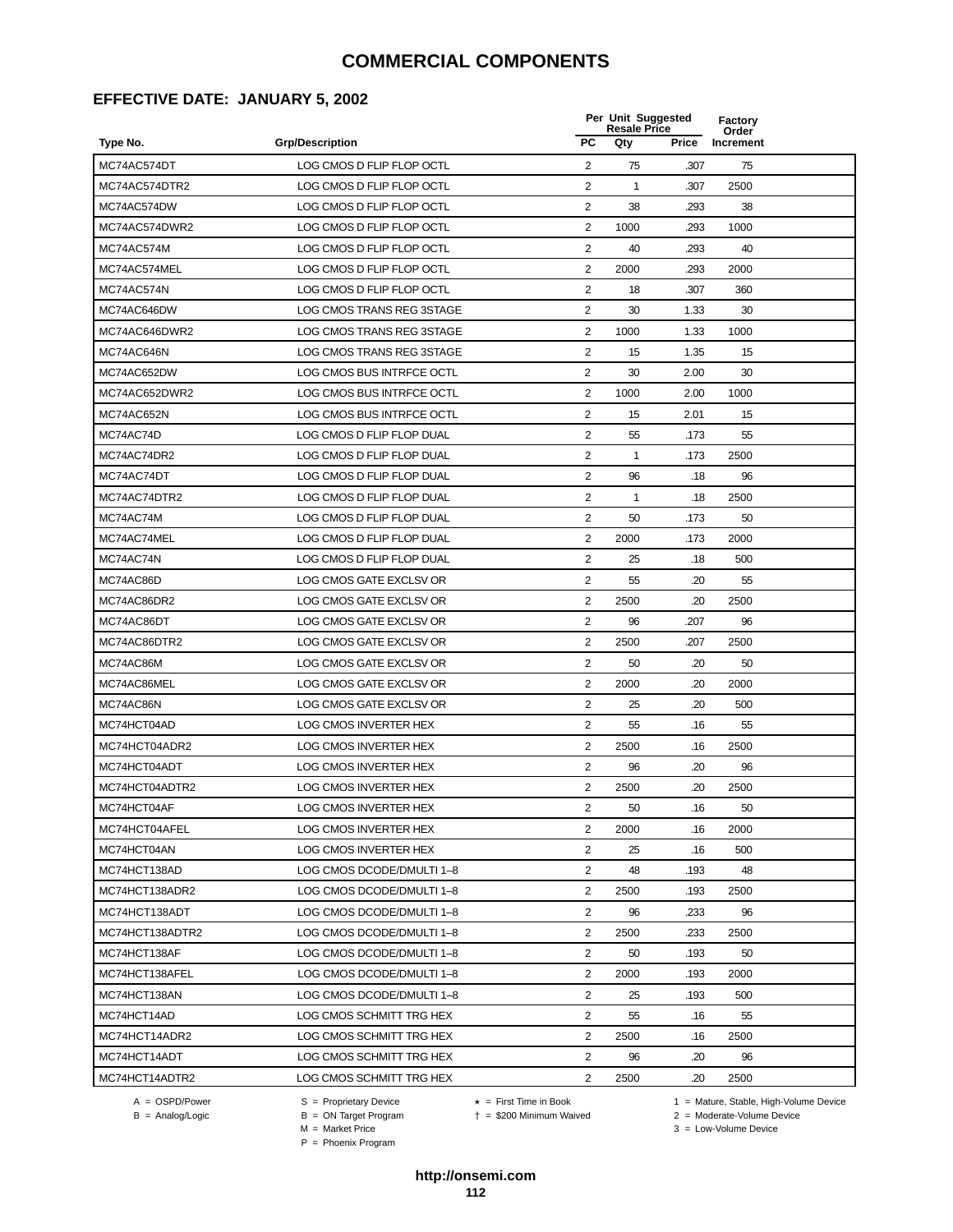#### **EFFECTIVE DATE: JANUARY 5, 2002**

|                 |                           |                | Per Unit Suggested<br><b>Resale Price</b> |       |                    |  |
|-----------------|---------------------------|----------------|-------------------------------------------|-------|--------------------|--|
| Type No.        | <b>Grp/Description</b>    | <b>PC</b>      | Qty                                       | Price | Order<br>Increment |  |
| MC74HCT14AF     | LOG CMOS SCHMITT TRG HEX  | 2              | 50                                        | .16   | 50                 |  |
| MC74HCT14AFEL   | LOG CMOS SCHMITT TRG HEX  | 2              | 2000                                      | .16   | 2000               |  |
| MC74HCT14AN     | LOG CMOS SCHMITT TRG HEX  | $\overline{2}$ | 25                                        | .16   | 500                |  |
| MC74HCT244ADT   | LOG CMOS BUS INTRFCE OCTL | 2              | 75                                        | .32   | 75                 |  |
| MC74HCT244ADTR2 | LOG CMOS BUS INTRFCE OCTL | $\sqrt{2}$     | 2500                                      | .32   | 2500               |  |
| MC74HCT244ADW   | LOG CMOS BUS INTRFCE OCTL | 2              | 38                                        | .28   | 38                 |  |
| MC74HCT244ADWR2 | LOG CMOS BUS INTRFCE OCTL | $\overline{2}$ | 1000                                      | .28   | 1000               |  |
| MC74HCT244AF    | LOG CMOS BUS INTRFCE OCTL | 2              | 40                                        | .28   | 40                 |  |
| MC74HCT244AFEL  | LOG CMOS BUS INTRFCE OCTL | $\overline{2}$ | 2000                                      | .28   | 2000               |  |
| MC74HCT244AN    | LOG CMOS BUS INTRFCE OCTL | 2              | 18                                        | .28   | 360                |  |
| MC74HCT245ADT   | LOG CMOS BUS INTRFCE OCTL | 2              | 75                                        | .32   | 75                 |  |
| MC74HCT245ADTR2 | LOG CMOS BUS INTRFCE OCTL | $\overline{2}$ | 2500                                      | .32   | 2500               |  |
| MC74HCT245ADW   | LOG CMOS BUS INTRFCE OCTL | 2              | 38                                        | .28   | 38                 |  |
| MC74HCT245ADWR2 | LOG CMOS BUS INTRFCE OCTL | $\sqrt{2}$     | 1000                                      | .28   | 1000               |  |
| MC74HCT245AF    | LOG CMOS BUS INTRFCE OCTL | 2              | 40                                        | .28   | 40                 |  |
| MC74HCT245AFEL  | LOG CMOS BUS INTRFCE OCTL | $\overline{2}$ | 2000                                      | .28   | 2000               |  |
| MC74HCT245AN    | LOG CMOS BUS INTRFCE OCTL | 2              | 18                                        | .28   | 360                |  |
| MC74HCT273ADT   | LOG CMOS D FLIP FLOP OCTL | $\overline{2}$ | 75                                        | .32   | 75                 |  |
| MC74HCT273ADTR2 | LOG CMOS D FLIP FLOP OCTL | $\overline{2}$ | 2500                                      | .32   | 2500               |  |
| MC74HCT273ADW   | LOG CMOS D FLIP FLOP OCTL | 2              | 38                                        | .28   | 38                 |  |
| MC74HCT273ADWR2 | LOG CMOS D FLIP FLOP OCTL | $\overline{2}$ | 1000                                      | .28   | 1000               |  |
| MC74HCT273AN    | LOG CMOS D FLIP FLOP OCTL | 2              | 18                                        | .28   | 360                |  |
| MC74HCT373ADT   | LOG CMOS LATCH OCTAL 3ST  | 2              | 75                                        | .32   | 75                 |  |
| MC74HCT373ADTR2 | LOG CMOS LATCH OCTAL 3ST  | 2              | 2500                                      | .32   | 2500               |  |
| MC74HCT373ADW   | LOG CMOS LATCH OCTAL 3ST  | $\overline{2}$ | 38                                        | .28   | 38                 |  |
| MC74HCT373ADWR2 | LOG CMOS LATCH OCTAL 3ST  | 2              | 1000                                      | .28   | 1000               |  |
| MC74HCT373AF    | LOG CMOS LATCH OCTAL 3ST  | $\overline{2}$ | 40                                        | .28   | 40                 |  |
| MC74HCT373AFEL  | LOG CMOS LATCH OCTAL 3ST  | $\overline{2}$ | 2000                                      | .28   | 2000               |  |
| MC74HCT373AN    | LOG CMOS LATCH OCTAL 3ST  | 2              | 18                                        | .28   | 360                |  |
| MC74HCT374ADT   | LOG CMOS D FLIP FLOP OCTL | $\overline{2}$ | 75                                        | .32   | 75                 |  |
| MC74HCT374ADTR2 | LOG CMOS D FLIP FLOP OCTL | $\overline{2}$ | 2500                                      | .32   | 2500               |  |
| MC74HCT374ADW   | LOG CMOS D FLIP FLOP OCTL | $\overline{c}$ | 38                                        | .28   | 38                 |  |
| MC74HCT374ADWR2 | LOG CMOS D FLIP FLOP OCTL | $\overline{2}$ | 1000                                      | .28   | 1000               |  |
| MC74HCT374AF    | LOG CMOS D FLIP FLOP OCTL | 2              | 40                                        | .28   | 40                 |  |
| MC74HCT374AFEL  | LOG CMOS D FLIP FLOP OCTL | 2              | 2000                                      | .28   | 2000               |  |
| MC74HCT374AN    | LOG CMOS D FLIP FLOP OCTL | $\overline{2}$ | 18                                        | .28   | 360                |  |
| MC74HCT541ADT   | LOG CMOS BUS INTRFCE OCTL | 2              | 75                                        | .387  | 75                 |  |
| MC74HCT541ADTR2 | LOG CMOS BUS INTRFCE OCTL | 2              | 2500                                      | .387  | 2500               |  |
| MC74HCT541ADW   | LOG CMOS BUS INTRFCE OCTL | $\overline{2}$ | 38                                        | .347  | 38                 |  |
| MC74HCT541ADWR2 | LOG CMOS BUS INTRFCE OCTL | 2              | 1000                                      | .347  | 1000               |  |
| MC74HCT541AF    | LOG CMOS BUS INTRFCE OCTL | 2              | 40                                        | .347  | 40                 |  |
| MC74HCT541AFEL  | LOG CMOS BUS INTRFCE OCTL | 2              | 2000                                      | .347  | 2000               |  |
| MC74HCT541AN    | LOG CMOS BUS INTRFCE OCTL | 2              | 18                                        | .347  | 360                |  |
| MC74HCT573ADT   | LOG CMOS LATCH OCTAL 3ST  | $\overline{2}$ | 75                                        | .32   | 75                 |  |
| MC74HCT573ADTR2 | LOG CMOS LATCH OCTAL 3ST  | 2              | 2500                                      | .32   | 2500               |  |
|                 |                           |                |                                           |       |                    |  |

 $B = \text{Analog/Logic}$ <br>B = ON Target Program<br> $M = \text{Market Price}$ 

= \$200 Minimum Waived 2 = Moderate-Volume Device

A = OSPD/Power S = Proprietary Device  $\star$  = First Time in Book 1 = Mature, Stable, High-Volume Device

 $3 =$  Low-Volume Device

P = Phoenix Program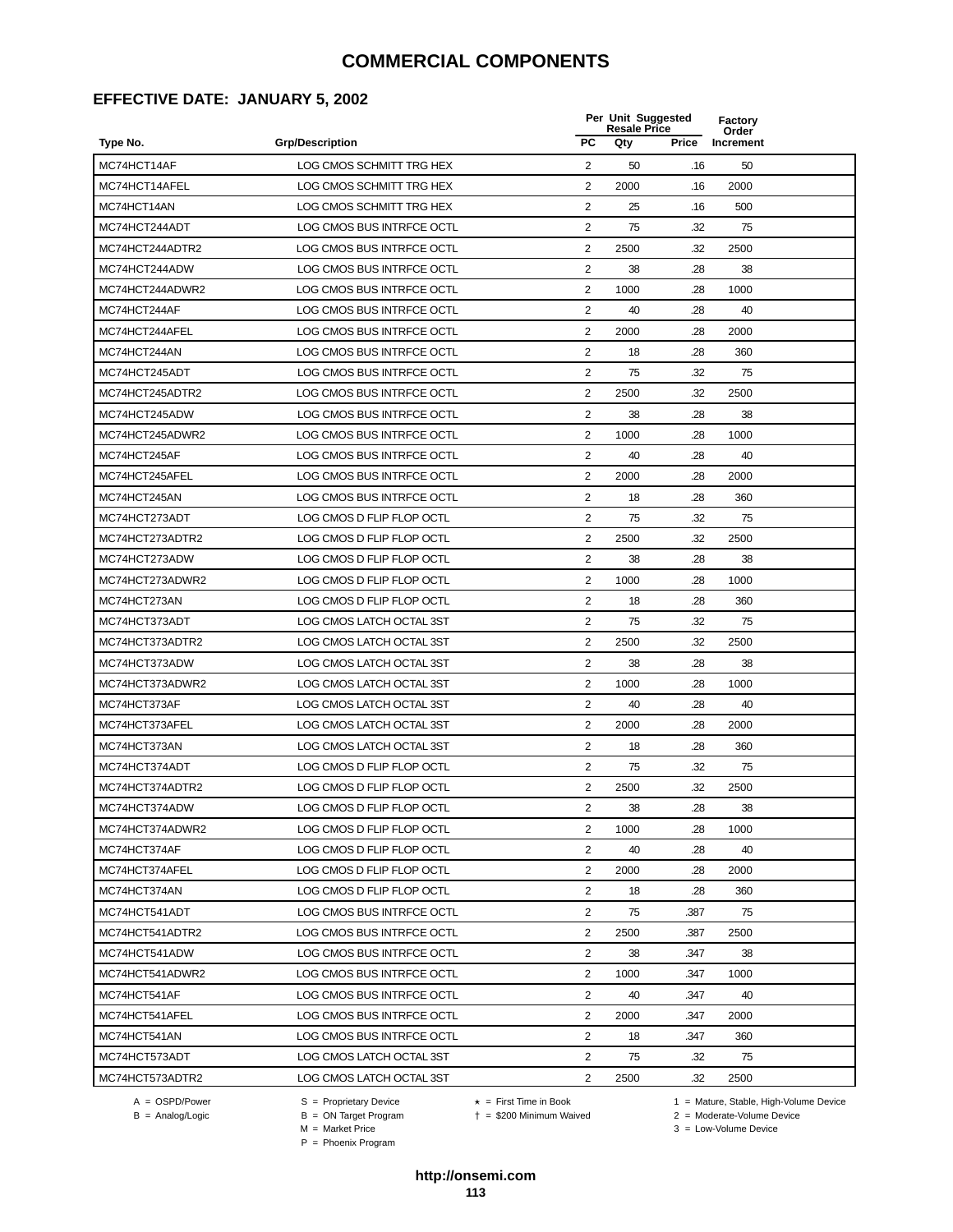#### **EFFECTIVE DATE: JANUARY 5, 2002**

|                 |                              | Per Unit Suggested<br><b>Resale Price</b> |      |       | <b>Factory</b><br>Order |  |
|-----------------|------------------------------|-------------------------------------------|------|-------|-------------------------|--|
| Type No.        | <b>Grp/Description</b>       | <b>PC</b>                                 | Qty  | Price | Increment               |  |
| MC74HCT573ADW   | LOG CMOS LATCH OCTAL 3ST     | 2                                         | 38   | .28   | 38                      |  |
| MC74HCT573ADWR2 | LOG CMOS LATCH OCTAL 3ST     | 2                                         | 1000 | .28   | 1000                    |  |
| MC74HCT573AF    | LOG CMOS LATCH OCTAL 3ST     | $\overline{2}$                            | 40   | .28   | 40                      |  |
| MC74HCT573AFEL  | LOG CMOS LATCH OCTAL 3ST     | 2                                         | 40   | .28   | 40                      |  |
| MC74HCT573AN    | LOG CMOS LATCH OCTAL 3ST     | $\overline{\mathbf{c}}$                   | 18   | .28   | 360                     |  |
| MC74HCT574ADT   | LOG CMOS D FLIP FLOP OCTL    | 2                                         | 75   | .32   | 75                      |  |
| MC74HCT574ADTR2 | LOG CMOS D FLIP FLOP OCTL    | $\overline{2}$                            | 2500 | .32   | 2500                    |  |
| MC74HCT574ADW   | LOG CMOS D FLIP FLOP OCTL    | $\overline{2}$                            | 38   | .28   | 38                      |  |
| MC74HCT574ADWR2 | LOG CMOS D FLIP FLOP OCTL    | 2                                         | 1000 | .28   | 1000                    |  |
| MC74HCT574AF    | LOG CMOS D FLIP FLOP OCTL    | 2                                         | 40   | .28   | 40                      |  |
| MC74HCT574AFEL  | LOG CMOS D FLIP FLOP OCTL    | $\overline{2}$                            | 2000 | .28   | 2000                    |  |
| MC74HCT574AN    | LOG CMOS D FLIP FLOP OCTL    | $\overline{2}$                            | 18   | .28   | 360                     |  |
| MC74HCT74AD     | LOG CMOS D FLIP FLOP OCTL    | 2                                         | 55   | .16   | 55                      |  |
| MC74HCT74ADR2   | LOG CMOS D FLIP FLOP OCTL    | $\overline{2}$                            | 2500 | .16   | 2500                    |  |
| MC74HCT74ADT    | LOG CMOS D FLIP FLOP OCTL    | 2                                         | 96   | .20   | 96                      |  |
| MC74HCT74AN     | LOG CMOS D FLIP FLOP OCTL    | 2                                         | 25   | .16   | 500                     |  |
| MC74HCU04AD     | LOG CMOS INVERTER HEX        | $\overline{2}$                            | 55   | .16   | 55                      |  |
| MC74HCU04ADR2   | <b>LOG CMOS INVERTER HEX</b> | 2                                         | 2500 | .16   | 2500                    |  |
| MC74HCU04ADT    | LOG CMOS INVERTER HEX        | 2                                         | 96   | .20   | 96                      |  |
| MC74HCU04ADTR2  | LOG CMOS INVERTER HEX        | 2                                         | 2500 | .20   | 2500                    |  |
| MC74HCU04AF     | LOG CMOS INVERTER HEX        | $\overline{2}$                            | 50   | .16   | 50                      |  |
| MC74HCU04AFEL   | LOG CMOS INVERTER HEX        | $\overline{2}$                            | 2000 | .16   | 2000                    |  |
| MC74HCU04AN     | LOG CMOS INVERTER HEX        | $\sqrt{2}$                                | 25   | .16   | 500                     |  |
| MC74HC00AD      | LOG CMOS GATE NAND QUAD      | 2                                         | 55   | .16   | 55                      |  |
| MC74HC00ADR2    | LOG CMOS GATE NAND QUAD      | $\overline{2}$                            | 2500 | .16   | 2500                    |  |
| MC74HC00ADT     | LOG CMOS GATE NAND QUAD      | 2                                         | 96   | .20   | 96                      |  |
| MC74HC00ADTR2   | LOG CMOS GATE NAND QUAD      | 2                                         | 2500 | .20   | 2500                    |  |
| MC74HC00AF      | LOG CMOS GATE NAND QUAD      | 2                                         | 50   | .16   | 50                      |  |
| MC74HC00AFEL    | LOG CMOS GATE NAND QUAD      | 2                                         | 2000 | .16   | 2000                    |  |
| MC74HC00AN      | LOG CMOS GATE NAND QUAD      | $\overline{2}$                            | 25   | .16   | 500                     |  |
| MC74HC02AD      | LOG CMOS GATE NOR QUAD       | $\overline{2}$                            | 55   | .16   | 55                      |  |
| MC74HC02ADR2    | LOG CMOS GATE NOR QUAD       | 2                                         | 2500 | .16   | 2500                    |  |
| MC74HC02ADT     | LOG CMOS GATE NOR QUAD       | $\overline{2}$                            | 96   | .20   | 96                      |  |
| MC74HC02ADTR2   | LOG CMOS GATE NOR QUAD       | 2                                         | 2500 | .20   | 2500                    |  |
| MC74HC02AF      | LOG CMOS GATE NOR QUAD       | $\overline{2}$                            | 50   | .16   | 50                      |  |
| MC74HC02AFEL    | LOG CMOS GATE NOR QUAD       | 2                                         | 2000 | .16   | 2000                    |  |
| MC74HC02AN      | LOG CMOS GATE NOR QUAD       | 2                                         | 25   | .16   | 500                     |  |
| MC74HC03AD      | LOG CMOS GATE NAND QUAD      | 2                                         | 55   | .16   | 55                      |  |
| MC74HC03ADR2    | LOG CMOS GATE NAND QUAD      | $\overline{2}$                            | 2500 | .16   | 2500                    |  |
| MC74HC03ADT     | LOG CMOS GATE NAND QUAD      | 2                                         | 96   | .20   | 96                      |  |
| MC74HC03ADTR2   | LOG CMOS GATE NAND QUAD      | 2                                         | 2500 | .20   | 2500                    |  |
| MC74HC03AF      | LOG CMOS GATE NAND QUAD      | 2                                         | 50   | .16   | 50                      |  |
| MC74HC03AFEL    | LOG CMOS GATE NAND QUAD      | 2                                         | 2000 | .16   | 2000                    |  |
| MC74HC03AN      | LOG CMOS GATE NAND QUAD      | $\overline{2}$                            | 25   | .16   | 500                     |  |
| MC74HC04AD      | LOG CMOS INVERTER HEX        | $\overline{2}$                            | 55   | .16   | 55                      |  |
|                 |                              |                                           |      |       |                         |  |

 $B = \text{Analog/Logic}$ <br>B = ON Target Program<br> $M = \text{Market Price}$ 

A = OSPD/Power S = Proprietary Device  $\star$  = First Time in Book 1 = Mature, Stable, High-Volume Device

 = \$200 Minimum Waived 2 = Moderate-Volume Device  $3 =$  Low-Volume Device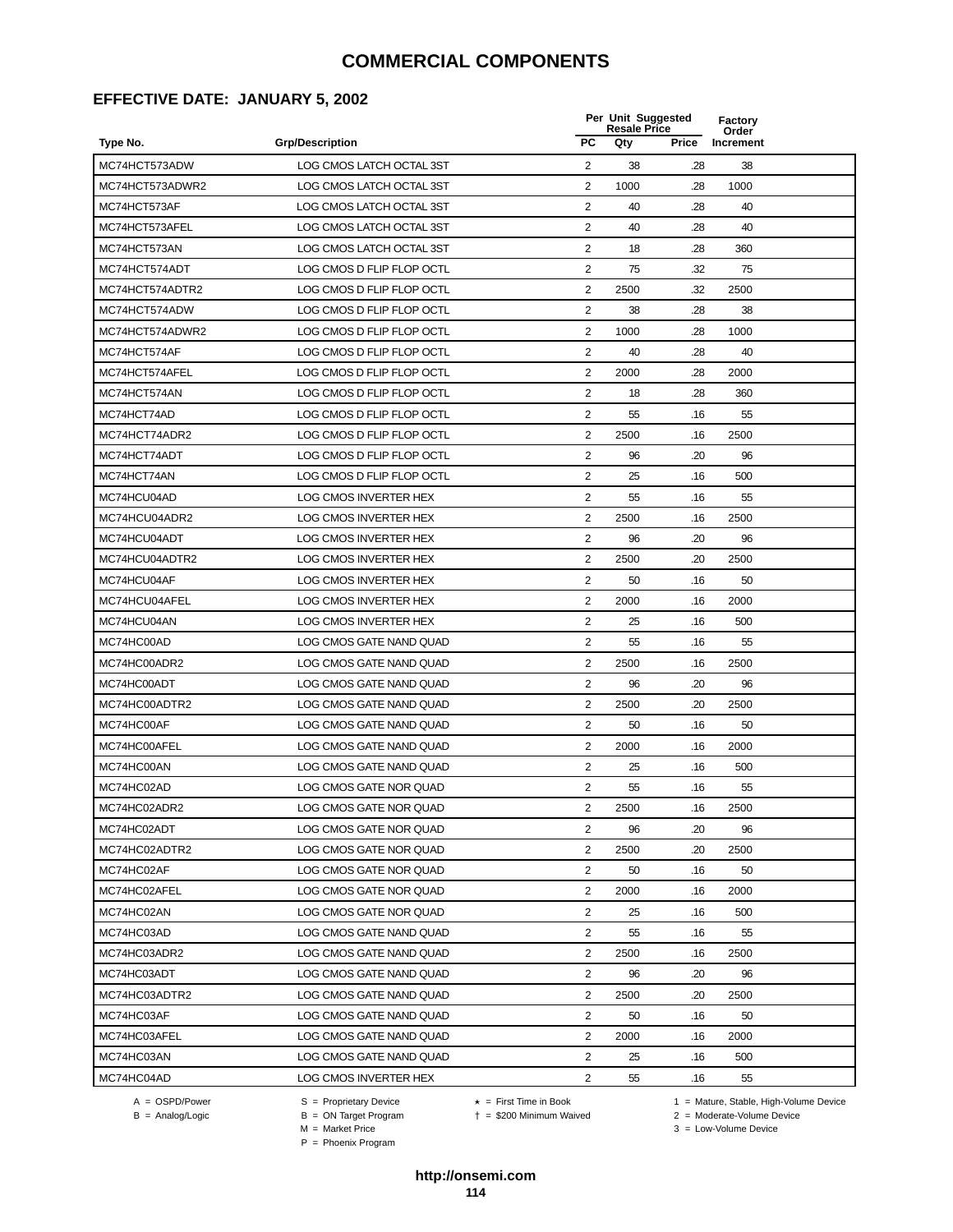### **EFFECTIVE DATE: JANUARY 5, 2002**

|                 | <b>Grp/Description</b>    |                | Per Unit Suggested<br><b>Resale Price</b> |              |                    |  |
|-----------------|---------------------------|----------------|-------------------------------------------|--------------|--------------------|--|
| Type No.        |                           | <b>PC</b>      | Qty                                       | <b>Price</b> | Order<br>Increment |  |
| MC74HC04ADR2    | LOG CMOS INVERTER HEX     | 2              | 2500                                      | .16          | 2500               |  |
| MC74HC04ADT     | LOG CMOS INVERTER HEX     | 2              | 96                                        | .20          | 96                 |  |
| MC74HC04ADTR2   | LOG CMOS INVERTER HEX     | 2              | 2500                                      | .20          | 2500               |  |
| MC74HC04AF      | LOG CMOS INVERTER HEX     | 2              | 50                                        | .16          | 50                 |  |
| MC74HC04AFEL    | LOG CMOS INVERTER HEX     | $\overline{2}$ | 2000                                      | .16          | 2000               |  |
| MC74HC04AN      | LOG CMOS INVERTER HEX     | $\overline{2}$ | 25                                        | .16          | 500                |  |
| MC74HC08AD      | LOG CMOS GATE AND QUAD    | $\overline{2}$ | 55                                        | .16          | 55                 |  |
| MC74HC08ADR2    | LOG CMOS GATE AND QUAD    | $\overline{2}$ | $\mathbf{1}$                              | .16          | 2500               |  |
| MC74HC08ADT     | LOG CMOS GATE AND QUAD    | 2              | 96                                        | .20          | 96                 |  |
| MC74HC08ADTR2   | LOG CMOS GATE AND QUAD    | 2              | $\mathbf{1}$                              | .20          | 2500               |  |
| MC74HC08AF      | LOG CMOS GATE AND QUAD    | 2              | 50                                        | .16          | 50                 |  |
| MC74HC08AFEL    | LOG CMOS GATE AND QUAD    | 2              | 2000                                      | .16          | 2000               |  |
| MC74HC08AN      | LOG CMOS GATE AND QUAD    | 2              | 25                                        | .16          | 500                |  |
| MC74HC1GU04DFT1 | LOG CMOS GATE SINGLE      | $\overline{c}$ | 3000                                      | .133         | 3000               |  |
| MC74HC1GU04DFT2 | LOG CMOS GATE SINGLE      | $\overline{2}$ | 3000                                      | .133         | 3000               |  |
| MC74HC1GU04DTT1 | LOG CMOS GATE SINGLE      | $\overline{2}$ | 3000                                      | .133         | 3000               |  |
| MC74HC1G00DFT1  | LOG CMOS GATE NAND 2INPT  | 2              | 3000                                      | .112         | 3000               |  |
| MC74HC1G00DFT2  | LOG CMOS GATE NAND 2INPT  | $\overline{2}$ | 3000                                      | .133         | 3000               |  |
| MC74HC1G00DTT1  | LOG CMOS GATE NAND 2INPT  | $\overline{2}$ | 3000                                      | .133         | 3000               |  |
| MC74HC1G02DFT1  | LOG CMOS GATE NAND 2INPT  | 2              | 3000                                      | .112         | 3000               |  |
| MC74HC1G02DFT2  | LOG CMOS GATE NAND 2INPT  | 2              | 3000                                      | .133         | 3000               |  |
| MC74HC1G02DTT1  | LOG CMOS GATE NAND 2INPT  | 2              | 3000                                      | .133         | 3000               |  |
| MC74HC1G04DFT1  | LOG CMOS INVERTER 1G      | 2              | 3000                                      | .133         | 3000               |  |
| MC74HC1G04DFT2  | LOG CMOS INVERTER 1G      | 2              | 3000                                      | .133         | 3000               |  |
| MC74HC1G04DTT1  | LOG CMOS SNGL GATE HI SPD | $\overline{2}$ | 3000                                      | .133         | 3000               |  |
| MC74HC1G08DFT1  | LOG CMOS GATE AND 1G      | $\overline{2}$ | 3000                                      | .112         | 3000               |  |
| MC74HC1G08DFT2  | LOG CMOS GATE AND 1G      | 2              | 3000                                      | .133         | 3000               |  |
| MC74HC1G08DTT1  | LOG CMOS GATE AND 1G      | 2              | 3000                                      | .133         | 3000               |  |
| MC74HC1G14DFT1  | LOG CMOS SCHMITT TRG 1G   | 2              | 3000                                      | .133         | 3000               |  |
| MC74HC1G14DFT2  | LOG CMOS SCHMITT TRG 1G   | 2              | 3000                                      | .133         | 3000               |  |
| MC74HC1G14DTT1  | LOG CMOS SCHMITT TRG 1G   | 2              | 3000                                      | .133         | 3000               |  |
| MC74HC1G32DFT1  | LOG CMOS GATE OR 2INPUT   | 2              | 3000                                      | .112         | 3000               |  |
| MC74HC1G32DFT2  | LOG CMOS GATE OR 2INPUT   | $\overline{2}$ | 3000                                      | .133         | 3000               |  |
| MC74HC1G32DTT1  | LOG CMOS GATE OR 2INPUT   | 2              | 3000                                      | .133         | 3000               |  |
| MC74HC125AD     | LOG CMOS BUFR QUAD        | $\overline{2}$ | 55                                        | .193         | 55                 |  |
| MC74HC125ADR2   | LOG CMOS BUFR QUAD        | $\overline{c}$ | 1                                         | .193         | 2500               |  |
| MC74HC125ADT    | LOG CMOS BUFR QUAD        | $\overline{c}$ | 96                                        | .233         | 96                 |  |
| MC74HC125ADTR2  | LOG CMOS BUFR QUAD        | 2              | $\mathbf{1}$                              | .233         | 2500               |  |
| MC74HC125AF     | LOG CMOS BUFR QUAD        | 2              | 50                                        | .193         | 50                 |  |
| MC74HC125AFEL   | LOG CMOS BUFR QUAD        | 2              | 2000                                      | .193         | 2000               |  |
| MC74HC125AN     | LOG CMOS BUFR QUAD        | 2              | 25                                        | .193         | 500                |  |
| MC74HC126AD     | LOG CMOS BUFR QUAD        | 2              | 55                                        | .193         | 55                 |  |
| MC74HC126ADR2   | LOG CMOS BUFR QUAD        | $\overline{2}$ | $\mathbf{1}$                              | .193         | 2500               |  |
| MC74HC126ADT    | LOG CMOS BUFR QUAD        | $\overline{2}$ | 96                                        | .233         | 96                 |  |
| MC74HC126ADTR2  | LOG CMOS BUFR QUAD        | 2              | $\mathbf{1}$                              | .233         | 2500               |  |
|                 |                           |                |                                           |              |                    |  |

 $B = \text{Analog/Logic}$ <br>B = ON Target Program<br> $M = \text{Market Price}$ 

= \$200 Minimum Waived 2 = Moderate-Volume Device

A = OSPD/Power S = Proprietary Device  $\star$  = First Time in Book 1 = Mature, Stable, High-Volume Device

 $3 =$  Low-Volume Device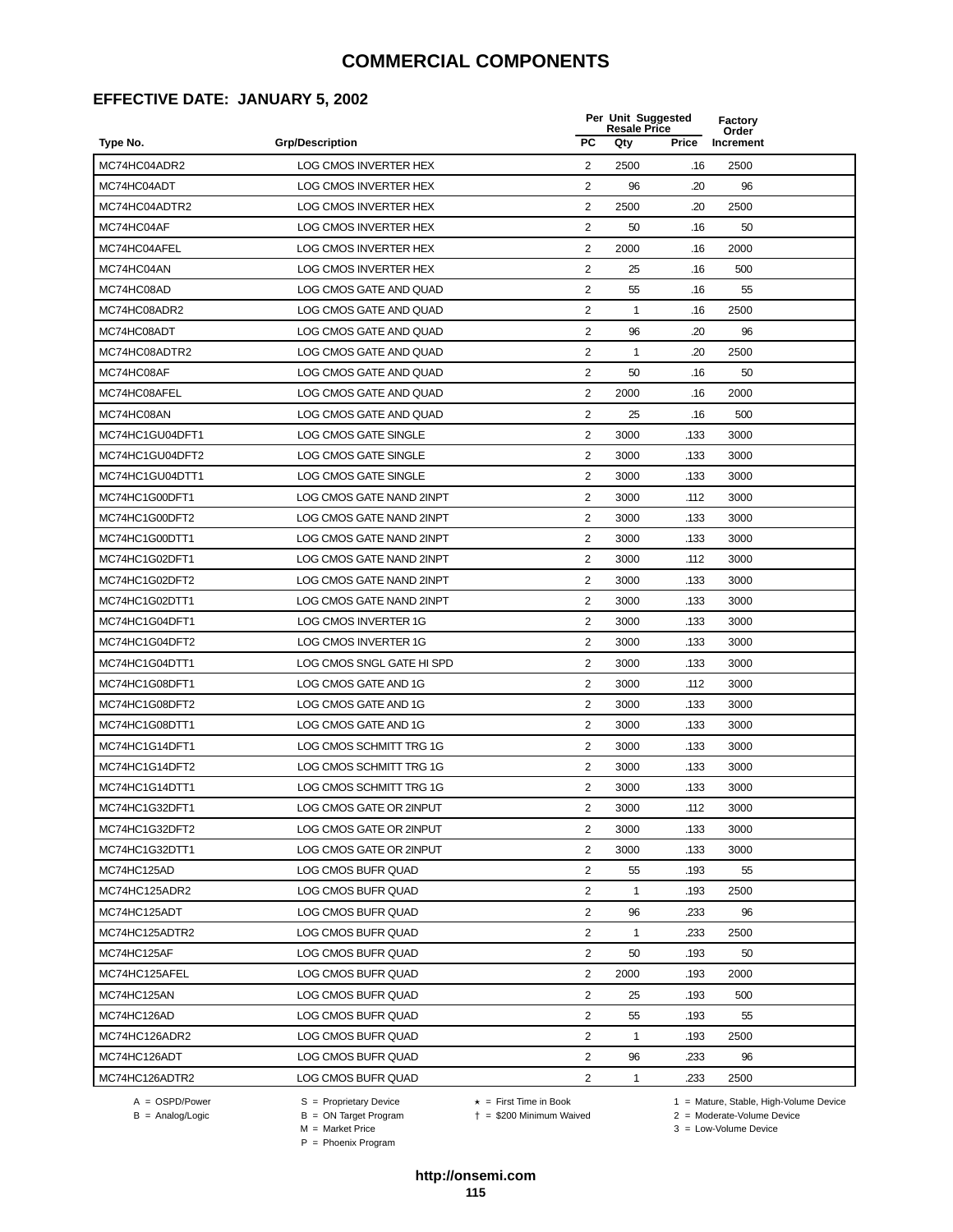#### **EFFECTIVE DATE: JANUARY 5, 2002**

|                |                           | Per Unit Suggested<br><b>Resale Price</b> |              |       | <b>Factory</b><br>Order |
|----------------|---------------------------|-------------------------------------------|--------------|-------|-------------------------|
| Type No.       | <b>Grp/Description</b>    | <b>PC</b>                                 | Qty          | Price | Increment               |
| MC74HC126AF    | LOG CMOS BUFR QUAD        | 2                                         | 50           | .193  | 50                      |
| MC74HC126AFEL  | LOG CMOS BUFR QUAD        | 2                                         | 2000         | .193  | 2000                    |
| MC74HC126AN    | LOG CMOS BUFR QUAD        | $\overline{2}$                            | 25           | .193  | 500                     |
| MC74HC132AD    | LOG CMOS SCHMITT TRG QUAD | 2                                         | 55           | .193  | 55                      |
| MC74HC132ADR2  | LOG CMOS SCHMITT TRG QUAD | $\sqrt{2}$                                | 1            | .193  | 2500                    |
| MC74HC132ADT   | LOG CMOS SCHMITT TRG QUAD | 2                                         | 96           | .233  | 96                      |
| MC74HC132ADTR2 | LOG CMOS SCHMITT TRG QUAD | $\overline{2}$                            | $\mathbf{1}$ | .233  | 2500                    |
| MC74HC132AF    | LOG CMOS SCHMITT TRG QUAD | 2                                         | 50           | .193  | 50                      |
| MC74HC132AFEL  | LOG CMOS SCHMITT TRG QUAD | $\overline{2}$                            | 2000         | .193  | 2000                    |
| MC74HC132AN    | LOG CMOS SCHMITT TRG QUAD | 2                                         | 25           | .193  | 500                     |
| MC74HC138AD    | LOG CMOS DCODE/DMULTI 1-8 | 2                                         | 48           | .193  | 48                      |
| MC74HC138ADR2  | LOG CMOS DCODE/DMULTI 1-8 | $\overline{2}$                            | 2500         | .193  | 2500                    |
| MC74HC138ADT   | LOG CMOS DCODE/DMULTI 1-8 | $\overline{2}$                            | 96           | .233  | 96                      |
| MC74HC138ADTR2 | LOG CMOS DCODE/DMULTI 1-8 | $\overline{2}$                            | 1            | .233  | 2500                    |
| MC74HC138AF    | LOG CMOS DCODE/DMULTI 1-8 | 2                                         | 50           | .193  | 50                      |
| MC74HC138AFEL  | LOG CMOS DCODE/DMULTI 1-8 | $\overline{2}$                            | 2000         | .193  | 2000                    |
| MC74HC138AN    | LOG CMOS DCODE/DMULTI 1-8 | 2                                         | 25           | .193  | 500                     |
| MC74HC139AD    | LOG CMOS DCODER           | 2                                         | 48           | .193  | 48                      |
| MC74HC139ADR2  | LOG CMOS DCODER           | $\overline{2}$                            | 2500         | .193  | 2500                    |
| MC74HC139ADT   | LOG CMOS DCODER           | 2                                         | 96           | .233  | 96                      |
| MC74HC139ADTR2 | LOG CMOS DCODER           | $\overline{2}$                            | 2500         | .233  | 2500                    |
| MC74HC139AF    | LOG CMOS DCODER           | 2                                         | 50           | .193  | 50                      |
| MC74HC139AFEL  | LOG CMOS DCODER           | $\overline{2}$                            | 2000         | .193  | 2000                    |
| MC74HC139AN    | LOG CMOS DECODER 1-4      | $\overline{2}$                            | 25           | .193  | 500                     |
| MC74HC14AD     | LOG CMOS SCHMITT TRG HEX  | 2                                         | 55           | .173  | 55                      |
| MC74HC14ADR2   | LOG CMOS SCHMITT TRG HEX  | 2                                         | $\mathbf{1}$ | .173  | 2500                    |
| MC74HC14ADT    | LOG CMOS SCHMITT TRG HEX  | $\overline{c}$                            | 96           | .213  | 96                      |
| MC74HC14ADTR2  | LOG CMOS SCHMITT TRG HEX  | $\overline{2}$                            | 2500         | .213  | 2500                    |
| MC74HC14AF     | LOG CMOS SCHMITT TRG HEX  | 2                                         | 50           | .173  | 50                      |
| MC74HC14AFEL   | LOG CMOS SCHMITT TRG HEX  | $\overline{2}$                            | 2000         | .173  | 2000                    |
| MC74HC14AN     | LOG CMOS SCHMITT TRG HEX  | $\overline{2}$                            | 25           | .173  | 500                     |
| MC74HC157AD    | LOG CMOS MLTIPLXR QUAD    | 2                                         | 48           | .193  | 48                      |
| MC74HC157ADR2  | LOG CMOS MLTIPLXR QUAD    | 2                                         | 2500         | .193  | 2500                    |
| MC74HC157ADT   | LOG CMOS MLTIPLXR QUAD    | 2                                         | 2000         | .233  | 2000                    |
| MC74HC157ADTR2 | LOG CMOS MLTIPLXR QUAD    | 2                                         | 2500         | .233  | 2500                    |
| MC74HC157AF    | LOG CMOS MLTIPLXR QUAD    | $\overline{2}$                            | 50           | .193  | 50                      |
| MC74HC157AFEL  | LOG CMOS MLTIPLXR QUAD    | $\overline{2}$                            | 2000         | .193  | 2000                    |
| MC74HC157AN    | LOG CMOS MLTIPLXR QUAD    | 2                                         | 25           | .193  | 500                     |
| MC74HC161AD    | LOG CMOS COUNTER 4BIT     | $\overline{2}$                            | 48           | .213  | 48                      |
| MC74HC161ADR2  | LOG CMOS COUNTER 4BIT     | 2                                         | 2500         | .213  | 2500                    |
| MC74HC161ADT   | LOG CMOS COUNTER 4BIT     | 2                                         | 96           | .253  | 96                      |
| MC74HC161ADTR2 | LOG CMOS COUNTER 4BIT     | 2                                         | 2500         | .253  | 2500                    |
| MC74HC161AF    | LOG CMOS COUNTER 4BIT     | $\overline{2}$                            | 50           | .213  | 50                      |
| MC74HC161AFEL  | LOG CMOS COUNTER 4BIT     | 2                                         | 2000         | .213  | 2000                    |
| MC74HC161AN    | LOG CMOS COUNTER 4BIT     | $\overline{2}$                            | 25           | .213  | 500                     |
|                |                           |                                           |              |       |                         |

 $B = \text{Analog/Logic}$ <br>B = ON Target Program<br> $M = \text{Market Price}$ P = Phoenix Program

A = OSPD/Power S = Proprietary Device  $\star$  = First Time in Book 1 = Mature, Stable, High-Volume Device = \$200 Minimum Waived 2 = Moderate-Volume Device

 $3 =$  Low-Volume Device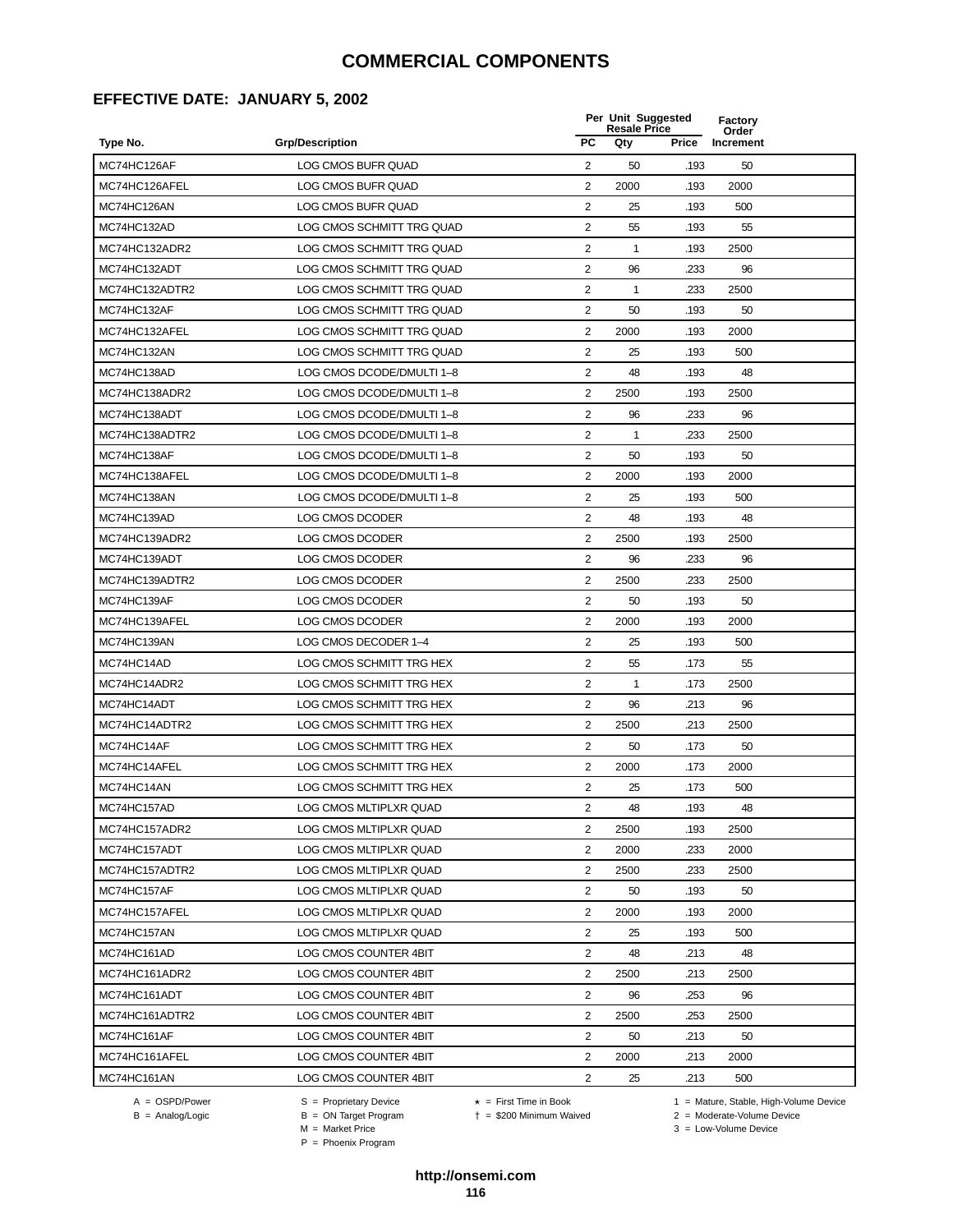#### **EFFECTIVE DATE: JANUARY 5, 2002**

|                |                               |                | Per Unit Suggested<br><b>Resale Price</b> |       |                    |  |
|----------------|-------------------------------|----------------|-------------------------------------------|-------|--------------------|--|
| Type No.       | <b>Grp/Description</b>        | <b>PC</b>      | Qty                                       | Price | Order<br>Increment |  |
| MC74HC163AD    | LOG CMOS COUNTER 4BIT         | 2              | 48                                        | .213  | 48                 |  |
| MC74HC163ADR2  | LOG CMOS COUNTER 4BIT         | 2              | 2500                                      | .213  | 2500               |  |
| MC74HC163AF    | LOG CMOS COUNTER 4BIT         | 2              | 50                                        | .213  | 50                 |  |
| MC74HC163AFEL  | LOG CMOS COUNTER 4BIT         | $\overline{2}$ | 2000                                      | .213  | 2000               |  |
| MC74HC163AN    | LOG CMOS COUNTER 4BIT         | $\overline{2}$ | 25                                        | .213  | 500                |  |
| MC74HC164AD    | LOG CMOS SHIFT REG 8BIT       | 2              | 55                                        | .193  | 55                 |  |
| MC74HC164ADR2  | LOG CMOS SHIFT REG 8BIT       | $\overline{2}$ | 2500                                      | .193  | 2500               |  |
| MC74HC164ADT   | LOG CMOS SHIFT REG 8BIT       | 2              | 96                                        | .233  | 96                 |  |
| MC74HC164ADTR2 | LOG CMOS SHIFT REG 8BIT       | 2              | 2500                                      | .233  | 2500               |  |
| MC74HC164AF    | LOG CMOS SHIFT REG 8BIT       | 2              | 50                                        | .193  | 50                 |  |
| MC74HC164AFEL  | LOG CMOS SHIFT REG 8BIT       | 2              | 2000                                      | .193  | 2000               |  |
| MC74HC164AN    | LOG CMOS SHIFT REG 8BIT       | $\overline{2}$ | 25                                        | .193  | 500                |  |
| MC74HC165AD    | LOG CMOS REGISTER 8BIT        | 2              | 48                                        | .227  | 48                 |  |
| MC74HC165ADR2  | LOG CMOS REGISTER 8BIT        | $\overline{2}$ | 2500                                      | .227  | 2500               |  |
| MC74HC165ADT   | LOG CMOS REGISTER 8BIT        | 2              | 96                                        | .267  | 96                 |  |
| MC74HC165ADTR2 | <b>LOG CMOS REGISTER 8BIT</b> | $\overline{2}$ | 2500                                      | .267  | 2500               |  |
| MC74HC165AF    | LOG CMOS REGISTER 8BIT        | 2              | 50                                        | .227  | 50                 |  |
| MC74HC165AFEL  | LOG CMOS REGISTER 8BIT        | 2              | 2000                                      | .227  | 2000               |  |
| MC74HC165AN    | LOG CMOS REGISTER 8BIT        | $\overline{2}$ | 25                                        | .227  | 500                |  |
| MC74HC174AD    | LOG CMOS D FLIP FLOP DUAL     | 2              | 48                                        | .193  | 48                 |  |
| MC74HC174ADR2  | LOG CMOS D FLIP FLOP DUAL     | $\overline{2}$ | 2500                                      | .193  | 2500               |  |
| MC74HC174ADT   | LOG CMOS D FLIP FLOP DUAL     | 2              | 96                                        | .233  | 96                 |  |
| MC74HC174ADTR2 | LOG CMOS D FLIP FLOP DUAL     | $\overline{2}$ | 2500                                      | .233  | 2500               |  |
| MC74HC174AF    | LOG CMOS D FLIP FLOP DUAL     | 2              | 50                                        | .193  | 50                 |  |
| MC74HC174AFEL  | LOG CMOS D FLIP FLOP DUAL     | 2              | 2000                                      | .193  | 2000               |  |
| MC74HC174AN    | LOG CMOS D FLIP FLOP DUAL     | 2              | 25                                        | .193  | 500                |  |
| MC74HC175AD    | LOG CMOS D FLIP FLOP QUAD     | $\overline{2}$ | 48                                        | .28   | 48                 |  |
| MC74HC175ADR2  | LOG CMOS D FLIP FLOP QUAD     | $\overline{2}$ | 2500                                      | .28   | 2500               |  |
| MC74HC175ADT   | LOG CMOS D FLIP FLOP QUAD     | 2              | 96                                        | .28   | 96                 |  |
| MC74HC175ADTR2 | LOG CMOS D FLIP FLOP QUAD     | $\overline{2}$ | 2500                                      | .28   | 2500               |  |
| MC74HC175AF    | LOG CMOS D FLIP FLOP QUAD     | $\overline{2}$ | 50                                        | .28   | 50                 |  |
| MC74HC175AFEL  | LOG CMOS D FLIP FLOP QUAD     | 2              | 2000                                      | .28   | 2000               |  |
| MC74HC175AN    | LOG CMOS D FLIP FLOP QUAD     | 2              | 25                                        | .28   | 500                |  |
| MC74HC240ADT   | LOG CMOS BUS INTRFCE OCTL     | $\overline{2}$ | 75                                        | .32   | 75                 |  |
| MC74HC240ADTR2 | LOG CMOS BUS INTRFCE OCTL     | 2              | 2500                                      | .32   | 2500               |  |
| MC74HC240ADW   | LOG CMOS BUS INTRFCE OCTL     | $\overline{2}$ | 38                                        | .28   | 38                 |  |
| MC74HC240ADWR2 | LOG CMOS BUS INTRFCE OCTL     | 2              | 1000                                      | .28   | 1000               |  |
| MC74HC240AF    | LOG CMOS BUS INTRFCE OCTL     | 2              | 40                                        | .28   | 40                 |  |
| MC74HC240AFEL  | LOG CMOS BUS INTRFCE OCTL     | $\overline{2}$ | 2000                                      | .28   | 2000               |  |
| MC74HC240AN    | LOG CMOS BUS INTRFCE OCTL     | 2              | 18                                        | .28   | 360                |  |
| MC74HC244ADT   | LOG CMOS BUS INTRFCE OCTL     | 2              | 75                                        | .32   | 75                 |  |
| MC74HC244ADTR2 | LOG CMOS BUS INTRFCE OCTL     | 2              | 2500                                      | .32   | 2500               |  |
| MC74HC244ADW   | LOG CMOS BUS INTRFCE OCTL     | 2              | 38                                        | .28   | 38                 |  |
| MC74HC244ADWR2 | LOG CMOS BUS INTRFCE OCTL     | 2              | 1000                                      | .28   | 1000               |  |
| MC74HC244AF    | LOG CMOS BUS INTRFCE OCTL     | $\overline{2}$ | 40                                        | .28   | 40                 |  |
|                |                               |                |                                           |       |                    |  |

 $B = \text{Analog/Logic}$ <br>B = ON Target Program<br> $M = \text{Market Price}$ 

= \$200 Minimum Waived 2 = Moderate-Volume Device

A = OSPD/Power S = Proprietary Device  $\star$  = First Time in Book 1 = Mature, Stable, High-Volume Device

 $3 =$  Low-Volume Device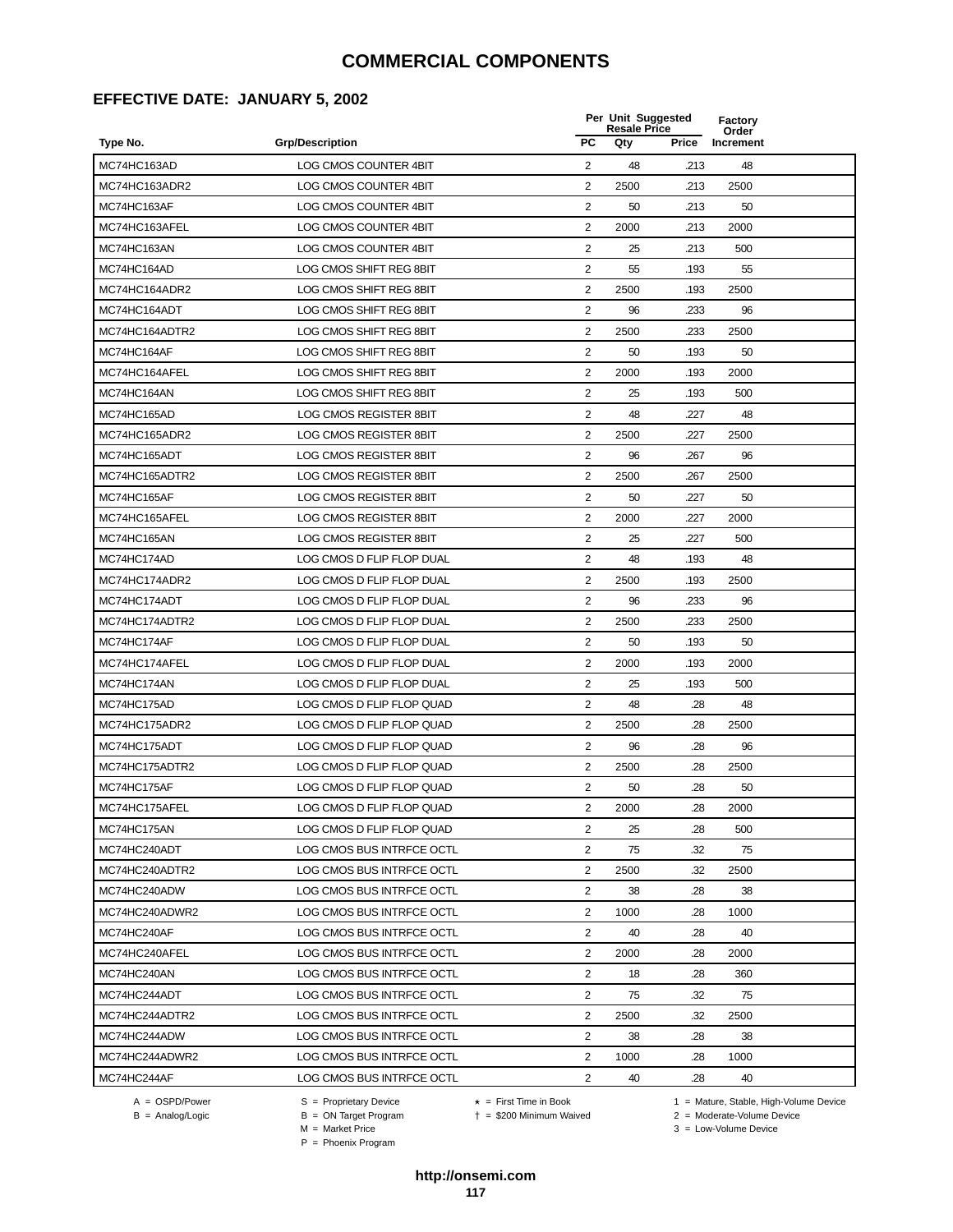#### **EFFECTIVE DATE: JANUARY 5, 2002**

|                |                           | Per Unit Suggested<br><b>Resale Price</b> |      |       | <b>Factory</b><br>Order |  |
|----------------|---------------------------|-------------------------------------------|------|-------|-------------------------|--|
| Type No.       | <b>Grp/Description</b>    | <b>PC</b>                                 | Qty  | Price | Increment               |  |
| MC74HC244AFEL  | LOG CMOS BUS INTRFCE OCTL | 2                                         | 2000 | .28   | 2000                    |  |
| MC74HC244AN    | LOG CMOS BUS INTRFCE OCTL | $\overline{2}$                            | 18   | .28   | 360                     |  |
| MC74HC245ADT   | LOG CMOS BUS INTRFCE OCTL | $\overline{2}$                            | 75   | .32   | 75                      |  |
| MC74HC245ADTR2 | LOG CMOS BUS INTRFCE OCTL | 2                                         | 2500 | .32   | 2500                    |  |
| MC74HC245ADW   | LOG CMOS BUS INTRFCE OCTL | $\sqrt{2}$                                | 38   | .28   | 38                      |  |
| MC74HC245ADWR2 | LOG CMOS BUS INTRFCE OCTL | $\overline{2}$                            | 1000 | .28   | 1000                    |  |
| MC74HC245AF    | LOG CMOS BUS INTRFCE OCTL | $\overline{2}$                            | 40   | .28   | 40                      |  |
| MC74HC245AFEL  | LOG CMOS BUS INTRFCE OCTL | 2                                         | 2000 | .28   | 2000                    |  |
| MC74HC245AN    | LOG CMOS BUS INTRFCE OCTL | $\overline{2}$                            | 18   | .28   | 360                     |  |
| MC74HC273ADT   | LOG CMOS D FLIP FLOP OCTL | 2                                         | 75   | .32   | 75                      |  |
| MC74HC273ADTR2 | LOG CMOS D FLIP FLOP OCTL | $\overline{2}$                            | 2500 | .32   | 2500                    |  |
| MC74HC273ADW   | LOG CMOS D FLIP FLOP OCTL | $\overline{2}$                            | 38   | .28   | 38                      |  |
| MC74HC273ADWR2 | LOG CMOS D FLIP FLOP OCTL | 2                                         | 1000 | .28   | 1000                    |  |
| MC74HC273AF    | LOG CMOS D FLIP FLOP OCTL | $\overline{2}$                            | 40   | .28   | 40                      |  |
| MC74HC273AFEL  | LOG CMOS D FLIP FLOP OCTL | 2                                         | 2000 | .28   | 2000                    |  |
| MC74HC273AN    | LOG CMOS D FLIP FLOP OCTL | 2                                         | 18   | .28   | 360                     |  |
| MC74HC32AD     | LOG CMOS GATE OR QUAD     | 2                                         | 55   | .16   | 55                      |  |
| MC74HC32ADR2   | LOG CMOS GATE OR QUAD     | 2                                         | 2500 | .16   | 2500                    |  |
| MC74HC32ADT    | LOG CMOS GATE OR 2INPT    | 2                                         | 96   | .20   | 96                      |  |
| MC74HC32ADTR2  | LOG CMOS GATE OR 2INPT    | 2                                         | 2500 | .20   | 2500                    |  |
| MC74HC32AF     | LOG CMOS GATE OR 2INPT    | $\overline{2}$                            | 50   | .16   | 50                      |  |
| MC74HC32AFEL   | LOG CMOS GATE OR 2INPT    | $\overline{2}$                            | 2000 | .16   | 2000                    |  |
| MC74HC32AN     | LOG CMOS GATE OR 2INPT    | $\overline{2}$                            | 25   | .16   | 500                     |  |
| MC74HC373ADT   | LOG CMOS LATCH OCTAL 3ST  | 2                                         | 75   | .32   | 75                      |  |
| MC74HC373ADTR2 | LOG CMOS LATCH OCTAL 3ST  | $\overline{2}$                            | 2500 | .32   | 2500                    |  |
| MC74HC373ADW   | LOG CMOS LATCH OCTAL 3ST  | 2                                         | 38   | .28   | 38                      |  |
| MC74HC373ADWR2 | LOG CMOS LATCH OCTAL 3ST  | 2                                         | 1000 | .28   | 1000                    |  |
| MC74HC373AF    | LOG CMOS LATCH OCTAL 3ST  | 2                                         | 40   | .28   | 40                      |  |
| MC74HC373AFEL  | LOG CMOS LATCH OCTAL 3ST  | 2                                         | 2000 | .28   | 2000                    |  |
| MC74HC373AN    | LOG CMOS LATCH OCTAL 3ST  | $\overline{2}$                            | 18   | .28   | 360                     |  |
| MC74HC374ADT   | LOG CMOS D FLIP FLOP OCTL | $\overline{2}$                            | 75   | .32   | 75                      |  |
| MC74HC374ADTR2 | LOG CMOS D FLIP FLOP OCTL | 2                                         | 2500 | 32    | 2500                    |  |
| MC74HC374ADW   | LOG CMOS D FLIP FLOP OCTL | $\overline{2}$                            | 38   | .28   | 38                      |  |
| MC74HC374ADWR2 | LOG CMOS D FLIP FLOP OCTL | 2                                         | 1000 | .28   | 1000                    |  |
| MC74HC374AF    | LOG CMOS D FLIP FLOP OCTL | $\overline{2}$                            | 40   | .28   | 40                      |  |
| MC74HC374AFEL  | LOG CMOS D FLIP FLOP OCTL | 2                                         | 2000 | .28   | 2000                    |  |
| MC74HC374AN    | LOG CMOS D FLIP FLOP OCTL | $\overline{2}$                            | 18   | .28   | 360                     |  |
| MC74HC390AD    | LOG CMOS COUNTER 4STAGE   | 2                                         | 48   | .307  | 48                      |  |
| MC74HC390ADR2  | LOG CMOS COUNTER 4STAGE   | $\overline{2}$                            | 2500 | .307  | 2500                    |  |
| MC74HC390ADT   | LOG CMOS COUNTER 4STAGE   | 2                                         | 96   | .347  | 96                      |  |
| MC74HC390ADTR2 | LOG CMOS COUNTER 4STAGE   | 2                                         | 2500 | .347  | 2500                    |  |
| MC74HC390AF    | LOG CMOS COUNTER 4STAGE   | 2                                         | 50   | .307  | 50                      |  |
| MC74HC390AFEL  | LOG CMOS COUNTER 4STAGE   | 2                                         | 2000 | .307  | 2000                    |  |
| MC74HC390AN    | LOG CMOS COUNTER 4STAGE   | $\overline{2}$                            | 25   | .307  | 500                     |  |
| MC74HC393AD    | LOG CMOS COUNTER 4STAGE   | $\overline{2}$                            | 55   | .307  | 55                      |  |
|                |                           |                                           |      |       |                         |  |

 $B = \text{Analog/Logic}$ <br>B = ON Target Program<br> $M = \text{Market Price}$ 

A = OSPD/Power S = Proprietary Device  $\star$  = First Time in Book 1 = Mature, Stable, High-Volume Device = \$200 Minimum Waived 2 = Moderate-Volume Device

P = Phoenix Program

 $3 =$  Low-Volume Device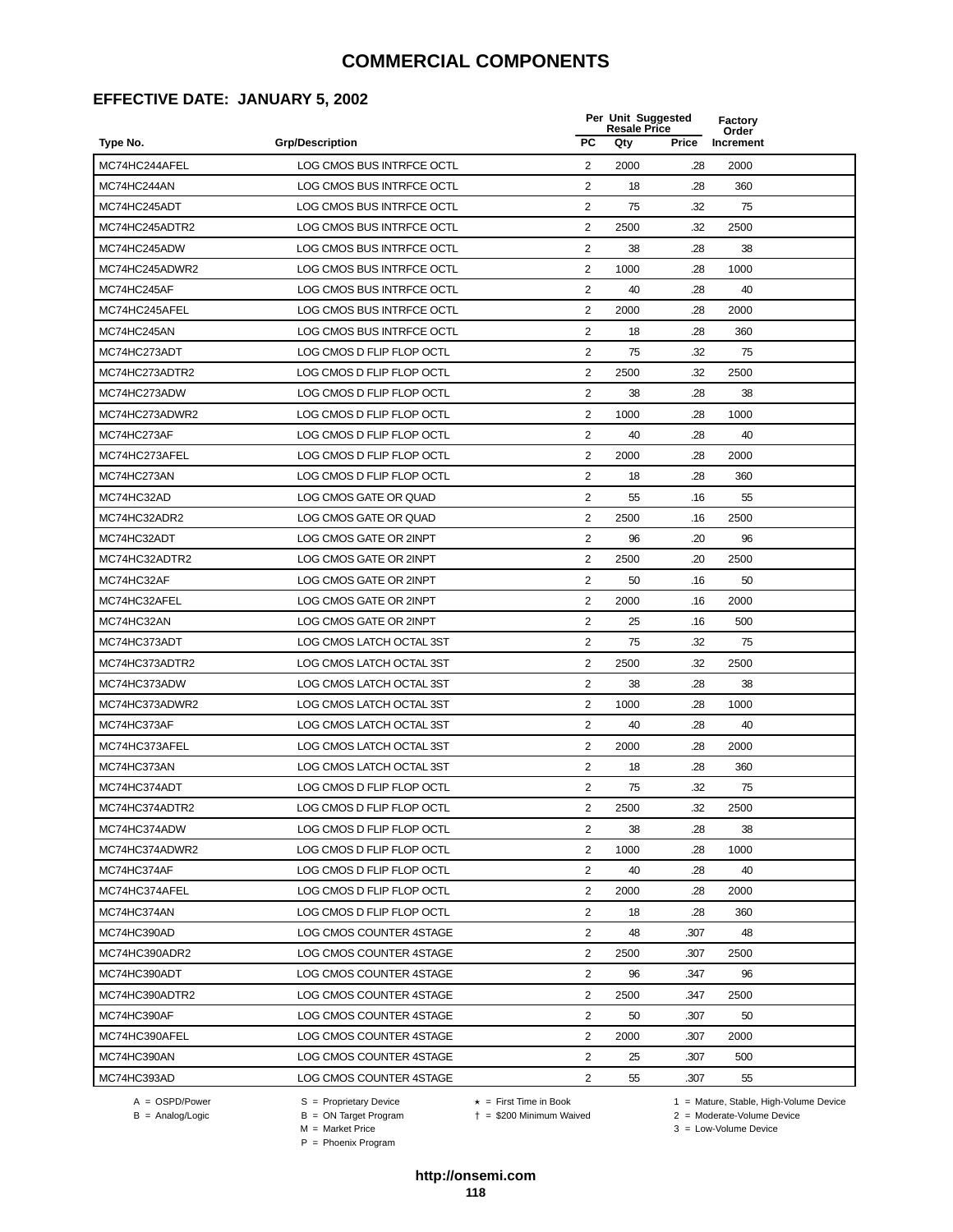#### **EFFECTIVE DATE: JANUARY 5, 2002**

|                 |                          |                | Per Unit Suggested<br><b>Resale Price</b> |              |                    |  |
|-----------------|--------------------------|----------------|-------------------------------------------|--------------|--------------------|--|
| Type No.        | <b>Grp/Description</b>   | <b>PC</b>      | Qty                                       | <b>Price</b> | Order<br>Increment |  |
| MC74HC393ADR2   | LOG CMOS COUNTER 4STAGE  | 2              | 2500                                      | .307         | 2500               |  |
| MC74HC393ADT    | LOG CMOS COUNTER 4STAGE  | 2              | 96                                        | .307         | 96                 |  |
| MC74HC393ADTR2  | LOG CMOS COUNTER 4STAGE  | 2              | 2500                                      | .307         | 2500               |  |
| MC74HC393AF     | LOG CMOS COUNTER 4STAGE  | 2              | 50                                        | .307         | 50                 |  |
| MC74HC393AFEL   | LOG CMOS COUNTER 4STAGE  | $\overline{c}$ | 2000                                      | .307         | 2000               |  |
| MC74HC393AN     | LOG CMOS COUNTER 4STAGE  | $\overline{2}$ | 25                                        | .307         | 500                |  |
| MC74HC4020AD    | LOG CMOS COUNTER 14STAGE | 2              | 48                                        | .293         | 48                 |  |
| MC74HC4020ADR2  | LOG CMOS COUNTER 14STAGE | $\overline{2}$ | 2500                                      | .293         | 2500               |  |
| MC74HC4020ADT   | LOG CMOS COUNTER 14STAGE | 2              | 96                                        | .333         | 96                 |  |
| MC74HC4020ADTR2 | LOG CMOS COUNTER 14STAGE | 2              | 2500                                      | .333         | 2500               |  |
| MC74HC4020AF    | LOG CMOS COUNTER 14STAGE | 2              | 50                                        | .293         | 50                 |  |
| MC74HC4020AFEL  | LOG CMOS COUNTER 14STAGE | 2              | 2000                                      | .293         | 2000               |  |
| MC74HC4020AN    | LOG CMOS COUNTER 14STAGE | $\overline{c}$ | 25                                        | .293         | 500                |  |
| MC74HC4040AD    | LOG CMOS COUNTER 12STAGE | $\overline{c}$ | 48                                        | .293         | 48                 |  |
| MC74HC4040ADR2  | LOG CMOS COUNTER 12STAGE | $\overline{2}$ | 2500                                      | .293         | 2500               |  |
| MC74HC4040ADT   | LOG CMOS COUNTER 12STAGE | $\overline{2}$ | 96                                        | .333         | 96                 |  |
| MC74HC4040ADTR2 | LOG CMOS COUNTER 12STAGE | 2              | 2500                                      | .333         | 2500               |  |
| MC74HC4040AF    | LOG CMOS COUNTER 12STAGE | $\overline{2}$ | 50                                        | .293         | 50                 |  |
| MC74HC4040AFEL  | LOG CMOS COUNTER 12STAGE | 2              | 2000                                      | .293         | 2000               |  |
| MC74HC4040AN    | LOG CMOS COUNTER 12STAGE | 2              | 25                                        | .293         | 500                |  |
| MC74HC4046AD    | LOG CMOS PHASE LOCK LOOP | 2              | 48                                        | .333         | 48                 |  |
| MC74HC4046ADR2  | LOG CMOS PHASE LOCK LOOP | 2              | 2500                                      | .333         | 2500               |  |
| MC74HC4046ADT   | LOG CMOS PHASE LOCK LOOP | 2              | 96                                        | .48          | 96                 |  |
| MC74HC4046ADTR2 | LOG CMOS PHASE LOCK LOOP | 2              | 2500                                      | .48          | 2500               |  |
| MC74HC4046AF    | LOG CMOS PHASE LOCK LOOP | $\overline{2}$ | 50                                        | .333         | 50                 |  |
| MC74HC4046AFEL  | LOG CMOS PHASE LOCK LOOP | $\overline{2}$ | 2000                                      | .333         | 2000               |  |
| MC74HC4046AN    | LOG CMOS PHASE LOCK LOOP | $\overline{2}$ | 25                                        | .387         | 500                |  |
| MC74HC4051AD    | LOG CMOS MLTIPLXR 8CHAN  | 2              | 48                                        | .333         | 48                 |  |
| MC74HC4051ADR2  | LOG CMOS MLTIPLXR 8CHAN  | 2              | 2500                                      | .333         | 2500               |  |
| MC74HC4051ADT   | LOG CMOS MLTIPLXR 8CHAN  | 2              | 96                                        | .373         | 96                 |  |
| MC74HC4051ADTR2 | LOG CMOS MLTIPLXR 8CHAN  | 2              | 2500                                      | .373         | 2500               |  |
| MC74HC4051ADW   | LOG CMOS MLTIPLXR 8CHAN  | 2              | 47                                        | .333         | 47                 |  |
| MC74HC4051ADWR2 | LOG CMOS MLTIPLXR 8CHAN  | $\overline{2}$ | 1000                                      | .333         | 1000               |  |
| MC74HC4051AF    | LOG CMOS MLTIPLXR 8CHAN  | $\overline{2}$ | 50                                        | .333         | 50                 |  |
| MC74HC4051AFEL  | LOG CMOS MLTIPLXR 8CHAN  | $\overline{2}$ | 2000                                      | .333         | 2000               |  |
| MC74HC4051AN    | LOG CMOS MLTIPLXR 8CHAN  | $\overline{c}$ | 25                                        | .333         | 500                |  |
| MC74HC4052AD    | LOG CMOS MLTIPLXR DUAL   | $\overline{c}$ | 48                                        | .333         | 48                 |  |
| MC74HC4052ADR2  | LOG CMOS MLTIPLXR DUAL   | 2              | $\mathbf{1}$                              | .333         | 2500               |  |
| MC74HC4052ADT   | LOG CMOS MLTIPLXR DUAL   | 2              | 96                                        | .373         | 96                 |  |
| MC74HC4052ADTR2 | LOG CMOS MLTIPLXR DUAL   | $\overline{c}$ | 2500                                      | .373         | 2500               |  |
| MC74HC4052ADW   | LOG CMOS MLTIPLXR DUAL   | 2              | 47                                        | .333         | 47                 |  |
| MC74HC4052ADWR2 | LOG CMOS MLTIPLXR DUAL   | 2              | 1000                                      | .333         | 1000               |  |
| MC74HC4052AF    | LOG CMOS MLTIPLXR DUAL   | $\overline{2}$ | 50                                        | .333         | 50                 |  |
| MC74HC4052AFEL  | LOG CMOS MLTIPLXR DUAL   | $\overline{2}$ | 2000                                      | .333         | 2000               |  |
| MC74HC4052AN    | LOG CMOS MLTIPLXR DUAL   | $\overline{c}$ | 25                                        | .333         | 500                |  |
|                 |                          |                |                                           |              |                    |  |

 $B = \text{Analog/Logic}$ <br>B = ON Target Program<br> $M = \text{Market Price}$ 

A = OSPD/Power S = Proprietary Device  $\star$  = First Time in Book 1 = Mature, Stable, High-Volume Device

 = \$200 Minimum Waived 2 = Moderate-Volume Device  $3 =$  Low-Volume Device

P = Phoenix Program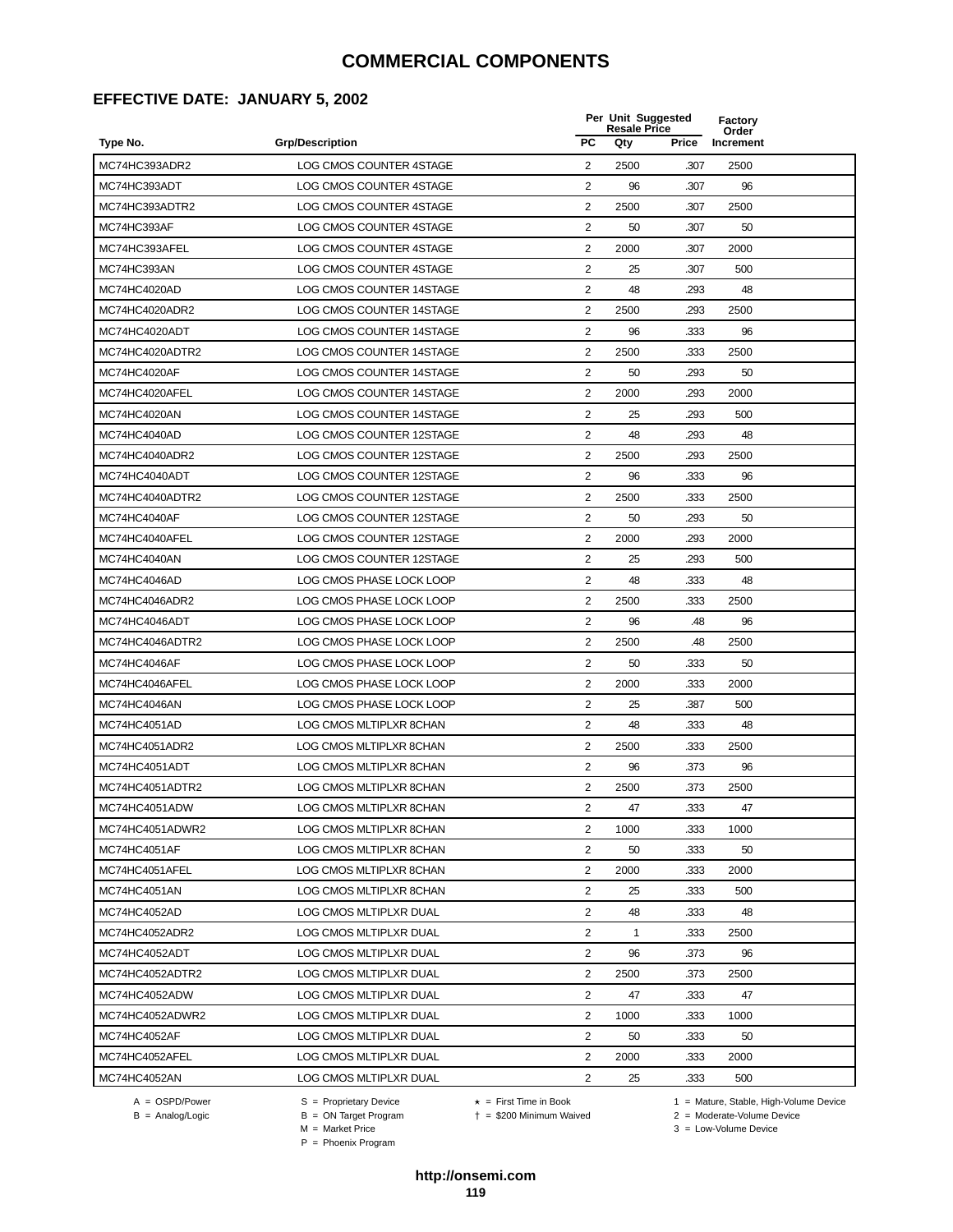#### **EFFECTIVE DATE: JANUARY 5, 2002**

|                 |                               |                         | Per Unit Suggested<br><b>Resale Price</b> |       |                    |   |
|-----------------|-------------------------------|-------------------------|-------------------------------------------|-------|--------------------|---|
| Type No.        | <b>Grp/Description</b>        | <b>PC</b>               | Qty                                       | Price | Order<br>Increment |   |
| MC74HC4053AD    | LOG CMOS MLTIPLXR TRPL        | 2                       | 48                                        | .333  | 48                 |   |
| MC74HC4053ADR2  | LOG CMOS MLTIPLXR TRPL        | 2                       | 2500                                      | .373  | 2500               |   |
| MC74HC4053ADT   | <b>LOG CMOS MLTIPLXR TRPL</b> | 2                       | 96                                        | .373  | 96                 |   |
| MC74HC4053ADTR2 | <b>LOG CMOS MLTIPLXR TRPL</b> | 2                       | 2500                                      | .373  | 2500               |   |
| MC74HC4053ADW   | LOG CMOS MLTIPLXR TRPL        | $\overline{\mathbf{c}}$ | 47                                        | .333  | 47                 |   |
| MC74HC4053ADWR2 | LOG CMOS MLTIPLXR TRPL        | $\overline{2}$          | 1000                                      | .333  | 1000               |   |
| MC74HC4053AF    | <b>LOG CMOS MLTIPLXR TRPL</b> | 2                       | 50                                        | .333  | 50                 |   |
| MC74HC4053AFEL  | LOG CMOS MLTIPLXR TRPL        | $\overline{2}$          | 2000                                      | .333  | 2000               |   |
| MC74HC4053AN    | <b>LOG CMOS MLTIPLXR TRPL</b> | 2                       | 25                                        | .333  | 500                |   |
| MC74HC4060AD    | LOG CMOS COUNTER 14STAGE      | 2                       | 48                                        | .293  | 48                 |   |
| MC74HC4060ADR2  | LOG CMOS COUNTER 14STAGE      | 2                       | 2500                                      | .293  | 2500               |   |
| MC74HC4060ADT   | LOG CMOS COUNTER 14STAGE      | 2                       | 96                                        | .333  | 96                 |   |
| MC74HC4060ADTR2 | LOG CMOS COUNTER 14STAGE      | 2                       | 2500                                      | .333  | 2500               |   |
| MC74HC4060AF    | LOG CMOS COUNTER 14STAGE      | $\overline{\mathbf{c}}$ | 50                                        | .293  | 50                 |   |
| MC74HC4060AFEL  | LOG CMOS COUNTER 14STAGE      | $\overline{2}$          | 2000                                      | .293  | 2000               |   |
| MC74HC4060AN    | LOG CMOS COUNTER 14STAGE      | $\overline{2}$          | 25                                        | .293  | 500                |   |
| MC74HC4066AD    | LOG CMOS MLTIPLXR QUAD        | $\overline{2}$          | 55                                        | .24   | 55                 |   |
| MC74HC4066ADR2  | LOG CMOS MLTIPLXR QUAD        | 2                       | 2500                                      | .24   | 2500               |   |
| MC74HC4066ADT   | LOG CMOS MLTIPLXR QUAD        | 2                       | 96                                        | .24   | 96                 |   |
| MC74HC4066ADTR2 | LOG CMOS MLTIPLXR QUAD        | 2                       | 2500                                      | .24   | 2500               |   |
| MC74HC4066AF    | LOG CMOS MLTIPLXR QUAD        | 2                       | 50                                        | .24   | 50                 |   |
| MC74HC4066AFEL  | LOG CMOS MLTIPLXR QUAD        | 2                       | 2000                                      | .24   | 2000               |   |
| MC74HC4066AN    | LOG CMOS MLTIPLXR QUAD        | 2                       | 25                                        | .24   | 500                |   |
| MC74HC4066D     | LOG CMOS MLTIPLXR QUAD        | 2                       | 55                                        | .24   | 55                 |   |
| MC74HC4066DR2   | LOG CMOS MLTIPLXR QUAD        | $\overline{2}$          | 2500                                      | .24   | 2500               |   |
| MC74HC4316AD    | LOG CMOS MLTIPLXR QUAD        | $\overline{2}$          | 48                                        | .387  | 48                 |   |
| MC74HC4316ADR2  | LOG CMOS MLTIPLXR QUAD        | 2                       | 2500                                      | .387  | 2500               |   |
| MC74HC4316ADT   | LOG CMOS MLTIPLXR QUAD        | 2                       | 96                                        | .387  | 96                 |   |
| MC74HC4316ADTR2 | LOG CMOS MLTIPLXR QUAD        | 2                       | 2500                                      | .387  | 2500               |   |
| MC74HC4316AF    | LOG CMOS MLTIPLXR QUAD        | 2                       | 50                                        | .387  | 50                 |   |
| MC74HC4316AFEL  | LOG CMOS MLTIPLXR QUAD        | 2                       | 2000                                      | .387  | 2000               |   |
| MC74HC4316AN    | LOG CMOS MLTIPLXR QUAD        | 2                       | 25                                        | .387  | 500                |   |
| MC74HC4538AD    | LOG CMOS MLTIVIBRT DUAL       | $\overline{2}$          | 48                                        | .293  | 48                 |   |
| MC74HC4538ADR2  | LOG CMOS MLTIVIBRT DUAL       | $\overline{2}$          | 2500                                      | .293  | 2500               |   |
| MC74HC4538ADT   | LOG CMOS MLTIVIBRT DUAL       | $\overline{2}$          | 96                                        | .333  | 96                 |   |
| MC74HC4538ADTR2 | LOG CMOS MLTIVIBRT DUAL       | $\overline{c}$          | 2500                                      | .333  | 2500               |   |
| MC74HC4538AF    | LOG CMOS MLTIVIBRT DUAL       | $\overline{c}$          | 50                                        | .293  | 50                 |   |
| MC74HC4538AFEL  | LOG CMOS MLTIVIBRT DUAL       | 2                       | 2000                                      | .293  | 2000               |   |
| MC74HC4538AN    | LOG CMOS MLTIVIBRT DUAL       | $\overline{2}$          | 25                                        | .293  | 500                |   |
| MC74HC4851AD    | LOG CMOS MLTIPLXR ANALOG      | $\overline{c}$          | 48                                        | .88   | 48                 | S |
| MC74HC4851ADR2  | LOG CMOS MLTIPLXR ANALOG      | $\overline{2}$          | 2500                                      | .88   | 2500               | S |
| MC74HC4851ADT   | LOG CMOS MLTIPLXR ANALOG      | 2                       | 96                                        | .92   | 96                 | S |
| MC74HC4851ADTR2 | LOG CMOS MLTIPLXR ANALOG      | $\overline{2}$          | 2500                                      | .92   | 2500               | S |
| MC74HC4851ADW   | LOG CMOS MLTIPLXR ANALOG      | $\overline{2}$          | 47                                        | .88   | 47                 | S |
| MC74HC4851ADWR2 | LOG CMOS MLTIPLXR ANALOG      | 2                       | 1000                                      | .88   | 1000               | S |
|                 |                               |                         |                                           |       |                    |   |

 $B = \text{Analog/Logic}$ <br>B = ON Target Program<br> $M = \text{Market Price}$ 

A = OSPD/Power S = Proprietary Device  $\star$  = First Time in Book 1 = Mature, Stable, High-Volume Device = \$200 Minimum Waived 2 = Moderate-Volume Device

P = Phoenix Program

 $3 =$  Low-Volume Device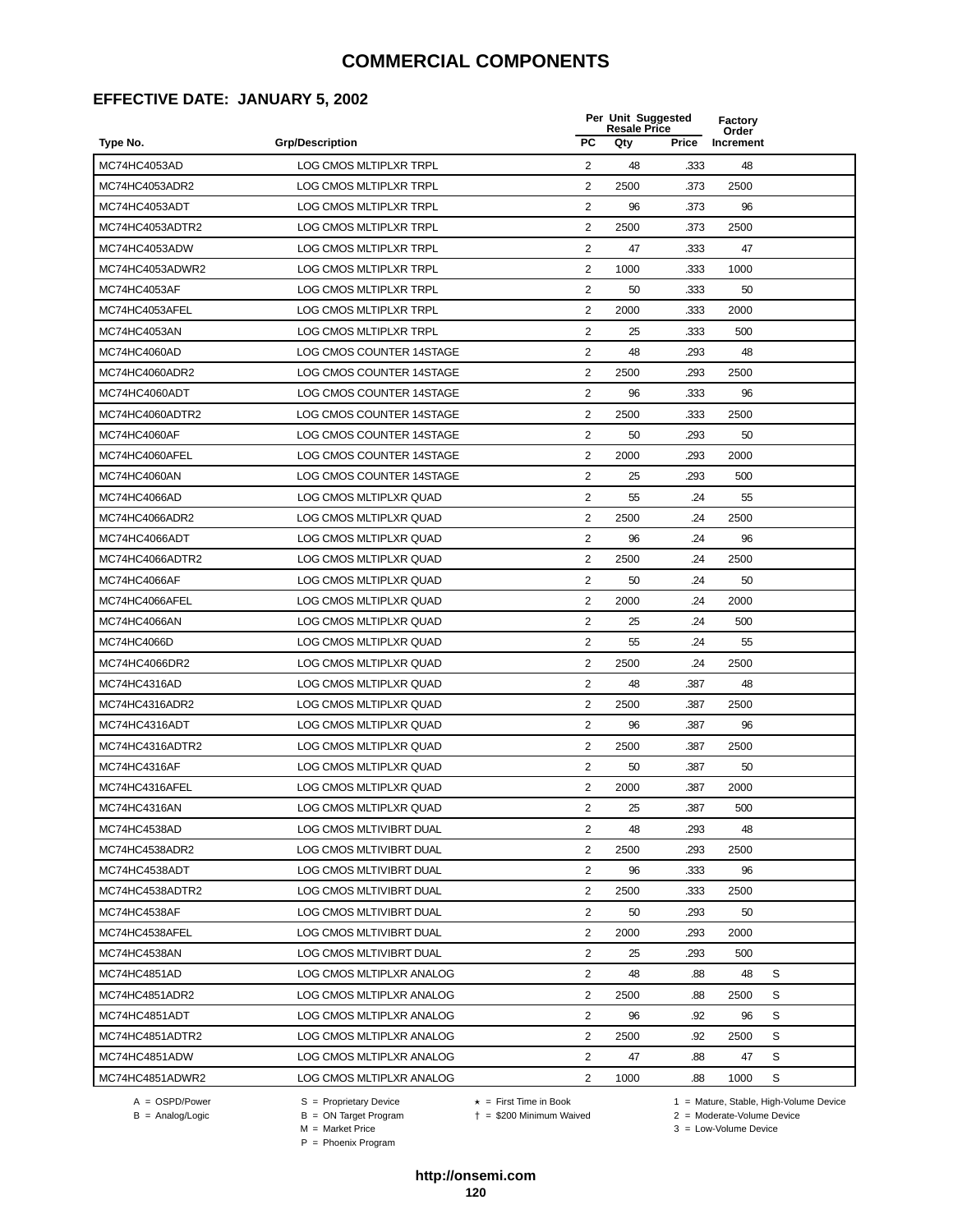#### **EFFECTIVE DATE: JANUARY 5, 2002**

| <b>PC</b><br><b>Grp/Description</b><br>Qty<br><b>Price</b><br>Increment<br>Type No.<br>MC74HC4851AN<br>LOG CMOS MLTIPLXR ANALOG<br>2<br>S<br>25<br>.88<br>25<br>S<br>MC74HC4852AD<br>LOG CMOS MLTIPLXR ANALOG<br>2<br>48<br>.88<br>48<br>S<br>$\overline{2}$<br>MC74HC4852ADR2<br>LOG CMOS MLTIPLXR ANALOG<br>2500<br>.88<br>2500<br>S<br>$\overline{c}$<br>MC74HC4852ADT<br>LOG CMOS MLTIPLXR ANALOG<br>96<br>.92<br>96<br>$\overline{2}$<br>S<br>MC74HC4852ADTR2<br>LOG CMOS MLTIPLXR ANALOG<br>2500<br>.92<br>2500<br>$\overline{2}$<br>S<br>LOG CMOS MLTIPLXR ANALOG<br>25<br>.88<br>MC74HC4852AN<br>25<br>$\overline{2}$<br>75<br>.387<br>75<br>MC74HC540ADT<br>LOG OCT 3ST INV BUF LINE<br>$\overline{2}$<br>38<br>38<br>MC74HC540ADW<br>LOG CMOS BUS INTRFCE OCTL<br>.347<br>2<br>MC74HC540ADWR2<br>LOG CMOS BUS INTRFCE OCTL<br>1000<br>.347<br>1000<br>MC74HC540AF<br>2<br>40<br>LOG CMOS BUS INTRFCE OCTL<br>.347<br>40<br>MC74HC540AFEL<br>LOG CMOS BUS INTRFCE OCTL<br>2<br>2000<br>.347<br>2000<br>$\overline{2}$<br>MC74HC540AN<br>LOG CMOS BUS INTRFCE OCTL<br>18<br>.347<br>360<br>$\overline{2}$<br>75<br>MC74HC541ADT<br>LOG CMOS BUS INTRFCE OCTL<br>.387<br>75<br>$\overline{2}$<br>MC74HC541ADTR2<br>LOG CMOS BUS INTRFCE OCTL<br>2500<br>.387<br>2500<br>2<br>MC74HC541ADW<br>LOG CMOS BUS INTRFCE OCTL<br>38<br>.347<br>38<br>$\overline{2}$<br>1000<br>MC74HC541ADWR2<br>LOG CMOS BUS INTRFCE OCTL<br>1000<br>.347<br>2<br>40<br>MC74HC541AF<br>LOG CMOS BUS INTRFCE OCTL<br>.347<br>40<br>$\overline{2}$<br>MC74HC541AFEL<br>LOG CMOS BUS INTRFCE OCTL<br>2000<br>.347<br>2000<br>2<br>MC74HC541AN<br>LOG CMOS BUS INTRFCE OCTL<br>18<br>.347<br>360<br>MC74HC573ADT<br>LOG CMOS TRANS LATCH OCTL<br>2<br>75<br>.32<br>75<br>$\overline{2}$<br>MC74HC573ADTR2<br>LOG CMOS TRANS LATCH OCTL<br>2500<br>.32<br>2500<br>$\overline{2}$<br>MC74HC573ADW<br>LOG CMOS TRANS LATCH OCTL<br>38<br>.28<br>38<br>$\overline{2}$<br>MC74HC573ADWR2<br>LOG CMOS TRANS LATCH OCTL<br>1000<br>.28<br>1000<br>$\mathbf{2}$<br>LOG CMOS TRANS LATCH OCTL<br>40<br>.28<br>MC74HC573AF<br>40<br>$\overline{2}$<br>2000<br>.28<br>2000<br>MC74HC573AFEL<br>LOG CMOS TRANS LATCH OCTL<br>2<br>18<br>.28<br>MC74HC573AN<br>LOG CMOS TRANS LATCH OCTL<br>360<br>$\overline{c}$<br>75<br>.32<br>75<br>MC74HC574ADT<br>LOG CMOS D FLIP FLOP OCTL<br>$\overline{2}$<br>.32<br>2500<br>MC74HC574ADTR2<br>LOG CMOS D FLIP FLOP OCTL<br>2500<br>MC74HC574ADW<br>LOG CMOS D FLIP FLOP OCTL<br>2<br>38<br>.28<br>38<br>2<br>.28<br>MC74HC574ADWR2<br>LOG CMOS D FLIP FLOP OCTL<br>1000<br>1000<br>$\overline{2}$<br>MC74HC574AF<br>LOG CMOS D FLIP FLOP OCTL<br>40<br>.28<br>40<br>$\overline{\mathbf{c}}$<br>MC74HC574AFEL<br>LOG CMOS D FLIP FLOP OCTL<br>2000<br>.28<br>2000<br>LOG CMOS D FLIP FLOP OCTL<br>2<br>18<br>.28<br>MC74HC574AN<br>360<br>$\overline{2}$<br>48<br>.347<br>MC74HC589AD<br>LOG CMOS SHIFT REG 8BIT<br>48<br>2<br>2500<br>2500<br>MC74HC589ADR2<br>LOG CMOS SHIFT REG 8BIT<br>.347<br>2<br>MC74HC589ADT<br>LOG CMOS SHIFT REG 8BIT<br>96<br>.387<br>96<br>2<br>2500<br>.387<br>2500<br>MC74HC589ADTR2<br>LOG CMOS SHIFT REG 8BIT<br>2<br>50<br>50<br>MC74HC589AF<br>LOG CMOS SHIFT REG 8BIT<br>.347<br>$\overline{2}$<br>2000<br>.347<br>2000<br>MC74HC589AFEL<br>LOG CMOS SHIFT REG 8BIT<br>2<br>MC74HC589AN<br>LOG CMOS SHIFT REG 8BIT<br>25<br>.347<br>500<br>$\overline{2}$<br>48<br>MC74HC595AD<br>LOG CMOS SHIFT REG 8BIT<br>.293<br>48<br>$\overline{2}$<br>LOG CMOS SHIFT REG 8BIT<br>2500<br>.293<br>2500<br>MC74HC595ADR2<br>2<br>96<br>.333<br>96<br>MC74HC595ADT<br>LOG CMOS SHIFT REG 8BIT<br>2<br>2500<br>.333<br>2500<br>MC74HC595ADTR2<br>LOG CMOS SHIFT REG 8BIT<br>$\overline{2}$<br>MC74HC595AF<br>LOG CMOS SHIFT REG 8BIT<br>50<br>.293<br>50 |  | Per Unit Suggested<br><b>Resale Price</b> | Factory<br>Order |  |
|-----------------------------------------------------------------------------------------------------------------------------------------------------------------------------------------------------------------------------------------------------------------------------------------------------------------------------------------------------------------------------------------------------------------------------------------------------------------------------------------------------------------------------------------------------------------------------------------------------------------------------------------------------------------------------------------------------------------------------------------------------------------------------------------------------------------------------------------------------------------------------------------------------------------------------------------------------------------------------------------------------------------------------------------------------------------------------------------------------------------------------------------------------------------------------------------------------------------------------------------------------------------------------------------------------------------------------------------------------------------------------------------------------------------------------------------------------------------------------------------------------------------------------------------------------------------------------------------------------------------------------------------------------------------------------------------------------------------------------------------------------------------------------------------------------------------------------------------------------------------------------------------------------------------------------------------------------------------------------------------------------------------------------------------------------------------------------------------------------------------------------------------------------------------------------------------------------------------------------------------------------------------------------------------------------------------------------------------------------------------------------------------------------------------------------------------------------------------------------------------------------------------------------------------------------------------------------------------------------------------------------------------------------------------------------------------------------------------------------------------------------------------------------------------------------------------------------------------------------------------------------------------------------------------------------------------------------------------------------------------------------------------------------------------------------------------------------------------------------------------------------------------------------------------------------------------------------------------------------------------------------------------------------------------------------------------------------------------------------------------------------------------------------------------------------------------------------------------------------------------------------------------------------------------------------------------------------------------------------------------------------------------------------------------------------------------------------------------------------------------------------------------------------------------|--|-------------------------------------------|------------------|--|
|                                                                                                                                                                                                                                                                                                                                                                                                                                                                                                                                                                                                                                                                                                                                                                                                                                                                                                                                                                                                                                                                                                                                                                                                                                                                                                                                                                                                                                                                                                                                                                                                                                                                                                                                                                                                                                                                                                                                                                                                                                                                                                                                                                                                                                                                                                                                                                                                                                                                                                                                                                                                                                                                                                                                                                                                                                                                                                                                                                                                                                                                                                                                                                                                                                                                                                                                                                                                                                                                                                                                                                                                                                                                                                                                                                                         |  |                                           |                  |  |
|                                                                                                                                                                                                                                                                                                                                                                                                                                                                                                                                                                                                                                                                                                                                                                                                                                                                                                                                                                                                                                                                                                                                                                                                                                                                                                                                                                                                                                                                                                                                                                                                                                                                                                                                                                                                                                                                                                                                                                                                                                                                                                                                                                                                                                                                                                                                                                                                                                                                                                                                                                                                                                                                                                                                                                                                                                                                                                                                                                                                                                                                                                                                                                                                                                                                                                                                                                                                                                                                                                                                                                                                                                                                                                                                                                                         |  |                                           |                  |  |
|                                                                                                                                                                                                                                                                                                                                                                                                                                                                                                                                                                                                                                                                                                                                                                                                                                                                                                                                                                                                                                                                                                                                                                                                                                                                                                                                                                                                                                                                                                                                                                                                                                                                                                                                                                                                                                                                                                                                                                                                                                                                                                                                                                                                                                                                                                                                                                                                                                                                                                                                                                                                                                                                                                                                                                                                                                                                                                                                                                                                                                                                                                                                                                                                                                                                                                                                                                                                                                                                                                                                                                                                                                                                                                                                                                                         |  |                                           |                  |  |
|                                                                                                                                                                                                                                                                                                                                                                                                                                                                                                                                                                                                                                                                                                                                                                                                                                                                                                                                                                                                                                                                                                                                                                                                                                                                                                                                                                                                                                                                                                                                                                                                                                                                                                                                                                                                                                                                                                                                                                                                                                                                                                                                                                                                                                                                                                                                                                                                                                                                                                                                                                                                                                                                                                                                                                                                                                                                                                                                                                                                                                                                                                                                                                                                                                                                                                                                                                                                                                                                                                                                                                                                                                                                                                                                                                                         |  |                                           |                  |  |
|                                                                                                                                                                                                                                                                                                                                                                                                                                                                                                                                                                                                                                                                                                                                                                                                                                                                                                                                                                                                                                                                                                                                                                                                                                                                                                                                                                                                                                                                                                                                                                                                                                                                                                                                                                                                                                                                                                                                                                                                                                                                                                                                                                                                                                                                                                                                                                                                                                                                                                                                                                                                                                                                                                                                                                                                                                                                                                                                                                                                                                                                                                                                                                                                                                                                                                                                                                                                                                                                                                                                                                                                                                                                                                                                                                                         |  |                                           |                  |  |
|                                                                                                                                                                                                                                                                                                                                                                                                                                                                                                                                                                                                                                                                                                                                                                                                                                                                                                                                                                                                                                                                                                                                                                                                                                                                                                                                                                                                                                                                                                                                                                                                                                                                                                                                                                                                                                                                                                                                                                                                                                                                                                                                                                                                                                                                                                                                                                                                                                                                                                                                                                                                                                                                                                                                                                                                                                                                                                                                                                                                                                                                                                                                                                                                                                                                                                                                                                                                                                                                                                                                                                                                                                                                                                                                                                                         |  |                                           |                  |  |
|                                                                                                                                                                                                                                                                                                                                                                                                                                                                                                                                                                                                                                                                                                                                                                                                                                                                                                                                                                                                                                                                                                                                                                                                                                                                                                                                                                                                                                                                                                                                                                                                                                                                                                                                                                                                                                                                                                                                                                                                                                                                                                                                                                                                                                                                                                                                                                                                                                                                                                                                                                                                                                                                                                                                                                                                                                                                                                                                                                                                                                                                                                                                                                                                                                                                                                                                                                                                                                                                                                                                                                                                                                                                                                                                                                                         |  |                                           |                  |  |
|                                                                                                                                                                                                                                                                                                                                                                                                                                                                                                                                                                                                                                                                                                                                                                                                                                                                                                                                                                                                                                                                                                                                                                                                                                                                                                                                                                                                                                                                                                                                                                                                                                                                                                                                                                                                                                                                                                                                                                                                                                                                                                                                                                                                                                                                                                                                                                                                                                                                                                                                                                                                                                                                                                                                                                                                                                                                                                                                                                                                                                                                                                                                                                                                                                                                                                                                                                                                                                                                                                                                                                                                                                                                                                                                                                                         |  |                                           |                  |  |
|                                                                                                                                                                                                                                                                                                                                                                                                                                                                                                                                                                                                                                                                                                                                                                                                                                                                                                                                                                                                                                                                                                                                                                                                                                                                                                                                                                                                                                                                                                                                                                                                                                                                                                                                                                                                                                                                                                                                                                                                                                                                                                                                                                                                                                                                                                                                                                                                                                                                                                                                                                                                                                                                                                                                                                                                                                                                                                                                                                                                                                                                                                                                                                                                                                                                                                                                                                                                                                                                                                                                                                                                                                                                                                                                                                                         |  |                                           |                  |  |
|                                                                                                                                                                                                                                                                                                                                                                                                                                                                                                                                                                                                                                                                                                                                                                                                                                                                                                                                                                                                                                                                                                                                                                                                                                                                                                                                                                                                                                                                                                                                                                                                                                                                                                                                                                                                                                                                                                                                                                                                                                                                                                                                                                                                                                                                                                                                                                                                                                                                                                                                                                                                                                                                                                                                                                                                                                                                                                                                                                                                                                                                                                                                                                                                                                                                                                                                                                                                                                                                                                                                                                                                                                                                                                                                                                                         |  |                                           |                  |  |
|                                                                                                                                                                                                                                                                                                                                                                                                                                                                                                                                                                                                                                                                                                                                                                                                                                                                                                                                                                                                                                                                                                                                                                                                                                                                                                                                                                                                                                                                                                                                                                                                                                                                                                                                                                                                                                                                                                                                                                                                                                                                                                                                                                                                                                                                                                                                                                                                                                                                                                                                                                                                                                                                                                                                                                                                                                                                                                                                                                                                                                                                                                                                                                                                                                                                                                                                                                                                                                                                                                                                                                                                                                                                                                                                                                                         |  |                                           |                  |  |
|                                                                                                                                                                                                                                                                                                                                                                                                                                                                                                                                                                                                                                                                                                                                                                                                                                                                                                                                                                                                                                                                                                                                                                                                                                                                                                                                                                                                                                                                                                                                                                                                                                                                                                                                                                                                                                                                                                                                                                                                                                                                                                                                                                                                                                                                                                                                                                                                                                                                                                                                                                                                                                                                                                                                                                                                                                                                                                                                                                                                                                                                                                                                                                                                                                                                                                                                                                                                                                                                                                                                                                                                                                                                                                                                                                                         |  |                                           |                  |  |
|                                                                                                                                                                                                                                                                                                                                                                                                                                                                                                                                                                                                                                                                                                                                                                                                                                                                                                                                                                                                                                                                                                                                                                                                                                                                                                                                                                                                                                                                                                                                                                                                                                                                                                                                                                                                                                                                                                                                                                                                                                                                                                                                                                                                                                                                                                                                                                                                                                                                                                                                                                                                                                                                                                                                                                                                                                                                                                                                                                                                                                                                                                                                                                                                                                                                                                                                                                                                                                                                                                                                                                                                                                                                                                                                                                                         |  |                                           |                  |  |
|                                                                                                                                                                                                                                                                                                                                                                                                                                                                                                                                                                                                                                                                                                                                                                                                                                                                                                                                                                                                                                                                                                                                                                                                                                                                                                                                                                                                                                                                                                                                                                                                                                                                                                                                                                                                                                                                                                                                                                                                                                                                                                                                                                                                                                                                                                                                                                                                                                                                                                                                                                                                                                                                                                                                                                                                                                                                                                                                                                                                                                                                                                                                                                                                                                                                                                                                                                                                                                                                                                                                                                                                                                                                                                                                                                                         |  |                                           |                  |  |
|                                                                                                                                                                                                                                                                                                                                                                                                                                                                                                                                                                                                                                                                                                                                                                                                                                                                                                                                                                                                                                                                                                                                                                                                                                                                                                                                                                                                                                                                                                                                                                                                                                                                                                                                                                                                                                                                                                                                                                                                                                                                                                                                                                                                                                                                                                                                                                                                                                                                                                                                                                                                                                                                                                                                                                                                                                                                                                                                                                                                                                                                                                                                                                                                                                                                                                                                                                                                                                                                                                                                                                                                                                                                                                                                                                                         |  |                                           |                  |  |
|                                                                                                                                                                                                                                                                                                                                                                                                                                                                                                                                                                                                                                                                                                                                                                                                                                                                                                                                                                                                                                                                                                                                                                                                                                                                                                                                                                                                                                                                                                                                                                                                                                                                                                                                                                                                                                                                                                                                                                                                                                                                                                                                                                                                                                                                                                                                                                                                                                                                                                                                                                                                                                                                                                                                                                                                                                                                                                                                                                                                                                                                                                                                                                                                                                                                                                                                                                                                                                                                                                                                                                                                                                                                                                                                                                                         |  |                                           |                  |  |
|                                                                                                                                                                                                                                                                                                                                                                                                                                                                                                                                                                                                                                                                                                                                                                                                                                                                                                                                                                                                                                                                                                                                                                                                                                                                                                                                                                                                                                                                                                                                                                                                                                                                                                                                                                                                                                                                                                                                                                                                                                                                                                                                                                                                                                                                                                                                                                                                                                                                                                                                                                                                                                                                                                                                                                                                                                                                                                                                                                                                                                                                                                                                                                                                                                                                                                                                                                                                                                                                                                                                                                                                                                                                                                                                                                                         |  |                                           |                  |  |
|                                                                                                                                                                                                                                                                                                                                                                                                                                                                                                                                                                                                                                                                                                                                                                                                                                                                                                                                                                                                                                                                                                                                                                                                                                                                                                                                                                                                                                                                                                                                                                                                                                                                                                                                                                                                                                                                                                                                                                                                                                                                                                                                                                                                                                                                                                                                                                                                                                                                                                                                                                                                                                                                                                                                                                                                                                                                                                                                                                                                                                                                                                                                                                                                                                                                                                                                                                                                                                                                                                                                                                                                                                                                                                                                                                                         |  |                                           |                  |  |
|                                                                                                                                                                                                                                                                                                                                                                                                                                                                                                                                                                                                                                                                                                                                                                                                                                                                                                                                                                                                                                                                                                                                                                                                                                                                                                                                                                                                                                                                                                                                                                                                                                                                                                                                                                                                                                                                                                                                                                                                                                                                                                                                                                                                                                                                                                                                                                                                                                                                                                                                                                                                                                                                                                                                                                                                                                                                                                                                                                                                                                                                                                                                                                                                                                                                                                                                                                                                                                                                                                                                                                                                                                                                                                                                                                                         |  |                                           |                  |  |
|                                                                                                                                                                                                                                                                                                                                                                                                                                                                                                                                                                                                                                                                                                                                                                                                                                                                                                                                                                                                                                                                                                                                                                                                                                                                                                                                                                                                                                                                                                                                                                                                                                                                                                                                                                                                                                                                                                                                                                                                                                                                                                                                                                                                                                                                                                                                                                                                                                                                                                                                                                                                                                                                                                                                                                                                                                                                                                                                                                                                                                                                                                                                                                                                                                                                                                                                                                                                                                                                                                                                                                                                                                                                                                                                                                                         |  |                                           |                  |  |
|                                                                                                                                                                                                                                                                                                                                                                                                                                                                                                                                                                                                                                                                                                                                                                                                                                                                                                                                                                                                                                                                                                                                                                                                                                                                                                                                                                                                                                                                                                                                                                                                                                                                                                                                                                                                                                                                                                                                                                                                                                                                                                                                                                                                                                                                                                                                                                                                                                                                                                                                                                                                                                                                                                                                                                                                                                                                                                                                                                                                                                                                                                                                                                                                                                                                                                                                                                                                                                                                                                                                                                                                                                                                                                                                                                                         |  |                                           |                  |  |
|                                                                                                                                                                                                                                                                                                                                                                                                                                                                                                                                                                                                                                                                                                                                                                                                                                                                                                                                                                                                                                                                                                                                                                                                                                                                                                                                                                                                                                                                                                                                                                                                                                                                                                                                                                                                                                                                                                                                                                                                                                                                                                                                                                                                                                                                                                                                                                                                                                                                                                                                                                                                                                                                                                                                                                                                                                                                                                                                                                                                                                                                                                                                                                                                                                                                                                                                                                                                                                                                                                                                                                                                                                                                                                                                                                                         |  |                                           |                  |  |
|                                                                                                                                                                                                                                                                                                                                                                                                                                                                                                                                                                                                                                                                                                                                                                                                                                                                                                                                                                                                                                                                                                                                                                                                                                                                                                                                                                                                                                                                                                                                                                                                                                                                                                                                                                                                                                                                                                                                                                                                                                                                                                                                                                                                                                                                                                                                                                                                                                                                                                                                                                                                                                                                                                                                                                                                                                                                                                                                                                                                                                                                                                                                                                                                                                                                                                                                                                                                                                                                                                                                                                                                                                                                                                                                                                                         |  |                                           |                  |  |
|                                                                                                                                                                                                                                                                                                                                                                                                                                                                                                                                                                                                                                                                                                                                                                                                                                                                                                                                                                                                                                                                                                                                                                                                                                                                                                                                                                                                                                                                                                                                                                                                                                                                                                                                                                                                                                                                                                                                                                                                                                                                                                                                                                                                                                                                                                                                                                                                                                                                                                                                                                                                                                                                                                                                                                                                                                                                                                                                                                                                                                                                                                                                                                                                                                                                                                                                                                                                                                                                                                                                                                                                                                                                                                                                                                                         |  |                                           |                  |  |
|                                                                                                                                                                                                                                                                                                                                                                                                                                                                                                                                                                                                                                                                                                                                                                                                                                                                                                                                                                                                                                                                                                                                                                                                                                                                                                                                                                                                                                                                                                                                                                                                                                                                                                                                                                                                                                                                                                                                                                                                                                                                                                                                                                                                                                                                                                                                                                                                                                                                                                                                                                                                                                                                                                                                                                                                                                                                                                                                                                                                                                                                                                                                                                                                                                                                                                                                                                                                                                                                                                                                                                                                                                                                                                                                                                                         |  |                                           |                  |  |
|                                                                                                                                                                                                                                                                                                                                                                                                                                                                                                                                                                                                                                                                                                                                                                                                                                                                                                                                                                                                                                                                                                                                                                                                                                                                                                                                                                                                                                                                                                                                                                                                                                                                                                                                                                                                                                                                                                                                                                                                                                                                                                                                                                                                                                                                                                                                                                                                                                                                                                                                                                                                                                                                                                                                                                                                                                                                                                                                                                                                                                                                                                                                                                                                                                                                                                                                                                                                                                                                                                                                                                                                                                                                                                                                                                                         |  |                                           |                  |  |
|                                                                                                                                                                                                                                                                                                                                                                                                                                                                                                                                                                                                                                                                                                                                                                                                                                                                                                                                                                                                                                                                                                                                                                                                                                                                                                                                                                                                                                                                                                                                                                                                                                                                                                                                                                                                                                                                                                                                                                                                                                                                                                                                                                                                                                                                                                                                                                                                                                                                                                                                                                                                                                                                                                                                                                                                                                                                                                                                                                                                                                                                                                                                                                                                                                                                                                                                                                                                                                                                                                                                                                                                                                                                                                                                                                                         |  |                                           |                  |  |
|                                                                                                                                                                                                                                                                                                                                                                                                                                                                                                                                                                                                                                                                                                                                                                                                                                                                                                                                                                                                                                                                                                                                                                                                                                                                                                                                                                                                                                                                                                                                                                                                                                                                                                                                                                                                                                                                                                                                                                                                                                                                                                                                                                                                                                                                                                                                                                                                                                                                                                                                                                                                                                                                                                                                                                                                                                                                                                                                                                                                                                                                                                                                                                                                                                                                                                                                                                                                                                                                                                                                                                                                                                                                                                                                                                                         |  |                                           |                  |  |
|                                                                                                                                                                                                                                                                                                                                                                                                                                                                                                                                                                                                                                                                                                                                                                                                                                                                                                                                                                                                                                                                                                                                                                                                                                                                                                                                                                                                                                                                                                                                                                                                                                                                                                                                                                                                                                                                                                                                                                                                                                                                                                                                                                                                                                                                                                                                                                                                                                                                                                                                                                                                                                                                                                                                                                                                                                                                                                                                                                                                                                                                                                                                                                                                                                                                                                                                                                                                                                                                                                                                                                                                                                                                                                                                                                                         |  |                                           |                  |  |
|                                                                                                                                                                                                                                                                                                                                                                                                                                                                                                                                                                                                                                                                                                                                                                                                                                                                                                                                                                                                                                                                                                                                                                                                                                                                                                                                                                                                                                                                                                                                                                                                                                                                                                                                                                                                                                                                                                                                                                                                                                                                                                                                                                                                                                                                                                                                                                                                                                                                                                                                                                                                                                                                                                                                                                                                                                                                                                                                                                                                                                                                                                                                                                                                                                                                                                                                                                                                                                                                                                                                                                                                                                                                                                                                                                                         |  |                                           |                  |  |
|                                                                                                                                                                                                                                                                                                                                                                                                                                                                                                                                                                                                                                                                                                                                                                                                                                                                                                                                                                                                                                                                                                                                                                                                                                                                                                                                                                                                                                                                                                                                                                                                                                                                                                                                                                                                                                                                                                                                                                                                                                                                                                                                                                                                                                                                                                                                                                                                                                                                                                                                                                                                                                                                                                                                                                                                                                                                                                                                                                                                                                                                                                                                                                                                                                                                                                                                                                                                                                                                                                                                                                                                                                                                                                                                                                                         |  |                                           |                  |  |
|                                                                                                                                                                                                                                                                                                                                                                                                                                                                                                                                                                                                                                                                                                                                                                                                                                                                                                                                                                                                                                                                                                                                                                                                                                                                                                                                                                                                                                                                                                                                                                                                                                                                                                                                                                                                                                                                                                                                                                                                                                                                                                                                                                                                                                                                                                                                                                                                                                                                                                                                                                                                                                                                                                                                                                                                                                                                                                                                                                                                                                                                                                                                                                                                                                                                                                                                                                                                                                                                                                                                                                                                                                                                                                                                                                                         |  |                                           |                  |  |
|                                                                                                                                                                                                                                                                                                                                                                                                                                                                                                                                                                                                                                                                                                                                                                                                                                                                                                                                                                                                                                                                                                                                                                                                                                                                                                                                                                                                                                                                                                                                                                                                                                                                                                                                                                                                                                                                                                                                                                                                                                                                                                                                                                                                                                                                                                                                                                                                                                                                                                                                                                                                                                                                                                                                                                                                                                                                                                                                                                                                                                                                                                                                                                                                                                                                                                                                                                                                                                                                                                                                                                                                                                                                                                                                                                                         |  |                                           |                  |  |
|                                                                                                                                                                                                                                                                                                                                                                                                                                                                                                                                                                                                                                                                                                                                                                                                                                                                                                                                                                                                                                                                                                                                                                                                                                                                                                                                                                                                                                                                                                                                                                                                                                                                                                                                                                                                                                                                                                                                                                                                                                                                                                                                                                                                                                                                                                                                                                                                                                                                                                                                                                                                                                                                                                                                                                                                                                                                                                                                                                                                                                                                                                                                                                                                                                                                                                                                                                                                                                                                                                                                                                                                                                                                                                                                                                                         |  |                                           |                  |  |
|                                                                                                                                                                                                                                                                                                                                                                                                                                                                                                                                                                                                                                                                                                                                                                                                                                                                                                                                                                                                                                                                                                                                                                                                                                                                                                                                                                                                                                                                                                                                                                                                                                                                                                                                                                                                                                                                                                                                                                                                                                                                                                                                                                                                                                                                                                                                                                                                                                                                                                                                                                                                                                                                                                                                                                                                                                                                                                                                                                                                                                                                                                                                                                                                                                                                                                                                                                                                                                                                                                                                                                                                                                                                                                                                                                                         |  |                                           |                  |  |
|                                                                                                                                                                                                                                                                                                                                                                                                                                                                                                                                                                                                                                                                                                                                                                                                                                                                                                                                                                                                                                                                                                                                                                                                                                                                                                                                                                                                                                                                                                                                                                                                                                                                                                                                                                                                                                                                                                                                                                                                                                                                                                                                                                                                                                                                                                                                                                                                                                                                                                                                                                                                                                                                                                                                                                                                                                                                                                                                                                                                                                                                                                                                                                                                                                                                                                                                                                                                                                                                                                                                                                                                                                                                                                                                                                                         |  |                                           |                  |  |
|                                                                                                                                                                                                                                                                                                                                                                                                                                                                                                                                                                                                                                                                                                                                                                                                                                                                                                                                                                                                                                                                                                                                                                                                                                                                                                                                                                                                                                                                                                                                                                                                                                                                                                                                                                                                                                                                                                                                                                                                                                                                                                                                                                                                                                                                                                                                                                                                                                                                                                                                                                                                                                                                                                                                                                                                                                                                                                                                                                                                                                                                                                                                                                                                                                                                                                                                                                                                                                                                                                                                                                                                                                                                                                                                                                                         |  |                                           |                  |  |
|                                                                                                                                                                                                                                                                                                                                                                                                                                                                                                                                                                                                                                                                                                                                                                                                                                                                                                                                                                                                                                                                                                                                                                                                                                                                                                                                                                                                                                                                                                                                                                                                                                                                                                                                                                                                                                                                                                                                                                                                                                                                                                                                                                                                                                                                                                                                                                                                                                                                                                                                                                                                                                                                                                                                                                                                                                                                                                                                                                                                                                                                                                                                                                                                                                                                                                                                                                                                                                                                                                                                                                                                                                                                                                                                                                                         |  |                                           |                  |  |
|                                                                                                                                                                                                                                                                                                                                                                                                                                                                                                                                                                                                                                                                                                                                                                                                                                                                                                                                                                                                                                                                                                                                                                                                                                                                                                                                                                                                                                                                                                                                                                                                                                                                                                                                                                                                                                                                                                                                                                                                                                                                                                                                                                                                                                                                                                                                                                                                                                                                                                                                                                                                                                                                                                                                                                                                                                                                                                                                                                                                                                                                                                                                                                                                                                                                                                                                                                                                                                                                                                                                                                                                                                                                                                                                                                                         |  |                                           |                  |  |
|                                                                                                                                                                                                                                                                                                                                                                                                                                                                                                                                                                                                                                                                                                                                                                                                                                                                                                                                                                                                                                                                                                                                                                                                                                                                                                                                                                                                                                                                                                                                                                                                                                                                                                                                                                                                                                                                                                                                                                                                                                                                                                                                                                                                                                                                                                                                                                                                                                                                                                                                                                                                                                                                                                                                                                                                                                                                                                                                                                                                                                                                                                                                                                                                                                                                                                                                                                                                                                                                                                                                                                                                                                                                                                                                                                                         |  |                                           |                  |  |
|                                                                                                                                                                                                                                                                                                                                                                                                                                                                                                                                                                                                                                                                                                                                                                                                                                                                                                                                                                                                                                                                                                                                                                                                                                                                                                                                                                                                                                                                                                                                                                                                                                                                                                                                                                                                                                                                                                                                                                                                                                                                                                                                                                                                                                                                                                                                                                                                                                                                                                                                                                                                                                                                                                                                                                                                                                                                                                                                                                                                                                                                                                                                                                                                                                                                                                                                                                                                                                                                                                                                                                                                                                                                                                                                                                                         |  |                                           |                  |  |
|                                                                                                                                                                                                                                                                                                                                                                                                                                                                                                                                                                                                                                                                                                                                                                                                                                                                                                                                                                                                                                                                                                                                                                                                                                                                                                                                                                                                                                                                                                                                                                                                                                                                                                                                                                                                                                                                                                                                                                                                                                                                                                                                                                                                                                                                                                                                                                                                                                                                                                                                                                                                                                                                                                                                                                                                                                                                                                                                                                                                                                                                                                                                                                                                                                                                                                                                                                                                                                                                                                                                                                                                                                                                                                                                                                                         |  |                                           |                  |  |
|                                                                                                                                                                                                                                                                                                                                                                                                                                                                                                                                                                                                                                                                                                                                                                                                                                                                                                                                                                                                                                                                                                                                                                                                                                                                                                                                                                                                                                                                                                                                                                                                                                                                                                                                                                                                                                                                                                                                                                                                                                                                                                                                                                                                                                                                                                                                                                                                                                                                                                                                                                                                                                                                                                                                                                                                                                                                                                                                                                                                                                                                                                                                                                                                                                                                                                                                                                                                                                                                                                                                                                                                                                                                                                                                                                                         |  |                                           |                  |  |
|                                                                                                                                                                                                                                                                                                                                                                                                                                                                                                                                                                                                                                                                                                                                                                                                                                                                                                                                                                                                                                                                                                                                                                                                                                                                                                                                                                                                                                                                                                                                                                                                                                                                                                                                                                                                                                                                                                                                                                                                                                                                                                                                                                                                                                                                                                                                                                                                                                                                                                                                                                                                                                                                                                                                                                                                                                                                                                                                                                                                                                                                                                                                                                                                                                                                                                                                                                                                                                                                                                                                                                                                                                                                                                                                                                                         |  |                                           |                  |  |
|                                                                                                                                                                                                                                                                                                                                                                                                                                                                                                                                                                                                                                                                                                                                                                                                                                                                                                                                                                                                                                                                                                                                                                                                                                                                                                                                                                                                                                                                                                                                                                                                                                                                                                                                                                                                                                                                                                                                                                                                                                                                                                                                                                                                                                                                                                                                                                                                                                                                                                                                                                                                                                                                                                                                                                                                                                                                                                                                                                                                                                                                                                                                                                                                                                                                                                                                                                                                                                                                                                                                                                                                                                                                                                                                                                                         |  |                                           |                  |  |
|                                                                                                                                                                                                                                                                                                                                                                                                                                                                                                                                                                                                                                                                                                                                                                                                                                                                                                                                                                                                                                                                                                                                                                                                                                                                                                                                                                                                                                                                                                                                                                                                                                                                                                                                                                                                                                                                                                                                                                                                                                                                                                                                                                                                                                                                                                                                                                                                                                                                                                                                                                                                                                                                                                                                                                                                                                                                                                                                                                                                                                                                                                                                                                                                                                                                                                                                                                                                                                                                                                                                                                                                                                                                                                                                                                                         |  |                                           |                  |  |

 $B = \text{Analog/Logic}$ <br>B = ON Target Program<br> $M = \text{Market Price}$ 

= \$200 Minimum Waived 2 = Moderate-Volume Device

A = OSPD/Power S = Proprietary Device  $\star$  = First Time in Book 1 = Mature, Stable, High-Volume Device

 $3 =$  Low-Volume Device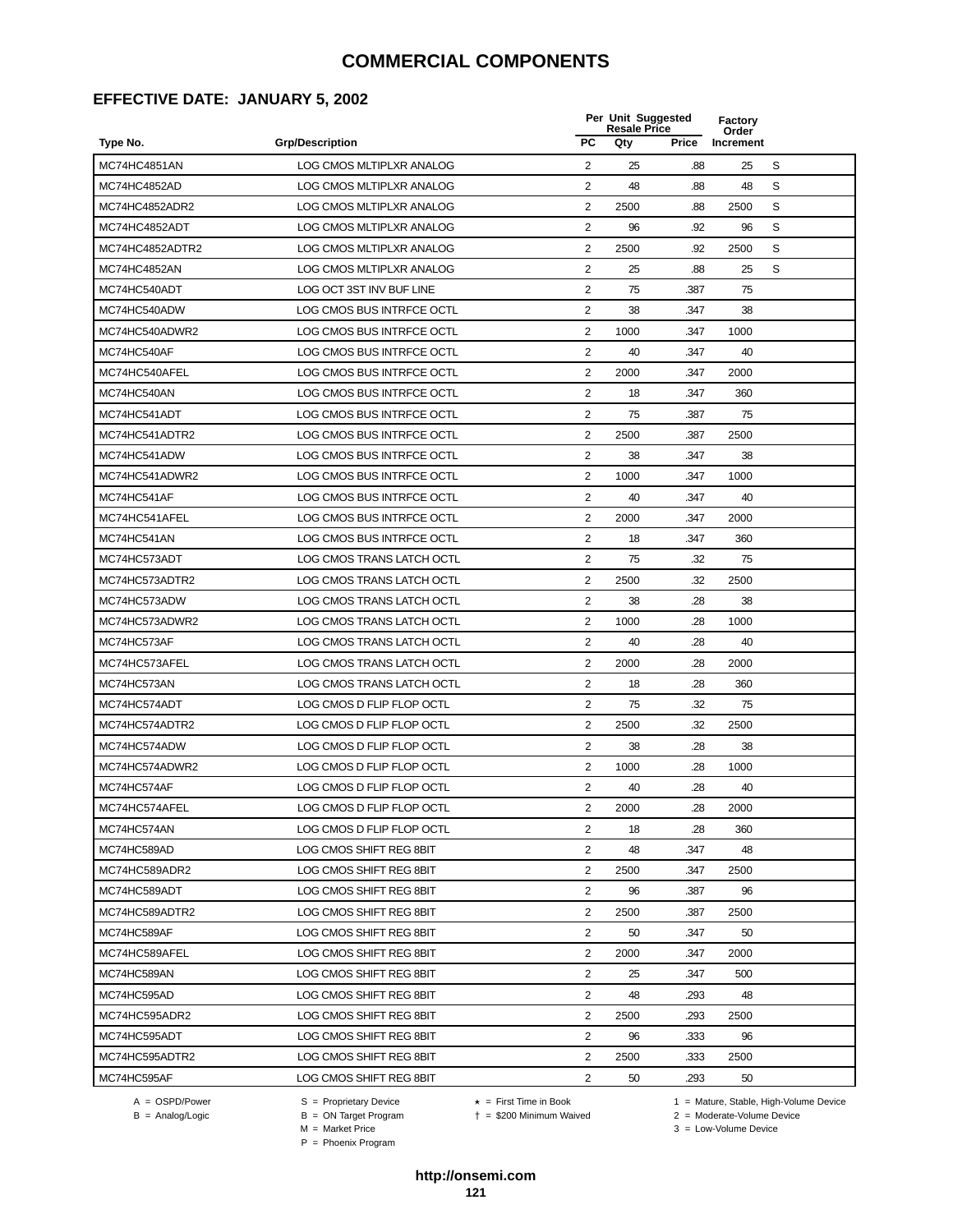#### **EFFECTIVE DATE: JANUARY 5, 2002**

|                |                           | Per Unit Suggested<br><b>Resale Price</b> |      |       | <b>Factory</b><br>Order |  |
|----------------|---------------------------|-------------------------------------------|------|-------|-------------------------|--|
| Type No.       | <b>Grp/Description</b>    | <b>PC</b>                                 | Qty  | Price | Increment               |  |
| MC74HC595AFEL  | LOG CMOS SHIFT REG 8BIT   | 2                                         | 2000 | .293  | 2000                    |  |
| MC74HC595AN    | LOG CMOS SHIFT REG 8BIT   | $\overline{2}$                            | 25   | .293  | 500                     |  |
| MC74HC74AD     | LOG CMOS D FLIP FLOP DUAL | $\overline{2}$                            | 55   | .173  | 55                      |  |
| MC74HC74ADR2   | LOG CMOS D FLIP FLOP DUAL | 2                                         | 2500 | .173  | 2500                    |  |
| MC74HC74ADT    | LOG CMOS D FLIP FLOP DUAL | $\overline{2}$                            | 96   | .213  | 96                      |  |
| MC74HC74ADTR2  | LOG CMOS D FLIP FLOP DUAL | $\overline{2}$                            | 2500 | .213  | 2500                    |  |
| MC74HC74AF     | LOG CMOS D FLIP FLOP DUAL | 2                                         | 50   | .173  | 50                      |  |
| MC74HC74AFEL   | LOG CMOS D FLIP FLOP DUAL | 2                                         | 2000 | .173  | 2000                    |  |
| MC74HC74AN     | LOG CMOS D FLIP FLOP DUAL | 2                                         | 25   | .173  | 500                     |  |
| MC74HC86AD     | LOG CMOS GATE EXCLSV OR   | $\overline{2}$                            | 55   | .16   | 55                      |  |
| MC74HC86ADR2   | LOG CMOS GATE EXCLSV OR   | $\overline{2}$                            | 2500 | .16   | 2500                    |  |
| MC74HC86ADT    | LOG CMOS GATE EXCLSV OR   | $\overline{2}$                            | 96   | .20   | 96                      |  |
| MC74HC86ADTR2  | LOG CMOS GATE EXCLSV OR   | 2                                         | 2500 | .20   | 2500                    |  |
| MC74HC86AF     | LOG CMOS GATE EXCLSV OR   | $\overline{2}$                            | 50   | .16   | 50                      |  |
| MC74HC86AFEL   | LOG CMOS GATE EXCLSV OR   | 2                                         | 2000 | .16   | 2000                    |  |
| MC74HC86AN     | LOG CMOS GATE EXCLSV OR   | $\overline{2}$                            | 1    | .16   | 500                     |  |
| MC74LCXU04D    | LOG CMOS INVERTER HEX     | 2                                         | 55   | .187  | 55                      |  |
| MC74LCXU04DR2  | LOG CMOS INVERTER HEX     | 2                                         | 2500 | .187  | 2500                    |  |
| MC74LCXU04DT   | LOG CMOS INVERTER HEX     | 2                                         | 96   | .187  | 96                      |  |
| MC74LCXU04DTR2 | LOG CMOS INVERTER HEX     | 2                                         | 2500 | .187  | 2500                    |  |
| MC74LCXU04M    | LOG CMOS INVERTER HEX     | $\overline{2}$                            | 50   | .187  | 50                      |  |
| MC74LCXU04MEL  | LOG CMOS INVERTER HEX     | $\overline{2}$                            | 2000 | .187  | 2000                    |  |
| MC74LCX00D     | LOG CMOS GATE AND QUAD    | $\overline{2}$                            | 55   | .187  | 55                      |  |
| MC74LCX00DR2   | LOG CMOS GATE AND QUAD    | 2                                         | 2500 | .187  | 2500                    |  |
| MC74LCX00DT    | LOG CMOS GATE AND QUAD    | $\overline{2}$                            | 96   | .187  | 96                      |  |
| MC74LCX00DTR2  | LOG CMOS GATE AND QUAD    | 2                                         | 2500 | .187  | 2500                    |  |
| MC74LCX00M     | LOG CMOS GATE AND QUAD    | $\overline{2}$                            | 50   | .187  | 50                      |  |
| MC74LCX00MEL   | LOG CMOS GATE AND QUAD    | $\overline{2}$                            | 2000 | .187  | 2000                    |  |
| MC74LCX02D     | LOG CMOS GATE NOR QUAD    | 2                                         | 55   | .187  | 55                      |  |
| MC74LCX02DR2   | LOG CMOS GATE NOR QUAD    | $\overline{2}$                            | 2500 | .187  | 2500                    |  |
| MC74LCX02DT    | LOG CMOS GATE NOR QUAD    | $\overline{2}$                            | 96   | .187  | 96                      |  |
| MC74LCX02DTR2  | LOG CMOS GATE NOR QUAD    | 2                                         | 2500 | .187  | 2500                    |  |
| MC74LCX02M     | LOG CMOS GATE NOR QUAD    | $\overline{2}$                            | 50   | .187  | 50                      |  |
| MC74LCX02MEL   | LOG CMOS GATE NOR QUAD    | 2                                         | 2000 | .187  | 2000                    |  |
| MC74LCX04D     | LOG CMOS INVERTER HEX     | $\overline{2}$                            | 55   | .187  | 55                      |  |
| MC74LCX04DR2   | LOG CMOS INVERTER HEX     | 2                                         | 2500 | .187  | 2500                    |  |
| MC74LCX04DT    | LOG CMOS INVERTER HEX     | 2                                         | 96   | .187  | 96                      |  |
| MC74LCX04DTR2  | LOG CMOS INVERTER HEX     | 2                                         | 2500 | .187  | 2500                    |  |
| MC74LCX04M     | LOG CMOS INVERTER HEX     | $\overline{2}$                            | 50   | .187  | 50                      |  |
| MC74LCX04MEL   | LOG CMOS INVERTER HEX     | $\overline{2}$                            | 2000 | .187  | 2000                    |  |
| MC74LCX06D     | LOG CMOS HEX LO VOLT INV  | 2                                         | 55   | .187  | 55                      |  |
| MC74LCX06DR2   | LOG CMOS HEX LO VOLT INV  | 2                                         | 2500 | .187  | 2500                    |  |
| MC74LCX06DT    | LOG CMOS HEX LO VOLT INV  | 2                                         | 96   | .187  | 96                      |  |
| MC74LCX06DTR2  | LOG CMOS HEX LO VOLT INV  | $\overline{2}$                            | 2500 | .187  | 2500                    |  |
| MC74LCX06M     | LOG CMOS INVERTER HEX     | $\overline{2}$                            | 50   | .187  | 50                      |  |
|                |                           |                                           |      |       |                         |  |

 $B = \text{Analog/Logic}$ <br>B = ON Target Program<br> $M = \text{Market Price}$ 

= \$200 Minimum Waived 2 = Moderate-Volume Device

A = OSPD/Power S = Proprietary Device  $\star$  = First Time in Book 1 = Mature, Stable, High-Volume Device

P = Phoenix Program

 $3 =$  Low-Volume Device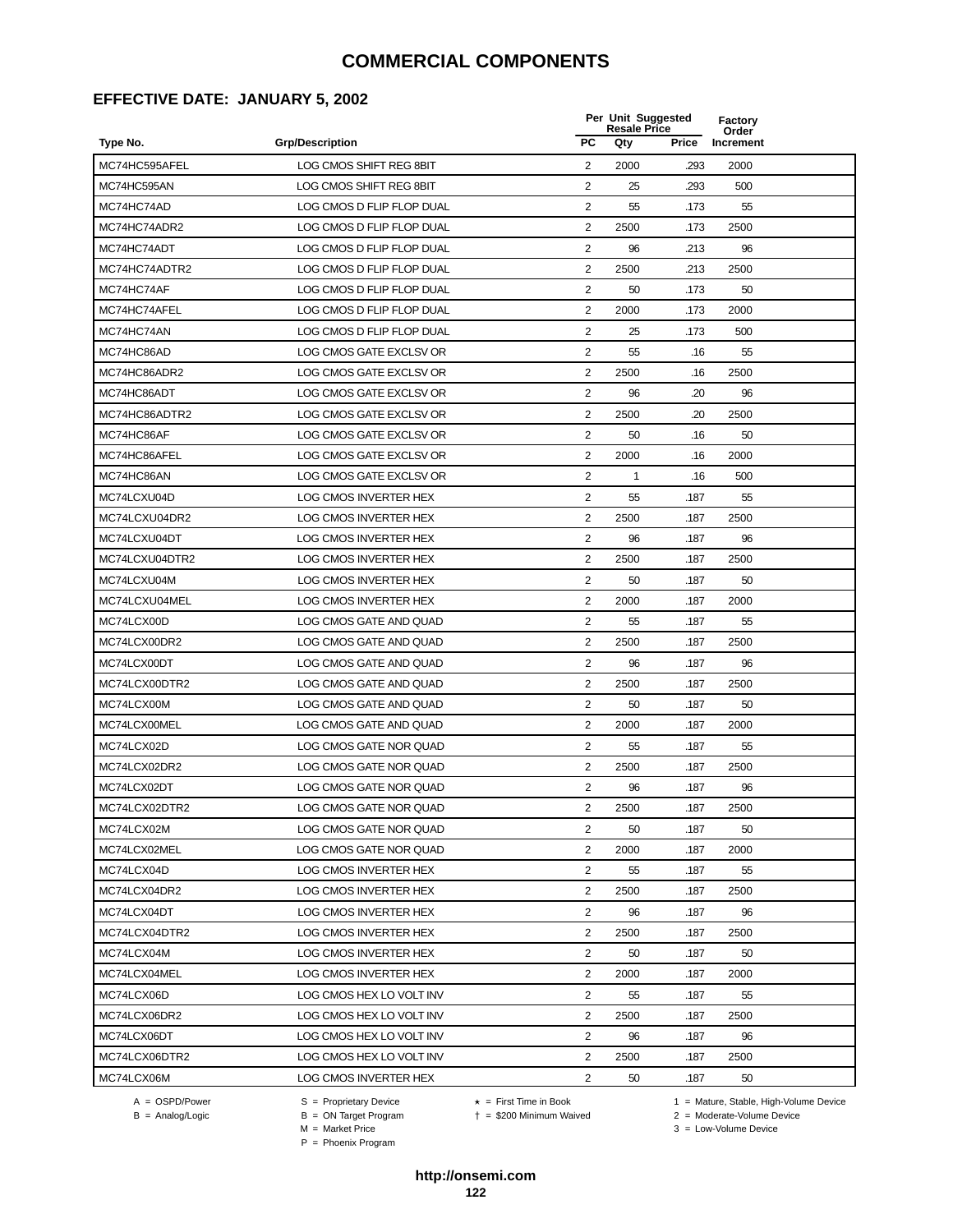#### **EFFECTIVE DATE: JANUARY 5, 2002**

|                |                           |                | Per Unit Suggested<br><b>Resale Price</b> |       | Factory<br>Order |  |
|----------------|---------------------------|----------------|-------------------------------------------|-------|------------------|--|
| Type No.       | <b>Grp/Description</b>    | <b>PC</b>      | Qty                                       | Price | Increment        |  |
| MC74LCX06MEL   | LOG CMOS INVERTER HEX     | 2              | 2000                                      | .187  | 2000             |  |
| MC74LCX07D     | LOG CMOS HEX LO VOLT BUF  | $\overline{2}$ | 55                                        | .187  | 55               |  |
| MC74LCX07DR2   | LOG CMOS HEX LO VOLT BUF  | 2              | 2500                                      | .187  | 2500             |  |
| MC74LCX07DT    | LOG CMOS HEX LO VOLT BUF  | 2              | 96                                        | .187  | 96               |  |
| MC74LCX07DTR2  | LOG CMOS HEX LO VOLT BUF  | 2              | 2500                                      | .187  | 2500             |  |
| MC74LCX07M     | LOG CMOS HEX LO VOLT BUF  | 2              | 50                                        | .187  | 50               |  |
| MC74LCX07MEL   | LOG CMOS HEX LO VOLT BUF  | 2              | 2000                                      | .187  | 2000             |  |
| MC74LCX08D     | LOG CMOS GATE AND QUAD    | 2              | 55                                        | .187  | 55               |  |
| MC74LCX08DR2   | LOG CMOS GATE AND OUAD    | $\overline{2}$ | 2500                                      | .187  | 2500             |  |
| MC74LCX08DT    | LOG CMOS GATE AND QUAD    | 2              | 96                                        | .187  | 96               |  |
| MC74LCX08DTR2  | LOG CMOS GATE AND QUAD    | 2              | 2500                                      | .187  | 2500             |  |
| MC74LCX08M     | LOG CMOS GATE AND QUAD    | $\overline{2}$ | 50                                        | .187  | 50               |  |
| MC74LCX08MEL   | LOG CMOS GATE AND QUAD    | 2              | 2000                                      | .187  | 2000             |  |
| MC74LCX125D    | LOG CMOS BUFR 3ST OCTL    | $\overline{2}$ | 55                                        | .293  | 55               |  |
| MC74LCX125DR2  | LOG CMOS BUFR 3ST OCTL    | 2              | 2500                                      | .293  | 2500             |  |
| MC74LCX125DT   | LOG CMOS BUFR 3ST OCTL    | 2              | 96                                        | .293  | 96               |  |
| MC74LCX125DTR2 | LOG CMOS BUFR 3ST OCTL    | 2              | 2500                                      | .293  | 2500             |  |
| MC74LCX125M    | LOG CMOS BUFR 3ST OCTL    | 2              | 50                                        | .293  | 50               |  |
| MC74LCX125MEL  | LOG CMOS BUFR 3ST OCTL    | 2              | 2000                                      | .293  | 2000             |  |
| MC74LCX138D    | LOG CMOS DCODE/DMULTI 1-8 | 2              | 48                                        | .293  | 48               |  |
| MC74LCX138DR2  | LOG CMOS DCODE/DMULTI 1-8 | 2              | 2500                                      | .293  | 2500             |  |
| MC74LCX138DT   | LOG CMOS DCODE/DMULTI 1-8 | 2              | 96                                        | .293  | 96               |  |
| MC74LCX138DTR2 | LOG CMOS DCODE/DMULTI 1-8 | 2              | 2500                                      | .293  | 2500             |  |
| MC74LCX138M    | LOG CMOS DCODE/DMULTI 1-8 | 2              | 50                                        | .293  | 50               |  |
| MC74LCX138MEL  | LOG CMOS DCODE/DMULTI 1-8 | $\overline{2}$ | 2000                                      | .293  | 2000             |  |
| MC74LCX139D    | LOG CMOS DUAL LOW VOLT    | 2              | 48                                        | .293  | 48               |  |
| MC74LCX139DR2  | LOG CMOS DUAL LOW VOLT    | 2              | 2500                                      | .293  | 2500             |  |
| MC74LCX139DT   | LOG CMOS DUAL LOW VOLT    | 2              | 96                                        | .293  | 96               |  |
| MC74LCX139DTR2 | LOG CMOS DUAL LOW VOLT    | 2              | 2500                                      | .293  | 2500             |  |
| MC74LCX139M    | LOG CMOS LOW VOLT DUAL    | 2              | 50                                        | .293  | 50               |  |
| MC74LCX139MEL  | LOG CMOS LOW VOLT DUAL    | 2              | 2000                                      | .293  | 2000             |  |
| MC74LCX14D     | LOG CMOS HEX LO VOLT SCH  | 2              | 55                                        | .20   | 55               |  |
| MC74LCX14DR2   | LOG CMOS HEX LO VOLT SCH  | 2              | 2500                                      | .20   | 2500             |  |
| MC74LCX14DT    | LOG CMOS HEX LO VOLT SCH  | $\overline{2}$ | 96                                        | .20   | 96               |  |
| MC74LCX14DTR2  | LOG CMOS HEX LO VOLT SCH  | $\overline{2}$ | 2500                                      | .20   | 2500             |  |
| MC74LCX14M     | LOG CMOS HEX LO VOLT SCH  | $\overline{2}$ | 50                                        | .20   | 50               |  |
| MC74LCX14MEL   | LOG CMOS HEX LO VOLT SCH  | 2              | 2000                                      | .20   | 2000             |  |
| MC74LCX157D    | LOG CMOS MLTIPLXR QUAD    | $\overline{2}$ | 48                                        | .293  | 48               |  |
| MC74LCX157DR2  | LOG CMOS MLTIPLXR QUAD    | 2              | 2500                                      | .293  | 2500             |  |
| MC74LCX157DT   | LOG CMOS MLTIPLXR QUAD    | 2              | 96                                        | .293  | 96               |  |
| MC74LCX157DTR2 | LOG CMOS MLTIPLXR QUAD    | 2              | 2500                                      | .293  | 2500             |  |
| MC74LCX157M    | LOG CMOS MLTIPLXR QUAD    | 2              | 50                                        | .293  | 50               |  |
| MC74LCX157MEL  | LOG CMOS MLTIPLXR QUAD    | 2              | 2000                                      | .293  | 2000             |  |
| MC74LCX158D    | LOG LOW VOLTAGE CMOS      | $\overline{2}$ | 48                                        | .293  | 48               |  |
| MC74LCX158DR2  | LOG LOW VOLTAGE CMOS      | 2              | 2500                                      | .293  | 2500             |  |

A = OSPD/Power S = Proprietary Device<br>
B = Analog/Logic B = ON Target Program<br>
M = Market Price

 = \$200 Minimum Waived 2 = Moderate-Volume Device  $2 =$  Moderate-Volume Device<br> $3 =$  Low-Volume Device

A = OSPD/Power S = Proprietary Device  $\star$  = First Time in Book 1 = Mature, Stable, High-Volume Device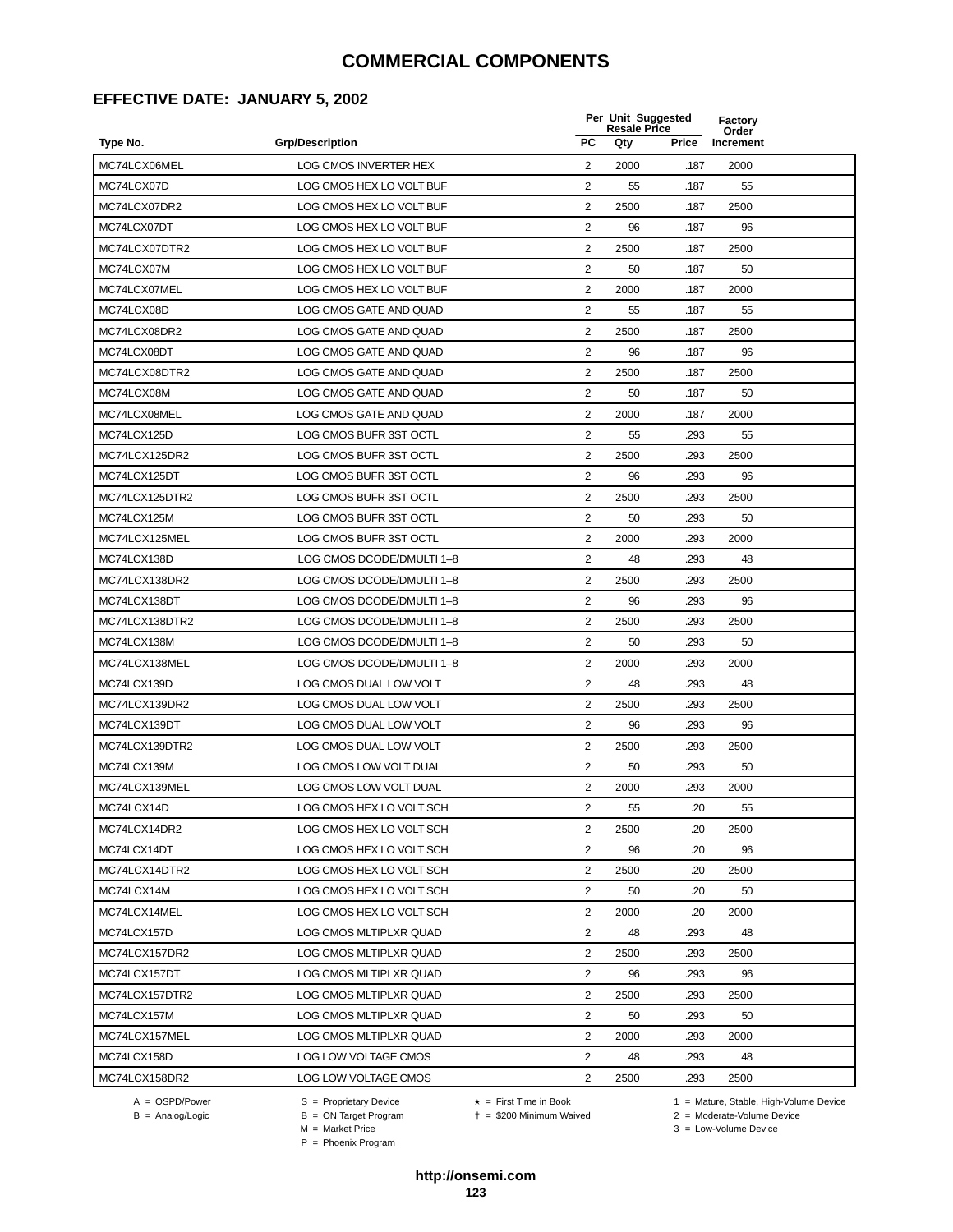#### **EFFECTIVE DATE: JANUARY 5, 2002**

|                  |                             |                | Per Unit Suggested<br><b>Resale Price</b> |       |                    |  |
|------------------|-----------------------------|----------------|-------------------------------------------|-------|--------------------|--|
| Type No.         | <b>Grp/Description</b>      | <b>PC</b>      | Qty                                       | Price | Order<br>Increment |  |
| MC74LCX158DT     | LOG LOW VOLTAGE CMOS        | 2              | 96                                        | .293  | 96                 |  |
| MC74LCX158DTR2   | LOG LOW VOLTAGE CMOS        | 2              | 2500                                      | .293  | 2500               |  |
| MC74LCX158M      | LOG LOW VOLTAGE CMOS        | 2              | 50                                        | .293  | 50                 |  |
| MC74LCX158MEL    | <b>LOG LOW VOLTAGE CMOS</b> | $\overline{2}$ | 2000                                      | .293  | 2000               |  |
| MC74LCX16240DT   | LOG CMOS BUFR 16BIT 3ST     | $\overline{2}$ | 39                                        | 1.07  | 39                 |  |
| MC74LCX16240DTR2 | LOG CMOS BUFR 16BIT 3ST     | $\overline{2}$ | 2500                                      | 1.07  | 2500               |  |
| MC74LCX16244DT   | LOG CMOS BUFR 16BIT 3ST     | $\overline{2}$ | 39                                        | 1.07  | 39                 |  |
| MC74LCX16244DTR2 | LOG CMOS BUFR 16BIT 3ST     | 2              | 2500                                      | 1.07  | 2500               |  |
| MC74LCX16245DT   | LOG ECL TRNSCIEVR 16BIT     | $\overline{c}$ | 39                                        | 1.07  | 39                 |  |
| MC74LCX16245DTR2 | LOG ECL TRNSCIEVR 16BIT     | $\overline{2}$ | 2500                                      | 1.07  | 2500               |  |
| MC74LCX16373DT   | LOG CMOS LATCH 16BIT        | 2              | 39                                        | 1.07  | 39                 |  |
| MC74LCX16373DTR2 | LOG CMOS LATCH 16BIT        | $\overline{2}$ | 2500                                      | 1.07  | 2500               |  |
| MC74LCX16374DT   | LOG CMOS D FLIP FLOP 16BI   | 2              | 39                                        | 1.07  | 39                 |  |
| MC74LCX16374DTR2 | LOG CMOS D FLIP FLOP 16BI   | $\sqrt{2}$     | 2500                                      | 1.07  | 2500               |  |
| MC74LCX240DT     | LOG CMOS BUFR 3ST OCTL      | 2              | 75                                        | .347  | 75                 |  |
| MC74LCX240DTR2   | LOG CMOS BUFR 3ST OCTL      | $\overline{2}$ | 2500                                      | .347  | 2500               |  |
| MC74LCX240DW     | LOG CMOS BUFR 3ST OCTL      | 2              | 38                                        | .347  | 38                 |  |
| MC74LCX240DWR2   | LOG CMOS BUFR 3ST OCTL      | 2              | 1000                                      | .347  | 1000               |  |
| MC74LCX240M      | LOG CMOS BUFR 3ST OCTL      | 2              | 40                                        | .347  | 40                 |  |
| MC74LCX240MEL    | LOG CMOS BUFR 3ST OCTL      | 2              | 2000                                      | .347  | 2000               |  |
| MC74LCX244DT     | LOG CMOS BUFR 3ST OCTL      | $\overline{2}$ | 75                                        | .347  | 75                 |  |
| MC74LCX244DTR2   | LOG CMOS BUFR 3ST OCTL      | $\overline{2}$ | 2500                                      | .347  | 2500               |  |
| MC74LCX244DW     | LOG CMOS BUFR 3ST OCTL      | $\overline{2}$ | 38                                        | .347  | 38                 |  |
| MC74LCX244DWR2   | LOG CMOS BUFR 3ST OCTL      | 2              | 1000                                      | .347  | 1000               |  |
| MC74LCX244M      | LOG CMOS BUFR 3ST OCTL      | $\overline{2}$ | 40                                        | .347  | 40                 |  |
| MC74LCX244MEL    | LOG CMOS BUFR 3ST OCTL      | 2              | 2000                                      | .347  | 2000               |  |
| MC74LCX245DT     | LOG ECL TRNSCIEVR OCTAL     | $\overline{2}$ | 75                                        | .347  | 75                 |  |
| MC74LCX245DTR2   | LOG ECL TRNSCIEVR OCTAL     | $\overline{2}$ | 2500                                      | .347  | 2500               |  |
| MC74LCX245DW     | LOG ECL TRNSCIEVR OCTAL     | 2              | 38                                        | .347  | 38                 |  |
| MC74LCX245DWR2   | LOG ECL TRNSCIEVR OCTAL     | $\overline{2}$ | 1000                                      | .347  | 1000               |  |
| MC74LCX245M      | LOG ECL TRNSCIEVR OCTAL     | $\overline{2}$ | 40                                        | .347  | 40                 |  |
| MC74LCX245MEL    | LOG ECL TRNSCIEVR OCTAL     | 2              | 2000                                      | 347   | 2000               |  |
| MC74LCX257D      | LOG CMOS MLTIPLXR QUAD      | $\overline{2}$ | 48                                        | .32   | 48                 |  |
| MC74LCX257DR2    | LOG CMOS MLTIPLXR QUAD      | 2              | 2500                                      | .32   | 2500               |  |
| MC74LCX257DT     | LOG CMOS MLTIPLXR QUAD      | $\overline{2}$ | 96                                        | .32   | 96                 |  |
| MC74LCX257DTR2   | LOG CMOS MLTIPLXR QUAD      | 2              | 2500                                      | .32   | 2500               |  |
| MC74LCX257M      | LOG CMOS MLTIPLXR QUAD      | 2              | 50                                        | .32   | 50                 |  |
| MC74LCX257MEL    | LOG CMOS MLTIPLXR QUAD      | 2              | 2000                                      | .32   | 2000               |  |
| MC74LCX258D      | LOG CMOS QUAD LOW VOLT      | $\overline{2}$ | 48                                        | .32   | 48                 |  |
| MC74LCX258DR2    | LOG CMOS QUAD LOW VOLT      | $\overline{2}$ | 2500                                      | .32   | 2500               |  |
| MC74LCX258DT     | LOG CMOS QUAD LOW VOLT      | 2              | 96                                        | .32   | 96                 |  |
| MC74LCX258DTR2   | LOG CMOS QUAD LOW VOLT      | 2              | 2500                                      | .32   | 2500               |  |
| MC74LCX258M      | LOG CMOS LO VLT QUAD        | 2              | 50                                        | .32   | 50                 |  |
| MC74LCX258MEL    | LOG CMOS LO VLT QUAD 2-IN   | $\overline{2}$ | 2000                                      | .32   | 2000               |  |
| MC74LCX32D       | LOG CMOS GATE OR 2INPUT     | $\overline{2}$ | 55                                        | .187  | 55                 |  |
|                  |                             |                |                                           |       |                    |  |

B = Analog/Logic<br>B = Analog/Logic<br>M = Market Price

A = OSPD/Power S = Proprietary Device  $\star$  = First Time in Book 1 = Mature, Stable, High-Volume Device

= \$200 Minimum Waived 2 = Moderate-Volume Device

P = Phoenix Program

 $3 =$  Low-Volume Device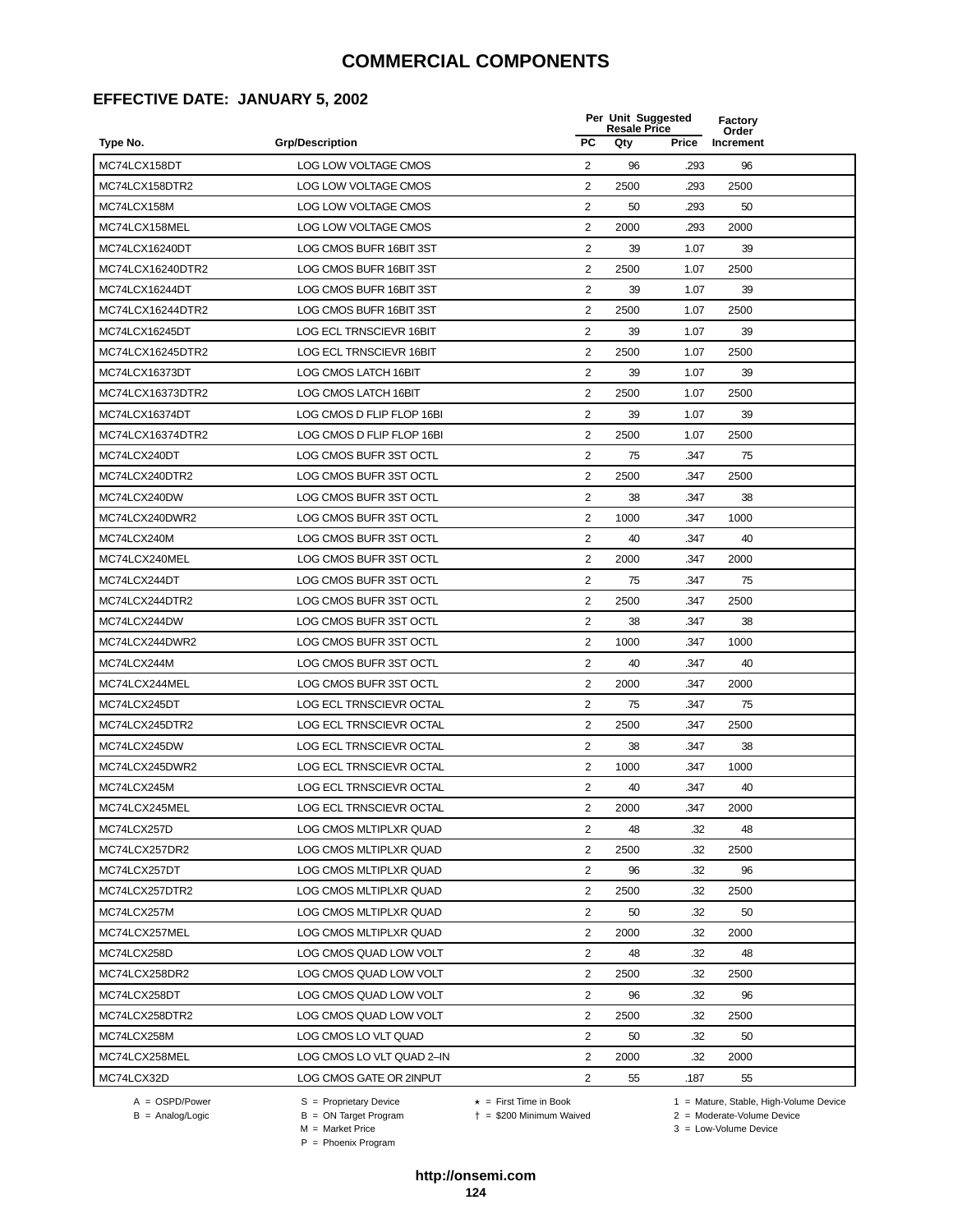#### **EFFECTIVE DATE: JANUARY 5, 2002**

|                |                           |                         | Per Unit Suggested<br><b>Resale Price</b> |              |                    |  |
|----------------|---------------------------|-------------------------|-------------------------------------------|--------------|--------------------|--|
| Type No.       | <b>Grp/Description</b>    | <b>PC</b>               | Qty                                       | <b>Price</b> | Order<br>Increment |  |
| MC74LCX32DR2   | LOG CMOS GATE OR 2INPUT   | 2                       | 2500                                      | .187         | 2500               |  |
| MC74LCX32DT    | LOG CMOS GATE OR QUAD     | 2                       | 96                                        | .187         | 96                 |  |
| MC74LCX32DTR2  | LOG CMOS GATE OR QUAD     | 2                       | 2500                                      | .187         | 2500               |  |
| MC74LCX32M     | LOG CMOS GATE OR QUAD     | 2                       | 50                                        | .187         | 50                 |  |
| MC74LCX32MEL   | LOG CMOS GATE OR QUAD     | $\overline{\mathbf{c}}$ | 2000                                      | .187         | 2000               |  |
| MC74LCX373DT   | LOG CMOS LATCH OCTAL 3ST  | $\overline{2}$          | 75                                        | .347         | 75                 |  |
| MC74LCX373DTR2 | LOG CMOS LATCH OCTAL 3ST  | $\overline{2}$          | 2500                                      | .347         | 2500               |  |
| MC74LCX373DW   | LOG CMOS LATCH OCTAL 3ST  | 2                       | 38                                        | .347         | 38                 |  |
| MC74LCX373DWR2 | LOG CMOS LATCH OCTAL 3ST  | 2                       | 1000                                      | .347         | 1000               |  |
| MC74LCX373M    | LOG CMOS LATCH OCTAL 3ST  | 2                       | 40                                        | .347         | 40                 |  |
| MC74LCX373MEL  | LOG CMOS LATCH OCTAL 3ST  | 2                       | 2000                                      | .347         | 2000               |  |
| MC74LCX374DT   | LOG CMOS D FLIP FLOP OCTL | 2                       | 75                                        | .347         | 75                 |  |
| MC74LCX374DTR2 | LOG CMOS D FLIP FLOP OCTL | 2                       | 2500                                      | .347         | 2500               |  |
| MC74LCX374DW   | LOG CMOS D FLIP FLOP OCTL | $\overline{\mathbf{c}}$ | 38                                        | .347         | 38                 |  |
| MC74LCX374DWR2 | LOG CMOS D FLIP FLOP OCTL | $\overline{2}$          | 1000                                      | .347         | 1000               |  |
| MC74LCX374M    | LOG CMOS D FLIP FLOP OCTL | $\overline{2}$          | 40                                        | .347         | 40                 |  |
| MC74LCX374MEL  | LOG CMOS D FLIP FLOP OCTL | $\overline{2}$          | 2000                                      | .347         | 2000               |  |
| MC74LCX540DT   | LOG CMOS BUFR 3ST OCTL    | $\overline{2}$          | 75                                        | .467         | 75                 |  |
| MC74LCX540DTR2 | LOG CMOS BUFR 3ST OCTL    | 2                       | 2500                                      | .467         | 2500               |  |
| MC74LCX540DW   | LOG CMOS BUFR 3ST OCTL    | 2                       | 38                                        | .467         | 38                 |  |
| MC74LCX540DWR2 | LOG CMOS BUFR 3ST OCTL    | 2                       | 1000                                      | .467         | 1000               |  |
| MC74LCX540M    | LOG CMOS BUFR 3ST OCTL    | 2                       | 40                                        | .467         | 40                 |  |
| MC74LCX540MEL  | LOG CMOS BUFR 3ST OCTL    | 2                       | 2000                                      | .467         | 2000               |  |
| MC74LCX541DT   | LOG CMOS BUFR 3ST OCTL    | 2                       | 75                                        | .467         | 75                 |  |
| MC74LCX541DTR2 | LOG CMOS BUFR 3ST OCTL    | $\overline{2}$          | 2500                                      | .467         | 2500               |  |
| MC74LCX541DW   | LOG CMOS BUFR 3ST OCTL    | $\overline{2}$          | 38                                        | .467         | 38                 |  |
| MC74LCX541DWR2 | LOG CMOS BUFR 3ST OCTL    | $\overline{c}$          | 1000                                      | .467         | 1000               |  |
| MC74LCX541M    | LOG CMOS BUFR 3ST OCTL    | 2                       | 40                                        | .467         | 40                 |  |
| MC74LCX541MEL  | LOG CMOS BUFR 3ST OCTL    | 2                       | 2000                                      | .467         | 2000               |  |
| MC74LCX573DT   | LOG CMOS LATCH OCTAL 3ST  | $\overline{2}$          | 75                                        | .347         | 75                 |  |
| MC74LCX573DTR2 | LOG CMOS LATCH OCTAL 3ST  | 2                       | 2500                                      | .347         | 2500               |  |
| MC74LCX573DW   | LOG CMOS LATCH OCTAL 3ST  | $\overline{\mathbf{c}}$ | 38                                        | 347          | 38                 |  |
| MC74LCX573DWR2 | LOG CMOS LATCH OCTAL 3ST  | $\overline{2}$          | 1000                                      | .347         | 1000               |  |
| MC74LCX573M    | LOG CMOS LATCH OCTAL 3ST  | 2                       | 40                                        | .347         | 40                 |  |
| MC74LCX573MEL  | LOG CMOS LATCH OCTAL 3ST  | $\overline{2}$          | 40                                        | .347         | 2000               |  |
| MC74LCX574DT   | LOG CMOS D FLIP FLOP 8BIT | $\overline{2}$          | 75                                        | .347         | 75                 |  |
| MC74LCX574DTR2 | LOG CMOS D FLIP FLOP 8BIT | $\overline{\mathbf{c}}$ | 2500                                      | .347         | 2500               |  |
| MC74LCX574DW   | LOG CMOS D FLIP FLOP 8BIT | 2                       | 38                                        | .347         | 38                 |  |
| MC74LCX574DWR2 | LOG CMOS D FLIP FLOP 8BIT | 2                       | 1000                                      | .347         | 1000               |  |
| MC74LCX574M    | LOG CMOS D FLIP FLOP 8BIT | $\overline{2}$          | 40                                        | .347         | 40                 |  |
| MC74LCX574MEL  | LOG CMOS D FLIP FLOP 8BIT | $\overline{2}$          | 40                                        | .347         | 2000               |  |
| MC74LCX646DT   | LOG CMOS TRNSCIEVR OCTAL  | $\overline{2}$          | 62                                        | 1.33         | 62                 |  |
| MC74LCX646DTR2 | LOG CMOS TRNSCIEVR OCTAL  | 2                       | 2500                                      | 1.33         | 2500               |  |
| MC74LCX646DW   | LOG CMOS TRNSCIEVR OCTAL  | 2                       | 30                                        | 1.33         | 30                 |  |
| MC74LCX646DWR2 | LOG CMOS TRNSCIEVR OCTAL  | 2                       | 1000                                      | 1.33         | 1000               |  |
|                |                           |                         |                                           |              |                    |  |

 $B = \text{Analog/Logic}$ <br>B = ON Target Program<br> $M = \text{Market Price}$ 

= \$200 Minimum Waived 2 = Moderate-Volume Device

A = OSPD/Power S = Proprietary Device  $\star$  = First Time in Book 1 = Mature, Stable, High-Volume Device

 $3 =$  Low-Volume Device

P = Phoenix Program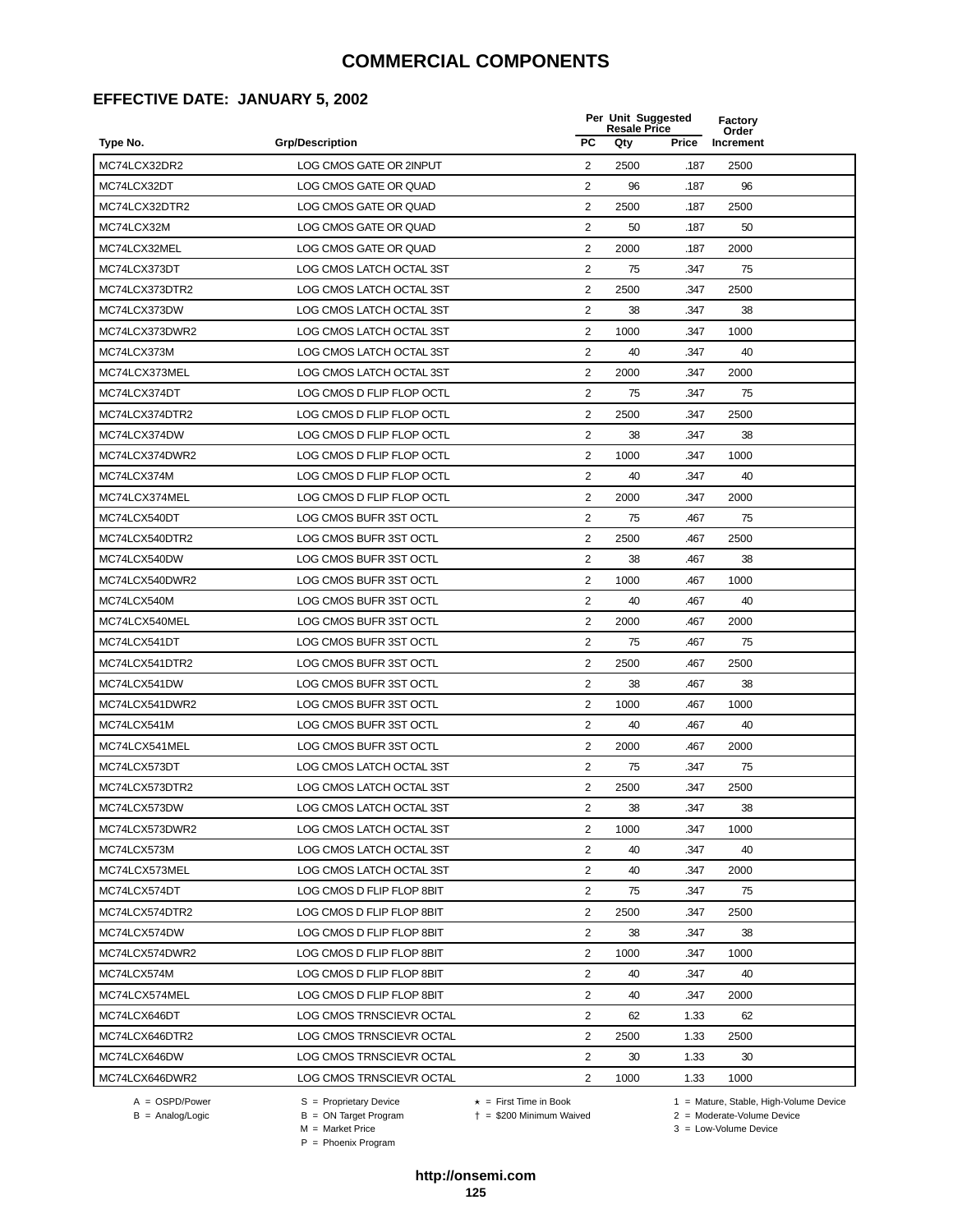#### **EFFECTIVE DATE: JANUARY 5, 2002**

| <b>PC</b><br>Type No.<br><b>Grp/Description</b><br>Qty<br>Price<br>Increment<br>MC74LCX652DT<br>LOG CMOS TRNSCIEVR OCTAL<br>2<br>62<br>1.33<br>62<br>2<br>MC74LCX652DTR2<br>LOG CMOS TRNSCIEVR OCTAL<br>2500<br>1.33<br>2500<br>2<br>30<br>30<br>MC74LCX652DW<br>LOG CMOS TRNSCIEVR OCTAL<br>1.33<br>2<br>MC74LCX652DWR2<br>LOG CMOS TRNSCIEVR OCTAL<br>1000<br>1.33<br>1000<br>2<br>MC74LCX74D<br>.20<br>LOG CMOS D FLIP FLOP DUAL<br>55<br>55<br>MC74LCX74DR2<br>LOG CMOS D FLIP FLOP DUAL<br>$\overline{2}$<br>2500<br>2500<br>.20<br>$\overline{2}$<br>96<br>.20<br>MC74LCX74DT<br>LOG CMOS D FLIP FLOP DUAL<br>96<br>LOG CMOS D FLIP FLOP DUAL<br>2<br>2500<br>2500<br>MC74LCX74DTR2<br>.20<br>2<br>MC74LCX74M<br>LOG CMOS D FLIP FLOP DUAL<br>50<br>.20<br>50<br>$\overline{2}$<br>2000<br>2000<br>MC74LCX74MEL<br>LOG CMOS D FLIP FLOP DUAL<br>.20<br>MC74LCX86D<br>LOG CMOS GATE EXCLSV OR<br>2<br>55<br>.227<br>55<br>$\overline{2}$<br>MC74LCX86DR2<br>LOG CMOS GATE EXCLSV OR<br>2500<br>.227<br>2500<br>2<br>MC74LCX86DT<br>LOG CMOS GATE EXCLSV OR<br>96<br>.227<br>96<br>$\overline{2}$<br>MC74LCX86DTR2<br>LOG CMOS GATE EXCLSV OR<br>2500<br>.227<br>2500<br>MC74LCX86M<br>LOG CMOS GATE EXCLSV OR<br>2<br>50<br>.227<br>50<br>$\overline{2}$<br>.227<br>2000<br>MC74LCX86MEL<br>LOG CMOS GATE EXCLSV OR<br>2000<br>2<br>MC74LVXC3245DT<br><b>LOG CMOS TRNSCIEVR DUAL</b><br>62<br>1.15<br>62<br>2<br>2500<br>MC74LVXC3245DTR2<br><b>LOG CMOS TRNSCIEVR DUAL</b><br>2500<br>1.15<br>MC74LVXC3245DW<br>2<br>LOG CMOS TRNSCIEVR DUAL<br>30<br>1.15<br>30<br>MC74LVXC3245DWR2<br><b>LOG CMOS TRNSCIEVR DUAL</b><br>2<br>1000<br>1.15<br>1000<br>$\overline{2}$<br>48<br>MC74LVXT4051D<br>LOG CMOS MLTIPLXR ANALOG<br>.36<br>48<br>2<br>MC74LVXT4051DR2<br>LOG CMOS MLTIPLXR ANALOG<br>2500<br>.36<br>2500<br>2<br>MC74LVXT4051DT<br>LOG CMOS MLTIPLXR ANALOG<br>96<br>.36<br>96<br>LOG CMOS MLTIPLXR ANALOG<br>2<br>2500<br>2500<br>MC74LVXT4051DTR2<br>.36<br>$\overline{2}$<br>50<br>.36<br>50<br>MC74LVXT4051M<br>LOG CMOS MLTIPLXR ANALOG<br>2<br>2000<br>2000<br>MC74LVXT4051MEL<br>LOG CMOS MLTIPLXR ANALOG<br>.36<br>$\overline{2}$<br>MC74LVXT4052D<br>LOG CMOS MLTIPLXR ANALOG<br>48<br>.36<br>48<br>$\overline{2}$<br>2500<br>2500<br>MC74LVXT4052DR2<br>LOG CMOS MLTIPLXR ANALOG<br>.36<br>96<br>MC74LVXT4052DT<br>LOG CMOS MLTIPLXR ANALOG<br>2<br>.36<br>96<br>$\overline{2}$<br>MC74LVXT4052DTR2<br>LOG CMOS MLTIPLXR ANALOG<br>2500<br>.36<br>2500<br>$\overline{2}$<br>MC74LVXT4052M<br>LOG CMOS MLTIPLXR ANALOG<br>50<br>.36<br>50<br>2<br>2000<br>2000<br>MC74LVXT4052MEL<br>36<br>LOG CMOS MLTIPLXR ANALOG<br>$\overline{2}$<br>MC74LVXT4053D<br>LOG CMOS MLTIPLXR ANALOG<br>48<br>.36<br>48<br>$\overline{2}$<br>LOG CMOS MLTIPLXR ANALOG<br>2500<br>.36<br>2500<br>MC74LVXT4053DR2<br>$\overline{2}$<br>96<br>.36<br>MC74LVXT4053DT<br>LOG CMOS MLTIPLXR ANALOG<br>96<br>2<br>MC74LVXT4053DTR2<br>LOG CMOS MLTIPLXR ANALOG<br>2500<br>.36<br>2500<br>2<br>LOG CMOS MLTIPLXR ANALOG<br>50<br>.36<br>50<br>MC74LVXT4053M<br>$\overline{2}$<br>2000<br>.36<br>2000<br>MC74LVXT4053MEL<br>LOG CMOS MLTIPLXR ANALOG<br>$\overline{2}$<br>MC74LVXT4066D<br>LOG CMOS MLTIPLXR QUAD<br>55<br>.40<br>55<br>$\overline{2}$<br>MC74LVXT4066DR2<br>2500<br>.40<br>2500<br>LOG CMOS MLTIPLXR QUAD<br>2<br>MC74LVXT4066DT<br>LOG CMOS MLTIPLXR QUAD<br>96<br>.40<br>96<br>2<br>2500<br>.40<br>2500<br>MC74LVXT4066DTR2<br>LOG CMOS MLTIPLXR QUAD<br>2<br>50<br>.40<br>50<br>MC74LVXT4066M<br>LOG CMOS MLTIPLXR QUAD<br>$\overline{2}$<br>2000<br>.40<br>2000<br>MC74LVXT4066MEL<br>LOG CMOS MLTIPLXR QUAD<br>$\overline{2}$<br>MC74LVXT8051D<br>48<br>48<br>LOG CMOS MLTIPLXR 8CHAN<br>.40 |  | Per Unit Suggested<br><b>Resale Price</b> |  |  | <b>Factory</b><br>Order |  |
|----------------------------------------------------------------------------------------------------------------------------------------------------------------------------------------------------------------------------------------------------------------------------------------------------------------------------------------------------------------------------------------------------------------------------------------------------------------------------------------------------------------------------------------------------------------------------------------------------------------------------------------------------------------------------------------------------------------------------------------------------------------------------------------------------------------------------------------------------------------------------------------------------------------------------------------------------------------------------------------------------------------------------------------------------------------------------------------------------------------------------------------------------------------------------------------------------------------------------------------------------------------------------------------------------------------------------------------------------------------------------------------------------------------------------------------------------------------------------------------------------------------------------------------------------------------------------------------------------------------------------------------------------------------------------------------------------------------------------------------------------------------------------------------------------------------------------------------------------------------------------------------------------------------------------------------------------------------------------------------------------------------------------------------------------------------------------------------------------------------------------------------------------------------------------------------------------------------------------------------------------------------------------------------------------------------------------------------------------------------------------------------------------------------------------------------------------------------------------------------------------------------------------------------------------------------------------------------------------------------------------------------------------------------------------------------------------------------------------------------------------------------------------------------------------------------------------------------------------------------------------------------------------------------------------------------------------------------------------------------------------------------------------------------------------------------------------------------------------------------------------------------------------------------------------------------------------------------------------------------------------------------------------------------------------------------------------------------------------------------------------------------------------------------------------------------------------------------------------------------------------------------------------------------------------------------------------------------------------------------------------------------------------------------------------------------------------------------|--|-------------------------------------------|--|--|-------------------------|--|
|                                                                                                                                                                                                                                                                                                                                                                                                                                                                                                                                                                                                                                                                                                                                                                                                                                                                                                                                                                                                                                                                                                                                                                                                                                                                                                                                                                                                                                                                                                                                                                                                                                                                                                                                                                                                                                                                                                                                                                                                                                                                                                                                                                                                                                                                                                                                                                                                                                                                                                                                                                                                                                                                                                                                                                                                                                                                                                                                                                                                                                                                                                                                                                                                                                                                                                                                                                                                                                                                                                                                                                                                                                                                                                                |  |                                           |  |  |                         |  |
|                                                                                                                                                                                                                                                                                                                                                                                                                                                                                                                                                                                                                                                                                                                                                                                                                                                                                                                                                                                                                                                                                                                                                                                                                                                                                                                                                                                                                                                                                                                                                                                                                                                                                                                                                                                                                                                                                                                                                                                                                                                                                                                                                                                                                                                                                                                                                                                                                                                                                                                                                                                                                                                                                                                                                                                                                                                                                                                                                                                                                                                                                                                                                                                                                                                                                                                                                                                                                                                                                                                                                                                                                                                                                                                |  |                                           |  |  |                         |  |
|                                                                                                                                                                                                                                                                                                                                                                                                                                                                                                                                                                                                                                                                                                                                                                                                                                                                                                                                                                                                                                                                                                                                                                                                                                                                                                                                                                                                                                                                                                                                                                                                                                                                                                                                                                                                                                                                                                                                                                                                                                                                                                                                                                                                                                                                                                                                                                                                                                                                                                                                                                                                                                                                                                                                                                                                                                                                                                                                                                                                                                                                                                                                                                                                                                                                                                                                                                                                                                                                                                                                                                                                                                                                                                                |  |                                           |  |  |                         |  |
|                                                                                                                                                                                                                                                                                                                                                                                                                                                                                                                                                                                                                                                                                                                                                                                                                                                                                                                                                                                                                                                                                                                                                                                                                                                                                                                                                                                                                                                                                                                                                                                                                                                                                                                                                                                                                                                                                                                                                                                                                                                                                                                                                                                                                                                                                                                                                                                                                                                                                                                                                                                                                                                                                                                                                                                                                                                                                                                                                                                                                                                                                                                                                                                                                                                                                                                                                                                                                                                                                                                                                                                                                                                                                                                |  |                                           |  |  |                         |  |
|                                                                                                                                                                                                                                                                                                                                                                                                                                                                                                                                                                                                                                                                                                                                                                                                                                                                                                                                                                                                                                                                                                                                                                                                                                                                                                                                                                                                                                                                                                                                                                                                                                                                                                                                                                                                                                                                                                                                                                                                                                                                                                                                                                                                                                                                                                                                                                                                                                                                                                                                                                                                                                                                                                                                                                                                                                                                                                                                                                                                                                                                                                                                                                                                                                                                                                                                                                                                                                                                                                                                                                                                                                                                                                                |  |                                           |  |  |                         |  |
|                                                                                                                                                                                                                                                                                                                                                                                                                                                                                                                                                                                                                                                                                                                                                                                                                                                                                                                                                                                                                                                                                                                                                                                                                                                                                                                                                                                                                                                                                                                                                                                                                                                                                                                                                                                                                                                                                                                                                                                                                                                                                                                                                                                                                                                                                                                                                                                                                                                                                                                                                                                                                                                                                                                                                                                                                                                                                                                                                                                                                                                                                                                                                                                                                                                                                                                                                                                                                                                                                                                                                                                                                                                                                                                |  |                                           |  |  |                         |  |
|                                                                                                                                                                                                                                                                                                                                                                                                                                                                                                                                                                                                                                                                                                                                                                                                                                                                                                                                                                                                                                                                                                                                                                                                                                                                                                                                                                                                                                                                                                                                                                                                                                                                                                                                                                                                                                                                                                                                                                                                                                                                                                                                                                                                                                                                                                                                                                                                                                                                                                                                                                                                                                                                                                                                                                                                                                                                                                                                                                                                                                                                                                                                                                                                                                                                                                                                                                                                                                                                                                                                                                                                                                                                                                                |  |                                           |  |  |                         |  |
|                                                                                                                                                                                                                                                                                                                                                                                                                                                                                                                                                                                                                                                                                                                                                                                                                                                                                                                                                                                                                                                                                                                                                                                                                                                                                                                                                                                                                                                                                                                                                                                                                                                                                                                                                                                                                                                                                                                                                                                                                                                                                                                                                                                                                                                                                                                                                                                                                                                                                                                                                                                                                                                                                                                                                                                                                                                                                                                                                                                                                                                                                                                                                                                                                                                                                                                                                                                                                                                                                                                                                                                                                                                                                                                |  |                                           |  |  |                         |  |
|                                                                                                                                                                                                                                                                                                                                                                                                                                                                                                                                                                                                                                                                                                                                                                                                                                                                                                                                                                                                                                                                                                                                                                                                                                                                                                                                                                                                                                                                                                                                                                                                                                                                                                                                                                                                                                                                                                                                                                                                                                                                                                                                                                                                                                                                                                                                                                                                                                                                                                                                                                                                                                                                                                                                                                                                                                                                                                                                                                                                                                                                                                                                                                                                                                                                                                                                                                                                                                                                                                                                                                                                                                                                                                                |  |                                           |  |  |                         |  |
|                                                                                                                                                                                                                                                                                                                                                                                                                                                                                                                                                                                                                                                                                                                                                                                                                                                                                                                                                                                                                                                                                                                                                                                                                                                                                                                                                                                                                                                                                                                                                                                                                                                                                                                                                                                                                                                                                                                                                                                                                                                                                                                                                                                                                                                                                                                                                                                                                                                                                                                                                                                                                                                                                                                                                                                                                                                                                                                                                                                                                                                                                                                                                                                                                                                                                                                                                                                                                                                                                                                                                                                                                                                                                                                |  |                                           |  |  |                         |  |
|                                                                                                                                                                                                                                                                                                                                                                                                                                                                                                                                                                                                                                                                                                                                                                                                                                                                                                                                                                                                                                                                                                                                                                                                                                                                                                                                                                                                                                                                                                                                                                                                                                                                                                                                                                                                                                                                                                                                                                                                                                                                                                                                                                                                                                                                                                                                                                                                                                                                                                                                                                                                                                                                                                                                                                                                                                                                                                                                                                                                                                                                                                                                                                                                                                                                                                                                                                                                                                                                                                                                                                                                                                                                                                                |  |                                           |  |  |                         |  |
|                                                                                                                                                                                                                                                                                                                                                                                                                                                                                                                                                                                                                                                                                                                                                                                                                                                                                                                                                                                                                                                                                                                                                                                                                                                                                                                                                                                                                                                                                                                                                                                                                                                                                                                                                                                                                                                                                                                                                                                                                                                                                                                                                                                                                                                                                                                                                                                                                                                                                                                                                                                                                                                                                                                                                                                                                                                                                                                                                                                                                                                                                                                                                                                                                                                                                                                                                                                                                                                                                                                                                                                                                                                                                                                |  |                                           |  |  |                         |  |
|                                                                                                                                                                                                                                                                                                                                                                                                                                                                                                                                                                                                                                                                                                                                                                                                                                                                                                                                                                                                                                                                                                                                                                                                                                                                                                                                                                                                                                                                                                                                                                                                                                                                                                                                                                                                                                                                                                                                                                                                                                                                                                                                                                                                                                                                                                                                                                                                                                                                                                                                                                                                                                                                                                                                                                                                                                                                                                                                                                                                                                                                                                                                                                                                                                                                                                                                                                                                                                                                                                                                                                                                                                                                                                                |  |                                           |  |  |                         |  |
|                                                                                                                                                                                                                                                                                                                                                                                                                                                                                                                                                                                                                                                                                                                                                                                                                                                                                                                                                                                                                                                                                                                                                                                                                                                                                                                                                                                                                                                                                                                                                                                                                                                                                                                                                                                                                                                                                                                                                                                                                                                                                                                                                                                                                                                                                                                                                                                                                                                                                                                                                                                                                                                                                                                                                                                                                                                                                                                                                                                                                                                                                                                                                                                                                                                                                                                                                                                                                                                                                                                                                                                                                                                                                                                |  |                                           |  |  |                         |  |
|                                                                                                                                                                                                                                                                                                                                                                                                                                                                                                                                                                                                                                                                                                                                                                                                                                                                                                                                                                                                                                                                                                                                                                                                                                                                                                                                                                                                                                                                                                                                                                                                                                                                                                                                                                                                                                                                                                                                                                                                                                                                                                                                                                                                                                                                                                                                                                                                                                                                                                                                                                                                                                                                                                                                                                                                                                                                                                                                                                                                                                                                                                                                                                                                                                                                                                                                                                                                                                                                                                                                                                                                                                                                                                                |  |                                           |  |  |                         |  |
|                                                                                                                                                                                                                                                                                                                                                                                                                                                                                                                                                                                                                                                                                                                                                                                                                                                                                                                                                                                                                                                                                                                                                                                                                                                                                                                                                                                                                                                                                                                                                                                                                                                                                                                                                                                                                                                                                                                                                                                                                                                                                                                                                                                                                                                                                                                                                                                                                                                                                                                                                                                                                                                                                                                                                                                                                                                                                                                                                                                                                                                                                                                                                                                                                                                                                                                                                                                                                                                                                                                                                                                                                                                                                                                |  |                                           |  |  |                         |  |
|                                                                                                                                                                                                                                                                                                                                                                                                                                                                                                                                                                                                                                                                                                                                                                                                                                                                                                                                                                                                                                                                                                                                                                                                                                                                                                                                                                                                                                                                                                                                                                                                                                                                                                                                                                                                                                                                                                                                                                                                                                                                                                                                                                                                                                                                                                                                                                                                                                                                                                                                                                                                                                                                                                                                                                                                                                                                                                                                                                                                                                                                                                                                                                                                                                                                                                                                                                                                                                                                                                                                                                                                                                                                                                                |  |                                           |  |  |                         |  |
|                                                                                                                                                                                                                                                                                                                                                                                                                                                                                                                                                                                                                                                                                                                                                                                                                                                                                                                                                                                                                                                                                                                                                                                                                                                                                                                                                                                                                                                                                                                                                                                                                                                                                                                                                                                                                                                                                                                                                                                                                                                                                                                                                                                                                                                                                                                                                                                                                                                                                                                                                                                                                                                                                                                                                                                                                                                                                                                                                                                                                                                                                                                                                                                                                                                                                                                                                                                                                                                                                                                                                                                                                                                                                                                |  |                                           |  |  |                         |  |
|                                                                                                                                                                                                                                                                                                                                                                                                                                                                                                                                                                                                                                                                                                                                                                                                                                                                                                                                                                                                                                                                                                                                                                                                                                                                                                                                                                                                                                                                                                                                                                                                                                                                                                                                                                                                                                                                                                                                                                                                                                                                                                                                                                                                                                                                                                                                                                                                                                                                                                                                                                                                                                                                                                                                                                                                                                                                                                                                                                                                                                                                                                                                                                                                                                                                                                                                                                                                                                                                                                                                                                                                                                                                                                                |  |                                           |  |  |                         |  |
|                                                                                                                                                                                                                                                                                                                                                                                                                                                                                                                                                                                                                                                                                                                                                                                                                                                                                                                                                                                                                                                                                                                                                                                                                                                                                                                                                                                                                                                                                                                                                                                                                                                                                                                                                                                                                                                                                                                                                                                                                                                                                                                                                                                                                                                                                                                                                                                                                                                                                                                                                                                                                                                                                                                                                                                                                                                                                                                                                                                                                                                                                                                                                                                                                                                                                                                                                                                                                                                                                                                                                                                                                                                                                                                |  |                                           |  |  |                         |  |
|                                                                                                                                                                                                                                                                                                                                                                                                                                                                                                                                                                                                                                                                                                                                                                                                                                                                                                                                                                                                                                                                                                                                                                                                                                                                                                                                                                                                                                                                                                                                                                                                                                                                                                                                                                                                                                                                                                                                                                                                                                                                                                                                                                                                                                                                                                                                                                                                                                                                                                                                                                                                                                                                                                                                                                                                                                                                                                                                                                                                                                                                                                                                                                                                                                                                                                                                                                                                                                                                                                                                                                                                                                                                                                                |  |                                           |  |  |                         |  |
|                                                                                                                                                                                                                                                                                                                                                                                                                                                                                                                                                                                                                                                                                                                                                                                                                                                                                                                                                                                                                                                                                                                                                                                                                                                                                                                                                                                                                                                                                                                                                                                                                                                                                                                                                                                                                                                                                                                                                                                                                                                                                                                                                                                                                                                                                                                                                                                                                                                                                                                                                                                                                                                                                                                                                                                                                                                                                                                                                                                                                                                                                                                                                                                                                                                                                                                                                                                                                                                                                                                                                                                                                                                                                                                |  |                                           |  |  |                         |  |
|                                                                                                                                                                                                                                                                                                                                                                                                                                                                                                                                                                                                                                                                                                                                                                                                                                                                                                                                                                                                                                                                                                                                                                                                                                                                                                                                                                                                                                                                                                                                                                                                                                                                                                                                                                                                                                                                                                                                                                                                                                                                                                                                                                                                                                                                                                                                                                                                                                                                                                                                                                                                                                                                                                                                                                                                                                                                                                                                                                                                                                                                                                                                                                                                                                                                                                                                                                                                                                                                                                                                                                                                                                                                                                                |  |                                           |  |  |                         |  |
|                                                                                                                                                                                                                                                                                                                                                                                                                                                                                                                                                                                                                                                                                                                                                                                                                                                                                                                                                                                                                                                                                                                                                                                                                                                                                                                                                                                                                                                                                                                                                                                                                                                                                                                                                                                                                                                                                                                                                                                                                                                                                                                                                                                                                                                                                                                                                                                                                                                                                                                                                                                                                                                                                                                                                                                                                                                                                                                                                                                                                                                                                                                                                                                                                                                                                                                                                                                                                                                                                                                                                                                                                                                                                                                |  |                                           |  |  |                         |  |
|                                                                                                                                                                                                                                                                                                                                                                                                                                                                                                                                                                                                                                                                                                                                                                                                                                                                                                                                                                                                                                                                                                                                                                                                                                                                                                                                                                                                                                                                                                                                                                                                                                                                                                                                                                                                                                                                                                                                                                                                                                                                                                                                                                                                                                                                                                                                                                                                                                                                                                                                                                                                                                                                                                                                                                                                                                                                                                                                                                                                                                                                                                                                                                                                                                                                                                                                                                                                                                                                                                                                                                                                                                                                                                                |  |                                           |  |  |                         |  |
|                                                                                                                                                                                                                                                                                                                                                                                                                                                                                                                                                                                                                                                                                                                                                                                                                                                                                                                                                                                                                                                                                                                                                                                                                                                                                                                                                                                                                                                                                                                                                                                                                                                                                                                                                                                                                                                                                                                                                                                                                                                                                                                                                                                                                                                                                                                                                                                                                                                                                                                                                                                                                                                                                                                                                                                                                                                                                                                                                                                                                                                                                                                                                                                                                                                                                                                                                                                                                                                                                                                                                                                                                                                                                                                |  |                                           |  |  |                         |  |
|                                                                                                                                                                                                                                                                                                                                                                                                                                                                                                                                                                                                                                                                                                                                                                                                                                                                                                                                                                                                                                                                                                                                                                                                                                                                                                                                                                                                                                                                                                                                                                                                                                                                                                                                                                                                                                                                                                                                                                                                                                                                                                                                                                                                                                                                                                                                                                                                                                                                                                                                                                                                                                                                                                                                                                                                                                                                                                                                                                                                                                                                                                                                                                                                                                                                                                                                                                                                                                                                                                                                                                                                                                                                                                                |  |                                           |  |  |                         |  |
|                                                                                                                                                                                                                                                                                                                                                                                                                                                                                                                                                                                                                                                                                                                                                                                                                                                                                                                                                                                                                                                                                                                                                                                                                                                                                                                                                                                                                                                                                                                                                                                                                                                                                                                                                                                                                                                                                                                                                                                                                                                                                                                                                                                                                                                                                                                                                                                                                                                                                                                                                                                                                                                                                                                                                                                                                                                                                                                                                                                                                                                                                                                                                                                                                                                                                                                                                                                                                                                                                                                                                                                                                                                                                                                |  |                                           |  |  |                         |  |
|                                                                                                                                                                                                                                                                                                                                                                                                                                                                                                                                                                                                                                                                                                                                                                                                                                                                                                                                                                                                                                                                                                                                                                                                                                                                                                                                                                                                                                                                                                                                                                                                                                                                                                                                                                                                                                                                                                                                                                                                                                                                                                                                                                                                                                                                                                                                                                                                                                                                                                                                                                                                                                                                                                                                                                                                                                                                                                                                                                                                                                                                                                                                                                                                                                                                                                                                                                                                                                                                                                                                                                                                                                                                                                                |  |                                           |  |  |                         |  |
|                                                                                                                                                                                                                                                                                                                                                                                                                                                                                                                                                                                                                                                                                                                                                                                                                                                                                                                                                                                                                                                                                                                                                                                                                                                                                                                                                                                                                                                                                                                                                                                                                                                                                                                                                                                                                                                                                                                                                                                                                                                                                                                                                                                                                                                                                                                                                                                                                                                                                                                                                                                                                                                                                                                                                                                                                                                                                                                                                                                                                                                                                                                                                                                                                                                                                                                                                                                                                                                                                                                                                                                                                                                                                                                |  |                                           |  |  |                         |  |
|                                                                                                                                                                                                                                                                                                                                                                                                                                                                                                                                                                                                                                                                                                                                                                                                                                                                                                                                                                                                                                                                                                                                                                                                                                                                                                                                                                                                                                                                                                                                                                                                                                                                                                                                                                                                                                                                                                                                                                                                                                                                                                                                                                                                                                                                                                                                                                                                                                                                                                                                                                                                                                                                                                                                                                                                                                                                                                                                                                                                                                                                                                                                                                                                                                                                                                                                                                                                                                                                                                                                                                                                                                                                                                                |  |                                           |  |  |                         |  |
|                                                                                                                                                                                                                                                                                                                                                                                                                                                                                                                                                                                                                                                                                                                                                                                                                                                                                                                                                                                                                                                                                                                                                                                                                                                                                                                                                                                                                                                                                                                                                                                                                                                                                                                                                                                                                                                                                                                                                                                                                                                                                                                                                                                                                                                                                                                                                                                                                                                                                                                                                                                                                                                                                                                                                                                                                                                                                                                                                                                                                                                                                                                                                                                                                                                                                                                                                                                                                                                                                                                                                                                                                                                                                                                |  |                                           |  |  |                         |  |
|                                                                                                                                                                                                                                                                                                                                                                                                                                                                                                                                                                                                                                                                                                                                                                                                                                                                                                                                                                                                                                                                                                                                                                                                                                                                                                                                                                                                                                                                                                                                                                                                                                                                                                                                                                                                                                                                                                                                                                                                                                                                                                                                                                                                                                                                                                                                                                                                                                                                                                                                                                                                                                                                                                                                                                                                                                                                                                                                                                                                                                                                                                                                                                                                                                                                                                                                                                                                                                                                                                                                                                                                                                                                                                                |  |                                           |  |  |                         |  |
|                                                                                                                                                                                                                                                                                                                                                                                                                                                                                                                                                                                                                                                                                                                                                                                                                                                                                                                                                                                                                                                                                                                                                                                                                                                                                                                                                                                                                                                                                                                                                                                                                                                                                                                                                                                                                                                                                                                                                                                                                                                                                                                                                                                                                                                                                                                                                                                                                                                                                                                                                                                                                                                                                                                                                                                                                                                                                                                                                                                                                                                                                                                                                                                                                                                                                                                                                                                                                                                                                                                                                                                                                                                                                                                |  |                                           |  |  |                         |  |
|                                                                                                                                                                                                                                                                                                                                                                                                                                                                                                                                                                                                                                                                                                                                                                                                                                                                                                                                                                                                                                                                                                                                                                                                                                                                                                                                                                                                                                                                                                                                                                                                                                                                                                                                                                                                                                                                                                                                                                                                                                                                                                                                                                                                                                                                                                                                                                                                                                                                                                                                                                                                                                                                                                                                                                                                                                                                                                                                                                                                                                                                                                                                                                                                                                                                                                                                                                                                                                                                                                                                                                                                                                                                                                                |  |                                           |  |  |                         |  |
|                                                                                                                                                                                                                                                                                                                                                                                                                                                                                                                                                                                                                                                                                                                                                                                                                                                                                                                                                                                                                                                                                                                                                                                                                                                                                                                                                                                                                                                                                                                                                                                                                                                                                                                                                                                                                                                                                                                                                                                                                                                                                                                                                                                                                                                                                                                                                                                                                                                                                                                                                                                                                                                                                                                                                                                                                                                                                                                                                                                                                                                                                                                                                                                                                                                                                                                                                                                                                                                                                                                                                                                                                                                                                                                |  |                                           |  |  |                         |  |
|                                                                                                                                                                                                                                                                                                                                                                                                                                                                                                                                                                                                                                                                                                                                                                                                                                                                                                                                                                                                                                                                                                                                                                                                                                                                                                                                                                                                                                                                                                                                                                                                                                                                                                                                                                                                                                                                                                                                                                                                                                                                                                                                                                                                                                                                                                                                                                                                                                                                                                                                                                                                                                                                                                                                                                                                                                                                                                                                                                                                                                                                                                                                                                                                                                                                                                                                                                                                                                                                                                                                                                                                                                                                                                                |  |                                           |  |  |                         |  |
|                                                                                                                                                                                                                                                                                                                                                                                                                                                                                                                                                                                                                                                                                                                                                                                                                                                                                                                                                                                                                                                                                                                                                                                                                                                                                                                                                                                                                                                                                                                                                                                                                                                                                                                                                                                                                                                                                                                                                                                                                                                                                                                                                                                                                                                                                                                                                                                                                                                                                                                                                                                                                                                                                                                                                                                                                                                                                                                                                                                                                                                                                                                                                                                                                                                                                                                                                                                                                                                                                                                                                                                                                                                                                                                |  |                                           |  |  |                         |  |
|                                                                                                                                                                                                                                                                                                                                                                                                                                                                                                                                                                                                                                                                                                                                                                                                                                                                                                                                                                                                                                                                                                                                                                                                                                                                                                                                                                                                                                                                                                                                                                                                                                                                                                                                                                                                                                                                                                                                                                                                                                                                                                                                                                                                                                                                                                                                                                                                                                                                                                                                                                                                                                                                                                                                                                                                                                                                                                                                                                                                                                                                                                                                                                                                                                                                                                                                                                                                                                                                                                                                                                                                                                                                                                                |  |                                           |  |  |                         |  |
|                                                                                                                                                                                                                                                                                                                                                                                                                                                                                                                                                                                                                                                                                                                                                                                                                                                                                                                                                                                                                                                                                                                                                                                                                                                                                                                                                                                                                                                                                                                                                                                                                                                                                                                                                                                                                                                                                                                                                                                                                                                                                                                                                                                                                                                                                                                                                                                                                                                                                                                                                                                                                                                                                                                                                                                                                                                                                                                                                                                                                                                                                                                                                                                                                                                                                                                                                                                                                                                                                                                                                                                                                                                                                                                |  |                                           |  |  |                         |  |
|                                                                                                                                                                                                                                                                                                                                                                                                                                                                                                                                                                                                                                                                                                                                                                                                                                                                                                                                                                                                                                                                                                                                                                                                                                                                                                                                                                                                                                                                                                                                                                                                                                                                                                                                                                                                                                                                                                                                                                                                                                                                                                                                                                                                                                                                                                                                                                                                                                                                                                                                                                                                                                                                                                                                                                                                                                                                                                                                                                                                                                                                                                                                                                                                                                                                                                                                                                                                                                                                                                                                                                                                                                                                                                                |  |                                           |  |  |                         |  |
|                                                                                                                                                                                                                                                                                                                                                                                                                                                                                                                                                                                                                                                                                                                                                                                                                                                                                                                                                                                                                                                                                                                                                                                                                                                                                                                                                                                                                                                                                                                                                                                                                                                                                                                                                                                                                                                                                                                                                                                                                                                                                                                                                                                                                                                                                                                                                                                                                                                                                                                                                                                                                                                                                                                                                                                                                                                                                                                                                                                                                                                                                                                                                                                                                                                                                                                                                                                                                                                                                                                                                                                                                                                                                                                |  |                                           |  |  |                         |  |
|                                                                                                                                                                                                                                                                                                                                                                                                                                                                                                                                                                                                                                                                                                                                                                                                                                                                                                                                                                                                                                                                                                                                                                                                                                                                                                                                                                                                                                                                                                                                                                                                                                                                                                                                                                                                                                                                                                                                                                                                                                                                                                                                                                                                                                                                                                                                                                                                                                                                                                                                                                                                                                                                                                                                                                                                                                                                                                                                                                                                                                                                                                                                                                                                                                                                                                                                                                                                                                                                                                                                                                                                                                                                                                                |  |                                           |  |  |                         |  |
|                                                                                                                                                                                                                                                                                                                                                                                                                                                                                                                                                                                                                                                                                                                                                                                                                                                                                                                                                                                                                                                                                                                                                                                                                                                                                                                                                                                                                                                                                                                                                                                                                                                                                                                                                                                                                                                                                                                                                                                                                                                                                                                                                                                                                                                                                                                                                                                                                                                                                                                                                                                                                                                                                                                                                                                                                                                                                                                                                                                                                                                                                                                                                                                                                                                                                                                                                                                                                                                                                                                                                                                                                                                                                                                |  |                                           |  |  |                         |  |
|                                                                                                                                                                                                                                                                                                                                                                                                                                                                                                                                                                                                                                                                                                                                                                                                                                                                                                                                                                                                                                                                                                                                                                                                                                                                                                                                                                                                                                                                                                                                                                                                                                                                                                                                                                                                                                                                                                                                                                                                                                                                                                                                                                                                                                                                                                                                                                                                                                                                                                                                                                                                                                                                                                                                                                                                                                                                                                                                                                                                                                                                                                                                                                                                                                                                                                                                                                                                                                                                                                                                                                                                                                                                                                                |  |                                           |  |  |                         |  |
|                                                                                                                                                                                                                                                                                                                                                                                                                                                                                                                                                                                                                                                                                                                                                                                                                                                                                                                                                                                                                                                                                                                                                                                                                                                                                                                                                                                                                                                                                                                                                                                                                                                                                                                                                                                                                                                                                                                                                                                                                                                                                                                                                                                                                                                                                                                                                                                                                                                                                                                                                                                                                                                                                                                                                                                                                                                                                                                                                                                                                                                                                                                                                                                                                                                                                                                                                                                                                                                                                                                                                                                                                                                                                                                |  |                                           |  |  |                         |  |

 $B = \text{Analog/Logic}$ <br>B = ON Target Program<br> $M = \text{Market Price}$ 

A = OSPD/Power S = Proprietary Device  $\star$  = First Time in Book 1 = Mature, Stable, High-Volume Device

 = \$200 Minimum Waived 2 = Moderate-Volume Device  $3 =$  Low-Volume Device

P = Phoenix Program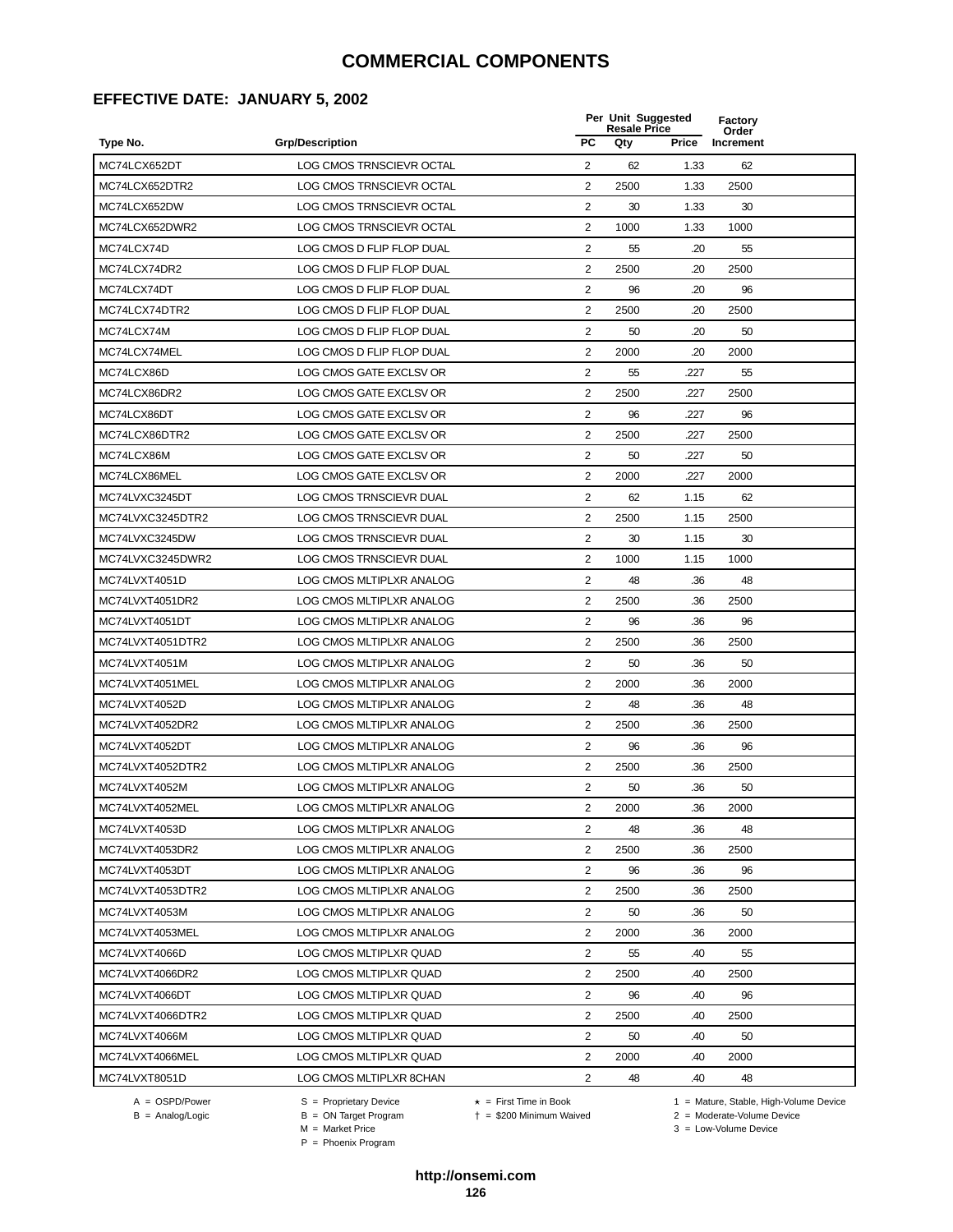#### **EFFECTIVE DATE: JANUARY 5, 2002**

|                  |                              | Per Unit Suggested<br><b>Resale Price</b> |      |       | <b>Factory</b><br>Order |  |
|------------------|------------------------------|-------------------------------------------|------|-------|-------------------------|--|
| Type No.         | <b>Grp/Description</b>       | <b>PC</b>                                 | Qty  | Price | Increment               |  |
| MC74LVXT8051DR2  | LOG CMOS MLTIPLXR 8CHAN      | 2                                         | 2500 | .40   | 2500                    |  |
| MC74LVXT8051DT   | LOG CMOS MLTIPLXR 8CHAN      | 2                                         | 96   | .40   | 96                      |  |
| MC74LVXT8051DTR2 | LOG CMOS MLTIPLXR 8CHAN      | $\overline{2}$                            | 2500 | .40   | 2500                    |  |
| MC74LVXT8051M    | LOG CMOS MLTIPLXR 8CHAN      | 2                                         | 50   | .40   | 50                      |  |
| MC74LVXT8051MEL  | LOG CMOS MLTIPLXR 8CHAN      | $\overline{2}$                            | 2000 | .40   | 2000                    |  |
| MC74LVXT8053D    | LOG CMOS MLTIPLXR 8CHAN      | $\overline{2}$                            | 48   | .40   | 48                      |  |
| MC74LVXT8053DR2  | LOG CMOS MLTIPLXR 8CHAN      | $\overline{2}$                            | 2500 | .40   | 2500                    |  |
| MC74LVXT8053DT   | LOG CMOS MLTIPLXR 8CHAN      | $\overline{2}$                            | 96   | .40   | 96                      |  |
| MC74LVXT8053DTR2 | LOG CMOS MLTIPLXR 8CHAN      | 2                                         | 2500 | .40   | 2500                    |  |
| MC74LVXT8053M    | LOG CMOS MLTIPLXR 8CHAN      | 2                                         | 50   | .40   | 50                      |  |
| MC74LVXT8053MEL  | LOG CMOS MLTIPLXR 8CHAN      | 2                                         | 2000 | .40   | 2000                    |  |
| MC74LVXU04D      | LOG CMOS INVERTER HEX        | $\overline{2}$                            | 55   | .147  | 55                      |  |
| MC74LVXU04DR2    | LOG CMOS INVERTER HEX        | $\overline{2}$                            | 2500 | .147  | 2500                    |  |
| MC74LVXU04DT     | LOG CMOS INVERTER HEX        | $\overline{2}$                            | 96   | .147  | 96                      |  |
| MC74LVXU04DTR2   | LOG CMOS INVERTER HEX        | $\overline{2}$                            | 2500 | .147  | 2500                    |  |
| MC74LVX00D       | LOG CMOS GATE NAND QUAD      | $\overline{2}$                            | 55   | .147  | 55                      |  |
| MC74LVX00DR2     | LOG CMOS GATE NAND QUAD      | 2                                         | 2500 | .147  | 2500                    |  |
| MC74LVX00DT      | LOG CMOS GATE NAND QUAD      | $\overline{2}$                            | 96   | .147  | 96                      |  |
| MC74LVX00DTR2    | LOG CMOS GATE NAND QUAD      | $\overline{2}$                            | 2500 | .147  | 2500                    |  |
| MC74LVX00M       | LOG CMOS GATE NAND QUAD      | 2                                         | 50   | .147  | 50                      |  |
| MC74LVX00MEL     | LOG CMOS GATE NAND QUAD      | $\overline{2}$                            | 2000 | .147  | 2000                    |  |
| MC74LVX02D       | LOG CMOS GATE NOR QUAD       | 2                                         | 55   | .147  | 55                      |  |
| MC74LVX02DR2     | LOG CMOS GATE NOR QUAD       | $\overline{2}$                            | 2500 | .147  | 2500                    |  |
| MC74LVX02DT      | LOG CMOS GATE NOR QUAD       | 2                                         | 96   | .147  | 96                      |  |
| MC74LVX02DTR2    | LOG CMOS GATE NOR QUAD       | $\overline{2}$                            | 2500 | .147  | 2500                    |  |
| MC74LVX02M       | LOG CMOS GATE NOR QUAD       | 2                                         | 50   | .147  | 50                      |  |
| MC74LVX02MEL     | LOG CMOS GATE NOR QUAD       | $\overline{\mathbf{c}}$                   | 2000 | .147  | 2000                    |  |
| MC74LVX04D       | LOG CMOS INVERTER HEX        | 2                                         | 55   | .147  | 55                      |  |
| MC74LVX04DR2     | LOG CMOS INVERTER HEX        | 2                                         | 2500 | .147  | 2500                    |  |
| MC74LVX04DT      | <b>LOG CMOS INVERTER HEX</b> | 2                                         | 96   | .147  | 96                      |  |
| MC74LVX04DTR2    | LOG CMOS INVERTER HEX        | $\overline{2}$                            | 2500 | .147  | 2500                    |  |
| MC74LVX04M       | LOG CMOS INVERTER HEX        | 2                                         | 50   | .147  | 50                      |  |
| MC74LVX04MEL     | LOG CMOS INVERTER HEX        | 2                                         | 2000 | .147  | 2000                    |  |
| MC74LVX08D       | LOG CMOS GATE AND QUAD       | 2                                         | 55   | .147  | 55                      |  |
| MC74LVX08DR2     | LOG CMOS GATE AND QUAD       | $\overline{2}$                            | 2500 | .147  | 2500                    |  |
| MC74LVX08DT      | LOG CMOS GATE AND QUAD       | $\overline{2}$                            | 96   | .147  | 96                      |  |
| MC74LVX08DTR2    | LOG CMOS GATE AND QUAD       | $\overline{2}$                            | 2500 | .147  | 2500                    |  |
| MC74LVX08M       | LOG CMOS GATE AND QUAD       | 2                                         | 50   | .147  | 50                      |  |
| MC74LVX08MEL     | LOG CMOS GATE AND QUAD       | $\overline{2}$                            | 2000 | .147  | 2000                    |  |
| MC74LVX125D      | LOG CMOS BUFR BUS QUAD       | 2                                         | 55   | .20   | 55                      |  |
| MC74LVX125DR2    | LOG CMOS BUFR BUS QUAD       | 2                                         | 2500 | .20   | 2500                    |  |
| MC74LVX125DT     | LOG CMOS BUFR BUS QUAD       | 2                                         | 96   | .20   | 96                      |  |
| MC74LVX125DTR2   | LOG CMOS BUFR BUS QUAD       | 2                                         | 2500 | .20   | 2500                    |  |
| MC74LVX125M      | LOG CMOS BUFR BUS QUAD       | $\overline{2}$                            | 50   | .20   | 50                      |  |
| MC74LVX125MEL    | LOG CMOS BUFR BUS QUAD       | $\overline{c}$                            | 2000 | .20   | 2000                    |  |

 $B = \text{Analog/Logic}$ <br>B = ON Target Program<br> $M = \text{Market Price}$ 

A = OSPD/Power S = Proprietary Device  $\star$  = First Time in Book 1 = Mature, Stable, High-Volume Device

 = \$200 Minimum Waived 2 = Moderate-Volume Device  $3 =$  Low-Volume Device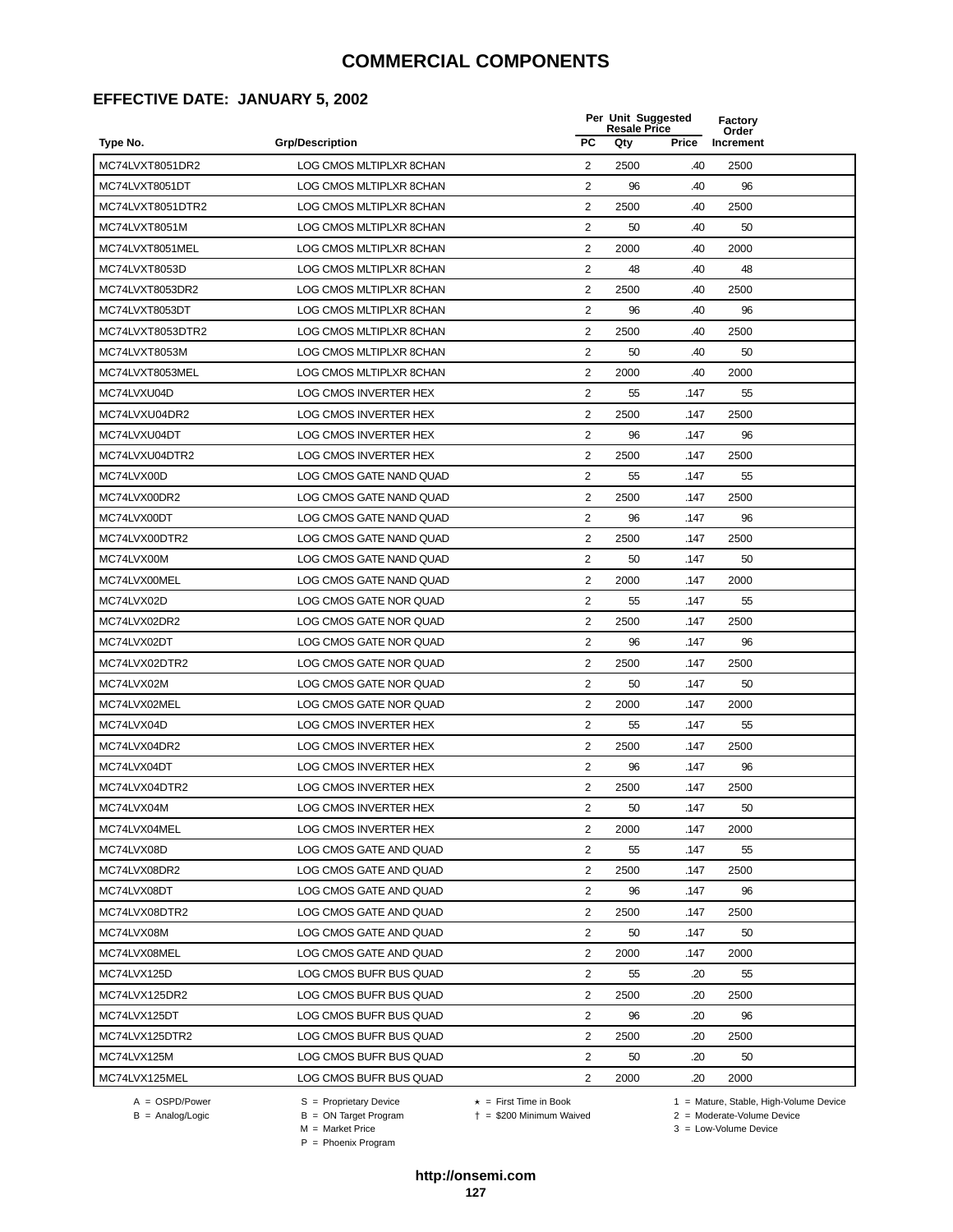#### **EFFECTIVE DATE: JANUARY 5, 2002**

|                |                         | Per Unit Suggested<br><b>Resale Price</b> |      |       | <b>Factory</b><br>Order |  |
|----------------|-------------------------|-------------------------------------------|------|-------|-------------------------|--|
| Type No.       | <b>Grp/Description</b>  | <b>PC</b>                                 | Qty  | Price | Increment               |  |
| MC74LVX126D    | LOG CMOS BUFR BUS QUAD  | 2                                         | 55   | .20   | 55                      |  |
| MC74LVX126DR2  | LOG CMOS BUFR BUS QUAD  | 2                                         | 2500 | .20   | 2500                    |  |
| MC74LVX126DT   | LOG CMOS BUFR BUS QUAD  | 2                                         | 96   | .20   | 96                      |  |
| MC74LVX126DTR2 | LOG CMOS BUFR BUS QUAD  | $\overline{2}$                            | 2500 | .20   | 2500                    |  |
| MC74LVX126M    | LOG CMOS BUFR BUS QUAD  | $\overline{2}$                            | 50   | .20   | 50                      |  |
| MC74LVX126MEL  | LOG CMOS BUFR BUS QUAD  | $\overline{2}$                            | 2000 | .20   | 2000                    |  |
| MC74LVX132D    | LOG CMOS GATE NAND QUAD | $\overline{2}$                            | 55   | .20   | 55                      |  |
| MC74LVX132DR2  | LOG CMOS GATE NAND QUAD | 2                                         | 2500 | .20   | 2500                    |  |
| MC74LVX132DT   | LOG CMOS GATE NAND QUAD | 2                                         | 96   | .20   | 96                      |  |
| MC74LVX132DTR2 | LOG CMOS GATE NAND QUAD | $\overline{2}$                            | 2500 | .20   | 2500                    |  |
| MC74LVX132M    | LOG CMOS GATE NAND QUAD | 2                                         | 50   | .20   | 50                      |  |
| MC74LVX132MEL  | LOG CMOS GATE NAND QUAD | $\overline{2}$                            | 2000 | .20   | 2000                    |  |
| MC74LVX138D    | LOG CMOS DECODER 3 TO 8 | 2                                         | 48   | .20   | 48                      |  |
| MC74LVX138DR2  | LOG CMOS DECODER 3 TO 8 | $\overline{2}$                            | 2500 | .20   | 2500                    |  |
| MC74LVX138DT   | LOG CMOS DECODER 3 TO 8 | 2                                         | 96   | .20   | 96                      |  |
| MC74LVX138DTR2 | LOG CMOS DECODER 3 TO 8 | $\overline{2}$                            | 2500 | .20   | 2500                    |  |
| MC74LVX138M    | LOG CMOS DECODER 3 TO 8 | 2                                         | 50   | .20   | 50                      |  |
| MC74LVX138MEL  | LOG CMOS DECODER 3 TO 8 | 2                                         | 2000 | .20   | 2000                    |  |
| MC74LVX139D    | LOG CMOS DECODER DUAL   | $\overline{2}$                            | 48   | .20   | 48                      |  |
| MC74LVX139DR2  | LOG CMOS DECODER DUAL   | 2                                         | 2500 | .20   | 2500                    |  |
| MC74LVX139DT   | LOG CMOS DECODER DUAL   | $\overline{2}$                            | 96   | .293  | 96                      |  |
| MC74LVX139DTR2 | LOG CMOS DECODER DUAL   | $\overline{2}$                            | 2500 | .20   | 2500                    |  |
| MC74LVX139M    | LOG CMOS DECODER DUAL   | $\overline{2}$                            | 50   | .20   | 50                      |  |
| MC74LVX139MEL  | LOG CMOS DECODER DUAL   | $\overline{2}$                            | 2000 | .20   | 2000                    |  |
| MC74LVX14D     | LOG CMOS INVERTER HEX   | $\overline{2}$                            | 55   | .16   | 55                      |  |
| MC74LVX14DR2   | LOG CMOS INVERTER HEX   | 2                                         | 2500 | .16   | 2500                    |  |
| MC74LVX14DT    | LOG CMOS INVERTER HEX   | 2                                         | 96   | .16   | 96                      |  |
| MC74LVX14DTR2  | LOG CMOS INVERTER HEX   | $\overline{2}$                            | 2500 | .16   | 2500                    |  |
| MC74LVX14M     | LOG CMOS INVERTER HEX   | 2                                         | 50   | .16   | 50                      |  |
| MC74LVX14MEL   | LOG CMOS INVERTER HEX   | $\overline{2}$                            | 2000 | .16   | 2000                    |  |
| MC74LVX157D    | LOG CMOS MLTIPLXR 2-1   | $\overline{2}$                            | 48   | .20   | 48                      |  |
| MC74LVX157DR2  | LOG CMOS MLTIPLXR 2-1   | 2                                         | 2500 | .20   | 2500                    |  |
| MC74LVX157DT   | LOG CMOS MLTIPLXR 2-1   | $\overline{2}$                            | 96   | .20   | 96                      |  |
| MC74LVX157DTR2 | LOG CMOS MLTIPLXR 2-1   | 2                                         | 2500 | .20   | 2500                    |  |
| MC74LVX157M    | LOG CMOS MLTIPLXR 2-1   | $\overline{2}$                            | 50   | .20   | 50                      |  |
| MC74LVX157MEL  | LOG CMOS MLTIPLXR 2-1   | 2                                         | 2000 | .20   | 2000                    |  |
| MC74LVX240DT   | LOG CMOS BUFR 3ST OCTL  | 2                                         | 75   | .267  | 75                      |  |
| MC74LVX240DTR2 | LOG CMOS BUFR 3ST OCTL  | 2                                         | 2500 | .267  | 2500                    |  |
| MC74LVX240DW   | LOG CMOS BUFR 3ST OCTL  | $\overline{2}$                            | 38   | .267  | 38                      |  |
| MC74LVX240DWR2 | LOG CMOS BUFR 3ST OCTL  | $\overline{2}$                            | 1000 | .267  | 1000                    |  |
| MC74LVX240M    | LOG CMOS BUFR 3ST OCTL  | $\overline{2}$                            | 50   | .267  | 50                      |  |
| MC74LVX240MEL  | LOG CMOS BUFR 3ST OCTL  | 2                                         | 2000 | .267  | 2000                    |  |
| MC74LVX244DT   | LOG CMOS BUFR 3ST OCTL  | 2                                         | 75   | .267  | 75                      |  |
| MC74LVX244DTR2 | LOG CMOS BUFR 3ST OCTL  | 2                                         | 2500 | .267  | 2500                    |  |
| MC74LVX244DW   | LOG CMOS BUFR 3ST OCTL  | $\overline{2}$                            | 38   | .267  | 38                      |  |
|                |                         |                                           |      |       |                         |  |

 $B = \text{Analog/Logic}$ <br>B = ON Target Program<br> $M = \text{Market Price}$ 

A = OSPD/Power S = Proprietary Device  $\star$  = First Time in Book 1 = Mature, Stable, High-Volume Device

 = \$200 Minimum Waived 2 = Moderate-Volume Device  $3 =$  Low-Volume Device

```
http://onsemi.com
```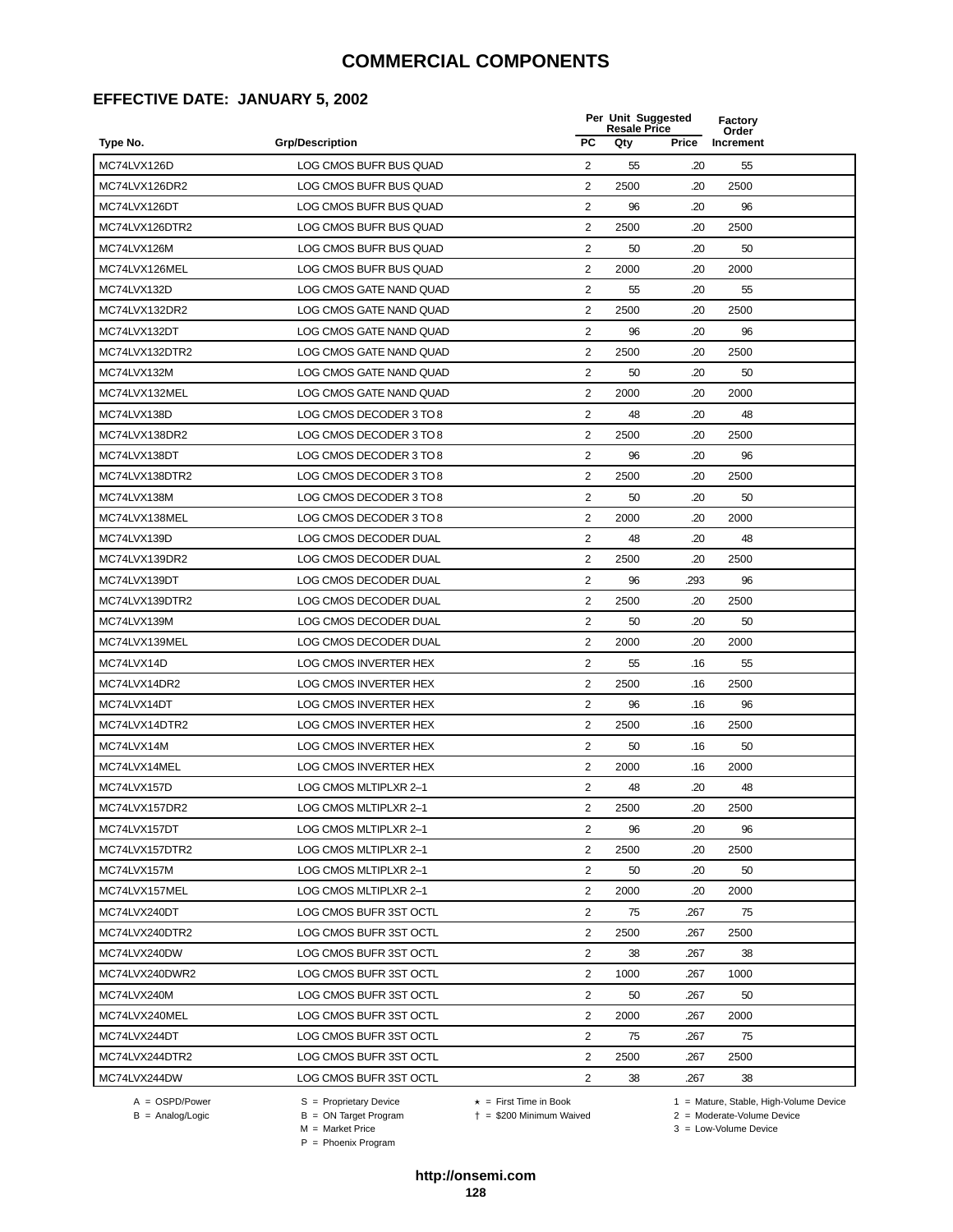#### **EFFECTIVE DATE: JANUARY 5, 2002**

| <b>PC</b><br>Type No.<br><b>Grp/Description</b><br>Qty<br>Price<br>Increment<br>MC74LVX244DWR2<br>LOG CMOS BUFR 3ST OCTL<br>2<br>1000<br>.267<br>1000<br>MC74LVX244M<br>LOG CMOS BUFR 3ST OCTL<br>2<br>50<br>.267<br>50<br>$\overline{2}$<br>2000<br>2000<br>MC74LVX244MEL<br>LOG CMOS BUFR 3ST OCTL<br>.267<br>2<br>MC74LVX245DT<br>LOG CMOS TRNSCIEVR OCTAL<br>75<br>.267<br>75<br>$\overline{2}$<br>MC74LVX245DTR2<br>LOG CMOS TRNSCIEVR OCTAL<br>2500<br>.267<br>2500<br>LOG CMOS TRNSCIEVR OCTAL<br>2<br>MC74LVX245DW<br>38<br>.267<br>38<br>LOG CMOS TRNSCIEVR OCTAL<br>$\overline{2}$<br>1000<br>MC74LVX245DWR2<br>1000<br>.267<br>2<br>50<br>MC74LVX245M<br>LOG CMOS TRNSCIEVR OCTAL<br>.267<br>50<br>2<br>MC74LVX245MEL<br>LOG CMOS TRNSCIEVR OCTAL<br>2000<br>.267<br>2000<br>MC74LVX257D<br>$\overline{2}$<br>48<br>LOG CMOS QUAD MLTIPLXR<br>.20<br>48<br>MC74LVX257DR2<br>LOG CMOS QUAD MLTIPLXR<br>2<br>2500<br>.20<br>2500<br>$\overline{2}$<br>96<br>.20<br>MC74LVX257DT<br>LOG CMOS QUAD MLTIPLXR<br>96<br>$\overline{2}$<br>MC74LVX257DTR2<br>LOG CMOS QUAD MLTIPLXR<br>2500<br>.20<br>2500<br>MC74LVX257M<br>$\overline{2}$<br>.20<br>LOG CMOS QUAD MLTIPLXR<br>50<br>50<br>$\overline{2}$<br>2000<br>2000<br>MC74LVX257MEL<br>LOG CMOS QUAD MLTIPLXR<br>.20<br>$\overline{2}$<br>48<br>.20<br>48<br>MC74LVX259D<br>LOG CMOS 8-BIT ADDRESS<br>2<br>2500<br>2500<br>MC74LVX259DR2<br>LOG CMOS 8-BIT ADDRESS<br>.20<br>2<br>MC74LVX259DT<br>LOG CMOS 8-BIT ADDRESS<br>96<br>.20<br>96<br>$\overline{2}$<br>2500<br>2500<br>MC74LVX259DTR2<br>LOG CMOS 8-BIT ADDRESS<br>.20<br>MC74LVX259M<br>LOG CMOS 8-BIT ADDRESS<br>2<br>50<br>.213<br>50<br>2<br>MC74LVX259MEL<br>LOG CMOS 8-BIT ADDRESS<br>2000<br>.213<br>2000<br>2<br>MC74LVX32D<br>LOG CMOS GATE OR QUAD<br>55<br>.147<br>55<br>$\overline{2}$<br>MC74LVX32DR2<br>LOG CMOS GATE OR QUAD<br>2500<br>.147<br>2500<br>2<br>MC74LVX32DT<br>LOG CMOS GATE OR QUAD<br>96<br>.147<br>96<br>$\overline{2}$<br>2500<br>MC74LVX32DTR2<br>LOG CMOS GATE OR QUAD<br>2500<br>.147<br>2<br>MC74LVX32M<br>LOG CMOS GATE OR QUAD<br>50<br>.147<br>50<br>2<br>2000<br>MC74LVX32MEL<br>LOG CMOS GATE OR QUAD<br>2000<br>.147<br>2<br>MC74LVX373DT<br>LOG CMOS TRAN LATCH 3STAG<br>75<br>.267<br>75<br>MC74LVX373DTR2<br>LOG CMOS TRAN LATCH 3STAG<br>2<br>2500<br>.267<br>2500<br>2<br>38<br>MC74LVX373DW<br>LOG CMOS TRAN LATCH 3STAG<br>.267<br>38<br>$\overline{2}$<br>MC74LVX373DWR2<br>LOG CMOS TRAN LATCH 3STAG<br>1000<br>.267<br>1000<br>$\overline{c}$<br>MC74LVX373M<br>50<br>267<br>50<br>LOG CMOS TRAN LATCH 3STAG<br>2<br>MC74LVX373MEL<br>LOG CMOS TRAN LATCH 3STAG<br>2000<br>2000<br>.267<br>LOG CMOS D FLIP FLOP OCTL<br>2<br>75<br>.267<br>MC74LVX374DT<br>75<br>2<br>2500<br>2500<br>MC74LVX374DTR2<br>LOG CMOS D FLIP FLOP OCTL<br>.267<br>$\overline{\mathbf{c}}$<br>LOG CMOS D FLIP FLOP OCTL<br>38<br>.267<br>38<br>MC74LVX374DW<br>$\overline{2}$<br>MC74LVX374DWR2<br>LOG CMOS D FLIP FLOP OCTL<br>1000<br>.267<br>1000<br>LOG CMOS D FLIP FLOP OCTL<br>2<br>50<br>.267<br>50<br>MC74LVX374M<br>$\overline{2}$<br>MC74LVX374MEL<br>LOG CMOS D FLIP FLOP OCTL<br>2000<br>.267<br>2000<br>2<br>48<br>48<br>MC74LVX4051D<br><b>LOG CMOS MLTIPLXR</b><br>.36<br>$\overline{2}$<br>2500<br>.36<br>2500<br>MC74LVX4051DR2<br>LOG CMOS MLTIPLXR<br>2<br>96<br>MC74LVX4051DT<br>LOG CMOS MLTIPLXR<br>.36<br>96<br>2<br>2500<br>.36<br>2500<br>MC74LVX4051DTR2<br>LOG CMOS MLTIPLXR<br>$\overline{2}$<br>50<br>MC74LVX4051M<br>LOG CMOS MLTIPLXR<br>.36<br>50<br>$\overline{2}$<br>2000<br>MC74LVX4051MEL<br>LOG CMOS MLTIPLXR<br>2000<br>.36 |  | Per Unit Suggested<br><b>Resale Price</b> | <b>Factory</b><br>Order |  |
|----------------------------------------------------------------------------------------------------------------------------------------------------------------------------------------------------------------------------------------------------------------------------------------------------------------------------------------------------------------------------------------------------------------------------------------------------------------------------------------------------------------------------------------------------------------------------------------------------------------------------------------------------------------------------------------------------------------------------------------------------------------------------------------------------------------------------------------------------------------------------------------------------------------------------------------------------------------------------------------------------------------------------------------------------------------------------------------------------------------------------------------------------------------------------------------------------------------------------------------------------------------------------------------------------------------------------------------------------------------------------------------------------------------------------------------------------------------------------------------------------------------------------------------------------------------------------------------------------------------------------------------------------------------------------------------------------------------------------------------------------------------------------------------------------------------------------------------------------------------------------------------------------------------------------------------------------------------------------------------------------------------------------------------------------------------------------------------------------------------------------------------------------------------------------------------------------------------------------------------------------------------------------------------------------------------------------------------------------------------------------------------------------------------------------------------------------------------------------------------------------------------------------------------------------------------------------------------------------------------------------------------------------------------------------------------------------------------------------------------------------------------------------------------------------------------------------------------------------------------------------------------------------------------------------------------------------------------------------------------------------------------------------------------------------------------------------------------------------------------------------------------------------------------------------------------------------------------------------------------------------------------------------------------------------------------------------------------------------------------------------------------------------------------------------------------------------------------------------------------------------------------------------------------------------------------------------------------------------------------------|--|-------------------------------------------|-------------------------|--|
|                                                                                                                                                                                                                                                                                                                                                                                                                                                                                                                                                                                                                                                                                                                                                                                                                                                                                                                                                                                                                                                                                                                                                                                                                                                                                                                                                                                                                                                                                                                                                                                                                                                                                                                                                                                                                                                                                                                                                                                                                                                                                                                                                                                                                                                                                                                                                                                                                                                                                                                                                                                                                                                                                                                                                                                                                                                                                                                                                                                                                                                                                                                                                                                                                                                                                                                                                                                                                                                                                                                                                                                                                      |  |                                           |                         |  |
|                                                                                                                                                                                                                                                                                                                                                                                                                                                                                                                                                                                                                                                                                                                                                                                                                                                                                                                                                                                                                                                                                                                                                                                                                                                                                                                                                                                                                                                                                                                                                                                                                                                                                                                                                                                                                                                                                                                                                                                                                                                                                                                                                                                                                                                                                                                                                                                                                                                                                                                                                                                                                                                                                                                                                                                                                                                                                                                                                                                                                                                                                                                                                                                                                                                                                                                                                                                                                                                                                                                                                                                                                      |  |                                           |                         |  |
|                                                                                                                                                                                                                                                                                                                                                                                                                                                                                                                                                                                                                                                                                                                                                                                                                                                                                                                                                                                                                                                                                                                                                                                                                                                                                                                                                                                                                                                                                                                                                                                                                                                                                                                                                                                                                                                                                                                                                                                                                                                                                                                                                                                                                                                                                                                                                                                                                                                                                                                                                                                                                                                                                                                                                                                                                                                                                                                                                                                                                                                                                                                                                                                                                                                                                                                                                                                                                                                                                                                                                                                                                      |  |                                           |                         |  |
|                                                                                                                                                                                                                                                                                                                                                                                                                                                                                                                                                                                                                                                                                                                                                                                                                                                                                                                                                                                                                                                                                                                                                                                                                                                                                                                                                                                                                                                                                                                                                                                                                                                                                                                                                                                                                                                                                                                                                                                                                                                                                                                                                                                                                                                                                                                                                                                                                                                                                                                                                                                                                                                                                                                                                                                                                                                                                                                                                                                                                                                                                                                                                                                                                                                                                                                                                                                                                                                                                                                                                                                                                      |  |                                           |                         |  |
|                                                                                                                                                                                                                                                                                                                                                                                                                                                                                                                                                                                                                                                                                                                                                                                                                                                                                                                                                                                                                                                                                                                                                                                                                                                                                                                                                                                                                                                                                                                                                                                                                                                                                                                                                                                                                                                                                                                                                                                                                                                                                                                                                                                                                                                                                                                                                                                                                                                                                                                                                                                                                                                                                                                                                                                                                                                                                                                                                                                                                                                                                                                                                                                                                                                                                                                                                                                                                                                                                                                                                                                                                      |  |                                           |                         |  |
|                                                                                                                                                                                                                                                                                                                                                                                                                                                                                                                                                                                                                                                                                                                                                                                                                                                                                                                                                                                                                                                                                                                                                                                                                                                                                                                                                                                                                                                                                                                                                                                                                                                                                                                                                                                                                                                                                                                                                                                                                                                                                                                                                                                                                                                                                                                                                                                                                                                                                                                                                                                                                                                                                                                                                                                                                                                                                                                                                                                                                                                                                                                                                                                                                                                                                                                                                                                                                                                                                                                                                                                                                      |  |                                           |                         |  |
|                                                                                                                                                                                                                                                                                                                                                                                                                                                                                                                                                                                                                                                                                                                                                                                                                                                                                                                                                                                                                                                                                                                                                                                                                                                                                                                                                                                                                                                                                                                                                                                                                                                                                                                                                                                                                                                                                                                                                                                                                                                                                                                                                                                                                                                                                                                                                                                                                                                                                                                                                                                                                                                                                                                                                                                                                                                                                                                                                                                                                                                                                                                                                                                                                                                                                                                                                                                                                                                                                                                                                                                                                      |  |                                           |                         |  |
|                                                                                                                                                                                                                                                                                                                                                                                                                                                                                                                                                                                                                                                                                                                                                                                                                                                                                                                                                                                                                                                                                                                                                                                                                                                                                                                                                                                                                                                                                                                                                                                                                                                                                                                                                                                                                                                                                                                                                                                                                                                                                                                                                                                                                                                                                                                                                                                                                                                                                                                                                                                                                                                                                                                                                                                                                                                                                                                                                                                                                                                                                                                                                                                                                                                                                                                                                                                                                                                                                                                                                                                                                      |  |                                           |                         |  |
|                                                                                                                                                                                                                                                                                                                                                                                                                                                                                                                                                                                                                                                                                                                                                                                                                                                                                                                                                                                                                                                                                                                                                                                                                                                                                                                                                                                                                                                                                                                                                                                                                                                                                                                                                                                                                                                                                                                                                                                                                                                                                                                                                                                                                                                                                                                                                                                                                                                                                                                                                                                                                                                                                                                                                                                                                                                                                                                                                                                                                                                                                                                                                                                                                                                                                                                                                                                                                                                                                                                                                                                                                      |  |                                           |                         |  |
|                                                                                                                                                                                                                                                                                                                                                                                                                                                                                                                                                                                                                                                                                                                                                                                                                                                                                                                                                                                                                                                                                                                                                                                                                                                                                                                                                                                                                                                                                                                                                                                                                                                                                                                                                                                                                                                                                                                                                                                                                                                                                                                                                                                                                                                                                                                                                                                                                                                                                                                                                                                                                                                                                                                                                                                                                                                                                                                                                                                                                                                                                                                                                                                                                                                                                                                                                                                                                                                                                                                                                                                                                      |  |                                           |                         |  |
|                                                                                                                                                                                                                                                                                                                                                                                                                                                                                                                                                                                                                                                                                                                                                                                                                                                                                                                                                                                                                                                                                                                                                                                                                                                                                                                                                                                                                                                                                                                                                                                                                                                                                                                                                                                                                                                                                                                                                                                                                                                                                                                                                                                                                                                                                                                                                                                                                                                                                                                                                                                                                                                                                                                                                                                                                                                                                                                                                                                                                                                                                                                                                                                                                                                                                                                                                                                                                                                                                                                                                                                                                      |  |                                           |                         |  |
|                                                                                                                                                                                                                                                                                                                                                                                                                                                                                                                                                                                                                                                                                                                                                                                                                                                                                                                                                                                                                                                                                                                                                                                                                                                                                                                                                                                                                                                                                                                                                                                                                                                                                                                                                                                                                                                                                                                                                                                                                                                                                                                                                                                                                                                                                                                                                                                                                                                                                                                                                                                                                                                                                                                                                                                                                                                                                                                                                                                                                                                                                                                                                                                                                                                                                                                                                                                                                                                                                                                                                                                                                      |  |                                           |                         |  |
|                                                                                                                                                                                                                                                                                                                                                                                                                                                                                                                                                                                                                                                                                                                                                                                                                                                                                                                                                                                                                                                                                                                                                                                                                                                                                                                                                                                                                                                                                                                                                                                                                                                                                                                                                                                                                                                                                                                                                                                                                                                                                                                                                                                                                                                                                                                                                                                                                                                                                                                                                                                                                                                                                                                                                                                                                                                                                                                                                                                                                                                                                                                                                                                                                                                                                                                                                                                                                                                                                                                                                                                                                      |  |                                           |                         |  |
|                                                                                                                                                                                                                                                                                                                                                                                                                                                                                                                                                                                                                                                                                                                                                                                                                                                                                                                                                                                                                                                                                                                                                                                                                                                                                                                                                                                                                                                                                                                                                                                                                                                                                                                                                                                                                                                                                                                                                                                                                                                                                                                                                                                                                                                                                                                                                                                                                                                                                                                                                                                                                                                                                                                                                                                                                                                                                                                                                                                                                                                                                                                                                                                                                                                                                                                                                                                                                                                                                                                                                                                                                      |  |                                           |                         |  |
|                                                                                                                                                                                                                                                                                                                                                                                                                                                                                                                                                                                                                                                                                                                                                                                                                                                                                                                                                                                                                                                                                                                                                                                                                                                                                                                                                                                                                                                                                                                                                                                                                                                                                                                                                                                                                                                                                                                                                                                                                                                                                                                                                                                                                                                                                                                                                                                                                                                                                                                                                                                                                                                                                                                                                                                                                                                                                                                                                                                                                                                                                                                                                                                                                                                                                                                                                                                                                                                                                                                                                                                                                      |  |                                           |                         |  |
|                                                                                                                                                                                                                                                                                                                                                                                                                                                                                                                                                                                                                                                                                                                                                                                                                                                                                                                                                                                                                                                                                                                                                                                                                                                                                                                                                                                                                                                                                                                                                                                                                                                                                                                                                                                                                                                                                                                                                                                                                                                                                                                                                                                                                                                                                                                                                                                                                                                                                                                                                                                                                                                                                                                                                                                                                                                                                                                                                                                                                                                                                                                                                                                                                                                                                                                                                                                                                                                                                                                                                                                                                      |  |                                           |                         |  |
|                                                                                                                                                                                                                                                                                                                                                                                                                                                                                                                                                                                                                                                                                                                                                                                                                                                                                                                                                                                                                                                                                                                                                                                                                                                                                                                                                                                                                                                                                                                                                                                                                                                                                                                                                                                                                                                                                                                                                                                                                                                                                                                                                                                                                                                                                                                                                                                                                                                                                                                                                                                                                                                                                                                                                                                                                                                                                                                                                                                                                                                                                                                                                                                                                                                                                                                                                                                                                                                                                                                                                                                                                      |  |                                           |                         |  |
|                                                                                                                                                                                                                                                                                                                                                                                                                                                                                                                                                                                                                                                                                                                                                                                                                                                                                                                                                                                                                                                                                                                                                                                                                                                                                                                                                                                                                                                                                                                                                                                                                                                                                                                                                                                                                                                                                                                                                                                                                                                                                                                                                                                                                                                                                                                                                                                                                                                                                                                                                                                                                                                                                                                                                                                                                                                                                                                                                                                                                                                                                                                                                                                                                                                                                                                                                                                                                                                                                                                                                                                                                      |  |                                           |                         |  |
|                                                                                                                                                                                                                                                                                                                                                                                                                                                                                                                                                                                                                                                                                                                                                                                                                                                                                                                                                                                                                                                                                                                                                                                                                                                                                                                                                                                                                                                                                                                                                                                                                                                                                                                                                                                                                                                                                                                                                                                                                                                                                                                                                                                                                                                                                                                                                                                                                                                                                                                                                                                                                                                                                                                                                                                                                                                                                                                                                                                                                                                                                                                                                                                                                                                                                                                                                                                                                                                                                                                                                                                                                      |  |                                           |                         |  |
|                                                                                                                                                                                                                                                                                                                                                                                                                                                                                                                                                                                                                                                                                                                                                                                                                                                                                                                                                                                                                                                                                                                                                                                                                                                                                                                                                                                                                                                                                                                                                                                                                                                                                                                                                                                                                                                                                                                                                                                                                                                                                                                                                                                                                                                                                                                                                                                                                                                                                                                                                                                                                                                                                                                                                                                                                                                                                                                                                                                                                                                                                                                                                                                                                                                                                                                                                                                                                                                                                                                                                                                                                      |  |                                           |                         |  |
|                                                                                                                                                                                                                                                                                                                                                                                                                                                                                                                                                                                                                                                                                                                                                                                                                                                                                                                                                                                                                                                                                                                                                                                                                                                                                                                                                                                                                                                                                                                                                                                                                                                                                                                                                                                                                                                                                                                                                                                                                                                                                                                                                                                                                                                                                                                                                                                                                                                                                                                                                                                                                                                                                                                                                                                                                                                                                                                                                                                                                                                                                                                                                                                                                                                                                                                                                                                                                                                                                                                                                                                                                      |  |                                           |                         |  |
|                                                                                                                                                                                                                                                                                                                                                                                                                                                                                                                                                                                                                                                                                                                                                                                                                                                                                                                                                                                                                                                                                                                                                                                                                                                                                                                                                                                                                                                                                                                                                                                                                                                                                                                                                                                                                                                                                                                                                                                                                                                                                                                                                                                                                                                                                                                                                                                                                                                                                                                                                                                                                                                                                                                                                                                                                                                                                                                                                                                                                                                                                                                                                                                                                                                                                                                                                                                                                                                                                                                                                                                                                      |  |                                           |                         |  |
|                                                                                                                                                                                                                                                                                                                                                                                                                                                                                                                                                                                                                                                                                                                                                                                                                                                                                                                                                                                                                                                                                                                                                                                                                                                                                                                                                                                                                                                                                                                                                                                                                                                                                                                                                                                                                                                                                                                                                                                                                                                                                                                                                                                                                                                                                                                                                                                                                                                                                                                                                                                                                                                                                                                                                                                                                                                                                                                                                                                                                                                                                                                                                                                                                                                                                                                                                                                                                                                                                                                                                                                                                      |  |                                           |                         |  |
|                                                                                                                                                                                                                                                                                                                                                                                                                                                                                                                                                                                                                                                                                                                                                                                                                                                                                                                                                                                                                                                                                                                                                                                                                                                                                                                                                                                                                                                                                                                                                                                                                                                                                                                                                                                                                                                                                                                                                                                                                                                                                                                                                                                                                                                                                                                                                                                                                                                                                                                                                                                                                                                                                                                                                                                                                                                                                                                                                                                                                                                                                                                                                                                                                                                                                                                                                                                                                                                                                                                                                                                                                      |  |                                           |                         |  |
|                                                                                                                                                                                                                                                                                                                                                                                                                                                                                                                                                                                                                                                                                                                                                                                                                                                                                                                                                                                                                                                                                                                                                                                                                                                                                                                                                                                                                                                                                                                                                                                                                                                                                                                                                                                                                                                                                                                                                                                                                                                                                                                                                                                                                                                                                                                                                                                                                                                                                                                                                                                                                                                                                                                                                                                                                                                                                                                                                                                                                                                                                                                                                                                                                                                                                                                                                                                                                                                                                                                                                                                                                      |  |                                           |                         |  |
|                                                                                                                                                                                                                                                                                                                                                                                                                                                                                                                                                                                                                                                                                                                                                                                                                                                                                                                                                                                                                                                                                                                                                                                                                                                                                                                                                                                                                                                                                                                                                                                                                                                                                                                                                                                                                                                                                                                                                                                                                                                                                                                                                                                                                                                                                                                                                                                                                                                                                                                                                                                                                                                                                                                                                                                                                                                                                                                                                                                                                                                                                                                                                                                                                                                                                                                                                                                                                                                                                                                                                                                                                      |  |                                           |                         |  |
|                                                                                                                                                                                                                                                                                                                                                                                                                                                                                                                                                                                                                                                                                                                                                                                                                                                                                                                                                                                                                                                                                                                                                                                                                                                                                                                                                                                                                                                                                                                                                                                                                                                                                                                                                                                                                                                                                                                                                                                                                                                                                                                                                                                                                                                                                                                                                                                                                                                                                                                                                                                                                                                                                                                                                                                                                                                                                                                                                                                                                                                                                                                                                                                                                                                                                                                                                                                                                                                                                                                                                                                                                      |  |                                           |                         |  |
|                                                                                                                                                                                                                                                                                                                                                                                                                                                                                                                                                                                                                                                                                                                                                                                                                                                                                                                                                                                                                                                                                                                                                                                                                                                                                                                                                                                                                                                                                                                                                                                                                                                                                                                                                                                                                                                                                                                                                                                                                                                                                                                                                                                                                                                                                                                                                                                                                                                                                                                                                                                                                                                                                                                                                                                                                                                                                                                                                                                                                                                                                                                                                                                                                                                                                                                                                                                                                                                                                                                                                                                                                      |  |                                           |                         |  |
|                                                                                                                                                                                                                                                                                                                                                                                                                                                                                                                                                                                                                                                                                                                                                                                                                                                                                                                                                                                                                                                                                                                                                                                                                                                                                                                                                                                                                                                                                                                                                                                                                                                                                                                                                                                                                                                                                                                                                                                                                                                                                                                                                                                                                                                                                                                                                                                                                                                                                                                                                                                                                                                                                                                                                                                                                                                                                                                                                                                                                                                                                                                                                                                                                                                                                                                                                                                                                                                                                                                                                                                                                      |  |                                           |                         |  |
|                                                                                                                                                                                                                                                                                                                                                                                                                                                                                                                                                                                                                                                                                                                                                                                                                                                                                                                                                                                                                                                                                                                                                                                                                                                                                                                                                                                                                                                                                                                                                                                                                                                                                                                                                                                                                                                                                                                                                                                                                                                                                                                                                                                                                                                                                                                                                                                                                                                                                                                                                                                                                                                                                                                                                                                                                                                                                                                                                                                                                                                                                                                                                                                                                                                                                                                                                                                                                                                                                                                                                                                                                      |  |                                           |                         |  |
|                                                                                                                                                                                                                                                                                                                                                                                                                                                                                                                                                                                                                                                                                                                                                                                                                                                                                                                                                                                                                                                                                                                                                                                                                                                                                                                                                                                                                                                                                                                                                                                                                                                                                                                                                                                                                                                                                                                                                                                                                                                                                                                                                                                                                                                                                                                                                                                                                                                                                                                                                                                                                                                                                                                                                                                                                                                                                                                                                                                                                                                                                                                                                                                                                                                                                                                                                                                                                                                                                                                                                                                                                      |  |                                           |                         |  |
|                                                                                                                                                                                                                                                                                                                                                                                                                                                                                                                                                                                                                                                                                                                                                                                                                                                                                                                                                                                                                                                                                                                                                                                                                                                                                                                                                                                                                                                                                                                                                                                                                                                                                                                                                                                                                                                                                                                                                                                                                                                                                                                                                                                                                                                                                                                                                                                                                                                                                                                                                                                                                                                                                                                                                                                                                                                                                                                                                                                                                                                                                                                                                                                                                                                                                                                                                                                                                                                                                                                                                                                                                      |  |                                           |                         |  |
|                                                                                                                                                                                                                                                                                                                                                                                                                                                                                                                                                                                                                                                                                                                                                                                                                                                                                                                                                                                                                                                                                                                                                                                                                                                                                                                                                                                                                                                                                                                                                                                                                                                                                                                                                                                                                                                                                                                                                                                                                                                                                                                                                                                                                                                                                                                                                                                                                                                                                                                                                                                                                                                                                                                                                                                                                                                                                                                                                                                                                                                                                                                                                                                                                                                                                                                                                                                                                                                                                                                                                                                                                      |  |                                           |                         |  |
|                                                                                                                                                                                                                                                                                                                                                                                                                                                                                                                                                                                                                                                                                                                                                                                                                                                                                                                                                                                                                                                                                                                                                                                                                                                                                                                                                                                                                                                                                                                                                                                                                                                                                                                                                                                                                                                                                                                                                                                                                                                                                                                                                                                                                                                                                                                                                                                                                                                                                                                                                                                                                                                                                                                                                                                                                                                                                                                                                                                                                                                                                                                                                                                                                                                                                                                                                                                                                                                                                                                                                                                                                      |  |                                           |                         |  |
|                                                                                                                                                                                                                                                                                                                                                                                                                                                                                                                                                                                                                                                                                                                                                                                                                                                                                                                                                                                                                                                                                                                                                                                                                                                                                                                                                                                                                                                                                                                                                                                                                                                                                                                                                                                                                                                                                                                                                                                                                                                                                                                                                                                                                                                                                                                                                                                                                                                                                                                                                                                                                                                                                                                                                                                                                                                                                                                                                                                                                                                                                                                                                                                                                                                                                                                                                                                                                                                                                                                                                                                                                      |  |                                           |                         |  |
|                                                                                                                                                                                                                                                                                                                                                                                                                                                                                                                                                                                                                                                                                                                                                                                                                                                                                                                                                                                                                                                                                                                                                                                                                                                                                                                                                                                                                                                                                                                                                                                                                                                                                                                                                                                                                                                                                                                                                                                                                                                                                                                                                                                                                                                                                                                                                                                                                                                                                                                                                                                                                                                                                                                                                                                                                                                                                                                                                                                                                                                                                                                                                                                                                                                                                                                                                                                                                                                                                                                                                                                                                      |  |                                           |                         |  |
|                                                                                                                                                                                                                                                                                                                                                                                                                                                                                                                                                                                                                                                                                                                                                                                                                                                                                                                                                                                                                                                                                                                                                                                                                                                                                                                                                                                                                                                                                                                                                                                                                                                                                                                                                                                                                                                                                                                                                                                                                                                                                                                                                                                                                                                                                                                                                                                                                                                                                                                                                                                                                                                                                                                                                                                                                                                                                                                                                                                                                                                                                                                                                                                                                                                                                                                                                                                                                                                                                                                                                                                                                      |  |                                           |                         |  |
|                                                                                                                                                                                                                                                                                                                                                                                                                                                                                                                                                                                                                                                                                                                                                                                                                                                                                                                                                                                                                                                                                                                                                                                                                                                                                                                                                                                                                                                                                                                                                                                                                                                                                                                                                                                                                                                                                                                                                                                                                                                                                                                                                                                                                                                                                                                                                                                                                                                                                                                                                                                                                                                                                                                                                                                                                                                                                                                                                                                                                                                                                                                                                                                                                                                                                                                                                                                                                                                                                                                                                                                                                      |  |                                           |                         |  |
|                                                                                                                                                                                                                                                                                                                                                                                                                                                                                                                                                                                                                                                                                                                                                                                                                                                                                                                                                                                                                                                                                                                                                                                                                                                                                                                                                                                                                                                                                                                                                                                                                                                                                                                                                                                                                                                                                                                                                                                                                                                                                                                                                                                                                                                                                                                                                                                                                                                                                                                                                                                                                                                                                                                                                                                                                                                                                                                                                                                                                                                                                                                                                                                                                                                                                                                                                                                                                                                                                                                                                                                                                      |  |                                           |                         |  |
|                                                                                                                                                                                                                                                                                                                                                                                                                                                                                                                                                                                                                                                                                                                                                                                                                                                                                                                                                                                                                                                                                                                                                                                                                                                                                                                                                                                                                                                                                                                                                                                                                                                                                                                                                                                                                                                                                                                                                                                                                                                                                                                                                                                                                                                                                                                                                                                                                                                                                                                                                                                                                                                                                                                                                                                                                                                                                                                                                                                                                                                                                                                                                                                                                                                                                                                                                                                                                                                                                                                                                                                                                      |  |                                           |                         |  |
|                                                                                                                                                                                                                                                                                                                                                                                                                                                                                                                                                                                                                                                                                                                                                                                                                                                                                                                                                                                                                                                                                                                                                                                                                                                                                                                                                                                                                                                                                                                                                                                                                                                                                                                                                                                                                                                                                                                                                                                                                                                                                                                                                                                                                                                                                                                                                                                                                                                                                                                                                                                                                                                                                                                                                                                                                                                                                                                                                                                                                                                                                                                                                                                                                                                                                                                                                                                                                                                                                                                                                                                                                      |  |                                           |                         |  |
|                                                                                                                                                                                                                                                                                                                                                                                                                                                                                                                                                                                                                                                                                                                                                                                                                                                                                                                                                                                                                                                                                                                                                                                                                                                                                                                                                                                                                                                                                                                                                                                                                                                                                                                                                                                                                                                                                                                                                                                                                                                                                                                                                                                                                                                                                                                                                                                                                                                                                                                                                                                                                                                                                                                                                                                                                                                                                                                                                                                                                                                                                                                                                                                                                                                                                                                                                                                                                                                                                                                                                                                                                      |  |                                           |                         |  |
|                                                                                                                                                                                                                                                                                                                                                                                                                                                                                                                                                                                                                                                                                                                                                                                                                                                                                                                                                                                                                                                                                                                                                                                                                                                                                                                                                                                                                                                                                                                                                                                                                                                                                                                                                                                                                                                                                                                                                                                                                                                                                                                                                                                                                                                                                                                                                                                                                                                                                                                                                                                                                                                                                                                                                                                                                                                                                                                                                                                                                                                                                                                                                                                                                                                                                                                                                                                                                                                                                                                                                                                                                      |  |                                           |                         |  |
|                                                                                                                                                                                                                                                                                                                                                                                                                                                                                                                                                                                                                                                                                                                                                                                                                                                                                                                                                                                                                                                                                                                                                                                                                                                                                                                                                                                                                                                                                                                                                                                                                                                                                                                                                                                                                                                                                                                                                                                                                                                                                                                                                                                                                                                                                                                                                                                                                                                                                                                                                                                                                                                                                                                                                                                                                                                                                                                                                                                                                                                                                                                                                                                                                                                                                                                                                                                                                                                                                                                                                                                                                      |  |                                           |                         |  |
|                                                                                                                                                                                                                                                                                                                                                                                                                                                                                                                                                                                                                                                                                                                                                                                                                                                                                                                                                                                                                                                                                                                                                                                                                                                                                                                                                                                                                                                                                                                                                                                                                                                                                                                                                                                                                                                                                                                                                                                                                                                                                                                                                                                                                                                                                                                                                                                                                                                                                                                                                                                                                                                                                                                                                                                                                                                                                                                                                                                                                                                                                                                                                                                                                                                                                                                                                                                                                                                                                                                                                                                                                      |  |                                           |                         |  |
|                                                                                                                                                                                                                                                                                                                                                                                                                                                                                                                                                                                                                                                                                                                                                                                                                                                                                                                                                                                                                                                                                                                                                                                                                                                                                                                                                                                                                                                                                                                                                                                                                                                                                                                                                                                                                                                                                                                                                                                                                                                                                                                                                                                                                                                                                                                                                                                                                                                                                                                                                                                                                                                                                                                                                                                                                                                                                                                                                                                                                                                                                                                                                                                                                                                                                                                                                                                                                                                                                                                                                                                                                      |  |                                           |                         |  |

A = OSPD/Power S = Proprietary Device  $\star$  = First Time in Book 1 = Mature, Stable, High-Volume Device

 $B = \text{Analog/Logic}$ <br>B = ON Target Program<br> $M = \text{Market Price}$ 

= \$200 Minimum Waived 2 = Moderate-Volume Device

 $3 =$  Low-Volume Device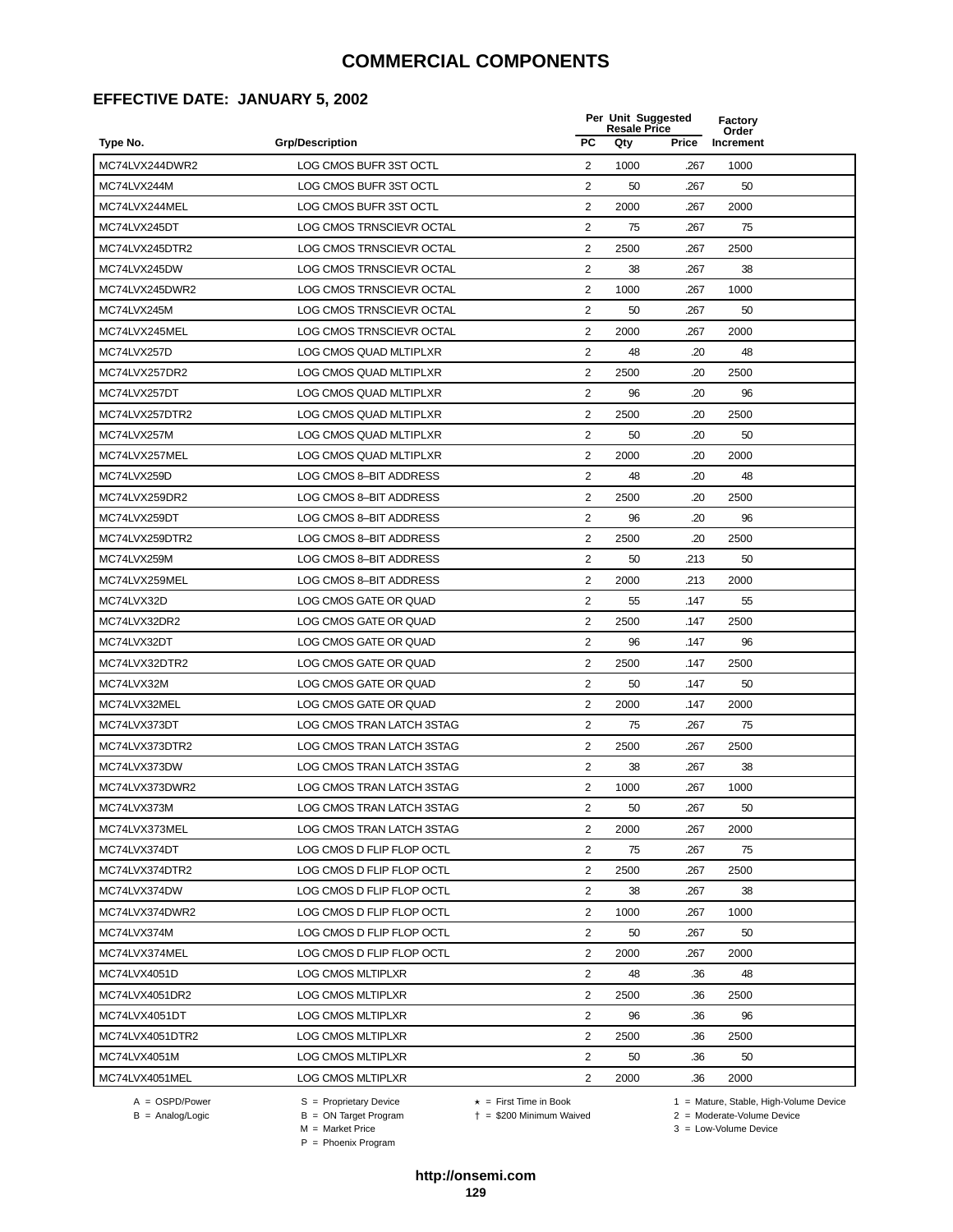#### **EFFECTIVE DATE: JANUARY 5, 2002**

|                 |                               |                | Per Unit Suggested<br><b>Resale Price</b> |       |                    |  |
|-----------------|-------------------------------|----------------|-------------------------------------------|-------|--------------------|--|
| Type No.        | <b>Grp/Description</b>        | <b>PC</b>      | Qty                                       | Price | Order<br>Increment |  |
| MC74LVX4052D    | <b>LOG CMOS MLTIPLXR</b>      | 2              | 48                                        | .36   | 48                 |  |
| MC74LVX4052DR2  | <b>LOG CMOS MLTIPLXR</b>      | 2              | 2500                                      | .36   | 2500               |  |
| MC74LVX4052DT   | <b>LOG CMOS MLTIPLXR</b>      | 2              | 96                                        | .36   | 96                 |  |
| MC74LVX4052DTR2 | <b>LOG CMOS MLTIPLXR</b>      | 2              | 2500                                      | .36   | 2500               |  |
| MC74LVX4052M    | <b>LOG CMOS MLTIPLXR</b>      | $\overline{2}$ | 50                                        | .36   | 50                 |  |
| MC74LVX4052MEL  | <b>LOG CMOS MLTIPLXR</b>      | $\overline{2}$ | 2000                                      | .36   | 2000               |  |
| MC74LVX4053D    | <b>LOG CMOS MLTIPLXR</b>      | $\overline{2}$ | 48                                        | .36   | 48                 |  |
| MC74LVX4053DR2  | <b>LOG CMOS MLTIPLXR</b>      | 2              | 2500                                      | .36   | 2500               |  |
| MC74LVX4053DT   | <b>LOG CMOS MLTIPLXR</b>      | 2              | 96                                        | .36   | 96                 |  |
| MC74LVX4053DTR2 | <b>LOG CMOS MLTIPLXR</b>      | $\overline{2}$ | 2500                                      | .36   | 2500               |  |
| MC74LVX4053M    | LOG CMOS MLTIPLXR             | 2              | 50                                        | .36   | 50                 |  |
| MC74LVX4053MEL  | <b>LOG CMOS MLTIPLXR</b>      | $\overline{2}$ | 2000                                      | .36   | 2000               |  |
| MC74LVX4066D    | LOG CMOS MLTIPLXR QUAD        | 2              | 55                                        | .40   | 55                 |  |
| MC74LVX4066DR2  | LOG CMOS MLTIPLXR QUAD        | $\overline{2}$ | 2500                                      | .40   | 2500               |  |
| MC74LVX4066DT   | LOG CMOS MLTIPLXR QUAD        | 2              | 96                                        | .40   | 96                 |  |
| MC74LVX4066DTR2 | LOG CMOS MLTIPLXR QUAD        | $\overline{2}$ | 2500                                      | .40   | 2500               |  |
| MC74LVX4066M    | LOG CMOS MLTIPLXR QUAD        | 2              | 50                                        | .40   | 50                 |  |
| MC74LVX4066MEL  | LOG CMOS MLTIPLXR QUAD        | 2              | 2000                                      | .40   | 2000               |  |
| MC74LVX4245DT   | LOG CMOS TRNSCIEVR DUAL       | 2              | 62                                        | 1.15  | 62                 |  |
| MC74LVX4245DTR2 | LOG CMOS TRNSCIEVR DUAL       | 2              | 2500                                      | 1.15  | 2500               |  |
| MC74LVX4245DW   | LOG CMOS TRNSCIEVR DUAL       | $\overline{2}$ | 30                                        | 1.15  | 30                 |  |
| MC74LVX4245DWR2 | LOG CMOS TRNSCIEVR DUAL       | $\overline{2}$ | 1000                                      | 1.15  | 1000               |  |
| MC74LVX50D      | LOG CMOS INVERTER HEX         | $\overline{2}$ | 55                                        | .147  | 55                 |  |
| MC74LVX50DR2    | LOG CMOS INVERTER HEX         | 2              | 2500                                      | .147  | 2500               |  |
| MC74LVX50DT     | LOG CMOS INVERTER HEX         | $\overline{2}$ | 96                                        | .147  | 96                 |  |
| MC74LVX50DTR2   | LOG CMOS INVERTER HEX         | 2              | 2500                                      | .147  | 2500               |  |
| MC74LVX50M      | LOG CMOS INVERTER HEX         | $\overline{2}$ | 50                                        | .147  | 50                 |  |
| MC74LVX50MEL    | LOG CMOS INVERTER HEX         | $\overline{2}$ | 2000                                      | .147  | 2000               |  |
| MC74LVX540DT    | LOG CMOS NINVRTR OCTAL        | 2              | 75                                        | .427  | 75                 |  |
| MC74LVX540DTR2  | <b>LOG CMOS NINVRTR OCTAL</b> | $\overline{2}$ | 2500                                      | .427  | 2500               |  |
| MC74LVX540DW    | LOG CMOS NINVRTR OCTAL        | $\overline{2}$ | 38                                        | .427  | 38                 |  |
| MC74LVX540M     | LOG CMOS NINVRTR OCTAL        | 2              | 50                                        | 427   | 50                 |  |
| MC74LVX540MEL   | <b>LOG CMOS NINVRTR OCTAL</b> | $\overline{2}$ | 2000                                      | .427  | 2000               |  |
| MC74LVX541DT    | LOG CMOS NINVRTR OCTAL        | 2              | 75                                        | .427  | 75                 |  |
| MC74LVX541DTR2  | <b>LOG CMOS NINVRTR OCTAL</b> | $\overline{2}$ | 2500                                      | .427  | 2500               |  |
| MC74LVX541DW    | LOG CMOS NINVRTR OCTAL        | 2              | 38                                        | .427  | 38                 |  |
| MC74LVX541M     | LOG CMOS NINVRTR OCTAL        | 2              | 50                                        | .427  | 50                 |  |
| MC74LVX541MEL   | <b>LOG CMOS NINVRTR OCTAL</b> | 2              | 2000                                      | .427  | 2000               |  |
| MC74LVX573DT    | LOG CMOS NINVRTR OCTAL        | $\overline{2}$ | 75                                        | .267  | 75                 |  |
| MC74LVX573DTR2  | LOG CMOS NINVRTR OCTAL        | $\overline{2}$ | 2500                                      | .267  | 2500               |  |
| MC74LVX573DW    | LOG CMOS NINVRTR OCTAL        | 2              | 38                                        | .267  | 38                 |  |
| MC74LVX573DWR2  | LOG CMOS NINVRTR OCTAL        | 2              | 1000                                      | .267  | 1000               |  |
| MC74LVX573M     | LOG CMOS NINVRTR OCTAL        | 2              | 50                                        | .267  | 50                 |  |
| MC74LVX573MEL   | LOG CMOS NINVRTR OCTAL        | 2              | 2000                                      | .267  | 2000               |  |
| MC74LVX574DT    | LOG CMOS D FLIP FLOP OCTL     | $\overline{c}$ | 75                                        | .267  | 75                 |  |
|                 |                               |                |                                           |       |                    |  |

 $B = \text{Analog/Logic}$ <br>B = ON Target Program<br> $M = \text{Market Price}$ 

A = OSPD/Power S = Proprietary Device  $\star$  = First Time in Book 1 = Mature, Stable, High-Volume Device

 = \$200 Minimum Waived 2 = Moderate-Volume Device  $3 =$  Low-Volume Device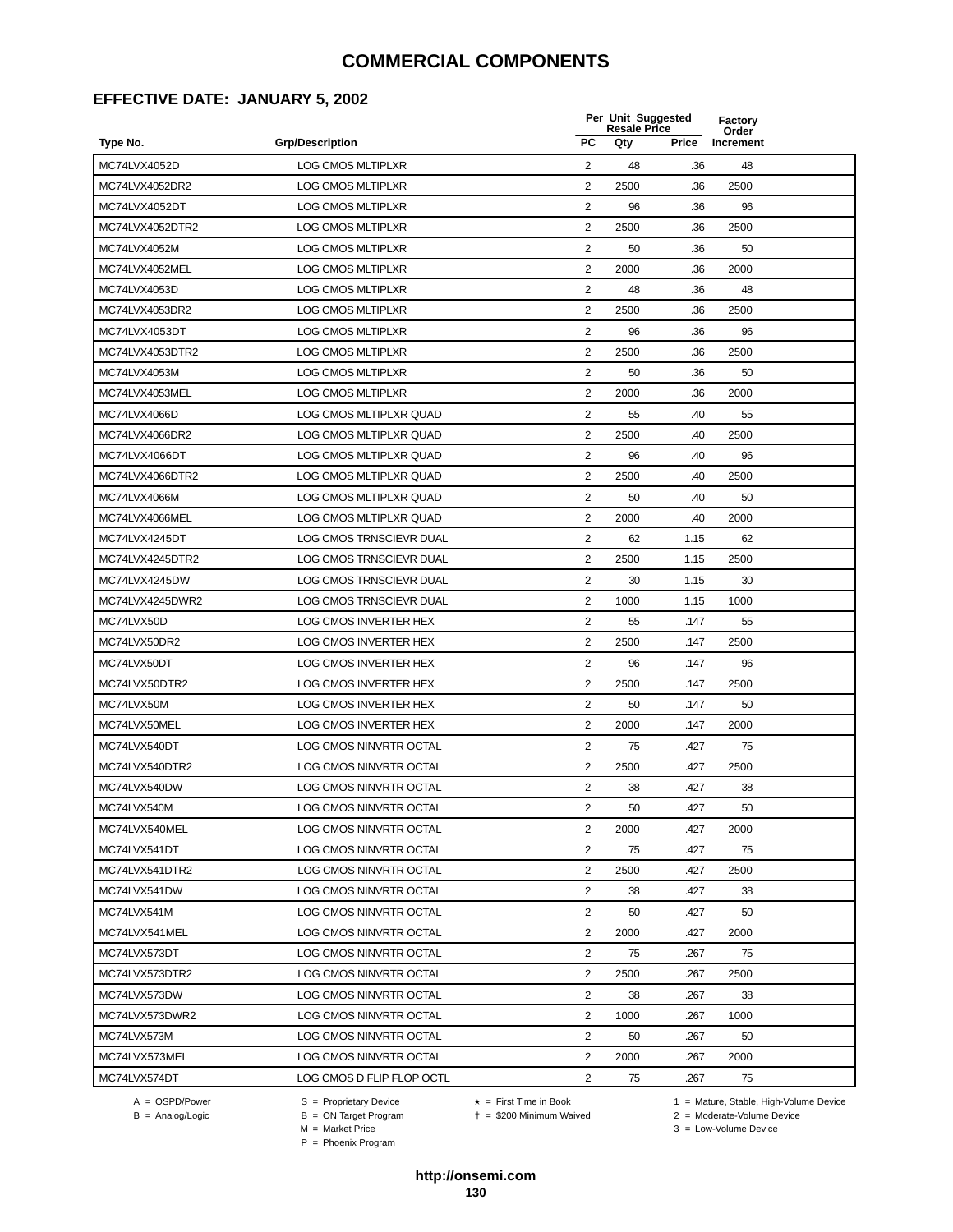#### **EFFECTIVE DATE: JANUARY 5, 2002**

|                 |                           |                | Per Unit Suggested<br><b>Resale Price</b> |       | Factory<br>Order |  |
|-----------------|---------------------------|----------------|-------------------------------------------|-------|------------------|--|
| Type No.        | <b>Grp/Description</b>    | <b>PC</b>      | Qty                                       | Price | Increment        |  |
| MC74LVX574DTR2  | LOG CMOS D FLIP FLOP OCTL | 2              | 2500                                      | .267  | 2500             |  |
| MC74LVX574DW    | LOG CMOS D FLIP FLOP OCTL | 2              | 38                                        | .267  | 38               |  |
| MC74LVX574DWR2  | LOG CMOS D FLIP FLOP OCTL | 2              | 1000                                      | .267  | 1000             |  |
| MC74LVX574M     | LOG CMOS D FLIP FLOP OCTL | $\overline{c}$ | 50                                        | .267  | 50               |  |
| MC74LVX574MEL   | LOG CMOS D FLIP FLOP OCTL | $\overline{2}$ | 2000                                      | .267  | 2000             |  |
| MC74LVX74D      | LOG CMOS D FLIP FLOP DUAL | $\overline{2}$ | 55                                        | .16   | 55               |  |
| MC74LVX74DR2    | LOG CMOS D FLIP FLOP DUAL | $\overline{2}$ | 2500                                      | .16   | 2500             |  |
| MC74LVX74DT     | LOG CMOS D FLIP FLOP DUAL | 2              | 96                                        | .16   | 96               |  |
| MC74LVX74DTR2   | LOG CMOS D FLIP FLOP DUAL | $\overline{2}$ | 2500                                      | .16   | 2500             |  |
| MC74LVX74M      | LOG CMOS D FLIP FLOP DUAL | $\overline{2}$ | 50                                        | .16   | 50               |  |
| MC74LVX74MEL    | LOG CMOS D FLIP FLOP DUAL | 2              | 2000                                      | .16   | 2000             |  |
| MC74LVX8051D    | LOG CMOS MLTIPLXR 8CHAN   | $\overline{2}$ | 48                                        | .40   | 48               |  |
| MC74LVX8051DR2  | LOG CMOS MLTIPLXR 8CHAN   | $\overline{2}$ | 2500                                      | .40   | 2500             |  |
| MC74LVX8051DT   | LOG CMOS MLTIPLXR 8CHAN   | $\overline{2}$ | 96                                        | .40   | 96               |  |
| MC74LVX8051DTR2 | LOG CMOS MLTIPLXR 8CHAN   | $\overline{2}$ | 2500                                      | .40   | 2500             |  |
| MC74LVX8051M    | LOG CMOS MLTIPLXR 8CHAN   | $\overline{2}$ | 50                                        | .40   | 50               |  |
| MC74LVX8051MEL  | LOG CMOS MLTIPLXR 8CHAN   | $\overline{2}$ | 2000                                      | .40   | 2000             |  |
| MC74LVX8053D    | LOG CMOS MLTIPLXR 2CHAN   | $\overline{2}$ | 48                                        | .40   | 48               |  |
| MC74LVX8053DR2  | LOG CMOS MLTIPLXR 2CHAN   | $\overline{2}$ | 2500                                      | .40   | 2500             |  |
| MC74LVX8053DT   | LOG CMOS MLTIPLXR 2CHAN   | 2              | 96                                        | .40   | 96               |  |
| MC74LVX8053DTR2 | LOG CMOS MLTIPLXR 2CHAN   | 2              | 2500                                      | .40   | 2500             |  |
| MC74LVX8053M    | LOG CMOS MLTIPLXR 2CHAN   | $\overline{c}$ | 50                                        | .40   | 50               |  |
| MC74LVX8053MEL  | LOG CMOS MLTIPLXR 2CHAN   | $\overline{2}$ | 2000                                      | .40   | 2000             |  |
| MC74LVX86D      | LOG CMOS GATE EXCLSV OR   | $\overline{2}$ | 55                                        | .16   | 55               |  |
| MC74LVX86DR2    | LOG CMOS GATE EXCLSV OR   | $\overline{2}$ | 2500                                      | .16   | 2500             |  |
| MC74LVX86DT     | LOG CMOS GATE EXCLSV OR   | 2              | 96                                        | .16   | 96               |  |
| MC74LVX86DTR2   | LOG CMOS GATE EXCLSV OR   | $\overline{c}$ | 2500                                      | .16   | 2500             |  |
| MC74LVX86M      | LOG CMOS GATE EXCLSV OR   | 2              | 50                                        | .16   | 50               |  |
| MC74LVX86MEL    | LOG CMOS GATE EXCLSV OR   | 2              | 2000                                      | .16   | 2000             |  |
| MC74VHCT00AD    | LOG CMOS GATE NAND QUAD   | $\overline{2}$ | 55                                        | .147  | 55               |  |
| MC74VHCT00ADR2  | LOG CMOS GATE NAND QUAD   | $\overline{2}$ | 2500                                      | .147  | 2500             |  |
| MC74VHCT00ADT   | LOG CMOS GATE NAND QUAD   | 2              | 96                                        | .147  | 96               |  |
| MC74VHCT00ADTR2 | LOG CMOS GATE NAND QUAD   | 2              | 2500                                      | .147  | 2500             |  |
| MC74VHCT00AM    | LOG CMOS GATE NAND QUAD   | $\overline{2}$ | 50                                        | .147  | 50               |  |
| MC74VHCT00AMEL  | LOG CMOS GATE NAND QUAD   | 2              | 2000                                      | .147  | 2000             |  |
| MC74VHCT02AD    | LOG CMOS GATE NOR QUAD    | 2              | 55                                        | .147  | 55               |  |
| MC74VHCT02ADR2  | LOG CMOS GATE NOR QUAD    | 2              | 2500                                      | .147  | 2500             |  |
| MC74VHCT02ADT   | LOG CMOS GATE NOR QUAD    | 2              | 96                                        | .147  | 96               |  |
| MC74VHCT02ADTR2 | LOG CMOS GATE NOR QUAD    | $\overline{2}$ | 2500                                      | .147  | 2500             |  |
| MC74VHCT02AM    | LOG CMOS GATE NOR QUAD    | 2              | 50                                        | .147  | 50               |  |
| MC74VHCT02AMEL  | LOG CMOS GATE NOR QUAD    | $\overline{2}$ | 2000                                      | .147  | 2000             |  |
| MC74VHCT04AD    | LOG CMOS INVERTER HEX     | $\overline{2}$ | 55                                        | .147  | 55               |  |
| MC74VHCT04ADR2  | LOG CMOS INVERTER HEX     | 2              | 2500                                      | .147  | 2500             |  |
| MC74VHCT04ADT   | LOG CMOS INVERTER HEX     | 2              | 96                                        | .147  | 96               |  |
| MC74VHCT04ADTR2 | LOG CMOS INVERTER HEX     | $\overline{c}$ | 2500                                      | .147  | 2500             |  |
|                 |                           |                |                                           |       |                  |  |

 $B = \text{Analog/Logic}$ <br>B = ON Target Program<br> $M = \text{Market Price}$ 

= \$200 Minimum Waived 2 = Moderate-Volume Device

A = OSPD/Power S = Proprietary Device  $\star$  = First Time in Book 1 = Mature, Stable, High-Volume Device

 $3 =$  Low-Volume Device

P = Phoenix Program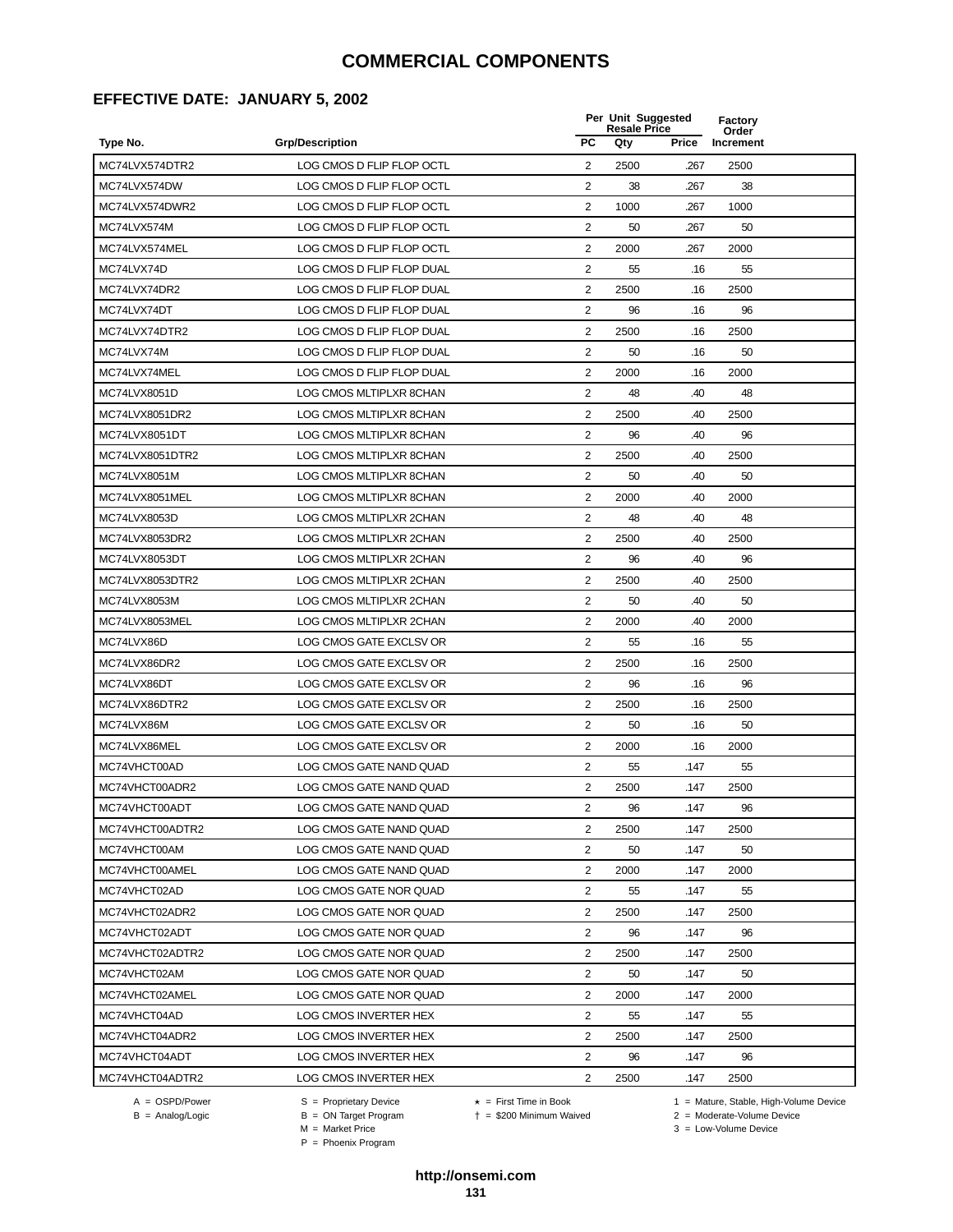#### **EFFECTIVE DATE: JANUARY 5, 2002**

|                  |                              |                | Per Unit Suggested<br><b>Resale Price</b> |       |                           |  |
|------------------|------------------------------|----------------|-------------------------------------------|-------|---------------------------|--|
| Type No.         | <b>Grp/Description</b>       | PC             | Qty                                       | Price | Order<br><b>Increment</b> |  |
| MC74VHCT04AM     | <b>LOG CMOS INVERTER HEX</b> | 2              | 50                                        | .147  | 50                        |  |
| MC74VHCT04AMEL   | LOG CMOS INVERTER HEX        | $\overline{2}$ | 2000                                      | .147  | 2000                      |  |
| MC74VHCT08AD     | LOG CMOS GATE AND QUAD       | 2              | 55                                        | .147  | 55                        |  |
| MC74VHCT08ADR2   | LOG CMOS GATE AND QUAD       | $\overline{2}$ | 2500                                      | .147  | 2500                      |  |
| MC74VHCT08ADT    | LOG CMOS GATE AND QUAD       | $\overline{2}$ | 96                                        | .147  | 96                        |  |
| MC74VHCT08ADTR2  | LOG CMOS GATE AND QUAD       | 2              | 2500                                      | .147  | 2500                      |  |
| MC74VHCT08AM     | LOG CMOS GATE AND QUAD       | $\overline{2}$ | 50                                        | .147  | 50                        |  |
| MC74VHCT08AMEL   | LOG CMOS GATE AND QUAD       | 2              | 2000                                      | .147  | 2000                      |  |
| MC74VHCT125AD    | LOG CMOS BUFR BUS QUAD       | 2              | 55                                        | .20   | 55                        |  |
| MC74VHCT125ADR2  | LOG CMOS BUFR BUS QUAD       | $\overline{2}$ | 2500                                      | .20   | 2500                      |  |
| MC74VHCT125ADT   | LOG CMOS BUFR BUS QUAD       | 2              | 96                                        | .20   | 96                        |  |
| MC74VHCT125ADTR2 | LOG CMOS BUFR BUS QUAD       | $\overline{2}$ | 2500                                      | .20   | 2500                      |  |
| MC74VHCT125AM    | LOG CMOS BUFR BUS QUAD       | $\overline{2}$ | 50                                        | .20   | 50                        |  |
| MC74VHCT125AMEL  | LOG CMOS BUFR BUS QUAD       | $\overline{2}$ | 2000                                      | .20   | 2000                      |  |
| MC74VHCT126AD    | LOG CMOS BUFR BUS QUAD       | 2              | 55                                        | .20   | 55                        |  |
| MC74VHCT126ADR2  | LOG CMOS BUFR BUS QUAD       | $\overline{2}$ | 2500                                      | .20   | 2500                      |  |
| MC74VHCT126ADT   | LOG CMOS BUFR BUS QUAD       | 2              | 96                                        | .20   | 96                        |  |
| MC74VHCT126ADTR2 | LOG CMOS BUFR BUS QUAD       | $\overline{2}$ | 2500                                      | .20   | 2500                      |  |
| MC74VHCT126AM    | LOG CMOS BUFR BUS QUAD       | 2              | 50                                        | .20   | 50                        |  |
| MC74VHCT126AMEL  | LOG CMOS BUFR BUS QUAD       | $\overline{2}$ | 2000                                      | .20   | 2000                      |  |
| MC74VHCT132AD    | LOG CMOS GATE NAND QUAD      | $\overline{2}$ | 55                                        | .20   | 55                        |  |
| MC74VHCT132ADR2  | LOG CMOS GATE NAND QUAD      | $\overline{2}$ | 2500                                      | .20   | 2500                      |  |
| MC74VHCT132ADT   | LOG CMOS GATE NAND QUAD      | $\overline{2}$ | 96                                        | .20   | 96                        |  |
| MC74VHCT132ADTR2 | LOG CMOS GATE NAND QUAD      | 2              | 2500                                      | .20   | 2500                      |  |
| MC74VHCT132AM    | LOG CMOS GATE NAND QUAD      | 2              | 50                                        | .20   | 50                        |  |
| MC74VHCT132AMEL  | LOG CMOS GATE NAND QUAD      | 2              | 2000                                      | .20   | 2000                      |  |
| MC74VHCT138AD    | LOG CMOS DECODER 3 TO 8      | $\overline{2}$ | 48                                        | .20   | 48                        |  |
| MC74VHCT138ADR2  | LOG CMOS DECODER 3 TO 8      | $\overline{2}$ | 2500                                      | .20   | 2500                      |  |
| MC74VHCT138ADT   | LOG CMOS DECODER 3 TO 8      | 2              | 96                                        | .20   | 96                        |  |
| MC74VHCT138ADTR2 | LOG CMOS DECODER 3 TO 8      | 2              | 2500                                      | .20   | 2500                      |  |
| MC74VHCT138AM    | LOG CMOS DECODER 3 TO 8      | 2              | 50                                        | .20   | 50                        |  |
| MC74VHCT138AMEL  | LOG CMOS DECODER 3 TO 8      | 2              | 2000                                      | .20   | 2000                      |  |
| MC74VHCT139AD    | LOG CMOS DUAL 2-4 DECODER    | $\overline{2}$ | 48                                        | .20   | 48                        |  |
| MC74VHCT139ADR2  | LOG CMOS DUAL 2-4 DECODER    | 2              | 2500                                      | .20   | 2500                      |  |
| MC74VHCT139ADT   | LOG CMOS DUAL 2-4 DECODER    | 2              | 96                                        | .20   | 96                        |  |
| MC74VHCT139ADTR2 | LOG CMOS DUAL 2-4 DECODER    | 2              | 2500                                      | .20   | 2500                      |  |
| MC74VHCT139AM    | LOG CMOS DUAL 2-4 DECODER    | 2              | 50                                        | .20   | 50                        |  |
| MC74VHCT139AMEL  | LOG CMOS DUAL 2-4 DECODER    | 2              | 2000                                      | .20   | 2000                      |  |
| MC74VHCT14AD     | LOG CMOS INVERTER HEX        | 2              | 55                                        | .16   | 55                        |  |
| MC74VHCT14ADR2   | LOG CMOS INVERTER HEX        | 2              | 2500                                      | .16   | 2500                      |  |
| MC74VHCT14ADT    | LOG CMOS INVERTER HEX        | 2              | 96                                        | .16   | 96                        |  |
| MC74VHCT14ADTR2  | LOG CMOS INVERTER HEX        | $\overline{2}$ | 2500                                      | .16   | 2500                      |  |
| MC74VHCT14AM     | LOG CMOS INVERTER HEX        | $\overline{2}$ | 50                                        | .16   | 50                        |  |
| MC74VHCT14AMEL   | LOG CMOS INVERTER HEX        | $\overline{2}$ | 2000                                      | .16   | 2000                      |  |
| MC74VHCT157AD    | LOG CMOS QUAD 2-CHAN MULT    | 2              | 48                                        | .20   | 48                        |  |

A = OSPD/Power S = Proprietary Device<br>
B = Analog/Logic B = ON Target Program<br>
M = Market Price

= \$200 Minimum Waived 2 = Moderate-Volume Device

A = OSPD/Power S = Proprietary Device  $\star$  = First Time in Book 1 = Mature, Stable, High-Volume Device

 $2 =$  Moderate-Volume Device<br> $3 =$  Low-Volume Device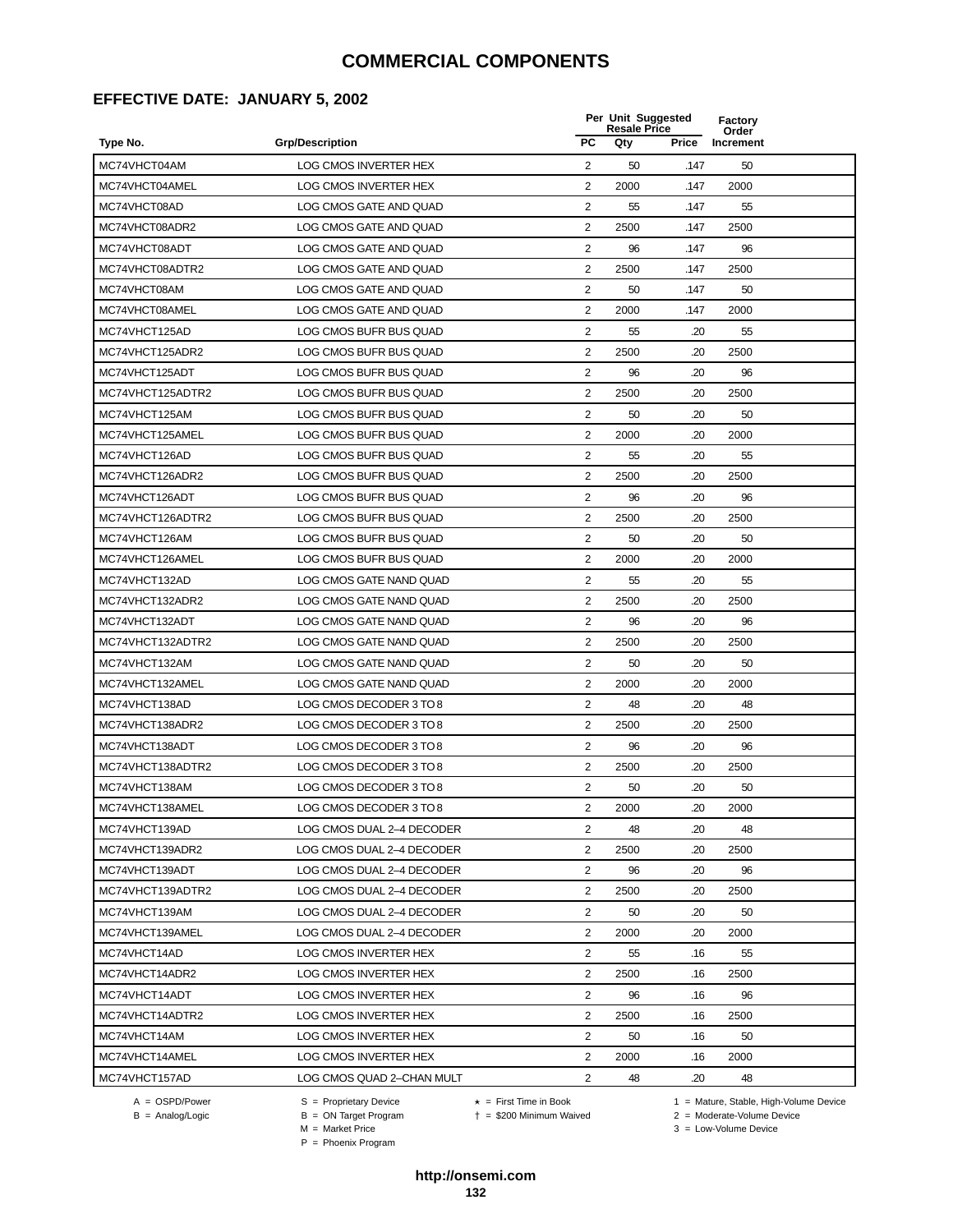#### **EFFECTIVE DATE: JANUARY 5, 2002**

| <b>PC</b><br><b>Grp/Description</b><br>Qty<br>Price<br>Increment<br>Type No.<br>MC74VHCT157ADR2<br>2<br>LOG CMOS QUAD 2-CHAN MULT<br>2500<br>.20<br>2500<br>MC74VHCT157ADT<br>LOG CMOS QUAD 2-CHAN MULT<br>2<br>96<br>.20<br>96<br>$\overline{2}$<br>MC74VHCT157ADTR2<br>LOG CMOS QUAD 2-CHAN MULT<br>2500<br>.20<br>2500<br>$\overline{2}$<br>MC74VHCT157AM<br>LOG CMOS QUAD 2-CHAN MULT<br>50<br>.20<br>50<br>$\overline{c}$<br>MC74VHCT157AMEL<br>2000<br>.20<br>LOG CMOS QUAD 2-CHAN MULT<br>2000<br>$\mathbf{2}$<br>LOG CMOS BUFR 3ST OCTL<br>75<br>.267<br>75<br>MC74VHCT240ADT<br>$\overline{2}$<br>2500<br>.267<br>2500<br>MC74VHCT240ADTR2<br>LOG CMOS BUFR 3ST OCTL<br>MC74VHCT240ADW<br>LOG CMOS BUFR 3ST OCTL<br>2<br>38<br>.267<br>38<br>$\overline{2}$<br>MC74VHCT240ADWR2<br>LOG CMOS BUFR 3ST OCTL<br>1000<br>.267<br>1000<br>LOG CMOS BUFR 3ST OCTL<br>$\overline{2}$<br>40<br>MC74VHCT240AM<br>.267<br>40<br>MC74VHCT240AMEL<br>LOG CMOS BUFR 3ST OCTL<br>2<br>2000<br>.267<br>2000<br>$\overline{2}$<br>MC74VHCT244ADT<br>LOG CMOS BUFR 3ST OCTL<br>75<br>.267<br>75<br>$\overline{2}$<br>MC74VHCT244ADTR2<br>LOG CMOS BUFR 3ST OCTL<br>2500<br>.267<br>2500<br>MC74VHCT244ADW<br>$\overline{2}$<br>LOG CMOS BUFR 3ST OCTL<br>38<br>.267<br>38<br>LOG CMOS BUFR 3ST OCTL<br>$\overline{2}$<br>1000<br>MC74VHCT244ADWR2<br>1000<br>.267<br>$\overline{2}$<br>40<br>.267<br>40<br>MC74VHCT244AM<br>LOG CMOS BUFR 3ST OCTL<br>LOG CMOS BUFR 3ST OCTL<br>2<br>2000<br>MC74VHCT244AMEL<br>2000<br>.267<br>$\overline{2}$<br>MC74VHCT245ADT<br>LOG CMOS TRNSCIEVR OCTAL<br>75<br>.267<br>75<br>$\overline{2}$<br>MC74VHCT245ADTR2<br>LOG CMOS TRNSCIEVR OCTAL<br>2500<br>.267<br>2500<br>MC74VHCT245ADW<br><b>LOG CMOS TRNSCIEVR OCTAL</b><br>2<br>38<br>.267<br>38<br>2<br>MC74VHCT245ADWR2<br>LOG CMOS TRNSCIEVR OCTAL<br>1000<br>.267<br>1000<br>$\overline{c}$<br>MC74VHCT245AM<br>LOG CMOS TRNSCIEVR OCTAL<br>40<br>.267<br>40<br>$\overline{c}$<br>MC74VHCT245AMEL<br>LOG CMOS TRNSCIEVR OCTAL<br>2000<br>267<br>2000<br>$\mathbf{2}$<br>MC74VHCT257AD<br>48<br>LOG CMOS QUAD 2-CHAN MULT<br>.20<br>48<br>$\overline{2}$<br>2500<br>.20<br>2500<br>MC74VHCT257ADR2<br>LOG CMOS QUAD 2-CHAN MULT<br>MC74VHCT257ADT<br>2<br>96<br>.20<br>96<br>LOG CMOS QUAD 2-CHAN MULT<br>2<br>2500<br>.20<br>2500<br>MC74VHCT257ADTR2<br>LOG CMOS QUAD 2-CHAN MULT<br>MC74VHCT257AM<br>2<br>LOG CMOS QUAD 2-CHAN MULT<br>50<br>.20<br>50<br>MC74VHCT257AMEL<br>LOG CMOS QUAD 2-CHAN MULT<br>2<br>2000<br>.20<br>2000<br>2<br>MC74VHCT259AD<br>LOG CMOS 8-BIT ADDRESS<br>48<br>.20<br>48<br>$\overline{2}$<br>MC74VHCT259ADR2<br>LOG CMOS 8-BIT ADDRESS<br>2500<br>.20<br>2500<br>2<br>MC74VHCT259ADT<br>96<br>.20<br>96<br>LOG CMOS 8-BIT ADDRESS<br>MC74VHCT259ADTR2<br>LOG CMOS 8-BIT ADDRESS<br>2<br>2500<br>.20<br>2500<br>$\overline{2}$<br>50<br>.20<br>50<br>MC74VHCT259AM<br>LOG CMOS 8-BIT ADDRESS<br>2<br>2000<br>.20<br>2000<br>MC74VHCT259AMEL<br>LOG CMOS 8-BIT ADDRESS<br>2<br>55<br>MC74VHCT32AD<br>LOG CMOS GATE OR QUAD<br>.147<br>55<br>MC74VHCT32ADR2<br>2<br>2500<br>.147<br>2500<br>LOG CMOS GATE OR QUAD<br>2<br>96<br>MC74VHCT32ADT<br>LOG CMOS GATE OR QUAD<br>.147<br>96<br>$\overline{2}$<br>MC74VHCT32ADTR2<br>2500<br>.147<br>2500<br>LOG CMOS GATE OR QUAD<br>MC74VHCT32AM<br>2<br>50<br>LOG CMOS GATE OR QUAD<br>.147<br>50<br>2<br>2000<br>MC74VHCT32AMEL<br>LOG CMOS GATE OR QUAD<br>.147<br>2000<br>2<br>75<br>.267<br>MC74VHCT373ADT<br>LOG CMOS LATCH OCTAL 3ST<br>75<br>$\overline{2}$<br>2500<br>.267<br>2500<br>MC74VHCT373ADTR2<br>LOG CMOS LATCH OCTAL 3ST<br>2<br>38<br>.267<br>38<br>MC74VHCT373ADW<br>LOG CMOS LATCH OCTAL 3ST<br>$\overline{c}$<br>MC74VHCT373ADWR2<br>1000<br>.267<br>1000<br>LOG CMOS LATCH OCTAL 3ST |  | Per Unit Suggested<br><b>Resale Price</b> | Factory<br>Order |  |
|-------------------------------------------------------------------------------------------------------------------------------------------------------------------------------------------------------------------------------------------------------------------------------------------------------------------------------------------------------------------------------------------------------------------------------------------------------------------------------------------------------------------------------------------------------------------------------------------------------------------------------------------------------------------------------------------------------------------------------------------------------------------------------------------------------------------------------------------------------------------------------------------------------------------------------------------------------------------------------------------------------------------------------------------------------------------------------------------------------------------------------------------------------------------------------------------------------------------------------------------------------------------------------------------------------------------------------------------------------------------------------------------------------------------------------------------------------------------------------------------------------------------------------------------------------------------------------------------------------------------------------------------------------------------------------------------------------------------------------------------------------------------------------------------------------------------------------------------------------------------------------------------------------------------------------------------------------------------------------------------------------------------------------------------------------------------------------------------------------------------------------------------------------------------------------------------------------------------------------------------------------------------------------------------------------------------------------------------------------------------------------------------------------------------------------------------------------------------------------------------------------------------------------------------------------------------------------------------------------------------------------------------------------------------------------------------------------------------------------------------------------------------------------------------------------------------------------------------------------------------------------------------------------------------------------------------------------------------------------------------------------------------------------------------------------------------------------------------------------------------------------------------------------------------------------------------------------------------------------------------------------------------------------------------------------------------------------------------------------------------------------------------------------------------------------------------------------------------------------------------------------------------------------------------------------------------------------------------------------------------------------------------------------------------------------------------------------------------------------------------------------------------------|--|-------------------------------------------|------------------|--|
|                                                                                                                                                                                                                                                                                                                                                                                                                                                                                                                                                                                                                                                                                                                                                                                                                                                                                                                                                                                                                                                                                                                                                                                                                                                                                                                                                                                                                                                                                                                                                                                                                                                                                                                                                                                                                                                                                                                                                                                                                                                                                                                                                                                                                                                                                                                                                                                                                                                                                                                                                                                                                                                                                                                                                                                                                                                                                                                                                                                                                                                                                                                                                                                                                                                                                                                                                                                                                                                                                                                                                                                                                                                                                                                                                                         |  |                                           |                  |  |
|                                                                                                                                                                                                                                                                                                                                                                                                                                                                                                                                                                                                                                                                                                                                                                                                                                                                                                                                                                                                                                                                                                                                                                                                                                                                                                                                                                                                                                                                                                                                                                                                                                                                                                                                                                                                                                                                                                                                                                                                                                                                                                                                                                                                                                                                                                                                                                                                                                                                                                                                                                                                                                                                                                                                                                                                                                                                                                                                                                                                                                                                                                                                                                                                                                                                                                                                                                                                                                                                                                                                                                                                                                                                                                                                                                         |  |                                           |                  |  |
|                                                                                                                                                                                                                                                                                                                                                                                                                                                                                                                                                                                                                                                                                                                                                                                                                                                                                                                                                                                                                                                                                                                                                                                                                                                                                                                                                                                                                                                                                                                                                                                                                                                                                                                                                                                                                                                                                                                                                                                                                                                                                                                                                                                                                                                                                                                                                                                                                                                                                                                                                                                                                                                                                                                                                                                                                                                                                                                                                                                                                                                                                                                                                                                                                                                                                                                                                                                                                                                                                                                                                                                                                                                                                                                                                                         |  |                                           |                  |  |
|                                                                                                                                                                                                                                                                                                                                                                                                                                                                                                                                                                                                                                                                                                                                                                                                                                                                                                                                                                                                                                                                                                                                                                                                                                                                                                                                                                                                                                                                                                                                                                                                                                                                                                                                                                                                                                                                                                                                                                                                                                                                                                                                                                                                                                                                                                                                                                                                                                                                                                                                                                                                                                                                                                                                                                                                                                                                                                                                                                                                                                                                                                                                                                                                                                                                                                                                                                                                                                                                                                                                                                                                                                                                                                                                                                         |  |                                           |                  |  |
|                                                                                                                                                                                                                                                                                                                                                                                                                                                                                                                                                                                                                                                                                                                                                                                                                                                                                                                                                                                                                                                                                                                                                                                                                                                                                                                                                                                                                                                                                                                                                                                                                                                                                                                                                                                                                                                                                                                                                                                                                                                                                                                                                                                                                                                                                                                                                                                                                                                                                                                                                                                                                                                                                                                                                                                                                                                                                                                                                                                                                                                                                                                                                                                                                                                                                                                                                                                                                                                                                                                                                                                                                                                                                                                                                                         |  |                                           |                  |  |
|                                                                                                                                                                                                                                                                                                                                                                                                                                                                                                                                                                                                                                                                                                                                                                                                                                                                                                                                                                                                                                                                                                                                                                                                                                                                                                                                                                                                                                                                                                                                                                                                                                                                                                                                                                                                                                                                                                                                                                                                                                                                                                                                                                                                                                                                                                                                                                                                                                                                                                                                                                                                                                                                                                                                                                                                                                                                                                                                                                                                                                                                                                                                                                                                                                                                                                                                                                                                                                                                                                                                                                                                                                                                                                                                                                         |  |                                           |                  |  |
|                                                                                                                                                                                                                                                                                                                                                                                                                                                                                                                                                                                                                                                                                                                                                                                                                                                                                                                                                                                                                                                                                                                                                                                                                                                                                                                                                                                                                                                                                                                                                                                                                                                                                                                                                                                                                                                                                                                                                                                                                                                                                                                                                                                                                                                                                                                                                                                                                                                                                                                                                                                                                                                                                                                                                                                                                                                                                                                                                                                                                                                                                                                                                                                                                                                                                                                                                                                                                                                                                                                                                                                                                                                                                                                                                                         |  |                                           |                  |  |
|                                                                                                                                                                                                                                                                                                                                                                                                                                                                                                                                                                                                                                                                                                                                                                                                                                                                                                                                                                                                                                                                                                                                                                                                                                                                                                                                                                                                                                                                                                                                                                                                                                                                                                                                                                                                                                                                                                                                                                                                                                                                                                                                                                                                                                                                                                                                                                                                                                                                                                                                                                                                                                                                                                                                                                                                                                                                                                                                                                                                                                                                                                                                                                                                                                                                                                                                                                                                                                                                                                                                                                                                                                                                                                                                                                         |  |                                           |                  |  |
|                                                                                                                                                                                                                                                                                                                                                                                                                                                                                                                                                                                                                                                                                                                                                                                                                                                                                                                                                                                                                                                                                                                                                                                                                                                                                                                                                                                                                                                                                                                                                                                                                                                                                                                                                                                                                                                                                                                                                                                                                                                                                                                                                                                                                                                                                                                                                                                                                                                                                                                                                                                                                                                                                                                                                                                                                                                                                                                                                                                                                                                                                                                                                                                                                                                                                                                                                                                                                                                                                                                                                                                                                                                                                                                                                                         |  |                                           |                  |  |
|                                                                                                                                                                                                                                                                                                                                                                                                                                                                                                                                                                                                                                                                                                                                                                                                                                                                                                                                                                                                                                                                                                                                                                                                                                                                                                                                                                                                                                                                                                                                                                                                                                                                                                                                                                                                                                                                                                                                                                                                                                                                                                                                                                                                                                                                                                                                                                                                                                                                                                                                                                                                                                                                                                                                                                                                                                                                                                                                                                                                                                                                                                                                                                                                                                                                                                                                                                                                                                                                                                                                                                                                                                                                                                                                                                         |  |                                           |                  |  |
|                                                                                                                                                                                                                                                                                                                                                                                                                                                                                                                                                                                                                                                                                                                                                                                                                                                                                                                                                                                                                                                                                                                                                                                                                                                                                                                                                                                                                                                                                                                                                                                                                                                                                                                                                                                                                                                                                                                                                                                                                                                                                                                                                                                                                                                                                                                                                                                                                                                                                                                                                                                                                                                                                                                                                                                                                                                                                                                                                                                                                                                                                                                                                                                                                                                                                                                                                                                                                                                                                                                                                                                                                                                                                                                                                                         |  |                                           |                  |  |
|                                                                                                                                                                                                                                                                                                                                                                                                                                                                                                                                                                                                                                                                                                                                                                                                                                                                                                                                                                                                                                                                                                                                                                                                                                                                                                                                                                                                                                                                                                                                                                                                                                                                                                                                                                                                                                                                                                                                                                                                                                                                                                                                                                                                                                                                                                                                                                                                                                                                                                                                                                                                                                                                                                                                                                                                                                                                                                                                                                                                                                                                                                                                                                                                                                                                                                                                                                                                                                                                                                                                                                                                                                                                                                                                                                         |  |                                           |                  |  |
|                                                                                                                                                                                                                                                                                                                                                                                                                                                                                                                                                                                                                                                                                                                                                                                                                                                                                                                                                                                                                                                                                                                                                                                                                                                                                                                                                                                                                                                                                                                                                                                                                                                                                                                                                                                                                                                                                                                                                                                                                                                                                                                                                                                                                                                                                                                                                                                                                                                                                                                                                                                                                                                                                                                                                                                                                                                                                                                                                                                                                                                                                                                                                                                                                                                                                                                                                                                                                                                                                                                                                                                                                                                                                                                                                                         |  |                                           |                  |  |
|                                                                                                                                                                                                                                                                                                                                                                                                                                                                                                                                                                                                                                                                                                                                                                                                                                                                                                                                                                                                                                                                                                                                                                                                                                                                                                                                                                                                                                                                                                                                                                                                                                                                                                                                                                                                                                                                                                                                                                                                                                                                                                                                                                                                                                                                                                                                                                                                                                                                                                                                                                                                                                                                                                                                                                                                                                                                                                                                                                                                                                                                                                                                                                                                                                                                                                                                                                                                                                                                                                                                                                                                                                                                                                                                                                         |  |                                           |                  |  |
|                                                                                                                                                                                                                                                                                                                                                                                                                                                                                                                                                                                                                                                                                                                                                                                                                                                                                                                                                                                                                                                                                                                                                                                                                                                                                                                                                                                                                                                                                                                                                                                                                                                                                                                                                                                                                                                                                                                                                                                                                                                                                                                                                                                                                                                                                                                                                                                                                                                                                                                                                                                                                                                                                                                                                                                                                                                                                                                                                                                                                                                                                                                                                                                                                                                                                                                                                                                                                                                                                                                                                                                                                                                                                                                                                                         |  |                                           |                  |  |
|                                                                                                                                                                                                                                                                                                                                                                                                                                                                                                                                                                                                                                                                                                                                                                                                                                                                                                                                                                                                                                                                                                                                                                                                                                                                                                                                                                                                                                                                                                                                                                                                                                                                                                                                                                                                                                                                                                                                                                                                                                                                                                                                                                                                                                                                                                                                                                                                                                                                                                                                                                                                                                                                                                                                                                                                                                                                                                                                                                                                                                                                                                                                                                                                                                                                                                                                                                                                                                                                                                                                                                                                                                                                                                                                                                         |  |                                           |                  |  |
|                                                                                                                                                                                                                                                                                                                                                                                                                                                                                                                                                                                                                                                                                                                                                                                                                                                                                                                                                                                                                                                                                                                                                                                                                                                                                                                                                                                                                                                                                                                                                                                                                                                                                                                                                                                                                                                                                                                                                                                                                                                                                                                                                                                                                                                                                                                                                                                                                                                                                                                                                                                                                                                                                                                                                                                                                                                                                                                                                                                                                                                                                                                                                                                                                                                                                                                                                                                                                                                                                                                                                                                                                                                                                                                                                                         |  |                                           |                  |  |
|                                                                                                                                                                                                                                                                                                                                                                                                                                                                                                                                                                                                                                                                                                                                                                                                                                                                                                                                                                                                                                                                                                                                                                                                                                                                                                                                                                                                                                                                                                                                                                                                                                                                                                                                                                                                                                                                                                                                                                                                                                                                                                                                                                                                                                                                                                                                                                                                                                                                                                                                                                                                                                                                                                                                                                                                                                                                                                                                                                                                                                                                                                                                                                                                                                                                                                                                                                                                                                                                                                                                                                                                                                                                                                                                                                         |  |                                           |                  |  |
|                                                                                                                                                                                                                                                                                                                                                                                                                                                                                                                                                                                                                                                                                                                                                                                                                                                                                                                                                                                                                                                                                                                                                                                                                                                                                                                                                                                                                                                                                                                                                                                                                                                                                                                                                                                                                                                                                                                                                                                                                                                                                                                                                                                                                                                                                                                                                                                                                                                                                                                                                                                                                                                                                                                                                                                                                                                                                                                                                                                                                                                                                                                                                                                                                                                                                                                                                                                                                                                                                                                                                                                                                                                                                                                                                                         |  |                                           |                  |  |
|                                                                                                                                                                                                                                                                                                                                                                                                                                                                                                                                                                                                                                                                                                                                                                                                                                                                                                                                                                                                                                                                                                                                                                                                                                                                                                                                                                                                                                                                                                                                                                                                                                                                                                                                                                                                                                                                                                                                                                                                                                                                                                                                                                                                                                                                                                                                                                                                                                                                                                                                                                                                                                                                                                                                                                                                                                                                                                                                                                                                                                                                                                                                                                                                                                                                                                                                                                                                                                                                                                                                                                                                                                                                                                                                                                         |  |                                           |                  |  |
|                                                                                                                                                                                                                                                                                                                                                                                                                                                                                                                                                                                                                                                                                                                                                                                                                                                                                                                                                                                                                                                                                                                                                                                                                                                                                                                                                                                                                                                                                                                                                                                                                                                                                                                                                                                                                                                                                                                                                                                                                                                                                                                                                                                                                                                                                                                                                                                                                                                                                                                                                                                                                                                                                                                                                                                                                                                                                                                                                                                                                                                                                                                                                                                                                                                                                                                                                                                                                                                                                                                                                                                                                                                                                                                                                                         |  |                                           |                  |  |
|                                                                                                                                                                                                                                                                                                                                                                                                                                                                                                                                                                                                                                                                                                                                                                                                                                                                                                                                                                                                                                                                                                                                                                                                                                                                                                                                                                                                                                                                                                                                                                                                                                                                                                                                                                                                                                                                                                                                                                                                                                                                                                                                                                                                                                                                                                                                                                                                                                                                                                                                                                                                                                                                                                                                                                                                                                                                                                                                                                                                                                                                                                                                                                                                                                                                                                                                                                                                                                                                                                                                                                                                                                                                                                                                                                         |  |                                           |                  |  |
|                                                                                                                                                                                                                                                                                                                                                                                                                                                                                                                                                                                                                                                                                                                                                                                                                                                                                                                                                                                                                                                                                                                                                                                                                                                                                                                                                                                                                                                                                                                                                                                                                                                                                                                                                                                                                                                                                                                                                                                                                                                                                                                                                                                                                                                                                                                                                                                                                                                                                                                                                                                                                                                                                                                                                                                                                                                                                                                                                                                                                                                                                                                                                                                                                                                                                                                                                                                                                                                                                                                                                                                                                                                                                                                                                                         |  |                                           |                  |  |
|                                                                                                                                                                                                                                                                                                                                                                                                                                                                                                                                                                                                                                                                                                                                                                                                                                                                                                                                                                                                                                                                                                                                                                                                                                                                                                                                                                                                                                                                                                                                                                                                                                                                                                                                                                                                                                                                                                                                                                                                                                                                                                                                                                                                                                                                                                                                                                                                                                                                                                                                                                                                                                                                                                                                                                                                                                                                                                                                                                                                                                                                                                                                                                                                                                                                                                                                                                                                                                                                                                                                                                                                                                                                                                                                                                         |  |                                           |                  |  |
|                                                                                                                                                                                                                                                                                                                                                                                                                                                                                                                                                                                                                                                                                                                                                                                                                                                                                                                                                                                                                                                                                                                                                                                                                                                                                                                                                                                                                                                                                                                                                                                                                                                                                                                                                                                                                                                                                                                                                                                                                                                                                                                                                                                                                                                                                                                                                                                                                                                                                                                                                                                                                                                                                                                                                                                                                                                                                                                                                                                                                                                                                                                                                                                                                                                                                                                                                                                                                                                                                                                                                                                                                                                                                                                                                                         |  |                                           |                  |  |
|                                                                                                                                                                                                                                                                                                                                                                                                                                                                                                                                                                                                                                                                                                                                                                                                                                                                                                                                                                                                                                                                                                                                                                                                                                                                                                                                                                                                                                                                                                                                                                                                                                                                                                                                                                                                                                                                                                                                                                                                                                                                                                                                                                                                                                                                                                                                                                                                                                                                                                                                                                                                                                                                                                                                                                                                                                                                                                                                                                                                                                                                                                                                                                                                                                                                                                                                                                                                                                                                                                                                                                                                                                                                                                                                                                         |  |                                           |                  |  |
|                                                                                                                                                                                                                                                                                                                                                                                                                                                                                                                                                                                                                                                                                                                                                                                                                                                                                                                                                                                                                                                                                                                                                                                                                                                                                                                                                                                                                                                                                                                                                                                                                                                                                                                                                                                                                                                                                                                                                                                                                                                                                                                                                                                                                                                                                                                                                                                                                                                                                                                                                                                                                                                                                                                                                                                                                                                                                                                                                                                                                                                                                                                                                                                                                                                                                                                                                                                                                                                                                                                                                                                                                                                                                                                                                                         |  |                                           |                  |  |
|                                                                                                                                                                                                                                                                                                                                                                                                                                                                                                                                                                                                                                                                                                                                                                                                                                                                                                                                                                                                                                                                                                                                                                                                                                                                                                                                                                                                                                                                                                                                                                                                                                                                                                                                                                                                                                                                                                                                                                                                                                                                                                                                                                                                                                                                                                                                                                                                                                                                                                                                                                                                                                                                                                                                                                                                                                                                                                                                                                                                                                                                                                                                                                                                                                                                                                                                                                                                                                                                                                                                                                                                                                                                                                                                                                         |  |                                           |                  |  |
|                                                                                                                                                                                                                                                                                                                                                                                                                                                                                                                                                                                                                                                                                                                                                                                                                                                                                                                                                                                                                                                                                                                                                                                                                                                                                                                                                                                                                                                                                                                                                                                                                                                                                                                                                                                                                                                                                                                                                                                                                                                                                                                                                                                                                                                                                                                                                                                                                                                                                                                                                                                                                                                                                                                                                                                                                                                                                                                                                                                                                                                                                                                                                                                                                                                                                                                                                                                                                                                                                                                                                                                                                                                                                                                                                                         |  |                                           |                  |  |
|                                                                                                                                                                                                                                                                                                                                                                                                                                                                                                                                                                                                                                                                                                                                                                                                                                                                                                                                                                                                                                                                                                                                                                                                                                                                                                                                                                                                                                                                                                                                                                                                                                                                                                                                                                                                                                                                                                                                                                                                                                                                                                                                                                                                                                                                                                                                                                                                                                                                                                                                                                                                                                                                                                                                                                                                                                                                                                                                                                                                                                                                                                                                                                                                                                                                                                                                                                                                                                                                                                                                                                                                                                                                                                                                                                         |  |                                           |                  |  |
|                                                                                                                                                                                                                                                                                                                                                                                                                                                                                                                                                                                                                                                                                                                                                                                                                                                                                                                                                                                                                                                                                                                                                                                                                                                                                                                                                                                                                                                                                                                                                                                                                                                                                                                                                                                                                                                                                                                                                                                                                                                                                                                                                                                                                                                                                                                                                                                                                                                                                                                                                                                                                                                                                                                                                                                                                                                                                                                                                                                                                                                                                                                                                                                                                                                                                                                                                                                                                                                                                                                                                                                                                                                                                                                                                                         |  |                                           |                  |  |
|                                                                                                                                                                                                                                                                                                                                                                                                                                                                                                                                                                                                                                                                                                                                                                                                                                                                                                                                                                                                                                                                                                                                                                                                                                                                                                                                                                                                                                                                                                                                                                                                                                                                                                                                                                                                                                                                                                                                                                                                                                                                                                                                                                                                                                                                                                                                                                                                                                                                                                                                                                                                                                                                                                                                                                                                                                                                                                                                                                                                                                                                                                                                                                                                                                                                                                                                                                                                                                                                                                                                                                                                                                                                                                                                                                         |  |                                           |                  |  |
|                                                                                                                                                                                                                                                                                                                                                                                                                                                                                                                                                                                                                                                                                                                                                                                                                                                                                                                                                                                                                                                                                                                                                                                                                                                                                                                                                                                                                                                                                                                                                                                                                                                                                                                                                                                                                                                                                                                                                                                                                                                                                                                                                                                                                                                                                                                                                                                                                                                                                                                                                                                                                                                                                                                                                                                                                                                                                                                                                                                                                                                                                                                                                                                                                                                                                                                                                                                                                                                                                                                                                                                                                                                                                                                                                                         |  |                                           |                  |  |
|                                                                                                                                                                                                                                                                                                                                                                                                                                                                                                                                                                                                                                                                                                                                                                                                                                                                                                                                                                                                                                                                                                                                                                                                                                                                                                                                                                                                                                                                                                                                                                                                                                                                                                                                                                                                                                                                                                                                                                                                                                                                                                                                                                                                                                                                                                                                                                                                                                                                                                                                                                                                                                                                                                                                                                                                                                                                                                                                                                                                                                                                                                                                                                                                                                                                                                                                                                                                                                                                                                                                                                                                                                                                                                                                                                         |  |                                           |                  |  |
|                                                                                                                                                                                                                                                                                                                                                                                                                                                                                                                                                                                                                                                                                                                                                                                                                                                                                                                                                                                                                                                                                                                                                                                                                                                                                                                                                                                                                                                                                                                                                                                                                                                                                                                                                                                                                                                                                                                                                                                                                                                                                                                                                                                                                                                                                                                                                                                                                                                                                                                                                                                                                                                                                                                                                                                                                                                                                                                                                                                                                                                                                                                                                                                                                                                                                                                                                                                                                                                                                                                                                                                                                                                                                                                                                                         |  |                                           |                  |  |
|                                                                                                                                                                                                                                                                                                                                                                                                                                                                                                                                                                                                                                                                                                                                                                                                                                                                                                                                                                                                                                                                                                                                                                                                                                                                                                                                                                                                                                                                                                                                                                                                                                                                                                                                                                                                                                                                                                                                                                                                                                                                                                                                                                                                                                                                                                                                                                                                                                                                                                                                                                                                                                                                                                                                                                                                                                                                                                                                                                                                                                                                                                                                                                                                                                                                                                                                                                                                                                                                                                                                                                                                                                                                                                                                                                         |  |                                           |                  |  |
|                                                                                                                                                                                                                                                                                                                                                                                                                                                                                                                                                                                                                                                                                                                                                                                                                                                                                                                                                                                                                                                                                                                                                                                                                                                                                                                                                                                                                                                                                                                                                                                                                                                                                                                                                                                                                                                                                                                                                                                                                                                                                                                                                                                                                                                                                                                                                                                                                                                                                                                                                                                                                                                                                                                                                                                                                                                                                                                                                                                                                                                                                                                                                                                                                                                                                                                                                                                                                                                                                                                                                                                                                                                                                                                                                                         |  |                                           |                  |  |
|                                                                                                                                                                                                                                                                                                                                                                                                                                                                                                                                                                                                                                                                                                                                                                                                                                                                                                                                                                                                                                                                                                                                                                                                                                                                                                                                                                                                                                                                                                                                                                                                                                                                                                                                                                                                                                                                                                                                                                                                                                                                                                                                                                                                                                                                                                                                                                                                                                                                                                                                                                                                                                                                                                                                                                                                                                                                                                                                                                                                                                                                                                                                                                                                                                                                                                                                                                                                                                                                                                                                                                                                                                                                                                                                                                         |  |                                           |                  |  |
|                                                                                                                                                                                                                                                                                                                                                                                                                                                                                                                                                                                                                                                                                                                                                                                                                                                                                                                                                                                                                                                                                                                                                                                                                                                                                                                                                                                                                                                                                                                                                                                                                                                                                                                                                                                                                                                                                                                                                                                                                                                                                                                                                                                                                                                                                                                                                                                                                                                                                                                                                                                                                                                                                                                                                                                                                                                                                                                                                                                                                                                                                                                                                                                                                                                                                                                                                                                                                                                                                                                                                                                                                                                                                                                                                                         |  |                                           |                  |  |
|                                                                                                                                                                                                                                                                                                                                                                                                                                                                                                                                                                                                                                                                                                                                                                                                                                                                                                                                                                                                                                                                                                                                                                                                                                                                                                                                                                                                                                                                                                                                                                                                                                                                                                                                                                                                                                                                                                                                                                                                                                                                                                                                                                                                                                                                                                                                                                                                                                                                                                                                                                                                                                                                                                                                                                                                                                                                                                                                                                                                                                                                                                                                                                                                                                                                                                                                                                                                                                                                                                                                                                                                                                                                                                                                                                         |  |                                           |                  |  |
|                                                                                                                                                                                                                                                                                                                                                                                                                                                                                                                                                                                                                                                                                                                                                                                                                                                                                                                                                                                                                                                                                                                                                                                                                                                                                                                                                                                                                                                                                                                                                                                                                                                                                                                                                                                                                                                                                                                                                                                                                                                                                                                                                                                                                                                                                                                                                                                                                                                                                                                                                                                                                                                                                                                                                                                                                                                                                                                                                                                                                                                                                                                                                                                                                                                                                                                                                                                                                                                                                                                                                                                                                                                                                                                                                                         |  |                                           |                  |  |
|                                                                                                                                                                                                                                                                                                                                                                                                                                                                                                                                                                                                                                                                                                                                                                                                                                                                                                                                                                                                                                                                                                                                                                                                                                                                                                                                                                                                                                                                                                                                                                                                                                                                                                                                                                                                                                                                                                                                                                                                                                                                                                                                                                                                                                                                                                                                                                                                                                                                                                                                                                                                                                                                                                                                                                                                                                                                                                                                                                                                                                                                                                                                                                                                                                                                                                                                                                                                                                                                                                                                                                                                                                                                                                                                                                         |  |                                           |                  |  |
|                                                                                                                                                                                                                                                                                                                                                                                                                                                                                                                                                                                                                                                                                                                                                                                                                                                                                                                                                                                                                                                                                                                                                                                                                                                                                                                                                                                                                                                                                                                                                                                                                                                                                                                                                                                                                                                                                                                                                                                                                                                                                                                                                                                                                                                                                                                                                                                                                                                                                                                                                                                                                                                                                                                                                                                                                                                                                                                                                                                                                                                                                                                                                                                                                                                                                                                                                                                                                                                                                                                                                                                                                                                                                                                                                                         |  |                                           |                  |  |
|                                                                                                                                                                                                                                                                                                                                                                                                                                                                                                                                                                                                                                                                                                                                                                                                                                                                                                                                                                                                                                                                                                                                                                                                                                                                                                                                                                                                                                                                                                                                                                                                                                                                                                                                                                                                                                                                                                                                                                                                                                                                                                                                                                                                                                                                                                                                                                                                                                                                                                                                                                                                                                                                                                                                                                                                                                                                                                                                                                                                                                                                                                                                                                                                                                                                                                                                                                                                                                                                                                                                                                                                                                                                                                                                                                         |  |                                           |                  |  |
|                                                                                                                                                                                                                                                                                                                                                                                                                                                                                                                                                                                                                                                                                                                                                                                                                                                                                                                                                                                                                                                                                                                                                                                                                                                                                                                                                                                                                                                                                                                                                                                                                                                                                                                                                                                                                                                                                                                                                                                                                                                                                                                                                                                                                                                                                                                                                                                                                                                                                                                                                                                                                                                                                                                                                                                                                                                                                                                                                                                                                                                                                                                                                                                                                                                                                                                                                                                                                                                                                                                                                                                                                                                                                                                                                                         |  |                                           |                  |  |
|                                                                                                                                                                                                                                                                                                                                                                                                                                                                                                                                                                                                                                                                                                                                                                                                                                                                                                                                                                                                                                                                                                                                                                                                                                                                                                                                                                                                                                                                                                                                                                                                                                                                                                                                                                                                                                                                                                                                                                                                                                                                                                                                                                                                                                                                                                                                                                                                                                                                                                                                                                                                                                                                                                                                                                                                                                                                                                                                                                                                                                                                                                                                                                                                                                                                                                                                                                                                                                                                                                                                                                                                                                                                                                                                                                         |  |                                           |                  |  |

 $B = \text{Analog/Logic}$ <br>B = ON Target Program<br> $M = \text{Market Price}$ 

= \$200 Minimum Waived 2 = Moderate-Volume Device

A = OSPD/Power S = Proprietary Device  $\star$  = First Time in Book 1 = Mature, Stable, High-Volume Device

 $3 =$  Low-Volume Device

P = Phoenix Program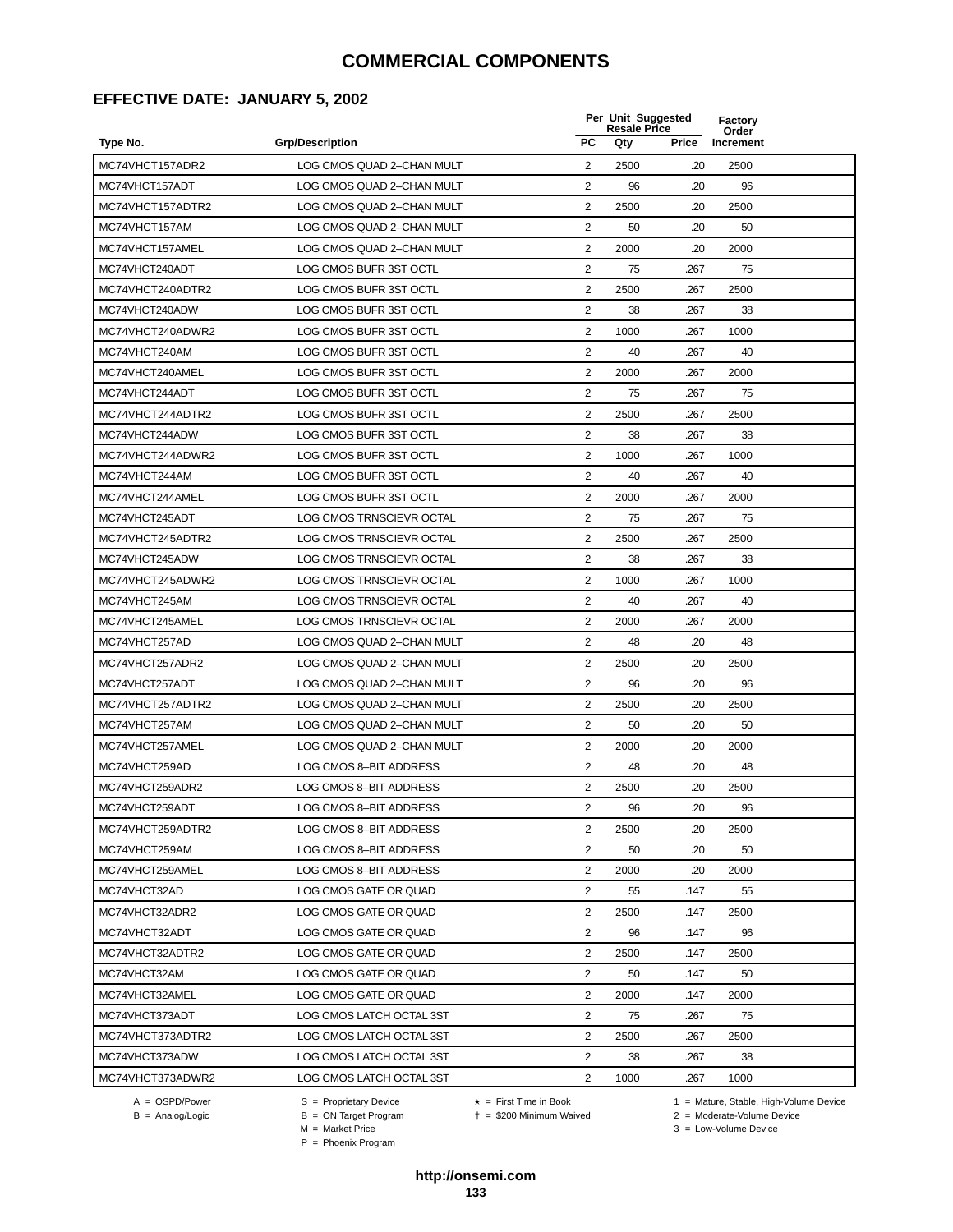#### **EFFECTIVE DATE: JANUARY 5, 2002**

| <b>PC</b><br>Type No.<br><b>Grp/Description</b><br>Qty<br>Price<br>Increment<br>MC74VHCT373AM<br>LOG CMOS LATCH OCTAL 3ST<br>2<br>40<br>40<br>.267<br>2<br>MC74VHCT373AMEL<br>LOG CMOS LATCH OCTAL 3ST<br>2000<br>.267<br>2000<br>$\overline{2}$<br>MC74VHCT374ADT<br>LOG CMOS D FLIP FLOP OCTL<br>75<br>.267<br>75<br>$\overline{2}$<br>MC74VHCT374ADTR2<br>LOG CMOS D FLIP FLOP OCTL<br>2500<br>.267<br>2500<br>2<br>MC74VHCT374ADW<br>LOG CMOS D FLIP FLOP OCTL<br>38<br>.267<br>38<br>LOG CMOS D FLIP FLOP OCTL<br>2<br>1000<br>1000<br>MC74VHCT374ADWR2<br>.267<br>2<br>40<br>40<br>MC74VHCT374AM<br>LOG CMOS D FLIP FLOP OCTL<br>.267<br>LOG CMOS D FLIP FLOP OCTL<br>2<br>2000<br>MC74VHCT374AMEL<br>2000<br>.267<br>2<br>MC74VHCT393AD<br>LOG CMOS DUAL 4-BIT BIN<br>55<br>.307<br>55 $\star$<br>MC74VHCT393ADR2<br>$\overline{2}$<br>2500 ★<br>LOG CMOS DUAL 4-BIT BIN<br>2500<br>.307<br>MC74VHCT393ADT<br>LOG CMOS DUAL 4-BIT BIN<br>2<br>96<br>.307<br>96 $\star$<br>$\overline{2}$<br>MC74VHCT393ADTR2<br>LOG CMOS DUAL 4-BIT BIN<br>2500<br>.307<br>2500 $\star$<br>2<br>MC74VHCT50AD<br>LOG CMOS BUFR NINVERT<br>55<br>.147<br>55<br>$\overline{2}$<br>MC74VHCT50ADR2<br>LOG CMOS BUFR NINVERT<br>55<br>.147<br>55<br>LOG CMOS BUFR NINVERT<br>2<br>96<br>MC74VHCT50ADT<br>.147<br>96<br>$\overline{2}$<br>2500<br>MC74VHCT50ADTR2<br>LOG CMOS BUFR NINVERT<br>2500<br>.147<br>2<br>MC74VHCT50AM<br>LOG CMOS BUFR NINVERT<br>50<br>.147<br>50<br>2<br>2000<br>MC74VHCT50AMEL<br>LOG CMOS BUFR NINVERT<br>2000<br>.147<br>MC74VHCT540ADT<br>LOG CMOS BUFR 3ST OCTL<br>2<br>75<br>.32<br>75<br>MC74VHCT540ADTR2<br>LOG CMOS BUFR 3ST OCTL<br>2<br>2500<br>.32<br>2500<br>$\overline{2}$<br>38<br>.32<br>MC74VHCT540ADW<br>LOG CMOS BUFR 3ST OCTL<br>38<br>2<br>MC74VHCT540ADWR2<br>LOG CMOS BUFR 3ST OCTL<br>1000<br>.32<br>1000<br>2<br>MC74VHCT540AM<br>.32<br>LOG CMOS BUFR 3ST OCTL<br>50<br>50<br>LOG CMOS BUFR 3ST OCTL<br>2<br>2000<br>2000<br>MC74VHCT540AMEL<br>.32<br>$\overline{2}$<br>75<br>.32<br>75<br>MC74VHCT541ADT<br>LOG CMOS BUFR 3ST OCTL<br>LOG CMOS BUFR 3ST OCTL<br>2<br>2500<br>2500<br>MC74VHCT541ADTR2<br>.32<br>$\overline{2}$<br>MC74VHCT541ADW<br>LOG CMOS BUFR 3ST OCTL<br>38<br>.32<br>38<br>MC74VHCT541ADWR2<br>LOG CMOS BUFR 3ST OCTL<br>$\overline{2}$<br>1000<br>.32<br>1000<br>40<br>MC74VHCT541AM<br>LOG CMOS BUFR 3ST OCTL<br>2<br>.32<br>40<br>$\overline{2}$<br>.32<br>MC74VHCT541AMEL<br>LOG CMOS BUFR 3ST OCTL<br>2000<br>2000<br>$\overline{2}$<br>MC74VHCT573ADT<br>LOG CMOS LATCH OCTAL 3ST<br>75<br>.267<br>75<br>2<br>2500<br>2500<br>MC74VHCT573ADTR2<br>LOG CMOS LATCH OCTAL 3ST<br>267<br>2<br>MC74VHCT573ADW<br>LOG CMOS LATCH OCTAL 3ST<br>38<br>.267<br>38<br>2<br>1000<br>.267<br>1000<br>MC74VHCT573ADWR2<br>LOG CMOS LATCH OCTAL 3ST<br>2<br>40<br>40<br>MC74VHCT573AM<br>LOG CMOS LATCH OCTAL 3ST<br>.267<br>2<br>2000<br>.267<br>2000<br>MC74VHCT573AMEL<br>LOG CMOS LATCH OCTAL 3ST<br>2<br>MC74VHCT574ADT<br>LOG CMOS D FLIP FLOP OCTL<br>75<br>.267<br>75<br>LOG CMOS D FLIP FLOP OCTL<br>2<br>2500<br>.267<br>2500<br>MC74VHCT574ADTR2<br>$\overline{2}$<br>38<br>MC74VHCT574ADW<br>LOG CMOS D FLIP FLOP OCTL<br>.267<br>38<br>2<br>MC74VHCT574ADWR2<br>LOG CMOS D FLIP FLOP OCTL<br>1000<br>.267<br>1000<br>2<br>40<br>MC74VHCT574AM<br>LOG CMOS D FLIP FLOP OCTL<br>.267<br>40<br>2<br>2000<br>2000<br>MC74VHCT574AMEL<br>LOG CMOS D FLIP FLOP OCTL<br>.267<br>2<br>48<br>.307<br>48 $\star$<br>MC74VHCT595AD<br>LOG CMOS 8-BIT SHIFT REG<br>2<br>2500<br>2500 $\star$<br>MC74VHCT595ADR2<br>LOG CMOS 8-BIT SHIFT REG<br>.307<br>$\overline{2}$<br>MC74VHCT595ADT<br>LOG CMOS 8-BIT SHIFT REG<br>96<br>.307<br>96 $\star$ |  | Per Unit Suggested<br><b>Resale Price</b> | <b>Factory</b><br>Order |
|--------------------------------------------------------------------------------------------------------------------------------------------------------------------------------------------------------------------------------------------------------------------------------------------------------------------------------------------------------------------------------------------------------------------------------------------------------------------------------------------------------------------------------------------------------------------------------------------------------------------------------------------------------------------------------------------------------------------------------------------------------------------------------------------------------------------------------------------------------------------------------------------------------------------------------------------------------------------------------------------------------------------------------------------------------------------------------------------------------------------------------------------------------------------------------------------------------------------------------------------------------------------------------------------------------------------------------------------------------------------------------------------------------------------------------------------------------------------------------------------------------------------------------------------------------------------------------------------------------------------------------------------------------------------------------------------------------------------------------------------------------------------------------------------------------------------------------------------------------------------------------------------------------------------------------------------------------------------------------------------------------------------------------------------------------------------------------------------------------------------------------------------------------------------------------------------------------------------------------------------------------------------------------------------------------------------------------------------------------------------------------------------------------------------------------------------------------------------------------------------------------------------------------------------------------------------------------------------------------------------------------------------------------------------------------------------------------------------------------------------------------------------------------------------------------------------------------------------------------------------------------------------------------------------------------------------------------------------------------------------------------------------------------------------------------------------------------------------------------------------------------------------------------------------------------------------------------------------------------------------------------------------------------------------------------------------------------------------------------------------------------------------------------------------------------------------------------------------------------------------------------------------------------------------------------------------------------------------------------------------------------------------------------------------------------------------------------|--|-------------------------------------------|-------------------------|
|                                                                                                                                                                                                                                                                                                                                                                                                                                                                                                                                                                                                                                                                                                                                                                                                                                                                                                                                                                                                                                                                                                                                                                                                                                                                                                                                                                                                                                                                                                                                                                                                                                                                                                                                                                                                                                                                                                                                                                                                                                                                                                                                                                                                                                                                                                                                                                                                                                                                                                                                                                                                                                                                                                                                                                                                                                                                                                                                                                                                                                                                                                                                                                                                                                                                                                                                                                                                                                                                                                                                                                                                                                                                                                        |  |                                           |                         |
|                                                                                                                                                                                                                                                                                                                                                                                                                                                                                                                                                                                                                                                                                                                                                                                                                                                                                                                                                                                                                                                                                                                                                                                                                                                                                                                                                                                                                                                                                                                                                                                                                                                                                                                                                                                                                                                                                                                                                                                                                                                                                                                                                                                                                                                                                                                                                                                                                                                                                                                                                                                                                                                                                                                                                                                                                                                                                                                                                                                                                                                                                                                                                                                                                                                                                                                                                                                                                                                                                                                                                                                                                                                                                                        |  |                                           |                         |
|                                                                                                                                                                                                                                                                                                                                                                                                                                                                                                                                                                                                                                                                                                                                                                                                                                                                                                                                                                                                                                                                                                                                                                                                                                                                                                                                                                                                                                                                                                                                                                                                                                                                                                                                                                                                                                                                                                                                                                                                                                                                                                                                                                                                                                                                                                                                                                                                                                                                                                                                                                                                                                                                                                                                                                                                                                                                                                                                                                                                                                                                                                                                                                                                                                                                                                                                                                                                                                                                                                                                                                                                                                                                                                        |  |                                           |                         |
|                                                                                                                                                                                                                                                                                                                                                                                                                                                                                                                                                                                                                                                                                                                                                                                                                                                                                                                                                                                                                                                                                                                                                                                                                                                                                                                                                                                                                                                                                                                                                                                                                                                                                                                                                                                                                                                                                                                                                                                                                                                                                                                                                                                                                                                                                                                                                                                                                                                                                                                                                                                                                                                                                                                                                                                                                                                                                                                                                                                                                                                                                                                                                                                                                                                                                                                                                                                                                                                                                                                                                                                                                                                                                                        |  |                                           |                         |
|                                                                                                                                                                                                                                                                                                                                                                                                                                                                                                                                                                                                                                                                                                                                                                                                                                                                                                                                                                                                                                                                                                                                                                                                                                                                                                                                                                                                                                                                                                                                                                                                                                                                                                                                                                                                                                                                                                                                                                                                                                                                                                                                                                                                                                                                                                                                                                                                                                                                                                                                                                                                                                                                                                                                                                                                                                                                                                                                                                                                                                                                                                                                                                                                                                                                                                                                                                                                                                                                                                                                                                                                                                                                                                        |  |                                           |                         |
|                                                                                                                                                                                                                                                                                                                                                                                                                                                                                                                                                                                                                                                                                                                                                                                                                                                                                                                                                                                                                                                                                                                                                                                                                                                                                                                                                                                                                                                                                                                                                                                                                                                                                                                                                                                                                                                                                                                                                                                                                                                                                                                                                                                                                                                                                                                                                                                                                                                                                                                                                                                                                                                                                                                                                                                                                                                                                                                                                                                                                                                                                                                                                                                                                                                                                                                                                                                                                                                                                                                                                                                                                                                                                                        |  |                                           |                         |
|                                                                                                                                                                                                                                                                                                                                                                                                                                                                                                                                                                                                                                                                                                                                                                                                                                                                                                                                                                                                                                                                                                                                                                                                                                                                                                                                                                                                                                                                                                                                                                                                                                                                                                                                                                                                                                                                                                                                                                                                                                                                                                                                                                                                                                                                                                                                                                                                                                                                                                                                                                                                                                                                                                                                                                                                                                                                                                                                                                                                                                                                                                                                                                                                                                                                                                                                                                                                                                                                                                                                                                                                                                                                                                        |  |                                           |                         |
|                                                                                                                                                                                                                                                                                                                                                                                                                                                                                                                                                                                                                                                                                                                                                                                                                                                                                                                                                                                                                                                                                                                                                                                                                                                                                                                                                                                                                                                                                                                                                                                                                                                                                                                                                                                                                                                                                                                                                                                                                                                                                                                                                                                                                                                                                                                                                                                                                                                                                                                                                                                                                                                                                                                                                                                                                                                                                                                                                                                                                                                                                                                                                                                                                                                                                                                                                                                                                                                                                                                                                                                                                                                                                                        |  |                                           |                         |
|                                                                                                                                                                                                                                                                                                                                                                                                                                                                                                                                                                                                                                                                                                                                                                                                                                                                                                                                                                                                                                                                                                                                                                                                                                                                                                                                                                                                                                                                                                                                                                                                                                                                                                                                                                                                                                                                                                                                                                                                                                                                                                                                                                                                                                                                                                                                                                                                                                                                                                                                                                                                                                                                                                                                                                                                                                                                                                                                                                                                                                                                                                                                                                                                                                                                                                                                                                                                                                                                                                                                                                                                                                                                                                        |  |                                           |                         |
|                                                                                                                                                                                                                                                                                                                                                                                                                                                                                                                                                                                                                                                                                                                                                                                                                                                                                                                                                                                                                                                                                                                                                                                                                                                                                                                                                                                                                                                                                                                                                                                                                                                                                                                                                                                                                                                                                                                                                                                                                                                                                                                                                                                                                                                                                                                                                                                                                                                                                                                                                                                                                                                                                                                                                                                                                                                                                                                                                                                                                                                                                                                                                                                                                                                                                                                                                                                                                                                                                                                                                                                                                                                                                                        |  |                                           |                         |
|                                                                                                                                                                                                                                                                                                                                                                                                                                                                                                                                                                                                                                                                                                                                                                                                                                                                                                                                                                                                                                                                                                                                                                                                                                                                                                                                                                                                                                                                                                                                                                                                                                                                                                                                                                                                                                                                                                                                                                                                                                                                                                                                                                                                                                                                                                                                                                                                                                                                                                                                                                                                                                                                                                                                                                                                                                                                                                                                                                                                                                                                                                                                                                                                                                                                                                                                                                                                                                                                                                                                                                                                                                                                                                        |  |                                           |                         |
|                                                                                                                                                                                                                                                                                                                                                                                                                                                                                                                                                                                                                                                                                                                                                                                                                                                                                                                                                                                                                                                                                                                                                                                                                                                                                                                                                                                                                                                                                                                                                                                                                                                                                                                                                                                                                                                                                                                                                                                                                                                                                                                                                                                                                                                                                                                                                                                                                                                                                                                                                                                                                                                                                                                                                                                                                                                                                                                                                                                                                                                                                                                                                                                                                                                                                                                                                                                                                                                                                                                                                                                                                                                                                                        |  |                                           |                         |
|                                                                                                                                                                                                                                                                                                                                                                                                                                                                                                                                                                                                                                                                                                                                                                                                                                                                                                                                                                                                                                                                                                                                                                                                                                                                                                                                                                                                                                                                                                                                                                                                                                                                                                                                                                                                                                                                                                                                                                                                                                                                                                                                                                                                                                                                                                                                                                                                                                                                                                                                                                                                                                                                                                                                                                                                                                                                                                                                                                                                                                                                                                                                                                                                                                                                                                                                                                                                                                                                                                                                                                                                                                                                                                        |  |                                           |                         |
|                                                                                                                                                                                                                                                                                                                                                                                                                                                                                                                                                                                                                                                                                                                                                                                                                                                                                                                                                                                                                                                                                                                                                                                                                                                                                                                                                                                                                                                                                                                                                                                                                                                                                                                                                                                                                                                                                                                                                                                                                                                                                                                                                                                                                                                                                                                                                                                                                                                                                                                                                                                                                                                                                                                                                                                                                                                                                                                                                                                                                                                                                                                                                                                                                                                                                                                                                                                                                                                                                                                                                                                                                                                                                                        |  |                                           |                         |
|                                                                                                                                                                                                                                                                                                                                                                                                                                                                                                                                                                                                                                                                                                                                                                                                                                                                                                                                                                                                                                                                                                                                                                                                                                                                                                                                                                                                                                                                                                                                                                                                                                                                                                                                                                                                                                                                                                                                                                                                                                                                                                                                                                                                                                                                                                                                                                                                                                                                                                                                                                                                                                                                                                                                                                                                                                                                                                                                                                                                                                                                                                                                                                                                                                                                                                                                                                                                                                                                                                                                                                                                                                                                                                        |  |                                           |                         |
|                                                                                                                                                                                                                                                                                                                                                                                                                                                                                                                                                                                                                                                                                                                                                                                                                                                                                                                                                                                                                                                                                                                                                                                                                                                                                                                                                                                                                                                                                                                                                                                                                                                                                                                                                                                                                                                                                                                                                                                                                                                                                                                                                                                                                                                                                                                                                                                                                                                                                                                                                                                                                                                                                                                                                                                                                                                                                                                                                                                                                                                                                                                                                                                                                                                                                                                                                                                                                                                                                                                                                                                                                                                                                                        |  |                                           |                         |
|                                                                                                                                                                                                                                                                                                                                                                                                                                                                                                                                                                                                                                                                                                                                                                                                                                                                                                                                                                                                                                                                                                                                                                                                                                                                                                                                                                                                                                                                                                                                                                                                                                                                                                                                                                                                                                                                                                                                                                                                                                                                                                                                                                                                                                                                                                                                                                                                                                                                                                                                                                                                                                                                                                                                                                                                                                                                                                                                                                                                                                                                                                                                                                                                                                                                                                                                                                                                                                                                                                                                                                                                                                                                                                        |  |                                           |                         |
|                                                                                                                                                                                                                                                                                                                                                                                                                                                                                                                                                                                                                                                                                                                                                                                                                                                                                                                                                                                                                                                                                                                                                                                                                                                                                                                                                                                                                                                                                                                                                                                                                                                                                                                                                                                                                                                                                                                                                                                                                                                                                                                                                                                                                                                                                                                                                                                                                                                                                                                                                                                                                                                                                                                                                                                                                                                                                                                                                                                                                                                                                                                                                                                                                                                                                                                                                                                                                                                                                                                                                                                                                                                                                                        |  |                                           |                         |
|                                                                                                                                                                                                                                                                                                                                                                                                                                                                                                                                                                                                                                                                                                                                                                                                                                                                                                                                                                                                                                                                                                                                                                                                                                                                                                                                                                                                                                                                                                                                                                                                                                                                                                                                                                                                                                                                                                                                                                                                                                                                                                                                                                                                                                                                                                                                                                                                                                                                                                                                                                                                                                                                                                                                                                                                                                                                                                                                                                                                                                                                                                                                                                                                                                                                                                                                                                                                                                                                                                                                                                                                                                                                                                        |  |                                           |                         |
|                                                                                                                                                                                                                                                                                                                                                                                                                                                                                                                                                                                                                                                                                                                                                                                                                                                                                                                                                                                                                                                                                                                                                                                                                                                                                                                                                                                                                                                                                                                                                                                                                                                                                                                                                                                                                                                                                                                                                                                                                                                                                                                                                                                                                                                                                                                                                                                                                                                                                                                                                                                                                                                                                                                                                                                                                                                                                                                                                                                                                                                                                                                                                                                                                                                                                                                                                                                                                                                                                                                                                                                                                                                                                                        |  |                                           |                         |
|                                                                                                                                                                                                                                                                                                                                                                                                                                                                                                                                                                                                                                                                                                                                                                                                                                                                                                                                                                                                                                                                                                                                                                                                                                                                                                                                                                                                                                                                                                                                                                                                                                                                                                                                                                                                                                                                                                                                                                                                                                                                                                                                                                                                                                                                                                                                                                                                                                                                                                                                                                                                                                                                                                                                                                                                                                                                                                                                                                                                                                                                                                                                                                                                                                                                                                                                                                                                                                                                                                                                                                                                                                                                                                        |  |                                           |                         |
|                                                                                                                                                                                                                                                                                                                                                                                                                                                                                                                                                                                                                                                                                                                                                                                                                                                                                                                                                                                                                                                                                                                                                                                                                                                                                                                                                                                                                                                                                                                                                                                                                                                                                                                                                                                                                                                                                                                                                                                                                                                                                                                                                                                                                                                                                                                                                                                                                                                                                                                                                                                                                                                                                                                                                                                                                                                                                                                                                                                                                                                                                                                                                                                                                                                                                                                                                                                                                                                                                                                                                                                                                                                                                                        |  |                                           |                         |
|                                                                                                                                                                                                                                                                                                                                                                                                                                                                                                                                                                                                                                                                                                                                                                                                                                                                                                                                                                                                                                                                                                                                                                                                                                                                                                                                                                                                                                                                                                                                                                                                                                                                                                                                                                                                                                                                                                                                                                                                                                                                                                                                                                                                                                                                                                                                                                                                                                                                                                                                                                                                                                                                                                                                                                                                                                                                                                                                                                                                                                                                                                                                                                                                                                                                                                                                                                                                                                                                                                                                                                                                                                                                                                        |  |                                           |                         |
|                                                                                                                                                                                                                                                                                                                                                                                                                                                                                                                                                                                                                                                                                                                                                                                                                                                                                                                                                                                                                                                                                                                                                                                                                                                                                                                                                                                                                                                                                                                                                                                                                                                                                                                                                                                                                                                                                                                                                                                                                                                                                                                                                                                                                                                                                                                                                                                                                                                                                                                                                                                                                                                                                                                                                                                                                                                                                                                                                                                                                                                                                                                                                                                                                                                                                                                                                                                                                                                                                                                                                                                                                                                                                                        |  |                                           |                         |
|                                                                                                                                                                                                                                                                                                                                                                                                                                                                                                                                                                                                                                                                                                                                                                                                                                                                                                                                                                                                                                                                                                                                                                                                                                                                                                                                                                                                                                                                                                                                                                                                                                                                                                                                                                                                                                                                                                                                                                                                                                                                                                                                                                                                                                                                                                                                                                                                                                                                                                                                                                                                                                                                                                                                                                                                                                                                                                                                                                                                                                                                                                                                                                                                                                                                                                                                                                                                                                                                                                                                                                                                                                                                                                        |  |                                           |                         |
|                                                                                                                                                                                                                                                                                                                                                                                                                                                                                                                                                                                                                                                                                                                                                                                                                                                                                                                                                                                                                                                                                                                                                                                                                                                                                                                                                                                                                                                                                                                                                                                                                                                                                                                                                                                                                                                                                                                                                                                                                                                                                                                                                                                                                                                                                                                                                                                                                                                                                                                                                                                                                                                                                                                                                                                                                                                                                                                                                                                                                                                                                                                                                                                                                                                                                                                                                                                                                                                                                                                                                                                                                                                                                                        |  |                                           |                         |
|                                                                                                                                                                                                                                                                                                                                                                                                                                                                                                                                                                                                                                                                                                                                                                                                                                                                                                                                                                                                                                                                                                                                                                                                                                                                                                                                                                                                                                                                                                                                                                                                                                                                                                                                                                                                                                                                                                                                                                                                                                                                                                                                                                                                                                                                                                                                                                                                                                                                                                                                                                                                                                                                                                                                                                                                                                                                                                                                                                                                                                                                                                                                                                                                                                                                                                                                                                                                                                                                                                                                                                                                                                                                                                        |  |                                           |                         |
|                                                                                                                                                                                                                                                                                                                                                                                                                                                                                                                                                                                                                                                                                                                                                                                                                                                                                                                                                                                                                                                                                                                                                                                                                                                                                                                                                                                                                                                                                                                                                                                                                                                                                                                                                                                                                                                                                                                                                                                                                                                                                                                                                                                                                                                                                                                                                                                                                                                                                                                                                                                                                                                                                                                                                                                                                                                                                                                                                                                                                                                                                                                                                                                                                                                                                                                                                                                                                                                                                                                                                                                                                                                                                                        |  |                                           |                         |
|                                                                                                                                                                                                                                                                                                                                                                                                                                                                                                                                                                                                                                                                                                                                                                                                                                                                                                                                                                                                                                                                                                                                                                                                                                                                                                                                                                                                                                                                                                                                                                                                                                                                                                                                                                                                                                                                                                                                                                                                                                                                                                                                                                                                                                                                                                                                                                                                                                                                                                                                                                                                                                                                                                                                                                                                                                                                                                                                                                                                                                                                                                                                                                                                                                                                                                                                                                                                                                                                                                                                                                                                                                                                                                        |  |                                           |                         |
|                                                                                                                                                                                                                                                                                                                                                                                                                                                                                                                                                                                                                                                                                                                                                                                                                                                                                                                                                                                                                                                                                                                                                                                                                                                                                                                                                                                                                                                                                                                                                                                                                                                                                                                                                                                                                                                                                                                                                                                                                                                                                                                                                                                                                                                                                                                                                                                                                                                                                                                                                                                                                                                                                                                                                                                                                                                                                                                                                                                                                                                                                                                                                                                                                                                                                                                                                                                                                                                                                                                                                                                                                                                                                                        |  |                                           |                         |
|                                                                                                                                                                                                                                                                                                                                                                                                                                                                                                                                                                                                                                                                                                                                                                                                                                                                                                                                                                                                                                                                                                                                                                                                                                                                                                                                                                                                                                                                                                                                                                                                                                                                                                                                                                                                                                                                                                                                                                                                                                                                                                                                                                                                                                                                                                                                                                                                                                                                                                                                                                                                                                                                                                                                                                                                                                                                                                                                                                                                                                                                                                                                                                                                                                                                                                                                                                                                                                                                                                                                                                                                                                                                                                        |  |                                           |                         |
|                                                                                                                                                                                                                                                                                                                                                                                                                                                                                                                                                                                                                                                                                                                                                                                                                                                                                                                                                                                                                                                                                                                                                                                                                                                                                                                                                                                                                                                                                                                                                                                                                                                                                                                                                                                                                                                                                                                                                                                                                                                                                                                                                                                                                                                                                                                                                                                                                                                                                                                                                                                                                                                                                                                                                                                                                                                                                                                                                                                                                                                                                                                                                                                                                                                                                                                                                                                                                                                                                                                                                                                                                                                                                                        |  |                                           |                         |
|                                                                                                                                                                                                                                                                                                                                                                                                                                                                                                                                                                                                                                                                                                                                                                                                                                                                                                                                                                                                                                                                                                                                                                                                                                                                                                                                                                                                                                                                                                                                                                                                                                                                                                                                                                                                                                                                                                                                                                                                                                                                                                                                                                                                                                                                                                                                                                                                                                                                                                                                                                                                                                                                                                                                                                                                                                                                                                                                                                                                                                                                                                                                                                                                                                                                                                                                                                                                                                                                                                                                                                                                                                                                                                        |  |                                           |                         |
|                                                                                                                                                                                                                                                                                                                                                                                                                                                                                                                                                                                                                                                                                                                                                                                                                                                                                                                                                                                                                                                                                                                                                                                                                                                                                                                                                                                                                                                                                                                                                                                                                                                                                                                                                                                                                                                                                                                                                                                                                                                                                                                                                                                                                                                                                                                                                                                                                                                                                                                                                                                                                                                                                                                                                                                                                                                                                                                                                                                                                                                                                                                                                                                                                                                                                                                                                                                                                                                                                                                                                                                                                                                                                                        |  |                                           |                         |
|                                                                                                                                                                                                                                                                                                                                                                                                                                                                                                                                                                                                                                                                                                                                                                                                                                                                                                                                                                                                                                                                                                                                                                                                                                                                                                                                                                                                                                                                                                                                                                                                                                                                                                                                                                                                                                                                                                                                                                                                                                                                                                                                                                                                                                                                                                                                                                                                                                                                                                                                                                                                                                                                                                                                                                                                                                                                                                                                                                                                                                                                                                                                                                                                                                                                                                                                                                                                                                                                                                                                                                                                                                                                                                        |  |                                           |                         |
|                                                                                                                                                                                                                                                                                                                                                                                                                                                                                                                                                                                                                                                                                                                                                                                                                                                                                                                                                                                                                                                                                                                                                                                                                                                                                                                                                                                                                                                                                                                                                                                                                                                                                                                                                                                                                                                                                                                                                                                                                                                                                                                                                                                                                                                                                                                                                                                                                                                                                                                                                                                                                                                                                                                                                                                                                                                                                                                                                                                                                                                                                                                                                                                                                                                                                                                                                                                                                                                                                                                                                                                                                                                                                                        |  |                                           |                         |
|                                                                                                                                                                                                                                                                                                                                                                                                                                                                                                                                                                                                                                                                                                                                                                                                                                                                                                                                                                                                                                                                                                                                                                                                                                                                                                                                                                                                                                                                                                                                                                                                                                                                                                                                                                                                                                                                                                                                                                                                                                                                                                                                                                                                                                                                                                                                                                                                                                                                                                                                                                                                                                                                                                                                                                                                                                                                                                                                                                                                                                                                                                                                                                                                                                                                                                                                                                                                                                                                                                                                                                                                                                                                                                        |  |                                           |                         |
|                                                                                                                                                                                                                                                                                                                                                                                                                                                                                                                                                                                                                                                                                                                                                                                                                                                                                                                                                                                                                                                                                                                                                                                                                                                                                                                                                                                                                                                                                                                                                                                                                                                                                                                                                                                                                                                                                                                                                                                                                                                                                                                                                                                                                                                                                                                                                                                                                                                                                                                                                                                                                                                                                                                                                                                                                                                                                                                                                                                                                                                                                                                                                                                                                                                                                                                                                                                                                                                                                                                                                                                                                                                                                                        |  |                                           |                         |
|                                                                                                                                                                                                                                                                                                                                                                                                                                                                                                                                                                                                                                                                                                                                                                                                                                                                                                                                                                                                                                                                                                                                                                                                                                                                                                                                                                                                                                                                                                                                                                                                                                                                                                                                                                                                                                                                                                                                                                                                                                                                                                                                                                                                                                                                                                                                                                                                                                                                                                                                                                                                                                                                                                                                                                                                                                                                                                                                                                                                                                                                                                                                                                                                                                                                                                                                                                                                                                                                                                                                                                                                                                                                                                        |  |                                           |                         |
|                                                                                                                                                                                                                                                                                                                                                                                                                                                                                                                                                                                                                                                                                                                                                                                                                                                                                                                                                                                                                                                                                                                                                                                                                                                                                                                                                                                                                                                                                                                                                                                                                                                                                                                                                                                                                                                                                                                                                                                                                                                                                                                                                                                                                                                                                                                                                                                                                                                                                                                                                                                                                                                                                                                                                                                                                                                                                                                                                                                                                                                                                                                                                                                                                                                                                                                                                                                                                                                                                                                                                                                                                                                                                                        |  |                                           |                         |
|                                                                                                                                                                                                                                                                                                                                                                                                                                                                                                                                                                                                                                                                                                                                                                                                                                                                                                                                                                                                                                                                                                                                                                                                                                                                                                                                                                                                                                                                                                                                                                                                                                                                                                                                                                                                                                                                                                                                                                                                                                                                                                                                                                                                                                                                                                                                                                                                                                                                                                                                                                                                                                                                                                                                                                                                                                                                                                                                                                                                                                                                                                                                                                                                                                                                                                                                                                                                                                                                                                                                                                                                                                                                                                        |  |                                           |                         |
|                                                                                                                                                                                                                                                                                                                                                                                                                                                                                                                                                                                                                                                                                                                                                                                                                                                                                                                                                                                                                                                                                                                                                                                                                                                                                                                                                                                                                                                                                                                                                                                                                                                                                                                                                                                                                                                                                                                                                                                                                                                                                                                                                                                                                                                                                                                                                                                                                                                                                                                                                                                                                                                                                                                                                                                                                                                                                                                                                                                                                                                                                                                                                                                                                                                                                                                                                                                                                                                                                                                                                                                                                                                                                                        |  |                                           |                         |
|                                                                                                                                                                                                                                                                                                                                                                                                                                                                                                                                                                                                                                                                                                                                                                                                                                                                                                                                                                                                                                                                                                                                                                                                                                                                                                                                                                                                                                                                                                                                                                                                                                                                                                                                                                                                                                                                                                                                                                                                                                                                                                                                                                                                                                                                                                                                                                                                                                                                                                                                                                                                                                                                                                                                                                                                                                                                                                                                                                                                                                                                                                                                                                                                                                                                                                                                                                                                                                                                                                                                                                                                                                                                                                        |  |                                           |                         |
|                                                                                                                                                                                                                                                                                                                                                                                                                                                                                                                                                                                                                                                                                                                                                                                                                                                                                                                                                                                                                                                                                                                                                                                                                                                                                                                                                                                                                                                                                                                                                                                                                                                                                                                                                                                                                                                                                                                                                                                                                                                                                                                                                                                                                                                                                                                                                                                                                                                                                                                                                                                                                                                                                                                                                                                                                                                                                                                                                                                                                                                                                                                                                                                                                                                                                                                                                                                                                                                                                                                                                                                                                                                                                                        |  |                                           |                         |
|                                                                                                                                                                                                                                                                                                                                                                                                                                                                                                                                                                                                                                                                                                                                                                                                                                                                                                                                                                                                                                                                                                                                                                                                                                                                                                                                                                                                                                                                                                                                                                                                                                                                                                                                                                                                                                                                                                                                                                                                                                                                                                                                                                                                                                                                                                                                                                                                                                                                                                                                                                                                                                                                                                                                                                                                                                                                                                                                                                                                                                                                                                                                                                                                                                                                                                                                                                                                                                                                                                                                                                                                                                                                                                        |  |                                           |                         |
|                                                                                                                                                                                                                                                                                                                                                                                                                                                                                                                                                                                                                                                                                                                                                                                                                                                                                                                                                                                                                                                                                                                                                                                                                                                                                                                                                                                                                                                                                                                                                                                                                                                                                                                                                                                                                                                                                                                                                                                                                                                                                                                                                                                                                                                                                                                                                                                                                                                                                                                                                                                                                                                                                                                                                                                                                                                                                                                                                                                                                                                                                                                                                                                                                                                                                                                                                                                                                                                                                                                                                                                                                                                                                                        |  |                                           |                         |

B = Analog/Logic<br>B = Analog/Logic<br>M = Market Price

A = OSPD/Power S = Proprietary Device  $\star$  = First Time in Book 1 = Mature, Stable, High-Volume Device

 = \$200 Minimum Waived 2 = Moderate-Volume Device  $3 =$  Low-Volume Device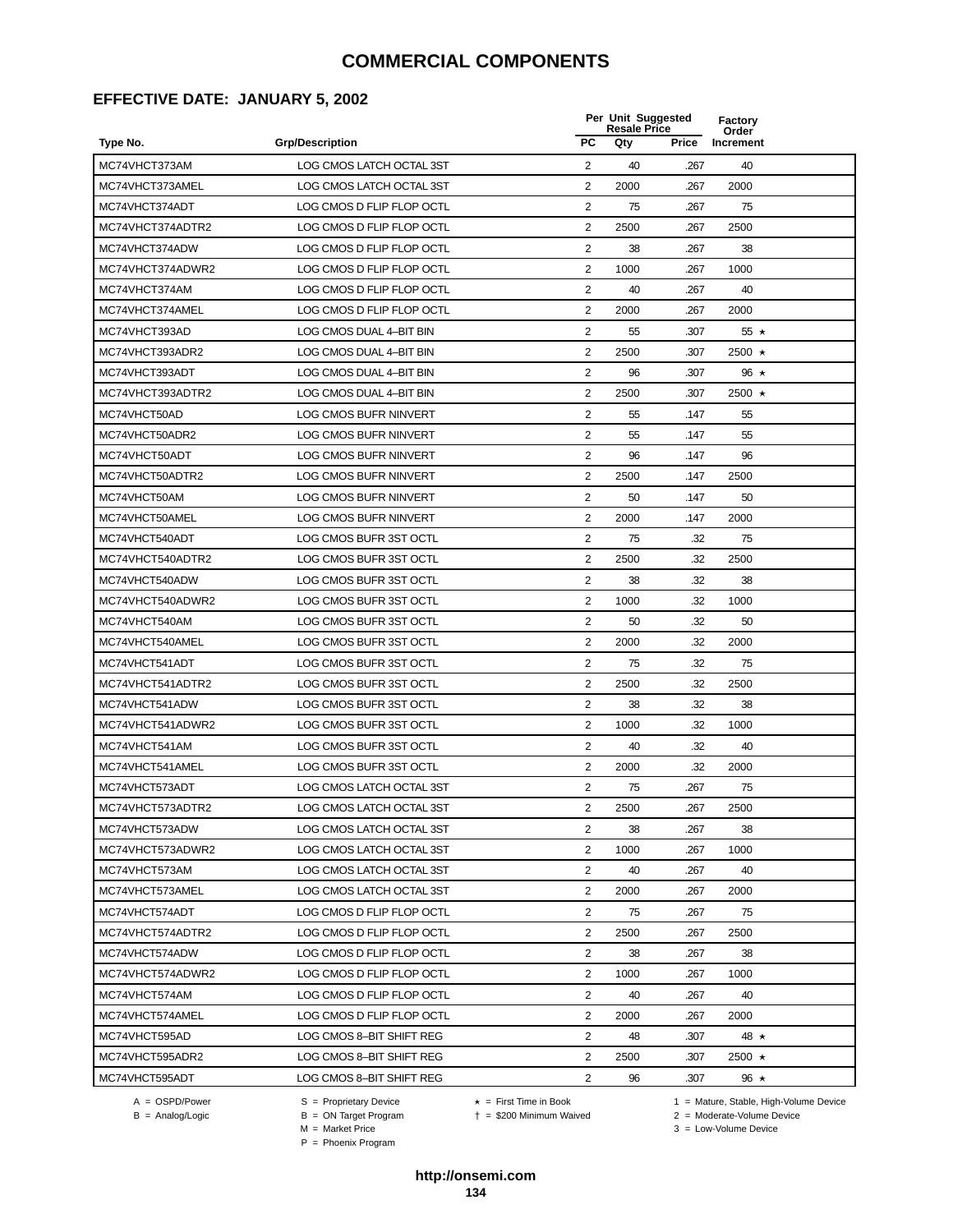#### **EFFECTIVE DATE: JANUARY 5, 2002**

|                  |                          |                | Per Unit Suggested<br><b>Resale Price</b> |       | <b>Factory</b><br>Order |
|------------------|--------------------------|----------------|-------------------------------------------|-------|-------------------------|
| Type No.         | <b>Grp/Description</b>   | <b>PC</b>      | Qty                                       | Price | Increment               |
| MC74VHCT595ADTR2 | LOG CMOS 8-BIT SHIFT REG | 2              | 2500                                      | .307  | 2500 ★                  |
| MC74VHCT74AD     | LOG CMOS D FLIP FLOP     | 2              | 55                                        | .16   | 55                      |
| MC74VHCT74ADR2   | LOG CMOS D FLIP FLOP     | $\overline{2}$ | 2500                                      | .16   | 2500                    |
| MC74VHCT74ADT    | LOG CMOS D FLIP FLOP     | 2              | 96                                        | .16   | 96                      |
| MC74VHCT74ADTR2  | LOG CMOS D FLIP FLOP     | $\overline{2}$ | 2500                                      | .16   | 2500                    |
| MC74VHCT86AD     | LOG CMOS GATE XOR QUAD   | 2              | 55                                        | .16   | 55                      |
| MC74VHCT86ADR2   | LOG CMOS GATE XOR QUAD   | $\overline{2}$ | 2500                                      | .16   | 2500                    |
| MC74VHCT86ADT    | LOG CMOS GATE XOR QUAD   | 2              | 96                                        | .16   | 96                      |
| MC74VHCT86ADTR2  | LOG CMOS GATE XOR QUAD   | 2              | 2500                                      | .16   | 2500                    |
| MC74VHCT86AM     | LOG CMOS GATE XOR QUAD   | 2              | 50                                        | .16   | 50                      |
| MC74VHCT86AMEL   | LOG CMOS GATE XOR QUAD   | $\overline{2}$ | 2000                                      | .16   | 2000                    |
| MC74VHCU04D      | LOG CMOS INVERTER HEX    | $\overline{2}$ | 55                                        | .147  | 55                      |
| MC74VHCU04DR2    | LOG CMOS INVERTER HEX    | $\overline{2}$ | 2500                                      | .147  | 2500                    |
| MC74VHCU04DT     | LOG CMOS INVERTER HEX    | $\overline{2}$ | 96                                        | .147  | 96                      |
| MC74VHCU04DTR2   | LOG CMOS INVERTER HEX    | $\overline{2}$ | 2500                                      | .147  | 2500                    |
| MC74VHCU04M      | LOG CMOS INVERTER HEX    | $\overline{2}$ | 50                                        | .147  | 50                      |
| MC74VHCU04MEL    | LOG CMOS INVERTER HEX    | 2              | 2000                                      | .147  | 2000                    |
| MC74VHC00D       | LOG CMOS GATE NAND QUAD  | $\overline{2}$ | 55                                        | .147  | 55                      |
| MC74VHC00DR2     | LOG CMOS GATE NAND QUAD  | $\overline{2}$ | 2500                                      | .147  | 2500                    |
| MC74VHC00DT      | LOG CMOS GATE NAND QUAD  | 2              | 96                                        | .147  | 96                      |
| MC74VHC00DTR2    | LOG CMOS GATE NAND QUAD  | $\overline{2}$ | 2500                                      | .147  | 2500                    |
| MC74VHC00M       | LOG CMOS GATE NAND QUAD  | 2              | 50                                        | .147  | 50                      |
| MC74VHC00MEL     | LOG CMOS GATE NAND QUAD  | $\overline{2}$ | 2000                                      | .147  | 2000                    |
| MC74VHC02D       | LOG CMOS GATE NOR QUAD   | 2              | 55                                        | .147  | 55                      |
| MC74VHC02DR2     | LOG CMOS GATE NOR QUAD   | $\overline{2}$ | 2500                                      | .147  | 2500                    |
| MC74VHC02DT      | LOG CMOS GATE NOR QUAD   | 2              | 96                                        | .147  | 96                      |
| MC74VHC02DTR2    | LOG CMOS GATE NOR QUAD   | 2              | 2500                                      | .147  | 2500                    |
| MC74VHC02M       | LOG CMOS GATE NOR QUAD   | 2              | 50                                        | .147  | 50                      |
| MC74VHC02MEL     | LOG CMOS GATE NOR QUAD   | $\overline{2}$ | 2000                                      | .147  | 2000                    |
| MC74VHC04D       | LOG CMOS INVERTER HEX    | $\overline{2}$ | 55                                        | .147  | 55                      |
| MC74VHC04DR2     | LOG CMOS INVERTER HEX    | $\overline{2}$ | 2500                                      | .147  | 2500                    |
| MC74VHC04DT      | LOG CMOS INVERTER HEX    | 2              | 96                                        | .147  | 96                      |
| MC74VHC04DTR2    | LOG CMOS INVERTER HEX    | 2              | 2500                                      | .147  | 2500                    |
| MC74VHC04M       | LOG CMOS INVERTER HEX    | 2              | 50                                        | .147  | 50                      |
| MC74VHC04MEL     | LOG CMOS INVERTER HEX    | 2              | 2000                                      | .147  | 2000                    |
| MC74VHC08D       | LOG CMOS GATE AND QUAD   | $\overline{2}$ | 55                                        | .147  | 55                      |
| MC74VHC08DR2     | LOG CMOS GATE AND QUAD   | $\overline{2}$ | 2500                                      | .147  | 2500                    |
| MC74VHC08DT      | LOG CMOS GATE AND QUAD   | 2              | 96                                        | .147  | 96                      |
| MC74VHC08DTR2    | LOG CMOS GATE AND QUAD   | $\overline{2}$ | 2500                                      | .147  | 2500                    |
| MC74VHC08M       | LOG CMOS GATE AND QUAD   | $\overline{2}$ | 50                                        | .147  | 50                      |
| MC74VHC08MEL     | LOG CMOS GATE AND QUAD   | 2              | 2000                                      | .147  | 2000                    |
| MC74VHC1GT00DFT1 | LOG CMOS GATE NAND SNGL  | 2              | 3000                                      | .133  | 3000                    |
| MC74VHC1GT00DFT2 | LOG CMOS GATE NAND SNGL  | 2              | 3000                                      | .133  | 3000                    |
| MC74VHC1GT00DTT1 | LOG CMOS GATE NAND SNGL  | 2              | 3000                                      | .133  | 3000                    |
| MC74VHC1GT02DFT1 | LOG CMOS GATE NOR SNGL   | 2              | 3000                                      | .133  | 3000                    |

B = Analog/Logic<br>B = Analog/Logic<br>M = Market Price

= \$200 Minimum Waived 2 = Moderate-Volume Device

A = OSPD/Power S = Proprietary Device  $\star$  = First Time in Book 1 = Mature, Stable, High-Volume Device

 $3 =$  Low-Volume Device

**http://onsemi.com**

**135**

P = Phoenix Program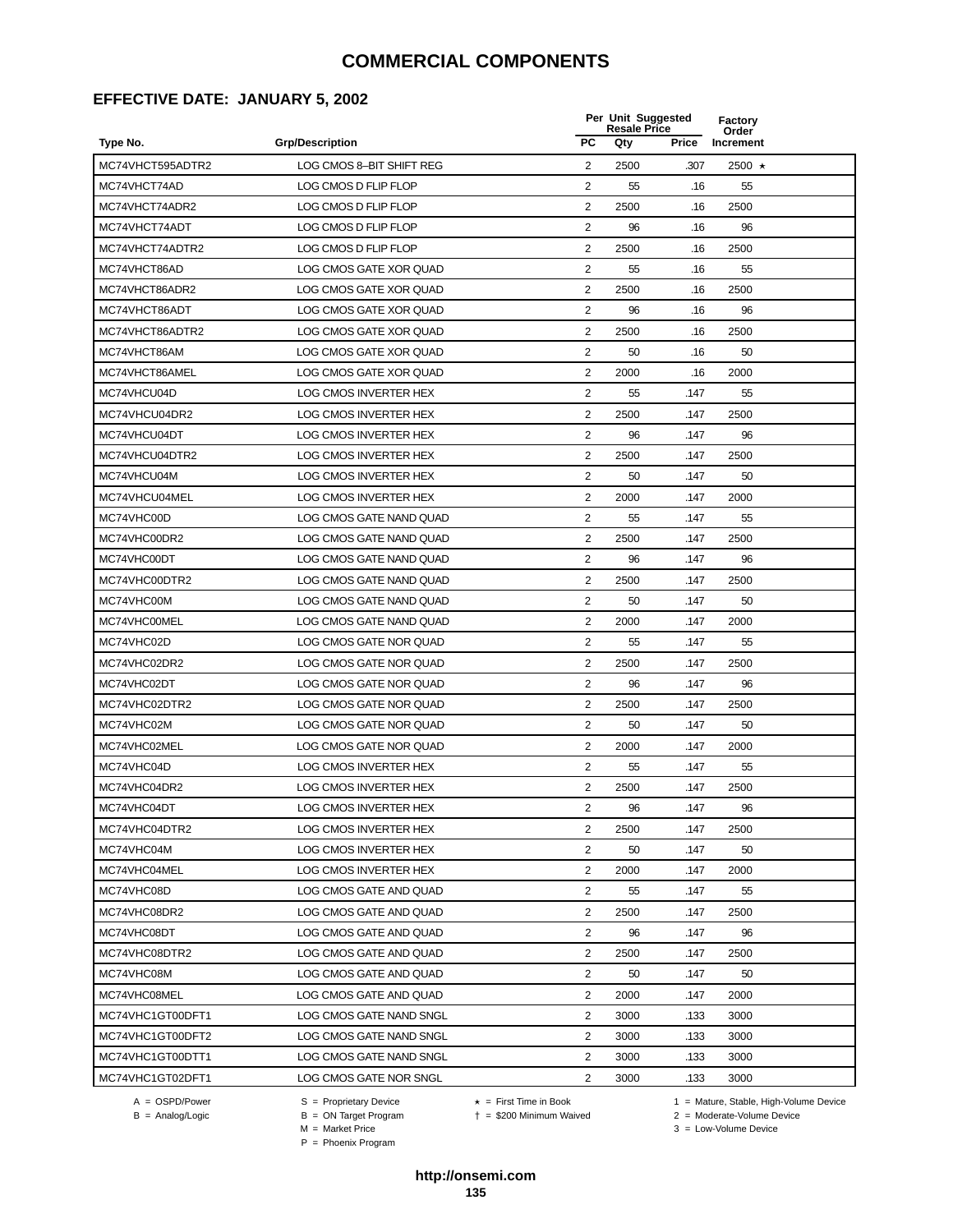#### **EFFECTIVE DATE: JANUARY 5, 2002**

|                  |                               |                         | Per Unit Suggested<br><b>Resale Price</b> |              | Factory<br>Order |   |
|------------------|-------------------------------|-------------------------|-------------------------------------------|--------------|------------------|---|
| Type No.         | <b>Grp/Description</b>        | <b>PC</b>               | Qty                                       | <b>Price</b> | Increment        |   |
| MC74VHC1GT02DFT2 | LOG CMOS GATE NOR SNGL        | 2                       | 3000                                      | .133         | 3000             |   |
| MC74VHC1GT02DTT1 | LOG CMOS GATE NOR SNGL        | 2                       | 3000                                      | .133         | 3000             |   |
| MC74VHC1GT04DFT1 | <b>LOG CMOS INVERTER GATE</b> | 2                       | 3000                                      | .133         | 3000             |   |
| MC74VHC1GT04DFT2 | <b>LOG CMOS INVERTER GATE</b> | $\overline{2}$          | 3000                                      | .133         | 3000             |   |
| MC74VHC1GT04DTT1 | LOG CMOS INVERTER GATE        | $\overline{c}$          | 3000                                      | .133         | 3000             |   |
| MC74VHC1GT08DFT1 | <b>LOG GATE LEVEL SHIFTER</b> | $\overline{2}$          | 3000                                      | .133         | 3000             |   |
| MC74VHC1GT08DFT2 | <b>LOG GATE LEVEL SHIFTER</b> | $\overline{2}$          | 3000                                      | .133         | 3000             |   |
| MC74VHC1GT08DTT1 | LOG CMOS GATE LVL SHFT        | $\overline{2}$          | 3000                                      | .133         | 3000             |   |
| MC74VHC1GT125DF1 | LOG CMOS BUFR NINVERT         | 2                       | 3000                                      | .133         | 3000             |   |
| MC74VHC1GT125DF2 | LOG CMOS BUFR NINVERT         | 2                       | 3000                                      | .173         | 3000             | S |
| MC74VHC1GT125DT1 | LOG BUFR NON INVERT           | 2                       | 3000                                      | .173         | 3000             | S |
| MC74VHC1GT126DF1 | LOG CMOS BUFR NINVERT         | 2                       | 3000                                      | .133         | 3000             |   |
| MC74VHC1GT126DF2 | LOG CMOS BUFR NINVERT         | 2                       | 3000                                      | .173         | 3000             | S |
| MC74VHC1GT126DT1 | LOG CMOS BUFR NINVERT         | $\overline{\mathbf{c}}$ | 3000                                      | .173         | 3000             | S |
| MC74VHC1GT14DFT1 | LOG CMOS SCHMITT TRG SNGL     | $\overline{2}$          | 3000                                      | .133         | 3000             |   |
| MC74VHC1GT14DFT2 | LOG CMOS SCHMITT TRG SNGL     | $\overline{2}$          | 3000                                      | .133         | 3000             |   |
| MC74VHC1GT14DTT1 | LOG CMOS SCHMITT TRG SNGL     | $\overline{2}$          | 3000                                      | .133         | 3000             |   |
| MC74VHC1GT32DFT1 | LOG GATE LEVEL SHIFTER        | 2                       | 3000                                      | .133         | 3000             |   |
| MC74VHC1GT32DFT2 | LOG GATE LEVEL SHIFTER        | 2                       | 3000                                      | .133         | 3000             |   |
| MC74VHC1GT32DFT4 | LOG GATE LEVEL SHIFTER        | 2                       | 10000                                     | .133         | 10000            |   |
| MC74VHC1GT32DTT1 | LOG GATE LEVEL SHIFTER        | 2                       | 3000                                      | .133         | 3000             |   |
| MC74VHC1GT32DTT3 | LOG GATE LEVEL SHIFTER        | 2                       | 10000                                     | .133         | 10000            |   |
| MC74VHC1GT50DFT1 | LOG CMOS BUFR LOG LEVL        | 2                       | 3000                                      | .20          | 3000             | S |
| MC74VHC1GT50DFT2 | LOG CMOS BUFR LOG LEVL        | 2                       | 3000                                      | .20          | 3000             | S |
| MC74VHC1GT50DTT1 | LOG CMOS BUFR LOG LEVL        | $\overline{2}$          | 3000                                      | .133         | 3000             |   |
| MC74VHC1GT66DFT1 | LOG CMOS MLTIPLXR ANALOG      | $\overline{2}$          | 3000                                      | .24          | 3000             |   |
| MC74VHC1GT66DFT2 | LOG CMOS MLTIPLXR ANALOG      | $\overline{c}$          | 3000                                      | .24          | 3000             |   |
| MC74VHC1GT66DTT1 | LOG CMOS MLTIPLXR ANALOG      | 2                       | 3000                                      | .24          | 3000             |   |
| MC74VHC1GT86DFT1 | LOG CMOS GATE EXCLSV OR       | 2                       | 3000                                      | .133         | 3000             |   |
| MC74VHC1GT86DFT2 | LOG CMOS GATE EXCLSV OR       | 2                       | 3000                                      | .133         | 3000             |   |
| MC74VHC1GT86DTT1 | LOG CMOS GATE EXCLSV OR       | 2                       | 3000                                      | .133         | 3000             |   |
| MC74VHC1GU04DFT1 | LOG CMOS INVERTER GATE        | $\overline{\mathbf{c}}$ | 3000                                      | .133         | 3000             |   |
| MC74VHC1GU04DFT2 | LOG CMOS INVERTER GATE        | 2                       | 3000                                      | .133         | 3000             |   |
| MC74VHC1GU04DTT1 | <b>LOG CMOS INVERTER GATE</b> | 2                       | 3000                                      | .133         | 3000             |   |
| MC74VHC1G00DFT1  | LOG CMOS GATE NAND SNGL       | $\overline{2}$          | 3000                                      | .133         | 3000             |   |
| MC74VHC1G00DFT2  | LOG CMOS GATE NAND SNGL       | 2                       | 3000                                      | .133         | 3000             |   |
| MC74VHC1G00DTT1  | LOG CMOS GATE NAND SNGL       | 2                       | 3000                                      | .133         | 3000             |   |
| MC74VHC1G01DFT1  | LOG CMOS GATE NAND SNGL       | 2                       | 3000                                      | .133         | 3000             |   |
| MC74VHC1G01DFT2  | LOG CMOS GATE NAND SNGL       | 2                       | 3000                                      | .133         | 3000             |   |
| MC74VHC1G01DTT1  | LOG CMOS GATE NAND SNGL       | 2                       | 3000                                      | .133         | 3000             |   |
| MC74VHC1G02DFT1  | LOG CMOS GATE NOR SNGL        | 2                       | 3000                                      | .133         | 3000             |   |
| MC74VHC1G02DFT2  | LOG CMOS GATE NOR SNGL        | 2                       | 3000                                      | .133         | 3000             |   |
| MC74VHC1G02DTT1  | LOG CMOS GATE NOR SNGL        | $\overline{2}$          | 3000                                      | .133         | 3000             |   |
| MC74VHC1G03DFT1  | LOG CMOS GATE NOR SNGL        | $\overline{2}$          | 3000                                      | .133         | 3000             |   |
| MC74VHC1G03DFT2  | LOG CMOS GATE NOR SNGL        | 2                       | 3000                                      | .133         | 3000             |   |
|                  |                               |                         |                                           |              |                  |   |

 $B = \text{Analog/Logic}$ <br>B = ON Target Program<br> $M = \text{Market Price}$ 

A = OSPD/Power S = Proprietary Device  $\star$  = First Time in Book 1 = Mature, Stable, High-Volume Device

= \$200 Minimum Waived 2 = Moderate-Volume Device

P = Phoenix Program

 $3 =$  Low-Volume Device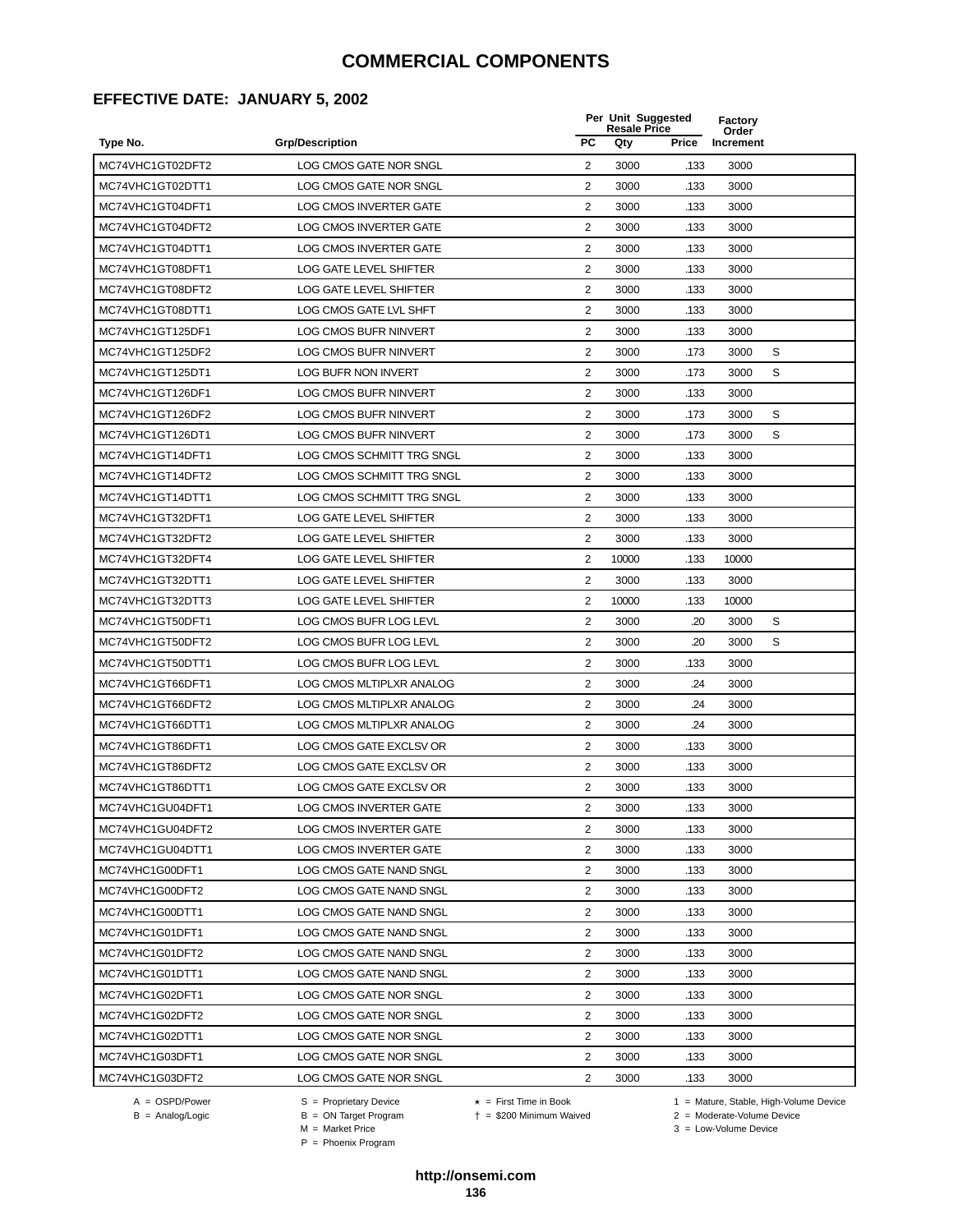#### **EFFECTIVE DATE: JANUARY 5, 2002**

|                  |                               |                         | Per Unit Suggested<br><b>Resale Price</b> |              | Factory<br>Order |  |
|------------------|-------------------------------|-------------------------|-------------------------------------------|--------------|------------------|--|
| Type No.         | <b>Grp/Description</b>        | <b>PC</b>               | Qty                                       | <b>Price</b> | Increment        |  |
| MC74VHC1G03DTT1  | LOG CMOS GATE NOR SNGL        | 2                       | 3000                                      | .133         | 3000             |  |
| MC74VHC1G04DFT1  | LOG CMOS INVERTER GATE        | 2                       | 3000                                      | .133         | 3000             |  |
| MC74VHC1G04DFT2  | <b>LOG CMOS INVERTER GATE</b> | $\overline{2}$          | 3000                                      | .133         | 3000             |  |
| MC74VHC1G04DTT1  | LOG CMOS INVERTER GATE        | $\overline{2}$          | 3000                                      | .133         | 3000             |  |
| MC74VHC1G05DFT1  | LOG CMOS GATE OPEN DRAIN      | $\overline{\mathbf{c}}$ | 3000                                      | .16          | 3000             |  |
| MC74VHC1G05DFT2  | LOG 1 GTE ADV HI SP INVTR     | $\overline{2}$          | 3000                                      | .133         | 3000             |  |
| MC74VHC1G05DTT1  | LOG 1 GTE ADV HI SP INVTR     | $\overline{2}$          | 3000                                      | .133         | 3000             |  |
| MC74VHC1G07DFT1  | LOG CMOS GATE OPEN DRAIN      | $\overline{2}$          | 3000                                      | .16          | 3000             |  |
| MC74VHC1G07DFT2  | LOG CMOS GATE OPEN DRAIN      | 2                       | 3000                                      | .16          | 3000             |  |
| MC74VHC1G07DTT1  | LOG CMOS GATE OPEN DRAIN      | 2                       | 3000                                      | .16          | 3000             |  |
| MC74VHC1G08DFT1  | LOG CMOS GATE OPEN DRAIN      | 2                       | 3000                                      | .133         | 3000             |  |
| MC74VHC1G08DFT2  | LOG CMOS GATE AND SNGL        | 2                       | 3000                                      | .133         | 3000             |  |
| MC74VHC1G08DTT1  | LOG CMOS GATE AND SNGL        | 2                       | 3000                                      | .133         | 3000             |  |
| MC74VHC1G09DFT1  | LOG CMOS GATE AND SNGL        | $\overline{c}$          | 3000                                      | .133         | 3000             |  |
| MC74VHC1G09DFT2  | LOG CMOS GATE AND SNGL        | $\overline{2}$          | 3000                                      | .133         | 3000             |  |
| MC74VHC1G09DTT1  | LOG CMOS GATE AND SNGL        | $\overline{2}$          | 3000                                      | .133         | 3000             |  |
| MC74VHC1G125DFT1 | LOG CMOS GATE NOR SNGL        | $\overline{2}$          | 3000                                      | .173         | 3000             |  |
| MC74VHC1G125DFT2 | LOG CMOS GATE NOR SNGL        | 2                       | 3000                                      | .173         | 3000             |  |
| MC74VHC1G125DTT1 | LOG CMOS BUFR NINV 3ST        | 2                       | 3000                                      | .173         | 3000             |  |
| MC74VHC1G126DFT1 | LOG CMOS GATE NOR SNGL        | 2                       | 3000                                      | .173         | 3000             |  |
| MC74VHC1G126DFT2 | LOG CMOS GATE NOR SNGL        | 2                       | 3000                                      | .173         | 3000             |  |
| MC74VHC1G126DTT1 | LOG CMOS SNGL GATE ADV        | 2                       | 3000                                      | .173         | 3000             |  |
| MC74VHC1G132DFT1 | LOG CMOS GATE NAND SNGL       | 2                       | 3000                                      | .173         | 3000             |  |
| MC74VHC1G132DFT2 | LOG CMOS GATE NAND SNGL       | 2                       | 3000                                      | .173         | 3000             |  |
| MC74VHC1G132DTT1 | LOG CMOS 2-IN NAND TRIG       | $\overline{2}$          | 3000                                      | .173         | 3000             |  |
| MC74VHC1G135DFT1 | LOG CMOS GATE NAND SNGL       | $\overline{2}$          | 3000                                      | .173         | 3000             |  |
| MC74VHC1G135DFT2 | LOG CMOS GATE NAND SNGL       | $\overline{c}$          | 3000                                      | .173         | 3000             |  |
| MC74VHC1G135DTT1 | LOG CMOS GATE NAND SNGL       | 2                       | 3000                                      | .173         | 3000             |  |
| MC74VHC1G14DFT1  | LOG CMOS SCHMITT TRG SNGL     | 2                       | 3000                                      | .133         | 3000             |  |
| MC74VHC1G14DFT2  | LOG CMOS SCHMITT TRG SNGL     | $\overline{2}$          | 3000                                      | .133         | 3000             |  |
| MC74VHC1G14DTT1  | LOG CMOS SCHMITT TRG SNGL     | 2                       | 3000                                      | .133         | 3000             |  |
| MC74VHC1G32DFT1  | LOG CMOS GATE OR SNGL         | 2                       | 3000                                      | .133         | 3000             |  |
| MC74VHC1G32DFT2  | LOG CMOS GATE OR SNGL         | 2                       | 3000                                      | .133         | 3000             |  |
| MC74VHC1G32DTT1  | LOG CMOS GATE OR SNGL         | 2                       | 3000                                      | .133         | 3000             |  |
| MC74VHC1G50DFT1  | LOG CMOS GATE                 | $\overline{2}$          | 3000                                      | .133         | 3000             |  |
| MC74VHC1G50DFT2  | LOG 1 DATE ADV HI SPD BUF     | 2                       | 3000                                      | .133         | 3000             |  |
| MC74VHC1G50DTT1  | LOG 1 DATE ADV HI SPD BUF     | 2                       | 3000                                      | .133         | 3000             |  |
| MC74VHC1G66DFT1  | LOG CMOS MLTIPLXR ANALOG      | 2                       | 3000                                      | .24          | 3000             |  |
| MC74VHC1G66DFT2  | LOG CMOS MLTIPLXR ANALOG      | 2                       | 3000                                      | .24          | 3000             |  |
| MC74VHC1G66DTT1  | LOG CMOS MLTIPLXR ANALOG      | 2                       | 3000                                      | .24          | 3000             |  |
| MC74VHC1G86DFT1  | LOG CMOS GATE EXCLSV OR       | 2                       | 3000                                      | .133         | 3000             |  |
| MC74VHC1G86DFT2  | LOG CMOS GATE EXCLSV OR       | 2                       | 3000                                      | .133         | 3000             |  |
| MC74VHC1G86DTT1  | LOG CMOS LO VLT QUAD 2-IN     | $\overline{2}$          | 3000                                      | .133         | 3000             |  |
| MC74VHC125D      | LOG CMOS BUS INTRFCE QUAD     | $\overline{2}$          | 55                                        | .20          | 55               |  |
| MC74VHC125DR2    | LOG CMOS BUS INTRFCE QUAD     | 2                       | 2500                                      | .20          | 2500             |  |
|                  |                               |                         |                                           |              |                  |  |

 $B = \text{Analog/Logic}$ <br>B = ON Target Program<br> $M = \text{Market Price}$ 

A = OSPD/Power S = Proprietary Device  $\star$  = First Time in Book 1 = Mature, Stable, High-Volume Device

 = \$200 Minimum Waived 2 = Moderate-Volume Device  $3 =$  Low-Volume Device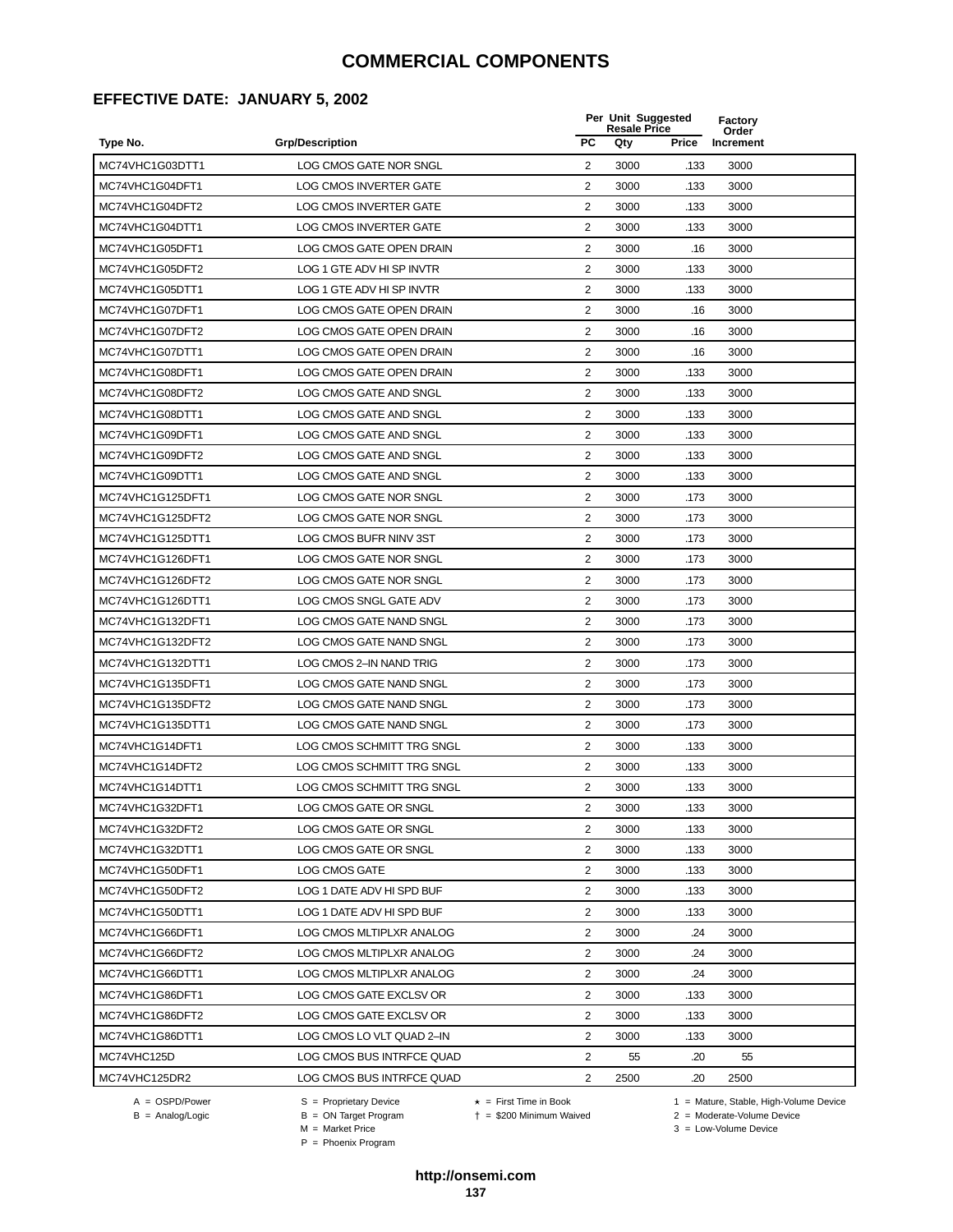#### **EFFECTIVE DATE: JANUARY 5, 2002**

|                |                           |                | Per Unit Suggested<br><b>Resale Price</b> |       | <b>Factory</b><br>Order |  |
|----------------|---------------------------|----------------|-------------------------------------------|-------|-------------------------|--|
| Type No.       | <b>Grp/Description</b>    | <b>PC</b>      | Qty                                       | Price | Increment               |  |
| MC74VHC125DT   | LOG CMOS BUS INTRFCE QUAD | 2              | 96                                        | .20   | 96                      |  |
| MC74VHC125DTR2 | LOG CMOS BUS INTRFCE QUAD | 2              | 2500                                      | .20   | 2500                    |  |
| MC74VHC125M    | LOG CMOS BUS INTRFCE QUAD | 2              | 50                                        | .20   | 50                      |  |
| MC74VHC125MEL  | LOG CMOS BUS INTRFCE QUAD | $\overline{2}$ | 2000                                      | .20   | 2000                    |  |
| MC74VHC126D    | LOG CMOS NINVRTR QUAD     | 2              | 55                                        | .20   | 55                      |  |
| MC74VHC126DR2  | LOG CMOS NINVRTR QUAD     | $\overline{2}$ | 2500                                      | .20   | 2500                    |  |
| MC74VHC126DT   | LOG CMOS NINVRTR QUAD     | 2              | 96                                        | .20   | 96                      |  |
| MC74VHC126DTR2 | LOG CMOS NINVRTR QUAD     | 2              | 2500                                      | .20   | 2500                    |  |
| MC74VHC126M    | LOG CMOS NINVRTR QUAD     | 2              | 50                                        | .20   | 50                      |  |
| MC74VHC126MEL  | LOG CMOS NINVRTR QUAD     | $\overline{2}$ | 2000                                      | .20   | 2000                    |  |
| MC74VHC132D    | LOG CMOS SCHMITT TRG QUAD | 2              | 55                                        | .20   | 55                      |  |
| MC74VHC132DR2  | LOG CMOS SCHMITT TRG QUAD | $\overline{2}$ | 2500                                      | .20   | 2500                    |  |
| MC74VHC132DT   | LOG CMOS SCHMITT TRG QUAD | 2              | 96                                        | .20   | 96                      |  |
| MC74VHC132DTR2 | LOG CMOS SCHMITT TRG QUAD | $\overline{2}$ | 2500                                      | .20   | 2500                    |  |
| MC74VHC132M    | LOG CMOS SCHMITT TRG QUAD | 2              | 50                                        | .20   | 50                      |  |
| MC74VHC132MEL  | LOG CMOS SCHMITT TRG QUAD | $\overline{2}$ | 2000                                      | .20   | 2000                    |  |
| MC74VHC138D    | LOG CMOS DCODE/DMULTI 1-8 | $\overline{2}$ | 48                                        | .20   | 48                      |  |
| MC74VHC138DR2  | LOG CMOS DCODE/DMULTI 1-8 | 2              | 2500                                      | .20   | 2500                    |  |
| MC74VHC138DT   | LOG CMOS DCODE/DMULTI 1-8 | 2              | 96                                        | .20   | 96                      |  |
| MC74VHC138DTR2 | LOG CMOS DCODE/DMULTI 1-8 | 2              | 2500                                      | .20   | 2500                    |  |
| MC74VHC138M    | LOG CMOS DCODE/DMULTI 1-8 | $\overline{2}$ | 50                                        | .20   | 50                      |  |
| MC74VHC138MEL  | LOG CMOS DCODE/DMULTI 1-8 | $\overline{2}$ | 2000                                      | .20   | 2000                    |  |
| MC74VHC139D    | LOG CMOS DCODE/DMULTI 1-4 | 2              | 48                                        | .20   | 48                      |  |
| MC74VHC139DR2  | LOG CMOS DCODE/DMULTI 1-4 | 2              | 2500                                      | .20   | 2500                    |  |
| MC74VHC139DT   | LOG CMOS DCODE/DMULTI 2-4 | $\overline{2}$ | 96                                        | .20   | 96                      |  |
| MC74VHC139DTR2 | LOG CMOS DCODE/DMULTI 2-4 | 2              | 2500                                      | .20   | 2500                    |  |
| MC74VHC139M    | LOG CMOS DCODE/DMULTI 2-4 | $\overline{2}$ | 50                                        | .20   | 50                      |  |
| MC74VHC139MEL  | LOG CMOS DCODE/DMULTI 2-4 | $\overline{2}$ | 2000                                      | .20   | 2000                    |  |
| MC74VHC14D     | LOG CMOS SCHMITT TRG HEX  | 2              | 55                                        | .16   | 55                      |  |
| MC74VHC14DR2   | LOG CMOS SCHMITT TRG HEX  | $\overline{2}$ | 2500                                      | .16   | 2500                    |  |
| MC74VHC14DT    | LOG CMOS SCHMITT TRG HEX  | 2              | 96                                        | .16   | 96                      |  |
| MC74VHC14DTR2  | LOG CMOS SCHMITT TRG HEX  | 2              | 2500                                      | .16   | 2500                    |  |
| MC74VHC14M     | LOG CMOS SCHMITT TRG HEX  | $\overline{2}$ | 50                                        | .16   | 50                      |  |
| MC74VHC14MEL   | LOG CMOS SCHMITT TRG HEX  | 2              | 2000                                      | .16   | 2000                    |  |
| MC74VHC157D    | LOG CMOS MLTIPLXR QUAD    | $\overline{2}$ | 48                                        | .20   | 48                      |  |
| MC74VHC157DR2  | LOG CMOS MLTIPLXR QUAD    | 2              | 2500                                      | .20   | 2500                    |  |
| MC74VHC157DT   | LOG CMOS MLTIPLXR QUAD    | 2              | 96                                        | .20   | 96                      |  |
| MC74VHC157DTR2 | LOG CMOS MLTIPLXR QUAD    | 2              | 2500                                      | .20   | 2500                    |  |
| MC74VHC157M    | LOG CMOS MLTIPLXR QUAD    | $\overline{2}$ | 50                                        | .20   | 50                      |  |
| MC74VHC157MEL  | LOG CMOS MLTIPLXR QUAD    | 2              | 2000                                      | .20   | 2000                    |  |
| MC74VHC240DT   | LOG CMOS BUFR 3ST OCTL    | 2              | 75                                        | .267  | 75                      |  |
| MC74VHC240DTR2 | LOG CMOS BUFR 3ST OCTL    | 2              | 2500                                      | .267  | 2500                    |  |
| MC74VHC240DW   | LOG CMOS BUFR 3ST OCTL    | 2              | 38                                        | .267  | 38                      |  |
| MC74VHC240DWR2 | LOG CMOS BUFR 3ST OCTL    | 2              | 1000                                      | .267  | 1000                    |  |
| MC74VHC240M    | LOG CMOS BUFR 3ST OCTL    | $\overline{c}$ | 40                                        | .267  | 40                      |  |
|                |                           |                |                                           |       |                         |  |

 $B = \text{Analog/Logic}$ <br>B = ON Target Program<br> $M = \text{Market Price}$ 

A = OSPD/Power S = Proprietary Device  $\star$  = First Time in Book 1 = Mature, Stable, High-Volume Device

 = \$200 Minimum Waived 2 = Moderate-Volume Device  $3 =$  Low-Volume Device

P = Phoenix Program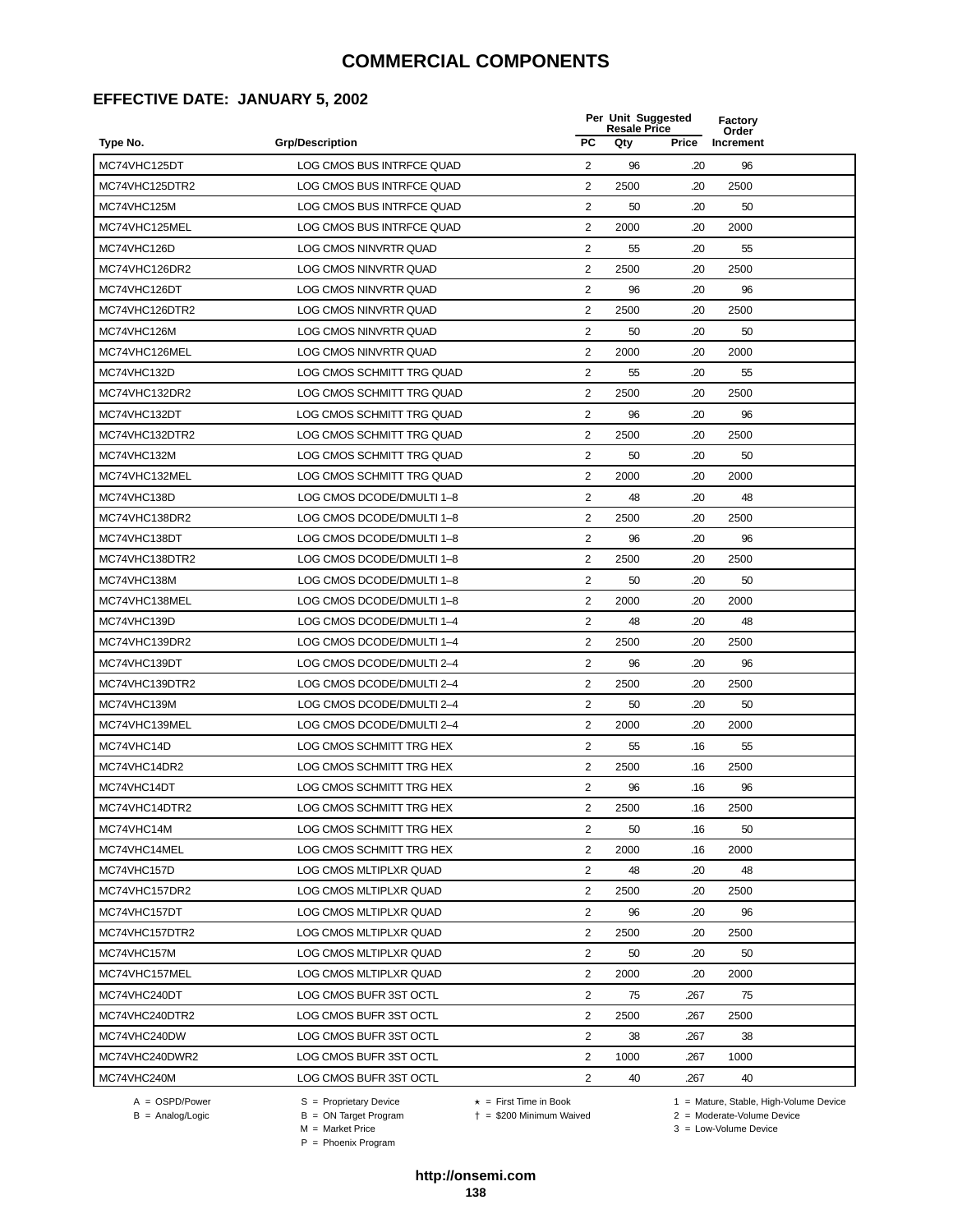#### **EFFECTIVE DATE: JANUARY 5, 2002**

|                |                               |                         | Per Unit Suggested<br><b>Resale Price</b> |              | Factory<br>Order |  |
|----------------|-------------------------------|-------------------------|-------------------------------------------|--------------|------------------|--|
| Type No.       | <b>Grp/Description</b>        | <b>PC</b>               | Qty                                       | <b>Price</b> | Increment        |  |
| MC74VHC240MEL  | LOG CMOS BUFR 3ST OCTL        | 2                       | 2000                                      | .267         | 2000             |  |
| MC74VHC244DT   | LOG CMOS BUS INTRFCE OCTL     | 2                       | 75                                        | .267         | 75               |  |
| MC74VHC244DTR2 | LOG CMOS BUS INTRFCE OCTL     | 2                       | 2500                                      | .267         | 2500             |  |
| MC74VHC244DW   | LOG CMOS BUS INTRFCE OCTL     | $\overline{2}$          | 38                                        | .267         | 38               |  |
| MC74VHC244DWR2 | LOG CMOS BUS INTRFCE OCTL     | $\overline{2}$          | 1000                                      | .267         | 1000             |  |
| MC74VHC244M    | LOG CMOS BUS INTRFCE OCTL     | $\overline{2}$          | 40                                        | .267         | 40               |  |
| MC74VHC244MEL  | LOG CMOS BUS INTRFCE OCTL     | $\overline{2}$          | 2000                                      | .267         | 2000             |  |
| MC74VHC245DT   | LOG CMOS BUS INTRFCE OCTL     | 2                       | 75                                        | .267         | 75               |  |
| MC74VHC245DTR2 | LOG CMOS BUS INTRFCE OCTL     | 2                       | 2500                                      | .267         | 2500             |  |
| MC74VHC245DW   | LOG CMOS BUS INTRFCE OCTL     | 2                       | 38                                        | .267         | 38               |  |
| MC74VHC245DWR2 | LOG CMOS BUS INTRFCE OCTL     | 2                       | 1000                                      | .267         | 1000             |  |
| MC74VHC245M    | LOG CMOS BUS INTRFCE OCTL     | $\overline{2}$          | 40                                        | .267         | 40               |  |
| MC74VHC245MEL  | LOG CMOS BUS INTRFCE OCTL     | 2                       | 2000                                      | .267         | 2000             |  |
| MC74VHC257D    | LOG CMOS QUAD MLTIPLXR        | $\overline{2}$          | 48                                        | .20          | 48               |  |
| MC74VHC257DR2  | <b>LOG CMOS QUAD MLTIPLXR</b> | $\overline{2}$          | 2500                                      | .20          | 2500             |  |
| MC74VHC257DT   | LOG CMOS QUAD MLTIPLXR        | 2                       | 96                                        | .20          | 96               |  |
| MC74VHC257DTR2 | LOG CMOS QUAD MLTIPLXR        | 2                       | 2500                                      | .20          | 2500             |  |
| MC74VHC257M    | LOG CMOS QUAD MLTIPLXR        | $\overline{c}$          | 50                                        | .20          | 50               |  |
| MC74VHC257MEL  | LOG CMOS QUAD MLTIPLXR        | $\overline{2}$          | 2000                                      | .20          | 2000             |  |
| MC74VHC259D    | LOG CMOS 8-BIT ADDRESS        | 2                       | 48                                        | .20          | 48               |  |
| MC74VHC259DR2  | LOG CMOS 8-BIT ADDRESS        | 2                       | 2500                                      | .20          | 2500             |  |
| MC74VHC259DT   | LOG CMOS 8-BIT ADDRESS        | $\overline{c}$          | 96                                        | .20          | 96               |  |
| MC74VHC259DTR2 | LOG CMOS 8-BIT ADDRESS        | $\overline{2}$          | 2500                                      | .20          | 2500             |  |
| MC74VHC259M    | LOG CMOS 8-BIT ADDRESS        | $\overline{2}$          | 50                                        | .20          | 50               |  |
| MC74VHC259MEL  | LOG CMOS 8-BIT ADDRESS        | 2                       | 2000                                      | .20          | 2000             |  |
| MC74VHC32D     | LOG CMOS GATE OR QUAD         | 2                       | 55                                        | .147         | 55               |  |
| MC74VHC32DR2   | LOG CMOS GATE OR QUAD         | $\overline{c}$          | 2500                                      | .147         | 2500             |  |
| MC74VHC32DT    | LOG CMOS GATE OR QUAD         | 2                       | 96                                        | .147         | 96               |  |
| MC74VHC32DTR2  | LOG CMOS GATE OR QUAD         | 2                       | 2500                                      | .147         | 2500             |  |
| MC74VHC32M     | LOG CMOS GATE OR QUAD         | $\overline{2}$          | 50                                        | .147         | 50               |  |
| MC74VHC32MEL   | LOG CMOS GATE OR QUAD         | $\overline{2}$          | 2000                                      | .147         | 2000             |  |
| MC74VHC373DT   | LOG CMOS LATCH OCTAL 3ST      | $\overline{\mathbf{c}}$ | 75                                        | .267         | 75               |  |
| MC74VHC373DTR2 | LOG CMOS LATCH OCTAL 3ST      | 2                       | 2500                                      | .267         | 2500             |  |
| MC74VHC373DW   | LOG CMOS LATCH OCTAL 3ST      | 2                       | 38                                        | .267         | 38               |  |
| MC74VHC373DWR2 | LOG CMOS LATCH OCTAL 3ST      | $\overline{2}$          | 1000                                      | .267         | 1000             |  |
| MC74VHC373M    | LOG CMOS LATCH OCTAL 3ST      | $\overline{2}$          | 40                                        | .267         | 40               |  |
| MC74VHC373MEL  | LOG CMOS LATCH OCTAL 3ST      | 2                       | 2000                                      | .267         | 2000             |  |
| MC74VHC374DT   | LOG CMOS FLIP FLOP OCTL       | 2                       | 75                                        | .267         | 75               |  |
| MC74VHC374DTR2 | LOG CMOS FLIP FLOP OCTL       | $\overline{2}$          | 2500                                      | .267         | 2500             |  |
| MC74VHC374DW   | LOG CMOS FLIP FLOP OCTL       | 2                       | 38                                        | .267         | 38               |  |
| MC74VHC374DWR2 | LOG CMOS FLIP FLOP OCTL       | 2                       | 1000                                      | .267         | 1000             |  |
| MC74VHC374M    | LOG CMOS FLIP FLOP OCTL       | $\overline{2}$          | 40                                        | .267         | 40               |  |
| MC74VHC374MEL  | LOG CMOS FLIP FLOP OCTL       | 2                       | 2000                                      | .267         | 2000             |  |
| MC74VHC393D    | LOG CMOS COUNTER 4BIT         | 2                       | 55                                        | .307         | 55               |  |
| MC74VHC393DR2  | LOG CMOS COUNTER 4BIT         | $\overline{2}$          | 2500                                      | .307         | 2500             |  |
|                |                               |                         |                                           |              |                  |  |

 $B = \text{Analog/Logic}$ <br>B = ON Target Program<br> $M = \text{Market Price}$ 

= \$200 Minimum Waived 2 = Moderate-Volume Device

A = OSPD/Power S = Proprietary Device  $\star$  = First Time in Book 1 = Mature, Stable, High-Volume Device

 $3 =$  Low-Volume Device

P = Phoenix Program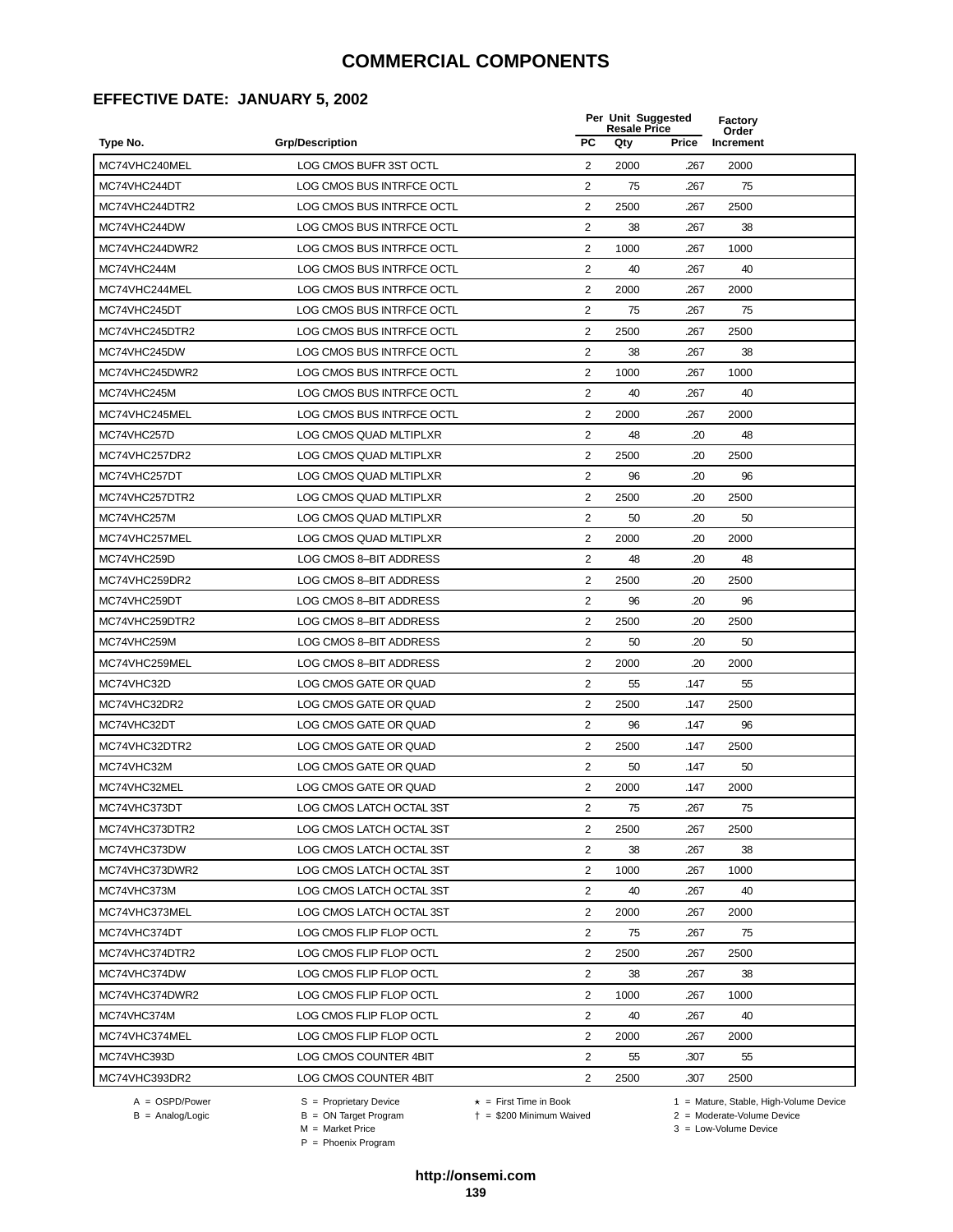#### **EFFECTIVE DATE: JANUARY 5, 2002**

|                 |                              |                | Per Unit Suggested<br><b>Resale Price</b> |       | <b>Factory</b><br>Order |  |
|-----------------|------------------------------|----------------|-------------------------------------------|-------|-------------------------|--|
| Type No.        | <b>Grp/Description</b>       | <b>PC</b>      | Qty                                       | Price | Increment               |  |
| MC74VHC393DT    | <b>LOG CMOS COUNTER 4BIT</b> | 2              | 96                                        | .307  | 96                      |  |
| MC74VHC393DTR2  | LOG CMOS COUNTER 4BIT        | 2              | 2500                                      | .307  | 2500                    |  |
| MC74VHC393M     | LOG CMOS COUNTER 4BIT        | 2              | 50                                        | .307  | 50                      |  |
| MC74VHC393MEL   | LOG CMOS COUNTER 4BIT        | $\overline{2}$ | 2000                                      | .307  | 2000                    |  |
| MC74VHC4051D    | LOG CMOS MLTIPLXR ANALOG     | 2              | 48                                        | .36   | 48                      |  |
| MC74VHC4051DR2  | LOG CMOS MLTIPLXR ANALOG     | $\overline{2}$ | 2500                                      | .36   | 2500                    |  |
| MC74VHC4051DT   | LOG CMOS MLTIPLXR ANALOG     | 2              | 96                                        | .36   | 96                      |  |
| MC74VHC4051DTR2 | LOG CMOS MLTIPLXR ANALOG     | 2              | 2500                                      | .36   | 2500                    |  |
| MC74VHC4051M    | LOG CMOS MLTIPLXR ANALOG     | 2              | 50                                        | .36   | 50                      |  |
| MC74VHC4051MEL  | LOG CMOS MLTIPLXR ANALOG     | $\overline{2}$ | 2000                                      | .36   | 2000                    |  |
| MC74VHC4052D    | LOG CMOS MLTIPLXR ANALOG     | 2              | 48                                        | .36   | 48                      |  |
| MC74VHC4052DR2  | LOG CMOS MLTIPLXR ANALOG     | $\overline{2}$ | 2500                                      | .36   | 2500                    |  |
| MC74VHC4052DT   | LOG CMOS MLTIPLXR ANALOG     | 2              | 96                                        | .36   | 96                      |  |
| MC74VHC4052DTR2 | LOG CMOS MLTIPLXR ANALOG     | $\overline{2}$ | 2500                                      | .36   | 2500                    |  |
| MC74VHC4052M    | LOG CMOS MLTIPLXR ANALOG     | 2              | 50                                        | .36   | 50                      |  |
| MC74VHC4052MEL  | LOG CMOS MLTIPLXR ANALOG     | $\overline{2}$ | 2000                                      | .36   | 2000                    |  |
| MC74VHC4053D    | <b>LOG CMOS MLTIPLXR</b>     | 2              | 48                                        | .36   | 48                      |  |
| MC74VHC4053DR2  | LOG CMOS MLTIPLXR            | 2              | 2500                                      | .36   | 2500                    |  |
| MC74VHC4053DT   | <b>LOG CMOS MLTIPLXR</b>     | $\overline{2}$ | 96                                        | .36   | 96                      |  |
| MC74VHC4053DTR2 | <b>LOG CMOS MLTIPLXR</b>     | 2              | 2500                                      | .36   | 2500                    |  |
| MC74VHC4053M    | <b>LOG CMOS MLTIPLXR</b>     | $\overline{2}$ | 50                                        | .36   | 50                      |  |
| MC74VHC4053MEL  | LOG CMOS MLTIPLXR            | $\overline{2}$ | 2000                                      | .36   | 2000                    |  |
| MC74VHC4066D    | LOG CMOS ANALOG SWITCH       | $\overline{2}$ | 55                                        | .24   | 55                      |  |
| MC74VHC4066DR2  | LOG CMOS ANALOG SWITCH       | 2              | 2500                                      | .24   | 2500                    |  |
| MC74VHC4066DT   | LOG CMOS ANALOG SWITCH       | $\overline{2}$ | 96                                        | .24   | 96                      |  |
| MC74VHC4066DTR2 | LOG CMOS ANALOG SWITCH       | 2              | 2500                                      | .24   | 2500                    |  |
| MC74VHC4066M    | LOG CMOS ANALOG SWITCH       | $\overline{2}$ | 50                                        | .24   | 50                      |  |
| MC74VHC4066MEL  | LOG CMOS ANALOG SWITCH       | $\overline{2}$ | 2000                                      | .24   | 2000                    |  |
| MC74VHC4316D    | LOG CMOS QUAD MX/DEMX        | 2              | 48                                        | .387  | 48                      |  |
| MC74VHC4316DR2  | LOG CMOS QUAD MX/DEMX        | $\overline{2}$ | 2500                                      | .387  | 2500                    |  |
| MC74VHC4316DT   | LOG CMOS QUAD MX/DEMX        | $\overline{2}$ | 96                                        | .387  | 96                      |  |
| MC74VHC4316DTR2 | LOG CMOS QUAD MX/DEMX        | 2              | 2500                                      | 387   | 2500                    |  |
| MC74VHC4316M    | LOG CMOS QUAD MX/DEMX        | $\overline{2}$ | 50                                        | .387  | 50                      |  |
| MC74VHC4316MEL  | LOG CMOS QUAD MX/DEMX        | 2              | 2000                                      | .387  | 2000                    |  |
| MC74VHC50D      | LOG CMOS BUFR NINVERT        | $\overline{2}$ | 55                                        | .147  | 55                      |  |
| MC74VHC50DR2    | LOG CMOS BUFR NINVERT        | 2              | 2500                                      | .147  | 2500                    |  |
| MC74VHC50DT     | LOG CMOS INVERTER HEX        | 2              | 96                                        | .147  | 96                      |  |
| MC74VHC50DTR2   | LOG CMOS INVERTER HEX        | 2              | 2500                                      | .147  | 2500                    |  |
| MC74VHC50M      | LOG CMOS BUFR BUS OCTL       | $\overline{2}$ | 50                                        | .147  | 50 $\star$              |  |
| MC74VHC50MEL    | LOG CMOS BUFR BUS OCTL       | 2              | 2000                                      | .147  | 2000 $\star$            |  |
| MC74VHC540DT    | LOG CMOS BUFR BUS OCTL       | 2              | 75                                        | .32   | 75                      |  |
| MC74VHC540DTR2  | LOG CMOS BUFR BUS OCTL       | 2              | 2500                                      | .32   | 2500                    |  |
| MC74VHC540DW    | LOG CMOS BUFR BUS OCTL       | 2              | 38                                        | .32   | 38                      |  |
| MC74VHC540DWR2  | LOG CMOS BUFR BUS OCTL       | 2              | 1000                                      | .32   | 1000                    |  |
| MC74VHC540M     | LOG CMOS BUFR BUS OCTL       | $\overline{c}$ | 40                                        | .32   | 40                      |  |
|                 |                              |                |                                           |       |                         |  |

B = Analog/Logic<br>B = Analog/Logic<br>M = Market Price

= \$200 Minimum Waived 2 = Moderate-Volume Device

A = OSPD/Power S = Proprietary Device  $\star$  = First Time in Book 1 = Mature, Stable, High-Volume Device

 $3 =$  Low-Volume Device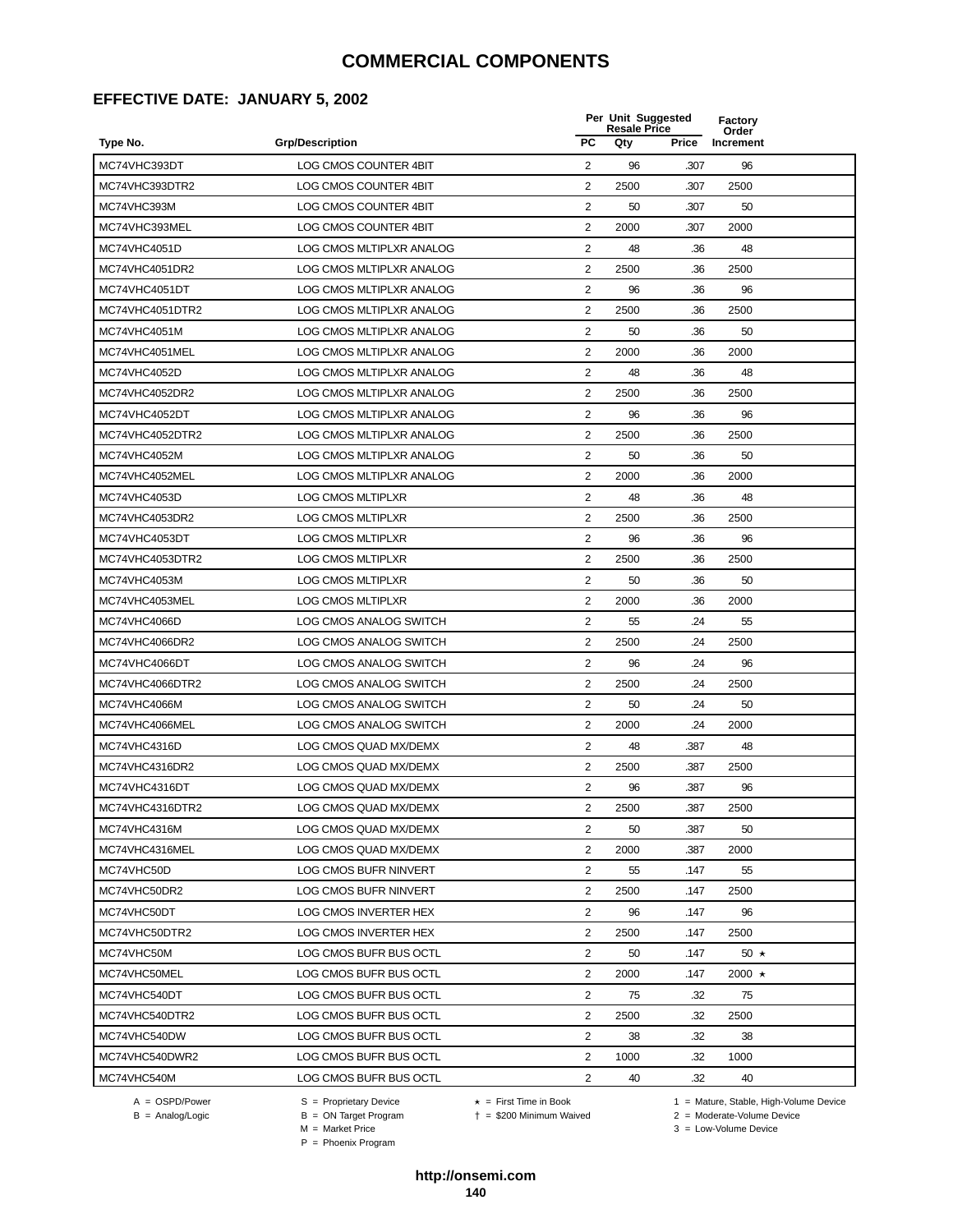#### **EFFECTIVE DATE: JANUARY 5, 2002**

|                |                           | Per Unit Suggested<br><b>Resale Price</b> |      |       | Factory<br>Order |  |
|----------------|---------------------------|-------------------------------------------|------|-------|------------------|--|
| Type No.       | <b>Grp/Description</b>    | <b>PC</b>                                 | Qty  | Price | Increment        |  |
| MC74VHC540MEL  | LOG CMOS BUFR BUS OCTL    | 2                                         | 2000 | .32   | 2000             |  |
| MC74VHC541DT   | LOG CMOS BUS INTRFCE OCTL | 2                                         | 75   | .32   | 75               |  |
| MC74VHC541DTR2 | LOG CMOS BUS INTRFCE OCTL | 2                                         | 2500 | .32   | 2500             |  |
| MC74VHC541DW   | LOG CMOS BUS INTRFCE OCTL | $\overline{2}$                            | 38   | .32   | 38               |  |
| MC74VHC541DWR2 | LOG CMOS BUS INTRFCE OCTL | $\overline{2}$                            | 1000 | .32   | 1000             |  |
| MC74VHC541M    | LOG CMOS BUS INTRFCE OCTL | $\mathbf{2}$                              | 40   | .32   | 40               |  |
| MC74VHC541MEL  | LOG CMOS BUS INTRFCE OCTL | $\overline{2}$                            | 2000 | .32   | 2000             |  |
| MC74VHC573DT   | LOG CMOS LATCH OCTAL 3ST  | 2                                         | 75   | .267  | 75               |  |
| MC74VHC573DTR2 | LOG CMOS LATCH OCTAL 3ST  | $\overline{2}$                            | 2500 | .267  | 2500             |  |
| MC74VHC573DW   | LOG CMOS LATCH OCTAL 3ST  | 2                                         | 38   | .267  | 38               |  |
| MC74VHC573DWR2 | LOG CMOS LATCH OCTAL 3ST  | 2                                         | 1000 | .267  | 1000             |  |
| MC74VHC573M    | LOG CMOS LATCH OCTAL 3ST  | $\overline{2}$                            | 40   | .267  | 40               |  |
| MC74VHC573MEL  | LOG CMOS LATCH OCTAL 3ST  | 2                                         | 2000 | .267  | 2000             |  |
| MC74VHC574DT   | LOG CMOS D FLIP FLOP OCTL | 2                                         | 75   | .267  | 75               |  |
| MC74VHC574DTR2 | LOG CMOS D FLIP FLOP OCTL | $\overline{2}$                            | 2500 | .267  | 2500             |  |
| MC74VHC574DW   | LOG CMOS D FLIP FLOP OCTL | 2                                         | 38   | .267  | 38               |  |
| MC74VHC574DWR2 | LOG CMOS D FLIP FLOP OCTL | 2                                         | 1000 | .267  | 1000             |  |
| MC74VHC574M    | LOG CMOS D FLIP FLOP OCTL | $\overline{c}$                            | 40   | .267  | 40               |  |
| MC74VHC574MEL  | LOG CMOS D FLIP FLOP OCTL | $\overline{2}$                            | 2000 | .267  | 2000             |  |
| MC74VHC595D    | LOG CMOS SHIFT REG 8BIT   | 2                                         | 48   | .307  | 48               |  |
| MC74VHC595DR2  | LOG CMOS SHIFT REG 8BIT   | 2                                         | 2500 | .307  | 2500             |  |
| MC74VHC595DT   | LOG CMOS SHIFT REG 8BIT   | $\overline{c}$                            | 96   | .307  | 96               |  |
| MC74VHC595DTR2 | LOG CMOS SHIFT REG 8BIT   | $\overline{2}$                            | 2500 | .307  | 2500             |  |
| MC74VHC595M    | LOG CMOS SHIFT REG 8BIT   | 2                                         | 50   | .307  | 50               |  |
| MC74VHC595MEL  | LOG CMOS SHIFT REG 8BIT   | 2                                         | 2000 | .307  | 2000             |  |
| MC74VHC74D     | LOG CMOS D FLIP FLOP      | 2                                         | 55   | .16   | 55               |  |
| MC74VHC74DR2   | LOG CMOS D FLIP FLOP      | $\overline{c}$                            | 2500 | .16   | 2500             |  |
| MC74VHC74DT    | LOG CMOS D FLIP FLOP      | $\overline{2}$                            | 96   | .16   | 96               |  |
| MC74VHC74DTR2  | LOG CMOS D FLIP FLOP      | 2                                         | 2500 | .16   | 2500             |  |
| MC74VHC74M     | LOG CMOS D FLIP FLOP      | 2                                         | 50   | .16   | 50               |  |
| MC74VHC74MEL   | LOG CMOS D FLIP FLOP      | $\overline{2}$                            | 2000 | .16   | 2000             |  |
| MC74VHC86D     | LOG CMOS GATE EXCLSV OR   | $\overline{\mathbf{c}}$                   | 55   | .16   | 55               |  |
| MC74VHC86DR2   | LOG CMOS GATE EXCLSV OR   | 2                                         | 2500 | .16   | 2500             |  |
| MC74VHC86DT    | LOG CMOS GATE EXCLSV OR   | 2                                         | 96   | .16   | 96               |  |
| MC74VHC86DTR2  | LOG CMOS GATE EXCLSV OR   | $\overline{2}$                            | 2500 | .16   | 2500             |  |
| MC74VHC86M     | LOG CMOS GATE EXCLSV OR   | 2                                         | 50   | .16   | 50               |  |
| MC74VHC86MEL   | LOG CMOS GATE EXCLSV OR   | 2                                         | 2000 | .16   | 2000             |  |
| MC75172BDW     | ANA INTR QUAD HI SPD DRVR | 2                                         | 38   | 1.67  | 38               |  |
| MC75172BDWR2   | ANA INTR QUAD HI SPD DRVR | $\overline{2}$                            | 1000 | 1.67  | 1000             |  |
| MC75174BDW     | ANA INTR QUAD HI SPD DRVR | 2                                         | 38   | 1.68  | 38               |  |
| MC75174BDWR2   | ANA INTR QUAD HI SPD DRVR | 2                                         | 1000 | 1.68  | 1000             |  |
| MC75174BP      | ANA INTR QUAD HI SPD DRVR | 2                                         | 25   | 1.69  | 500              |  |
| MC78BC30NTR    | ANA 3V LDO W/ EXT TRANS   | 2                                         | 3000 | .373  | 3000             |  |
| MC78BC31NTR    | ANA 3.1V LDO W/ EXT TRANS | 2                                         | 3000 | .373  | 3000             |  |
| MC78BC33NTR    | ANA 3.3V LDO W/ EXT TRANS | $\overline{c}$                            | 3000 | .373  | 3000             |  |
|                |                           |                                           |      |       |                  |  |

 $B = \text{Analog/Logic}$ <br>B = ON Target Program<br> $M = \text{Market Price}$ 

A = OSPD/Power S = Proprietary Device  $\star$  = First Time in Book 1 = Mature, Stable, High-Volume Device

 = \$200 Minimum Waived 2 = Moderate-Volume Device  $3 =$  Low-Volume Device

P = Phoenix Program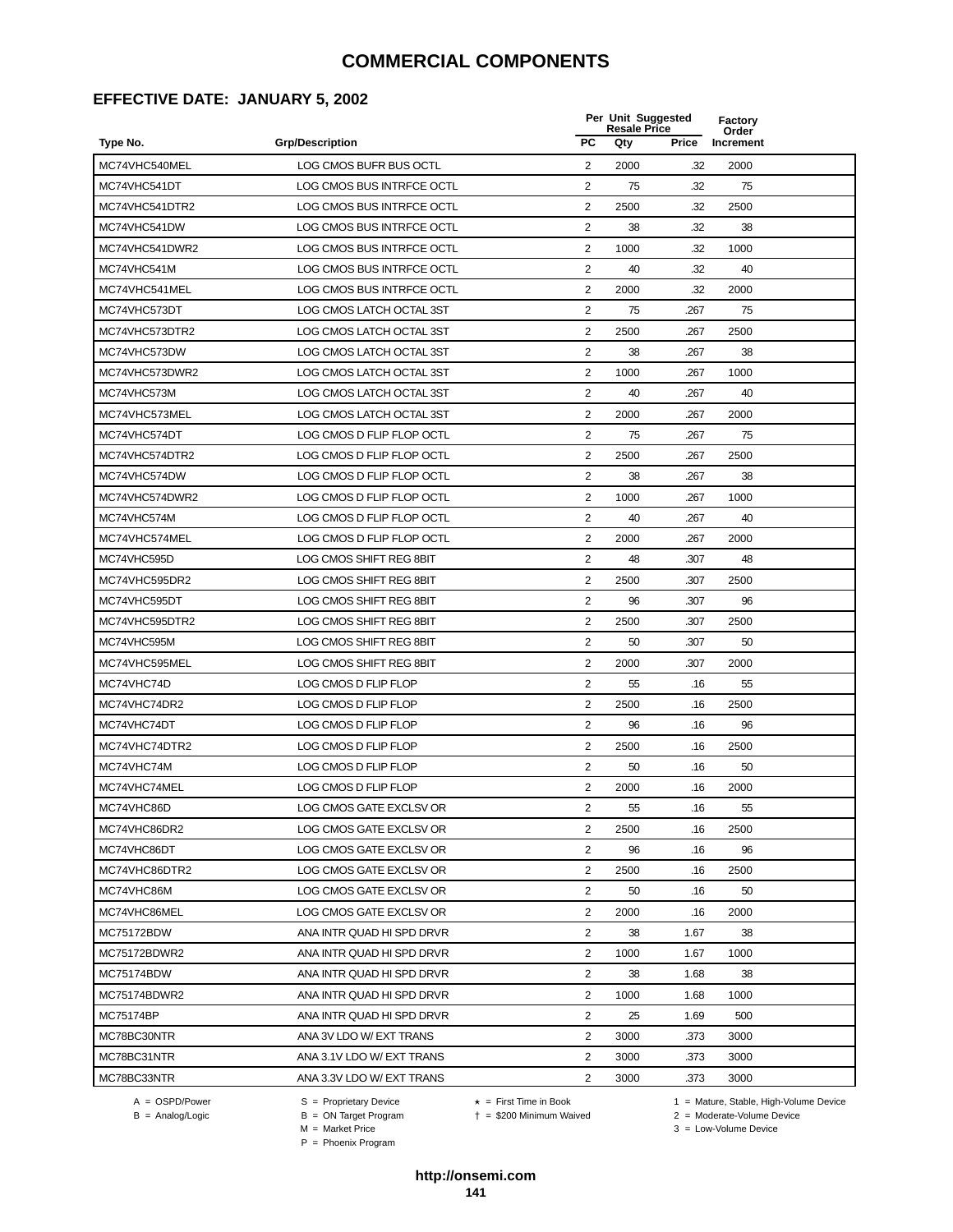#### **EFFECTIVE DATE: JANUARY 5, 2002**

|              |                           |                         | Per Unit Suggested<br><b>Resale Price</b> |       | Factory<br>Order |  |
|--------------|---------------------------|-------------------------|-------------------------------------------|-------|------------------|--|
| Type No.     | <b>Grp/Description</b>    | PC                      | Qty                                       | Price | <b>Increment</b> |  |
| MC78BC40NTR  | ANA 4V LDO W/ EXT TRANS   | 2                       | 3000                                      | .373  | 3000             |  |
| MC78BC43NTR  | ANA 4.3V LDO W/ EXT TRANS | 2                       | 3000                                      | .373  | 3000             |  |
| MC78BC45NTR  | ANA 4.5V LDO W/ EXT TRANS | 2                       | 3000                                      | .373  | 3000             |  |
| MC78BC50NTR  | ANA 5V LDO W/ EXT TRANS   | $\overline{2}$          | 3000                                      | .373  | 3000             |  |
| MC78FC30HT1  | ANA 120MA 3V LDO VREG     | $\overline{2}$          | 1000                                      | .40   | 1000             |  |
| MC78FC33HT1  | ANA 120MA 3.3V LDO VREG   | 2                       | 1000                                      | .40   | 1000             |  |
| MC78FC40HT1  | ANA 120MA 4V LDO VREG     | $\overline{2}$          | 1000                                      | .40   | 1000             |  |
| MC78FC50HT1  | ANA 120MA 5V LDO VREG     | 2                       | 1000                                      | .40   | 1000             |  |
| MC78LC15NTR  | ANA MICROPOWER VOLT REG   | $\overline{2}$          | 3000                                      | .40   | 3000             |  |
| MC78LC18NTR  | ANA MICROPOWER VOLT REG   | 2                       | 3000                                      | .40   | 3000             |  |
| MC78LC25NTR  | ANA MICROPOWER VOLT REG   | $\overline{2}$          | 3000                                      | .40   | 3000             |  |
| MC78LC27NTR  | ANA MICROPOWER VOLT REG   | $\overline{2}$          | 3000                                      | .40   | 3000             |  |
| MC78LC28NTR  | ANA 80MA 2.8V LDO VREG    | 2                       | 3000                                      | .40   | 3000             |  |
| MC78LC30HT1  | ANA 80MA 3V LDO VREG      | $\overline{2}$          | 1000                                      | .40   | 1000             |  |
| MC78LC30NTR  | ANA 80MA 3V LDO VREG      | 2                       | 3000                                      | .40   | 3000             |  |
| MC78LC33HT1  | ANA 80MA 3.3V LDO VREG    | $\overline{2}$          | 1000                                      | .40   | 1000             |  |
| MC78LC33NTR  | ANA 80MA 3.3V LDO VREG    | 2                       | 3000                                      | .40   | 3000             |  |
| MC78LC40HT1  | ANA 80MA 4V LDO VREG      | $\overline{2}$          | 1000                                      | .40   | 1000             |  |
| MC78LC40NTR  | ANA 80MA 4V LDO VREG      | 2                       | 3000                                      | .40   | 3000             |  |
| MC78LC50HT1  | ANA 80MA 5V LDO VREG      | 2                       | 1000                                      | .40   | 1000             |  |
| MC78LC50NTR  | ANA 80MA 5V LDO VREG      | $\overline{2}$          | 3000                                      | .40   | 3000             |  |
| MC78L05ABD   | ANA 100MA 5V VREG         | $\overline{2}$          | 98                                        | .24   | 98               |  |
| MC78L05ABDR2 | ANA 100MA 5V VREG         | $\overline{2}$          | 2500                                      | .24   | 2500             |  |
| MC78L05ABP   | ANA 100MA 5V VREG         | 2                       | 2000                                      | .227  | 2000             |  |
| MC78L05ABPRA | ANA 100MA 5V VREG         | $\overline{2}$          | 2000                                      | .227  | 2000             |  |
| MC78L05ABPRE | ANA 100MA 5V VREG         | 2                       | 2000                                      | .227  | 2000             |  |
| MC78L05ABPRM | ANA 100MA 5V VREG         | $\overline{2}$          | 2000                                      | .227  | 2000             |  |
| MC78L05ACD   | ANA 100MA 5V VREG         | $\overline{2}$          | 98                                        | .227  | 98               |  |
| MC78L05ACDR2 | ANA 100MA 5V VREG         | $\overline{2}$          | 2500                                      | .227  | 2500             |  |
| MC78L05ACP   | ANA 100MA 5V VREG         | 2                       | 2000                                      | .213  | 2000             |  |
| MC78L05ACPRA | ANA 100MA 5V VREG         | 2                       | 2000                                      | .213  | 2000             |  |
| MC78L05ACPRE | ANA 100MA 5V VREG         | 2                       | 2000                                      | .213  | 2000             |  |
| MC78L05ACPRM | ANA 100MA 5V VREG         | $\overline{2}$          | 2000                                      | .213  | 2000             |  |
| MC78L05ACPRP | ANA 100MA 5V VREG         | $\overline{\mathbf{c}}$ | 2000                                      | .213  | 2000             |  |
| MC78L08ABD   | ANA 100MA 8V VREG         | 2                       | 98                                        | .24   | 98               |  |
| MC78L08ABDR2 | ANA 100MA 8V VREG         | $\overline{2}$          | 2500                                      | .24   | 2500             |  |
| MC78L08ABP   | ANA 100MA 8V VREG         | $\overline{2}$          | 2000                                      | .227  | 2000             |  |
| MC78L08ABPRA | ANA 100MA 8V VREG         | 2                       | 2000                                      | .227  | 2000             |  |
| MC78L08ABPRP | ANA 100MA 8V VREG         | 2                       | 2000                                      | .227  | 2000             |  |
| MC78L08ACD   | ANA 100MA 8V VREG         | $\overline{2}$          | 98                                        | .227  | 98               |  |
| MC78L08ACDR2 | ANA 100MA 8V VREG         | 2                       | 2500                                      | .227  | 2500             |  |
| MC78L08ACP   | ANA 100MA 8V VREG         | 2                       | 2000                                      | .213  | 2000             |  |
| MC78L08ACPRA | ANA 100MA 8V VREG         | 2                       | 2000                                      | .213  | 2000             |  |
| MC78L08ACPRE | ANA 100MA 8V VREG         | $\overline{2}$          | 2000                                      | .213  | 2000             |  |
| MC78L08ACPRP | ANA 100MA 8V VREG         | $\overline{2}$          | 2000                                      | .213  | 2000             |  |

A = OSPD/Power S = Proprietary Device<br>
B = Analog/Logic B = ON Target Program<br>
M = Market Price

A = OSPD/Power S = Proprietary Device  $\star$  = First Time in Book 1 = Mature, Stable, High-Volume Device

 = \$200 Minimum Waived 2 = Moderate-Volume Device  $2 =$  Moderate-Volume Device<br> $3 =$  Low-Volume Device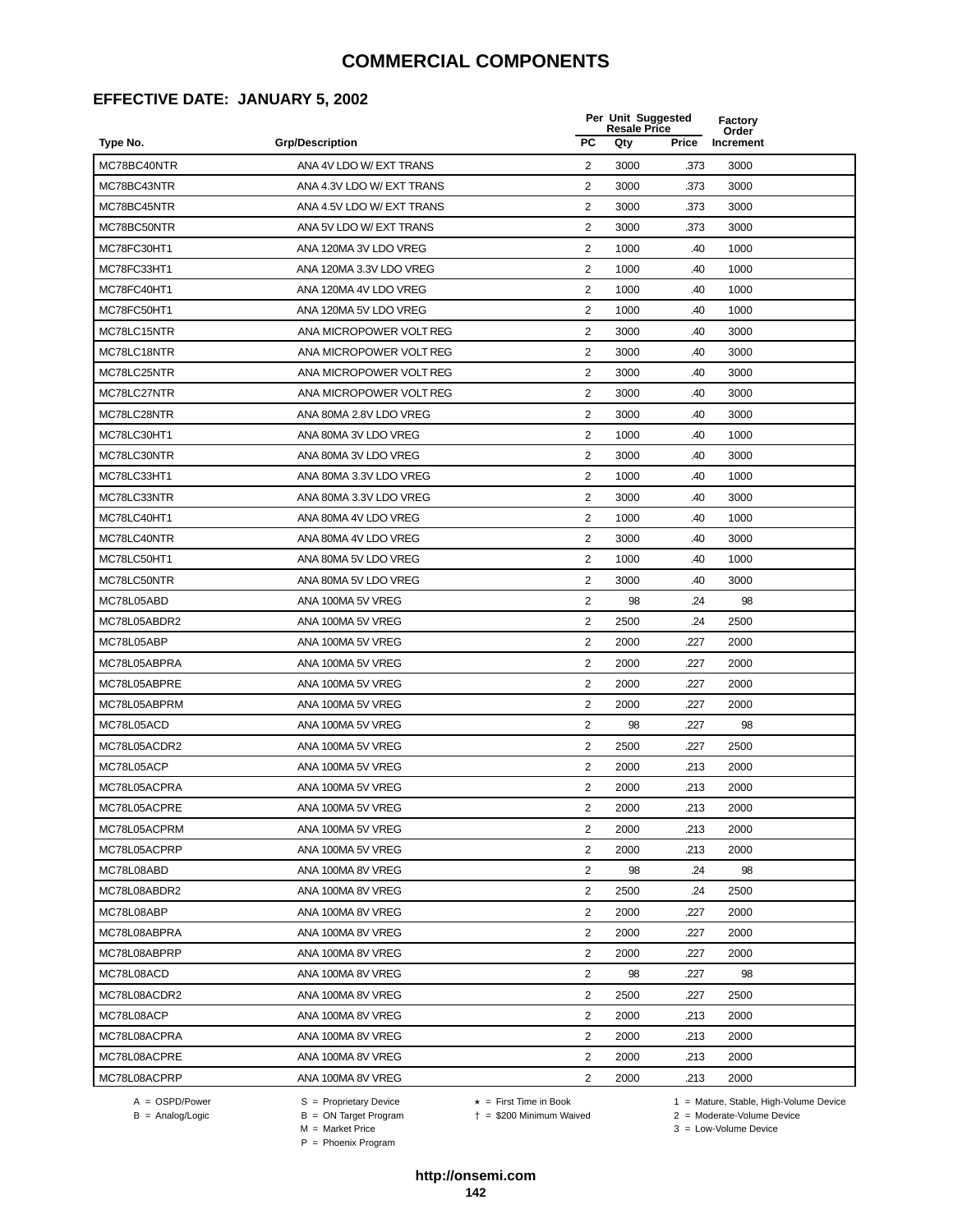#### **EFFECTIVE DATE: JANUARY 5, 2002**

| <b>PC</b><br>Qty<br>Increment<br>Type No.<br><b>Grp/Description</b><br>Price<br>MC78L09ABD<br>ANA 100MA 9V VREG<br>2<br>98<br>98<br>.24<br>2<br>2500<br>MC78L09ABDR2<br>ANA 100MA 9V VREG<br>2500<br>.24<br>2<br>MC78L09ABPRA<br>ANA 100MA 9V VREG<br>2000<br>.237<br>2000<br>$\overline{2}$<br>MC78L09ABPRP<br>ANA 100MA 9V VREG<br>2000<br>.237<br>2000<br>$\sqrt{2}$<br>MC78L09ACD<br>ANA 100MA 9V VREG<br>98<br>.227<br>98<br>2<br>MC78L09ACDR2<br>2500<br>ANA 100MA 9V VREG<br>2500<br>.227<br>MC78L09ACP<br>$\overline{2}$<br>.224<br>ANA 100MA 9V VREG<br>2000<br>2000<br>2<br>98<br>MC78L12ABD<br>ANA 100MA 12V VREG<br>.24<br>98<br>2<br>2500<br>MC78L12ABDR2<br>ANA 100MA 12V VREG<br>2500<br>.24<br>MC78L12ABP<br>$\overline{2}$<br>2000<br>ANA 100MA 12V VREG<br>2000<br>.227<br>MC78L12ABPRP<br>2<br>ANA 100MA 12V VREG<br>2000<br>.227<br>2000<br>$\overline{2}$<br>98<br>MC78L12ACD<br>ANA 100MA 12V VREG<br>.227<br>98<br>$\overline{2}$<br>MC78L12ACDR2<br>ANA 100MA 12V VREG<br>2500<br>.227<br>2500<br>$\overline{\mathbf{c}}$<br>MC78L12ACP<br>ANA 100MA 12V VREG<br>2000<br>.213<br>2000<br>MC78L12ACPRA<br>2<br>ANA 100MA 12V VREG<br>2000<br>.213<br>2000<br>MC78L12ACPRE<br>2<br>ANA 100MA 12V VREG<br>2000<br>.213<br>2000<br>MC78L12ACPRM<br>2<br>2000<br>ANA 100MA 12V VREG<br>2000<br>.213<br>MC78L12ACPRP<br>2<br>2000<br>ANA 100MA 12V VREG<br>2000<br>.213<br>MC78L15ABD<br>ANA 100MA 15V VREG<br>$\overline{2}$<br>98<br>98<br>.24<br>MC78L15ABDR2<br>ANA 100MA 15V VREG<br>2<br>2500<br>.24<br>2500<br>2<br>MC78L15ABP<br>ANA 100MA 15V VREG<br>2000<br>.227<br>2000<br>2<br>MC78L15ABPRA<br>ANA 100MA 15V VREG<br>2000<br>.227<br>2000<br>$\overline{c}$<br>MC78L15ABPRP<br>ANA 100MA 15V VREG<br>2000<br>.227<br>2000<br>MC78L15ACD<br>2<br>ANA 100MA 15V VREG<br>98<br>.227<br>98<br>MC78L15ACDR2<br>2<br>.227<br>2500<br>ANA 100MA 15V VREG<br>2500<br>2<br>MC78L15ACP<br>ANA 100MA 15V VREG<br>2000<br>.213<br>2000<br>2<br>2000<br>MC78L15ACPRA<br>ANA 100MA 15V VREG<br>2000<br>.213<br>MC78L15ACPRP<br>ANA 100MA 15V VREG<br>$\overline{2}$<br>2000<br>2000<br>.213<br>MC78L18ABP<br>ANA 100MA 18V VREG<br>2<br>2000<br>.237<br>2000<br>2<br>MC78L18ACP<br>ANA 100MA 18V VREG<br>2000<br>.224<br>2000<br>$\overline{2}$<br>MC78L18ACPRA<br>ANA 100MA 18V VREG<br>2000<br>.224<br>2000<br>$\overline{c}$<br>MC78L18ACPRM<br>2000<br>224<br>2000<br>ANA 100MA 18V VREG<br>2<br>MC78L18ACPRP<br>ANA 100MA 18V VREG<br>2000<br>.224<br>2000<br>MC78L24ABP<br>2<br>2000<br>.237<br>2000<br>ANA 100MA 24V VREG<br>$\overline{2}$<br>2000<br>.224<br>2000<br>MC78L24ACP<br>ANA 100MA 24V VREG<br>2<br>2000<br>.224<br>2000<br>MC78L24ACPRA<br>ANA 100MA 24V VREG<br>2<br>MC78L24ACPRP<br>2000<br>.224<br>2000<br>ANA 100MA 24V VREG<br>$\overline{2}$<br>75<br>.467<br>75<br>MC78M05ABDT<br>ANA 500MA 5V VREG<br>$\overline{2}$<br>MC78M05ABDTRK<br>2500<br>.467<br>2500<br>ANA 500MA 5V VREG<br>$\overline{2}$<br>50<br>MC78M05ABT<br>ANA 500MA 5V VREG<br>.373<br>50<br>$\overline{2}$<br>75<br>.427<br>MC78M05ACDT<br>ANA 500MA 5V VREG<br>75<br>2<br>MC78M05ACDTRK<br>2500<br>.427<br>2500<br>ANA 500MA 5V VREG<br>$\overline{2}$<br>50<br>50<br>MC78M05ACT<br>ANA 500MA 5V VREG<br>.413<br>$\overline{2}$<br>75<br>75<br>MC78M05BDT<br>ANA 500MA 5V VREG<br>.44<br>$\overline{c}$<br>MC78M05BDTRK<br>ANA 500MA 5V VREG<br>2500<br>2500<br>.44 |  | Per Unit Suggested<br><b>Resale Price</b> | Factory<br>Order |  |
|--------------------------------------------------------------------------------------------------------------------------------------------------------------------------------------------------------------------------------------------------------------------------------------------------------------------------------------------------------------------------------------------------------------------------------------------------------------------------------------------------------------------------------------------------------------------------------------------------------------------------------------------------------------------------------------------------------------------------------------------------------------------------------------------------------------------------------------------------------------------------------------------------------------------------------------------------------------------------------------------------------------------------------------------------------------------------------------------------------------------------------------------------------------------------------------------------------------------------------------------------------------------------------------------------------------------------------------------------------------------------------------------------------------------------------------------------------------------------------------------------------------------------------------------------------------------------------------------------------------------------------------------------------------------------------------------------------------------------------------------------------------------------------------------------------------------------------------------------------------------------------------------------------------------------------------------------------------------------------------------------------------------------------------------------------------------------------------------------------------------------------------------------------------------------------------------------------------------------------------------------------------------------------------------------------------------------------------------------------------------------------------------------------------------------------------------------------------------------------------------------------------------------------------------------------------------------------------------------------------------------------------------------------------------------------------------------------------------------------------------------------------------------------------------------------------------------------------------------------------------------------------------------------------------------------------------------------------------------------------------------------------------------------------------------------------------------------------------------------------------------------------------------------------------------------------------------------------------------------------------------------------------------------------------------------------------------------------------------------------------------------------|--|-------------------------------------------|------------------|--|
|                                                                                                                                                                                                                                                                                                                                                                                                                                                                                                                                                                                                                                                                                                                                                                                                                                                                                                                                                                                                                                                                                                                                                                                                                                                                                                                                                                                                                                                                                                                                                                                                                                                                                                                                                                                                                                                                                                                                                                                                                                                                                                                                                                                                                                                                                                                                                                                                                                                                                                                                                                                                                                                                                                                                                                                                                                                                                                                                                                                                                                                                                                                                                                                                                                                                                                                                                                                      |  |                                           |                  |  |
|                                                                                                                                                                                                                                                                                                                                                                                                                                                                                                                                                                                                                                                                                                                                                                                                                                                                                                                                                                                                                                                                                                                                                                                                                                                                                                                                                                                                                                                                                                                                                                                                                                                                                                                                                                                                                                                                                                                                                                                                                                                                                                                                                                                                                                                                                                                                                                                                                                                                                                                                                                                                                                                                                                                                                                                                                                                                                                                                                                                                                                                                                                                                                                                                                                                                                                                                                                                      |  |                                           |                  |  |
|                                                                                                                                                                                                                                                                                                                                                                                                                                                                                                                                                                                                                                                                                                                                                                                                                                                                                                                                                                                                                                                                                                                                                                                                                                                                                                                                                                                                                                                                                                                                                                                                                                                                                                                                                                                                                                                                                                                                                                                                                                                                                                                                                                                                                                                                                                                                                                                                                                                                                                                                                                                                                                                                                                                                                                                                                                                                                                                                                                                                                                                                                                                                                                                                                                                                                                                                                                                      |  |                                           |                  |  |
|                                                                                                                                                                                                                                                                                                                                                                                                                                                                                                                                                                                                                                                                                                                                                                                                                                                                                                                                                                                                                                                                                                                                                                                                                                                                                                                                                                                                                                                                                                                                                                                                                                                                                                                                                                                                                                                                                                                                                                                                                                                                                                                                                                                                                                                                                                                                                                                                                                                                                                                                                                                                                                                                                                                                                                                                                                                                                                                                                                                                                                                                                                                                                                                                                                                                                                                                                                                      |  |                                           |                  |  |
|                                                                                                                                                                                                                                                                                                                                                                                                                                                                                                                                                                                                                                                                                                                                                                                                                                                                                                                                                                                                                                                                                                                                                                                                                                                                                                                                                                                                                                                                                                                                                                                                                                                                                                                                                                                                                                                                                                                                                                                                                                                                                                                                                                                                                                                                                                                                                                                                                                                                                                                                                                                                                                                                                                                                                                                                                                                                                                                                                                                                                                                                                                                                                                                                                                                                                                                                                                                      |  |                                           |                  |  |
|                                                                                                                                                                                                                                                                                                                                                                                                                                                                                                                                                                                                                                                                                                                                                                                                                                                                                                                                                                                                                                                                                                                                                                                                                                                                                                                                                                                                                                                                                                                                                                                                                                                                                                                                                                                                                                                                                                                                                                                                                                                                                                                                                                                                                                                                                                                                                                                                                                                                                                                                                                                                                                                                                                                                                                                                                                                                                                                                                                                                                                                                                                                                                                                                                                                                                                                                                                                      |  |                                           |                  |  |
|                                                                                                                                                                                                                                                                                                                                                                                                                                                                                                                                                                                                                                                                                                                                                                                                                                                                                                                                                                                                                                                                                                                                                                                                                                                                                                                                                                                                                                                                                                                                                                                                                                                                                                                                                                                                                                                                                                                                                                                                                                                                                                                                                                                                                                                                                                                                                                                                                                                                                                                                                                                                                                                                                                                                                                                                                                                                                                                                                                                                                                                                                                                                                                                                                                                                                                                                                                                      |  |                                           |                  |  |
|                                                                                                                                                                                                                                                                                                                                                                                                                                                                                                                                                                                                                                                                                                                                                                                                                                                                                                                                                                                                                                                                                                                                                                                                                                                                                                                                                                                                                                                                                                                                                                                                                                                                                                                                                                                                                                                                                                                                                                                                                                                                                                                                                                                                                                                                                                                                                                                                                                                                                                                                                                                                                                                                                                                                                                                                                                                                                                                                                                                                                                                                                                                                                                                                                                                                                                                                                                                      |  |                                           |                  |  |
|                                                                                                                                                                                                                                                                                                                                                                                                                                                                                                                                                                                                                                                                                                                                                                                                                                                                                                                                                                                                                                                                                                                                                                                                                                                                                                                                                                                                                                                                                                                                                                                                                                                                                                                                                                                                                                                                                                                                                                                                                                                                                                                                                                                                                                                                                                                                                                                                                                                                                                                                                                                                                                                                                                                                                                                                                                                                                                                                                                                                                                                                                                                                                                                                                                                                                                                                                                                      |  |                                           |                  |  |
|                                                                                                                                                                                                                                                                                                                                                                                                                                                                                                                                                                                                                                                                                                                                                                                                                                                                                                                                                                                                                                                                                                                                                                                                                                                                                                                                                                                                                                                                                                                                                                                                                                                                                                                                                                                                                                                                                                                                                                                                                                                                                                                                                                                                                                                                                                                                                                                                                                                                                                                                                                                                                                                                                                                                                                                                                                                                                                                                                                                                                                                                                                                                                                                                                                                                                                                                                                                      |  |                                           |                  |  |
|                                                                                                                                                                                                                                                                                                                                                                                                                                                                                                                                                                                                                                                                                                                                                                                                                                                                                                                                                                                                                                                                                                                                                                                                                                                                                                                                                                                                                                                                                                                                                                                                                                                                                                                                                                                                                                                                                                                                                                                                                                                                                                                                                                                                                                                                                                                                                                                                                                                                                                                                                                                                                                                                                                                                                                                                                                                                                                                                                                                                                                                                                                                                                                                                                                                                                                                                                                                      |  |                                           |                  |  |
|                                                                                                                                                                                                                                                                                                                                                                                                                                                                                                                                                                                                                                                                                                                                                                                                                                                                                                                                                                                                                                                                                                                                                                                                                                                                                                                                                                                                                                                                                                                                                                                                                                                                                                                                                                                                                                                                                                                                                                                                                                                                                                                                                                                                                                                                                                                                                                                                                                                                                                                                                                                                                                                                                                                                                                                                                                                                                                                                                                                                                                                                                                                                                                                                                                                                                                                                                                                      |  |                                           |                  |  |
|                                                                                                                                                                                                                                                                                                                                                                                                                                                                                                                                                                                                                                                                                                                                                                                                                                                                                                                                                                                                                                                                                                                                                                                                                                                                                                                                                                                                                                                                                                                                                                                                                                                                                                                                                                                                                                                                                                                                                                                                                                                                                                                                                                                                                                                                                                                                                                                                                                                                                                                                                                                                                                                                                                                                                                                                                                                                                                                                                                                                                                                                                                                                                                                                                                                                                                                                                                                      |  |                                           |                  |  |
|                                                                                                                                                                                                                                                                                                                                                                                                                                                                                                                                                                                                                                                                                                                                                                                                                                                                                                                                                                                                                                                                                                                                                                                                                                                                                                                                                                                                                                                                                                                                                                                                                                                                                                                                                                                                                                                                                                                                                                                                                                                                                                                                                                                                                                                                                                                                                                                                                                                                                                                                                                                                                                                                                                                                                                                                                                                                                                                                                                                                                                                                                                                                                                                                                                                                                                                                                                                      |  |                                           |                  |  |
|                                                                                                                                                                                                                                                                                                                                                                                                                                                                                                                                                                                                                                                                                                                                                                                                                                                                                                                                                                                                                                                                                                                                                                                                                                                                                                                                                                                                                                                                                                                                                                                                                                                                                                                                                                                                                                                                                                                                                                                                                                                                                                                                                                                                                                                                                                                                                                                                                                                                                                                                                                                                                                                                                                                                                                                                                                                                                                                                                                                                                                                                                                                                                                                                                                                                                                                                                                                      |  |                                           |                  |  |
|                                                                                                                                                                                                                                                                                                                                                                                                                                                                                                                                                                                                                                                                                                                                                                                                                                                                                                                                                                                                                                                                                                                                                                                                                                                                                                                                                                                                                                                                                                                                                                                                                                                                                                                                                                                                                                                                                                                                                                                                                                                                                                                                                                                                                                                                                                                                                                                                                                                                                                                                                                                                                                                                                                                                                                                                                                                                                                                                                                                                                                                                                                                                                                                                                                                                                                                                                                                      |  |                                           |                  |  |
|                                                                                                                                                                                                                                                                                                                                                                                                                                                                                                                                                                                                                                                                                                                                                                                                                                                                                                                                                                                                                                                                                                                                                                                                                                                                                                                                                                                                                                                                                                                                                                                                                                                                                                                                                                                                                                                                                                                                                                                                                                                                                                                                                                                                                                                                                                                                                                                                                                                                                                                                                                                                                                                                                                                                                                                                                                                                                                                                                                                                                                                                                                                                                                                                                                                                                                                                                                                      |  |                                           |                  |  |
|                                                                                                                                                                                                                                                                                                                                                                                                                                                                                                                                                                                                                                                                                                                                                                                                                                                                                                                                                                                                                                                                                                                                                                                                                                                                                                                                                                                                                                                                                                                                                                                                                                                                                                                                                                                                                                                                                                                                                                                                                                                                                                                                                                                                                                                                                                                                                                                                                                                                                                                                                                                                                                                                                                                                                                                                                                                                                                                                                                                                                                                                                                                                                                                                                                                                                                                                                                                      |  |                                           |                  |  |
|                                                                                                                                                                                                                                                                                                                                                                                                                                                                                                                                                                                                                                                                                                                                                                                                                                                                                                                                                                                                                                                                                                                                                                                                                                                                                                                                                                                                                                                                                                                                                                                                                                                                                                                                                                                                                                                                                                                                                                                                                                                                                                                                                                                                                                                                                                                                                                                                                                                                                                                                                                                                                                                                                                                                                                                                                                                                                                                                                                                                                                                                                                                                                                                                                                                                                                                                                                                      |  |                                           |                  |  |
|                                                                                                                                                                                                                                                                                                                                                                                                                                                                                                                                                                                                                                                                                                                                                                                                                                                                                                                                                                                                                                                                                                                                                                                                                                                                                                                                                                                                                                                                                                                                                                                                                                                                                                                                                                                                                                                                                                                                                                                                                                                                                                                                                                                                                                                                                                                                                                                                                                                                                                                                                                                                                                                                                                                                                                                                                                                                                                                                                                                                                                                                                                                                                                                                                                                                                                                                                                                      |  |                                           |                  |  |
|                                                                                                                                                                                                                                                                                                                                                                                                                                                                                                                                                                                                                                                                                                                                                                                                                                                                                                                                                                                                                                                                                                                                                                                                                                                                                                                                                                                                                                                                                                                                                                                                                                                                                                                                                                                                                                                                                                                                                                                                                                                                                                                                                                                                                                                                                                                                                                                                                                                                                                                                                                                                                                                                                                                                                                                                                                                                                                                                                                                                                                                                                                                                                                                                                                                                                                                                                                                      |  |                                           |                  |  |
|                                                                                                                                                                                                                                                                                                                                                                                                                                                                                                                                                                                                                                                                                                                                                                                                                                                                                                                                                                                                                                                                                                                                                                                                                                                                                                                                                                                                                                                                                                                                                                                                                                                                                                                                                                                                                                                                                                                                                                                                                                                                                                                                                                                                                                                                                                                                                                                                                                                                                                                                                                                                                                                                                                                                                                                                                                                                                                                                                                                                                                                                                                                                                                                                                                                                                                                                                                                      |  |                                           |                  |  |
|                                                                                                                                                                                                                                                                                                                                                                                                                                                                                                                                                                                                                                                                                                                                                                                                                                                                                                                                                                                                                                                                                                                                                                                                                                                                                                                                                                                                                                                                                                                                                                                                                                                                                                                                                                                                                                                                                                                                                                                                                                                                                                                                                                                                                                                                                                                                                                                                                                                                                                                                                                                                                                                                                                                                                                                                                                                                                                                                                                                                                                                                                                                                                                                                                                                                                                                                                                                      |  |                                           |                  |  |
|                                                                                                                                                                                                                                                                                                                                                                                                                                                                                                                                                                                                                                                                                                                                                                                                                                                                                                                                                                                                                                                                                                                                                                                                                                                                                                                                                                                                                                                                                                                                                                                                                                                                                                                                                                                                                                                                                                                                                                                                                                                                                                                                                                                                                                                                                                                                                                                                                                                                                                                                                                                                                                                                                                                                                                                                                                                                                                                                                                                                                                                                                                                                                                                                                                                                                                                                                                                      |  |                                           |                  |  |
|                                                                                                                                                                                                                                                                                                                                                                                                                                                                                                                                                                                                                                                                                                                                                                                                                                                                                                                                                                                                                                                                                                                                                                                                                                                                                                                                                                                                                                                                                                                                                                                                                                                                                                                                                                                                                                                                                                                                                                                                                                                                                                                                                                                                                                                                                                                                                                                                                                                                                                                                                                                                                                                                                                                                                                                                                                                                                                                                                                                                                                                                                                                                                                                                                                                                                                                                                                                      |  |                                           |                  |  |
|                                                                                                                                                                                                                                                                                                                                                                                                                                                                                                                                                                                                                                                                                                                                                                                                                                                                                                                                                                                                                                                                                                                                                                                                                                                                                                                                                                                                                                                                                                                                                                                                                                                                                                                                                                                                                                                                                                                                                                                                                                                                                                                                                                                                                                                                                                                                                                                                                                                                                                                                                                                                                                                                                                                                                                                                                                                                                                                                                                                                                                                                                                                                                                                                                                                                                                                                                                                      |  |                                           |                  |  |
|                                                                                                                                                                                                                                                                                                                                                                                                                                                                                                                                                                                                                                                                                                                                                                                                                                                                                                                                                                                                                                                                                                                                                                                                                                                                                                                                                                                                                                                                                                                                                                                                                                                                                                                                                                                                                                                                                                                                                                                                                                                                                                                                                                                                                                                                                                                                                                                                                                                                                                                                                                                                                                                                                                                                                                                                                                                                                                                                                                                                                                                                                                                                                                                                                                                                                                                                                                                      |  |                                           |                  |  |
|                                                                                                                                                                                                                                                                                                                                                                                                                                                                                                                                                                                                                                                                                                                                                                                                                                                                                                                                                                                                                                                                                                                                                                                                                                                                                                                                                                                                                                                                                                                                                                                                                                                                                                                                                                                                                                                                                                                                                                                                                                                                                                                                                                                                                                                                                                                                                                                                                                                                                                                                                                                                                                                                                                                                                                                                                                                                                                                                                                                                                                                                                                                                                                                                                                                                                                                                                                                      |  |                                           |                  |  |
|                                                                                                                                                                                                                                                                                                                                                                                                                                                                                                                                                                                                                                                                                                                                                                                                                                                                                                                                                                                                                                                                                                                                                                                                                                                                                                                                                                                                                                                                                                                                                                                                                                                                                                                                                                                                                                                                                                                                                                                                                                                                                                                                                                                                                                                                                                                                                                                                                                                                                                                                                                                                                                                                                                                                                                                                                                                                                                                                                                                                                                                                                                                                                                                                                                                                                                                                                                                      |  |                                           |                  |  |
|                                                                                                                                                                                                                                                                                                                                                                                                                                                                                                                                                                                                                                                                                                                                                                                                                                                                                                                                                                                                                                                                                                                                                                                                                                                                                                                                                                                                                                                                                                                                                                                                                                                                                                                                                                                                                                                                                                                                                                                                                                                                                                                                                                                                                                                                                                                                                                                                                                                                                                                                                                                                                                                                                                                                                                                                                                                                                                                                                                                                                                                                                                                                                                                                                                                                                                                                                                                      |  |                                           |                  |  |
|                                                                                                                                                                                                                                                                                                                                                                                                                                                                                                                                                                                                                                                                                                                                                                                                                                                                                                                                                                                                                                                                                                                                                                                                                                                                                                                                                                                                                                                                                                                                                                                                                                                                                                                                                                                                                                                                                                                                                                                                                                                                                                                                                                                                                                                                                                                                                                                                                                                                                                                                                                                                                                                                                                                                                                                                                                                                                                                                                                                                                                                                                                                                                                                                                                                                                                                                                                                      |  |                                           |                  |  |
|                                                                                                                                                                                                                                                                                                                                                                                                                                                                                                                                                                                                                                                                                                                                                                                                                                                                                                                                                                                                                                                                                                                                                                                                                                                                                                                                                                                                                                                                                                                                                                                                                                                                                                                                                                                                                                                                                                                                                                                                                                                                                                                                                                                                                                                                                                                                                                                                                                                                                                                                                                                                                                                                                                                                                                                                                                                                                                                                                                                                                                                                                                                                                                                                                                                                                                                                                                                      |  |                                           |                  |  |
|                                                                                                                                                                                                                                                                                                                                                                                                                                                                                                                                                                                                                                                                                                                                                                                                                                                                                                                                                                                                                                                                                                                                                                                                                                                                                                                                                                                                                                                                                                                                                                                                                                                                                                                                                                                                                                                                                                                                                                                                                                                                                                                                                                                                                                                                                                                                                                                                                                                                                                                                                                                                                                                                                                                                                                                                                                                                                                                                                                                                                                                                                                                                                                                                                                                                                                                                                                                      |  |                                           |                  |  |
|                                                                                                                                                                                                                                                                                                                                                                                                                                                                                                                                                                                                                                                                                                                                                                                                                                                                                                                                                                                                                                                                                                                                                                                                                                                                                                                                                                                                                                                                                                                                                                                                                                                                                                                                                                                                                                                                                                                                                                                                                                                                                                                                                                                                                                                                                                                                                                                                                                                                                                                                                                                                                                                                                                                                                                                                                                                                                                                                                                                                                                                                                                                                                                                                                                                                                                                                                                                      |  |                                           |                  |  |
|                                                                                                                                                                                                                                                                                                                                                                                                                                                                                                                                                                                                                                                                                                                                                                                                                                                                                                                                                                                                                                                                                                                                                                                                                                                                                                                                                                                                                                                                                                                                                                                                                                                                                                                                                                                                                                                                                                                                                                                                                                                                                                                                                                                                                                                                                                                                                                                                                                                                                                                                                                                                                                                                                                                                                                                                                                                                                                                                                                                                                                                                                                                                                                                                                                                                                                                                                                                      |  |                                           |                  |  |
|                                                                                                                                                                                                                                                                                                                                                                                                                                                                                                                                                                                                                                                                                                                                                                                                                                                                                                                                                                                                                                                                                                                                                                                                                                                                                                                                                                                                                                                                                                                                                                                                                                                                                                                                                                                                                                                                                                                                                                                                                                                                                                                                                                                                                                                                                                                                                                                                                                                                                                                                                                                                                                                                                                                                                                                                                                                                                                                                                                                                                                                                                                                                                                                                                                                                                                                                                                                      |  |                                           |                  |  |
|                                                                                                                                                                                                                                                                                                                                                                                                                                                                                                                                                                                                                                                                                                                                                                                                                                                                                                                                                                                                                                                                                                                                                                                                                                                                                                                                                                                                                                                                                                                                                                                                                                                                                                                                                                                                                                                                                                                                                                                                                                                                                                                                                                                                                                                                                                                                                                                                                                                                                                                                                                                                                                                                                                                                                                                                                                                                                                                                                                                                                                                                                                                                                                                                                                                                                                                                                                                      |  |                                           |                  |  |
|                                                                                                                                                                                                                                                                                                                                                                                                                                                                                                                                                                                                                                                                                                                                                                                                                                                                                                                                                                                                                                                                                                                                                                                                                                                                                                                                                                                                                                                                                                                                                                                                                                                                                                                                                                                                                                                                                                                                                                                                                                                                                                                                                                                                                                                                                                                                                                                                                                                                                                                                                                                                                                                                                                                                                                                                                                                                                                                                                                                                                                                                                                                                                                                                                                                                                                                                                                                      |  |                                           |                  |  |
|                                                                                                                                                                                                                                                                                                                                                                                                                                                                                                                                                                                                                                                                                                                                                                                                                                                                                                                                                                                                                                                                                                                                                                                                                                                                                                                                                                                                                                                                                                                                                                                                                                                                                                                                                                                                                                                                                                                                                                                                                                                                                                                                                                                                                                                                                                                                                                                                                                                                                                                                                                                                                                                                                                                                                                                                                                                                                                                                                                                                                                                                                                                                                                                                                                                                                                                                                                                      |  |                                           |                  |  |
|                                                                                                                                                                                                                                                                                                                                                                                                                                                                                                                                                                                                                                                                                                                                                                                                                                                                                                                                                                                                                                                                                                                                                                                                                                                                                                                                                                                                                                                                                                                                                                                                                                                                                                                                                                                                                                                                                                                                                                                                                                                                                                                                                                                                                                                                                                                                                                                                                                                                                                                                                                                                                                                                                                                                                                                                                                                                                                                                                                                                                                                                                                                                                                                                                                                                                                                                                                                      |  |                                           |                  |  |
|                                                                                                                                                                                                                                                                                                                                                                                                                                                                                                                                                                                                                                                                                                                                                                                                                                                                                                                                                                                                                                                                                                                                                                                                                                                                                                                                                                                                                                                                                                                                                                                                                                                                                                                                                                                                                                                                                                                                                                                                                                                                                                                                                                                                                                                                                                                                                                                                                                                                                                                                                                                                                                                                                                                                                                                                                                                                                                                                                                                                                                                                                                                                                                                                                                                                                                                                                                                      |  |                                           |                  |  |
|                                                                                                                                                                                                                                                                                                                                                                                                                                                                                                                                                                                                                                                                                                                                                                                                                                                                                                                                                                                                                                                                                                                                                                                                                                                                                                                                                                                                                                                                                                                                                                                                                                                                                                                                                                                                                                                                                                                                                                                                                                                                                                                                                                                                                                                                                                                                                                                                                                                                                                                                                                                                                                                                                                                                                                                                                                                                                                                                                                                                                                                                                                                                                                                                                                                                                                                                                                                      |  |                                           |                  |  |
|                                                                                                                                                                                                                                                                                                                                                                                                                                                                                                                                                                                                                                                                                                                                                                                                                                                                                                                                                                                                                                                                                                                                                                                                                                                                                                                                                                                                                                                                                                                                                                                                                                                                                                                                                                                                                                                                                                                                                                                                                                                                                                                                                                                                                                                                                                                                                                                                                                                                                                                                                                                                                                                                                                                                                                                                                                                                                                                                                                                                                                                                                                                                                                                                                                                                                                                                                                                      |  |                                           |                  |  |
|                                                                                                                                                                                                                                                                                                                                                                                                                                                                                                                                                                                                                                                                                                                                                                                                                                                                                                                                                                                                                                                                                                                                                                                                                                                                                                                                                                                                                                                                                                                                                                                                                                                                                                                                                                                                                                                                                                                                                                                                                                                                                                                                                                                                                                                                                                                                                                                                                                                                                                                                                                                                                                                                                                                                                                                                                                                                                                                                                                                                                                                                                                                                                                                                                                                                                                                                                                                      |  |                                           |                  |  |
|                                                                                                                                                                                                                                                                                                                                                                                                                                                                                                                                                                                                                                                                                                                                                                                                                                                                                                                                                                                                                                                                                                                                                                                                                                                                                                                                                                                                                                                                                                                                                                                                                                                                                                                                                                                                                                                                                                                                                                                                                                                                                                                                                                                                                                                                                                                                                                                                                                                                                                                                                                                                                                                                                                                                                                                                                                                                                                                                                                                                                                                                                                                                                                                                                                                                                                                                                                                      |  |                                           |                  |  |
|                                                                                                                                                                                                                                                                                                                                                                                                                                                                                                                                                                                                                                                                                                                                                                                                                                                                                                                                                                                                                                                                                                                                                                                                                                                                                                                                                                                                                                                                                                                                                                                                                                                                                                                                                                                                                                                                                                                                                                                                                                                                                                                                                                                                                                                                                                                                                                                                                                                                                                                                                                                                                                                                                                                                                                                                                                                                                                                                                                                                                                                                                                                                                                                                                                                                                                                                                                                      |  |                                           |                  |  |

B = Analog/Logic<br>B = Analog/Logic<br>M = Market Price

A = OSPD/Power S = Proprietary Device  $\star$  = First Time in Book 1 = Mature, Stable, High-Volume Device

 = \$200 Minimum Waived 2 = Moderate-Volume Device  $3 =$  Low-Volume Device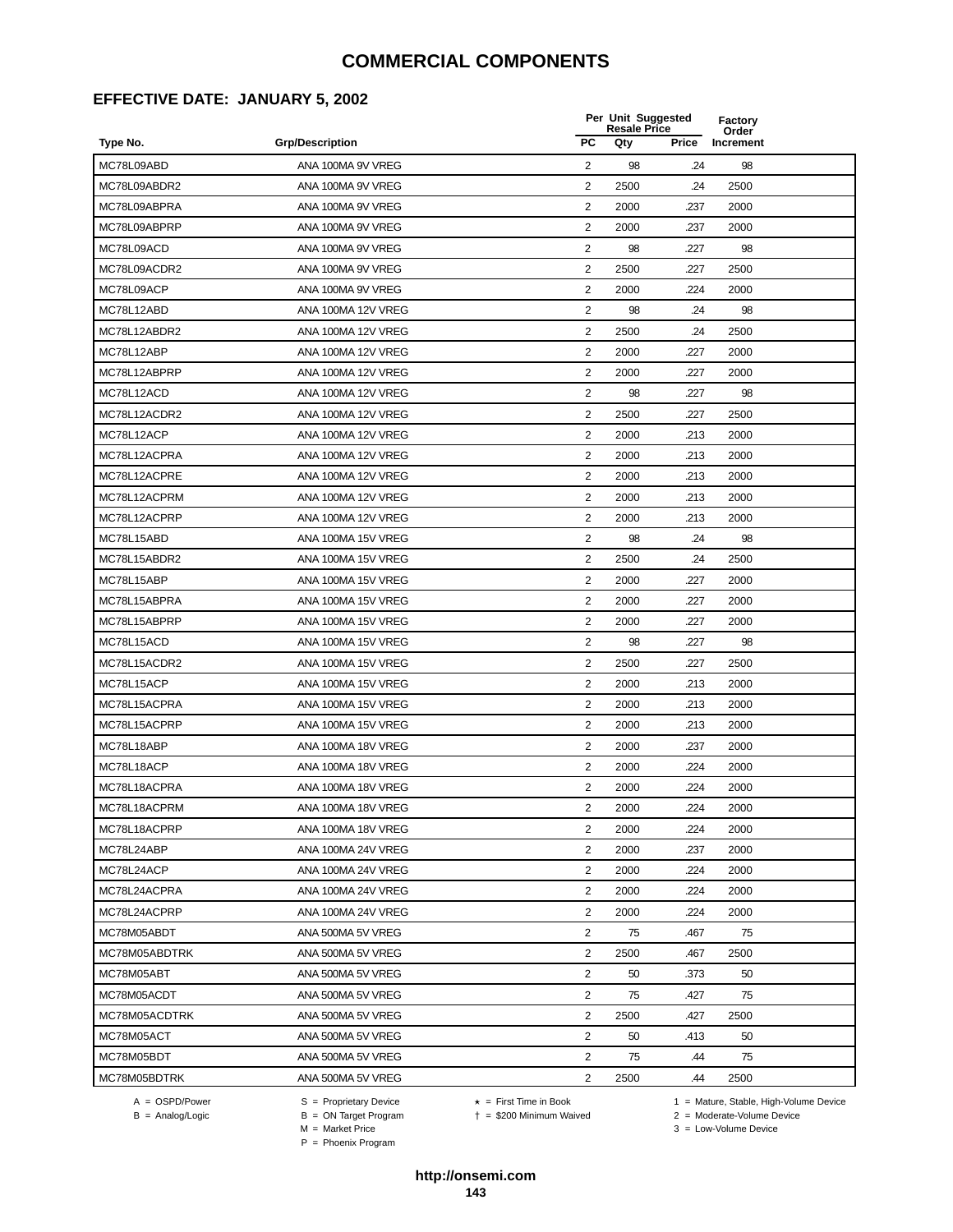#### **EFFECTIVE DATE: JANUARY 5, 2002**

| <b>PC</b><br>Type No.<br><b>Grp/Description</b><br>Qty<br>Price<br>Increment<br>MC78M05BT<br>ANA 500MA 5V VREG<br>2<br>50<br>.427<br>50<br>75<br>MC78M05CDT<br>ANA 500MA 5V VREG<br>2<br>.40<br>75<br>$\overline{2}$<br>2500<br>.40<br>2500<br>MC78M05CDTRK<br>ANA 500MA 5V VREG<br>$\overline{2}$<br>MC78M05CT<br>ANA 500MA 5V VREG<br>50<br>.387<br>50<br>$\sqrt{2}$<br>MC78M06BT<br>50<br>ANA 500MA 6V VREG<br>.447<br>50<br>MC78M06CDT<br>2<br>75<br>75<br>ANA 500MA 6V VREG<br>.42<br>$\overline{2}$<br>2500<br>.42<br>2500<br>MC78M06CDTRK<br>ANA 500MA 6V VREG<br>MC78M06CT<br>$\overline{2}$<br>ANA 500MA 6V VREG<br>50<br>.407<br>50<br>$\overline{2}$<br>MC78M08ABDT<br>ANA 500MA 5V VREG<br>75<br>.467<br>75<br>MC78M08ABDTRK<br>ANA 500MA 5V VREG<br>$\overline{2}$<br>2500<br>2500<br>.467<br>2<br>MC78M08ABT<br>ANA 500MA 5V VREG<br>50<br>.373<br>50<br>$\overline{2}$<br>75<br>75<br>MC78M08ACDT<br>ANA 500MA 8V VREG<br>.427<br>2<br>MC78M08ACDTRK<br>ANA 500MA 8V VREG<br>2500<br>.427<br>2500<br>$\sqrt{2}$<br>MC78M08ACT<br>ANA 500MA 8V VREG<br>50<br>.413<br>50<br>MC78M08BDT<br>2<br>75<br>75<br>ANA 500MA 8V VREG<br>.44<br>$\overline{2}$<br>2500<br>2500<br>MC78M08BDTRK<br>ANA 500MA 8V VREG<br>.44<br>$\overline{2}$<br>MC78M08BT<br>ANA 500MA 8V VREG<br>50<br>.427<br>50<br>MC78M08CDT<br>$\overline{2}$<br>ANA 500MA 8V VREG<br>75<br>.40<br>75<br>MC78M08CDTRK<br>ANA 500MA 8V VREG<br>$\overline{2}$<br>2500<br>2500<br>.40<br>2<br>MC78M08CT<br>ANA 500MA 8V VREG<br>50<br>.387<br>50<br>$\overline{2}$<br>75<br>75<br>MC78M09BDT<br>ANA 500MA 9V VREG<br>.46<br>2<br>MC78M09BDTRK<br>ANA 500MA 9V VREG<br>2500<br>.46<br>2500<br>$\overline{2}$<br>MC78M09CDT<br>75<br>ANA 500MA 9V VREG<br>75<br>.42<br>$\overline{2}$<br>MC78M09CDTRK<br>2500<br>2500<br>ANA 500MA 9V VREG<br>.42<br>$\overline{2}$<br>50<br>.407<br>50<br>MC78M09CT<br>ANA 500MA 9V VREG<br>$\overline{2}$<br>75<br>MC78M12ABDT<br>ANA 500MA 5V VREG<br>75<br>.467<br>MC78M12ABDTRK<br>$\overline{2}$<br>2500<br>ANA 500MA 5V VREG<br>2500<br>.467<br>MC78M12ABT<br>ANA 500MA 5V VREG<br>$\overline{2}$<br>50<br>.373<br>50<br>75<br>MC78M12ACDT<br>ANA 500MA 12V VREG<br>2<br>.427<br>75<br>$\overline{2}$<br>2500<br>2500<br>MC78M12ACDTRK<br>ANA 500MA 12V VREG<br>.427<br>$\overline{2}$<br>MC78M12ACT<br>ANA 500MA 12V VREG<br>50<br>.413<br>50<br>MC78M12BDT<br>2<br>75<br>75<br>.44<br>ANA 500MA 12V VREG<br>$\overline{2}$<br>MC78M12BDTRK<br>ANA 500MA 12V VREG<br>2500<br>.44<br>2500<br>2<br>50<br>.427<br>50<br>MC78M12BT<br>ANA 500MA 12V VREG<br>$\overline{2}$<br>75<br>75<br>MC78M12CDT<br>ANA 500MA 12V VREG<br>.40<br>2<br>MC78M12CDTRK<br>2500<br>.40<br>2500<br>ANA 500MA 12V VREG<br>$\overline{2}$<br>MC78M12CT<br>50<br>.387<br>50<br>ANA 500MA 12V VREG<br>$\overline{2}$<br>75<br>.467<br>75<br>MC78M15ABDT<br>ANA 500MA 5V VREG<br>$\overline{2}$<br>MC78M15ABDTRK<br>2500<br>.467<br>2500<br>ANA 500MA 5V VREG<br>$\overline{2}$<br>50<br>MC78M15ABT<br>ANA 500MA 5V VREG<br>.373<br>50<br>2<br>75<br>.427<br>MC78M15ACDT<br>ANA 500MA 15V VREG<br>75<br>2<br>MC78M15ACDTRK<br>2500<br>.427<br>2500<br>ANA 500MA 15V VREG<br>2<br>50<br>50<br>MC78M15ACT<br>ANA 500MA 15V VREG<br>.413<br>$\overline{2}$<br>75<br>75<br>MC78M15BDT<br>ANA 500MA 15V VREG<br>.44<br>$\overline{2}$<br>MC78M15BDTRK<br>2500<br>2500<br>ANA 500MA 15V VREG<br>.44 |  | Per Unit Suggested<br><b>Resale Price</b> | Factory<br>Order |  |
|---------------------------------------------------------------------------------------------------------------------------------------------------------------------------------------------------------------------------------------------------------------------------------------------------------------------------------------------------------------------------------------------------------------------------------------------------------------------------------------------------------------------------------------------------------------------------------------------------------------------------------------------------------------------------------------------------------------------------------------------------------------------------------------------------------------------------------------------------------------------------------------------------------------------------------------------------------------------------------------------------------------------------------------------------------------------------------------------------------------------------------------------------------------------------------------------------------------------------------------------------------------------------------------------------------------------------------------------------------------------------------------------------------------------------------------------------------------------------------------------------------------------------------------------------------------------------------------------------------------------------------------------------------------------------------------------------------------------------------------------------------------------------------------------------------------------------------------------------------------------------------------------------------------------------------------------------------------------------------------------------------------------------------------------------------------------------------------------------------------------------------------------------------------------------------------------------------------------------------------------------------------------------------------------------------------------------------------------------------------------------------------------------------------------------------------------------------------------------------------------------------------------------------------------------------------------------------------------------------------------------------------------------------------------------------------------------------------------------------------------------------------------------------------------------------------------------------------------------------------------------------------------------------------------------------------------------------------------------------------------------------------------------------------------------------------------------------------------------------------------------------------------------------------------------------------------------------------------------------------------------------------------------------------------------------------------------------------------------------------------------------|--|-------------------------------------------|------------------|--|
|                                                                                                                                                                                                                                                                                                                                                                                                                                                                                                                                                                                                                                                                                                                                                                                                                                                                                                                                                                                                                                                                                                                                                                                                                                                                                                                                                                                                                                                                                                                                                                                                                                                                                                                                                                                                                                                                                                                                                                                                                                                                                                                                                                                                                                                                                                                                                                                                                                                                                                                                                                                                                                                                                                                                                                                                                                                                                                                                                                                                                                                                                                                                                                                                                                                                                                                                                                                 |  |                                           |                  |  |
|                                                                                                                                                                                                                                                                                                                                                                                                                                                                                                                                                                                                                                                                                                                                                                                                                                                                                                                                                                                                                                                                                                                                                                                                                                                                                                                                                                                                                                                                                                                                                                                                                                                                                                                                                                                                                                                                                                                                                                                                                                                                                                                                                                                                                                                                                                                                                                                                                                                                                                                                                                                                                                                                                                                                                                                                                                                                                                                                                                                                                                                                                                                                                                                                                                                                                                                                                                                 |  |                                           |                  |  |
|                                                                                                                                                                                                                                                                                                                                                                                                                                                                                                                                                                                                                                                                                                                                                                                                                                                                                                                                                                                                                                                                                                                                                                                                                                                                                                                                                                                                                                                                                                                                                                                                                                                                                                                                                                                                                                                                                                                                                                                                                                                                                                                                                                                                                                                                                                                                                                                                                                                                                                                                                                                                                                                                                                                                                                                                                                                                                                                                                                                                                                                                                                                                                                                                                                                                                                                                                                                 |  |                                           |                  |  |
|                                                                                                                                                                                                                                                                                                                                                                                                                                                                                                                                                                                                                                                                                                                                                                                                                                                                                                                                                                                                                                                                                                                                                                                                                                                                                                                                                                                                                                                                                                                                                                                                                                                                                                                                                                                                                                                                                                                                                                                                                                                                                                                                                                                                                                                                                                                                                                                                                                                                                                                                                                                                                                                                                                                                                                                                                                                                                                                                                                                                                                                                                                                                                                                                                                                                                                                                                                                 |  |                                           |                  |  |
|                                                                                                                                                                                                                                                                                                                                                                                                                                                                                                                                                                                                                                                                                                                                                                                                                                                                                                                                                                                                                                                                                                                                                                                                                                                                                                                                                                                                                                                                                                                                                                                                                                                                                                                                                                                                                                                                                                                                                                                                                                                                                                                                                                                                                                                                                                                                                                                                                                                                                                                                                                                                                                                                                                                                                                                                                                                                                                                                                                                                                                                                                                                                                                                                                                                                                                                                                                                 |  |                                           |                  |  |
|                                                                                                                                                                                                                                                                                                                                                                                                                                                                                                                                                                                                                                                                                                                                                                                                                                                                                                                                                                                                                                                                                                                                                                                                                                                                                                                                                                                                                                                                                                                                                                                                                                                                                                                                                                                                                                                                                                                                                                                                                                                                                                                                                                                                                                                                                                                                                                                                                                                                                                                                                                                                                                                                                                                                                                                                                                                                                                                                                                                                                                                                                                                                                                                                                                                                                                                                                                                 |  |                                           |                  |  |
|                                                                                                                                                                                                                                                                                                                                                                                                                                                                                                                                                                                                                                                                                                                                                                                                                                                                                                                                                                                                                                                                                                                                                                                                                                                                                                                                                                                                                                                                                                                                                                                                                                                                                                                                                                                                                                                                                                                                                                                                                                                                                                                                                                                                                                                                                                                                                                                                                                                                                                                                                                                                                                                                                                                                                                                                                                                                                                                                                                                                                                                                                                                                                                                                                                                                                                                                                                                 |  |                                           |                  |  |
|                                                                                                                                                                                                                                                                                                                                                                                                                                                                                                                                                                                                                                                                                                                                                                                                                                                                                                                                                                                                                                                                                                                                                                                                                                                                                                                                                                                                                                                                                                                                                                                                                                                                                                                                                                                                                                                                                                                                                                                                                                                                                                                                                                                                                                                                                                                                                                                                                                                                                                                                                                                                                                                                                                                                                                                                                                                                                                                                                                                                                                                                                                                                                                                                                                                                                                                                                                                 |  |                                           |                  |  |
|                                                                                                                                                                                                                                                                                                                                                                                                                                                                                                                                                                                                                                                                                                                                                                                                                                                                                                                                                                                                                                                                                                                                                                                                                                                                                                                                                                                                                                                                                                                                                                                                                                                                                                                                                                                                                                                                                                                                                                                                                                                                                                                                                                                                                                                                                                                                                                                                                                                                                                                                                                                                                                                                                                                                                                                                                                                                                                                                                                                                                                                                                                                                                                                                                                                                                                                                                                                 |  |                                           |                  |  |
|                                                                                                                                                                                                                                                                                                                                                                                                                                                                                                                                                                                                                                                                                                                                                                                                                                                                                                                                                                                                                                                                                                                                                                                                                                                                                                                                                                                                                                                                                                                                                                                                                                                                                                                                                                                                                                                                                                                                                                                                                                                                                                                                                                                                                                                                                                                                                                                                                                                                                                                                                                                                                                                                                                                                                                                                                                                                                                                                                                                                                                                                                                                                                                                                                                                                                                                                                                                 |  |                                           |                  |  |
|                                                                                                                                                                                                                                                                                                                                                                                                                                                                                                                                                                                                                                                                                                                                                                                                                                                                                                                                                                                                                                                                                                                                                                                                                                                                                                                                                                                                                                                                                                                                                                                                                                                                                                                                                                                                                                                                                                                                                                                                                                                                                                                                                                                                                                                                                                                                                                                                                                                                                                                                                                                                                                                                                                                                                                                                                                                                                                                                                                                                                                                                                                                                                                                                                                                                                                                                                                                 |  |                                           |                  |  |
|                                                                                                                                                                                                                                                                                                                                                                                                                                                                                                                                                                                                                                                                                                                                                                                                                                                                                                                                                                                                                                                                                                                                                                                                                                                                                                                                                                                                                                                                                                                                                                                                                                                                                                                                                                                                                                                                                                                                                                                                                                                                                                                                                                                                                                                                                                                                                                                                                                                                                                                                                                                                                                                                                                                                                                                                                                                                                                                                                                                                                                                                                                                                                                                                                                                                                                                                                                                 |  |                                           |                  |  |
|                                                                                                                                                                                                                                                                                                                                                                                                                                                                                                                                                                                                                                                                                                                                                                                                                                                                                                                                                                                                                                                                                                                                                                                                                                                                                                                                                                                                                                                                                                                                                                                                                                                                                                                                                                                                                                                                                                                                                                                                                                                                                                                                                                                                                                                                                                                                                                                                                                                                                                                                                                                                                                                                                                                                                                                                                                                                                                                                                                                                                                                                                                                                                                                                                                                                                                                                                                                 |  |                                           |                  |  |
|                                                                                                                                                                                                                                                                                                                                                                                                                                                                                                                                                                                                                                                                                                                                                                                                                                                                                                                                                                                                                                                                                                                                                                                                                                                                                                                                                                                                                                                                                                                                                                                                                                                                                                                                                                                                                                                                                                                                                                                                                                                                                                                                                                                                                                                                                                                                                                                                                                                                                                                                                                                                                                                                                                                                                                                                                                                                                                                                                                                                                                                                                                                                                                                                                                                                                                                                                                                 |  |                                           |                  |  |
|                                                                                                                                                                                                                                                                                                                                                                                                                                                                                                                                                                                                                                                                                                                                                                                                                                                                                                                                                                                                                                                                                                                                                                                                                                                                                                                                                                                                                                                                                                                                                                                                                                                                                                                                                                                                                                                                                                                                                                                                                                                                                                                                                                                                                                                                                                                                                                                                                                                                                                                                                                                                                                                                                                                                                                                                                                                                                                                                                                                                                                                                                                                                                                                                                                                                                                                                                                                 |  |                                           |                  |  |
|                                                                                                                                                                                                                                                                                                                                                                                                                                                                                                                                                                                                                                                                                                                                                                                                                                                                                                                                                                                                                                                                                                                                                                                                                                                                                                                                                                                                                                                                                                                                                                                                                                                                                                                                                                                                                                                                                                                                                                                                                                                                                                                                                                                                                                                                                                                                                                                                                                                                                                                                                                                                                                                                                                                                                                                                                                                                                                                                                                                                                                                                                                                                                                                                                                                                                                                                                                                 |  |                                           |                  |  |
|                                                                                                                                                                                                                                                                                                                                                                                                                                                                                                                                                                                                                                                                                                                                                                                                                                                                                                                                                                                                                                                                                                                                                                                                                                                                                                                                                                                                                                                                                                                                                                                                                                                                                                                                                                                                                                                                                                                                                                                                                                                                                                                                                                                                                                                                                                                                                                                                                                                                                                                                                                                                                                                                                                                                                                                                                                                                                                                                                                                                                                                                                                                                                                                                                                                                                                                                                                                 |  |                                           |                  |  |
|                                                                                                                                                                                                                                                                                                                                                                                                                                                                                                                                                                                                                                                                                                                                                                                                                                                                                                                                                                                                                                                                                                                                                                                                                                                                                                                                                                                                                                                                                                                                                                                                                                                                                                                                                                                                                                                                                                                                                                                                                                                                                                                                                                                                                                                                                                                                                                                                                                                                                                                                                                                                                                                                                                                                                                                                                                                                                                                                                                                                                                                                                                                                                                                                                                                                                                                                                                                 |  |                                           |                  |  |
|                                                                                                                                                                                                                                                                                                                                                                                                                                                                                                                                                                                                                                                                                                                                                                                                                                                                                                                                                                                                                                                                                                                                                                                                                                                                                                                                                                                                                                                                                                                                                                                                                                                                                                                                                                                                                                                                                                                                                                                                                                                                                                                                                                                                                                                                                                                                                                                                                                                                                                                                                                                                                                                                                                                                                                                                                                                                                                                                                                                                                                                                                                                                                                                                                                                                                                                                                                                 |  |                                           |                  |  |
|                                                                                                                                                                                                                                                                                                                                                                                                                                                                                                                                                                                                                                                                                                                                                                                                                                                                                                                                                                                                                                                                                                                                                                                                                                                                                                                                                                                                                                                                                                                                                                                                                                                                                                                                                                                                                                                                                                                                                                                                                                                                                                                                                                                                                                                                                                                                                                                                                                                                                                                                                                                                                                                                                                                                                                                                                                                                                                                                                                                                                                                                                                                                                                                                                                                                                                                                                                                 |  |                                           |                  |  |
|                                                                                                                                                                                                                                                                                                                                                                                                                                                                                                                                                                                                                                                                                                                                                                                                                                                                                                                                                                                                                                                                                                                                                                                                                                                                                                                                                                                                                                                                                                                                                                                                                                                                                                                                                                                                                                                                                                                                                                                                                                                                                                                                                                                                                                                                                                                                                                                                                                                                                                                                                                                                                                                                                                                                                                                                                                                                                                                                                                                                                                                                                                                                                                                                                                                                                                                                                                                 |  |                                           |                  |  |
|                                                                                                                                                                                                                                                                                                                                                                                                                                                                                                                                                                                                                                                                                                                                                                                                                                                                                                                                                                                                                                                                                                                                                                                                                                                                                                                                                                                                                                                                                                                                                                                                                                                                                                                                                                                                                                                                                                                                                                                                                                                                                                                                                                                                                                                                                                                                                                                                                                                                                                                                                                                                                                                                                                                                                                                                                                                                                                                                                                                                                                                                                                                                                                                                                                                                                                                                                                                 |  |                                           |                  |  |
|                                                                                                                                                                                                                                                                                                                                                                                                                                                                                                                                                                                                                                                                                                                                                                                                                                                                                                                                                                                                                                                                                                                                                                                                                                                                                                                                                                                                                                                                                                                                                                                                                                                                                                                                                                                                                                                                                                                                                                                                                                                                                                                                                                                                                                                                                                                                                                                                                                                                                                                                                                                                                                                                                                                                                                                                                                                                                                                                                                                                                                                                                                                                                                                                                                                                                                                                                                                 |  |                                           |                  |  |
|                                                                                                                                                                                                                                                                                                                                                                                                                                                                                                                                                                                                                                                                                                                                                                                                                                                                                                                                                                                                                                                                                                                                                                                                                                                                                                                                                                                                                                                                                                                                                                                                                                                                                                                                                                                                                                                                                                                                                                                                                                                                                                                                                                                                                                                                                                                                                                                                                                                                                                                                                                                                                                                                                                                                                                                                                                                                                                                                                                                                                                                                                                                                                                                                                                                                                                                                                                                 |  |                                           |                  |  |
|                                                                                                                                                                                                                                                                                                                                                                                                                                                                                                                                                                                                                                                                                                                                                                                                                                                                                                                                                                                                                                                                                                                                                                                                                                                                                                                                                                                                                                                                                                                                                                                                                                                                                                                                                                                                                                                                                                                                                                                                                                                                                                                                                                                                                                                                                                                                                                                                                                                                                                                                                                                                                                                                                                                                                                                                                                                                                                                                                                                                                                                                                                                                                                                                                                                                                                                                                                                 |  |                                           |                  |  |
|                                                                                                                                                                                                                                                                                                                                                                                                                                                                                                                                                                                                                                                                                                                                                                                                                                                                                                                                                                                                                                                                                                                                                                                                                                                                                                                                                                                                                                                                                                                                                                                                                                                                                                                                                                                                                                                                                                                                                                                                                                                                                                                                                                                                                                                                                                                                                                                                                                                                                                                                                                                                                                                                                                                                                                                                                                                                                                                                                                                                                                                                                                                                                                                                                                                                                                                                                                                 |  |                                           |                  |  |
|                                                                                                                                                                                                                                                                                                                                                                                                                                                                                                                                                                                                                                                                                                                                                                                                                                                                                                                                                                                                                                                                                                                                                                                                                                                                                                                                                                                                                                                                                                                                                                                                                                                                                                                                                                                                                                                                                                                                                                                                                                                                                                                                                                                                                                                                                                                                                                                                                                                                                                                                                                                                                                                                                                                                                                                                                                                                                                                                                                                                                                                                                                                                                                                                                                                                                                                                                                                 |  |                                           |                  |  |
|                                                                                                                                                                                                                                                                                                                                                                                                                                                                                                                                                                                                                                                                                                                                                                                                                                                                                                                                                                                                                                                                                                                                                                                                                                                                                                                                                                                                                                                                                                                                                                                                                                                                                                                                                                                                                                                                                                                                                                                                                                                                                                                                                                                                                                                                                                                                                                                                                                                                                                                                                                                                                                                                                                                                                                                                                                                                                                                                                                                                                                                                                                                                                                                                                                                                                                                                                                                 |  |                                           |                  |  |
|                                                                                                                                                                                                                                                                                                                                                                                                                                                                                                                                                                                                                                                                                                                                                                                                                                                                                                                                                                                                                                                                                                                                                                                                                                                                                                                                                                                                                                                                                                                                                                                                                                                                                                                                                                                                                                                                                                                                                                                                                                                                                                                                                                                                                                                                                                                                                                                                                                                                                                                                                                                                                                                                                                                                                                                                                                                                                                                                                                                                                                                                                                                                                                                                                                                                                                                                                                                 |  |                                           |                  |  |
|                                                                                                                                                                                                                                                                                                                                                                                                                                                                                                                                                                                                                                                                                                                                                                                                                                                                                                                                                                                                                                                                                                                                                                                                                                                                                                                                                                                                                                                                                                                                                                                                                                                                                                                                                                                                                                                                                                                                                                                                                                                                                                                                                                                                                                                                                                                                                                                                                                                                                                                                                                                                                                                                                                                                                                                                                                                                                                                                                                                                                                                                                                                                                                                                                                                                                                                                                                                 |  |                                           |                  |  |
|                                                                                                                                                                                                                                                                                                                                                                                                                                                                                                                                                                                                                                                                                                                                                                                                                                                                                                                                                                                                                                                                                                                                                                                                                                                                                                                                                                                                                                                                                                                                                                                                                                                                                                                                                                                                                                                                                                                                                                                                                                                                                                                                                                                                                                                                                                                                                                                                                                                                                                                                                                                                                                                                                                                                                                                                                                                                                                                                                                                                                                                                                                                                                                                                                                                                                                                                                                                 |  |                                           |                  |  |
|                                                                                                                                                                                                                                                                                                                                                                                                                                                                                                                                                                                                                                                                                                                                                                                                                                                                                                                                                                                                                                                                                                                                                                                                                                                                                                                                                                                                                                                                                                                                                                                                                                                                                                                                                                                                                                                                                                                                                                                                                                                                                                                                                                                                                                                                                                                                                                                                                                                                                                                                                                                                                                                                                                                                                                                                                                                                                                                                                                                                                                                                                                                                                                                                                                                                                                                                                                                 |  |                                           |                  |  |
|                                                                                                                                                                                                                                                                                                                                                                                                                                                                                                                                                                                                                                                                                                                                                                                                                                                                                                                                                                                                                                                                                                                                                                                                                                                                                                                                                                                                                                                                                                                                                                                                                                                                                                                                                                                                                                                                                                                                                                                                                                                                                                                                                                                                                                                                                                                                                                                                                                                                                                                                                                                                                                                                                                                                                                                                                                                                                                                                                                                                                                                                                                                                                                                                                                                                                                                                                                                 |  |                                           |                  |  |
|                                                                                                                                                                                                                                                                                                                                                                                                                                                                                                                                                                                                                                                                                                                                                                                                                                                                                                                                                                                                                                                                                                                                                                                                                                                                                                                                                                                                                                                                                                                                                                                                                                                                                                                                                                                                                                                                                                                                                                                                                                                                                                                                                                                                                                                                                                                                                                                                                                                                                                                                                                                                                                                                                                                                                                                                                                                                                                                                                                                                                                                                                                                                                                                                                                                                                                                                                                                 |  |                                           |                  |  |
|                                                                                                                                                                                                                                                                                                                                                                                                                                                                                                                                                                                                                                                                                                                                                                                                                                                                                                                                                                                                                                                                                                                                                                                                                                                                                                                                                                                                                                                                                                                                                                                                                                                                                                                                                                                                                                                                                                                                                                                                                                                                                                                                                                                                                                                                                                                                                                                                                                                                                                                                                                                                                                                                                                                                                                                                                                                                                                                                                                                                                                                                                                                                                                                                                                                                                                                                                                                 |  |                                           |                  |  |
|                                                                                                                                                                                                                                                                                                                                                                                                                                                                                                                                                                                                                                                                                                                                                                                                                                                                                                                                                                                                                                                                                                                                                                                                                                                                                                                                                                                                                                                                                                                                                                                                                                                                                                                                                                                                                                                                                                                                                                                                                                                                                                                                                                                                                                                                                                                                                                                                                                                                                                                                                                                                                                                                                                                                                                                                                                                                                                                                                                                                                                                                                                                                                                                                                                                                                                                                                                                 |  |                                           |                  |  |
|                                                                                                                                                                                                                                                                                                                                                                                                                                                                                                                                                                                                                                                                                                                                                                                                                                                                                                                                                                                                                                                                                                                                                                                                                                                                                                                                                                                                                                                                                                                                                                                                                                                                                                                                                                                                                                                                                                                                                                                                                                                                                                                                                                                                                                                                                                                                                                                                                                                                                                                                                                                                                                                                                                                                                                                                                                                                                                                                                                                                                                                                                                                                                                                                                                                                                                                                                                                 |  |                                           |                  |  |
|                                                                                                                                                                                                                                                                                                                                                                                                                                                                                                                                                                                                                                                                                                                                                                                                                                                                                                                                                                                                                                                                                                                                                                                                                                                                                                                                                                                                                                                                                                                                                                                                                                                                                                                                                                                                                                                                                                                                                                                                                                                                                                                                                                                                                                                                                                                                                                                                                                                                                                                                                                                                                                                                                                                                                                                                                                                                                                                                                                                                                                                                                                                                                                                                                                                                                                                                                                                 |  |                                           |                  |  |
|                                                                                                                                                                                                                                                                                                                                                                                                                                                                                                                                                                                                                                                                                                                                                                                                                                                                                                                                                                                                                                                                                                                                                                                                                                                                                                                                                                                                                                                                                                                                                                                                                                                                                                                                                                                                                                                                                                                                                                                                                                                                                                                                                                                                                                                                                                                                                                                                                                                                                                                                                                                                                                                                                                                                                                                                                                                                                                                                                                                                                                                                                                                                                                                                                                                                                                                                                                                 |  |                                           |                  |  |
|                                                                                                                                                                                                                                                                                                                                                                                                                                                                                                                                                                                                                                                                                                                                                                                                                                                                                                                                                                                                                                                                                                                                                                                                                                                                                                                                                                                                                                                                                                                                                                                                                                                                                                                                                                                                                                                                                                                                                                                                                                                                                                                                                                                                                                                                                                                                                                                                                                                                                                                                                                                                                                                                                                                                                                                                                                                                                                                                                                                                                                                                                                                                                                                                                                                                                                                                                                                 |  |                                           |                  |  |
|                                                                                                                                                                                                                                                                                                                                                                                                                                                                                                                                                                                                                                                                                                                                                                                                                                                                                                                                                                                                                                                                                                                                                                                                                                                                                                                                                                                                                                                                                                                                                                                                                                                                                                                                                                                                                                                                                                                                                                                                                                                                                                                                                                                                                                                                                                                                                                                                                                                                                                                                                                                                                                                                                                                                                                                                                                                                                                                                                                                                                                                                                                                                                                                                                                                                                                                                                                                 |  |                                           |                  |  |
|                                                                                                                                                                                                                                                                                                                                                                                                                                                                                                                                                                                                                                                                                                                                                                                                                                                                                                                                                                                                                                                                                                                                                                                                                                                                                                                                                                                                                                                                                                                                                                                                                                                                                                                                                                                                                                                                                                                                                                                                                                                                                                                                                                                                                                                                                                                                                                                                                                                                                                                                                                                                                                                                                                                                                                                                                                                                                                                                                                                                                                                                                                                                                                                                                                                                                                                                                                                 |  |                                           |                  |  |
|                                                                                                                                                                                                                                                                                                                                                                                                                                                                                                                                                                                                                                                                                                                                                                                                                                                                                                                                                                                                                                                                                                                                                                                                                                                                                                                                                                                                                                                                                                                                                                                                                                                                                                                                                                                                                                                                                                                                                                                                                                                                                                                                                                                                                                                                                                                                                                                                                                                                                                                                                                                                                                                                                                                                                                                                                                                                                                                                                                                                                                                                                                                                                                                                                                                                                                                                                                                 |  |                                           |                  |  |
|                                                                                                                                                                                                                                                                                                                                                                                                                                                                                                                                                                                                                                                                                                                                                                                                                                                                                                                                                                                                                                                                                                                                                                                                                                                                                                                                                                                                                                                                                                                                                                                                                                                                                                                                                                                                                                                                                                                                                                                                                                                                                                                                                                                                                                                                                                                                                                                                                                                                                                                                                                                                                                                                                                                                                                                                                                                                                                                                                                                                                                                                                                                                                                                                                                                                                                                                                                                 |  |                                           |                  |  |
|                                                                                                                                                                                                                                                                                                                                                                                                                                                                                                                                                                                                                                                                                                                                                                                                                                                                                                                                                                                                                                                                                                                                                                                                                                                                                                                                                                                                                                                                                                                                                                                                                                                                                                                                                                                                                                                                                                                                                                                                                                                                                                                                                                                                                                                                                                                                                                                                                                                                                                                                                                                                                                                                                                                                                                                                                                                                                                                                                                                                                                                                                                                                                                                                                                                                                                                                                                                 |  |                                           |                  |  |
|                                                                                                                                                                                                                                                                                                                                                                                                                                                                                                                                                                                                                                                                                                                                                                                                                                                                                                                                                                                                                                                                                                                                                                                                                                                                                                                                                                                                                                                                                                                                                                                                                                                                                                                                                                                                                                                                                                                                                                                                                                                                                                                                                                                                                                                                                                                                                                                                                                                                                                                                                                                                                                                                                                                                                                                                                                                                                                                                                                                                                                                                                                                                                                                                                                                                                                                                                                                 |  |                                           |                  |  |

B = Analog/Logic<br>B = Analog/Logic<br>M = Market Price

= \$200 Minimum Waived 2 = Moderate-Volume Device

A = OSPD/Power S = Proprietary Device  $\star$  = First Time in Book 1 = Mature, Stable, High-Volume Device

 $3 =$  Low-Volume Device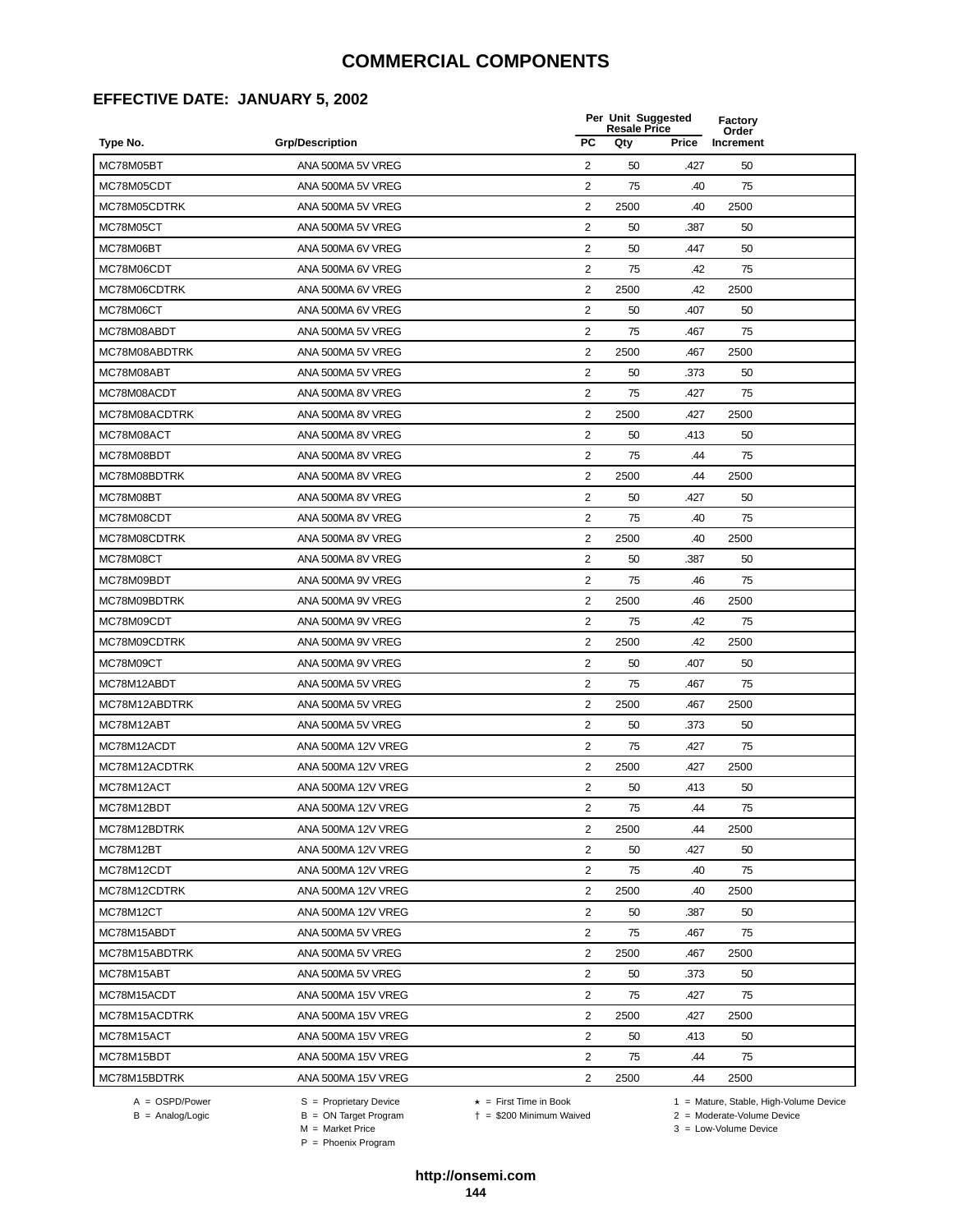#### **EFFECTIVE DATE: JANUARY 5, 2002**

|                  |                           |                         | Per Unit Suggested<br><b>Resale Price</b> |       |                    |  |
|------------------|---------------------------|-------------------------|-------------------------------------------|-------|--------------------|--|
| Type No.         | <b>Grp/Description</b>    | <b>PC</b>               | Qty                                       | Price | Order<br>Increment |  |
| MC78M15BT        | ANA 500MA 15V VREG        | 2                       | 50                                        | .427  | 50                 |  |
| MC78M15CDT       | ANA 500MA 15V VREG        | 2                       | 75                                        | .40   | 75                 |  |
| MC78M15CDTRK     | ANA 500MA 15V VREG        | $\overline{2}$          | 2500                                      | .40   | 2500               |  |
| MC78M15CT        | ANA 500MA 15V VREG        | 2                       | 50                                        | .387  | 50                 |  |
| MC78M18BT        | ANA 500MA 18V VREG        | $\overline{2}$          | 50                                        | .447  | 50                 |  |
| MC78M18CDT       | ANA 500MA 18V VREG        | 2                       | 75                                        | .42   | 75                 |  |
| MC78M18CT        | ANA 500MA 18V VREG        | $\overline{2}$          | 50                                        | .407  | 50                 |  |
| MC78M20BT        | ANA 500MA 20V VREG        | $\overline{2}$          | 50                                        | .447  | 50                 |  |
| MC78M20CT        | ANA 500MA 20V VREG        | $\overline{2}$          | 50                                        | .407  | 50                 |  |
| MC78M24BT        | ANA 500MA 24V VREG        | $\overline{2}$          | 50                                        | .447  | 50                 |  |
| MC78M24CT        | ANA 500MA 24V VREG        | 2                       | 50                                        | .407  | 50                 |  |
| MC78PC18NTR      | ANA 150MA 1.8V LDO VREG   | $\overline{2}$          | 3000                                      | .44   | 3000               |  |
| MC78PC28NTR      | ANA 150MA 2.8V LDO VREG   | 2                       | 3000                                      | .44   | 3000               |  |
| MC78PC30NTR      | ANA 150MA 3V LDO VREG     | $\sqrt{2}$              | 3000                                      | .44   | 3000               |  |
| MC78PC33NTR      | ANA 150MA 3.3V LDO VREG   | 2                       | 3000                                      | .44   | 3000               |  |
| MC78PC50NTR      | ANA 150MA 1.8V LDO VREG   | $\overline{2}$          | 3000                                      | .44   | 3000               |  |
| MC78T05ABT       | ANA 3A 5V VREG            | $\overline{2}$          | 50                                        | 1.76  | 50                 |  |
| MC78T05ACT       | ANA 3A 5V VREG            | $\overline{2}$          | 50                                        | 1.69  | 50                 |  |
| MC78T05BT        | ANA 3A 5V VREG            | $\overline{2}$          | 50                                        | 1.69  | 50                 |  |
| MC78T05CD2T      | ANA 3A 5.0V VREG          | 2                       | 50                                        | 1.77  | 50                 |  |
| MC78T05CD2TR4    | ANA 3A 5V VREG            | $\overline{2}$          | 800                                       | 1.77  | 800                |  |
| MC78T05CT        | ANA 3A 5V VREG            | 2                       | 50                                        | 1.63  | 50                 |  |
| MC78T08CT        | ANA 3A 8V VREG            | $\overline{2}$          | 50                                        | 1.63  | 50                 |  |
| MC78T12ACT       | ANA 3A 12V VREG           | $\overline{2}$          | 50                                        | 1.69  | 50                 |  |
| MC78T12BT        | ANA 3A 12V VREG           | $\overline{2}$          | 50                                        | 1.69  | 50                 |  |
| MC78T12CT        | ANA 3A 12V VREG           | $\overline{2}$          | 50                                        | 1.63  | 50                 |  |
| MC78T15ABT       | ANA 3A 15V VREG           | $\overline{\mathbf{c}}$ | 50                                        | 1.76  | 50                 |  |
| MC78T15ACT       | ANA 3A 15V VREG           | 2                       | 50                                        | 1.69  | 50                 |  |
| MC78T15CT        | ANA 3A 15V VREG           | 2                       | 50                                        | 1.63  | 50                 |  |
| MC7805.2CT       | LAST ORDER DATE: 05/30/02 | $\overline{2}$          | 50                                        | .336  | 50                 |  |
| MC7805ABD2T      | ANA 1A 5V VREG            | $\overline{2}$          | 50                                        | .48   | 50                 |  |
| MC7805ABD2TR4    | ANA 1A 5V VREG            | 2                       | 800                                       | .48   | 800                |  |
| <b>MC7805ABT</b> | ANA 1A 5V VREG            | $\overline{2}$          | 50                                        | .36   | 50                 |  |
| MC7805ACD2T      | ANA 1A 5V VREG            | $\overline{2}$          | 50                                        | .44   | 50                 |  |
| MC7805ACD2TR4    | ANA 1A 5V VREG            | $\overline{2}$          | 800                                       | .44   | 800                |  |
| MC7805ACT        | ANA 1A 5V VREG            | $\overline{2}$          | 50                                        | .333  | 50                 |  |
| MC7805BDT        | ANA 1A 5V VREG            | $\overline{2}$          | 75                                        | .40   | 75                 |  |
| MC7805BDTRK      | ANA 1A 5V VREG            | $\overline{2}$          | 2500                                      | .40   | 2500               |  |
| MC7805BD2T       | ANA 1A 5V VREG            | $\overline{2}$          | 50                                        | .453  | 50                 |  |
| MC7805BD2TR4     | ANA 1A 5V VREG            | 2                       | 800                                       | .453  | 800                |  |
| <b>MC7805BT</b>  | ANA 1A 5V VREG            | 2                       | 50                                        | .347  | 50                 |  |
| MC7805CDT        | ANA 1A 5V VREG            | 2                       | 75                                        | .387  | 75                 |  |
| MC7805CDTRK      | ANA 1A 5V VREG            | $\overline{2}$          | 2500                                      | .48   | 2500               |  |
| MC7805CD2T       | ANA 1A 5V VREG            | $\overline{2}$          | 50                                        | .413  | 50                 |  |
| MC7805CD2TR4     | ANA 1A 5V VREG            | $\overline{2}$          | 800                                       | .413  | 800                |  |

B = Analog/Logic<br>B = Analog/Logic<br>M = Market Price

A = OSPD/Power S = Proprietary Device  $\star$  = First Time in Book 1 = Mature, Stable, High-Volume Device

= \$200 Minimum Waived 2 = Moderate-Volume Device

P = Phoenix Program

 $3 =$  Low-Volume Device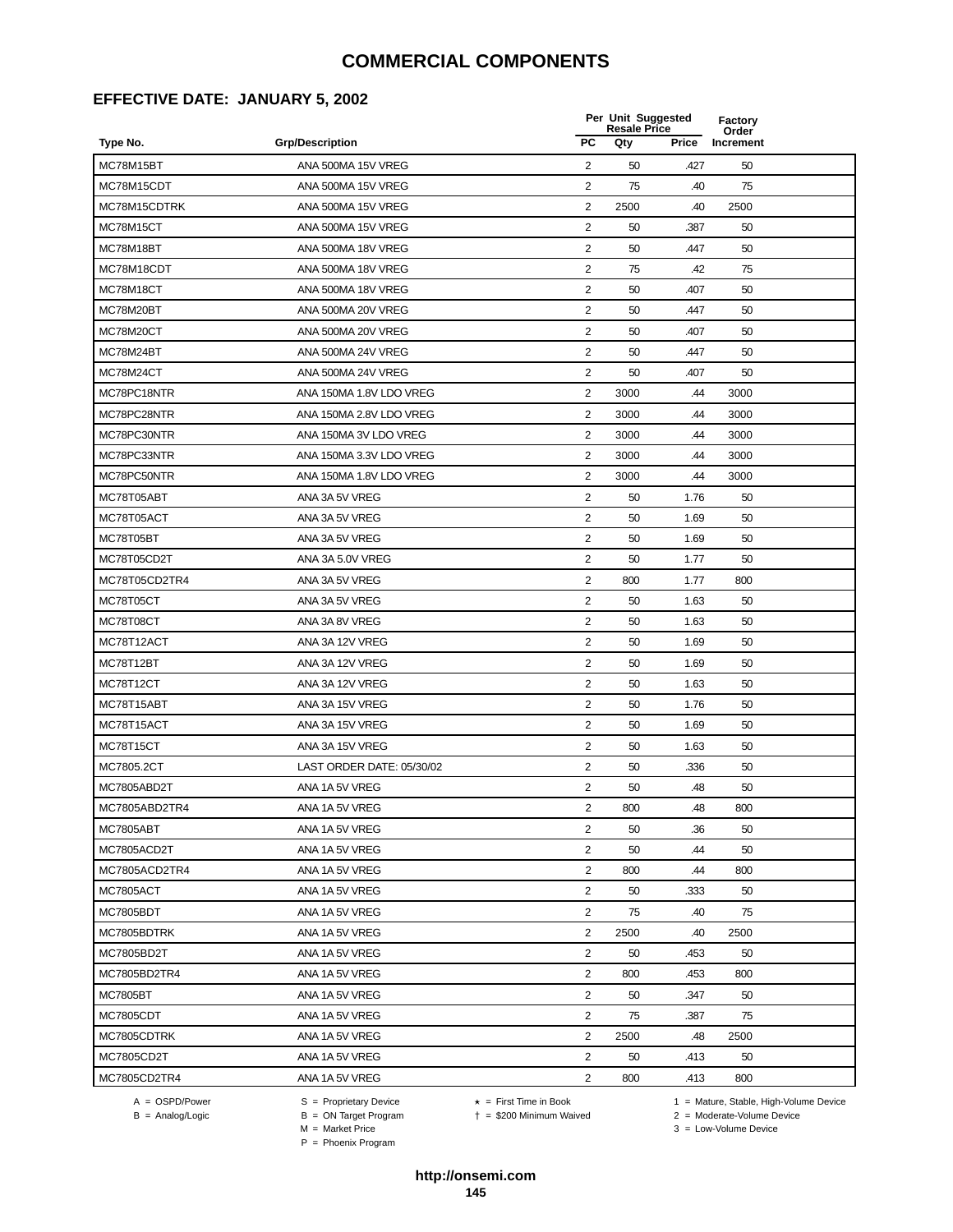#### **EFFECTIVE DATE: JANUARY 5, 2002**

|                  |                          |                | Per Unit Suggested<br><b>Resale Price</b> |       | <b>Factory</b><br>Order |  |
|------------------|--------------------------|----------------|-------------------------------------------|-------|-------------------------|--|
| Type No.         | <b>Grp/Description</b>   | <b>PC</b>      | Qty                                       | Price | Increment               |  |
| <b>MC7805CT</b>  | ANA 1A 5V VREG           | 2              | 50                                        | .32   | 50                      |  |
| MC7806ACT        | ANA 1A 6V VREG           | $\overline{2}$ | 50                                        | .349  | 50                      |  |
| MC7806BD2T       | ANA 1A 6V VREG           | 2              | 50                                        | .475  | 50                      |  |
| MC7806BD2TR4     | ANA 1A 6V VREG           | $\overline{2}$ | 800                                       | .475  | 800                     |  |
| <b>MC7806BT</b>  | ANA 1A 6V VREG           | $\sqrt{2}$     | 50                                        | .363  | 50                      |  |
| <b>MC7806CT</b>  | ANA 1A 6V VREG           | 2              | 50                                        | .336  | 50                      |  |
| MC7808ABD2T      | ANA 1A 8V VREG           | $\overline{2}$ | 50                                        | .48   | 50                      |  |
| MC7808ABD2TR4    | ANA 1A 8V VREG           | 2              | 50                                        | .48   | 50 $\star$              |  |
| <b>MC7808ABT</b> | ANA 1A 8V VREG           | $\overline{2}$ | 50                                        | .36   | 50                      |  |
| <b>MC7808ACT</b> | ANA 1A 8V VREG           | 2              | 50                                        | .333  | 50                      |  |
| MC7808BDT        | ANA 1A 8V VREG           | 2              | 75                                        | .40   | 75                      |  |
| MC7808BDTRK      | ANA 1A 8V VREG           | $\overline{2}$ | 2500                                      | .40   | 2500                    |  |
| MC7808BD2T       | ANA 1A 8V VREG           | $\overline{2}$ | 50                                        | .453  | 50                      |  |
| MC7808BD2TR4     | ANA 1A 8V VREG           | $\overline{2}$ | 800                                       | .453  | 800                     |  |
| <b>MC7808BT</b>  | ANA 1A 8V VREG           | $\overline{2}$ | 50                                        | .333  | 50                      |  |
| MC7808CDT        | ANA 1A 8V VREG           | $\overline{2}$ | 75                                        | .387  | 75                      |  |
| MC7808CDTRK      | ANA 1A 8V VREG           | 2              | 2500                                      | .387  | 2500                    |  |
| MC7808CDTT5      | ANA 3 TRMNL POS VOLT REG | $\overline{2}$ | 2500                                      | .387  | $2500 +$                |  |
| MC7808CD2T       | ANA 1A 8V VREG           | 2              | 50                                        | .413  | 50                      |  |
| MC7808CD2TR4     | ANA 1A 8V VREG           | $\overline{2}$ | 800                                       | .413  | 800                     |  |
| <b>MC7808CT</b>  | ANA 1A 8V VREG           | $\overline{2}$ | 50                                        | .32   | 50                      |  |
| MC7809ACT        | ANA 1A 9V VREG           | 2              | 50                                        | .349  | 50                      |  |
| <b>MC7809BT</b>  | ANA 1A 9V VREG           | $\sqrt{2}$     | 50                                        | .363  | 50                      |  |
| MC7809CD2T       | ANA 1A 9V VREG           | 2              | 50                                        | .435  | 50                      |  |
| MC7809CD2TR4     | ANA 1A 9V VREG           | 2              | 800                                       | .435  | 800                     |  |
| <b>MC7809CT</b>  | ANA 1A 9V VREG           | 2              | 50                                        | .336  | 50                      |  |
| MC7812ABD2T      | ANA 1A 12V VREG          | $\overline{2}$ | 50                                        | .48   | 50                      |  |
| MC7812ABD2TR4    | ANA 1A 12V VREG          | 2              | 800                                       | .48   | 800                     |  |
| <b>MC7812ABT</b> | ANA 1A 12V VREG          | 2              | 50                                        | .40   | 50                      |  |
| MC7812ACD2T      | ANA 1A 12V VREG          | 2              | 50                                        | .44   | 50                      |  |
| MC7812ACD2TR4    | ANA 1A 12V VREG          | $\overline{2}$ | 800                                       | .44   | 800                     |  |
| MC7812ACT        | ANA 1A 12V VREG          | $\overline{c}$ | 50                                        | 333   | 50                      |  |
| MC7812BDT        | ANA 1A 12V VREG          | $\overline{2}$ | 75                                        | .40   | 75                      |  |
| MC7812BDTRK      | ANA 1A 12V VREG          | $\overline{2}$ | 2500                                      | .40   | 2500                    |  |
| MC7812BD2T       | ANA 1A 12V VREG          | $\overline{2}$ | 50                                        | .453  | 50                      |  |
| MC7812BD2TR4     | ANA 1A 12V VREG          | $\overline{2}$ | 800                                       | .453  | 800                     |  |
| <b>MC7812BT</b>  | ANA 1A 12V VREG          | $\overline{2}$ | 50                                        | .347  | 50                      |  |
| MC7812CDT        | ANA 1A 12V VREG          | $\overline{2}$ | 75                                        | .387  | 75                      |  |
| MC7812CDTRK      | ANA 1A 12V VREG          | $\overline{2}$ | 2500                                      | .387  | 2500                    |  |
| MC7812CD2T       | ANA 1A 12V VREG          | $\overline{2}$ | 50                                        | .413  | 50                      |  |
| MC7812CD2TR4     | ANA 1A 12V VREG          | 2              | 800                                       | .413  | 800                     |  |
| MC7812CT         | ANA 1A 12V VREG          | 2              | 50                                        | .32   | 50                      |  |
| MC7815ABD2T      | ANA 1A 15V VREG          | $\overline{2}$ | 50                                        | .48   | 50                      |  |
| MC7815ABD2TR4    | ANA 1A 15V VREG          | $\overline{2}$ | 800                                       | .48   | 800                     |  |
| MC7815ABT        | ANA 1A 15V VREG          | $\overline{2}$ | 50                                        | .36   | 50                      |  |
|                  |                          |                |                                           |       |                         |  |

B = Analog/Logic<br>B = Analog/Logic<br>M = Market Price

A = OSPD/Power S = Proprietary Device  $\star$  = First Time in Book 1 = Mature, Stable, High-Volume Device

= \$200 Minimum Waived 2 = Moderate-Volume Device

 $3 =$  Low-Volume Device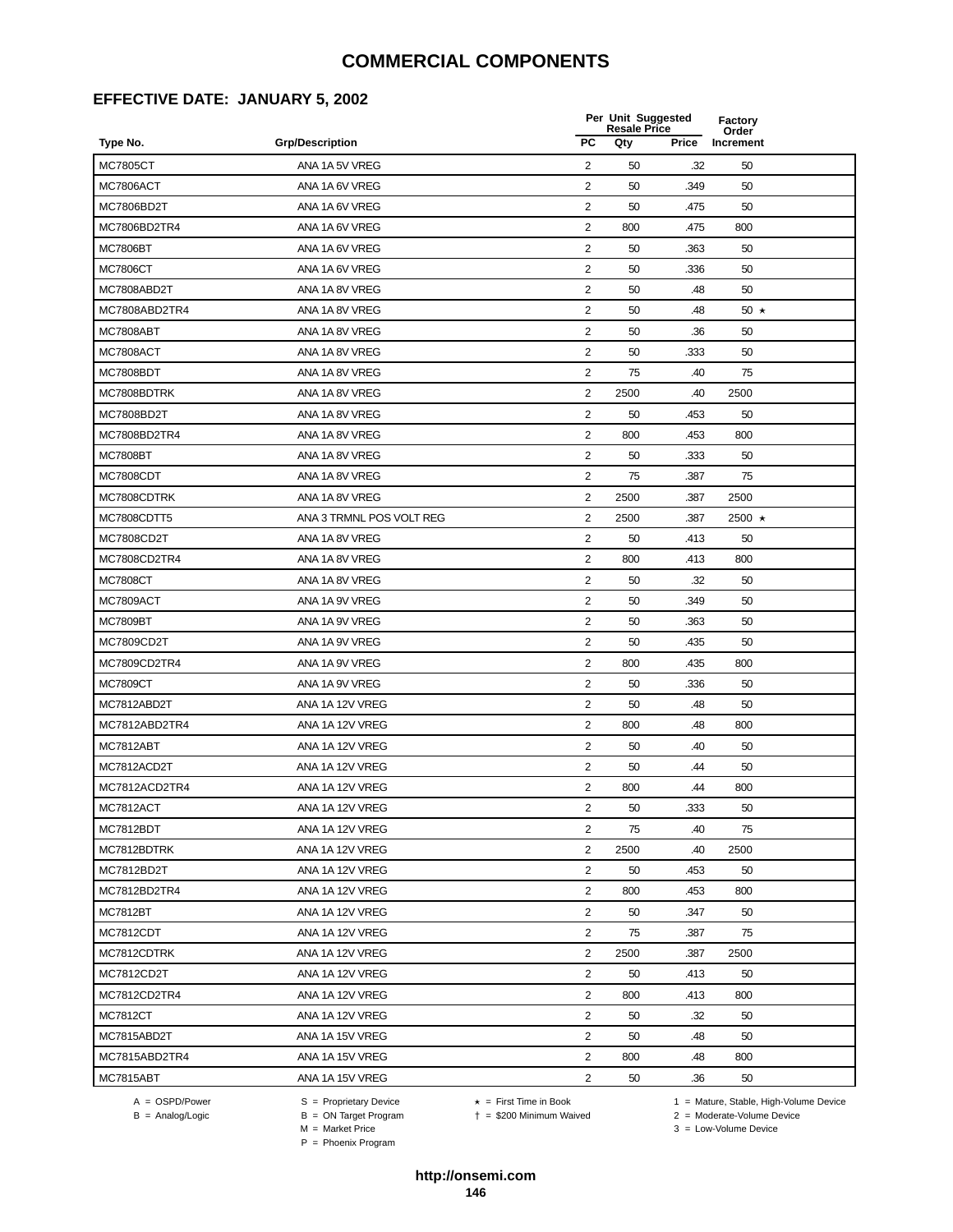#### **EFFECTIVE DATE: JANUARY 5, 2002**

| <b>PC</b><br>Qty<br>Type No.<br><b>Grp/Description</b><br><b>Price</b><br>Increment<br>MC7815ACD2T<br>ANA 1A 15V VREG<br>2<br>50<br>.44<br>50<br>2<br>MC7815ACT<br>ANA 1A 15V VREG<br>50<br>.333<br>50<br>$\overline{2}$<br>75<br>MC7815BDT<br>ANA 1A 15V VREG<br>.40<br>75<br>2<br>MC7815BDTRK<br>ANA 1A 15V VREG<br>75<br>.40<br>75<br>MC7815BD2T<br>$\overline{2}$<br>50<br>ANA 1A 15V VREG<br>.453<br>50<br>2<br>MC7815BD2TR4<br>ANA 1A 15V VREG<br>800<br>.453<br>800<br>$\overline{2}$<br>50<br><b>MC7815BT</b><br>ANA 1A 15V VREG<br>.347<br>50<br>MC7815CDT<br>$\overline{2}$<br>75<br>ANA 1A 15V VREG<br>75<br>.387<br>MC7815CDTRK<br>$\overline{c}$<br>2500<br>ANA 1A 15V VREG<br>2500<br>.387<br>MC7815CD2T<br>ANA 1A 15V VREG<br>$\overline{2}$<br>50<br>.413<br>50<br>MC7815CD2TR4<br>ANA 1A 15V VREG<br>2<br>800<br>.413<br>800<br>$\overline{2}$<br>50<br>.32<br><b>MC7815CT</b><br>ANA 1A 15V VREG<br>50<br>2<br>MC7818ACT<br>ANA 1A 18V VREG<br>50<br>.349<br>50<br>$\sqrt{2}$<br><b>MC7818BT</b><br>ANA 1A 18V VREG<br>50<br>.363<br>50<br>MC7818CD2T<br>ANA 1A 18V VREG<br>2<br>50<br>.435<br>50<br>MC7818CD2TR4<br>2<br>800<br>800<br>ANA 1A 18V VREG<br>.435<br><b>MC7818CT</b><br>2<br>ANA 1A 18V VREG<br>50<br>.336<br>50<br>2<br>MC7824ACT<br>ANA 1A 24V VREG<br>50<br>.349<br>50<br>MC7824BD2T<br>ANA 1A 24V VREG<br>$\overline{2}$<br>50<br>.475<br>50<br>2<br>MC7824BD2TR4<br>ANA 1A 24V VREG<br>800<br>.475<br>800<br>$\overline{2}$<br>50<br><b>MC7824BT</b><br>ANA 1A 24V VREG<br>.363<br>50<br>2<br>MC7824CD2T<br>ANA 1A 24V VREG<br>50<br>.435<br>50<br>$\sqrt{2}$<br><b>MC7824CT</b><br>ANA 1A 24V VREG<br>50<br>.336<br>50<br>ANA 100MA 5V NEGATIV VREG<br>2<br>98<br>MC79L05ABD<br>.24<br>98<br>2<br>2500<br>.24<br>2500<br>MC79L05ABDR2<br>ANA 100MA 5V NEGATIV VREG<br>MC79L05ABP<br>2<br>2000<br>ANA 100MA 5V NEGATIV VREG<br>2000<br>.24<br>MC79L05ABPRA<br>2<br>2000<br>ANA 100MA 5V NEGATIV VREG<br>2000<br>.24<br>MC79L05ACD<br>2<br>98<br>98<br>ANA 100MA 5V NEGATIV VREG<br>.227<br>MC79L05ACDR2<br>ANA 100MA 5V NEGATIV VREG<br>2<br>2500<br>.227<br>2500<br>2<br>MC79L05ACP<br>ANA 100MA 5V NEGATIV VREG<br>2000<br>.227<br>2000<br>$\overline{2}$<br>MC79L05ACPRA<br>ANA 100MA 5V NEGATIV VREG<br>2000<br>.227<br>2000<br>$\overline{c}$<br>MC79L05ACPRM<br>ANA 100MA 5V NEGATIV VREG<br>2000<br>227<br>2000<br>$\overline{2}$<br>MC79L05ACPRP<br>ANA 100MA 5V NEGATIV VREG<br>.227<br>2000<br>2000<br>2<br>98<br>.24<br>98<br>MC79L12ABD<br>ANA 100MA 12V NEGATI VREG<br>$\overline{2}$<br>2500<br>.24<br>2500<br>MC79L12ABDR2<br>ANA 100MA 12V NEGATI VREG<br>2<br>2000<br>2000<br>MC79L12ABP<br>ANA 100MA 12V NEGATI VREG<br>.24<br>$\overline{2}$<br>MC79L12ABPRA<br>2000<br>.24<br>2000<br>ANA 100MA 12V NEGATI VREG<br>MC79L12ACD<br>ANA 100MA 12V NEGATI VREG<br>2<br>98<br>.227<br>98<br>$\overline{2}$<br>MC79L12ACDR2<br>2500<br>.227<br>2500<br>ANA 100MA 12V NEGATI VREG<br>$\overline{2}$<br>MC79L12ACP<br>2000<br>2000<br>ANA 100MA 12V NEGATI VREG<br>.227<br>$\overline{2}$<br>.227<br>2000<br>MC79L12ACPRA<br>ANA 100MA 12V NEGATI VREG<br>2000<br>2<br>MC79L12ACPRP<br>ANA 100MA 12V NEGATI VREG<br>2000<br>.227<br>2000<br>2<br>98<br>.24<br>MC79L15ABD<br>ANA 100MA 15V NEGATI VREG<br>98<br>$\overline{2}$<br>2500<br>.24<br>2500<br>MC79L15ABDR2<br>ANA 100MA 15V NEGATI VREG<br>$\overline{2}$<br>MC79L15ABP<br>2000<br>ANA 100MA 15V NEGATI VREG<br>2000<br>.24 |  | Per Unit Suggested<br><b>Resale Price</b> |  |       |  |
|----------------------------------------------------------------------------------------------------------------------------------------------------------------------------------------------------------------------------------------------------------------------------------------------------------------------------------------------------------------------------------------------------------------------------------------------------------------------------------------------------------------------------------------------------------------------------------------------------------------------------------------------------------------------------------------------------------------------------------------------------------------------------------------------------------------------------------------------------------------------------------------------------------------------------------------------------------------------------------------------------------------------------------------------------------------------------------------------------------------------------------------------------------------------------------------------------------------------------------------------------------------------------------------------------------------------------------------------------------------------------------------------------------------------------------------------------------------------------------------------------------------------------------------------------------------------------------------------------------------------------------------------------------------------------------------------------------------------------------------------------------------------------------------------------------------------------------------------------------------------------------------------------------------------------------------------------------------------------------------------------------------------------------------------------------------------------------------------------------------------------------------------------------------------------------------------------------------------------------------------------------------------------------------------------------------------------------------------------------------------------------------------------------------------------------------------------------------------------------------------------------------------------------------------------------------------------------------------------------------------------------------------------------------------------------------------------------------------------------------------------------------------------------------------------------------------------------------------------------------------------------------------------------------------------------------------------------------------------------------------------------------------------------------------------------------------------------------------------------------------------------------------------------------------------------------------------------------------------------------------------------------------------------------------------------------------------------------------------------------------------------------------------------------------------------------|--|-------------------------------------------|--|-------|--|
|                                                                                                                                                                                                                                                                                                                                                                                                                                                                                                                                                                                                                                                                                                                                                                                                                                                                                                                                                                                                                                                                                                                                                                                                                                                                                                                                                                                                                                                                                                                                                                                                                                                                                                                                                                                                                                                                                                                                                                                                                                                                                                                                                                                                                                                                                                                                                                                                                                                                                                                                                                                                                                                                                                                                                                                                                                                                                                                                                                                                                                                                                                                                                                                                                                                                                                                                                                                                                                        |  |                                           |  | Order |  |
|                                                                                                                                                                                                                                                                                                                                                                                                                                                                                                                                                                                                                                                                                                                                                                                                                                                                                                                                                                                                                                                                                                                                                                                                                                                                                                                                                                                                                                                                                                                                                                                                                                                                                                                                                                                                                                                                                                                                                                                                                                                                                                                                                                                                                                                                                                                                                                                                                                                                                                                                                                                                                                                                                                                                                                                                                                                                                                                                                                                                                                                                                                                                                                                                                                                                                                                                                                                                                                        |  |                                           |  |       |  |
|                                                                                                                                                                                                                                                                                                                                                                                                                                                                                                                                                                                                                                                                                                                                                                                                                                                                                                                                                                                                                                                                                                                                                                                                                                                                                                                                                                                                                                                                                                                                                                                                                                                                                                                                                                                                                                                                                                                                                                                                                                                                                                                                                                                                                                                                                                                                                                                                                                                                                                                                                                                                                                                                                                                                                                                                                                                                                                                                                                                                                                                                                                                                                                                                                                                                                                                                                                                                                                        |  |                                           |  |       |  |
|                                                                                                                                                                                                                                                                                                                                                                                                                                                                                                                                                                                                                                                                                                                                                                                                                                                                                                                                                                                                                                                                                                                                                                                                                                                                                                                                                                                                                                                                                                                                                                                                                                                                                                                                                                                                                                                                                                                                                                                                                                                                                                                                                                                                                                                                                                                                                                                                                                                                                                                                                                                                                                                                                                                                                                                                                                                                                                                                                                                                                                                                                                                                                                                                                                                                                                                                                                                                                                        |  |                                           |  |       |  |
|                                                                                                                                                                                                                                                                                                                                                                                                                                                                                                                                                                                                                                                                                                                                                                                                                                                                                                                                                                                                                                                                                                                                                                                                                                                                                                                                                                                                                                                                                                                                                                                                                                                                                                                                                                                                                                                                                                                                                                                                                                                                                                                                                                                                                                                                                                                                                                                                                                                                                                                                                                                                                                                                                                                                                                                                                                                                                                                                                                                                                                                                                                                                                                                                                                                                                                                                                                                                                                        |  |                                           |  |       |  |
|                                                                                                                                                                                                                                                                                                                                                                                                                                                                                                                                                                                                                                                                                                                                                                                                                                                                                                                                                                                                                                                                                                                                                                                                                                                                                                                                                                                                                                                                                                                                                                                                                                                                                                                                                                                                                                                                                                                                                                                                                                                                                                                                                                                                                                                                                                                                                                                                                                                                                                                                                                                                                                                                                                                                                                                                                                                                                                                                                                                                                                                                                                                                                                                                                                                                                                                                                                                                                                        |  |                                           |  |       |  |
|                                                                                                                                                                                                                                                                                                                                                                                                                                                                                                                                                                                                                                                                                                                                                                                                                                                                                                                                                                                                                                                                                                                                                                                                                                                                                                                                                                                                                                                                                                                                                                                                                                                                                                                                                                                                                                                                                                                                                                                                                                                                                                                                                                                                                                                                                                                                                                                                                                                                                                                                                                                                                                                                                                                                                                                                                                                                                                                                                                                                                                                                                                                                                                                                                                                                                                                                                                                                                                        |  |                                           |  |       |  |
|                                                                                                                                                                                                                                                                                                                                                                                                                                                                                                                                                                                                                                                                                                                                                                                                                                                                                                                                                                                                                                                                                                                                                                                                                                                                                                                                                                                                                                                                                                                                                                                                                                                                                                                                                                                                                                                                                                                                                                                                                                                                                                                                                                                                                                                                                                                                                                                                                                                                                                                                                                                                                                                                                                                                                                                                                                                                                                                                                                                                                                                                                                                                                                                                                                                                                                                                                                                                                                        |  |                                           |  |       |  |
|                                                                                                                                                                                                                                                                                                                                                                                                                                                                                                                                                                                                                                                                                                                                                                                                                                                                                                                                                                                                                                                                                                                                                                                                                                                                                                                                                                                                                                                                                                                                                                                                                                                                                                                                                                                                                                                                                                                                                                                                                                                                                                                                                                                                                                                                                                                                                                                                                                                                                                                                                                                                                                                                                                                                                                                                                                                                                                                                                                                                                                                                                                                                                                                                                                                                                                                                                                                                                                        |  |                                           |  |       |  |
|                                                                                                                                                                                                                                                                                                                                                                                                                                                                                                                                                                                                                                                                                                                                                                                                                                                                                                                                                                                                                                                                                                                                                                                                                                                                                                                                                                                                                                                                                                                                                                                                                                                                                                                                                                                                                                                                                                                                                                                                                                                                                                                                                                                                                                                                                                                                                                                                                                                                                                                                                                                                                                                                                                                                                                                                                                                                                                                                                                                                                                                                                                                                                                                                                                                                                                                                                                                                                                        |  |                                           |  |       |  |
|                                                                                                                                                                                                                                                                                                                                                                                                                                                                                                                                                                                                                                                                                                                                                                                                                                                                                                                                                                                                                                                                                                                                                                                                                                                                                                                                                                                                                                                                                                                                                                                                                                                                                                                                                                                                                                                                                                                                                                                                                                                                                                                                                                                                                                                                                                                                                                                                                                                                                                                                                                                                                                                                                                                                                                                                                                                                                                                                                                                                                                                                                                                                                                                                                                                                                                                                                                                                                                        |  |                                           |  |       |  |
|                                                                                                                                                                                                                                                                                                                                                                                                                                                                                                                                                                                                                                                                                                                                                                                                                                                                                                                                                                                                                                                                                                                                                                                                                                                                                                                                                                                                                                                                                                                                                                                                                                                                                                                                                                                                                                                                                                                                                                                                                                                                                                                                                                                                                                                                                                                                                                                                                                                                                                                                                                                                                                                                                                                                                                                                                                                                                                                                                                                                                                                                                                                                                                                                                                                                                                                                                                                                                                        |  |                                           |  |       |  |
|                                                                                                                                                                                                                                                                                                                                                                                                                                                                                                                                                                                                                                                                                                                                                                                                                                                                                                                                                                                                                                                                                                                                                                                                                                                                                                                                                                                                                                                                                                                                                                                                                                                                                                                                                                                                                                                                                                                                                                                                                                                                                                                                                                                                                                                                                                                                                                                                                                                                                                                                                                                                                                                                                                                                                                                                                                                                                                                                                                                                                                                                                                                                                                                                                                                                                                                                                                                                                                        |  |                                           |  |       |  |
|                                                                                                                                                                                                                                                                                                                                                                                                                                                                                                                                                                                                                                                                                                                                                                                                                                                                                                                                                                                                                                                                                                                                                                                                                                                                                                                                                                                                                                                                                                                                                                                                                                                                                                                                                                                                                                                                                                                                                                                                                                                                                                                                                                                                                                                                                                                                                                                                                                                                                                                                                                                                                                                                                                                                                                                                                                                                                                                                                                                                                                                                                                                                                                                                                                                                                                                                                                                                                                        |  |                                           |  |       |  |
|                                                                                                                                                                                                                                                                                                                                                                                                                                                                                                                                                                                                                                                                                                                                                                                                                                                                                                                                                                                                                                                                                                                                                                                                                                                                                                                                                                                                                                                                                                                                                                                                                                                                                                                                                                                                                                                                                                                                                                                                                                                                                                                                                                                                                                                                                                                                                                                                                                                                                                                                                                                                                                                                                                                                                                                                                                                                                                                                                                                                                                                                                                                                                                                                                                                                                                                                                                                                                                        |  |                                           |  |       |  |
|                                                                                                                                                                                                                                                                                                                                                                                                                                                                                                                                                                                                                                                                                                                                                                                                                                                                                                                                                                                                                                                                                                                                                                                                                                                                                                                                                                                                                                                                                                                                                                                                                                                                                                                                                                                                                                                                                                                                                                                                                                                                                                                                                                                                                                                                                                                                                                                                                                                                                                                                                                                                                                                                                                                                                                                                                                                                                                                                                                                                                                                                                                                                                                                                                                                                                                                                                                                                                                        |  |                                           |  |       |  |
|                                                                                                                                                                                                                                                                                                                                                                                                                                                                                                                                                                                                                                                                                                                                                                                                                                                                                                                                                                                                                                                                                                                                                                                                                                                                                                                                                                                                                                                                                                                                                                                                                                                                                                                                                                                                                                                                                                                                                                                                                                                                                                                                                                                                                                                                                                                                                                                                                                                                                                                                                                                                                                                                                                                                                                                                                                                                                                                                                                                                                                                                                                                                                                                                                                                                                                                                                                                                                                        |  |                                           |  |       |  |
|                                                                                                                                                                                                                                                                                                                                                                                                                                                                                                                                                                                                                                                                                                                                                                                                                                                                                                                                                                                                                                                                                                                                                                                                                                                                                                                                                                                                                                                                                                                                                                                                                                                                                                                                                                                                                                                                                                                                                                                                                                                                                                                                                                                                                                                                                                                                                                                                                                                                                                                                                                                                                                                                                                                                                                                                                                                                                                                                                                                                                                                                                                                                                                                                                                                                                                                                                                                                                                        |  |                                           |  |       |  |
|                                                                                                                                                                                                                                                                                                                                                                                                                                                                                                                                                                                                                                                                                                                                                                                                                                                                                                                                                                                                                                                                                                                                                                                                                                                                                                                                                                                                                                                                                                                                                                                                                                                                                                                                                                                                                                                                                                                                                                                                                                                                                                                                                                                                                                                                                                                                                                                                                                                                                                                                                                                                                                                                                                                                                                                                                                                                                                                                                                                                                                                                                                                                                                                                                                                                                                                                                                                                                                        |  |                                           |  |       |  |
|                                                                                                                                                                                                                                                                                                                                                                                                                                                                                                                                                                                                                                                                                                                                                                                                                                                                                                                                                                                                                                                                                                                                                                                                                                                                                                                                                                                                                                                                                                                                                                                                                                                                                                                                                                                                                                                                                                                                                                                                                                                                                                                                                                                                                                                                                                                                                                                                                                                                                                                                                                                                                                                                                                                                                                                                                                                                                                                                                                                                                                                                                                                                                                                                                                                                                                                                                                                                                                        |  |                                           |  |       |  |
|                                                                                                                                                                                                                                                                                                                                                                                                                                                                                                                                                                                                                                                                                                                                                                                                                                                                                                                                                                                                                                                                                                                                                                                                                                                                                                                                                                                                                                                                                                                                                                                                                                                                                                                                                                                                                                                                                                                                                                                                                                                                                                                                                                                                                                                                                                                                                                                                                                                                                                                                                                                                                                                                                                                                                                                                                                                                                                                                                                                                                                                                                                                                                                                                                                                                                                                                                                                                                                        |  |                                           |  |       |  |
|                                                                                                                                                                                                                                                                                                                                                                                                                                                                                                                                                                                                                                                                                                                                                                                                                                                                                                                                                                                                                                                                                                                                                                                                                                                                                                                                                                                                                                                                                                                                                                                                                                                                                                                                                                                                                                                                                                                                                                                                                                                                                                                                                                                                                                                                                                                                                                                                                                                                                                                                                                                                                                                                                                                                                                                                                                                                                                                                                                                                                                                                                                                                                                                                                                                                                                                                                                                                                                        |  |                                           |  |       |  |
|                                                                                                                                                                                                                                                                                                                                                                                                                                                                                                                                                                                                                                                                                                                                                                                                                                                                                                                                                                                                                                                                                                                                                                                                                                                                                                                                                                                                                                                                                                                                                                                                                                                                                                                                                                                                                                                                                                                                                                                                                                                                                                                                                                                                                                                                                                                                                                                                                                                                                                                                                                                                                                                                                                                                                                                                                                                                                                                                                                                                                                                                                                                                                                                                                                                                                                                                                                                                                                        |  |                                           |  |       |  |
|                                                                                                                                                                                                                                                                                                                                                                                                                                                                                                                                                                                                                                                                                                                                                                                                                                                                                                                                                                                                                                                                                                                                                                                                                                                                                                                                                                                                                                                                                                                                                                                                                                                                                                                                                                                                                                                                                                                                                                                                                                                                                                                                                                                                                                                                                                                                                                                                                                                                                                                                                                                                                                                                                                                                                                                                                                                                                                                                                                                                                                                                                                                                                                                                                                                                                                                                                                                                                                        |  |                                           |  |       |  |
|                                                                                                                                                                                                                                                                                                                                                                                                                                                                                                                                                                                                                                                                                                                                                                                                                                                                                                                                                                                                                                                                                                                                                                                                                                                                                                                                                                                                                                                                                                                                                                                                                                                                                                                                                                                                                                                                                                                                                                                                                                                                                                                                                                                                                                                                                                                                                                                                                                                                                                                                                                                                                                                                                                                                                                                                                                                                                                                                                                                                                                                                                                                                                                                                                                                                                                                                                                                                                                        |  |                                           |  |       |  |
|                                                                                                                                                                                                                                                                                                                                                                                                                                                                                                                                                                                                                                                                                                                                                                                                                                                                                                                                                                                                                                                                                                                                                                                                                                                                                                                                                                                                                                                                                                                                                                                                                                                                                                                                                                                                                                                                                                                                                                                                                                                                                                                                                                                                                                                                                                                                                                                                                                                                                                                                                                                                                                                                                                                                                                                                                                                                                                                                                                                                                                                                                                                                                                                                                                                                                                                                                                                                                                        |  |                                           |  |       |  |
|                                                                                                                                                                                                                                                                                                                                                                                                                                                                                                                                                                                                                                                                                                                                                                                                                                                                                                                                                                                                                                                                                                                                                                                                                                                                                                                                                                                                                                                                                                                                                                                                                                                                                                                                                                                                                                                                                                                                                                                                                                                                                                                                                                                                                                                                                                                                                                                                                                                                                                                                                                                                                                                                                                                                                                                                                                                                                                                                                                                                                                                                                                                                                                                                                                                                                                                                                                                                                                        |  |                                           |  |       |  |
|                                                                                                                                                                                                                                                                                                                                                                                                                                                                                                                                                                                                                                                                                                                                                                                                                                                                                                                                                                                                                                                                                                                                                                                                                                                                                                                                                                                                                                                                                                                                                                                                                                                                                                                                                                                                                                                                                                                                                                                                                                                                                                                                                                                                                                                                                                                                                                                                                                                                                                                                                                                                                                                                                                                                                                                                                                                                                                                                                                                                                                                                                                                                                                                                                                                                                                                                                                                                                                        |  |                                           |  |       |  |
|                                                                                                                                                                                                                                                                                                                                                                                                                                                                                                                                                                                                                                                                                                                                                                                                                                                                                                                                                                                                                                                                                                                                                                                                                                                                                                                                                                                                                                                                                                                                                                                                                                                                                                                                                                                                                                                                                                                                                                                                                                                                                                                                                                                                                                                                                                                                                                                                                                                                                                                                                                                                                                                                                                                                                                                                                                                                                                                                                                                                                                                                                                                                                                                                                                                                                                                                                                                                                                        |  |                                           |  |       |  |
|                                                                                                                                                                                                                                                                                                                                                                                                                                                                                                                                                                                                                                                                                                                                                                                                                                                                                                                                                                                                                                                                                                                                                                                                                                                                                                                                                                                                                                                                                                                                                                                                                                                                                                                                                                                                                                                                                                                                                                                                                                                                                                                                                                                                                                                                                                                                                                                                                                                                                                                                                                                                                                                                                                                                                                                                                                                                                                                                                                                                                                                                                                                                                                                                                                                                                                                                                                                                                                        |  |                                           |  |       |  |
|                                                                                                                                                                                                                                                                                                                                                                                                                                                                                                                                                                                                                                                                                                                                                                                                                                                                                                                                                                                                                                                                                                                                                                                                                                                                                                                                                                                                                                                                                                                                                                                                                                                                                                                                                                                                                                                                                                                                                                                                                                                                                                                                                                                                                                                                                                                                                                                                                                                                                                                                                                                                                                                                                                                                                                                                                                                                                                                                                                                                                                                                                                                                                                                                                                                                                                                                                                                                                                        |  |                                           |  |       |  |
|                                                                                                                                                                                                                                                                                                                                                                                                                                                                                                                                                                                                                                                                                                                                                                                                                                                                                                                                                                                                                                                                                                                                                                                                                                                                                                                                                                                                                                                                                                                                                                                                                                                                                                                                                                                                                                                                                                                                                                                                                                                                                                                                                                                                                                                                                                                                                                                                                                                                                                                                                                                                                                                                                                                                                                                                                                                                                                                                                                                                                                                                                                                                                                                                                                                                                                                                                                                                                                        |  |                                           |  |       |  |
|                                                                                                                                                                                                                                                                                                                                                                                                                                                                                                                                                                                                                                                                                                                                                                                                                                                                                                                                                                                                                                                                                                                                                                                                                                                                                                                                                                                                                                                                                                                                                                                                                                                                                                                                                                                                                                                                                                                                                                                                                                                                                                                                                                                                                                                                                                                                                                                                                                                                                                                                                                                                                                                                                                                                                                                                                                                                                                                                                                                                                                                                                                                                                                                                                                                                                                                                                                                                                                        |  |                                           |  |       |  |
|                                                                                                                                                                                                                                                                                                                                                                                                                                                                                                                                                                                                                                                                                                                                                                                                                                                                                                                                                                                                                                                                                                                                                                                                                                                                                                                                                                                                                                                                                                                                                                                                                                                                                                                                                                                                                                                                                                                                                                                                                                                                                                                                                                                                                                                                                                                                                                                                                                                                                                                                                                                                                                                                                                                                                                                                                                                                                                                                                                                                                                                                                                                                                                                                                                                                                                                                                                                                                                        |  |                                           |  |       |  |
|                                                                                                                                                                                                                                                                                                                                                                                                                                                                                                                                                                                                                                                                                                                                                                                                                                                                                                                                                                                                                                                                                                                                                                                                                                                                                                                                                                                                                                                                                                                                                                                                                                                                                                                                                                                                                                                                                                                                                                                                                                                                                                                                                                                                                                                                                                                                                                                                                                                                                                                                                                                                                                                                                                                                                                                                                                                                                                                                                                                                                                                                                                                                                                                                                                                                                                                                                                                                                                        |  |                                           |  |       |  |
|                                                                                                                                                                                                                                                                                                                                                                                                                                                                                                                                                                                                                                                                                                                                                                                                                                                                                                                                                                                                                                                                                                                                                                                                                                                                                                                                                                                                                                                                                                                                                                                                                                                                                                                                                                                                                                                                                                                                                                                                                                                                                                                                                                                                                                                                                                                                                                                                                                                                                                                                                                                                                                                                                                                                                                                                                                                                                                                                                                                                                                                                                                                                                                                                                                                                                                                                                                                                                                        |  |                                           |  |       |  |
|                                                                                                                                                                                                                                                                                                                                                                                                                                                                                                                                                                                                                                                                                                                                                                                                                                                                                                                                                                                                                                                                                                                                                                                                                                                                                                                                                                                                                                                                                                                                                                                                                                                                                                                                                                                                                                                                                                                                                                                                                                                                                                                                                                                                                                                                                                                                                                                                                                                                                                                                                                                                                                                                                                                                                                                                                                                                                                                                                                                                                                                                                                                                                                                                                                                                                                                                                                                                                                        |  |                                           |  |       |  |
|                                                                                                                                                                                                                                                                                                                                                                                                                                                                                                                                                                                                                                                                                                                                                                                                                                                                                                                                                                                                                                                                                                                                                                                                                                                                                                                                                                                                                                                                                                                                                                                                                                                                                                                                                                                                                                                                                                                                                                                                                                                                                                                                                                                                                                                                                                                                                                                                                                                                                                                                                                                                                                                                                                                                                                                                                                                                                                                                                                                                                                                                                                                                                                                                                                                                                                                                                                                                                                        |  |                                           |  |       |  |
|                                                                                                                                                                                                                                                                                                                                                                                                                                                                                                                                                                                                                                                                                                                                                                                                                                                                                                                                                                                                                                                                                                                                                                                                                                                                                                                                                                                                                                                                                                                                                                                                                                                                                                                                                                                                                                                                                                                                                                                                                                                                                                                                                                                                                                                                                                                                                                                                                                                                                                                                                                                                                                                                                                                                                                                                                                                                                                                                                                                                                                                                                                                                                                                                                                                                                                                                                                                                                                        |  |                                           |  |       |  |
|                                                                                                                                                                                                                                                                                                                                                                                                                                                                                                                                                                                                                                                                                                                                                                                                                                                                                                                                                                                                                                                                                                                                                                                                                                                                                                                                                                                                                                                                                                                                                                                                                                                                                                                                                                                                                                                                                                                                                                                                                                                                                                                                                                                                                                                                                                                                                                                                                                                                                                                                                                                                                                                                                                                                                                                                                                                                                                                                                                                                                                                                                                                                                                                                                                                                                                                                                                                                                                        |  |                                           |  |       |  |
|                                                                                                                                                                                                                                                                                                                                                                                                                                                                                                                                                                                                                                                                                                                                                                                                                                                                                                                                                                                                                                                                                                                                                                                                                                                                                                                                                                                                                                                                                                                                                                                                                                                                                                                                                                                                                                                                                                                                                                                                                                                                                                                                                                                                                                                                                                                                                                                                                                                                                                                                                                                                                                                                                                                                                                                                                                                                                                                                                                                                                                                                                                                                                                                                                                                                                                                                                                                                                                        |  |                                           |  |       |  |
|                                                                                                                                                                                                                                                                                                                                                                                                                                                                                                                                                                                                                                                                                                                                                                                                                                                                                                                                                                                                                                                                                                                                                                                                                                                                                                                                                                                                                                                                                                                                                                                                                                                                                                                                                                                                                                                                                                                                                                                                                                                                                                                                                                                                                                                                                                                                                                                                                                                                                                                                                                                                                                                                                                                                                                                                                                                                                                                                                                                                                                                                                                                                                                                                                                                                                                                                                                                                                                        |  |                                           |  |       |  |
|                                                                                                                                                                                                                                                                                                                                                                                                                                                                                                                                                                                                                                                                                                                                                                                                                                                                                                                                                                                                                                                                                                                                                                                                                                                                                                                                                                                                                                                                                                                                                                                                                                                                                                                                                                                                                                                                                                                                                                                                                                                                                                                                                                                                                                                                                                                                                                                                                                                                                                                                                                                                                                                                                                                                                                                                                                                                                                                                                                                                                                                                                                                                                                                                                                                                                                                                                                                                                                        |  |                                           |  |       |  |
|                                                                                                                                                                                                                                                                                                                                                                                                                                                                                                                                                                                                                                                                                                                                                                                                                                                                                                                                                                                                                                                                                                                                                                                                                                                                                                                                                                                                                                                                                                                                                                                                                                                                                                                                                                                                                                                                                                                                                                                                                                                                                                                                                                                                                                                                                                                                                                                                                                                                                                                                                                                                                                                                                                                                                                                                                                                                                                                                                                                                                                                                                                                                                                                                                                                                                                                                                                                                                                        |  |                                           |  |       |  |
|                                                                                                                                                                                                                                                                                                                                                                                                                                                                                                                                                                                                                                                                                                                                                                                                                                                                                                                                                                                                                                                                                                                                                                                                                                                                                                                                                                                                                                                                                                                                                                                                                                                                                                                                                                                                                                                                                                                                                                                                                                                                                                                                                                                                                                                                                                                                                                                                                                                                                                                                                                                                                                                                                                                                                                                                                                                                                                                                                                                                                                                                                                                                                                                                                                                                                                                                                                                                                                        |  |                                           |  |       |  |
|                                                                                                                                                                                                                                                                                                                                                                                                                                                                                                                                                                                                                                                                                                                                                                                                                                                                                                                                                                                                                                                                                                                                                                                                                                                                                                                                                                                                                                                                                                                                                                                                                                                                                                                                                                                                                                                                                                                                                                                                                                                                                                                                                                                                                                                                                                                                                                                                                                                                                                                                                                                                                                                                                                                                                                                                                                                                                                                                                                                                                                                                                                                                                                                                                                                                                                                                                                                                                                        |  |                                           |  |       |  |

 $B = \text{Analog/Logic}$ <br>B = ON Target Program<br> $M = \text{Market Price}$ 

= \$200 Minimum Waived 2 = Moderate-Volume Device

A = OSPD/Power S = Proprietary Device  $\star$  = First Time in Book 1 = Mature, Stable, High-Volume Device

 $3 =$  Low-Volume Device

P = Phoenix Program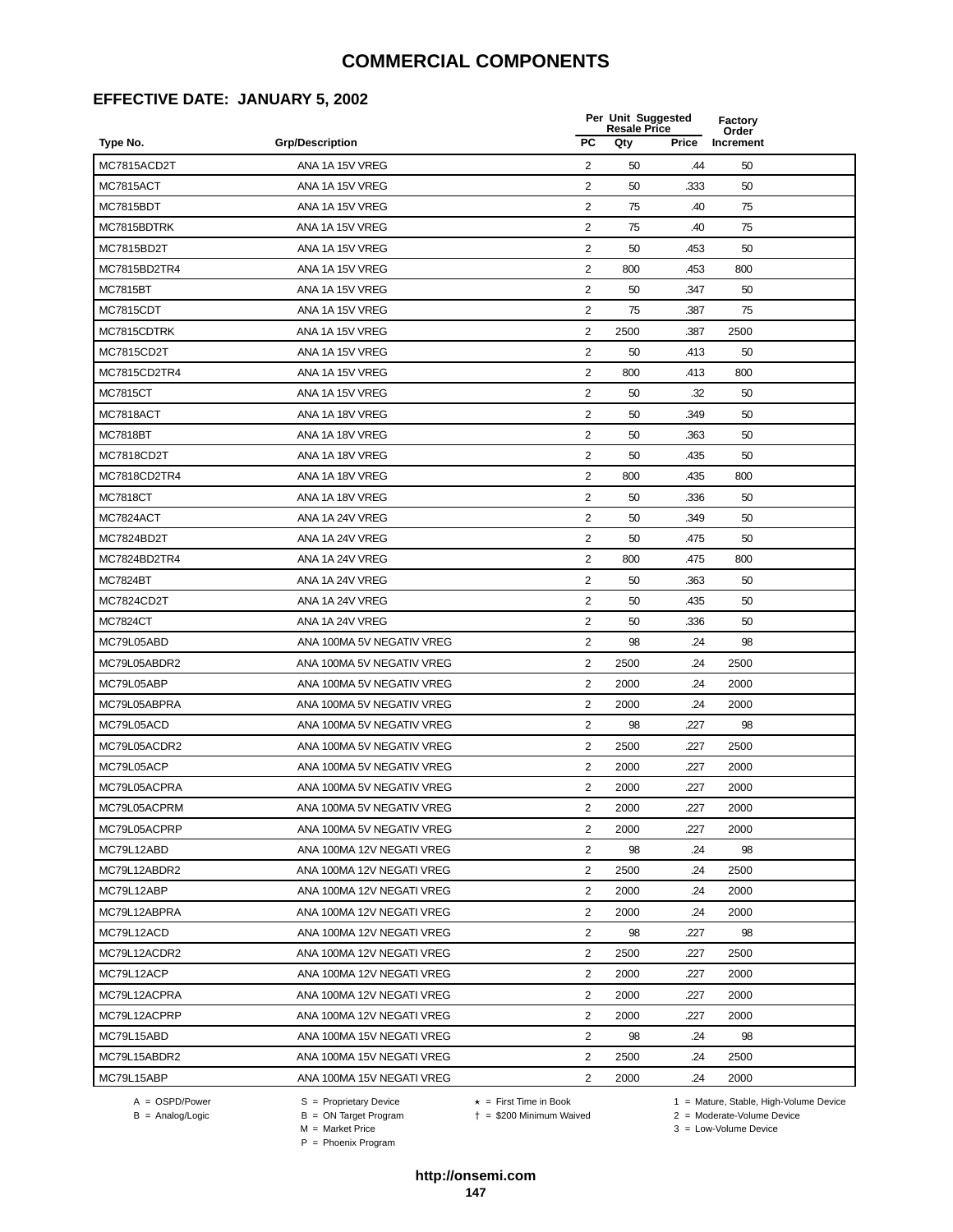## **EFFECTIVE DATE: JANUARY 5, 2002**

|               |                           | Per Unit Suggested<br><b>Resale Price</b> |      |       | <b>Factory</b><br>Order |  |
|---------------|---------------------------|-------------------------------------------|------|-------|-------------------------|--|
| Type No.      | <b>Grp/Description</b>    | <b>PC</b>                                 | Qty  | Price | Increment               |  |
| MC79L15ABPRP  | ANA 100MA 15V NEGATI VREG | 2                                         | 2000 | .227  | 2000                    |  |
| MC79L15ACD    | ANA 100MA 15V NEGATI VREG | 2                                         | 98   | .227  | 98                      |  |
| MC79L15ACDR2  | ANA 100MA 15V NEGATI VREG | 2                                         | 2500 | .227  | 2500                    |  |
| MC79L15ACP    | ANA 100MA 15V NEGATI VREG | $\overline{2}$                            | 2000 | .227  | 2000                    |  |
| MC79L15ACPRA  | ANA 100MA 15V NEGATI VREG | $\overline{2}$                            | 2000 | .227  | 2000                    |  |
| MC79L15ACPRE  | ANA 100MA 15V NEGATI VREG | 2                                         | 2000 | .227  | 2000                    |  |
| MC79L15ACPRP  | ANA 100MA 15V NEGATI VREG | 2                                         | 2000 | .227  | 2000                    |  |
| MC79L18ABPRP  | ANA 100MA 18V NEGATI VREG | 2                                         | 2000 | .227  | 2000                    |  |
| MC79L18ACP    | ANA 100MA 18V NEGATI VREG | 2                                         | 2000 | .239  | 2000                    |  |
| MC79L24ABP    | ANA 100MA 24V NEGATI VREG | $\overline{2}$                            | 2000 | .239  | 2000                    |  |
| MC79L24ACP    | ANA 100MA 24V NEGATI VREG | 2                                         | 2000 | .239  | 2000                    |  |
| MC79L24ACPRM  | ANA 100MA 24V NEGATI VREG | $\overline{2}$                            | 2000 | .239  | 2000                    |  |
| MC79L24ACPRP  | ANA 100MA 24V NEGATI VREG | $\overline{2}$                            | 2000 | .239  | 2000                    |  |
| MC79M05BDT    | ANA 500MA 5V NEGATIV VREG | 2                                         | 75   | .493  | 75                      |  |
| MC79M05BDTRK  | ANA 500MA 5V NEGATIV VREG | $\overline{2}$                            | 2500 | .493  | 2500                    |  |
| MC79M05BT     | ANA 500MA 5V NEGATIV VREG | $\overline{2}$                            | 50   | .44   | 50                      |  |
| MC79M05CDT    | ANA 500MA 5V NEGATIV VREG | 2                                         | 75   | .453  | 75                      |  |
| MC79M05CDTRK  | ANA 500MA 5V NEGATIV VREG | 2                                         | 2500 | .453  | 2500                    |  |
| MC79M05CT     | ANA 500MA 5V NEGATIV VREG | 2                                         | 50   | .40   | 50                      |  |
| MC79M08BDT    | ANA 500MA 8V NEGATIV VREG | 2                                         | 75   | .493  | 75                      |  |
| MC79M08BT     | ANA 500MA 8V NEGATIV VREG | $\overline{2}$                            | 50   | .44   | 50                      |  |
| MC79M08CDT    | ANA 500MA 8V NEGATIV VREG | 2                                         | 75   | .453  | 75                      |  |
| MC79M08CDTRK  | ANA 500MA 8V NEGATIV VREG | $\overline{2}$                            | 2500 | .453  | 2500                    |  |
| MC79M08CT     | ANA 500MA 8V NEGATIV VREG | 2                                         | 50   | .40   | 50                      |  |
| MC79M12BDT    | ANA 500MA 12V NEGATI VREG | $\overline{2}$                            | 75   | .493  | 75                      |  |
| MC79M12BDTRK  | ANA 500MA 12V NEGATI VREG | 2                                         | 2500 | .493  | 2500                    |  |
| MC79M12BT     | ANA 500MA 12V NEGATI VREG | 2                                         | 50   | .44   | 50                      |  |
| MC79M12CDT    | ANA 500MA 12V NEGATI VREG | $\overline{2}$                            | 75   | .453  | 75                      |  |
| MC79M12CDTRK  | ANA 500MA 12V NEGATI VREG | $\overline{2}$                            | 2500 | .453  | 2500                    |  |
| MC79M12CT     | ANA 500MA 12V NEGATI VREG | 2                                         | 50   | .40   | 50                      |  |
| MC79M15BDT    | ANA 500MA 15V NEGATI VREG | $\overline{2}$                            | 75   | .493  | 75                      |  |
| MC79M15BDTRK  | ANA 500MA 15V NEGATI VREG | $\overline{c}$                            | 2500 | 493   | 2500                    |  |
| MC79M15BT     | ANA 500MA 15V NEGATI VREG | 2                                         | 50   | .44   | 50                      |  |
| MC79M15CDT    | ANA 500MA 15V NEGATI VREG | 2                                         | 75   | .453  | 75                      |  |
| MC79M15CDTRK  | ANA 500MA 15V NEGATI VREG | $\overline{2}$                            | 2500 | .453  | 2500                    |  |
| MC79M15CT     | ANA 500MA 15V NEGATI VREG | $\overline{2}$                            | 50   | .40   | 50                      |  |
| MC7905.2CT    | ANA 1A 5.2V NEGATIVE VREG | $\overline{2}$                            | 50   | .351  | 50                      |  |
| MC7905ACD2T   | ANA 1A 5V NEGATIVE VREG   | $\overline{2}$                            | 50   | .453  | 50                      |  |
| MC7905ACD2TR4 | ANA 1A 5V NEGATIVE VREG   | $\overline{2}$                            | 800  | .453  | 800                     |  |
| MC7905ACT     | ANA 1A 5V NEGATIVE VREG   | 2                                         | 50   | .347  | 50                      |  |
| MC7905BD2T    | ANA 1A 5V NEGATIVE VREG   | 2                                         | 50   | .467  | 50                      |  |
| MC7905BD2TR4  | ANA 1A 5V NEGATIVE VREG   | 2                                         | 800  | .467  | 800                     |  |
| MC7905BT      | ANA 1A 5V NEGATIVE VREG   | 2                                         | 50   | .36   | 50                      |  |
| MC7905CD2T    | ANA 1A 5V NEGATIVE VREG   | 2                                         | 50   | .427  | 50                      |  |
| MC7905CD2TR4  | ANA 1A 5V NEGATIVE VREG   | $\overline{2}$                            | 800  | .427  | 800                     |  |

 $B = \text{Analog/Logic}$ <br>B = ON Target Program<br> $M = \text{Market Price}$ 

= \$200 Minimum Waived 2 = Moderate-Volume Device

A = OSPD/Power S = Proprietary Device  $\star$  = First Time in Book 1 = Mature, Stable, High-Volume Device

P = Phoenix Program

 $3 =$  Low-Volume Device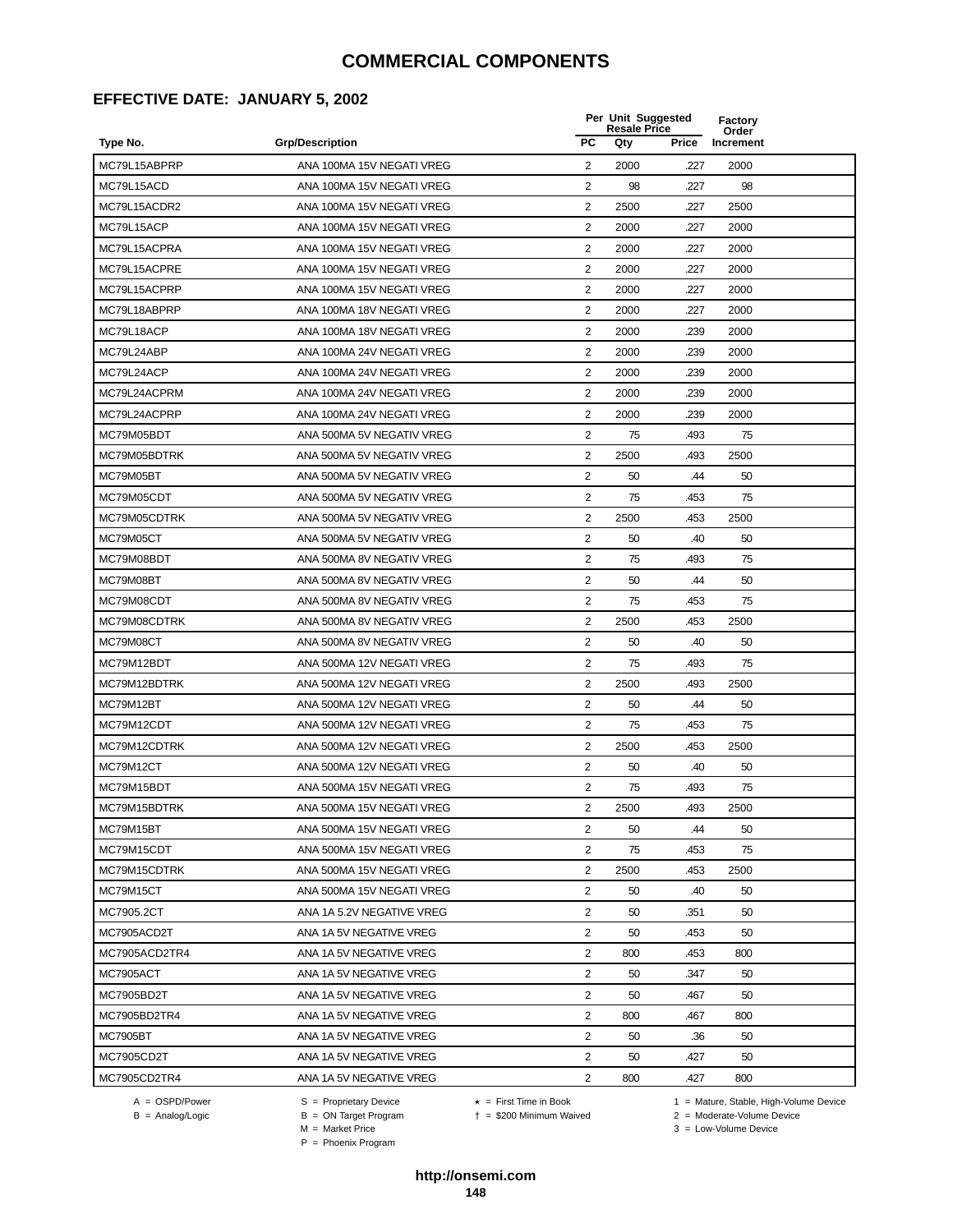#### **EFFECTIVE DATE: JANUARY 5, 2002**

|                 |                          |                | Per Unit Suggested<br><b>Resale Price</b> |       |                    |   |
|-----------------|--------------------------|----------------|-------------------------------------------|-------|--------------------|---|
| Type No.        | <b>Grp/Description</b>   | <b>PC</b>      | Qty                                       | Price | Order<br>Increment |   |
| <b>MC7905CT</b> | ANA 1A 5V NEGATIVE VREG  | 2              | 50                                        | .333  | 50                 |   |
| MC7906CD2T      | ANA 1A 6V NEGATIVE VREG  | 2              | 50                                        | .448  | 50                 |   |
| <b>MC7906CT</b> | ANA 1A 6V NEGATIVE VREG  | $\overline{2}$ | 50                                        | .351  | 50                 |   |
| MC7908ACT       | ANA 1A 8V NEGATIVE VREG  | 2              | 50                                        | .347  | 50                 |   |
| MC7908CD2T      | ANA 1A 8V VREG           | $\sqrt{2}$     | 50                                        | .427  | 50                 |   |
| MC7908CD2TR4    | ANA 1A 8V VREG           | 2              | 800                                       | .427  | 800                |   |
| <b>MC7908CT</b> | ANA 1A 8V VREG           | $\overline{2}$ | 50                                        | .333  | 50                 |   |
| MC7912ACD2T     | ANA 1A 12V VREG          | 2              | 50                                        | .453  | 50                 |   |
| MC7912ACD2TR4   | ANA 1A 12V VREG          | 2              | 800                                       | .453  | 800                |   |
| MC7912ACT       | ANA 1A 12V NEGATIVE VREG | 2              | 50                                        | .347  | 50                 |   |
| <b>MC7912BT</b> | ANA 1A 12V NEGATIVE VREG | 2              | 50                                        | .36   | 50                 |   |
| MC7912CD2T      | ANA 1A 12V NEGATIVE VREG | $\overline{2}$ | 50                                        | .427  | 50                 |   |
| MC7912CD2TR4    | ANA 1A 12V NEGATIVE VREG | 2              | 800                                       | .427  | 800                |   |
| <b>MC7912CT</b> | ANA 1A 12V NEGATIVE VREG | $\sqrt{2}$     | 50                                        | .333  | 50                 |   |
| MC7915ACD2T     | ANA 1A 15V NEGATIVE VREG | 2              | 50                                        | .453  | 50                 |   |
| MC7915ACT       | ANA 1A 15V NEGATIVE VREG | 2              | 50                                        | .347  | 50                 |   |
| MC7915BD2T      | ANA 1A 15V NEGATIVE VREG | 2              | 50                                        | .467  | 50                 |   |
| <b>MC7915BT</b> | ANA 1A 15V NEGATIVE VREG | $\overline{2}$ | 50                                        | .36   | 50                 |   |
| MC7915CD2T      | ANA 1A 15V NEGATIVE VREG | 2              | 50                                        | .427  | 50                 |   |
| MC7915CD2TR4    | ANA 1A 15V NEGATIVE VREG | 2              | 800                                       | .427  | 800                |   |
| <b>MC7915CT</b> | ANA 1A 15V NEGATIVE VREG | 2              | 50                                        | .333  | 50                 |   |
| <b>MC7918CT</b> | ANA 1A 18V NEGATIVE VREG | 2              | 50                                        | .351  | 50                 |   |
| <b>MC7924BT</b> | ANA 1A 24V NEGATIVE VREG | $\sqrt{2}$     | 50                                        | .377  | 50                 |   |
| MC7924CD2T      | ANA 1A 24V NEGATIVE VREG | 2              | 50                                        | .448  | 50                 |   |
| <b>MC7924CT</b> | ANA 1A 24V NEGATIVE VREG | 2              | 50                                        | .351  | 50                 |   |
| MDC3105LT1      | ANA RELAY SOLENOID DRVR  | $\mathbf{1}$   | 3000                                      | .16   | 3000               | S |
| MDC5001T1       | ANA LO VOLT BIAS W/EN    | 1              | 3000                                      | .20   | 3000               | S |
| MDC5100R2       | ANA SMALL BLOCK IC       | 1              | 4000                                      | .427  | 4000               | S |
| MDC5101R2       | ANA ANT SWITCH CONTROL   | 1              | 4000                                      | .46   | 4000               | S |
| MGB15N35CLT4    | IGBT D2PAK 350V CL TR    | $\overline{2}$ | 800                                       | 1.87  | 800                |   |
| MGB15N40CLT4    | IGBT D2PAK 400V CL TR    | $\overline{2}$ | 800                                       | 1.73  | 800                |   |
| MGB19N35CLT4    | IGBT D2PAK 350V CL TR    | 2              | 800                                       | 1.87  | 800                |   |
| MGP15N35CL      | IGBT T0220 350V CL       | 2              | 50                                        | 2.07  | 50                 |   |
| MGP15N40CL      | IGBT T0220 400V CL       | 2              | 50                                        | 1.93  | 50                 |   |
| MGP19N35CL      | IGBT T0220 350V CL       | 2              | 50                                        | 2.07  | 50                 |   |
| MGSF1N02ELT1    | NFET SOT23 20V 0.085R TR | $\overline{2}$ | 3000                                      | .24   | 3000               |   |
| MGSF1N02ELT3    | NFET SOT23 20V 0.085R TR | 2              | 10000                                     | .24   | 10000              |   |
| MGSF1N02LT1     | NFET SOT23 20V 0.09R TR  | 2              | 3000                                      | .24   | 3000               |   |
| MGSF1N02LT3     | NFET SOT23 20V 0.09R TR  | $\overline{2}$ | 10000                                     | .24   | 10000              |   |
| MGSF1N03LT1     | NFET SOT23 30V 0.10R TR  | 2              | 3000                                      | .36   | 3000               |   |
| MGSF1N03LT3     | NFET SOT23 30V 0.10R TR  | $\overline{2}$ | 10000                                     | .36   | 10000              |   |
| MGSF1P02ELT1    | PFET SOT23 20V 0.26R TR  | 2              | 3000                                      | .387  | 3000               |   |
| MGSF1P02ELT3    | PFET SOT23 20V 0.26R TR  | $\overline{2}$ | 10000                                     | .387  | 10000              |   |
| MGSF1P02LT1     | PFET SOT23 20V 0.35R TR  | 2              | 3000                                      | .36   | 3000               |   |
| MGSF1P02LT3     | PFET SOT23 20V 0.35R TR  | $\overline{c}$ | 10000                                     | .36   | 10000              |   |
|                 |                          |                |                                           |       |                    |   |

 $B = \text{Analog/Logic}$ <br>B = ON Target Program<br> $M = \text{Market Price}$ 

A = OSPD/Power S = Proprietary Device  $\star$  = First Time in Book 1 = Mature, Stable, High-Volume Device

 = \$200 Minimum Waived 2 = Moderate-Volume Device  $3 =$  Low-Volume Device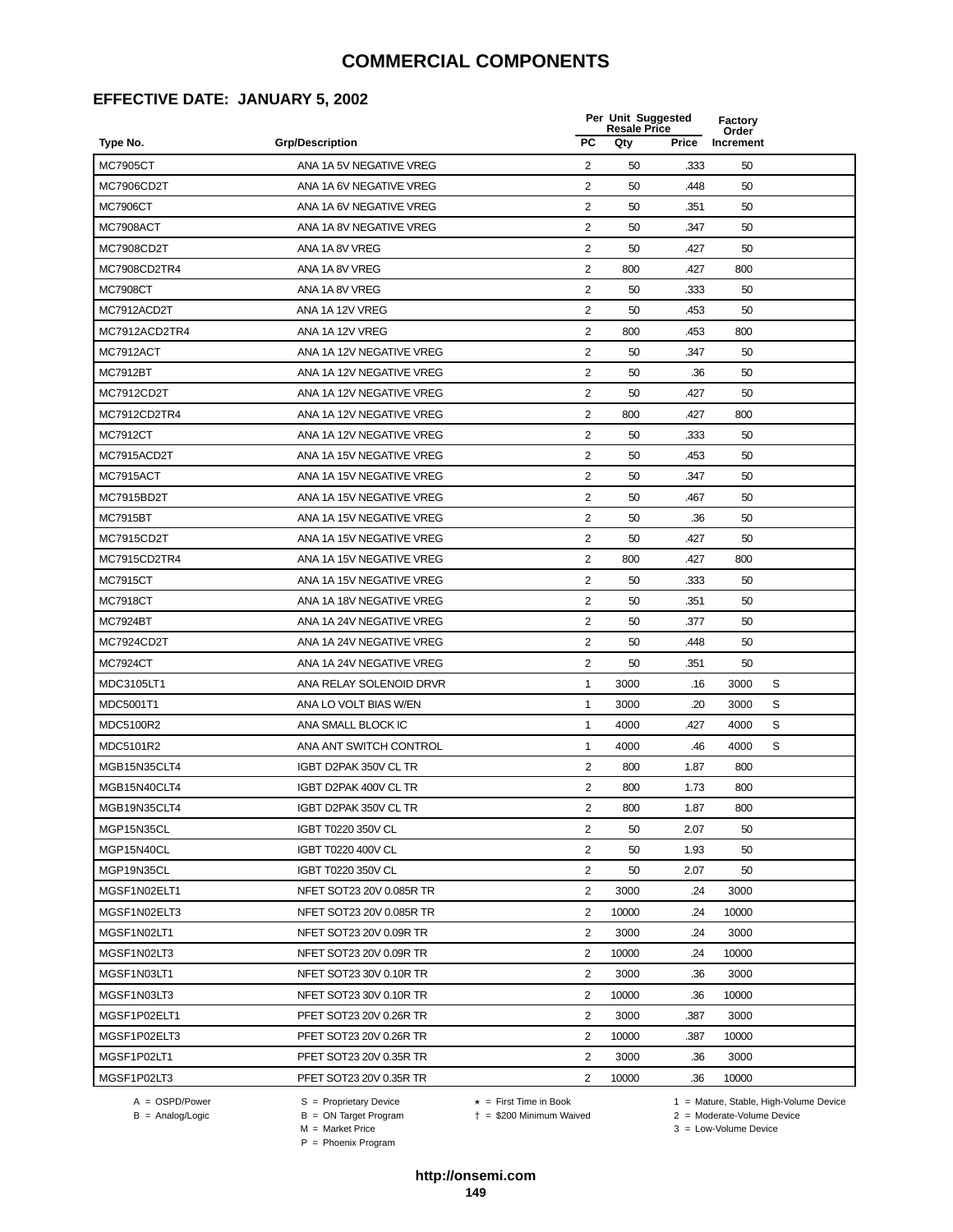#### **EFFECTIVE DATE: JANUARY 5, 2002**

|                 |                           |                         | Per Unit Suggested<br><b>Resale Price</b> |       |                    |   |
|-----------------|---------------------------|-------------------------|-------------------------------------------|-------|--------------------|---|
| Type No.        | <b>Grp/Description</b>    | <b>PC</b>               | Qty                                       | Price | Order<br>Increment |   |
| MGSF2P02HDT1    | PFET SOT23 20V 0.175R TR  | 2                       | 3000                                      | .40   | 3000               |   |
| MGSF2P02HDT3    | PFET SOT23 20V 0.175R TR  | 2                       | 10000                                     | .40   | 10000              |   |
| MGSF3441VT1     | PFET TSOP6S 20V 0.135R TR | 2                       | 3000                                      | .413  | 3000 $\star$       |   |
| MJB18004D2T4    | BIP D2PAK NPN 5A 450V TR  | $\overline{2}$          | 800                                       | .733  | 800                |   |
| MJB42C          | BIP D2PAK PNP 6A 100V     | $\overline{c}$          | 50                                        | .80   | 50                 |   |
| MJB42CT4        | BIP D2PAK PNP 6A 100V TR  | $\overline{2}$          | 800                                       | .80   | 800                |   |
| MJB44H11        | BIP D2PAK NPN 8A 80V      | $\overline{2}$          | 50                                        | .507  | 50                 |   |
| MJB44H11T4      | BIP D2PAK NPN 8A 80V TR   | $\overline{2}$          | 800                                       | .507  | 800                |   |
| MJB45H11        | BIP D2PAK PNP 8A 80V      | 2                       | 50                                        | .507  | 50                 |   |
| MJB45H11T4      | BIP D2PAK PNP 8A 80V TR   | 2                       | 50                                        | .507  | 50                 |   |
| <b>MJD112</b>   | BIP DPAK NPN 2A 100V      | 2                       | 75                                        | .32   | 75                 |   |
| MJD112-001      | BIP DPAK NPN 2A 100V SL   | 2                       | 75                                        | .32   | 75                 |   |
| MJD112RL        | BIP DPAK NPN 2A 100V TR   | $\overline{c}$          | 1800                                      | .533  | 1800               |   |
| MJD112T4        | BIP DPAK NPN 2A 100V TR   | $\overline{\mathbf{c}}$ | 2500                                      | .32   | 2500               |   |
| <b>MJD117</b>   | BIP DPAK PNP 2A 100V      | $\overline{2}$          | 75                                        | .347  | 75                 |   |
| MJD117-001      | BIP DPAK PNP 2A 100V SL   | 2                       | 75                                        | .347  | 75                 |   |
| <b>MJD117T4</b> | BIP DPAK PNP 2A 100V TR   | $\overline{2}$          | 2500                                      | .347  | 2500               |   |
| <b>MJD122</b>   | BIP DPAK NPN 8A 100V      | $\overline{2}$          | 75                                        | .32   | 75                 |   |
| MJD122T4        | BIP DPAK NPN 8A 100V TR   | 2                       | 2500                                      | .32   | 2500               |   |
| <b>MJD127</b>   | BIP DPAK PNP 8A 100V      | 2                       | 75                                        | .48   | 75                 |   |
| <b>MJD127T4</b> | BIP DPAK PNP 8A 100V TR   | 2                       | 2500                                      | .48   | 2500               |   |
| <b>MJD128T4</b> | BIP DPAK PNP 8A 120V TR   | 2                       | 2500                                      | .48   | 2500               |   |
| MJD148T4        | BIP DPAK PNP 2A 45V       | $\overline{c}$          | 2500                                      | .533  | 2500               |   |
| MJD18002D2T4    | BIP DPAK NPN 2A 450V TR   | $\overline{c}$          | 2500                                      | .48   | 2500               |   |
| <b>MJD200</b>   | BIP DPAK NPN 5A 25V       | $\overline{2}$          | 75                                        | .373  | 75                 |   |
| MJD200-001      | BIP DPAK NPN 5A 25V SL    | 2                       | 75                                        | .373  | 75                 |   |
| MJD200RL        | BIP DPAK NPN 5A 25V TR    | $\overline{2}$          | 1800                                      | .533  | 1800               |   |
| MJD200T4        | BIP DPAK NPN 5A 25V TR    | 2                       | 2500                                      | .373  | 2500               |   |
| <b>MJD210</b>   | BIP DPAK PNP 5A 25V       | 2                       | 75                                        | .373  | 75                 |   |
| MJD210RL        | BIP DPAK PNP 5A 25V TR    | 2                       | 1800                                      | .533  | 1800               |   |
| MJD210T4        | BIP DPAK PNP 5A 25V TR    | 2                       | 2500                                      | .373  | 2500               |   |
| <b>MJD243</b>   | BIP DPAK NPN 4A 100V      | 2                       | 75                                        | .373  | 75                 |   |
| MJD243-001      | BIP DPAK NPN 4A 100V SL   | 2                       | 75                                        | .373  | 75                 |   |
| MJD243T4        | BIP DPAK NPN 4A 100V TR   | $\overline{2}$          | 2500                                      | .373  | 2500               |   |
| MJD253          | BIP DPAK PNP 4A 100V      | $\overline{2}$          | 75                                        | .373  | 75                 | S |
| MJD253-001      | BIP DPAK PNP 4A 100V SL   | $\overline{2}$          | 75                                        | .373  | 75                 | S |
| MJD253T4        | BIP DPAK PNP 4A 100V TR   | $\overline{c}$          | 2500                                      | .373  | 2500               | S |
| MJD2955         | BIP DPAK PNP 10A 60V      | 2                       | 75                                        | .40   | 75                 |   |
| MJD2955-001     | BIP DPAK PNP 10A 60V SL   | $\overline{2}$          | 75                                        | .40   | 75                 |   |
| MJD2955T4       | BIP DPAK PNP 10A 60V TR   | $\overline{c}$          | 2500                                      | .40   | 2500               |   |
| MJD3055         | BIP DPAK NPN 10A 60V      | $\overline{c}$          | 75                                        | .40   | 75                 |   |
| MJD3055T4       | BIP DPAK NPN 10A 60V TR   | 2                       | 2500                                      | .40   | 2500               |   |
| MJD31C          | BIP DPAK NPN 3A 100V      | $\overline{2}$          | 75                                        | .40   | 75                 |   |
| MJD31CRL        | BIP DPAK NPN 3A 100V TR   | $\overline{2}$          | 1800                                      | .40   | 1800               |   |
| MJD31CT4        | BIP DPAK NPN 3A 100V TR   | 2                       | 2500                                      | .40   | 2500               |   |
|                 |                           |                         |                                           |       |                    |   |

 $B = \text{Analog/Logic}$ <br>B = ON Target Program<br> $M = \text{Market Price}$ 

= \$200 Minimum Waived 2 = Moderate-Volume Device

A = OSPD/Power S = Proprietary Device  $\star$  = First Time in Book 1 = Mature, Stable, High-Volume Device

 $3 =$  Low-Volume Device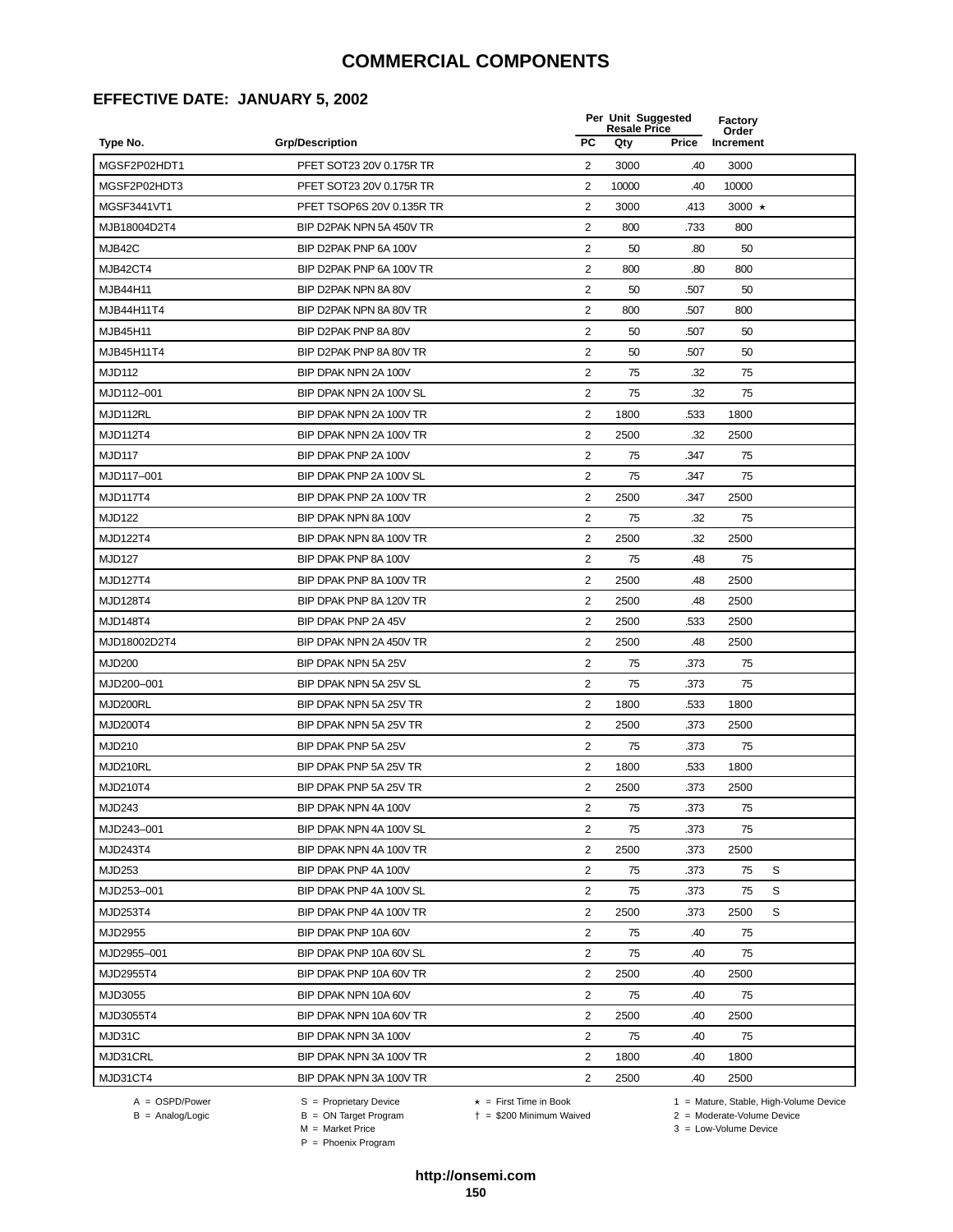## **EFFECTIVE DATE: JANUARY 5, 2002**

|                |                           |                         | Per Unit Suggested<br><b>Resale Price</b> |       |                    |  |
|----------------|---------------------------|-------------------------|-------------------------------------------|-------|--------------------|--|
| Type No.       | <b>Grp/Description</b>    | <b>PC</b>               | Qty                                       | Price | Order<br>Increment |  |
| MJD31C1        | BIP DPAK NPN 3A 100V SL   | 2                       | 75                                        | .40   | 75                 |  |
| MJD31T4        | BIP DPAK NPN 3A 40V TR    | 2                       | 2500                                      | .40   | 2500               |  |
| MJD32C         | BIP DPAK PNP 3A 100V      | 2                       | 75                                        | .40   | 75                 |  |
| MJD32CRL       | BIP DPAK PNP 3A 100V TR   | 2                       | 1800                                      | .40   | 1800               |  |
| MJD32CT4       | BIP DPAK PNP 3A 100V TR   | $\overline{\mathbf{c}}$ | 2500                                      | .40   | 2500               |  |
| MJD32C1        | BIP DPAK PNP 3A 100V SL   | 2                       | 75                                        | .40   | 75                 |  |
| MJD32RL        | BIP DPAK PNP 3A 40V TR    | $\overline{2}$          | 1800                                      | .40   | 1800               |  |
| MJD32T4        | BIP DPAK PNP 3A 40V TR    | $\overline{2}$          | 2500                                      | .40   | 2500               |  |
| <b>MJD340</b>  | BIP DPAK NPN 0.5A 300V    | $\overline{c}$          | 75                                        | .293  | 75                 |  |
| MJD340RL       | BIP DPAK NPN 0.5A 300V TR | 2                       | 1800                                      | .32   | 1800               |  |
| MJD340T4       | BIP DPAK NPN 0.5A 300V TR | $\overline{2}$          | 2500                                      | .293  | 2500               |  |
| <b>MJD350</b>  | BIP DPAK PNP 0.5A 300V    | 2                       | 75                                        | .373  | 75                 |  |
| MJD350T4       | BIP DPAK PNP 0.5A 300V TR | 2                       | 2500                                      | .373  | 2500               |  |
| MJD41CRL       | BIP DPAK NPN 6A 100V TR   | $\overline{2}$          | 1800                                      | .373  | 1800               |  |
| MJD41CT4       | BIP DPAK NPN 6A 100V TR   | 2                       | 2500                                      | .347  | 2500               |  |
| <b>MJD41C1</b> | BIP DPAK NPN 6A 100V SL   | $\overline{2}$          | 75                                        | .347  | 75                 |  |
| MJD42C         | BIP DPAK PNP 6A 100V      | 2                       | 75                                        | .347  | 75                 |  |
| MJD42CRL       | BIP DPAK PNP 6A 100V TR   | $\overline{2}$          | 1800                                      | .373  | 1800               |  |
| MJD42CT4       | BIP DPAK PNP 6A 100V TR   | $\overline{2}$          | 2500                                      | .347  | 2500               |  |
| MJD42C1        | BIP DPAK PNP 6A 100V SL   | $\overline{2}$          | 75                                        | .347  | 75                 |  |
| MJD44E3T4      | BIP DPAK NPN 10A 80V TR   | $\overline{2}$          | 2500                                      | .453  | 2500               |  |
| MJD44H11       | BIP DPAK NPN 8A 80V       | $\overline{2}$          | 75                                        | .453  | 75                 |  |
| MJD44H11-001   | BIP DPAK NPN 8A 80V SL    | $\sqrt{2}$              | 75                                        | .453  | 75                 |  |
| MJD44H11RL     | BIP DPAK NPN 8A 80V TR    | $\overline{2}$          | 1800                                      | .612  | 1800               |  |
| MJD44H11T4     | BIP DPAK NPN 8A 80V TR    | $\overline{2}$          | 2500                                      | .453  | 2500               |  |
| MJD44H11T5     | BIP DPAK NPN 8A 80V TR    | $\overline{2}$          | 2500                                      | .453  | 2500               |  |
| MJD45H11       | BIP DPAK PNP 8A 80V       | $\overline{c}$          | 75                                        | .453  | 75                 |  |
| MJD45H11-001   | BIP DPAK PNP 8A 80V SL    | $\overline{2}$          | 75                                        | .453  | 75                 |  |
| MJD45H11RL     | BIP DPAK PNP 8A 80V TR    | 2                       | 1800                                      | .476  | 1800               |  |
| MJD45H11T4     | BIP DPAK PNP 8A 80V TR    | $\overline{2}$          | 2500                                      | .453  | 2500               |  |
| MJD47          | BIP DPAK NPN 1A 250V      | $\overline{2}$          | 75                                        | .48   | 75                 |  |
| MJD47T4        | BIP DPAK NPN 1A 250V TR   | 2                       | 2500                                      | .48   | 2500               |  |
| MJD50          | BIP DPAK NPN 1A 400V      | 2                       | 75                                        | .467  | 75                 |  |
| MJD50-001      | BIP DPAK NPN 1A 400V SL   | $\overline{2}$          | 75                                        | .467  | 75                 |  |
| MJD50T4        | BIP DPAK NPN 1A 400V TR   | $\overline{2}$          | 2500                                      | .467  | 2500               |  |
| MJD5731T4      | BIP DPAK PNP 1A 350V TR   | 2                       | 2500                                      | .557  | 2500               |  |
| MJD6039T4      | BIP DPAK NPN 2A 80V TR    | $\overline{2}$          | 2500                                      | .533  | 2500               |  |
| MJE13003       | BIP C77 NPN 2A 400V       | 2                       | 500                                       | .333  | 500                |  |
| MJE13005       | BIP T0220 NPN 4A 400V     | $\overline{2}$          | 50                                        | .413  | 50                 |  |
| MJE13007       | BIP T0220 NPN 8A 400V     | $\overline{2}$          | 50                                        | .56   | 50                 |  |
| MJE13009       | BIP T0220 NPN 12A 400V    | 2                       | 50                                        | .80   | 50                 |  |
| MJE15028       | BIP T0220 NPN 8A 120V     | $\overline{2}$          | 50                                        | .64   | 50                 |  |
| MJE15029       | BIP T0220 PNP 8A 120V     | $\overline{2}$          | 50                                        | .72   | 50                 |  |
| MJE15030       | BIP T0220 NPN 8A 150V     | $\overline{2}$          | 50                                        | .587  | 50                 |  |
| MJE15031       | BIP T0220 PNP 8A 150V     | $\overline{c}$          | 50                                        | .64   | 50                 |  |

 $B = \text{Analog/Logic}$ <br>B = ON Target Program<br> $M = \text{Market Price}$ 

= \$200 Minimum Waived 2 = Moderate-Volume Device

A = OSPD/Power S = Proprietary Device  $\star$  = First Time in Book 1 = Mature, Stable, High-Volume Device

 $3 =$  Low-Volume Device

P = Phoenix Program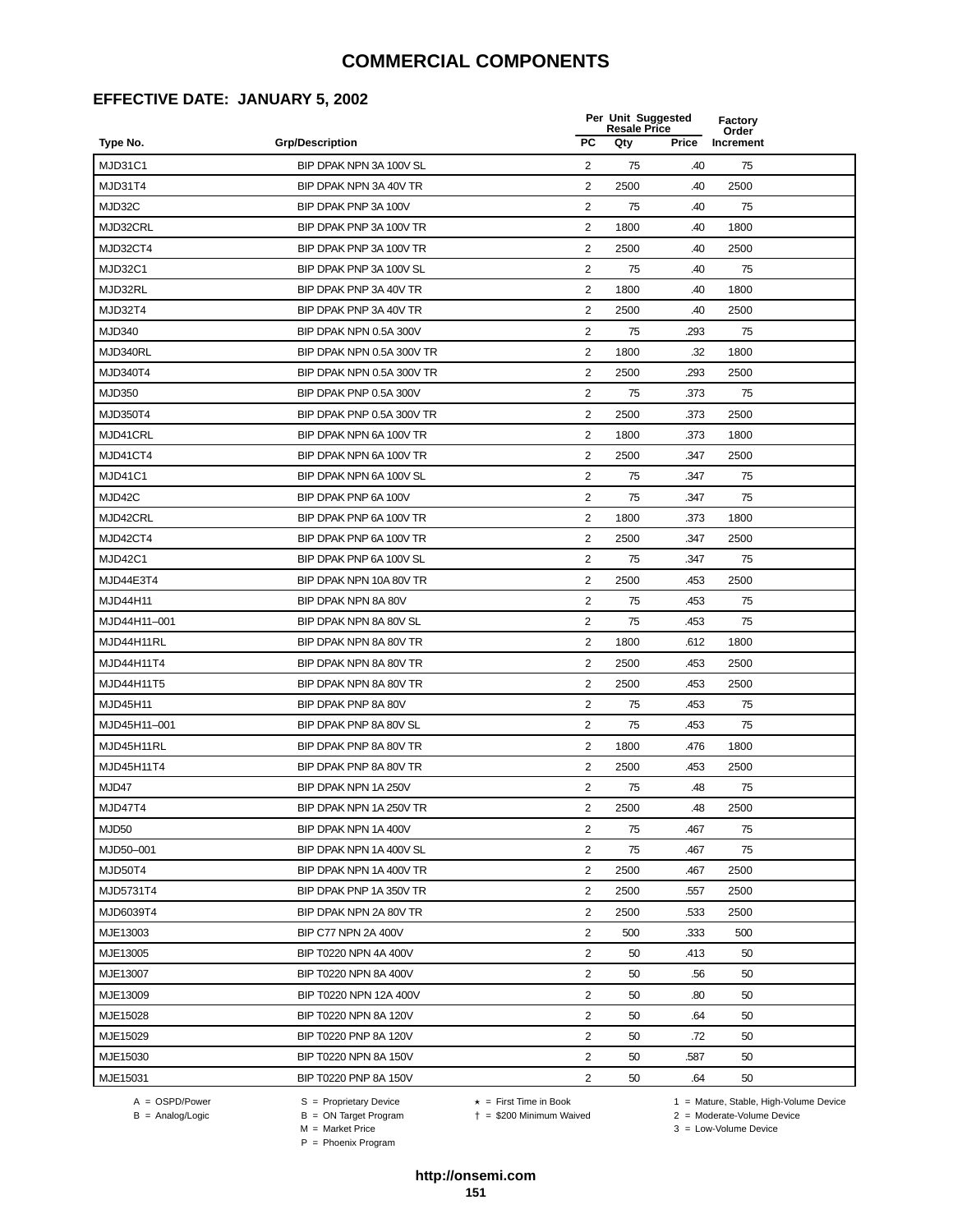## **EFFECTIVE DATE: JANUARY 5, 2002**

|                 |                            |                | Per Unit Suggested<br><b>Resale Price</b> |       |                    |  |
|-----------------|----------------------------|----------------|-------------------------------------------|-------|--------------------|--|
| Type No.        | <b>Grp/Description</b>     | <b>PC</b>      | Qty                                       | Price | Order<br>Increment |  |
| MJE15032        | BIP T0220 NPN 2A 250V      | 2              | 50                                        | .80   | 50                 |  |
| MJE15033        | BIP T0220 PNP 2A 250V      | 2              | 50                                        | .80   | 50                 |  |
| <b>MJE170</b>   | BIP C77 PNP 3A 40V         | $\overline{2}$ | 500                                       | .267  | 500                |  |
| <b>MJE171</b>   | BIP C77 PNP 3A 60V         | $\overline{2}$ | 500                                       | .267  | 500                |  |
| <b>MJE172</b>   | BIP C77 PNP 3A 80V         | 2              | 500                                       | .253  | 500                |  |
| <b>MJE180</b>   | BIP C77 NPN 3A 40V         | 2              | 500                                       | .267  | 500                |  |
| MJE18002        | BIP T0220 NPN 2A 450V      | $\overline{2}$ | 50                                        | .547  | 50                 |  |
| MJE18004        | BIP T0220 NPN 5A 1KV       | $\overline{2}$ | 50                                        | .573  | 50                 |  |
| MJE18004D2      | BIP T0220 NPN 5A 1KV       | $\sqrt{2}$     | 50                                        | .667  | 50                 |  |
| MJE18006        | BIP T0220 NPN 8A 450V      | $\overline{2}$ | 50                                        | .893  | 50                 |  |
| MJE18008        | BIP T0220 NPN 10A 450V     | 2              | 50                                        | .853  | 50                 |  |
| <b>MJE181</b>   | BIP C77 NPN 3A 60V         | $\overline{2}$ | 500                                       | .267  | 500                |  |
| <b>MJE182</b>   | BIP C77 NPN 3A 80V         | $\overline{2}$ | 500                                       | .253  | 500                |  |
| <b>MJE200</b>   | BIP C77 NPN 5A 25V         | $\overline{2}$ | 500                                       | .267  | 500                |  |
| <b>MJE210</b>   | BIP C77 PNP 5A 25V         | 2              | 500                                       | .267  | 500                |  |
| <b>MJE210T</b>  | BIP C77 PNP 5A 25V         | $\sqrt{2}$     | 50                                        | .267  | 50                 |  |
| <b>MJE243</b>   | BIP C77 NPN 4A 100V        | 2              | 500                                       | .253  | 500                |  |
| MJE253          | BIP C77 PNP 4A 100V        | $\overline{2}$ | 500                                       | .253  | 500                |  |
| <b>MJE270</b>   | BIP C77 NPN 2A 100V        | 2              | 500                                       | .384  | 500                |  |
| <b>MJE271</b>   | BIP C77 PNP 2A 100V        | $\overline{2}$ | 500                                       | .384  | 500                |  |
| <b>MJE2955T</b> | BIP T0220 PNP 10A 60V      | 2              | 50                                        | .48   | 50                 |  |
| MJE3055T        | BIP T0220 NPN 10A 60V      | 2              | 50                                        | .48   | 50                 |  |
| <b>MJE340</b>   | BIP C77 NPN 1A 300V        | $\overline{2}$ | 500                                       | .293  | 500                |  |
| MJE3439         | BIP C77 NPN 1A 350V        | 2              | 500                                       | .32   | 500                |  |
| <b>MJE344</b>   | <b>BIP C77 NPN 1A 200V</b> | $\overline{2}$ | 500                                       | .293  | 500                |  |
| <b>MJE350</b>   | BIP C77 PNP 1A 300V        | 2              | 500                                       | .293  | 500                |  |
| <b>MJE371</b>   | BIP C77 PNP 4A 40V         | $\overline{2}$ | 500                                       | .40   | 500                |  |
| MJE4343         | BIP T0218 NPN 16A 160V     | 2              | 30                                        | 2.13  | 30                 |  |
| MJE4353         | BIP T0218 PNP 16A 160V     | 2              | 30                                        | 1.93  | 30                 |  |
| <b>MJE521</b>   | BIP C77 NPN 4A 40V         | 2              | 500                                       | .373  | 500                |  |
| MJE5730         | BIP T0220 PNP 1A 300V      | $\overline{2}$ | 50                                        | .64   | 50                 |  |
| MJE5731         | BIP T0220 PNP 1A 350V      | 2              | 50                                        | .64   | 50                 |  |
| <b>MJE5731A</b> | BIP T0220 PNP 1A 375V      | 2              | 50                                        | .64   | 50                 |  |
| MJE5740         | BIP T0220 NPN 8A 300V      | $\overline{2}$ | 50                                        | 1.01  | 50                 |  |
| MJE5742         | BIP T0220 NPN 8A 400V      | 2              | 50                                        | .96   | 50                 |  |
| MJE5850         | BIP T0220 PNP 8A 300V      | $\overline{2}$ | 50                                        | 2.00  | 50                 |  |
| MJE5851         | BIP T0220 PNP 8A 350V      | $\overline{2}$ | 50                                        | 2.00  | 50                 |  |
| MJE5852         | BIP T0220 PNP 8A 400V      | $\overline{c}$ | 50                                        | 2.23  | 50                 |  |
| <b>MJE700</b>   | BIP C77 PNP 4A 60V         | $\overline{2}$ | 500                                       | .32   | 500                |  |
| <b>MJE702</b>   | BIP C77 PNP 4A 80V         | 2              | 500                                       | .32   | 500                |  |
| <b>MJE703</b>   | BIP C77 PNP 4A 80V         | $\overline{c}$ | 500                                       | .32   | 500                |  |
| <b>MJE800</b>   | BIP C77 NPN 4A 60V         | $\overline{c}$ | 500                                       | .32   | 500                |  |
| <b>MJE802</b>   | BIP C77 NPN 4A 80V         | $\overline{2}$ | 500                                       | .32   | 500                |  |
| <b>MJE803</b>   | BIP C77 NPN 4A 80V         | $\overline{2}$ | 500                                       | .32   | 500                |  |
| <b>MJF122</b>   | BIP T0220FP NPN 5A 100V    | $\overline{2}$ | 50                                        | .507  | 50                 |  |
|                 |                            |                |                                           |       |                    |  |

A = OSPD/Power S = Proprietary Device<br>
B = Analog/Logic B = ON Target Program<br>
M = Market Price

A = OSPD/Power S = Proprietary Device  $\star$  = First Time in Book 1 = Mature, Stable, High-Volume Device = \$200 Minimum Waived 2 = Moderate-Volume Device

 $2 =$  Moderate-Volume Device<br> $3 =$  Low-Volume Device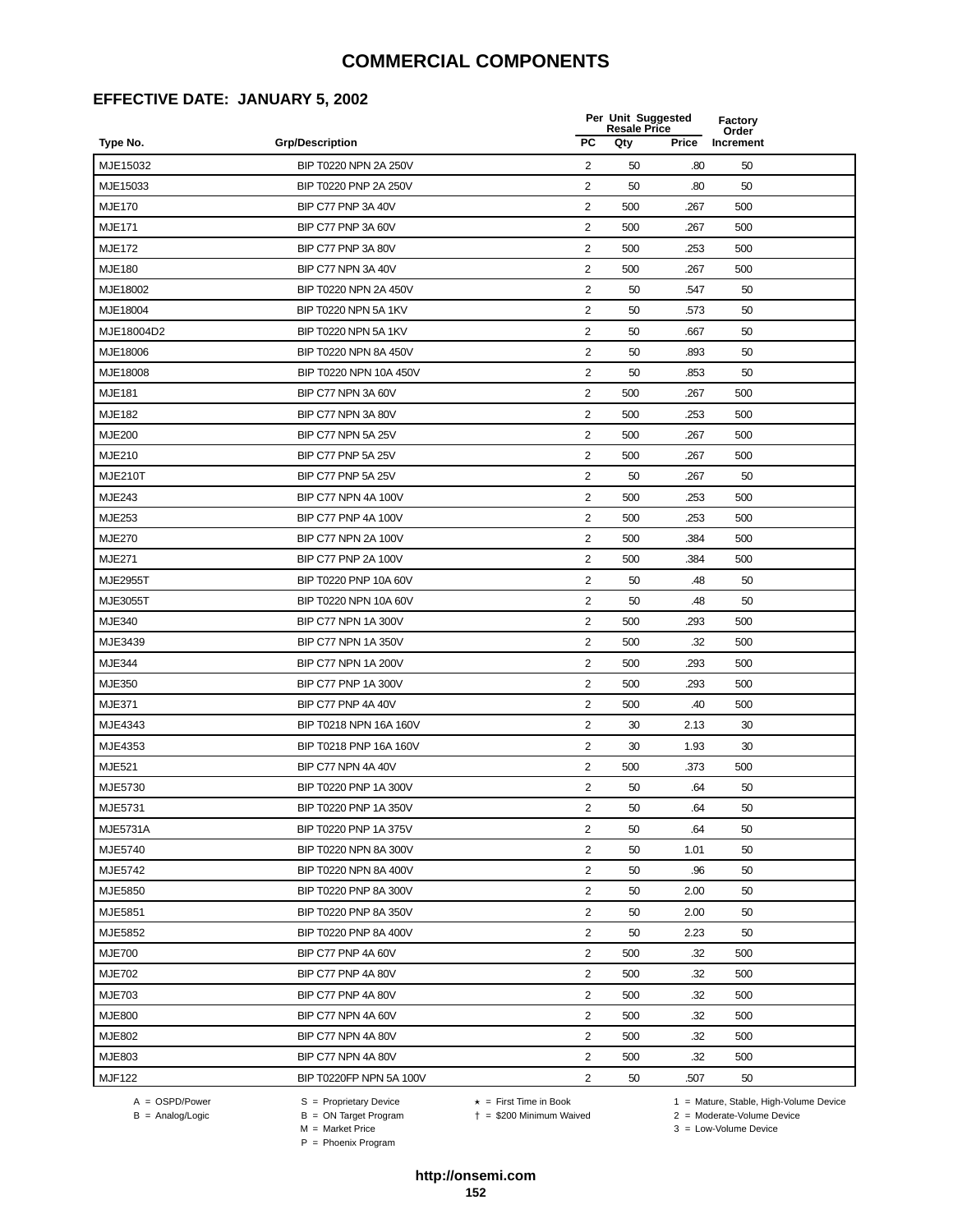# **EFFECTIVE DATE: JANUARY 5, 2002**

|                 |                          |                         | Per Unit Suggested<br><b>Resale Price</b> |       |                    |  |
|-----------------|--------------------------|-------------------------|-------------------------------------------|-------|--------------------|--|
| Type No.        | <b>Grp/Description</b>   | <b>PC</b>               | Qty                                       | Price | Order<br>Increment |  |
| <b>MJF127</b>   | BIP T0220FP PNP 5A 100V  | $\overline{2}$          | 50                                        | .507  | 50                 |  |
| MJF15030        | BIP T0220FP NPN 8A 150V  | 2                       | 50                                        | .733  | 50                 |  |
| MJF15031        | BIP T0220FP PNP 8A 150V  | $\overline{2}$          | 50                                        | .733  | 50                 |  |
| MJF18004        | BIP T0220FP NPN 5A 450V  | $\overline{2}$          | 50                                        | .773  | 50                 |  |
| MJF18008        | BIP T0220FP NPN 10A 450V | $\overline{\mathbf{c}}$ | 50                                        | 1.09  | 50                 |  |
| MJF2955         | BIP T0220FP PNP 10A 60V  | 2                       | 50                                        | .60   | 50                 |  |
| MJF3055         | BIP T0220FP NPN 10A 60V  | $\overline{c}$          | 50                                        | .60   | 50                 |  |
| MJF31C          | BIP T0220FP NPN 3A 100V  | 2                       | 50                                        | .48   | 50                 |  |
| MJF32C          | BIP T0220FP PNP 3A 100V  | $\overline{c}$          | 50                                        | .48   | 50                 |  |
| MJF44H11        | BIP T0220FP NPN 10A 60V  | 2                       | 50                                        | .733  | 50                 |  |
| MJF45H11        | BIP T0220FP PNP 10A 60V  | 2                       | 50                                        | .733  | 50                 |  |
| MJF47           | BIP T0220FP NPN 1A 250V  | $\overline{2}$          | 50                                        | .80   | 50                 |  |
| MJF6388         | BIP T0220FP NPN 10A 100V | $\overline{c}$          | 50                                        | .80   | 50                 |  |
| MJF6668         | BIP T0220FP PNP 10A 100V | $\overline{c}$          | 50                                        | .80   | 50                 |  |
| MJH11017        | BIP T0218 PNP 15A 150V   | $\overline{2}$          | 30                                        | 3.45  | 30                 |  |
| MJH11018        | BIP T0218 NPN 20A 150V   | $\overline{2}$          | 30                                        | 3.45  | 30                 |  |
| MJH11019        | BIP T0218 PNP 20A 200V   | 2                       | 30                                        | 3.45  | 30                 |  |
| MJH11020        | BIP T0218 NPN 20A 200V   | $\overline{2}$          | 30                                        | 3.45  | 30                 |  |
| MJH11021        | BIP T0218 PNP 20A 250V   | 2                       | 30                                        | 3.45  | 30                 |  |
| MJH11022        | BIP T0218 NPN 20A 250V   | 2                       | 30                                        | 3.45  | 30                 |  |
| MJH6284         | BIP T0218 NPN 20A 100V   | 2                       | 30                                        | 2.40  | 30                 |  |
| MJH6287         | BIP T0218 PNP 20A 100V   | $\overline{2}$          | 30                                        | 2.40  | 30                 |  |
| <b>MJL1302A</b> | BIP T0264 PNP 15A 200V   | $\overline{c}$          | 25                                        | 2.88  | 25                 |  |
| MJL21193        | BIP T0264 PNP 16A 250V   | 2                       | 25                                        | 2.88  | 25                 |  |
| MJL21194        | BIP T0264 NPN 16A 250V   | $\overline{2}$          | 25                                        | 2.88  | 25                 |  |
| MJL21195        | BIP T0264 PNP 16A 250V   | 2                       | 25                                        | 2.88  | 25                 |  |
| MJL21196        | BIP T0264 NPN 16A 250V   | $\overline{2}$          | 25                                        | 2.88  | 25                 |  |
| <b>MJL3281A</b> | BIP T0264 NPN 15A 200V   | 2                       | 25                                        | 2.88  | 25                 |  |
| <b>MJW1302A</b> | BIP T0247 PNP 15A 200V   | 2                       | 30                                        | 2.45  | 30                 |  |
| MJW18020        | BIP T0247 NPN 20A 450V   | $\overline{2}$          | 30                                        | 4.16  | 30                 |  |
| MJW21191        | BIP T0247 PNP 4A 150V    | $\overline{2}$          | 30                                        | 1.67  | 30                 |  |
| MJW21192        | BIP T0247 NPN 4A 150V    | $\overline{\mathbf{c}}$ | 30                                        | 1.67  | 30                 |  |
| MJW21193        | BIP T0247 PNP 16A 250V   | 2                       | 30                                        | 2.45  | 30                 |  |
| MJW21194        | BIP T0247 NPN 16A 250    | $\overline{2}$          | 30                                        | 2.45  | 30                 |  |
| MJW21195        | BIP T0247 PNP 16A 250V   | $\overline{2}$          | 30                                        | 2.32  | 30                 |  |
| MJW21196        | BIP T0247 NPN 16A 250V   | $\overline{2}$          | 30                                        | 2.32  | 30                 |  |
| MJW3281A        | BIP T0247 NPN 15A 200V   | $\overline{2}$          | 30                                        | 2.45  | 30                 |  |
| MJ11012         | BIP T03 NPN 30A 60V      | $\overline{c}$          | 100                                       | 2.00  | 100                |  |
| MJ11015         | BIP T03 PNP 30A 120V     | 2                       | 100                                       | 2.53  | 100                |  |
| MJ11016         | BIP T03 NPN 30A 120V     | $\overline{c}$          | 100                                       | 2.53  | 100                |  |
| MJ11021         | BIP T03 PNP 15A 250V     | $\overline{2}$          | 100                                       | 3.84  | 100                |  |
| MJ11022         | BIP T03 NPN 15A 250V     | $\overline{c}$          | 100                                       | 3.84  | 100                |  |
| MJ11028         | BIP T03 NPN 50A 60V      | $\overline{c}$          | 100                                       | 4.80  | 100                |  |
| MJ11029         | BIP T03 PNP 50A 60V      | $\overline{2}$          | 100                                       | 4.80  | 100                |  |
| MJ11030         | BIP T03 NPN 50A 90V      | $\overline{2}$          | 100                                       | 4.80  | 100                |  |
|                 |                          |                         |                                           |       |                    |  |

 $B = \text{Analog/Logic}$ <br>B = ON Target Program<br> $M = \text{Market Price}$ 

= \$200 Minimum Waived 2 = Moderate-Volume Device

A = OSPD/Power S = Proprietary Device  $\star$  = First Time in Book 1 = Mature, Stable, High-Volume Device

 $3 =$  Low-Volume Device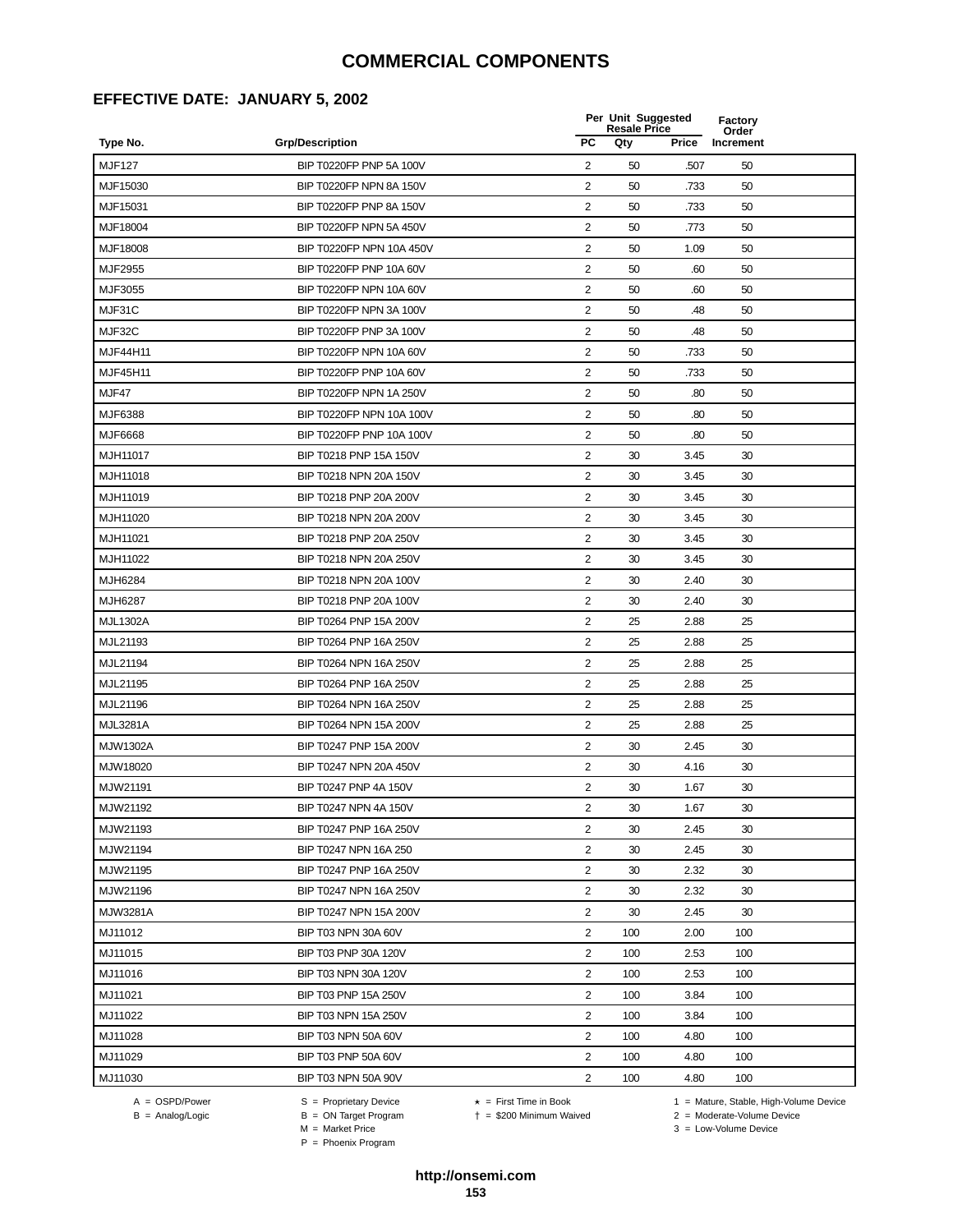# **EFFECTIVE DATE: JANUARY 5, 2002**

|                 |                          |                         | Per Unit Suggested<br><b>Resale Price</b> |              | Factory<br>Order |  |
|-----------------|--------------------------|-------------------------|-------------------------------------------|--------------|------------------|--|
| Type No.        | <b>Grp/Description</b>   | <b>PC</b>               | Qty                                       | <b>Price</b> | Increment        |  |
| MJ11032         | BIP T03 NPN 50A 120V     | $\overline{2}$          | 100                                       | 4.80         | 100              |  |
| MJ11033         | BIP T03 PNP 120A 60V     | 2                       | 100                                       | 4.80         | 100              |  |
| MJ14001         | BIP T03 PNP 60A 60V      | 2                       | 100                                       | 7.47         | 100              |  |
| MJ14002         | BIP T03 NPN 60A 80V      | 2                       | 100                                       | 7.47         | 100              |  |
| MJ14003         | BIP T03 PNP 60A 80V      | $\overline{2}$          | 100                                       | 7.47         | 100              |  |
| MJ15001         | BIP T03 NPN 15A 140V     | $\overline{2}$          | 100                                       | 1.92         | 100              |  |
| MJ15002         | BIP T03 PNP 15A 140V     | $\overline{2}$          | 100                                       | 1.92         | 100              |  |
| MJ15003         | BIP T03 NPN 20A 140V     | $\overline{\mathbf{c}}$ | 100                                       | 1.87         | 100              |  |
| MJ15004         | BIP T03 PNP 20A 140V     | $\overline{2}$          | 100                                       | 1.87         | 100              |  |
| MJ15011         | BIP T03 NPN 10A 250V     | $\overline{c}$          | 100                                       | 2.00         | 100              |  |
| MJ15012         | BIP T03 PNP 10A 250V     | 2                       | 100                                       | 1.87         | 100              |  |
| MJ15015         | BIP T03 NPN 15A 120V     | $\overline{2}$          | 100                                       | 1.20         | 100              |  |
| MJ15016         | BIP T03 PNP 15A 120V     | 2                       | 100                                       | 1.43         | 100              |  |
| MJ15020         | BIP T03 NPN 4A 250V      | $\overline{2}$          | 100                                       | 2.16         | 100              |  |
| MJ15021         | BIP T03 PNP 4A 250V      | $\overline{2}$          | 100                                       | 2.16         | 100              |  |
| MJ15022         | BIP T03 NPN 16A 200V     | $\overline{2}$          | 100                                       | 2.00         | 100              |  |
| MJ15023         | BIP T03 PNP 16A 200V     | $\overline{2}$          | 100                                       | 2.00         | 100              |  |
| MJ15024         | BIP T03 NPN 16A 250V     | 2                       | 100                                       | 2.00         | 100              |  |
| MJ15025         | BIP T03 PNP 16A 250V     | $\overline{2}$          | 100                                       | 2.00         | 100              |  |
| MJ21193         | BIP T03 PNP 16A 250V     | 2                       | 100                                       | 2.00         | 100              |  |
| MJ21194         | BIP T03 NPN 16A 250V     | 2                       | 100                                       | 2.00         | 100              |  |
| MJ21195         | BIP T03 PNP 16A 250V     | 2                       | 100                                       | 2.15         | 100              |  |
| MJ21196         | BIP T03 NPN 16A 250V     | $\overline{2}$          | 100                                       | 2.15         | 100              |  |
| MJ2955          | BIP T03 PNP 15A 60V      | $\overline{2}$          | 100                                       | 1.23         | 100              |  |
| MJ4502          | BIP T03 PNP 30A 100V     | $\overline{2}$          | 100                                       | 2.08         | 100              |  |
| MJ802           | BIP T03 NPN 30A 90V      | $\overline{2}$          | 100                                       | 2.00         | 100              |  |
| MKP1V120RL      | THY SIDAC .9A 120V TGR   | $\overline{2}$          | 5000                                      | .293         | 5000             |  |
| MKP1V130RL      | THY SIDAC .9A 130V TGR   | $\overline{2}$          | 5000                                      | .293         | 5000             |  |
| MKP1V160        | THY SIDAC .9A 160V TGR   | 2                       | 1000                                      | .40          | 1000             |  |
| MKP1V160RL      | THY SIDAC .9A 160V TGR   | 2                       | 5000                                      | .40          | 5000             |  |
| <b>MKP1V240</b> | THY SIDAC .9A 240V TGR   | 2                       | 1000                                      | .40          | 1000             |  |
| MKP1V240RL      | THY SIDAC .9A 240V TGR   | 2                       | 5000                                      | .40          | 5000             |  |
| MKP3V120        | THY SIDAC 1A 120V TGR    | $\overline{2}$          | 500                                       | .48          | 500              |  |
| MKP3V120RL      | THY SIDAC 1A 120V TGR    | $\overline{2}$          | 5000                                      | .48          | 5000             |  |
| MKP3V240        | THY SIDAC 1A 240V TGR    | $\overline{2}$          | 500                                       | .48          | 500              |  |
| MKP3V240RL      | THY SIDAC 1A 240V TGR    | 2                       | 1500                                      | .48          | 1500             |  |
| MKP9V160RL      | THY SIDAC .9A 160V TGR   | $\overline{2}$          | 5000                                      | .293         | 5000             |  |
| MLD1N06CLT4     | NFET DPAK CL 60V TR      | 2                       | 2500                                      | .56          | 2500             |  |
| MLD2N06CLT4     | NFET DPAK CL 60V TR      | $\overline{2}$          | 2500                                      | 1.00         | 2500             |  |
| MLP1N06CL       | NFET T0220 CL 60V TR     | 2                       | 50                                        | .92          | 50               |  |
| MLP2N06CL       | NFET DPAK CL 60V TR      | $\overline{2}$          | 50                                        | .92          | 50               |  |
| MMBC1321Q4LT1   | SS SOT23 GP XSTR NPN 25V | $\overline{2}$          | 3000                                      | .0933        | 3000             |  |
| MMBD101LT1      | SS SOT23 SHKY DIO 7V TR  | $\overline{2}$          | 3000                                      | .184         | 3000             |  |
| MMBD2835LT1     | SS SOT23 DUAL DIO 35V TR | 2                       | 3000                                      | .064         | 3000             |  |
| MMBD2835LT3     | SS SOT23 DUAL DIO 35V TR | $\overline{c}$          | 10000                                     | .064         | 10000            |  |
|                 |                          |                         |                                           |              |                  |  |

B = Analog/Logic<br>B = Analog/Logic<br>M = Market Price

= \$200 Minimum Waived 2 = Moderate-Volume Device

A = OSPD/Power S = Proprietary Device  $\star$  = First Time in Book 1 = Mature, Stable, High-Volume Device

 $3 =$  Low-Volume Device

P = Phoenix Program

**http://onsemi.com**

**154**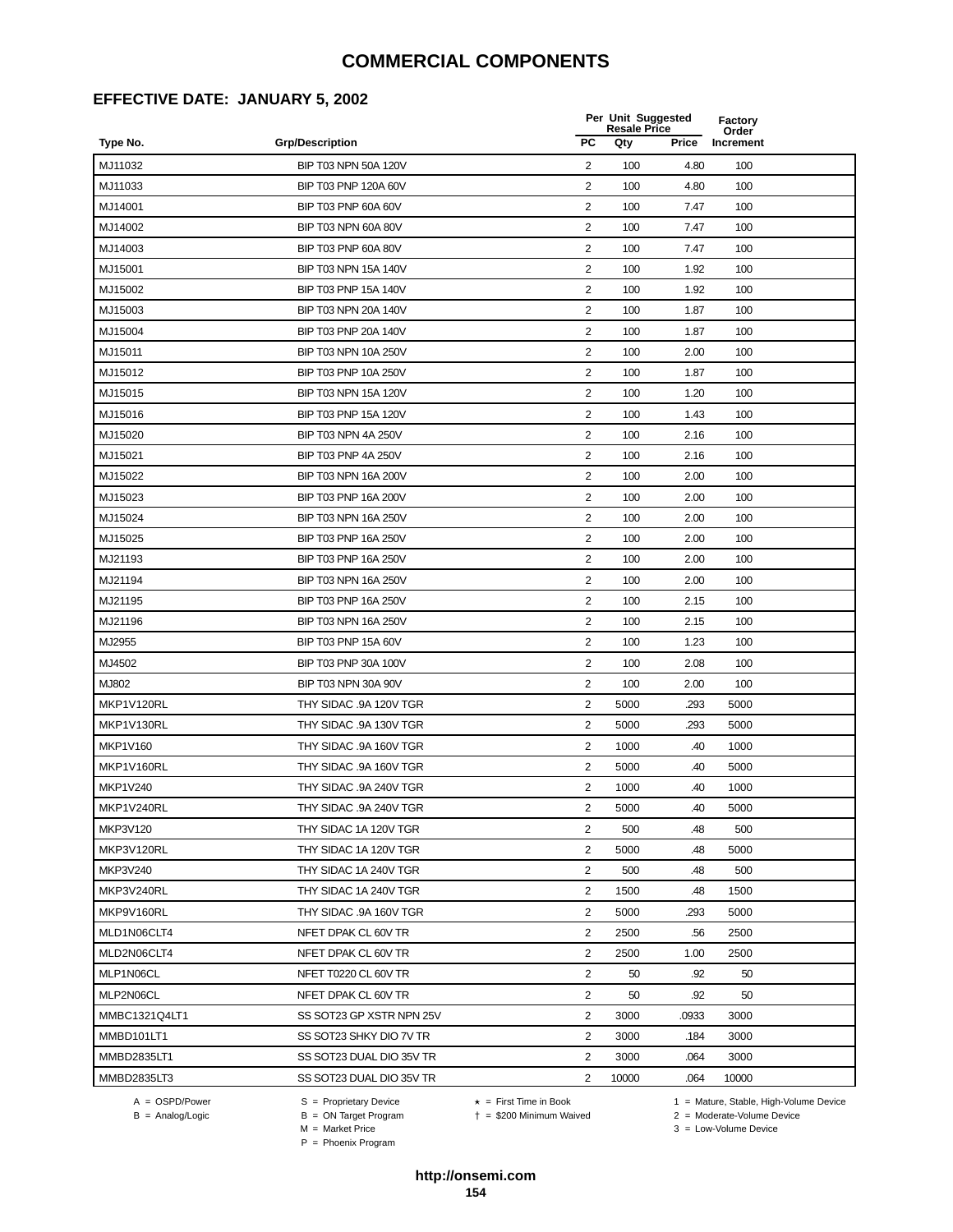# **EFFECTIVE DATE: JANUARY 5, 2002**

|                    | <b>Grp/Description</b>    |                | Per Unit Suggested<br><b>Resale Price</b> |       |                    |  |
|--------------------|---------------------------|----------------|-------------------------------------------|-------|--------------------|--|
| Type No.           |                           | <b>PC</b>      | Qty                                       | Price | Order<br>Increment |  |
| MMBD2836LT1        | SS SOT23 DUAL DIO 75V TR  | 2              | 3000                                      | .064  | 3000               |  |
| MMBD2837LT1        | SS SOT23 DUAL DIO 35V TR  | $\overline{2}$ | 3000                                      | .064  | 3000               |  |
| MMBD2838LT1        | SS SOT23 DUAL DIO 75V TR  | 2              | 3000                                      | .064  | 3000               |  |
| MMBD301LT1         | SS SOT23 SHKY DIO 30V TR  | 2              | 3000                                      | .133  | 3000               |  |
| MMBD301LT3         | SS SOT23 SHKY DIO 30V TR  | $\overline{2}$ | 10000                                     | .133  | 10000              |  |
| MMBD330T1          | SS SC70 SHKY DIO 30V TR   | 2              | 3000                                      | .133  | 3000               |  |
| MMBD352LT1         | SS SOT23 SHKY DIO 7V TR   | 2              | 3000                                      | .176  | 3000               |  |
| MMBD352WT1         | SS SC70 SHKY DIO 7V TR    | $\overline{2}$ | 3000                                      | .176  | 3000               |  |
| MMBD353LT1         | SS SOT23 SHKY DIO 7V TR   | $\overline{2}$ | 3000                                      | .176  | 3000               |  |
| MMBD353LT3         | SS SOT23 SHKY DIO 7V TR   | $\overline{2}$ | 10000                                     | .176  | 10000              |  |
| MMBD354LT1         | SS SOT23 SHKY DIO 7V TR   | 2              | 3000                                      | .176  | 3000               |  |
| MMBD355LT1         | SS SOT23 SHKY DIO 7V TR   | 2              | 3000                                      | .184  | 3000               |  |
| MMBD452LT1         | SS SOT23 SHKY DIO 30V TR  | 2              | 3000                                      | .184  | 3000               |  |
| MMBD6050LT1        | SS SOT23 SWCH DIO 70V TR  | 2              | 3000                                      | .0507 | 3000               |  |
| MMBD6050LT3        | SS SOT23 SWCH DIO 70V TR  | 2              | 10000                                     | .0507 | 10000              |  |
| MMBD6100LT1        | SS SOT23 DUAL DIO 70V TR  | 2              | 3000                                      | .0507 | 3000               |  |
| MMBD6100LT3        | SS SOT23 DUAL DIO 70V TR  | $\overline{2}$ | 10000                                     | .0507 | 10000              |  |
| MMBD7000LT1        | SS SOT23 DUAL DIO 100V TR | $\overline{c}$ | 3000                                      | .0533 | 3000               |  |
| MMBD7000LT3        | SS SOT23 DUAL DIO 100V TR | $\overline{2}$ | 10000                                     | .0533 | 10000              |  |
| MMBD701LT1         | SS SOT23 SHKY DIO 70V TR  | $\overline{2}$ | 3000                                      | .184  | 3000               |  |
| MMBD701LT3         | SS SOT23 SHKY DIO 70V TR  | $\overline{2}$ | 10000                                     | .184  | 10000              |  |
| MMBD717LT1         | SS SC70 SHKY DIO 20V TR   | 2              | 3000                                      | .08   | 3000               |  |
| MMBD770T1          | SS SC70 SHKY DIO 70V TR   | 2              | 3000                                      | .184  | 3000               |  |
| MMBD914LT1         | SS SOT23 SWCH DIO 100V TR | 2              | 3000                                      | .04   | 3000               |  |
| MMBD914LT3         | SS SOT23 SWCH DIO 100V TR | $\overline{2}$ | 10000                                     | .04   | 10000              |  |
| MMBFJ175LT1        | SS SOT23 JFET PCH 30V TR  | $\overline{2}$ | 3000                                      | .193  | 3000               |  |
| MMBFJ177LT1        | SS SOT23 JFET PCH 30V TR  | 2              | 3000                                      | .193  | 3000               |  |
| MMBFJ309LT1        | SS SOT23 JFET NCH 25V TR  | 2              | 3000                                      | .193  | 3000               |  |
| MMBFJ310LT1        | SS SOT23 JFET NCH 25V TR  | 2              | 3000                                      | .193  | 3000               |  |
| MMBFJ310LT3        | SS SOT23 JFET NCH 25V TR  | 2              | 10000                                     | .193  | 10000              |  |
| MMBFU310LT1        | SS SOT23 JFET NCH 25V TR  | 2              | 3000                                      | .193  | 3000               |  |
| MMBF0201NLT1       | NFET SOT23 20V 1.4R TR    | 2              | 3000                                      | .227  | 3000               |  |
| MMBF0202PLT1       | PFET SOT23 20V 3.5R TR    | 2              | 3000                                      | .16   | 3000               |  |
| MMBF170LT1         | NFET SOT23 60V 5R TR      | 2              | 3000                                      | .44   | 3000               |  |
| MMBF170LT3         | NFET SOT23 60V 5R TR      | $\overline{2}$ | 10000                                     | .44   | 10000              |  |
| MMBF4391LT1        | SS SOT23 JFET NCH 30V TR  | $\overline{2}$ | 3000                                      | .193  | 3000               |  |
| MMBF4392LT1        | SS SOT23 JFET NCH 30V TR  | 2              | 3000                                      | .193  | 3000               |  |
| MMBF4393LT1        | SS SOT23 JFET NCH 30V TR  | 2              | 3000                                      | .193  | 3000               |  |
| MMBF4416LT1        | SS SOT23 JFET NCH 30V TR  | 2              | 3000                                      | .193  | 3000               |  |
| <b>MMBF5457LT1</b> | SS SOT23 JFET NCH 25V TR  | 2              | 3000                                      | .193  | 3000               |  |
| MMBF5460LT1        | SS SOT23 JFET PCH 40V TR  | 2              | 3000                                      | .193  | 3000               |  |
| MMBF5484LT1        | SS SOT23 JFET NCH 25V TR  | 2              | 3000                                      | .193  | 3000               |  |
| MMBTA05LT1         | SS SOT23 DR XSTR NPN 60V  | 2              | 3000                                      | .0467 | 3000               |  |
| MMBTA05LT3         | SS SOT23 DR XSTR NPN 60V  | 2              | 10000                                     | .0467 | 10000              |  |
| MMBTA06LT1         | SS SOT23 DR XSTR NPN 80V  | 2              | 3000                                      | .0467 | 3000               |  |

A = OSPD/Power S = Proprietary Device<br>
B = Analog/Logic B = ON Target Program<br>
M = Market Price

A = OSPD/Power S = Proprietary Device  $\star$  = First Time in Book 1 = Mature, Stable, High-Volume Device

 = \$200 Minimum Waived 2 = Moderate-Volume Device  $2 =$  Moderate-Volume Device<br> $3 =$  Low-Volume Device

P = Phoenix Program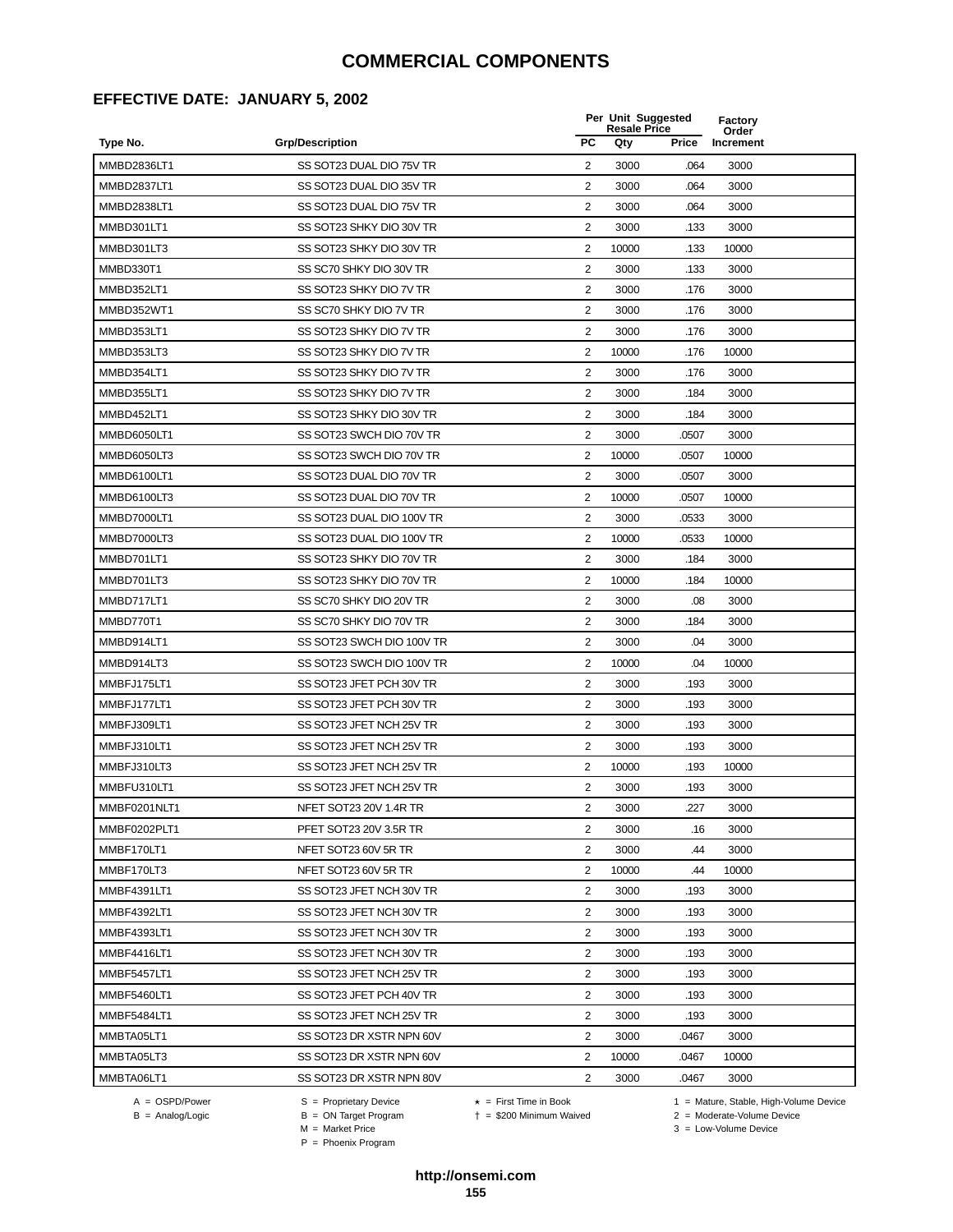# **EFFECTIVE DATE: JANUARY 5, 2002**

|              |                           |                | Per Unit Suggested<br><b>Resale Price</b> |              | Factory<br>Order |  |
|--------------|---------------------------|----------------|-------------------------------------------|--------------|------------------|--|
| Type No.     | <b>Grp/Description</b>    | <b>PC</b>      | Qty                                       | <b>Price</b> | Increment        |  |
| MMBTA06LT3   | SS SOT23 DR XSTR NPN 80V  | $\overline{2}$ | 10000                                     | .0467        | 10000            |  |
| MMBTA13LT1   | SS SOT23 DL XSTR NPN 30V  | 2              | 3000                                      | .08          | 3000             |  |
| MMBTA14LT1   | SS SOT23 DL XSTR NPN 30V  | 2              | 3000                                      | .072         | 3000             |  |
| MMBTA20LT1   | SS SOT23 GP XSTR NPN 30V  | $\overline{2}$ | 3000                                      | .08          | 3000             |  |
| MMBTA42LT1   | SS SOT23 HV XTR NPN 300V  | $\overline{2}$ | 3000                                      | .056         | 3000             |  |
| MMBTA42LT3   | SS SOT23 HV XTR NPN 300V  | 2              | 10000                                     | .056         | 10000            |  |
| MMBTA43LT1   | SS SOT23 HV XTR NPN 200V  | $\overline{2}$ | 3000                                      | .056         | 3000             |  |
| MMBTA55LT1   | SS SOT23 DR XSTR PNP 60V  | 2              | 3000                                      | .056         | 3000             |  |
| MMBTA55LT3   | SS SOT23 DR XSTR PNP 60V  | $\overline{2}$ | 10000                                     | .056         | 10000            |  |
| MMBTA56LT1   | SS SOT23 DR XSTR PNP 80V  | $\overline{2}$ | 3000                                      | .0467        | 3000             |  |
| MMBTA56LT3   | SS SOT23 DR XSTR PNP 80V  | $\overline{2}$ | 10000                                     | .0467        | 10000            |  |
| MMBTA63LT1   | SS SOT23 DL XSTR PNP 30V  | 2              | 3000                                      | .08          | 3000             |  |
| MMBTA64LT1   | SS SOT23 DL XSTR PNP 30V  | $\overline{2}$ | 3000                                      | .08          | 3000             |  |
| MMBTA70LT1   | SS SOT23 GP XSTR PNP 40V  | $\overline{2}$ | 3000                                      | .056         | 3000             |  |
| MMBTA92LT1   | SS SOT23 HV XSTR PNP 300V | 2              | 3000                                      | .0613        | 3000             |  |
| MMBTA92LT3   | SS SOT23 HV XSTR PNP 300V | $\overline{2}$ | 10000                                     | .0613        | 10000            |  |
| MMBTA93LT1   | SS SOT23 HV XSTR PNP 200V | 2              | 3000                                      | .056         | 3000             |  |
| MMBTH10-4LT1 | SS SOT23 VHF XSTR NPN 25V | $\overline{2}$ | 3000                                      | .0693        | 3000             |  |
| MMBTH10LT1   | SS SOT23 VHF XSTR NPN 25V | 2              | 3000                                      | .0867        | 3000             |  |
| MMBT2131T1   | SS SC74 LS XSTR PNP 40V   | 2              | 3000                                      | .16          | 3000             |  |
| MMBT2131T3   | SS SC74 LS XSTR PNP 40V   | 2              | 10000                                     | .16          | 10000            |  |
| MMBT2132T1   | SS SC74 LS XSTR NPN 40V   | 2              | 3000                                      | .16          | 3000             |  |
| MMBT2132T3   | SS SC74 LS XSTR NPN 40V   | 2              | 10000                                     | .16          | 10000            |  |
| MMBT2222ALT1 | SS SOT23 GP XSTR NPN 30V  | 2              | 3000                                      | .0293        | 3000             |  |
| MMBT2222ALT3 | SS SOT23 GP XSTR NPN 30V  | $\overline{2}$ | 10000                                     | .0293        | 10000            |  |
| MMBT2222ATT1 | SS SC75 GP XSTR NPN 75V   | 2              | 3000                                      | .0507        | 3000             |  |
| MMBT2222AWT1 | SS SC70 GP XSTR NPN 40V   | $\overline{2}$ | 3000                                      | .0427        | 3000             |  |
| MMBT2222LT1  | SS SOT23 GP XSTR NPN 30V  | 2              | 3000                                      | .0293        | 3000             |  |
| MMBT2222LT3  | SS SOT23 GP XSTR NPN 30V  | $\overline{2}$ | 10000                                     | .0293        | 10000            |  |
| MMBT2369ALT1 | SS SOT23 GP XSTR NPN 15V  | 2              | 3000                                      | .0293        | 3000             |  |
| MMBT2369ALT3 | SS SOT23 GP XSTR NPN 15V  | $\overline{2}$ | 10000                                     | .0293        | 10000            |  |
| MMBT2369LT1  | SS SOT23 GP XSTR NPN 15V  | 2              | 3000                                      | .0293        | 3000             |  |
| MMBT2484LT1  | SS SOT23 LN XSTR NPN 60V  | 2              | 3000                                      | .0293        | 3000             |  |
| MMBT2907ALT1 | SS SOT23 GP XSTR PNP 60V  | 2              | 3000                                      | .0293        | 3000             |  |
| MMBT2907ALT3 | SS SOT23 GP XSTR PNP 60V  | $\overline{2}$ | 10000                                     | .0293        | 10000            |  |
| MMBT2907AWT1 | SS SC70 GP XSTR PNP 60V   | 2              | 3000                                      | .0427        | 3000             |  |
| MMBT3416LT3  | SS SOT23 GP XSTR NPN 25V  | 2              | 10000                                     | .08          | 10000            |  |
| MMBT3904LT1  | SS SOT23 GP XSTR NPN 40V  | 2              | 3000                                      | .0293        | 3000             |  |
| MMBT3904LT3  | SS SOT23 GP XSTR NPN 40V  | 2              | 10000                                     | .0293        | 10000            |  |
| MMBT3904TT1  | SS SC75 GP XSTR NPN 60V   | 2              | 3000                                      | .048         | 3000             |  |
| MMBT3904WT1  | SS SC70 GP XSTR NPN 40V   | 2              | 3000                                      | .0427        | 3000             |  |
| MMBT3906LT1  | SS SOT23 GP XSTR PNP 40V  | 2              | 3000                                      | .0293        | 3000             |  |
| MMBT3906LT3  | SS SOT23 GP XSTR PNP 40V  | 2              | 10000                                     | .0293        | 10000            |  |
| MMBT3906TT1  | SS SC75 GP XSTR PNP 40V   | 2              | 3000                                      | .048         | 3000             |  |
| MMBT3906WT1  | SS SC70 GP XSTR PNP 40V   | 2              | 3000                                      | .0427        | 3000             |  |

A = OSPD/Power S = Proprietary Device<br>
B = Analog/Logic B = ON Target Program<br>
M = Market Price

= \$200 Minimum Waived 2 = Moderate-Volume Device

A = OSPD/Power S = Proprietary Device  $\star$  = First Time in Book 1 = Mature, Stable, High-Volume Device

 $2 =$  Moderate-Volume Device<br> $3 =$  Low-Volume Device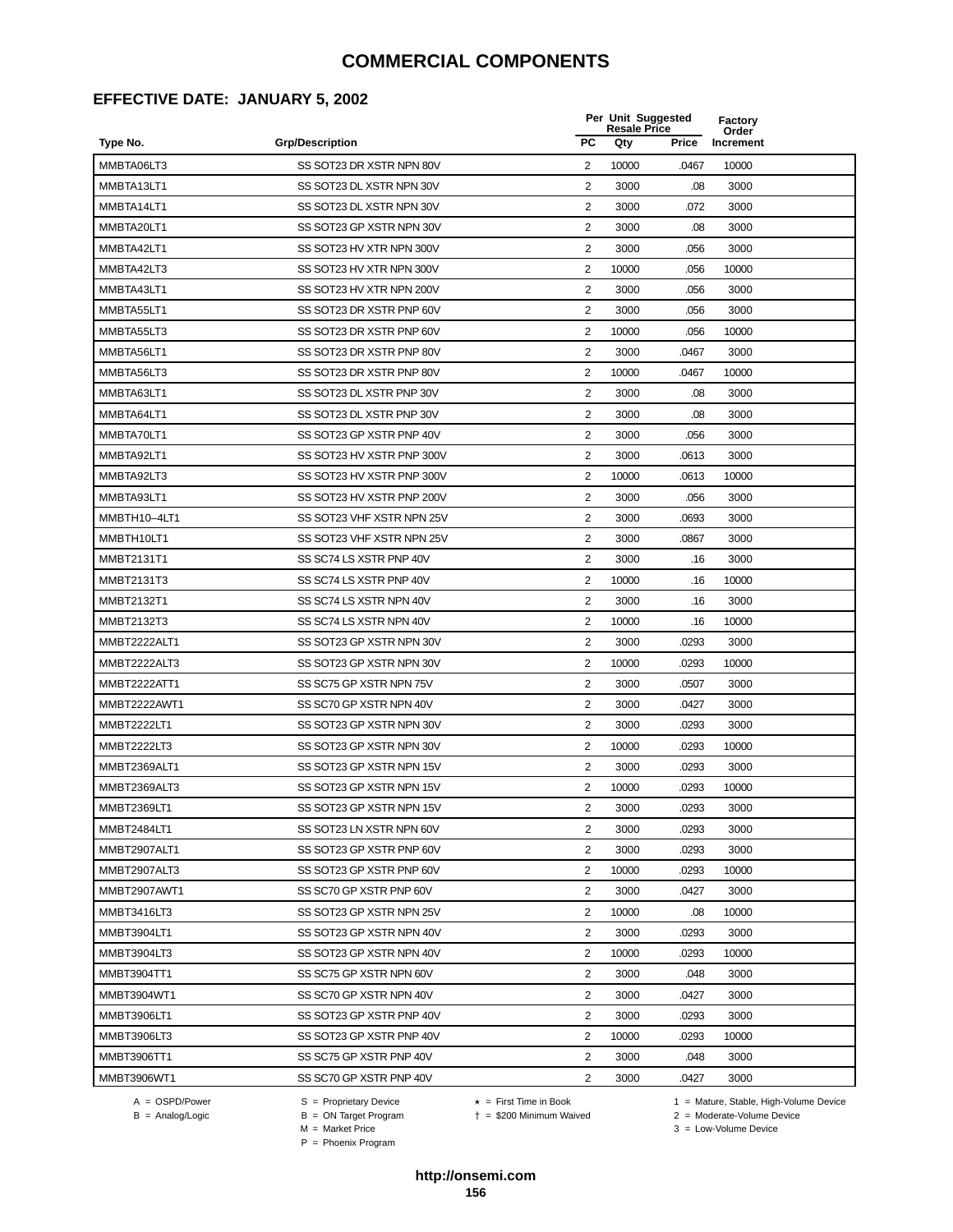#### **EFFECTIVE DATE: JANUARY 5, 2002**

|                    |                           |                | Per Unit Suggested<br><b>Resale Price</b> |       | <b>Factory</b><br>Order |
|--------------------|---------------------------|----------------|-------------------------------------------|-------|-------------------------|
| Type No.           | <b>Grp/Description</b>    | <b>PC</b>      | Qty                                       | Price | Increment               |
| MMBT4124LT1        | SS SOT23 GP XSTR NPN 20V  | 2              | 3000                                      | .08   | 3000                    |
| MMBT4126LT1        | SS SOT23 GP XSTR PNP 20V  | $\overline{2}$ | 3000                                      | .08   | 3000                    |
| MMBT4401LT1        | SS SOT23 GP XSTR NPN 40V  | 2              | 3000                                      | .04   | 3000                    |
| MMBT4401LT3        | SS SOT23 GP XSTR NPN 40V  | $\sqrt{2}$     | 10000                                     | .04   | 10000                   |
| MMBT4403LT1        | SS SOT23 GP XSTR PNP 40V  | $\overline{2}$ | 3000                                      | .04   | 3000                    |
| MMBT4403LT3        | SS SOT23 GP XSTR PNP 40V  | $\overline{2}$ | 10000                                     | .04   | 10000                   |
| MMBT489LT1         | SS XSTR SOT23 NPN 50V     | $\overline{2}$ | 3000                                      | .133  | 3000                    |
| <b>MMBT5087LT1</b> | SS SOT23 LN XSTR PNP 50V  | 2              | 3000                                      | .08   | 3000                    |
| <b>MMBT5087LT3</b> | SS SOT23 LN XSTR PNP 50V  | $\overline{c}$ | 10000                                     | .08   | 10000                   |
| MMBT5088LT1        | SS SOT23 LN XSTR NPN 35V  | $\overline{2}$ | 3000                                      | .08   | 3000                    |
| MMBT5089LT1        | SS SOT23 LN XSTR NPN 25V  | 2              | 3000                                      | .08   | 3000                    |
| MMBT5401LT1        | SS SOT23 HV XSTR PNP 150V | $\overline{2}$ | 3000                                      | .064  | 3000                    |
| MMBT5401LT3        | SS SOT23 HV XSTR PNP 150V | $\overline{2}$ | 10000                                     | .064  | 10000                   |
| MMBT5550LT1        | SS SOT23 HV XSTR NPN 160V | $\sqrt{2}$     | 3000                                      | .064  | 3000                    |
| <b>MMBT5551LT1</b> | SS SOT23 HV XSTR NPN 160V | $\overline{2}$ | 3000                                      | .064  | 3000                    |
| MMBT5551LT3        | SS SOT23 HV XSTR NPN 160V | 2              | 10000                                     | .064  | 10000                   |
| MMBT589LT1         | SS SOT23 LS XSTR PNP 50V  | 2              | 3000                                      | .24   | 3000                    |
| MMBT589LT3         | SS SOT23 LS XSTR PNP 50V  | $\overline{c}$ | 10000                                     | .24   | 10000                   |
| MMBT6427LT1        | SS SOT23 DL XSTR NPN 40V  | $\overline{2}$ | 3000                                      | .115  | 3000                    |
| MMBT6427LT3        | SS SOT23 DL XSTR NPN 40V  | $\overline{2}$ | 10000                                     | .115  | 10000                   |
| MMBT6428LT1        | SS SOT23 LN XSTR NPN 50V  | 2              | 3000                                      | .101  | 3000                    |
| MMBT6429LT1        | SS SOT23 LN XSTR NPN 45V  | 2              | 3000                                      | .0867 | 3000                    |
| <b>MMBT6517LT1</b> | SS SOT23 HV XSTR NPN 350V | $\sqrt{2}$     | 3000                                      | .133  | 3000                    |
| MMBT6517LT3        | SS SOT23 HV XSTR NPN 350V | $\overline{2}$ | 10000                                     | .133  | 10000                   |
| MMBT6520LT1        | SS SOT23 HV XSTR PNP 350V | $\overline{2}$ | 3000                                      | .133  | 3000                    |
| MMBT6520LT3        | SS SOT23 HV XSTR PNP 350V | 2              | 10000                                     | .133  | 10000                   |
| MMBT6589T1         | SS TSOP6 XSTR PNP 50V TR  | $\overline{2}$ | 3000                                      | .30   | 3000                    |
| MMBT8099LT1        | SS SOT23 GP XSTR NPN 80V  | 2              | 3000                                      | .107  | 3000                    |
| MMBT918LT1         | SS SOT23 VHF XSTR NPN 15V | $\overline{2}$ | 3000                                      | .0867 | 3000                    |
| MMBV105GLT1        | SS SOT23 TUNE DIO 30V TR  | 2              | 3000                                      | .22   | 3000                    |
| MMBV109LT1         | SS SOT23 TUNE DIO 30V TR  | $\overline{2}$ | 3000                                      | .24   | 3000                    |
| MMBV109LT3         | SS SOT23 TUNE DIO 30V TR  | 2              | 10000                                     | 24    | 10000                   |
| MMBV2101LT1        | SS SOT23 TUNE DIO 30V TR  | 2              | 3000                                      | .24   | 3000                    |
| MMBV2103LT1        | SS SOT23 TUNE DIO 30V TR  | $\overline{2}$ | 3000                                      | .24   | 3000                    |
| MMBV2105LT1        | SS SOT23 TUNE DIO 30V TR  | $\overline{2}$ | 3000                                      | .24   | 3000                    |
| <b>MMBV2107LT1</b> | SS SOT23 TUNE DIO 30V TR  | 2              | 3000                                      | .24   | 3000                    |
| MMBV2108LT1        | SS SOT23 TUNE DIO 30V TR  | $\overline{2}$ | 3000                                      | .24   | 3000                    |
| MMBV2109LT1        | SS SOT23 TUNE DIO 30V TR  | 2              | 3000                                      | .24   | 3000                    |
| MMBV3102LT1        | SS SOT23 TUNE DIO 30V TR  | $\overline{2}$ | 3000                                      | .24   | 3000                    |
| MMBV3401LT1        | SS SOT23 TUNE DIO 35V TR  | 2              | 3000                                      | .193  | 3000                    |
| MMBV3401LT3        | SS SOT23 TUNE DIO 35V TR  | $\overline{2}$ | 10000                                     | .193  | 10000                   |
| MMBV3700LT1        | SS SOT23 TUNE DIO 200V TR | 2              | 3000                                      | .24   | 3000                    |
| MMBV409LT1         | SS SOT23 TUNE DIO 20V TR  | 2              | 3000                                      | .24   | 3000                    |
| MMBV432LT1         | SS SOT23 TUNE DIO 14V TR  | $\overline{2}$ | 3000                                      | .24   | 3000                    |
| MMBV609LT1         | SS SOT23 TUNE DIO 20V TR  | 2              | 3000                                      | .267  | 3000                    |

B = Analog/Logic<br>B = Analog/Logic<br>M = Market Price

A = OSPD/Power S = Proprietary Device  $\star$  = First Time in Book 1 = Mature, Stable, High-Volume Device = \$200 Minimum Waived 2 = Moderate-Volume Device

 $3 =$  Low-Volume Device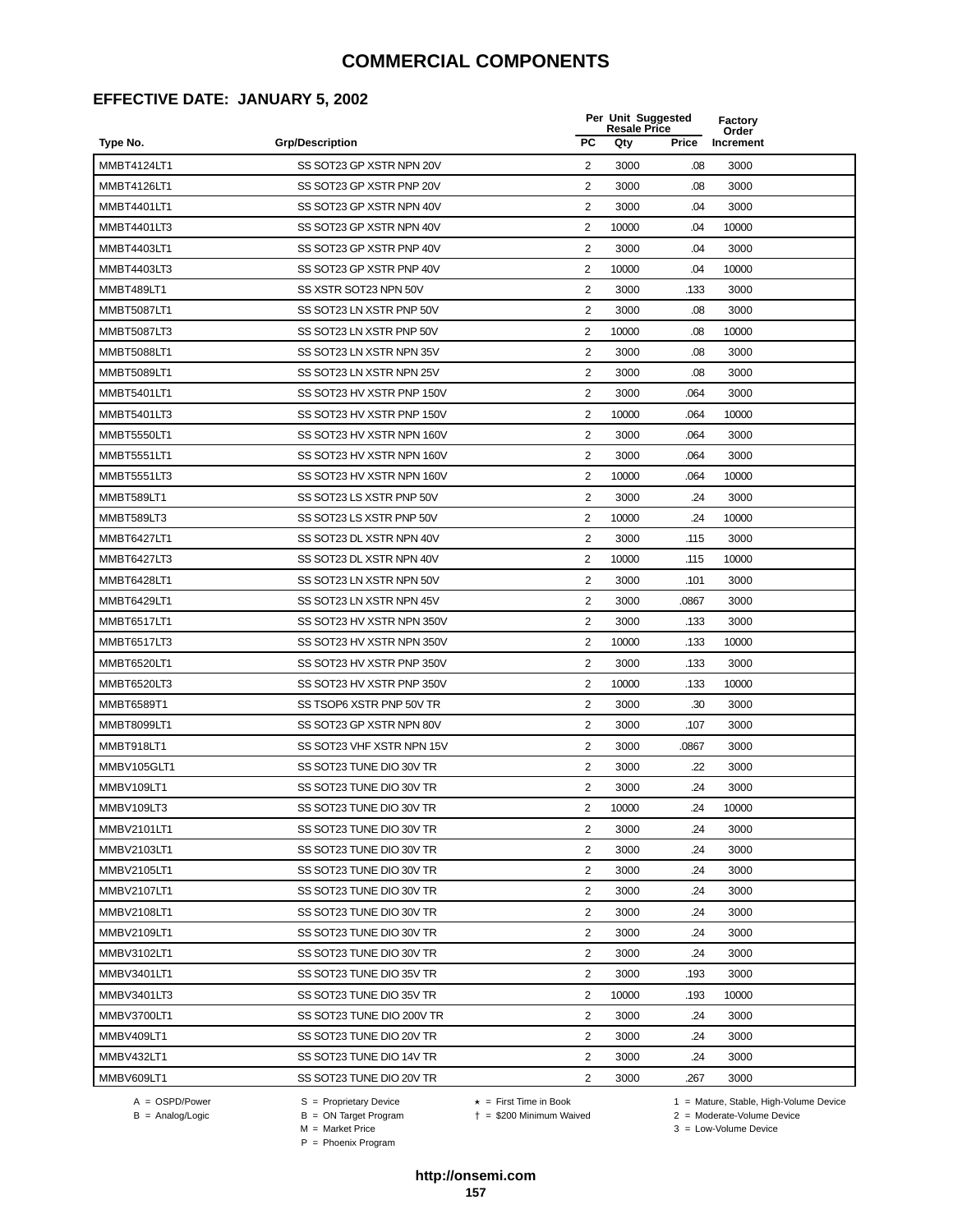# **EFFECTIVE DATE: JANUARY 5, 2002**

|              |                           |                | Per Unit Suggested<br><b>Resale Price</b> |       | Factory<br>Order |
|--------------|---------------------------|----------------|-------------------------------------------|-------|------------------|
| Type No.     | <b>Grp/Description</b>    | <b>PC</b>      | Qty                                       | Price | Increment        |
| MMBV809LT1   | SS SOT23 TUNE DIO 20V TR  | 2              | 3000                                      | .24   | 3000             |
| MMBV809LT3   | SS SOT23 TUNE DIO 20V TR  | $\overline{2}$ | 10000                                     | .24   | 10000            |
| MMBZ15VALT1  | ZEN SOT23 DUAL .225W 15V  | 2              | 3000                                      | .0933 | 3000             |
| MMBZ15VALT3  | ZEN SOT23 DUAL .225W 15V  | 2              | 10000                                     | .0933 | 10000            |
| MMBZ15VDLT1  | ZEN SOT23 DUAL .225W 15V  | $\overline{2}$ | 3000                                      | .0933 | 3000             |
| MMBZ15VDLT3  | ZEN SOT23 DUAL .225W 15V  | 2              | 10000                                     | .0933 | 10000            |
| MMBZ18VALT1  | ZEN SOT23 DUAL .225W 15V  | $\overline{2}$ | 3000                                      | .0347 | 3000             |
| MMBZ20VALT1  | ZEN SOT23 DUAL .225W 20V  | 2              | 3000                                      | .0933 | 3000             |
| MMBZ20VALT3  | ZEN SOT23 DUAL .225W 20V  | $\overline{2}$ | 10000                                     | .0933 | 10000            |
| MMBZ27VALT1  | ZEN SOT23 DUAL .225W 27V  | $\overline{2}$ | 3000                                      | .0933 | 3000 $\star$     |
| MMBZ27VCLT1  | ZEN SOT23 DUAL .225W 27V  | 2              | 3000                                      | .0933 | 3000             |
| MMBZ33VALT1  | ZEN SOT23 DUAL .225W 5.6V | 2              | 3000                                      | .0933 | 3000             |
| MMBZ33VALT3  | ZEN SOT23 DUAL .225W 5.6V | 2              | 10000                                     | .0933 | 10000            |
| MMBZ5V6ALT1  | ZEN SOT23 REG .225W 5.6V  | $\overline{2}$ | 3000                                      | .0933 | 3000             |
| MMBZ5V6ALT3  | ZEN SOT23 REG .225W 5.6V  | 2              | 10000                                     | .0933 | 10000            |
| MMBZ5221BLT1 | ZEN SOT23 REG .225W 2.4V  | $\overline{2}$ | 3000                                      | .0533 | 3000             |
| MMBZ5221BLT3 | ZEN SOT23 REG .225W 2.4V  | 2              | 10000                                     | .0533 | 10000            |
| MMBZ5222BLT1 | ZEN SOT23 REG .225W 2.5V  | $\overline{2}$ | 3000                                      | .0533 | 3000             |
| MMBZ5223BLT1 | ZEN SOT23 REG .225W 2.7V  | $\overline{2}$ | 3000                                      | .0533 | 3000             |
| MMBZ5224BLT1 | ZEN SOT23 REG .225W 2.8V  | 2              | 3000                                      | .0533 | 3000             |
| MMBZ5225BLT1 | ZEN SOT23 REG .225W 3.0V  | $\overline{2}$ | 3000                                      | .0533 | 3000             |
| MMBZ5226BLT1 | ZEN SOT23 REG .225W 3.3V  | 2              | 3000                                      | .0533 | 3000             |
| MMBZ5226BLT3 | ZEN SOT23 REG .225W 3.3V  | $\overline{2}$ | 10000                                     | .0533 | 10000            |
| MMBZ5227BLT1 | ZEN SOT23 REG .225W 3.6V  | 2              | 3000                                      | .0533 | 3000             |
| MMBZ5228BLT1 | ZEN SOT23 REG .225W 3.9V  | $\overline{2}$ | 3000                                      | .0533 | 3000             |
| MMBZ5228BLT3 | ZEN SOT23 REG .225W 3.9V  | 2              | 10000                                     | .0533 | 10000            |
| MMBZ5229BLT1 | ZEN SOT23 REG .225W 4.3V  | $\overline{2}$ | 3000                                      | .0533 | 3000             |
| MMBZ5229BLT3 | ZEN SOT23 REG .225W 4.3V  | 2              | 10000                                     | .0533 | 10000            |
| MMBZ5230BLT1 | ZEN SOT23 REG .225W 4.7V  | 2              | 3000                                      | .0533 | 3000             |
| MMBZ5230BLT3 | ZEN SOT23 REG .225W 4.7V  | 2              | 10000                                     | .0533 | 10000            |
| MMBZ5231BLT1 | ZEN SOT23 REG .225W 5.1V  | 2              | 3000                                      | .0533 | 3000             |
| MMBZ5231BLT3 | ZEN SOT23 REG .225W 5.1V  | 2              | 10000                                     | .0533 | 10000            |
| MMBZ5232BLT1 | ZEN SOT23 REG .225W 5.6V  | 2              | 3000                                      | .0533 | 3000             |
| MMBZ5232BLT3 | ZEN SOT23 REG .225W 5.6V  | 2              | 10000                                     | .0533 | 10000            |
| MMBZ5233BLT1 | ZEN SOT23 REG .225W 6.0V  | $\overline{2}$ | 3000                                      | .0533 | 3000             |
| MMBZ5233BLT3 | ZEN SOT23 REG .225W 6.0V  | 2              | 10000                                     | .0533 | 10000            |
| MMBZ5234BLT1 | ZEN SOT23 REG .225W 6.2V  | 2              | 3000                                      | .0533 | 3000             |
| MMBZ5234BLT3 | ZEN SOT23 REG .225W 6.2V  | 2              | 10000                                     | .0533 | 10000            |
| MMBZ5235BLT1 | ZEN SOT23 REG .225W 6.8V  | 2              | 3000                                      | .0533 | 3000             |
| MMBZ5235BLT3 | ZEN SOT23 REG .225W 6.8V  | 2              | 10000                                     | .0533 | 10000            |
| MMBZ5236BLT1 | ZEN SOT23 REG .225W 7.5V  | $\overline{2}$ | 3000                                      | .0533 | 3000             |
| MMBZ5237BLT1 | ZEN SOT23 REG .225W 8.2V  | 2              | 3000                                      | .0533 | 3000             |
| MMBZ5237BLT3 | ZEN SOT23 REG .225W 8.2V  | $\overline{2}$ | 10000                                     | .0533 | 10000            |
| MMBZ5238BLT1 | ZEN SOT23 REG .225W 8.7V  | $\overline{2}$ | 3000                                      | .0533 | 3000             |
| MMBZ5239BLT1 | ZEN SOT23 REG .225W 9.1V  | $\overline{2}$ | 3000                                      | .0533 | 3000             |

A = OSPD/Power S = Proprietary Device<br>
B = Analog/Logic B = ON Target Program<br>
M = Market Price

= \$200 Minimum Waived 2 = Moderate-Volume Device

A = OSPD/Power S = Proprietary Device  $\star$  = First Time in Book 1 = Mature, Stable, High-Volume Device

 $2 =$  Moderate-Volume Device<br> $3 =$  Low-Volume Device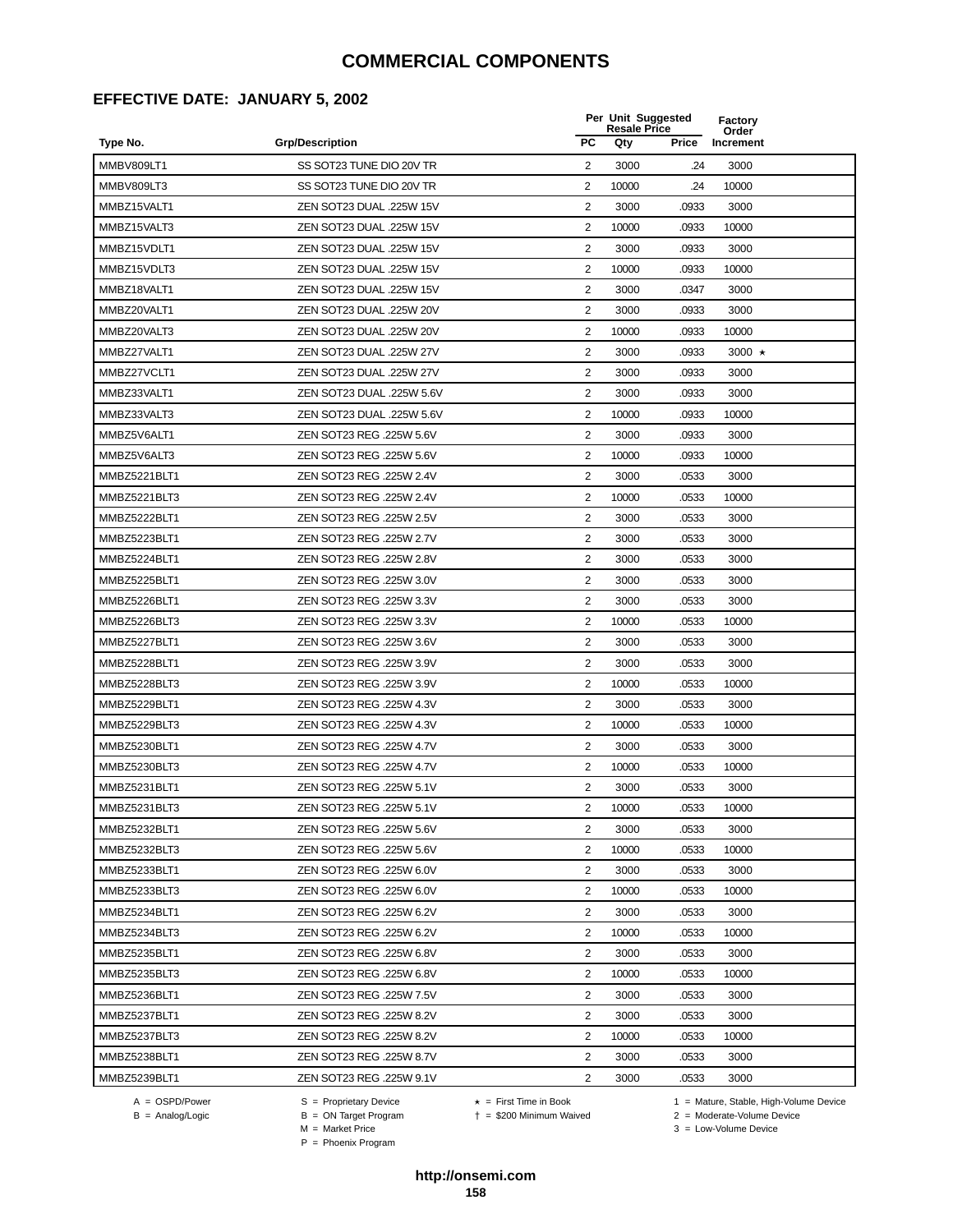#### **EFFECTIVE DATE: JANUARY 5, 2002**

|                              |                                                    |                                  | Per Unit Suggested<br><b>Resale Price</b> |                | Factory            |
|------------------------------|----------------------------------------------------|----------------------------------|-------------------------------------------|----------------|--------------------|
| Type No.                     | <b>Grp/Description</b>                             | <b>PC</b>                        | Qty                                       | Price          | Order<br>Increment |
| MMBZ5239BLT3                 | ZEN SOT23 REG .225W 9.1V                           | $\overline{2}$                   | 10000                                     | .0533          | 10000              |
| MMBZ5240BLT1                 | ZEN SOT23 REG .225W 10V                            | $\overline{2}$                   | 3000                                      | .0533          | 3000               |
| MMBZ5240BLT3                 | ZEN SOT23 REG .225W 10V                            | 2                                | 10000                                     | .0533          | 10000              |
| MMBZ5241BLT1                 | ZEN SOT23 REG .225W 11V                            | 2                                | 3000                                      | .0533          | 3000               |
| MMBZ5242BLT1                 | ZEN SOT23 REG .225W 12V                            | $\overline{2}$                   | 3000                                      | .0533          | 3000               |
| MMBZ5242BLT3                 | ZEN SOT23 REG .225W 12V                            | 2                                | 10000                                     | .0533          | 10000              |
| MMBZ5243BLT1                 | ZEN SOT23 REG .225W 13V                            | $\overline{2}$                   | 3000                                      | .0533          | 3000               |
| MMBZ5244BLT1                 | ZEN SOT23 REG .225W 14V                            | $\overline{2}$                   | 3000                                      | .0533          | 3000               |
| MMBZ5244BLT3                 | ZEN SOT23 REG .225W 14V                            | $\overline{2}$                   | 10000                                     | .0533          | 10000              |
| MMBZ5245BLT1                 | ZEN SOT23 REG .225W 15V                            | $\overline{2}$                   | 3000                                      | .0533          | 3000               |
| MMBZ5245BLT3                 | ZEN SOT23 REG .225W 15V                            | $\overline{2}$                   | 10000                                     | .0533          | 10000              |
| MMBZ5246BLT1                 | ZEN SOT23 REG .225W 16V                            | $\overline{2}$                   | 3000                                      | .0533          | 3000               |
| MMBZ5246BLT3                 | ZEN SOT23 REG .225W 16V                            | 2                                | 10000                                     | .0533          | 10000              |
| MMBZ5247BLT1                 | ZEN SOT23 REG .225W 17V                            | 2                                | 3000                                      | .0533          | 3000               |
| MMBZ5247BLT3                 | ZEN SOT23 REG .225W 17V                            | 2                                | 10000                                     | .0533          | 10000              |
| MMBZ5248BLT1                 | ZEN SOT23 REG .225W 18V                            | $\overline{2}$                   | 3000                                      | .0533          | 3000               |
| MMBZ5248BLT3                 | ZEN SOT23 REG .225W 18V                            | $\overline{2}$                   | 10000                                     | .0533          | 10000              |
| MMBZ5249BLT1                 | ZEN SOT23 REG .225W 19V                            | $\overline{\mathbf{c}}$          | 3000                                      | .0533          | 3000               |
| MMBZ5250BLT1                 | ZEN SOT23 REG .225W 20V                            | $\overline{2}$                   | 3000                                      | .0533          | 3000               |
| MMBZ5250BLT3<br>MMBZ5251BLT1 | ZEN SOT23 REG .225W 20V<br>ZEN SOT23 REG .225W 22V | $\overline{2}$<br>$\overline{2}$ | 10000<br>3000                             | .0533<br>.0533 | 10000<br>3000      |
| MMBZ5251BLT3                 | ZEN SOT23 REG .225W 22V                            | 2                                | 10000                                     | .0533          | 10000              |
| MMBZ5252BLT1                 | ZEN SOT23 REG .225W 24V                            | $\overline{2}$                   | 3000                                      | .0533          | 3000               |
| MMBZ5252BLT3                 | ZEN SOT23 REG .225W 24V                            | $\overline{2}$                   | 10000                                     | .0533          | 10000              |
| MMBZ5253BLT1                 | ZEN SOT23 REG .225W 25V                            | $\overline{2}$                   | 3000                                      | .0533          | 3000               |
| MMBZ5254BLT1                 | ZEN SOT23 REG .225W 27V                            | $\overline{2}$                   | 3000                                      | .0533          | 3000               |
| MMBZ5255BLT1                 | ZEN SOT23 REG .225W 28V                            | $\overline{2}$                   | 3000                                      | .0533          | 3000               |
| MMBZ5256BLT1                 | ZEN SOT23 REG .225W 30V                            | $\overline{2}$                   | 3000                                      | .0533          | 3000               |
| MMBZ5257BLT1                 | ZEN SOT23 REG .225W 33V                            | $\overline{2}$                   | 3000                                      | .0533          | 3000               |
| MMBZ5257BLT3                 | ZEN SOT23 REG .225W 33V                            | 2                                | 10000                                     | .0533          | 10000              |
| MMBZ5258BLT1                 | ZEN SOT23 REG .225W 36V                            | 2                                | 3000                                      | .0533          | 3000               |
| MMBZ5259BLT1                 | ZEN SOT23 REG .225W 39V                            | 2                                | 3000                                      | .0533          | 3000               |
| MMBZ5259BLT3                 | ZEN SOT23 REG .225W 39V                            | 2                                | 10000                                     | .0533          | 10000              |
| MMBZ5260BLT1                 | ZEN SOT23 REG .225W 43V                            | 2                                | 3000                                      | .0533          | 3000               |
| MMBZ5261BLT1                 | ZEN SOT23 REG .225W 47V                            | $\overline{2}$                   | 3000                                      | .0533          | 3000               |
| MMBZ5261BLT3                 | ZEN SOT23 REG .225W 47V                            | $\overline{c}$                   | 10000                                     | .0533          | 10000              |
| MMBZ5262BLT1                 | ZEN SOT23 REG .225W 51V                            | 2                                | 3000                                      | .0533          | 3000               |
| MMBZ5263BLT1                 | ZEN SOT23 REG .225W 56V                            | $\overline{2}$                   | 3000                                      | .0533          | 3000               |
| MMBZ5264BLT1                 | ZEN SOT23 REG .225W 60V                            | 2                                | 3000                                      | .0533          | 3000               |
| MMBZ5265BLT1                 | ZEN SOT23 REG .225W 62V                            | 2                                | 3000                                      | .0533          | 3000               |
| MMBZ5266BLT1                 | ZEN SOT23 REG .225W 68V                            | 2                                | 3000                                      | .0533          | 3000               |
| MMBZ5267BLT1                 | ZEN SOT23 REG .225W 75V                            | 2                                | 3000                                      | .0533          | 3000               |
| MMBZ5268BLT1                 | ZEN SOT23 REG .225W 82V                            | $\overline{2}$                   | 3000                                      | .0533          | 3000               |
| MMBZ5270BLT1                 | ZEN SOT23 REG .225W 91V                            | $\overline{2}$                   | 3000                                      | .0533          | 3000               |
| MMBZ6V2ALT1                  | ZEN SOT23 REG .225W 6.2V                           | 2                                | 3000                                      | .0933          | 3000               |

A = OSPD/Power S = Proprietary Device<br>
B = Analog/Logic B = ON Target Program<br>
M = Market Price

= \$200 Minimum Waived 2 = Moderate-Volume Device

A = OSPD/Power S = Proprietary Device  $\star$  = First Time in Book 1 = Mature, Stable, High-Volume Device

 $2 =$  Moderate-Volume Device<br> $3 =$  Low-Volume Device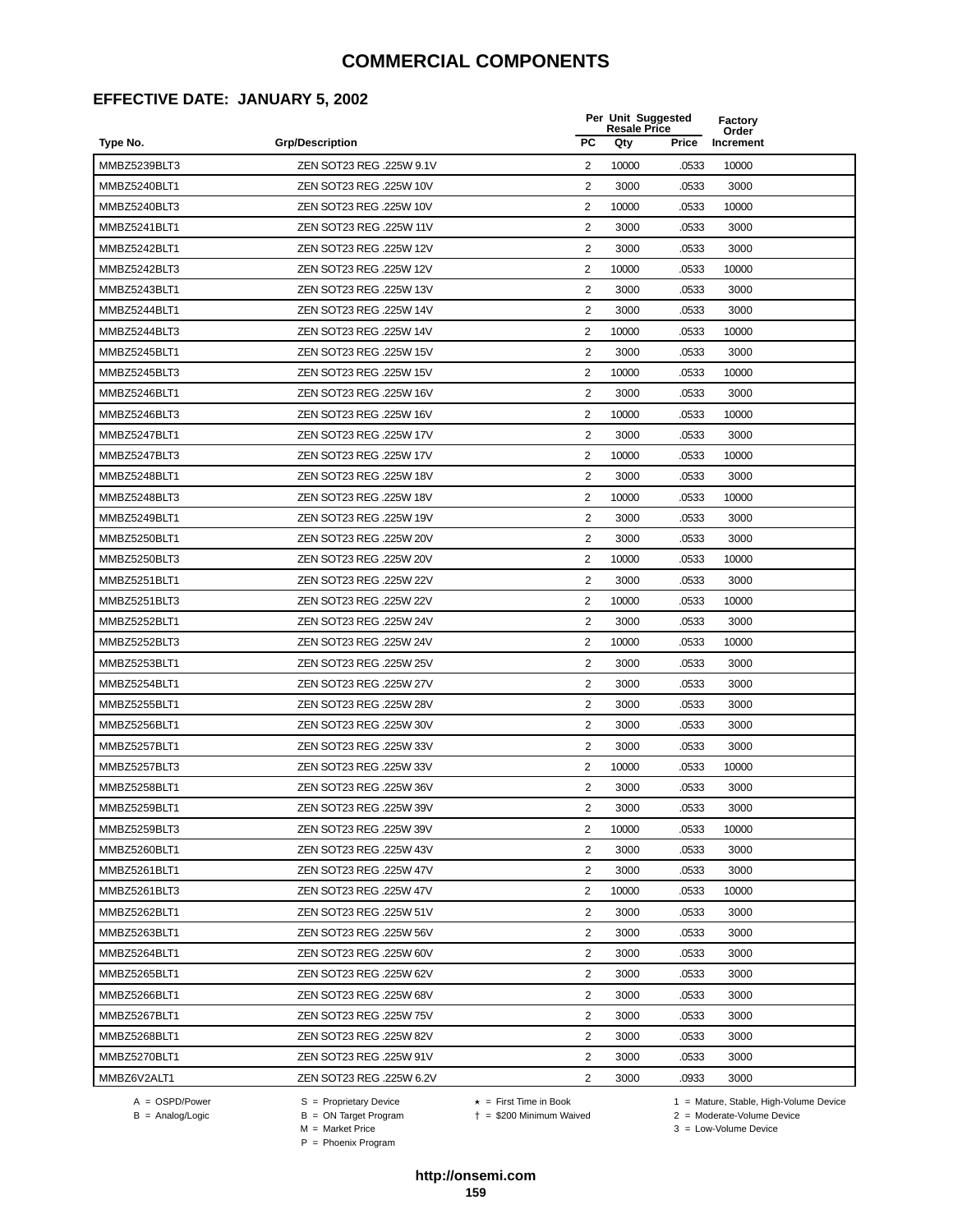#### **EFFECTIVE DATE: JANUARY 5, 2002**

|                    |                           |                         | <b>Resale Price</b> | Per Unit Suggested | Factory<br>Order |
|--------------------|---------------------------|-------------------------|---------------------|--------------------|------------------|
| Type No.           | <b>Grp/Description</b>    | <b>PC</b>               | Qty                 | <b>Price</b>       | Increment        |
| MMBZ6V2ALT3        | ZEN SOT23 REG .225W 6.2V  | 2                       | 10000               | .0933              | 10000            |
| MMBZ6V8ALT1        | ZEN SOT23 REG .225W 6.8V  | 2                       | 3000                | .0933              | 3000             |
| MMBZ6V8ALT3        | ZEN SOT23 REG .225W 6.8V  | 2                       | 10000               | .0933              | 10000            |
| MMBZ9V1ALT1        | ZEN SOT23 REG .225W 9.1V  | 2                       | 3000                | .0347              | 3000             |
| MMBZ9V1ALT3        | ZEN SOT23 REG .225W 9.1V  | $\overline{\mathbf{c}}$ | 10000               | .0347              | 10000            |
| MMDFS2P102R2       | PFET S08D 20V 0.18R TR    | $\overline{2}$          | 2500                | .573               | 2500             |
| MMDFS3P303R2       | PFET S08D 30V 0.16R TR    | $\overline{2}$          | 2500                | .573               | 2500             |
| MMDFS6N303R2       | NFET S08D 30V 0.05R TR    | $\overline{2}$          | 2500                | .573               | 2500             |
| MMDF1N05ER2        | NFET SO8D 50V 0.5R TR     | 2                       | 2500                | .533               | 2500             |
| MMDF1300R2         | COMP S08D 25V TR          | 2                       | 2500                | .52                | 2500             |
| MMDF2C02ER2        | COMP S08D 25V TR          | 2                       | 2500                | .533               | 2500             |
| MMDF2C02HDR2       | COMP S08D 20V TR          | 2                       | 2500                | .533               | 2500             |
| MMDF2C03HDR2       | COMP S08D 30V TR          | $\overline{c}$          | 2500                | .533               | 2500             |
| MMDF2N02ER2        | NFET SO8D 20V 0.2R TR     | $\overline{\mathbf{c}}$ | 2500                | .587               | 2500             |
| MMDF2P02ER2        | PFET SO8D 20V 0.4R TR     | $\overline{2}$          | 2500                | .587               | 2500             |
| MMDF2P02HDR2       | PFET SO8D 20V 0.18R TR    | $\overline{2}$          | 2500                | .56                | 2500             |
| MMDF2P03HDR2       | PFET SO8D 30V 0.22R TR    | $\overline{2}$          | 2500                | .56                | 2500             |
| MMDF3N02HDR2       | NFET SO8D 20V 0.1R TR     | 2                       | 2500                | .56                | 2500             |
| MMDF3N03HDR2       | NFET SO8D 30V .075R TR    | 2                       | 2500                | .56                | 2500             |
| MMDF3N04HDR2       | NFET SO8D 40V 0.1R TR     | 2                       | 2500                | .56                | 2500             |
| MMDF3N06VLR2       | NFET SO8D 60V 0.13R TR    | 2                       | 2500                | .493               | 2500             |
| MMDF4P03HDR2       | PFET SO8D 30V 0.16R TR    | 2                       | 2500                | .56                | 2500             |
| MMDF4207R2         | PFET SO8D 20V .033R TR    | 2                       | 2500                | .867               | 2500             |
| MMDF6N02HDR2       | NFET SO8D 20V .035R TR    | 2                       | 2500                | .56                | 2500             |
| MMDF6N03HDR2       | NFET SO8D 30V 0.05R TR    | $\overline{2}$          | 2500                | .56                | 2500             |
| MMDF7N02ZR2        | NFET SO8D 20V ESD TR      | $\overline{2}$          | 2500                | .587               | 2500             |
| MMDJ3N03BJTR2      | BIP S08 NPN 3A 30V TR     | $\overline{c}$          | 2500                | .72                | 2500             |
| MMDJ3P03BJTR2      | BIP S08 PNP 3A 30V TR     | 2                       | 2500                | .72                | 2500             |
| MMDL101T1          | SS SOD323 SHKY DIO 7V TR  | 2                       | 3000                | .193               | 3000             |
| MMDL301T1          | SS SOD323 SHKY DIO 30V TR | $\overline{2}$          | 3000                | .193               | 3000             |
| MMDL6050T1         | SS SOD323 SWCH DIO 70V TR | 2                       | 3000                | .06                | 3000             |
| MMDL770T1          | SS SOD323 SHKY DIO 70V TR | $\overline{\mathbf{c}}$ | 3000                | .193               | 3000             |
| MMDL914T1          | SS SOD323 SWCH DIO 100V   | 2                       | 3000                | .06                | 3000             |
| MMFT107T1          | NFET SOT223 200V 14R TR   | 2                       | 1000                | .413               | 1000             |
| MMFT107T3          | NFET SOT223 200V 14R TR   | $\overline{2}$          | 4000                | .413               | 4000             |
| MMFT2N02ELT1       | NFET SOT223 20V 0.15R TR  | 2                       | 1000                | .453               | 1000             |
| MMFT2406T1         | NFET SOT223 90V 6.0R TR   | 2                       | 1000                | .412               | 1000             |
| MMFT2406T3         | NFET SOT223 90V 6.0R TR   | 2                       | 4000                | .412               | 4000             |
| MMFT2955ET1        | PFET SOT223 60V 0.3R TR   | 2                       | 1000                | .413               | 1000             |
| MMFT2955ET3        | PFET SOT223 60V 0.3R TR   | $\overline{2}$          | 4000                | .413               | 4000             |
| MMFT3055VLT1       | NFET SOT223 60V 0.14R TR  | 2                       | 1000                | .333               | 1000             |
| MMFT3055VLT3       | NFET SOT223 60V 0.14R TR  | 2                       | 4000                | .333               | 4000             |
| MMFT3055VLT3-LF    | NFET SOT223 60V 0.14R TR  | $\overline{2}$          | 4000                | .333               | 4000             |
| <b>MMFT3055VT1</b> | NFET SOT223 60V 0.13R TR  | $\overline{2}$          | 1000                | .333               | 1000             |
| MMFT3055VT3        | NFET SOT223 60V 0.13R TR  | $\overline{2}$          | 4000                | .333               | 4000             |
|                    |                           |                         |                     |                    |                  |

 $B = \text{Analog/Logic}$ <br>B = ON Target Program<br> $M = \text{Market Price}$ 

= \$200 Minimum Waived 2 = Moderate-Volume Device

A = OSPD/Power S = Proprietary Device  $\star$  = First Time in Book 1 = Mature, Stable, High-Volume Device

 $3 =$  Low-Volume Device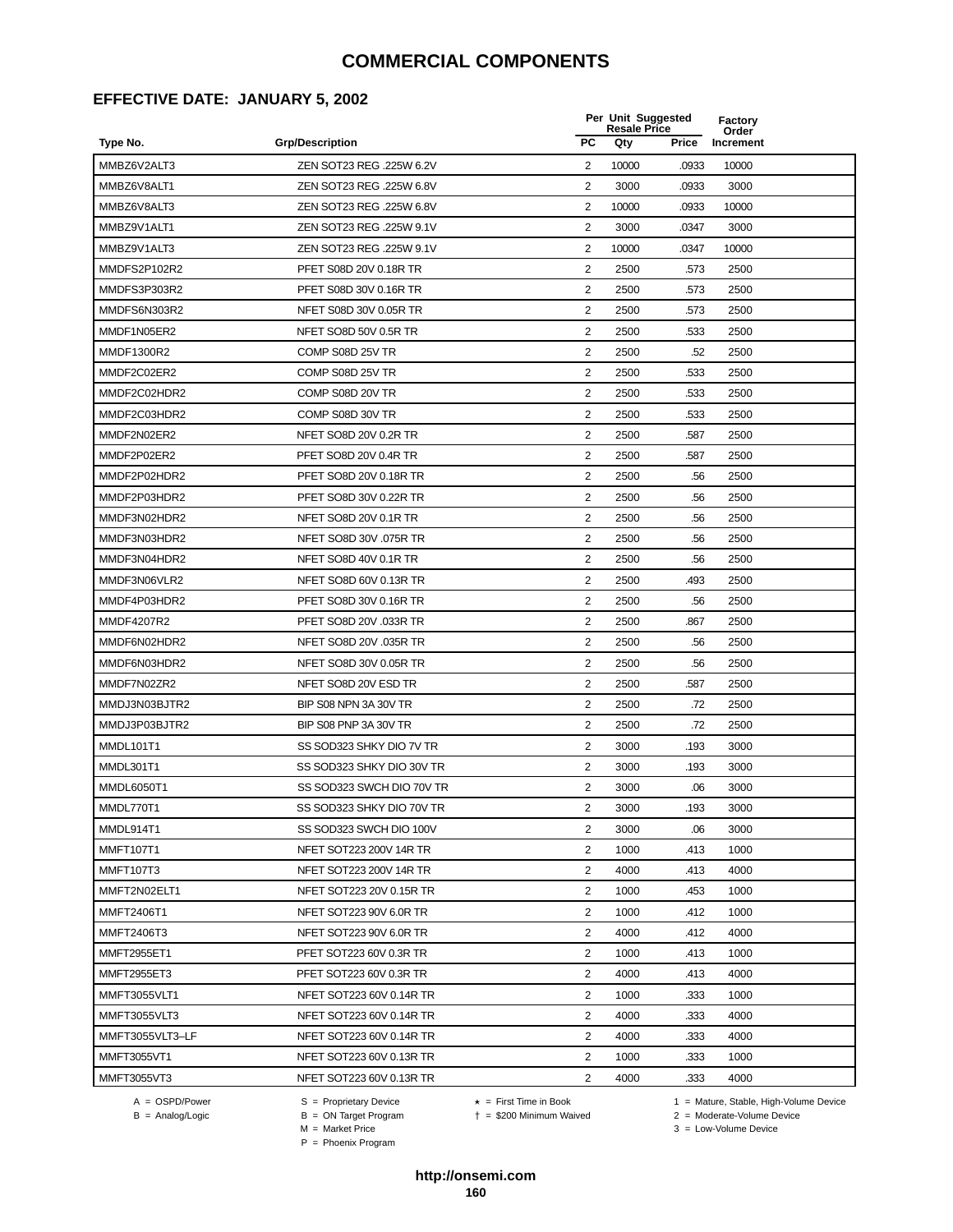#### **EFFECTIVE DATE: JANUARY 5, 2002**

|                    |                           |                         | Per Unit Suggested<br><b>Resale Price</b> |       | Factory<br>Order |
|--------------------|---------------------------|-------------------------|-------------------------------------------|-------|------------------|
| Type No.           | <b>Grp/Description</b>    | <b>PC</b>               | Qty                                       | Price | Increment        |
| MMFT5P03HDT1       | PFET SOT223 30V 0.10R TR  | 2                       | 1000                                      | .44   | 1000             |
| MMFT5P03HDT3       | PFET SOT223 30V 0.10R TR  | 2                       | 4000                                      | .44   | 4000             |
| <b>MMFT960T1</b>   | NFET SOT223 60V 1.7R TR   | 2                       | 1000                                      | .413  | 1000             |
| MMJT350T1          | BIP S0T223 PNP 0.5A 300V  | $\overline{2}$          | 1000                                      | .373  | 1000             |
| <b>MMJT350T3</b>   | BIP S0T223 PNP 0.5A 300V  | $\overline{2}$          | 4000                                      | .373  | 4000             |
| MMJT9410T1         | BIP S0T223 NPN 3A 30V TR  | 2                       | 1000                                      | .373  | 1000             |
| MMJT9435T1         | BIP S0T223 PNP 3A 30V TR  | $\overline{2}$          | 1000                                      | .373  | 1000             |
| MMJT9435T3         | BIP S0T223 PNP 3A 30V TR  | 2                       | 4000                                      | .373  | 4000             |
| MMPQ2222A          | SS SOIC16 GP XSTR NPN 40V | $\overline{\mathbf{c}}$ | 48                                        | 1.20  | 48               |
| MMPQ2222AR1        | SS SOIC16 QUAD NPN 40V    | 2                       | 500                                       | 1.20  | 500              |
| <b>MMPQ2222AR2</b> | SS SOIC16 QUAD NPN 40V    | $\overline{2}$          | 2500                                      | 1.20  | 2500             |
| <b>MMPQ2369</b>    | SS SOIC16 QUAD NPN 15V    | 2                       | 48                                        | 1.28  | 48               |
| MMPQ2369R2         | SS SOIC16 QUAD NPN 15V    | 2                       | 2500                                      | 1.28  | 2500             |
| <b>MMPQ3467</b>    | SS SOIC16 QUAD PNP 40V    | $\sqrt{2}$              | 48                                        | 1.28  | 48               |
| <b>MMPQ3904</b>    | SS SOIC16 QUAD NPN 40V    | 2                       | 48                                        | 3.77  | 48               |
| MMPQ3904R1         | SS SOIC16 QUAD NPN 40V    | $\overline{2}$          | 500                                       | 3.77  | 500              |
| MMPQ3904R2         | SS SOIC16 QUAD NPN 40V    | 2                       | 2500                                      | 1.28  | 2500             |
| <b>MMPQ3906</b>    | SS SOIC16 QUAD PNP 40V    | 2                       | 48                                        | 1.28  | 48               |
| MMPQ3906R1         | SS SOIC16 QUAD PNP 40V    | 2                       | 500                                       | 1.28  | 500              |
| MMPQ3906R2         | SS SOIC16 GP NPN XSTR     | 2                       | 2500                                      | 1.28  | 2500             |
| <b>MMPQ6700</b>    | SS SOIC16 GP XSTR NPN     | $\overline{2}$          | 48                                        | 1.28  | 48               |
| MMPQ6700R1         | SS SOIC16 GP XSTR NPN TR  | 2                       | 500                                       | 1.28  | 500              |
| MMQA12VT1          | ZEN SC74 TVS QUAD 12V     | $\sqrt{2}$              | 3000                                      | .20   | 3000             |
| MMQA13VT1          | ZEN SC74 TVS QUAD 13V     | 2                       | 3000                                      | .20   | 3000             |
| MMQA13VT3          | ZEN SC74 TVS QUAD 13V     | $\overline{2}$          | 10000                                     | .20   | 10000            |
| MMQA15VT1          | ZEN SC74 TVS QUAD 15V     | 2                       | 3000                                      | .20   | 3000             |
| MMQA18VT1          | ZEN SC74 TVS QUAD 18V     | $\overline{c}$          | 3000                                      | .20   | 3000             |
| MMQA20VT1          | ZEN SC74 TVS QUAD 20V     | $\overline{2}$          | 3000                                      | .20   | 3000             |
| MMQA20VT3          | ZEN SC74 TVS QUAD 20V     | 2                       | 10000                                     | .20   | 10000            |
| MMQA21VT1          | ZEN SC74 TVS QUAD 21V     | $\overline{2}$          | 3000                                      | .20   | 3000             |
| MMQA22VT1          | ZEN SC74 TVS QUAD 22V     | 2                       | 3000                                      | .20   | 3000             |
| MMQA24VT1          | ZEN SC74 TVS QUAD 24V     | $\overline{\mathbf{c}}$ | 3000                                      | .20   | 3000             |
| MMQA27VT1          | ZEN SC74 TVS QUAD 27V     | 2                       | 3000                                      | .20   | 3000             |
| MMQA30VT1          | ZEN SC74 TVS QUAD 12V     | $\overline{2}$          | 3000                                      | .20   | 3000             |
| MMQA33VT1          | ZEN SC74 TVS QUAD 33V     | $\overline{2}$          | 3000                                      | .20   | 3000             |
| MMQA5V6T1          | ZEN SC74 TVS QUAD 5.6V    | $\overline{2}$          | 3000                                      | .20   | 3000             |
| MMQA6V2T1          | ZEN SC74 TVS QUAD 6.2V    | $\overline{2}$          | 3000                                      | .20   | 3000             |
| MMQA6V2T3          | ZEN SC74 TVS QUAD 6.2V    | 2                       | 10000                                     | .20   | 10000            |
| MMQA6V8T1          | ZEN SC74 TVS QUAD 6.8V    | 2                       | 3000                                      | .20   | 3000             |
| MMSD103T1          | SS SOD123 SWCH DIO 250V   | $\overline{2}$          | 3000                                      | .096  | 3000             |
| MMSD301T1          | SS SOD123 SHKY DIO 30V    | 2                       | 3000                                      | .173  | 3000             |
| MMSD4148T1         | SS SOD123 SWCH DIO 100V   | 2                       | 3000                                      | .0827 | 3000             |
| MMSD71RKT1         | SS SOD123 SWCH DIO 80V    | $\overline{2}$          | 3000                                      | .0693 | 3000             |
| MMSD914T1          | SS SOD123 SWCH DIO 100V   | $\overline{2}$          | 3000                                      | .0427 | 3000             |
| MMSD914T3          | SS SOD123 SWCH DIO 100V   | $\overline{2}$          | 10000                                     | .0427 | 10000            |
|                    |                           |                         |                                           |       |                  |

 $B = \text{Analog/Logic}$ <br>B = ON Target Program<br> $M = \text{Market Price}$ 

A = OSPD/Power S = Proprietary Device  $\star$  = First Time in Book 1 = Mature, Stable, High-Volume Device

 = \$200 Minimum Waived 2 = Moderate-Volume Device  $3 =$  Low-Volume Device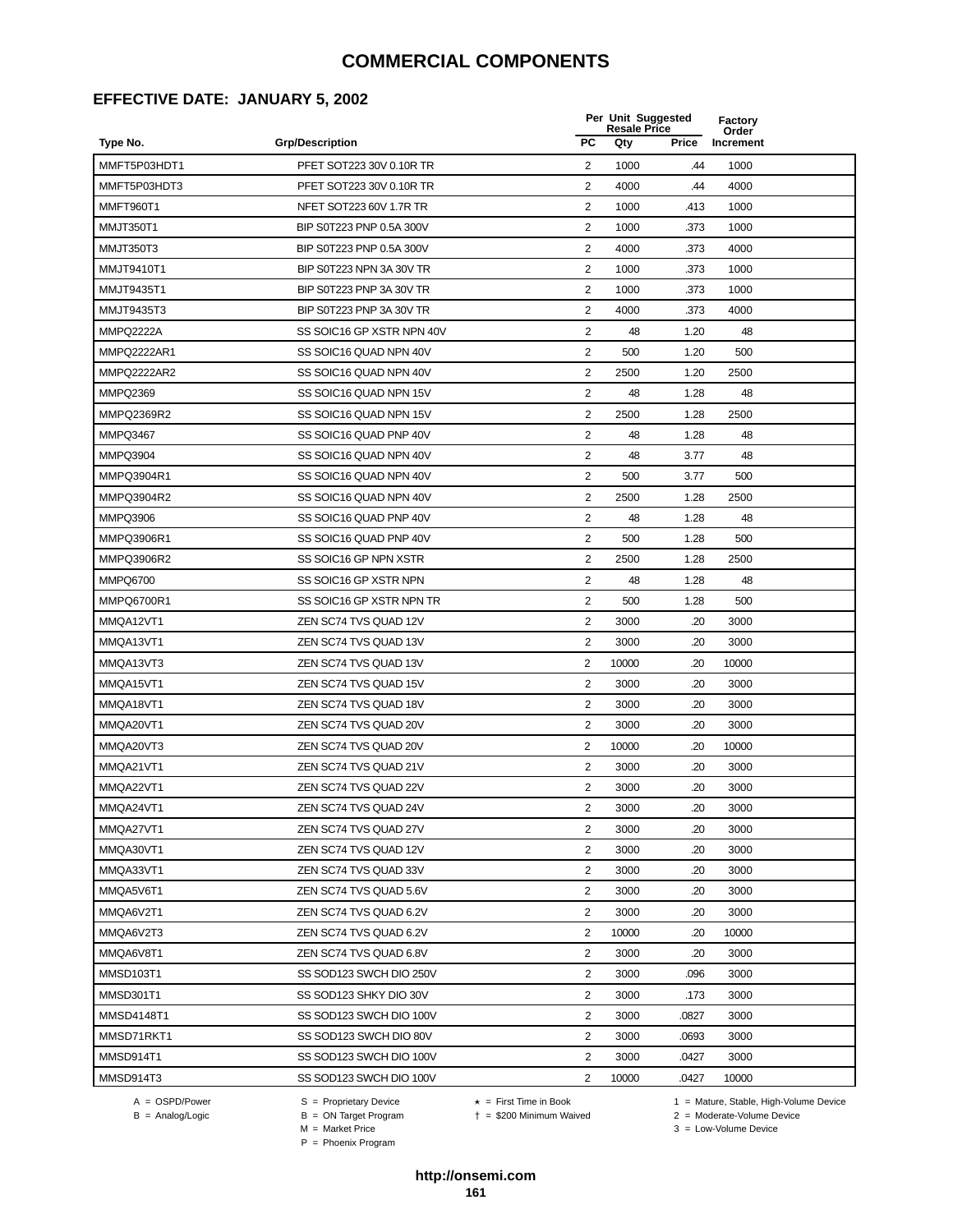#### **EFFECTIVE DATE: JANUARY 5, 2002**

|              |                          |                         | Per Unit Suggested<br><b>Resale Price</b> |       | Factory<br>Order |
|--------------|--------------------------|-------------------------|-------------------------------------------|-------|------------------|
| Type No.     | <b>Grp/Description</b>   | PC                      | Qty                                       | Price | Increment        |
| MMSF3P02HDR2 | PFET SO8S 20V 0.095R TR  | $\overline{2}$          | 2500                                      | .533  | 2500             |
| MMSF3300R2   | NFET SO8S 30V 0.0125R TR | $\overline{2}$          | 2500                                      | .667  | 2500             |
| MMSF4205R2   | PFET SO8S 20V 0.014R TR  | $\overline{2}$          | 2500                                      | .867  | 2500             |
| MMSF5P02HDR2 | PFET SO8S 20V 0.03R TR   | 2                       | 2500                                      | .533  | 2500             |
| MMSF7P03HDR2 | PFET SO8S 30V 0.05R TR   | $\sqrt{2}$              | 2500                                      | .533  | 2500             |
| MMSZ10T1     | ZEN SOD123 REG 0.5W 10V  | $\overline{2}$          | 3000                                      | .0533 | 3000             |
| MMSZ10T3     | ZEN SOD123 REG 0.5W 10V  | $\overline{2}$          | 10000                                     | .0277 | 10000            |
| MMSZ11T1     | ZEN SOD123 REG 0.5W 11V  | $\overline{2}$          | 3000                                      | .0533 | 3000             |
| MMSZ12T1     | ZEN SOD123 REG 0.5W 12V  | $\overline{2}$          | 3000                                      | .0533 | 3000             |
| MMSZ13T1     | ZEN SOD123 REG 0.5W 13V  | 2                       | 3000                                      | .0533 | 3000             |
| MMSZ15T1     | ZEN SOD123 REG 0.5W 15V  | 2                       | 3000                                      | .0533 | 3000             |
| MMSZ16T1     | ZEN SOD123 REG 0.5W 16V  | $\overline{2}$          | 3000                                      | .0533 | 3000             |
| MMSZ18T1     | ZEN SOD123 REG 0.5W 18V  | $\overline{\mathbf{c}}$ | 3000                                      | .0533 | 3000             |
| MMSZ2V4T1    | ZEN SOD123 REG 0.5W 2.4V | $\overline{c}$          | 3000                                      | .0533 | 3000             |
| MMSZ2V7T1    | ZEN SOD123 REG 0.5W 2.7V | $\overline{2}$          | 3000                                      | .0533 | 3000             |
| MMSZ20T1     | ZEN SOD123 REG 0.5W 20V  | $\overline{2}$          | 3000                                      | .0533 | 3000             |
| MMSZ22T1     | ZEN SOD123 REG 0.5W 22V  | 2                       | 3000                                      | .0533 | 3000             |
| MMSZ24T1     | ZEN SOD123 REG 0.5W 24V  | $\overline{\mathbf{c}}$ | 3000                                      | .0533 | 3000             |
| MMSZ27T1     | ZEN SOD123 REG 0.5W 27V  | 2                       | 3000                                      | .0533 | 3000             |
| MMSZ27T3     | ZEN SOD123 REG 0.5W 27V  | $\overline{2}$          | 10000                                     | .0277 | 10000            |
| MMSZ3V0T1    | ZEN SOD123 REG 0.5W 3.0V | 2                       | 3000                                      | .052  | 3000             |
| MMSZ3V0T3    | ZEN SOD123 REG 0.5W 3.0V | $\overline{c}$          | 10000                                     | .052  | 10000            |
| MMSZ3V3T1    | ZEN SOD123 REG 0.5W 3.3V | $\overline{c}$          | 3000                                      | .052  | 3000             |
| MMSZ3V3T3    | ZEN SOD123 REG 0.5W 3.3V | $\overline{c}$          | 10000                                     | .052  | 10000            |
| MMSZ3V6T1    | ZEN SOD123 REG 0.5W 3.6V | $\overline{2}$          | 3000                                      | .052  | 3000             |
| MMSZ3V9T1    | ZEN SOD123 REG 0.5W 3.9V | $\overline{2}$          | 3000                                      | .052  | 3000             |
| MMSZ30T1     | ZEN SOD123 REG 0.5W 30V  | $\overline{\mathbf{c}}$ | 3000                                      | .0533 | 3000             |
| MMSZ33T1     | ZEN SOD123 REG 0.5W 33V  | $\overline{2}$          | 3000                                      | .0533 | 3000             |
| MMSZ36T1     | ZEN SOD123 REG 0.5W 36V  | 2                       | 3000                                      | .0533 | 3000             |
| MMSZ39T1     | ZEN SOD123 REG 0.5W 39V  | $\overline{2}$          | 3000                                      | .0533 | 3000             |
| MMSZ4V3T1    | ZEN SOD123 REG 0.5W 4.3V | $\overline{2}$          | 3000                                      | .052  | 3000             |
| MMSZ4V7T1    | ZEN SOD123 REG 0.5W 4.7V | $\overline{\mathbf{c}}$ | 3000                                      | .052  | 3000             |
| MMSZ4V7T3    | ZEN SOD123 REG 0.5W 4.7V | 2                       | 10000                                     | .052  | 10000            |
| MMSZ43T1     | ZEN SOD123 REG 0.5W 43V  | 2                       | 3000                                      | .052  | 3000             |
| MMSZ4678T1   | ZEN SOD123 REG 0.5W 1.8V | 2                       | 3000                                      | .052  | 3000             |
| MMSZ4679T1   | ZEN SOD123 REG 0.5W 2.0V | $\overline{c}$          | 3000                                      | .052  | 3000             |
| MMSZ4680T1   | ZEN SOD123 REG 0.5W 2.2V | $\overline{c}$          | 3000                                      | .052  | 3000             |
| MMSZ4681T1   | ZEN SOD123 REG 0.5W 2.4V | 2                       | 3000                                      | .052  | 3000             |
| MMSZ4681T3   | ZEN SOD123 REG 0.5W 2.4V | 2                       | 10000                                     | .052  | 10000            |
| MMSZ4682T1   | ZEN SOD123 REG 0.5W 2.7V | $\overline{c}$          | 3000                                      | .052  | 3000             |
| MMSZ4683T1   | ZEN SOD123 REG 0.5W 3.0V | $\overline{c}$          | 3000                                      | .052  | 3000             |
| MMSZ4684T1   | ZEN SOD123 REG 0.5W 3.3V | 2                       | 3000                                      | .052  | 3000             |
| MMSZ4684T3   | ZEN SOD123 REG 0.5W 3.3V | $\overline{2}$          | 10000                                     | .052  | 10000            |
| MMSZ4685T1   | ZEN SOD123 REG 0.5W 3.6V | 2                       | 3000                                      | .052  | 3000             |
| MMSZ4686T1   | ZEN SOD123 REG 0.5W 3.9V | $\overline{c}$          | 3000                                      | .052  | 3000             |
|              |                          |                         |                                           |       |                  |

 $B = \text{Analog/Logic}$ <br>B = ON Target Program<br> $M = \text{Market Price}$ 

= \$200 Minimum Waived 2 = Moderate-Volume Device

A = OSPD/Power S = Proprietary Device  $\star$  = First Time in Book 1 = Mature, Stable, High-Volume Device

 $3 =$  Low-Volume Device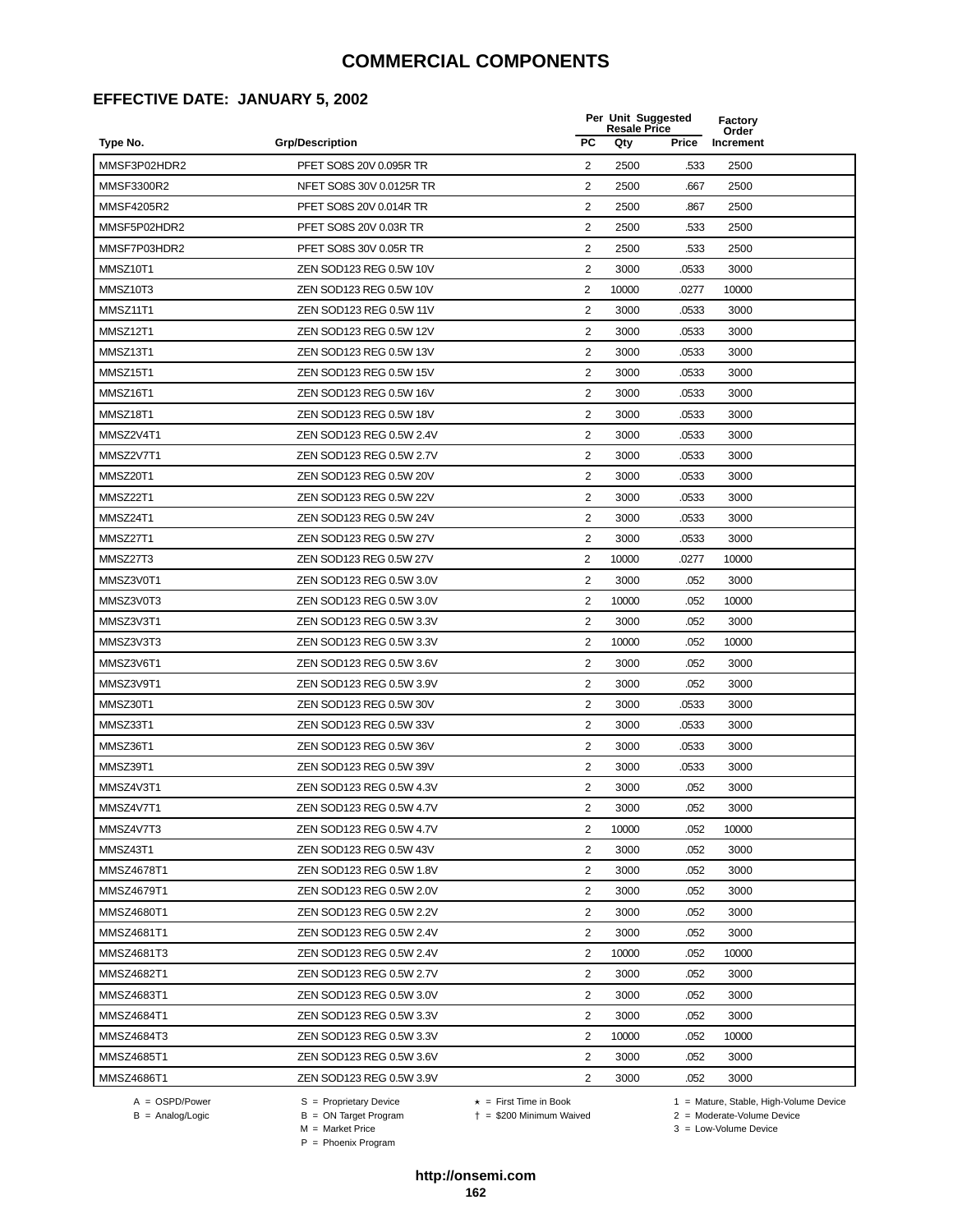#### **EFFECTIVE DATE: JANUARY 5, 2002**

|             |                          |                | Per Unit Suggested<br><b>Resale Price</b> |       | Factory<br>Order |
|-------------|--------------------------|----------------|-------------------------------------------|-------|------------------|
| Type No.    | <b>Grp/Description</b>   | PC             | Qty                                       | Price | <b>Increment</b> |
| MMSZ4687T1  | ZEN SOD123 REG 0.5W 4.3V | 2              | 3000                                      | .052  | 3000             |
| MMSZ4688T1  | ZEN SOD123 REG 0.5W 4.7V | 2              | 3000                                      | .052  | 3000             |
| MMSZ4688T3  | ZEN SOD123 REG 0.5W 4.7V | 2              | 10000                                     | .052  | 10000            |
| MMSZ4689T1  | ZEN SOD123 REG 0.5W 5.1V | 2              | 3000                                      | .052  | 3000             |
| MMSZ4689T3  | ZEN SOD123 REG 0.5W 5.1V | $\overline{2}$ | 10000                                     | .052  | 10000            |
| MMSZ4690T1  | ZEN SOD123 REG 0.5W 5.6V | 2              | 3000                                      | .052  | 3000             |
| MMSZ4690T3  | ZEN SOD123 REG 0.5W 5.6V | $\overline{2}$ | 10000                                     | .052  | 10000            |
| MMSZ4691T1  | ZEN SOD123 REG 0.5W 6.2V | 2              | 3000                                      | .052  | 3000             |
| MMSZ4692T1  | ZEN SOD123 REG 0.5W 6.8V | $\overline{2}$ | 3000                                      | .052  | 3000             |
| MMSZ4693T1  | ZEN SOD123 REG 0.5W 7.5V | $\overline{2}$ | 3000                                      | .052  | 3000             |
| MMSZ4694T1  | ZEN SOD123 REG 0.5W 8.2V | 2              | 3000                                      | .052  | 3000             |
| MMSZ4695T1  | ZEN SOD123 REG 0.5W 8.7V | $\overline{2}$ | 3000                                      | .052  | 3000             |
| MMSZ4696T1  | ZEN SOD123 REG 0.5W 9.1V | $\overline{2}$ | 3000                                      | .052  | 3000             |
| MMSZ4697T1  | ZEN SOD123 REG 0.5W 10V  | $\overline{2}$ | 3000                                      | .052  | 3000             |
| MMSZ4698T1  | ZEN SOD123 REG 0.5W 11V  | 2              | 3000                                      | .052  | 3000             |
| MMSZ4699T1  | ZEN SOD123 REG 0.5W 12V  | $\overline{2}$ | 3000                                      | .052  | 3000             |
| MMSZ4700T1  | ZEN SOD123 REG 0.5W 13V  | 2              | 3000                                      | .052  | 3000             |
| MMSZ4701T1  | ZEN SOD123 REG 0.5W 14V  | $\overline{2}$ | 3000                                      | .052  | 3000             |
| MMSZ4702T1  | ZEN SOD123 REG 0.5W 15V  | 2              | 3000                                      | .052  | 3000             |
| MMSZ4703T1  | ZEN SOD123 REG 0.5W 16V  | 2              | 3000                                      | .052  | 3000             |
| MMSZ4703T3  | ZEN SOD123 REG 0.5W 16V  | $\overline{2}$ | 10000                                     | .052  | 10000            |
| MMSZ4704T1  | ZEN SOD123 REG 0.5W 17V  | 2              | 3000                                      | .052  | 3000             |
| MMSZ4705T1  | ZEN SOD123 REG 0.5W 18V  | $\overline{2}$ | 3000                                      | .052  | 3000             |
| MMSZ4706T1  | ZEN SOD123 REG 0.5W 19V  | 2              | 3000                                      | .052  | 3000             |
| MMSZ4707T1  | ZEN SOD123 REG 0.5W 20V  | $\overline{2}$ | 3000                                      | .052  | 3000             |
| MMSZ4708T1  | ZEN SOD123 REG 0.5W 22V  | 2              | 3000                                      | .052  | 3000             |
| MMSZ4709T1  | ZEN SOD123 REG 0.5W 24V  | $\overline{2}$ | 3000                                      | .052  | 3000             |
| MMSZ4710T1  | ZEN SOD123 REG 0.5W 25V  | 2              | 3000                                      | .052  | 3000             |
| MMSZ4711T1  | ZEN SOD123 REG 0.5W 27V  | 2              | 3000                                      | .052  | 3000             |
| MMSZ4711T3  | ZEN SOD123 REG 0.5W 27V  | 2              | 10000                                     | .052  | 10000            |
| MMSZ4712T1  | ZEN SOD123 REG 0.5W 28V  | 2              | 3000                                      | .052  | 3000             |
| MMSZ4713T1  | ZEN SOD123 REG 0.5W 30V  | 2              | 3000                                      | .052  | 3000             |
| MMSZ4714T1  | ZEN SOD123 REG 0.5W 33V  | $\overline{2}$ | 3000                                      | .052  | 3000             |
| MMSZ4715T1  | ZEN SOD123 REG 0.5W 36V  | $\overline{2}$ | 3000                                      | .052  | 3000             |
| MMSZ4716T1  | ZEN SOD123 REG 0.5W 39V  | 2              | 3000                                      | .052  | 3000             |
| MMSZ4717T1  | ZEN SOD123 REG 0.5W 43V  | $\overline{2}$ | 3000                                      | .052  | 3000             |
| MMSZ5V1T1   | ZEN SOD123 REG 0.5W 5.1V | 2              | 3000                                      | .052  | 3000             |
| MMSZ5V1T3   | ZEN SOD123 REG 0.5W 5.1V | 2              | 10000                                     | .052  | 10000            |
| MMSZ5V6T1   | ZEN SOD123 REG 0.5W 5.6V | 2              | 3000                                      | .052  | 3000             |
| MMSZ5V6T3   | ZEN SOD123 REG 0.5W 5.6V | 2              | 10000                                     | .052  | 10000            |
| MMSZ51T1    | ZEN SOD123 REG 0.5W 51V  | $\overline{2}$ | 3000                                      | .052  | 3000             |
| MMSZ5221BT1 | ZEN SOD123 REG 0.5W 2.4V | 2              | 3000                                      | .052  | 3000             |
| MMSZ5222BT1 | ZEN SOD123 REG 0.5W 2.5V | 2              | 3000                                      | .052  | 3000             |
| MMSZ5223BT1 | ZEN SOD123 REG 0.5W 2.7V | 2              | 3000                                      | .052  | 3000             |
| MMSZ5224BT1 | ZEN SOD123 REG 0.5W 2.8V | 2              | 3000                                      | .052  | 3000             |

A = OSPD/Power S = Proprietary Device<br>
B = Analog/Logic B = ON Target Program<br>
M = Market Price

= \$200 Minimum Waived 2 = Moderate-Volume Device

A = OSPD/Power S = Proprietary Device  $\star$  = First Time in Book 1 = Mature, Stable, High-Volume Device  $2 =$  Moderate-Volume Device<br> $3 =$  Low-Volume Device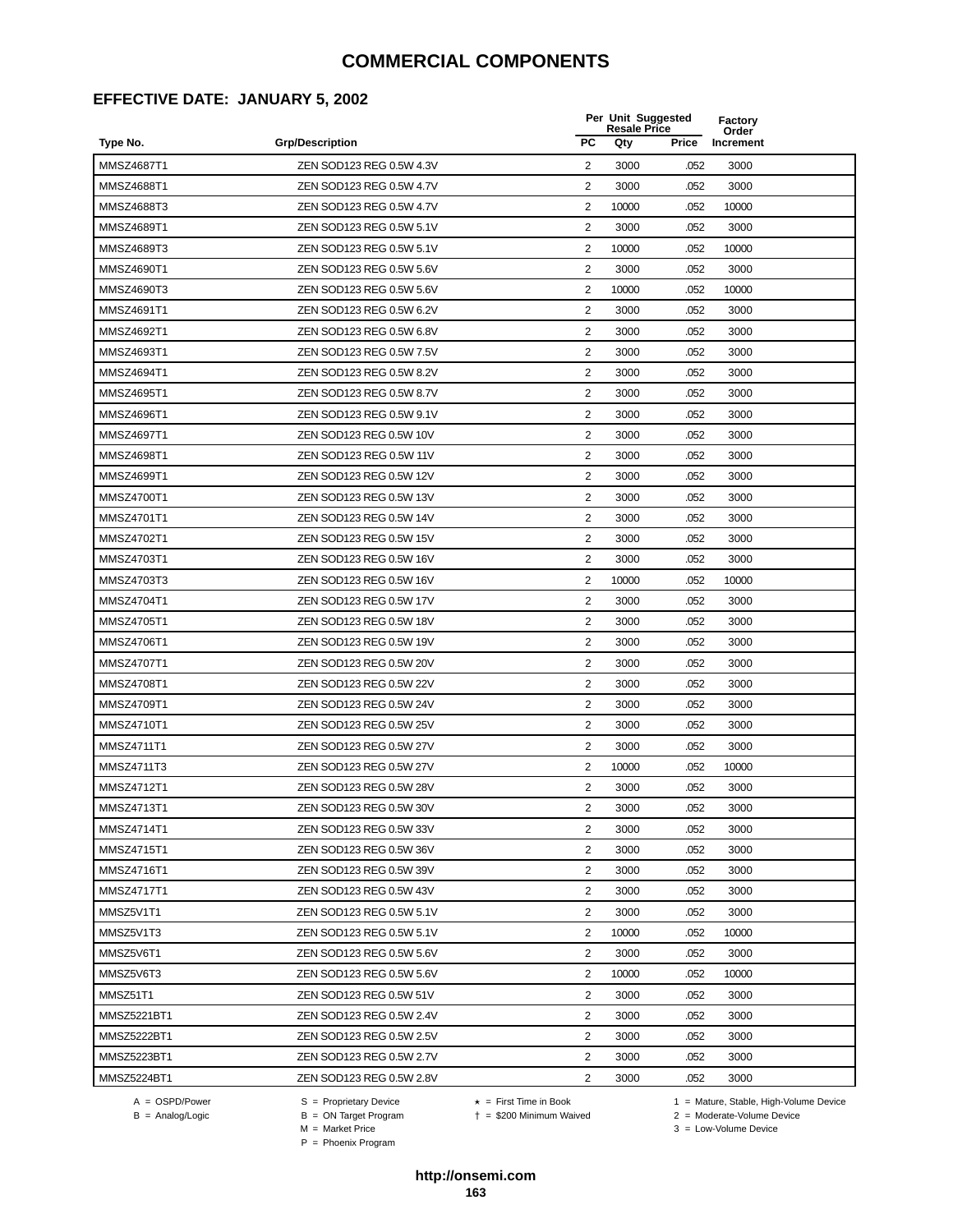#### **EFFECTIVE DATE: JANUARY 5, 2002**

|             |                          |                | Per Unit Suggested<br><b>Resale Price</b> | Factory<br>Order |           |
|-------------|--------------------------|----------------|-------------------------------------------|------------------|-----------|
| Type No.    | <b>Grp/Description</b>   | PC             | Qty                                       | <b>Price</b>     | Increment |
| MMSZ5225BT1 | ZEN SOD123 REG 0.5W 3.0V | 2              | 3000                                      | .052             | 3000      |
| MMSZ5226BT1 | ZEN SOD123 REG 0.5W 3.3V | 2              | 3000                                      | .052             | 3000      |
| MMSZ5227BT1 | ZEN SOD123 REG 0.5W 3.6V | $\overline{2}$ | 3000                                      | .052             | 3000      |
| MMSZ5228BT1 | ZEN SOD123 REG 0.5W 3.9V | 2              | 3000                                      | .052             | 3000      |
| MMSZ5228BT3 | ZEN SOD123 REG 0.5W 3.9V | $\sqrt{2}$     | 10000                                     | .052             | 10000     |
| MMSZ5229BT1 | ZEN SOD123 REG 0.5W 4.3V | 2              | 3000                                      | .052             | 3000      |
| MMSZ5229BT3 | ZEN SOD123 REG 0.5W 4.3V | $\overline{2}$ | 10000                                     | .052             | 10000     |
| MMSZ5230BT1 | ZEN SOD123 REG 0.5W 4.7V | 2              | 3000                                      | .052             | 3000      |
| MMSZ5230BT3 | ZEN SOD123 REG 0.5W 4.7V | $\overline{2}$ | 10000                                     | .052             | 10000     |
| MMSZ5231BT1 | ZEN SOD123 REG 0.5W 5.1V | $\overline{2}$ | 3000                                      | .052             | 3000      |
| MMSZ5231BT3 | ZEN SOD123 REG 0.5W 5.1V | 2              | 10000                                     | .052             | 10000     |
| MMSZ5232BT1 | ZEN SOD123 REG 0.5W 5.6V | $\overline{2}$ | 3000                                      | .052             | 3000      |
| MMSZ5233BT1 | ZEN SOD123 REG 0.5W 6.0V | 2              | 3000                                      | .052             | 3000      |
| MMSZ5233BT3 | ZEN SOD123 REG 0.5W 6.0V | $\overline{2}$ | 10000                                     | .052             | 10000     |
| MMSZ5234BT1 | ZEN SOD123 REG 0.5W 6.2V | 2              | 3000                                      | .052             | 3000      |
| MMSZ5234BT3 | ZEN SOD123 REG 0.5W 6.2V | $\overline{2}$ | 10000                                     | .052             | 10000     |
| MMSZ5235BT1 | ZEN SOD123 REG 0.5W 6.8V | 2              | 3000                                      | .052             | 3000      |
| MMSZ5235BT3 | ZEN SOD123 REG 0.5W 6.8V | $\overline{2}$ | 10000                                     | .052             | 10000     |
| MMSZ5236BT1 | ZEN SOD123 REG 0.5W 7.5V | $\overline{2}$ | 3000                                      | .052             | 3000      |
| MMSZ5236BT3 | ZEN SOD123 REG 0.5W 7.5V | 2              | 10000                                     | .052             | 10000     |
| MMSZ5237BT1 | ZEN SOD123 REG 0.5W 8.2V | $\overline{2}$ | 3000                                      | .052             | 3000      |
| MMSZ5238BT1 | ZEN SOD123 REG 0.5W 8.7V | $\overline{2}$ | 3000                                      | .052             | 3000      |
| MMSZ5239BT1 | ZEN SOD123 REG 0.5W 9.1V | $\overline{2}$ | 3000                                      | .052             | 3000      |
| MMSZ5239BT3 | ZEN SOD123 REG 0.5W 9.1V | 2              | 10000                                     | .052             | 10000     |
| MMSZ5240BT1 | ZEN SOD123 REG 0.5W 10V  | $\overline{2}$ | 3000                                      | .052             | 3000      |
| MMSZ5240BT3 | ZEN SOD123 REG 0.5W 10V  | 2              | 10000                                     | .052             | 10000     |
| MMSZ5241BT1 | ZEN SOD123 REG 0.5W 11V  | $\overline{2}$ | 3000                                      | .052             | 3000      |
| MMSZ5242BT1 | ZEN SOD123 REG 0.5W 12V  | $\overline{2}$ | 3000                                      | .052             | 3000      |
| MMSZ5242BT3 | ZEN SOD123 REG 0.5W 12V  | 2              | 10000                                     | .052             | 10000     |
| MMSZ5243BT1 | ZEN SOD123 REG 0.5W 13V  | $\overline{2}$ | 3000                                      | .052             | 3000      |
| MMSZ5243BT3 | ZEN SOD123 REG 0.5W 13V  | 2              | 10000                                     | .052             | 10000     |
| MMSZ5244BT1 | ZEN SOD123 REG 0.5W 14V  | 2              | 3000                                      | .052             | 3000      |
| MMSZ5245BT1 | ZEN SOD123 REG 0.5W 15V  | 2              | 3000                                      | .052             | 3000      |
| MMSZ5245BT3 | ZEN SOD123 REG 0.5W 15V  | 2              | 10000                                     | .052             | 10000     |
| MMSZ5246BT1 | ZEN SOD123 REG 0.5W 16V  | 2              | 3000                                      | .052             | 3000      |
| MMSZ5246BT3 | ZEN SOD123 REG 0.5W 16V  | 2              | 10000                                     | .052             | 10000     |
| MMSZ5247BT1 | ZEN SOD123 REG 0.5W 17V  | 2              | 3000                                      | .052             | 3000      |
| MMSZ5248BT1 | ZEN SOD123 REG 0.5W 18V  | 2              | 3000                                      | .052             | 3000      |
| MMSZ5249BT1 | ZEN SOD123 REG 0.5W 19V  | 2              | 3000                                      | .052             | 3000      |
| MMSZ5249BT3 | ZEN SOD123 REG 0.5W 19V  | 2              | 10000                                     | .052             | 10000     |
| MMSZ5250BT1 | ZEN SOD123 REG 0.5W 20V  | 2              | 3000                                      | .052             | 3000      |
| MMSZ5251BT1 | ZEN SOD123 REG 0.5W 22V  | $\overline{2}$ | 3000                                      | .052             | 3000      |
| MMSZ5252BT1 | ZEN SOD123 REG 0.5W 24V  | 2              | 3000                                      | .052             | 3000      |
| MMSZ5252BT3 | ZEN SOD123 REG 0.5W 24V  | 2              | 10000                                     | .052             | 10000     |
| MMSZ5253BT1 | ZEN SOD123 REG 0.5W 25V  | $\overline{c}$ | 3000                                      | .052             | 3000      |
|             |                          |                |                                           |                  |           |

 $B = \text{Analog/Logic}$ <br>B = ON Target Program<br> $M = \text{Market Price}$ 

= \$200 Minimum Waived 2 = Moderate-Volume Device

A = OSPD/Power S = Proprietary Device  $\star$  = First Time in Book 1 = Mature, Stable, High-Volume Device

P = Phoenix Program

 $3 =$  Low-Volume Device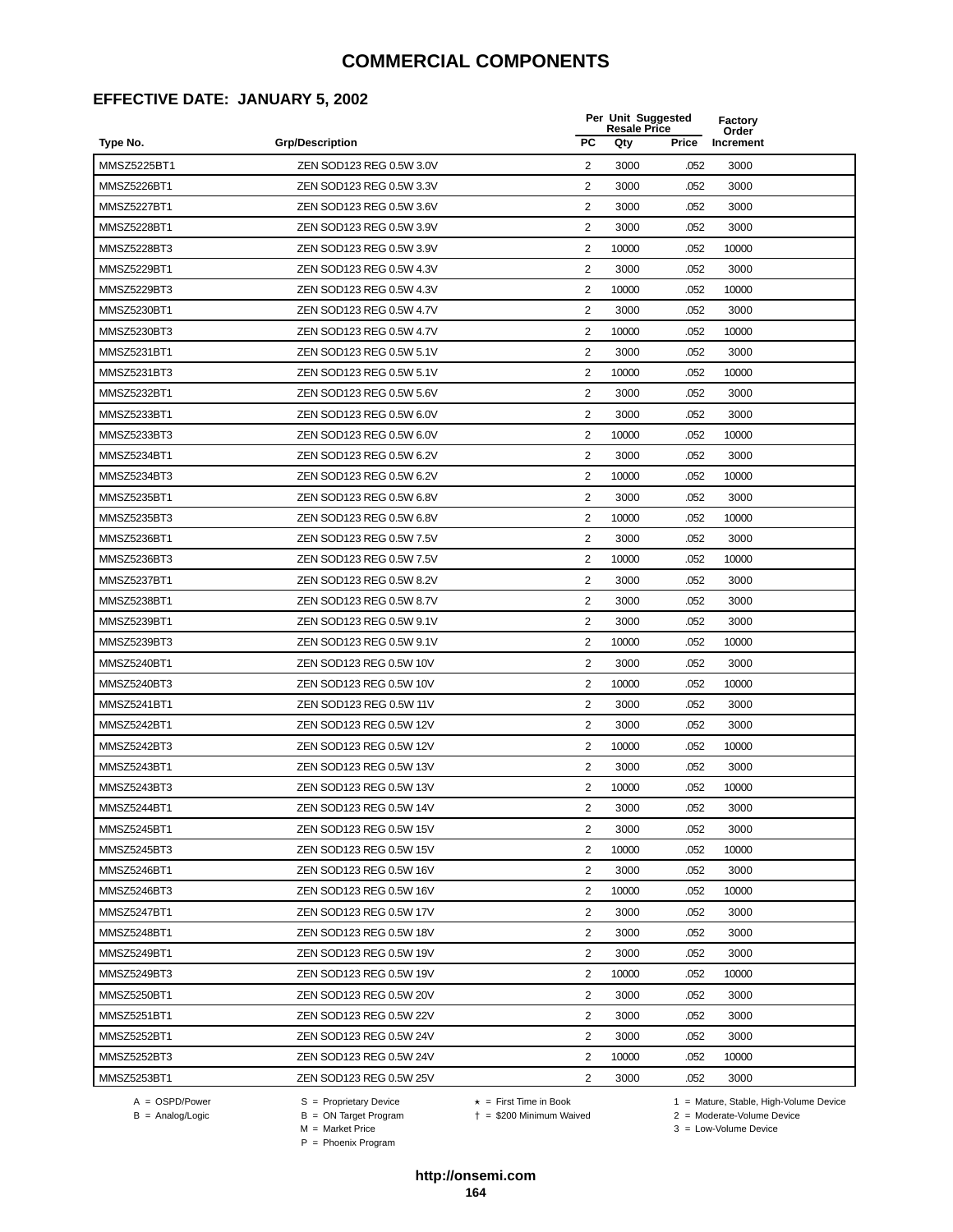# **EFFECTIVE DATE: JANUARY 5, 2002**

|                    |                           |                | Per Unit Suggested<br><b>Resale Price</b> |       | Factory<br>Order |  |
|--------------------|---------------------------|----------------|-------------------------------------------|-------|------------------|--|
| Type No.           | <b>Grp/Description</b>    | <b>PC</b>      | Qty                                       | Price | <b>Increment</b> |  |
| MMSZ5254BT1        | ZEN SOD123 REG 0.5W 27V   | 2              | 3000                                      | .052  | 3000             |  |
| MMSZ5255BT1        | ZEN SOD123 REG 0.5W 28V   | $\overline{2}$ | 3000                                      | .052  | 3000             |  |
| MMSZ5255BT3        | ZEN SOD123 REG 0.5W 28V   | $\overline{2}$ | 10000                                     | .052  | 10000            |  |
| MMSZ5256BT1        | ZEN SOD123 REG 0.5W 30V   | $\overline{2}$ | 3000                                      | .052  | 3000             |  |
| MMSZ5256BT3        | ZEN SOD123 REG 0.5W 30V   | 2              | 10000                                     | .052  | 10000            |  |
| MMSZ5257BT1        | ZEN SOD123 REG 0.5W 33V   | 2              | 3000                                      | .052  | 3000             |  |
| MMSZ5257BT3        | ZEN SOD123 REG 0.5W 33V   | 2              | 10000                                     | .052  | 10000            |  |
| MMSZ5258BT1        | ZEN SOD123 REG 0.5W 36V   | 2              | 3000                                      | .052  | 3000             |  |
| MMSZ5258BT3        | ZEN SOD123 REG 0.5W 36V   | 2              | 10000                                     | .052  | 10000            |  |
| MMSZ5259BT1        | ZEN SOD123 REG 0.5W 39V   | 2              | 3000                                      | .052  | 3000             |  |
| MMSZ5260BT1        | ZEN SOD123 REG 0.5W 43V   | $\overline{2}$ | 3000                                      | .052  | 3000             |  |
| MMSZ5261BT1        | ZEN SOD123 REG 0.5W 47V   | $\overline{2}$ | 3000                                      | .052  | 3000             |  |
| MMSZ5261BT3        | ZEN SOD123 REG 0.5W 47V   | $\overline{2}$ | 10000                                     | .052  | 10000            |  |
| MMSZ5262BT1        | ZEN SOD123 REG 0.5W 51V   | $\overline{2}$ | 3000                                      | .052  | 3000             |  |
| MMSZ5263BT1        | ZEN SOD123 REG 0.5W 58V   | 2              | 3000                                      | .052  | 3000             |  |
| MMSZ5264BT1        | ZEN SOD123 REG 0.5W 60V   | $\overline{2}$ | 3000                                      | .052  | 3000             |  |
| MMSZ5264BT3        | ZEN SOD123 REG 0.5W 60V   | $\overline{2}$ | 10000                                     | .052  | 10000            |  |
| MMSZ5265BT1        | ZEN SOD123 REG 0.5W 62V   | $\overline{2}$ | 3000                                      | .052  | 3000             |  |
| MMSZ5266BT1        | ZEN SOD123 REG 0.5W 68V   | $\overline{2}$ | 3000                                      | .052  | 3000             |  |
| MMSZ5266BT3        | ZEN SOD123 REG 0.5W 68V   | 2              | 10000                                     | .052  | 10000            |  |
| MMSZ5267BT1        | ZEN SOD123 REG 0.5W 75V   | $\overline{2}$ | 3000                                      | .052  | 3000             |  |
| MMSZ5267BT3        | ZEN SOD123 REG 0.5W 75V   | $\overline{2}$ | 10000                                     | .052  | 10000            |  |
| MMSZ5268BT1        | ZEN SOD123 REG 0.5W 82V   | 2              | 3000                                      | .052  | 3000             |  |
| MMSZ5269BT1        | ZEN SOD123 REG 0.5W 87V   | 2              | 3000                                      | .052  | 3000             |  |
| MMSZ5270BT1        | ZEN SOD123 REG 0.5W 91V   | 2              | 3000                                      | .052  | 3000             |  |
| <b>MMSZ5272BT3</b> | ZEN SOD123 REG 0.5W 110V  | 2              | 10000                                     | .052  | 10000            |  |
| MMSZ56T1           | ZEN SOD123 REG 0.5W 56V   | $\overline{2}$ | 3000                                      | .052  | 3000             |  |
| MMSZ56T3           | ZEN SOD123 REG 0.5W 56V   | 2              | 10000                                     | .052  | 10000            |  |
| MMSZ6V2T1          | ZEN SOD123 REG 0.5W 6.2V  | $\overline{2}$ | 3000                                      | .052  | 3000             |  |
| MMSZ6V2T3          | ZEN SOD123 REG 0.5W 6.2V  | $\overline{2}$ | 10000                                     | .052  | 10000            |  |
| MMSZ6V8T1          | ZEN SOD123 REG 0.5W 6.8V  | 2              | 3000                                      | .052  | 3000             |  |
| MMSZ7V5T1          | ZEN SOD123 REG 0.5W 7.5V  | 2              | 3000                                      | .052  | 3000             |  |
| MMSZ8V2T1          | ZEN SOD123 REG 0.5W 8.2V  | 2              | 3000                                      | .052  | 3000             |  |
| MMSZ9V1T1          | ZEN SOD123 REG 0.5W 9.1V  | 2              | 3000                                      | .052  | 3000             |  |
| MMSZ9V1T3          | ZEN SOD123 REG 0.5W 9.1V  | $\overline{2}$ | 10000                                     | .052  | 10000            |  |
| MMT05A230T3        | THY SURGE PROTECTOR       | $\overline{2}$ | 5000                                      | .40   | 5000             |  |
| MMT05A260T3        | THY SURGE PROTECTOR       | 2              | 5000                                      | .40   | 5000             |  |
| MMT05A310T3        | THY SURGE PROTECTOR       | 2              | 5000                                      | .40   | 5000             |  |
| MMT05B230T3        | THY SMB 50A 170V SURGE    | 2              | 2500                                      | .40   | 2500             |  |
| MMT05B260T3        | THY SMB 50A 200V SURGE    | 2              | 2500                                      | .40   | 2500             |  |
| MMT05B310T3        | THY SMB 50A 270V SURGE    | $\overline{2}$ | 2500                                      | .40   | 2500             |  |
| MMT10B230T3        | THY SMB 100A 170V SURGE   | 2              | 2500                                      | .64   | 2500             |  |
| MMT10B260T3        | THY SMB 100A 200V SURGE   | $\overline{2}$ | 2500                                      | .64   | 2500             |  |
| MMT10B310T3        | THY SMB 100A 270V SURGE   | $\overline{2}$ | 2500                                      | .64   | 2500             |  |
| MMT300V400         | LAST ORDER DATE: 05/30/02 | 2              | 5000                                      | 1.07  | 5000             |  |

A = OSPD/Power S = Proprietary Device<br>
B = Analog/Logic B = ON Target Program<br>
M = Market Price

= \$200 Minimum Waived 2 = Moderate-Volume Device

A = OSPD/Power S = Proprietary Device  $\star$  = First Time in Book 1 = Mature, Stable, High-Volume Device

P = Phoenix Program

 $2 =$  Moderate-Volume Device<br> $3 =$  Low-Volume Device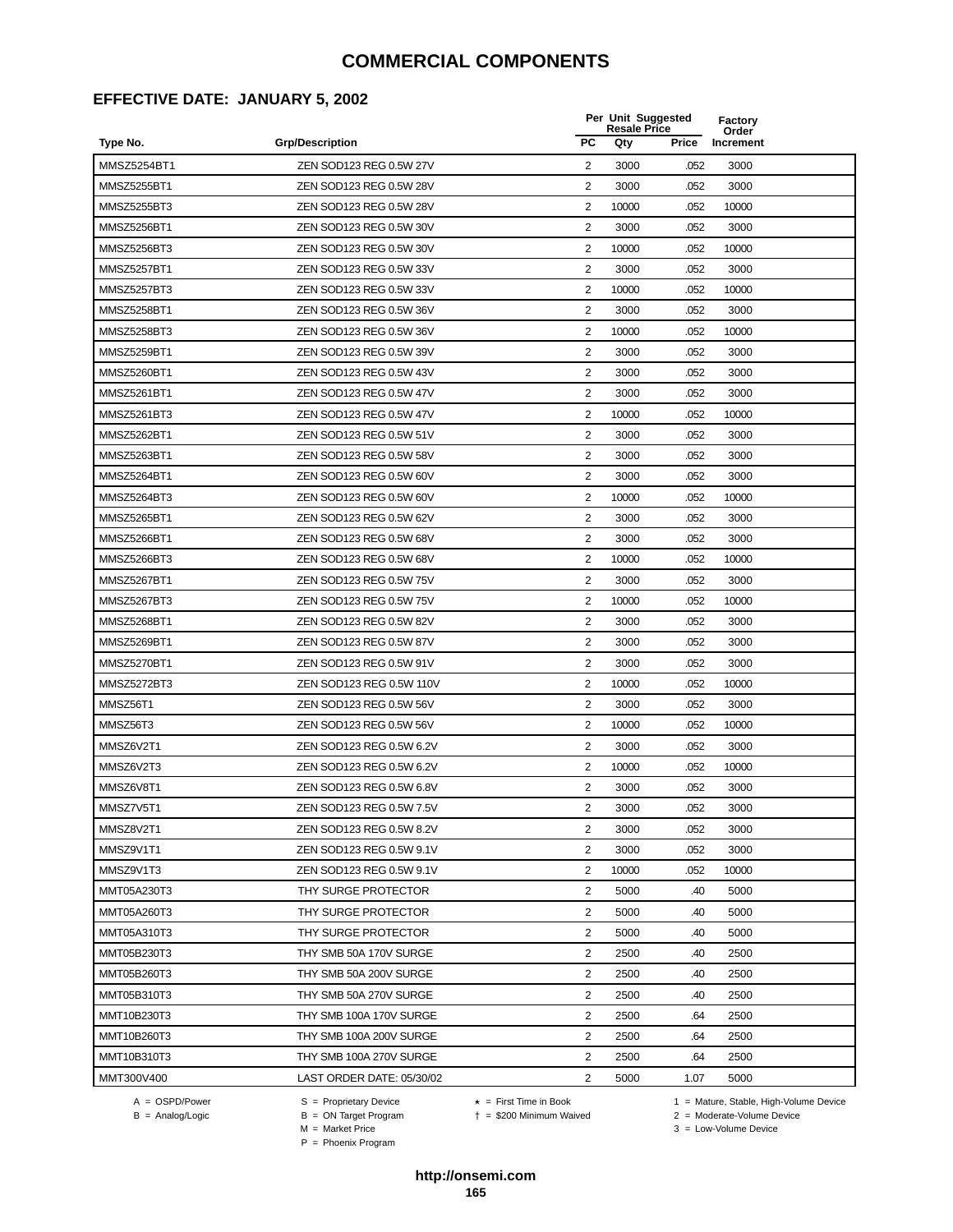#### **EFFECTIVE DATE: JANUARY 5, 2002**

|                    |                           |                         | Per Unit Suggested<br><b>Resale Price</b> |       | Factory<br>Order |
|--------------------|---------------------------|-------------------------|-------------------------------------------|-------|------------------|
| Type No.           | <b>Grp/Description</b>    | <b>PC</b>               | Qty                                       | Price | Increment        |
| MMUN2111LT1        | SS SOT23 BR XSTR PNP 50V  | 2                       | 3000                                      | .0613 | 3000             |
| MMUN2112LT1        | SS SOT23 BR XSTR PNP 50V  | 2                       | 3000                                      | .0613 | 3000             |
| MMUN2113LT1        | SS SOT23 BR XSTR PNP 50V  | 2                       | 3000                                      | .0613 | 3000             |
| MMUN2114LT1        | SS SOT23 BR XSTR PNP 50V  | $\overline{2}$          | 3000                                      | .0613 | 3000             |
| <b>MMUN2115LT1</b> | SS SOT23 BR XSTR PNP 50V  | $\sqrt{2}$              | 3000                                      | .0613 | 3000             |
| MMUN2116LT1        | SS SOT23 BR XSTR PNP 50V  | 2                       | 3000                                      | .0613 | 3000             |
| <b>MMUN2130LT1</b> | SS SOT23 BR XSTR PNP 50V  | $\overline{2}$          | 3000                                      | .0613 | 3000             |
| MMUN2130LT3        | SS SOT23 BR XSTR PNP 50V  | $\overline{2}$          | 10000                                     | .0613 | 10000            |
| MMUN2131LT1        | SS SOT23 BR XSTR PNP 50V  | $\overline{2}$          | 3000                                      | .0613 | 3000             |
| MMUN2132LT1        | SS SOT23 BR XSTR PNP 50V  | 2                       | 3000                                      | .0613 | 3000             |
| MMUN2133LT1        | SS SOT23 BR XSTR PNP 50V  | 2                       | 3000                                      | .0613 | 3000             |
| MMUN2134LT1        | SS SOT23 BR XSTR PNP 50V  | $\overline{2}$          | 3000                                      | .0613 | 3000             |
| MMUN2211LT1        | SS SOT23 BR XSTR NPN 50V  | 2                       | 3000                                      | .0613 | 3000             |
| <b>MMUN2211LT3</b> | SS SOT23 BR XSTR NPN 50V  | $\overline{2}$          | 10000                                     | .0613 | 10000            |
| MMUN2212LT1        | SS SOT23 BR XSTR NPN 50V  | 2                       | 3000                                      | .0613 | 3000             |
| <b>MMUN2212LT3</b> | SS SOT23 BR XSTR NPN 50V  | $\overline{2}$          | 10000                                     | .0613 | 10000            |
| MMUN2213LT1        | SS SOT23 BR XSTR NPN 50V  | $\overline{2}$          | 3000                                      | .0613 | 3000             |
| MMUN2213LT3        | SS SOT23 BR XSTR NPN 50V  | $\overline{c}$          | 10000                                     | .0613 | 10000            |
| MMUN2214LT1        | SS SOT23 BR XSTR NPN 50V  | $\overline{2}$          | 3000                                      | .0613 | 3000             |
| MMUN2215LT1        | SS SOT23 BR XSTR NPN 50V  | 2                       | 3000                                      | .0613 | 3000             |
| MMUN2216LT1        | SS SOT23 BR XSTR NPN 50V  | 2                       | 3000                                      | .0613 | 3000             |
| MMUN2230LT1        | SS SOT23 BR XSTR NPN 50V  | 2                       | 3000                                      | .0613 | 3000             |
| MMUN2231LT1        | SS SOT23 BR XSTR NPN 50V  | $\sqrt{2}$              | 3000                                      | .0613 | 3000             |
| MMUN2232LT1        | SS SOT23 BR XSTR NPN 50V  | 2                       | 3000                                      | .0613 | 3000             |
| <b>MMUN2233LT1</b> | SS SOT23 BR XSTR NPN 50V  | $\overline{2}$          | 3000                                      | .0613 | 3000             |
| MMUN2234LT1        | SS SOT23 BR XSTR NPN 50V  | 2                       | 3000                                      | .0613 | 3000             |
| MMUN2238LT1        | SS SOT23 BR XSTR NPN 50V  | 2                       | 3000                                      | .0613 | 3000             |
| <b>MMUN2241LT1</b> | SS SOT23 BR XSTR NPN 50V  | $\overline{2}$          | 3000                                      | .0613 | 3000             |
| MMVL105GT1         | SS SOD323 TUNE DIO 30V TR | 2                       | 3000                                      | .20   | 3000             |
| MMVL109T1          | SS SOD323 TUNE DIO 30V TR | $\overline{2}$          | 3000                                      | .20   | 3000             |
| MMVL2101T1         | SS SOD323 TUNE DIO 30V TR | 2                       | 3000                                      | .20   | 3000             |
| MMVL2105T1         | SS SOD323 TUNE DIO 30V TR | $\overline{\mathbf{c}}$ | 3000                                      | .20   | 3000             |
| MMVL3102T1         | SS SOD323 TUNE DIO 30V TR | 2                       | 3000                                      | .20   | 3000             |
| MMVL3401T1         | SS SOD323 SWCH DIO 35V    | $\overline{2}$          | 3000                                      | .20   | 3000             |
| MMVL3700T1         | SS SOD323 SWCH DIO 200V   | 2                       | 3000                                      | .20   | 3000             |
| MMVL409T1          | SS SOD323 TUNE DIO 20V TR | 2                       | 3000                                      | .20   | 3000             |
| MMVL809T1          | SS SOD323 TUNE DIO 20V TR | 2                       | 3000                                      | .20   | 3000             |
| MM3Z10VT1          | ZEN SOD323 REG 0.2W 10V   | 2                       | 3000                                      | .04   | 3000             |
| MM3Z11VT1          | ZEN SOD323 REG 0.2W 11V   | $\overline{2}$          | 3000                                      | .04   | 3000             |
| MM3Z12VT1          | ZEN SOD323 REG 0.2W 12V   | $\overline{2}$          | 3000                                      | .04   | 3000             |
| MM3Z13VT1          | ZEN SOD323 REG 0.2W 13V   | $\overline{2}$          | 3000                                      | .04   | 3000             |
| MM3Z15VT1          | ZEN SOD323 REG 0.2W 15V   | 2                       | 3000                                      | .04   | 3000             |
| MM3Z16VT1          | ZEN SOD323 REG 0.2W 16V   | 2                       | 3000                                      | .04   | 3000             |
| MM3Z18VT1          | ZEN SOD323 REG 0.2W 18V   | 2                       | 3000                                      | .04   | 3000             |
| MM3Z2V4T1          | ZEN SOD323 REG 0.2W 2.4V  | 2                       | 3000                                      | .04   | 3000             |

 $B = \text{Analog/Logic}$ <br>B = ON Target Program<br> $M = \text{Market Price}$ 

A = OSPD/Power S = Proprietary Device  $\star$  = First Time in Book 1 = Mature, Stable, High-Volume Device = \$200 Minimum Waived 2 = Moderate-Volume Device

P = Phoenix Program

 $3 =$  Low-Volume Device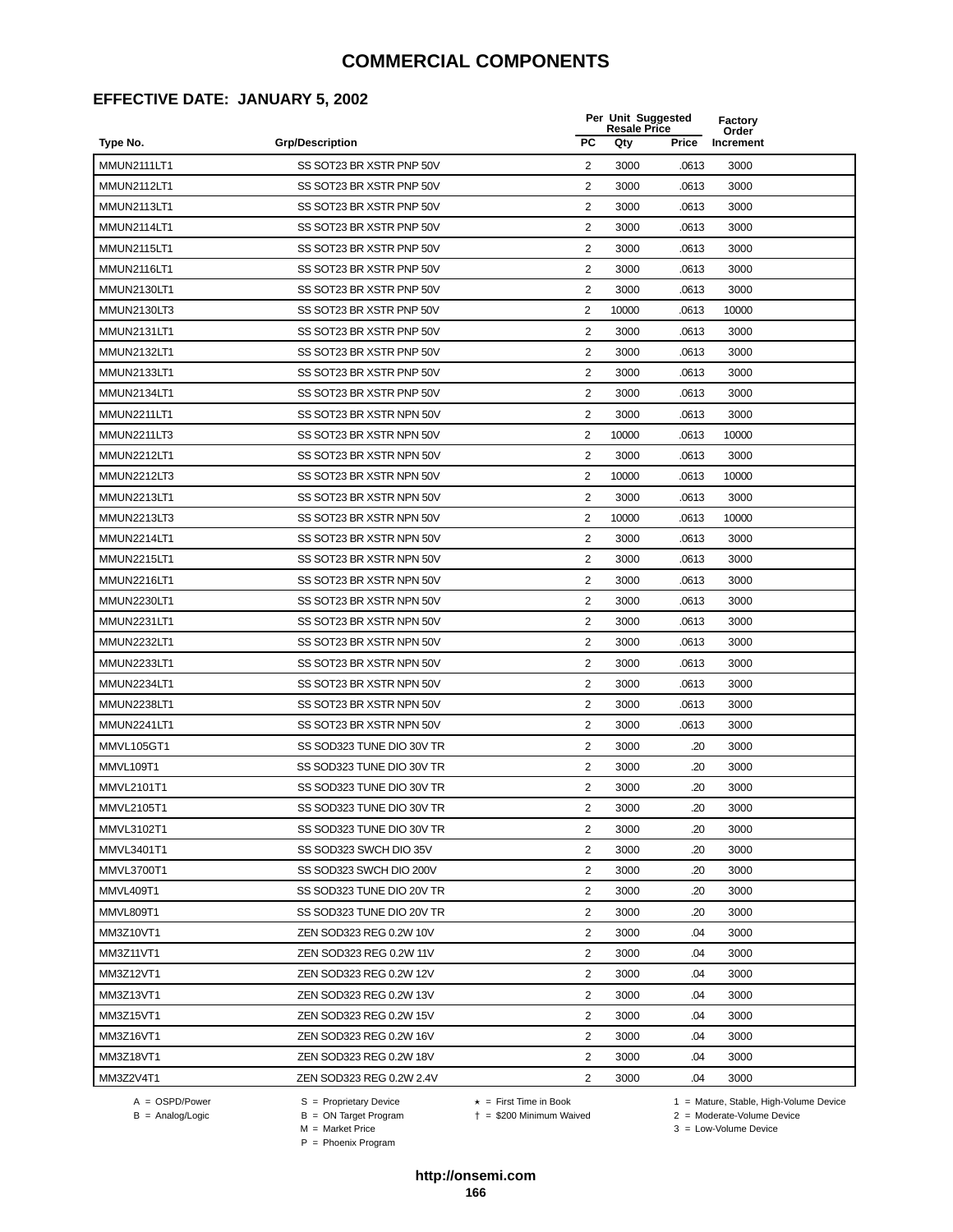#### **EFFECTIVE DATE: JANUARY 5, 2002**

|               |                          |                         | Per Unit Suggested<br><b>Resale Price</b> |       | Factory<br>Order |  |
|---------------|--------------------------|-------------------------|-------------------------------------------|-------|------------------|--|
| Type No.      | <b>Grp/Description</b>   | PC                      | Qty                                       | Price | Increment        |  |
| MM3Z2V7T1     | ZEN SOD323 REG 0.2W 2.7V | 2                       | 3000                                      | .04   | 3000             |  |
| MM3Z20VT1     | ZEN SOD323 REG 0.2W 20V  | 2                       | 3000                                      | .04   | 3000             |  |
| MM3Z22VT1     | ZEN SOD323 REG 0.2W 22V  | 2                       | 3000                                      | .04   | 3000             |  |
| MM3Z24VT1     | ZEN SOD323 REG 0.2W 24V  | 2                       | 3000                                      | .04   | 3000             |  |
| MM3Z27VT1     | ZEN SOD323 REG 0.2W 27V  | 2                       | 3000                                      | .04   | 3000             |  |
| MM3Z3V0T1     | ZEN SOD323 REG 0.2W 3.0V | 2                       | 3000                                      | .04   | 3000             |  |
| MM3Z3V3T1     | ZEN SOD323 REG 0.2W 3.3V | 2                       | 3000                                      | .04   | 3000             |  |
| MM3Z3V6T1     | ZEN SOD323 REG 0.2W 3.6V | $\overline{c}$          | 3000                                      | .04   | 3000             |  |
| MM3Z3V9T1     | ZEN SOD323 REG 0.2W 3.9V | $\overline{c}$          | 3000                                      | .04   | 3000             |  |
| MM3Z30VT1     | ZEN SOD323 REG 0.2W 30V  | 2                       | 3000                                      | .04   | 3000             |  |
| MM3Z33VT1     | ZEN SOD323 REG 0.2W 33V  | 2                       | 3000                                      | .04   | 3000             |  |
| MM3Z36VT1     | ZEN SOD323 REG 0.2W 36V  | 2                       | 3000                                      | .04   | 3000             |  |
| MM3Z39VT1     | ZEN SOD323 REG 0.2W 39V  | 2                       | 3000                                      | .04   | 3000             |  |
| MM3Z4V3T1     | ZEN SOD323 REG 0.2W 4.3V | 2                       | 3000                                      | .04   | 3000             |  |
| MM3Z4V7T1     | ZEN SOD323 REG 0.2W 4.7V | 2                       | 3000                                      | .04   | 3000             |  |
| MM3Z43VT1     | ZEN SOD323 REG 0.2W 43V  | 2                       | 3000                                      | .04   | 3000             |  |
| MM3Z47VT1     | ZEN SOD323 REG 0.2W 47V  | 2                       | 3000                                      | .04   | 3000             |  |
| MM3Z5V1T1     | ZEN SOD323 REG 0.2W 5.1V | $\overline{\mathbf{c}}$ | 3000                                      | .04   | 3000             |  |
| MM3Z5V6T1     | ZEN SOD323 REG 0.2W 5.6V | 2                       | 3000                                      | .04   | 3000             |  |
| MM3Z51VT1     | ZEN SOD323 REG 0.2W 51V  | 2                       | 3000                                      | .04   | 3000             |  |
| MM3Z56VT1     | ZEN SOD323 REG 0.2W 56V  | 2                       | 3000                                      | .04   | 3000             |  |
| MM3Z6V2T1     | ZEN SOD323 REG 0.2W 6.2V | 2                       | 3000                                      | .04   | 3000             |  |
| MM3Z6V8T1     | ZEN SOD323 REG 0.2W 6.8V | 2                       | 3000                                      | .04   | 3000             |  |
| MM3Z62VT1     | ZEN SOD323 REG 0.2W 62V  | 2                       | 3000                                      | .04   | 3000             |  |
| MM3Z68VT1     | ZEN SOD323 REG 0.2W 68V  | $\overline{2}$          | 3000                                      | .04   | 3000             |  |
| MM3Z7V5T1     | ZEN SOD323 REG 0.2W 7.5V | $\overline{2}$          | 3000                                      | .04   | 3000             |  |
| MM3Z75VT1     | ZEN SOD323 REG 0.2W 75V  | 2                       | 3000                                      | .04   | 3000             |  |
| MM3Z8V2T1     | ZEN SOD323 REG 0.2W 8.2V | $\overline{2}$          | 3000                                      | .04   | 3000             |  |
| MM3Z9V1T1     | ZEN SOD323 REG 0.2W 9.1V | 2                       | 3000                                      | .04   | 3000             |  |
| <b>MPF102</b> | SS T092 JFET NCH 25V     | 2                       | 1000                                      | .192  | 1000             |  |
| MPF102RLRA    | SS T092 JFET NCH 25V TR  | 2                       | 2000                                      | .192  | 2000             |  |
| MPF4392       | SS T092 JFET NCH 30V     | 2                       | 1000                                      | .56   | 1000             |  |
| MPF4393       | SS T092 JFET NCH 30V     | 2                       | 1000                                      | .267  | 1000             |  |
| MPF4393RLRP   | SS T092 JFET NCH 40V TA  | $\overline{2}$          | 2000                                      | .267  | 2000             |  |
| MPF4856RLRA   | SS T092 JFET NCH 40V TR  | $\overline{2}$          | 2000                                      | .267  | 2000             |  |
| MPF89RLRP     | NFET T092 TR             | $\overline{2}$          | 2000                                      | .20   | 2000             |  |
| MPF9200       | NFET T092                | 2                       | 1000                                      | .64   | 1000             |  |
| <b>MPF930</b> | NFET T092 35V 1.4R       | $\overline{2}$          | 5000                                      | .64   | 5000             |  |
| MPF930A       | NFET T092 35V 1.4R       | 2                       | 5000                                      | .64   | 5000             |  |
| MPF930ARLRE   | NFET T092 35V 1.4R TR    | 2                       | 2000                                      | .64   | 2000             |  |
| MPF930RLRE    | NFET T092 35V 1.4R TR    | 2                       | 2000                                      | .64   | 2000             |  |
| <b>MPF960</b> | NFET T092 60V 1.7R       | 2                       | 5000                                      | .293  | 5000             |  |
| MPF960RLRA    | NFET T092 60V 1.7R TR    | 2                       | 2000                                      | .293  | 2000             |  |
| <b>MPF990</b> | NFET T092 90V 2.0R       | $\overline{2}$          | 1000                                      | .293  | 1000             |  |
| MPF990RLRA    | NFET T092 90V 2.0R TR    | 2                       | 2000                                      | .293  | 2000             |  |

A = OSPD/Power S = Proprietary Device<br>
B = Analog/Logic B = ON Target Program<br>
M = Market Price

A = OSPD/Power S = Proprietary Device  $\star$  = First Time in Book 1 = Mature, Stable, High-Volume Device = \$200 Minimum Waived 2 = Moderate-Volume Device

 $2 =$  Moderate-Volume Device<br> $3 =$  Low-Volume Device

P = Phoenix Program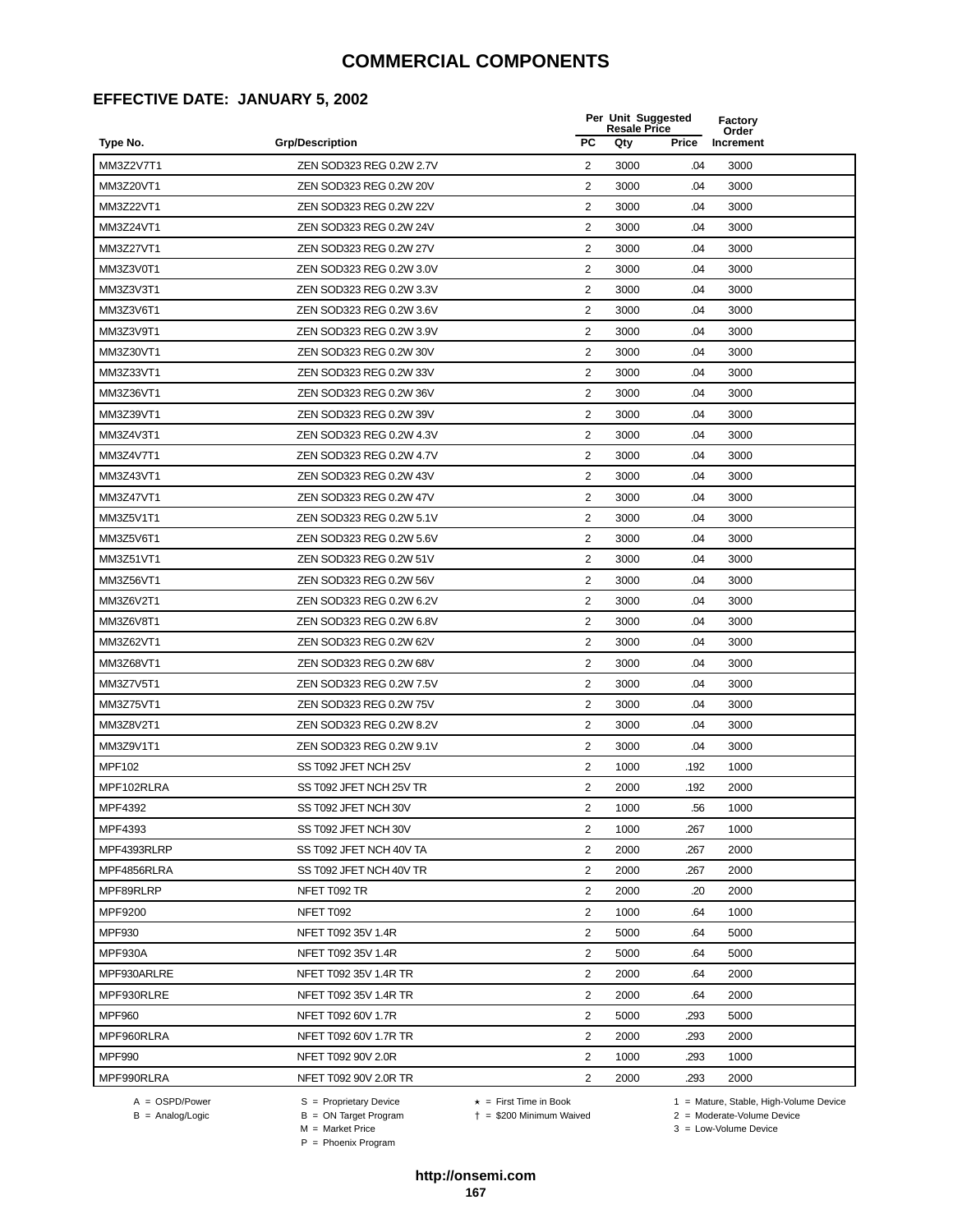# **EFFECTIVE DATE: JANUARY 5, 2002**

|                |                          |                | <b>Resale Price</b> | Per Unit Suggested | <b>Factory</b><br>Order |
|----------------|--------------------------|----------------|---------------------|--------------------|-------------------------|
| Type No.       | <b>Grp/Description</b>   | <b>PC</b>      | Qty                 | Price              | Increment               |
| MPF990RLRP     | NFET T092 90V 2.0R TR    | 2              | 2000                | .293               | 2000                    |
| MPN3404        | SS T092 SWCH DIO 20V     | 2              | 1000                | .227               | 1000                    |
| MPN3404RLRA    | SS T092 SWCH DIO 20V TR  | 2              | 2000                | .227               | 2000                    |
| <b>MPN3700</b> | SS T092 SWCH DIO 200V    | $\overline{2}$ | 1000                | .60                | 1000                    |
| MPSA05         | SS T092 GP XSTR NPN 60V  | $\overline{2}$ | 5000                | .0667              | 5000                    |
| MPSA05RLRA     | SS T092 GP XSTR NPN 60V  | 2              | 2000                | .0667              | 2000                    |
| MPSA05RLRM     | SS T092 GP XSTR NPN 60V  | $\overline{2}$ | 2000                | .0667              | 2000                    |
| MPSA06         | SS T092 GP XSTR NPN 80V  | 2              | 5000                | .0627              | 5000                    |
| MPSA06RL       | SS T092 GP XSTR NPN 80V  | $\overline{c}$ | 2000                | .0627              | 2000                    |
| MPSA06RLRA     | SS T092 GP XSTR NPN 80V  | $\overline{2}$ | 2000                | .0627              | 2000                    |
| MPSA06RLRM     | SS T092 GP XSTR NPN 80V  | 2              | 2000                | .0627              | 2000                    |
| MPSA06RLRP     | SS T092 GP XSTR NPN 80V  | $\overline{2}$ | 2000                | .0627              | 2000                    |
| MPSA06RL1      | SS T092 GP XSTR NPN 80V  | 2              | 2000                | .0627              | 2000                    |
| MPSA06ZL1      | SS T092 GP XSTR NPN 80V  | $\overline{2}$ | 2000                | .072               | 2000                    |
| MPSA12         | SS T092 DL XSTR NPN 20V  | 2              | 5000                | .107               | 5000                    |
| MPSA12RLRA     | SS T092 DL XSTR NPN 20V  | $\overline{2}$ | 2000                | .107               | 2000                    |
| MPSA12RLRP     | SS T092 DL XSTR NPN 20V  | 2              | 2000                | .107               | 2000                    |
| MPSA13         | SS T092 DL XSTR NPN 30V  | 2              | 5000                | .072               | 5000                    |
| MPSA13RLRA     | SS T092 DL XSTR NPN 30V  | $\overline{2}$ | 2000                | .072               | 2000                    |
| MPSA13RLRM     | SS T092 DL XSTR NPN 30V  | 2              | 2000                | .072               | 2000                    |
| MPSA13RLRP     | SS T092 DL XSTR NPN 30V  | 2              | 2000                | .072               | 2000                    |
| MPSA13ZL1      | SS T092 DL XSTR NPN 30V  | 2              | 2000                | .112               | 2000                    |
| MPSA14         | SS T092 DL XSTR NPN 30V  | $\overline{2}$ | 5000                | .08                | 5000                    |
| MPSA14RLRA     | SS T092 DL XSTR NPN 30V  | 2              | 2000                | .08                | 2000                    |
| MPSA14RLRM     | SS T092 DL XSTR NPN 30V  | $\overline{2}$ | 2000                | .08                | 2000                    |
| MPSA14RLRP     | SS T092 DL XSTR NPN 30V  | 2              | 2000                | .08                | 2000                    |
| MPSA18         | SS T092 LN XSTR NPN 45V  | 2              | 5000                | .127               | 5000                    |
| MPSA18RLRA     | SS T092 LN XSTR NPN 45V  | $\overline{2}$ | 2000                | .127               | 2000                    |
| MPSA18RLRM     | SS T092 LN XSTR NPN 45V  | 2              | 2000                | .127               | 2000                    |
| MPSA18RLRP     | SS T092 LN XSTR NPN 45V  | 2              | 2000                | .127               | 2000                    |
| MPSA20         | SS T092 GP XSTR NPN 40V  | $\overline{2}$ | 5000                | .0597              | 5000                    |
| MPSA25         | SS T092 DL XSTR NPN 40V  | 2              | 5000                | .0933              | 5000                    |
| MPSA27         | SS T092 DL XSTR NPN 60V  | 2              | 5000                | .207               | 5000                    |
| MPSA27RLRA     | SS T092 DL XSTR NPN 60V  | 2              | 2000                | .207               | 2000                    |
| MPSA27RLRM     | SS T092 DL XSTR NPN 60V  | 2              | 2000                | .207               | 2000                    |
| MPSA28         | SS T092 DL XSTR NPN 80V  | 2              | 5000                | .207               | 5000                    |
| MPSA28RLRP     | SS T092 DL XSTR NPN 80V  | $\overline{2}$ | 2000                | .207               | 2000                    |
| MPSA29         | SS T092 DL XSTR NPN 100V | 2              | 5000                | .207               | 5000                    |
| MPSA29RLRP     | SS T092 DL XSTR NPN 100V | 2              | 2000                | .207               | 2000                    |
| MPSA42         | SS T092 GP XSTR NPN 300V | $\overline{2}$ | 5000                | .056               | 5000                    |
| MPSA42RLRA     | SS T092 GP XSTR NPN 300V | $\overline{2}$ | 2000                | .056               | 2000                    |
| MPSA42RLRE     | SS T092 GP XSTR NPN 300V | 2              | 2000                | .056               | 2000                    |
| MPSA42RLRF     | SS T092 GP XSTR NPN 300V | 2              | 5000                | .056               | 5000                    |
| MPSA42RLRM     | SS T092 GP XSTR NPN 300V | 2              | 2000                | .056               | 2000                    |
| MPSA42RLRP     | SS T092 GP XSTR NPN 300V | 2              | 2000                | .056               | 2000                    |
|                |                          |                |                     |                    |                         |

 $B = \text{Analog/Logic}$ <br>B = ON Target Program<br> $M = \text{Market Price}$ 

A = OSPD/Power S = Proprietary Device  $\star$  = First Time in Book 1 = Mature, Stable, High-Volume Device

 = \$200 Minimum Waived 2 = Moderate-Volume Device  $3 =$  Low-Volume Device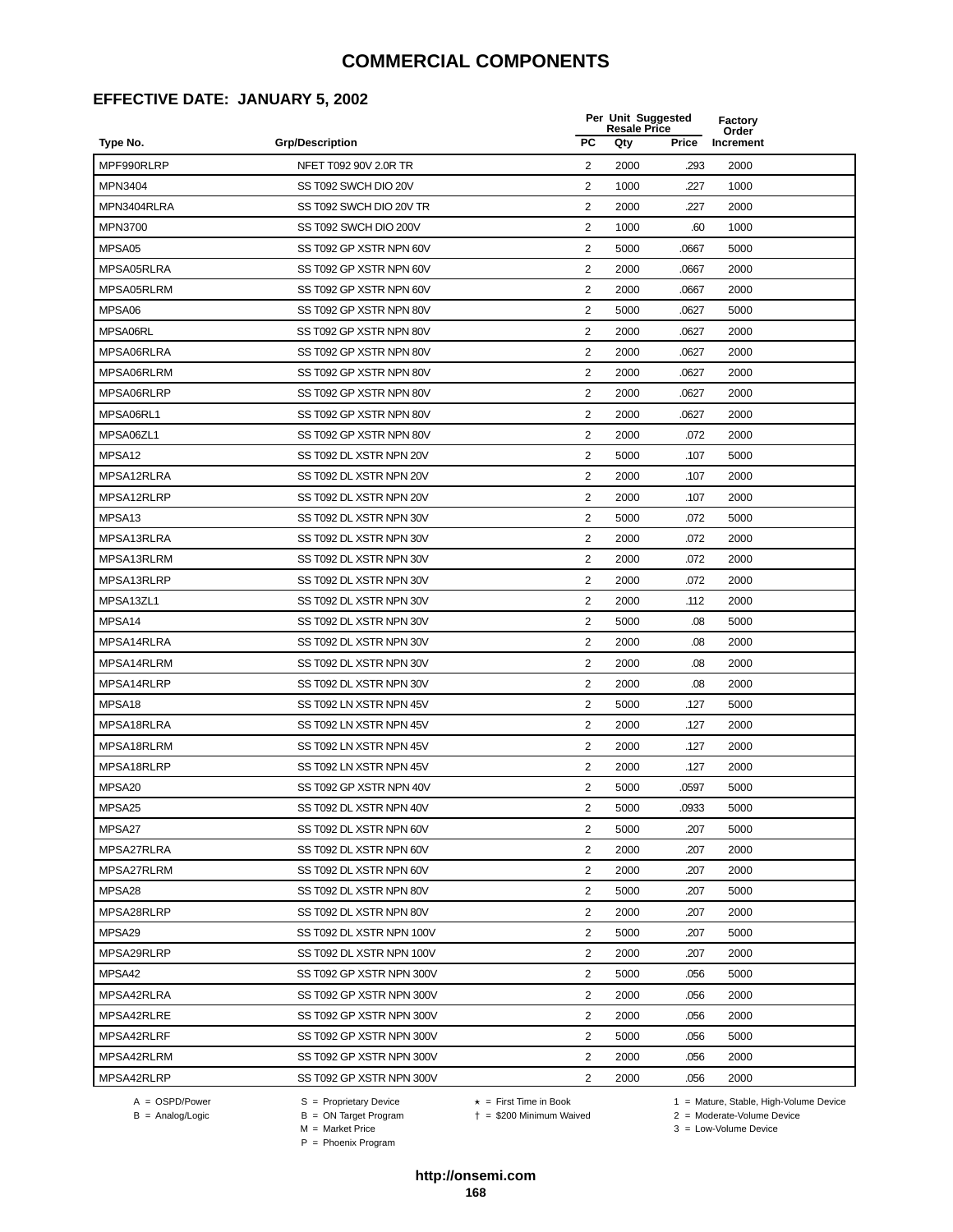# **EFFECTIVE DATE: JANUARY 5, 2002**

|                    |                          |                | Per Unit Suggested<br><b>Resale Price</b> |       | Factory<br>Order |  |
|--------------------|--------------------------|----------------|-------------------------------------------|-------|------------------|--|
| Type No.           | <b>Grp/Description</b>   | PC             | Qty                                       | Price | Increment        |  |
| MPSA42RL1          | SS T092 GP XSTR NPN 300V | 2              | 2000                                      | .056  | 2000             |  |
| MPSA42ZL1          | SS T092 GP XSTR NPN 300V | $\overline{2}$ | 2000                                      | .056  | 2000             |  |
| MPSA43             | SS T092 GP XSTR NPN 200V | 2              | 5000                                      | .056  | 5000             |  |
| MPSA43RLRA         | SS T092 GP XSTR NPN 200V | 2              | 2000                                      | .056  | 2000             |  |
| MPSA43ZL1          | SS T092 GP XSTR NPN 200V | 2              | 2000                                      | .056  | 2000             |  |
| MPSA44             | SS T092 GP XSTR NPN 400V | 2              | 5000                                      | .187  | 5000             |  |
| MPSA44RLRA         | SS T092 GP XSTR NPN 400V | 2              | 2000                                      | .187  | 2000             |  |
| MPSA44RL1          | SS T092 GP XSTR NPN 400V | $\overline{2}$ | 2000                                      | .187  | 2000             |  |
| MPSA <sub>55</sub> | SS T092 GP XSTR PNP 60V  | $\overline{2}$ | 5000                                      | .064  | 5000             |  |
| MPSA55RLRA         | SS T092 GP XSTR PNP 60V  | 2              | 2000                                      | .064  | 2000             |  |
| MPSA55RLRM         | SS T092 GP XSTR PNP 60V  | 2              | 2000                                      | .064  | 2000             |  |
| MPSA56             | SS T092 GP XSTR PNP 80V  | 2              | 5000                                      | .064  | 5000             |  |
| MPSA56RLRA         | SS T092 GP XSTR PNP 80V  | 2              | 2000                                      | .064  | 2000             |  |
| MPSA56RLRM         | SS T092 GP XSTR PNP 80V  | 2              | 2000                                      | .064  | 2000             |  |
| MPSA56RLRP         | SS T092 GP XSTR PNP 80V  | 2              | 2000                                      | .064  | 2000             |  |
| MPSA56ZL1          | SS T092 GP XSTR PNP 80V  | 2              | 2000                                      | .064  | 2000             |  |
| MPSA62             | SS T092 DL XSTR PNP 20V  | 2              | 5000                                      | .08   | 5000             |  |
| MPSA63             | SS T092 DL XSTR PNP 30V  | 2              | 5000                                      | .08   | 5000             |  |
| MPSA63RLRA         | SS T092 DL XSTR PNP 30V  | 2              | 2000                                      | .08   | 2000             |  |
| MPSA63RLRM         | SS T092 DL XSTR PNP 30V  | 2              | 2000                                      | .08   | 2000             |  |
| MPSA63RLRP         | SS T092 DL XSTR PNP 30V  | 2              | 2000                                      | .08   | 2000             |  |
| MPSA63ZL1          | SS T092 DL XSTR PNP 30V  | 2              | 2000                                      | .08   | 2000             |  |
| MPSA64             | SS T092 DL XSTR PNP 30V  | 2              | 5000                                      | .08   | 5000             |  |
| MPSA64RLRA         | SS T092 DL XSTR PNP 30V  | 2              | 2000                                      | .08   | 2000             |  |
| MPSA64RLRM         | SS T092 DL XSTR PNP 30V  | 2              | 2000                                      | .08   | 2000             |  |
| MPSA70RLRM         | SS T092 GP XSTR PNP 40V  | $\overline{2}$ | 2000                                      | .0597 | 2000             |  |
| MPSA75             | SS T092 DL XSTR PNP 40V  | 2              | 5000                                      | .112  | 5000             |  |
| MPSA75RLRA         | SS T092 DL XSTR PNP 40V  | 2              | 2000                                      | .112  | 2000             |  |
| MPSA75RLRP         | SS T092 DL XSTR PNP 40V  | 2              | 2000                                      | .112  | 2000             |  |
| MPSA77             | SS T092 DL XSTR PNP 60V  | 2              | 5000                                      | .112  | 5000             |  |
| MPSA77RLRA         | SS T092 DL XSTR PNP 60V  | 2              | 2000                                      | .112  | 2000             |  |
| MPSA92             | SS T092 GP XSTR PNP 300V | 2              | 5000                                      | .056  | 5000             |  |
| MPSA92RLRA         | SS T092 GP XSTR PNP 300V | 2              | 2000                                      | .056  | 2000             |  |
| MPSA92RLRE         | SS T092 GP XSTR PNP 300V | 2              | 2000                                      | .056  | 2000             |  |
| MPSA92RLRM         | SS T092 GP XSTR PNP 300V | $\overline{2}$ | 2000                                      | .056  | 2000             |  |
| MPSA92RLRP         | SS T092 GP XSTR PNP 300V | $\overline{2}$ | 2000                                      | .056  | 2000             |  |
| MPSA92RL1          | SS T092 GP XSTR PNP 300V | 2              | 2000                                      | .056  | 2000             |  |
| MPSA92ZL1          | SS T092 GP XSTR PNP 300V | 2              | 2000                                      | .056  | 2000             |  |
| MPSA93             | SS T092 GP XSTR PNP 200V | 2              | 5000                                      | .173  | 5000             |  |
| MPSA93RLRA         | SS T092 GP XSTR PNP 200V | 2              | 2000                                      | .173  | 2000             |  |
| MPSA93RLRM         | SS T092 GP XSTR PNP 200V | 2              | 2000                                      | .173  | 2000             |  |
| MPSH <sub>10</sub> | SS T092 RF XSTR NPN 25V  | 2              | 5000                                      | .0693 | 5000             |  |
| MPSH10RLRA         | SS T092 RF XSTR NPN 25V  | 2              | 2000                                      | .0693 | 2000             |  |
| MPSH10RLRP         | SS T092 RF XSTR NPN 25V  | 2              | 2000                                      | .0693 | 2000             |  |
| MPSH17             | SS T092 RF XSTR NPN 15V  | 2              | 5000                                      | .16   | 5000             |  |

A = OSPD/Power S = Proprietary Device<br>
B = Analog/Logic B = ON Target Program<br>
M = Market Price

A = OSPD/Power S = Proprietary Device  $\star$  = First Time in Book 1 = Mature, Stable, High-Volume Device

 = \$200 Minimum Waived 2 = Moderate-Volume Device  $2 =$  Moderate-Volume Device<br> $3 =$  Low-Volume Device

P = Phoenix Program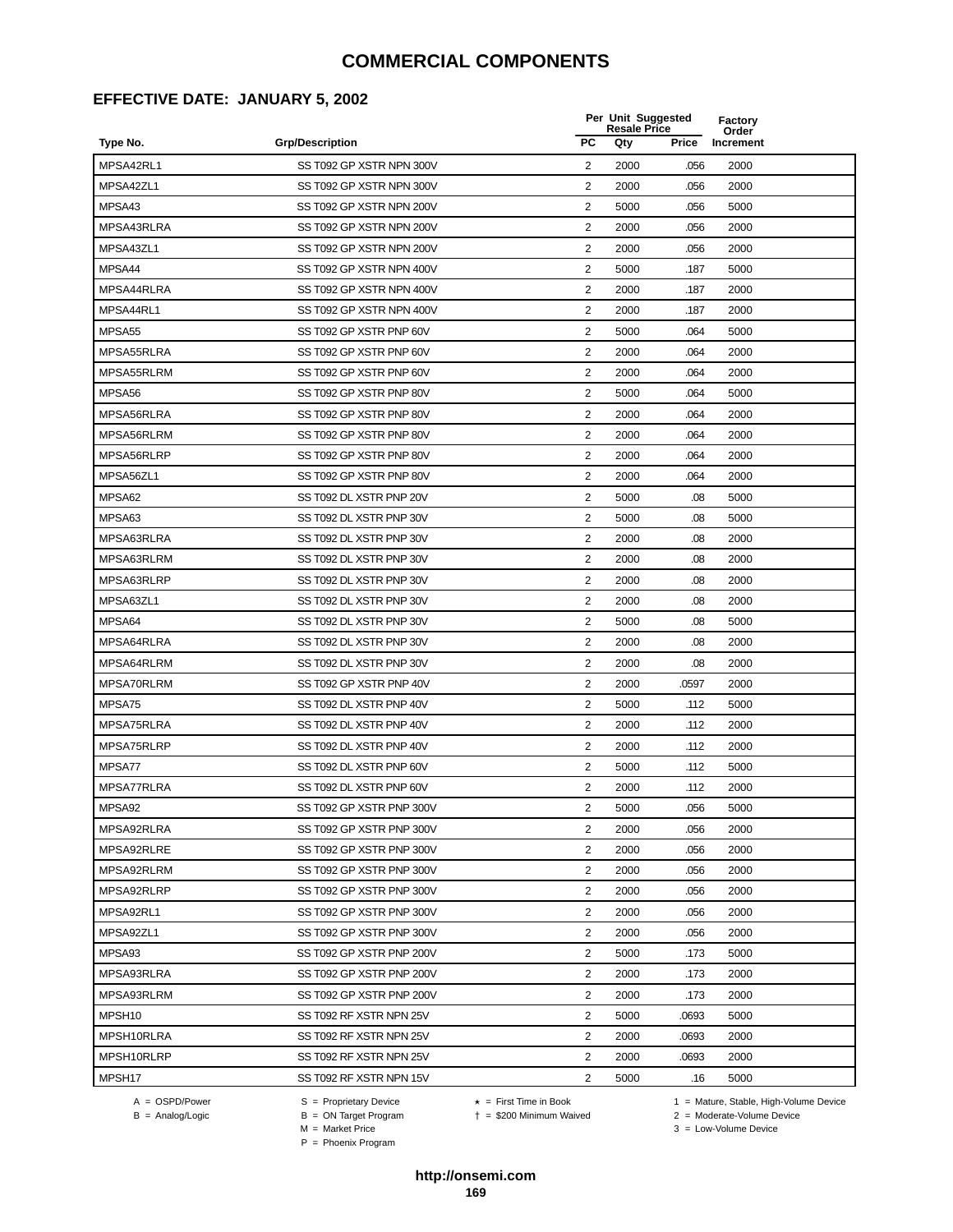#### **EFFECTIVE DATE: JANUARY 5, 2002**

|                 |                          |                | Per Unit Suggested<br><b>Resale Price</b> |       | <b>Factory</b><br>Order |
|-----------------|--------------------------|----------------|-------------------------------------------|-------|-------------------------|
| Type No.        | <b>Grp/Description</b>   | <b>PC</b>      | Qty                                       | Price | Increment               |
| MPSH17RLRA      | SS T092 RF XSTR NPN 15V  | 2              | 2000                                      | .16   | 2000                    |
| MPSL51          | SS T092 GP XSTR PNP 100V | 2              | 5000                                      | .112  | 5000                    |
| MPSL51RLRA      | SS T092 GP XSTR PNP 100V | 2              | 2000                                      | .112  | 2000                    |
| MPSL51RLRP      | SS T092 GP XSTR PNP 100V | $\overline{2}$ | 2000                                      | .112  | 2000                    |
| MPSW01          | SS T092 HC XSTR NPN 30V  | $\overline{c}$ | 5000                                      | .147  | 5000                    |
| MPSW01A         | SS T092 HC XSTR NPN 30V  | 2              | 5000                                      | .147  | 5000                    |
| MPSW01ARLRA     | SS T092 HC XSTR NPN 30V  | $\overline{2}$ | 2000                                      | .147  | 2000                    |
| MPSW01ARLRP     | SS T092 HC XSTR NPN 30V  | 2              | 2000                                      | .147  | 2000                    |
| MPSW05          | SS T092 GP XSTR NPN 60V  | 2              | 5000                                      | .147  | 5000                    |
| MPSW06          | SS T092 GP XSTR NPN 80V  | $\overline{2}$ | 5000                                      | .147  | 5000                    |
| MPSW06RLRA      | SS T092 GP XSTR NPN 80V  | 2              | 2000                                      | .147  | 2000                    |
| MPSW13          | SS T092 DL XSTR NPN 30V  | $\overline{2}$ | 5000                                      | .147  | 5000                    |
| MPSW13RLRA      | SS T092 DL XSTR NPN 30V  | $\overline{2}$ | 2000                                      | .147  | 2000                    |
| MPSW14          | SS T092 DL XSTR NPN 30V  | $\overline{c}$ | 5000                                      | .147  | 5000                    |
| MPSW42          | SS T092 HV XSTR NPN 300V | 2              | 5000                                      | .147  | 5000                    |
| MPSW42RLRA      | SS T092 HV XSTR NPN 300V | $\overline{2}$ | 2000                                      | .147  | 2000                    |
| MPSW45          | SS T092 DL XSTR NPN 40V  | 2              | 5000                                      | .147  | 5000                    |
| MPSW45A         | SS T092 DL XSTR NPN 40V  | 2              | 5000                                      | .147  | 5000                    |
| MPSW45ARLRA     | SS T092 DL XSTR NPN 40V  | $\overline{2}$ | 2000                                      | .147  | 2000                    |
| MPSW45AZL1      | SS T092 DL XSTR NPN 40V  | $\overline{2}$ | 2000                                      | .147  | 2000                    |
| MPSW45RLRE      | SS T092 DL XSTR NPN 40V  | 2              | 2000                                      | .147  | 2000                    |
| MPSW51          | SS T092 HC XSTR PNP 30V  | 2              | 5000                                      | .147  | 5000                    |
| MPSW51A         | SS T092 HC XSTR PNP 40V  | $\overline{2}$ | 5000                                      | .147  | 5000                    |
| MPSW51ARLRA     | SS T092 HC XSTR PNP 40V  | 2              | 2000                                      | .147  | 2000                    |
| MPSW51ARLRP     | SS T092 HC XSTR PNP 40V  | $\overline{2}$ | 2000                                      | .147  | 2000                    |
| MPSW55          | SS T092 GP XSTR PNP 60V  | 2              | 5000                                      | .147  | 5000                    |
| MPSW55RLRA      | SS T092 GP XSTR PNP 60V  | 2              | 2000                                      | .147  | 2000                    |
| MPSW56          | SS T092 GP XSTR PNP 80V  | $\overline{2}$ | 5000                                      | .147  | 5000                    |
| MPSW56RLRA      | SS T092 GP XSTR PNP 80V  | 2              | 2000                                      | .147  | 2000                    |
| MPSW56RLRP      | SS T092 GP XSTR PNP 80V  | 2              | 2000                                      | .147  | 2000                    |
| MPSW63          | SS T092 DL XSTR PNP 30V  | $\overline{2}$ | 5000                                      | .147  | 5000                    |
| MPSW63RLRA      | SS T092 DL XSTR PNP 30V  | 2              | 2000                                      | .147  | 2000                    |
| MPSW92          | SS T092 HV XSTR PNP 300V | 2              | 5000                                      | .147  | 5000                    |
| MPSW92RLRA      | SS T092 HV XSTR PNP 300V | 2              | 2000                                      | .147  | 2000                    |
| <b>MPS2222</b>  | SS T092 GP XSTR NPN 30V  | 2              | 5000                                      | .04   | 5000                    |
| <b>MPS2222A</b> | SS T092 GP XSTR NPN 40V  | 2              | 5000                                      | .04   | 5000                    |
| MPS2222ACRLRP   | SS TO92 GP XSTR NPN 40V  | $\overline{2}$ | 2000                                      | .04   | 2000                    |
| MPS2222ARL      | SS T092 GP XSTR NPN 40V  | 2              | 2000                                      | .04   | 2000                    |
| MPS2222ARLRA    | SS T092 GP XSTR NPN 40V  | $\overline{2}$ | 2000                                      | .04   | 2000                    |
| MPS2222ARLRM    | SS T092 GP XSTR NPN 40V  | $\overline{2}$ | 2000                                      | .04   | 2000                    |
| MPS2222ARLRP    | SS T092 GP XSTR NPN 40V  | $\overline{2}$ | 2000                                      | .04   | 2000                    |
| MPS2222AZL1     | SS T092 GP XSTR NPN 40V  | 2              | 2000                                      | .04   | 2000                    |
| MPS2222RLRA     | SS T092 GP XSTR NPN 30V  | 2              | 2000                                      | .04   | 2000                    |
| MPS2222RLRM     | SS T092 GP XSTR NPN 30V  | 2              | 2000                                      | .04   | 2000                    |
| MPS2222RLRP     | SS T092 GP XSTR NPN 30V  | 2              | 2000                                      | .04   | 2000                    |
|                 |                          |                |                                           |       |                         |

 $B = \text{Analog/Logic}$ <br>B = ON Target Program<br> $M = \text{Market Price}$ 

A = OSPD/Power S = Proprietary Device  $\star$  = First Time in Book 1 = Mature, Stable, High-Volume Device

 = \$200 Minimum Waived 2 = Moderate-Volume Device  $3 =$  Low-Volume Device

P = Phoenix Program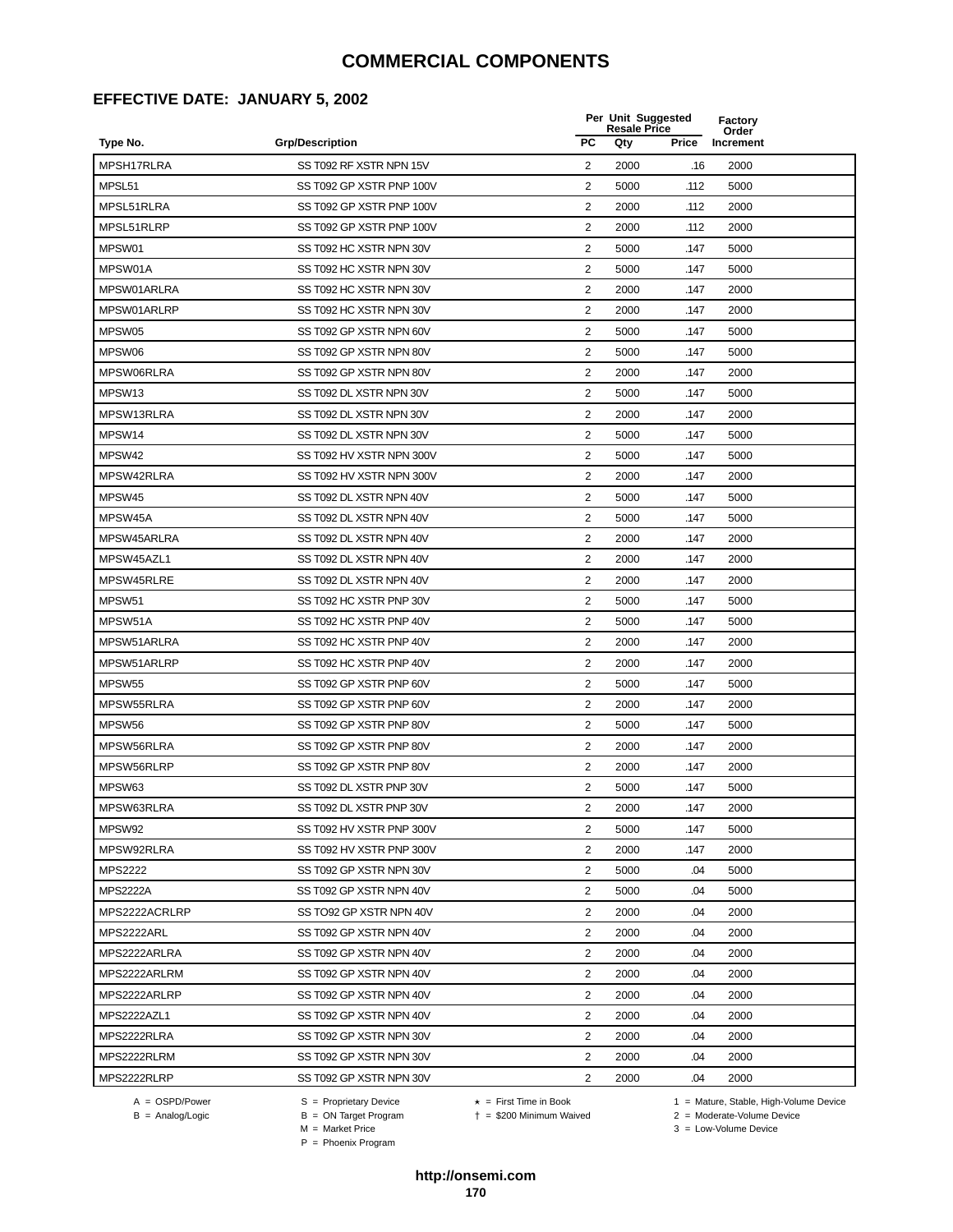#### **EFFECTIVE DATE: JANUARY 5, 2002**

|                 |                         |                | Per Unit Suggested<br><b>Resale Price</b> |       | Factory<br>Order |
|-----------------|-------------------------|----------------|-------------------------------------------|-------|------------------|
| Type No.        | <b>Grp/Description</b>  | <b>PC</b>      | Qty                                       | Price | Increment        |
| MPS2369         | SS T092 HS XSTR NPN 15V | 2              | 5000                                      | .0747 | 5000             |
| <b>MPS2369A</b> | SS T092 HS XSTR NPN 15V | 2              | 5000                                      | .0747 | 5000             |
| MPS2369ARLRP    | SS T092 HS XSTR NPN 15V | 2              | 2000                                      | .0747 | 2000             |
| MPS2369RLRA     | SS T092 HS XSTR NPN 15V | 2              | 2000                                      | .0747 | 2000             |
| MPS2369RLRM     | SS T092 HS XSTR NPN 15V | $\overline{c}$ | 2000                                      | .0747 | 2000             |
| MPS2369ZL1      | SS T092 HS XSTR NPN 15V | $\overline{2}$ | 2000                                      | .0747 | 2000             |
| <b>MPS2907A</b> | SS T092 GP XSTR PNP 60V | $\overline{2}$ | 5000                                      | .0547 | 5000             |
| MPS2907ARL      | SS T092 GP XSTR PNP 60V | $\overline{2}$ | 2000                                      | .0547 | 2000             |
| MPS2907ARLRA    | SS T092 GP XSTR PNP 60V | 2              | 2000                                      | .0547 | 2000             |
| MPS2907ARLRE    | SS T092 GP XSTR PNP 60V | 2              | 2000                                      | .0547 | 2000             |
| MPS2907ARLRM    | SS T092 GP XSTR PNP 60V | 2              | 2000                                      | .0547 | 2000             |
| MPS2907ARLRP    | SS T092 GP XSTR PNP 60V | 2              | 2000                                      | .0547 | 2000             |
| MPS2907ARL1     | SS T092 GP XSTR PNP 60V | $\overline{c}$ | 2000                                      | .0547 | 2000             |
| MPS2907AZL1     | SS T092 GP XSTR PNP 60V | $\overline{c}$ | 2000                                      | .0547 | 2000             |
| MPS3563         | SS T092 RF XSTR NPN 12V | $\overline{2}$ | 5000                                      | .12   | 5000             |
| MPS3563RLRA     | SS T092 RF XSTR NPN 12V | $\overline{2}$ | 2000                                      | .12   | 2000             |
| <b>MPS3638A</b> | SS T092 GP XSTR PNP 25V | $\overline{2}$ | 5000                                      | .104  | 5000             |
| MPS3646         | SS T092 HS XSTR NPN 15V | $\overline{2}$ | 5000                                      | .12   | 5000             |
| MPS3646RLRA     | SS T092 HS XSTR NPN 15V | 2              | 2000                                      | .12   | 2000             |
| MPS3646RLRM     | SS T092 HS XSTR NPN 15V | 2              | 2000                                      | .12   | 2000             |
| <b>MPS3904</b>  | SS T092 GP XSTR NPN 40V | 2              | 5000                                      | .0928 | 5000             |
| MPS3906RLRA     | SS T092 GP XSTR PNP 40V | 2              | 2000                                      | .0928 | 2000             |
| <b>MPS4124</b>  | SS T092 GP XSTR NPN 25V | 2              | 5000                                      | .0467 | 5000             |
| MPS4124RLRA     | SS T092 GP XSTR NPN 25V | 2              | 2000                                      | .0467 | 2000             |
| <b>MPS4126</b>  | SS T092 GP XSTR PNP 25V | $\overline{2}$ | 5000                                      | .0467 | 5000             |
| MPS4126RLRA     | SS T092 GP XSTR PNP 25V | $\overline{2}$ | 2000                                      | .0467 | 2000             |
| MPS4250         | SS T092 LN XSTR PNP 40V | $\overline{c}$ | 5000                                      | .08   | 5000             |
| MPS4250ARLRM    | SS T092 LN XSTR PNP 40V | 2              | 2000                                      | .08   | 2000             |
| MPS4356RLRA     | SS T092 GP XSTR PNP 80V | 2              | 2000                                      | .12   | 2000             |
| MPS5172         | SS T092 GP XSTR NPN 25V | 2              | 5000                                      | .048  | 5000             |
| MPS5179         | SS T092 RF XSTR NPN 20V | 2              | 5000                                      | .12   | 5000             |
| MPS5179RLRA     | SS T092 RF XSTR NPN 20V | 2              | 2000                                      | .12   | 2000             |
| MPS5179RLRP     | SS T092 RF XSTR NPN 20V | $\overline{2}$ | 2000                                      | .12   | 2000             |
| <b>MPS6428</b>  | SS T092 LN XSTR NPN 50V | $\overline{2}$ | 5000                                      | .096  | 5000             |
| MPS6428RLRA     | SS T092 LN XSTR NPN 50V | $\overline{2}$ | 2000                                      | .096  | 2000             |
| <b>MPS650</b>   | SS T092 HC XSTR NPN 40V | 2              | 5000                                      | .227  | 5000             |
| MPS650RLRA      | SS T092 HC XSTR NPN 40V | 2              | 2000                                      | .227  | 2000             |
| MPS650ZL1       | SS T092 HC XSTR NPN 40V | 2              | 2000                                      | .227  | 2000             |
| <b>MPS6507</b>  | SS T092 RF XSTR NPN 15V | 2              | 5000                                      | .153  | 5000             |
| <b>MPS651</b>   | SS T092 HC XSTR NPN 60V | 2              | 5000                                      | .227  | 5000             |
| MPS651RLRA      | SS T092 HC XSTR NPN 60V | 2              | 2000                                      | .227  | 2000             |
| MPS651RLRB      | SS T092 HC XSTR NPN 60V | 2              | 2000                                      | .227  | 2000             |
| MPS651RLRM      | SS T092 HC XSTR NPN 60V | $\overline{2}$ | 2000                                      | .227  | 2000             |
| <b>MPS6521</b>  | SS T092 LN XSTR NPN 25V | $\overline{2}$ | 5000                                      | .107  | 5000             |
| MPS6521RLRA     | SS T092 LN XSTR NPN 25V | $\overline{c}$ | 2000                                      | .107  | 2000             |

 $B = \text{Analog/Logic}$ <br>B = ON Target Program<br> $M = \text{Market Price}$ 

A = OSPD/Power S = Proprietary Device  $\star$  = First Time in Book 1 = Mature, Stable, High-Volume Device

 $3 =$  Low-Volume Device

= \$200 Minimum Waived 2 = Moderate-Volume Device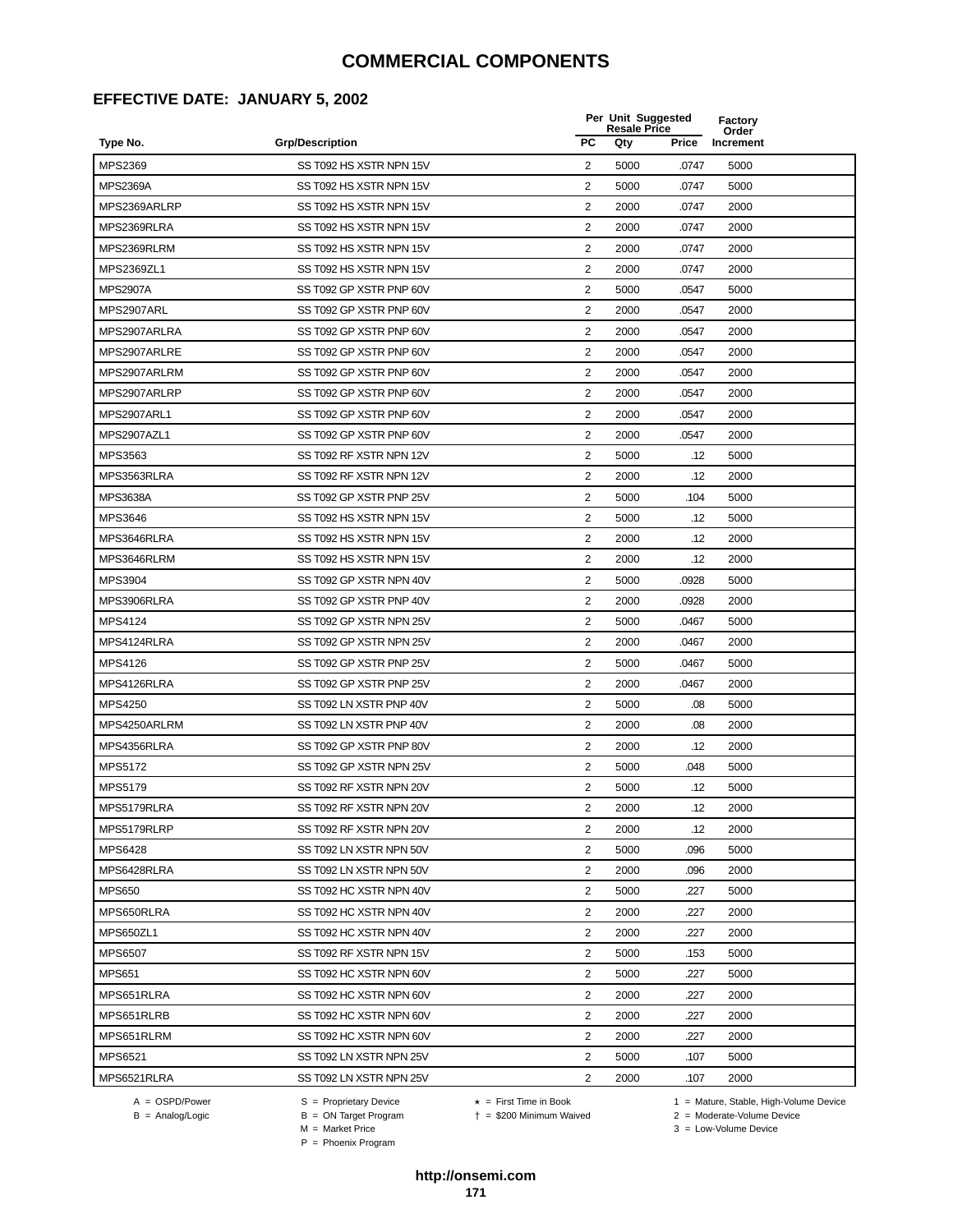# **EFFECTIVE DATE: JANUARY 5, 2002**

|                  |                          |                | Per Unit Suggested<br><b>Resale Price</b> |       | Factory<br>Order |  |
|------------------|--------------------------|----------------|-------------------------------------------|-------|------------------|--|
| Type No.         | <b>Grp/Description</b>   | <b>PC</b>      | Qty                                       | Price | Increment        |  |
| MPS6523          | SS T092 LN XSTR PNP 25V  | $\overline{2}$ | 5000                                      | .107  | 5000             |  |
| MPS6523RLRM      | SS T092 LN XSTR PNP 25V  | $\overline{2}$ | 2000                                      | .107  | 2000             |  |
| MPS6560          | SS T092 GP XSTR NPN 25V  | $\overline{2}$ | 5000                                      | .16   | 5000             |  |
| <b>MPS6601</b>   | SS T092 GP XSTR NPN 25V  | 2              | 5000                                      | .16   | 5000             |  |
| MPS6601RLRA      | SS T092 GP XSTR NPN 25V  | $\overline{2}$ | 2000                                      | .16   | 2000             |  |
| MPS6601RLRM      | SS T092 GP XSTR NPN 25V  | 2              | 2000                                      | .16   | 2000             |  |
| MPS6602          | SS T092 GP XSTR NPN 40V  | $\overline{2}$ | 5000                                      | .16   | 5000             |  |
| MPS6602RLRA      | SS T092 GP XSTR NPN 40V  | $\overline{2}$ | 2000                                      | .16   | 2000             |  |
| <b>MPS6651</b>   | SS T092 GP XSTR PNP 25V  | 2              | 5000                                      | .16   | 5000             |  |
| <b>MPS6652</b>   | SS T092 GP XSTR PNP 40V  | $\overline{2}$ | 5000                                      | .16   | 5000             |  |
| MPS6652RLRA      | SS T092 GP XSTR PNP 40V  | 2              | 2000                                      | .16   | 2000             |  |
| MPS6652RLRB      | SS T092 GP XSTR PNP 40V  | $\overline{2}$ | 2000                                      | .16   | 2000             |  |
| MPS6717          | SS T092 GP XSTR NPN 80V  | 2              | 5000                                      | .187  | 5000             |  |
| MPS6717RLRA      | SS T092 GP XSTR NPN 80V  | $\overline{2}$ | 2000                                      | .187  | 2000             |  |
| MPS6724          | SS T092 DL XSTR NPN 50V  | 2              | 5000                                      | .227  | 5000             |  |
| MPS6724RLRA      | SS T092 DL XSTR NPN 50V  | $\overline{2}$ | 2000                                      | .227  | 2000             |  |
| MPS6725          | SS T092 DL XSTR NPN 60V  | $\overline{2}$ | 5000                                      | .227  | 5000             |  |
| MPS6725RLRP      | SS T092 DL XSTR NPN 60V  | $\overline{2}$ | 2000                                      | .227  | 2000             |  |
| <b>MPS6726</b>   | SS T092 GP XSTR PNP 40V  | $\overline{2}$ | 5000                                      | .227  | 5000             |  |
| <b>MPS6727</b>   | SS T092 GP XSTR PNP 50V  | 2              | 5000                                      | .20   | 5000             |  |
| MPS6729          | SS T092 GP XSTR PNP 80V  | $\overline{2}$ | 5000                                      | .20   | 5000             |  |
| <b>MPS750</b>    | SS T092 HC XSTR PNP 40V  | 2              | 5000                                      | .20   | 5000             |  |
| MPS750RLRA       | SS T092 HC XSTR PNP 40V  | $\overline{2}$ | 2000                                      | .20   | 2000             |  |
| MPS750RLRP       | SS T092 HC XSTR PNP 40V  | 2              | 2000                                      | .20   | 2000             |  |
| <b>MPS751</b>    | SS T092 HC XSTR PNP 60V  | $\overline{2}$ | 5000                                      | .20   | 5000             |  |
| MPS751RLRA       | SS T092 HC XSTR PNP 60V  | $\overline{2}$ | 2000                                      | .20   | 2000             |  |
| MPS751RLRP       | SS T092 HC XSTR PNP 60V  | $\overline{2}$ | 2000                                      | .20   | 2000             |  |
| MPS751ZL1        | SS T092 HC XSTR PNP 60V  | $\overline{2}$ | 2000                                      | .20   | 2000             |  |
| <b>MPS8098</b>   | SS T092 GP XSTR NPN 60V  | $\overline{2}$ | 5000                                      | .12   | 5000             |  |
| MPS8098RLRA      | SS T092 GP XSTR NPN 60V  | 2              | 2000                                      | .12   | 2000             |  |
| MPS8099          | SS T092 GP XSTR NPN 80V  | 2              | 5000                                      | .12   | 5000             |  |
| MPS8099RLRA      | SS T092 GP XSTR NPN 80V  | 2              | 2000                                      | .12   | 2000             |  |
| MPS8099RLRM      | SS T092 GP XSTR NPN 80V  | $\overline{2}$ | 2000                                      | .12   | 2000             |  |
| MPS8099RLRP      | SS T092 GP XSTR NPN 80V  | $\overline{2}$ | 2000                                      | .12   | 2000             |  |
| MPS8598RLRA      | SS T092 GP XSTR PNP 80V  | 2              | 2000                                      | .084  | 2000             |  |
| MPS8599RLRA      | SS T092 GP XSTR PNP 80V  | $\overline{2}$ | 2000                                      | .084  | 2000             |  |
| <b>MPS918</b>    | SS T092 RF XSTR NPN 15V  | $\overline{2}$ | 5000                                      | .104  | 5000             |  |
| MPS918ZL1        | SS T092 RF XSTR NPN 15V  | 2              | 2000                                      | .224  | 2000             |  |
| <b>MPS9418AT</b> | SS T092 GP XSTR NPN 40V  | 2              | 5000                                      | .096  | 5000             |  |
| <b>MPS9468AT</b> | SS T092 GP XSTR PNP 40V  | 2              | 5000                                      | .096  | 5000             |  |
| <b>MPS9600I</b>  | SS T092 GP XSTR NPN 45V  | 2              | 5000                                      | .0583 | 5000             |  |
| MPS9634C         | SS T092 LN XSTR NPN 25V  | 2              | 5000                                      | .0611 | 5000             |  |
| MPTE-005         | ZEN MOSRB TVS 1500W 5.0V | $\overline{2}$ | 500                                       | .467  | 500              |  |
| MPTE-010         | ZEN MOSRB TVS 1500W 10V  | $\overline{2}$ | 500                                       | .467  | 500              |  |
| MPTE-012         | ZEN MOSRB TVS 1500W 12V  | $\overline{2}$ | 500                                       | .467  | 500              |  |

A = OSPD/Power S = Proprietary Device<br>
B = Analog/Logic B = ON Target Program<br>
M = Market Price

A = OSPD/Power S = Proprietary Device  $\star$  = First Time in Book 1 = Mature, Stable, High-Volume Device

 = \$200 Minimum Waived 2 = Moderate-Volume Device  $2 =$  Moderate-Volume Device<br> $3 =$  Low-Volume Device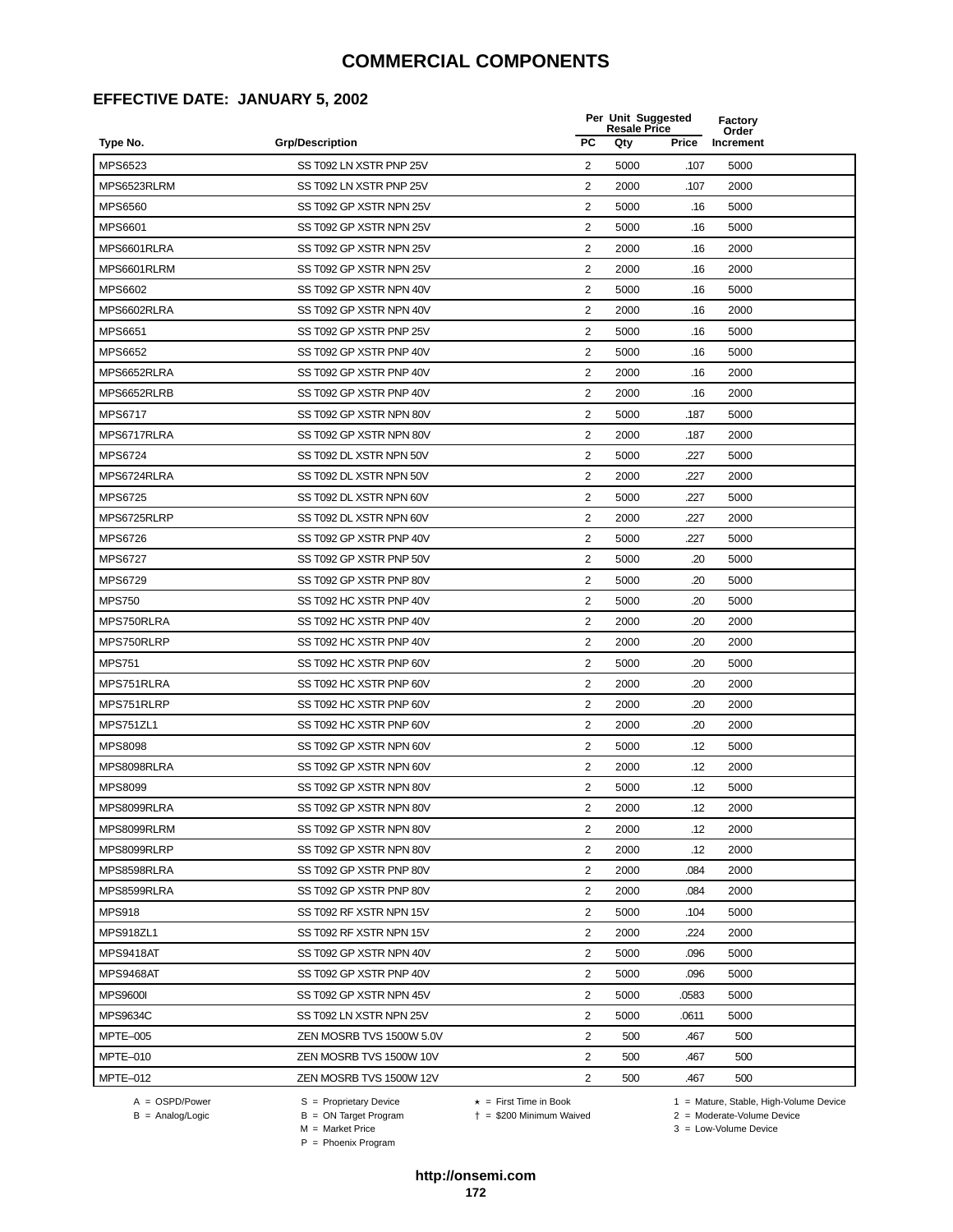#### **EFFECTIVE DATE: JANUARY 5, 2002**

|                     |                           |                         | Per Unit Suggested<br><b>Resale Price</b> |       | <b>Factory</b><br>Order |   |
|---------------------|---------------------------|-------------------------|-------------------------------------------|-------|-------------------------|---|
| Type No.            | <b>Grp/Description</b>    | <b>PC</b>               | Qty                                       | Price | Increment               |   |
| MPTE-015            | ZEN MOSRB TVS 1500W 15V   | 2                       | 500                                       | .467  | 500                     |   |
| MPTE-018            | ZEN MOSRB TVS 1500W 18V   | 2                       | 500                                       | .467  | 500                     |   |
| <b>MPTE-022</b>     | ZEN MOSRB TVS 1500W 22V   | 2                       | 500                                       | .467  | 500                     |   |
| MPTE-10C            | ZEN MOSRB CLP 1500W 11.7V | 2                       | 500                                       | .44   | 500                     |   |
| MPTE-12C            | ZEN MOSRB CLP 1500W 14.1V | 2                       | 500                                       | .44   | 500                     |   |
| MPTE-12RL4          | ZEN MOSRB TVS 1500W 12V   | 2                       | 1500                                      | .467  | 1500                    |   |
| MPTE-15C            | ZEN MOSRB CLP 1500W 17.6V | 2                       | 500                                       | .44   | 500                     |   |
| MPTE-5RL4           | ZEN MOSRB TVS 1500W 5.0V  | 2                       | 1500                                      | .467  | 1500                    |   |
| MPTE-8RL4           | ZEN MOSRB TVS 1500W 8.0V  | 2                       | 1500                                      | .467  | 1500                    |   |
| MRA4003T3           | REC SMA 1A 300V STD TR    | $\overline{2}$          | 5000                                      | .0613 | 5000                    |   |
| MRA4004T3           | REC SMA 1A 400V STD TR    | 2                       | 5000                                      | .0613 | 5000                    |   |
| MRA4005T1           | REC SMA 1A 600V STD TR    | $\overline{2}$          | 1500                                      | .0627 | 1500                    |   |
| MRA4005T3           | REC SMA 1A 600V STD TR    | $\overline{2}$          | 5000                                      | .0613 | 5000                    |   |
| MRA4006T3           | REC SMA 1A 800V STD TR    | $\overline{2}$          | 5000                                      | .0613 | 5000                    |   |
| MRA4007T3           | REC SMA 1A 1KV STD TR     | 2                       | 5000                                      | .0613 | 5000                    |   |
| MRJ2535-2LF         | REC SURGE SUP JAPAN LF    | $\overline{2}$          | 50                                        | 1.07  | 50                      |   |
| <b>MRJ2535L</b>     | REC SURGE SUP JAPAN       | 2                       | 50                                        | 1.07  | 50                      |   |
| MRJ2535LRL          | REC SURGE SUP JAPAN TR    | $\overline{2}$          | 800                                       | 1.07  | 800                     |   |
| <b>MRN1407TE85R</b> | SS SC59 XSTR BRT B/SELL   | $\overline{2}$          | 3000                                      | .08   | 3000                    |   |
| MRS1504T3           | REC SMB 1.5A 400V STD TR  | $\overline{2}$          | 2500                                      | .333  | 2500                    |   |
| MR2502              | REC MIC BTN 25A 200V STD  | 2                       | 5000                                      | .307  | 5000                    |   |
| MR2504              | REC MIC BTN 25A 400V STD  | 2                       | 5000                                      | .307  | 5000                    |   |
| MR2510              | REC MIC BTN 25A 1KV STD   | $\sqrt{2}$              | 5000                                      | .373  | 5000                    |   |
| <b>MR2520L</b>      | REC AXIAL 6A 27V SURGE    | 2                       | 1000                                      | .733  | 1000                    |   |
| <b>MR2520LRL</b>    | REC AXIAL 6A 27V SURGE TR | $\overline{2}$          | 800                                       | .733  | 800                     |   |
| MR2520LRLX          | REC AXIAL 6A 27V SURGE TR | 2                       | 1000                                      | .733  | 1000                    |   |
| <b>MR2520LX</b>     | REC AXIAL 6A 27V SURGE    | $\overline{\mathbf{c}}$ | 1000                                      | .733  | 1000                    |   |
| <b>MR2535L</b>      | REC AXIAL 6A 27V SURGE    | $\overline{2}$          | 1000                                      | 1.07  | 1000                    |   |
| <b>MR2535LRL</b>    | REC AXIAL 6A 27V SURGE TR | 2                       | 800                                       | 1.07  | 800                     |   |
| MR2835S             | REC TOPCAN 32A 23V SUR TR | $\overline{2}$          | 500                                       | 1.08  | 500                     |   |
| MR3025              | REC MIC BTN 100A 250V STD | 2                       | 5000                                      | .373  | 5000                    |   |
| MR3227N             | REC BTN CAN 32A 27V SURGE | 2                       | 2500                                      | .773  | 2500                    | S |
| <b>MR3227P</b>      | REC BTN CAN 32A 27V SURGE | 2                       | 2500                                      | .773  | 2500                    | S |
| MR4027N             | REC BTN CAN 40A 27V SURGE | 1                       | 2500                                      | .80   | 2500                    | S |
| MR4027P             | REC BTN CAN 40A 27V SURGE | 1                       | 2500                                      | .80   | 2500                    | S |
| MR4045N             | REC BTN CAN 40A 45V SURGE | 1                       | 2500                                      | .72   | 2500                    | S |
| MR4045P             | REC BTN CAN 40A 45V SURGE | 1                       | 2500                                      | .72   | 2500                    | S |
| <b>MR750</b>        | REC AXIAL 6A 50V STD      | 2                       | 1000                                      | .467  | 1000                    |   |
| MR750RL             | REC AXIAL 6A 50V STD TR   | $\overline{2}$          | 800                                       | .467  | 800                     |   |
| <b>MR751</b>        | REC AXIAL 6A 100V STD     | 2                       | 1000                                      | .467  | 1000                    |   |
| MR751RL             | REC AXIAL 6A 100V STD TR  | $\overline{2}$          | 800                                       | .467  | 800                     |   |
| <b>MR752</b>        | REC AXIAL 6A 200V STD     | 2                       | 1000                                      | .467  | 1000                    |   |
| MR752RL             | REC AXIAL 6A 200V STD TR  | 2                       | 800                                       | .467  | 800                     |   |
| MR754               | REC AXIAL 6A 400V STD     | 2                       | 1000                                      | .467  | 1000                    |   |
| MR754RL             | REC AXIAL 6A 400V STD TR  | $\overline{c}$          | 800                                       | .467  | 800                     |   |

 $B = \text{Analog/Logic}$ <br>B = ON Target Program<br> $M = \text{Market Price}$ 

A = OSPD/Power S = Proprietary Device  $\star$  = First Time in Book 1 = Mature, Stable, High-Volume Device

= \$200 Minimum Waived 2 = Moderate-Volume Device

 $3 =$  Low-Volume Device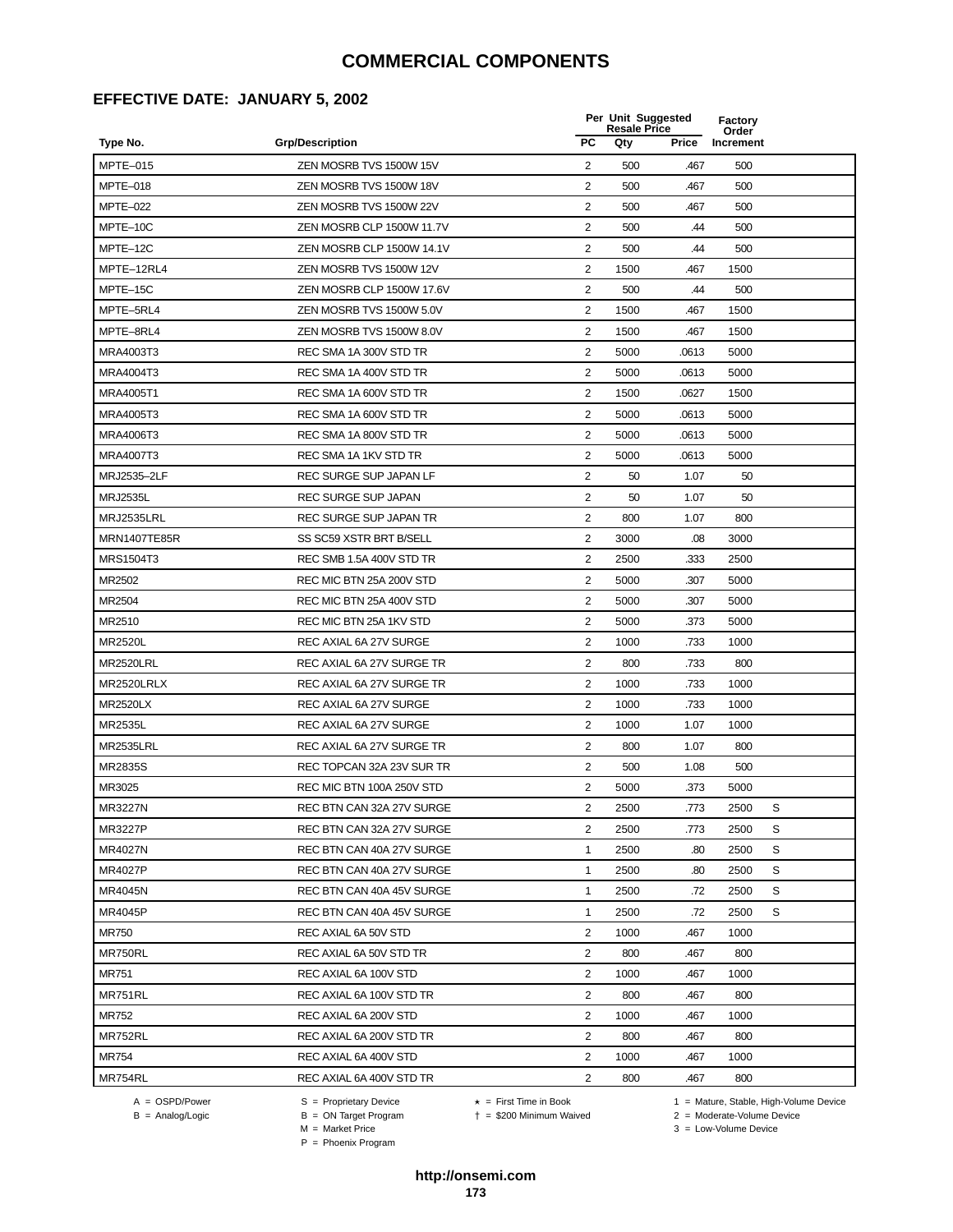# **EFFECTIVE DATE: JANUARY 5, 2002**

|                |                           |                | Per Unit Suggested<br><b>Resale Price</b> |       |                    |   |
|----------------|---------------------------|----------------|-------------------------------------------|-------|--------------------|---|
| Type No.       | <b>Grp/Description</b>    | <b>PC</b>      | Qty                                       | Price | Order<br>Increment |   |
| <b>MR756</b>   | REC AXIAL 6A 600V STD     | 2              | 1000                                      | .467  | 1000               |   |
| MR756RL        | REC AXIAL 6A 600V STD TR  | $\overline{2}$ | 800                                       | .467  | 800                |   |
| <b>MR760</b>   | REC AXIAL 6A 1KV STD      | 2              | 1000                                      | .467  | 1000               |   |
| MR760RL        | REC AXIAL 6A 1KV STD TR   | 2              | 800                                       | .467  | 800                |   |
| MR850          | REC AXIAL 3A 50V FST      | $\overline{2}$ | 500                                       | .08   | 500                |   |
| MR851          | REC AXIAL 3A 100V FST     | 2              | 500                                       | .08   | 500                |   |
| <b>MR851RL</b> | REC AXIAL 3A 100V FST TR  | 2              | 1200                                      | .0507 | 1200               |   |
| MR852          | REC AXIAL 3A 200V FST     | 2              | 500                                       | .08   | 500                |   |
| <b>MR852RL</b> | REC AXIAL 3A 200V FST TR  | 2              | 1200                                      | .08   | 1200               |   |
| MR854          | REC AXIAL 3A 400V FST     | 2              | 500                                       | .08   | 500                |   |
| MR854RL        | REC AXIAL 3A 400V FST TR  | $\overline{2}$ | 1200                                      | .08   | 1200               |   |
| MR856          | REC AXIAL 3A 600V FST     | 2              | 500                                       | .08   | 500                |   |
| <b>MR856RL</b> | REC AXIAL 3A 600V FST TR  | $\overline{2}$ | 1200                                      | .08   | 1200               |   |
| MSA1162GT1     | SS SC59 XSTR PNP 45V TR   | $\overline{2}$ | 3000                                      | .0533 | 3000               |   |
| MSA1162YT1     | SS SC59 XSTR PNP 45V TR   | 2              | 3000                                      | .0533 | 3000               |   |
| MSB1218A-RT1   | SS SC70 GP XSTR PNP 45V   | $\overline{2}$ | 3000                                      | .0773 | 3000               |   |
| MSB709-RT1     | SS SC59 GP XSTR PNP 25V   | $\mathbf{2}$   | 3000                                      | .036  | 3000               |   |
| MSB710-RT1     | SS SC59 GP XSTR PNP 25V   | $\mathbf{2}$   | 3000                                      | .0533 | 3000               |   |
| MSB92AWT1      | SS SC70 HV XSTR PNP 300V  | $\overline{2}$ | 3000                                      | .072  | 3000               |   |
| <b>MSB92T1</b> | SS SC59 HV XSTR PNP 300V  | 2              | 3000                                      | .072  | 3000               |   |
| MSB92WT1       | SS SC70 HV XSTR PNP 300V  | $\overline{2}$ | 3000                                      | .072  | 3000               |   |
| MSC2295-BT1    | SS SC59 VHF XSTR NPN 20V  | $\overline{2}$ | 3000                                      | .0533 | 3000               |   |
| MSC2295-CT1    | SS SC59 VHF XSTR NPN 20V  | $\overline{2}$ | 3000                                      | .0533 | 3000               |   |
| MSC2712GT1     | SS SC59 GP XSTR NPN 45V   | 2              | 3000                                      | .0533 | 3000               |   |
| MSC3130T1      | SS SC59 VHF XSTR NPN 10V  | 2              | 3000                                      | .10   | 3000               |   |
| MSC3904T1      | SS SC59 XSTR NPN 30V TR   | 2              | 3000                                      | .0533 | 3000               |   |
| MSC3930-BT1    | SS SC70 GP XSTR NPN 20V   | $\overline{2}$ | 3000                                      | .072  | 3000               |   |
| MSD1328-RT1    | SS SC59 GP XSTR NPN 20V   | 2              | 3000                                      | .0773 | 3000               |   |
| MSD1328-ST1    | SS SC59 GP XSTR NPN 20V   | 2              | 3000                                      | .0773 | 3000               |   |
| MSD1819A-RT1   | SS SC70 GP XSTR NPN 50V   | 2              | 3000                                      | .0773 | 3000               |   |
| MSD1819A-RT3   | SS SC70 GP XSTR NPN 50V   | 2              | 10000                                     | .0773 | 10000              |   |
| MSD2714AT1     | SS SC59 XSTR NPN 25V TR   | 2              | 3000                                      | .072  | 3000               |   |
| MSD42T1        | SS SC59 XSTR HV 300V TR   | $\overline{2}$ | 3000                                      | .072  | 3000               |   |
| MSD42WT1       | SS SC70 HV XSTR NPN 300V  | $\overline{2}$ | 3000                                      | .072  | 3000               |   |
| MSD601-RT1     | SS SC59 GP XSTR NPN 25V   | $\overline{2}$ | 3000                                      | .0467 | 3000               |   |
| MSD601-ST1     | SS SC59 GP XSTR NPN 25V   | $\overline{2}$ | 3000                                      | .0467 | 3000               |   |
| MSD602-RT1     | SS SC59 GP XSTR NPN 25V   | 2              | 3000                                      | .0533 | 3000               |   |
| <b>MSD6100</b> | SS T092 SWCH DIO 100V     | $\overline{2}$ | 5000                                      | .187  | 5000               |   |
| MSD6100RLRA    | SS T092 SWCH DIO 100V     | $\overline{2}$ | 2000                                      | .187  | 2000               |   |
| <b>MSD6150</b> | SS T092 SWCH DIO 70V      | $\overline{c}$ | 5000                                      | .187  | 5000               |   |
| MSQA6V1W5T2    | ZEN SC88A TVS QUAD 6.6V   | $\overline{2}$ | 3000                                      | .127  | 3000               | S |
| MSRD620CT      | REC DPAK 6A 200V SFTREC   | 2              | 75                                        | .56   | 75                 |   |
| MSRD620CTT4    | REC DPAK 6A 200V SFTREC   | $\overline{2}$ | 2500                                      | .56   | 2500               |   |
| <b>MSR1560</b> | REC T0220 15A 600V SFTREC | 2              | 50                                        | .60   | 50                 |   |
| <b>MSR860</b>  | REC T0220 8A 600V SFTREC  | 2              | 50                                        | .733  | 50                 |   |

A = OSPD/Power S = Proprietary Device<br>
B = Analog/Logic B = ON Target Program<br>
M = Market Price

= \$200 Minimum Waived 2 = Moderate-Volume Device

A = OSPD/Power S = Proprietary Device  $\star$  = First Time in Book 1 = Mature, Stable, High-Volume Device

 $2 =$  Moderate-Volume Device<br> $3 =$  Low-Volume Device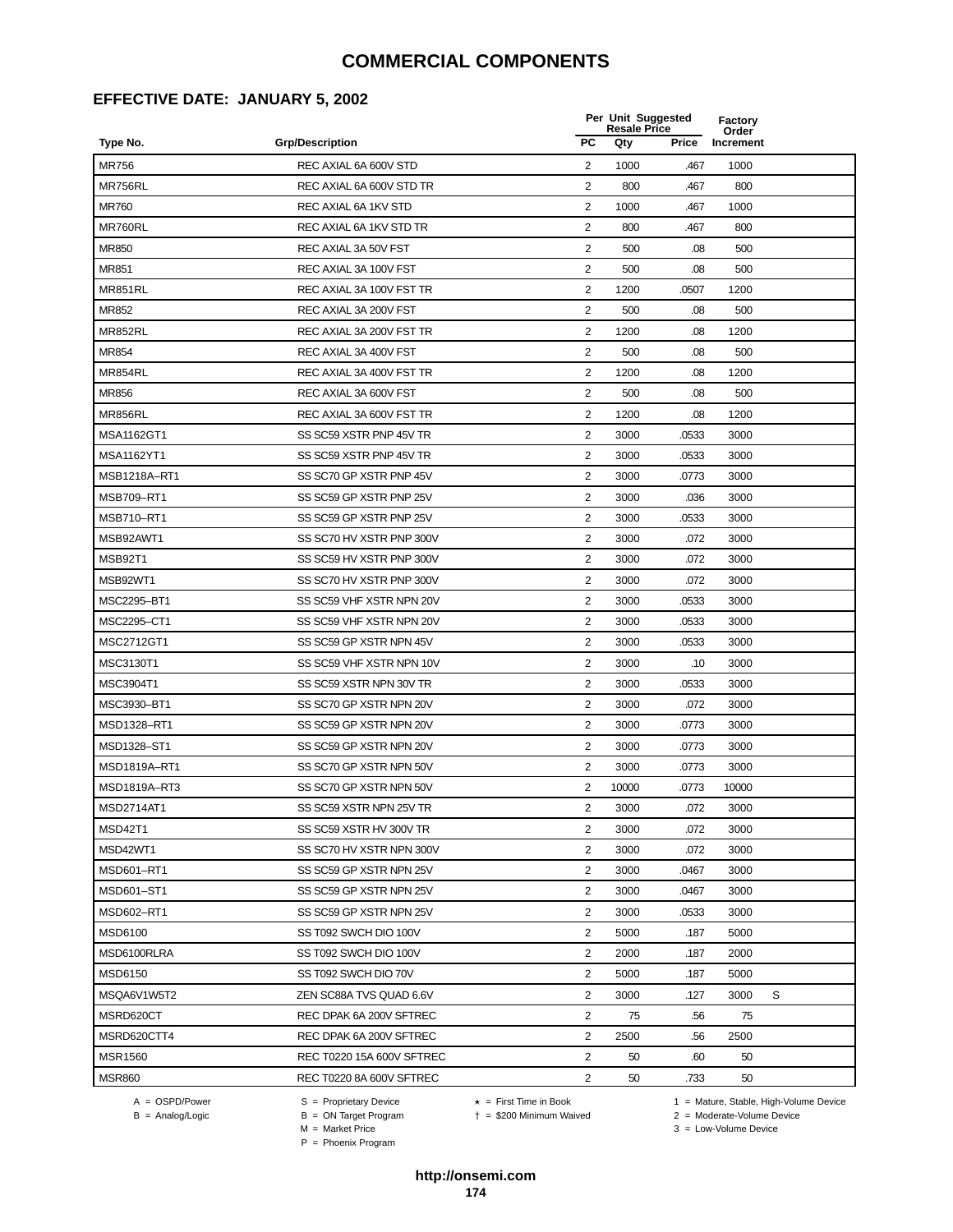#### **EFFECTIVE DATE: JANUARY 5, 2002**

| <b>PC</b><br><b>Grp/Description</b><br>Qty<br>Price<br>Increment<br>Type No.<br>MTB1306<br>NFET D2PAK 30V 0.0065R<br>2<br>50<br>4.00<br>50<br>$\overline{2}$<br><b>MTB1306P</b><br>NFET D2PAK 30V 0.0065R<br>50<br>4.00<br>50<br>$\overline{2}$<br>50<br>50<br>MTB1306PT4<br>NFET D2PAK 30V 0.0065R TR<br>4.00<br>2<br>MTB1306T4<br>NFET D2PAK 30V 0.0065R TR<br>800<br>4.00<br>800<br>$\overline{2}$<br>MTB2P50E<br>PFET D2PAK 500V 6.0R<br>50<br>1.80<br>50<br>MTB2P50ET4<br>PFET D2PAK 500V 6.0R TR<br>$\overline{2}$<br>800<br>1.80<br>800<br>$\overline{2}$<br>50<br>MTB23P06V<br>PFET D2PAK 60V 0.12R<br>1.49<br>50<br>2<br>MTB23P06VT4<br>PFET D2PAK 60V 0.12R TR<br>800<br>1.49<br>800<br>$\overline{2}$<br>MTB24N06HDL<br>NFET D2PAK 60V 0.45R<br>50<br>.867<br>50<br>$\overline{2}$<br>800<br>MTB24N06HDLT4<br>NFET D2PAK 60V 0.45R TR<br>800<br>.867<br>MTB24N06HDL1<br>NFET D2PAK 60V 0.45R<br>2<br>50<br>.867<br>50<br>$\overline{2}$<br>50<br>MTB29N15E<br>NFET D2PAK 150V 0.07R<br>2.33<br>50<br>2<br>MTB29N15ET4<br>NFET D2PAK 150V 0.07R TR<br>800<br>2.33<br>800<br>2<br>MTB30N06VL<br>NFET D2PAK 60V 0.05R<br>50<br>.88<br>50<br>$\overline{2}$<br>MTB30N06VLT4<br>NFET D2PAK 60V 0.05R TR<br>800<br>.88<br>800<br>$\overline{2}$<br>50<br>MTB30P06V<br>PFET D2PAK 60V 0.08R<br>1.47<br>50<br>2<br>MTB30P06VT4<br>PFET D2PAK 60V 0.08R TR<br>800<br>800<br>1.47<br>2<br>MTB33N10E<br>NFET D2PAK 100V 0.06R<br>50<br>50<br>1.77<br>$\overline{2}$<br>MTB33N10ET4<br>NFET D2PAK 100V 0.06R TR<br>800<br>1.77<br>800<br>MTB36N06V<br>NFET D2PAK 60V 0.04R<br>2<br>50<br>.933<br>50<br>2<br>MTB36N06VT4<br>NFET D2PAK 60V 0.04R TR<br>800<br>.933<br>800<br>2<br>MTB40N10E<br>NFET D2PAK 100V 0.04R<br>50<br>1.80<br>50<br>2<br>MTB40N10ET4<br>NFET D2PAK 100V 0.04R TR<br>800<br>1.80<br>800<br>2<br>MTB50N06V<br>NFET D2PAK 60V 0.028R<br>50<br>1.51<br>50<br>2<br>50<br>50<br>MTB50N06VL<br>NFET D2PAK 60V 0.032R<br>1.52<br>2<br>MTB50N06VLT4<br>NFET D2PAK 60V 0.032R TR<br>800<br>800<br>1.51<br>MTB50N06VT4<br>$\overline{2}$<br>800<br>NFET D2PAK 60V 0.028R TR<br>800<br>1.51<br>MTB50P03HDL<br>$\overline{2}$<br>PFET D2PAK 30V 0.025R<br>50<br>4.00<br>50<br>MTB50P03HDLT4<br>PFET D2PAK 30V 0.025R TR<br>2<br>800<br>4.00<br>800<br>$\overline{2}$<br>MTB52N06V<br>NFET D2PAK 60V 0.022R<br>50<br>50<br>1.57<br>$\overline{2}$<br>MTB52N06VL<br>NFET D2PAK 60V 0.025R<br>50<br>1.57<br>50<br>$\overline{c}$<br>800<br>MTB52N06VLT4<br>NFET D2PAK 60V 0.025R TR<br>1.57<br>800<br>$\overline{2}$<br>NFET D2PAK 60V 0.025R TR<br>1.57<br>800<br>MTB52N06VT4<br>800<br>2<br>50<br>1.69<br>50<br>MTB60N06HD<br>NFET D2PAK 60V 0.014R<br>$\overline{2}$<br>800<br>800<br>MTB60N06HDT4<br>NFET D2PAK 60V 0.014R TR<br>1.69<br>$\overline{2}$<br>50<br>5.00<br>50<br>MTB75N03HDL<br>NFET D2PAK 25V 0.009R<br>$\overline{2}$<br>NFET D2PAK 25V 0.009R TR<br>800<br>5.00<br>800<br>MTB75N03HDLT4 |            |                        |   | Per Unit Suggested<br><b>Resale Price</b> |      | <b>Factory</b><br>Order |  |
|--------------------------------------------------------------------------------------------------------------------------------------------------------------------------------------------------------------------------------------------------------------------------------------------------------------------------------------------------------------------------------------------------------------------------------------------------------------------------------------------------------------------------------------------------------------------------------------------------------------------------------------------------------------------------------------------------------------------------------------------------------------------------------------------------------------------------------------------------------------------------------------------------------------------------------------------------------------------------------------------------------------------------------------------------------------------------------------------------------------------------------------------------------------------------------------------------------------------------------------------------------------------------------------------------------------------------------------------------------------------------------------------------------------------------------------------------------------------------------------------------------------------------------------------------------------------------------------------------------------------------------------------------------------------------------------------------------------------------------------------------------------------------------------------------------------------------------------------------------------------------------------------------------------------------------------------------------------------------------------------------------------------------------------------------------------------------------------------------------------------------------------------------------------------------------------------------------------------------------------------------------------------------------------------------------------------------------------------------------------------------------------------------------------------------------------------------------------------------------------------------------------------------------------------------------------------------------------------------------------------------------------------------------------------------------------------------------------------------------------------------------------------------------------------------------------------------------------------------------------------------------------------------------------------|------------|------------------------|---|-------------------------------------------|------|-------------------------|--|
|                                                                                                                                                                                                                                                                                                                                                                                                                                                                                                                                                                                                                                                                                                                                                                                                                                                                                                                                                                                                                                                                                                                                                                                                                                                                                                                                                                                                                                                                                                                                                                                                                                                                                                                                                                                                                                                                                                                                                                                                                                                                                                                                                                                                                                                                                                                                                                                                                                                                                                                                                                                                                                                                                                                                                                                                                                                                                                                    |            |                        |   |                                           |      |                         |  |
|                                                                                                                                                                                                                                                                                                                                                                                                                                                                                                                                                                                                                                                                                                                                                                                                                                                                                                                                                                                                                                                                                                                                                                                                                                                                                                                                                                                                                                                                                                                                                                                                                                                                                                                                                                                                                                                                                                                                                                                                                                                                                                                                                                                                                                                                                                                                                                                                                                                                                                                                                                                                                                                                                                                                                                                                                                                                                                                    |            |                        |   |                                           |      |                         |  |
|                                                                                                                                                                                                                                                                                                                                                                                                                                                                                                                                                                                                                                                                                                                                                                                                                                                                                                                                                                                                                                                                                                                                                                                                                                                                                                                                                                                                                                                                                                                                                                                                                                                                                                                                                                                                                                                                                                                                                                                                                                                                                                                                                                                                                                                                                                                                                                                                                                                                                                                                                                                                                                                                                                                                                                                                                                                                                                                    |            |                        |   |                                           |      |                         |  |
|                                                                                                                                                                                                                                                                                                                                                                                                                                                                                                                                                                                                                                                                                                                                                                                                                                                                                                                                                                                                                                                                                                                                                                                                                                                                                                                                                                                                                                                                                                                                                                                                                                                                                                                                                                                                                                                                                                                                                                                                                                                                                                                                                                                                                                                                                                                                                                                                                                                                                                                                                                                                                                                                                                                                                                                                                                                                                                                    |            |                        |   |                                           |      |                         |  |
|                                                                                                                                                                                                                                                                                                                                                                                                                                                                                                                                                                                                                                                                                                                                                                                                                                                                                                                                                                                                                                                                                                                                                                                                                                                                                                                                                                                                                                                                                                                                                                                                                                                                                                                                                                                                                                                                                                                                                                                                                                                                                                                                                                                                                                                                                                                                                                                                                                                                                                                                                                                                                                                                                                                                                                                                                                                                                                                    |            |                        |   |                                           |      |                         |  |
|                                                                                                                                                                                                                                                                                                                                                                                                                                                                                                                                                                                                                                                                                                                                                                                                                                                                                                                                                                                                                                                                                                                                                                                                                                                                                                                                                                                                                                                                                                                                                                                                                                                                                                                                                                                                                                                                                                                                                                                                                                                                                                                                                                                                                                                                                                                                                                                                                                                                                                                                                                                                                                                                                                                                                                                                                                                                                                                    |            |                        |   |                                           |      |                         |  |
|                                                                                                                                                                                                                                                                                                                                                                                                                                                                                                                                                                                                                                                                                                                                                                                                                                                                                                                                                                                                                                                                                                                                                                                                                                                                                                                                                                                                                                                                                                                                                                                                                                                                                                                                                                                                                                                                                                                                                                                                                                                                                                                                                                                                                                                                                                                                                                                                                                                                                                                                                                                                                                                                                                                                                                                                                                                                                                                    |            |                        |   |                                           |      |                         |  |
|                                                                                                                                                                                                                                                                                                                                                                                                                                                                                                                                                                                                                                                                                                                                                                                                                                                                                                                                                                                                                                                                                                                                                                                                                                                                                                                                                                                                                                                                                                                                                                                                                                                                                                                                                                                                                                                                                                                                                                                                                                                                                                                                                                                                                                                                                                                                                                                                                                                                                                                                                                                                                                                                                                                                                                                                                                                                                                                    |            |                        |   |                                           |      |                         |  |
|                                                                                                                                                                                                                                                                                                                                                                                                                                                                                                                                                                                                                                                                                                                                                                                                                                                                                                                                                                                                                                                                                                                                                                                                                                                                                                                                                                                                                                                                                                                                                                                                                                                                                                                                                                                                                                                                                                                                                                                                                                                                                                                                                                                                                                                                                                                                                                                                                                                                                                                                                                                                                                                                                                                                                                                                                                                                                                                    |            |                        |   |                                           |      |                         |  |
|                                                                                                                                                                                                                                                                                                                                                                                                                                                                                                                                                                                                                                                                                                                                                                                                                                                                                                                                                                                                                                                                                                                                                                                                                                                                                                                                                                                                                                                                                                                                                                                                                                                                                                                                                                                                                                                                                                                                                                                                                                                                                                                                                                                                                                                                                                                                                                                                                                                                                                                                                                                                                                                                                                                                                                                                                                                                                                                    |            |                        |   |                                           |      |                         |  |
|                                                                                                                                                                                                                                                                                                                                                                                                                                                                                                                                                                                                                                                                                                                                                                                                                                                                                                                                                                                                                                                                                                                                                                                                                                                                                                                                                                                                                                                                                                                                                                                                                                                                                                                                                                                                                                                                                                                                                                                                                                                                                                                                                                                                                                                                                                                                                                                                                                                                                                                                                                                                                                                                                                                                                                                                                                                                                                                    |            |                        |   |                                           |      |                         |  |
|                                                                                                                                                                                                                                                                                                                                                                                                                                                                                                                                                                                                                                                                                                                                                                                                                                                                                                                                                                                                                                                                                                                                                                                                                                                                                                                                                                                                                                                                                                                                                                                                                                                                                                                                                                                                                                                                                                                                                                                                                                                                                                                                                                                                                                                                                                                                                                                                                                                                                                                                                                                                                                                                                                                                                                                                                                                                                                                    |            |                        |   |                                           |      |                         |  |
|                                                                                                                                                                                                                                                                                                                                                                                                                                                                                                                                                                                                                                                                                                                                                                                                                                                                                                                                                                                                                                                                                                                                                                                                                                                                                                                                                                                                                                                                                                                                                                                                                                                                                                                                                                                                                                                                                                                                                                                                                                                                                                                                                                                                                                                                                                                                                                                                                                                                                                                                                                                                                                                                                                                                                                                                                                                                                                                    |            |                        |   |                                           |      |                         |  |
|                                                                                                                                                                                                                                                                                                                                                                                                                                                                                                                                                                                                                                                                                                                                                                                                                                                                                                                                                                                                                                                                                                                                                                                                                                                                                                                                                                                                                                                                                                                                                                                                                                                                                                                                                                                                                                                                                                                                                                                                                                                                                                                                                                                                                                                                                                                                                                                                                                                                                                                                                                                                                                                                                                                                                                                                                                                                                                                    |            |                        |   |                                           |      |                         |  |
|                                                                                                                                                                                                                                                                                                                                                                                                                                                                                                                                                                                                                                                                                                                                                                                                                                                                                                                                                                                                                                                                                                                                                                                                                                                                                                                                                                                                                                                                                                                                                                                                                                                                                                                                                                                                                                                                                                                                                                                                                                                                                                                                                                                                                                                                                                                                                                                                                                                                                                                                                                                                                                                                                                                                                                                                                                                                                                                    |            |                        |   |                                           |      |                         |  |
|                                                                                                                                                                                                                                                                                                                                                                                                                                                                                                                                                                                                                                                                                                                                                                                                                                                                                                                                                                                                                                                                                                                                                                                                                                                                                                                                                                                                                                                                                                                                                                                                                                                                                                                                                                                                                                                                                                                                                                                                                                                                                                                                                                                                                                                                                                                                                                                                                                                                                                                                                                                                                                                                                                                                                                                                                                                                                                                    |            |                        |   |                                           |      |                         |  |
|                                                                                                                                                                                                                                                                                                                                                                                                                                                                                                                                                                                                                                                                                                                                                                                                                                                                                                                                                                                                                                                                                                                                                                                                                                                                                                                                                                                                                                                                                                                                                                                                                                                                                                                                                                                                                                                                                                                                                                                                                                                                                                                                                                                                                                                                                                                                                                                                                                                                                                                                                                                                                                                                                                                                                                                                                                                                                                                    |            |                        |   |                                           |      |                         |  |
|                                                                                                                                                                                                                                                                                                                                                                                                                                                                                                                                                                                                                                                                                                                                                                                                                                                                                                                                                                                                                                                                                                                                                                                                                                                                                                                                                                                                                                                                                                                                                                                                                                                                                                                                                                                                                                                                                                                                                                                                                                                                                                                                                                                                                                                                                                                                                                                                                                                                                                                                                                                                                                                                                                                                                                                                                                                                                                                    |            |                        |   |                                           |      |                         |  |
|                                                                                                                                                                                                                                                                                                                                                                                                                                                                                                                                                                                                                                                                                                                                                                                                                                                                                                                                                                                                                                                                                                                                                                                                                                                                                                                                                                                                                                                                                                                                                                                                                                                                                                                                                                                                                                                                                                                                                                                                                                                                                                                                                                                                                                                                                                                                                                                                                                                                                                                                                                                                                                                                                                                                                                                                                                                                                                                    |            |                        |   |                                           |      |                         |  |
|                                                                                                                                                                                                                                                                                                                                                                                                                                                                                                                                                                                                                                                                                                                                                                                                                                                                                                                                                                                                                                                                                                                                                                                                                                                                                                                                                                                                                                                                                                                                                                                                                                                                                                                                                                                                                                                                                                                                                                                                                                                                                                                                                                                                                                                                                                                                                                                                                                                                                                                                                                                                                                                                                                                                                                                                                                                                                                                    |            |                        |   |                                           |      |                         |  |
|                                                                                                                                                                                                                                                                                                                                                                                                                                                                                                                                                                                                                                                                                                                                                                                                                                                                                                                                                                                                                                                                                                                                                                                                                                                                                                                                                                                                                                                                                                                                                                                                                                                                                                                                                                                                                                                                                                                                                                                                                                                                                                                                                                                                                                                                                                                                                                                                                                                                                                                                                                                                                                                                                                                                                                                                                                                                                                                    |            |                        |   |                                           |      |                         |  |
|                                                                                                                                                                                                                                                                                                                                                                                                                                                                                                                                                                                                                                                                                                                                                                                                                                                                                                                                                                                                                                                                                                                                                                                                                                                                                                                                                                                                                                                                                                                                                                                                                                                                                                                                                                                                                                                                                                                                                                                                                                                                                                                                                                                                                                                                                                                                                                                                                                                                                                                                                                                                                                                                                                                                                                                                                                                                                                                    |            |                        |   |                                           |      |                         |  |
|                                                                                                                                                                                                                                                                                                                                                                                                                                                                                                                                                                                                                                                                                                                                                                                                                                                                                                                                                                                                                                                                                                                                                                                                                                                                                                                                                                                                                                                                                                                                                                                                                                                                                                                                                                                                                                                                                                                                                                                                                                                                                                                                                                                                                                                                                                                                                                                                                                                                                                                                                                                                                                                                                                                                                                                                                                                                                                                    |            |                        |   |                                           |      |                         |  |
|                                                                                                                                                                                                                                                                                                                                                                                                                                                                                                                                                                                                                                                                                                                                                                                                                                                                                                                                                                                                                                                                                                                                                                                                                                                                                                                                                                                                                                                                                                                                                                                                                                                                                                                                                                                                                                                                                                                                                                                                                                                                                                                                                                                                                                                                                                                                                                                                                                                                                                                                                                                                                                                                                                                                                                                                                                                                                                                    |            |                        |   |                                           |      |                         |  |
|                                                                                                                                                                                                                                                                                                                                                                                                                                                                                                                                                                                                                                                                                                                                                                                                                                                                                                                                                                                                                                                                                                                                                                                                                                                                                                                                                                                                                                                                                                                                                                                                                                                                                                                                                                                                                                                                                                                                                                                                                                                                                                                                                                                                                                                                                                                                                                                                                                                                                                                                                                                                                                                                                                                                                                                                                                                                                                                    |            |                        |   |                                           |      |                         |  |
|                                                                                                                                                                                                                                                                                                                                                                                                                                                                                                                                                                                                                                                                                                                                                                                                                                                                                                                                                                                                                                                                                                                                                                                                                                                                                                                                                                                                                                                                                                                                                                                                                                                                                                                                                                                                                                                                                                                                                                                                                                                                                                                                                                                                                                                                                                                                                                                                                                                                                                                                                                                                                                                                                                                                                                                                                                                                                                                    |            |                        |   |                                           |      |                         |  |
|                                                                                                                                                                                                                                                                                                                                                                                                                                                                                                                                                                                                                                                                                                                                                                                                                                                                                                                                                                                                                                                                                                                                                                                                                                                                                                                                                                                                                                                                                                                                                                                                                                                                                                                                                                                                                                                                                                                                                                                                                                                                                                                                                                                                                                                                                                                                                                                                                                                                                                                                                                                                                                                                                                                                                                                                                                                                                                                    |            |                        |   |                                           |      |                         |  |
|                                                                                                                                                                                                                                                                                                                                                                                                                                                                                                                                                                                                                                                                                                                                                                                                                                                                                                                                                                                                                                                                                                                                                                                                                                                                                                                                                                                                                                                                                                                                                                                                                                                                                                                                                                                                                                                                                                                                                                                                                                                                                                                                                                                                                                                                                                                                                                                                                                                                                                                                                                                                                                                                                                                                                                                                                                                                                                                    |            |                        |   |                                           |      |                         |  |
|                                                                                                                                                                                                                                                                                                                                                                                                                                                                                                                                                                                                                                                                                                                                                                                                                                                                                                                                                                                                                                                                                                                                                                                                                                                                                                                                                                                                                                                                                                                                                                                                                                                                                                                                                                                                                                                                                                                                                                                                                                                                                                                                                                                                                                                                                                                                                                                                                                                                                                                                                                                                                                                                                                                                                                                                                                                                                                                    |            |                        |   |                                           |      |                         |  |
|                                                                                                                                                                                                                                                                                                                                                                                                                                                                                                                                                                                                                                                                                                                                                                                                                                                                                                                                                                                                                                                                                                                                                                                                                                                                                                                                                                                                                                                                                                                                                                                                                                                                                                                                                                                                                                                                                                                                                                                                                                                                                                                                                                                                                                                                                                                                                                                                                                                                                                                                                                                                                                                                                                                                                                                                                                                                                                                    |            |                        |   |                                           |      |                         |  |
|                                                                                                                                                                                                                                                                                                                                                                                                                                                                                                                                                                                                                                                                                                                                                                                                                                                                                                                                                                                                                                                                                                                                                                                                                                                                                                                                                                                                                                                                                                                                                                                                                                                                                                                                                                                                                                                                                                                                                                                                                                                                                                                                                                                                                                                                                                                                                                                                                                                                                                                                                                                                                                                                                                                                                                                                                                                                                                                    |            |                        |   |                                           |      |                         |  |
|                                                                                                                                                                                                                                                                                                                                                                                                                                                                                                                                                                                                                                                                                                                                                                                                                                                                                                                                                                                                                                                                                                                                                                                                                                                                                                                                                                                                                                                                                                                                                                                                                                                                                                                                                                                                                                                                                                                                                                                                                                                                                                                                                                                                                                                                                                                                                                                                                                                                                                                                                                                                                                                                                                                                                                                                                                                                                                                    |            |                        |   |                                           |      |                         |  |
|                                                                                                                                                                                                                                                                                                                                                                                                                                                                                                                                                                                                                                                                                                                                                                                                                                                                                                                                                                                                                                                                                                                                                                                                                                                                                                                                                                                                                                                                                                                                                                                                                                                                                                                                                                                                                                                                                                                                                                                                                                                                                                                                                                                                                                                                                                                                                                                                                                                                                                                                                                                                                                                                                                                                                                                                                                                                                                                    |            |                        |   |                                           |      |                         |  |
|                                                                                                                                                                                                                                                                                                                                                                                                                                                                                                                                                                                                                                                                                                                                                                                                                                                                                                                                                                                                                                                                                                                                                                                                                                                                                                                                                                                                                                                                                                                                                                                                                                                                                                                                                                                                                                                                                                                                                                                                                                                                                                                                                                                                                                                                                                                                                                                                                                                                                                                                                                                                                                                                                                                                                                                                                                                                                                                    |            |                        |   |                                           |      |                         |  |
|                                                                                                                                                                                                                                                                                                                                                                                                                                                                                                                                                                                                                                                                                                                                                                                                                                                                                                                                                                                                                                                                                                                                                                                                                                                                                                                                                                                                                                                                                                                                                                                                                                                                                                                                                                                                                                                                                                                                                                                                                                                                                                                                                                                                                                                                                                                                                                                                                                                                                                                                                                                                                                                                                                                                                                                                                                                                                                                    |            |                        |   |                                           |      |                         |  |
|                                                                                                                                                                                                                                                                                                                                                                                                                                                                                                                                                                                                                                                                                                                                                                                                                                                                                                                                                                                                                                                                                                                                                                                                                                                                                                                                                                                                                                                                                                                                                                                                                                                                                                                                                                                                                                                                                                                                                                                                                                                                                                                                                                                                                                                                                                                                                                                                                                                                                                                                                                                                                                                                                                                                                                                                                                                                                                                    |            |                        |   |                                           |      |                         |  |
|                                                                                                                                                                                                                                                                                                                                                                                                                                                                                                                                                                                                                                                                                                                                                                                                                                                                                                                                                                                                                                                                                                                                                                                                                                                                                                                                                                                                                                                                                                                                                                                                                                                                                                                                                                                                                                                                                                                                                                                                                                                                                                                                                                                                                                                                                                                                                                                                                                                                                                                                                                                                                                                                                                                                                                                                                                                                                                                    |            |                        |   |                                           |      |                         |  |
|                                                                                                                                                                                                                                                                                                                                                                                                                                                                                                                                                                                                                                                                                                                                                                                                                                                                                                                                                                                                                                                                                                                                                                                                                                                                                                                                                                                                                                                                                                                                                                                                                                                                                                                                                                                                                                                                                                                                                                                                                                                                                                                                                                                                                                                                                                                                                                                                                                                                                                                                                                                                                                                                                                                                                                                                                                                                                                                    |            |                        |   |                                           |      |                         |  |
|                                                                                                                                                                                                                                                                                                                                                                                                                                                                                                                                                                                                                                                                                                                                                                                                                                                                                                                                                                                                                                                                                                                                                                                                                                                                                                                                                                                                                                                                                                                                                                                                                                                                                                                                                                                                                                                                                                                                                                                                                                                                                                                                                                                                                                                                                                                                                                                                                                                                                                                                                                                                                                                                                                                                                                                                                                                                                                                    | MTB75N05HD | NFET D2PAK 50V 0.0095R | 2 | 50                                        | 4.96 | 50                      |  |
| $\overline{2}$<br>800<br>4.96<br>800<br>MTB75N05HDT4<br>NFET D2PAK 50V 0.0095R TR                                                                                                                                                                                                                                                                                                                                                                                                                                                                                                                                                                                                                                                                                                                                                                                                                                                                                                                                                                                                                                                                                                                                                                                                                                                                                                                                                                                                                                                                                                                                                                                                                                                                                                                                                                                                                                                                                                                                                                                                                                                                                                                                                                                                                                                                                                                                                                                                                                                                                                                                                                                                                                                                                                                                                                                                                                  |            |                        |   |                                           |      |                         |  |
| $\overline{2}$<br>50<br>4.97<br>50<br>MTB75N06HD<br>NFET D2PAK 60V 0.01R                                                                                                                                                                                                                                                                                                                                                                                                                                                                                                                                                                                                                                                                                                                                                                                                                                                                                                                                                                                                                                                                                                                                                                                                                                                                                                                                                                                                                                                                                                                                                                                                                                                                                                                                                                                                                                                                                                                                                                                                                                                                                                                                                                                                                                                                                                                                                                                                                                                                                                                                                                                                                                                                                                                                                                                                                                           |            |                        |   |                                           |      |                         |  |
| $\overline{2}$<br>800<br>4.97<br>800<br>MTB75N06HDT4<br>NFET D2PAK 60V 0.01R TR                                                                                                                                                                                                                                                                                                                                                                                                                                                                                                                                                                                                                                                                                                                                                                                                                                                                                                                                                                                                                                                                                                                                                                                                                                                                                                                                                                                                                                                                                                                                                                                                                                                                                                                                                                                                                                                                                                                                                                                                                                                                                                                                                                                                                                                                                                                                                                                                                                                                                                                                                                                                                                                                                                                                                                                                                                    |            |                        |   |                                           |      |                         |  |
| 2<br>4000<br>4000<br>MTDF1N03HDR2<br>NFET MICRO8D 30V 0.12R TR<br>.60                                                                                                                                                                                                                                                                                                                                                                                                                                                                                                                                                                                                                                                                                                                                                                                                                                                                                                                                                                                                                                                                                                                                                                                                                                                                                                                                                                                                                                                                                                                                                                                                                                                                                                                                                                                                                                                                                                                                                                                                                                                                                                                                                                                                                                                                                                                                                                                                                                                                                                                                                                                                                                                                                                                                                                                                                                              |            |                        |   |                                           |      |                         |  |
| 2<br>4000<br>.60<br>4000<br>MTDF1P02HDR2<br>PFET MICRO8D 20V .175R TR                                                                                                                                                                                                                                                                                                                                                                                                                                                                                                                                                                                                                                                                                                                                                                                                                                                                                                                                                                                                                                                                                                                                                                                                                                                                                                                                                                                                                                                                                                                                                                                                                                                                                                                                                                                                                                                                                                                                                                                                                                                                                                                                                                                                                                                                                                                                                                                                                                                                                                                                                                                                                                                                                                                                                                                                                                              |            |                        |   |                                           |      |                         |  |
| 2<br>75<br>.493<br>MTD10N10EL<br>NFET DPAK 100V 0.22R<br>75                                                                                                                                                                                                                                                                                                                                                                                                                                                                                                                                                                                                                                                                                                                                                                                                                                                                                                                                                                                                                                                                                                                                                                                                                                                                                                                                                                                                                                                                                                                                                                                                                                                                                                                                                                                                                                                                                                                                                                                                                                                                                                                                                                                                                                                                                                                                                                                                                                                                                                                                                                                                                                                                                                                                                                                                                                                        |            |                        |   |                                           |      |                         |  |
| $\overline{2}$<br>MTD10N10ELT4<br>NFET DPAK 100V 0.22R TR<br>2500<br>.493<br>2500                                                                                                                                                                                                                                                                                                                                                                                                                                                                                                                                                                                                                                                                                                                                                                                                                                                                                                                                                                                                                                                                                                                                                                                                                                                                                                                                                                                                                                                                                                                                                                                                                                                                                                                                                                                                                                                                                                                                                                                                                                                                                                                                                                                                                                                                                                                                                                                                                                                                                                                                                                                                                                                                                                                                                                                                                                  |            |                        |   |                                           |      |                         |  |

B = Analog/Logic<br>B = Analog/Logic<br>M = Market Price

= \$200 Minimum Waived 2 = Moderate-Volume Device

A = OSPD/Power S = Proprietary Device  $\star$  = First Time in Book 1 = Mature, Stable, High-Volume Device

 $3 =$  Low-Volume Device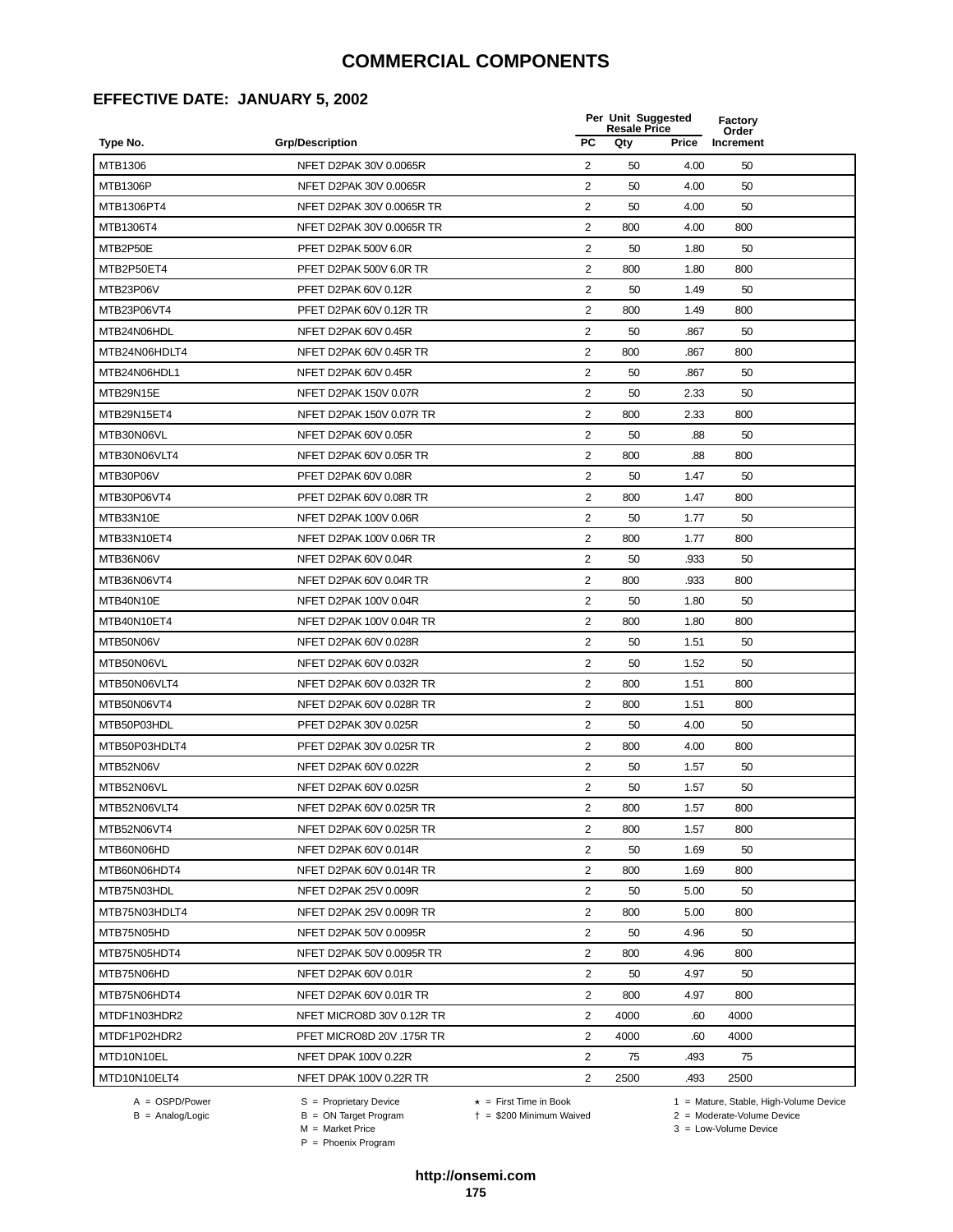#### **EFFECTIVE DATE: JANUARY 5, 2002**

| <b>PC</b><br>Increment<br>Type No.<br><b>Grp/Description</b><br>Qty<br>Price<br>MTD12N06EZL<br>NFET DPAK 60V .18R ESD<br>$\overline{2}$<br>75<br>.533<br>75<br>$\overline{2}$<br>2500<br>2500<br>MTD12N06EZLT4<br>NFET DPAK 60V .18R ESD TR<br>.533<br>$\overline{2}$<br>MTD1302-001<br>NFET DPAK 30V 0.022R<br>75<br>.599<br>75<br>2<br>MTD14N10E<br>NFET DPAK 100V 0.110R<br>75<br>1.00<br>75<br>$\overline{2}$<br>2500<br>MTD14N10ET4<br>NFET DPAK 100V 0.110R TR<br>2500<br>1.00<br>NFET DPAK 100V 0.110R<br>2<br>75<br>75<br>MTD14N10E1<br>1.00<br>2<br>75<br>.412<br>75<br>MTD15N06V<br>NFET DPAK 60V 0.120R<br>NFET DPAK 60V 0.085R<br>$\overline{2}$<br>75<br>.412<br>75<br>MTD15N06VL<br>2<br>2500<br>2500<br>MTD15N06VLT4<br>NFET DPAK 60V 0.085R TR<br>.412<br>MTD15N06VL1<br>$\overline{2}$<br>NFET DPAK 60V 0.085R<br>75<br>.412<br>75<br>MTD15N06VT4<br>NFET DPAK 60V 0.120R TR<br>2<br>2500<br>.412<br>2500<br>$\overline{2}$<br>MTD15N06V1<br>NFET DPAK 60V 0.120R<br>75<br>.412<br>75<br>$\overline{2}$<br>MTD20N03HDL<br>NFET DPAK 30V 0.035R<br>75<br>.587<br>75<br>$\overline{c}$<br>2500<br>2500<br>MTD20N03HDLT4<br>NFET DPAK 30V 0.035R TR<br>.587<br>2<br>MTD20N03HDL1<br>NFET DPAK 30V 0.035R<br>75<br>.587<br>75<br>2<br>75<br>.587<br>75<br>MTD20N06HD<br>NFET DPAK 60V 0.045R<br>NFET DPAK 60V 0.045R<br>$\overline{2}$<br>75<br>75<br>MTD20N06HDL<br>.587<br>MTD20N06HDLT4<br>$\overline{c}$<br>2500<br>NFET DPAK 60V 0.045R TR<br>2500<br>.587<br>$\overline{2}$<br>MTD20N06HDL1<br>NFET DPAK 60V 0.045R<br>75<br>.587<br>75<br>MTD20N06HDT4<br>NFET DPAK 60V 0.045R TR<br>2<br>2500<br>.587<br>2500<br>$\overline{2}$<br>MTD20N06HD1<br>NFET DPAK 60V 0.045R<br>75<br>.587<br>75<br>$\overline{c}$<br>MTD20N06V<br>NFET DPAK 60V 0.08R<br>75<br>.532<br>75<br>$\overline{c}$<br>MTD20N06VT4<br>2500<br>.532<br>2500<br>NFET DPAK 60V 0.08R TR<br>2<br>MTD20P03HDL<br>PFET DPAK 30V 0.099R<br>75<br>75<br>.621<br>2<br>2500<br>.621<br>2500<br>MTD20P03HDLT4<br>PFET DPAK 30V 0.099R TR<br>MTD20P03HDL1<br>2<br>PFET DPAK 30V 0.099R<br>75<br>.621<br>75<br>MTD20P06HDL<br>$\overline{c}$<br>PFET DPAK 60V 0.175R<br>75<br>.621<br>75<br>MTD20P06HDLT4<br>$\overline{2}$<br>2500<br>2500<br>PFET DPAK 60V 0.175R TR<br>.621<br><b>MTD2955V</b><br>PFET DPAK 60V 0.20R<br>2<br>75<br>.452<br>75<br>$\overline{2}$<br>2500<br>MTD2955VT4<br>PFET DPAK 60V 0.20R TR<br>2500<br>.452<br>2<br>MTD2955V1<br>PFET DPAK 60V 0.20R<br>75<br>.452<br>75<br>2<br>MTD3055V<br>75<br>75<br>NFET DPAK 60V 0.15R<br>.40<br>2<br>MTD3055VL<br>NFET DPAK 60V 0.18R<br>75<br>.40<br>75<br>2<br>2500<br>MTD3055VLT4<br>.40<br>2500<br>NFET DPAK 60V 0.18R TR<br>2<br>75<br>.40<br>75<br>MTD3055VL1<br>NFET DPAK 60V 0.18R<br>$\overline{c}$<br>NFET DPAK 60V 0.15R TR<br>2500<br>.40<br>2500<br>MTD3055VT4<br>$\overline{2}$<br>75<br>MTD3055V1<br>NFET DPAK 60V 0.15R<br>.40<br>75<br>$\overline{2}$<br>75<br>MTD3302<br>NFET DPAK 30V 0.010R<br>.667<br>75<br>$\overline{2}$<br>2500<br>MTD3302T4<br>NFET DPAK 30V 0.010R TR<br>.667<br>2500<br>$\overline{2}$<br>MTD4N20E<br>75<br>NFET DPAK 200V 1.2R<br>.333<br>75<br>2<br>MTD4N20ET4<br>2500<br>.333<br>2500<br>NFET DPAK 200V 1.2R TR<br>2<br>75<br>.333<br>75<br>MTD4N20E1<br>NFET DPAK 200V 1.2R<br>$\overline{2}$<br>75<br>MTD5P06V<br>PFET DPAK 60V 0.45R<br>.427<br>75<br>$\overline{2}$<br>2500<br>2500<br>.427<br>MTD5P06VT4<br>PFET DPAK 60V 0.45R TR<br>$\overline{2}$<br>MTD5P06V1<br>PFET DPAK 60V 0.45R<br>75<br>.427<br>75 |  | Per Unit Suggested<br><b>Resale Price</b> | Factory<br>Order |  |
|-----------------------------------------------------------------------------------------------------------------------------------------------------------------------------------------------------------------------------------------------------------------------------------------------------------------------------------------------------------------------------------------------------------------------------------------------------------------------------------------------------------------------------------------------------------------------------------------------------------------------------------------------------------------------------------------------------------------------------------------------------------------------------------------------------------------------------------------------------------------------------------------------------------------------------------------------------------------------------------------------------------------------------------------------------------------------------------------------------------------------------------------------------------------------------------------------------------------------------------------------------------------------------------------------------------------------------------------------------------------------------------------------------------------------------------------------------------------------------------------------------------------------------------------------------------------------------------------------------------------------------------------------------------------------------------------------------------------------------------------------------------------------------------------------------------------------------------------------------------------------------------------------------------------------------------------------------------------------------------------------------------------------------------------------------------------------------------------------------------------------------------------------------------------------------------------------------------------------------------------------------------------------------------------------------------------------------------------------------------------------------------------------------------------------------------------------------------------------------------------------------------------------------------------------------------------------------------------------------------------------------------------------------------------------------------------------------------------------------------------------------------------------------------------------------------------------------------------------------------------------------------------------------------------------------------------------------------------------------------------------------------------------------------------------------------------------------------------------------------------------------------------------------------------------------------------------------------------------------------------------------------------------------------------------------------------------------------------------------------------------------------------------------------------------------------------------------------------------------------------------------------|--|-------------------------------------------|------------------|--|
|                                                                                                                                                                                                                                                                                                                                                                                                                                                                                                                                                                                                                                                                                                                                                                                                                                                                                                                                                                                                                                                                                                                                                                                                                                                                                                                                                                                                                                                                                                                                                                                                                                                                                                                                                                                                                                                                                                                                                                                                                                                                                                                                                                                                                                                                                                                                                                                                                                                                                                                                                                                                                                                                                                                                                                                                                                                                                                                                                                                                                                                                                                                                                                                                                                                                                                                                                                                                                                                                                                           |  |                                           |                  |  |
|                                                                                                                                                                                                                                                                                                                                                                                                                                                                                                                                                                                                                                                                                                                                                                                                                                                                                                                                                                                                                                                                                                                                                                                                                                                                                                                                                                                                                                                                                                                                                                                                                                                                                                                                                                                                                                                                                                                                                                                                                                                                                                                                                                                                                                                                                                                                                                                                                                                                                                                                                                                                                                                                                                                                                                                                                                                                                                                                                                                                                                                                                                                                                                                                                                                                                                                                                                                                                                                                                                           |  |                                           |                  |  |
|                                                                                                                                                                                                                                                                                                                                                                                                                                                                                                                                                                                                                                                                                                                                                                                                                                                                                                                                                                                                                                                                                                                                                                                                                                                                                                                                                                                                                                                                                                                                                                                                                                                                                                                                                                                                                                                                                                                                                                                                                                                                                                                                                                                                                                                                                                                                                                                                                                                                                                                                                                                                                                                                                                                                                                                                                                                                                                                                                                                                                                                                                                                                                                                                                                                                                                                                                                                                                                                                                                           |  |                                           |                  |  |
|                                                                                                                                                                                                                                                                                                                                                                                                                                                                                                                                                                                                                                                                                                                                                                                                                                                                                                                                                                                                                                                                                                                                                                                                                                                                                                                                                                                                                                                                                                                                                                                                                                                                                                                                                                                                                                                                                                                                                                                                                                                                                                                                                                                                                                                                                                                                                                                                                                                                                                                                                                                                                                                                                                                                                                                                                                                                                                                                                                                                                                                                                                                                                                                                                                                                                                                                                                                                                                                                                                           |  |                                           |                  |  |
|                                                                                                                                                                                                                                                                                                                                                                                                                                                                                                                                                                                                                                                                                                                                                                                                                                                                                                                                                                                                                                                                                                                                                                                                                                                                                                                                                                                                                                                                                                                                                                                                                                                                                                                                                                                                                                                                                                                                                                                                                                                                                                                                                                                                                                                                                                                                                                                                                                                                                                                                                                                                                                                                                                                                                                                                                                                                                                                                                                                                                                                                                                                                                                                                                                                                                                                                                                                                                                                                                                           |  |                                           |                  |  |
|                                                                                                                                                                                                                                                                                                                                                                                                                                                                                                                                                                                                                                                                                                                                                                                                                                                                                                                                                                                                                                                                                                                                                                                                                                                                                                                                                                                                                                                                                                                                                                                                                                                                                                                                                                                                                                                                                                                                                                                                                                                                                                                                                                                                                                                                                                                                                                                                                                                                                                                                                                                                                                                                                                                                                                                                                                                                                                                                                                                                                                                                                                                                                                                                                                                                                                                                                                                                                                                                                                           |  |                                           |                  |  |
|                                                                                                                                                                                                                                                                                                                                                                                                                                                                                                                                                                                                                                                                                                                                                                                                                                                                                                                                                                                                                                                                                                                                                                                                                                                                                                                                                                                                                                                                                                                                                                                                                                                                                                                                                                                                                                                                                                                                                                                                                                                                                                                                                                                                                                                                                                                                                                                                                                                                                                                                                                                                                                                                                                                                                                                                                                                                                                                                                                                                                                                                                                                                                                                                                                                                                                                                                                                                                                                                                                           |  |                                           |                  |  |
|                                                                                                                                                                                                                                                                                                                                                                                                                                                                                                                                                                                                                                                                                                                                                                                                                                                                                                                                                                                                                                                                                                                                                                                                                                                                                                                                                                                                                                                                                                                                                                                                                                                                                                                                                                                                                                                                                                                                                                                                                                                                                                                                                                                                                                                                                                                                                                                                                                                                                                                                                                                                                                                                                                                                                                                                                                                                                                                                                                                                                                                                                                                                                                                                                                                                                                                                                                                                                                                                                                           |  |                                           |                  |  |
|                                                                                                                                                                                                                                                                                                                                                                                                                                                                                                                                                                                                                                                                                                                                                                                                                                                                                                                                                                                                                                                                                                                                                                                                                                                                                                                                                                                                                                                                                                                                                                                                                                                                                                                                                                                                                                                                                                                                                                                                                                                                                                                                                                                                                                                                                                                                                                                                                                                                                                                                                                                                                                                                                                                                                                                                                                                                                                                                                                                                                                                                                                                                                                                                                                                                                                                                                                                                                                                                                                           |  |                                           |                  |  |
|                                                                                                                                                                                                                                                                                                                                                                                                                                                                                                                                                                                                                                                                                                                                                                                                                                                                                                                                                                                                                                                                                                                                                                                                                                                                                                                                                                                                                                                                                                                                                                                                                                                                                                                                                                                                                                                                                                                                                                                                                                                                                                                                                                                                                                                                                                                                                                                                                                                                                                                                                                                                                                                                                                                                                                                                                                                                                                                                                                                                                                                                                                                                                                                                                                                                                                                                                                                                                                                                                                           |  |                                           |                  |  |
|                                                                                                                                                                                                                                                                                                                                                                                                                                                                                                                                                                                                                                                                                                                                                                                                                                                                                                                                                                                                                                                                                                                                                                                                                                                                                                                                                                                                                                                                                                                                                                                                                                                                                                                                                                                                                                                                                                                                                                                                                                                                                                                                                                                                                                                                                                                                                                                                                                                                                                                                                                                                                                                                                                                                                                                                                                                                                                                                                                                                                                                                                                                                                                                                                                                                                                                                                                                                                                                                                                           |  |                                           |                  |  |
|                                                                                                                                                                                                                                                                                                                                                                                                                                                                                                                                                                                                                                                                                                                                                                                                                                                                                                                                                                                                                                                                                                                                                                                                                                                                                                                                                                                                                                                                                                                                                                                                                                                                                                                                                                                                                                                                                                                                                                                                                                                                                                                                                                                                                                                                                                                                                                                                                                                                                                                                                                                                                                                                                                                                                                                                                                                                                                                                                                                                                                                                                                                                                                                                                                                                                                                                                                                                                                                                                                           |  |                                           |                  |  |
|                                                                                                                                                                                                                                                                                                                                                                                                                                                                                                                                                                                                                                                                                                                                                                                                                                                                                                                                                                                                                                                                                                                                                                                                                                                                                                                                                                                                                                                                                                                                                                                                                                                                                                                                                                                                                                                                                                                                                                                                                                                                                                                                                                                                                                                                                                                                                                                                                                                                                                                                                                                                                                                                                                                                                                                                                                                                                                                                                                                                                                                                                                                                                                                                                                                                                                                                                                                                                                                                                                           |  |                                           |                  |  |
|                                                                                                                                                                                                                                                                                                                                                                                                                                                                                                                                                                                                                                                                                                                                                                                                                                                                                                                                                                                                                                                                                                                                                                                                                                                                                                                                                                                                                                                                                                                                                                                                                                                                                                                                                                                                                                                                                                                                                                                                                                                                                                                                                                                                                                                                                                                                                                                                                                                                                                                                                                                                                                                                                                                                                                                                                                                                                                                                                                                                                                                                                                                                                                                                                                                                                                                                                                                                                                                                                                           |  |                                           |                  |  |
|                                                                                                                                                                                                                                                                                                                                                                                                                                                                                                                                                                                                                                                                                                                                                                                                                                                                                                                                                                                                                                                                                                                                                                                                                                                                                                                                                                                                                                                                                                                                                                                                                                                                                                                                                                                                                                                                                                                                                                                                                                                                                                                                                                                                                                                                                                                                                                                                                                                                                                                                                                                                                                                                                                                                                                                                                                                                                                                                                                                                                                                                                                                                                                                                                                                                                                                                                                                                                                                                                                           |  |                                           |                  |  |
|                                                                                                                                                                                                                                                                                                                                                                                                                                                                                                                                                                                                                                                                                                                                                                                                                                                                                                                                                                                                                                                                                                                                                                                                                                                                                                                                                                                                                                                                                                                                                                                                                                                                                                                                                                                                                                                                                                                                                                                                                                                                                                                                                                                                                                                                                                                                                                                                                                                                                                                                                                                                                                                                                                                                                                                                                                                                                                                                                                                                                                                                                                                                                                                                                                                                                                                                                                                                                                                                                                           |  |                                           |                  |  |
|                                                                                                                                                                                                                                                                                                                                                                                                                                                                                                                                                                                                                                                                                                                                                                                                                                                                                                                                                                                                                                                                                                                                                                                                                                                                                                                                                                                                                                                                                                                                                                                                                                                                                                                                                                                                                                                                                                                                                                                                                                                                                                                                                                                                                                                                                                                                                                                                                                                                                                                                                                                                                                                                                                                                                                                                                                                                                                                                                                                                                                                                                                                                                                                                                                                                                                                                                                                                                                                                                                           |  |                                           |                  |  |
|                                                                                                                                                                                                                                                                                                                                                                                                                                                                                                                                                                                                                                                                                                                                                                                                                                                                                                                                                                                                                                                                                                                                                                                                                                                                                                                                                                                                                                                                                                                                                                                                                                                                                                                                                                                                                                                                                                                                                                                                                                                                                                                                                                                                                                                                                                                                                                                                                                                                                                                                                                                                                                                                                                                                                                                                                                                                                                                                                                                                                                                                                                                                                                                                                                                                                                                                                                                                                                                                                                           |  |                                           |                  |  |
|                                                                                                                                                                                                                                                                                                                                                                                                                                                                                                                                                                                                                                                                                                                                                                                                                                                                                                                                                                                                                                                                                                                                                                                                                                                                                                                                                                                                                                                                                                                                                                                                                                                                                                                                                                                                                                                                                                                                                                                                                                                                                                                                                                                                                                                                                                                                                                                                                                                                                                                                                                                                                                                                                                                                                                                                                                                                                                                                                                                                                                                                                                                                                                                                                                                                                                                                                                                                                                                                                                           |  |                                           |                  |  |
|                                                                                                                                                                                                                                                                                                                                                                                                                                                                                                                                                                                                                                                                                                                                                                                                                                                                                                                                                                                                                                                                                                                                                                                                                                                                                                                                                                                                                                                                                                                                                                                                                                                                                                                                                                                                                                                                                                                                                                                                                                                                                                                                                                                                                                                                                                                                                                                                                                                                                                                                                                                                                                                                                                                                                                                                                                                                                                                                                                                                                                                                                                                                                                                                                                                                                                                                                                                                                                                                                                           |  |                                           |                  |  |
|                                                                                                                                                                                                                                                                                                                                                                                                                                                                                                                                                                                                                                                                                                                                                                                                                                                                                                                                                                                                                                                                                                                                                                                                                                                                                                                                                                                                                                                                                                                                                                                                                                                                                                                                                                                                                                                                                                                                                                                                                                                                                                                                                                                                                                                                                                                                                                                                                                                                                                                                                                                                                                                                                                                                                                                                                                                                                                                                                                                                                                                                                                                                                                                                                                                                                                                                                                                                                                                                                                           |  |                                           |                  |  |
|                                                                                                                                                                                                                                                                                                                                                                                                                                                                                                                                                                                                                                                                                                                                                                                                                                                                                                                                                                                                                                                                                                                                                                                                                                                                                                                                                                                                                                                                                                                                                                                                                                                                                                                                                                                                                                                                                                                                                                                                                                                                                                                                                                                                                                                                                                                                                                                                                                                                                                                                                                                                                                                                                                                                                                                                                                                                                                                                                                                                                                                                                                                                                                                                                                                                                                                                                                                                                                                                                                           |  |                                           |                  |  |
|                                                                                                                                                                                                                                                                                                                                                                                                                                                                                                                                                                                                                                                                                                                                                                                                                                                                                                                                                                                                                                                                                                                                                                                                                                                                                                                                                                                                                                                                                                                                                                                                                                                                                                                                                                                                                                                                                                                                                                                                                                                                                                                                                                                                                                                                                                                                                                                                                                                                                                                                                                                                                                                                                                                                                                                                                                                                                                                                                                                                                                                                                                                                                                                                                                                                                                                                                                                                                                                                                                           |  |                                           |                  |  |
|                                                                                                                                                                                                                                                                                                                                                                                                                                                                                                                                                                                                                                                                                                                                                                                                                                                                                                                                                                                                                                                                                                                                                                                                                                                                                                                                                                                                                                                                                                                                                                                                                                                                                                                                                                                                                                                                                                                                                                                                                                                                                                                                                                                                                                                                                                                                                                                                                                                                                                                                                                                                                                                                                                                                                                                                                                                                                                                                                                                                                                                                                                                                                                                                                                                                                                                                                                                                                                                                                                           |  |                                           |                  |  |
|                                                                                                                                                                                                                                                                                                                                                                                                                                                                                                                                                                                                                                                                                                                                                                                                                                                                                                                                                                                                                                                                                                                                                                                                                                                                                                                                                                                                                                                                                                                                                                                                                                                                                                                                                                                                                                                                                                                                                                                                                                                                                                                                                                                                                                                                                                                                                                                                                                                                                                                                                                                                                                                                                                                                                                                                                                                                                                                                                                                                                                                                                                                                                                                                                                                                                                                                                                                                                                                                                                           |  |                                           |                  |  |
|                                                                                                                                                                                                                                                                                                                                                                                                                                                                                                                                                                                                                                                                                                                                                                                                                                                                                                                                                                                                                                                                                                                                                                                                                                                                                                                                                                                                                                                                                                                                                                                                                                                                                                                                                                                                                                                                                                                                                                                                                                                                                                                                                                                                                                                                                                                                                                                                                                                                                                                                                                                                                                                                                                                                                                                                                                                                                                                                                                                                                                                                                                                                                                                                                                                                                                                                                                                                                                                                                                           |  |                                           |                  |  |
|                                                                                                                                                                                                                                                                                                                                                                                                                                                                                                                                                                                                                                                                                                                                                                                                                                                                                                                                                                                                                                                                                                                                                                                                                                                                                                                                                                                                                                                                                                                                                                                                                                                                                                                                                                                                                                                                                                                                                                                                                                                                                                                                                                                                                                                                                                                                                                                                                                                                                                                                                                                                                                                                                                                                                                                                                                                                                                                                                                                                                                                                                                                                                                                                                                                                                                                                                                                                                                                                                                           |  |                                           |                  |  |
|                                                                                                                                                                                                                                                                                                                                                                                                                                                                                                                                                                                                                                                                                                                                                                                                                                                                                                                                                                                                                                                                                                                                                                                                                                                                                                                                                                                                                                                                                                                                                                                                                                                                                                                                                                                                                                                                                                                                                                                                                                                                                                                                                                                                                                                                                                                                                                                                                                                                                                                                                                                                                                                                                                                                                                                                                                                                                                                                                                                                                                                                                                                                                                                                                                                                                                                                                                                                                                                                                                           |  |                                           |                  |  |
|                                                                                                                                                                                                                                                                                                                                                                                                                                                                                                                                                                                                                                                                                                                                                                                                                                                                                                                                                                                                                                                                                                                                                                                                                                                                                                                                                                                                                                                                                                                                                                                                                                                                                                                                                                                                                                                                                                                                                                                                                                                                                                                                                                                                                                                                                                                                                                                                                                                                                                                                                                                                                                                                                                                                                                                                                                                                                                                                                                                                                                                                                                                                                                                                                                                                                                                                                                                                                                                                                                           |  |                                           |                  |  |
|                                                                                                                                                                                                                                                                                                                                                                                                                                                                                                                                                                                                                                                                                                                                                                                                                                                                                                                                                                                                                                                                                                                                                                                                                                                                                                                                                                                                                                                                                                                                                                                                                                                                                                                                                                                                                                                                                                                                                                                                                                                                                                                                                                                                                                                                                                                                                                                                                                                                                                                                                                                                                                                                                                                                                                                                                                                                                                                                                                                                                                                                                                                                                                                                                                                                                                                                                                                                                                                                                                           |  |                                           |                  |  |
|                                                                                                                                                                                                                                                                                                                                                                                                                                                                                                                                                                                                                                                                                                                                                                                                                                                                                                                                                                                                                                                                                                                                                                                                                                                                                                                                                                                                                                                                                                                                                                                                                                                                                                                                                                                                                                                                                                                                                                                                                                                                                                                                                                                                                                                                                                                                                                                                                                                                                                                                                                                                                                                                                                                                                                                                                                                                                                                                                                                                                                                                                                                                                                                                                                                                                                                                                                                                                                                                                                           |  |                                           |                  |  |
|                                                                                                                                                                                                                                                                                                                                                                                                                                                                                                                                                                                                                                                                                                                                                                                                                                                                                                                                                                                                                                                                                                                                                                                                                                                                                                                                                                                                                                                                                                                                                                                                                                                                                                                                                                                                                                                                                                                                                                                                                                                                                                                                                                                                                                                                                                                                                                                                                                                                                                                                                                                                                                                                                                                                                                                                                                                                                                                                                                                                                                                                                                                                                                                                                                                                                                                                                                                                                                                                                                           |  |                                           |                  |  |
|                                                                                                                                                                                                                                                                                                                                                                                                                                                                                                                                                                                                                                                                                                                                                                                                                                                                                                                                                                                                                                                                                                                                                                                                                                                                                                                                                                                                                                                                                                                                                                                                                                                                                                                                                                                                                                                                                                                                                                                                                                                                                                                                                                                                                                                                                                                                                                                                                                                                                                                                                                                                                                                                                                                                                                                                                                                                                                                                                                                                                                                                                                                                                                                                                                                                                                                                                                                                                                                                                                           |  |                                           |                  |  |
|                                                                                                                                                                                                                                                                                                                                                                                                                                                                                                                                                                                                                                                                                                                                                                                                                                                                                                                                                                                                                                                                                                                                                                                                                                                                                                                                                                                                                                                                                                                                                                                                                                                                                                                                                                                                                                                                                                                                                                                                                                                                                                                                                                                                                                                                                                                                                                                                                                                                                                                                                                                                                                                                                                                                                                                                                                                                                                                                                                                                                                                                                                                                                                                                                                                                                                                                                                                                                                                                                                           |  |                                           |                  |  |
|                                                                                                                                                                                                                                                                                                                                                                                                                                                                                                                                                                                                                                                                                                                                                                                                                                                                                                                                                                                                                                                                                                                                                                                                                                                                                                                                                                                                                                                                                                                                                                                                                                                                                                                                                                                                                                                                                                                                                                                                                                                                                                                                                                                                                                                                                                                                                                                                                                                                                                                                                                                                                                                                                                                                                                                                                                                                                                                                                                                                                                                                                                                                                                                                                                                                                                                                                                                                                                                                                                           |  |                                           |                  |  |
|                                                                                                                                                                                                                                                                                                                                                                                                                                                                                                                                                                                                                                                                                                                                                                                                                                                                                                                                                                                                                                                                                                                                                                                                                                                                                                                                                                                                                                                                                                                                                                                                                                                                                                                                                                                                                                                                                                                                                                                                                                                                                                                                                                                                                                                                                                                                                                                                                                                                                                                                                                                                                                                                                                                                                                                                                                                                                                                                                                                                                                                                                                                                                                                                                                                                                                                                                                                                                                                                                                           |  |                                           |                  |  |
|                                                                                                                                                                                                                                                                                                                                                                                                                                                                                                                                                                                                                                                                                                                                                                                                                                                                                                                                                                                                                                                                                                                                                                                                                                                                                                                                                                                                                                                                                                                                                                                                                                                                                                                                                                                                                                                                                                                                                                                                                                                                                                                                                                                                                                                                                                                                                                                                                                                                                                                                                                                                                                                                                                                                                                                                                                                                                                                                                                                                                                                                                                                                                                                                                                                                                                                                                                                                                                                                                                           |  |                                           |                  |  |
|                                                                                                                                                                                                                                                                                                                                                                                                                                                                                                                                                                                                                                                                                                                                                                                                                                                                                                                                                                                                                                                                                                                                                                                                                                                                                                                                                                                                                                                                                                                                                                                                                                                                                                                                                                                                                                                                                                                                                                                                                                                                                                                                                                                                                                                                                                                                                                                                                                                                                                                                                                                                                                                                                                                                                                                                                                                                                                                                                                                                                                                                                                                                                                                                                                                                                                                                                                                                                                                                                                           |  |                                           |                  |  |
|                                                                                                                                                                                                                                                                                                                                                                                                                                                                                                                                                                                                                                                                                                                                                                                                                                                                                                                                                                                                                                                                                                                                                                                                                                                                                                                                                                                                                                                                                                                                                                                                                                                                                                                                                                                                                                                                                                                                                                                                                                                                                                                                                                                                                                                                                                                                                                                                                                                                                                                                                                                                                                                                                                                                                                                                                                                                                                                                                                                                                                                                                                                                                                                                                                                                                                                                                                                                                                                                                                           |  |                                           |                  |  |
|                                                                                                                                                                                                                                                                                                                                                                                                                                                                                                                                                                                                                                                                                                                                                                                                                                                                                                                                                                                                                                                                                                                                                                                                                                                                                                                                                                                                                                                                                                                                                                                                                                                                                                                                                                                                                                                                                                                                                                                                                                                                                                                                                                                                                                                                                                                                                                                                                                                                                                                                                                                                                                                                                                                                                                                                                                                                                                                                                                                                                                                                                                                                                                                                                                                                                                                                                                                                                                                                                                           |  |                                           |                  |  |
|                                                                                                                                                                                                                                                                                                                                                                                                                                                                                                                                                                                                                                                                                                                                                                                                                                                                                                                                                                                                                                                                                                                                                                                                                                                                                                                                                                                                                                                                                                                                                                                                                                                                                                                                                                                                                                                                                                                                                                                                                                                                                                                                                                                                                                                                                                                                                                                                                                                                                                                                                                                                                                                                                                                                                                                                                                                                                                                                                                                                                                                                                                                                                                                                                                                                                                                                                                                                                                                                                                           |  |                                           |                  |  |
|                                                                                                                                                                                                                                                                                                                                                                                                                                                                                                                                                                                                                                                                                                                                                                                                                                                                                                                                                                                                                                                                                                                                                                                                                                                                                                                                                                                                                                                                                                                                                                                                                                                                                                                                                                                                                                                                                                                                                                                                                                                                                                                                                                                                                                                                                                                                                                                                                                                                                                                                                                                                                                                                                                                                                                                                                                                                                                                                                                                                                                                                                                                                                                                                                                                                                                                                                                                                                                                                                                           |  |                                           |                  |  |
|                                                                                                                                                                                                                                                                                                                                                                                                                                                                                                                                                                                                                                                                                                                                                                                                                                                                                                                                                                                                                                                                                                                                                                                                                                                                                                                                                                                                                                                                                                                                                                                                                                                                                                                                                                                                                                                                                                                                                                                                                                                                                                                                                                                                                                                                                                                                                                                                                                                                                                                                                                                                                                                                                                                                                                                                                                                                                                                                                                                                                                                                                                                                                                                                                                                                                                                                                                                                                                                                                                           |  |                                           |                  |  |
|                                                                                                                                                                                                                                                                                                                                                                                                                                                                                                                                                                                                                                                                                                                                                                                                                                                                                                                                                                                                                                                                                                                                                                                                                                                                                                                                                                                                                                                                                                                                                                                                                                                                                                                                                                                                                                                                                                                                                                                                                                                                                                                                                                                                                                                                                                                                                                                                                                                                                                                                                                                                                                                                                                                                                                                                                                                                                                                                                                                                                                                                                                                                                                                                                                                                                                                                                                                                                                                                                                           |  |                                           |                  |  |
|                                                                                                                                                                                                                                                                                                                                                                                                                                                                                                                                                                                                                                                                                                                                                                                                                                                                                                                                                                                                                                                                                                                                                                                                                                                                                                                                                                                                                                                                                                                                                                                                                                                                                                                                                                                                                                                                                                                                                                                                                                                                                                                                                                                                                                                                                                                                                                                                                                                                                                                                                                                                                                                                                                                                                                                                                                                                                                                                                                                                                                                                                                                                                                                                                                                                                                                                                                                                                                                                                                           |  |                                           |                  |  |
|                                                                                                                                                                                                                                                                                                                                                                                                                                                                                                                                                                                                                                                                                                                                                                                                                                                                                                                                                                                                                                                                                                                                                                                                                                                                                                                                                                                                                                                                                                                                                                                                                                                                                                                                                                                                                                                                                                                                                                                                                                                                                                                                                                                                                                                                                                                                                                                                                                                                                                                                                                                                                                                                                                                                                                                                                                                                                                                                                                                                                                                                                                                                                                                                                                                                                                                                                                                                                                                                                                           |  |                                           |                  |  |

 $B = \text{Analog/Logic}$ <br>B = ON Target Program<br> $M = \text{Market Price}$ 

= \$200 Minimum Waived 2 = Moderate-Volume Device

A = OSPD/Power S = Proprietary Device  $\star$  = First Time in Book 1 = Mature, Stable, High-Volume Device

 $3 =$  Low-Volume Device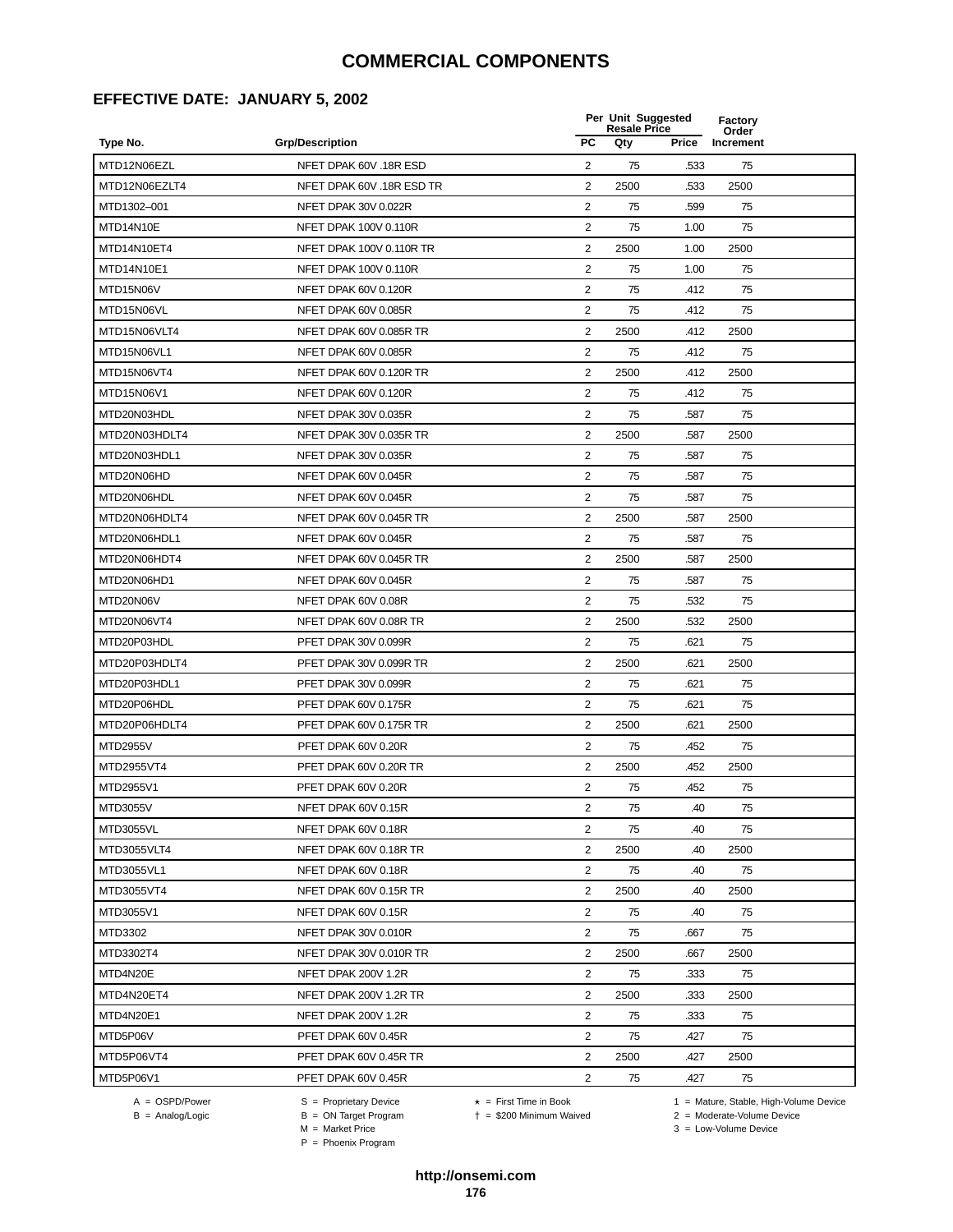# **EFFECTIVE DATE: JANUARY 5, 2002**

|                  |                           |                         | Per Unit Suggested<br><b>Resale Price</b> |              | Factory<br>Order |   |
|------------------|---------------------------|-------------------------|-------------------------------------------|--------------|------------------|---|
| Type No.         | <b>Grp/Description</b>    | <b>PC</b>               | Qty                                       | <b>Price</b> | Increment        |   |
| MTD6N15          | NFET DPAK 150V 0.30R      | 2                       | 75                                        | .827         | 75               |   |
| MTD6N15T4        | NFET DPAK 150V 0.30R TR   | 2                       | 2500                                      | .827         | 2500             |   |
| MTD6N20E         | NFET DPAK 200V 0.70R      | $\overline{2}$          | 75                                        | .427         | 75               |   |
| MTD6N20ET4       | NFET DPAK 200V 0.70R TR   | 2                       | 2500                                      | .427         | 2500             |   |
| MTD6N20E1        | NFET DPAK 200V 0.70R      | $\sqrt{2}$              | 75                                        | .427         | 75               |   |
| MTD6P10E         | PFET DPAK 100V 0.66R      | $\overline{2}$          | 75                                        | .773         | 75               |   |
| MTD6P10ET4       | PFET DPAK 100V 660R TR    | $\overline{2}$          | 2500                                      | .771         | 2500             |   |
| MTP10N10EL       | NFET T0220 100V 0.22R     | $\overline{2}$          | 50                                        | .68          | 50               |   |
| MTP12P10         | PFET T0220 100V 0.30R     | 2                       | 50                                        | .933         | 50               |   |
| MTP1306          | NFET T0220 30V 0.0065R    | $\overline{2}$          | 50                                        | 1.67         | 50               |   |
| MTP15N06V        | NFET T0220 60V 0.12R      | 2                       | 50                                        | .411         | 50               |   |
| MTP15N06VL       | NFET T0220 60V 0.085R     | 2                       | 50                                        | .411         | 50               |   |
| MTP2P50E         | PFET T0220 500V 6.0R      | $\overline{c}$          | 50                                        | 1.53         | 50               | S |
| MTP20N15E        | NFET T0220 150V 0.13R     | $\overline{2}$          | 50                                        | 1.39         | 50               |   |
| MTP23P06V        | PFET T0220 60V 0.12R      | $\overline{2}$          | 50                                        | .84          | 50               |   |
| MTP29N15E        | NFET T0220 150V 0.07R     | $\overline{2}$          | 50                                        | 2.68         | 50               |   |
| <b>MTP2955V</b>  | PFET T0220 60V 0.20R      | $\overline{2}$          | 50                                        | .439         | 50               |   |
| MTP30N06VL       | NFET T0220 60V 0.05R      | $\overline{2}$          | 50                                        | 1.19         | 50               |   |
| MTP30P06V        | PFET T0220 60V 0.08R      | $\overline{2}$          | 50                                        | 1.33         | 50               |   |
| MTP3055V         | NFET T0220 60V 0.15R      | 2                       | 50                                        | .439         | 50               |   |
| MTP3055VL        | NFET T0220 60V 0.18R      | 2                       | 50                                        | .36          | 50               |   |
| MTP33N10E        | NFET T0220 100V 0.27R     | $\overline{c}$          | 50                                        | 1.65         | 50               |   |
| MTP36N06V        | NFET T0220 60V 0.04R      | 2                       | 50                                        | 1.23         | 50               |   |
| MTP50N06V        | NFET T0220 60V 0.028R     | $\overline{c}$          | 50                                        | .865         | 50               |   |
| MTP50N06VL       | NFET T0220 60V 0.032R     | $\overline{2}$          | 50                                        | .873         | 50               |   |
| MTP50P03HDL      | PFET T0220 30V 0.025R     | $\overline{2}$          | 50                                        | 2.45         | 50               |   |
| MTP52N06V        | NFET T0220 60V 0.022R     | $\overline{c}$          | 50                                        | .916         | 50               |   |
| MTP52N06VL       | NFET T0220 60V 0.025R     | 2                       | 50                                        | .916         | 50               |   |
| MTP6P20E         | PFET T0220 200V 1.0R      | 2                       | 50                                        | 1.08         | 50               |   |
| MTP60N06HD       | NFET T0220 60V 0.014R     | $\overline{2}$          | 50                                        | 1.67         | 50               |   |
| MTP75N03HDL      | NFET T0220 25V 0.009R     | 2                       | 50                                        | 1.84         | 50               |   |
| MTP75N05HD       | NFET T0220 50V 0.0095R    | $\overline{\mathbf{c}}$ | 50                                        | 1.80         | 50               |   |
| MTP75N06HD       | NFET T0220 60V 0.01R      | $\overline{2}$          | 50                                        | 1.81         | 50               |   |
| MTSF1P02HDR2     | PFET MICRO8S 20V .160R TR | $\overline{2}$          | 4000                                      | .613         | 4000             |   |
| MTSF2P02HDR2     | PFET MICRO8S 20V 0.09R TR | $\overline{2}$          | 4000                                      | .613         | 4000             |   |
| MTSF2P03HDR2     | PFET MICRO8S 20V 0.09R TR | 2                       | 4000                                      | .613         | 4000             |   |
| MTSF3N02HDR2     | NFET MICRO8S 20V 0.04R TR | 2                       | 4000                                      | .613         | 4000             |   |
| MTSF3N03HDR2     | NFET MICRO8S 30V 0.04R TR | 2                       | 4000                                      | .613         | 4000             |   |
| MTW32N20E        | NFET T0247 200V 0.075R    | $\overline{2}$          | 30                                        | 5.99         | 30               |   |
| MTY100N10E       | NFET T0264 100V 0.011R    | $\overline{2}$          | 25                                        | 9.80         | 25 $\star$       |   |
| <b>MUN2111T1</b> | SS SC59 BR XSTR PNP 50V   | $\overline{2}$          | 3000                                      | .0533        | 3000             |   |
| <b>MUN2111T3</b> | SS SC59 BR XSTR PNP 50V   | 2                       | 10000                                     | .0533        | 10000            |   |
| <b>MUN2112T1</b> | SS SC59 BR XSTR PNP 50V   | $\overline{2}$          | 3000                                      | .0533        | 3000             |   |
| MUN2112T3        | SS SC59 BR XSTR PNP 50V   | 2                       | 10000                                     | .0533        | 10000            |   |
| <b>MUN2113T1</b> | SS SC59 BR XSTR PNP 50V   | $\overline{2}$          | 3000                                      | .0533        | 3000             |   |
|                  |                           |                         |                                           |              |                  |   |

 $B = \text{Analog/Logic}$ <br>B = ON Target Program<br> $M = \text{Market Price}$ 

A = OSPD/Power S = Proprietary Device  $\star$  = First Time in Book 1 = Mature, Stable, High-Volume Device

 = \$200 Minimum Waived 2 = Moderate-Volume Device  $3 =$  Low-Volume Device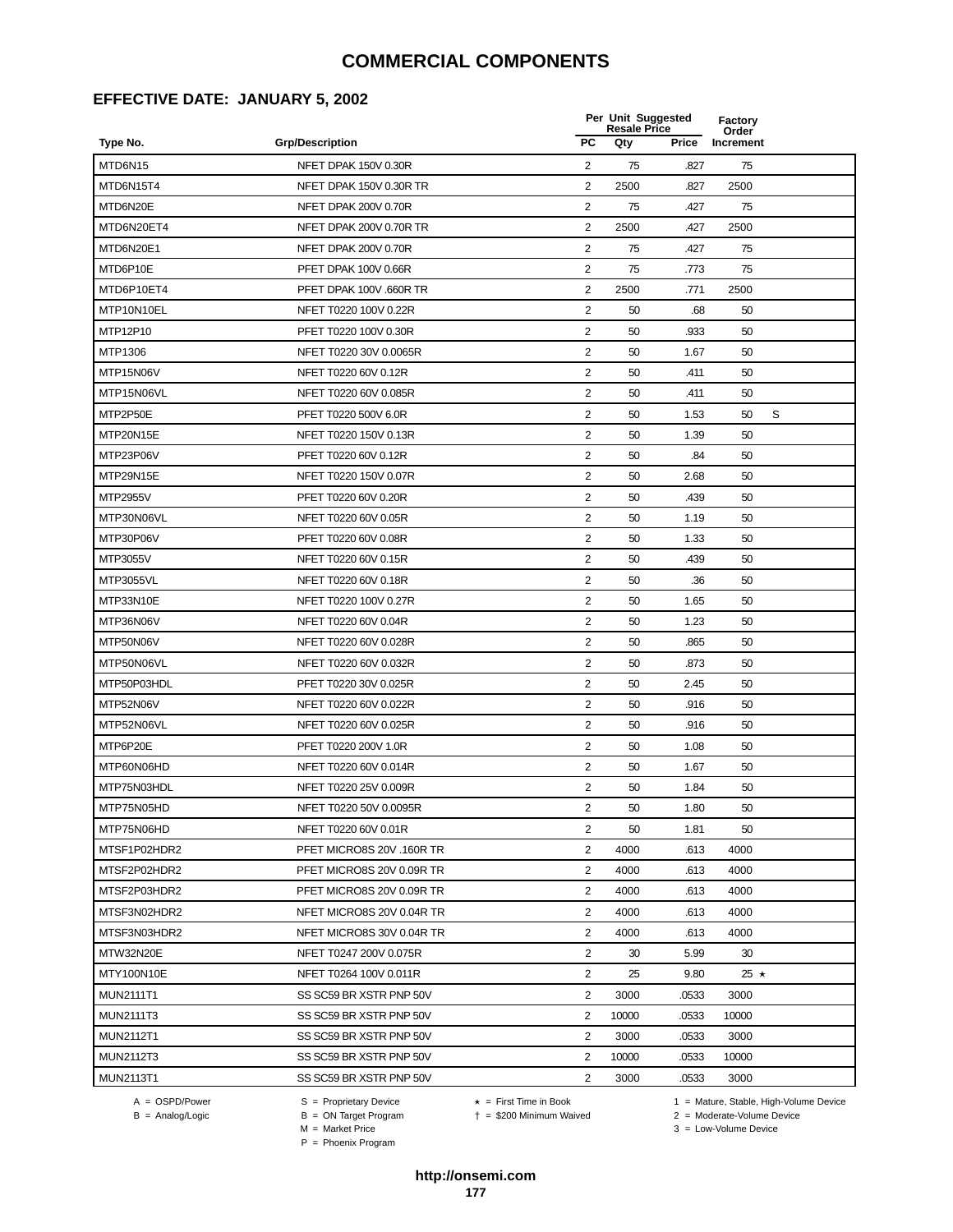#### **EFFECTIVE DATE: JANUARY 5, 2002**

|                     |                         |                | Per Unit Suggested<br><b>Resale Price</b> |       | Factory            |  |
|---------------------|-------------------------|----------------|-------------------------------------------|-------|--------------------|--|
| Type No.            | <b>Grp/Description</b>  | <b>PC</b>      | Qty                                       | Price | Order<br>Increment |  |
| <b>MUN2114T1</b>    | SS SC59 BR XSTR PNP 50V | $\overline{2}$ | 3000                                      | .0533 | 3000               |  |
| <b>MUN2114T3</b>    | SS SC59 BR XSTR PNP 50V | 2              | 10000                                     | .0533 | 10000              |  |
| <b>MUN2115T1</b>    | SS SC59 BR XSTR PNP 50V | 2              | 3000                                      | .0533 | 3000               |  |
| MUN2116T1           | SS SC59 BR XSTR PNP 50V | 2              | 3000                                      | .0533 | 3000               |  |
| MUN2130T1           | SS SC59 BR XSTR PNP 50V | $\overline{2}$ | 3000                                      | .0533 | 3000               |  |
| MUN2131T1           | SS SC59 BR XSTR PNP 50V | 2              | 3000                                      | .0533 | 3000               |  |
| MUN2132T1           | SS SC59 BR XSTR PNP 50V | $\overline{2}$ | 3000                                      | .0533 | 3000               |  |
| MUN2132T3           | SS SC59 BR XSTR PNP 50V | $\overline{2}$ | 10000                                     | .0533 | 10000              |  |
| MUN2133T1           | SS SC59 BR XSTR PNP 50V | 2              | 3000                                      | .0533 | 3000               |  |
| MUN2134T1           | SS SC59 BR XSTR PNP 50V | $\overline{2}$ | 3000                                      | .0533 | 3000               |  |
| MUN2136T1           | SS SC59 BR XSTR PNP 50V | 2              | 3000                                      | .0533 | 3000               |  |
| MUN2137T1           | SS SC59 BR XSTR PNP 50V | 2              | 3000                                      | .0533 | 3000               |  |
| MUN2140T1           | SS SC59 BR XSTR NPN 50V | 2              | 3000                                      | .0533 | 3000               |  |
| MUN2211JT1          | SS SC59 BR XSTR NPN 50V | $\overline{2}$ | 3000                                      | .0533 | 3000               |  |
| <b>MUN2211T1</b>    | SS SC59 BR XSTR NPN 50V | 2              | 3000                                      | .0533 | 3000               |  |
| <b>MUN2211T3</b>    | SS SC59 BR XSTR NPN 50V | $\overline{2}$ | 10000                                     | .0533 | 10000              |  |
| <b>MUN2212T1</b>    | SS SC59 BR XSTR NPN 50V | $\mathbf{2}$   | 3000                                      | .0533 | 3000               |  |
| <b>MUN2212T3</b>    | SS SC59 BR XSTR NPN 50V | $\overline{2}$ | 10000                                     | .0533 | 10000              |  |
| MUN2213JT1          | SS SC59 BR XSTR NPN 50V | 2              | 3000                                      | .0533 | 3000               |  |
| <b>MUN2213T1</b>    | SS SC59 BR XSTR NPN 50V | 2              | 3000                                      | .0533 | 3000               |  |
| MUN2214T1           | SS SC59 BR XSTR NPN 50V | 2              | 3000                                      | .0533 | 3000               |  |
| MUN2214T3           | SS SC59 BR XSTR NPN 50V | 2              | 10000                                     | .0533 | 10000              |  |
| MUN2215T1           | SS SC59 BR XSTR NPN 50V | 2              | 3000                                      | .0533 | 3000               |  |
| MUN2216T1           | SS SC59 BR XSTR NPN 50V | 2              | 3000                                      | .0533 | 3000               |  |
| MUN2230T1           | SS SC59 BR XSTR NPN 50V | $\overline{2}$ | 3000                                      | .0533 | 3000               |  |
| MUN2231T1           | SS SC59 BR XSTR NPN 50V | $\overline{2}$ | 3000                                      | .0533 | 3000               |  |
| <b>MUN2232T1</b>    | SS SC59 BR XSTR NPN 50V | 2              | 3000                                      | .0533 | 3000               |  |
| <b>MUN2233T1</b>    | SS SC59 BR XSTR NPN 50V | 2              | 3000                                      | .0533 | 3000               |  |
| MUN2234T1           | SS SC59 BR XSTR NPN 50V | 2              | 3000                                      | .0533 | 3000               |  |
| <b>MUN2236T1</b>    | SS SC59 BR XSTR NPN 50V | 2              | 3000                                      | .0533 | 3000               |  |
| MUN2237T1           | SS SC59 BR XSTR NPN 50V | 2              | 3000                                      | .0587 | 3000               |  |
| MUN2240T1           | SS SC59 BR XSTR NPN 50V | 2              | 3000                                      | .0533 | 3000               |  |
| MUN2241T1           | SS SC59 BR XSTR NPN 50V | 2              | 3000                                      | .0533 | 3000               |  |
| <b>MUN5111DW1T1</b> | SS SC88 BR XSTR PNP 50V | $\overline{2}$ | 3000                                      | .104  | 3000               |  |
| <b>MUN5111T1</b>    | SS SC70 BR XSTR PNP 50V | $\overline{2}$ | 3000                                      | .0773 | 3000               |  |
| MUN5112DW1T1        | SS SC88 BR XSTR PNP 50V | $\overline{2}$ | 3000                                      | .104  | 3000               |  |
| <b>MUN5112T1</b>    | SS SC70 BR XSTR PNP 50V | $\overline{2}$ | 3000                                      | .0773 | 3000               |  |
| MUN5113DW1T1        | SS SC88 BR XSTR PNP 50V | 2              | 3000                                      | .104  | 3000               |  |
| <b>MUN5113T1</b>    | SS SC70 BR XSTR PNP 50V | 2              | 3000                                      | .0773 | 3000               |  |
| <b>MUN5113T3</b>    | SS SC70 BR XSTR PNP 50V | 2              | 10000                                     | .0773 | 10000              |  |
| MUN5114DW1T1        | SS SC88 BR XSTR PNP 50V | 2              | 3000                                      | .104  | 3000               |  |
| <b>MUN5114T1</b>    | SS SC70 BR XSTR PNP 50V | 2              | 3000                                      | .0773 | 3000               |  |
| MUN5115DW1T1        | SS SC88 BR XSTR PNP 50V | $\overline{2}$ | 3000                                      | .104  | 3000               |  |
| <b>MUN5115T1</b>    | SS SC70 BR XSTR PNP 50V | $\overline{2}$ | 3000                                      | .0773 | 3000               |  |
| MUN5116DW1T1        | SS SC88 BR XSTR PNP 50V | $\overline{2}$ | 3000                                      | .104  | 3000               |  |

A = OSPD/Power S = Proprietary Device<br>
B = Analog/Logic B = ON Target Program<br>
M = Market Price

A = OSPD/Power S = Proprietary Device  $\star$  = First Time in Book 1 = Mature, Stable, High-Volume Device = \$200 Minimum Waived 2 = Moderate-Volume Device

 $2 =$  Moderate-Volume Device<br> $3 =$  Low-Volume Device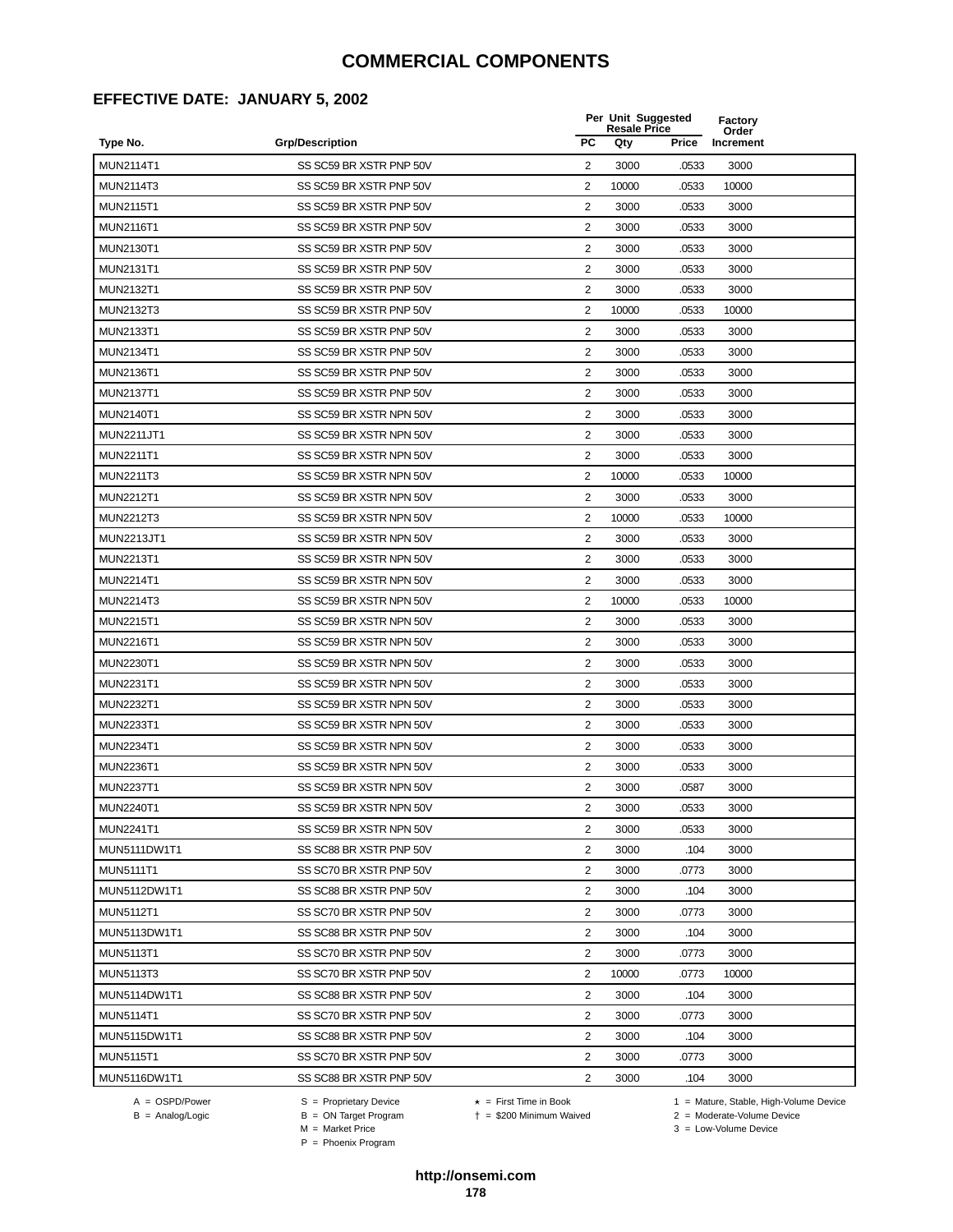#### **EFFECTIVE DATE: JANUARY 5, 2002**

|                  |                         |                         | Per Unit Suggested<br><b>Resale Price</b> | Factory<br>Order |           |  |
|------------------|-------------------------|-------------------------|-------------------------------------------|------------------|-----------|--|
| Type No.         | <b>Grp/Description</b>  | <b>PC</b>               | Qty                                       | <b>Price</b>     | Increment |  |
| MUN5116T1        | SS SC70 BR XSTR PNP 50V | 2                       | 3000                                      | .0773            | 3000      |  |
| MUN5130DW1T1     | SS SC88 BR XSTR PNP 50V | 2                       | 3000                                      | .104             | 3000      |  |
| <b>MUN5130T1</b> | SS SC70 BR XSTR PNP 50V | 2                       | 3000                                      | .0773            | 3000      |  |
| MUN5131DW1T1     | SS SC88 BR XSTR PNP 50V | 2                       | 3000                                      | .104             | 3000      |  |
| <b>MUN5131T1</b> | SS SC70 BR XSTR PNP 50V | $\overline{\mathbf{c}}$ | 3000                                      | .0773            | 3000      |  |
| MUN5132DW1T1     | SS SC88 BR XSTR PNP 50V | $\overline{2}$          | 3000                                      | .104             | 3000      |  |
| <b>MUN5132T1</b> | SS SC70 BR XSTR PNP 50V | $\overline{2}$          | 3000                                      | .0773            | 3000      |  |
| MUN5133DW1T1     | SS SC88 BR XSTR PNP 50V | $\overline{2}$          | 3000                                      | .104             | 3000      |  |
| <b>MUN5133T1</b> | SS SC70 BR XSTR PNP 50V | 2                       | 3000                                      | .0773            | 3000      |  |
| MUN5134DW1T1     | SS SC88 BR XSTR PNP 50V | 2                       | 3000                                      | .104             | 3000      |  |
| <b>MUN5134T1</b> | SS SC70 BR XSTR PNP 50V | 2                       | 3000                                      | .0773            | 3000      |  |
| MUN5135DW1T1     | SS SC88 BR XSTR PNP 50V | 2                       | 3000                                      | .104             | 3000      |  |
| <b>MUN5135T1</b> | SS SC70 BR XSTR PNP 50V | $\overline{c}$          | 3000                                      | .0773            | 3000      |  |
| MUN5136DW1T1     | SS SC88 BR XSTR PNP 50V | $\overline{\mathbf{c}}$ | 3000                                      | .104             | 3000      |  |
| <b>MUN5136T1</b> | SS SC70 BR XSTR PNP 50V | $\overline{2}$          | 3000                                      | .0773            | 3000      |  |
| MUN5137DW1T1     | SS SC88 BR XSTR PNP 50V | $\overline{2}$          | 3000                                      | .104             | 3000      |  |
| <b>MUN5137T1</b> | SS SC70 BR XSTR PNP 50V | $\overline{2}$          | 3000                                      | .0773            | 3000      |  |
| MUN5211DW1T1     | SS SC88 BR XSTR NPN 50V | $\overline{2}$          | 3000                                      | .104             | 3000      |  |
| MUN5211T1        | SS SC70 BR XSTR NPN 50V | 2                       | 3000                                      | .0773            | 3000      |  |
| MUN5212DW1T1     | SS SC88 BR XSTR NPN 50V | 2                       | 3000                                      | .104             | 3000      |  |
| <b>MUN5212T1</b> | SS SC70 BR XSTR NPN 50V | 2                       | 3000                                      | .0773            | 3000      |  |
| MUN5213DW1T1     | SS SC88 BR XSTR NPN 50V | $\overline{2}$          | 3000                                      | .104             | 3000      |  |
| <b>MUN5213T1</b> | SS SC70 BR XSTR NPN 50V | $\overline{\mathbf{c}}$ | 3000                                      | .0773            | 3000      |  |
| MUN5214DW1T1     | SS SC88 BR XSTR NPN 50V | 2                       | 3000                                      | .104             | 3000      |  |
| <b>MUN5214T1</b> | SS SC70 BR XSTR NPN 50V | $\overline{2}$          | 3000                                      | .0773            | 3000      |  |
| MUN5215DW1T1     | SS SC88 BR XSTR NPN 50V | $\overline{2}$          | 3000                                      | .104             | 3000      |  |
| MUN5215DW1T2     | SS SC88 BR XSTR NPN 50V | $\overline{c}$          | 3000                                      | .104             | 3000      |  |
| MUN5215T1        | SS SC70 BR XSTR NPN 50V | 2                       | 3000                                      | .0773            | 3000      |  |
| MUN5216DW1T1     | SS SC88 BR XSTR NPN 50V | 2                       | 3000                                      | .104             | 3000      |  |
| MUN5216DW1T2     | SS SC88 BR XSTR NPN 50V | $\overline{2}$          | 3000                                      | .104             | 3000      |  |
| <b>MUN5216T1</b> | SS SC70 BR XSTR NPN 50V | 2                       | 3000                                      | .0773            | 3000      |  |
| MUN5230DW1T1     | SS SC88 BR XSTR NPN 50V | $\overline{\mathbf{c}}$ | 3000                                      | .104             | 3000      |  |
| <b>MUN5230T1</b> | SS SC70 BR XSTR NPN 50V | 2                       | 3000                                      | .0773            | 3000      |  |
| MUN5231DW1T1     | SS SC88 BR XSTR NPN 50V | $\overline{2}$          | 3000                                      | .104             | 3000      |  |
| <b>MUN5231T1</b> | SS SC70 BR XSTR NPN 50V | $\overline{2}$          | 3000                                      | .0773            | 3000      |  |
| MUN5232DW1T1     | SS SC88 BR XSTR NPN 50V | 2                       | 3000                                      | .104             | 3000      |  |
| <b>MUN5232T1</b> | SS SC70 BR XSTR NPN 50V | $\overline{2}$          | 3000                                      | .0773            | 3000      |  |
| MUN5233DW1T1     | SS SC88 BR XSTR NPN 50V | 2                       | 3000                                      | .104             | 3000      |  |
| <b>MUN5233T1</b> | SS SC70 BR XSTR NPN 50V | 2                       | 3000                                      | .0773            | 3000      |  |
| MUN5234DW1T1     | SS SC88 BR XSTR NPN 50V | $\overline{2}$          | 3000                                      | .104             | 3000      |  |
| <b>MUN5234T1</b> | SS SC70 BR XSTR NPN 50V | 2                       | 3000                                      | .0773            | 3000      |  |
| MUN5235DW1T1     | SS SC88 BR XSTR NPN 50V | $\overline{2}$          | 3000                                      | .104             | 3000      |  |
| <b>MUN5235T1</b> | SS SC70 BR XSTR NPN 50V | $\overline{2}$          | 3000                                      | .0773            | 3000      |  |
| MUN5236DW1T1     | SS SC88 BR XSTR NPN 50V | $\overline{2}$          | 3000                                      | .104             | 3000      |  |
| <b>MUN5236T1</b> | SS SC70 BR XSTR NPN 50V | $\overline{2}$          | 3000                                      | .0773            | 3000      |  |
|                  |                         |                         |                                           |                  |           |  |

 $B = \text{Analog/Logic}$ <br>B = ON Target Program<br> $M = \text{Market Price}$ 

A = OSPD/Power S = Proprietary Device  $\star$  = First Time in Book 1 = Mature, Stable, High-Volume Device

 = \$200 Minimum Waived 2 = Moderate-Volume Device  $3 =$  Low-Volume Device

P = Phoenix Program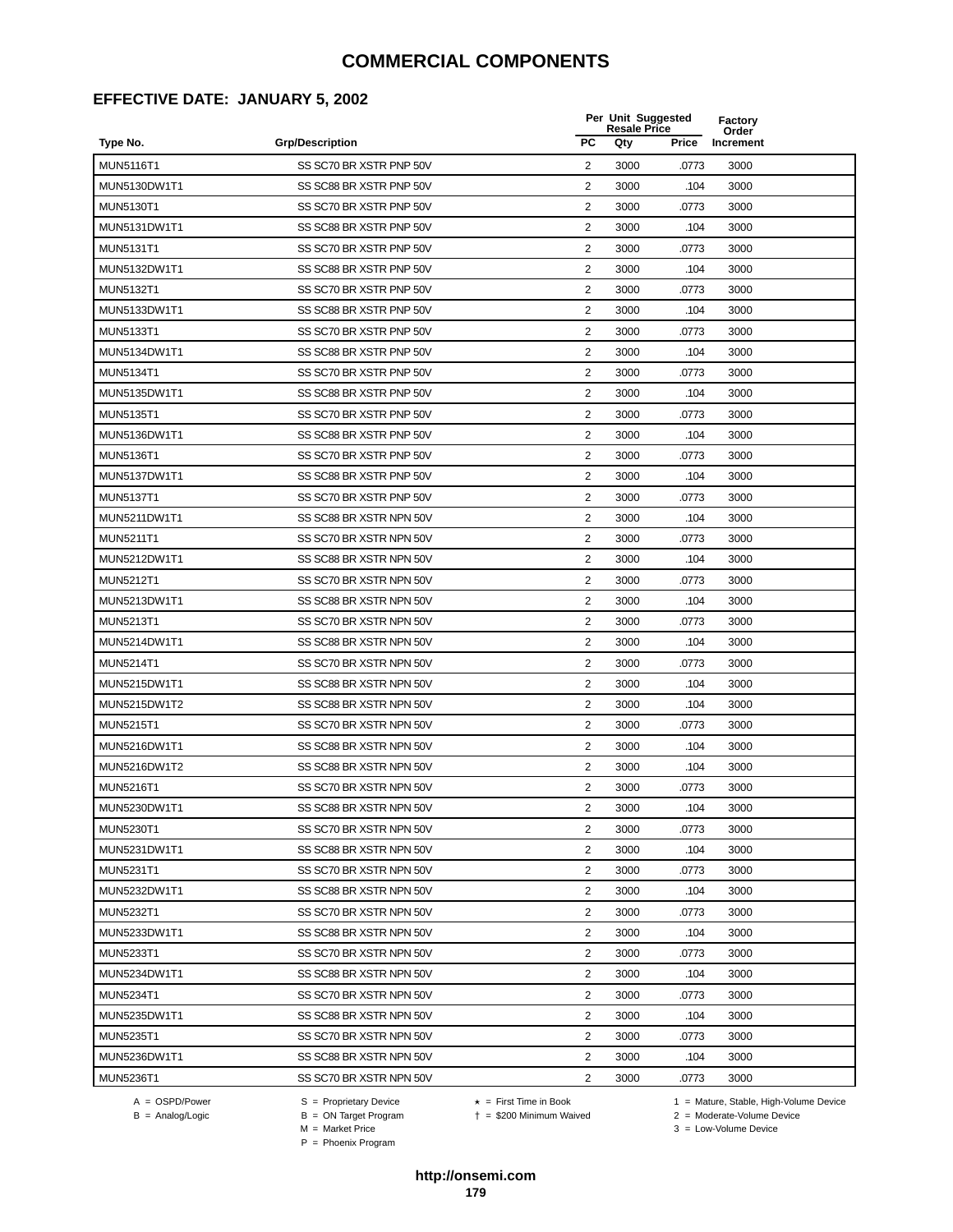#### **EFFECTIVE DATE: JANUARY 5, 2002**

|                  |                           |                         | Per Unit Suggested<br><b>Resale Price</b> |              | Factory<br>Order |  |
|------------------|---------------------------|-------------------------|-------------------------------------------|--------------|------------------|--|
| Type No.         | <b>Grp/Description</b>    | <b>PC</b>               | Qty                                       | <b>Price</b> | Increment        |  |
| MUN5237DW1T1     | SS SC88 BR XSTR NPN 50V   | $\overline{2}$          | 3000                                      | .104         | 3000             |  |
| <b>MUN5237T1</b> | SS SC70 BR XSTR NPN 50V   | 2                       | 3000                                      | .0773        | 3000             |  |
| MUN5311DW1T1     | SS SC88 BR XSTR DUAL 50V  | 2                       | 3000                                      | .104         | 3000             |  |
| MUN5312DW1T1     | SS SC88 BR XSTR DUAL 50V  | 2                       | 3000                                      | .104         | 3000             |  |
| MUN5312DW1T2     | SS SC88 BR XSTR DUAL 50V  | $\overline{2}$          | 3000                                      | .104         | 3000             |  |
| MUN5312DW1T3     | SS SC88 BR XSTR DUAL 50V  | $\overline{2}$          | 10000                                     | .104         | 10000            |  |
| MUN5313DW1T1     | SS SC88 BR XSTR DUAL 50V  | $\overline{2}$          | 3000                                      | .104         | 3000             |  |
| MUN5314DW1T1     | SS SC88 BR XSTR DUAL 50V  | $\overline{2}$          | 3000                                      | .104         | 3000             |  |
| MUN5315DW1T1     | SS SC88 BR XSTR DUAL 50V  | 2                       | 3000                                      | .104         | 3000             |  |
| MUN5316DW1T1     | SS SC88 BR XSTR DUAL 50V  | 2                       | 3000                                      | .104         | 3000             |  |
| MUN5316DW1T2     | SS SC88 BR XSTR DUAL 50V  | 2                       | 3000                                      | .104         | 3000             |  |
| MUN5330DW1T1     | SS SC88 BR XSTR DUAL 50V  | 2                       | 3000                                      | .104         | 3000             |  |
| MUN5331DW1T1     | SS SC88 BR XSTR DUAL 50V  | $\overline{c}$          | 3000                                      | .104         | 3000             |  |
| MUN5332DW1T1     | SS SC88 BR XSTR DUAL 50V  | $\overline{\mathbf{c}}$ | 3000                                      | .104         | 3000             |  |
| MUN5333DW1T1     | SS SC88 BR XSTR DUAL 50V  | $\overline{2}$          | 3000                                      | .104         | 3000             |  |
| MUN5334DW1T1     | SS SC88 BR XSTR DUAL 50V  | $\overline{2}$          | 3000                                      | .104         | 3000             |  |
| MUN5335DW1T1     | SS SC88 BR XSTR DUAL 50V  | $\overline{2}$          | 3000                                      | .104         | 3000             |  |
| <b>MURA105T3</b> | REC SMA 1A 50V ULTFST TR  | 2                       | 5000                                      | .133         | 5000             |  |
| MURA110T3        | REC SMA 1A 100V ULTFST TR | 2                       | 5000                                      | .133         | 5000             |  |
| MURA115T3        | REC SMA 1A 150V ULTFST TR | 2                       | 5000                                      | .133         | 5000             |  |
| MURA120T3        | REC SMA 1A 200V ULTFST TR | 2                       | 5000                                      | .133         | 5000             |  |
| MURA130T3        | REC SMA 1A 300V ULTFST TR | 2                       | 5000                                      | .133         | 5000             |  |
| MURA140T3        | REC SMA 1A 400V ULTFST TR | 2                       | 5000                                      | .133         | 5000             |  |
| MURA160T3        | REC SMA 1A 600V ULTFST TR | 2                       | 5000                                      | .133         | 5000             |  |
| <b>MURA205T3</b> | REC SMA 2A 50V ULTFST TR  | $\overline{2}$          | 5000                                      | .0987        | 5000             |  |
| <b>MURA210T3</b> | REC SMA 2A 100V ULTFST TR | $\overline{2}$          | 5000                                      | .0987        | 5000             |  |
| <b>MURA215T3</b> | REC SMA 2A 150V ULTFST TR | $\overline{2}$          | 5000                                      | .0987        | 5000             |  |
| <b>MURA220T3</b> | REC SMA 2A 200V ULTFST TR | 2                       | 5000                                      | .0987        | 5000             |  |
| <b>MURA230T3</b> | REC SMA 2A 300V ULTFST TR | 2                       | 5000                                      | .0987        | 5000             |  |
| <b>MURA240T3</b> | REC SMA 2A 400V ULTFST TR | 2                       | 5000                                      | .0987        | 5000             |  |
| <b>MURA260T3</b> | REC SMA 2A 600V ULTFST TR | 2                       | 5000                                      | .0987        | 5000             |  |
| MURB1620CT       | REC D2PAK 16A 200V ULTFST | 2                       | 50                                        | 1.00         | 50               |  |
| MURB1620CTT4     | REC D2PAK 16A 200V ULTFST | $\overline{2}$          | 800                                       | 1.00         | 800              |  |
| MURB1660CT       | REC D2PAK 16A 600V ULTFST | $\overline{2}$          | 50                                        | 1.27         | 50               |  |
| MURB1660CTT4     | REC D2PAK 16A 600V ULTFST | $\overline{2}$          | 800                                       | 1.27         | 800              |  |
| MURD305RL        | REC DPAK 3A 50V ULTFST    | 2                       | 1800                                      | .507         | 1800             |  |
| MURD310T4        | REC DPAK 3A 100V ULTFST   | 2                       | 2500                                      | .507         | 2500             |  |
| MURD315T4        | REC DPAK 3A 150V ULTFST   | 2                       | 2500                                      | .507         | 2500             |  |
| MURD320T4        | REC DPAK 3A 200V ULTFST   | 2                       | 2500                                      | .507         | 2500             |  |
| MURD610CTT4      | REC DPAK 6A 100V ULTFST   | 2                       | 2500                                      | .56          | 2500             |  |
| MURD615CTT4      | REC DPAK 6A 150V ULTFST   | 2                       | 2500                                      | .56          | 2500             |  |
| MURD620CT        | REC DPAK 6A 200V ULTFST   | 2                       | 75                                        | .56          | 75               |  |
| MURD620CTT4      | REC DPAK 6A 200V ULTFST   | $\overline{2}$          | 2500                                      | .56          | 2500             |  |
| MURD620CT1       | REC DPAK 6A 200V ULTFST   | $\overline{2}$          | 75                                        | .56          | 75               |  |
| MURF1620CT       | REC T0220FP 16A 200V ULTF | $\overline{2}$          | 50                                        | .901         | 50               |  |
|                  |                           |                         |                                           |              |                  |  |

 $B = \text{Analog/Logic}$ <br>B = ON Target Program<br> $M = \text{Market Price}$ 

A = OSPD/Power S = Proprietary Device  $\star$  = First Time in Book 1 = Mature, Stable, High-Volume Device = \$200 Minimum Waived 2 = Moderate-Volume Device

P = Phoenix Program

 $3 =$  Low-Volume Device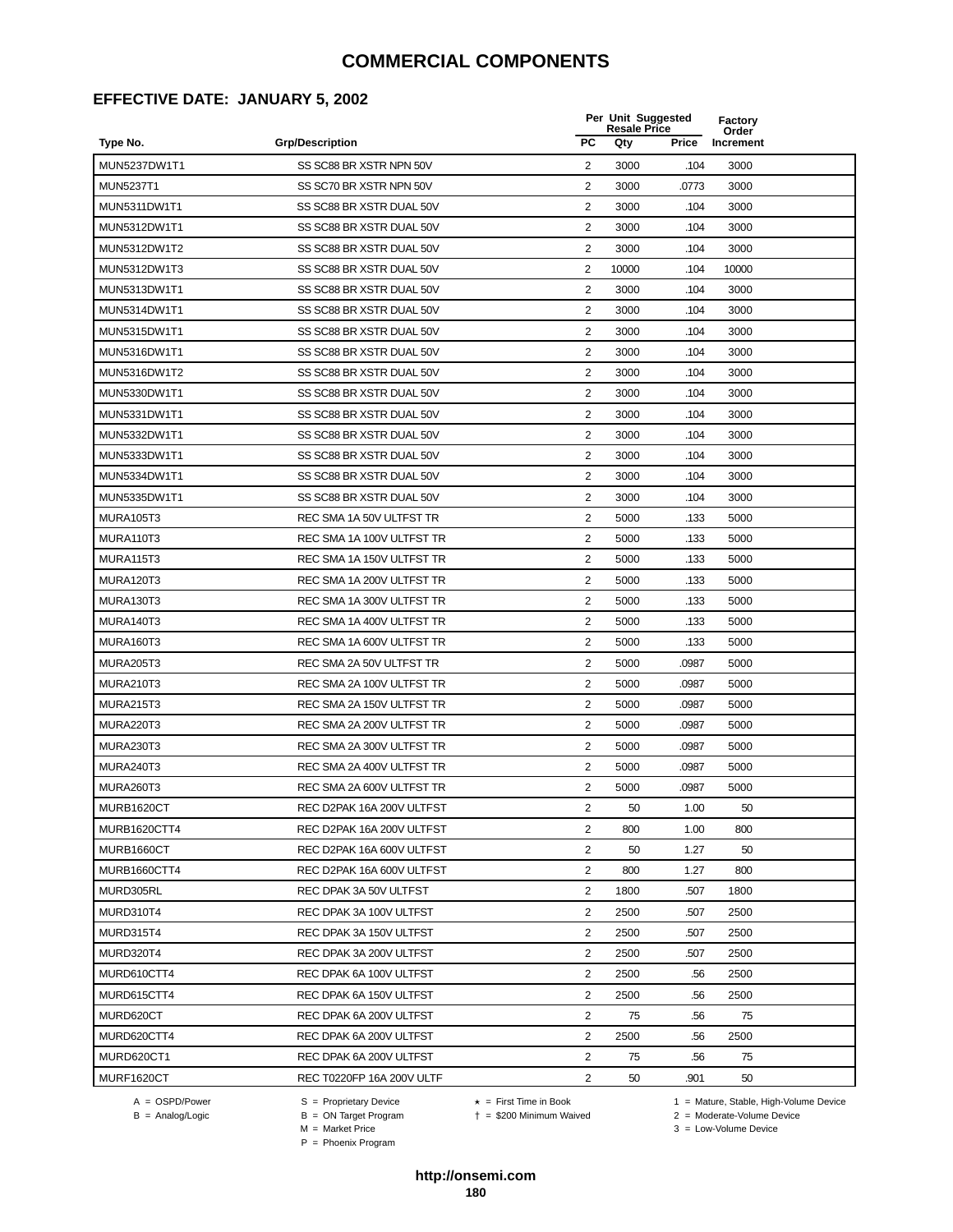### **EFFECTIVE DATE: JANUARY 5, 2002**

|                    |                           |                | Per Unit Suggested<br><b>Resale Price</b> |       | Factory<br>Order |
|--------------------|---------------------------|----------------|-------------------------------------------|-------|------------------|
| Type No.           | <b>Grp/Description</b>    | PC             | Qty                                       | Price | Increment        |
| <b>MURF1660CT</b>  | REC T0220FP 16A 200V ULTF | 2              | 50                                        | 1.33  | 50               |
| MURHB840CT         | REC D2PAK 8A 400V ULTFST  | 2              | 50                                        | 1.40  | 50               |
| MURHB840CTT4       | REC D2PAK 8A 400V ULTFST  | $\overline{2}$ | 800                                       | 1.40  | 800              |
| MURHB860CT         | REC D2PAK 8A 600V ULTFST  | 2              | 50                                        | 1.53  | 50               |
| MURHB860CTT4       | REC D2PAK 8A 600V ULTFST  | $\overline{c}$ | 800                                       | 1.53  | 800              |
| MURHF860CT         | REC T0220FP 8A 600V ULTFS | $\overline{2}$ | 50                                        | 1.07  | 50               |
| MURH840CT          | REC T0220 8A 400V ULTFST  | $\overline{2}$ | 50                                        | 1.27  | 50               |
| MURH860CT          | REC T0220 8A 600V ULTFST  | 2              | 50                                        | 1.33  | 50               |
| <b>MURM105T1</b>   | REC PMT 1A 50V ULTFST     | $\overline{2}$ | 3000                                      | .20   | 3000 $\star$     |
| <b>MURM105T3</b>   | REC PMT 1A 50C ULTFST     | 2              | 12000                                     | .20   | 12000 $\star$    |
| MURM110T1          | REC PMT 1A 100V ULTFST    | $\overline{2}$ | 3000                                      | .20   | 3000 $\star$     |
| MURM110T3          | REC PMT 1A 100V ULTFST    | $\overline{2}$ | 12000                                     | .20   | 12000 ★          |
| <b>MURP20020CT</b> | REC PWTP2 200A 200V UTFST | $\overline{2}$ | 25                                        | 23.33 | 25               |
| <b>MURP20040CT</b> | REC PWTP2 200A 400V UTFST | $\overline{c}$ | 25                                        | 23.33 | 25               |
| <b>MURS105T3</b>   | REC SMB 1A 50V ULTFST TR  | $\overline{2}$ | 2500                                      | .20   | 2500             |
| MURS110T3          | REC SMB 1A 100V ULTFST TR | $\overline{2}$ | 2500                                      | .20   | 2500             |
| <b>MURS115T3</b>   | REC SMB 1A 150V ULTFST TR | $\overline{2}$ | 2500                                      | .20   | 2500             |
| <b>MURS120T3</b>   | REC SMB 1A 200V ULTFST TR | $\overline{2}$ | 2500                                      | .20   | 2500             |
| <b>MURS140T3</b>   | REC SMB 1A 400V ULTFST TR | 2              | 2500                                      | .20   | 2500             |
| <b>MURS160T3</b>   | REC SMB 1A 600V ULTFST TR | $\overline{2}$ | 2500                                      | .20   | 2500             |
| <b>MURS205T3</b>   | REC SMB 2A 50V ULTFST TR  | $\overline{2}$ | 2500                                      | .20   | 2500             |
| <b>MURS210T3</b>   | REC SMB 2A 100V ULTFST TR | $\overline{c}$ | 2500                                      | .20   | 2500             |
| <b>MURS220T3</b>   | REC SMB 2A 200V ULTFST TR | $\overline{c}$ | 2500                                      | .213  | 2500             |
| <b>MURS230T3</b>   | REC SMB 2A 300V ULTFST TR | $\overline{2}$ | 2500                                      | .20   | 2500             |
| <b>MURS240T3</b>   | REC SMB 2A 400V ULTFST TR | $\overline{2}$ | 2500                                      | .20   | 2500             |
| <b>MURS260T3</b>   | REC SMB 2A 600V ULTFST TR | $\overline{2}$ | 2500                                      | .213  | 2500             |
| <b>MURS320T3</b>   | REC SMC 3A 200V ULTFST TR | $\overline{c}$ | 2500                                      | .44   | 2500             |
| <b>MURS340T3</b>   | REC SMC 3A 400V ULTFST TR | $\overline{2}$ | 2500                                      | .44   | 2500             |
| <b>MURS360T3</b>   | REC SMC 3A 600V ULTFST TR | $\overline{2}$ | 2500                                      | .44   | 2500             |
| MUR10120E          | LAST ORDER DATE: 05/30/02 | $\overline{2}$ | 50                                        | 2.67  | 50               |
| <b>MUR10150E</b>   | LAST ORDER DATE: 05/30/02 | 2              | 50                                        | 2.67  | 50               |
| <b>MUR105</b>      | REC SURM 1A 50V ULTFST    | 2              | 1000                                      | .16   | 1000             |
| MUR105RL           | REC SURM 1A 50V ULTFST TR | 2              | 5000                                      | .16   | 5000             |
| <b>MUR110</b>      | REC SURM 1A 100V ULTFST   | $\overline{2}$ | 1000                                      | .16   | 1000             |
| MUR110RL           | REC SURM 1A 100V ULTFST   | 2              | 5000                                      | .16   | 5000             |
| <b>MUR1100E</b>    | REC SURM 1A 1KV ULTFST    | $\overline{c}$ | 1000                                      | .267  | 1000             |
| MUR1100ERL         | REC SURM 1A 1KV ULTFST    | $\overline{c}$ | 5000                                      | .267  | 5000             |
| <b>MUR115</b>      | REC SURM 1A 150V ULTFST   | 2              | 1000                                      | .16   | 1000             |
| MUR115RL           | REC SURM 1A 150V ULTFST   | 2              | 5000                                      | .16   | 5000             |
| <b>MUR120</b>      | REC SURM 1A 200V ULTFST   | $\overline{c}$ | 1000                                      | .16   | 1000             |
| MUR120RL           | REC SURM 1A 200V ULTFST   | $\overline{c}$ | 5000                                      | .16   | 5000             |
| <b>MUR130</b>      | REC SURM 1A 300V ULTFST   | $\overline{2}$ | 1000                                      | .16   | 1000             |
| MUR130RL           | REC SURM 1A 300V ULTFST   | $\overline{2}$ | 5000                                      | .16   | 5000             |
| <b>MUR140</b>      | REC SURM 1A 400V ULTFST   | 2              | 1000                                      | .16   | 1000             |
| MUR140RL           | REC SURM 1A 400V ULTFST   | $\overline{c}$ | 5000                                      | .16   | 5000             |

 $B = \text{Analog/Logic}$ <br>B = ON Target Program<br> $M = \text{Market Price}$ 

= \$200 Minimum Waived 2 = Moderate-Volume Device

A = OSPD/Power S = Proprietary Device  $\star$  = First Time in Book 1 = Mature, Stable, High-Volume Device

 $3 =$  Low-Volume Device

P = Phoenix Program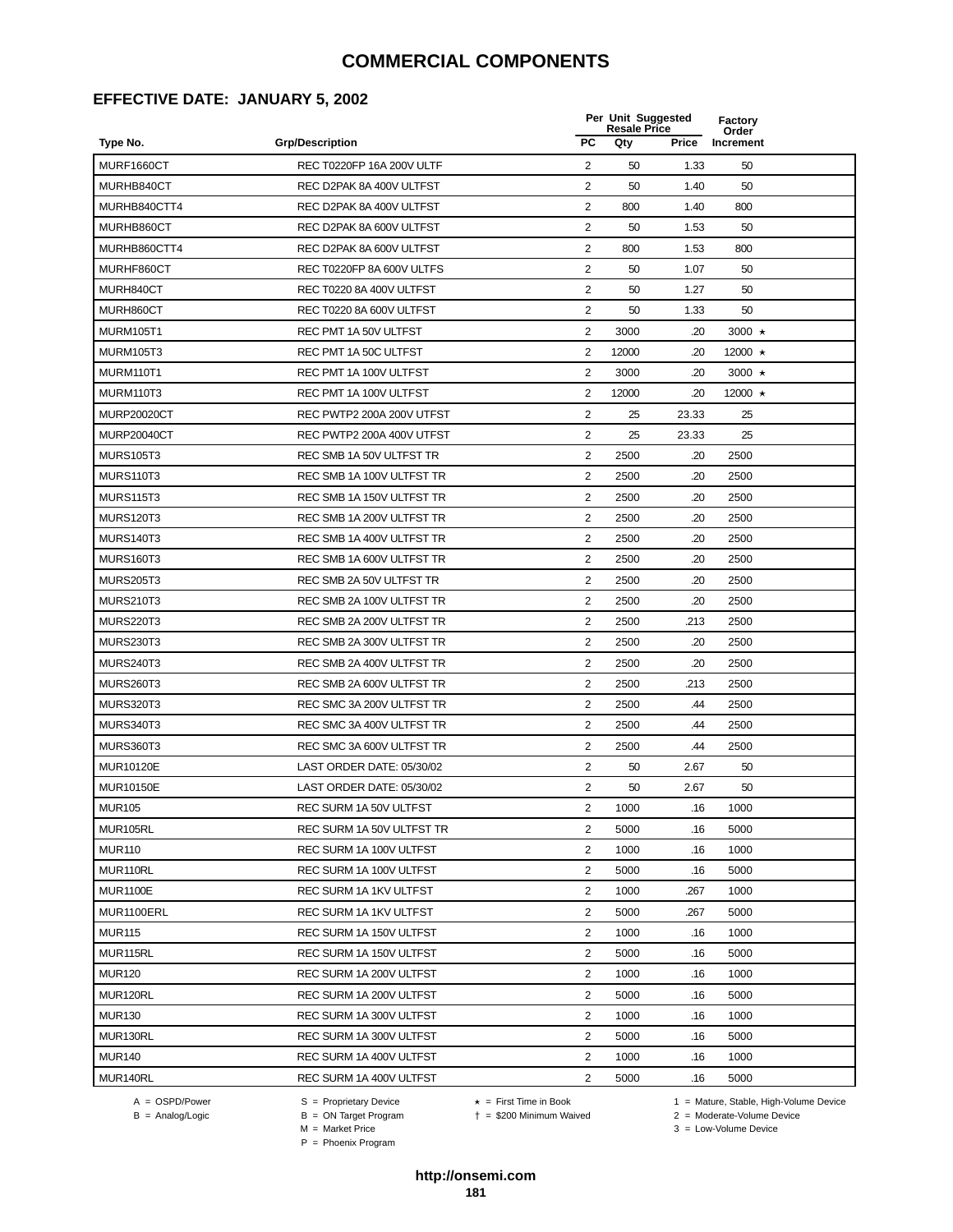## **EFFECTIVE DATE: JANUARY 5, 2002**

|                   |                           |                | Per Unit Suggested<br><b>Resale Price</b> |       | Factory<br>Order |   |
|-------------------|---------------------------|----------------|-------------------------------------------|-------|------------------|---|
| Type No.          | <b>Grp/Description</b>    | PC             | Qty                                       | Price | Increment        |   |
| <b>MUR150</b>     | REC SURM 1A 500V ULTFST   | 2              | 1000                                      | .16   | 1000             |   |
| <b>MUR1510</b>    | REC T0220 15A 100V ULTFST | $\overline{2}$ | 50                                        | .80   | 50               |   |
| <b>MUR1515</b>    | REC T0220 15A 150V ULTFST | 2              | 50                                        | .80   | 50               |   |
| <b>MUR1520</b>    | REC T0220 15A 200V ULTFST | $\overline{2}$ | 50                                        | .80   | 50               |   |
| <b>MUR1540</b>    | REC T0220 15A 400V ULTFST | 2              | 50                                        | .80   | 50               |   |
| <b>MUR1550</b>    | REC T0220 15A 500V ULTFST | 2              | 50                                        | .80   | 50               |   |
| <b>MUR1560</b>    | REC T0220 15A 600V ULTFST | $\overline{2}$ | 50                                        | .80   | 50               |   |
| <b>MUR160</b>     | REC SURM 1A 600V ULTFST   | 2              | 1000                                      | .16   | 1000             |   |
| MUR160RL          | REC SURM 1A 600V ULTFST   | $\overline{c}$ | 5000                                      | .16   | 5000             |   |
| <b>MUR1610CT</b>  | REC T0220 16A 100V ULTFST | 2              | 50                                        | .693  | 50               |   |
| MUR1610CTR        | REC T0220 16A 100V ULTFST | $\overline{c}$ | 50                                        | .693  | 50               |   |
| <b>MUR1615CT</b>  | REC T0220 16A 150V ULTFST | 2              | 50                                        | .693  | 50               |   |
| <b>MUR1620CT</b>  | REC T0220 16A 200V ULTFST | $\overline{c}$ | 50                                        | .693  | 50               |   |
| <b>MUR1620CTR</b> | REC T0220 16A 200V ULTFST | 2              | 50                                        | .867  | 50               |   |
| <b>MUR1640CT</b>  | REC T0220 16A 400V ULTFST | 2              | 50                                        | .928  | 50               |   |
| <b>MUR1650CT</b>  | REC T0220 16A 500V ULTFST | $\sqrt{2}$     | 50                                        | 1.00  | 50               |   |
| <b>MUR1660CT</b>  | REC T0220 16A 600V ULTFST | $\overline{2}$ | 50                                        | 1.00  | 50               |   |
| <b>MUR180E</b>    | REC SURM 1A 800V ULTFST   | $\overline{c}$ | 1000                                      | .267  | 1000             |   |
| MUR180ERL         | REC SURM 1A 800V ULTFST   | 2              | 5000                                      | .267  | 5000             |   |
| MUR190E           | REC SURM 1A 900V ULTFST   | 2              | 1000                                      | .267  | 1000             |   |
| <b>MUR2020R</b>   | REC T0220 20A 200V ULTFST | 2              | 50                                        | .867  | 50               | S |
| <b>MUR210</b>     | REC SURM 2A 100V ULTFST   | $\overline{2}$ | 1000                                      | .147  | 1000             |   |
| MUR210RL          | REC SURM 2A 100V ULTFST   | $\overline{2}$ | 5000                                      | .147  | 5000             |   |
| <b>MUR2100E</b>   | REC SURM 2A 1KV ULTFST    | 2              | 1000                                      | .293  | 1000             | S |
| MUR2100ERL        | REC SURM 2A 1KV ULTFST TR | $\overline{2}$ | 5000                                      | .293  | 5000             | S |
| <b>MUR220</b>     | REC SURM 2A 200V ULTFST   | 2              | 1000                                      | .187  | 1000             |   |
| MUR220RL          | REC SURM 2A 200V ULTFST   | 2              | 5000                                      | .187  | 5000             |   |
| <b>MUR240</b>     | REC SURM 2A 400V ULTFST   | 2              | 1000                                      | .187  | 1000             |   |
| MUR240RL          | REC SURM 2A 400V ULTFST   | 2              | 5000                                      | .187  | 5000             |   |
| <b>MUR260</b>     | REC SURM 2A 600V ULTFST   | 2              | 1000                                      | .187  | 1000             |   |
| MUR260RL          | REC SURM 2A 600V ULTFST   | $\overline{2}$ | 5000                                      | .187  | 5000             |   |
| MUR3020PT         | REC T0218 30A 200V ULTFST | 2              | 30                                        | 2.00  | 30               |   |
| <b>MUR3020WT</b>  | REC T0247 30A 200V ULTFST | $\overline{2}$ | 30                                        | 2.31  | 30               |   |
| <b>MUR3040PT</b>  | REC T0218 30A 400V ULTFST | $\overline{c}$ | 30                                        | 2.31  | 30               |   |
| MUR3060PT         | REC T0218 30A 600V ULTFST | $\overline{2}$ | 30                                        | 2.31  | 30               |   |
| MUR3060WT         | REC T0247 30A 600V ULTFST | $\overline{c}$ | 30                                        | 2.31  | 30               |   |
| <b>MUR405</b>     | REC SURM 4A 50V ULTFST    | $\overline{2}$ | 500                                       | .28   | 500              |   |
| <b>MUR410</b>     | REC SURM 4A 100V ULTFST   | $\overline{c}$ | 500                                       | .28   | 500              |   |
| MUR410RL          | REC SURM 4A 100V ULTFST   | 2              | 1500                                      | .28   | 1500             |   |
| <b>MUR4100E</b>   | REC SURM 4A 1KV ULTFST    | $\overline{2}$ | 500                                       | .40   | 500              |   |
| MUR4100ERL        | REC SURM 4A 1KV ULTFST TR | $\overline{2}$ | 1500                                      | .40   | 1500             |   |
| <b>MUR415</b>     | REC SURM 4A 150V ULTFST   | 2              | 500                                       | .28   | 500              |   |
| MUR415RL          | REC SURM 4A 150V ULTFST   | 2              | 1500                                      | .28   | 1500             |   |
| <b>MUR420</b>     | REC SURM 4A 200V ULTFST   | 2              | 500                                       | .267  | 500              |   |
| MUR420RL          | REC SURM 4A 200V ULTFST   | 2              | 1500                                      | .267  | 1500             |   |

A = OSPD/Power S = Proprietary Device<br>
B = Analog/Logic B = ON Target Program<br>
M = Market Price

A = OSPD/Power S = Proprietary Device  $\star$  = First Time in Book 1 = Mature, Stable, High-Volume Device

 = \$200 Minimum Waived 2 = Moderate-Volume Device  $2 =$  Moderate-Volume Device<br> $3 =$  Low-Volume Device

P = Phoenix Program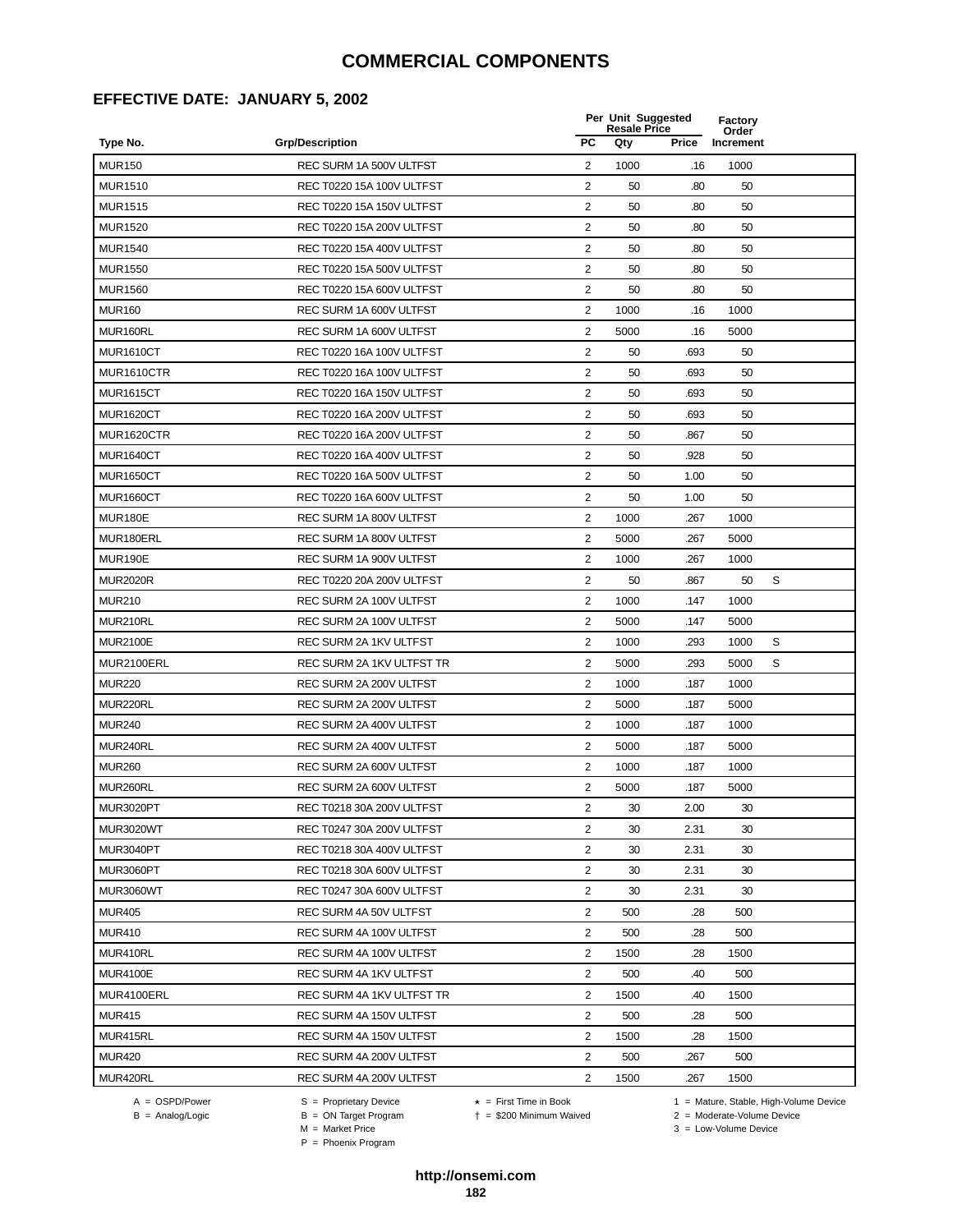## **EFFECTIVE DATE: JANUARY 5, 2002**

|                 |                            |                         | Per Unit Suggested<br><b>Resale Price</b> |       | Factory<br>Order |  |
|-----------------|----------------------------|-------------------------|-------------------------------------------|-------|------------------|--|
| Type No.        | <b>Grp/Description</b>     | <b>PC</b>               | Qty                                       | Price | Increment        |  |
| <b>MUR440</b>   | REC SURM 4A 400V ULTFST    | 2                       | 500                                       | .267  | 500              |  |
| MUR440RL        | REC SURM 4A 400V ULTFST    | 2                       | 1500                                      | .267  | 1500             |  |
| <b>MUR460</b>   | REC SURM 4A 600V ULTFST    | 2                       | 500                                       | .267  | 500              |  |
| MUR460RL        | REC SURM 4A 600V ULTFST    | 2                       | 1500                                      | .267  | 1500             |  |
| MUR480E         | REC SURM 4A 800V ULTFST    | $\overline{c}$          | 500                                       | .493  | 500              |  |
| MUR480ERL       | REC SURM 4A 800V ULTFST    | $\overline{2}$          | 1500                                      | .493  | 1500             |  |
| MUR490E         | REC SURM 4A 900V ULTFST    | $\overline{2}$          | 500                                       | .493  | 500              |  |
| MUR620CT        | REC T0220 6A 200V ULTFST   | 2                       | 50                                        | .547  | 50               |  |
| <b>MUR805</b>   | REC T0220 8A 50V ULTFST    | 2                       | 50                                        | .547  | 50               |  |
| <b>MUR810</b>   | REC T0220 8A 100V ULTFST   | 2                       | 50                                        | .547  | 50               |  |
| <b>MUR8100E</b> | REC T0220 8A 1KV ULTFST    | 2                       | 50                                        | .928  | 50               |  |
| <b>MUR815</b>   | REC T0220 8A 150V ULTFST   | 2                       | 50                                        | .547  | 50               |  |
| <b>MUR820</b>   | REC T0220 8A 200V ULTFST   | 2                       | 50                                        | .547  | 50               |  |
| <b>MUR840</b>   | REC T0220 8A 400V ULTFST   | $\overline{c}$          | 50                                        | .547  | 50               |  |
| <b>MUR860</b>   | REC T0220 8A 600V ULTFST   | 2                       | 50                                        | .547  | 50               |  |
| MUR880E         | REC T0220 8A 800V ULTFST   | $\overline{2}$          | 50                                        | .733  | 50               |  |
| <b>MV104</b>    | SS T092 TUNE DIO 32V       | 2                       | 1000                                      | .253  | 1000             |  |
| MV104RLRA       | SS T092 TUNE DIO 32V TR    | $\overline{c}$          | 2000                                      | .253  | 2000             |  |
| MV209           | SS T092 TUNE DIO 30V       | 2                       | 1000                                      | .253  | 1000             |  |
| MV209RLRA       | SS T092 TUNE DIO 30V TR    | 2                       | 2000                                      | .253  | 2000             |  |
| MV209RLRP       | SS T092 TUNE DIO 30V TR    | 2                       | 2000                                      | .253  | 2000             |  |
| MV2101          | SS T092 TUNE DIO 30V       | $\overline{c}$          | 1000                                      | .253  | 1000             |  |
| MV2105          | SS T092 TUNE DIO 30V       | $\overline{c}$          | 1000                                      | .253  | 1000             |  |
| MV2105RLRA      | SS T092 TUNE DIO 30V TR    | $\overline{2}$          | 2000                                      | .253  | 2000             |  |
| MV2109          | SS T092 TUNE DIO 30V       | $\overline{2}$          | 1000                                      | .253  | 1000             |  |
| MV2109RLRA      | SS T092 TUNE DIO 30V TR    | 2                       | 2000                                      | .253  | 2000             |  |
| MV2109RLRP      | SS T092 TUNE DIO 30V TR    | $\overline{c}$          | 2000                                      | .253  | 2000             |  |
| <b>MZP4729A</b> | ZEN D041 REG 1W 3.6V       | $\overline{2}$          | 2000                                      | .151  | 2000             |  |
| MZP4729ARL      | ZEN D041 REG 1W 3.6V TR    | 2                       | 6000                                      | .151  | 6000             |  |
| MZP4734ARL      | ZEN D041 REG 1W 5.6V TR    | 2                       | 6000                                      | .151  | 6000             |  |
| MZP4735ARL      | ZEN D041 REG 1W 6.2V TR    | $\overline{2}$          | 6000                                      | .151  | 6000             |  |
| MZP4736ATA      | ZEN D041 REG 1W 6.8V TA    | $\overline{\mathbf{c}}$ | 2000                                      | .151  | 2000             |  |
| MZP4737ARL      | ZEN D041 REG 1W 7.5V TR    | 2                       | 6000                                      | .151  | 6000             |  |
| MZP4738ARL      | ZEN D041 REG 1W 8.2V TR    | 2                       | 6000                                      | .151  | 6000             |  |
| MZP4740ARL      | ZEN D041 REG 1W 10V TR     | 2                       | 6000                                      | .151  | 6000             |  |
| MZP4741A        | <b>ZEN D041 REG 1W 11V</b> | 2                       | 2000                                      | .151  | 2000             |  |
| MZP4741ARL      | ZEN D041 REG 1W 11V TR     | 2                       | 6000                                      | .151  | 6000             |  |
| MZP4744ARL      | ZEN D041 REG 1W 15V TR     | 2                       | 6000                                      | .151  | 6000             |  |
| MZP4745ARL      | ZEN D041 REG 1W 16V TR     | $\overline{2}$          | 6000                                      | .151  | 6000             |  |
| MZP4746ARL      | ZEN D041 REG 1W 18V TR     | 2                       | 6000                                      | .151  | 6000             |  |
| MZP4746ATA      | ZEN D041 REG 1W 18V TA     | $\overline{c}$          | 4000                                      | .151  | 4000             |  |
| MZP4749ARL      | ZEN D041 REG 1W 24V TR     | 2                       | 6000                                      | .151  | 6000             |  |
| MZP4749ATA      | ZEN D041 REG 1W 24V TA     | 2                       | 4000                                      | .151  | 4000             |  |
| MZP4750ARL      | ZEN D041 REG 1W 27V TR     | 2                       | 6000                                      | .151  | 6000             |  |
| MZP4751ARL      | ZEN D041 REG 1W 30V TR     | $\overline{2}$          | 6000                                      | .151  | 6000             |  |
|                 |                            |                         |                                           |       |                  |  |

 $B = \text{Analog/Logic}$ <br>B = ON Target Program<br> $M = \text{Market Price}$ 

A = OSPD/Power S = Proprietary Device  $\star$  = First Time in Book 1 = Mature, Stable, High-Volume Device = \$200 Minimum Waived 2 = Moderate-Volume Device

P = Phoenix Program

 $3 =$  Low-Volume Device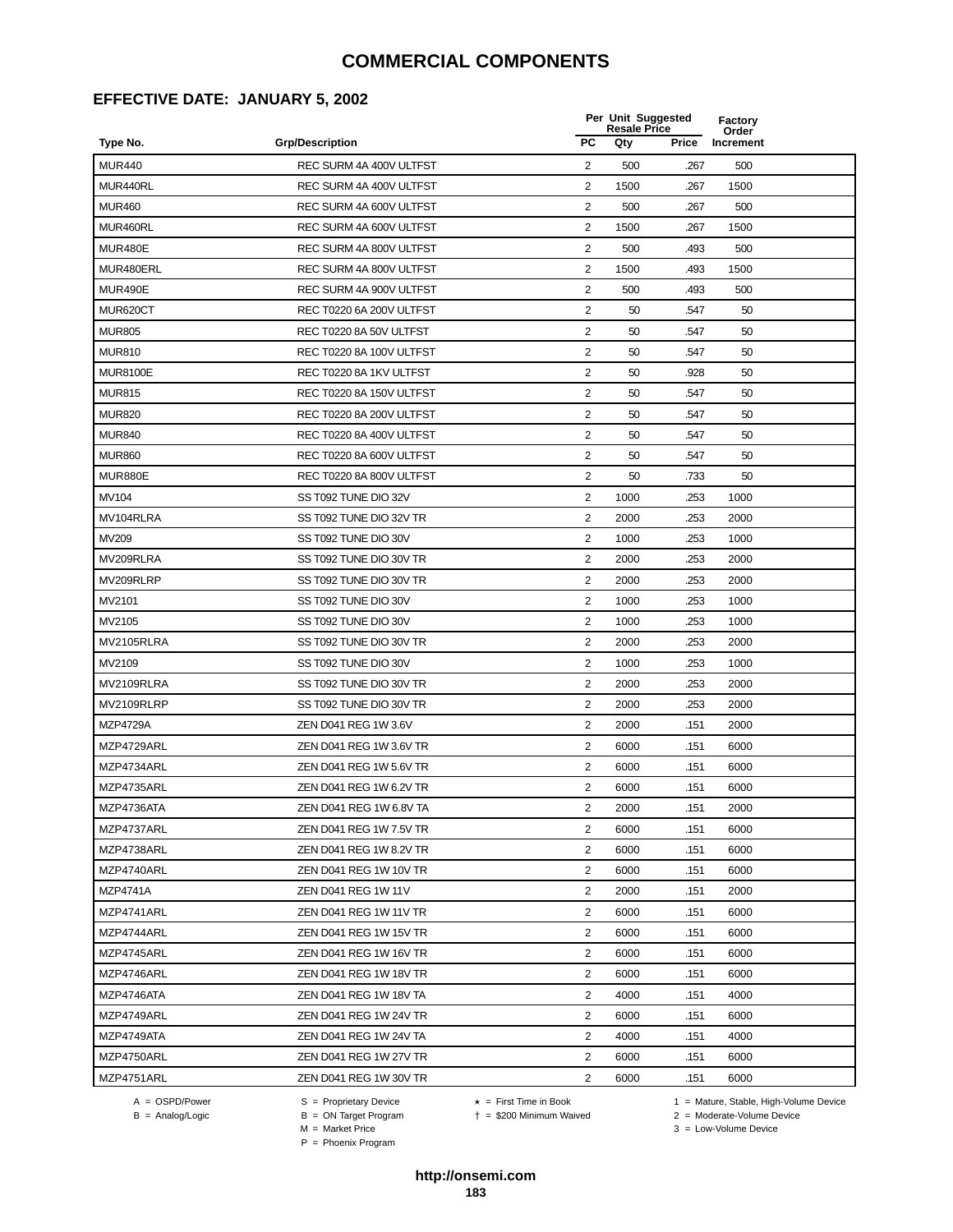## **EFFECTIVE DATE: JANUARY 5, 2002**

|                 |                           |                | Per Unit Suggested<br><b>Resale Price</b> |        | <b>Factory</b><br>Order |   |   |  |
|-----------------|---------------------------|----------------|-------------------------------------------|--------|-------------------------|---|---|--|
| Type No.        | <b>Grp/Description</b>    | <b>PC</b>      | Qty                                       | Price  | Increment               |   |   |  |
| MZ4615          | ZEN D035 REG 0.5W 2.0V    | $\overline{2}$ | 3000                                      | .187   | 3000                    |   |   |  |
| MZ4616          | ZEN D035 REG 0.5W 2.2V    | 2              | 3000                                      | .187   | 3000                    |   |   |  |
| MZ4620          | ZEN D035 REG 0.5W 3.3V    | 2              | 3000                                      | .187   | 3000                    |   |   |  |
| <b>MZ4620RL</b> | ZEN D035 REG 0.5W 3.3V TR | $\overline{2}$ | 5000                                      | .187   | 5000                    |   |   |  |
| MZ4623          | ZEN D035 REG 0.5W 4.3V    | $\overline{2}$ | 3000                                      | .187   | 3000                    |   |   |  |
| MZ4624          | ZEN D035 REG 0.5W 4.7V    | 2              | 3000                                      | .187   | 3000                    |   |   |  |
| MZ4626          | ZEN D035 REG 0.5W 5.6V    | 2              | 3000                                      | .187   | 3000                    |   |   |  |
| M1MA141KT1      | SS SC70 SWCH DIO 40V TR   | 2              | 3000                                      | .0427  | 3000                    |   |   |  |
| M1MA141WAT1     | SS SC70 SWCH DIO 40V TR   | 2              | 3000                                      | .0427  | 3000                    |   |   |  |
| M1MA141WAT3     | SS SC70 SWCH DIO 40V TR   | 2              | 3000                                      | .0427  | 3000                    |   |   |  |
| M1MA141WKT1     | SS SC70 SWCH DIO 40V TR   | 2              | 3000                                      | .0427  | 3000                    |   |   |  |
| M1MA141WKT3     | SS SC70 SWCH DIO 40V TR   | $\overline{2}$ | 10000                                     | .0427  | 10000                   |   |   |  |
| M1MA142KT1      | SS SC70 SWCH DIO 80V TR   | 2              | 3000                                      | .0427  | 3000                    |   |   |  |
| M1MA142WAT1     | SS SC70 SWCH DIO 80V TR   | $\sqrt{2}$     | 3000                                      | .0427  | 3000                    |   |   |  |
| M1MA142WAT3     | SS SC70 SWCH DIO 80V TR   | 2              | 3000                                      | .0427  | 3000                    |   |   |  |
| M1MA142WKT1     | SS SC70 SWCH DIO 80V TR   | 2              | 3000                                      | .0427  | 3000                    |   |   |  |
| M1MA142WKT3     | SS SC70 SWCH DIO 80V TR   | $\overline{2}$ | 10000                                     | .0427  | 10000                   |   |   |  |
| M1MA151AT1      | SS SC59 SWCH DIO 40V TR   | $\overline{c}$ | 3000                                      | .0427  | 3000                    |   |   |  |
| M1MA151KT1      | SS SC59 SWCH DIO 40V TR   | 2              | 3000                                      | .0427  | 3000                    |   |   |  |
| M1MA151WAT1     | SS SC59 SWCH DIO 40V TR   | 2              | 3000                                      | .0387  | 3000                    |   |   |  |
| M1MA151WKT1     | SS SC59 SWCH DIO 40V TR   | 2              | 3000                                      | .0387  | 3000                    |   |   |  |
| M1MA152AT1      | SS SC59 SWCH DIO 80V TR   | 2              | 3000                                      | .0427  | 3000                    |   |   |  |
| M1MA152KT1      | SS SC59 SWCH DIO 80V TR   | $\sqrt{2}$     | 3000                                      | .0427  | 3000                    |   |   |  |
| M1MA152WAT1     | SS SC59 SWCH DIO 80V TR   | 2              | 3000                                      | .0387  | 3000                    |   |   |  |
| M1MA152WKT1     | SS SC59 SWCH DIO 80V TR   | 2              | 3000                                      | .0387  | 3000                    |   |   |  |
| M1MA174T1       | SS SC70 SWCH DIO 80V TR   | 2              | 3000                                      | .133   | 3000                    |   |   |  |
| M33560EVK       | ANA EVAL KIT READER       | 1              | 1                                         | 132.00 | 1                       | S |   |  |
| NBSG16BA        | BBG 2.5/3.3V SIGE DIF/RCV | 1              | 810                                       | 22.47  | 810 $\star$ S           |   | B |  |
| NBSG16BAR2      | BBG 2.5/3.3V SIGE DIF/RCV | 1              | 2500                                      | 22.47  | 2500 $\star$ S          |   | B |  |
| NCN6000DTB      | ANA SMART CARD INTERFACE  | 1              | 75                                        | 2.50   | 75                      | S | В |  |
| NCN6000DTBR2    | ANA SMART CARD INTERFACE  | 1              | 2500                                      | 2.50   | 2500                    | S | B |  |
| NCN6010DTB      | ANA SIM CARD INTRFCE IC   | 1              | 96                                        | 1.60   | 96                      | S | B |  |
| NCN6010DTBR2    | ANA SIM CARD INTRFCE IC   | $\mathbf{1}$   | 2500                                      | 1.60   | 2500                    | S | В |  |
| NCN6011DMR2     | ANA CHARGE PUMP INVRTR    | 1              | 4000                                      | 1.38   | 4000                    | S | В |  |
| NCN6011DTB      | ANA CHARGE PUMP INVRTR    | $\mathbf{1}$   | 96                                        | 1.07   | 96                      | S | В |  |
| NCN6011DTBR2    | ANA CHARGE PUMP INVRTR    | 1              | 2500                                      | 1.07   | 2500                    | S | В |  |
| NCP100SNT1      | ANA SUB 1V SHUNT REG      | 1              | 3000                                      | .48    | 3000                    | S | В |  |
| <b>NCP1000P</b> | ANA FIXED FREQ PWM SMPS   | 1              | 50                                        | .827   | 1000                    | S | B |  |
| <b>NCP1000T</b> | ANA FIXED FREQ PWM SMPS   | 1              | 50                                        | .92    | 50                      | S | B |  |
| <b>NCP1001P</b> | ANA FIXED FREQ PWM SMPS   | 1              | 50                                        | 1.01   | 1000                    | S | B |  |
| <b>NCP1001T</b> | ANA FIXED FREQ PWM SMPS   | 1              | 50                                        | 1.11   | 50                      | S | В |  |
| <b>NCP1002P</b> | ANA FIXED FREQ PWM SMPS   | 1              | 50                                        | 1.21   | 1000                    | S | В |  |
| <b>NCP1002T</b> | ANA FIXED FREQ PWM SMPS   | 1              | 50                                        | 1.31   | 50                      | S | В |  |
| NCP1050P100     | ANA BLUE ANGEL SMPS REG   | $\overline{2}$ | 50                                        | .56    | 1000 $\star$            |   |   |  |
| NCP1050P136     | ANA BLUE ANGEL SMPS REG   | $\overline{2}$ | 50                                        | .56    | 1000 $\star$            |   |   |  |
|                 |                           |                |                                           |        |                         |   |   |  |

B = Analog/Logic<br>B = Analog/Logic<br>M = Market Price

A = OSPD/Power S = Proprietary Device  $\star$  = First Time in Book 1 = Mature, Stable, High-Volume Device

 $3 =$  Low-Volume Device

= \$200 Minimum Waived 2 = Moderate-Volume Device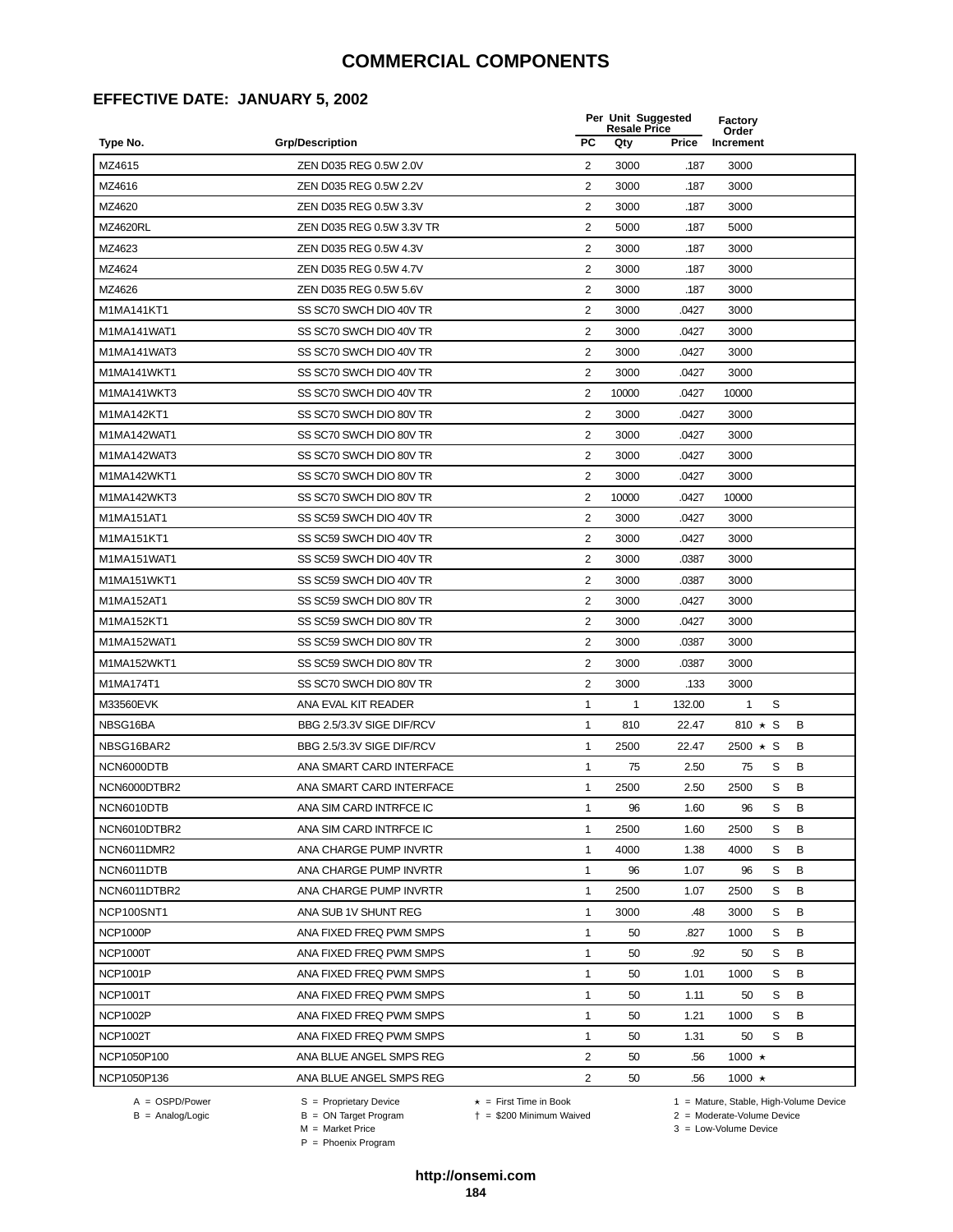### **EFFECTIVE DATE: JANUARY 5, 2002**

| <b>PC</b><br>Increment<br>Type No.<br><b>Grp/Description</b><br>Qty<br>Price<br>NCP1050P44<br>ANA BLUE ANGEL SMPS REG<br>2<br>1000 ★<br>50<br>.56<br>2<br>1000 ★<br>NCP1051P100<br>ANA BLUE ANGEL SMPS REG<br>50<br>.56<br>2<br>50<br>NCP1051P136<br>ANA BLUE ANGEL SMPS REG<br>.56<br>1000 $\star$<br>$\overline{2}$<br>NCP1051P44<br>ANA BLUE ANGEL SMPS REG<br>50<br>.56<br>1000 $\star$<br>$\sqrt{2}$<br>50<br>NCP1052P100<br>ANA BLUE ANGEL SMPS REG<br>.56<br>1000 $\star$<br>ANA BLUE ANGEL SMPS REG<br>2<br>50<br>NCP1052P136<br>.56<br>$1000 \star$<br>$\overline{2}$<br>50<br>NCP1052P44<br>ANA BLUE ANGEL SMPS REG<br>.56<br>1000 $\star$<br>2<br>1000 ★<br>NCP1053P100<br>ANA BLUE ANGEL SMPS REG<br>50<br>.667<br>2<br>NCP1053P136<br>ANA BLUE ANGEL SMPS REG<br>50<br>.667<br>1000 $\star$<br>NCP1053P44<br>$\overline{2}$<br>1000 ★<br>ANA BLUE ANGEL SMPS REG<br>50<br>.667<br>NCP1054P100<br>ANA BLUE ANGEL SMPS REG<br>2<br>50<br>.667<br>1000 $\star$<br>$\overline{2}$<br>50<br>NCP1054P136<br>ANA BLUE ANGEL SMPS REG<br>.667<br>1000 $\star$<br>$\overline{2}$<br>NCP1054P44<br>ANA BLUE ANGEL SMPS REG<br>50<br>.667<br>1000 $\star$<br>$\sqrt{2}$<br>NCP1055P100<br>ANA BLUE ANGEL SMPS REG<br>50<br>.667<br>1000 $\star$<br>ANA BLUE ANGEL SMPS REG<br>2<br>NCP1055P136<br>50<br>$1000 \star$<br>.667<br>$\overline{2}$<br>50<br>NCP1055P44<br>ANA BLUE ANGEL SMPS REG<br>.667<br>1000 $\star$<br>$\overline{2}$<br>NCP1086D2T-ADJ<br>ANA 1.5A ADJUSTABLE REG<br>50<br>2.17<br>50<br>$\overline{\mathbf{c}}$<br>NCP1086D2T-ADJR4<br>ANA 1.5A ADJUSTABLE REG<br>750<br>750<br>2.17<br>NCP1086D2T-033<br>ANA 1A 3.3V FIXED REG<br>$\overline{2}$<br>50<br>2.24<br>50<br>2<br>NCP1086D2T-33R4<br>ANA 1A 3.3V FIXED REG<br>750<br>2.24<br>750<br>2<br>NCP1086ST-ADJT3<br>ANA 1.5A ADJUSTABLE REG<br>2500<br>2.04<br>2500<br>2<br>NCP1086ST-33T3<br>ANA 1A 3.3V FIXED REG<br>2500<br>2.04<br>2500<br>NCP1086T-ADJ<br>$\overline{2}$<br>ANA 1.5A ADJUSTABLE REG<br>50<br>50<br>2.11<br>ANA 1A 3.3V FIXED REG<br>2<br>NCP1086T-033<br>50<br>2.11<br>50<br>2<br>75<br>$75 \star$<br>NCP1117DTA<br>ANA LOW DIF 800MA POS REG<br>.373<br>2<br>2500<br>2500 ★<br>NCP1117DTARK<br>ANA LOW DIF 800MA POS REG<br>.373<br>NCP1117DT12<br>$\overline{\mathbf{c}}$<br>ANA LO DIF 800MA POS REG<br>75<br>.373<br>75<br>NCP1117DT12RK<br>$\overline{2}$<br>2500<br>2500<br>ANA LO DIF 800MA POS REG<br>.373<br><b>NCP1117DT15</b><br>ANA LO DIF 800MA POS REG<br>2<br>75<br>.373<br>75<br>$\overline{2}$<br>NCP1117DT15RK<br>ANA LO DIF 800MA POS REG<br>2500<br>.373<br>2500<br>$\overline{2}$<br><b>NCP1117DT18</b><br>ANA LO DIF 800MA POS REG<br>75<br>.373<br>75<br>NCP1117DT18RK<br>2<br>2500<br>2500<br>ANA LO DIF 800MA POS REG<br>.373<br>$\overline{2}$<br><b>NCP1117DT20</b><br>ANA LO DIF 800MA POS REG<br>75<br>.373<br>75<br>2<br>NCP1117DT20RK<br>2500<br>.373<br>2500<br>ANA LO DIF 800MA POS REG<br>$\overline{2}$<br>75<br>NCP1117DT25<br>ANA LO DIF 800MA POS REG<br>.373<br>75<br>2<br>NCP1117DT25RK<br>2500<br>.373<br>2500<br>ANA LO DIF 800MA POS REG<br>2<br><b>NCP1117DT285</b><br>ANA LO DIF 800MA POS REG<br>75<br>.373<br>75<br>2<br>NCP1117DT285RK<br>ANA LO DIF 800MA POS REG<br>2500<br>.373<br>2500<br>$\overline{2}$<br>75<br><b>NCP1117DT33</b><br>ANA LO DIF 800MA POS REG<br>.373<br>75<br>2<br>NCP1117DT33RK<br>2500<br>.373<br>2500<br>ANA LO DIF 800MA POS REG<br>$\overline{2}$<br>NCP1117DT50<br>75<br>.373<br>ANA LO DIF 800MA POS REG<br>75<br>2<br>NCP1117DT50RK<br>2500<br>.373<br>2500<br>ANA LO DIF 800MA POS REG<br>2<br>4000<br>NCP1117STAT3<br>ANA LOW DIF 800MA POS REG<br>4000<br>.373<br>2<br>4000<br>4000<br>NCP1117ST12T3<br>ANA LOW DIF 800MA POS REG<br>.373<br>$\overline{2}$<br>NCP1117ST15T3<br>ANA SOT223 800MA LDO<br>4000<br>4000<br>.373 |  | Per Unit Suggested<br><b>Resale Price</b> | Factory<br>Order |  |
|----------------------------------------------------------------------------------------------------------------------------------------------------------------------------------------------------------------------------------------------------------------------------------------------------------------------------------------------------------------------------------------------------------------------------------------------------------------------------------------------------------------------------------------------------------------------------------------------------------------------------------------------------------------------------------------------------------------------------------------------------------------------------------------------------------------------------------------------------------------------------------------------------------------------------------------------------------------------------------------------------------------------------------------------------------------------------------------------------------------------------------------------------------------------------------------------------------------------------------------------------------------------------------------------------------------------------------------------------------------------------------------------------------------------------------------------------------------------------------------------------------------------------------------------------------------------------------------------------------------------------------------------------------------------------------------------------------------------------------------------------------------------------------------------------------------------------------------------------------------------------------------------------------------------------------------------------------------------------------------------------------------------------------------------------------------------------------------------------------------------------------------------------------------------------------------------------------------------------------------------------------------------------------------------------------------------------------------------------------------------------------------------------------------------------------------------------------------------------------------------------------------------------------------------------------------------------------------------------------------------------------------------------------------------------------------------------------------------------------------------------------------------------------------------------------------------------------------------------------------------------------------------------------------------------------------------------------------------------------------------------------------------------------------------------------------------------------------------------------------------------------------------------------------------------------------------------------------------------------------------------------------------------------------------------------------------------------------------------------------------------------------------------------------------------------------------------------------------------------------------------------------------------------------------------------------------------------------------------------------------------------------------------------------------------------------------------------------------------------------------------------------------------------------------------------------|--|-------------------------------------------|------------------|--|
|                                                                                                                                                                                                                                                                                                                                                                                                                                                                                                                                                                                                                                                                                                                                                                                                                                                                                                                                                                                                                                                                                                                                                                                                                                                                                                                                                                                                                                                                                                                                                                                                                                                                                                                                                                                                                                                                                                                                                                                                                                                                                                                                                                                                                                                                                                                                                                                                                                                                                                                                                                                                                                                                                                                                                                                                                                                                                                                                                                                                                                                                                                                                                                                                                                                                                                                                                                                                                                                                                                                                                                                                                                                                                                                                                                                                                |  |                                           |                  |  |
|                                                                                                                                                                                                                                                                                                                                                                                                                                                                                                                                                                                                                                                                                                                                                                                                                                                                                                                                                                                                                                                                                                                                                                                                                                                                                                                                                                                                                                                                                                                                                                                                                                                                                                                                                                                                                                                                                                                                                                                                                                                                                                                                                                                                                                                                                                                                                                                                                                                                                                                                                                                                                                                                                                                                                                                                                                                                                                                                                                                                                                                                                                                                                                                                                                                                                                                                                                                                                                                                                                                                                                                                                                                                                                                                                                                                                |  |                                           |                  |  |
|                                                                                                                                                                                                                                                                                                                                                                                                                                                                                                                                                                                                                                                                                                                                                                                                                                                                                                                                                                                                                                                                                                                                                                                                                                                                                                                                                                                                                                                                                                                                                                                                                                                                                                                                                                                                                                                                                                                                                                                                                                                                                                                                                                                                                                                                                                                                                                                                                                                                                                                                                                                                                                                                                                                                                                                                                                                                                                                                                                                                                                                                                                                                                                                                                                                                                                                                                                                                                                                                                                                                                                                                                                                                                                                                                                                                                |  |                                           |                  |  |
|                                                                                                                                                                                                                                                                                                                                                                                                                                                                                                                                                                                                                                                                                                                                                                                                                                                                                                                                                                                                                                                                                                                                                                                                                                                                                                                                                                                                                                                                                                                                                                                                                                                                                                                                                                                                                                                                                                                                                                                                                                                                                                                                                                                                                                                                                                                                                                                                                                                                                                                                                                                                                                                                                                                                                                                                                                                                                                                                                                                                                                                                                                                                                                                                                                                                                                                                                                                                                                                                                                                                                                                                                                                                                                                                                                                                                |  |                                           |                  |  |
|                                                                                                                                                                                                                                                                                                                                                                                                                                                                                                                                                                                                                                                                                                                                                                                                                                                                                                                                                                                                                                                                                                                                                                                                                                                                                                                                                                                                                                                                                                                                                                                                                                                                                                                                                                                                                                                                                                                                                                                                                                                                                                                                                                                                                                                                                                                                                                                                                                                                                                                                                                                                                                                                                                                                                                                                                                                                                                                                                                                                                                                                                                                                                                                                                                                                                                                                                                                                                                                                                                                                                                                                                                                                                                                                                                                                                |  |                                           |                  |  |
|                                                                                                                                                                                                                                                                                                                                                                                                                                                                                                                                                                                                                                                                                                                                                                                                                                                                                                                                                                                                                                                                                                                                                                                                                                                                                                                                                                                                                                                                                                                                                                                                                                                                                                                                                                                                                                                                                                                                                                                                                                                                                                                                                                                                                                                                                                                                                                                                                                                                                                                                                                                                                                                                                                                                                                                                                                                                                                                                                                                                                                                                                                                                                                                                                                                                                                                                                                                                                                                                                                                                                                                                                                                                                                                                                                                                                |  |                                           |                  |  |
|                                                                                                                                                                                                                                                                                                                                                                                                                                                                                                                                                                                                                                                                                                                                                                                                                                                                                                                                                                                                                                                                                                                                                                                                                                                                                                                                                                                                                                                                                                                                                                                                                                                                                                                                                                                                                                                                                                                                                                                                                                                                                                                                                                                                                                                                                                                                                                                                                                                                                                                                                                                                                                                                                                                                                                                                                                                                                                                                                                                                                                                                                                                                                                                                                                                                                                                                                                                                                                                                                                                                                                                                                                                                                                                                                                                                                |  |                                           |                  |  |
|                                                                                                                                                                                                                                                                                                                                                                                                                                                                                                                                                                                                                                                                                                                                                                                                                                                                                                                                                                                                                                                                                                                                                                                                                                                                                                                                                                                                                                                                                                                                                                                                                                                                                                                                                                                                                                                                                                                                                                                                                                                                                                                                                                                                                                                                                                                                                                                                                                                                                                                                                                                                                                                                                                                                                                                                                                                                                                                                                                                                                                                                                                                                                                                                                                                                                                                                                                                                                                                                                                                                                                                                                                                                                                                                                                                                                |  |                                           |                  |  |
|                                                                                                                                                                                                                                                                                                                                                                                                                                                                                                                                                                                                                                                                                                                                                                                                                                                                                                                                                                                                                                                                                                                                                                                                                                                                                                                                                                                                                                                                                                                                                                                                                                                                                                                                                                                                                                                                                                                                                                                                                                                                                                                                                                                                                                                                                                                                                                                                                                                                                                                                                                                                                                                                                                                                                                                                                                                                                                                                                                                                                                                                                                                                                                                                                                                                                                                                                                                                                                                                                                                                                                                                                                                                                                                                                                                                                |  |                                           |                  |  |
|                                                                                                                                                                                                                                                                                                                                                                                                                                                                                                                                                                                                                                                                                                                                                                                                                                                                                                                                                                                                                                                                                                                                                                                                                                                                                                                                                                                                                                                                                                                                                                                                                                                                                                                                                                                                                                                                                                                                                                                                                                                                                                                                                                                                                                                                                                                                                                                                                                                                                                                                                                                                                                                                                                                                                                                                                                                                                                                                                                                                                                                                                                                                                                                                                                                                                                                                                                                                                                                                                                                                                                                                                                                                                                                                                                                                                |  |                                           |                  |  |
|                                                                                                                                                                                                                                                                                                                                                                                                                                                                                                                                                                                                                                                                                                                                                                                                                                                                                                                                                                                                                                                                                                                                                                                                                                                                                                                                                                                                                                                                                                                                                                                                                                                                                                                                                                                                                                                                                                                                                                                                                                                                                                                                                                                                                                                                                                                                                                                                                                                                                                                                                                                                                                                                                                                                                                                                                                                                                                                                                                                                                                                                                                                                                                                                                                                                                                                                                                                                                                                                                                                                                                                                                                                                                                                                                                                                                |  |                                           |                  |  |
|                                                                                                                                                                                                                                                                                                                                                                                                                                                                                                                                                                                                                                                                                                                                                                                                                                                                                                                                                                                                                                                                                                                                                                                                                                                                                                                                                                                                                                                                                                                                                                                                                                                                                                                                                                                                                                                                                                                                                                                                                                                                                                                                                                                                                                                                                                                                                                                                                                                                                                                                                                                                                                                                                                                                                                                                                                                                                                                                                                                                                                                                                                                                                                                                                                                                                                                                                                                                                                                                                                                                                                                                                                                                                                                                                                                                                |  |                                           |                  |  |
|                                                                                                                                                                                                                                                                                                                                                                                                                                                                                                                                                                                                                                                                                                                                                                                                                                                                                                                                                                                                                                                                                                                                                                                                                                                                                                                                                                                                                                                                                                                                                                                                                                                                                                                                                                                                                                                                                                                                                                                                                                                                                                                                                                                                                                                                                                                                                                                                                                                                                                                                                                                                                                                                                                                                                                                                                                                                                                                                                                                                                                                                                                                                                                                                                                                                                                                                                                                                                                                                                                                                                                                                                                                                                                                                                                                                                |  |                                           |                  |  |
|                                                                                                                                                                                                                                                                                                                                                                                                                                                                                                                                                                                                                                                                                                                                                                                                                                                                                                                                                                                                                                                                                                                                                                                                                                                                                                                                                                                                                                                                                                                                                                                                                                                                                                                                                                                                                                                                                                                                                                                                                                                                                                                                                                                                                                                                                                                                                                                                                                                                                                                                                                                                                                                                                                                                                                                                                                                                                                                                                                                                                                                                                                                                                                                                                                                                                                                                                                                                                                                                                                                                                                                                                                                                                                                                                                                                                |  |                                           |                  |  |
|                                                                                                                                                                                                                                                                                                                                                                                                                                                                                                                                                                                                                                                                                                                                                                                                                                                                                                                                                                                                                                                                                                                                                                                                                                                                                                                                                                                                                                                                                                                                                                                                                                                                                                                                                                                                                                                                                                                                                                                                                                                                                                                                                                                                                                                                                                                                                                                                                                                                                                                                                                                                                                                                                                                                                                                                                                                                                                                                                                                                                                                                                                                                                                                                                                                                                                                                                                                                                                                                                                                                                                                                                                                                                                                                                                                                                |  |                                           |                  |  |
|                                                                                                                                                                                                                                                                                                                                                                                                                                                                                                                                                                                                                                                                                                                                                                                                                                                                                                                                                                                                                                                                                                                                                                                                                                                                                                                                                                                                                                                                                                                                                                                                                                                                                                                                                                                                                                                                                                                                                                                                                                                                                                                                                                                                                                                                                                                                                                                                                                                                                                                                                                                                                                                                                                                                                                                                                                                                                                                                                                                                                                                                                                                                                                                                                                                                                                                                                                                                                                                                                                                                                                                                                                                                                                                                                                                                                |  |                                           |                  |  |
|                                                                                                                                                                                                                                                                                                                                                                                                                                                                                                                                                                                                                                                                                                                                                                                                                                                                                                                                                                                                                                                                                                                                                                                                                                                                                                                                                                                                                                                                                                                                                                                                                                                                                                                                                                                                                                                                                                                                                                                                                                                                                                                                                                                                                                                                                                                                                                                                                                                                                                                                                                                                                                                                                                                                                                                                                                                                                                                                                                                                                                                                                                                                                                                                                                                                                                                                                                                                                                                                                                                                                                                                                                                                                                                                                                                                                |  |                                           |                  |  |
|                                                                                                                                                                                                                                                                                                                                                                                                                                                                                                                                                                                                                                                                                                                                                                                                                                                                                                                                                                                                                                                                                                                                                                                                                                                                                                                                                                                                                                                                                                                                                                                                                                                                                                                                                                                                                                                                                                                                                                                                                                                                                                                                                                                                                                                                                                                                                                                                                                                                                                                                                                                                                                                                                                                                                                                                                                                                                                                                                                                                                                                                                                                                                                                                                                                                                                                                                                                                                                                                                                                                                                                                                                                                                                                                                                                                                |  |                                           |                  |  |
|                                                                                                                                                                                                                                                                                                                                                                                                                                                                                                                                                                                                                                                                                                                                                                                                                                                                                                                                                                                                                                                                                                                                                                                                                                                                                                                                                                                                                                                                                                                                                                                                                                                                                                                                                                                                                                                                                                                                                                                                                                                                                                                                                                                                                                                                                                                                                                                                                                                                                                                                                                                                                                                                                                                                                                                                                                                                                                                                                                                                                                                                                                                                                                                                                                                                                                                                                                                                                                                                                                                                                                                                                                                                                                                                                                                                                |  |                                           |                  |  |
|                                                                                                                                                                                                                                                                                                                                                                                                                                                                                                                                                                                                                                                                                                                                                                                                                                                                                                                                                                                                                                                                                                                                                                                                                                                                                                                                                                                                                                                                                                                                                                                                                                                                                                                                                                                                                                                                                                                                                                                                                                                                                                                                                                                                                                                                                                                                                                                                                                                                                                                                                                                                                                                                                                                                                                                                                                                                                                                                                                                                                                                                                                                                                                                                                                                                                                                                                                                                                                                                                                                                                                                                                                                                                                                                                                                                                |  |                                           |                  |  |
|                                                                                                                                                                                                                                                                                                                                                                                                                                                                                                                                                                                                                                                                                                                                                                                                                                                                                                                                                                                                                                                                                                                                                                                                                                                                                                                                                                                                                                                                                                                                                                                                                                                                                                                                                                                                                                                                                                                                                                                                                                                                                                                                                                                                                                                                                                                                                                                                                                                                                                                                                                                                                                                                                                                                                                                                                                                                                                                                                                                                                                                                                                                                                                                                                                                                                                                                                                                                                                                                                                                                                                                                                                                                                                                                                                                                                |  |                                           |                  |  |
|                                                                                                                                                                                                                                                                                                                                                                                                                                                                                                                                                                                                                                                                                                                                                                                                                                                                                                                                                                                                                                                                                                                                                                                                                                                                                                                                                                                                                                                                                                                                                                                                                                                                                                                                                                                                                                                                                                                                                                                                                                                                                                                                                                                                                                                                                                                                                                                                                                                                                                                                                                                                                                                                                                                                                                                                                                                                                                                                                                                                                                                                                                                                                                                                                                                                                                                                                                                                                                                                                                                                                                                                                                                                                                                                                                                                                |  |                                           |                  |  |
|                                                                                                                                                                                                                                                                                                                                                                                                                                                                                                                                                                                                                                                                                                                                                                                                                                                                                                                                                                                                                                                                                                                                                                                                                                                                                                                                                                                                                                                                                                                                                                                                                                                                                                                                                                                                                                                                                                                                                                                                                                                                                                                                                                                                                                                                                                                                                                                                                                                                                                                                                                                                                                                                                                                                                                                                                                                                                                                                                                                                                                                                                                                                                                                                                                                                                                                                                                                                                                                                                                                                                                                                                                                                                                                                                                                                                |  |                                           |                  |  |
|                                                                                                                                                                                                                                                                                                                                                                                                                                                                                                                                                                                                                                                                                                                                                                                                                                                                                                                                                                                                                                                                                                                                                                                                                                                                                                                                                                                                                                                                                                                                                                                                                                                                                                                                                                                                                                                                                                                                                                                                                                                                                                                                                                                                                                                                                                                                                                                                                                                                                                                                                                                                                                                                                                                                                                                                                                                                                                                                                                                                                                                                                                                                                                                                                                                                                                                                                                                                                                                                                                                                                                                                                                                                                                                                                                                                                |  |                                           |                  |  |
|                                                                                                                                                                                                                                                                                                                                                                                                                                                                                                                                                                                                                                                                                                                                                                                                                                                                                                                                                                                                                                                                                                                                                                                                                                                                                                                                                                                                                                                                                                                                                                                                                                                                                                                                                                                                                                                                                                                                                                                                                                                                                                                                                                                                                                                                                                                                                                                                                                                                                                                                                                                                                                                                                                                                                                                                                                                                                                                                                                                                                                                                                                                                                                                                                                                                                                                                                                                                                                                                                                                                                                                                                                                                                                                                                                                                                |  |                                           |                  |  |
|                                                                                                                                                                                                                                                                                                                                                                                                                                                                                                                                                                                                                                                                                                                                                                                                                                                                                                                                                                                                                                                                                                                                                                                                                                                                                                                                                                                                                                                                                                                                                                                                                                                                                                                                                                                                                                                                                                                                                                                                                                                                                                                                                                                                                                                                                                                                                                                                                                                                                                                                                                                                                                                                                                                                                                                                                                                                                                                                                                                                                                                                                                                                                                                                                                                                                                                                                                                                                                                                                                                                                                                                                                                                                                                                                                                                                |  |                                           |                  |  |
|                                                                                                                                                                                                                                                                                                                                                                                                                                                                                                                                                                                                                                                                                                                                                                                                                                                                                                                                                                                                                                                                                                                                                                                                                                                                                                                                                                                                                                                                                                                                                                                                                                                                                                                                                                                                                                                                                                                                                                                                                                                                                                                                                                                                                                                                                                                                                                                                                                                                                                                                                                                                                                                                                                                                                                                                                                                                                                                                                                                                                                                                                                                                                                                                                                                                                                                                                                                                                                                                                                                                                                                                                                                                                                                                                                                                                |  |                                           |                  |  |
|                                                                                                                                                                                                                                                                                                                                                                                                                                                                                                                                                                                                                                                                                                                                                                                                                                                                                                                                                                                                                                                                                                                                                                                                                                                                                                                                                                                                                                                                                                                                                                                                                                                                                                                                                                                                                                                                                                                                                                                                                                                                                                                                                                                                                                                                                                                                                                                                                                                                                                                                                                                                                                                                                                                                                                                                                                                                                                                                                                                                                                                                                                                                                                                                                                                                                                                                                                                                                                                                                                                                                                                                                                                                                                                                                                                                                |  |                                           |                  |  |
|                                                                                                                                                                                                                                                                                                                                                                                                                                                                                                                                                                                                                                                                                                                                                                                                                                                                                                                                                                                                                                                                                                                                                                                                                                                                                                                                                                                                                                                                                                                                                                                                                                                                                                                                                                                                                                                                                                                                                                                                                                                                                                                                                                                                                                                                                                                                                                                                                                                                                                                                                                                                                                                                                                                                                                                                                                                                                                                                                                                                                                                                                                                                                                                                                                                                                                                                                                                                                                                                                                                                                                                                                                                                                                                                                                                                                |  |                                           |                  |  |
|                                                                                                                                                                                                                                                                                                                                                                                                                                                                                                                                                                                                                                                                                                                                                                                                                                                                                                                                                                                                                                                                                                                                                                                                                                                                                                                                                                                                                                                                                                                                                                                                                                                                                                                                                                                                                                                                                                                                                                                                                                                                                                                                                                                                                                                                                                                                                                                                                                                                                                                                                                                                                                                                                                                                                                                                                                                                                                                                                                                                                                                                                                                                                                                                                                                                                                                                                                                                                                                                                                                                                                                                                                                                                                                                                                                                                |  |                                           |                  |  |
|                                                                                                                                                                                                                                                                                                                                                                                                                                                                                                                                                                                                                                                                                                                                                                                                                                                                                                                                                                                                                                                                                                                                                                                                                                                                                                                                                                                                                                                                                                                                                                                                                                                                                                                                                                                                                                                                                                                                                                                                                                                                                                                                                                                                                                                                                                                                                                                                                                                                                                                                                                                                                                                                                                                                                                                                                                                                                                                                                                                                                                                                                                                                                                                                                                                                                                                                                                                                                                                                                                                                                                                                                                                                                                                                                                                                                |  |                                           |                  |  |
|                                                                                                                                                                                                                                                                                                                                                                                                                                                                                                                                                                                                                                                                                                                                                                                                                                                                                                                                                                                                                                                                                                                                                                                                                                                                                                                                                                                                                                                                                                                                                                                                                                                                                                                                                                                                                                                                                                                                                                                                                                                                                                                                                                                                                                                                                                                                                                                                                                                                                                                                                                                                                                                                                                                                                                                                                                                                                                                                                                                                                                                                                                                                                                                                                                                                                                                                                                                                                                                                                                                                                                                                                                                                                                                                                                                                                |  |                                           |                  |  |
|                                                                                                                                                                                                                                                                                                                                                                                                                                                                                                                                                                                                                                                                                                                                                                                                                                                                                                                                                                                                                                                                                                                                                                                                                                                                                                                                                                                                                                                                                                                                                                                                                                                                                                                                                                                                                                                                                                                                                                                                                                                                                                                                                                                                                                                                                                                                                                                                                                                                                                                                                                                                                                                                                                                                                                                                                                                                                                                                                                                                                                                                                                                                                                                                                                                                                                                                                                                                                                                                                                                                                                                                                                                                                                                                                                                                                |  |                                           |                  |  |
|                                                                                                                                                                                                                                                                                                                                                                                                                                                                                                                                                                                                                                                                                                                                                                                                                                                                                                                                                                                                                                                                                                                                                                                                                                                                                                                                                                                                                                                                                                                                                                                                                                                                                                                                                                                                                                                                                                                                                                                                                                                                                                                                                                                                                                                                                                                                                                                                                                                                                                                                                                                                                                                                                                                                                                                                                                                                                                                                                                                                                                                                                                                                                                                                                                                                                                                                                                                                                                                                                                                                                                                                                                                                                                                                                                                                                |  |                                           |                  |  |
|                                                                                                                                                                                                                                                                                                                                                                                                                                                                                                                                                                                                                                                                                                                                                                                                                                                                                                                                                                                                                                                                                                                                                                                                                                                                                                                                                                                                                                                                                                                                                                                                                                                                                                                                                                                                                                                                                                                                                                                                                                                                                                                                                                                                                                                                                                                                                                                                                                                                                                                                                                                                                                                                                                                                                                                                                                                                                                                                                                                                                                                                                                                                                                                                                                                                                                                                                                                                                                                                                                                                                                                                                                                                                                                                                                                                                |  |                                           |                  |  |
|                                                                                                                                                                                                                                                                                                                                                                                                                                                                                                                                                                                                                                                                                                                                                                                                                                                                                                                                                                                                                                                                                                                                                                                                                                                                                                                                                                                                                                                                                                                                                                                                                                                                                                                                                                                                                                                                                                                                                                                                                                                                                                                                                                                                                                                                                                                                                                                                                                                                                                                                                                                                                                                                                                                                                                                                                                                                                                                                                                                                                                                                                                                                                                                                                                                                                                                                                                                                                                                                                                                                                                                                                                                                                                                                                                                                                |  |                                           |                  |  |
|                                                                                                                                                                                                                                                                                                                                                                                                                                                                                                                                                                                                                                                                                                                                                                                                                                                                                                                                                                                                                                                                                                                                                                                                                                                                                                                                                                                                                                                                                                                                                                                                                                                                                                                                                                                                                                                                                                                                                                                                                                                                                                                                                                                                                                                                                                                                                                                                                                                                                                                                                                                                                                                                                                                                                                                                                                                                                                                                                                                                                                                                                                                                                                                                                                                                                                                                                                                                                                                                                                                                                                                                                                                                                                                                                                                                                |  |                                           |                  |  |
|                                                                                                                                                                                                                                                                                                                                                                                                                                                                                                                                                                                                                                                                                                                                                                                                                                                                                                                                                                                                                                                                                                                                                                                                                                                                                                                                                                                                                                                                                                                                                                                                                                                                                                                                                                                                                                                                                                                                                                                                                                                                                                                                                                                                                                                                                                                                                                                                                                                                                                                                                                                                                                                                                                                                                                                                                                                                                                                                                                                                                                                                                                                                                                                                                                                                                                                                                                                                                                                                                                                                                                                                                                                                                                                                                                                                                |  |                                           |                  |  |
|                                                                                                                                                                                                                                                                                                                                                                                                                                                                                                                                                                                                                                                                                                                                                                                                                                                                                                                                                                                                                                                                                                                                                                                                                                                                                                                                                                                                                                                                                                                                                                                                                                                                                                                                                                                                                                                                                                                                                                                                                                                                                                                                                                                                                                                                                                                                                                                                                                                                                                                                                                                                                                                                                                                                                                                                                                                                                                                                                                                                                                                                                                                                                                                                                                                                                                                                                                                                                                                                                                                                                                                                                                                                                                                                                                                                                |  |                                           |                  |  |
|                                                                                                                                                                                                                                                                                                                                                                                                                                                                                                                                                                                                                                                                                                                                                                                                                                                                                                                                                                                                                                                                                                                                                                                                                                                                                                                                                                                                                                                                                                                                                                                                                                                                                                                                                                                                                                                                                                                                                                                                                                                                                                                                                                                                                                                                                                                                                                                                                                                                                                                                                                                                                                                                                                                                                                                                                                                                                                                                                                                                                                                                                                                                                                                                                                                                                                                                                                                                                                                                                                                                                                                                                                                                                                                                                                                                                |  |                                           |                  |  |
|                                                                                                                                                                                                                                                                                                                                                                                                                                                                                                                                                                                                                                                                                                                                                                                                                                                                                                                                                                                                                                                                                                                                                                                                                                                                                                                                                                                                                                                                                                                                                                                                                                                                                                                                                                                                                                                                                                                                                                                                                                                                                                                                                                                                                                                                                                                                                                                                                                                                                                                                                                                                                                                                                                                                                                                                                                                                                                                                                                                                                                                                                                                                                                                                                                                                                                                                                                                                                                                                                                                                                                                                                                                                                                                                                                                                                |  |                                           |                  |  |
|                                                                                                                                                                                                                                                                                                                                                                                                                                                                                                                                                                                                                                                                                                                                                                                                                                                                                                                                                                                                                                                                                                                                                                                                                                                                                                                                                                                                                                                                                                                                                                                                                                                                                                                                                                                                                                                                                                                                                                                                                                                                                                                                                                                                                                                                                                                                                                                                                                                                                                                                                                                                                                                                                                                                                                                                                                                                                                                                                                                                                                                                                                                                                                                                                                                                                                                                                                                                                                                                                                                                                                                                                                                                                                                                                                                                                |  |                                           |                  |  |
|                                                                                                                                                                                                                                                                                                                                                                                                                                                                                                                                                                                                                                                                                                                                                                                                                                                                                                                                                                                                                                                                                                                                                                                                                                                                                                                                                                                                                                                                                                                                                                                                                                                                                                                                                                                                                                                                                                                                                                                                                                                                                                                                                                                                                                                                                                                                                                                                                                                                                                                                                                                                                                                                                                                                                                                                                                                                                                                                                                                                                                                                                                                                                                                                                                                                                                                                                                                                                                                                                                                                                                                                                                                                                                                                                                                                                |  |                                           |                  |  |
|                                                                                                                                                                                                                                                                                                                                                                                                                                                                                                                                                                                                                                                                                                                                                                                                                                                                                                                                                                                                                                                                                                                                                                                                                                                                                                                                                                                                                                                                                                                                                                                                                                                                                                                                                                                                                                                                                                                                                                                                                                                                                                                                                                                                                                                                                                                                                                                                                                                                                                                                                                                                                                                                                                                                                                                                                                                                                                                                                                                                                                                                                                                                                                                                                                                                                                                                                                                                                                                                                                                                                                                                                                                                                                                                                                                                                |  |                                           |                  |  |
|                                                                                                                                                                                                                                                                                                                                                                                                                                                                                                                                                                                                                                                                                                                                                                                                                                                                                                                                                                                                                                                                                                                                                                                                                                                                                                                                                                                                                                                                                                                                                                                                                                                                                                                                                                                                                                                                                                                                                                                                                                                                                                                                                                                                                                                                                                                                                                                                                                                                                                                                                                                                                                                                                                                                                                                                                                                                                                                                                                                                                                                                                                                                                                                                                                                                                                                                                                                                                                                                                                                                                                                                                                                                                                                                                                                                                |  |                                           |                  |  |
|                                                                                                                                                                                                                                                                                                                                                                                                                                                                                                                                                                                                                                                                                                                                                                                                                                                                                                                                                                                                                                                                                                                                                                                                                                                                                                                                                                                                                                                                                                                                                                                                                                                                                                                                                                                                                                                                                                                                                                                                                                                                                                                                                                                                                                                                                                                                                                                                                                                                                                                                                                                                                                                                                                                                                                                                                                                                                                                                                                                                                                                                                                                                                                                                                                                                                                                                                                                                                                                                                                                                                                                                                                                                                                                                                                                                                |  |                                           |                  |  |

 $B = \text{Analog/Logic}$ <br>B = ON Target Program<br> $M = \text{Market Price}$ 

A = OSPD/Power S = Proprietary Device  $\star$  = First Time in Book 1 = Mature, Stable, High-Volume Device

 = \$200 Minimum Waived 2 = Moderate-Volume Device  $3 =$  Low-Volume Device

P = Phoenix Program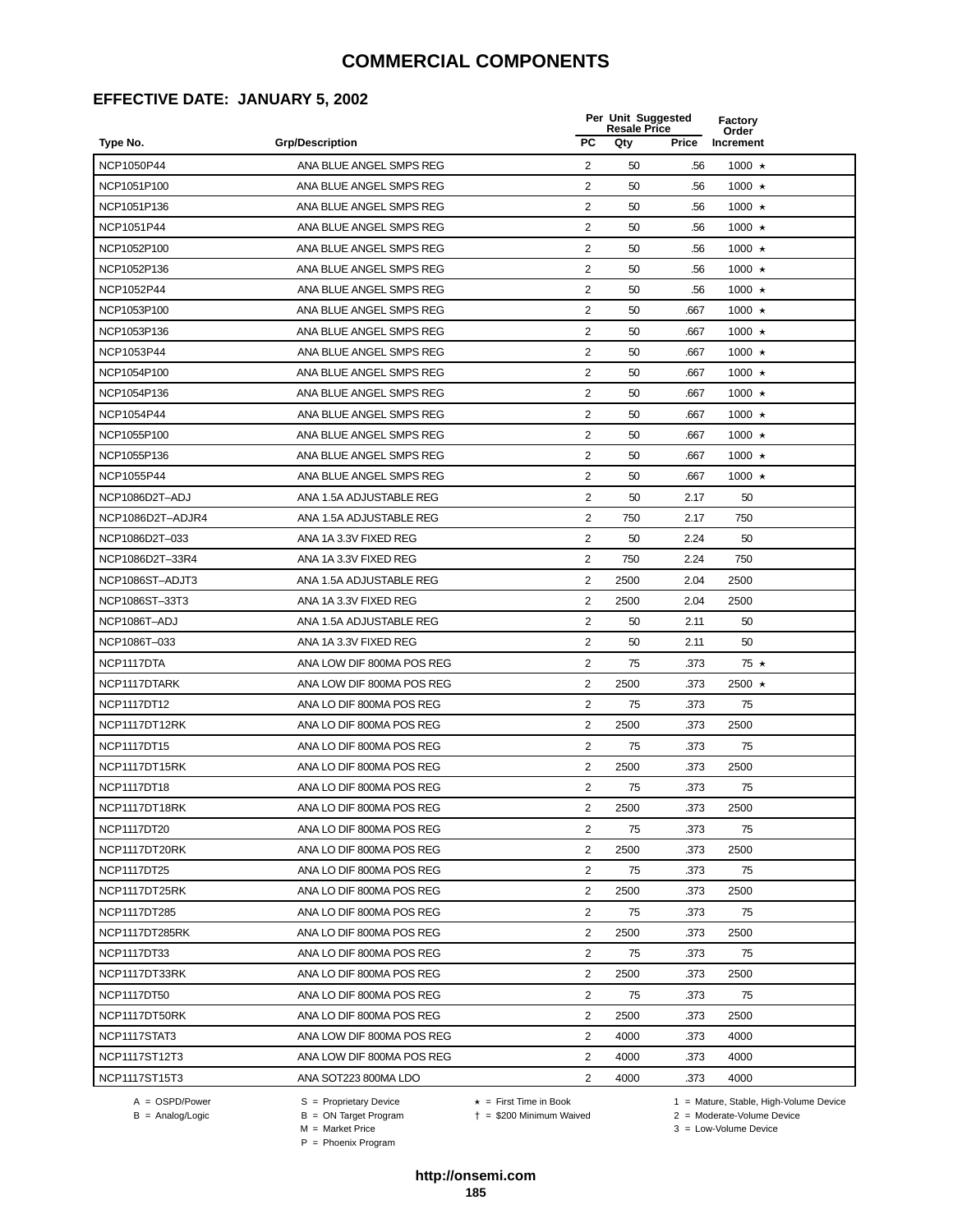## **EFFECTIVE DATE: JANUARY 5, 2002**

|                 |                           |                | Per Unit Suggested<br><b>Resale Price</b> |       | Factory<br>Order |   |   |
|-----------------|---------------------------|----------------|-------------------------------------------|-------|------------------|---|---|
| Type No.        | <b>Grp/Description</b>    | <b>PC</b>      | Qty                                       | Price | Increment        |   |   |
| NCP1117ST18T3   | ANA SOT223 800MA LDO      | $\overline{2}$ | 4000                                      | .373  | 4000             |   |   |
| NCP1117ST20T3   | ANA SOT223 800MA LDO      | 2              | 4000                                      | .373  | 4000             |   |   |
| NCP1117ST25T3   | ANA SOT223 800MA LDO      | 2              | 4000                                      | .373  | 4000             |   |   |
| NCP1117ST285T3  | ANA LOW DIF 800MA POS REG | 2              | 4000                                      | .373  | 4000             |   |   |
| NCP1117ST33T3   | ANA SOT223 800MA LDO      | $\overline{2}$ | 4000                                      | .373  | 4000             |   |   |
| NCP1117ST50T3   | ANA SOT223 800MA LDO      | 2              | 4000                                      | .373  | 4000             |   |   |
| NCP1200D100R2   | ANA PWM CRNT MODE CONT    | 1              | 2500                                      | .453  | 2500             | S | B |
| NCP1200D40R2    | ANA PWM CRNT MODE CONT    | $\mathbf{1}$   | 2500                                      | .453  | 2500             | S | B |
| NCP1200D60R2    | ANA PWM CRNT MODE CONT    | 1              | 2500                                      | .453  | 2500             | S | B |
| NCP1200P100     | ANA PWM CRNT MODE CONT    | $\mathbf{1}$   | 50                                        | .48   | 1000             | S | B |
| NCP1200P40      | ANA PWM CRNT MODE CONT    | 1              | 50                                        | .48   | 1000             | S | B |
| NCP1200P60      | ANA PWM CRNT MODE CONT    | 1              | 50                                        | .48   | 1000             | S | В |
| NCP1400ASN19T1  | ANA DC-DC CON 1.9V 180KHZ | 2              | 3000                                      | .387  | 3000             |   |   |
| NCP1400ASN25T1  | ANA DC-DC CON 2.5V 180KHZ | $\sqrt{2}$     | 3000                                      | .387  | 3000             |   |   |
| NCP1400ASN27T1  | ANA DC-DC CON 2.7V 180KHZ | $\overline{2}$ | 3000                                      | .387  | 3000             |   |   |
| NCP1400ASN30T1  | ANA DC-DC CON 3.0V 180KHZ | 2              | 3000                                      | .387  | 3000             |   |   |
| NCP1400ASN33T1  | ANA DC-DC CON 3.3V 180KHZ | 2              | 3000                                      | .387  | 3000             |   |   |
| NCP1400ASN50T1  | ANA DC-DC CON 5.0V 180KHZ | 2              | 3000                                      | .387  | 3000             |   |   |
| NCP1402SN19T1   | ANA DC-DC CON 1.9V PFM    | $\overline{2}$ | 3000                                      | .427  | 3000             |   |   |
| NCP1402SN27T1   | ANA DC-DC CON 2.7V PFM    | 2              | 3000                                      | .427  | 3000             |   |   |
| NCP1402SN30T1   | ANA DC-DC CON 3.0V PFM    | 2              | 3000                                      | .427  | 3000             |   |   |
| NCP1402SN33T1   | ANA DC-DC CON 3.3V PFM    | $\overline{2}$ | 3000                                      | .427  | 3000             |   |   |
| NCP1402SN50T1   | ANA DC-DC CON 5.0V PFM    | $\overline{2}$ | 3000                                      | .427  | 3000             |   |   |
| NCP1410DMR2     | ANA DC-DC CONVERTER       | $\overline{2}$ | 4000                                      | .867  | 4000             |   |   |
| NCP1411DMR2     | ANA COMPACT STEP UP DC/DC | $\overline{2}$ | 4000                                      | 1.07  | 4000             |   |   |
| NCP1450ASN19T1  | ANA DC-DC CON 1.9V 180KHZ | 2              | 3000                                      | .427  | 3000             |   |   |
| NCP1450ASN27T1  | ANA DC-DC CON 2.7V 180KHZ | 2              | 3000                                      | .427  | 3000             |   |   |
| NCP1450ASN30T1  | ANA DC-DC CON 3.0V 180KHZ | 2              | 3000                                      | .427  | 3000             |   |   |
| NCP1450ASN33T1  | ANA DC-DC CON 3.3V 180KHZ | 2              | 3000                                      | .427  | 3000             |   |   |
| NCP1450ASN50T1  | ANA DC-DC CON 5.0V 180KHZ | 2              | 3000                                      | .427  | 3000             |   |   |
| NCP1500DMR2     | ANA DUAL MODE PWM/LINEAR  | $\overline{2}$ | 4000                                      | .733  | 4000 $\star$     |   |   |
| <b>NCP1570D</b> | ANA SYNC BUCK CONTROL     | 1              | 98                                        | 1.10  | 98               | S | В |
| NCP1570DR2      | ANA SYNC BUCK CONTROL     | $\mathbf{1}$   | 2500                                      | 1.10  | 2500             | S | В |
| NCP1729SN35T1   | ANA CHARGE PUMP INVRTR    | 2              | 3000                                      | .64   | 3000             |   |   |
| NCP1800DM41R2   | ANA CC/CV BAT CHG CNTR    | 2              | 4000                                      | 1.20  | 4000 $\star$     |   |   |
| NCP1800DM42R2   | ANA CC/CV BAT CHG CNTR    | 2              | 4000                                      | 1.20  | 4000 $\star$     |   |   |
| NCP2860DM277R2  | ANA AUDIO AMP DRIVER      | 2              | 4000                                      | .613  | 4000 $\star$     |   |   |
| NCP300HSN09T1   | ANA UNDERVOLT DETECT 0.9V | 2              | 3000                                      | .387  | 3000             |   |   |
| NCP300HSN18T1   | ANA UNDERVOLT DETECT 1.8V | $\overline{2}$ | 3000                                      | .387  | 3000             |   |   |
| NCP300HSN27T1   | ANA UNDERVOLT DETECT 2.7V | 2              | 3000                                      | .387  | 3000             |   |   |
| NCP300HSN30T1   | ANA UNDERVOLT DETECT 3.0V | 2              | 3000                                      | .387  | 3000             |   |   |
| NCP300HSN45T1   | ANA UNDERVOLT DETECT 4.5V | 2              | 3000                                      | .387  | 3000             |   |   |
| NCP300HSN47T1   | ANA UNDERVOLT DETECT 4.7V | 2              | 3000                                      | .387  | 3000             |   |   |
| NCP300LSN09T1   | ANA UNDERVOLT DETECT 0.9V | 2              | 3000                                      | .333  | 3000             |   |   |
| NCP300LSN18T1   | ANA UNDERVOLT DETECT 1.8V | 2              | 3000                                      | .333  | 3000             |   |   |
|                 |                           |                |                                           |       |                  |   |   |

 $B = \text{Analog/Logic}$ <br>B = ON Target Program<br> $M = \text{Market Price}$ 

A = OSPD/Power S = Proprietary Device  $\star$  = First Time in Book 1 = Mature, Stable, High-Volume Device

 = \$200 Minimum Waived 2 = Moderate-Volume Device  $3 =$  Low-Volume Device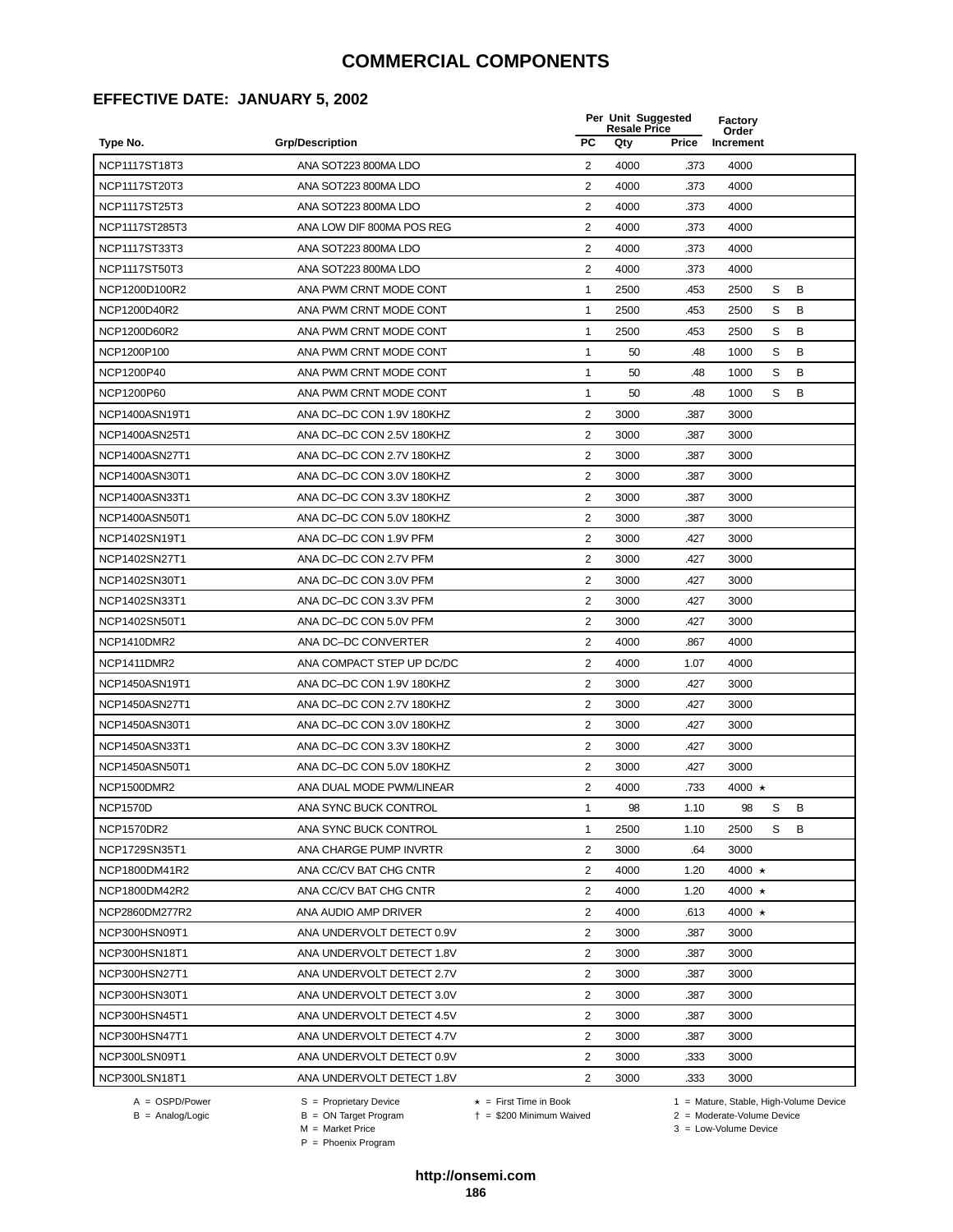### **EFFECTIVE DATE: JANUARY 5, 2002**

|               |                           |                         | Per Unit Suggested<br><b>Resale Price</b> |       | Factory<br>Order |
|---------------|---------------------------|-------------------------|-------------------------------------------|-------|------------------|
| Type No.      | <b>Grp/Description</b>    | <b>PC</b>               | Qty                                       | Price | Increment        |
| NCP300LSN20T1 | ANA UNDERVOLT DETECT 2.0V | 2                       | 3000                                      | .333  | 3000             |
| NCP300LSN27T1 | ANA UNDERVOLT DETECT 2.7V | 2                       | 3000                                      | .333  | 3000             |
| NCP300LSN28T1 | ANA UNDERVOLT DETECT 2.8V | 2                       | 3000                                      | .333  | 3000 $\star$     |
| NCP300LSN30T1 | ANA UNDERVOLT DETECT 3.0V | 2                       | 3000                                      | .333  | 3000             |
| NCP300LSN33T1 | ANA UNDERVOLT DETECT 3.3V | $\overline{\mathbf{c}}$ | 3000                                      | .333  | 3000             |
| NCP300LSN34T1 | ANA UNDERVOLT DETECT 3.4V | $\overline{\mathbf{c}}$ | 3000                                      | .333  | 3000             |
| NCP300LSN45T1 | ANA UNDERVOLT DETECT 4.5V | $\overline{2}$          | 3000                                      | .333  | 3000             |
| NCP300LSN47T1 | ANA UNDERVOLT DETECT 4.7V | $\overline{2}$          | 3000                                      | .333  | 3000             |
| NCP301HSN09T1 | ANA UNDERVOLT DETECT 0.9V | 2                       | 3000                                      | .387  | 3000             |
| NCP301HSN18T1 | ANA UNDERVOLT DETECT 1.8V | 2                       | 3000                                      | .387  | 3000             |
| NCP301HSN27T1 | ANA UNDERVOLT DETECT 2.7V | 2                       | 3000                                      | .387  | 3000             |
| NCP301HSN30T1 | ANA UNDERVOLT DETECT 3.0V | 2                       | 3000                                      | .387  | 3000             |
| NCP301HSN45T1 | ANA UNDERVOLT DETECT 4.5V | 2                       | 3000                                      | .387  | 3000             |
| NCP301LSN09T1 | ANA UNDERVOLT DETECT 0.9V | $\overline{\mathbf{c}}$ | 3000                                      | .333  | 3000             |
| NCP301LSN12T1 | ANA UNDERVOLT DETECT 1.2V | $\overline{2}$          | 3000                                      | .333  | 3000             |
| NCP301LSN18T1 | ANA UNDERVOLT DETECT 1.8V | $\overline{2}$          | 3000                                      | .333  | 3000             |
| NCP301LSN20T1 | ANA UNDERVOLT DETECT 2.0V | $\overline{2}$          | 3000                                      | .333  | 3000             |
| NCP301LSN22T1 | ANA UNDERVOLT DETECT 2.2V | $\overline{c}$          | 3000                                      | .333  | 3000             |
| NCP301LSN25T1 | ANA UNDERVOLT DETECT 2.5V | $\overline{2}$          | 3000                                      | .333  | 3000             |
| NCP301LSN27T1 | ANA UNDERVOLT DETECT 2.7V | 2                       | 3000                                      | .333  | 3000             |
| NCP301LSN28T1 | ANA UNDERVOLT DETECT 2.8V | 2                       | 3000                                      | .333  | 3000             |
| NCP301LSN30T1 | ANA UNDERVOLT DETECT 3.0V | 2                       | 3000                                      | .333  | 3000             |
| NCP301LSN33T1 | ANA UNDERVOLT DETECT 3.3V | $\overline{\mathbf{c}}$ | 3000                                      | .333  | 3000             |
| NCP301LSN40T1 | ANA UNDERVOLT DETECT 4.0V | $\overline{2}$          | 3000                                      | .333  | 3000             |
| NCP301LSN45T1 | ANA UNDERVOLT DETECT 4.5V | $\overline{2}$          | 3000                                      | .333  | 3000             |
| NCP301LSN47T1 | ANA UNDERVOLT DETECT 4.7V | $\overline{2}$          | 3000                                      | .333  | 3000             |
| NCP302HSN09T1 | ANA UNDERVOLT DETECT 0.9V | $\overline{2}$          | 3000                                      | .387  | 3000             |
| NCP302HSN18T1 | ANA UNDERVOLT DETECT 1.8V | $\overline{2}$          | 3000                                      | .387  | 3000             |
| NCP302HSN27T1 | ANA UNDERVOLT DETECT 2.7V | 2                       | 3000                                      | .387  | 3000             |
| NCP302HSN30T1 | ANA UNDERVOLT DETECT 3.0V | 2                       | 3000                                      | .387  | 3000             |
| NCP302HSN45T1 | ANA UNDERVOLT DETECT 4.5V | 2                       | 3000                                      | .387  | 3000             |
| NCP302LSN09T1 | ANA UNDERVOLT DETECT 0.9V | 2                       | 3000                                      | .333  | 3000             |
| NCP302LSN15T1 | ANA UNDERVOLT DETECT 1.5V | $\overline{2}$          | 3000                                      | .333  | 3000             |
| NCP302LSN18T1 | ANA UNDERVOLT DETECT 1.8V | 2                       | 3000                                      | .333  | 3000             |
| NCP302LSN20T1 | ANA UNDERVOLT DETECT 2.0V | 2                       | 3000                                      | .333  | 3000             |
| NCP302LSN27T1 | ANA UNDERVOLT DETECT 2.7V | 2                       | 3000                                      | .333  | 3000             |
| NCP302LSN30T1 | ANA UNDERVOLT DETECT 3.0V | 2                       | 3000                                      | .333  | 3000             |
| NCP302LSN33T1 | ANA UNDERVOLT DETECT 3.3V | 2                       | 3000                                      | .333  | 3000             |
| NCP302LSN40T1 | ANA UNDERVOLT DETECT 4.0V | 2                       | 3000                                      | .333  | 3000             |
| NCP302LSN43T1 | ANA UNDERVOLT DETECT 4.3V | 2                       | 3000                                      | .333  | 3000             |
| NCP302LSN45T1 | ANA UNDERVOLT DETECT 4.5V | $\overline{2}$          | 3000                                      | .333  | 3000             |
| NCP302LSN47T1 | ANA UNDERVOLT DETECT 4.7V | 2                       | 3000                                      | .333  | 3000             |
| NCP303LSN09T1 | ANA UNDERVOLT DETECT 0.9V | 2                       | 3000                                      | .333  | 3000             |
| NCP303LSN18T1 | ANA UNDERVOLT DETECT 1.8V | $\overline{2}$          | 3000                                      | .333  | 3000             |
| NCP303LSN20T1 | ANA UNDERVOLT DETECT 2.0V | 2                       | 3000                                      | .333  | 3000             |
|               |                           |                         |                                           |       |                  |

 $B = \text{Analog/Logic}$ <br>B = ON Target Program<br> $M = \text{Market Price}$ 

= \$200 Minimum Waived 2 = Moderate-Volume Device

A = OSPD/Power S = Proprietary Device  $\star$  = First Time in Book 1 = Mature, Stable, High-Volume Device

 $3 =$  Low-Volume Device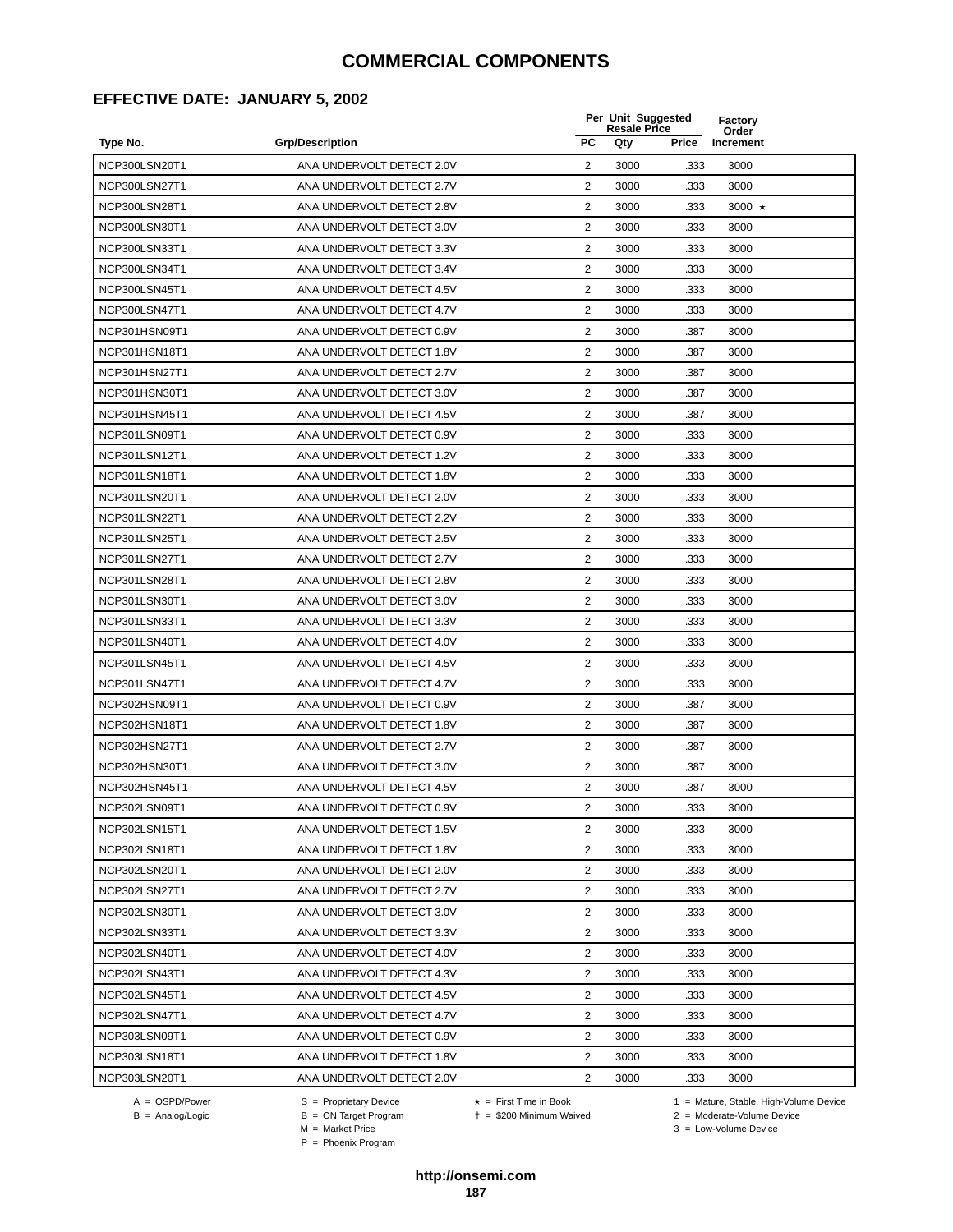# **EFFECTIVE DATE: JANUARY 5, 2002**

|               |                           |                | Per Unit Suggested<br><b>Resale Price</b> |       | Factory<br>Order |
|---------------|---------------------------|----------------|-------------------------------------------|-------|------------------|
| Type No.      | <b>Grp/Description</b>    | <b>PC</b>      | Qty                                       | Price | Increment        |
| NCP303LSN22T1 | ANA UNDERVOLT DETECT 2.2V | 2              | 3000                                      | .333  | 3000             |
| NCP303LSN24T1 | ANA UNDERVOLT DETECT 2.4V | 2              | 3000                                      | .333  | 3000             |
| NCP303LSN25T1 | ANA UNDERVOLT DETECT 2.5V | 2              | 3000                                      | .333  | 3000             |
| NCP303LSN26T1 | ANA UNDERVOLT DETECT 2.6V | $\overline{2}$ | 3000                                      | .333  | 3000             |
| NCP303LSN27T1 | ANA UNDERVOLT DETECT 2.7V | $\overline{2}$ | 3000                                      | .333  | 3000             |
| NCP303LSN28T1 | ANA UNDERVOLT DETECT 2.8V | 2              | 3000                                      | .333  | 3000             |
| NCP303LSN29T1 | ANA UNDERVOLT DETECT 2.9V | $\overline{2}$ | 3000                                      | .333  | 3000             |
| NCP303LSN30T1 | ANA UNDERVOLT DETECT 3.0V | 2              | 3000                                      | .333  | 3000             |
| NCP303LSN31T1 | ANA UNDERVOLT DETECT 3.1V | $\overline{2}$ | 3000                                      | .333  | 3000             |
| NCP303LSN33T1 | ANA UNDERVOLT DETECT 3.3V | 2              | 3000                                      | .333  | 3000             |
| NCP303LSN34T1 | ANA UNDERVOLT DETECT 3.4V | $\overline{2}$ | 3000                                      | .333  | 3000             |
| NCP303LSN40T1 | ANA UNDERVOLT DETECT 4.0V | 2              | 3000                                      | .333  | 3000             |
| NCP303LSN42T1 | ANA UNDERVOLT DETECT 4.2V | 2              | 3000                                      | .333  | 3000             |
| NCP303LSN45T1 | ANA UNDERVOLT DETECT 4.5V | $\overline{2}$ | 3000                                      | .333  | 3000             |
| NCP303LSN46T1 | ANA UNDERVOLT DETECT 4.6V | 2              | 3000                                      | .333  | 3000             |
| NCP303LSN47T1 | ANA UNDERVOLT DETECT 4.7V | $\overline{2}$ | 3000                                      | .333  | 3000             |
| NCP304HSQ09T1 | ANA UNDERVOLT DETECT 0.9V | 2              | 3000                                      | .40   | 3000             |
| NCP304HSQ18T1 | ANA UNDERVOLT DETECT 1.8V | $\mathbf{2}$   | 3000                                      | .40   | 3000             |
| NCP304HSQ20T1 | ANA UNDERVOLT DETECT 2.0V | 2              | 3000                                      | .40   | 3000             |
| NCP304HSQ27T1 | ANA UNDERVOLT DETECT 2.7V | $\overline{2}$ | 3000                                      | .40   | 3000             |
| NCP304HSQ29T1 | ANA UNDERVOLT DETECT 2.9V | 2              | 3000                                      | .40   | 3000             |
| NCP304HSQ30T1 | ANA UNDERVOLT DETECT 3.0V | $\overline{2}$ | 3000                                      | .40   | 3000             |
| NCP304HSQ45T1 | ANA UNDERVOLT DETECT 4.5V | $\overline{2}$ | 3000                                      | .40   | 3000             |
| NCP304HSQ47T1 | ANA UNDERVOLT DETECT 4.7V | 2              | 3000                                      | .40   | 3000 $\star$     |
| NCP304LSQ09T1 | ANA UNDERVOLT DETECT 0.9V | $\overline{2}$ | 3000                                      | .347  | 3000             |
| NCP304LSQ18T1 | ANA UNDERVOLT DETECT 1.8V | 2              | 3000                                      | .347  | 3000             |
| NCP304LSQ20T1 | ANA UNDERVOLT DETECT 2.0V | 2              | 3000                                      | .347  | 3000             |
| NCP304LSQ27T1 | ANA UNDERVOLT DETECT 2.7V | 2              | 3000                                      | .347  | 3000             |
| NCP304LSQ30T1 | ANA UNDERVOLT DETECT 3.0V | 2              | 3000                                      | .347  | 3000             |
| NCP304LSQ33T1 | ANA UNDERVOLT DETECT 3.3V | $\overline{2}$ | 3000                                      | .347  | 3000             |
| NCP304LSQ40T1 | ANA UNDERVOLT DETECT 4.0V | 2              | 3000                                      | .347  | 3000             |
| NCP304LSQ42T1 | ANA UNDERVOLT DETECT 4.2V | 2              | 3000                                      | .347  | 3000             |
| NCP304LSQ45T1 | ANA UNDERVOLT DETECT 4.5V | 2              | 3000                                      | .347  | 3000             |
| NCP304LSQ47T1 | ANA UNDERVOLT DETECT 4.7V | $\overline{2}$ | 3000                                      | .347  | 3000             |
| NCP305LSQ09T1 | ANA UNDERVOLT DETECT 0.9V | $\overline{2}$ | 3000                                      | .347  | 3000             |
| NCP305LSQ16T1 | ANA UNDERVOLT DETECT 1.6V | $\overline{2}$ | 3000                                      | .347  | 3000             |
| NCP305LSQ18T1 | ANA UNDERVOLT DETECT 1.8V | 2              | 3000                                      | .347  | 3000             |
| NCP305LSQ20T1 | ANA UNDERVOLT DETECT 2.0V | $\overline{2}$ | 3000                                      | .347  | 3000             |
| NCP305LSQ24T1 | ANA UNDERVOLT DETECT 2.4V | 2              | 3000                                      | .347  | 3000             |
| NCP305LSQ27T1 | ANA UNDERVOLT DETECT 2.7V | 2              | 3000                                      | .347  | 3000             |
| NCP305LSQ28T1 | ANA UNDERVOLT DETECT 2.8V | 2              | 3000                                      | .347  | 3000             |
| NCP305LSQ29T1 | ANA UNDERVOLT DETECT 2.9V | 2              | 3000                                      | .347  | 3000             |
| NCP305LSQ30T1 | ANA UNDERVOLT DETECT 3.0V | 2              | 3000                                      | .347  | 3000             |
| NCP305LSQ32T1 | ANA UNDERVOLT DETECT 3.2V | $\overline{2}$ | 3000                                      | .347  | 3000             |
| NCP305LSQ33T1 | ANA UNDERVOLT DETECT 3.3V | 2              | 3000                                      | .347  | 3000             |

A = OSPD/Power S = Proprietary Device<br>
B = Analog/Logic B = ON Target Program<br>
M = Market Price

A = OSPD/Power S = Proprietary Device  $\star$  = First Time in Book 1 = Mature, Stable, High-Volume Device

 = \$200 Minimum Waived 2 = Moderate-Volume Device  $2 =$  Moderate-Volume Device<br> $3 =$  Low-Volume Device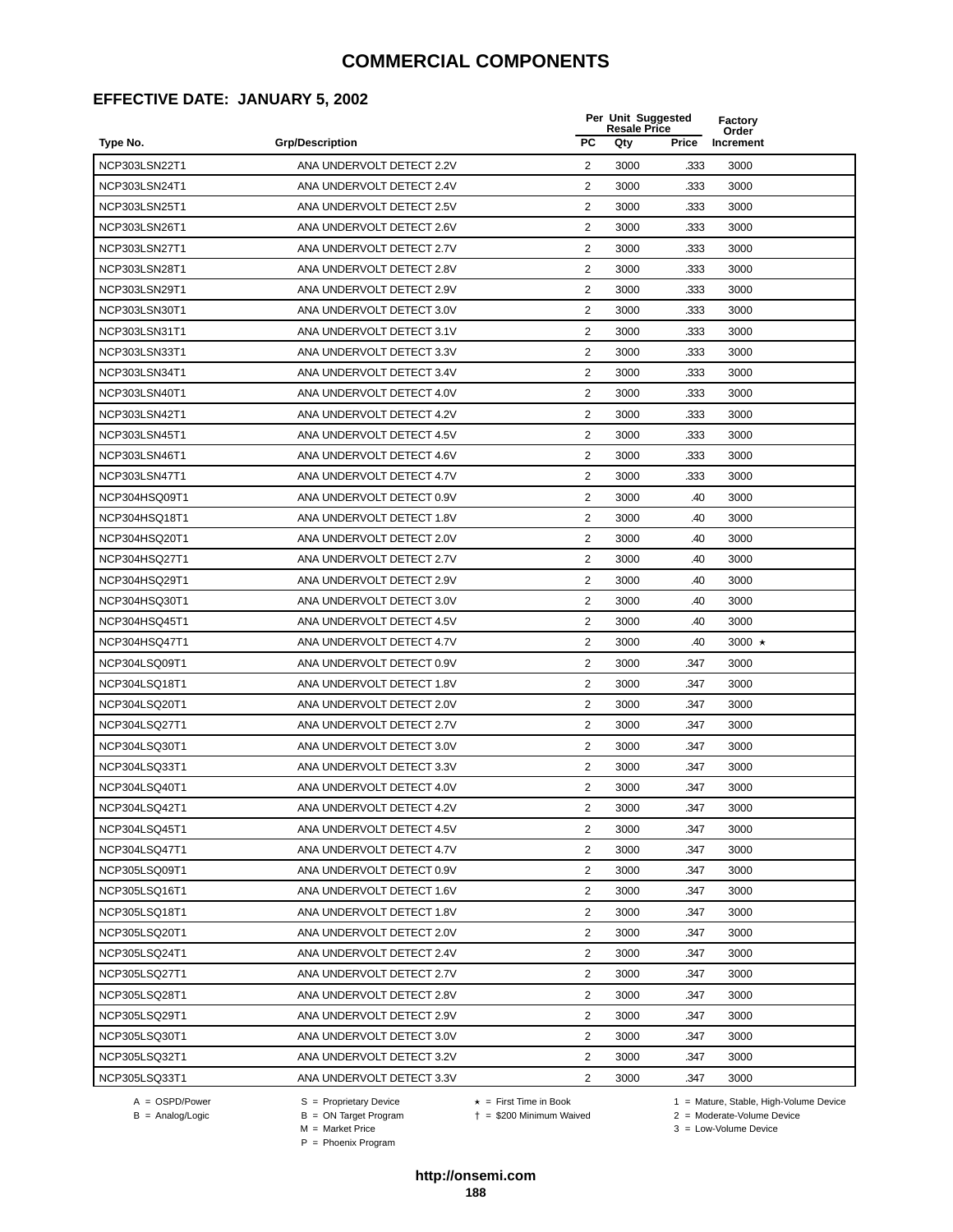## **EFFECTIVE DATE: JANUARY 5, 2002**

|                     |                           |                | Per Unit Suggested<br><b>Resale Price</b> |       | Factory<br>Order |   |   |  |
|---------------------|---------------------------|----------------|-------------------------------------------|-------|------------------|---|---|--|
| Type No.            | <b>Grp/Description</b>    | <b>PC</b>      | Qty                                       | Price | Increment        |   |   |  |
| NCP305LSQ45T1       | ANA UNDERVOLT DETECT 4.5V | 2              | 3000                                      | .347  | 3000             |   |   |  |
| NCP305LSQ47T1       | ANA UNDERVOLT DETECT 4.7V | $\overline{2}$ | 3000                                      | .347  | 3000             |   |   |  |
| NCP345SNT1          | ANA OVERVOLTAGE IC DET    | 1              | 3000                                      | .43   | 3000             | S | B |  |
| NCP3712ASNT1        | ANA VOLT PROTECT HI SWTCH | 1              | 3000                                      | .393  | 3000             | S |   |  |
| NCP3712ASNT3        | ANA OVER VOLTAGE HI SIDE  | $\mathbf{1}$   | 10000                                     | .393  | $10000 \star S$  |   |   |  |
| NCP4300AD           | ANA DUAL OP AMP/VOLT REF  | 2              | 98                                        | .467  | 98               |   |   |  |
| NCP4300ADR2         | ANA DUAL OP AMP/VOLT REF  | 2              | 2500                                      | .467  | 2500             |   |   |  |
| NCP4523G1T1         | ANA 3CH-LDO VRDG          | 2              | 3000                                      | 1.00  | 3000             |   |   |  |
| NCP4523G20T1        | ANA 3CH-LDO VRDG          | 2              | 3000                                      | 1.00  | 3000             |   |   |  |
| NCP4523G3T1         | ANA 3CH-LDO VRDG          | $\overline{2}$ | 3000                                      | 1.00  | 3000             |   |   |  |
| NCP4561SN28T1       | ANA LDO VOLTAGE REG       | 1              | 3000                                      | .48   | 3000             | S |   |  |
| NCP500SN18T1        | ANA 150 MA 1.8 LDO VRDG   | $\overline{2}$ | 3000                                      | .267  | 3000             |   |   |  |
| NCP500SN25T1        | ANA 150MA 1.8 LDO VRDG    | $\overline{2}$ | 3000                                      | .267  | 3000             |   |   |  |
| <b>NCP500SN27T1</b> | ANA 150 MA 1.8 LDO VRDG   | $\overline{2}$ | 3000                                      | .267  | 3000             |   |   |  |
| NCP500SN28T1        | ANA 150MA 1.8 LDO VRDG    | 2              | 3000                                      | .267  | 3000             |   |   |  |
| NCP500SN30T1        | ANA 150MA 1.8 LDO VRDG    | $\overline{2}$ | 3000                                      | .267  | 3000             |   |   |  |
| NCP500SN33T1        | ANA 150MA 1.8 LDO VRDG    | 2              | 3000                                      | .267  | 3000             |   |   |  |
| NCP500SN50T1        | ANA 150 MA 1.8 LDO VRDG   | 2              | 3000                                      | .267  | 3000             |   |   |  |
| NCP500SQL18T1       | ANA 1.8 LDO VRGD          | $\overline{2}$ | 3000                                      | .453  | 3000             |   |   |  |
| NCP500SQL25T1       | ANA 2.5 LDO VRGD          | 2              | 3000                                      | .453  | 3000             |   |   |  |
| NCP500SQL27T1       | ANA 2.7 LDO VRGD          | 2              | 3000                                      | .453  | 3000             |   |   |  |
| NCP500SQL28T1       | ANA 2.8 LDO VRGD          | $\overline{2}$ | 3000                                      | .453  | 3000             |   |   |  |
| NCP500SQL30T1       | ANA 3.0 LDO VRGD          | $\overline{2}$ | 3000                                      | .453  | 3000             |   |   |  |
| NCP500SQL33T1       | ANA 3.3 LDO VRGD          | 2              | 3000                                      | .453  | 3000             |   |   |  |
| NCP500SQL50T1       | ANA 5.0 LDO VRGD          | $\overline{2}$ | 3000                                      | .453  | 3000             |   |   |  |
| NCP502SQ15T1        | ANA 1.5 SC750-5 LDO REG   | 2              | 3000                                      | .293  | 3000 $\star$     |   |   |  |
| NCP502SQ18T1        | ANA 1.8 SC750-5 LDO REG   | 2              | 3000                                      | .293  | 3000 $\star$     |   |   |  |
| NCP502SQ25T1        | ANA 2.5 SC750-5 LDO REG   | $\overline{2}$ | 3000                                      | .293  | 3000 $\star$     |   |   |  |
| NCP502SQ27T1        | ANA 2.7 SC750-5 LDO REG   | 2              | 3000                                      | .293  | 3000 $\star$     |   |   |  |
| NCP502SQ28T1        | ANA 2.8 SC750-5 LDO REG   | $\overline{2}$ | 3000                                      | .293  | 3000 $\star$     |   |   |  |
| NCP502SQ30T1        | ANA 3.0 SC750-5 LDO REG   | $\overline{2}$ | 3000                                      | .293  | 3000 $\star$     |   |   |  |
| NCP502SQ33T1        | ANA 3.3 SC750-5 LDO REG   | $\overline{c}$ | 3000                                      | 293   | 3000 $\star$     |   |   |  |
| NCP502SQ50T1        | ANA 5.0 SC750-5 LDO REG   | 2              | 3000                                      | .293  | 3000 $\star$     |   |   |  |
| NCP511SN15T1        | ANA 1.5V LDO LINEAR REG   | 2              | 3000                                      | .333  | 3000             |   |   |  |
| NCP511SN18T1        | ANA 1.8V LDO LINEAR REG   | $\overline{2}$ | 3000                                      | .333  | 3000             |   |   |  |
| NCP511SN25T1        | ANA 2.5V LDO LINEAR REG   | 2              | 3000                                      | .333  | 3000             |   |   |  |
| NCP511SN27T1        | ANA 2.7V LDO LINEAR REG   | 2              | 3000                                      | .333  | 3000             |   |   |  |
| <b>NCP511SN28T1</b> | ANA 2.8V LDO LINEAR REG   | 2              | 3000                                      | .333  | 3000             |   |   |  |
| NCP511SN30T1        | ANA 3.0V LDO LINEAR REG   | $\overline{2}$ | 3000                                      | .333  | 3000             |   |   |  |
| NCP511SN33T1        | ANA 3.3V LDO LINEAR REG   | $\overline{2}$ | 3000                                      | .333  | 3000             |   |   |  |
| NCP511SN50T1        | ANA 5.0V LDO LINEAR REG   | $\overline{2}$ | 3000                                      | .333  | 3000             |   |   |  |
| NCP512SQ15T1        | ANA LDO REGULATOR 1.5V    | 2              | 3000                                      | .373  | 3000             |   |   |  |
| NCP512SQ18T1        | ANA LDO REGULATOR 1.8V    | 2              | 3000                                      | .373  | 3000             |   |   |  |
| NCP512SQ25T1        | ANA LDO REGULATOR 2.5V    | $\overline{2}$ | 3000                                      | .373  | 3000             |   |   |  |
| NCP512SQ27T1        | ANA LDO REGULATOR 2.7V    | 2              | 3000                                      | .373  | 3000             |   |   |  |
|                     |                           |                |                                           |       |                  |   |   |  |

 $B = \text{Analog/Logic}$ <br>B = ON Target Program<br> $M = \text{Market Price}$ 

= \$200 Minimum Waived 2 = Moderate-Volume Device

A = OSPD/Power S = Proprietary Device  $\star$  = First Time in Book 1 = Mature, Stable, High-Volume Device

 $3 =$  Low-Volume Device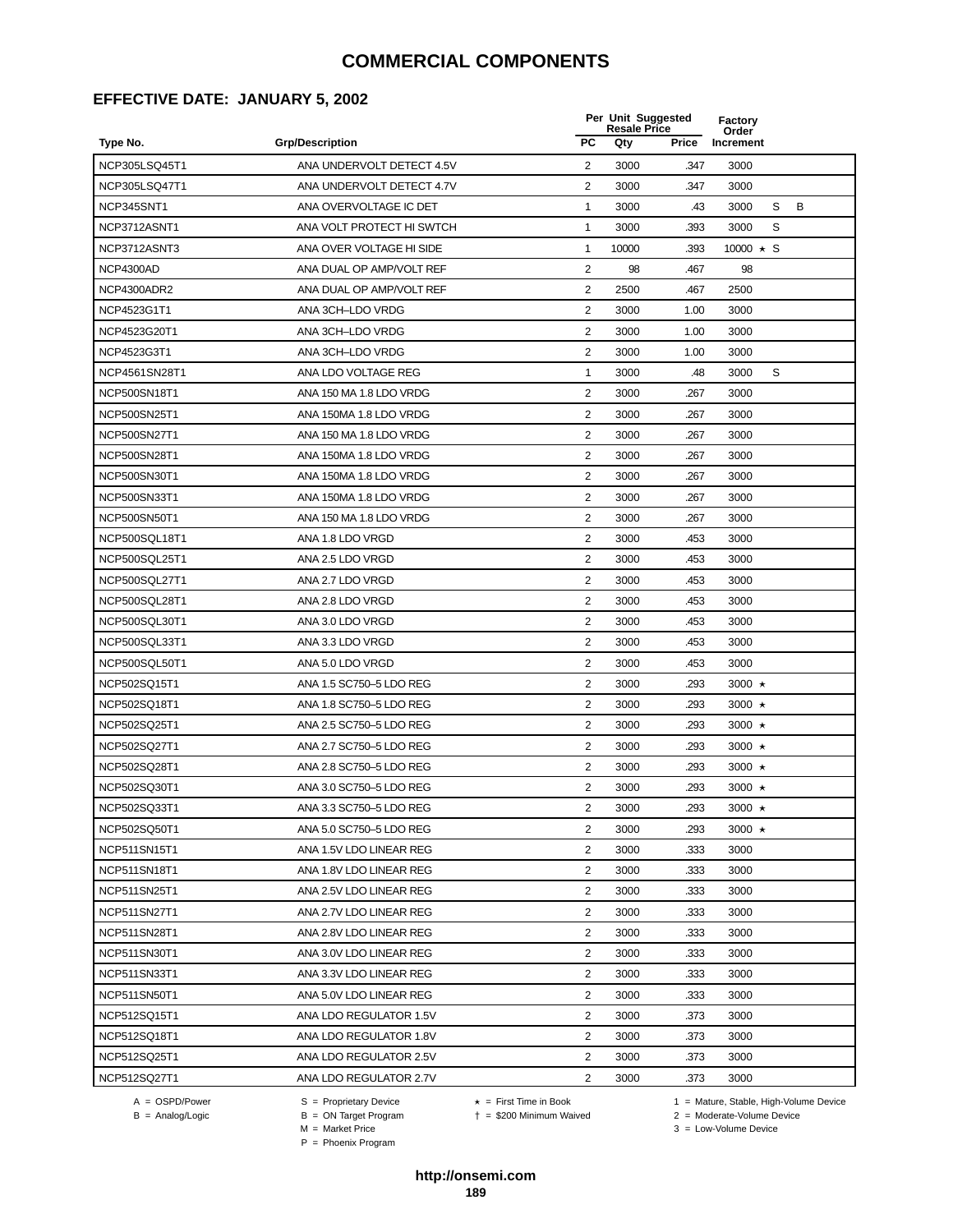## **EFFECTIVE DATE: JANUARY 5, 2002**

|                     |                           |                | Per Unit Suggested<br><b>Resale Price</b> |       | Factory<br>Order |   |   |  |
|---------------------|---------------------------|----------------|-------------------------------------------|-------|------------------|---|---|--|
| Type No.            | <b>Grp/Description</b>    | PC             | Qty                                       | Price | Increment        |   |   |  |
| NCP512SQ28T1        | ANA LDO REGULATOR 2.8V    | $\overline{2}$ | 3000                                      | .373  | 3000             |   |   |  |
| NCP512SQ30T1        | ANA LDO REGULATOR 3.0V    | $\overline{2}$ | 3000                                      | .373  | 3000             |   |   |  |
| NCP512SQ33T1        | ANA LDO REGULATOR 3.3V    | 2              | 3000                                      | .373  | 3000             |   |   |  |
| NCP512SQ50T1        | ANA LDO REGULATOR 5.0V    | $\overline{2}$ | 3000                                      | .373  | 3000             |   |   |  |
| <b>NCP5162D</b>     | ANA BUCK CONTROLLER       | 1              | 48                                        | 1.85  | 48               | S | В |  |
| <b>NCP5162DR2</b>   | ANA BUCK CONTROLLER       | 1              | 2500                                      | 1.85  | 2500             | S | B |  |
| NCP5322ADW          | ANA BUCK CONTROLLER       | 1              | 26                                        | 4.16  | $26 \star S$     |   | B |  |
| NCP5322ADWR2        | ANA BUCK CONTROLLER       | $\mathbf{1}$   | 1000                                      | 4.16  | $1000 \star S$   |   | B |  |
| NCP5426SN13T1       | ANA LDO VIBRATION MOTOR   | $\overline{2}$ | 3000                                      | .40   | 3000             |   |   |  |
| NCP5426SN13T2       | ANA LDO VIBRATION MOTOR   | 2              | 3000                                      | .40   | 3000 $\star$     |   |   |  |
| <b>NCP551SN15T1</b> | ANA 1.5V LOW DROP OUT REG | $\overline{2}$ | 3000                                      | .467  | 3000             |   |   |  |
| <b>NCP551SN18T1</b> | ANA 1.8V LOW DROP OUT REG | 2              | 3000                                      | .467  | 3000             |   |   |  |
| NCP551SN25T1        | ANA 2.5V LOW DROP OUT REG | $\overline{c}$ | 3000                                      | .467  | 3000             |   |   |  |
| NCP551SN27T1        | ANA 2.7V LOW DROP OUT REG | $\sqrt{2}$     | 3000                                      | .467  | 3000             |   |   |  |
| NCP551SN28T1        | ANA 2.8V LOW DROP OUT REG | $\overline{2}$ | 3000                                      | .467  | 3000             |   |   |  |
| NCP551SN30T1        | ANA 3.0V LOW DROP OUT REG | $\overline{2}$ | 3000                                      | .467  | 3000             |   |   |  |
| NCP551SN33T1        | ANA 3.3V LOW DROP OUT REG | $\overline{2}$ | 3000                                      | .467  | 3000             |   |   |  |
| NCP551SN50T1        | ANA 5.0V LOW DROP OUT REG | 2              | 3000                                      | .467  | 3000             |   |   |  |
| NCP552SQ15T1        | ANA LDO REGULATOR 1.5V    | 2              | 3000                                      | .453  | 3000             |   |   |  |
| NCP552SQ18T1        | ANA LDO REGULATOR 1.8V    | $\overline{2}$ | 3000                                      | .453  | 3000             |   |   |  |
| NCP552SQ25T1        | ANA LDO REGULATOR 2.5V    | 2              | 3000                                      | .453  | 3000             |   |   |  |
| NCP552SQ27T1        | ANA LDO REGULATOR 2.7V    | $\overline{c}$ | 3000                                      | .453  | 3000             |   |   |  |
| NCP552SQ28T1        | ANA LDO REGULATOR 2.8V    | $\overline{c}$ | 3000                                      | .453  | 3000             |   |   |  |
| NCP552SQ30T1        | ANA LDO REGULATOR 3.0V    | $\overline{c}$ | 3000                                      | .453  | 3000             |   |   |  |
| NCP552SQ33T1        | ANA LDO REGULATOR 3.3V    | $\overline{2}$ | 3000                                      | .453  | 3000             |   |   |  |
| NCP552SQ50T1        | ANA LDO REGULATOR 5.0V    | $\overline{2}$ | 3000                                      | .453  | 3000             |   |   |  |
| NCP553SQ15T1        | ANA LDO LINEAR REGULATOR  | 2              | 3000                                      | .453  | 3000 $\star$     |   |   |  |
| NCP553SQ18T1        | ANA LDO LINEAR REGULATOR  | $\overline{2}$ | 3000                                      | .453  | 3000 ★           |   |   |  |
| NCP553SQ25T1        | ANA LDO LINEAR REGULATOR  | $\overline{2}$ | 3000                                      | .453  | 3000 $\star$     |   |   |  |
| NCP553SQ27T1        | ANA LDO LINEAR REGULATOR  | 2              | 3000                                      | .453  | 3000 $\star$     |   |   |  |
| NCP553SQ28T1        | ANA LDO LINEAR REGULATOR  | 2              | 3000                                      | .453  | 3000 $\star$     |   |   |  |
| NCP553SQ30T1        | ANA LDO LINEAR REGULATOR  | $\overline{c}$ | 3000                                      | 453   | 3000 $\star$     |   |   |  |
| NCP553SQ33T1        | ANA LDO LINEAR REGULATOR  | 2              | 3000                                      | .453  | 3000 $\star$     |   |   |  |
| NCP553SQ50T1        | ANA LDO LINEAR REGULATOR  | 2              | 3000                                      | .453  | 3000 $\star$     |   |   |  |
| NCP561SN15T1        | ANA 1.5V LDO LINEAR REG   | 2              | 3000                                      | .453  | 3000 $\star$     |   |   |  |
| NCP561SN18T1        | ANA 1.8V LDO LINEAR REG   | 2              | 3000                                      | .453  | 3000 $\star$     |   |   |  |
| NCP561SN25T1        | ANA 2.5V LDO LINEAR REG   | 2              | 3000                                      | .453  | 3000 $\star$     |   |   |  |
| NCP561SN27T1        | ANA 2.7V LDO LINEAR REG   | 2              | 3000                                      | .453  | 3000 $\star$     |   |   |  |
| NCP561SN28T1        | ANA 2.8V LDO LINEAR REG   | $\overline{2}$ | 3000                                      | .453  | 3000 $\star$     |   |   |  |
| NCP561SN30T1        | ANA 3.0V LDO LINEAR REG   | 2              | 3000                                      | .453  | 3000 $\star$     |   |   |  |
| NCP561SN33T1        | ANA 3.3V LDO LINEAR REG   | $\overline{c}$ | 3000                                      | .453  | 3000 $\star$     |   |   |  |
| NCP561SN50T1        | ANA 5.0V LDO LINEAR REG   | 2              | 3000                                      | .453  | 3000 $\star$     |   |   |  |
| NCP562SQ15T1        | ANA SC82-AB 1.5V          | 2              | 3000                                      | .387  | 3000 $\star$     |   |   |  |
| NCP562SQ18T1        | ANA SC82-AB 1.8V          | 2              | 3000                                      | .387  | 3000 $\star$     |   |   |  |
| NCP562SQ25T1        | ANA SC82-AB 2.5V          | $\overline{c}$ | 3000                                      | .387  | 3000 $\star$     |   |   |  |

 $B = \text{Analog/Logic}$ <br>B = ON Target Program<br> $M = \text{Market Price}$ 

= \$200 Minimum Waived 2 = Moderate-Volume Device

A = OSPD/Power S = Proprietary Device  $\star$  = First Time in Book 1 = Mature, Stable, High-Volume Device

P = Phoenix Program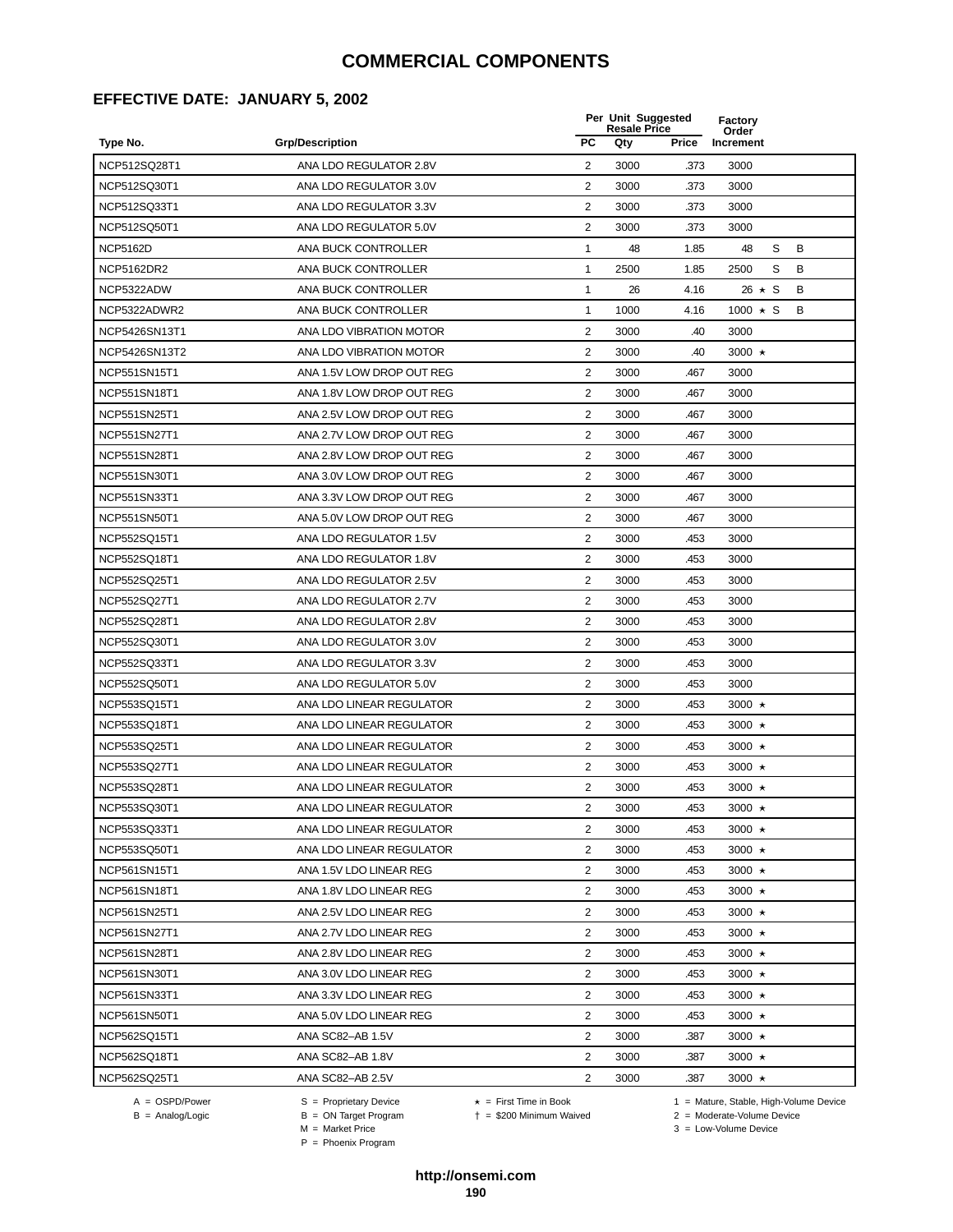## **EFFECTIVE DATE: JANUARY 5, 2002**

| <b>PC</b><br>Type No.<br><b>Grp/Description</b><br>Qty<br>Price<br>Increment<br>NCP562SQ27T1<br><b>ANA SC82-AB 2.7V</b><br>2<br>3000 ★<br>3000<br>.387<br>NCP562SQ28T1<br>ANA SC82-AB 2.8V<br>2<br>3000<br>.387<br>3000 $\star$<br>2<br>NCP562SQ30T1<br>ANA SC82-AB 3.0V<br>3000<br>.387<br>3000 $\star$<br>2<br>NCP562SQ33T1<br>ANA SC82-AB 3.3V<br>3000<br>.387<br>3000 $\star$<br>$\overline{2}$<br>NCP562SQ50T1<br>ANA SC82-AB 5.0V<br>3000<br>.387<br>3000 $\star$<br>$\overline{2}$<br>NCP563SQ15T1<br>.387<br>ANA SC82-AB 1.5V<br>3000<br>3000 $\star$<br>$\overline{2}$<br>3000<br>.387<br>3000 $\star$<br>NCP563SQ18T1<br>ANA SC82-AB 1.8V<br>ANA SC82-AB 2.5V<br>2<br>.387<br>3000 $\star$<br>NCP563SQ25T1<br>3000<br>$\overline{2}$<br>NCP563SQ27T1<br><b>ANA SC82-AB 2.7V</b><br>3000<br>.387<br>3000 $\star$<br>NCP563SQ28T1<br>ANA SC82-AB 2.8V<br>$\overline{2}$<br>3000<br>.387<br>3000 $\star$<br>NCP563SQ30T1<br>ANA SC82-AB 3.0V<br>2<br>3000<br>.387<br>3000 $\star$<br>2<br>NCP563SQ33T1<br>ANA SC82-AB 3.3V<br>3000<br>.387<br>3000 $\star$<br>$\overline{2}$<br>NCP563SQ50T1<br>ANA SC82-AB 5.0V<br>3000<br>.387<br>3000 $\star$<br>$\mathbf{2}$<br>NCP800SN1T1<br>ANA LI BATT CHARGE CNTRL<br>3000<br>.347<br>3000<br>NCP802SAN1T1<br>$\overline{2}$<br>ANA BATTERY LI+ PROTECT<br>3000<br>.453<br>3000<br>$\overline{2}$<br>3000<br>NCP802SN1T1<br>ANA BATTERY LI+ PROTECT<br>3000<br>.40<br>2<br>NCP803SN160T1<br>ANA MICROPROC RESET 1.63V<br>3000<br>.427<br>3000 $\star$<br>2<br>NCP803SN232T1<br>ANA MICROPROC RESET 2.32V<br>3000<br>.427<br>3000 $\star$<br>NCP803SN263T1<br>$\overline{2}$<br>ANA MICROPROC RESET 2.63V<br>3000<br>.427<br>3000 $\star$<br>NCP803SN293T1<br>ANA MICROPROC RESET 2.93V<br>2<br>3000<br>.427<br>3000 $\star$<br>2<br>NCP803SN308T1<br>ANA MICROPROC RESET 3.08V<br>3000<br>.427<br>3000 $\star$<br>2<br>NCP803SN438T1<br>ANA MICROPROC RESET 4.38V<br>3000<br>.427<br>3000 $\star$<br>$\overline{2}$<br>NCP803SN463T1<br>ANA MICROPROC RESET 4.63V<br>3000<br>.427<br>3000 $\star$<br>$\overline{2}$<br>NCP803SN490T1<br>.427<br>ANA MICROPROC RESET 4.90V<br>3000<br>3000 $\star$<br>$\overline{2}$<br>5000<br>.0693<br>5000<br>NCR169D<br>THY T092 0.8A 400V SCR<br>NCR169DRLRA<br>2<br>.0693<br>2000<br>THY T092 0.8A 400V SCR TR<br>2000<br>NCR169DRLRM<br>$\overline{c}$<br>2000<br>THY T092 0.8A 400V SCR TR<br>2000<br>.0693<br>NCR169DRLRP<br>$\overline{2}$<br>THY T092 0.8A 400V SCR TR<br>2000<br>.0693<br>2000<br>S<br>В<br><b>NCS2001SN1T1</b><br>ANA SINGL OP AMP 1V 1MHZ<br>1<br>3000<br>.56<br>3000<br>S<br>B<br>NCS2001SN2T1<br>ANA SINGL OP AMP 1V 1MHZ<br>1<br>3000<br>.56<br>3000<br>S<br>B<br>NCS2001SQ1T1<br>ANA SINGL OP AMP 1V 1MHZ<br>1<br>3000<br>.76<br>3000<br>S<br>NCS2001SQ2T1<br>3000<br>.76<br>3000<br>в<br>ANA SINGL OP AMP 1V 1MHZ<br>1<br>S<br>ANA RF SIGNAL DETECTOR<br>$\mathbf{1}$<br>.427<br>3000<br><b>NCS5000SNT1</b><br>3000<br>2<br>3000<br>3000<br>NCS7101SN1T1<br>ANA 1.8V ACMOS OP AMP<br>.56<br>2<br>3000<br>3000<br>NCS7101SN2T1<br>ANA 1.8V ACMOS OP AMP<br>.56<br>ANA SNGL SUP COMPTOR QUD<br>2<br>2500<br>.267<br>NCV2901DR2<br>2500<br>S<br><b>NCV2903DR2</b><br>2<br>2500<br>.267<br>2500<br>ANA LO VOLT.COMP'TOR DUAL<br>2<br>98<br>1.08<br>98<br>NCV33063ADR2<br>ANA DC-DC .5 ASW I REG<br>$\overline{2}$<br>48<br>.68<br>48<br>NCV494BDR2<br>ANA SMPS DB END HI FREQ<br>B<br>$\mathbf{1}$<br>S<br><b>NCV7601P</b><br>ANA QUAD DRIVER<br>25<br>2.09<br>25<br>$\overline{c}$<br>800<br>NGB15N41CLT4<br>IGBT D2PAK 15A IGN IGBT<br>1.17<br>800<br>$\overline{2}$<br>1.03<br>NGD15N41CLT4<br>IGBT DPAK 15A 410V TR<br>2500<br>2500<br>2<br>NGP15N41CL<br>50<br>50<br>IGBT D2PAK 15A IGN IGBT<br>1.11<br>2<br>3000<br>.413<br>3000<br>NGSF3443VT1<br>PFET TSOP6S 20V 0.100R TR<br>$\overline{2}$<br>NLAST44599DT<br>LOG SNGL SUPPLY DPDT SWIT<br>96<br>1.00<br>96 |  | Per Unit Suggested<br><b>Resale Price</b> | Factory<br>Order |  |  |
|-------------------------------------------------------------------------------------------------------------------------------------------------------------------------------------------------------------------------------------------------------------------------------------------------------------------------------------------------------------------------------------------------------------------------------------------------------------------------------------------------------------------------------------------------------------------------------------------------------------------------------------------------------------------------------------------------------------------------------------------------------------------------------------------------------------------------------------------------------------------------------------------------------------------------------------------------------------------------------------------------------------------------------------------------------------------------------------------------------------------------------------------------------------------------------------------------------------------------------------------------------------------------------------------------------------------------------------------------------------------------------------------------------------------------------------------------------------------------------------------------------------------------------------------------------------------------------------------------------------------------------------------------------------------------------------------------------------------------------------------------------------------------------------------------------------------------------------------------------------------------------------------------------------------------------------------------------------------------------------------------------------------------------------------------------------------------------------------------------------------------------------------------------------------------------------------------------------------------------------------------------------------------------------------------------------------------------------------------------------------------------------------------------------------------------------------------------------------------------------------------------------------------------------------------------------------------------------------------------------------------------------------------------------------------------------------------------------------------------------------------------------------------------------------------------------------------------------------------------------------------------------------------------------------------------------------------------------------------------------------------------------------------------------------------------------------------------------------------------------------------------------------------------------------------------------------------------------------------------------------------------------------------------------------------------------------------------------------------------------------------------------------------------------------------------------------------------------------------------------------------------------------------------------------------------------------------------------------------------------------------------------------------------------------------------------------------------------------------------------------------------------------------------------------------------------------------------------------------------------------------------------|--|-------------------------------------------|------------------|--|--|
|                                                                                                                                                                                                                                                                                                                                                                                                                                                                                                                                                                                                                                                                                                                                                                                                                                                                                                                                                                                                                                                                                                                                                                                                                                                                                                                                                                                                                                                                                                                                                                                                                                                                                                                                                                                                                                                                                                                                                                                                                                                                                                                                                                                                                                                                                                                                                                                                                                                                                                                                                                                                                                                                                                                                                                                                                                                                                                                                                                                                                                                                                                                                                                                                                                                                                                                                                                                                                                                                                                                                                                                                                                                                                                                                                                                                                                                                                     |  |                                           |                  |  |  |
|                                                                                                                                                                                                                                                                                                                                                                                                                                                                                                                                                                                                                                                                                                                                                                                                                                                                                                                                                                                                                                                                                                                                                                                                                                                                                                                                                                                                                                                                                                                                                                                                                                                                                                                                                                                                                                                                                                                                                                                                                                                                                                                                                                                                                                                                                                                                                                                                                                                                                                                                                                                                                                                                                                                                                                                                                                                                                                                                                                                                                                                                                                                                                                                                                                                                                                                                                                                                                                                                                                                                                                                                                                                                                                                                                                                                                                                                                     |  |                                           |                  |  |  |
|                                                                                                                                                                                                                                                                                                                                                                                                                                                                                                                                                                                                                                                                                                                                                                                                                                                                                                                                                                                                                                                                                                                                                                                                                                                                                                                                                                                                                                                                                                                                                                                                                                                                                                                                                                                                                                                                                                                                                                                                                                                                                                                                                                                                                                                                                                                                                                                                                                                                                                                                                                                                                                                                                                                                                                                                                                                                                                                                                                                                                                                                                                                                                                                                                                                                                                                                                                                                                                                                                                                                                                                                                                                                                                                                                                                                                                                                                     |  |                                           |                  |  |  |
|                                                                                                                                                                                                                                                                                                                                                                                                                                                                                                                                                                                                                                                                                                                                                                                                                                                                                                                                                                                                                                                                                                                                                                                                                                                                                                                                                                                                                                                                                                                                                                                                                                                                                                                                                                                                                                                                                                                                                                                                                                                                                                                                                                                                                                                                                                                                                                                                                                                                                                                                                                                                                                                                                                                                                                                                                                                                                                                                                                                                                                                                                                                                                                                                                                                                                                                                                                                                                                                                                                                                                                                                                                                                                                                                                                                                                                                                                     |  |                                           |                  |  |  |
|                                                                                                                                                                                                                                                                                                                                                                                                                                                                                                                                                                                                                                                                                                                                                                                                                                                                                                                                                                                                                                                                                                                                                                                                                                                                                                                                                                                                                                                                                                                                                                                                                                                                                                                                                                                                                                                                                                                                                                                                                                                                                                                                                                                                                                                                                                                                                                                                                                                                                                                                                                                                                                                                                                                                                                                                                                                                                                                                                                                                                                                                                                                                                                                                                                                                                                                                                                                                                                                                                                                                                                                                                                                                                                                                                                                                                                                                                     |  |                                           |                  |  |  |
|                                                                                                                                                                                                                                                                                                                                                                                                                                                                                                                                                                                                                                                                                                                                                                                                                                                                                                                                                                                                                                                                                                                                                                                                                                                                                                                                                                                                                                                                                                                                                                                                                                                                                                                                                                                                                                                                                                                                                                                                                                                                                                                                                                                                                                                                                                                                                                                                                                                                                                                                                                                                                                                                                                                                                                                                                                                                                                                                                                                                                                                                                                                                                                                                                                                                                                                                                                                                                                                                                                                                                                                                                                                                                                                                                                                                                                                                                     |  |                                           |                  |  |  |
|                                                                                                                                                                                                                                                                                                                                                                                                                                                                                                                                                                                                                                                                                                                                                                                                                                                                                                                                                                                                                                                                                                                                                                                                                                                                                                                                                                                                                                                                                                                                                                                                                                                                                                                                                                                                                                                                                                                                                                                                                                                                                                                                                                                                                                                                                                                                                                                                                                                                                                                                                                                                                                                                                                                                                                                                                                                                                                                                                                                                                                                                                                                                                                                                                                                                                                                                                                                                                                                                                                                                                                                                                                                                                                                                                                                                                                                                                     |  |                                           |                  |  |  |
|                                                                                                                                                                                                                                                                                                                                                                                                                                                                                                                                                                                                                                                                                                                                                                                                                                                                                                                                                                                                                                                                                                                                                                                                                                                                                                                                                                                                                                                                                                                                                                                                                                                                                                                                                                                                                                                                                                                                                                                                                                                                                                                                                                                                                                                                                                                                                                                                                                                                                                                                                                                                                                                                                                                                                                                                                                                                                                                                                                                                                                                                                                                                                                                                                                                                                                                                                                                                                                                                                                                                                                                                                                                                                                                                                                                                                                                                                     |  |                                           |                  |  |  |
|                                                                                                                                                                                                                                                                                                                                                                                                                                                                                                                                                                                                                                                                                                                                                                                                                                                                                                                                                                                                                                                                                                                                                                                                                                                                                                                                                                                                                                                                                                                                                                                                                                                                                                                                                                                                                                                                                                                                                                                                                                                                                                                                                                                                                                                                                                                                                                                                                                                                                                                                                                                                                                                                                                                                                                                                                                                                                                                                                                                                                                                                                                                                                                                                                                                                                                                                                                                                                                                                                                                                                                                                                                                                                                                                                                                                                                                                                     |  |                                           |                  |  |  |
|                                                                                                                                                                                                                                                                                                                                                                                                                                                                                                                                                                                                                                                                                                                                                                                                                                                                                                                                                                                                                                                                                                                                                                                                                                                                                                                                                                                                                                                                                                                                                                                                                                                                                                                                                                                                                                                                                                                                                                                                                                                                                                                                                                                                                                                                                                                                                                                                                                                                                                                                                                                                                                                                                                                                                                                                                                                                                                                                                                                                                                                                                                                                                                                                                                                                                                                                                                                                                                                                                                                                                                                                                                                                                                                                                                                                                                                                                     |  |                                           |                  |  |  |
|                                                                                                                                                                                                                                                                                                                                                                                                                                                                                                                                                                                                                                                                                                                                                                                                                                                                                                                                                                                                                                                                                                                                                                                                                                                                                                                                                                                                                                                                                                                                                                                                                                                                                                                                                                                                                                                                                                                                                                                                                                                                                                                                                                                                                                                                                                                                                                                                                                                                                                                                                                                                                                                                                                                                                                                                                                                                                                                                                                                                                                                                                                                                                                                                                                                                                                                                                                                                                                                                                                                                                                                                                                                                                                                                                                                                                                                                                     |  |                                           |                  |  |  |
|                                                                                                                                                                                                                                                                                                                                                                                                                                                                                                                                                                                                                                                                                                                                                                                                                                                                                                                                                                                                                                                                                                                                                                                                                                                                                                                                                                                                                                                                                                                                                                                                                                                                                                                                                                                                                                                                                                                                                                                                                                                                                                                                                                                                                                                                                                                                                                                                                                                                                                                                                                                                                                                                                                                                                                                                                                                                                                                                                                                                                                                                                                                                                                                                                                                                                                                                                                                                                                                                                                                                                                                                                                                                                                                                                                                                                                                                                     |  |                                           |                  |  |  |
|                                                                                                                                                                                                                                                                                                                                                                                                                                                                                                                                                                                                                                                                                                                                                                                                                                                                                                                                                                                                                                                                                                                                                                                                                                                                                                                                                                                                                                                                                                                                                                                                                                                                                                                                                                                                                                                                                                                                                                                                                                                                                                                                                                                                                                                                                                                                                                                                                                                                                                                                                                                                                                                                                                                                                                                                                                                                                                                                                                                                                                                                                                                                                                                                                                                                                                                                                                                                                                                                                                                                                                                                                                                                                                                                                                                                                                                                                     |  |                                           |                  |  |  |
|                                                                                                                                                                                                                                                                                                                                                                                                                                                                                                                                                                                                                                                                                                                                                                                                                                                                                                                                                                                                                                                                                                                                                                                                                                                                                                                                                                                                                                                                                                                                                                                                                                                                                                                                                                                                                                                                                                                                                                                                                                                                                                                                                                                                                                                                                                                                                                                                                                                                                                                                                                                                                                                                                                                                                                                                                                                                                                                                                                                                                                                                                                                                                                                                                                                                                                                                                                                                                                                                                                                                                                                                                                                                                                                                                                                                                                                                                     |  |                                           |                  |  |  |
|                                                                                                                                                                                                                                                                                                                                                                                                                                                                                                                                                                                                                                                                                                                                                                                                                                                                                                                                                                                                                                                                                                                                                                                                                                                                                                                                                                                                                                                                                                                                                                                                                                                                                                                                                                                                                                                                                                                                                                                                                                                                                                                                                                                                                                                                                                                                                                                                                                                                                                                                                                                                                                                                                                                                                                                                                                                                                                                                                                                                                                                                                                                                                                                                                                                                                                                                                                                                                                                                                                                                                                                                                                                                                                                                                                                                                                                                                     |  |                                           |                  |  |  |
|                                                                                                                                                                                                                                                                                                                                                                                                                                                                                                                                                                                                                                                                                                                                                                                                                                                                                                                                                                                                                                                                                                                                                                                                                                                                                                                                                                                                                                                                                                                                                                                                                                                                                                                                                                                                                                                                                                                                                                                                                                                                                                                                                                                                                                                                                                                                                                                                                                                                                                                                                                                                                                                                                                                                                                                                                                                                                                                                                                                                                                                                                                                                                                                                                                                                                                                                                                                                                                                                                                                                                                                                                                                                                                                                                                                                                                                                                     |  |                                           |                  |  |  |
|                                                                                                                                                                                                                                                                                                                                                                                                                                                                                                                                                                                                                                                                                                                                                                                                                                                                                                                                                                                                                                                                                                                                                                                                                                                                                                                                                                                                                                                                                                                                                                                                                                                                                                                                                                                                                                                                                                                                                                                                                                                                                                                                                                                                                                                                                                                                                                                                                                                                                                                                                                                                                                                                                                                                                                                                                                                                                                                                                                                                                                                                                                                                                                                                                                                                                                                                                                                                                                                                                                                                                                                                                                                                                                                                                                                                                                                                                     |  |                                           |                  |  |  |
|                                                                                                                                                                                                                                                                                                                                                                                                                                                                                                                                                                                                                                                                                                                                                                                                                                                                                                                                                                                                                                                                                                                                                                                                                                                                                                                                                                                                                                                                                                                                                                                                                                                                                                                                                                                                                                                                                                                                                                                                                                                                                                                                                                                                                                                                                                                                                                                                                                                                                                                                                                                                                                                                                                                                                                                                                                                                                                                                                                                                                                                                                                                                                                                                                                                                                                                                                                                                                                                                                                                                                                                                                                                                                                                                                                                                                                                                                     |  |                                           |                  |  |  |
|                                                                                                                                                                                                                                                                                                                                                                                                                                                                                                                                                                                                                                                                                                                                                                                                                                                                                                                                                                                                                                                                                                                                                                                                                                                                                                                                                                                                                                                                                                                                                                                                                                                                                                                                                                                                                                                                                                                                                                                                                                                                                                                                                                                                                                                                                                                                                                                                                                                                                                                                                                                                                                                                                                                                                                                                                                                                                                                                                                                                                                                                                                                                                                                                                                                                                                                                                                                                                                                                                                                                                                                                                                                                                                                                                                                                                                                                                     |  |                                           |                  |  |  |
|                                                                                                                                                                                                                                                                                                                                                                                                                                                                                                                                                                                                                                                                                                                                                                                                                                                                                                                                                                                                                                                                                                                                                                                                                                                                                                                                                                                                                                                                                                                                                                                                                                                                                                                                                                                                                                                                                                                                                                                                                                                                                                                                                                                                                                                                                                                                                                                                                                                                                                                                                                                                                                                                                                                                                                                                                                                                                                                                                                                                                                                                                                                                                                                                                                                                                                                                                                                                                                                                                                                                                                                                                                                                                                                                                                                                                                                                                     |  |                                           |                  |  |  |
|                                                                                                                                                                                                                                                                                                                                                                                                                                                                                                                                                                                                                                                                                                                                                                                                                                                                                                                                                                                                                                                                                                                                                                                                                                                                                                                                                                                                                                                                                                                                                                                                                                                                                                                                                                                                                                                                                                                                                                                                                                                                                                                                                                                                                                                                                                                                                                                                                                                                                                                                                                                                                                                                                                                                                                                                                                                                                                                                                                                                                                                                                                                                                                                                                                                                                                                                                                                                                                                                                                                                                                                                                                                                                                                                                                                                                                                                                     |  |                                           |                  |  |  |
|                                                                                                                                                                                                                                                                                                                                                                                                                                                                                                                                                                                                                                                                                                                                                                                                                                                                                                                                                                                                                                                                                                                                                                                                                                                                                                                                                                                                                                                                                                                                                                                                                                                                                                                                                                                                                                                                                                                                                                                                                                                                                                                                                                                                                                                                                                                                                                                                                                                                                                                                                                                                                                                                                                                                                                                                                                                                                                                                                                                                                                                                                                                                                                                                                                                                                                                                                                                                                                                                                                                                                                                                                                                                                                                                                                                                                                                                                     |  |                                           |                  |  |  |
|                                                                                                                                                                                                                                                                                                                                                                                                                                                                                                                                                                                                                                                                                                                                                                                                                                                                                                                                                                                                                                                                                                                                                                                                                                                                                                                                                                                                                                                                                                                                                                                                                                                                                                                                                                                                                                                                                                                                                                                                                                                                                                                                                                                                                                                                                                                                                                                                                                                                                                                                                                                                                                                                                                                                                                                                                                                                                                                                                                                                                                                                                                                                                                                                                                                                                                                                                                                                                                                                                                                                                                                                                                                                                                                                                                                                                                                                                     |  |                                           |                  |  |  |
|                                                                                                                                                                                                                                                                                                                                                                                                                                                                                                                                                                                                                                                                                                                                                                                                                                                                                                                                                                                                                                                                                                                                                                                                                                                                                                                                                                                                                                                                                                                                                                                                                                                                                                                                                                                                                                                                                                                                                                                                                                                                                                                                                                                                                                                                                                                                                                                                                                                                                                                                                                                                                                                                                                                                                                                                                                                                                                                                                                                                                                                                                                                                                                                                                                                                                                                                                                                                                                                                                                                                                                                                                                                                                                                                                                                                                                                                                     |  |                                           |                  |  |  |
|                                                                                                                                                                                                                                                                                                                                                                                                                                                                                                                                                                                                                                                                                                                                                                                                                                                                                                                                                                                                                                                                                                                                                                                                                                                                                                                                                                                                                                                                                                                                                                                                                                                                                                                                                                                                                                                                                                                                                                                                                                                                                                                                                                                                                                                                                                                                                                                                                                                                                                                                                                                                                                                                                                                                                                                                                                                                                                                                                                                                                                                                                                                                                                                                                                                                                                                                                                                                                                                                                                                                                                                                                                                                                                                                                                                                                                                                                     |  |                                           |                  |  |  |
|                                                                                                                                                                                                                                                                                                                                                                                                                                                                                                                                                                                                                                                                                                                                                                                                                                                                                                                                                                                                                                                                                                                                                                                                                                                                                                                                                                                                                                                                                                                                                                                                                                                                                                                                                                                                                                                                                                                                                                                                                                                                                                                                                                                                                                                                                                                                                                                                                                                                                                                                                                                                                                                                                                                                                                                                                                                                                                                                                                                                                                                                                                                                                                                                                                                                                                                                                                                                                                                                                                                                                                                                                                                                                                                                                                                                                                                                                     |  |                                           |                  |  |  |
|                                                                                                                                                                                                                                                                                                                                                                                                                                                                                                                                                                                                                                                                                                                                                                                                                                                                                                                                                                                                                                                                                                                                                                                                                                                                                                                                                                                                                                                                                                                                                                                                                                                                                                                                                                                                                                                                                                                                                                                                                                                                                                                                                                                                                                                                                                                                                                                                                                                                                                                                                                                                                                                                                                                                                                                                                                                                                                                                                                                                                                                                                                                                                                                                                                                                                                                                                                                                                                                                                                                                                                                                                                                                                                                                                                                                                                                                                     |  |                                           |                  |  |  |
|                                                                                                                                                                                                                                                                                                                                                                                                                                                                                                                                                                                                                                                                                                                                                                                                                                                                                                                                                                                                                                                                                                                                                                                                                                                                                                                                                                                                                                                                                                                                                                                                                                                                                                                                                                                                                                                                                                                                                                                                                                                                                                                                                                                                                                                                                                                                                                                                                                                                                                                                                                                                                                                                                                                                                                                                                                                                                                                                                                                                                                                                                                                                                                                                                                                                                                                                                                                                                                                                                                                                                                                                                                                                                                                                                                                                                                                                                     |  |                                           |                  |  |  |
|                                                                                                                                                                                                                                                                                                                                                                                                                                                                                                                                                                                                                                                                                                                                                                                                                                                                                                                                                                                                                                                                                                                                                                                                                                                                                                                                                                                                                                                                                                                                                                                                                                                                                                                                                                                                                                                                                                                                                                                                                                                                                                                                                                                                                                                                                                                                                                                                                                                                                                                                                                                                                                                                                                                                                                                                                                                                                                                                                                                                                                                                                                                                                                                                                                                                                                                                                                                                                                                                                                                                                                                                                                                                                                                                                                                                                                                                                     |  |                                           |                  |  |  |
|                                                                                                                                                                                                                                                                                                                                                                                                                                                                                                                                                                                                                                                                                                                                                                                                                                                                                                                                                                                                                                                                                                                                                                                                                                                                                                                                                                                                                                                                                                                                                                                                                                                                                                                                                                                                                                                                                                                                                                                                                                                                                                                                                                                                                                                                                                                                                                                                                                                                                                                                                                                                                                                                                                                                                                                                                                                                                                                                                                                                                                                                                                                                                                                                                                                                                                                                                                                                                                                                                                                                                                                                                                                                                                                                                                                                                                                                                     |  |                                           |                  |  |  |
|                                                                                                                                                                                                                                                                                                                                                                                                                                                                                                                                                                                                                                                                                                                                                                                                                                                                                                                                                                                                                                                                                                                                                                                                                                                                                                                                                                                                                                                                                                                                                                                                                                                                                                                                                                                                                                                                                                                                                                                                                                                                                                                                                                                                                                                                                                                                                                                                                                                                                                                                                                                                                                                                                                                                                                                                                                                                                                                                                                                                                                                                                                                                                                                                                                                                                                                                                                                                                                                                                                                                                                                                                                                                                                                                                                                                                                                                                     |  |                                           |                  |  |  |
|                                                                                                                                                                                                                                                                                                                                                                                                                                                                                                                                                                                                                                                                                                                                                                                                                                                                                                                                                                                                                                                                                                                                                                                                                                                                                                                                                                                                                                                                                                                                                                                                                                                                                                                                                                                                                                                                                                                                                                                                                                                                                                                                                                                                                                                                                                                                                                                                                                                                                                                                                                                                                                                                                                                                                                                                                                                                                                                                                                                                                                                                                                                                                                                                                                                                                                                                                                                                                                                                                                                                                                                                                                                                                                                                                                                                                                                                                     |  |                                           |                  |  |  |
|                                                                                                                                                                                                                                                                                                                                                                                                                                                                                                                                                                                                                                                                                                                                                                                                                                                                                                                                                                                                                                                                                                                                                                                                                                                                                                                                                                                                                                                                                                                                                                                                                                                                                                                                                                                                                                                                                                                                                                                                                                                                                                                                                                                                                                                                                                                                                                                                                                                                                                                                                                                                                                                                                                                                                                                                                                                                                                                                                                                                                                                                                                                                                                                                                                                                                                                                                                                                                                                                                                                                                                                                                                                                                                                                                                                                                                                                                     |  |                                           |                  |  |  |
|                                                                                                                                                                                                                                                                                                                                                                                                                                                                                                                                                                                                                                                                                                                                                                                                                                                                                                                                                                                                                                                                                                                                                                                                                                                                                                                                                                                                                                                                                                                                                                                                                                                                                                                                                                                                                                                                                                                                                                                                                                                                                                                                                                                                                                                                                                                                                                                                                                                                                                                                                                                                                                                                                                                                                                                                                                                                                                                                                                                                                                                                                                                                                                                                                                                                                                                                                                                                                                                                                                                                                                                                                                                                                                                                                                                                                                                                                     |  |                                           |                  |  |  |
|                                                                                                                                                                                                                                                                                                                                                                                                                                                                                                                                                                                                                                                                                                                                                                                                                                                                                                                                                                                                                                                                                                                                                                                                                                                                                                                                                                                                                                                                                                                                                                                                                                                                                                                                                                                                                                                                                                                                                                                                                                                                                                                                                                                                                                                                                                                                                                                                                                                                                                                                                                                                                                                                                                                                                                                                                                                                                                                                                                                                                                                                                                                                                                                                                                                                                                                                                                                                                                                                                                                                                                                                                                                                                                                                                                                                                                                                                     |  |                                           |                  |  |  |
|                                                                                                                                                                                                                                                                                                                                                                                                                                                                                                                                                                                                                                                                                                                                                                                                                                                                                                                                                                                                                                                                                                                                                                                                                                                                                                                                                                                                                                                                                                                                                                                                                                                                                                                                                                                                                                                                                                                                                                                                                                                                                                                                                                                                                                                                                                                                                                                                                                                                                                                                                                                                                                                                                                                                                                                                                                                                                                                                                                                                                                                                                                                                                                                                                                                                                                                                                                                                                                                                                                                                                                                                                                                                                                                                                                                                                                                                                     |  |                                           |                  |  |  |
|                                                                                                                                                                                                                                                                                                                                                                                                                                                                                                                                                                                                                                                                                                                                                                                                                                                                                                                                                                                                                                                                                                                                                                                                                                                                                                                                                                                                                                                                                                                                                                                                                                                                                                                                                                                                                                                                                                                                                                                                                                                                                                                                                                                                                                                                                                                                                                                                                                                                                                                                                                                                                                                                                                                                                                                                                                                                                                                                                                                                                                                                                                                                                                                                                                                                                                                                                                                                                                                                                                                                                                                                                                                                                                                                                                                                                                                                                     |  |                                           |                  |  |  |
|                                                                                                                                                                                                                                                                                                                                                                                                                                                                                                                                                                                                                                                                                                                                                                                                                                                                                                                                                                                                                                                                                                                                                                                                                                                                                                                                                                                                                                                                                                                                                                                                                                                                                                                                                                                                                                                                                                                                                                                                                                                                                                                                                                                                                                                                                                                                                                                                                                                                                                                                                                                                                                                                                                                                                                                                                                                                                                                                                                                                                                                                                                                                                                                                                                                                                                                                                                                                                                                                                                                                                                                                                                                                                                                                                                                                                                                                                     |  |                                           |                  |  |  |
|                                                                                                                                                                                                                                                                                                                                                                                                                                                                                                                                                                                                                                                                                                                                                                                                                                                                                                                                                                                                                                                                                                                                                                                                                                                                                                                                                                                                                                                                                                                                                                                                                                                                                                                                                                                                                                                                                                                                                                                                                                                                                                                                                                                                                                                                                                                                                                                                                                                                                                                                                                                                                                                                                                                                                                                                                                                                                                                                                                                                                                                                                                                                                                                                                                                                                                                                                                                                                                                                                                                                                                                                                                                                                                                                                                                                                                                                                     |  |                                           |                  |  |  |
|                                                                                                                                                                                                                                                                                                                                                                                                                                                                                                                                                                                                                                                                                                                                                                                                                                                                                                                                                                                                                                                                                                                                                                                                                                                                                                                                                                                                                                                                                                                                                                                                                                                                                                                                                                                                                                                                                                                                                                                                                                                                                                                                                                                                                                                                                                                                                                                                                                                                                                                                                                                                                                                                                                                                                                                                                                                                                                                                                                                                                                                                                                                                                                                                                                                                                                                                                                                                                                                                                                                                                                                                                                                                                                                                                                                                                                                                                     |  |                                           |                  |  |  |
|                                                                                                                                                                                                                                                                                                                                                                                                                                                                                                                                                                                                                                                                                                                                                                                                                                                                                                                                                                                                                                                                                                                                                                                                                                                                                                                                                                                                                                                                                                                                                                                                                                                                                                                                                                                                                                                                                                                                                                                                                                                                                                                                                                                                                                                                                                                                                                                                                                                                                                                                                                                                                                                                                                                                                                                                                                                                                                                                                                                                                                                                                                                                                                                                                                                                                                                                                                                                                                                                                                                                                                                                                                                                                                                                                                                                                                                                                     |  |                                           |                  |  |  |
|                                                                                                                                                                                                                                                                                                                                                                                                                                                                                                                                                                                                                                                                                                                                                                                                                                                                                                                                                                                                                                                                                                                                                                                                                                                                                                                                                                                                                                                                                                                                                                                                                                                                                                                                                                                                                                                                                                                                                                                                                                                                                                                                                                                                                                                                                                                                                                                                                                                                                                                                                                                                                                                                                                                                                                                                                                                                                                                                                                                                                                                                                                                                                                                                                                                                                                                                                                                                                                                                                                                                                                                                                                                                                                                                                                                                                                                                                     |  |                                           |                  |  |  |
|                                                                                                                                                                                                                                                                                                                                                                                                                                                                                                                                                                                                                                                                                                                                                                                                                                                                                                                                                                                                                                                                                                                                                                                                                                                                                                                                                                                                                                                                                                                                                                                                                                                                                                                                                                                                                                                                                                                                                                                                                                                                                                                                                                                                                                                                                                                                                                                                                                                                                                                                                                                                                                                                                                                                                                                                                                                                                                                                                                                                                                                                                                                                                                                                                                                                                                                                                                                                                                                                                                                                                                                                                                                                                                                                                                                                                                                                                     |  |                                           |                  |  |  |
|                                                                                                                                                                                                                                                                                                                                                                                                                                                                                                                                                                                                                                                                                                                                                                                                                                                                                                                                                                                                                                                                                                                                                                                                                                                                                                                                                                                                                                                                                                                                                                                                                                                                                                                                                                                                                                                                                                                                                                                                                                                                                                                                                                                                                                                                                                                                                                                                                                                                                                                                                                                                                                                                                                                                                                                                                                                                                                                                                                                                                                                                                                                                                                                                                                                                                                                                                                                                                                                                                                                                                                                                                                                                                                                                                                                                                                                                                     |  |                                           |                  |  |  |
|                                                                                                                                                                                                                                                                                                                                                                                                                                                                                                                                                                                                                                                                                                                                                                                                                                                                                                                                                                                                                                                                                                                                                                                                                                                                                                                                                                                                                                                                                                                                                                                                                                                                                                                                                                                                                                                                                                                                                                                                                                                                                                                                                                                                                                                                                                                                                                                                                                                                                                                                                                                                                                                                                                                                                                                                                                                                                                                                                                                                                                                                                                                                                                                                                                                                                                                                                                                                                                                                                                                                                                                                                                                                                                                                                                                                                                                                                     |  |                                           |                  |  |  |
|                                                                                                                                                                                                                                                                                                                                                                                                                                                                                                                                                                                                                                                                                                                                                                                                                                                                                                                                                                                                                                                                                                                                                                                                                                                                                                                                                                                                                                                                                                                                                                                                                                                                                                                                                                                                                                                                                                                                                                                                                                                                                                                                                                                                                                                                                                                                                                                                                                                                                                                                                                                                                                                                                                                                                                                                                                                                                                                                                                                                                                                                                                                                                                                                                                                                                                                                                                                                                                                                                                                                                                                                                                                                                                                                                                                                                                                                                     |  |                                           |                  |  |  |

 $B = \text{Analog/Logic}$ <br>B = ON Target Program<br> $M = \text{Market Price}$ 

= \$200 Minimum Waived 2 = Moderate-Volume Device

A = OSPD/Power S = Proprietary Device  $\star$  = First Time in Book 1 = Mature, Stable, High-Volume Device

 $3 =$  Low-Volume Device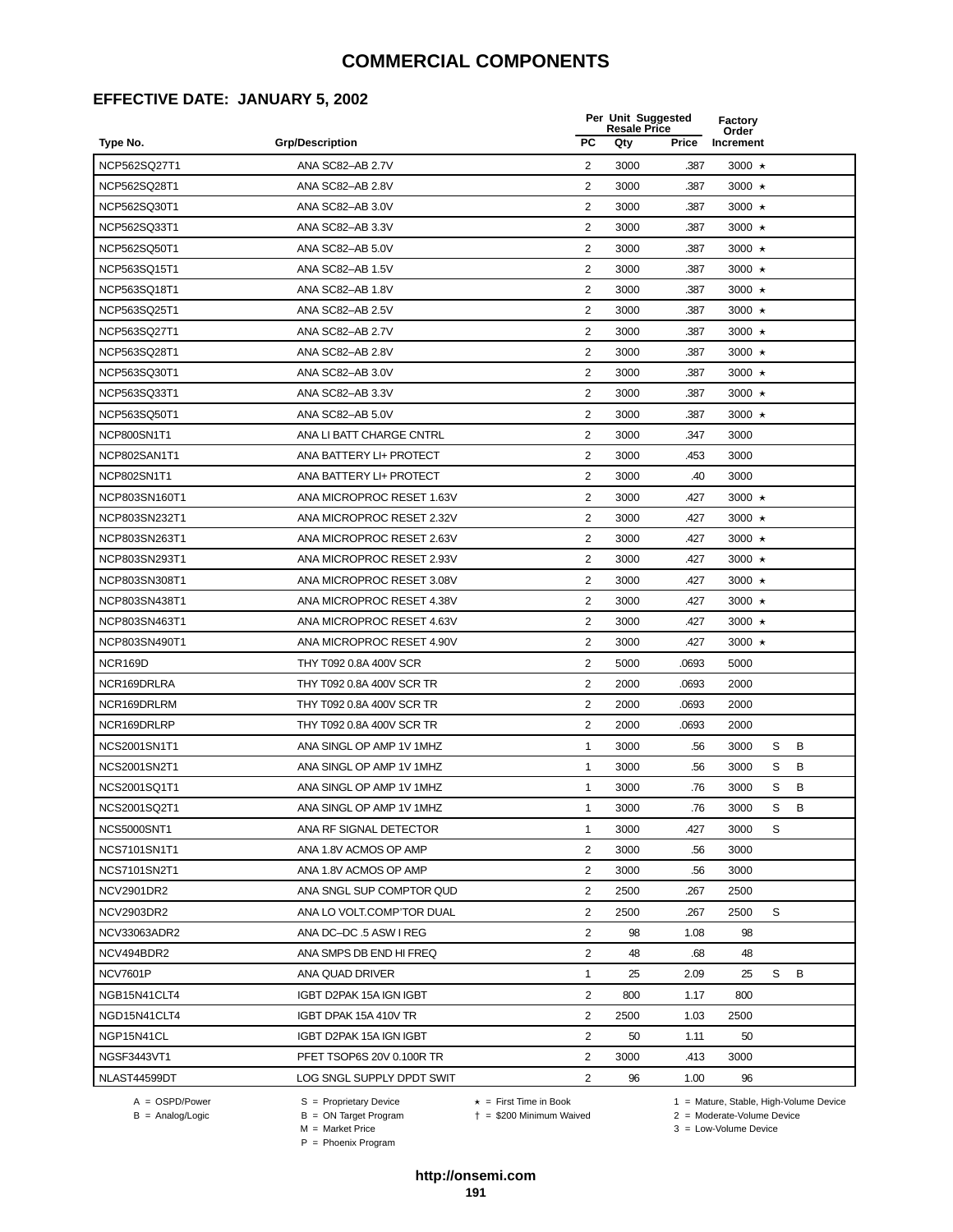## **EFFECTIVE DATE: JANUARY 5, 2002**

|                  |                                 |                         | Per Unit Suggested<br><b>Resale Price</b> |              | Factory<br>Order |  |
|------------------|---------------------------------|-------------------------|-------------------------------------------|--------------|------------------|--|
| Type No.         | <b>Grp/Description</b>          | <b>PC</b>               | Qty                                       | <b>Price</b> | Increment        |  |
| NLAST44599DTR2   | LOG SNGL SUPPLY DPDT SWIT       | 2                       | 2500                                      | 1.00         | 2500             |  |
| NLAST44599MN     | LOG SNGL SUPPLY DPDT SWIT       | 2                       | 124                                       | 1.25         | 124 $\star$      |  |
| NLAST44599MNR2   | LOG SNGL SUPPLY DPDT SWIT       | 2                       | 3000                                      | 1.25         | 3000 $\star$     |  |
| NLAST4501DFT2    | <b>LOG CMOS DUAL SUPPLY</b>     | 2                       | 3000                                      | .72          | 3000             |  |
| NLAST4501DTT1    | <b>LOG CMOS DUAL SUPPLY</b>     | $\overline{\mathbf{c}}$ | 3000                                      | .72          | 3000             |  |
| NLAST4599DFT2    | LOG SNGL SUPPLY DPDT SWIT       | $\overline{2}$          | 3000                                      | .72          | 3000             |  |
| NLAST4599DTT1    | <b>LOG ANALOG SWITCH</b>        | $\overline{2}$          | 3000                                      | .72          | 3000             |  |
| NLAS44599DT      | LOG SGL SUPPLY DPDT SWIT        | $\overline{2}$          | 96                                        | 1.00         | 96               |  |
| NLAS44599DTR2    | <b>LOG SGL SUPPLY DPDT SWIT</b> | 2                       | 2500                                      | 1.00         | 2500             |  |
| NLAS44599MN      | LOG SGL SUPPLY DPDT SWIT        | 2                       | 124                                       | 1.25         | 124              |  |
| NLAS44599MNR2    | LOG SGL SUPPLY DPDT SWIT        | 2                       | 3000                                      | 1.25         | 3000             |  |
| NLAS4501DFT2     | LOG CMOS ANALOG SWITCH          | 2                       | 3000                                      | .72          | 3000             |  |
| NLAS4501DTT1     | LOG CMOS ANALOG SWITCH          | $\overline{c}$          | 3000                                      | .72          | 3000             |  |
| NLAS4599DFT2     | LOG CMOS ANALOG SWITCH          | $\overline{\mathbf{c}}$ | 3000                                      | .72          | 3000             |  |
| NLAS4599DTT1     | LOG CMOS ANALOG SWITCH          | $\overline{2}$          | 3000                                      | .72          | 3000             |  |
| NL27WZU04DFT2    | LOG CMOS DUAL UNBUF INVT        | $\overline{2}$          | 3000                                      | .267         | 3000             |  |
| NL27WZU04DTT1    | LOG CMOS DUAL UNBUF INVT        | $\overline{2}$          | 3000                                      | .267         | 3000             |  |
| NL27WZ00US       | LOG DUAL 2 INPUT NAND           | 2                       | 3000                                      | .267         | 3000             |  |
| NL27WZ02US       | LOG DUAL 2 INPUT NOR            | 2                       | 3000                                      | .267         | 3000             |  |
| NL27WZ04DFT2     | LOG CMOS DUAL INVERTER          | 2                       | 3000                                      | .267         | 3000             |  |
| NL27WZ04DTT1     | LOG CMOS DUAL INVERTER          | 2                       | 3000                                      | .267         | 3000             |  |
| NL27WZ06DFT2     | LOG CMOS DUAL INVTR             | 2                       | 3000                                      | .267         | 3000             |  |
| NL27WZ06DTT1     | LOG CMOS DUAL INVTR             | 2                       | 3000                                      | .267         | 3000             |  |
| NL27WZ07DFT2     | LOG CMOS DUAL INVTR             | 2                       | 3000                                      | .267         | 3000             |  |
| NL27WZ07DTT1     | LOG CMOS DUAL INVTR             | $\overline{2}$          | 3000                                      | .267         | 3000             |  |
| NL27WZ08US       | LOG DUAL 2 INPUT AND            | $\overline{2}$          | 3000                                      | .267         | 3000             |  |
| NL27WZ125US      | LOG DUAL 3ST BUFFER             | $\overline{c}$          | 3000                                      | .32          | 3000 $\star$     |  |
| NL27WZ126US      | LOG DUAL 3-STATE BUFFER         | 2                       | 3000                                      | .32          | 3000 $\star$     |  |
| NL27WZ14DFT2     | <b>LOG CMOS DUAL BUFFER</b>     | 2                       | 3000                                      | .267         | 3000             |  |
| NL27WZ14DTT1     | LOG CMOS DUAL BUFFER            | 2                       | 3000                                      | .267         | 3000             |  |
| NL27WZ16DFT2     | LOG CMOS DUAL BUFFER            | 2                       | 3000                                      | .467         | 3000             |  |
| NL27WZ16DTT1     | LOG CMOS DUAL BUFFER            | 2                       | 3000                                      | .467         | 3000             |  |
| NL27WZ32US       | LOG DUAL 2 INPUT OR             | $\overline{2}$          | 3000                                      | .267         | 3000             |  |
| NL37WZ04US       | <b>LOG TRIPLE INVERTER</b>      | 2                       | 3000                                      | .24          | 3000             |  |
| NL37WZ06US       | LOG TRIPLE INVERTER             | $\overline{2}$          | 3000                                      | .24          | 3000             |  |
| NL37WZ07US       | <b>LOG TRIPLE BUFFER</b>        | 2                       | 3000                                      | .24          | 3000             |  |
| NL37WZ14US       | <b>LOG TRIPLE INVERTER</b>      | 2                       | 3000                                      | .24          | 3000             |  |
| NL37WZ16US       | LOG TRIPLE BUFFER               | 2                       | 3000                                      | .24          | 3000             |  |
| NL37WZ17US       | <b>LOG TRIPLE BUFFER</b>        | 2                       | 3000                                      | .24          | 3000             |  |
| NMFT3055AVLT1    | NFET SOT223 60V 0.14R TR        | 2                       | 1000                                      | .333         | 1000             |  |
| NMFT3055AVLT3    | NFET SOT223 60V 0.14R TR        | 2                       | 4000                                      | .333         | 4000             |  |
| NMFT3055AVLT3-LF | NFET SOT223 60V 0.14R TR        | 2                       | 4000                                      | .333         | 4000             |  |
| NMFT3055AVT1     | NFET SOT223 60V 0.14R TR        | $\overline{2}$          | 1000                                      | .333         | 1000             |  |
| NMFT3055AVT3     | NFET SOT223 60V 0.14R TR        | $\overline{2}$          | 4000                                      | .333         | 4000             |  |
| NSL05TT1         | SS SC75 XSTR PNP 5V TR          | $\overline{c}$          | 3000                                      | .0387        | 3000 $\star$     |  |
|                  |                                 |                         |                                           |              |                  |  |

 $B = \text{Analog/Logic}$ <br>B = ON Target Program<br> $M = \text{Market Price}$ 

A = OSPD/Power S = Proprietary Device  $\star$  = First Time in Book 1 = Mature, Stable, High-Volume Device

 = \$200 Minimum Waived 2 = Moderate-Volume Device  $3 =$  Low-Volume Device

P = Phoenix Program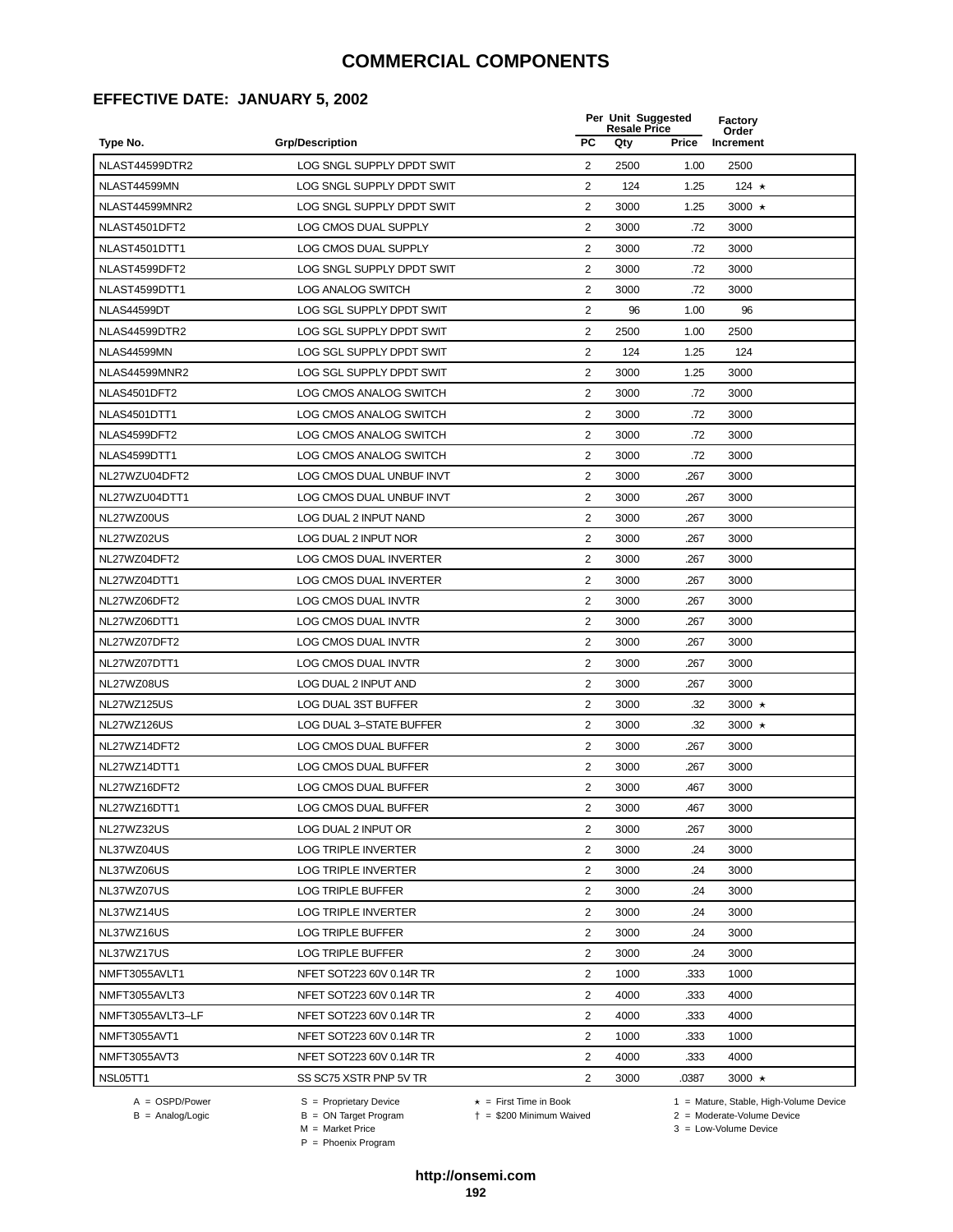## **EFFECTIVE DATE: JANUARY 5, 2002**

|                 |                           |                | Per Unit Suggested<br><b>Resale Price</b> |              | Factory<br>Order |  |
|-----------------|---------------------------|----------------|-------------------------------------------|--------------|------------------|--|
| Type No.        | <b>Grp/Description</b>    | <b>PC</b>      | Qty                                       | <b>Price</b> | Increment        |  |
| NSL12TT1        | SS SC75 XSTR PNP 12V TR   | $\overline{2}$ | 3000                                      | .0773        | 3000             |  |
| NSL35TT1        | SS SC75 XSTR PNP 35V TR   | 2              | 3000                                      | .0773        | 3000             |  |
| NSR15TW1T2      | SS SC88 RF SCHOTTKY 15V   | $\overline{2}$ | 3000                                      | .20          | 3000 $\star$     |  |
| NSTB60ADW1T1    | SS DUAL BRT XSTR SC-88    | $\mathbf{1}$   | 3000                                      | .104         | 3000 $\star$     |  |
| NTB12N50T4      | NFET D2PAK 500V 0.5R TR   | $\overline{c}$ | 800                                       | 2.29         | 800              |  |
| NTB13N10        | NFET D2PAK 100V           | 2              | 50                                        | .553         | 50               |  |
| NTB13N10T4      | NFET D2PAK 100V TR        | $\overline{2}$ | 800                                       | .553         | 800              |  |
| NTB18N06        | NFET D2PAK 60V 15A 0.090R | 2              | 50                                        | .427         | 50               |  |
| NTB18N06L       | NFET D2PAK 60V 15A 0.100R | 2              | 50                                        | .427         | 50               |  |
| NTB18N06LT4     | NFET D2PAK 60V 15A 0.100R | $\overline{2}$ | 800                                       | .427         | 800              |  |
| NTB18N06T4      | NFET D2PAK 60V .068R TR   | 2              | 800                                       | .427         | 800              |  |
| <b>NTB22N06</b> | NFET TMOS7 60V 22A        | $\overline{2}$ | 50                                        | .485         | 50               |  |
| NTB22N06L       | NFET TMOS7 60V 22A LL     | $\overline{2}$ | 50                                        | .485         | 50               |  |
| NTB22N06LT4     | NFET TMOS7 60V 22A LL     | $\overline{2}$ | 800                                       | .485         | 800              |  |
| NTB22N06T4      | NFET TMOS7 60V 22A TR     | $\overline{2}$ | 800                                       | .485         | 800              |  |
| NTB27N06L       | NFET D2PAK 60V .048R LL   | $\overline{2}$ | 50                                        | .537         | 50               |  |
| NTB27N06LT4     | NFET D2PAK 60V .048R LL   | 2              | 50                                        | .537         | 50               |  |
| NTB30N06        | NFET TMOS7 60V 30A        | 2              | 50                                        | .624         | 50 $\star$       |  |
| NTB30N06L       | NFET TMOS7 60V 30A TR     | $\overline{2}$ | 50                                        | .624         | 50 $\star$       |  |
| NTB30N06LT4     | NFET TMOS7 60V 30A LL     | 2              | 800                                       | .624         | 800              |  |
| NTB30N06T4      | NFET TMOS7 60V 30A TR     | 2              | 800                                       | .624         | 800              |  |
| NTB30N20        | NFET D2PAK 200V 30A       | 2              | 50                                        | 1.57         | 50 $\star$       |  |
| NTB30N20T4      | NFET D2PAK 200V 30A TR    | $\overline{2}$ | 800                                       | 1.57         | 800 $\star$      |  |
| NTB35N15        | NFET D2PAK 150V .040R     | $\overline{2}$ | 50                                        | 1.40         | 50               |  |
| NTB35N15T4      | NFET TMOS7 150V 35A       | $\overline{2}$ | 800                                       | 1.40         | 800              |  |
| NTB45N06        | NFET D2PAK 60V .026R      | 2              | 50                                        | .849         | 50               |  |
| NTB45N06L       | NFET D2PAK 60V .028R      | $\overline{2}$ | 50                                        | .849         | 50               |  |
| NTB45N06LT4     | NFET D2PAK 60V .028R TR   | $\overline{2}$ | 800                                       | .849         | 800              |  |
| NTB45N06T4      | NFET D2PAK 60V .026R TR   | 2              | 800                                       | .849         | 800              |  |
| NTB52N10        | NFET D2PAK 100V           | $\overline{2}$ | 50                                        | 1.57         | 50               |  |
| NTB52N10T4      | NFET D2PAK 100V TR        | 2              | 800                                       | 1.57         | 800              |  |
| NTB60N06        | NFET D2PAK 60V .016R      | 2              | 50                                        | 1.04         | 50 $\star$       |  |
| NTB60N06L       | NFET D2PAK 60V .016R      | $\overline{2}$ | 50                                        | 1.04         | 50               |  |
| NTB60N06LT4     | NFET D2PAK 60V .016R TR   | 2              | 800                                       | 1.04         | 800              |  |
| NTB60N06T4      | NFET D2PAK 60V .016R TR   | $\overline{2}$ | 800                                       | 1.04         | 800              |  |
| NTB75N03-006    | NFET D2PAK 30V 0.0065R    | 2              | 50                                        | 2.11         | 50               |  |
| NTB75N03-06T4   | NFET D2PAK 30V 0.0065R    | 2              | 800                                       | 2.11         | 800              |  |
| NTB75N03L09     | NFET D2PAK 30V 0.009R     | 2              | 50                                        | 1.77         | 50               |  |
| NTB75N03L09T4   | NFET D2PAK 30V 0.009R     | $\overline{2}$ | 800                                       | 1.77         | 800              |  |
| NTB75N06        | NFET D2PAK 60V .014R      | $\overline{2}$ | 50                                        | 1.25         | 50               |  |
| NTB75N06L       | NFET D2PAK 60V .012R      | 2              | 50                                        | 1.25         | 50               |  |
| NTB75N06LT4     | NFET D2PAK 60V .012R TR   | $\overline{2}$ | 800                                       | 1.25         | 800              |  |
| NTB75N06T4      | NFET D2PAK 60V .014R TR   | 2              | 800                                       | 1.25         | 800              |  |
| NTB8N50         | NFET D2PAK 500V 0.8R      | $\overline{2}$ | 50                                        | 1.67         | 50               |  |
| NTD12N10        | NFET DPAK 100V            | 2              | 75                                        | .399         | 75               |  |
|                 |                           |                |                                           |              |                  |  |

 $B = \text{Analog/Logic}$ <br>B = ON Target Program<br> $M = \text{Market Price}$ 

= \$200 Minimum Waived 2 = Moderate-Volume Device

A = OSPD/Power S = Proprietary Device  $\star$  = First Time in Book 1 = Mature, Stable, High-Volume Device

 $3 =$  Low-Volume Device

P = Phoenix Program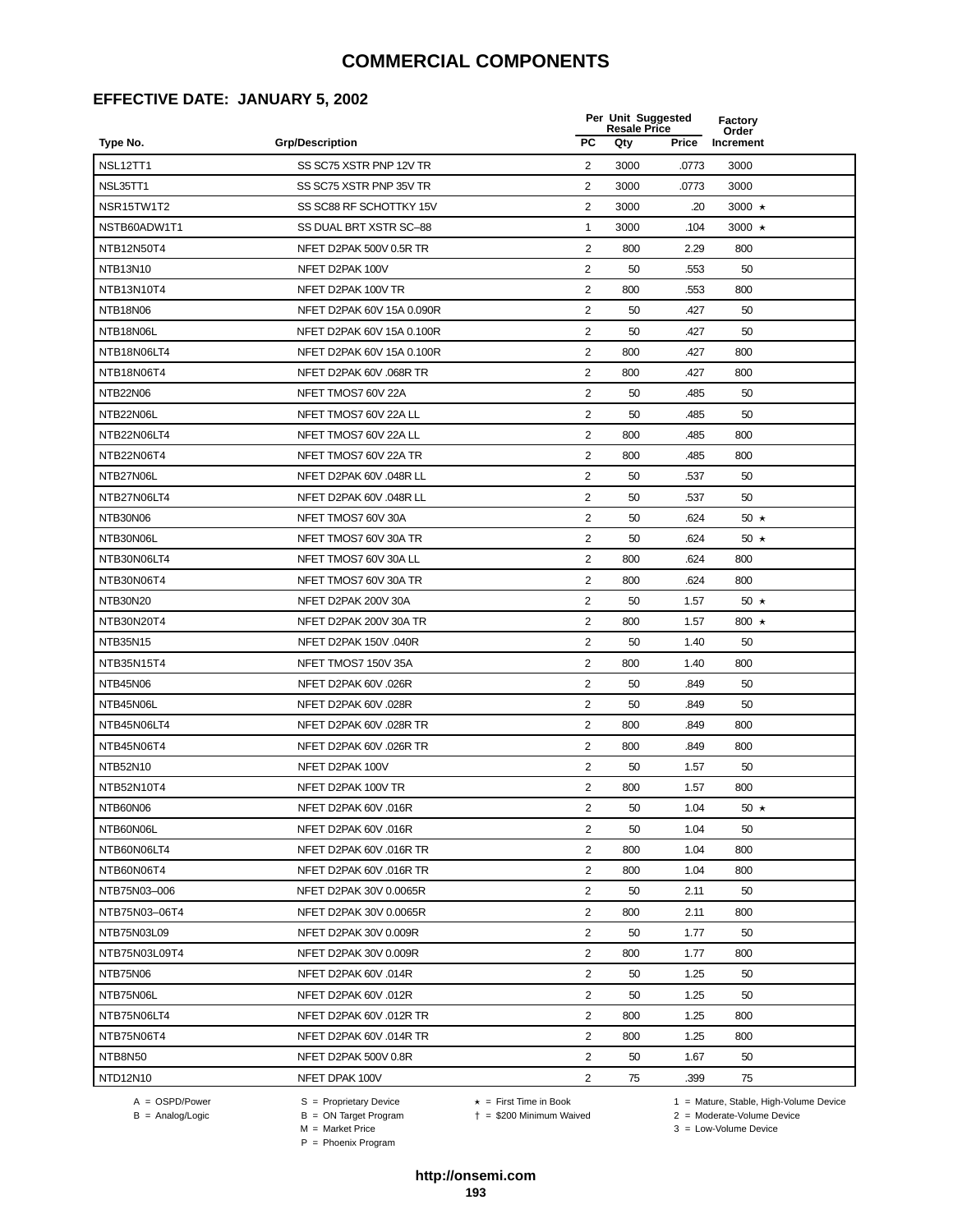## **EFFECTIVE DATE: JANUARY 5, 2002**

|                 |                           |                | Per Unit Suggested<br><b>Resale Price</b> |              | Factory<br>Order |  |
|-----------------|---------------------------|----------------|-------------------------------------------|--------------|------------------|--|
| Type No.        | <b>Grp/Description</b>    | <b>PC</b>      | Qty                                       | <b>Price</b> | Increment        |  |
| NTD12N10T4      | NFET DPAK 100V TR         | $\overline{2}$ | 2500                                      | .399         | 2500             |  |
| NTD15N06-001    | NFET DPAK 60V .092R       | 2              | 75                                        | .295         | 75               |  |
| NTD15N06L       | NFET DPAK 60V             | $\mathbf{2}$   | 75                                        | .295         | 75               |  |
| NTD15N06L-001   | NFET DPAK 60V SL          | 2              | 75                                        | .295         | 75               |  |
| NTD15N06LT4     | NFET DPAK 60V TR          | $\overline{2}$ | 2500                                      | .295         | 2500             |  |
| NTD15N06T4      | NFET DPAK 60V .092R TR    | 2              | 75                                        | .295         | 75               |  |
| NTD18N06        | NFET DPAK 60V .072R       | 2              | 75                                        | .411         | 75               |  |
| NTD18N06-001    | NFET DPAK 60V .072R SL    | 2              | 75                                        | .411         | 75               |  |
| NTD18N06L       | NFET DPAK 60V .072R       | 2              | 75                                        | .411         | 75               |  |
| NTD18N06L-001   | NFET DPAK 60V .072R SL    | $\overline{2}$ | 75                                        | .411         | 75               |  |
| NTD18N06LT4     | NFET DPAK 60V .072R TR    | 2              | 2500                                      | .411         | 2500             |  |
| NTD18N06T4      | NFET DPAK 60V .072R TR    | $\overline{2}$ | 2500                                      | .411         | 2500             |  |
| NTD20N03L27     | NFET DPAK 30V 0.027R      | $\overline{c}$ | 75                                        | .68          | 75               |  |
| NTD20N03L27-001 | NFET DPAK 30V 0.027R      | $\overline{c}$ | 75                                        | .68          | 75               |  |
| NTD20N03L27T4   | NFET DPAK 30V 0.027R      | $\overline{2}$ | 2500                                      | .68          | 2500             |  |
| NTD20N06        | NFET DPAK 60V .046R       | 2              | 75                                        | .468         | 75               |  |
| NTD20N06-001    | NFET DPAK 60V .046R SL    | 2              | 75                                        | .468         | 75               |  |
| NTD20N06L       | NFET DPAK 60V .048R LL    | $\overline{2}$ | 75                                        | .468         | 75               |  |
| NTD20N06L-001   | NFET DPAK 60V .048R LL SL | 2              | 75                                        | .468         | 75               |  |
| NTD20N06LT4     | NFET DPAK 60V .048R LL TR | 2              | 2500                                      | .468         | 2500             |  |
| NTD20N06T4      | NFET DPAK 60V .046R TR    | 2              | 2500                                      | .468         | 2500             |  |
| NTD24N06        | NFET TMOS7 60V .038R      | $\overline{c}$ | 75                                        | .555         | 75               |  |
| NTD24N06-001    | NFET TMOS7 60V .038R SL   | $\overline{2}$ | 75                                        | .555         | 75               |  |
| NTD24N06L       | NFET DPAK 60V .040R       | $\overline{2}$ | 75                                        | .555         | 75               |  |
| NTD24N06L-001   | NFET DPAK 60V .040R SL    | 2              | 75                                        | .555         | 75               |  |
| NTD24N06LT4     | NFET DPAK 60V .040R TR    | 2              | 2500                                      | .555         | 2500             |  |
| NTD24N06T4      | NFET TMOS7 60V .038R TR   | $\overline{2}$ | 2500                                      | .555         | 2500             |  |
| NTD3055-094     | NFET DPAK 60V .094R       | 2              | 75                                        | .267         | 75               |  |
| NTD3055-094-1   | NFET DPAK 60V .094R SL    | 2              | 75                                        | .267         | 75               |  |
| NTD3055-094T4   | NFET DPAK 60V .094R TR    | $\overline{2}$ | 2500                                      | .267         | 2500             |  |
| NTD3055-150     | NFET DPAK 60V .150R       | 2              | 75                                        | .267         | 75               |  |
| NTD3055-150-1   | NFET DPAK 60V .150R SL    | 2              | 75                                        | 267          | 75               |  |
| NTD3055-150T4   | NFET DPAK 60V .150R TR    | $\overline{2}$ | 2500                                      | .267         | 2500             |  |
| NTD3055AVLT4    | NFET DPAK 60V 0.18R TR    | 2              | 2500                                      | .40          | 2500             |  |
| NTD3055L104     | NFET DPAK 60V .104R       | $\overline{2}$ | 75                                        | .267         | 75               |  |
| NTD3055L104-001 | NFET DPAK 60V .104R SL    | $\overline{2}$ | 75                                        | .267         | 75               |  |
| NTD3055L104T4   | NFET DPAK 60V .104R TR    | 2              | 2500                                      | .267         | 2500             |  |
| NTD3055L170     | NFET DPAK 60V .170R       | 2              | 75                                        | .267         | 75               |  |
| NTD3055L170-001 | NFET DPAK 60V .170R SL    | $\overline{2}$ | 75                                        | .267         | 75               |  |
| NTD3055L170T4   | NFET DPAK 60V .170R TR    | 2              | 2500                                      | .267         | 2500             |  |
| NTD32N06        | NFET DPAK 60V .026R       | 2              | 75                                        | .78          | 75               |  |
| NTD32N06-001    | NFET DPAK 60V .026R SL    | 2              | 75                                        | .78          | 75 $\star$       |  |
| NTD32N06L       | NFET DPAK 60V .028R       | 2              | 75                                        | .78          | 75               |  |
| NTD32N06L-001   | NFET DPAK 60V .028R SL    | $\overline{2}$ | 75                                        | .78          | 75               |  |
| NTD32N06LT4     | NFET DPAK 60V .028R TR    | $\overline{2}$ | 2500                                      | .78          | 2500             |  |
|                 |                           |                |                                           |              |                  |  |

 $B = \text{Analog/Logic}$ <br>B = ON Target Program<br> $M = \text{Market Price}$ 

A = OSPD/Power S = Proprietary Device  $\star$  = First Time in Book 1 = Mature, Stable, High-Volume Device

= \$200 Minimum Waived 2 = Moderate-Volume Device

 $3 =$  Low-Volume Device

P = Phoenix Program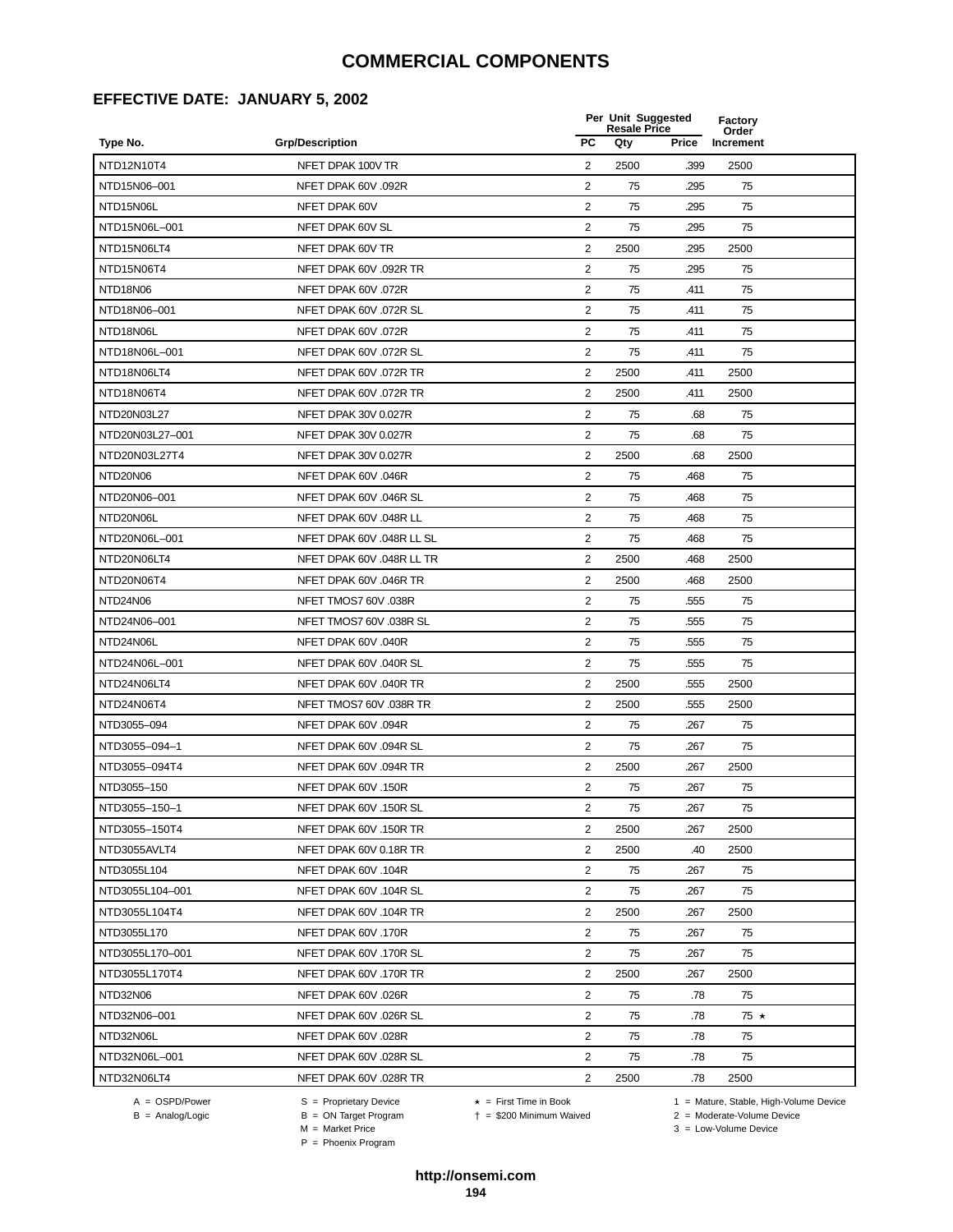## **EFFECTIVE DATE: JANUARY 5, 2002**

|                   |                           |                | Per Unit Suggested<br><b>Resale Price</b> |       | Factory<br>Order |  |
|-------------------|---------------------------|----------------|-------------------------------------------|-------|------------------|--|
| Type No.          | <b>Grp/Description</b>    | <b>PC</b>      | Qty                                       | Price | Increment        |  |
| NTD32N06T4        | NFET DPAK 60V .026R TR    | $\overline{2}$ | 2500                                      | .78   | 2500             |  |
| NTD4302           | NFET HD3E DPAK 30V        | 2              | 75                                        | .573  | $75 \star$       |  |
| NTD4302-001       | NFET HD3E DPAK 30V SL     | $\overline{2}$ | 75                                        | .573  | 75 ★             |  |
| NTD4302T4         | NFET HD3E DPAK 30V TR     | $\overline{2}$ | 2500                                      | .573  | 2500 $\star$     |  |
| NTD60N03          | NFET DPAK 29V             | $\overline{2}$ | 75                                        | .587  | $75 \star$       |  |
| NTD60N03T4        | NFET DPAK 29V TR          | 2              | 2500                                      | .587  | 2500 $\star$     |  |
| NTF3055-100T1     | NFET TMOS7 60V 3A 0.100R  | $\overline{2}$ | 1000                                      | .261  | 1000             |  |
| NTF3055-100T3     | NFET SOT223 60V .100R TR  | $\overline{2}$ | 4000                                      | .261  | 4000             |  |
| NTF3055-100T3LF   | NFET SOT223 60V .100R TR  | $\overline{2}$ | 4000                                      | .232  | 4000             |  |
| NTF3055-160T1     | NFET SOT223 60V .160R TR  | $\overline{2}$ | 1000                                      | .261  | 1000             |  |
| NTF3055-160T3     | NFET SOT223 60V .160R TR  | 2              | 4000                                      | .261  | 4000             |  |
| NTF3055-160T3LF   | NFET SOT223 60V .160R TR  | $\overline{2}$ | 4000                                      | .164  | 4000             |  |
| NTF3055L108T1     | NFET SOT223 60V 3A 0.120R | $\overline{2}$ | 1000                                      | .261  | 1000             |  |
| NTF3055L108T3     | NFET SOT223 60V 3A 0.120R | $\overline{2}$ | 4000                                      | .261  | 4000             |  |
| NTF3055L108T3LF   | NFET SOT223 60V 3A 0.120R | 2              | 4000                                      | .232  | 4000             |  |
| NTF3055L175T1     | NFET SOT223 60V .175R LL  | $\overline{2}$ | 1000                                      | .261  | 1000             |  |
| NTF3055L175T3     | NFET SOT223 60V .175R LL  | $\overline{2}$ | 4000                                      | .261  | 4000             |  |
| NTF3055L175T3LF   | NFET SOT223 60V .175R LL  | 2              | 4000                                      | .164  | 4000             |  |
| NTF5P03T3         | PFET SOT223 30V TR        | $\overline{2}$ | 4000                                      | .587  | 4000             |  |
| NTGS3433T1        | PFET TSOP6 12V .075R TR   | 2              | 3000                                      | .547  | 3000             |  |
| NTGS3441T1        | PFET TSOP6S 20V 0.135R TR | 2              | 3000                                      | .547  | 3000             |  |
| NTGS3443T1        | PFET TSOP6S 20V 0.10R TR  | $\overline{2}$ | 3000                                      | .547  | 3000             |  |
| NTGS3446T1        | NFET TSOP6S 20V 0.065R TR | $\overline{2}$ | 3000                                      | .413  | 3000             |  |
| NTGS3455T1        | PFET TSOP6 30V .100R TR   | $\overline{2}$ | 3000                                      | .56   | 3000             |  |
| NTHD5902T1        | NFET CHIPFETD 30V.143 TR  | $\overline{2}$ | 3000                                      | .587  | 3000             |  |
| NTHD5903T1        | PFET CHIPFETD 20V .155 TR | $\overline{2}$ | 3000                                      | .587  | 3000             |  |
| NTHD5904T1        | NFET CHIPFETD 20V.075 TR  | 2              | 3000                                      | .587  | 3000             |  |
| NTHD5905T1        | PFET CHIPFETD 8V .09R TR  | $\overline{2}$ | 3000                                      | .56   | 3000             |  |
| <b>NTHS5402T1</b> | NFET CHIPFETS 30V.055 TR  | 2              | 3000                                      | .52   | 3000             |  |
| <b>NTHS5404T1</b> | NFET CHIPFETS 20V.03R TR  | $\overline{2}$ | 3000                                      | .507  | 3000             |  |
| <b>NTHS5441T1</b> | PFET CHIPFETS 20V .055 TR | $\overline{2}$ | 3000                                      | .507  | 3000             |  |
| <b>NTHS5443T1</b> | PFET CHIPFETS 20V .065 TR | 2              | 3000                                      | 493   | 3000             |  |
| <b>NTHS5445T1</b> | PFET CHIPFETS 8V.035R TR  | 2              | 3000                                      | .52   | 3000             |  |
| NTMD2P01R2        | PFET SO8D 12V 0.100R TR   | 2              | 2500                                      | .416  | 2500 $\star$     |  |
| NTMD3P03R2        | PFET S08D 30V 0.085R TR   | 2              | 2500                                      | .80   | 2500             |  |
| NTMD6N02R2        | NFET SO8D 20V 0.035R TR   | 2              | 2500                                      | .747  | 2500             |  |
| NTMD6P02R2        | PFET S08 20V .033R TR     | $\overline{2}$ | 2500                                      | .813  | 2500             |  |
| NTMSD2P102LR2     | FETKY S08 20V .150R LL TR | 2              | 2500                                      | .797  | 2500             |  |
| NTMSD2P102R2      | FETKY S08 20V .125R TR    | $\overline{2}$ | 2500                                      | .787  | 2500             |  |
| NTMSD3P102R2      | FETKY S08 20V .085R TR    | $\overline{2}$ | 2500                                      | .787  | 2500             |  |
| NTMSD3P303R2      | FETKY S08 30V .085R TR    | $\overline{2}$ | 2500                                      | .787  | 2500             |  |
| NTMS10P02R2       | PFET SO8S 20V 0.02R TR    | 2              | 2500                                      | 1.17  | 2500             |  |
| NTMS3P03R2        | PFET SO8S 30V 0.085R TR   | 2              | 2500                                      | .627  | 2500             |  |
| NTMS4N01R2        | NFET S08S 12V 0.045R TR   | 2              | 2500                                      | .64   | 2500             |  |
| NTMS4P01R2        | PFET SO8S 12V 0.045R TR   | 2              | 2500                                      | .64   | 2500             |  |
|                   |                           |                |                                           |       |                  |  |

 $B = \text{Analog/Logic}$ <br>B = ON Target Program<br> $M = \text{Market Price}$ 

= \$200 Minimum Waived 2 = Moderate-Volume Device

A = OSPD/Power S = Proprietary Device  $\star$  = First Time in Book 1 = Mature, Stable, High-Volume Device

 $3 =$  Low-Volume Device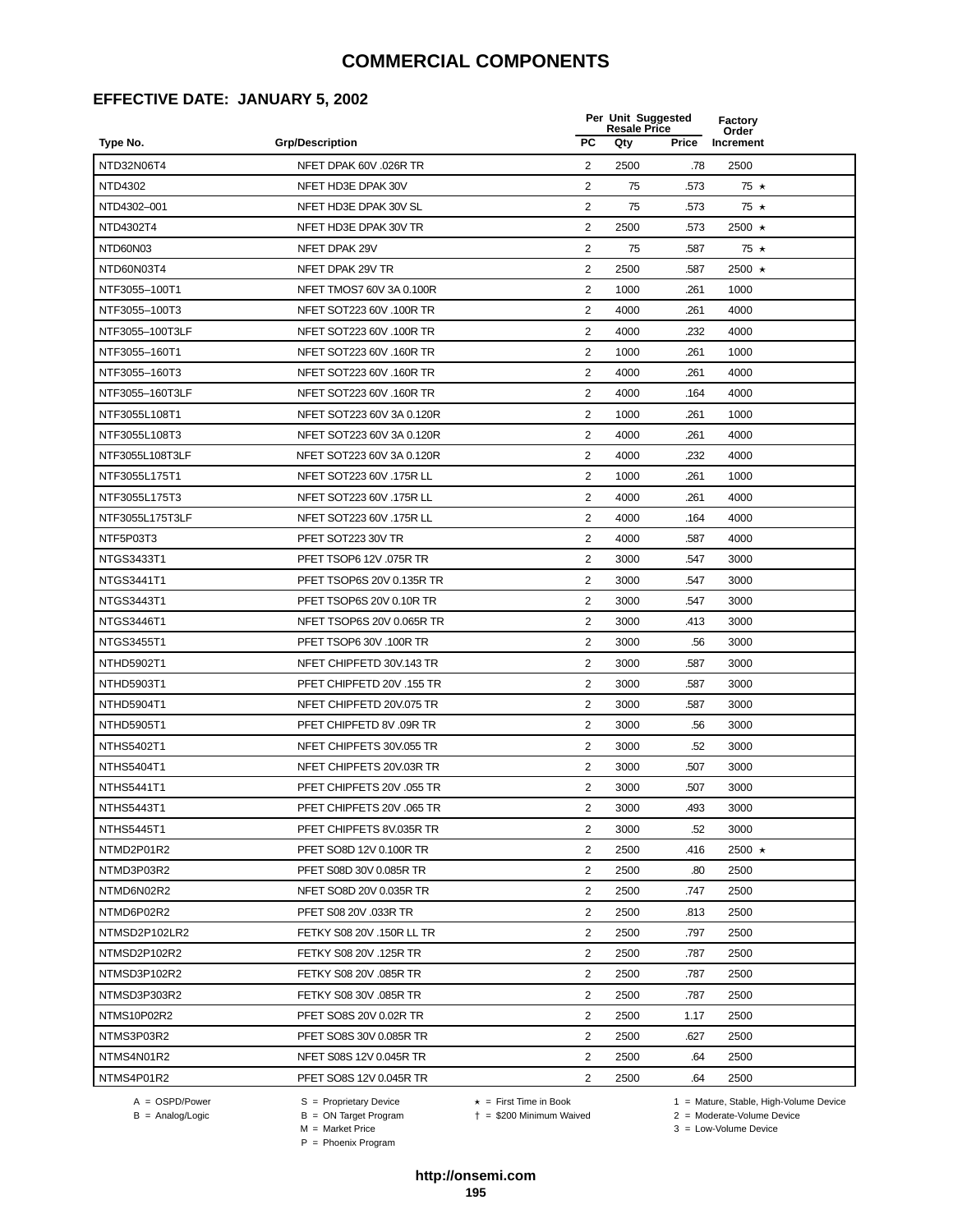### **EFFECTIVE DATE: JANUARY 5, 2002**

|                  |                              | Per Unit Suggested<br><b>Resale Price</b> |      |       | Factory<br>Order |   |
|------------------|------------------------------|-------------------------------------------|------|-------|------------------|---|
| Type No.         | <b>Grp/Description</b>       | <b>PC</b>                                 | Qty  | Price | Increment        |   |
| NTMS5P02R2       | PFET S08S 20V 0.033R TR      | 2                                         | 2500 | .64   | 2500             |   |
| NTMS7N03R2       | NFET S08 30V 7A 0.023R       | 2                                         | 2500 | .392  | 2500 ★           |   |
| NTP13N10         | NFET T0220 100V              | $\overline{2}$                            | 50   | .525  | 50               |   |
| NTP18N06         | NFET TO220 60V 15A 0.090R    | 2                                         | 50   | .371  | 50               |   |
| NTP18N06L        | NFET TO220 60V 15A 0.100R    | $\sqrt{2}$                                | 50   | .371  | 50               |   |
| <b>NTP22N06</b>  | NFET TMOS7 60V 22A .060R     | 2                                         | 50   | .415  | 50               |   |
| NTP22N06L        | NFET TMOS7 60V LL 22A        | $\overline{2}$                            | 50   | .415  | 50               |   |
| NTP27N06         | NFET TO220 60V .046R         | 2                                         | 50   | .46   | 50               |   |
| NTP27N06L        | NFET T0220 60V .048R LL      | 2                                         | 50   | .46   | 50               |   |
| NTP30N06         | NFET TMOS7 60V 30A .042R     | $\overline{2}$                            | 50   | .555  | 50               |   |
| NTP30N06L        | NFET TMOS7 60V 30A LL        | 2                                         | 50   | .555  | 50               |   |
| NTP30N20         | NFET TO220 200V 30A          | $\overline{2}$                            | 50   | 1.55  | 50 $\star$       |   |
| <b>NTP3055AV</b> | NFET T0220 60V 0.15R         | 2                                         | 50   | .36   | 50               |   |
| NTP35N15         | NFET T0220 150V .040R        | $\overline{2}$                            | 50   | 1.33  | 50               |   |
| NTP45N06         | NFET TO220 60V .026R         | 2                                         | 50   | .78   | 50               |   |
| NTP45N06L        | NFET TO220 60V .028R         | $\overline{2}$                            | 50   | .78   | 50               |   |
| NTP52N10         | NFET T0220 100V              | 2                                         | 50   | 1.54  | 50               |   |
| NTP60N06         | NFET TO220 60V .014R         | $\overline{2}$                            | 50   | .972  | 50               |   |
| NTP60N06L        | NFET TO220 60V .016R         | 2                                         | 50   | .972  | 50               |   |
| NTP75N03-006     | NFET TO220 30V 0.0065R       | $\overline{2}$                            | 50   | 2.09  | 50               |   |
| NTP75N03L09      | NFET TO220 30V 0.009R        | $\overline{2}$                            | 50   | 2.00  | 50               |   |
| NTP75N06         | NFET TO220 60V .010R         | 2                                         | 50   | 1.18  | 50               |   |
| NTP75N06L        | NFET 60V 75A 0.011 OHM       | $\sqrt{2}$                                | 50   | 1.18  | 50               |   |
| NTQD6866R2       | NFET TSOP8D 20V 0.04R TR     | 2                                         | 4000 | .455  | 4000             |   |
| NTQS6463R2       | PFET TSSOP 20V .020R TR      | $\overline{2}$                            | 4000 | 1.00  | 4000             |   |
| NTTD1P02R2       | PFET MICR08D 20V 0.160R      | 2                                         | 4000 | .56   | 4000             |   |
| NTTS2P02R2       | PFET MICRO8S 20V 0.1R TR     | 2                                         | 4000 | .667  | 4000             |   |
| NTTS2P03R2       | PFET MICRO8S 30V 0.085R      | $\overline{2}$                            | 4000 | .613  | 4000             |   |
| NZF220DFT1       | ZEN SC88 DUAL EMI FILTER     | 2                                         | 3000 | .173  | 3000             |   |
| NZF220TT1        | ZEN SC75 SINGLE EMI FILTR    | $\overline{2}$                            | 3000 | .12   | 3000             |   |
| NZMM7V0T4        | <b>ZEN ARRAY EMI FLTR TR</b> | 1                                         | 4000 | .667  | 4000             | S |
| PN2222           | SS T092 GP XSTR NPN 50V      | 2                                         | 5000 | .056  | 5000             |   |
| <b>PN2222A</b>   | SS T092 GP XSTR NPN 60V      | 2                                         | 5000 | .056  | 5000             |   |
| PN2222ARLRA      | SS T092 GP XSTR NPN 60V      | 2                                         | 2000 | .056  | 2000             |   |
| PN2222ARLRM      | SS T092 GP XSTR NPN 60V      | 2                                         | 2000 | .056  | 2000             |   |
| PN2222ARLRP      | SS T092 GP XSTR NPN 60V      | 2                                         | 2000 | .056  | 2000             |   |
| <b>PN2907A</b>   | SS T092 GP XSTR PNP 50V      | $\overline{2}$                            | 5000 | .056  | 5000             |   |
| PN2907ARLRA      | SS T092 GP XSTR PNP 50V      | 2                                         | 2000 | .056  | 2000             |   |
| PZTA42T1         | SS SOT223 HV XTR NPN 300V    | $\overline{2}$                            | 1000 | .237  | 1000             |   |
| PZTA92T1         | SS SOT223 HV XTR NPN 300V    | 2                                         | 1000 | .237  | 1000             |   |
| PZT2222AT1       | SS SOT223 SW XSTR NPN 40V    | 2                                         | 1000 | .237  | 1000             |   |
| PZT2222AT3       | SS SOT223 SW XSTR NPN 40V    | 2                                         | 4000 | .237  | 4000             |   |
| PZT2907AT1       | SS SOT223 SW XTR PNP 200V    | 2                                         | 1000 | .237  | 1000             |   |
| PZT2907AT3       | SS SOT223 SW XTR PNP 200V    | 2                                         | 4000 | .237  | 4000             |   |
| PZT651T1         | SS SOT223 HC XSTR NPN 60V    | $\overline{c}$                            | 1000 | .304  | 1000             |   |

 $B = \text{Analog/Logic}$ <br>B = ON Target Program<br> $M = \text{Market Price}$ 

= \$200 Minimum Waived 2 = Moderate-Volume Device

A = OSPD/Power S = Proprietary Device  $\star$  = First Time in Book 1 = Mature, Stable, High-Volume Device

 $3 =$  Low-Volume Device

P = Phoenix Program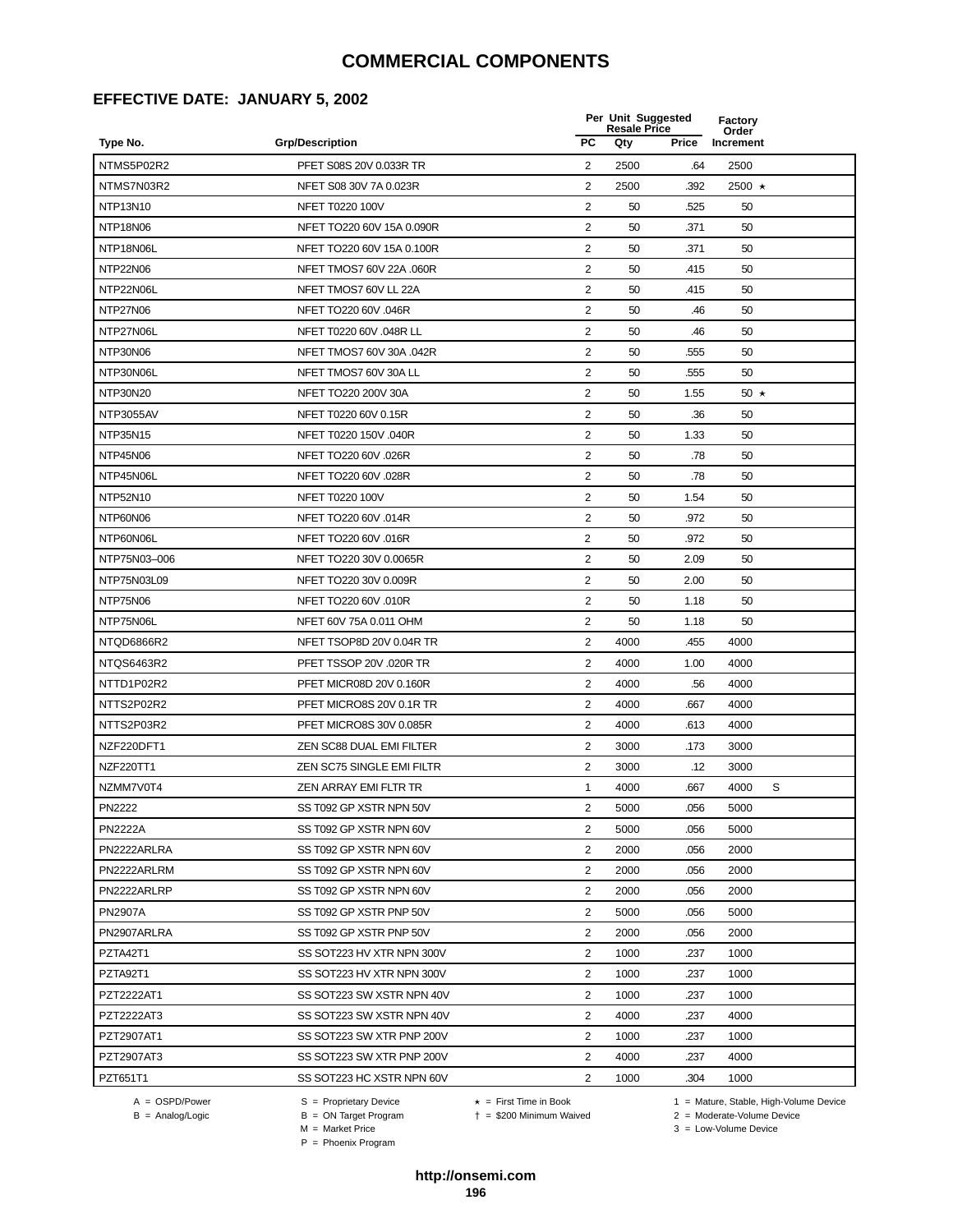## **EFFECTIVE DATE: JANUARY 5, 2002**

|                  |                           |                       | Per Unit Suggested<br><b>Resale Price</b> |       |                    |  |
|------------------|---------------------------|-----------------------|-------------------------------------------|-------|--------------------|--|
| Type No.         | <b>Grp/Description</b>    | PC                    | Qty                                       | Price | Order<br>Increment |  |
| PZT751T1         | SS SOT223 HC XSTR PNP 60V | $\overline{2}$        | 1000                                      | .304  | 1000               |  |
| P2N2222A         | SS T092 GP XSTR NPN 40V   | 2                     | 5000                                      | .056  | 5000               |  |
| P2N2222ARL1      | SS T092 GP XSTR NPN 40V   | 2                     | 2000                                      | .056  | 2000               |  |
| P2N2222AZL1      | SS T092 GP XSTR NPN 40V   | 2                     | 2000                                      | .056  | 2000               |  |
| P2N2369ZL1       | SS T092 GP XSTR NPN SPCL  | 2                     | 2000                                      | .0773 | 2000               |  |
| P2N2907A         | SS T092 GP XSTR PNP 60V   | 2                     | 5000                                      | .056  | 5000               |  |
| P2N2907ARL1      | SS T092 GP XSTR PNP 60V   | 2                     | 2000                                      | .056  | 2000               |  |
| P2N2907AZL1      | SS T092 GP XSTR PNP 60V   | $\overline{2}$        | 2000                                      | .056  | 2000               |  |
| <b>P6KE10A</b>   | ZEN SUR40 TVS 600W 10V    | $\overline{2}$        | 1000                                      | .207  | 1000               |  |
| P6KE10ARL        | ZEN SUR40 TVS 600W 10V    | 2                     | 4000                                      | .207  | 4000               |  |
| P6KE10CA         | ZEN SUR40 TVS CLP 10V     | 2                     | 1000                                      | .24   | 1000               |  |
| P6KE10CARL       | ZEN SUR40 TVS CLP 10V TR  | $\overline{2}$        | 4000                                      | .24   | 4000               |  |
| P6KE100A         | ZEN SUR40 TVS 600W 100V   | 2                     | 1000                                      | .333  | 1000               |  |
| P6KE100ARL       | ZEN SUR40 TVS 600W 100V   | 2                     | 4000                                      | .333  | 4000               |  |
| <b>P6KE100CA</b> | ZEN SUR40 TVS CLP 100V    | 2                     | 1000                                      | .333  | 1000               |  |
| P6KE100CARL      | ZEN SUR40 TVS CLP 100V TR | 2                     | 4000                                      | .333  | 4000               |  |
| P6KE11A          | ZEN SUR40 TVS 600W 11V    | 2                     | 1000                                      | .207  | 1000               |  |
| P6KE11ARL        | ZEN SUR40 TVS 600W 11V    | 2                     | 4000                                      | .207  | 4000               |  |
| P6KE11CARL       | ZEN SUR40 TVS CLP 11V TR  | 2                     | 4000                                      | .24   | 4000               |  |
| P6KE110ARL       | ZEN SUR40 TVS 600W 110V   | 2                     | 4000                                      | .333  | 4000               |  |
| <b>P6KE110CA</b> | ZEN SUR40 TVS CLP 110V    | 2                     | 1000                                      | .333  | 1000               |  |
| P6KE12A          | ZEN SUR40 TVS 600W 12V    | 2                     | 1000                                      | .207  | 1000               |  |
| P6KE12ARL        | ZEN SUR40 TVS 600W 12V    | 2                     | 4000                                      | .207  | 4000               |  |
| P6KE12CA         | ZEN SUR40 TVS CLP 12V     | 2                     | 1000                                      | .24   | 1000               |  |
| P6KE12CARL       | ZEN SUR40 TVS CLP 12V TR  | $\overline{2}$        | 4000                                      | .24   | 4000               |  |
| <b>P6KE120A</b>  | ZEN SUR40 TVS 600W 120V   | $\overline{2}$        | 1000                                      | .333  | 1000               |  |
| P6KE120ARL       | ZEN SUR40 TVS 600W 120V   | 2                     | 4000                                      | .333  | 4000               |  |
| P6KE120CARL      | ZEN SUR40 TVS CLP 120V TR | 2                     | 4000                                      | .333  | 4000               |  |
| P6KE13A          | ZEN SUR40 TVS 600W 13V    | 2                     | 1000                                      | .207  | 1000               |  |
| P6KE13ARL        | ZEN SUR40 TVS 600W 13V    | 2                     | 4000                                      | .207  | 4000               |  |
| P6KE13CA         | ZEN SUR40 TVS CLP 13V     | 2                     | 1000                                      | .24   | 1000               |  |
| P6KE13CARL       | ZEN SUR40 TVS CLP 13V TR  | 2                     | 4000                                      | .24   | 4000               |  |
| P6KE130A         | ZEN SUR40 TVS 600W 130V   | 2                     | 1000                                      | .333  | 1000               |  |
| P6KE130CA        | ZEN SUR40 TVS CLP 130V    | $\overline{2}$        | 1000                                      | .333  | 1000               |  |
| P6KE130CARL      | ZEN SUR40 TVS CLP 130V TR | $\mathbf{2}^{\prime}$ | 4000                                      | .333  | 4000               |  |
| P6KE15A          | ZEN SUR40 TVS 600W 15V    | $\overline{2}$        | 1000                                      | .207  | 1000               |  |
| P6KE15ARL        | ZEN SUR40 TVS 600W 15V    | 2                     | 4000                                      | .207  | 4000               |  |
| P6KE15CA         | ZEN SUR40 TVS CLP 15V     | 2                     | 1000                                      | .24   | 1000               |  |
| P6KE15CARL       | ZEN SUR40 TVS CLP 15V TR  | 2                     | 4000                                      | .24   | 4000               |  |
| <b>P6KE150A</b>  | ZEN SUR40 TVS 600W 150V   | 2                     | 1000                                      | .333  | 1000               |  |
| P6KE150ARL       | ZEN SUR40 TVS 600W 150V   | $\overline{2}$        | 4000                                      | .333  | 4000               |  |
| <b>P6KE150CA</b> | ZEN SUR40 TVS CLP 150V    | 2                     | 1000                                      | .333  | 1000               |  |
| P6KE150CARL      | ZEN SUR40 TVS CLP 150V TR | 2                     | 4000                                      | .333  | 4000               |  |
| P6KE16A          | ZEN SUR40 TVS 600W 16V    | $\overline{2}$        | 1000                                      | .207  | 1000               |  |
| P6KE16ARL        | ZEN SUR40 TVS 600W 16V    | 2                     | 4000                                      | .207  | 4000               |  |

A = OSPD/Power S = Proprietary Device<br>
B = Analog/Logic B = ON Target Program<br>
M = Market Price

A = OSPD/Power S = Proprietary Device  $\star$  = First Time in Book 1 = Mature, Stable, High-Volume Device = \$200 Minimum Waived 2 = Moderate-Volume Device

 $2 =$  Moderate-Volume Device<br> $3 =$  Low-Volume Device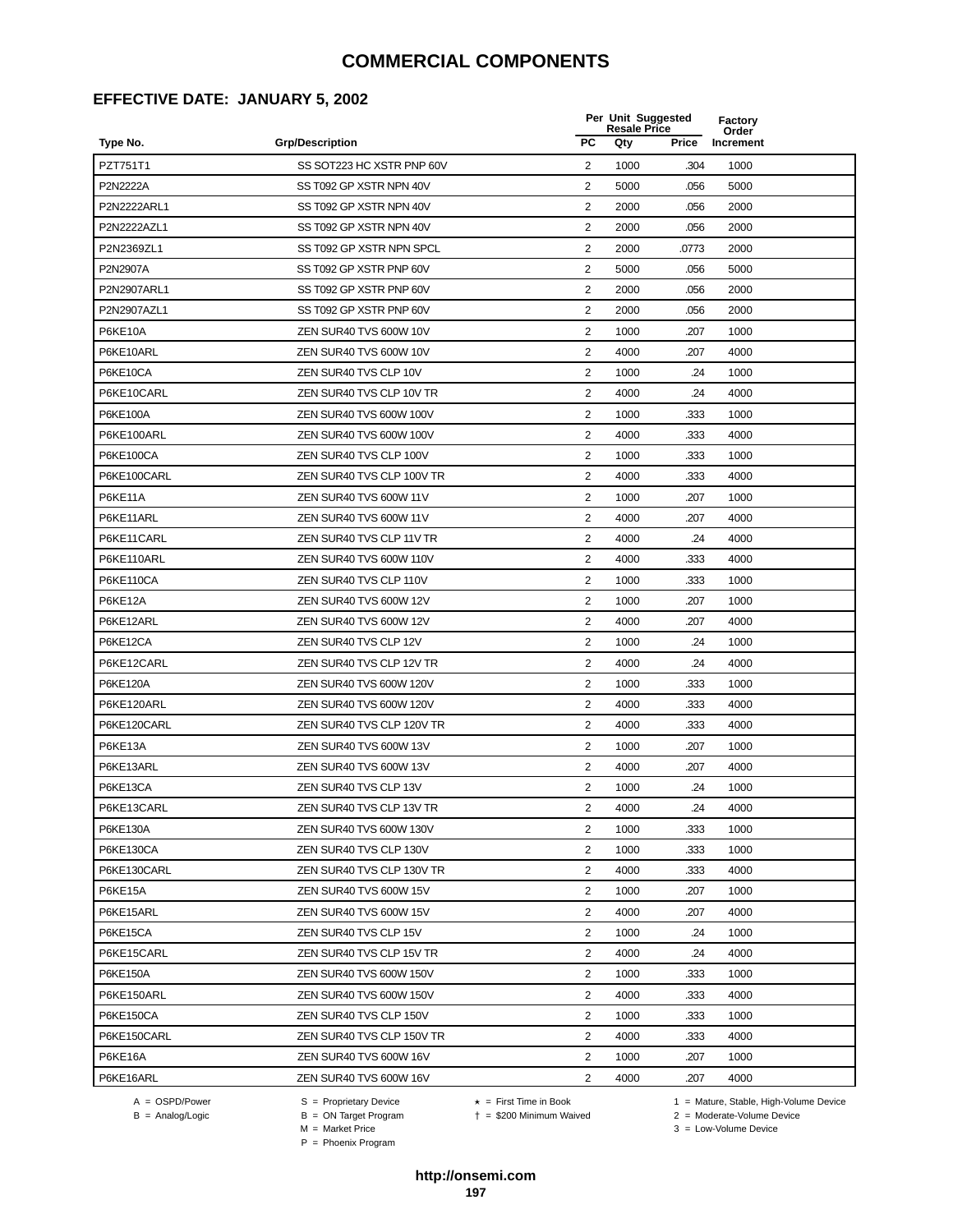## **EFFECTIVE DATE: JANUARY 5, 2002**

|                  |                           |                         | Per Unit Suggested<br><b>Resale Price</b> |              | Factory<br>Order |
|------------------|---------------------------|-------------------------|-------------------------------------------|--------------|------------------|
| Type No.         | <b>Grp/Description</b>    | <b>PC</b>               | Qty                                       | <b>Price</b> | Increment        |
| P6KE16CA         | ZEN SUR40 TVS CLP 16V     | 2                       | 1000                                      | .24          | 1000             |
| P6KE16CARL       | ZEN SUR40 TVS CLP 16V TR  | 2                       | 4000                                      | .24          | 4000             |
| P6KE160ARL       | ZEN SUR40 TVS 600W 160V   | $\overline{2}$          | 4000                                      | .333         | 4000             |
| P6KE160CARL      | ZEN SUR40 TVS CLP 160V TR | 2                       | 4000                                      | .333         | 4000             |
| <b>P6KE170A</b>  | ZEN SUR40 TVS 600W 170V   | $\overline{c}$          | 1000                                      | .333         | 1000             |
| P6KE170ARL       | ZEN SUR40 TVS 600W 170V   | $\overline{2}$          | 4000                                      | .333         | 4000             |
| P6KE170CARL      | ZEN SUR40 TVS CLP 170V TR | $\overline{2}$          | 4000                                      | .333         | 4000             |
| P6KE18A          | ZEN SUR40 TVS 600W 18V    | $\overline{2}$          | 1000                                      | .207         | 1000             |
| P6KE18ARL        | ZEN SUR40 TVS 600W 18V    | 2                       | 4000                                      | .207         | 4000             |
| P6KE18CA         | ZEN SUR40 TVS CLP 18V     | 2                       | 1000                                      | .24          | 1000             |
| P6KE18CARL       | ZEN SUR40 TVS CLP 18V TR  | 2                       | 4000                                      | .24          | 4000             |
| <b>P6KE180A</b>  | ZEN SUR40 TVS 600W 180V   | 2                       | 1000                                      | .333         | 1000             |
| P6KE180ARL       | ZEN SUR40 TVS 600W 180V   | $\overline{c}$          | 4000                                      | .333         | 4000             |
| P6KE180CARL      | ZEN SUR40 TVS CLP 180V TR | $\overline{\mathbf{c}}$ | 4000                                      | .333         | 4000             |
| P6KE20A          | ZEN SUR40 TVS 600W 20V    | $\overline{2}$          | 1000                                      | .207         | 1000             |
| P6KE20ARL        | ZEN SUR40 TVS 600W 20V    | $\overline{2}$          | 4000                                      | .207         | 4000             |
| P6KE20CA         | ZEN SUR40 TVS CLP 20V     | $\overline{2}$          | 1000                                      | .24          | 1000             |
| P6KE20CARL       | ZEN SUR40 TVS CLP 20V TR  | $\overline{2}$          | 4000                                      | .24          | 4000             |
| <b>P6KE200A</b>  | ZEN SUR40 TVS 600W 200V   | $\overline{2}$          | 1000                                      | .333         | 1000             |
| P6KE200ARL       | ZEN SUR40 TVS 600W 200V   | 2                       | 4000                                      | .333         | 4000             |
| <b>P6KE200CA</b> | ZEN SUR40 TVS CLP 200V    | 2                       | 1000                                      | .333         | 1000             |
| P6KE200CARL      | ZEN SUR40 TVS CLP 200V TR | 2                       | 4000                                      | .333         | 4000             |
| P6KE22ARL        | ZEN SUR40 TVS 600W 22V    | $\overline{\mathbf{c}}$ | 4000                                      | .207         | 4000             |
| P6KE22CARL       | ZEN SUR40 TVS CLP 22V TR  | 2                       | 4000                                      | .24          | 4000             |
| P6KE24A          | ZEN SUR40 TVS 600W 24V    | $\overline{2}$          | 1000                                      | .207         | 1000             |
| P6KE24ARL        | ZEN SUR40 TVS 600W 24V    | $\overline{2}$          | 4000                                      | .207         | 4000             |
| P6KE24CA         | ZEN SUR40 TVS CLP 24V     | $\overline{2}$          | 1000                                      | .24          | 1000             |
| P6KE27A          | ZEN SUR40 TVS 600W 27V    | 2                       | 1000                                      | .207         | 1000             |
| P6KE27ARL        | ZEN SUR40 TVS 600W 27V    | 2                       | 4000                                      | .207         | 4000             |
| P6KE27CA         | ZEN SUR40 TVS CLP 27V     | $\overline{2}$          | 1000                                      | .24          | 1000             |
| P6KE27CARL       | ZEN SUR40 TVS CLP 27V TR  | 2                       | 4000                                      | .24          | 4000             |
| P6KE30A          | ZEN SUR40 TVS 600W 30V    | 2                       | 1000                                      | .207         | 1000             |
| P6KE30ARL        | ZEN SUR40 TVS 600W 30V    | $\overline{2}$          | 4000                                      | .207         | 4000             |
| P6KE30CA         | ZEN SUR40 TVS CLP 30V     | $\overline{2}$          | 1000                                      | .24          | 1000             |
| P6KE30CARL       | ZEN SUR40 TVS CLP 30V TR  | $\overline{2}$          | 4000                                      | .24          | 4000             |
| P6KE33A          | ZEN SUR40 TVS 600W 33V    | 2                       | 1000                                      | .207         | 1000             |
| P6KE33ARL        | ZEN SUR40 TVS 600W 33V    | 2                       | 4000                                      | .207         | 4000             |
| P6KE33CA         | ZEN SUR40 TVS CLP 33V     | 2                       | 1000                                      | .24          | 1000             |
| P6KE33CARL       | ZEN SUR40 TVS CLP 33V TR  | 2                       | 4000                                      | .24          | 4000             |
| P6KE36A          | ZEN SUR40 TVS 600W 36V    | 2                       | 1000                                      | .207         | 1000             |
| P6KE36ARL        | ZEN SUR40 TVS 600W 36V    | $\overline{2}$          | 4000                                      | .207         | 4000             |
| P6KE36CA         | ZEN SUR40 TVS CLP 36V     | 2                       | 1000                                      | .24          | 1000             |
| P6KE36CARL       | ZEN SUR40 TVS CLP 36V TR  | $\overline{2}$          | 4000                                      | .24          | 4000             |
| P6KE39A          | ZEN SUR40 TVS 600W 39V    | $\overline{2}$          | 1000                                      | .207         | 1000             |
| P6KE39ARL        | ZEN SUR40 TVS 600W 39V    | $\overline{c}$          | 4000                                      | .207         | 4000             |

 $B = \text{Analog/Logic}$ <br>B = ON Target Program<br> $M = \text{Market Price}$ 

A = OSPD/Power S = Proprietary Device  $\star$  = First Time in Book 1 = Mature, Stable, High-Volume Device = \$200 Minimum Waived 2 = Moderate-Volume Device

 $3 =$  Low-Volume Device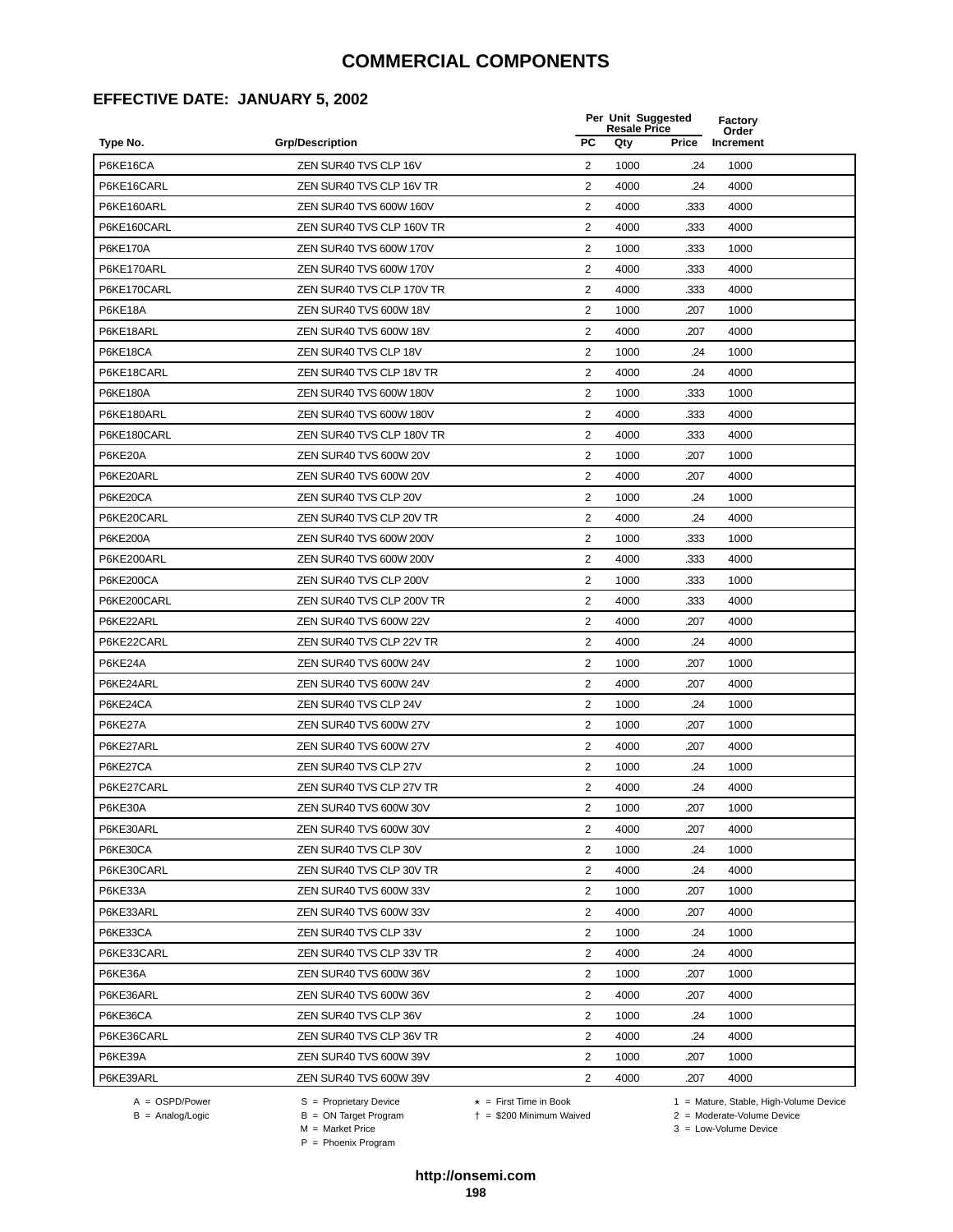### **EFFECTIVE DATE: JANUARY 5, 2002**

|                 |                                |                | Per Unit Suggested<br><b>Resale Price</b> |       | Factory<br>Order |  |
|-----------------|--------------------------------|----------------|-------------------------------------------|-------|------------------|--|
| Type No.        | <b>Grp/Description</b>         | <b>PC</b>      | Qty                                       | Price | Increment        |  |
| P6KE39CA        | ZEN SUR40 TVS CLP 39V          | 2              | 1000                                      | .24   | 1000             |  |
| P6KE39CARL      | ZEN SUR40 TVS CLP 39V TR       | 2              | 4000                                      | .24   | 4000             |  |
| P6KE43A         | ZEN SUR40 TVS 600W 43V         | 2              | 1000                                      | .207  | 1000             |  |
| P6KE43ARL       | ZEN SUR40 TVS 600W 43V         | 2              | 4000                                      | .207  | 4000             |  |
| P6KE43CA        | ZEN SUR40 TVS CLP 43V          | $\overline{c}$ | 1000                                      | .24   | 1000             |  |
| P6KE43CARL      | ZEN SUR40 TVS CLP 43V TR       | $\overline{2}$ | 4000                                      | .24   | 4000             |  |
| P6KE47A         | ZEN SUR40 TVS 600W 47V         | $\overline{2}$ | 1000                                      | .207  | 1000             |  |
| P6KE47ARL       | ZEN SUR40 TVS 600W 47V         | $\overline{2}$ | 4000                                      | .207  | 4000             |  |
| P6KE47CA        | ZEN SUR40 TVS CLP 47V          | 2              | 1000                                      | .24   | 1000             |  |
| P6KE47CARL      | ZEN SUR40 TVS CLP 47V TR       | 2              | 4000                                      | .24   | 4000             |  |
| P6KE51A         | ZEN SUR40 TVS 600W 51V         | 2              | 1000                                      | .207  | 1000             |  |
| P6KE51ARL       | ZEN SUR40 TVS 600W 51V         | 2              | 4000                                      | .207  | 4000             |  |
| P6KE51CARL      | ZEN SUR40 TVS CLP 51V TR       | $\overline{c}$ | 4000                                      | .24   | 4000             |  |
| P6KE56A         | ZEN SUR40 TVS 600W 56V         | $\overline{c}$ | 1000                                      | .207  | 1000             |  |
| P6KE56ARL       | ZEN SUR40 TVS 600W 56V         | $\overline{2}$ | 4000                                      | .207  | 4000             |  |
| P6KE56CA        | ZEN SUR40 TVS CLP 56V          | $\overline{2}$ | 1000                                      | .24   | 1000             |  |
| <b>P6KE6.8A</b> | ZEN SUR40 TVS 600W 6.8V        | $\overline{2}$ | 1000                                      | .207  | 1000             |  |
| P6KE6.8ARL      | ZEN SUR40 TVS 600W 6.8V        | $\overline{2}$ | 4000                                      | .207  | 4000             |  |
| P6KE6.8CA       | ZEN SUR40 TVS CLP 6.8V         | $\overline{2}$ | 1000                                      | .24   | 1000             |  |
| P6KE6.8CARL     | ZEN SUR40 TVS CLP 6.8V TR      | 2              | 4000                                      | .24   | 4000             |  |
| P6KE62A         | ZEN SUR40 TVS 600W 62V         | 2              | 1000                                      | .207  | 1000             |  |
| P6KE62ARL       | ZEN SUR40 TVS 600W 62V         | 2              | 4000                                      | .207  | 4000             |  |
| P6KE62CA        | ZEN SUR40 TVS CLP 62V          | $\overline{c}$ | 1000                                      | .24   | 1000             |  |
| P6KE62CARL      | ZEN SUR40 TVS CLP 62V TR       | 2              | 4000                                      | .24   | 4000             |  |
| P6KE68A         | ZEN SUR40 TVS 600W 68V         | $\overline{2}$ | 1000                                      | .207  | 1000             |  |
| P6KE68ARL       | ZEN SUR40 TVS 600W 68V         | $\overline{2}$ | 4000                                      | .207  | 4000             |  |
| P6KE68CA        | ZEN SUR40 TVS CLP 68V          | $\overline{2}$ | 1000                                      | .24   | 1000             |  |
| P6KE68CARL      | ZEN SUR40 TVS CLP 68V TR       | 2              | 4000                                      | .24   | 4000             |  |
| <b>P6KE7.5A</b> | ZEN SUR40 TVS 600W 7.5V        | 2              | 1000                                      | .207  | 1000             |  |
| P6KE7.5ARL      | ZEN SUR40 TVS 600W 7.5V        | $\overline{2}$ | 4000                                      | .207  | 4000             |  |
| P6KE7.5CA       | ZEN SUR40 TVS CLP 7.5V         | $\overline{2}$ | 1000                                      | .24   | 1000             |  |
| P6KE7.5CARL     | ZEN SUR40 TVS CLP 7.5V TR      | 2              | 4000                                      | .24   | 4000             |  |
| P6KE75A         | ZEN SUR40 TVS 600W 75V         | $\overline{2}$ | 1000                                      | .207  | 1000             |  |
| P6KE75ARL       | ZEN SUR40 TVS 600W 75V         | $\overline{2}$ | 4000                                      | .207  | 4000             |  |
| <b>P6KE8.2A</b> | <b>ZEN SUR40 TVS 600W 8.2V</b> | $\overline{2}$ | 1000                                      | .207  | 1000             |  |
| P6KE8.2ARL      | ZEN SUR40 TVS 600W 8.2V        | $\overline{a}$ | 4000                                      | .207  | 4000             |  |
| P6KE8.2CA       | ZEN SUR40 TVS CLP 8.2V         | $\overline{2}$ | 1000                                      | .24   | 1000             |  |
| P6KE8.2CARL     | ZEN SUR40 TVS CLP 8.2V TR      | 2              | 4000                                      | .24   | 4000             |  |
| P6KE82A         | ZEN SUR40 TVS 600W 82V         | 2              | 1000                                      | .207  | 1000             |  |
| P6KE82ARL       | ZEN SUR40 TVS 600W 82V         | 2              | 4000                                      | .207  | 4000             |  |
| P6KE82CA        | ZEN SUR40 TVS CLP 82V          | $\overline{2}$ | 1000                                      | .24   | 1000             |  |
| P6KE82CARL      | ZEN SUR40 TVS CLP 82V TR       | 2              | 4000                                      | .24   | 4000             |  |
| <b>P6KE9.1A</b> | ZEN SUR40 TVS 600W 9.1V        | $\overline{2}$ | 1000                                      | .207  | 1000             |  |
| P6KE9.1ARL      | ZEN SUR40 TVS 600W 9.1V        | $\overline{2}$ | 4000                                      | .207  | 4000             |  |
| P6KE9.1CA       | ZEN SUR40 TVS CLP 9.1V         | $\overline{2}$ | 1000                                      | .24   | 1000             |  |
|                 |                                |                |                                           |       |                  |  |

 $B = \text{Analog/Logic}$ <br>B = ON Target Program<br> $M = \text{Market Price}$ 

A = OSPD/Power S = Proprietary Device  $\star$  = First Time in Book 1 = Mature, Stable, High-Volume Device = \$200 Minimum Waived 2 = Moderate-Volume Device

 $3 =$  Low-Volume Device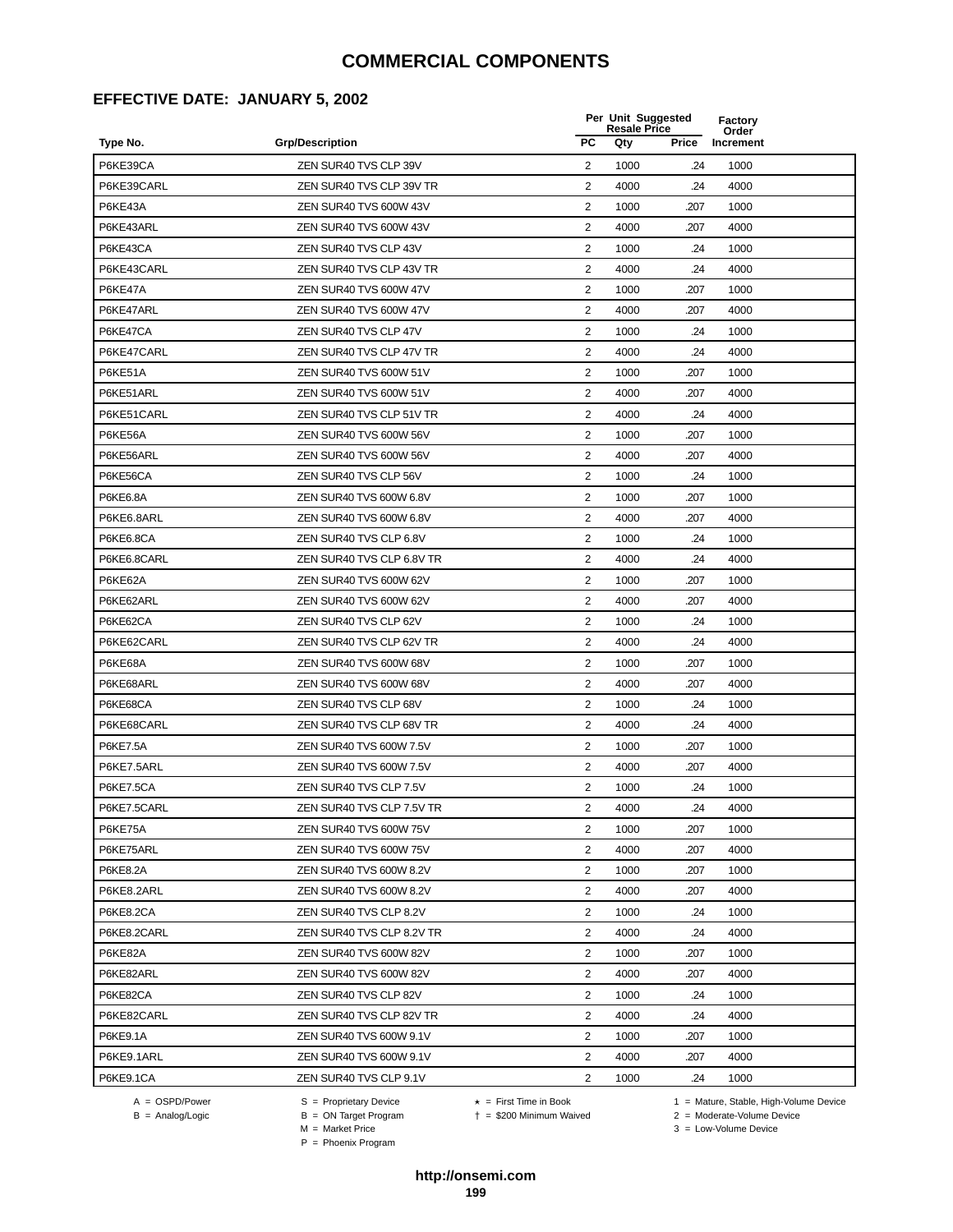### **EFFECTIVE DATE: JANUARY 5, 2002**

|             |                           |                | Per Unit Suggested<br><b>Resale Price</b> |              | Factory<br>Order |
|-------------|---------------------------|----------------|-------------------------------------------|--------------|------------------|
| Type No.    | <b>Grp/Description</b>    | PC             | Qty                                       | <b>Price</b> | Increment        |
| P6KE9.1CARL | ZEN SUR40 TVS CLP 9.1V TR | 2              | 4000                                      | .24          | 4000             |
| P6KE91A     | ZEN SUR40 TVS 600W 91V    | $\overline{2}$ | 1000                                      | .207         | 1000             |
| P6KE91ARL   | ZEN SUR40 TVS 600W 91V    | 2              | 4000                                      | .207         | 4000             |
| P6SMB10AT3  | ZEN SMB TVS 600W 10V TR   | 2              | 2500                                      | .28          | 2500             |
| P6SMB100AT3 | ZEN SMB TVS 600W 100V TR  | $\sqrt{2}$     | 2500                                      | .373         | 2500             |
| P6SMB11AT3  | ZEN SMB TVS 600W 11V TR   | $\overline{2}$ | 2500                                      | .28          | 2500             |
| P6SMB11CAT3 | ZEN SMB TVS CLP 600W 11V  | $\overline{2}$ | 2500                                      | .307         | 2500             |
| P6SMB110AT3 | ZEN SMB TVS 600W 110V TR  | $\overline{2}$ | 2500                                      | .373         | 2500             |
| P6SMB12AT3  | ZEN SMB TVS 600W 12V TR   | 2              | 2500                                      | .28          | 2500             |
| P6SMB12CAT3 | ZEN SMB TVS CLP 600W 12V  | 2              | 2500                                      | .307         | 2500             |
| P6SMB120AT3 | ZEN SMB TVS 600W 120V TR  | 2              | 2500                                      | .373         | 2500             |
| P6SMB13AT3  | ZEN SMB TVS 600W 13V TR   | 2              | 2500                                      | .28          | 2500             |
| P6SMB13CAT3 | ZEN SMB TVS CLP 600W 13V  | $\overline{c}$ | 2500                                      | .307         | 2500             |
| P6SMB130AT3 | ZEN SMB TVS 600W 130V TR  | $\sqrt{2}$     | 2500                                      | .373         | 2500             |
| P6SMB15AT3  | ZEN SMB TVS 600W 15V TR   | $\overline{2}$ | 2500                                      | .28          | 2500             |
| P6SMB15CAT3 | ZEN SMB TVS CLP 600W 15V  | $\overline{2}$ | 2500                                      | .307         | 2500             |
| P6SMB150AT3 | ZEN SMB TVS 600W 150V TR  | $\overline{2}$ | 2500                                      | .373         | 2500             |
| P6SMB16AT3  | ZEN SMB TVS 600W 16V TR   | $\overline{2}$ | 2500                                      | .28          | 2500             |
| P6SMB16CAT3 | ZEN SMB TVS CLP 600W 15V  | 2              | 2500                                      | .307         | 2500             |
| P6SMB160AT3 | ZEN SMB TVS 600W 160V TR  | $\overline{2}$ | 2500                                      | .373         | 2500             |
| P6SMB18AT3  | ZEN SMB TVS 600W 18V TR   | $\overline{2}$ | 2500                                      | .28          | 2500             |
| P6SMB18CAT3 | ZEN SMB TVS CLP 600W 18V  | $\overline{c}$ | 2500                                      | .307         | 2500             |
| P6SMB180AT3 | ZEN SMB TVS 600W 180V TR  | $\overline{c}$ | 2500                                      | .373         | 2500             |
| P6SMB20AT3  | ZEN SMB TVS 600W 20V TR   | $\overline{c}$ | 2500                                      | .28          | 2500             |
| P6SMB20CAT3 | ZEN SMB TVS CLP 600W 20V  | $\overline{2}$ | 2500                                      | .307         | 2500             |
| P6SMB200AT3 | ZEN SMB TVS 600W 200V TR  | $\overline{2}$ | 2500                                      | .373         | 2500             |
| P6SMB22AT3  | ZEN SMB TVS 600W 22V TR   | $\overline{c}$ | 2500                                      | .28          | 2500             |
| P6SMB22CAT3 | ZEN SMB TVS CLP 600W 22V  | 2              | 2500                                      | .307         | 2500             |
| P6SMB24AT3  | ZEN SMB TVS 600W 24V TR   | $\overline{2}$ | 2500                                      | .28          | 2500             |
| P6SMB24CAT3 | ZEN SMB TVS CLP 600W 24V  | $\overline{2}$ | 2500                                      | .307         | 2500             |
| P6SMB27AT3  | ZEN SMB TVS 600W 27V TR   | 2              | 2500                                      | .28          | 2500             |
| P6SMB27CAT3 | ZEN SMB TVS CLP 600W 27V  | 2              | 2500                                      | 307          | 2500             |
| P6SMB30AT3  | ZEN SMB TVS 600W 30V TR   | 2              | 2500                                      | .28          | 2500             |
| P6SMB30CAT3 | ZEN SMB TVS CLP 600W 30V  | $\overline{2}$ | 2500                                      | .307         | 2500             |
| P6SMB33AT3  | ZEN SMB TVS 600W 33V TR   | 2              | 2500                                      | .28          | 2500             |
| P6SMB33CAT3 | ZEN SMB TVS CLP 600W 33V  | 2              | 2500                                      | .307         | 2500             |
| P6SMB36AT3  | ZEN SMB TVS 600W 36V TR   | 2              | 2500                                      | .28          | 2500             |
| P6SMB36CAT3 | ZEN SMB TVS CLP 600W 36V  | 2              | 2500                                      | .307         | 2500             |
| P6SMB39AT3  | ZEN SMB TVS 600W 39V TR   | $\overline{2}$ | 2500                                      | .28          | 2500             |
| P6SMB39CAT3 | ZEN SMB TVS CLP 600W 39V  | 2              | 2500                                      | .307         | 2500             |
| P6SMB43AT3  | ZEN SMB TVS 600W 43V TR   | $\overline{c}$ | 2500                                      | .28          | 2500             |
| P6SMB43CAT3 | ZEN SMB TVS CLP 600W 43V  | 2              | 2500                                      | .307         | 2500             |
| P6SMB47AT3  | ZEN SMB TVS 600W 47V TR   | $\overline{2}$ | 2500                                      | .28          | 2500             |
| P6SMB47CAT3 | ZEN SMB TVS CLP 600W 47V  | 2              | 2500                                      | .307         | 2500             |
| P6SMB51AT3  | ZEN SMB TVS 600W 51V TR   | $\overline{c}$ | 2500                                      | .28          | 2500             |
|             |                           |                |                                           |              |                  |

 $B = \text{Analog/Logic}$ <br>B = ON Target Program<br> $M = \text{Market Price}$ 

A = OSPD/Power S = Proprietary Device  $\star$  = First Time in Book 1 = Mature, Stable, High-Volume Device = \$200 Minimum Waived 2 = Moderate-Volume Device

 $3 =$  Low-Volume Device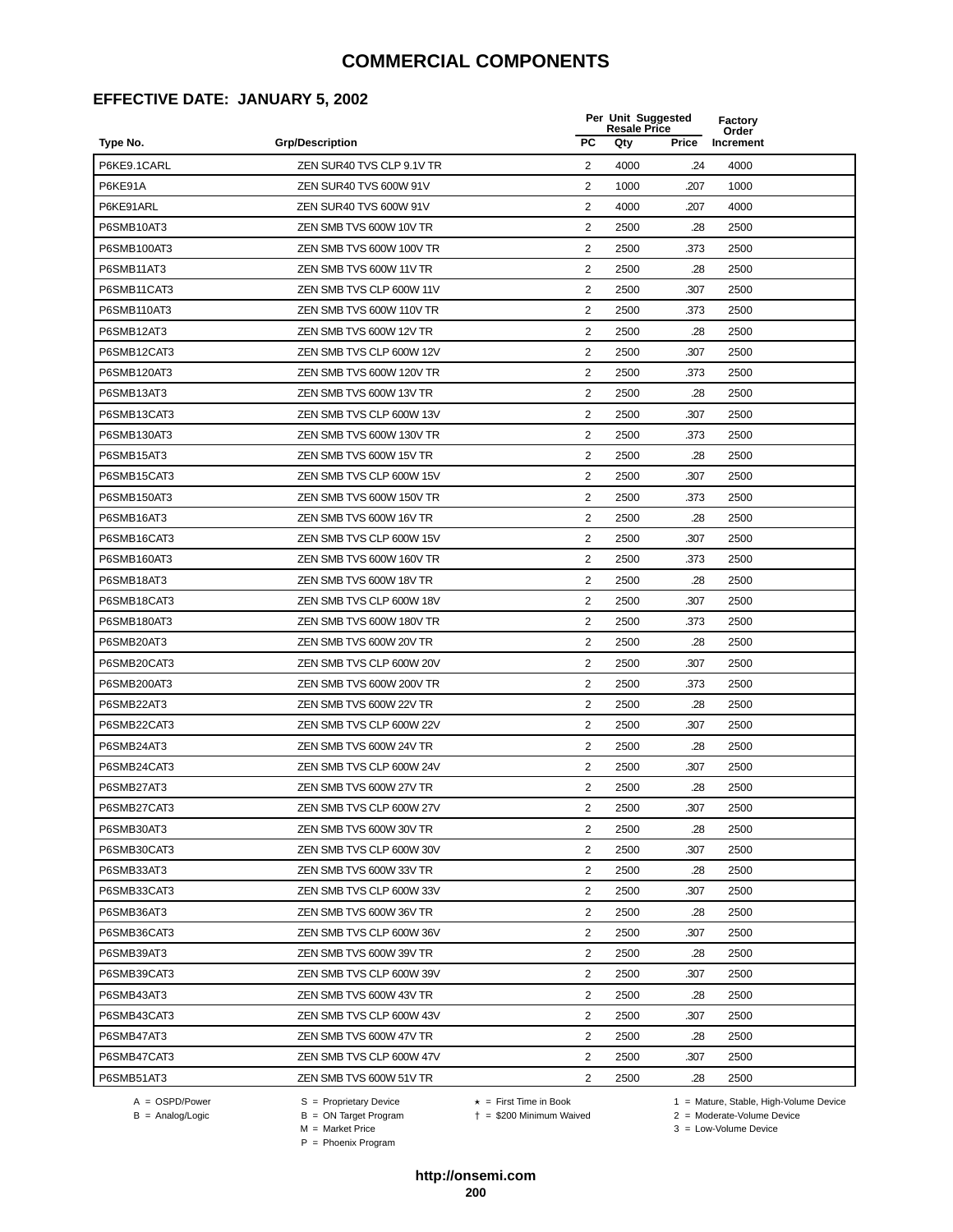# **EFFECTIVE DATE: JANUARY 5, 2002**

|                     |                                 |                | Per Unit Suggested<br><b>Resale Price</b> | Factory<br>Order |           |
|---------------------|---------------------------------|----------------|-------------------------------------------|------------------|-----------|
| Type No.            | <b>Grp/Description</b>          | <b>PC</b>      | Qty                                       | Price            | Increment |
| P6SMB51CAT3         | ZEN SMB TVS CLP 600W 51V        | 2              | 2500                                      | .307             | 2500      |
| P6SMB56AT3          | ZEN SMB TVS 600W 56V TR         | 2              | 2500                                      | .28              | 2500      |
| P6SMB56CAT3         | ZEN SMB TVS CLP 600W 56V        | 2              | 2500                                      | .307             | 2500      |
| P6SMB6.8AT3         | ZEN SMB TVS 600W 6.8V TR        | 2              | 2500                                      | .28              | 2500      |
| P6SMB62AT3          | ZEN SMB TVS 600W 62V TR         | $\overline{2}$ | 2500                                      | .28              | 2500      |
| P6SMB62CAT3         | ZEN SMB TVS CLP 600W 62V        | 2              | 2500                                      | .307             | 2500      |
| P6SMB68AT3          | ZEN SMB TVS 600W 68V TR         | $\overline{c}$ | 2500                                      | .28              | 2500      |
| P6SMB68CAT3         | ZEN SMB TVS CLP 600W 68V        | $\overline{c}$ | 2500                                      | .307             | 2500      |
| <b>P6SMB7.5AT3</b>  | ZEN SMB TVS 600W 7.5V TR        | $\overline{c}$ | 2500                                      | .28              | 2500      |
| P6SMB75AT3          | ZEN SMB TVS 600W 75V TR         | 2              | 2500                                      | .28              | 2500      |
| P6SMB75CAT3         | ZEN SMB TVS CLP 600W 75V        | 2              | 2500                                      | .307             | 2500      |
| P6SMB8.2AT3         | ZEN SMB TVS 600W 8.2V TR        | $\overline{2}$ | 2500                                      | .28              | 2500      |
| P6SMB82AT3          | ZEN SMB TVS 600W 82V TR         | 2              | 2500                                      | .28              | 2500      |
| P6SMB82CAT3         | <b>ZEN SMB HP BIDIRECTIONAL</b> | 2              | 2500                                      | .28              | 2500      |
| P6SMB9.1AT3         | ZEN SMB TVS 600W 9.1V TR        | 2              | 2500                                      | .28              | 2500      |
| P6SMB91AT3          | ZEN SMB TVS 600W 91V TR         | $\overline{2}$ | 2500                                      | .28              | 2500      |
| RB751V40T1          | SS SOD323 SPECIAL SHKY          | 1              | 3000                                      | .0867            | 3000      |
| <b>SA10A</b>        | ZEN MOSRB MINI 500W 10V         | $\overline{c}$ | 1000                                      | .193             | 1000      |
| SA10ARL             | ZEN MOSRB MINI 500W 10V         | $\overline{2}$ | 5000                                      | .193             | 5000      |
| <b>SA100A</b>       | ZEN MOSRB MINI 500W 100V        | 2              | 1000                                      | .253             | 1000      |
| SA100ARL            | ZEN MOSRB MINI 500W 100V        | $\overline{2}$ | 5000                                      | .253             | 5000 ★    |
| SA <sub>11</sub> A  | ZEN MOSRB MINI 500W 11V         | 2              | 1000                                      | .193             | 1000      |
| SA11ARL             | ZEN MOSRB MINI 500W 11V         | 2              | 5000                                      | .193             | 5000      |
| <b>SA110A</b>       | ZEN MOSRB MINI 500W 110V        | 2              | 1000                                      | .253             | 1000      |
| SA <sub>12</sub> A  | ZEN MOSRB MINI 500W 12V         | $\overline{2}$ | 1000                                      | .193             | 1000      |
| SA12ARL             | ZEN MOSRB MINI 500W 12V         | $\overline{2}$ | 5000                                      | .193             | 5000      |
| SA12CA              | ZEN MOSRB CLP 500W 12V          | $\overline{c}$ | 1000                                      | .24              | 1000      |
| SA12CARL            | ZEN MOSRB CLP 500W 12V          | $\overline{2}$ | 5000                                      | .24              | 5000      |
| <b>SA120A</b>       | ZEN MOSRB MINI 500W 120V        | 2              | 1000                                      | .253             | 1000      |
| SA <sub>13</sub> A  | ZEN MOSRB MINI 500W 13V         | $\overline{2}$ | 1000                                      | .193             | 1000      |
| SA13ARL             | ZEN MOSRB MINI 500W 13V         | 2              | 5000                                      | .193             | 5000      |
| SA13CA              | ZEN MOSRB CLP 500W 13V          | 2              | 1000                                      | .24              | 1000      |
| SA13CARL            | ZEN MOSRB CLP 500W 13V          | $\overline{2}$ | 5000                                      | .24              | 5000      |
| <b>SA130A</b>       | ZEN MOSRB MINI 500W 130V        | $\overline{c}$ | 1000                                      | .253             | 1000      |
| SA130ARL            | ZEN MOSRB MINI 500W 130V        | $\overline{2}$ | 5000                                      | .253             | 5000      |
| SA <sub>14</sub> A  | ZEN MOSRB MINI 500W 14V         | $\overline{c}$ | 1000                                      | .193             | 1000      |
| SA14ARL             | ZEN MOSRB MINI 500W 14V         | 2              | 5000                                      | .193             | 5000      |
| SA14CA              | ZEN MOSRB CLP 500W 14V          | $\overline{2}$ | 1000                                      | .24              | 1000      |
| SA14CARL            | ZEN MOSRB CLP 500W 14V          | 2              | 5000                                      | .24              | 5000      |
| SA <sub>15</sub> A  | ZEN MOSRB MINI 500W 15V         | 2              | 1000                                      | .193             | 1000      |
| SA15ARL             | ZEN MOSRB MINI 500W 15V         | 2              | 5000                                      | .193             | 5000      |
| SA <sub>15</sub> CA | ZEN MOSRB CLP 500W 15V          | 2              | 1000                                      | .24              | 1000      |
| SA15CARL            | ZEN MOSRB CLP 500W 15V          | 2              | 5000                                      | .24              | 5000      |
| <b>SA150A</b>       | ZEN MOSRB MINI 500W 150V        | $\overline{2}$ | 1000                                      | .253             | 1000      |
| SA150CA             | ZEN MOSRB CLP 500W 150V         | $\overline{2}$ | 1000                                      | .332             | 1000      |

A = OSPD/Power S = Proprietary Device<br>
B = Analog/Logic B = ON Target Program<br>
M = Market Price

= \$200 Minimum Waived 2 = Moderate-Volume Device

A = OSPD/Power S = Proprietary Device  $\star$  = First Time in Book 1 = Mature, Stable, High-Volume Device

 $2 =$  Moderate-Volume Device<br> $3 =$  Low-Volume Device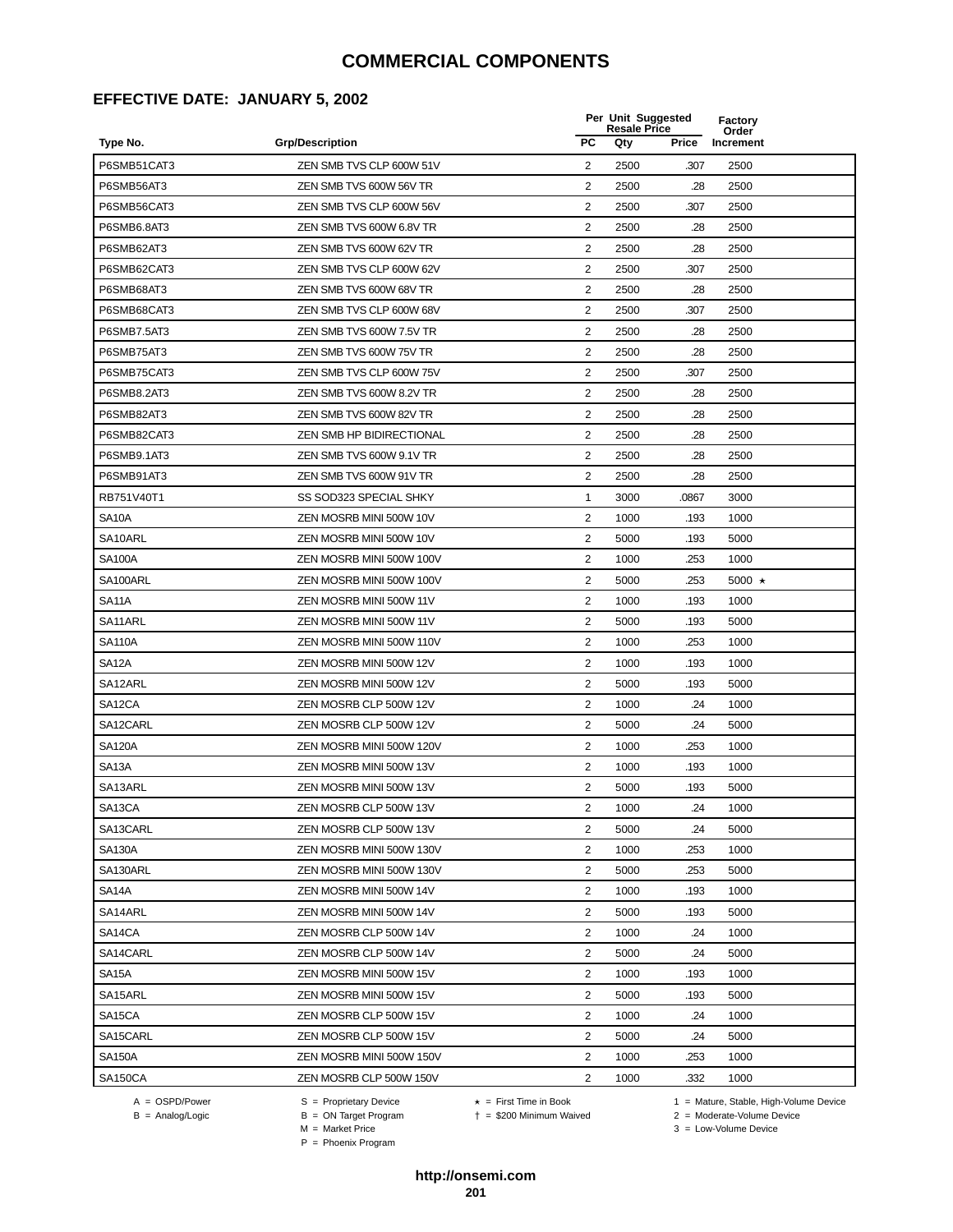# **EFFECTIVE DATE: JANUARY 5, 2002**

| Order<br>PC<br><b>Grp/Description</b><br>Qty<br>Price<br>Type No.<br>Increment<br><b>SA16A</b><br>ZEN MOSRB MINI 500W 16V<br>2<br>1000<br>.193<br>1000<br>2<br>5000<br>.193<br>5000<br>SA16ARL<br>ZEN MOSRB MINI 500W 16V<br>SA16RL<br>2<br>5000<br>5000<br>ZEN MOSRB MINI 500W 16V<br>.193<br><b>SA160A</b><br>$\overline{2}$<br>ZEN MOSRB MINI 500W 160V<br>1000<br>.253<br>1000<br>SA160ARL<br>2<br>ZEN MOSRB MINI 500W 160V<br>5000<br>.253<br>5000<br>2<br>SA17ARL<br>ZEN MOSRB MINI 500W 5.0V<br>5000<br>.193<br>5000<br>2<br>.253<br><b>SA170A</b><br>ZEN MOSRB MINI 500W 170V<br>1000<br>1000<br>$\overline{2}$<br>SA170ARL<br>ZEN MOSRB MINI 500W 170V<br>5000<br>.253<br>5000<br>SA <sub>18</sub> A<br>$\overline{2}$<br>1000<br>1000<br>ZEN MOSRB MINI 500W 18V<br>.193<br>SA18ARL<br>ZEN MOSRB MINI 500W 18V<br>2<br>5000<br>5000<br>.193<br>SA18CA<br>2<br>.24<br>ZEN MOSRB CLP 500W 18V<br>1000<br>1000<br>SA18CARL<br>$\overline{2}$<br>5000<br>.24<br>5000<br>ZEN MOSRB CLP 500W 18V<br>SA <sub>20</sub> A<br>$\overline{2}$<br>ZEN MOSRB MINI 500W 20V<br>1000<br>.193<br>1000<br>SA20ARL<br>ZEN MOSRB MINI 500W 20V<br>2<br>5000<br>.193<br>5000<br>SA20CA<br>ZEN MOSRB CLP 500W 20V<br>2<br>1000<br>.24<br>1000<br>SA20CARL<br>2<br>.24<br>ZEN MOSRB CLP 500W 20V<br>5000<br>5000<br>$\overline{2}$<br>SA24A<br>ZEN MOSRB MINI 500W 24V<br>1000<br>.193<br>1000<br>SA24ARL<br>2<br>5000<br>ZEN MOSRB MINI 500W 24V<br>5000<br>.193<br>SA24CA<br>ZEN MOSRB CLP 500W 24V<br>2<br>1000<br>.24<br>1000<br>SA24CARL<br>2<br>.24<br>5000<br>ZEN MOSRB CLP 500W 24V<br>5000<br>SA24CATA<br>$\overline{2}$<br>ZEN MOSRB CLP 500W 24V<br>2000<br>.187<br>2000<br>SA <sub>26</sub> A<br>$\overline{2}$<br>ZEN MOSRB MINI 500W 26V<br>1000<br>.193<br>1000<br>SA26ARL<br>2<br>ZEN MOSRB MINI 500W 26V<br>5000<br>.193<br>5000<br>SA <sub>2</sub> 8A<br>ZEN MOSRB MINI 500W 28V<br>2<br>1000<br>.193<br>1000<br>2<br>SA28ARL<br>ZEN MOSRB MINI 500W 28V<br>5000<br>.193<br>5000<br>$\overline{c}$<br>SA28CA<br>ZEN MOSRB CLP 500W 28V<br>1000<br>.24<br>1000<br>SA30A<br>2<br>1000<br>ZEN MOSRB MINI 500W 30V<br>1000<br>.193<br>SA30ARL<br>ZEN MOSRB MINI 500W 30V<br>$\overline{2}$<br>5000<br>5000<br>.193<br>SA30CA<br>$\overline{2}$<br>.24<br>ZEN MOSRB CLP 500W 30V<br>1000<br>1000<br>SA317MBDTRK<br>S<br>ANA 500MA ADJUST OUT VREG<br>1<br>2500<br>.72<br>2500<br>SA33A<br>2<br>ZEN MOSRB MINI 500W 33V<br>1000<br>.193<br>1000<br>2<br>5000<br>.193<br>5000<br>SA33ARL<br>ZEN MOSRB MINI 500W 33V<br>$\overline{2}$<br>SA33CARL<br>ZEN MOSRB CLP 500W 33V<br>5000<br>.24<br>5000<br>2<br>SA36A<br>1000<br>.193<br>1000<br>ZEN MOSRB MINI 500W 36V<br>2<br>SA36ARL<br>ZEN MOSRB MINI 500W 36V<br>5000<br>.193<br>5000<br>SA36CA<br>$\overline{c}$<br>ZEN MOSRB CLP 500W 36V<br>1000<br>.24<br>1000<br><b>SA40A</b><br>$\overline{2}$<br>1000<br>ZEN MOSRB MINI 500W 40V<br>.193<br>1000<br>2<br>SA40ARL<br>ZEN MOSRB MINI 500W 40V<br>5000<br>.193<br>5000<br>2<br>SA43A<br>ZEN MOSRB MINI 500W 43V<br>1000<br>.193<br>1000<br>2<br>SA43CA<br>ZEN MOSRB CLP 500W 43V<br>1000<br>.24<br>1000<br>$\overline{2}$<br>SA43CARL<br>ZEN MOSRB CLP 500W 43V<br>5000<br>.24<br>5000<br>2<br>SA45ARL<br>ZEN MOSRB MINI 500W 45V<br>5000<br>.193<br>5000<br>$\mathbf{2}$<br>5000<br>.24<br>5000<br>SA45CARL<br>ZEN MOSRB CLP 500W 43V<br>2<br>SA48A<br>ZEN MOSRB MINI 500W 48V<br>1000<br>.193<br>1000<br>2 |        |                        | Per Unit Suggested<br><b>Resale Price</b> |     |      |  |
|------------------------------------------------------------------------------------------------------------------------------------------------------------------------------------------------------------------------------------------------------------------------------------------------------------------------------------------------------------------------------------------------------------------------------------------------------------------------------------------------------------------------------------------------------------------------------------------------------------------------------------------------------------------------------------------------------------------------------------------------------------------------------------------------------------------------------------------------------------------------------------------------------------------------------------------------------------------------------------------------------------------------------------------------------------------------------------------------------------------------------------------------------------------------------------------------------------------------------------------------------------------------------------------------------------------------------------------------------------------------------------------------------------------------------------------------------------------------------------------------------------------------------------------------------------------------------------------------------------------------------------------------------------------------------------------------------------------------------------------------------------------------------------------------------------------------------------------------------------------------------------------------------------------------------------------------------------------------------------------------------------------------------------------------------------------------------------------------------------------------------------------------------------------------------------------------------------------------------------------------------------------------------------------------------------------------------------------------------------------------------------------------------------------------------------------------------------------------------------------------------------------------------------------------------------------------------------------------------------------------------------------------------------------------------------------------------------------------------------------------------------------------------------------------------------------------------------------------------------------------------------------------------------------------------------------------------------------------------------------------------------------------------------------------------------------------------------------------------------------------------------------------------------------------------------------------------------------------------------------------------------------------------------------------------------------------------------------------------------------------------------------------------------------|--------|------------------------|-------------------------------------------|-----|------|--|
|                                                                                                                                                                                                                                                                                                                                                                                                                                                                                                                                                                                                                                                                                                                                                                                                                                                                                                                                                                                                                                                                                                                                                                                                                                                                                                                                                                                                                                                                                                                                                                                                                                                                                                                                                                                                                                                                                                                                                                                                                                                                                                                                                                                                                                                                                                                                                                                                                                                                                                                                                                                                                                                                                                                                                                                                                                                                                                                                                                                                                                                                                                                                                                                                                                                                                                                                                                                                                  |        |                        |                                           |     |      |  |
|                                                                                                                                                                                                                                                                                                                                                                                                                                                                                                                                                                                                                                                                                                                                                                                                                                                                                                                                                                                                                                                                                                                                                                                                                                                                                                                                                                                                                                                                                                                                                                                                                                                                                                                                                                                                                                                                                                                                                                                                                                                                                                                                                                                                                                                                                                                                                                                                                                                                                                                                                                                                                                                                                                                                                                                                                                                                                                                                                                                                                                                                                                                                                                                                                                                                                                                                                                                                                  |        |                        |                                           |     |      |  |
|                                                                                                                                                                                                                                                                                                                                                                                                                                                                                                                                                                                                                                                                                                                                                                                                                                                                                                                                                                                                                                                                                                                                                                                                                                                                                                                                                                                                                                                                                                                                                                                                                                                                                                                                                                                                                                                                                                                                                                                                                                                                                                                                                                                                                                                                                                                                                                                                                                                                                                                                                                                                                                                                                                                                                                                                                                                                                                                                                                                                                                                                                                                                                                                                                                                                                                                                                                                                                  |        |                        |                                           |     |      |  |
|                                                                                                                                                                                                                                                                                                                                                                                                                                                                                                                                                                                                                                                                                                                                                                                                                                                                                                                                                                                                                                                                                                                                                                                                                                                                                                                                                                                                                                                                                                                                                                                                                                                                                                                                                                                                                                                                                                                                                                                                                                                                                                                                                                                                                                                                                                                                                                                                                                                                                                                                                                                                                                                                                                                                                                                                                                                                                                                                                                                                                                                                                                                                                                                                                                                                                                                                                                                                                  |        |                        |                                           |     |      |  |
|                                                                                                                                                                                                                                                                                                                                                                                                                                                                                                                                                                                                                                                                                                                                                                                                                                                                                                                                                                                                                                                                                                                                                                                                                                                                                                                                                                                                                                                                                                                                                                                                                                                                                                                                                                                                                                                                                                                                                                                                                                                                                                                                                                                                                                                                                                                                                                                                                                                                                                                                                                                                                                                                                                                                                                                                                                                                                                                                                                                                                                                                                                                                                                                                                                                                                                                                                                                                                  |        |                        |                                           |     |      |  |
|                                                                                                                                                                                                                                                                                                                                                                                                                                                                                                                                                                                                                                                                                                                                                                                                                                                                                                                                                                                                                                                                                                                                                                                                                                                                                                                                                                                                                                                                                                                                                                                                                                                                                                                                                                                                                                                                                                                                                                                                                                                                                                                                                                                                                                                                                                                                                                                                                                                                                                                                                                                                                                                                                                                                                                                                                                                                                                                                                                                                                                                                                                                                                                                                                                                                                                                                                                                                                  |        |                        |                                           |     |      |  |
|                                                                                                                                                                                                                                                                                                                                                                                                                                                                                                                                                                                                                                                                                                                                                                                                                                                                                                                                                                                                                                                                                                                                                                                                                                                                                                                                                                                                                                                                                                                                                                                                                                                                                                                                                                                                                                                                                                                                                                                                                                                                                                                                                                                                                                                                                                                                                                                                                                                                                                                                                                                                                                                                                                                                                                                                                                                                                                                                                                                                                                                                                                                                                                                                                                                                                                                                                                                                                  |        |                        |                                           |     |      |  |
|                                                                                                                                                                                                                                                                                                                                                                                                                                                                                                                                                                                                                                                                                                                                                                                                                                                                                                                                                                                                                                                                                                                                                                                                                                                                                                                                                                                                                                                                                                                                                                                                                                                                                                                                                                                                                                                                                                                                                                                                                                                                                                                                                                                                                                                                                                                                                                                                                                                                                                                                                                                                                                                                                                                                                                                                                                                                                                                                                                                                                                                                                                                                                                                                                                                                                                                                                                                                                  |        |                        |                                           |     |      |  |
|                                                                                                                                                                                                                                                                                                                                                                                                                                                                                                                                                                                                                                                                                                                                                                                                                                                                                                                                                                                                                                                                                                                                                                                                                                                                                                                                                                                                                                                                                                                                                                                                                                                                                                                                                                                                                                                                                                                                                                                                                                                                                                                                                                                                                                                                                                                                                                                                                                                                                                                                                                                                                                                                                                                                                                                                                                                                                                                                                                                                                                                                                                                                                                                                                                                                                                                                                                                                                  |        |                        |                                           |     |      |  |
|                                                                                                                                                                                                                                                                                                                                                                                                                                                                                                                                                                                                                                                                                                                                                                                                                                                                                                                                                                                                                                                                                                                                                                                                                                                                                                                                                                                                                                                                                                                                                                                                                                                                                                                                                                                                                                                                                                                                                                                                                                                                                                                                                                                                                                                                                                                                                                                                                                                                                                                                                                                                                                                                                                                                                                                                                                                                                                                                                                                                                                                                                                                                                                                                                                                                                                                                                                                                                  |        |                        |                                           |     |      |  |
|                                                                                                                                                                                                                                                                                                                                                                                                                                                                                                                                                                                                                                                                                                                                                                                                                                                                                                                                                                                                                                                                                                                                                                                                                                                                                                                                                                                                                                                                                                                                                                                                                                                                                                                                                                                                                                                                                                                                                                                                                                                                                                                                                                                                                                                                                                                                                                                                                                                                                                                                                                                                                                                                                                                                                                                                                                                                                                                                                                                                                                                                                                                                                                                                                                                                                                                                                                                                                  |        |                        |                                           |     |      |  |
|                                                                                                                                                                                                                                                                                                                                                                                                                                                                                                                                                                                                                                                                                                                                                                                                                                                                                                                                                                                                                                                                                                                                                                                                                                                                                                                                                                                                                                                                                                                                                                                                                                                                                                                                                                                                                                                                                                                                                                                                                                                                                                                                                                                                                                                                                                                                                                                                                                                                                                                                                                                                                                                                                                                                                                                                                                                                                                                                                                                                                                                                                                                                                                                                                                                                                                                                                                                                                  |        |                        |                                           |     |      |  |
|                                                                                                                                                                                                                                                                                                                                                                                                                                                                                                                                                                                                                                                                                                                                                                                                                                                                                                                                                                                                                                                                                                                                                                                                                                                                                                                                                                                                                                                                                                                                                                                                                                                                                                                                                                                                                                                                                                                                                                                                                                                                                                                                                                                                                                                                                                                                                                                                                                                                                                                                                                                                                                                                                                                                                                                                                                                                                                                                                                                                                                                                                                                                                                                                                                                                                                                                                                                                                  |        |                        |                                           |     |      |  |
|                                                                                                                                                                                                                                                                                                                                                                                                                                                                                                                                                                                                                                                                                                                                                                                                                                                                                                                                                                                                                                                                                                                                                                                                                                                                                                                                                                                                                                                                                                                                                                                                                                                                                                                                                                                                                                                                                                                                                                                                                                                                                                                                                                                                                                                                                                                                                                                                                                                                                                                                                                                                                                                                                                                                                                                                                                                                                                                                                                                                                                                                                                                                                                                                                                                                                                                                                                                                                  |        |                        |                                           |     |      |  |
|                                                                                                                                                                                                                                                                                                                                                                                                                                                                                                                                                                                                                                                                                                                                                                                                                                                                                                                                                                                                                                                                                                                                                                                                                                                                                                                                                                                                                                                                                                                                                                                                                                                                                                                                                                                                                                                                                                                                                                                                                                                                                                                                                                                                                                                                                                                                                                                                                                                                                                                                                                                                                                                                                                                                                                                                                                                                                                                                                                                                                                                                                                                                                                                                                                                                                                                                                                                                                  |        |                        |                                           |     |      |  |
|                                                                                                                                                                                                                                                                                                                                                                                                                                                                                                                                                                                                                                                                                                                                                                                                                                                                                                                                                                                                                                                                                                                                                                                                                                                                                                                                                                                                                                                                                                                                                                                                                                                                                                                                                                                                                                                                                                                                                                                                                                                                                                                                                                                                                                                                                                                                                                                                                                                                                                                                                                                                                                                                                                                                                                                                                                                                                                                                                                                                                                                                                                                                                                                                                                                                                                                                                                                                                  |        |                        |                                           |     |      |  |
|                                                                                                                                                                                                                                                                                                                                                                                                                                                                                                                                                                                                                                                                                                                                                                                                                                                                                                                                                                                                                                                                                                                                                                                                                                                                                                                                                                                                                                                                                                                                                                                                                                                                                                                                                                                                                                                                                                                                                                                                                                                                                                                                                                                                                                                                                                                                                                                                                                                                                                                                                                                                                                                                                                                                                                                                                                                                                                                                                                                                                                                                                                                                                                                                                                                                                                                                                                                                                  |        |                        |                                           |     |      |  |
|                                                                                                                                                                                                                                                                                                                                                                                                                                                                                                                                                                                                                                                                                                                                                                                                                                                                                                                                                                                                                                                                                                                                                                                                                                                                                                                                                                                                                                                                                                                                                                                                                                                                                                                                                                                                                                                                                                                                                                                                                                                                                                                                                                                                                                                                                                                                                                                                                                                                                                                                                                                                                                                                                                                                                                                                                                                                                                                                                                                                                                                                                                                                                                                                                                                                                                                                                                                                                  |        |                        |                                           |     |      |  |
|                                                                                                                                                                                                                                                                                                                                                                                                                                                                                                                                                                                                                                                                                                                                                                                                                                                                                                                                                                                                                                                                                                                                                                                                                                                                                                                                                                                                                                                                                                                                                                                                                                                                                                                                                                                                                                                                                                                                                                                                                                                                                                                                                                                                                                                                                                                                                                                                                                                                                                                                                                                                                                                                                                                                                                                                                                                                                                                                                                                                                                                                                                                                                                                                                                                                                                                                                                                                                  |        |                        |                                           |     |      |  |
|                                                                                                                                                                                                                                                                                                                                                                                                                                                                                                                                                                                                                                                                                                                                                                                                                                                                                                                                                                                                                                                                                                                                                                                                                                                                                                                                                                                                                                                                                                                                                                                                                                                                                                                                                                                                                                                                                                                                                                                                                                                                                                                                                                                                                                                                                                                                                                                                                                                                                                                                                                                                                                                                                                                                                                                                                                                                                                                                                                                                                                                                                                                                                                                                                                                                                                                                                                                                                  |        |                        |                                           |     |      |  |
|                                                                                                                                                                                                                                                                                                                                                                                                                                                                                                                                                                                                                                                                                                                                                                                                                                                                                                                                                                                                                                                                                                                                                                                                                                                                                                                                                                                                                                                                                                                                                                                                                                                                                                                                                                                                                                                                                                                                                                                                                                                                                                                                                                                                                                                                                                                                                                                                                                                                                                                                                                                                                                                                                                                                                                                                                                                                                                                                                                                                                                                                                                                                                                                                                                                                                                                                                                                                                  |        |                        |                                           |     |      |  |
|                                                                                                                                                                                                                                                                                                                                                                                                                                                                                                                                                                                                                                                                                                                                                                                                                                                                                                                                                                                                                                                                                                                                                                                                                                                                                                                                                                                                                                                                                                                                                                                                                                                                                                                                                                                                                                                                                                                                                                                                                                                                                                                                                                                                                                                                                                                                                                                                                                                                                                                                                                                                                                                                                                                                                                                                                                                                                                                                                                                                                                                                                                                                                                                                                                                                                                                                                                                                                  |        |                        |                                           |     |      |  |
|                                                                                                                                                                                                                                                                                                                                                                                                                                                                                                                                                                                                                                                                                                                                                                                                                                                                                                                                                                                                                                                                                                                                                                                                                                                                                                                                                                                                                                                                                                                                                                                                                                                                                                                                                                                                                                                                                                                                                                                                                                                                                                                                                                                                                                                                                                                                                                                                                                                                                                                                                                                                                                                                                                                                                                                                                                                                                                                                                                                                                                                                                                                                                                                                                                                                                                                                                                                                                  |        |                        |                                           |     |      |  |
|                                                                                                                                                                                                                                                                                                                                                                                                                                                                                                                                                                                                                                                                                                                                                                                                                                                                                                                                                                                                                                                                                                                                                                                                                                                                                                                                                                                                                                                                                                                                                                                                                                                                                                                                                                                                                                                                                                                                                                                                                                                                                                                                                                                                                                                                                                                                                                                                                                                                                                                                                                                                                                                                                                                                                                                                                                                                                                                                                                                                                                                                                                                                                                                                                                                                                                                                                                                                                  |        |                        |                                           |     |      |  |
|                                                                                                                                                                                                                                                                                                                                                                                                                                                                                                                                                                                                                                                                                                                                                                                                                                                                                                                                                                                                                                                                                                                                                                                                                                                                                                                                                                                                                                                                                                                                                                                                                                                                                                                                                                                                                                                                                                                                                                                                                                                                                                                                                                                                                                                                                                                                                                                                                                                                                                                                                                                                                                                                                                                                                                                                                                                                                                                                                                                                                                                                                                                                                                                                                                                                                                                                                                                                                  |        |                        |                                           |     |      |  |
|                                                                                                                                                                                                                                                                                                                                                                                                                                                                                                                                                                                                                                                                                                                                                                                                                                                                                                                                                                                                                                                                                                                                                                                                                                                                                                                                                                                                                                                                                                                                                                                                                                                                                                                                                                                                                                                                                                                                                                                                                                                                                                                                                                                                                                                                                                                                                                                                                                                                                                                                                                                                                                                                                                                                                                                                                                                                                                                                                                                                                                                                                                                                                                                                                                                                                                                                                                                                                  |        |                        |                                           |     |      |  |
|                                                                                                                                                                                                                                                                                                                                                                                                                                                                                                                                                                                                                                                                                                                                                                                                                                                                                                                                                                                                                                                                                                                                                                                                                                                                                                                                                                                                                                                                                                                                                                                                                                                                                                                                                                                                                                                                                                                                                                                                                                                                                                                                                                                                                                                                                                                                                                                                                                                                                                                                                                                                                                                                                                                                                                                                                                                                                                                                                                                                                                                                                                                                                                                                                                                                                                                                                                                                                  |        |                        |                                           |     |      |  |
|                                                                                                                                                                                                                                                                                                                                                                                                                                                                                                                                                                                                                                                                                                                                                                                                                                                                                                                                                                                                                                                                                                                                                                                                                                                                                                                                                                                                                                                                                                                                                                                                                                                                                                                                                                                                                                                                                                                                                                                                                                                                                                                                                                                                                                                                                                                                                                                                                                                                                                                                                                                                                                                                                                                                                                                                                                                                                                                                                                                                                                                                                                                                                                                                                                                                                                                                                                                                                  |        |                        |                                           |     |      |  |
|                                                                                                                                                                                                                                                                                                                                                                                                                                                                                                                                                                                                                                                                                                                                                                                                                                                                                                                                                                                                                                                                                                                                                                                                                                                                                                                                                                                                                                                                                                                                                                                                                                                                                                                                                                                                                                                                                                                                                                                                                                                                                                                                                                                                                                                                                                                                                                                                                                                                                                                                                                                                                                                                                                                                                                                                                                                                                                                                                                                                                                                                                                                                                                                                                                                                                                                                                                                                                  |        |                        |                                           |     |      |  |
|                                                                                                                                                                                                                                                                                                                                                                                                                                                                                                                                                                                                                                                                                                                                                                                                                                                                                                                                                                                                                                                                                                                                                                                                                                                                                                                                                                                                                                                                                                                                                                                                                                                                                                                                                                                                                                                                                                                                                                                                                                                                                                                                                                                                                                                                                                                                                                                                                                                                                                                                                                                                                                                                                                                                                                                                                                                                                                                                                                                                                                                                                                                                                                                                                                                                                                                                                                                                                  |        |                        |                                           |     |      |  |
|                                                                                                                                                                                                                                                                                                                                                                                                                                                                                                                                                                                                                                                                                                                                                                                                                                                                                                                                                                                                                                                                                                                                                                                                                                                                                                                                                                                                                                                                                                                                                                                                                                                                                                                                                                                                                                                                                                                                                                                                                                                                                                                                                                                                                                                                                                                                                                                                                                                                                                                                                                                                                                                                                                                                                                                                                                                                                                                                                                                                                                                                                                                                                                                                                                                                                                                                                                                                                  |        |                        |                                           |     |      |  |
|                                                                                                                                                                                                                                                                                                                                                                                                                                                                                                                                                                                                                                                                                                                                                                                                                                                                                                                                                                                                                                                                                                                                                                                                                                                                                                                                                                                                                                                                                                                                                                                                                                                                                                                                                                                                                                                                                                                                                                                                                                                                                                                                                                                                                                                                                                                                                                                                                                                                                                                                                                                                                                                                                                                                                                                                                                                                                                                                                                                                                                                                                                                                                                                                                                                                                                                                                                                                                  |        |                        |                                           |     |      |  |
|                                                                                                                                                                                                                                                                                                                                                                                                                                                                                                                                                                                                                                                                                                                                                                                                                                                                                                                                                                                                                                                                                                                                                                                                                                                                                                                                                                                                                                                                                                                                                                                                                                                                                                                                                                                                                                                                                                                                                                                                                                                                                                                                                                                                                                                                                                                                                                                                                                                                                                                                                                                                                                                                                                                                                                                                                                                                                                                                                                                                                                                                                                                                                                                                                                                                                                                                                                                                                  |        |                        |                                           |     |      |  |
|                                                                                                                                                                                                                                                                                                                                                                                                                                                                                                                                                                                                                                                                                                                                                                                                                                                                                                                                                                                                                                                                                                                                                                                                                                                                                                                                                                                                                                                                                                                                                                                                                                                                                                                                                                                                                                                                                                                                                                                                                                                                                                                                                                                                                                                                                                                                                                                                                                                                                                                                                                                                                                                                                                                                                                                                                                                                                                                                                                                                                                                                                                                                                                                                                                                                                                                                                                                                                  |        |                        |                                           |     |      |  |
|                                                                                                                                                                                                                                                                                                                                                                                                                                                                                                                                                                                                                                                                                                                                                                                                                                                                                                                                                                                                                                                                                                                                                                                                                                                                                                                                                                                                                                                                                                                                                                                                                                                                                                                                                                                                                                                                                                                                                                                                                                                                                                                                                                                                                                                                                                                                                                                                                                                                                                                                                                                                                                                                                                                                                                                                                                                                                                                                                                                                                                                                                                                                                                                                                                                                                                                                                                                                                  |        |                        |                                           |     |      |  |
|                                                                                                                                                                                                                                                                                                                                                                                                                                                                                                                                                                                                                                                                                                                                                                                                                                                                                                                                                                                                                                                                                                                                                                                                                                                                                                                                                                                                                                                                                                                                                                                                                                                                                                                                                                                                                                                                                                                                                                                                                                                                                                                                                                                                                                                                                                                                                                                                                                                                                                                                                                                                                                                                                                                                                                                                                                                                                                                                                                                                                                                                                                                                                                                                                                                                                                                                                                                                                  |        |                        |                                           |     |      |  |
|                                                                                                                                                                                                                                                                                                                                                                                                                                                                                                                                                                                                                                                                                                                                                                                                                                                                                                                                                                                                                                                                                                                                                                                                                                                                                                                                                                                                                                                                                                                                                                                                                                                                                                                                                                                                                                                                                                                                                                                                                                                                                                                                                                                                                                                                                                                                                                                                                                                                                                                                                                                                                                                                                                                                                                                                                                                                                                                                                                                                                                                                                                                                                                                                                                                                                                                                                                                                                  |        |                        |                                           |     |      |  |
|                                                                                                                                                                                                                                                                                                                                                                                                                                                                                                                                                                                                                                                                                                                                                                                                                                                                                                                                                                                                                                                                                                                                                                                                                                                                                                                                                                                                                                                                                                                                                                                                                                                                                                                                                                                                                                                                                                                                                                                                                                                                                                                                                                                                                                                                                                                                                                                                                                                                                                                                                                                                                                                                                                                                                                                                                                                                                                                                                                                                                                                                                                                                                                                                                                                                                                                                                                                                                  |        |                        |                                           |     |      |  |
|                                                                                                                                                                                                                                                                                                                                                                                                                                                                                                                                                                                                                                                                                                                                                                                                                                                                                                                                                                                                                                                                                                                                                                                                                                                                                                                                                                                                                                                                                                                                                                                                                                                                                                                                                                                                                                                                                                                                                                                                                                                                                                                                                                                                                                                                                                                                                                                                                                                                                                                                                                                                                                                                                                                                                                                                                                                                                                                                                                                                                                                                                                                                                                                                                                                                                                                                                                                                                  |        |                        |                                           |     |      |  |
|                                                                                                                                                                                                                                                                                                                                                                                                                                                                                                                                                                                                                                                                                                                                                                                                                                                                                                                                                                                                                                                                                                                                                                                                                                                                                                                                                                                                                                                                                                                                                                                                                                                                                                                                                                                                                                                                                                                                                                                                                                                                                                                                                                                                                                                                                                                                                                                                                                                                                                                                                                                                                                                                                                                                                                                                                                                                                                                                                                                                                                                                                                                                                                                                                                                                                                                                                                                                                  |        |                        |                                           |     |      |  |
|                                                                                                                                                                                                                                                                                                                                                                                                                                                                                                                                                                                                                                                                                                                                                                                                                                                                                                                                                                                                                                                                                                                                                                                                                                                                                                                                                                                                                                                                                                                                                                                                                                                                                                                                                                                                                                                                                                                                                                                                                                                                                                                                                                                                                                                                                                                                                                                                                                                                                                                                                                                                                                                                                                                                                                                                                                                                                                                                                                                                                                                                                                                                                                                                                                                                                                                                                                                                                  |        |                        |                                           |     |      |  |
|                                                                                                                                                                                                                                                                                                                                                                                                                                                                                                                                                                                                                                                                                                                                                                                                                                                                                                                                                                                                                                                                                                                                                                                                                                                                                                                                                                                                                                                                                                                                                                                                                                                                                                                                                                                                                                                                                                                                                                                                                                                                                                                                                                                                                                                                                                                                                                                                                                                                                                                                                                                                                                                                                                                                                                                                                                                                                                                                                                                                                                                                                                                                                                                                                                                                                                                                                                                                                  |        |                        |                                           |     |      |  |
|                                                                                                                                                                                                                                                                                                                                                                                                                                                                                                                                                                                                                                                                                                                                                                                                                                                                                                                                                                                                                                                                                                                                                                                                                                                                                                                                                                                                                                                                                                                                                                                                                                                                                                                                                                                                                                                                                                                                                                                                                                                                                                                                                                                                                                                                                                                                                                                                                                                                                                                                                                                                                                                                                                                                                                                                                                                                                                                                                                                                                                                                                                                                                                                                                                                                                                                                                                                                                  |        |                        |                                           |     |      |  |
|                                                                                                                                                                                                                                                                                                                                                                                                                                                                                                                                                                                                                                                                                                                                                                                                                                                                                                                                                                                                                                                                                                                                                                                                                                                                                                                                                                                                                                                                                                                                                                                                                                                                                                                                                                                                                                                                                                                                                                                                                                                                                                                                                                                                                                                                                                                                                                                                                                                                                                                                                                                                                                                                                                                                                                                                                                                                                                                                                                                                                                                                                                                                                                                                                                                                                                                                                                                                                  |        |                        |                                           |     |      |  |
|                                                                                                                                                                                                                                                                                                                                                                                                                                                                                                                                                                                                                                                                                                                                                                                                                                                                                                                                                                                                                                                                                                                                                                                                                                                                                                                                                                                                                                                                                                                                                                                                                                                                                                                                                                                                                                                                                                                                                                                                                                                                                                                                                                                                                                                                                                                                                                                                                                                                                                                                                                                                                                                                                                                                                                                                                                                                                                                                                                                                                                                                                                                                                                                                                                                                                                                                                                                                                  |        |                        |                                           |     |      |  |
|                                                                                                                                                                                                                                                                                                                                                                                                                                                                                                                                                                                                                                                                                                                                                                                                                                                                                                                                                                                                                                                                                                                                                                                                                                                                                                                                                                                                                                                                                                                                                                                                                                                                                                                                                                                                                                                                                                                                                                                                                                                                                                                                                                                                                                                                                                                                                                                                                                                                                                                                                                                                                                                                                                                                                                                                                                                                                                                                                                                                                                                                                                                                                                                                                                                                                                                                                                                                                  | SA48CA | ZEN MOSRB CLP 500W 48V | 1000                                      | .24 | 1000 |  |

A = OSPD/Power S = Proprietary Device<br>
B = Analog/Logic B = ON Target Program<br>
M = Market Price

A = OSPD/Power S = Proprietary Device  $\star$  = First Time in Book 1 = Mature, Stable, High-Volume Device

 = \$200 Minimum Waived 2 = Moderate-Volume Device  $2 =$  Moderate-Volume Device<br> $3 =$  Low-Volume Device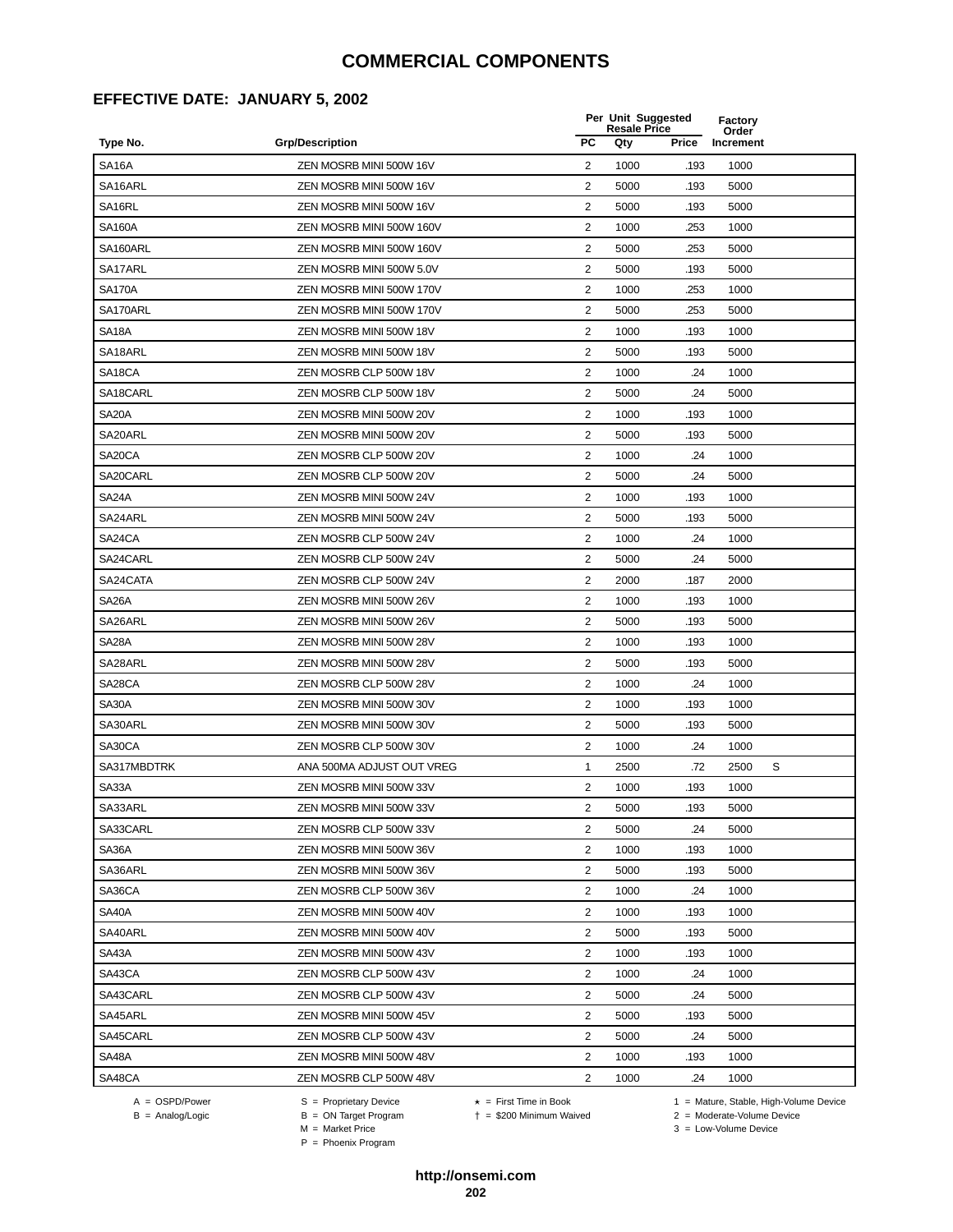#### **EFFECTIVE DATE: JANUARY 5, 2002**

|                 | <b>Grp/Description</b>    |                | Per Unit Suggested<br><b>Resale Price</b> |       |                    |  |
|-----------------|---------------------------|----------------|-------------------------------------------|-------|--------------------|--|
| Type No.        |                           | PC             | Qty                                       | Price | Order<br>Increment |  |
| SA48CARL        | ZEN MOSRB CLP 500W 48V    | 2              | 5000                                      | .24   | 5000               |  |
| <b>SA5.0A</b>   | ZEN MOSRB MINI 500W 5.0V  | 2              | 1000                                      | .193  | 1000               |  |
| SA5.0ARL        | ZEN MOSRB MINI 500W 5.0V  | $\overline{2}$ | 5000                                      | .193  | 5000               |  |
| SA51A           | ZEN MOSRB MINI 500W 51V   | $\overline{2}$ | 1000                                      | .193  | 1000               |  |
| SA58A           | ZEN MOSRB MINI 500W 58V   | $\overline{2}$ | 1000                                      | .193  | 1000               |  |
| <b>SA6.0A</b>   | ZEN MOSRB MINI 500W 6.0V  | 2              | 1000                                      | .193  | 1000               |  |
| SA6.0ARL        | ZEN MOSRB MINI 500W 6.0V  | $\overline{2}$ | 5000                                      | .193  | 5000               |  |
| SA6.0CA         | ZEN MOSRB CLP 500W 6.0V   | 2              | 1000                                      | .24   | 1000               |  |
| SA6.0CARL       | ZEN MOSRB CLP 500W 6.0V   | $\overline{2}$ | 5000                                      | .24   | 5000               |  |
| <b>SA6.5C</b>   | ZEN MOSRB CLP 500W 6.5V   | 2              | 1000                                      | .24   | 1000               |  |
| SA6.5CA         | ZEN MOSRB CLP 500W 6.5V   | $\overline{2}$ | 1000                                      | .24   | 1000               |  |
| SA6.5CARL       | ZEN MOSRB CLP 500W 6.5V   | 2              | 5000                                      | .24   | 5000               |  |
| SA60A           | ZEN MOSRB MINI 500W 60V   | $\overline{2}$ | 1000                                      | .193  | 1000               |  |
| SA60ARL         | ZEN MOSRB MINI 500W 60V   | $\overline{2}$ | 5000                                      | .193  | 5000               |  |
| SA60CARL        | ZEN MOSRB CLP 500W 48V    | 2              | 5000                                      | .24   | 5000               |  |
| SA64A           | ZEN MOSRB MINI 500W 5.0V  | $\overline{2}$ | 1000                                      | .193  | 1000               |  |
| SA64CA          | ZEN MOSRB CLP 500W 64V    | 2              | 1000                                      | .24   | 1000               |  |
| SA7.0ARL        | ZEN MOSRB MINI 500W 7.0V  | $\overline{2}$ | 5000                                      | .193  | 5000               |  |
| SA7.0CA         | ZEN MOSRB CLP 500W 7.0V   | 2              | 1000                                      | .24   | 1000               |  |
| <b>SA7.5A</b>   | ZEN MOSRB MINI 500W 7.5V  | $\overline{2}$ | 1000                                      | .193  | 1000               |  |
| <b>SA7.5CA</b>  | ZEN MOSRB CLP 500W 7.5V   | 2              | 1000                                      | .24   | 1000               |  |
| SA7.5CARL       | ZEN MOSRB CLP 500W 7.5V   | $\overline{2}$ | 5000                                      | .24   | 5000               |  |
| SA70A           | ZEN MOSRB MINI 500W 70V   | $\overline{2}$ | 1000                                      | .193  | 1000               |  |
| SA78A           | ZEN MOSRB MINI 500W 78V   | 2              | 1000                                      | .193  | 1000               |  |
| SA78ARL         | ZEN MOSRB MINI 500W 78V   | $\overline{2}$ | 5000                                      | .193  | 5000               |  |
| SA78CA          | ZEN MOSRB CLP 500W 78V    | $\overline{2}$ | 1000                                      | .24   | 1000               |  |
| <b>SA8.0A</b>   | ZEN MOSRB MINI 500W 8.0V  | $\overline{2}$ | 1000                                      | .193  | 1000               |  |
| SA8.0ARL        | ZEN MOSRB MINI 500W 8.0V  | 2              | 5000                                      | .193  | 5000               |  |
| <b>SA8.5A</b>   | ZEN MOSRB MINI 500W 8.5V  | 2              | 1000                                      | .193  | 1000               |  |
| SA8.5CARL       | ZEN MOSRB CLP 500W 8.5V   | 2              | 5000                                      | .24   | 5000               |  |
| SA85CA          | ZEN MOSRB MINI DUAL       | $\overline{2}$ | 1000                                      | .24   | 1000               |  |
| SA9.0A          | ZEN MOSRB MINI 500W 9.0V  | 2              | 1000                                      | .193  | 1000               |  |
| SA9.0ARL        | ZEN MOSRB MINI 500W 9.0V  | $\overline{2}$ | 5000                                      | .193  | 5000               |  |
| SA90A           | ZEN MOSRB MINI 500W 90V   | $\overline{2}$ | 1000                                      | .193  | 1000               |  |
| <b>SC141D</b>   | THY T0220 6A 400V TRIAC   | $\overline{2}$ | 500                                       | .667  | 500                |  |
| <b>SC146D</b>   | THY T0220 10A 400V TRIAC  | $\overline{2}$ | 500                                       | .667  | 500                |  |
| <b>SG3525AN</b> | ANA SMPS CONTROLLER       | 2              | 25                                        | 1.07  | 25                 |  |
| <b>SL05T1</b>   | ZEN LO CAPACITANCE SPC TR | 2              | 3000                                      | .427  | 3000 $\star$       |  |
| SL05T3          | ZEN LO CAPACITANCE SPC TR | 2              | 10000                                     | .427  | 10000 $\star$      |  |
| <b>SL15T1</b>   | ZEN LO CAPACITANCE SPC TR | $\overline{c}$ | 3000                                      | .427  | 3000 $\star$       |  |
| <b>SL15T3</b>   | ZEN LO CAPACITANCE SPC TR | $\overline{2}$ | 10000                                     | .427  | 10000 $\star$      |  |
| <b>SL24T1</b>   | ZEN LO CAPACITANCE SPC TR | 2              | 3000                                      | .427  | 3000 $\star$       |  |
| <b>SL24T3</b>   | ZEN LO CAPACITANCE SPC TR | 2              | 10000                                     | .427  | 10000 $\star$      |  |
| <b>SMS05T1</b>  | ZEN QUAD ARRAY,350W       | $\overline{2}$ | 3000                                      | .191  | 3000               |  |
| <b>SMS15T1</b>  | ZEN QUAD ARRAY,350W       | $\overline{2}$ | 3000                                      | .191  | 3000               |  |

A = OSPD/Power S = Proprietary Device  $\star$  = First Time in Book 1 = Mature, Stable, High-Volume Device

A = OSPD/Power S = Proprietary Device<br>
B = Analog/Logic B = ON Target Program<br>
M = Market Price

= \$200 Minimum Waived 2 = Moderate-Volume Device

P = Phoenix Program

 $2 =$  Moderate-Volume Device<br> $3 =$  Low-Volume Device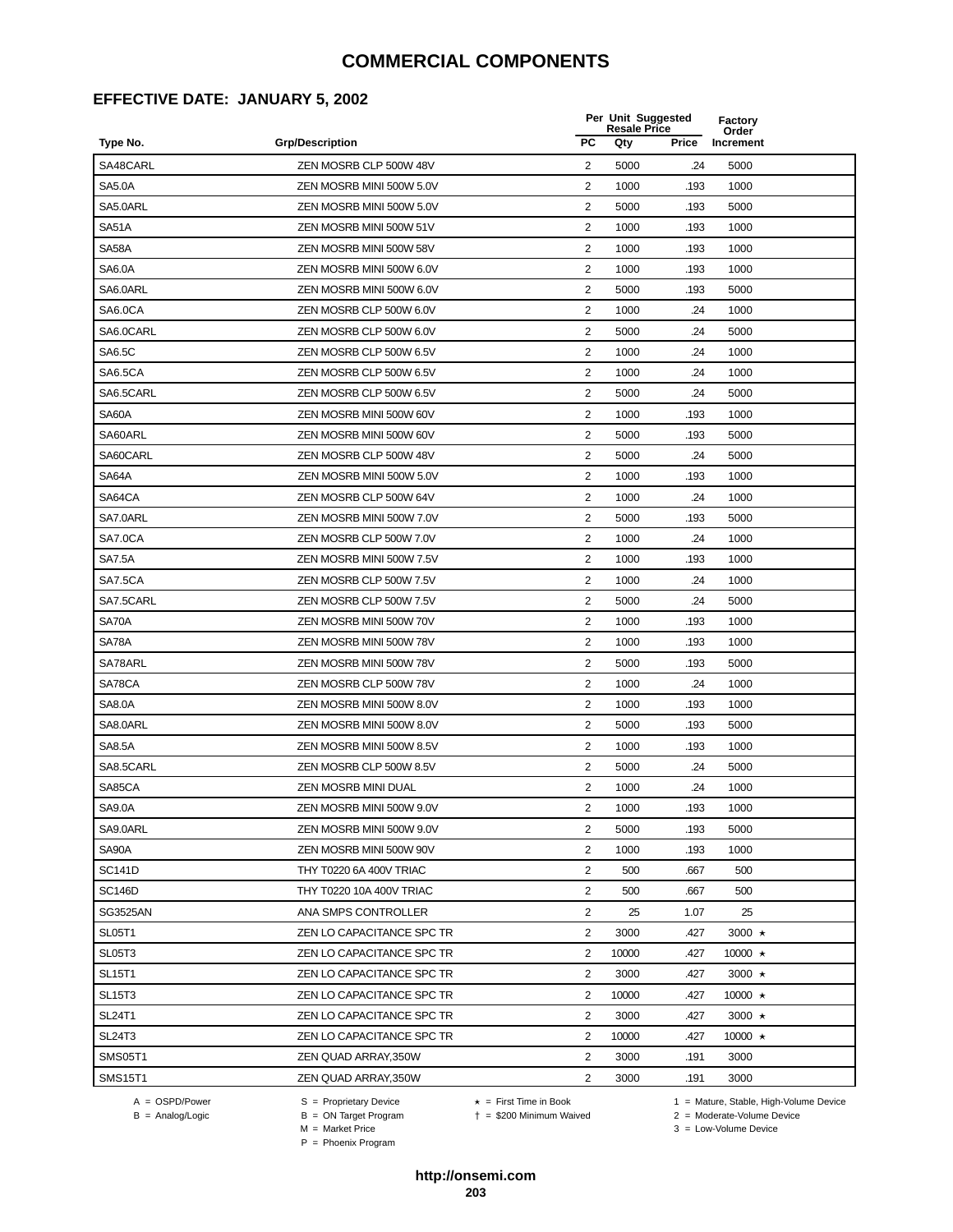## **EFFECTIVE DATE: JANUARY 5, 2002**

|                   |                           |                | Per Unit Suggested<br><b>Resale Price</b> |       | Factory<br>Order |  |
|-------------------|---------------------------|----------------|-------------------------------------------|-------|------------------|--|
| Type No.          | <b>Grp/Description</b>    | PC             | Qty                                       | Price | Increment        |  |
| <b>SMS24T1</b>    | ZEN QUAD ARRAY.350W       | $\overline{2}$ | 3000                                      | .191  | 3000             |  |
| SN74LS00D         | LAST ORDER DATE: 05/30/02 | $\overline{2}$ | 55                                        | .173  | 55               |  |
| SN74LS00DR2       | LAST ORDER DATE: 05/30/02 | 2              | 2500                                      | .173  | 2500             |  |
| SN74LS00M         | LAST ORDER DATE: 05/30/02 | $\overline{c}$ | 50                                        | .173  | 50               |  |
| SN74LS00MEL       | LAST ORDER DATE: 05/30/02 | $\sqrt{2}$     | 2000                                      | .173  | 2000             |  |
| SN74LS00N         | LAST ORDER DATE: 05/30/02 | $\overline{2}$ | 25                                        | .187  | 500              |  |
| SN74LS04D         | LAST ORDER DATE: 05/30/02 | $\overline{2}$ | 55                                        | .173  | 55               |  |
| SN74LS04DR2       | LAST ORDER DATE: 05/30/02 | $\overline{2}$ | 2500                                      | .173  | 2500             |  |
| SN74LS04M         | LAST ORDER DATE: 05/30/02 | $\overline{2}$ | 50                                        | .173  | 50               |  |
| SN74LS04MEL       | LAST ORDER DATE: 05/30/02 | 2              | 2000                                      | .173  | 2000             |  |
| SN74LS04N         | LAST ORDER DATE: 05/30/02 | 2              | 25                                        | .187  | 500              |  |
| SN74LS05D         | LAST ORDER DATE: 05/30/02 | $\overline{2}$ | 55                                        | .173  | 55               |  |
| SN74LS05DR2       | LAST ORDER DATE: 05/30/02 | $\overline{c}$ | 2500                                      | .173  | 2500             |  |
| SN74LS05M         | LAST ORDER DATE: 05/30/02 | $\overline{c}$ | 50                                        | .173  | 50               |  |
| SN74LS05MEL       | LAST ORDER DATE: 05/30/02 | $\overline{2}$ | 2000                                      | .173  | 2000             |  |
| SN74LS05N         | LAST ORDER DATE: 05/30/02 | $\overline{2}$ | 25                                        | .187  | 500              |  |
| SN74LS08D         | LAST ORDER DATE: 05/30/02 | $\overline{2}$ | 55                                        | .173  | 55               |  |
| SN74LS08DR2       | LAST ORDER DATE: 05/30/02 | $\overline{c}$ | 2500                                      | .173  | 2500             |  |
| SN74LS08M         | LAST ORDER DATE: 05/30/02 | 2              | 50                                        | .18   | 50               |  |
| SN74LS08MEL       | LAST ORDER DATE: 05/30/02 | 2              | 2000                                      | .18   | 2000             |  |
| SN74LS08N         | LAST ORDER DATE: 05/30/02 | 2              | 25                                        | .187  | 500              |  |
| SN74LS109AD       | LAST ORDER DATE: 05/30/02 | $\overline{c}$ | 48                                        | .267  | 48               |  |
| SN74LS109ADR2     | LAST ORDER DATE: 05/30/02 | $\overline{c}$ | 2500                                      | .267  | 2500             |  |
| SN74LS109AM       | LAST ORDER DATE: 05/30/02 | 2              | 50                                        | .267  | 50               |  |
| SN74LS109AMEL     | LAST ORDER DATE: 05/30/02 | $\overline{2}$ | 2000                                      | .267  | 2000             |  |
| SN74LS109AN       | LAST ORDER DATE: 05/30/02 | $\overline{2}$ | 25                                        | .28   | 500              |  |
| SN74LS122D        | LAST ORDER DATE: 05/30/02 | $\overline{c}$ | 55                                        | .307  | 55               |  |
| SN74LS122DR2      | LAST ORDER DATE: 05/30/02 | $\overline{2}$ | 2500                                      | .307  | 2500             |  |
| SN74LS122N        | LAST ORDER DATE: 05/30/02 | 2              | 25                                        | .32   | 500              |  |
| SN74LS123D        | LAST ORDER DATE: 05/30/02 | $\overline{2}$ | 48                                        | .28   | 48               |  |
| SN74LS123DR2      | LAST ORDER DATE: 05/30/02 | 2              | 2500                                      | .28   | 2500             |  |
| SN74LS123M        | LAST ORDER DATE: 05/30/02 | 2              | 50                                        | 32    | 50               |  |
| SN74LS123MEL      | LAST ORDER DATE: 05/30/02 | 2              | 2000                                      | .32   | 2000             |  |
| <b>SN74LS123N</b> | LAST ORDER DATE: 05/30/02 | 2              | 25                                        | .32   | 500              |  |
| SN74LS125AD       | LAST ORDER DATE: 05/30/02 | 2              | 55                                        | .24   | 55               |  |
| SN74LS125ADR2     | LAST ORDER DATE: 05/30/02 | $\overline{c}$ | 2500                                      | .24   | 2500             |  |
| SN74LS125AM       | LAST ORDER DATE: 05/30/02 | $\overline{2}$ | 50                                        | .24   | 50               |  |
| SN74LS125AMEL     | LAST ORDER DATE: 05/30/02 | 2              | 2000                                      | .24   | 2000             |  |
| SN74LS125AN       | LAST ORDER DATE: 05/30/02 | $\overline{2}$ | 25                                        | .253  | 500              |  |
| SN74LS126AD       | LAST ORDER DATE: 05/30/02 | $\overline{c}$ | 55                                        | .24   | 55               |  |
| SN74LS126ADR2     | LAST ORDER DATE: 05/30/02 | 2              | 2500                                      | .24   | 2500             |  |
| SN74LS126AM       | LAST ORDER DATE: 05/30/02 | 2              | 50                                        | .24   | 50               |  |
| SN74LS126AMEL     | LAST ORDER DATE: 05/30/02 | $\overline{2}$ | 2000                                      | .24   | 2000             |  |
| SN74LS126AN       | LAST ORDER DATE: 05/30/02 | 2              | 25                                        | .253  | 500              |  |
| SN74LS132D        | LAST ORDER DATE: 05/30/02 | $\overline{c}$ | 55                                        | .24   | 55               |  |

B = Analog/Logic<br>B = Analog/Logic<br>M = Market Price

= \$200 Minimum Waived 2 = Moderate-Volume Device

A = OSPD/Power S = Proprietary Device  $\star$  = First Time in Book 1 = Mature, Stable, High-Volume Device

P = Phoenix Program

 $3 =$  Low-Volume Device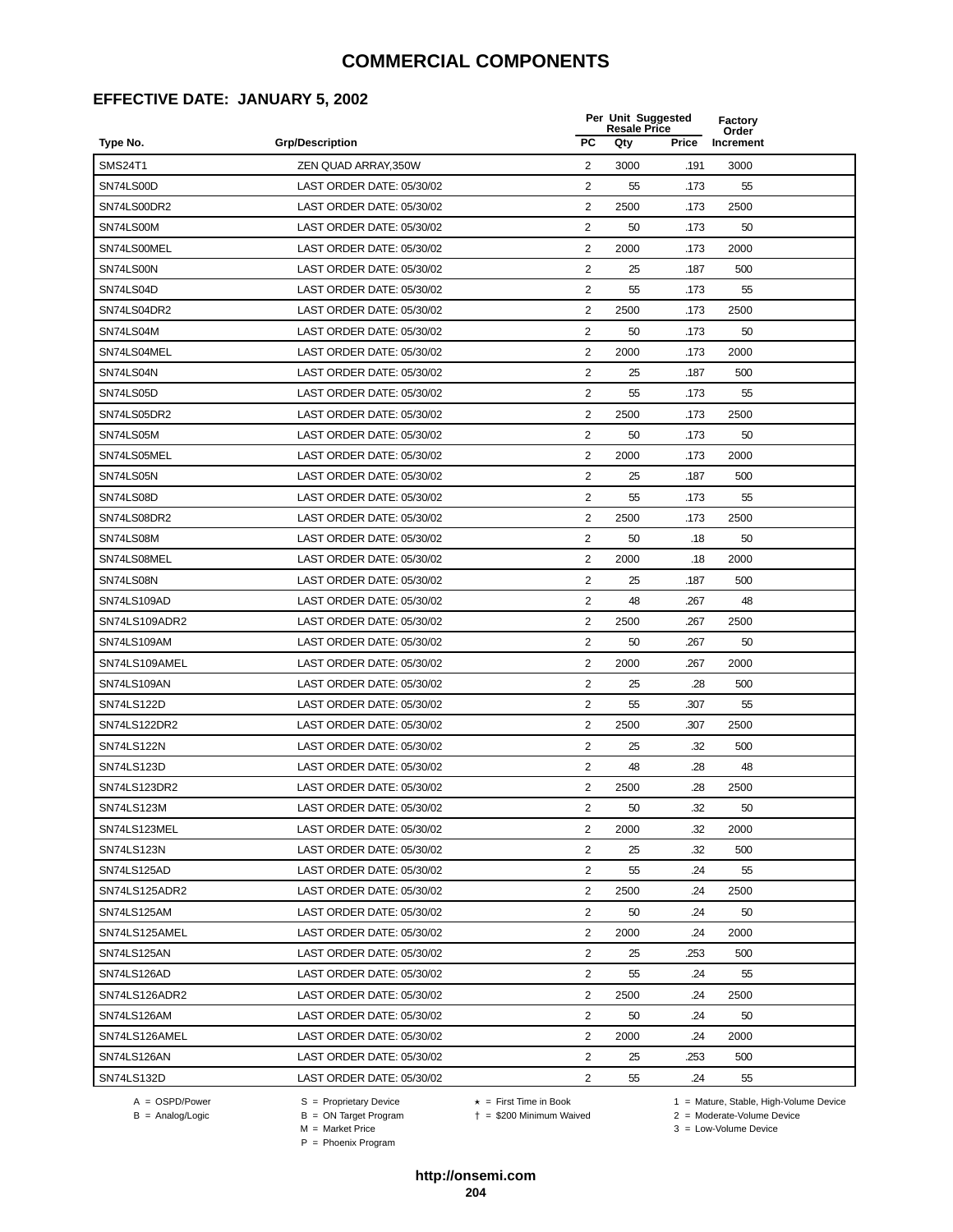## **EFFECTIVE DATE: JANUARY 5, 2002**

|                   |                           | Per Unit Suggested<br><b>Resale Price</b> |      |       | Factory<br>Order |  |
|-------------------|---------------------------|-------------------------------------------|------|-------|------------------|--|
| Type No.          | <b>Grp/Description</b>    | PC                                        | Qty  | Price | Increment        |  |
| SN74LS132DR2      | LAST ORDER DATE: 05/30/02 | 2                                         | 2500 | .24   | 2500             |  |
| SN74LS132M        | LAST ORDER DATE: 05/30/02 | 2                                         | 50   | .24   | 50               |  |
| SN74LS132MEL      | LAST ORDER DATE: 05/30/02 | $\overline{2}$                            | 2000 | .24   | 2000             |  |
| SN74LS132N        | LAST ORDER DATE: 05/30/02 | 2                                         | 25   | .253  | 500              |  |
| SN74LS138D        | LAST ORDER DATE: 05/30/02 | 2                                         | 48   | .24   | 48               |  |
| SN74LS138DR2      | LAST ORDER DATE: 05/30/02 | 2                                         | 2500 | .24   | 2500             |  |
| SN74LS138M        | LAST ORDER DATE: 05/30/02 | $\overline{2}$                            | 50   | .24   | 50               |  |
| SN74LS138MEL      | LAST ORDER DATE: 05/30/02 | 2                                         | 2000 | .24   | 2000             |  |
| SN74LS138N        | LAST ORDER DATE: 05/30/02 | 2                                         | 25   | .253  | 500              |  |
| SN74LS139D        | LAST ORDER DATE: 05/30/02 | $\overline{2}$                            | 48   | .24   | 48               |  |
| SN74LS139DR2      | LAST ORDER DATE: 05/30/02 | 2                                         | 2500 | .24   | 2500             |  |
| SN74LS139M        | LAST ORDER DATE: 05/30/02 | $\overline{2}$                            | 50   | .253  | 50               |  |
| SN74LS139MEL      | LAST ORDER DATE: 05/30/02 | 2                                         | 2000 | .253  | 2000             |  |
| SN74LS139N        | LAST ORDER DATE: 05/30/02 | $\overline{2}$                            | 25   | .253  | 500              |  |
| SN74LS14D         | LAST ORDER DATE: 05/30/02 | 2                                         | 55   | .20   | 55               |  |
| SN74LS14DR2       | LAST ORDER DATE: 05/30/02 | $\overline{2}$                            | 2500 | .20   | 2500             |  |
| SN74LS14M         | LAST ORDER DATE: 05/30/02 | 2                                         | 50   | .24   | 50               |  |
| SN74LS14MEL       | LAST ORDER DATE: 05/30/02 | 2                                         | 2000 | .24   | 2000             |  |
| SN74LS14N         | LAST ORDER DATE: 05/30/02 | $\overline{2}$                            | 25   | .227  | 500              |  |
| SN74LS145D        | LAST ORDER DATE: 05/30/02 | 2                                         | 48   | .307  | 48               |  |
| SN74LS145DR2      | LAST ORDER DATE: 05/30/02 | 2                                         | 2500 | .307  | 2500             |  |
| SN74LS145M        | LAST ORDER DATE: 05/30/02 | 2                                         | 50   | .347  | 50               |  |
| SN74LS145MEL      | LAST ORDER DATE: 05/30/02 | $\overline{2}$                            | 2000 | .347  | 2000             |  |
| SN74LS145N        | LAST ORDER DATE: 05/30/02 | 2                                         | 25   | .347  | 500              |  |
| SN74LS147N        | LAST ORDER DATE: 05/30/02 | $\overline{2}$                            | 25   | .387  | 500              |  |
| SN74LS148D        | LAST ORDER DATE: 05/30/02 | 2                                         | 48   | .373  | 48               |  |
| SN74LS148DR2      | LAST ORDER DATE: 05/30/02 | 2                                         | 2500 | .373  | 2500             |  |
| SN74LS148M        | LAST ORDER DATE: 05/30/02 | 2                                         | 50   | .373  | 50               |  |
| SN74LS148MEL      | LAST ORDER DATE: 05/30/02 | $\overline{2}$                            | 2000 | .373  | 2000             |  |
| <b>SN74LS148N</b> | LAST ORDER DATE: 05/30/02 | $\overline{2}$                            | 25   | .387  | 500              |  |
| SN74LS151D        | LAST ORDER DATE: 05/30/02 | $\overline{2}$                            | 48   | .267  | 48               |  |
| SN74LS151DR2      | LAST ORDER DATE: 05/30/02 | 2                                         | 2500 | 267   | 2500             |  |
| SN74LS151M        | LAST ORDER DATE: 05/30/02 | 2                                         | 50   | .267  | 50               |  |
| SN74LS151MEL      | LAST ORDER DATE: 05/30/02 | $\overline{2}$                            | 2000 | .267  | 2000             |  |
| SN74LS151N        | LAST ORDER DATE: 05/30/02 | 2                                         | 25   | .28   | 500              |  |
| SN74LS153D        | LAST ORDER DATE: 05/30/02 | $\overline{2}$                            | 48   | .267  | 48               |  |
| SN74LS153M        | LAST ORDER DATE: 05/30/02 | 2                                         | 50   | .267  | 50               |  |
| SN74LS153MEL      | LAST ORDER DATE: 05/30/02 | $\overline{2}$                            | 2000 | .267  | 2000             |  |
| SN74LS153N        | LAST ORDER DATE: 05/30/02 | $\overline{2}$                            | 25   | .28   | 500              |  |
| SN74LS156D        | LAST ORDER DATE: 05/30/02 | 2                                         | 48   | .253  | 48               |  |
| SN74LS156DR2      | LAST ORDER DATE: 05/30/02 | 2                                         | 2500 | .253  | 2500             |  |
| SN74LS156N        | LAST ORDER DATE: 05/30/02 | 2                                         | 25   | .267  | 500              |  |
| SN74LS157D        | LAST ORDER DATE: 05/30/02 | 2                                         | 48   | .253  | 48               |  |
| SN74LS157DR2      | LAST ORDER DATE: 05/30/02 | $\overline{2}$                            | 2500 | .253  | 2500             |  |
| SN74LS157M        | LAST ORDER DATE: 05/30/02 | $\overline{2}$                            | 50   | .253  | 50               |  |
|                   |                           |                                           |      |       |                  |  |

 $B = \text{Analog/Logic}$ <br>B = ON Target Program<br> $M = \text{Market Price}$ 

= \$200 Minimum Waived 2 = Moderate-Volume Device

A = OSPD/Power S = Proprietary Device  $\star$  = First Time in Book 1 = Mature, Stable, High-Volume Device

 $3 =$  Low-Volume Device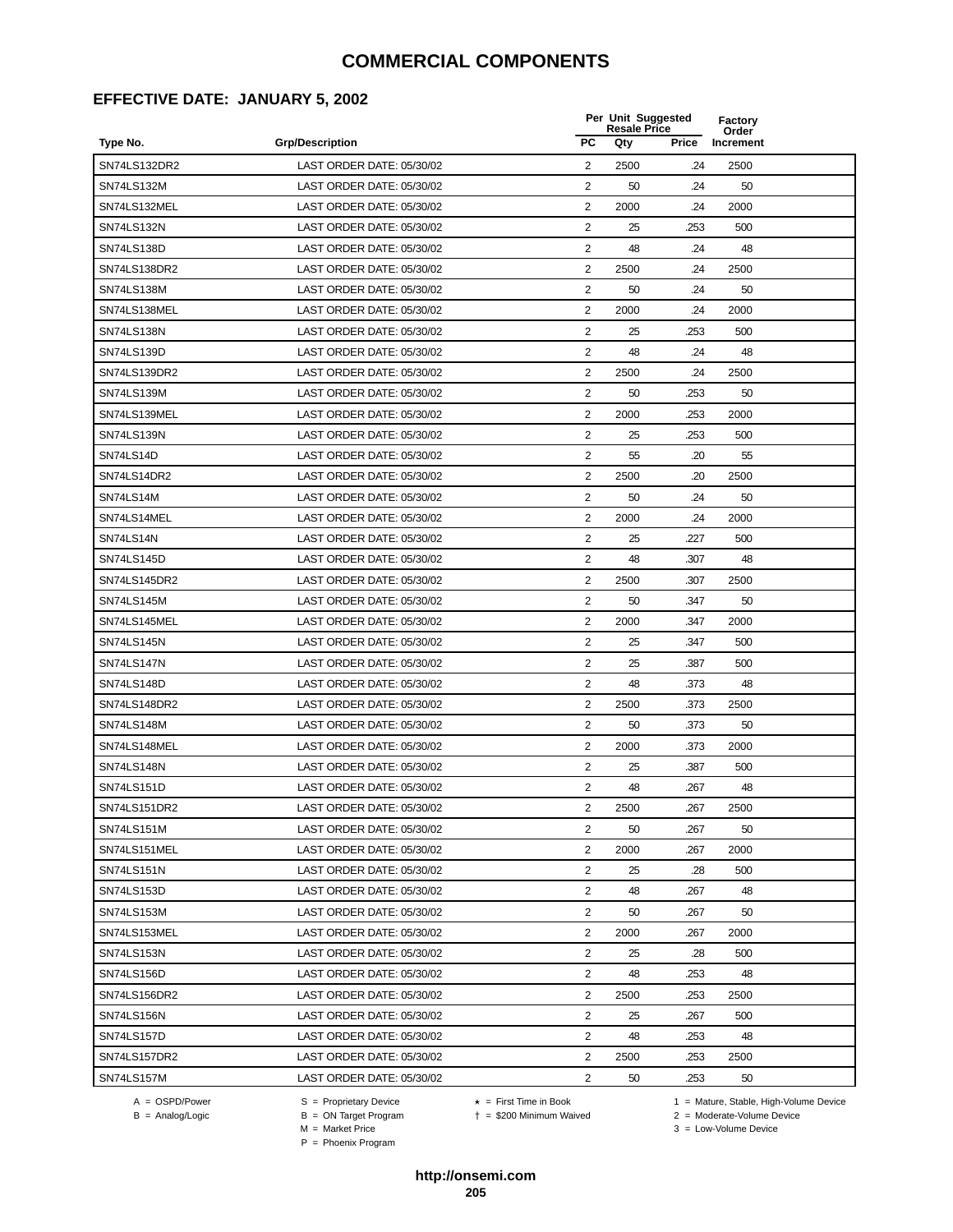## **EFFECTIVE DATE: JANUARY 5, 2002**

|               |                           |                | Per Unit Suggested<br><b>Resale Price</b> |       | Factory<br>Order |  |
|---------------|---------------------------|----------------|-------------------------------------------|-------|------------------|--|
| Type No.      | <b>Grp/Description</b>    | PC             | Qty                                       | Price | Increment        |  |
| SN74LS157MEL  | LAST ORDER DATE: 05/30/02 | 2              | 2000                                      | .253  | 2000             |  |
| SN74LS157N    | LAST ORDER DATE: 05/30/02 | 2              | 25                                        | .267  | 500              |  |
| SN74LS161AD   | LAST ORDER DATE: 05/30/02 | 2              | 48                                        | .253  | 48               |  |
| SN74LS161ADR2 | LAST ORDER DATE: 05/30/02 | 2              | 2500                                      | .253  | 2500             |  |
| SN74LS161AM   | LAST ORDER DATE: 05/30/02 | $\overline{2}$ | 50                                        | .253  | 50               |  |
| SN74LS161AMEL | LAST ORDER DATE: 05/30/02 | 2              | 2000                                      | .253  | 2000             |  |
| SN74LS161AN   | LAST ORDER DATE: 05/30/02 | $\overline{2}$ | 25                                        | .267  | 500              |  |
| SN74LS163AD   | LAST ORDER DATE: 05/30/02 | 2              | 48                                        | .253  | 48               |  |
| SN74LS163ADR2 | LAST ORDER DATE: 05/30/02 | 2              | 2500                                      | .253  | 2500             |  |
| SN74LS163AM   | LAST ORDER DATE: 05/30/02 | $\overline{2}$ | 50                                        | .253  | 50               |  |
| SN74LS163AN   | LAST ORDER DATE: 05/30/02 | 2              | 25                                        | .267  | 500              |  |
| SN74LS164D    | LAST ORDER DATE: 05/30/02 | 2              | 55                                        | .333  | 55               |  |
| SN74LS164DR2  | LAST ORDER DATE: 05/30/02 | 2              | 2500                                      | .333  | 2500             |  |
| SN74LS164M    | LAST ORDER DATE: 05/30/02 | $\overline{2}$ | 50                                        | .333  | 50               |  |
| SN74LS164MEL  | LAST ORDER DATE: 05/30/02 | $\overline{2}$ | 2000                                      | .333  | 2000             |  |
| SN74LS164N    | LAST ORDER DATE: 05/30/02 | $\overline{2}$ | 25                                        | .347  | 500              |  |
| SN74LS165D    | LAST ORDER DATE: 05/30/02 | 2              | 48                                        | .413  | 48               |  |
| SN74LS165DR2  | LAST ORDER DATE: 05/30/02 | 2              | 2500                                      | .413  | 2500             |  |
| SN74LS165M    | LAST ORDER DATE: 05/30/02 | 2              | 50                                        | .413  | 50               |  |
| SN74LS165MEL  | LAST ORDER DATE: 05/30/02 | $\overline{2}$ | 2000                                      | .413  | 2000             |  |
| SN74LS165N    | LAST ORDER DATE: 05/30/02 | $\overline{2}$ | 25                                        | .427  | 500              |  |
| SN74LS166D    | LAST ORDER DATE: 05/30/02 | 2              | 48                                        | .413  | 48               |  |
| SN74LS166DR2  | LAST ORDER DATE: 05/30/02 | $\overline{2}$ | 2500                                      | .413  | 2500             |  |
| SN74LS166M    | LAST ORDER DATE: 05/30/02 | 2              | 50                                        | .413  | 50               |  |
| SN74LS166MEL  | LAST ORDER DATE: 05/30/02 | $\overline{2}$ | 2000                                      | .413  | 2000             |  |
| SN74LS166N    | LAST ORDER DATE: 05/30/02 | 2              | 25                                        | .427  | 500              |  |
| SN74LS174D    | LAST ORDER DATE: 05/30/02 | $\overline{2}$ | 48                                        | .293  | 48               |  |
| SN74LS174DR2  | LAST ORDER DATE: 05/30/02 | $\overline{2}$ | 2500                                      | .293  | 2500             |  |
| SN74LS174M    | LAST ORDER DATE: 05/30/02 | 2              | 50                                        | .293  | 50               |  |
| SN74LS174MEL  | LAST ORDER DATE: 05/30/02 | $\overline{2}$ | 2000                                      | .293  | 2000             |  |
| SN74LS174N    | LAST ORDER DATE: 05/30/02 | $\overline{2}$ | 25                                        | .293  | 500              |  |
| SN74LS175D    | LAST ORDER DATE: 05/30/02 | 2              | 48                                        | 293   | 48               |  |
| SN74LS175DR2  | LAST ORDER DATE: 05/30/02 | 2              | 2500                                      | .293  | 2500             |  |
| SN74LS175M    | LAST ORDER DATE: 05/30/02 | 2              | 50                                        | .293  | 50               |  |
| SN74LS175MEL  | LAST ORDER DATE: 05/30/02 | 2              | 2000                                      | .293  | 2000             |  |
| SN74LS175N    | LAST ORDER DATE: 05/30/02 | $\overline{2}$ | 25                                        | .293  | 500              |  |
| SN74LS193D    | LAST ORDER DATE: 05/30/02 | 2              | 48                                        | .467  | 48               |  |
| SN74LS193DR2  | LAST ORDER DATE: 05/30/02 | 2              | 2500                                      | .467  | 2500             |  |
| SN74LS193M    | LAST ORDER DATE: 05/30/02 | $\overline{2}$ | 50                                        | .467  | 50               |  |
| SN74LS193MEL  | LAST ORDER DATE: 05/30/02 | 2              | 2000                                      | .467  | 2000             |  |
| SN74LS193N    | LAST ORDER DATE: 05/30/02 | 2              | 25                                        | .467  | 500              |  |
| SN74LS194AD   | LAST ORDER DATE: 05/30/02 | 2              | 48                                        | .347  | 48               |  |
| SN74LS194ADR2 | LAST ORDER DATE: 05/30/02 | 2              | 2500                                      | .347  | 2500             |  |
| SN74LS194AN   | LAST ORDER DATE: 05/30/02 | 2              | 25                                        | .373  | 500              |  |
| SN74LS195ADR2 | LAST ORDER DATE: 05/30/02 | $\overline{2}$ | 2500                                      | .333  | 2500             |  |
|               |                           |                |                                           |       |                  |  |

 $B = \text{Analog/Logic}$ <br>B = ON Target Program<br> $M = \text{Market Price}$ 

A = OSPD/Power S = Proprietary Device  $\star$  = First Time in Book 1 = Mature, Stable, High-Volume Device

 = \$200 Minimum Waived 2 = Moderate-Volume Device  $3 =$  Low-Volume Device

```
http://onsemi.com
```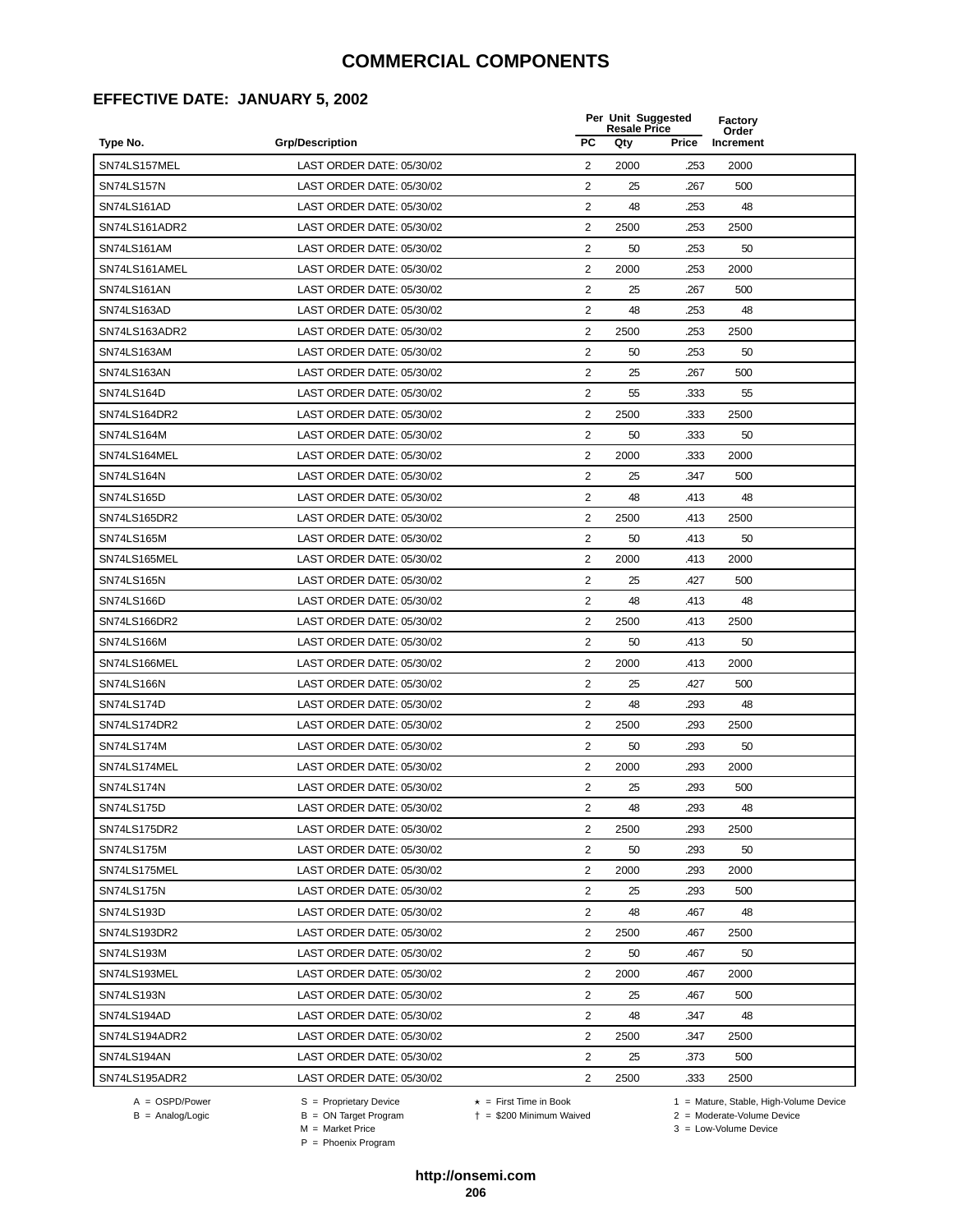### **EFFECTIVE DATE: JANUARY 5, 2002**

|               |                           |                | Per Unit Suggested<br><b>Resale Price</b> |       | Factory<br>Order |  |
|---------------|---------------------------|----------------|-------------------------------------------|-------|------------------|--|
| Type No.      | <b>Grp/Description</b>    | <b>PC</b>      | Qty                                       | Price | Increment        |  |
| SN74LS195AN   | LAST ORDER DATE: 05/30/02 | 2              | 25                                        | .373  | 500              |  |
| SN74LS221D    | LAST ORDER DATE: 05/30/02 | 2              | 48                                        | .293  | 48               |  |
| SN74LS221DR2  | LAST ORDER DATE: 05/30/02 | $\overline{2}$ | 2500                                      | .293  | 2500             |  |
| SN74LS221N    | LAST ORDER DATE: 05/30/02 | 2              | 25                                        | .333  | 500              |  |
| SN74LS240DW   | LAST ORDER DATE: 05/30/02 | 2              | 38                                        | .32   | 38               |  |
| SN74LS240DWR2 | LAST ORDER DATE: 05/30/02 | 2              | 1000                                      | .32   | 1000             |  |
| SN74LS240M    | LAST ORDER DATE: 05/30/02 | $\overline{2}$ | 40                                        | .32   | 40               |  |
| SN74LS240MEL  | LAST ORDER DATE: 05/30/02 | 2              | 2000                                      | .32   | 2000             |  |
| SN74LS240N    | LAST ORDER DATE: 05/30/02 | 2              | 18                                        | .333  | 360              |  |
| SN74LS244DW   | LAST ORDER DATE: 05/30/02 | $\overline{2}$ | 38                                        | .32   | 38               |  |
| SN74LS244DWR2 | LAST ORDER DATE: 05/30/02 | 2              | 1000                                      | .32   | 1000             |  |
| SN74LS244M    | LAST ORDER DATE: 05/30/02 | $\overline{2}$ | 40                                        | .32   | 40               |  |
| SN74LS244MEL  | LAST ORDER DATE: 05/30/02 | 2              | 2000                                      | .32   | 2000             |  |
| SN74LS244N    | LAST ORDER DATE: 05/30/02 | 2              | 18                                        | .333  | 360              |  |
| SN74LS245DW   | LAST ORDER DATE: 05/30/02 | 2              | 38                                        | .40   | 38               |  |
| SN74LS245DWR2 | LAST ORDER DATE: 05/30/02 | $\overline{2}$ | 1000                                      | .40   | 1000             |  |
| SN74LS245M    | LAST ORDER DATE: 05/30/02 | 2              | 40                                        | .413  | 40               |  |
| SN74LS245MEL  | LAST ORDER DATE: 05/30/02 | 2              | 2000                                      | .413  | 2000             |  |
| SN74LS245N    | LAST ORDER DATE: 05/30/02 | $\overline{2}$ | 18                                        | .413  | 360              |  |
| SN74LS247D    | LAST ORDER DATE: 05/30/02 | 2              | 48                                        | .387  | 48               |  |
| SN74LS247DR2  | LAST ORDER DATE: 05/30/02 | 2              | 2500                                      | .387  | 2500             |  |
| SN74LS247N    | LAST ORDER DATE: 05/30/02 | $\overline{2}$ | 25                                        | .427  | 500              |  |
| SN74LS251D    | LAST ORDER DATE: 05/30/02 | $\overline{2}$ | 48                                        | .253  | 48               |  |
| SN74LS251DR2  | LAST ORDER DATE: 05/30/02 | 2              | 2500                                      | .253  | 2500             |  |
| SN74LS251M    | LAST ORDER DATE: 05/30/02 | $\overline{2}$ | 50                                        | .253  | 50               |  |
| SN74LS251MEL  | LAST ORDER DATE: 05/30/02 | 2              | 2000                                      | .253  | 2000             |  |
| SN74LS251N    | LAST ORDER DATE: 05/30/02 | 2              | 25                                        | .267  | 500              |  |
| SN74LS253D    | LAST ORDER DATE: 05/30/02 | $\overline{2}$ | 48                                        | .253  | 48               |  |
| SN74LS253DR2  | LAST ORDER DATE: 05/30/02 | 2              | 2500                                      | .253  | 2500             |  |
| SN74LS253M    | LAST ORDER DATE: 05/30/02 | 2              | 50                                        | .253  | 50               |  |
| SN74LS253MEL  | LAST ORDER DATE: 05/30/02 | $\overline{2}$ | 2000                                      | .253  | 2000             |  |
| SN74LS253N    | LAST ORDER DATE: 05/30/02 | 2              | 25                                        | 267   | 500              |  |
| SN74LS257BD   | LAST ORDER DATE: 05/30/02 | 2              | 48                                        | .253  | 48               |  |
| SN74LS257BDR2 | LAST ORDER DATE: 05/30/02 | 2              | 2500                                      | .253  | 2500             |  |
| SN74LS257BM   | LAST ORDER DATE: 05/30/02 | 2              | 50                                        | .253  | 50               |  |
| SN74LS257BMEL | LAST ORDER DATE: 05/30/02 | 2              | 2000                                      | .253  | 2000             |  |
| SN74LS257BN   | LAST ORDER DATE: 05/30/02 | $\overline{2}$ | 25                                        | .267  | 500              |  |
| SN74LS258BD   | LAST ORDER DATE: 05/30/02 | 2              | 48                                        | .253  | 48               |  |
| SN74LS258BDR2 | LAST ORDER DATE: 05/30/02 | $\overline{2}$ | 2500                                      | .253  | 2500             |  |
| SN74LS258BMEL | LAST ORDER DATE: 05/30/02 | $\overline{2}$ | 2000                                      | .253  | 2000             |  |
| SN74LS258BN   | LAST ORDER DATE: 05/30/02 | $\overline{2}$ | 25                                        | .267  | 500              |  |
| SN74LS259D    | LAST ORDER DATE: 05/30/02 | 2              | 48                                        | .347  | 48               |  |
| SN74LS259DR2  | LAST ORDER DATE: 05/30/02 | 2              | 2500                                      | .347  | 2500             |  |
| SN74LS259M    | LAST ORDER DATE: 05/30/02 | 2              | 50                                        | .347  | 50               |  |
| SN74LS259MEL  | LAST ORDER DATE: 05/30/02 | $\overline{2}$ | 2000                                      | .347  | 2000             |  |
|               |                           |                |                                           |       |                  |  |

B = Analog/Logic<br>B = Analog/Logic<br>M = Market Price

A = OSPD/Power S = Proprietary Device  $\star$  = First Time in Book 1 = Mature, Stable, High-Volume Device

 = \$200 Minimum Waived 2 = Moderate-Volume Device  $3 =$  Low-Volume Device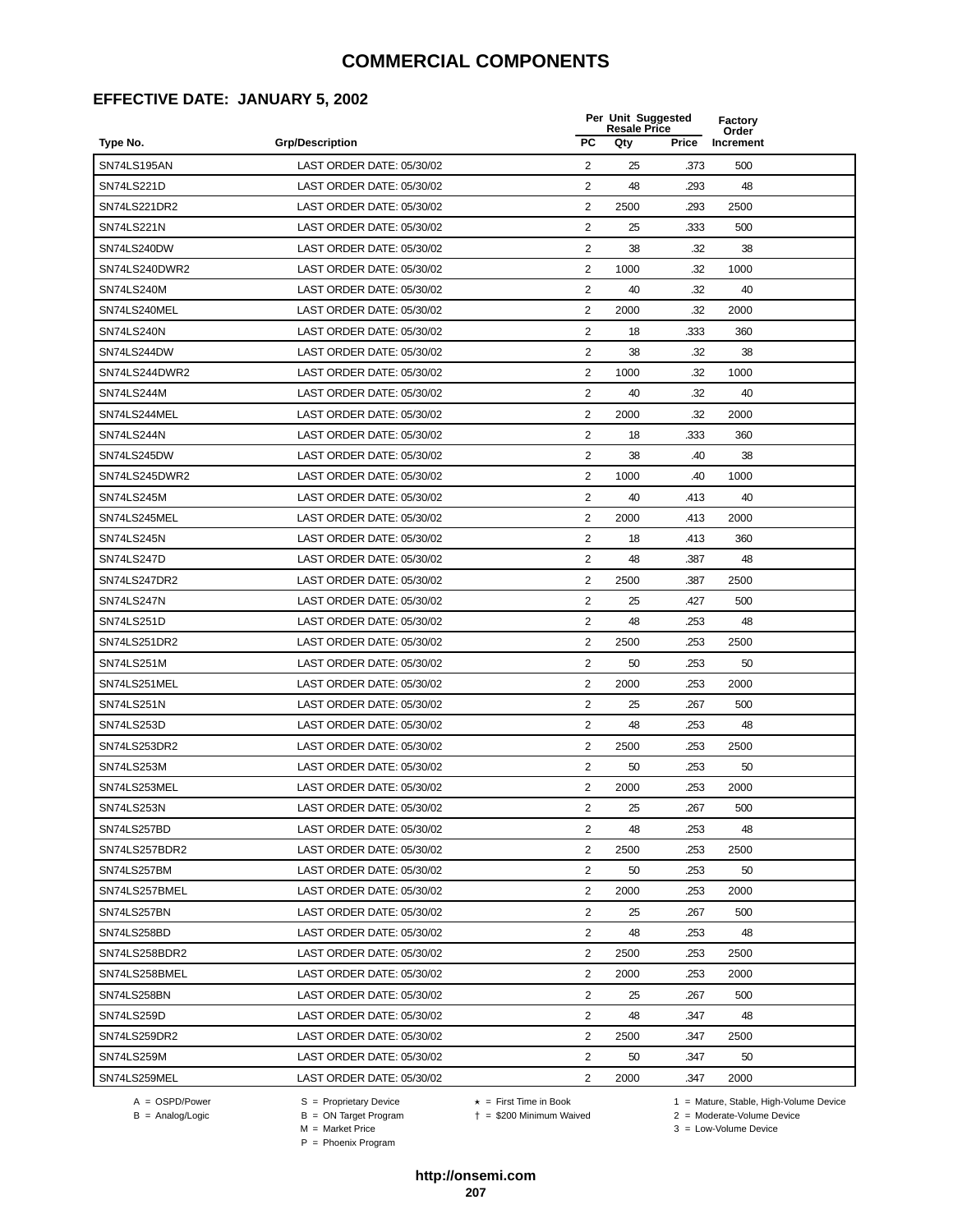## **EFFECTIVE DATE: JANUARY 5, 2002**

|                   |                           |                | Per Unit Suggested<br><b>Resale Price</b> | Factory<br>Order |           |  |
|-------------------|---------------------------|----------------|-------------------------------------------|------------------|-----------|--|
| Type No.          | <b>Grp/Description</b>    | PC             | Qty                                       | Price            | Increment |  |
| <b>SN74LS259N</b> | LAST ORDER DATE: 05/30/02 | 2              | 25                                        | .373             | 500       |  |
| SN74LS260D        | LAST ORDER DATE: 05/30/02 | 2              | 55                                        | .253             | 55        |  |
| SN74LS260DR2      | LAST ORDER DATE: 05/30/02 | $\overline{2}$ | 2500                                      | .253             | 2500      |  |
| SN74LS260N        | LAST ORDER DATE: 05/30/02 | 2              | 25                                        | .267             | 500       |  |
| SN74LS273DW       | LAST ORDER DATE: 05/30/02 | $\sqrt{2}$     | 38                                        | .373             | 38        |  |
| SN74LS273DWR2     | LAST ORDER DATE: 05/30/02 | $\overline{2}$ | 1000                                      | .373             | 1000      |  |
| <b>SN74LS273M</b> | LAST ORDER DATE: 05/30/02 | $\overline{2}$ | 40                                        | .373             | 40        |  |
| SN74LS273MEL      | LAST ORDER DATE: 05/30/02 | $\overline{2}$ | 2000                                      | .373             | 2000      |  |
| SN74LS273N        | LAST ORDER DATE: 05/30/02 | $\overline{2}$ | 18                                        | .387             | 360       |  |
| SN74LS280D        | LAST ORDER DATE: 05/30/02 | 2              | 55                                        | .307             | 55        |  |
| SN74LS280DR2      | LAST ORDER DATE: 05/30/02 | $\overline{2}$ | 2500                                      | .307             | 2500      |  |
| SN74LS280M        | LAST ORDER DATE: 05/30/02 | 2              | 50                                        | .307             | 50        |  |
| SN74LS280N        | LAST ORDER DATE: 05/30/02 | $\overline{c}$ | 25                                        | .32              | 500       |  |
| SN74LS283D        | LAST ORDER DATE: 05/30/02 | $\sqrt{2}$     | 48                                        | .307             | 48        |  |
| SN74LS283M        | LAST ORDER DATE: 05/30/02 | $\overline{2}$ | 50                                        | .307             | 50        |  |
| SN74LS283MEL      | LAST ORDER DATE: 05/30/02 | $\overline{2}$ | 2000                                      | .307             | 2000      |  |
| SN74LS283N        | LAST ORDER DATE: 05/30/02 | $\overline{2}$ | 25                                        | .347             | 500       |  |
| SN74LS298D        | LAST ORDER DATE: 05/30/02 | $\overline{2}$ | 48                                        | .347             | 48        |  |
| SN74LS298DR2      | LAST ORDER DATE: 05/30/02 | $\overline{2}$ | 2500                                      | .347             | 2500      |  |
| <b>SN74LS298N</b> | LAST ORDER DATE: 05/30/02 | 2              | 25                                        | .373             | 500       |  |
| SN74LS299DW       | LAST ORDER DATE: 05/30/02 | 2              | 38                                        | .587             | 38        |  |
| SN74LS299DWR2     | LAST ORDER DATE: 05/30/02 | $\overline{2}$ | 1000                                      | .587             | 1000      |  |
| SN74LS299N        | LAST ORDER DATE: 05/30/02 | $\overline{c}$ | 18                                        | .60              | 360       |  |
| SN74LS32D         | LAST ORDER DATE: 05/30/02 | 2              | 55                                        | .173             | 55        |  |
| SN74LS32DR2       | LAST ORDER DATE: 05/30/02 | $\overline{2}$ | 2500                                      | .173             | 2500      |  |
| SN74LS32M         | LAST ORDER DATE: 05/30/02 | $\overline{2}$ | 50                                        | .173             | 50        |  |
| SN74LS32MEL       | LAST ORDER DATE: 05/30/02 | 2              | 2000                                      | .173             | 2000      |  |
| SN74LS32N         | LAST ORDER DATE: 05/30/02 | 2              | 25                                        | .187             | 500       |  |
| SN74LS365AD       | LAST ORDER DATE: 05/30/02 | 2              | 48                                        | .267             | 48        |  |
| SN74LS365ADR2     | LAST ORDER DATE: 05/30/02 | $\overline{2}$ | 2500                                      | .267             | 2500      |  |
| SN74LS365AN       | LAST ORDER DATE: 05/30/02 | $\overline{2}$ | 25                                        | .28              | 500       |  |
| SN74LS367AD       | LAST ORDER DATE: 05/30/02 | $\overline{c}$ | 48                                        | 267              | 48        |  |
| SN74LS367ADR2     | LAST ORDER DATE: 05/30/02 | 2              | 2500                                      | .267             | 2500      |  |
| SN74LS367AM       | LAST ORDER DATE: 05/30/02 | $\overline{2}$ | 50                                        | .267             | 50        |  |
| SN74LS367AMEL     | LAST ORDER DATE: 05/30/02 | 2              | 2000                                      | .267             | 2000      |  |
| SN74LS367AN       | LAST ORDER DATE: 05/30/02 | $\overline{c}$ | 25                                        | .28              | 500       |  |
| SN74LS368AD       | LAST ORDER DATE: 05/30/02 | 2              | 48                                        | .267             | 48        |  |
| SN74LS368ADR2     | LAST ORDER DATE: 05/30/02 | 2              | 2500                                      | .267             | 2500      |  |
| SN74LS368AM       | LAST ORDER DATE: 05/30/02 | $\overline{2}$ | 50                                        | .267             | 50        |  |
| SN74LS368AMEL     | LAST ORDER DATE: 05/30/02 | 2              | 2000                                      | .267             | 2000      |  |
| SN74LS368AN       | LAST ORDER DATE: 05/30/02 | 2              | 25                                        | .28              | 500       |  |
| SN74LS373DW       | LAST ORDER DATE: 05/30/02 | 2              | 38                                        | .36              | 38        |  |
| SN74LS373DWR2     | LAST ORDER DATE: 05/30/02 | $\overline{2}$ | 1000                                      | .36              | 1000      |  |
| SN74LS373M        | LAST ORDER DATE: 05/30/02 | 2              | 40                                        | .36              | 40        |  |
| SN74LS373MEL      | LAST ORDER DATE: 05/30/02 | $\overline{2}$ | 2000                                      | .36              | 2000      |  |
|                   |                           |                |                                           |                  |           |  |

 $B = \text{Analog/Logic}$ <br>B = ON Target Program<br> $M = \text{Market Price}$ 

A = OSPD/Power S = Proprietary Device  $\star$  = First Time in Book 1 = Mature, Stable, High-Volume Device

= \$200 Minimum Waived 2 = Moderate-Volume Device

 $3 =$  Low-Volume Device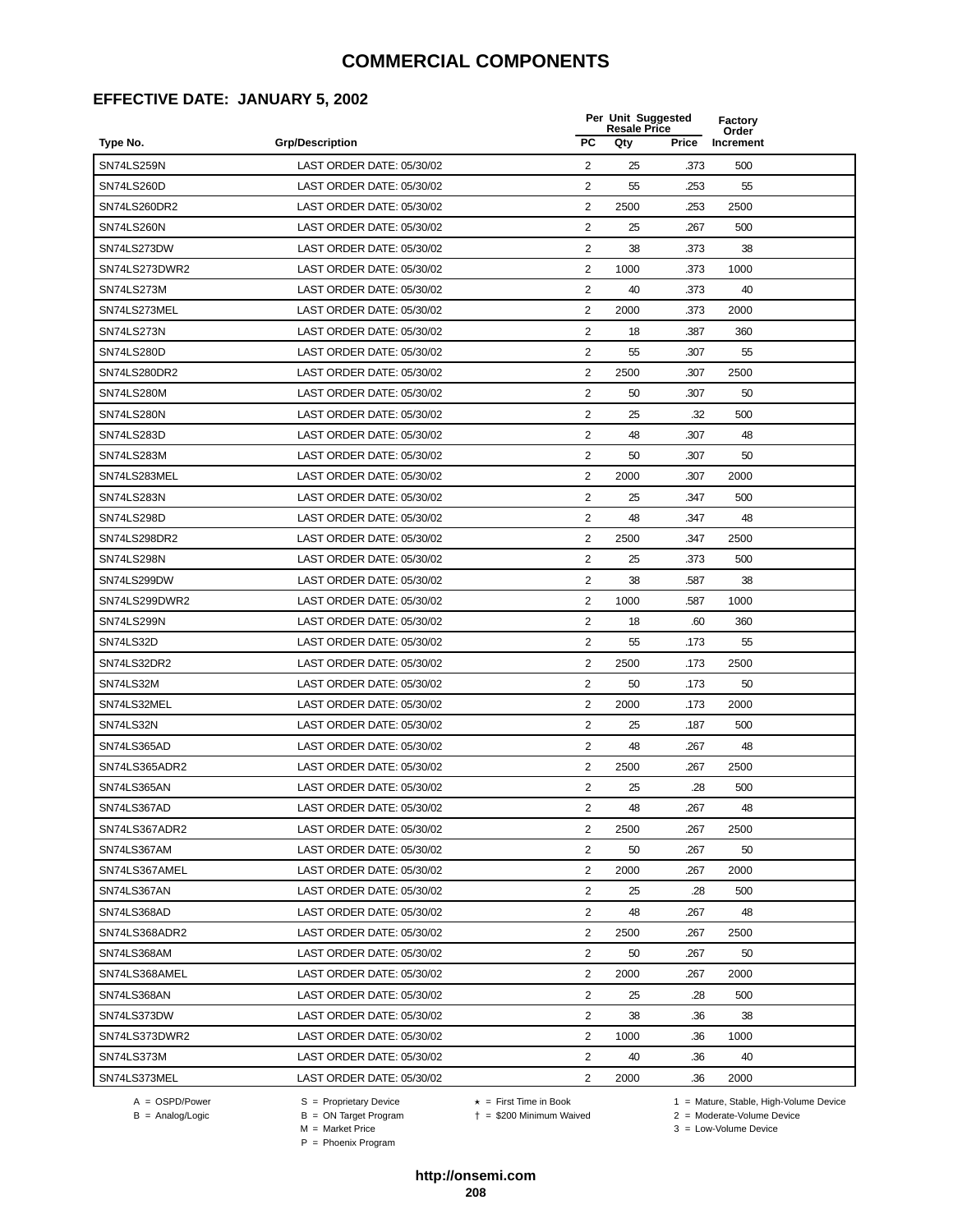## **EFFECTIVE DATE: JANUARY 5, 2002**

|                   |                           | Per Unit Suggested<br><b>Resale Price</b> |      |       | Factory<br>Order |  |
|-------------------|---------------------------|-------------------------------------------|------|-------|------------------|--|
| Type No.          | <b>Grp/Description</b>    | PC                                        | Qty  | Price | Increment        |  |
| SN74LS373N        | LAST ORDER DATE: 05/30/02 | 2                                         | 18   | .373  | 360              |  |
| SN74LS374DW       | LAST ORDER DATE: 05/30/02 | 2                                         | 38   | .373  | 38               |  |
| SN74LS374DWR2     | LAST ORDER DATE: 05/30/02 | 2                                         | 1000 | .373  | 1000             |  |
| SN74LS374M        | LAST ORDER DATE: 05/30/02 | 2                                         | 40   | .373  | 40               |  |
| SN74LS374MEL      | LAST ORDER DATE: 05/30/02 | $\overline{c}$                            | 2000 | .373  | 2000             |  |
| SN74LS374N        | LAST ORDER DATE: 05/30/02 | $\overline{2}$                            | 18   | .387  | 360              |  |
| SN74LS377DW       | LAST ORDER DATE: 05/30/02 | $\overline{2}$                            | 38   | .347  | 38               |  |
| SN74LS377DWR2     | LAST ORDER DATE: 05/30/02 | $\overline{2}$                            | 1000 | .347  | 1000             |  |
| SN74LS377N        | LAST ORDER DATE: 05/30/02 | $\overline{2}$                            | 18   | .373  | 360              |  |
| SN74LS38D         | LAST ORDER DATE: 05/30/02 | 2                                         | 55   | .227  | 55               |  |
| SN74LS38DR2       | LAST ORDER DATE: 05/30/02 | 2                                         | 2500 | .227  | 2500             |  |
| SN74LS38M         | LAST ORDER DATE: 05/30/02 | $\overline{2}$                            | 50   | .227  | 50               |  |
| SN74LS38MEL       | LAST ORDER DATE: 05/30/02 | $\overline{c}$                            | 2000 | .227  | 2000             |  |
| SN74LS38N         | LAST ORDER DATE: 05/30/02 | $\sqrt{2}$                                | 25   | .24   | 500              |  |
| SN74LS393D        | LAST ORDER DATE: 05/30/02 | $\overline{2}$                            | 55   | .333  | 55               |  |
| SN74LS393DR2      | LAST ORDER DATE: 05/30/02 | $\overline{2}$                            | 2500 | .333  | 2500             |  |
| SN74LS393M        | LAST ORDER DATE: 05/30/02 | $\overline{2}$                            | 50   | .36   | 50               |  |
| SN74LS393MEL      | LAST ORDER DATE: 05/30/02 | $\overline{c}$                            | 2000 | .36   | 2000             |  |
| SN74LS393N        | LAST ORDER DATE: 05/30/02 | 2                                         | 25   | .36   | 500              |  |
| SN74LS42D         | LAST ORDER DATE: 05/30/02 | 2                                         | 48   | .267  | 48               |  |
| SN74LS42DR2       | LAST ORDER DATE: 05/30/02 | 2                                         | 2500 | .267  | 2500             |  |
| SN74LS42M         | LAST ORDER DATE: 05/30/02 | $\overline{c}$                            | 50   | .267  | 50               |  |
| SN74LS42MEL       | LAST ORDER DATE: 05/30/02 | $\overline{c}$                            | 2000 | .267  | 2000             |  |
| SN74LS42N         | LAST ORDER DATE: 05/30/02 | $\overline{c}$                            | 25   | .28   | 500              |  |
| SN74LS47D         | LAST ORDER DATE: 05/30/02 | $\overline{2}$                            | 48   | .373  | 48               |  |
| SN74LS47N         | LAST ORDER DATE: 05/30/02 | $\overline{2}$                            | 25   | .413  | 500              |  |
| SN74LS541DW       | LAST ORDER DATE: 05/30/02 | $\overline{c}$                            | 38   | .453  | 38               |  |
| SN74LS541DWR2     | LAST ORDER DATE: 05/30/02 | $\overline{2}$                            | 1000 | .453  | 1000             |  |
| <b>SN74LS541M</b> | LAST ORDER DATE: 05/30/02 | 2                                         | 40   | .467  | 40               |  |
| SN74LS541MEL      | LAST ORDER DATE: 05/30/02 | $\overline{2}$                            | 2000 | .467  | 2000             |  |
| <b>SN74LS541N</b> | LAST ORDER DATE: 05/30/02 | 2                                         | 18   | .48   | 360              |  |
| SN74LS640DW       | LAST ORDER DATE: 05/30/02 | 2                                         | 38   | 507   | 38               |  |
| SN74LS640DWR2     | LAST ORDER DATE: 05/30/02 | 2                                         | 1000 | .507  | 1000             |  |
| SN74LS640M        | LAST ORDER DATE: 05/30/02 | $\overline{2}$                            | 40   | .507  | 40               |  |
| SN74LS640MEL      | LAST ORDER DATE: 05/30/02 | 2                                         | 2000 | .507  | 2000             |  |
| SN74LS640N        | LAST ORDER DATE: 05/30/02 | $\overline{c}$                            | 18   | .52   | 360              |  |
| SN74LS641DW       | LAST ORDER DATE: 05/30/02 | 2                                         | 38   | .507  | 38               |  |
| SN74LS641DWR2     | LAST ORDER DATE: 05/30/02 | 2                                         | 1000 | .507  | 1000             |  |
| SN74LS641M        | LAST ORDER DATE: 05/30/02 | $\overline{2}$                            | 40   | .507  | 40               |  |
| SN74LS641N        | LAST ORDER DATE: 05/30/02 | $\overline{c}$                            | 18   | .52   | 360              |  |
| SN74LS642DW       | LAST ORDER DATE: 05/30/02 | $\overline{c}$                            | 38   | .507  | 38               |  |
| SN74LS642DWR2     | LAST ORDER DATE: 05/30/02 | 2                                         | 1000 | .507  | 1000             |  |
| SN74LS642N        | LAST ORDER DATE: 05/30/02 | $\overline{2}$                            | 18   | .52   | 360              |  |
| SN74LS645N        | LAST ORDER DATE: 05/30/02 | 2                                         | 18   | .52   | 360              |  |
| SN74LS670D        | LAST ORDER DATE: 05/30/02 | $\overline{c}$                            | 48   | .453  | 48               |  |
|                   |                           |                                           |      |       |                  |  |

 $B = \text{Analog/Logic}$ <br>B = ON Target Program<br> $M = \text{Market Price}$ 

= \$200 Minimum Waived 2 = Moderate-Volume Device

A = OSPD/Power S = Proprietary Device  $\star$  = First Time in Book 1 = Mature, Stable, High-Volume Device

 $3 =$  Low-Volume Device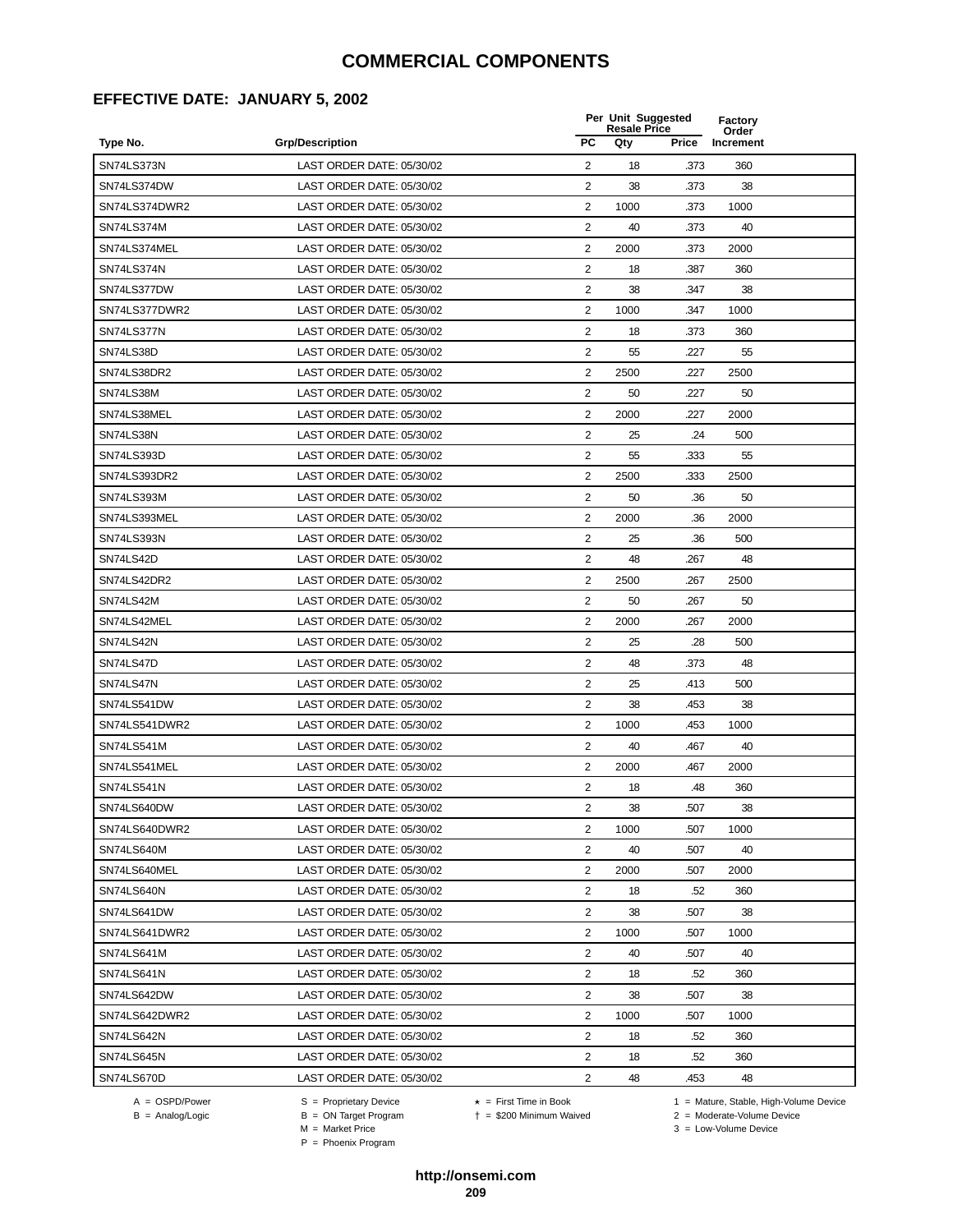### **EFFECTIVE DATE: JANUARY 5, 2002**

|                 | <b>Resale Price</b>       |                         | Per Unit Suggested<br>Factory |       | Order     |   |   |  |
|-----------------|---------------------------|-------------------------|-------------------------------|-------|-----------|---|---|--|
| Type No.        | <b>Grp/Description</b>    | PC                      | Qty                           | Price | Increment |   |   |  |
| SN74LS670N      | LAST ORDER DATE: 05/30/02 | 2                       | 25                            | .467  | 500       |   |   |  |
| SN74LS682DW     | LAST ORDER DATE: 05/30/02 | 2                       | 38                            | .72   | 38        |   |   |  |
| SN74LS682DWR2   | LAST ORDER DATE: 05/30/02 | $\overline{2}$          | 1000                          | .72   | 1000      |   |   |  |
| SN74LS682N      | LAST ORDER DATE: 05/30/02 | 2                       | 18                            | .733  | 360       |   |   |  |
| SN74LS684DW     | LAST ORDER DATE: 05/30/02 | $\sqrt{2}$              | 38                            | .80   | 38        |   |   |  |
| SN74LS684DWR2   | LAST ORDER DATE: 05/30/02 | $\overline{2}$          | 1000                          | .80   | 1000      |   |   |  |
| SN74LS684M      | LAST ORDER DATE: 05/30/02 | $\overline{2}$          | 40                            | .80   | 40        |   |   |  |
| SN74LS684MEL    | LAST ORDER DATE: 05/30/02 | $\overline{2}$          | 2000                          | .80   | 2000      |   |   |  |
| SN74LS684N      | LAST ORDER DATE: 05/30/02 | $\overline{2}$          | 18                            | .813  | 360       |   |   |  |
| SN74LS688DW     | LAST ORDER DATE: 05/30/02 | 2                       | 38                            | .64   | 38        |   |   |  |
| SN74LS688DWR2   | LAST ORDER DATE: 05/30/02 | 2                       | 1000                          | .64   | 1000      |   |   |  |
| SN74LS688N      | LAST ORDER DATE: 05/30/02 | 2                       | 18                            | .653  | 360       |   |   |  |
| SN74LS74AD      | LAST ORDER DATE: 05/30/02 | $\overline{c}$          | 55                            | .173  | 55        |   |   |  |
| SN74LS74ADR2    | LAST ORDER DATE: 05/30/02 | $\sqrt{2}$              | 2500                          | .173  | 2500      |   |   |  |
| SN74LS74AM      | LAST ORDER DATE: 05/30/02 | $\overline{2}$          | 50                            | .227  | 50        |   |   |  |
| SN74LS74AMEL    | LAST ORDER DATE: 05/30/02 | $\overline{2}$          | 2000                          | .227  | 2000      |   |   |  |
| SN74LS74AN      | LAST ORDER DATE: 05/30/02 | $\overline{2}$          | 25                            | .213  | 500       |   |   |  |
| SN74LS76AD      | LAST ORDER DATE: 05/30/02 | 2                       | 48                            | .253  | 48        |   |   |  |
| SN74LS76AN      | LAST ORDER DATE: 05/30/02 | 2                       | 25                            | .267  | 500       |   |   |  |
| SN74LS85D       | LAST ORDER DATE: 05/30/02 | 2                       | 48                            | .253  | 48        |   |   |  |
| SN74LS85DR2     | LAST ORDER DATE: 05/30/02 | $\overline{2}$          | 2500                          | .253  | 2500      |   |   |  |
| SN74LS85M       | LAST ORDER DATE: 05/30/02 | $\overline{c}$          | 50                            | .253  | 50        |   |   |  |
| SN74LS85MEL     | LAST ORDER DATE: 05/30/02 | $\overline{c}$          | 2000                          | .253  | 2000      |   |   |  |
| SN74LS85N       | LAST ORDER DATE: 05/30/02 | $\overline{c}$          | 25                            | .267  | 500       |   |   |  |
| SN74LS86D       | LAST ORDER DATE: 05/30/02 | $\overline{2}$          | 55                            | .213  | 55        |   |   |  |
| SN74LS86DR2     | LAST ORDER DATE: 05/30/02 | $\overline{2}$          | 2500                          | .213  | 2500      |   |   |  |
| SN74LS86M       | LAST ORDER DATE: 05/30/02 | $\overline{c}$          | 50                            | .213  | 50        |   |   |  |
| SN74LS86MEL     | LAST ORDER DATE: 05/30/02 | $\overline{2}$          | 2000                          | .213  | 2000      |   |   |  |
| SN74LS86N       | LAST ORDER DATE: 05/30/02 | 2                       | 25                            | .227  | 500       |   |   |  |
| <b>SS16</b>     | REC SMA 1A 60V SHTKY TR   | $\overline{2}$          | 5000                          | .227  | 5000      |   |   |  |
| <b>SS26</b>     | RECT SHCOTTKY 2A 60V      | $\overline{2}$          | 2500                          | .156  | 2500      |   |   |  |
| TCA0372BDP1     | ANA DUAL POWER OP AMP     | $\overline{\mathbf{c}}$ | 50                            | .72   | 1000      |   |   |  |
| TCA0372DM2EL    | ANA DUAL POWER OP AMP     | 2                       | 2000                          | .813  | 2000      |   |   |  |
| TCA0372DP1      | ANA DUAL POWER OP AMP     | $\overline{2}$          | 50                            | .693  | 1000      |   |   |  |
| TCA0372DP2      | ANA DUAL POWER OP AMP     | $\overline{2}$          | 25                            | .693  | 25        |   |   |  |
| TCA0372DW       | ANA DUAL POWER OP AMP     | $\overline{c}$          | 47                            | .693  | 47        |   |   |  |
| TCA0372DWR2     | ANA DUAL POWER OP AMP     | $\overline{2}$          | 1000                          | .693  | 1000      |   |   |  |
| <b>TDA1085C</b> | ANA UNIV MOT SPEED CNTR   | 1                       | 25                            | .893  | 25        | S | В |  |
| <b>TIP100</b>   | BIP T0220 NPN 8A 60V      | $\overline{2}$          | 50                            | .48   | 50        |   |   |  |
| <b>TIP101</b>   | BIP T0220 NPN 8A 80V      | $\overline{c}$          | 50                            | .48   | 50        |   |   |  |
| <b>TIP102</b>   | BIP T0220 NPN 8A 100V     | $\overline{c}$          | 50                            | .427  | 50        |   |   |  |
| <b>TIP105</b>   | BIP T0220 PNP 8A 60V      | 2                       | 50                            | .48   | 50        |   |   |  |
| <b>TIP106</b>   | BIP T0220 PNP 8A 80V      | $\overline{2}$          | 50                            | .48   | 50        |   |   |  |
| <b>TIP107</b>   | BIP T0220 PNP 8A 100V     | 2                       | 50                            | .427  | 50        |   |   |  |
| <b>TIP110</b>   | BIP T0220 NPN 2A 60V      | $\overline{c}$          | 50                            | .347  | 50        |   |   |  |

B = Analog/Logic<br>B = Analog/Logic<br>M = Market Price

A = OSPD/Power S = Proprietary Device  $\star$  = First Time in Book 1 = Mature, Stable, High-Volume Device

= \$200 Minimum Waived 2 = Moderate-Volume Device

P = Phoenix Program

 $3 =$  Low-Volume Device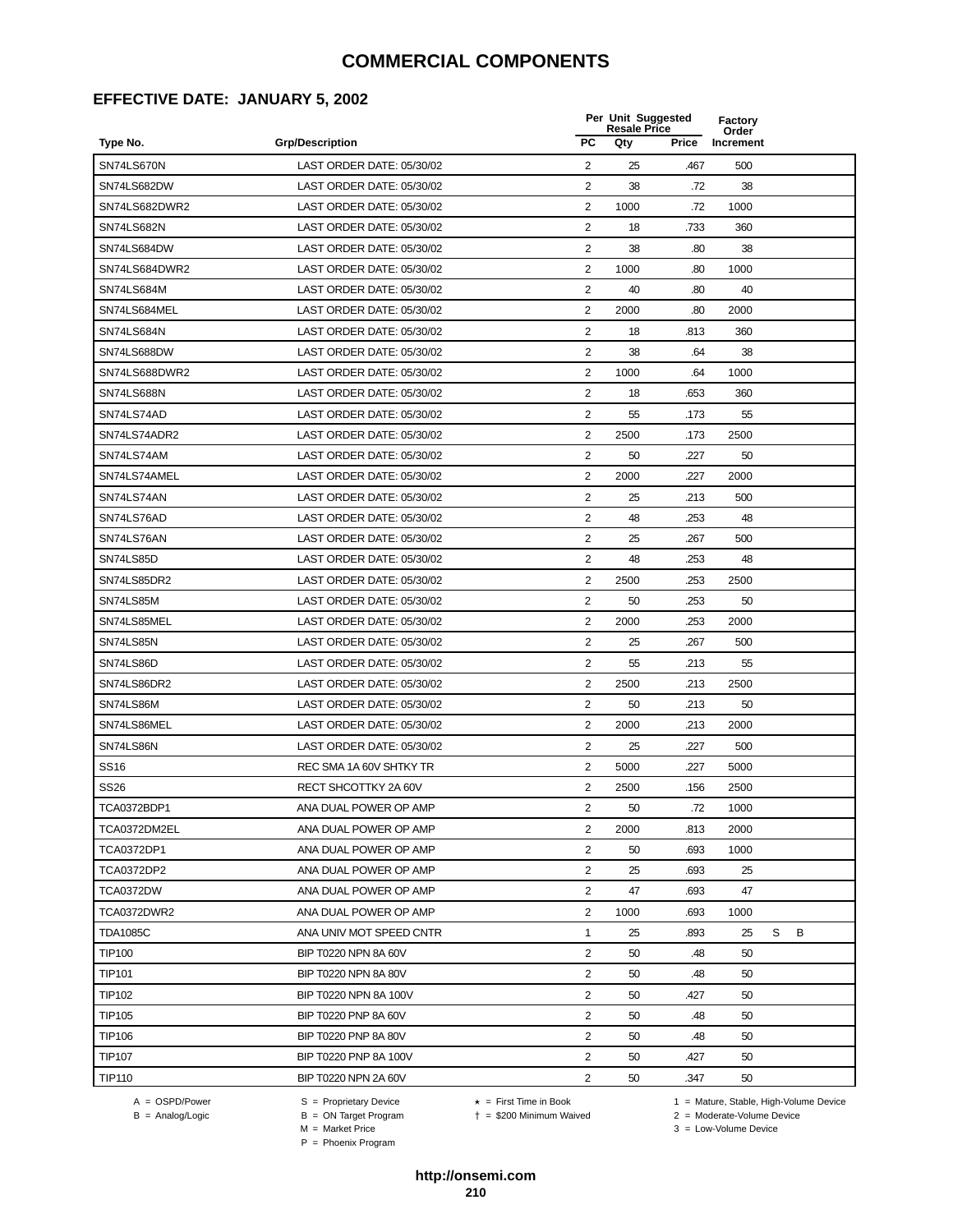## **EFFECTIVE DATE: JANUARY 5, 2002**

|               |                        |                         | Per Unit Suggested<br><b>Resale Price</b> |       | Factory<br>Order |
|---------------|------------------------|-------------------------|-------------------------------------------|-------|------------------|
| Type No.      | <b>Grp/Description</b> | <b>PC</b>               | Qty                                       | Price | Increment        |
| <b>TIP111</b> | BIP T0220 NPN 2A 80V   | 2                       | 50                                        | .40   | 50               |
| <b>TIP112</b> | BIP T0220 NPN 2A 100V  | $\overline{2}$          | 50                                        | .347  | 50               |
| <b>TIP115</b> | BIP T0220 PNP 2A 60V   | $\overline{2}$          | 50                                        | .40   | 50               |
| <b>TIP116</b> | BIP T0220 PNP 2A 80V   | $\overline{c}$          | 50                                        | .40   | 50               |
| <b>TIP117</b> | BIP T0220 PNP 2A 100V  | $\overline{c}$          | 50                                        | .40   | 50               |
| <b>TIP120</b> | BIP T0220 NPN 8A 60V   | $\overline{2}$          | 50                                        | .40   | 50               |
| <b>TIP121</b> | BIP T0220 NPN 5A 80V   | $\overline{c}$          | 50                                        | .40   | 50               |
| <b>TIP122</b> | BIP T0220 NPN 8A 100V  | 2                       | 50                                        | .333  | 50               |
| <b>TIP125</b> | BIP T0220 PNP 8A 60V   | $\overline{c}$          | 50                                        | .467  | 50               |
| <b>TIP126</b> | BIP T0220 PNP 8A 80V   | $\overline{2}$          | 50                                        | .467  | 50               |
| <b>TIP127</b> | BIP T0220 PNP 8A 100V  | 2                       | 50                                        | .427  | 50               |
| <b>TIP131</b> | BIP T0220 NPN 4A 80V   | $\overline{2}$          | 50                                        | .64   | 50               |
| <b>TIP132</b> | BIP T0220 NPN 4A 100V  | $\overline{c}$          | 50                                        | .64   | 50               |
| <b>TIP137</b> | BIP T0220 PNP 4A 100V  | $\overline{c}$          | 50                                        | .64   | 50               |
| <b>TIP140</b> | BIP T0218 NPN 10A 60V  | 2                       | 30                                        | 1.28  | 30               |
| <b>TIP141</b> | BIP T0218 NPN 10A 80V  | $\overline{2}$          | 30                                        | 1.28  | 30               |
| <b>TIP142</b> | BIP T0218 NPN 10A 100V | $\overline{c}$          | 30                                        | 1.12  | 30               |
| <b>TIP145</b> | BIP T0218 PNP 10A 60V  | $\overline{c}$          | 30                                        | 1.28  | 30               |
| <b>TIP146</b> | BIP T0218 PNP 10A 80V  | 2                       | 30                                        | 1.28  | 30               |
| <b>TIP147</b> | BIP T0218 PNP 10A 100V | 2                       | 30                                        | 1.20  | 30               |
| <b>TIP29</b>  | BIP T0220 NPN 1A 40V   | 2                       | 50                                        | .333  | 50               |
| TIP29A        | BIP T0220 NPN 1A 60V   | $\overline{2}$          | 50                                        | .333  | 50               |
| TIP29B        | BIP T0220 NPN 1A 80V   | $\sqrt{2}$              | 50                                        | .333  | 50               |
| TIP29C        | BIP T0220 NPN 1A 100V  | $\overline{2}$          | 50                                        | .307  | 50               |
| TIP2955       | BIP T0218 PNP 15A 60V  | $\overline{c}$          | 30                                        | .933  | 30               |
| <b>TIP30</b>  | BIP T0220 PNP 1A 40V   | 2                       | 50                                        | .387  | 50               |
| <b>TIP30A</b> | BIP T0220 PNP 1A 60V   | $\overline{\mathbf{c}}$ | 50                                        | .387  | 50               |
| TIP30B        | BIP T0220 PNP 1A 80V   | $\overline{2}$          | 50                                        | .387  | 50               |
| TIP30C        | BIP T0220 PNP 1A 100V  | 2                       | 50                                        | .333  | 50               |
| TIP3055       | BIP T0218 NPN 15A 60V  | $\overline{2}$          | 30                                        | .933  | 30               |
| <b>TIP31</b>  | BIP T0220 NPN 3A 40V   | $\overline{2}$          | 50                                        | .347  | 50               |
| TIP31A        | BIP T0220 NPN 3A 60V   | $\overline{\mathbf{c}}$ | 50                                        | 347   | 50               |
| TIP31B        | BIP T0220 NPN 3A 80V   | $\overline{2}$          | 50                                        | .347  | 50               |
| TIP31C        | BIP T0220 NPN 3A 100V  | $\overline{c}$          | 50                                        | .28   | 50               |
| <b>TIP32</b>  | BIP T0220 PNP 3A 40V   | $\overline{2}$          | 50                                        | .333  | 50               |
| TIP32A        | BIP T0220 PNP 3A 60V   | $\overline{2}$          | 50                                        | .333  | 50               |
| TIP32B        | BIP T0220 PNP 3A 80V   | 2                       | 50                                        | .333  | 50               |
| <b>TIP32C</b> | BIP T0220 PNP 3A 100V  | $\overline{2}$          | 50                                        | .28   | 50               |
| TIP33A        | BIP T0218 NPN 10A 60V  | 2                       | 30                                        | .933  | 30               |
| TIP33C        | BIP T0218 NPN 10A 100V | $\overline{c}$          | 30                                        | .933  | 30               |
| TIP35A        | BIP T0218 NPN 25A 60V  | $\overline{c}$          | 30                                        | 1.44  | 30               |
| TIP35C        | BIP T0218 NPN 25A 100V | 2                       | 30                                        | 1.36  | 30               |
| TIP36A        | BIP T0218 PNP 25A 60V  | $\overline{2}$          | 30                                        | 1.36  | 30               |
| TIP36C        | BIP T0218 PNP 25A 100V | 2                       | 30                                        | 1.36  | 30               |
| <b>TIP41</b>  | BIP T0220 NPN 6A 40V   | $\overline{\mathbf{c}}$ | 50                                        | .493  | 50               |

 $B = \text{Analog/Logic}$ <br>B = ON Target Program<br> $M = \text{Market Price}$ 

A = OSPD/Power S = Proprietary Device  $\star$  = First Time in Book 1 = Mature, Stable, High-Volume Device

 = \$200 Minimum Waived 2 = Moderate-Volume Device  $3 =$  Low-Volume Device

P = Phoenix Program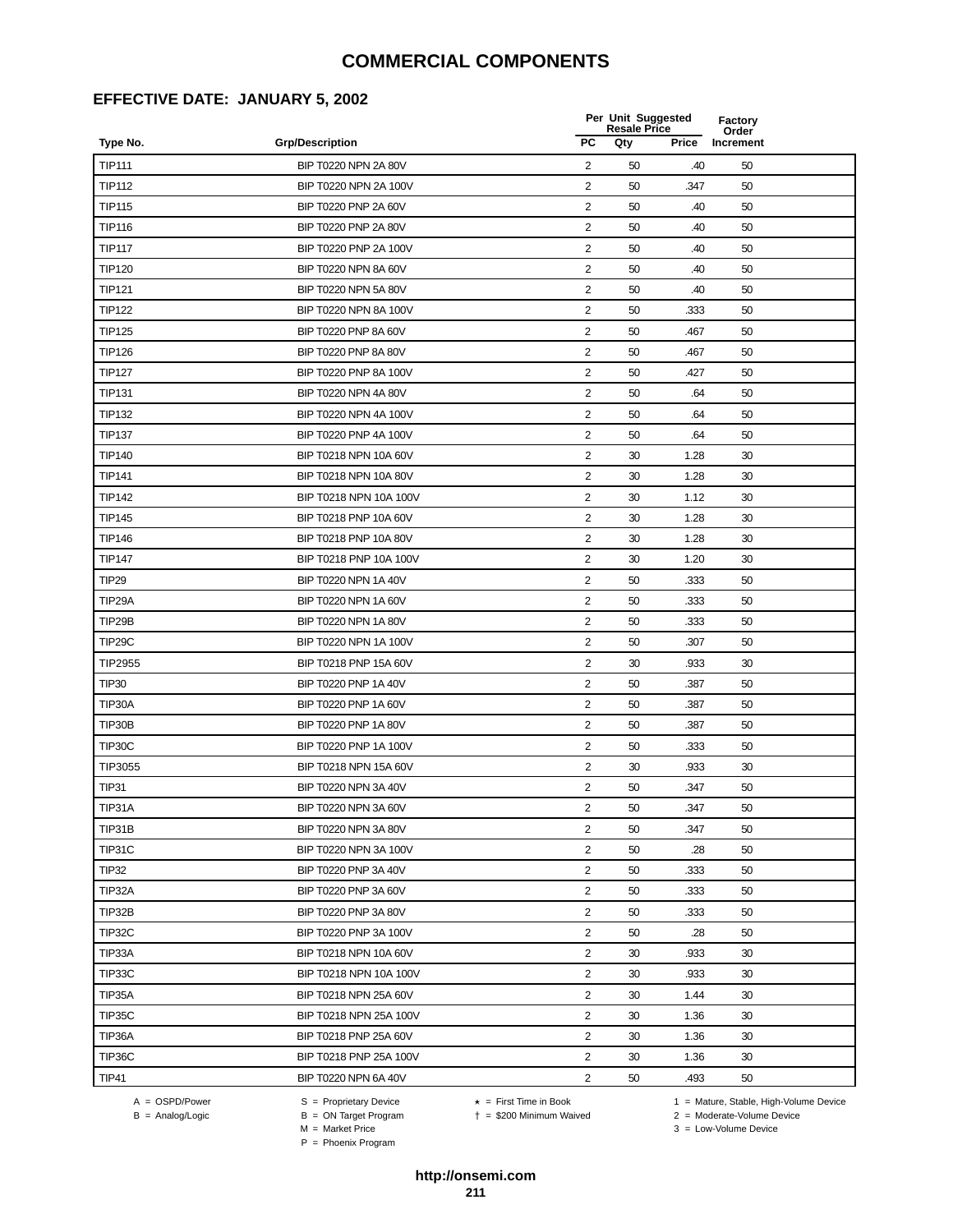## **EFFECTIVE DATE: JANUARY 5, 2002**

| Order<br><b>PC</b><br>Qty<br>Increment<br>Type No.<br><b>Grp/Description</b><br>Price<br><b>TIP41A</b><br>BIP T0220 NPN 6A 60V<br>$\overline{2}$<br>50<br>.493<br>50<br>TIP41B<br>BIP T0220 NPN 6A 80V<br>2<br>50<br>.493<br>50<br>TIP41C<br>2<br>50<br>BIP T0220 NPN 6A 100V<br>.453<br>50<br>2<br><b>TIP42</b><br>BIP T0220 PNP 6A 40V<br>50<br>.493<br>50<br>TIP42A<br>$\overline{c}$<br>BIP T0220 PNP 6A 60V<br>50<br>.493<br>50<br>$\overline{2}$<br>TIP42B<br>BIP T0220 PNP 6A 80V<br>50<br>.493<br>50<br>TIP42C<br>2<br>50<br>.453<br>50<br>BIP T0220 PNP 6A 100V<br><b>TIP47</b><br>BIP T0220 NPN 1A 250V<br>2<br>50<br>.453<br>50<br><b>TIP48</b><br>BIP T0220 NPN 1A 300V<br>$\overline{c}$<br>50<br>.453<br>50<br><b>TIP50</b><br>BIP T0220 NPN 1A 400V<br>$\overline{2}$<br>50<br>.387<br>50<br>TLV431ALP<br>ANA 1.24V PROG SHUNT REF<br>2<br>2000<br>.453<br>2000<br>TLV431ALPRA<br>ANA 1.24V PROG SHUNT REF<br>2<br>2000<br>.453<br>2000<br>TLV431ALPRE<br>ANA 1.24V PROG SHUNT REF<br>2<br>2000<br>.453<br>2000<br>$\overline{c}$<br>TLV431ALPRM<br>ANA 1.24V PROG SHUNT REF<br>2000<br>.453<br>2000<br>$\overline{2}$<br>TLV431ALPRP<br>ANA 1.24V PROG SHUNT REF<br>2000<br>.453<br>2000<br>2<br>3000<br>.48<br>3000<br>TLV431ASNT1<br>ANA 1.24V PROG SHUNT REF<br>ANA 1.24V PROG SHUNT REF<br>2<br>98<br>98<br>TLX431AID<br>.48<br>TLX431AIDR2<br>$\overline{c}$<br>2500<br>ANA 1.24V PROG SHUNT REF<br>2500<br>.48<br>TL431ACD<br>ANA 2.5V PROG SHUNT REF<br>2<br>98<br>.267<br>98<br>TL431ACDMR2<br>ANA 2.5V PROG SHUNT REF<br>2<br>4000<br>.267<br>4000<br>2<br>TL431ACDR2<br>ANA 2.5V PROG SHUNT REF<br>2500<br>.267<br>2500<br>$\overline{c}$<br>TL431ACLP<br>ANA 2.5V PROG SHUNT REF<br>2000<br>.227<br>2000<br>$\overline{2}$<br>TL431ACLPRA<br>2000<br>ANA 2.5V PROG SHUNT REF<br>2000<br>.227<br>2<br>TL431ACLPRE<br>ANA 2.5V PROG SHUNT REF<br>2000<br>.227<br>2000<br>TL431ACLPRP<br>2<br>2000<br>.227<br>2000<br>ANA 2.5V PROG SHUNT REF<br>TL431ACP<br>2<br>ANA 2.5V PROG SHUNT REF<br>50<br>.373<br>1000<br>$\overline{c}$<br>TL431AID<br>ANA 2.5V PROG SHUNT REF<br>98<br>.287<br>98<br>TL431AIDMR2<br>2<br>4000<br>ANA 2.5V PROG SHUNT REF<br>4000<br>.287<br>TL431AIDR2<br>ANA 2.5V PROG SHUNT REF<br>2<br>2500<br>.287<br>2500<br>$\overline{2}$<br>TL431AILP<br>ANA 2.5V PROG SHUNT REF<br>2000<br>.253<br>2000<br>2<br>TL431AILPRA<br>ANA 2.5V PROG SHUNT REF<br>2000<br>.253<br>2000<br>$\overline{c}$<br>253<br>TL431AILPRM<br>ANA 2.5V PROG SHUNT REF<br>2000<br>2000<br>TL431AILPRP<br>2<br>ANA 2.5V PROG SHUNT REF<br>2000<br>.253<br>2000<br>2<br>TL431AIP<br>ANA 2.5V PROG SHUNT REF<br>50<br>.393<br>1000<br>2<br>98<br>.28<br>98<br>TL431BCD<br>ANA 2.5V PROG SHUNT REF<br>$\overline{c}$<br>TL431BCDMR2<br>ANA 2.5V PROG SHUNT REF<br>4000<br>.293<br>4000<br>2<br>2500<br>TL431BCDR2<br>ANA 2.5V PROG SHUNT REF<br>2500<br>.28<br>TL431BCLP<br>ANA 2.5V PROG SHUNT REF<br>2<br>2000<br>.28<br>2000<br>2<br>TL431BCLPRA<br>ANA 2.5V PROG SHUNT REF<br>2000<br>.28<br>2000<br>$\overline{c}$<br>TL431BCLPRE<br>ANA 2.5V PROG SHUNT REF<br>2000<br>.28<br>2000<br>$\overline{c}$<br>TL431BCP<br>50<br>.387<br>1000<br>ANA 2.5V PROG SHUNT REF<br>2<br>TL431BID<br>98<br>.30<br>98<br>ANA 2.5V PROG SHUNT REF<br>2<br>TL431BIDMR2<br>4000<br>.307<br>4000<br>ANA 2.5V PROG SHUNT REF<br>2<br>2500<br>2500<br>.30<br>TL431BIDR2<br>ANA 2.5V PROG SHUNT REF<br>$\overline{c}$<br>TL431BILP<br>ANA 2.5V PROG SHUNT REF<br>2000<br>.307<br>2000 |  | Per Unit Suggested<br><b>Resale Price</b> |  |  |  |
|-----------------------------------------------------------------------------------------------------------------------------------------------------------------------------------------------------------------------------------------------------------------------------------------------------------------------------------------------------------------------------------------------------------------------------------------------------------------------------------------------------------------------------------------------------------------------------------------------------------------------------------------------------------------------------------------------------------------------------------------------------------------------------------------------------------------------------------------------------------------------------------------------------------------------------------------------------------------------------------------------------------------------------------------------------------------------------------------------------------------------------------------------------------------------------------------------------------------------------------------------------------------------------------------------------------------------------------------------------------------------------------------------------------------------------------------------------------------------------------------------------------------------------------------------------------------------------------------------------------------------------------------------------------------------------------------------------------------------------------------------------------------------------------------------------------------------------------------------------------------------------------------------------------------------------------------------------------------------------------------------------------------------------------------------------------------------------------------------------------------------------------------------------------------------------------------------------------------------------------------------------------------------------------------------------------------------------------------------------------------------------------------------------------------------------------------------------------------------------------------------------------------------------------------------------------------------------------------------------------------------------------------------------------------------------------------------------------------------------------------------------------------------------------------------------------------------------------------------------------------------------------------------------------------------------------------------------------------------------------------------------------------------------------------------------------------------------------------------------------------------------------------------------------------------------------------------------------------------------------------------------------------------------------------------------------------------------------------------------------------------------------------------------------------------------------------------------------------------------------------|--|-------------------------------------------|--|--|--|
|                                                                                                                                                                                                                                                                                                                                                                                                                                                                                                                                                                                                                                                                                                                                                                                                                                                                                                                                                                                                                                                                                                                                                                                                                                                                                                                                                                                                                                                                                                                                                                                                                                                                                                                                                                                                                                                                                                                                                                                                                                                                                                                                                                                                                                                                                                                                                                                                                                                                                                                                                                                                                                                                                                                                                                                                                                                                                                                                                                                                                                                                                                                                                                                                                                                                                                                                                                                                                                                                                         |  |                                           |  |  |  |
|                                                                                                                                                                                                                                                                                                                                                                                                                                                                                                                                                                                                                                                                                                                                                                                                                                                                                                                                                                                                                                                                                                                                                                                                                                                                                                                                                                                                                                                                                                                                                                                                                                                                                                                                                                                                                                                                                                                                                                                                                                                                                                                                                                                                                                                                                                                                                                                                                                                                                                                                                                                                                                                                                                                                                                                                                                                                                                                                                                                                                                                                                                                                                                                                                                                                                                                                                                                                                                                                                         |  |                                           |  |  |  |
|                                                                                                                                                                                                                                                                                                                                                                                                                                                                                                                                                                                                                                                                                                                                                                                                                                                                                                                                                                                                                                                                                                                                                                                                                                                                                                                                                                                                                                                                                                                                                                                                                                                                                                                                                                                                                                                                                                                                                                                                                                                                                                                                                                                                                                                                                                                                                                                                                                                                                                                                                                                                                                                                                                                                                                                                                                                                                                                                                                                                                                                                                                                                                                                                                                                                                                                                                                                                                                                                                         |  |                                           |  |  |  |
|                                                                                                                                                                                                                                                                                                                                                                                                                                                                                                                                                                                                                                                                                                                                                                                                                                                                                                                                                                                                                                                                                                                                                                                                                                                                                                                                                                                                                                                                                                                                                                                                                                                                                                                                                                                                                                                                                                                                                                                                                                                                                                                                                                                                                                                                                                                                                                                                                                                                                                                                                                                                                                                                                                                                                                                                                                                                                                                                                                                                                                                                                                                                                                                                                                                                                                                                                                                                                                                                                         |  |                                           |  |  |  |
|                                                                                                                                                                                                                                                                                                                                                                                                                                                                                                                                                                                                                                                                                                                                                                                                                                                                                                                                                                                                                                                                                                                                                                                                                                                                                                                                                                                                                                                                                                                                                                                                                                                                                                                                                                                                                                                                                                                                                                                                                                                                                                                                                                                                                                                                                                                                                                                                                                                                                                                                                                                                                                                                                                                                                                                                                                                                                                                                                                                                                                                                                                                                                                                                                                                                                                                                                                                                                                                                                         |  |                                           |  |  |  |
|                                                                                                                                                                                                                                                                                                                                                                                                                                                                                                                                                                                                                                                                                                                                                                                                                                                                                                                                                                                                                                                                                                                                                                                                                                                                                                                                                                                                                                                                                                                                                                                                                                                                                                                                                                                                                                                                                                                                                                                                                                                                                                                                                                                                                                                                                                                                                                                                                                                                                                                                                                                                                                                                                                                                                                                                                                                                                                                                                                                                                                                                                                                                                                                                                                                                                                                                                                                                                                                                                         |  |                                           |  |  |  |
|                                                                                                                                                                                                                                                                                                                                                                                                                                                                                                                                                                                                                                                                                                                                                                                                                                                                                                                                                                                                                                                                                                                                                                                                                                                                                                                                                                                                                                                                                                                                                                                                                                                                                                                                                                                                                                                                                                                                                                                                                                                                                                                                                                                                                                                                                                                                                                                                                                                                                                                                                                                                                                                                                                                                                                                                                                                                                                                                                                                                                                                                                                                                                                                                                                                                                                                                                                                                                                                                                         |  |                                           |  |  |  |
|                                                                                                                                                                                                                                                                                                                                                                                                                                                                                                                                                                                                                                                                                                                                                                                                                                                                                                                                                                                                                                                                                                                                                                                                                                                                                                                                                                                                                                                                                                                                                                                                                                                                                                                                                                                                                                                                                                                                                                                                                                                                                                                                                                                                                                                                                                                                                                                                                                                                                                                                                                                                                                                                                                                                                                                                                                                                                                                                                                                                                                                                                                                                                                                                                                                                                                                                                                                                                                                                                         |  |                                           |  |  |  |
|                                                                                                                                                                                                                                                                                                                                                                                                                                                                                                                                                                                                                                                                                                                                                                                                                                                                                                                                                                                                                                                                                                                                                                                                                                                                                                                                                                                                                                                                                                                                                                                                                                                                                                                                                                                                                                                                                                                                                                                                                                                                                                                                                                                                                                                                                                                                                                                                                                                                                                                                                                                                                                                                                                                                                                                                                                                                                                                                                                                                                                                                                                                                                                                                                                                                                                                                                                                                                                                                                         |  |                                           |  |  |  |
|                                                                                                                                                                                                                                                                                                                                                                                                                                                                                                                                                                                                                                                                                                                                                                                                                                                                                                                                                                                                                                                                                                                                                                                                                                                                                                                                                                                                                                                                                                                                                                                                                                                                                                                                                                                                                                                                                                                                                                                                                                                                                                                                                                                                                                                                                                                                                                                                                                                                                                                                                                                                                                                                                                                                                                                                                                                                                                                                                                                                                                                                                                                                                                                                                                                                                                                                                                                                                                                                                         |  |                                           |  |  |  |
|                                                                                                                                                                                                                                                                                                                                                                                                                                                                                                                                                                                                                                                                                                                                                                                                                                                                                                                                                                                                                                                                                                                                                                                                                                                                                                                                                                                                                                                                                                                                                                                                                                                                                                                                                                                                                                                                                                                                                                                                                                                                                                                                                                                                                                                                                                                                                                                                                                                                                                                                                                                                                                                                                                                                                                                                                                                                                                                                                                                                                                                                                                                                                                                                                                                                                                                                                                                                                                                                                         |  |                                           |  |  |  |
|                                                                                                                                                                                                                                                                                                                                                                                                                                                                                                                                                                                                                                                                                                                                                                                                                                                                                                                                                                                                                                                                                                                                                                                                                                                                                                                                                                                                                                                                                                                                                                                                                                                                                                                                                                                                                                                                                                                                                                                                                                                                                                                                                                                                                                                                                                                                                                                                                                                                                                                                                                                                                                                                                                                                                                                                                                                                                                                                                                                                                                                                                                                                                                                                                                                                                                                                                                                                                                                                                         |  |                                           |  |  |  |
|                                                                                                                                                                                                                                                                                                                                                                                                                                                                                                                                                                                                                                                                                                                                                                                                                                                                                                                                                                                                                                                                                                                                                                                                                                                                                                                                                                                                                                                                                                                                                                                                                                                                                                                                                                                                                                                                                                                                                                                                                                                                                                                                                                                                                                                                                                                                                                                                                                                                                                                                                                                                                                                                                                                                                                                                                                                                                                                                                                                                                                                                                                                                                                                                                                                                                                                                                                                                                                                                                         |  |                                           |  |  |  |
|                                                                                                                                                                                                                                                                                                                                                                                                                                                                                                                                                                                                                                                                                                                                                                                                                                                                                                                                                                                                                                                                                                                                                                                                                                                                                                                                                                                                                                                                                                                                                                                                                                                                                                                                                                                                                                                                                                                                                                                                                                                                                                                                                                                                                                                                                                                                                                                                                                                                                                                                                                                                                                                                                                                                                                                                                                                                                                                                                                                                                                                                                                                                                                                                                                                                                                                                                                                                                                                                                         |  |                                           |  |  |  |
|                                                                                                                                                                                                                                                                                                                                                                                                                                                                                                                                                                                                                                                                                                                                                                                                                                                                                                                                                                                                                                                                                                                                                                                                                                                                                                                                                                                                                                                                                                                                                                                                                                                                                                                                                                                                                                                                                                                                                                                                                                                                                                                                                                                                                                                                                                                                                                                                                                                                                                                                                                                                                                                                                                                                                                                                                                                                                                                                                                                                                                                                                                                                                                                                                                                                                                                                                                                                                                                                                         |  |                                           |  |  |  |
|                                                                                                                                                                                                                                                                                                                                                                                                                                                                                                                                                                                                                                                                                                                                                                                                                                                                                                                                                                                                                                                                                                                                                                                                                                                                                                                                                                                                                                                                                                                                                                                                                                                                                                                                                                                                                                                                                                                                                                                                                                                                                                                                                                                                                                                                                                                                                                                                                                                                                                                                                                                                                                                                                                                                                                                                                                                                                                                                                                                                                                                                                                                                                                                                                                                                                                                                                                                                                                                                                         |  |                                           |  |  |  |
|                                                                                                                                                                                                                                                                                                                                                                                                                                                                                                                                                                                                                                                                                                                                                                                                                                                                                                                                                                                                                                                                                                                                                                                                                                                                                                                                                                                                                                                                                                                                                                                                                                                                                                                                                                                                                                                                                                                                                                                                                                                                                                                                                                                                                                                                                                                                                                                                                                                                                                                                                                                                                                                                                                                                                                                                                                                                                                                                                                                                                                                                                                                                                                                                                                                                                                                                                                                                                                                                                         |  |                                           |  |  |  |
|                                                                                                                                                                                                                                                                                                                                                                                                                                                                                                                                                                                                                                                                                                                                                                                                                                                                                                                                                                                                                                                                                                                                                                                                                                                                                                                                                                                                                                                                                                                                                                                                                                                                                                                                                                                                                                                                                                                                                                                                                                                                                                                                                                                                                                                                                                                                                                                                                                                                                                                                                                                                                                                                                                                                                                                                                                                                                                                                                                                                                                                                                                                                                                                                                                                                                                                                                                                                                                                                                         |  |                                           |  |  |  |
|                                                                                                                                                                                                                                                                                                                                                                                                                                                                                                                                                                                                                                                                                                                                                                                                                                                                                                                                                                                                                                                                                                                                                                                                                                                                                                                                                                                                                                                                                                                                                                                                                                                                                                                                                                                                                                                                                                                                                                                                                                                                                                                                                                                                                                                                                                                                                                                                                                                                                                                                                                                                                                                                                                                                                                                                                                                                                                                                                                                                                                                                                                                                                                                                                                                                                                                                                                                                                                                                                         |  |                                           |  |  |  |
|                                                                                                                                                                                                                                                                                                                                                                                                                                                                                                                                                                                                                                                                                                                                                                                                                                                                                                                                                                                                                                                                                                                                                                                                                                                                                                                                                                                                                                                                                                                                                                                                                                                                                                                                                                                                                                                                                                                                                                                                                                                                                                                                                                                                                                                                                                                                                                                                                                                                                                                                                                                                                                                                                                                                                                                                                                                                                                                                                                                                                                                                                                                                                                                                                                                                                                                                                                                                                                                                                         |  |                                           |  |  |  |
|                                                                                                                                                                                                                                                                                                                                                                                                                                                                                                                                                                                                                                                                                                                                                                                                                                                                                                                                                                                                                                                                                                                                                                                                                                                                                                                                                                                                                                                                                                                                                                                                                                                                                                                                                                                                                                                                                                                                                                                                                                                                                                                                                                                                                                                                                                                                                                                                                                                                                                                                                                                                                                                                                                                                                                                                                                                                                                                                                                                                                                                                                                                                                                                                                                                                                                                                                                                                                                                                                         |  |                                           |  |  |  |
|                                                                                                                                                                                                                                                                                                                                                                                                                                                                                                                                                                                                                                                                                                                                                                                                                                                                                                                                                                                                                                                                                                                                                                                                                                                                                                                                                                                                                                                                                                                                                                                                                                                                                                                                                                                                                                                                                                                                                                                                                                                                                                                                                                                                                                                                                                                                                                                                                                                                                                                                                                                                                                                                                                                                                                                                                                                                                                                                                                                                                                                                                                                                                                                                                                                                                                                                                                                                                                                                                         |  |                                           |  |  |  |
|                                                                                                                                                                                                                                                                                                                                                                                                                                                                                                                                                                                                                                                                                                                                                                                                                                                                                                                                                                                                                                                                                                                                                                                                                                                                                                                                                                                                                                                                                                                                                                                                                                                                                                                                                                                                                                                                                                                                                                                                                                                                                                                                                                                                                                                                                                                                                                                                                                                                                                                                                                                                                                                                                                                                                                                                                                                                                                                                                                                                                                                                                                                                                                                                                                                                                                                                                                                                                                                                                         |  |                                           |  |  |  |
|                                                                                                                                                                                                                                                                                                                                                                                                                                                                                                                                                                                                                                                                                                                                                                                                                                                                                                                                                                                                                                                                                                                                                                                                                                                                                                                                                                                                                                                                                                                                                                                                                                                                                                                                                                                                                                                                                                                                                                                                                                                                                                                                                                                                                                                                                                                                                                                                                                                                                                                                                                                                                                                                                                                                                                                                                                                                                                                                                                                                                                                                                                                                                                                                                                                                                                                                                                                                                                                                                         |  |                                           |  |  |  |
|                                                                                                                                                                                                                                                                                                                                                                                                                                                                                                                                                                                                                                                                                                                                                                                                                                                                                                                                                                                                                                                                                                                                                                                                                                                                                                                                                                                                                                                                                                                                                                                                                                                                                                                                                                                                                                                                                                                                                                                                                                                                                                                                                                                                                                                                                                                                                                                                                                                                                                                                                                                                                                                                                                                                                                                                                                                                                                                                                                                                                                                                                                                                                                                                                                                                                                                                                                                                                                                                                         |  |                                           |  |  |  |
|                                                                                                                                                                                                                                                                                                                                                                                                                                                                                                                                                                                                                                                                                                                                                                                                                                                                                                                                                                                                                                                                                                                                                                                                                                                                                                                                                                                                                                                                                                                                                                                                                                                                                                                                                                                                                                                                                                                                                                                                                                                                                                                                                                                                                                                                                                                                                                                                                                                                                                                                                                                                                                                                                                                                                                                                                                                                                                                                                                                                                                                                                                                                                                                                                                                                                                                                                                                                                                                                                         |  |                                           |  |  |  |
|                                                                                                                                                                                                                                                                                                                                                                                                                                                                                                                                                                                                                                                                                                                                                                                                                                                                                                                                                                                                                                                                                                                                                                                                                                                                                                                                                                                                                                                                                                                                                                                                                                                                                                                                                                                                                                                                                                                                                                                                                                                                                                                                                                                                                                                                                                                                                                                                                                                                                                                                                                                                                                                                                                                                                                                                                                                                                                                                                                                                                                                                                                                                                                                                                                                                                                                                                                                                                                                                                         |  |                                           |  |  |  |
|                                                                                                                                                                                                                                                                                                                                                                                                                                                                                                                                                                                                                                                                                                                                                                                                                                                                                                                                                                                                                                                                                                                                                                                                                                                                                                                                                                                                                                                                                                                                                                                                                                                                                                                                                                                                                                                                                                                                                                                                                                                                                                                                                                                                                                                                                                                                                                                                                                                                                                                                                                                                                                                                                                                                                                                                                                                                                                                                                                                                                                                                                                                                                                                                                                                                                                                                                                                                                                                                                         |  |                                           |  |  |  |
|                                                                                                                                                                                                                                                                                                                                                                                                                                                                                                                                                                                                                                                                                                                                                                                                                                                                                                                                                                                                                                                                                                                                                                                                                                                                                                                                                                                                                                                                                                                                                                                                                                                                                                                                                                                                                                                                                                                                                                                                                                                                                                                                                                                                                                                                                                                                                                                                                                                                                                                                                                                                                                                                                                                                                                                                                                                                                                                                                                                                                                                                                                                                                                                                                                                                                                                                                                                                                                                                                         |  |                                           |  |  |  |
|                                                                                                                                                                                                                                                                                                                                                                                                                                                                                                                                                                                                                                                                                                                                                                                                                                                                                                                                                                                                                                                                                                                                                                                                                                                                                                                                                                                                                                                                                                                                                                                                                                                                                                                                                                                                                                                                                                                                                                                                                                                                                                                                                                                                                                                                                                                                                                                                                                                                                                                                                                                                                                                                                                                                                                                                                                                                                                                                                                                                                                                                                                                                                                                                                                                                                                                                                                                                                                                                                         |  |                                           |  |  |  |
|                                                                                                                                                                                                                                                                                                                                                                                                                                                                                                                                                                                                                                                                                                                                                                                                                                                                                                                                                                                                                                                                                                                                                                                                                                                                                                                                                                                                                                                                                                                                                                                                                                                                                                                                                                                                                                                                                                                                                                                                                                                                                                                                                                                                                                                                                                                                                                                                                                                                                                                                                                                                                                                                                                                                                                                                                                                                                                                                                                                                                                                                                                                                                                                                                                                                                                                                                                                                                                                                                         |  |                                           |  |  |  |
|                                                                                                                                                                                                                                                                                                                                                                                                                                                                                                                                                                                                                                                                                                                                                                                                                                                                                                                                                                                                                                                                                                                                                                                                                                                                                                                                                                                                                                                                                                                                                                                                                                                                                                                                                                                                                                                                                                                                                                                                                                                                                                                                                                                                                                                                                                                                                                                                                                                                                                                                                                                                                                                                                                                                                                                                                                                                                                                                                                                                                                                                                                                                                                                                                                                                                                                                                                                                                                                                                         |  |                                           |  |  |  |
|                                                                                                                                                                                                                                                                                                                                                                                                                                                                                                                                                                                                                                                                                                                                                                                                                                                                                                                                                                                                                                                                                                                                                                                                                                                                                                                                                                                                                                                                                                                                                                                                                                                                                                                                                                                                                                                                                                                                                                                                                                                                                                                                                                                                                                                                                                                                                                                                                                                                                                                                                                                                                                                                                                                                                                                                                                                                                                                                                                                                                                                                                                                                                                                                                                                                                                                                                                                                                                                                                         |  |                                           |  |  |  |
|                                                                                                                                                                                                                                                                                                                                                                                                                                                                                                                                                                                                                                                                                                                                                                                                                                                                                                                                                                                                                                                                                                                                                                                                                                                                                                                                                                                                                                                                                                                                                                                                                                                                                                                                                                                                                                                                                                                                                                                                                                                                                                                                                                                                                                                                                                                                                                                                                                                                                                                                                                                                                                                                                                                                                                                                                                                                                                                                                                                                                                                                                                                                                                                                                                                                                                                                                                                                                                                                                         |  |                                           |  |  |  |
|                                                                                                                                                                                                                                                                                                                                                                                                                                                                                                                                                                                                                                                                                                                                                                                                                                                                                                                                                                                                                                                                                                                                                                                                                                                                                                                                                                                                                                                                                                                                                                                                                                                                                                                                                                                                                                                                                                                                                                                                                                                                                                                                                                                                                                                                                                                                                                                                                                                                                                                                                                                                                                                                                                                                                                                                                                                                                                                                                                                                                                                                                                                                                                                                                                                                                                                                                                                                                                                                                         |  |                                           |  |  |  |
|                                                                                                                                                                                                                                                                                                                                                                                                                                                                                                                                                                                                                                                                                                                                                                                                                                                                                                                                                                                                                                                                                                                                                                                                                                                                                                                                                                                                                                                                                                                                                                                                                                                                                                                                                                                                                                                                                                                                                                                                                                                                                                                                                                                                                                                                                                                                                                                                                                                                                                                                                                                                                                                                                                                                                                                                                                                                                                                                                                                                                                                                                                                                                                                                                                                                                                                                                                                                                                                                                         |  |                                           |  |  |  |
|                                                                                                                                                                                                                                                                                                                                                                                                                                                                                                                                                                                                                                                                                                                                                                                                                                                                                                                                                                                                                                                                                                                                                                                                                                                                                                                                                                                                                                                                                                                                                                                                                                                                                                                                                                                                                                                                                                                                                                                                                                                                                                                                                                                                                                                                                                                                                                                                                                                                                                                                                                                                                                                                                                                                                                                                                                                                                                                                                                                                                                                                                                                                                                                                                                                                                                                                                                                                                                                                                         |  |                                           |  |  |  |
|                                                                                                                                                                                                                                                                                                                                                                                                                                                                                                                                                                                                                                                                                                                                                                                                                                                                                                                                                                                                                                                                                                                                                                                                                                                                                                                                                                                                                                                                                                                                                                                                                                                                                                                                                                                                                                                                                                                                                                                                                                                                                                                                                                                                                                                                                                                                                                                                                                                                                                                                                                                                                                                                                                                                                                                                                                                                                                                                                                                                                                                                                                                                                                                                                                                                                                                                                                                                                                                                                         |  |                                           |  |  |  |
|                                                                                                                                                                                                                                                                                                                                                                                                                                                                                                                                                                                                                                                                                                                                                                                                                                                                                                                                                                                                                                                                                                                                                                                                                                                                                                                                                                                                                                                                                                                                                                                                                                                                                                                                                                                                                                                                                                                                                                                                                                                                                                                                                                                                                                                                                                                                                                                                                                                                                                                                                                                                                                                                                                                                                                                                                                                                                                                                                                                                                                                                                                                                                                                                                                                                                                                                                                                                                                                                                         |  |                                           |  |  |  |
|                                                                                                                                                                                                                                                                                                                                                                                                                                                                                                                                                                                                                                                                                                                                                                                                                                                                                                                                                                                                                                                                                                                                                                                                                                                                                                                                                                                                                                                                                                                                                                                                                                                                                                                                                                                                                                                                                                                                                                                                                                                                                                                                                                                                                                                                                                                                                                                                                                                                                                                                                                                                                                                                                                                                                                                                                                                                                                                                                                                                                                                                                                                                                                                                                                                                                                                                                                                                                                                                                         |  |                                           |  |  |  |
|                                                                                                                                                                                                                                                                                                                                                                                                                                                                                                                                                                                                                                                                                                                                                                                                                                                                                                                                                                                                                                                                                                                                                                                                                                                                                                                                                                                                                                                                                                                                                                                                                                                                                                                                                                                                                                                                                                                                                                                                                                                                                                                                                                                                                                                                                                                                                                                                                                                                                                                                                                                                                                                                                                                                                                                                                                                                                                                                                                                                                                                                                                                                                                                                                                                                                                                                                                                                                                                                                         |  |                                           |  |  |  |
|                                                                                                                                                                                                                                                                                                                                                                                                                                                                                                                                                                                                                                                                                                                                                                                                                                                                                                                                                                                                                                                                                                                                                                                                                                                                                                                                                                                                                                                                                                                                                                                                                                                                                                                                                                                                                                                                                                                                                                                                                                                                                                                                                                                                                                                                                                                                                                                                                                                                                                                                                                                                                                                                                                                                                                                                                                                                                                                                                                                                                                                                                                                                                                                                                                                                                                                                                                                                                                                                                         |  |                                           |  |  |  |
|                                                                                                                                                                                                                                                                                                                                                                                                                                                                                                                                                                                                                                                                                                                                                                                                                                                                                                                                                                                                                                                                                                                                                                                                                                                                                                                                                                                                                                                                                                                                                                                                                                                                                                                                                                                                                                                                                                                                                                                                                                                                                                                                                                                                                                                                                                                                                                                                                                                                                                                                                                                                                                                                                                                                                                                                                                                                                                                                                                                                                                                                                                                                                                                                                                                                                                                                                                                                                                                                                         |  |                                           |  |  |  |
|                                                                                                                                                                                                                                                                                                                                                                                                                                                                                                                                                                                                                                                                                                                                                                                                                                                                                                                                                                                                                                                                                                                                                                                                                                                                                                                                                                                                                                                                                                                                                                                                                                                                                                                                                                                                                                                                                                                                                                                                                                                                                                                                                                                                                                                                                                                                                                                                                                                                                                                                                                                                                                                                                                                                                                                                                                                                                                                                                                                                                                                                                                                                                                                                                                                                                                                                                                                                                                                                                         |  |                                           |  |  |  |
|                                                                                                                                                                                                                                                                                                                                                                                                                                                                                                                                                                                                                                                                                                                                                                                                                                                                                                                                                                                                                                                                                                                                                                                                                                                                                                                                                                                                                                                                                                                                                                                                                                                                                                                                                                                                                                                                                                                                                                                                                                                                                                                                                                                                                                                                                                                                                                                                                                                                                                                                                                                                                                                                                                                                                                                                                                                                                                                                                                                                                                                                                                                                                                                                                                                                                                                                                                                                                                                                                         |  |                                           |  |  |  |
|                                                                                                                                                                                                                                                                                                                                                                                                                                                                                                                                                                                                                                                                                                                                                                                                                                                                                                                                                                                                                                                                                                                                                                                                                                                                                                                                                                                                                                                                                                                                                                                                                                                                                                                                                                                                                                                                                                                                                                                                                                                                                                                                                                                                                                                                                                                                                                                                                                                                                                                                                                                                                                                                                                                                                                                                                                                                                                                                                                                                                                                                                                                                                                                                                                                                                                                                                                                                                                                                                         |  |                                           |  |  |  |

B = Analog/Logic<br>B = Analog/Logic<br>M = Market Price

A = OSPD/Power S = Proprietary Device  $\star$  = First Time in Book 1 = Mature, Stable, High-Volume Device

= \$200 Minimum Waived 2 = Moderate-Volume Device

P = Phoenix Program

 $3 =$  Low-Volume Device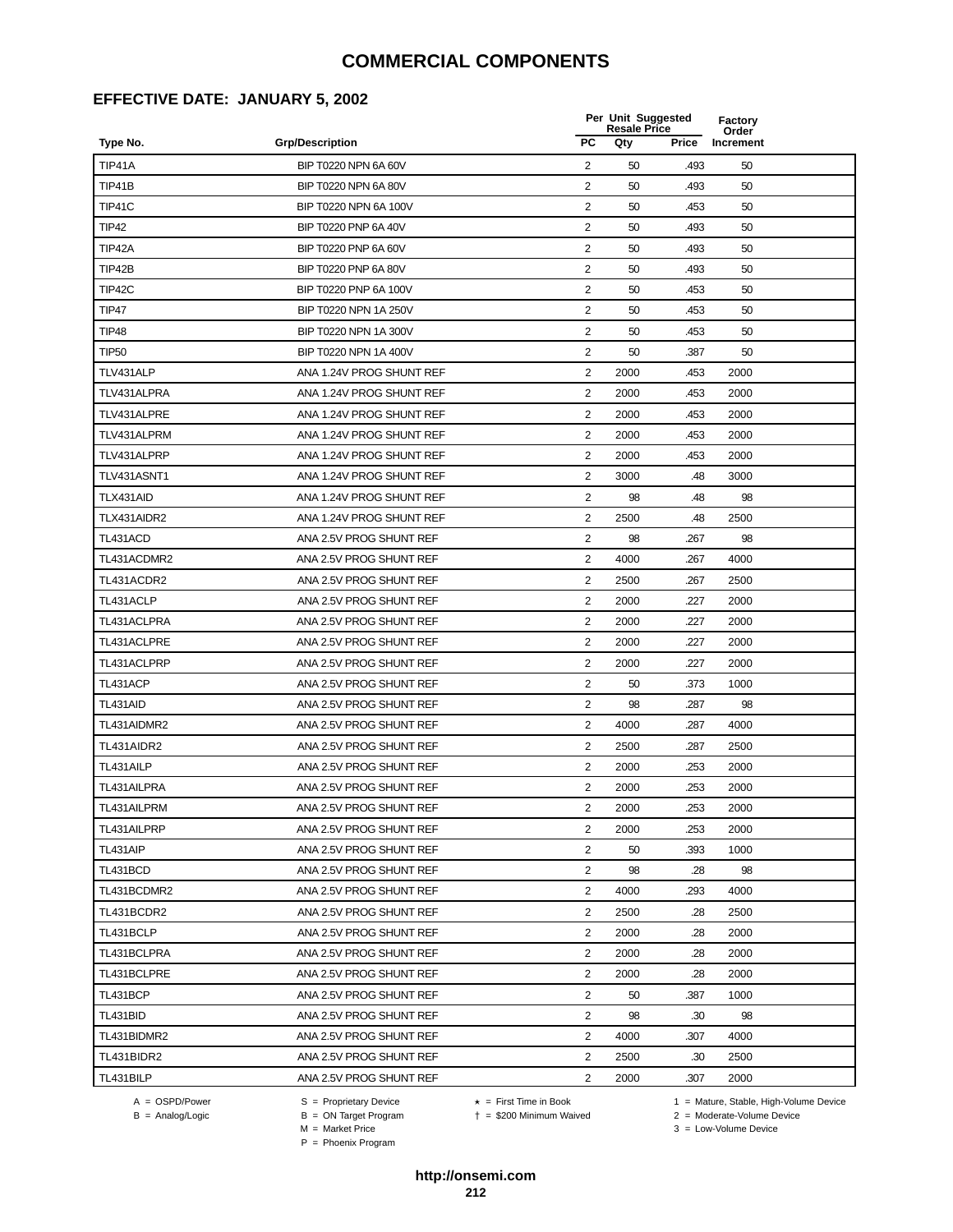## **EFFECTIVE DATE: JANUARY 5, 2002**

|                   |                                 |                         | Per Unit Suggested<br><b>Resale Price</b> |       |                    |   |
|-------------------|---------------------------------|-------------------------|-------------------------------------------|-------|--------------------|---|
| Type No.          | <b>Grp/Description</b>          | <b>PC</b>               | Qty                                       | Price | Order<br>Increment |   |
| TL431BILPRA       | ANA 2.5V PROG SHUNT REF         | 2                       | 2000                                      | .307  | 2000               |   |
| TL431BIP          | ANA 2.5V PROG SHUNT REF         | 2                       | 50                                        | .407  | 1000               |   |
| TL431BVD          | ANA 2.5V PROG SHUNT REF         | 2                       | 98                                        | .327  | 98                 |   |
| TL431BVLP         | ANA 2.5V PROG SHUNT REF         | 2                       | 2000                                      | .313  | 2000               |   |
| TL431BVP          | ANA 2.5V PROG SHUNT REF         | $\overline{c}$          | 50                                        | .467  | 1000               |   |
| <b>TL431CD</b>    | ANA 2.5V PROG SHUNT REF         | $\overline{2}$          | 98                                        | .253  | 98                 |   |
| TL431CDMR2        | ANA 2.5V PROG SHUNT REF         | 2                       | 4000                                      | .253  | 4000               |   |
| <b>TL431CDR2</b>  | ANA 2.5V PROG SHUNT REF         | 2                       | 2500                                      | .253  | 2500               |   |
| <b>TL431CLP</b>   | ANA 2.5V PROG SHUNT REF         | 2                       | 2000                                      | .20   | 2000               |   |
| TL431CLPRA        | ANA 2.5V PROG SHUNT REF         | 2                       | 2000                                      | .20   | 2000               |   |
| TL431CLPRE        | ANA 2.5V PROG SHUNT REF         | $\overline{2}$          | 2000                                      | .20   | 2000               |   |
| TL431CLPRM        | ANA 2.5V PROG SHUNT REF         | 2                       | 2000                                      | .20   | 2000               |   |
| TL431CLPRP        | ANA 2.5V PROG SHUNT REF         | 2                       | 2000                                      | .20   | 2000               |   |
| <b>TL431CP</b>    | ANA 2.5V PROG SHUNT REF         | $\overline{c}$          | 50                                        | .36   | 1000               |   |
| <b>TL431ID</b>    | ANA 2.5V PROG SHUNT REF         | 2                       | 98                                        | .273  | 98                 |   |
| <b>TL431IDMR2</b> | ANA 2.5V PROG SHUNT REF         | 2                       | 4000                                      | .273  | 4000               |   |
| <b>TL431IDR2</b>  | ANA 2.5V PROG SHUNT REF         | 2                       | 2500                                      | .273  | 2500               |   |
| TL431ILP          | ANA 2.5V PROG SHUNT REF         | 2                       | 2000                                      | .233  | 2000               |   |
| TL431ILPRA        | ANA 2.5V PROG SHUNT REF         | $\overline{2}$          | 2000                                      | .233  | 2000               |   |
| TL431ILPRE        | ANA 2.5V PROG SHUNT REF         | $\overline{2}$          | 2000                                      | .233  | 2000               |   |
| TL431ILPRM        | ANA 2.5V PROG SHUNT REF         | $\overline{2}$          | 2000                                      | .233  | 2000               |   |
| TL431ILPRP        | ANA 2.5V PROG SHUNT REF         | 2                       | 2000                                      | .233  | 2000               |   |
| <b>TL431IP</b>    | ANA 2.5V PROG SHUNT REF         | $\overline{c}$          | 50                                        | .38   | 1000               |   |
| <b>TL494BD</b>    | ANA SMPS DB END HI FREQ         | $\overline{2}$          | 48                                        | .627  | 48                 |   |
| TL494BDR2         | ANA SMPS DB END HI FREQ         | $\overline{2}$          | 2500                                      | .627  | 2500               |   |
| <b>TL494CD</b>    | ANA SMPS DB END HI FREQ         | 2                       | 48                                        | .60   | 48                 |   |
| TL494CDR2         | ANA SMPS DB END HI FREQ         | 2                       | 2500                                      | .60   | 2500               |   |
| <b>TL494CN</b>    | ANA SMPS DB END HI FREQ         | $\overline{2}$          | 25                                        | .613  | 25                 |   |
| <b>TL494IN</b>    | ANA SMPS DB END HI FREQ         | 2                       | 25                                        | .627  | 25                 |   |
| <b>TL594CD</b>    | ANA SMPS DB END HI FREQ         | $\overline{2}$          | 48                                        | .613  | 48                 |   |
| TL594CDR2         | ANA SMPS DB END HI FREQ         | $\overline{2}$          | 2500                                      | .613  | 2500               |   |
| TL594CDTB         | ANA PREC PWM CONTROL IC         | $\overline{\mathbf{c}}$ | 96                                        | 693   | 96                 |   |
| TL594CDTBR2       | ANA PREC PWM CONTROL IC         | 2                       | 2500                                      | .693  | 2500               |   |
| <b>TL594CN</b>    | ANA SMPS DB END HI FREQ         | 2                       | 25                                        | .627  | 25                 |   |
| <b>TRA2525</b>    | REC MIC BTN 25A 250V STD        | $\mathbf{1}$            | 5000                                      | .213  | 5000               |   |
| <b>TRA2532</b>    | <b>REC MICRO BUTTON SPECIAL</b> | 1                       | 5000                                      | .333  | 5000               |   |
| <b>TRA3225</b>    | <b>REC MICRO BUTTON SPECIAL</b> | 1                       | 5000                                      | .267  | 5000               |   |
| T2322B            | THY C77 SPECIAL TRIAC           | 2                       | 500                                       | .347  | 500                |   |
| T2500D            | THY T0220 SPECIAL TRIAC         | $\overline{2}$          | 500                                       | .667  | 500                |   |
| T2800D            | THY T0220 SPECIAL TRIAC         | 2                       | 500                                       | .667  | 500                |   |
| UAA2016AD         | ANA ZERO VOLTAGE CNTRL          | 1                       | 98                                        | .80   | 98                 | S |
| <b>UAA2016D</b>   | ANA ZERO VOLTAGE CNTRL          | 1                       | 98                                        | .733  | 98                 | S |
| <b>UAA2016P</b>   | ANA ZERO VOLTAGE CNTRL          | $\mathbf{1}$            | 50                                        | .76   | 1000               | S |
| <b>UC2842AD</b>   | ANA SMPS CONTROLLER             | $\overline{2}$          | 55                                        | .533  | 55                 |   |
| <b>UC2842ADR2</b> | ANA SMPS PWM CONTROLLER         | $\overline{2}$          | 2500                                      | .533  | 2500               |   |

B = Analog/Logic<br>B = Analog/Logic<br>M = Market Price

A = OSPD/Power S = Proprietary Device  $\star$  = First Time in Book 1 = Mature, Stable, High-Volume Device

 = \$200 Minimum Waived 2 = Moderate-Volume Device  $3 =$  Low-Volume Device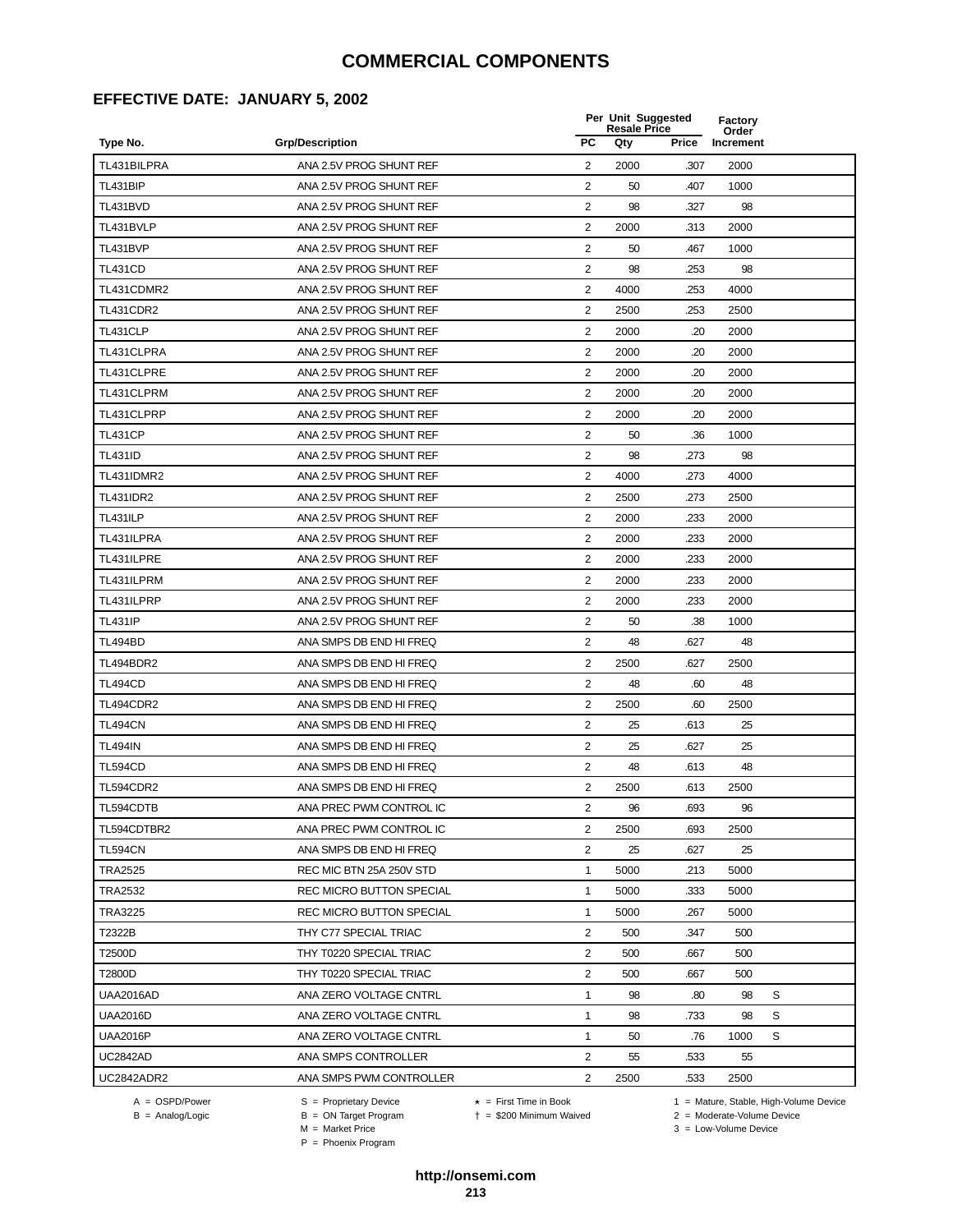## **EFFECTIVE DATE: JANUARY 5, 2002**

|                    |                         |                | Per Unit Suggested<br><b>Resale Price</b> |       |                    |  |
|--------------------|-------------------------|----------------|-------------------------------------------|-------|--------------------|--|
| Type No.           | <b>Grp/Description</b>  | <b>PC</b>      | Qty                                       | Price | Order<br>Increment |  |
| <b>UC2842AN</b>    | ANA SMPS PWM CONTROLLER | $\overline{2}$ | 50                                        | .547  | 1000               |  |
| <b>UC2842BD</b>    | ANA SMPS PWM CONTROLLER | 2              | 55                                        | .533  | 55                 |  |
| <b>UC2842BD1</b>   | ANA SMPS PWM CONTROLLER | $\overline{2}$ | 98                                        | .533  | 98                 |  |
| UC2842BD1R2        | ANA SMPS PWM CONTROLLER | 2              | 2500                                      | .533  | 2500               |  |
| <b>UC2842BN</b>    | ANA SMPS PWM CONTROLLER | 2              | 50                                        | .547  | 1000               |  |
| <b>UC2843AD</b>    | ANA SMPS PWM CONTROLLER | 2              | 55                                        | .947  | 55                 |  |
| <b>UC2843ADR2</b>  | ANA SMPS PWM CONTROLLER | 2              | 2500                                      | .947  | 2500               |  |
| <b>UC2843AD1</b>   | ANA SMPS PWM CONTROLLER | $\overline{c}$ | 98                                        | .92   | 98                 |  |
| <b>UC2843AD1R2</b> | ANA SMPS PWM CONTROLLER | $\overline{2}$ | 2500                                      | .92   | 2500               |  |
| <b>UC2843AN</b>    | ANA SMPS PWM CONTROLLER | 2              | 50                                        | .96   | 1000               |  |
| <b>UC2843BD</b>    | ANA SMPS PWM CONTROLLER | 2              | 55                                        | .947  | 55                 |  |
| <b>UC2843BDR2</b>  | ANA SMPS PWM CONTROLLER | 2              | 2500                                      | .947  | 2500               |  |
| UC2843BD1          | ANA SMPS PWM CONTROLLER | 2              | 98                                        | .947  | 98                 |  |
| UC2843BD1R2        | ANA SMPS PWM CONTROLLER | 2              | 2500                                      | .947  | 2500               |  |
| <b>UC2843BN</b>    | ANA SMPS PWM CONTROLLER | 2              | 50                                        | .96   | 1000               |  |
| <b>UC2844BDR2</b>  | ANA SMPS PWM CONTROLLER | 2              | 2500                                      | .653  | 2500               |  |
| UC2844BD1R2        | ANA SMPS PWM CONTROLLER | 2              | 2500                                      | .653  | 2500               |  |
| <b>UC2844BN</b>    | ANA SMPS PWM CONTROLLER | 2              | 50                                        | .667  | 1000               |  |
| <b>UC2844D</b>     | ANA SMPS PWM CONTROLLER | $\overline{2}$ | 55                                        | .627  | 55                 |  |
| <b>UC2844DR2</b>   | ANA SMPS PWM CONTROLLER | $\overline{2}$ | 2500                                      | .627  | 2500               |  |
| <b>UC2844N</b>     | ANA SMPS PWM CONTROLLER | 2              | 50                                        | .64   | 1000               |  |
| <b>UC2845BD</b>    | ANA SMPS PWM CONTROLLER | 2              | 55                                        | .987  | 55                 |  |
| <b>UC2845BDR2</b>  | ANA SMPS PWM CONTROLLER | 2              | 2500                                      | .987  | 2500               |  |
| <b>UC2845BD1</b>   | ANA SMPS PWM CONTROLLER | 2              | 98                                        | .987  | 98                 |  |
| UC2845BD1R2        | ANA SMPS PWM CONTROLLER | $\overline{2}$ | 2500                                      | .987  | 2500               |  |
| <b>UC2845D</b>     | ANA SMPS PWM CONTROLLER | $\overline{2}$ | 55                                        | .893  | 55                 |  |
| <b>UC2845DR2</b>   | ANA SMPS PWM CONTROLLER | 2              | 2500                                      | .893  | 2500               |  |
| <b>UC2845N</b>     | ANA SMPS PWM CONTROLLER | $\overline{2}$ | 50                                        | .907  | 1000               |  |
| <b>UC3842AD</b>    | ANA SMPS PWM CONTROLLER | 2              | 55                                        | .48   | 55                 |  |
| <b>UC3842ADR2</b>  | ANA SMPS PWM CONTROLLER | 2              | 2500                                      | .48   | 2500               |  |
| <b>UC3842AN</b>    | ANA SMPS PWM CONTROLLER | 2              | 50                                        | .493  | 1000               |  |
| UC3842AN2          | ANA SMPS PWM CONTROLLER | 2              | 50                                        | .493  | 1000               |  |
| <b>UC3842BD</b>    | ANA SMPS PWM CONTROLLER | 2              | 55                                        | .48   | 55                 |  |
| <b>UC3842BDR2</b>  | ANA SMPS PWM CONTROLLER | $\overline{c}$ | 2500                                      | .48   | 2500               |  |
| UC3842BD1          | ANA SMPS PWM CONTROLLER | $\overline{2}$ | 98                                        | .48   | 98                 |  |
| UC3842BD1R2        | ANA SMPS PWM CONTROLLER | $\overline{2}$ | 2500                                      | .48   | 2500               |  |
| <b>UC3842BN</b>    | ANA SMPS PWM CONTROLLER | $\overline{2}$ | 50                                        | .493  | 1000               |  |
| UC3842BVDR2        | ANA SMPS PWM CONTROLLER | $\overline{c}$ | 2500                                      | .573  | 2500               |  |
| UC3842BVD1         | ANA SMPS PWM CONTROLLER | 2              | 98                                        | .573  | 98                 |  |
| UC3842BVD1R2       | ANA SMPS PWM CONTROLLER | 2              | 2500                                      | .573  | 2500               |  |
| <b>UC3843AD</b>    | ANA SMPS PWM CONTROLLER | 2              | 55                                        | .893  | 55                 |  |
| UC3843ADR2         | ANA SMPS PWM CONTROLLER | 2              | 2500                                      | .893  | 2500               |  |
| UC3843AD1          | ANA SMPS PWM CONTROLLER | 2              | 98                                        | .893  | 98                 |  |
| UC3843AD2R2        | ANA SMPS PWM CONTROLLER | $\overline{c}$ | 2500                                      | .893  | 2500               |  |
| <b>UC3843AN</b>    | ANA SMPS PWM CONTROLLER | $\overline{a}$ | 50                                        | .907  | 1000               |  |
|                    |                         |                |                                           |       |                    |  |

A = OSPD/Power S = Proprietary Device<br>
B = Analog/Logic B = ON Target Program<br>
M = Market Price

A = OSPD/Power S = Proprietary Device  $\star$  = First Time in Book 1 = Mature, Stable, High-Volume Device = \$200 Minimum Waived 2 = Moderate-Volume Device

 $2 =$  Moderate-Volume Device<br> $3 =$  Low-Volume Device

P = Phoenix Program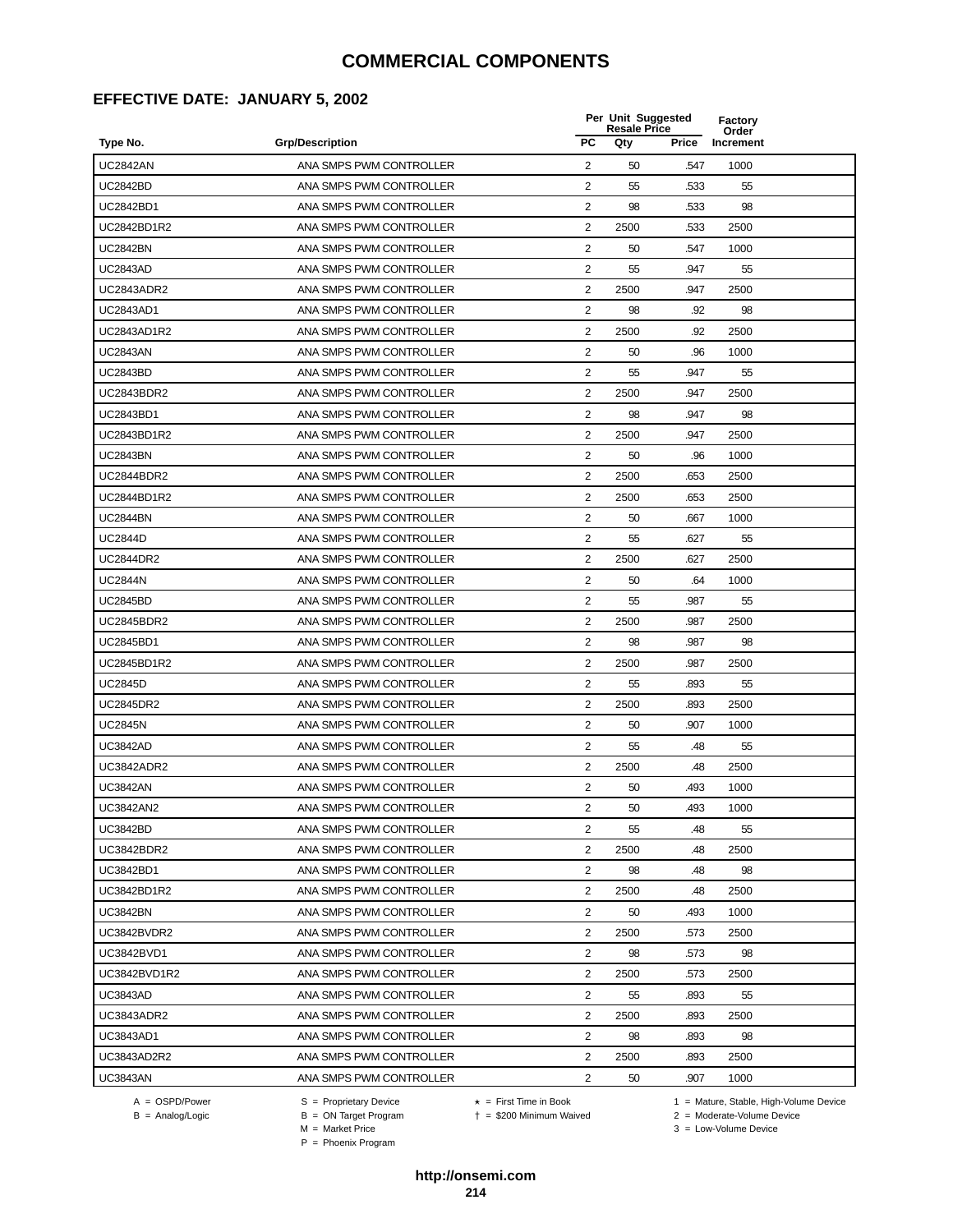## **EFFECTIVE DATE: JANUARY 5, 2002**

|                     |                           |                         | Per Unit Suggested<br><b>Resale Price</b> |       |                    |  |
|---------------------|---------------------------|-------------------------|-------------------------------------------|-------|--------------------|--|
| Type No.            | <b>Grp/Description</b>    | <b>PC</b>               | Qty                                       | Price | Order<br>Increment |  |
| UC3843AN2           | ANA SMPS PWM CONTROLLER   | $\overline{2}$          | 50                                        | .907  | 1000               |  |
| <b>UC3843BD</b>     | ANA SMPS PWM CONTROLLER   | 2                       | 55                                        | .92   | 55                 |  |
| <b>UC3843BDR2</b>   | ANA SMPS PWM CONTROLLER   | 2                       | 2500                                      | .92   | 2500               |  |
| UC3843BD1           | ANA SMPS PWM CONTROLLER   | 2                       | 98                                        | .92   | 98                 |  |
| UC3843BD1R2         | ANA SMPS PWM CONTROLLER   | 2                       | 2500                                      | .92   | 2500               |  |
| <b>UC3843BN</b>     | ANA SMPS PWM CONTROLLER   | 2                       | 50                                        | .933  | 1000               |  |
| UC3843BVD           | ANA SMPS PWM CONTROLLER   | 2                       | 55                                        | .987  | 55                 |  |
| UC3843BVDR2         | ANA SMPS PWM CONTROLLER   | $\overline{c}$          | 2500                                      | .987  | 2500               |  |
| UC3843BVD1          | ANA SMPS PWM CONTROLLER   | $\overline{2}$          | 98                                        | .987  | 98                 |  |
| UC3843BVD1R2        | ANA SMPS PWM CONTROLLER   | 2                       | 2500                                      | .987  | 2500               |  |
| <b>UC3843BVN</b>    | ANA SMPS PWM CONTROLLER   | 2                       | 50                                        | 1.00  | 1000               |  |
| <b>UC3844BD</b>     | ANA SMPS PWM CONTROLLER   | $\overline{2}$          | 55                                        | .60   | 55                 |  |
| <b>UC3844BDR2</b>   | ANA SMPS PWM CONTROLLER   | 2                       | 2500                                      | .60   | 2500               |  |
| UC3844BD1           | ANA SMPS PWM CONTROLLER   | 2                       | 98                                        | .60   | 98                 |  |
| UC3844BD1R2         | ANA SMPS PWM CONTROLLER   | 2                       | 2500                                      | .60   | 2500               |  |
| <b>UC3844BN</b>     | ANA SMPS PWM CONTROLLER   | 2                       | 50                                        | .613  | 1000               |  |
| <b>UC3844BVD</b>    | ANA SMPS PWM CONTROLLER   | $\overline{2}$          | 55                                        | .693  | 55                 |  |
| UC3844BVDR2         | ANA SMPS PWM CONTROLLER   | $\overline{\mathbf{c}}$ | 2500                                      | .693  | 2500               |  |
| UC3844BVD1          | ANA SMPS PWM CONTROLLER   | $\overline{2}$          | 98                                        | .693  | 98                 |  |
| <b>UC3844BVD1R2</b> | ANA SMPS PWM CONTROLLER   | 2                       | 2500                                      | .693  | 2500               |  |
| <b>UC3844BVN</b>    | ANA SMPS PWM CONTROLLER   | 2                       | 50                                        | .707  | 1000               |  |
| <b>UC3844D</b>      | ANA SMPS PWM CONTROLLER   | 2                       | 55                                        | .587  | 55                 |  |
| <b>UC3844DR2</b>    | ANA SMPS PWM CONTROLLER   | 2                       | 2500                                      | .587  | 2500               |  |
| <b>UC3844N</b>      | ANA SMPS PWM CONTROLLER   | 2                       | 50                                        | .60   | 1000               |  |
| <b>UC3845BD</b>     | ANA SMPS PWM CONTROLLER   | $\overline{2}$          | 55                                        | .92   | 55                 |  |
| <b>UC3845BDR2</b>   | ANA SMPS PWM CONTROLLER   | $\overline{2}$          | 2500                                      | .92   | 2500               |  |
| <b>UC3845BD1</b>    | ANA SMPS PWM CONTROLLER   | 2                       | 98                                        | .92   | 98                 |  |
| UC3845BD1R2         | ANA SMPS PWM CONTROLLER   | 2                       | 2500                                      | .92   | 2500               |  |
| <b>UC3845BN</b>     | ANA SMPS PWM CONTROLLER   | 2                       | 50                                        | .933  | 1000               |  |
| <b>UC3845BVD</b>    | ANA SMPS PWM CONTROLLER   | 2                       | 55                                        | .973  | 55                 |  |
| <b>UC3845BVD1</b>   | ANA SMPS PWM CONTROLLER   | 2                       | 98                                        | .973  | 98                 |  |
| UC3845BVD1R2        | ANA SMPS PWM CONTROLLER   | 2                       | 2500                                      | .973  | 2500               |  |
| <b>UC3845BVN</b>    | ANA SMPS PWM CONTROLLER   | 2                       | 50                                        | .987  | 1000               |  |
| <b>UC3845D</b>      | ANA SMPS PWM CONTROLLER   | $\overline{2}$          | 55                                        | .867  | 55                 |  |
| <b>UC3845DR2</b>    | ANA SMPS PWM CONTROLLER   | 2                       | 2500                                      | .867  | 2500               |  |
| <b>UC3845N</b>      | ANA SMPS PWM CONTROLLER   | $\overline{2}$          | 50                                        | .88   | 1000               |  |
| UMA4NT1             | SS SC88A DUAL BRT TR      | 1                       | 3000                                      | .0659 | 3000               |  |
| UMA6NT1             | SS SC88A DUAL BRT TR      | $\mathbf{1}$            | 3000                                      | .0659 | 3000               |  |
| UMC2NT1             | SS SC88A DUAL BRT TR      | 1                       | 3000                                      | .0659 | 3000               |  |
| UMC3NT1             | SS SC88A DUAL BRT TR      | $\mathbf{1}$            | 3000                                      | .0659 | 3000               |  |
| UMC5NT1             | SS SC88A DUAL BRT TR      | $\mathbf{1}$            | 3000                                      | .0659 | 3000               |  |
| UPR <sub>10</sub>   | REC PMT 1A 100V ULTFST TR | 2                       | 12000                                     | .20   | 12000              |  |
| UPR <sub>5</sub>    | REC PMT 1N 50V ULTFST TR  | $\overline{2}$          | 12000                                     | .20   | 12000              |  |
| VMC10EL16D          | BBG MOSAIC 3 TO 5 REDSGN  | $\mathbf{1}$            | 98                                        | 4.29  | 98                 |  |
| VMC10EL16DR2        | BBG MOSAIC 3 TO 5 REDSGN  | 1                       | 2500                                      | 4.29  | 2500               |  |

A = OSPD/Power S = Proprietary Device<br>
B = Analog/Logic B = ON Target Program<br>
M = Market Price

= \$200 Minimum Waived 2 = Moderate-Volume Device

A = OSPD/Power S = Proprietary Device  $\star$  = First Time in Book 1 = Mature, Stable, High-Volume Device

 $2 =$  Moderate-Volume Device<br> $3 =$  Low-Volume Device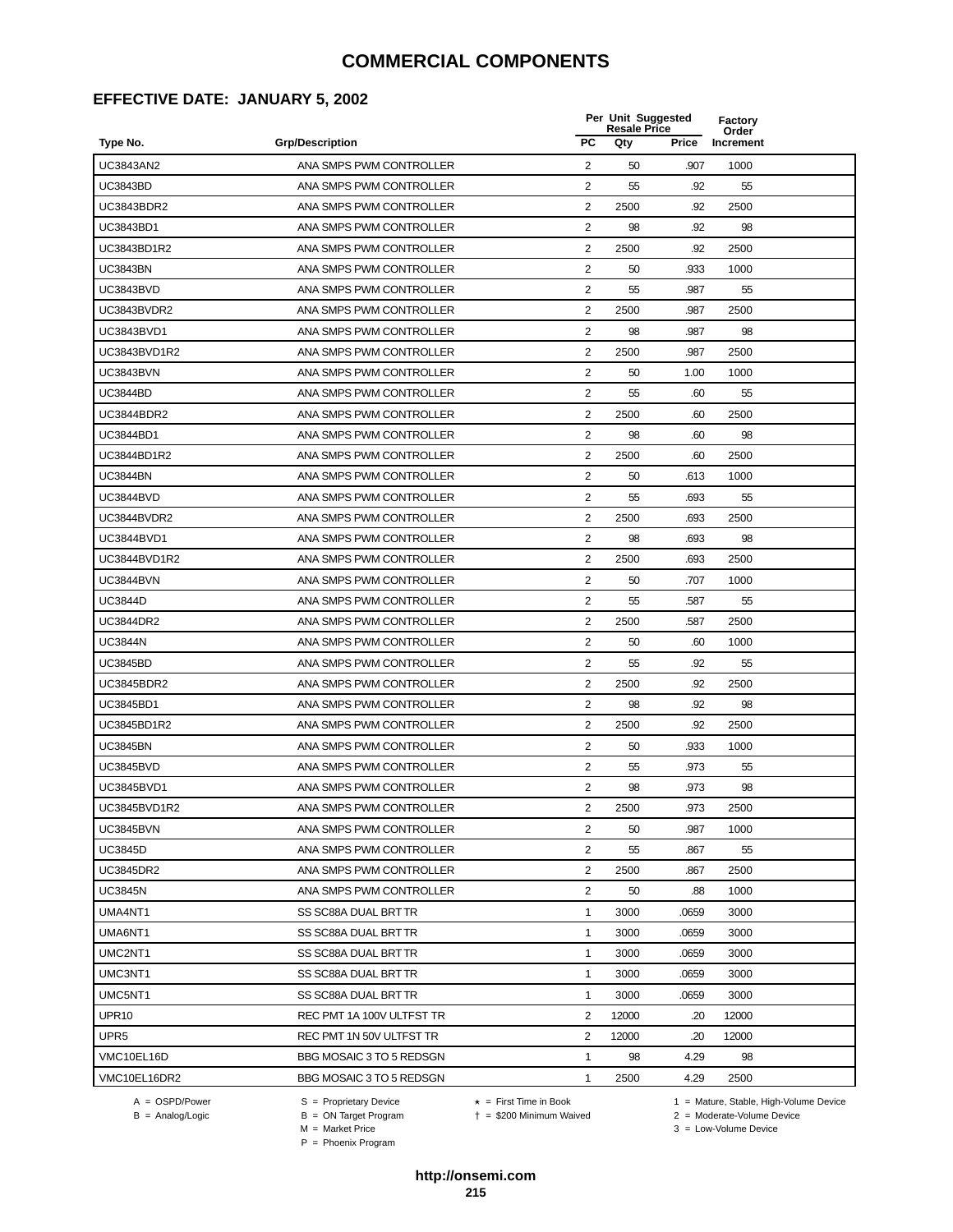### **EFFECTIVE DATE: JANUARY 5, 2002**

|                       |                          | Per Unit Suggested<br><b>Resale Price</b> |      |       | Factory<br>Order |  |
|-----------------------|--------------------------|-------------------------------------------|------|-------|------------------|--|
| Type No.              | <b>Grp/Description</b>   | <b>PC</b>                                 | Qty  | Price | Increment        |  |
| VMC10E111FN           | BBG MOSAIC 3 TO 5 REDSGN | $\mathbf{1}$                              | 37   | 9.36  | 37               |  |
| VMC10E111FNR2         | BBG MOSAIC 3 TO 5 REDSGN | 1                                         | 500  | 9.36  | 500              |  |
| VMC100EL16D           | BBG MOSAIC 3 TO 5 REDSGN | 1                                         | 98   | 4.29  | 98               |  |
| VMC100EL16DR2         | BBG MOSAIC 3 TO 5 REDSGN | 1                                         | 2500 | 4.29  | 2500             |  |
| <b>VMC100E111FN</b>   | BBG MOSAIC 3 TO 5 REDSGN | 1                                         | 37   | 9.36  | 37               |  |
| <b>VMC100E111FNR2</b> | BBG MOSAIC 3 TO 5 REDSGN | 1                                         | 500  | 9.36  | 500              |  |
| VMC100LVE111FN        | BBG MOSAIC 3 TO 5 REDSGN | 1                                         | 37   | 9.36  | 37               |  |
| VMC100LVE111FNR2      | BBG MOSAIC 3 TO 5 REDSGN | $\mathbf{1}$                              | 500  | 9.36  | 500              |  |
| <b>VN0300L</b>        | NFET T092 60V 1.2R       | $\overline{2}$                            | 1000 | .427  | 1000             |  |
| VN0300LRLRA           | NFET T092 60V 1.2R TR    | $\overline{2}$                            | 2000 | .427  | 2000             |  |
| VN0300LRLRE           | NFET T092 60V 1.2R TR    | $\overline{2}$                            | 2000 | .427  | 2000             |  |
| <b>VN0610LL</b>       | NFET T092 60V 5.0R       | $\overline{2}$                            | 1000 | .427  | 1000             |  |
| VN0610LLRLRA          | NFET T092 60V 5.0R TR    | 2                                         | 2000 | .427  | 2000             |  |
| <b>VN2222LL</b>       | NFET T092 60V 7.5R       | 2                                         | 1000 | .20   | 1000             |  |
| VN2222LLRL            | NFET T092 60V 7.5R TR    | 2                                         | 2000 | .20   | 2000             |  |
| VN2222LLRLRA          | NFET T092 60V 7.5R TR    | 2                                         | 2000 | .20   | 2000             |  |
| VN2222LLRLRM          | NFET T092 60V 7.5R TR    | 2                                         | 1000 | .20   | 1000             |  |
| <b>VN2406L</b>        | NFET T092 240V 6.0R      | 2                                         | 1000 | .533  | 1000             |  |
| VN2406LZL1            | NFET T092 240V 6.0R TR   | $\overline{2}$                            | 2000 | .533  | 2000             |  |
| <b>VN2410L</b>        | NFET T092 240V 10R       | $\overline{2}$                            | 1000 | .413  | 1000             |  |
| <b>VN2410LZL1</b>     | NFET T092 240V 10R TR    | $\overline{2}$                            | 2000 | .413  | 2000             |  |
| 1.5KE10A              | ZEN MOSRB TVS 1500W 10V  | 2                                         | 500  | .347  | 500              |  |
| 1.5KE10ARL4           | ZEN MOSRB TVS 1500W 10V  | $\sqrt{2}$                                | 1500 | .347  | 1500             |  |
| 1.5KE10CA             | ZEN MOSRB CLP 1500W 10V  | 2                                         | 500  | .373  | 500              |  |
| 1.5KE10CARL4          | ZEN MOSRB CLP 1500W 10V  | 2                                         | 1500 | .373  | 1500             |  |
| 1.5KE100A             | ZEN MOSRB TVS 1500W 100V | 2                                         | 500  | .507  | 500              |  |
| 1.5KE100ARL4          | ZEN MOSRB TVS 1500W 100V | $\overline{2}$                            | 1500 | .507  | 1500             |  |
| 1.5KE100CARL4         | ZEN MOSRB CLP 1500W 100V | $\overline{2}$                            | 1500 | .573  | 1500             |  |
| 1.5KE11A              | ZEN MOSRB TVS 1500W 11V  | 2                                         | 500  | .347  | 500              |  |
| 1.5KE11ARL4           | ZEN MOSRB TVS 1500W 11V  | $\overline{2}$                            | 1500 | .347  | 1500             |  |
| 1.5KE11CA             | ZEN MOSRB CLP 1500W 11V  | 2                                         | 500  | .373  | 500              |  |
| 1.5KE11CARL4          | ZEN MOSRB CLP 1500W 11V  | $\overline{\mathbf{c}}$                   | 1500 | .373  | 1500             |  |
| 1.5KE110A             | ZEN MOSRB TVS 1500W 110V | 2                                         | 500  | .507  | 500              |  |
| 1.5KE110ARL4          | ZEN MOSRB TVS 1500W 110V | 2                                         | 1500 | .507  | 1500             |  |
| 1.5KE110CA            | ZEN MOSRB CLP 1500W 110V | 2                                         | 500  | .573  | 500              |  |
| 1.5KE12A              | ZEN MOSRB TVS 1500W 12V  | $\overline{2}$                            | 500  | .347  | 500              |  |
| 1.5KE12ARL4           | ZEN MOSRB TVS 1500W 12V  | $\overline{2}$                            | 1500 | .347  | 1500             |  |
| 1.5KE12CA             | ZEN MOSRB CLP 1500W 12V  | 2                                         | 500  | .373  | 500              |  |
| 1.5KE12CARL4          | ZEN MOSRB CLP 1500W 12V  | $\overline{2}$                            | 1500 | .373  | 1500             |  |
| 1.5KE120A             | ZEN MOSRB TVS 1500W 120V | 2                                         | 500  | .507  | 500              |  |
| 1.5KE120ARL4          | ZEN MOSRB TVS 1500W 120V | 2                                         | 1500 | .507  | 1500             |  |
| 1.5KE120CA            | ZEN MOSRB CLP 1500W 120V | 2                                         | 500  | .573  | 500              |  |
| 1.5KE120CARL4         | ZEN MOSRB CLP 1500W 120V | 2                                         | 1500 | .573  | 1500             |  |
| 1.5KE13A              | ZEN MOSRB TVS 1500W 13V  | 2                                         | 500  | .347  | 500              |  |
| 1.5KE13ARL4           | ZEN MOSRB TVS 1500W 13V  | $\overline{2}$                            | 1500 | .347  | 1500             |  |
|                       |                          |                                           |      |       |                  |  |

B = Analog/Logic<br>B = Analog/Logic<br>M = Market Price P = Phoenix Program

A = OSPD/Power S = Proprietary Device  $\star$  = First Time in Book 1 = Mature, Stable, High-Volume Device = \$200 Minimum Waived 2 = Moderate-Volume Device

 $3 =$  Low-Volume Device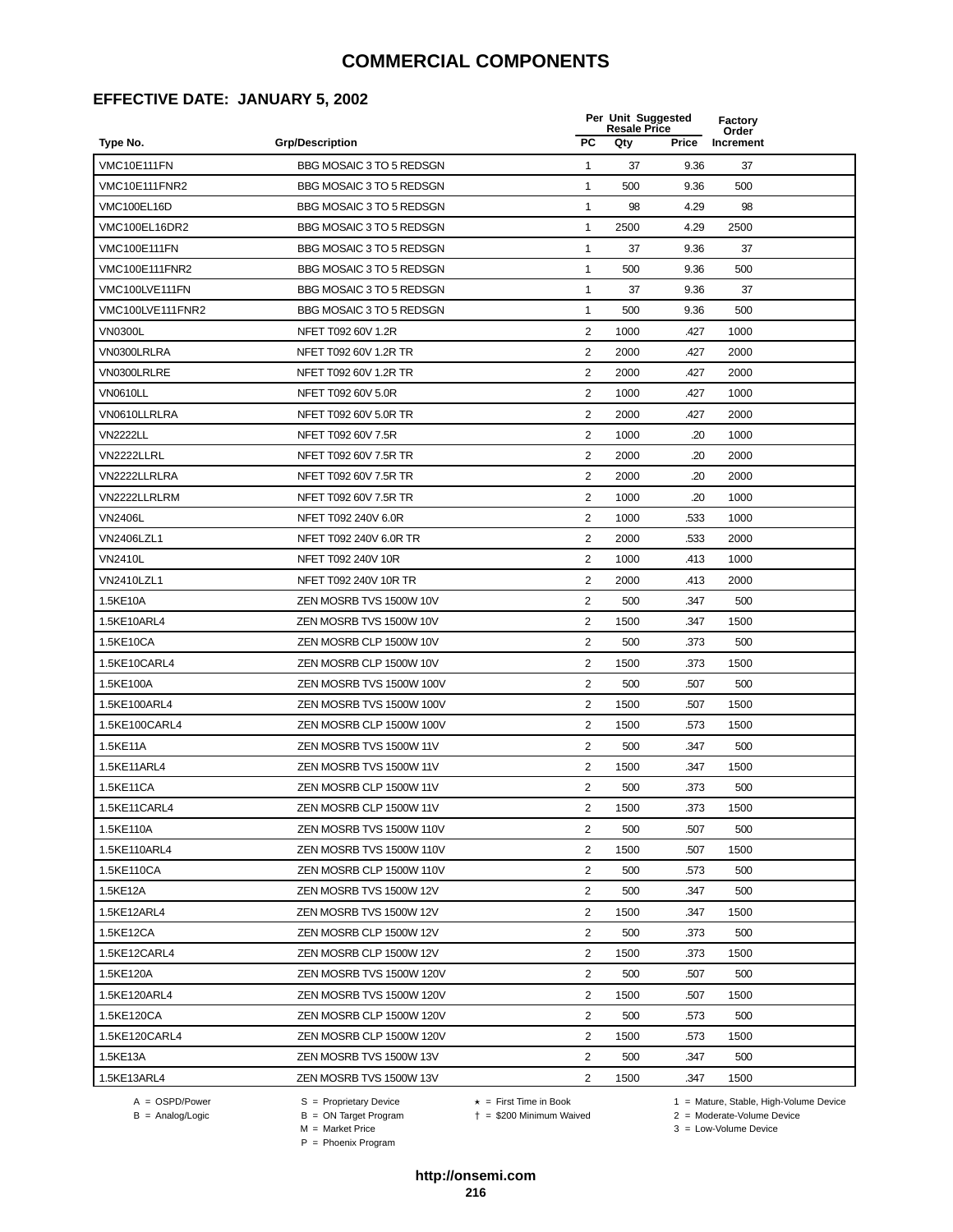#### **EFFECTIVE DATE: JANUARY 5, 2002**

|               |                          |                | Per Unit Suggested<br><b>Resale Price</b> |       | Factory<br>Order |  |
|---------------|--------------------------|----------------|-------------------------------------------|-------|------------------|--|
| Type No.      | <b>Grp/Description</b>   | <b>PC</b>      | Qty                                       | Price | Increment        |  |
| 1.5KE13CA     | ZEN MOSRB CLP 1500W 13V  | 2              | 500                                       | .373  | 500              |  |
| 1.5KE13CARL4  | ZEN MOSRB CLP 1500W 13V  | $\overline{2}$ | 1500                                      | .373  | 1500             |  |
| 1.5KE130A     | ZEN MOSRB TVS 1500W 130V | $\overline{2}$ | 500                                       | .507  | 500              |  |
| 1.5KE130ARL4  | ZEN MOSRB TVS 1500W 130V | 2              | 1500                                      | .507  | 1500             |  |
| 1.5KE130CA    | ZEN MOSRB CLP 1500W 130V | $\overline{2}$ | 500                                       | .573  | 500              |  |
| 1.5KE130CARL4 | ZEN MOSRB CLP 1500W 130V | $\overline{2}$ | 1500                                      | .573  | 1500             |  |
| 1.5KE15A      | ZEN MOSRB TVS 1500W 15V  | 2              | 500                                       | .347  | 500              |  |
| 1.5KE15ARL4   | ZEN MOSRB TVS 1500W 15V  | $\overline{2}$ | 1500                                      | .347  | 1500             |  |
| 1.5KE15CA     | ZEN MOSRB CLP 1500W 15V  | 2              | 500                                       | .373  | 500              |  |
| 1.5KE15CARL4  | ZEN MOSRB CLP 1500W 15V  | 2              | 1500                                      | .373  | 1500             |  |
| 1.5KE150A     | ZEN MOSRB TVS 1500W 150V | 2              | 500                                       | .507  | 500              |  |
| 1.5KE150ARL4  | ZEN MOSRB TVS 1500W 150V | $\overline{2}$ | 1500                                      | .507  | 1500             |  |
| 1.5KE150CA    | ZEN MOSRB CLP 1500W 150V | 2              | 500                                       | .573  | 500              |  |
| 1.5KE150CARL4 | ZEN MOSRB CLP 1500W 150V | $\overline{2}$ | 1500                                      | .573  | 1500             |  |
| 1.5KE16A      | ZEN MOSRB TVS 1500W 16V  | $\mathbf{2}$   | 500                                       | .347  | 500              |  |
| 1.5KE16ARL4   | ZEN MOSRB TVS 1500W 16V  | 2              | 1500                                      | .347  | 1500             |  |
| 1.5KE16CA     | ZEN MOSRB CLP 1500W 16V  | 2              | 500                                       | .373  | 500              |  |
| 1.5KE16CARL4  | ZEN MOSRB CLP 1500W 16V  | $\overline{c}$ | 1500                                      | .373  | 1500             |  |
| 1.5KE160A     | ZEN MOSRB TVS 1500W 160V | 2              | 500                                       | .507  | 500              |  |
| 1.5KE160ARL4  | ZEN MOSRB TVS 1500W 160V | 2              | 1500                                      | .507  | 1500             |  |
| 1.5KE170A     | ZEN MOSRB TVS 1500W 170V | 2              | 500                                       | .507  | 500              |  |
| 1.5KE170ARL4  | ZEN MOSRB TVS 1500W 170V | 2              | 1500                                      | .507  | 1500             |  |
| 1.5KE170CA    | ZEN MOSRB CLP 1500W 170V | $\overline{c}$ | 500                                       | .573  | 500              |  |
| 1.5KE18A      | ZEN MOSRB TVS 1500W 18V  | 2              | 500                                       | .347  | 500              |  |
| 1.5KE18ARL4   | ZEN MOSRB TVS 1500W 18V  | 2              | 1500                                      | .347  | 1500             |  |
| 1.5KE18CA     | ZEN MOSRB CLP 1500W 18V  | 2              | 500                                       | .373  | 500              |  |
| 1.5KE18CARL4  | ZEN MOSRB CLP 1500W 18V  | $\overline{c}$ | 1500                                      | .373  | 1500             |  |
| 1.5KE180A     | ZEN MOSRB TVS 1500W 180V | 2              | 500                                       | .507  | 500              |  |
| 1.5KE180ARL4  | ZEN MOSRB TVS 1500W 180V | 2              | 1500                                      | .507  | 1500             |  |
| 1.5KE180CARL4 | ZEN MOSRB CLP 1500W 180V | $\overline{2}$ | 1500                                      | .573  | 1500             |  |
| 1.5KE20A      | ZEN MOSRB TVS 1500W 20V  | 2              | 500                                       | .347  | 500              |  |
| 1.5KE20ARL4   | ZEN MOSRB TVS 1500W 20V  | 2              | 1500                                      | .347  | 1500             |  |
| 1.5KE20CA     | ZEN MOSRB CLP 1500W 20V  | 2              | 500                                       | .373  | 500              |  |
| 1.5KE20CARL4  | ZEN MOSRB CLP 1500W 20V  | 2              | 1500                                      | .373  | 1500             |  |
| 1.5KE200A     | ZEN MOSRB TVS 1500W 200V | $\overline{2}$ | 500                                       | .507  | 500              |  |
| 1.5KE200ARL4  | ZEN MOSRB TVS 1500W 200V | $\overline{c}$ | 1500                                      | .507  | 1500             |  |
| 1.5KE200CA    | ZEN MOSRB CLP 1500W 200V | 2              | 500                                       | .573  | 500              |  |
| 1.5KE200CARL4 | ZEN MOSRB CLP 1500W 200V | 2              | 1500                                      | .573  | 1500             |  |
| 1.5KE22A      | ZEN MOSRB TVS 1500W 22V  | 2              | 500                                       | .347  | 500              |  |
| 1.5KE22ARL4   | ZEN MOSRB TVS 1500W 22V  | 2              | 1500                                      | .347  | 1500             |  |
| 1.5KE22CA     | ZEN MOSRB CLP 1500W 22V  | 2              | 500                                       | .373  | 500              |  |
| 1.5KE22CARL4  | ZEN MOSRB CLP 1500W 22V  | 2              | 1500                                      | .373  | 1500             |  |
| 1.5KE220A     | ZEN MOSRB TVS 1500W 220V | 2              | 500                                       | .507  | 500              |  |
| 1.5KE220ARL4  | ZEN MOSRB TVS 1500W 220V | $\overline{2}$ | 1500                                      | .507  | 1500             |  |
| 1.5KE220CA    | ZEN MOSRB CLP 1500W 220V | $\overline{2}$ | 500                                       | .573  | 500              |  |
|               |                          |                |                                           |       |                  |  |

 $B = \text{Analog/Logic}$ <br>B = ON Target Program<br> $M = \text{Market Price}$ 

= \$200 Minimum Waived 2 = Moderate-Volume Device

A = OSPD/Power S = Proprietary Device  $\star$  = First Time in Book 1 = Mature, Stable, High-Volume Device

P = Phoenix Program

 $3 =$  Low-Volume Device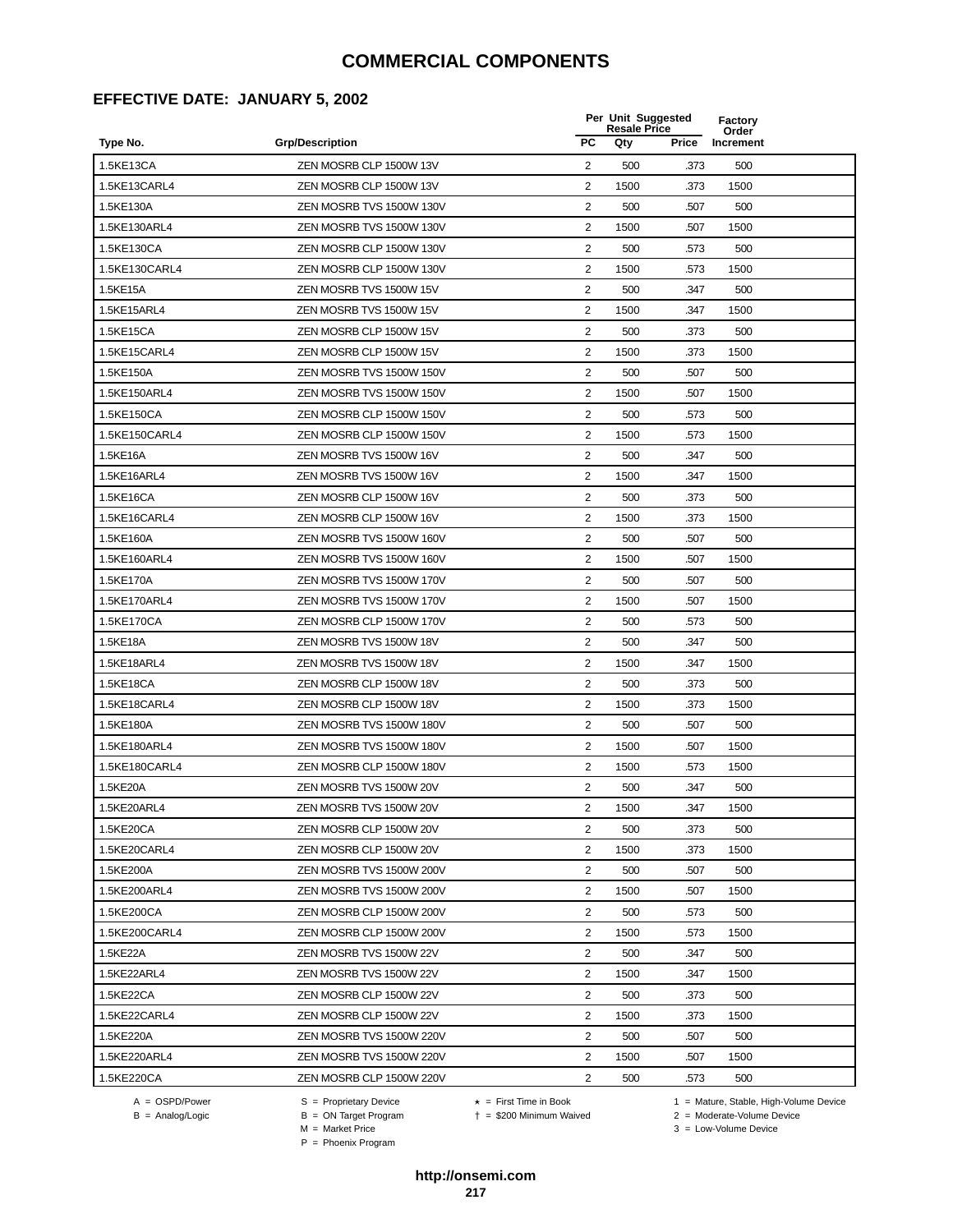#### **EFFECTIVE DATE: JANUARY 5, 2002**

|               |                          |                         | Per Unit Suggested<br><b>Resale Price</b> |       |           | Factory<br>Order |  |
|---------------|--------------------------|-------------------------|-------------------------------------------|-------|-----------|------------------|--|
| Type No.      | <b>Grp/Description</b>   | <b>PC</b>               | Qty                                       | Price | Increment |                  |  |
| 1.5KE220CARL4 | ZEN MOSRB CLP 1500W 220V | $\overline{2}$          | 1500                                      | .573  | 1500      |                  |  |
| 1.5KE24A      | ZEN MOSRB TVS 1500W 24V  | 2                       | 500                                       | .347  | 500       |                  |  |
| 1.5KE24ARL4   | ZEN MOSRB TVS 1500W 24V  | $\overline{2}$          | 1500                                      | .347  | 1500      |                  |  |
| 1.5KE24CA     | ZEN MOSRB CLP 1500W 24V  | 2                       | 500                                       | .373  | 500       |                  |  |
| 1.5KE24CARL4  | ZEN MOSRB CLP 1500W 24V  | $\overline{2}$          | 1500                                      | .373  | 1500      |                  |  |
| 1.5KE250A     | ZEN MOSRB TVS 1500W 250V | $\overline{2}$          | 500                                       | .507  | 500       |                  |  |
| 1.5KE250ARL4  | ZEN MOSRB TVS 1500W 250V | 2                       | 1500                                      | .507  | 1500      |                  |  |
| 1.5KE250CA    | ZEN MOSRB CLP 1500W 250V | 2                       | 500                                       | .573  | 500       |                  |  |
| 1.5KE250CARL4 | ZEN MOSRB CLP 1500W 250V | 2                       | 1500                                      | .573  | 1500      |                  |  |
| 1.5KE27A      | ZEN MOSRB TVS 1500W 27V  | $\overline{2}$          | 500                                       | .347  | 500       |                  |  |
| 1.5KE27ARL4   | ZEN MOSRB TVS 1500W 27V  | 2                       | 1500                                      | .347  | 1500      |                  |  |
| 1.5KE27CA     | ZEN MOSRB CLP 1500W 27V  | $\overline{2}$          | 500                                       | .373  | 500       |                  |  |
| 1.5KE27CARL4  | ZEN MOSRB CLP 1500W 27V  | 2                       | 1500                                      | .373  | 1500      |                  |  |
| 1.5KE30A      | ZEN MOSRB TVS 1500W 30V  | $\overline{2}$          | 500                                       | .347  | 500       |                  |  |
| 1.5KE30ARL4   | ZEN MOSRB TVS 1500W 30V  | $\overline{2}$          | 1500                                      | .347  | 1500      |                  |  |
| 1.5KE30CA     | ZEN MOSRB CLP 1500W 30V  | $\overline{2}$          | 500                                       | .373  | 500       |                  |  |
| 1.5KE30CARL4  | ZEN MOSRB CLP 1500W 30V  | 2                       | 1500                                      | .373  | 1500      |                  |  |
| 1.5KE33A      | ZEN MOSRB TVS 1500W 33V  | $\overline{c}$          | 500                                       | .347  | 500       |                  |  |
| 1.5KE33ARL4   | ZEN MOSRB TVS 1500W 33V  | 2                       | 1500                                      | .347  | 1500      |                  |  |
| 1.5KE33CA     | ZEN MOSRB CLP 1500W 33V  | 2                       | 500                                       | .373  | 500       |                  |  |
| 1.5KE33CARL4  | ZEN MOSRB CLP 1500W 33V  | 2                       | 1500                                      | .373  | 1500      |                  |  |
| 1.5KE36A      | ZEN MOSRB TVS 1500W 36V  | 2                       | 500                                       | .347  | 500       |                  |  |
| 1.5KE36ARL4   | ZEN MOSRB TVS 1500W 36V  | $\overline{2}$          | 1500                                      | .347  | 1500      |                  |  |
| 1.5KE36CA     | ZEN MOSRB CLP 1500W 36V  | $\overline{2}$          | 500                                       | .373  | 500       |                  |  |
| 1.5KE36CARL4  | ZEN MOSRB CLP 1500W 36V  | $\overline{2}$          | 1500                                      | .373  | 1500      |                  |  |
| 1.5KE39A      | ZEN MOSRB TVS 1500W 39V  | $\overline{2}$          | 500                                       | .347  | 500       |                  |  |
| 1.5KE39ARL4   | ZEN MOSRB TVS 1500W 39V  | $\overline{\mathbf{c}}$ | 1500                                      | .347  | 1500      |                  |  |
| 1.5KE39CA     | ZEN MOSRB CLP 1500W 39V  | $\overline{2}$          | 500                                       | .373  | 500       |                  |  |
| 1.5KE39CARL4  | ZEN MOSRB CLP 1500W 39V  | 2                       | 1500                                      | .373  | 1500      |                  |  |
| 1.5KE43A      | ZEN MOSRB TVS 1500W 43V  | $\overline{2}$          | 500                                       | .347  | 500       |                  |  |
| 1.5KE43ARL4   | ZEN MOSRB TVS 1500W 43V  | $\overline{2}$          | 1500                                      | .347  | 1500      |                  |  |
| 1.5KE43CA     | ZEN MOSRB CLP 1500W 43V  | 2                       | 500                                       | 373   | 500       |                  |  |
| 1.5KE43CARL4  | ZEN MOSRB CLP 1500W 43V  | 2                       | 1500                                      | .373  | 1500      |                  |  |
| 1.5KE47A      | ZEN MOSRB TVS 1500W 47V  | $\overline{2}$          | 500                                       | .347  | 500       |                  |  |
| 1.5KE47ARL4   | ZEN MOSRB TVS 1500W 47V  | 2                       | 1500                                      | .347  | 1500      |                  |  |
| 1.5KE47CA     | ZEN MOSRB CLP 1500W 47V  | 2                       | 500                                       | .373  | 500       |                  |  |
| 1.5KE47CARL4  | ZEN MOSRB CLP 1500W 47V  | $\overline{2}$          | 1500                                      | .373  | 1500      |                  |  |
| 1.5KE51A      | ZEN MOSRB TVS 1500W 51V  | 2                       | 500                                       | .347  | 500       |                  |  |
| 1.5KE51ARL4   | ZEN MOSRB TVS 1500W 51V  | $\overline{2}$          | 1500                                      | .347  | 1500      |                  |  |
| 1.5KE51CA     | ZEN MOSRB CLP 1500W 51V  | $\overline{2}$          | 500                                       | .373  | 500       |                  |  |
| 1.5KE51CARL4  | ZEN MOSRB CLP 1500W 51V  | $\overline{2}$          | 1500                                      | .373  | 1500      |                  |  |
| 1.5KE56A      | ZEN MOSRB TVS 1500W 56V  | $\overline{2}$          | 500                                       | .347  | 500       |                  |  |
| 1.5KE56ARL4   | ZEN MOSRB TVS 1500W 56V  | $\overline{2}$          | 1500                                      | .347  | 1500      |                  |  |
| 1.5KE56CA     | ZEN MOSRB CLP 1500W 56V  | 2                       | 500                                       | .373  | 500       |                  |  |
| 1.5KE56CARL4  | ZEN MOSRB CLP 1500W 56V  | $\overline{c}$          | 1500                                      | .373  | 1500      |                  |  |
|               |                          |                         |                                           |       |           |                  |  |

 $B = \text{Analog/Logic}$ <br>B = ON Target Program<br> $M = \text{Market Price}$ 

A = OSPD/Power S = Proprietary Device  $\star$  = First Time in Book 1 = Mature, Stable, High-Volume Device = \$200 Minimum Waived 2 = Moderate-Volume Device

 $3 =$  Low-Volume Device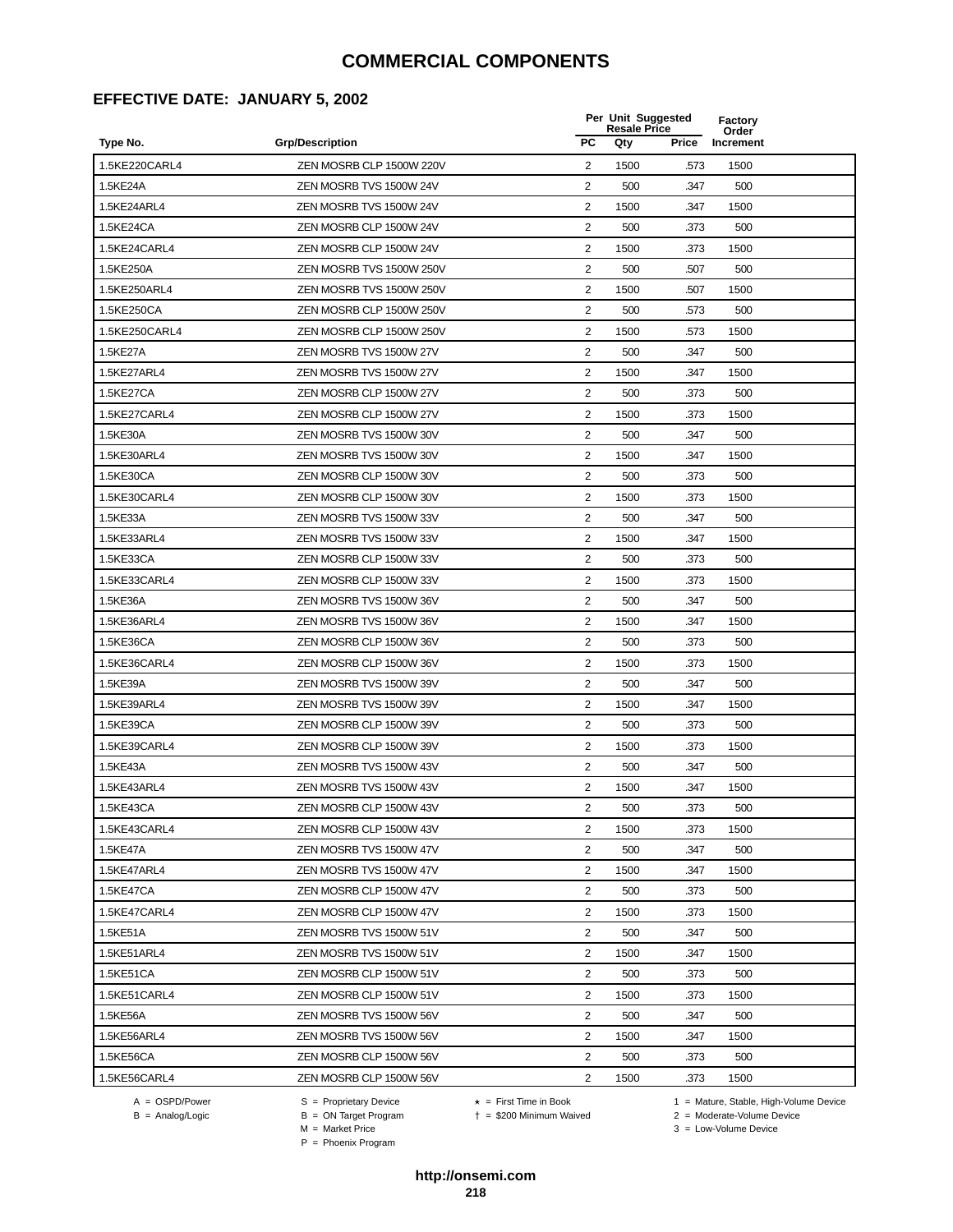#### **EFFECTIVE DATE: JANUARY 5, 2002**

|               |                          |                         | Per Unit Suggested<br><b>Resale Price</b> |       | Factory<br>Order |
|---------------|--------------------------|-------------------------|-------------------------------------------|-------|------------------|
| Type No.      | <b>Grp/Description</b>   | <b>PC</b>               | Qty                                       | Price | Increment        |
| 1.5KE6.8A     | ZEN MOSRB TVS 1500W 6.8V | 2                       | 500                                       | .347  | 500              |
| 1.5KE6.8ARL4  | ZEN MOSRB TVS 1500W 6.8V | 2                       | 1500                                      | .347  | 1500             |
| 1.5KE6.8CA    | ZEN MOSRB CLP 1500W 6.8V | 2                       | 500                                       | .373  | 500              |
| 1.5KE6.8CARL4 | ZEN MOSRB CLP 1500W 6.8V | 2                       | 1500                                      | .373  | 1500             |
| 1.5KE62A      | ZEN MOSRB TVS 1500W 62V  | $\sqrt{2}$              | 500                                       | .347  | 500              |
| 1.5KE62ARL4   | ZEN MOSRB TVS 1500W 62V  | $\overline{2}$          | 1500                                      | .347  | 1500             |
| 1.5KE62CA     | ZEN MOSRB CLP 1500W 62V  | $\overline{2}$          | 500                                       | .373  | 500              |
| 1.5KE62CARL4  | ZEN MOSRB CLP 1500W 62V  | 2                       | 1500                                      | .373  | 1500             |
| 1.5KE68A      | ZEN MOSRB TVS 1500W 68V  | $\overline{2}$          | 500                                       | .347  | 500              |
| 1.5KE68ARL4   | ZEN MOSRB TVS 1500W 68V  | 2                       | 1500                                      | .347  | 1500             |
| 1.5KE68CA     | ZEN MOSRB CLP 1500W 68V  | $\overline{2}$          | 500                                       | .373  | 500              |
| 1.5KE68CARL4  | ZEN MOSRB CLP 1500W 68V  | $\overline{2}$          | 1500                                      | .373  | 1500             |
| 1.5KE7.5A     | ZEN MOSRB TVS 1500W 75V  | 2                       | 500                                       | .347  | 500              |
| 1.5KE7.5CA    | ZEN MOSRB CLP 1500W 7.5V | 2                       | 500                                       | .373  | 500              |
| 1.5KE7.5CARL4 | ZEN MOSRB CLP 1500W 7.5V | 2                       | 1500                                      | .373  | 1500             |
| 1.5KE75A      | ZEN MOSRB TVS 1500W 75V  | $\overline{2}$          | 500                                       | .347  | 500              |
| 1.5KE75ARL4   | ZEN MOSRB TVS 1500W 75V  | $\overline{2}$          | 1500                                      | .347  | 1500             |
| 1.5KE75CA     | ZEN MOSRB CLP 1500W 75V  | $\overline{2}$          | 500                                       | .373  | 500              |
| 1.5KE75CARL4  | ZEN MOSRB CLP 1500W 75V  | 2                       | 1500                                      | .373  | 1500             |
| 1.5KE8.2A     | ZEN MOSRB TVS 1500W 8.2V | 2                       | 500                                       | .347  | 500              |
| 1.5KE8.2ARL4  | ZEN MOSRB TVS 1500W 8.2V | $\overline{2}$          | 1500                                      | .347  | 1500             |
| 1.5KE8.2CA    | ZEN MOSRB CLP 1500W 8.2V | 2                       | 500                                       | .373  | 500              |
| 1.5KE8.2CARL4 | ZEN MOSRB CLP 1500W 8.2V | 2                       | 1500                                      | .373  | 1500             |
| 1.5KE82A      | ZEN MOSRB TVS 1500W 82V  | 2                       | 500                                       | .347  | 500              |
| 1.5KE82ARL4   | ZEN MOSRB TVS 1500W 82V  | $\overline{2}$          | 1500                                      | .347  | 1500             |
| 1.5KE82CA     | ZEN MOSRB CLP 1500W 82V  | 2                       | 500                                       | .373  | 500              |
| 1.5KE82CARL4  | ZEN MOSRB CLP 1500W 82V  | $\overline{2}$          | 1500                                      | .373  | 1500             |
| 1.5KE9.1A     | ZEN MOSRB TVS 1500W 9.1V | 2                       | 500                                       | .347  | 500              |
| 1.5KE9.1ARL4  | ZEN MOSRB TVS 1500W 9.1V | 2                       | 1500                                      | .347  | 1500             |
| 1.5KE9.1CA    | ZEN MOSRB CLP 1500W 9.1V | $\overline{2}$          | 500                                       | .373  | 500              |
| 1.5KE91ARL4   | ZEN MOSRB TVS 1500W 91V  | 2                       | 1500                                      | .347  | 1500             |
| 1.5KE91CA     | ZEN MOSRB CLP 1500W 91V  | $\overline{\mathbf{c}}$ | 500                                       | 373   | 500              |
| 1.5KE91CARL4  | ZEN MOSRB CLP 1500W 91V  | 2                       | 1500                                      | .373  | 1500             |
| 1.5SMC10AT3   | ZEN SMC TVS 1.5KW 10V TR | $\overline{2}$          | 2500                                      | .467  | 2500             |
| 1.5SMC12AT3   | ZEN SMC TVS 1.5KW 12V TR | $\overline{2}$          | 2500                                      | .467  | 2500             |
| 1.5SMC13AT3   | ZEN SMC TVS 1.5KW 13V TR | $\overline{2}$          | 2500                                      | .467  | 2500             |
| 1.5SMC15AT3   | ZEN SMC TVS 1.5KW 15V TR | 2                       | 2500                                      | .467  | 2500             |
| 1.5SMC16AT3   | ZEN SMC TVS 1.5KW 16V TR | 2                       | 2500                                      | .467  | 2500             |
| 1.5SMC18AT3   | ZEN SMC TVS 1.5KW 18V TR | 2                       | 2500                                      | .467  | 2500             |
| 1.5SMC20AT3   | ZEN SMC TVS 1.5KW 20V TR | 2                       | 2500                                      | .467  | 2500             |
| 1.5SMC22AT3   | ZEN SMC TVS 1.5KW 22V TR | $\overline{2}$          | 2500                                      | .467  | 2500             |
| 1.5SMC24AT3   | ZEN SMC TVS 1.5KW 24V TR | 2                       | 2500                                      | .467  | 2500             |
| 1.5SMC27AT3   | ZEN SMC TVS 1.5KW 27V TR | $\overline{2}$          | 2500                                      | .467  | 2500             |
| 1.5SMC30AT3   | ZEN SMC TVS 1.5KW 30V TR | $\overline{2}$          | 2500                                      | .467  | 2500             |
| 1.5SMC33AT3   | ZEN SMC TVS 1.5KW 33V TR | $\overline{2}$          | 2500                                      | .467  | 2500             |

 $B = \text{Analog/Logic}$ <br>B = ON Target Program<br> $M = \text{Market Price}$ 

= \$200 Minimum Waived 2 = Moderate-Volume Device

A = OSPD/Power S = Proprietary Device  $\star$  = First Time in Book 1 = Mature, Stable, High-Volume Device

 $3 =$  Low-Volume Device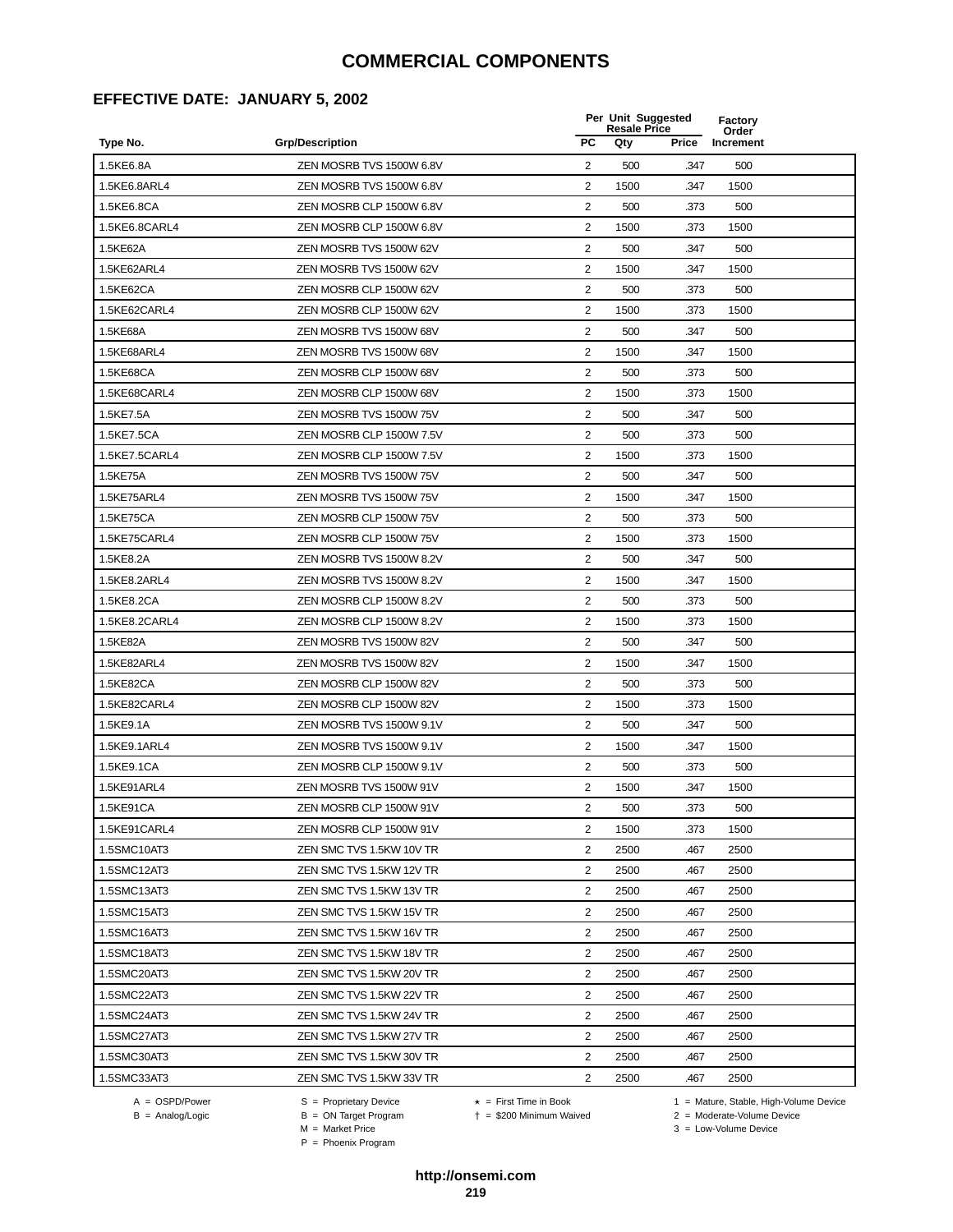#### **EFFECTIVE DATE: JANUARY 5, 2002**

|              |                           |                         | Per Unit Suggested<br><b>Resale Price</b> |       | <b>Factory</b><br>Order |
|--------------|---------------------------|-------------------------|-------------------------------------------|-------|-------------------------|
| Type No.     | <b>Grp/Description</b>    | <b>PC</b>               | Qty                                       | Price | Increment               |
| 1.5SMC36AT3  | ZEN SMC TVS 1.5KW 36V TR  | $\overline{2}$          | 2500                                      | .467  | 2500                    |
| 1.5SMC39AT3  | ZEN SMC TVS 1.5KW 39V TR  | $\overline{2}$          | 2500                                      | .467  | 2500                    |
| 1.5SMC43AT3  | ZEN SMC TVS 1.5KW 43V TR  | 2                       | 2500                                      | .467  | 2500                    |
| 1.5SMC47AT3  | ZEN SMC TVS 1.5KW 47V TR  | $\overline{2}$          | 2500                                      | .467  | 2500                    |
| 1.5SMC51AT3  | ZEN SMC TVS 1.5KW 51V TR  | $\sqrt{2}$              | 2500                                      | .467  | 2500                    |
| 1.5SMC56AT3  | ZEN SMC TVS 1.5KW 56V TR  | $\overline{2}$          | 2500                                      | .467  | 2500                    |
| 1.5SMC6.8AT3 | ZEN SMC TVS 1.5KW 6.8V TR | $\overline{2}$          | 2500                                      | .467  | 2500                    |
| 1.5SMC62AT3  | ZEN SMC TVS 1.5KW 62V TR  | 2                       | 2500                                      | .467  | 2500                    |
| 1.5SMC68AT3  | ZEN SMC TVS 1.5KW 68V TR  | 2                       | 2500                                      | .467  | 2500                    |
| 1.5SMC7.5AT3 | ZEN SMC TVS 1.5KW 7.5V TR | $\overline{2}$          | 2500                                      | .467  | 2500                    |
| 1.5SMC75AT3  | ZEN SMC TVS 1.5KW 75V TR  | $\overline{2}$          | 2500                                      | .467  | 2500                    |
| 1.5SMC8.2AT3 | ZEN SMC TVS 1.5KW 8.2V TR | $\overline{2}$          | 2500                                      | .467  | 2500                    |
| 1.5SMC82AT3  | ZEN SMC TVS 1.5KW 82V TR  | 2                       | 2500                                      | .467  | 2500                    |
| 1.5SMC9.1AT3 | ZEN SMC TVS 1.5KW 9.1V TR | $\overline{c}$          | 2500                                      | .307  | 2500                    |
| 1.5SMC91AT3  | ZEN SMC TVS 1.5KW 91V TR  | $\overline{2}$          | 2500                                      | .467  | 2500                    |
| 1N4001       | REC AXIAL 1A 50V STD      | $\overline{2}$          | 1000                                      | .044  | 1000                    |
| 1N4001FF     | REC AXIAL 1A 50V STD FAN  | 2                       | 3000                                      | .044  | 3000                    |
| 1N4001RL     | REC AXIAL 1A 50V STD TR   | 2                       | 5000                                      | .044  | 5000                    |
| 1N4002       | REC AXIAL 1A 100V STD     | $\overline{2}$          | 1000                                      | .044  | 1000                    |
| 1N4002FF     | REC AXIAL 1A 100V STD FAN | $\overline{2}$          | 3000                                      | .044  | 3000                    |
| 1N4002RL     | REC AXIAL 1A 100V STD TR  | 2                       | 5000                                      | .044  | 5000                    |
| 1N4003       | REC AXIAL 1A 200V STD     | 2                       | 1000                                      | .044  | 1000                    |
| 1N4003FF     | REC AXIAL 1A 200V STD FAN | $\sqrt{2}$              | 3000                                      | .044  | 3000                    |
| 1N4003RL     | REC AXIAL 1A 200V STD TR  | 2                       | 5000                                      | .044  | 5000                    |
| 1N4004       | REC AXIAL 1A 400V STD     | $\overline{2}$          | 1000                                      | .044  | 1000                    |
| 1N4004FF     | REC AXIAL 1A 400V STD FAN | 2                       | 3000                                      | .044  | 3000                    |
| 1N4004RL     | REC AXIAL 1A 400V STD TR  | 2                       | 5000                                      | .044  | 5000                    |
| 1N4005       | REC AXIAL 1A 600V STD     | $\overline{2}$          | 1000                                      | .044  | 1000                    |
| 1N4005FF     | REC AXIAL 1A 600V STD FAN | $\overline{2}$          | 3000                                      | .044  | 3000                    |
| 1N4005RL     | REC AXIAL 1A 600V STD TR  | $\overline{2}$          | 5000                                      | .044  | 5000                    |
| 1N4006       | REC AXIAL 1A 800V STD     | $\overline{2}$          | 1000                                      | .044  | 1000                    |
| 1N4006FF     | REC AXIAL 1A 800V STD FAN | $\overline{\mathbf{c}}$ | 3000                                      | .044  | 3000                    |
| 1N4006RL     | REC AXIAL 1A 800V STD TR  | 2                       | 5000                                      | .044  | 5000                    |
| 1N4007       | REC AXIAL 1A 1KV STD      | 2                       | 1000                                      | .044  | 1000                    |
| 1N4007FF     | REC AXIAL 1A 1KV STD FAN  | 2                       | 3000                                      | .044  | 3000                    |
| 1N4007RL     | REC AXIAL 1A 1KV STD TR   | $\overline{2}$          | 5000                                      | .044  | 5000                    |
| 1N4370ARL    | ZEN D035 REG 0.5W 2.4V TR | $\overline{2}$          | 5000                                      | .08   | 5000                    |
| 1N4371ARL    | ZEN D035 REG 0.5W 2.7V TR | 2                       | 5000                                      | .08   | 5000                    |
| 1N4371ATA    | ZEN D035 REG 0.5W 2.7V TA | $\overline{2}$          | 5000                                      | .08   | 5000                    |
| 1N4372ARL    | ZEN D035 REG 0.5W 3.0V TR | $\overline{2}$          | 5000                                      | .151  | 5000                    |
| 1N4372ATA    | ZEN D035 REG 0.5W 3.0V TA | $\overline{2}$          | 5000                                      | .151  | 5000                    |
| 1N4678       | ZEN D035 REG 0.5W 1.8V    | 2                       | 3000                                      | .151  | 3000                    |
| 1N4678RL     | ZEN D035 REG 0.5W 1.8V TR | 2                       | 5000                                      | .151  | 5000                    |
| 1N4679RL     | ZEN D035 REG 0.5W 2.0V TR | 2                       | 5000                                      | .151  | 5000                    |
| 1N4680       | ZEN D035 REG 0.5W 2.2V    | 2                       | 3000                                      | .151  | 3000                    |

B = Analog/Logic<br>B = Analog/Logic<br>M = Market Price

A = OSPD/Power S = Proprietary Device  $\star$  = First Time in Book 1 = Mature, Stable, High-Volume Device

= \$200 Minimum Waived 2 = Moderate-Volume Device

P = Phoenix Program

 $3 =$  Low-Volume Device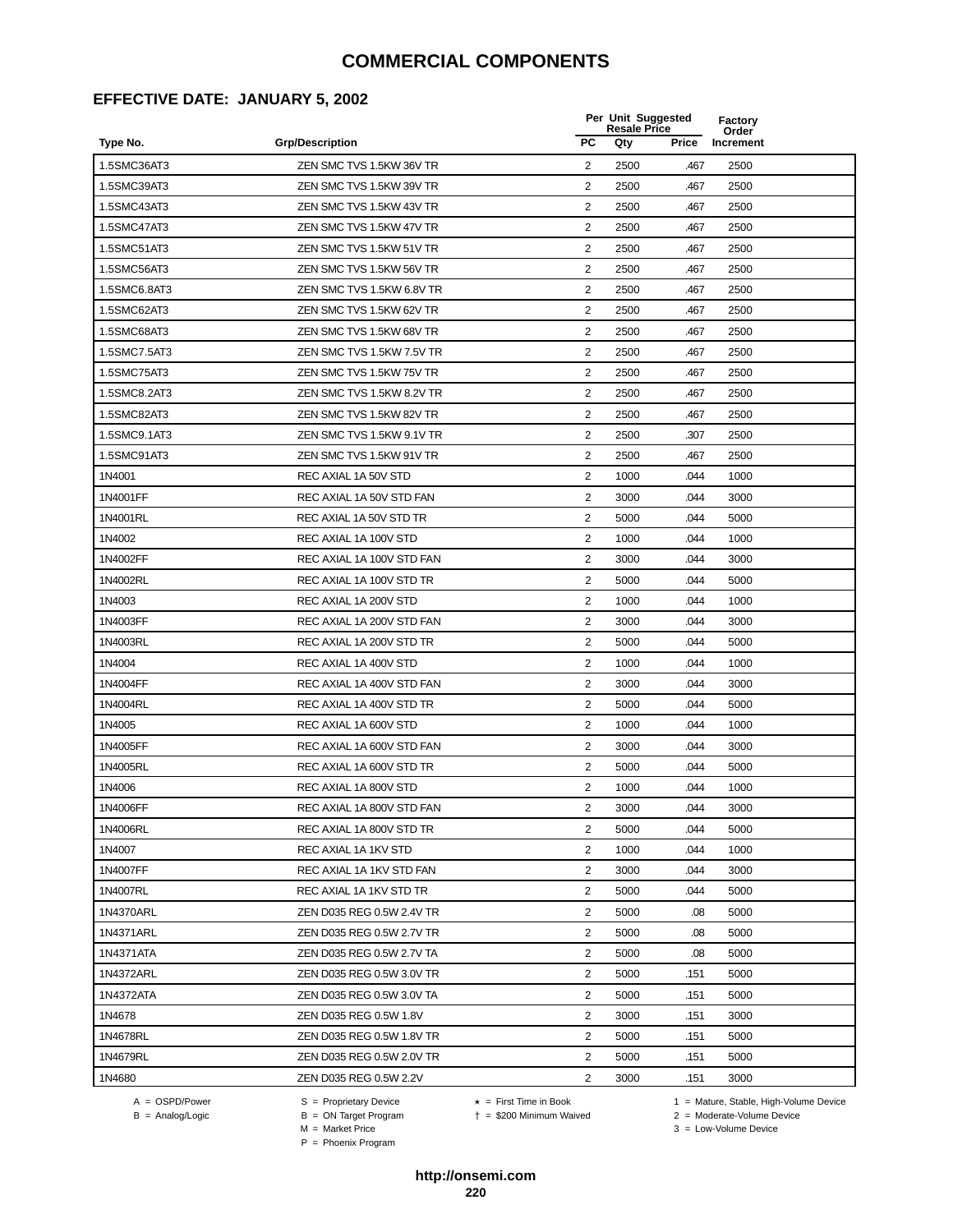#### **EFFECTIVE DATE: JANUARY 5, 2002**

|            |                           |                | Per Unit Suggested<br><b>Resale Price</b> |       | Factory<br>Order |
|------------|---------------------------|----------------|-------------------------------------------|-------|------------------|
| Type No.   | <b>Grp/Description</b>    | PC             | Qty                                       | Price | Increment        |
| 1N4685RL   | ZEN D035 REG 0.5W 3.6V TR | 2              | 5000                                      | .151  | 5000             |
| 1N4688RL   | ZEN D035 REG .25W 4.7V TR | 2              | 5000                                      | .151  | 5000             |
| 1N4689RL   | ZEN D035 REG 0.5W 5.1V TR | 2              | 5000                                      | .151  | 5000             |
| 1N4690RL   | ZEN D035 REG 0.5W 5.6V TR | 2              | 5000                                      | .151  | 5000             |
| 1N4702TA2  | ZEN D035 REG 0.5W 15V TA  | 2              | 5000                                      | .533  | 5000             |
| 1N4728A    | ZEN D041 REG 1W 3.3V      | 2              | 2000                                      | .0413 | 2000             |
| 1N4728ARL  | ZEN D041 REG 1W 3.3V TR   | 2              | 6000                                      | .0413 | 6000             |
| 1N4728ATA  | ZEN D041 REG 1W 3.3V TA   | $\overline{2}$ | 4000                                      | .0413 | 4000             |
| 1N4729A    | ZEN D041 REG 1W 3.6V      | 2              | 2000                                      | .0413 | 2000             |
| 1N4729ARL  | ZEN D041 REG 1W 3.6V TR   | 2              | 6000                                      | .0413 | 6000             |
| 1N4730A    | ZEN D041 REG 1W 3.9V      | 2              | 2000                                      | .0413 | 2000             |
| 1N4730ARL  | ZEN D041 REG 1W 3.9V TR   | 2              | 6000                                      | .0413 | 6000             |
| 1N4730ATA  | ZEN D041 REG 1W 3.9V TA   | 2              | 4000                                      | .0413 | 4000             |
| 1N4731A    | ZEN D041 REG 1W 4.3V      | 2              | 2000                                      | .0413 | 2000             |
| 1N4731ARL  | ZEN D041 REG 1W 4.3V TR   | 2              | 6000                                      | .0413 | 6000             |
| 1N4732A    | ZEN D041 REG 1W 4.7V      | 2              | 2000                                      | .0413 | 2000             |
| 1N4732ARL  | ZEN D041 REG 1W 4.7V TR   | 2              | 6000                                      | .0413 | 6000             |
| 1N4732ATA  | ZEN D041 REG 1W 4.7V TA   | 2              | 4000                                      | .0413 | 4000             |
| 1N4733A    | ZEN D041 REG 1W 5.1V TR   | 2              | 2000                                      | .0413 | 2000             |
| 1N4733ARL  | ZEN D041 REG 1W 5.1V TR   | 2              | 6000                                      | .0413 | 6000             |
| 1N4733ATA  | ZEN D041 REG 1W 5.1V TA   | 2              | 4000                                      | .0413 | 4000             |
| 1N4733ATA2 | ZEN D041 REG 1W 5.1V TA   | 2              | 2000                                      | .0413 | 2000             |
| 1N4734A    | ZEN D041 REG 1W 5.6V      | 2              | 2000                                      | .0413 | 2000             |
| 1N4734ARL  | ZEN D041 REG 1W 5.6V TR   | 2              | 6000                                      | .0413 | 6000             |
| 1N4735A    | ZEN D041 REG 1W 6.2V      | $\overline{2}$ | 2000                                      | .0413 | 2000             |
| 1N4735ARL  | ZEN D041 REG 1W 6.2V TR   | $\overline{2}$ | 6000                                      | .0413 | 6000             |
| 1N4735ATA  | ZEN D041 REG 1W 6.2V TA   | 2              | 4000                                      | .0413 | 4000             |
| 1N4736A    | ZEN D041 REG 1W 6.8V      | 2              | 2000                                      | .0413 | 2000             |
| 1N4736ARL  | ZEN D041 REG 1W 6.8V TR   | 2              | 6000                                      | .0413 | 6000             |
| 1N4736ATA  | ZEN D041 REG 1W 6.8V TA   | 2              | 4000                                      | .0413 | 4000             |
| 1N4737A    | ZEN D041 REG 1W 7.5V      | 2              | 2000                                      | .0413 | 2000             |
| 1N4737ARL  | ZEN D041 REG 1W 7.5V TR   | 2              | 6000                                      | .0413 | 6000             |
| 1N4737ATA  | ZEN D041 REG 1W 7.5V TA   | 2              | 4000                                      | .0413 | 4000             |
| 1N4738A    | ZEN D041 REG 1W 8.2V      | $\overline{2}$ | 2000                                      | .0413 | 2000             |
| 1N4738ARL  | ZEN D041 REG 1W 8.2V TR   | $\overline{2}$ | 6000                                      | .0413 | 6000             |
| 1N4738ATA  | ZEN D041 REG 1W 8.2V TA   | $\overline{2}$ | 4000                                      | .0413 | 4000             |
| 1N4739A    | ZEN D041 REG 1W 9.1V      | 2              | 2000                                      | .0413 | 2000             |
| 1N4739ARL  | ZEN D041 REG 1W 9.1V TR   | 2              | 6000                                      | .0413 | 6000             |
| 1N4739ATA  | ZEN D041 REG 1W 9.1V TA   | 2              | 4000                                      | .0413 | 4000             |
| 1N4740A    | ZEN D041 REG 1W 10V       | 2              | 2000                                      | .0413 | 2000             |
| 1N4740ARL  | ZEN D041 REG 1W 10V TR    | 2              | 6000                                      | .0413 | 6000             |
| 1N4740ATA  | ZEN D041 REG 1W 10V TA    | 2              | 4000                                      | .0413 | 4000             |
| 1N4741A    | ZEN D041 REG 1W 11V       | 2              | 2000                                      | .0413 | 2000             |
| 1N4741ARL  | ZEN D041 REG 1W 11V TR    | $\overline{2}$ | 6000                                      | .0413 | 6000             |
| 1N4741ATA  | ZEN D041 REG 1W 11V TA    | 2              | 4000                                      | .0413 | 4000             |

A = OSPD/Power S = Proprietary Device<br>
B = Analog/Logic B = ON Target Program<br>
M = Market Price

= \$200 Minimum Waived 2 = Moderate-Volume Device

A = OSPD/Power S = Proprietary Device  $\star$  = First Time in Book 1 = Mature, Stable, High-Volume Device

 $2 =$  Moderate-Volume Device<br> $3 =$  Low-Volume Device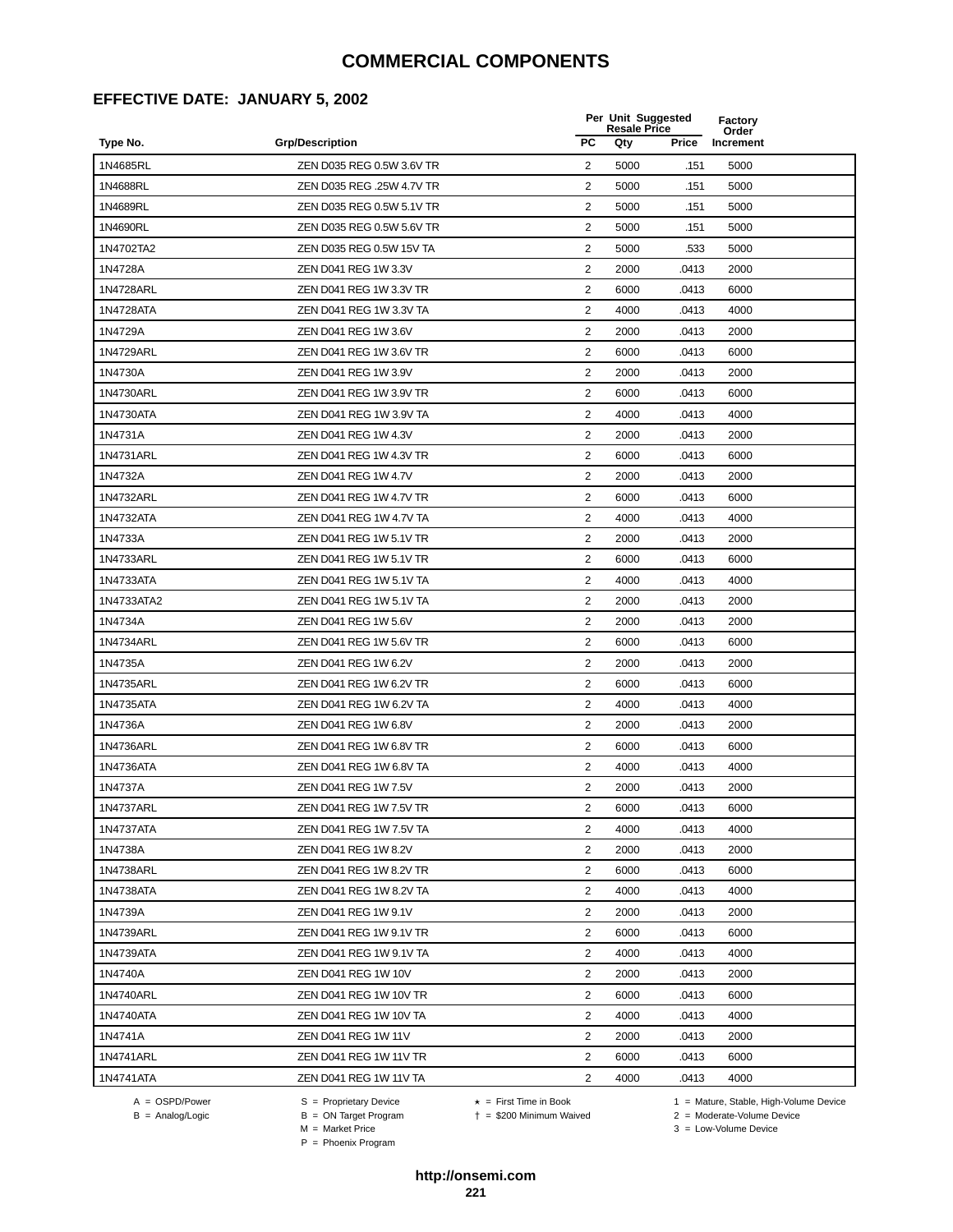#### **EFFECTIVE DATE: JANUARY 5, 2002**

|           |                        |                | Per Unit Suggested<br><b>Resale Price</b> |       | Factory<br>Order |
|-----------|------------------------|----------------|-------------------------------------------|-------|------------------|
| Type No.  | <b>Grp/Description</b> | <b>PC</b>      | Qty                                       | Price | Increment        |
| 1N4742A   | ZEN D041 REG 1W 12V    | 2              | 2000                                      | .0413 | 2000             |
| 1N4742ARL | ZEN D041 REG 1W 12V TR | $\overline{2}$ | 6000                                      | .0413 | 6000             |
| 1N4742ATA | ZEN D041 REG 1W 12V TA | $\overline{2}$ | 4000                                      | .0413 | 4000             |
| 1N4743A   | ZEN D041 REG 1W 13V    | 2              | 2000                                      | .0413 | 2000             |
| 1N4743ARL | ZEN D041 REG 1W 13V TR | $\overline{2}$ | 6000                                      | .0413 | 6000             |
| 1N4743ATA | ZEN D041 REG 1W 13V TA | 2              | 4000                                      | .0413 | 4000             |
| 1N4744A   | ZEN D041 REG 1W 15V    | $\overline{2}$ | 2000                                      | .0413 | 2000             |
| 1N4744ARL | ZEN D041 REG 1W 15V TR | 2              | 6000                                      | .0413 | 6000             |
| 1N4744ATA | ZEN D041 REG 1W 15V TA | $\overline{c}$ | 4000                                      | .0413 | 4000             |
| 1N4745A   | ZEN D041 REG 1W 16V    | 2              | 2000                                      | .0413 | 2000             |
| 1N4745ARL | ZEN D041 REG 1W 16V TR | $\overline{2}$ | 6000                                      | .0413 | 6000             |
| 1N4745ATA | ZEN D041 REG 1W 16V TA | $\overline{2}$ | 4000                                      | .0413 | 4000             |
| 1N4746A   | ZEN D041 REG 1W 18V    | $\overline{2}$ | 2000                                      | .0413 | 2000             |
| 1N4746ARL | ZEN D041 REG 1W 18V TR | $\overline{2}$ | 6000                                      | .0413 | 6000             |
| 1N4746ATA | ZEN D041 REG 1W 18V TA | 2              | 4000                                      | .0413 | 4000             |
| 1N4747A   | ZEN D041 REG 1W 20V    | $\overline{2}$ | 2000                                      | .0413 | 2000             |
| 1N4747ARL | ZEN D041 REG 1W 20V TR | $\overline{2}$ | 6000                                      | .0413 | 6000             |
| 1N4747ATA | ZEN D041 REG 1W 20V TA | $\overline{2}$ | 4000                                      | .0413 | 4000             |
| 1N4748A   | ZEN D041 REG 1W 22V    | $\overline{2}$ | 2000                                      | .0413 | 2000             |
| 1N4748ARL | ZEN D041 REG 1W 22V TR | $\overline{2}$ | 6000                                      | .0413 | 6000             |
| 1N4748ATA | ZEN D041 REG 1W 22V TA | $\overline{2}$ | 4000                                      | .0413 | 4000             |
| 1N4749A   | ZEN D041 REG 1W 24V    | $\overline{2}$ | 2000                                      | .0413 | 2000             |
| 1N4749ARL | ZEN D041 REG 1W 24V TR | $\overline{2}$ | 6000                                      | .0413 | 6000             |
| 1N4749ATA | ZEN D041 REG 1W 24V TA | 2              | 4000                                      | .0413 | 4000             |
| 1N4750A   | ZEN D041 REG 1W 27V    | 2              | 2000                                      | .0413 | 2000             |
| 1N4750ARL | ZEN D041 REG 1W 27V TR | 2              | 6000                                      | .0413 | 6000             |
| 1N4750ATA | ZEN D041 REG 1W 27V TA | 2              | 4000                                      | .0413 | 4000             |
| 1N4751A   | ZEN D041 REG 1W 30V    | 2              | 2000                                      | .0413 | 2000             |
| 1N4751ARL | ZEN D041 REG 1W 30V TR | $\overline{2}$ | 6000                                      | .0413 | 6000             |
| 1N4751ATA | ZEN D041 REG 1W 30V TA | $\overline{2}$ | 4000                                      | .0413 | 4000             |
| 1N4752A   | ZEN D041 REG 1W 33V    | $\overline{2}$ | 2000                                      | .0413 | 2000             |
| 1N4752ARL | ZEN D041 REG 1W 33V TR | 2              | 6000                                      | .0413 | 6000             |
| 1N4753A   | ZEN D041 REG 1W 36V    | 2              | 2000                                      | .0413 | 2000             |
| 1N4753ARL | ZEN D041 REG 1W 36V TR | $\overline{2}$ | 6000                                      | .0413 | 6000             |
| 1N4753ATA | ZEN D041 REG 1W 36V TA | $\overline{2}$ | 4000                                      | .0413 | 4000             |
| 1N4754A   | ZEN D041 REG 1W 39V    | $\overline{2}$ | 2000                                      | .0413 | 2000             |
| 1N4754ARL | ZEN D041 REG 1W 39V TR | 2              | 6000                                      | .0413 | 6000             |
| 1N4754ATA | ZEN D041 REG 1W 39V TA | $\overline{2}$ | 4000                                      | .0413 | 4000             |
| 1N4755A   | ZEN D041 REG 1W 43V    | 2              | 2000                                      | .0413 | 2000             |
| 1N4755ARL | ZEN D041 REG 1W 43V TR | $\overline{2}$ | 6000                                      | .0413 | 6000             |
| 1N4755ATA | ZEN D041 REG 1W 43V TA | 2              | 4000                                      | .0413 | 4000             |
| 1N4756A   | ZEN D041 REG 1W 47V    | 2              | 2000                                      | .0413 | 2000             |
| 1N4756ARL | ZEN D041 REG 1W 47V TR | $\overline{2}$ | 6000                                      | .0413 | 6000             |
| 1N4757A   | ZEN D041 REG 1W 51V    | $\overline{2}$ | 2000                                      | .0413 | 2000             |
| 1N4757ARL | ZEN D041 REG 1W 51V TR | 2              | 6000                                      | .0413 | 6000             |

A = OSPD/Power S = Proprietary Device<br>
B = Analog/Logic B = ON Target Program<br>
M = Market Price

A = OSPD/Power S = Proprietary Device  $\star$  = First Time in Book 1 = Mature, Stable, High-Volume Device

= \$200 Minimum Waived 2 = Moderate-Volume Device

P = Phoenix Program

 $2 =$  Moderate-Volume Device<br> $3 =$  Low-Volume Device

**http://onsemi.com**

**222**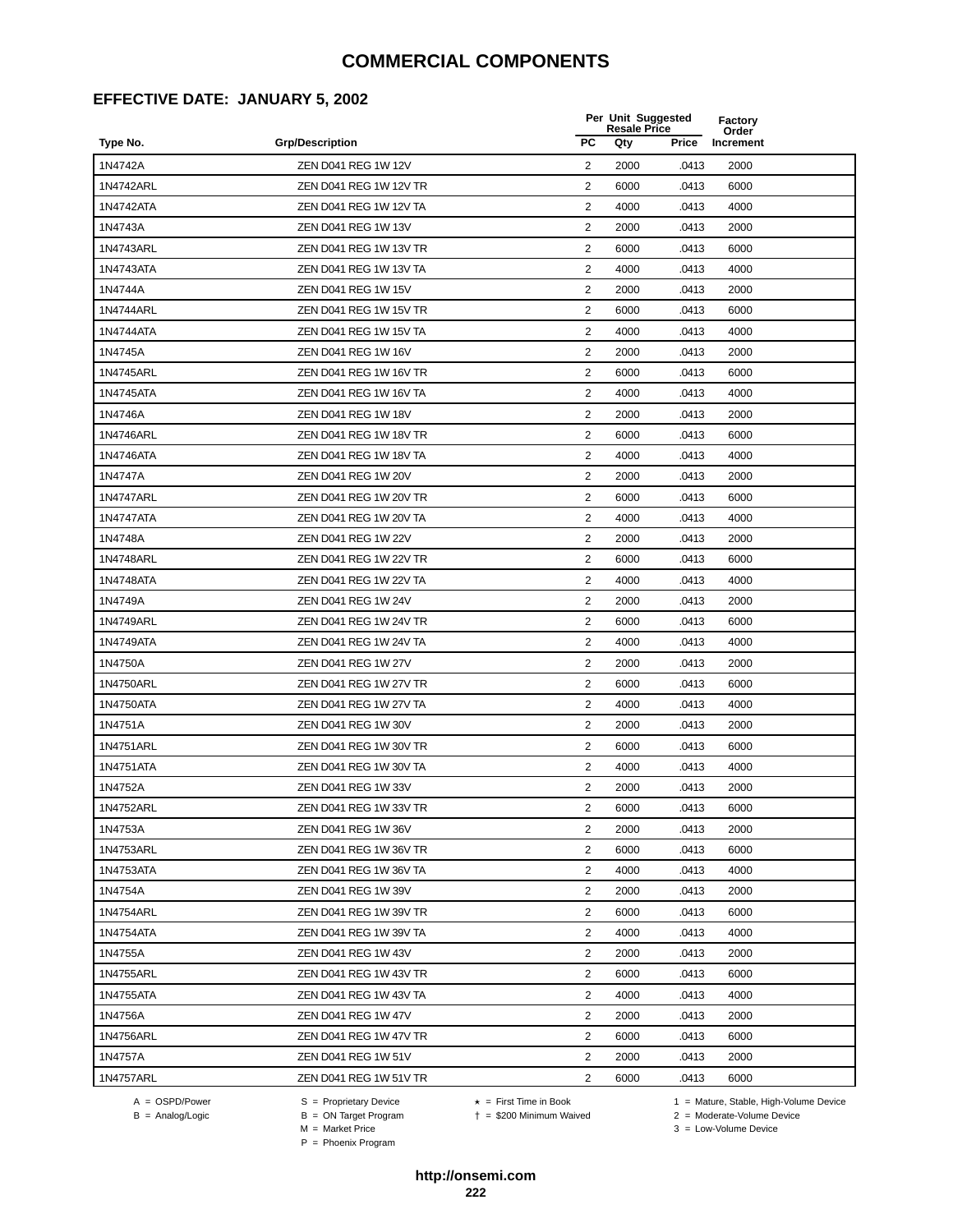#### **EFFECTIVE DATE: JANUARY 5, 2002**

|            |                               |                | Per Unit Suggested<br><b>Resale Price</b> |       | Factory<br>Order |
|------------|-------------------------------|----------------|-------------------------------------------|-------|------------------|
| Type No.   | <b>Grp/Description</b>        | <b>PC</b>      | Qty                                       | Price | Increment        |
| 1N4758A    | ZEN D041 REG 1W 56V           | 2              | 2000                                      | .0413 | 2000             |
| 1N4758ARL  | ZEN D041 REG 1W 56V TR        | $\overline{2}$ | 6000                                      | .0413 | 6000             |
| 1N4759A    | ZEN D041 REG 1W 62V           | $\overline{2}$ | 2000                                      | .0413 | 2000             |
| 1N4759ARL  | ZEN D041 REG 1W 62V TR        | $\overline{2}$ | 6000                                      | .0413 | 6000             |
| 1N4760A    | ZEN D041 REG 1W 68V           | $\overline{2}$ | 2000                                      | .0413 | 2000             |
| 1N4760ARL  | ZEN D041 REG 1W 68V TR        | 2              | 6000                                      | .0413 | 6000             |
| 1N4760ATA  | ZEN D041 REG 1W 68V TA        | 2              | 4000                                      | .0413 | 4000             |
| 1N4761A    | ZEN D041 REG 1W 75V           | 2              | 2000                                      | .0413 | 2000             |
| 1N4761ARL  | <b>ZEN D041 REG 1W 75V TR</b> | $\overline{c}$ | 6000                                      | .0413 | 6000             |
| 1N4762A    | <b>ZEN D041 REG 1W 82V</b>    | 2              | 2000                                      | .0413 | 2000             |
| 1N4762ARL  | ZEN D041 REG 1W 82V TR        | $\overline{2}$ | 6000                                      | .0413 | 6000             |
| 1N4763A    | ZEN D041 REG 1W 91V           | $\overline{2}$ | 2000                                      | .0413 | 2000             |
| 1N4763ARL  | ZEN D041 REG 1W 91V TR        | $\overline{2}$ | 6000                                      | .0413 | 6000             |
| 1N4764ARL  | ZEN D041 REG 1W 100V TR       | $\overline{2}$ | 6000                                      | .533  | 6000             |
| 1N4933     | REC AXIAL 1A 50V FST          | 2              | 1000                                      | .0467 | 1000             |
| 1N4933RL   | REC AXIAL 1A 50V FST TR       | $\overline{2}$ | 5000                                      | .0467 | 5000             |
| 1N4934     | REC AXIAL 1A 100V FST         | $\mathbf{2}$   | 1000                                      | .0467 | 1000             |
| 1N4934RL   | REC AXIAL 1A 100V FST TR      | $\overline{2}$ | 5000                                      | .0467 | 5000             |
| 1N4935     | REC AXIAL 1A 200V FST         | $\overline{2}$ | 1000                                      | .0467 | 1000             |
| 1N4935RL   | REC AXIAL 1A 200V FST TR      | 2              | 5000                                      | .0467 | 5000             |
| 1N4936     | REC AXIAL 1A 400V FST         | $\overline{2}$ | 1000                                      | .0467 | 1000             |
| 1N4936RL   | REC AXIAL 1A 400V FST TR      | $\overline{2}$ | 5000                                      | .0467 | 5000             |
| 1N4937     | REC AXIAL 1A 600V FST         | $\overline{2}$ | 1000                                      | .0504 | 1000             |
| 1N4937RL   | REC AXIAL 1A 600V FST TR      | 2              | 5000                                      | .0504 | 5000             |
| 1N5221B    | ZEN D035 REG 0.5W 2.4V        | 2              | 3000                                      | .0333 | 3000             |
| 1N5221BRL  | ZEN D035 REG 0.5W 2.4V TR     | 2              | 5000                                      | .0333 | 5000             |
| 1N5222B    | ZEN D035 REG 0.5W 2.5V        | 2              | 3000                                      | .0333 | 3000             |
| 1N5222BRL  | ZEN D035 REG 0.5W 2.5V TR     | 2              | 5000                                      | .0333 | 5000             |
| 1N5223B    | ZEN D035 REG 0.5W 2.7V        | $\overline{2}$ | 3000                                      | .0333 | 3000             |
| 1N5223BRL  | ZEN D035 REG 0.5W 2.7V TR     | $\overline{2}$ | 5000                                      | .0333 | 5000             |
| 1N5223BTA  | ZEN D035 REG 0.5W 2.7V TA     | $\overline{2}$ | 5000                                      | .0333 | 5000             |
| 1N5223BTA2 | ZEN D035 REG 0.5W 2.7V TA     | 2              | 5000                                      | .0333 | 5000             |
| 1N5224BRL  | ZEN D035 REG 0.5W 2.8V TR     | $\overline{2}$ | 5000                                      | .0333 | 5000             |
| 1N5225B    | ZEN D035 REG 0.5W 3.0V        | $\overline{2}$ | 3000                                      | .0333 | 3000             |
| 1N5225BRL  | ZEN D035 REG 0.5W 3.0V TR     | $\overline{2}$ | 5000                                      | .0333 | 5000             |
| 1N5226B    | ZEN D035 REG 0.5W 3.3V        | $\overline{2}$ | 3000                                      | .0333 | 3000             |
| 1N5226BRL  | ZEN D035 REG 0.5W 3.3V TR     | 2              | 5000                                      | .0333 | 5000             |
| 1N5227B    | ZEN D035 REG 0.5W 3.6V        | $\overline{2}$ | 3000                                      | .0333 | 3000             |
| 1N5227BRL  | ZEN D035 REG 0.5W 3.6V TR     | 2              | 5000                                      | .0333 | 5000             |
| 1N5227BTA  | ZEN D035 REG 0.5W 3.6V TA     | 2              | 5000                                      | .0333 | 5000             |
| 1N5228B    | ZEN D035 REG 0.5W 3.9V        | 2              | 3000                                      | .0333 | 3000             |
| 1N5228BRL  | ZEN D035 REG 0.5W 3.9V TR     | 2              | 5000                                      | .0333 | 5000             |
| 1N5228BTA  | ZEN D035 REG 0.5W 3.9V TA     | $\overline{2}$ | 5000                                      | .0333 | 5000             |
| 1N5228BTA2 | ZEN D035 REG 0.5W 3.9V TA     | $\overline{2}$ | 5000                                      | .0333 | 5000             |
| 1N5229B    | ZEN D035 REG 0.5W 4.3V        | 2              | 3000                                      | .0333 | 3000             |

A = OSPD/Power S = Proprietary Device<br>
B = Analog/Logic B = ON Target Program<br>
M = Market Price

= \$200 Minimum Waived 2 = Moderate-Volume Device

A = OSPD/Power S = Proprietary Device  $\star$  = First Time in Book 1 = Mature, Stable, High-Volume Device

 $2 =$  Moderate-Volume Device<br> $3 =$  Low-Volume Device

P = Phoenix Program

**http://onsemi.com 223**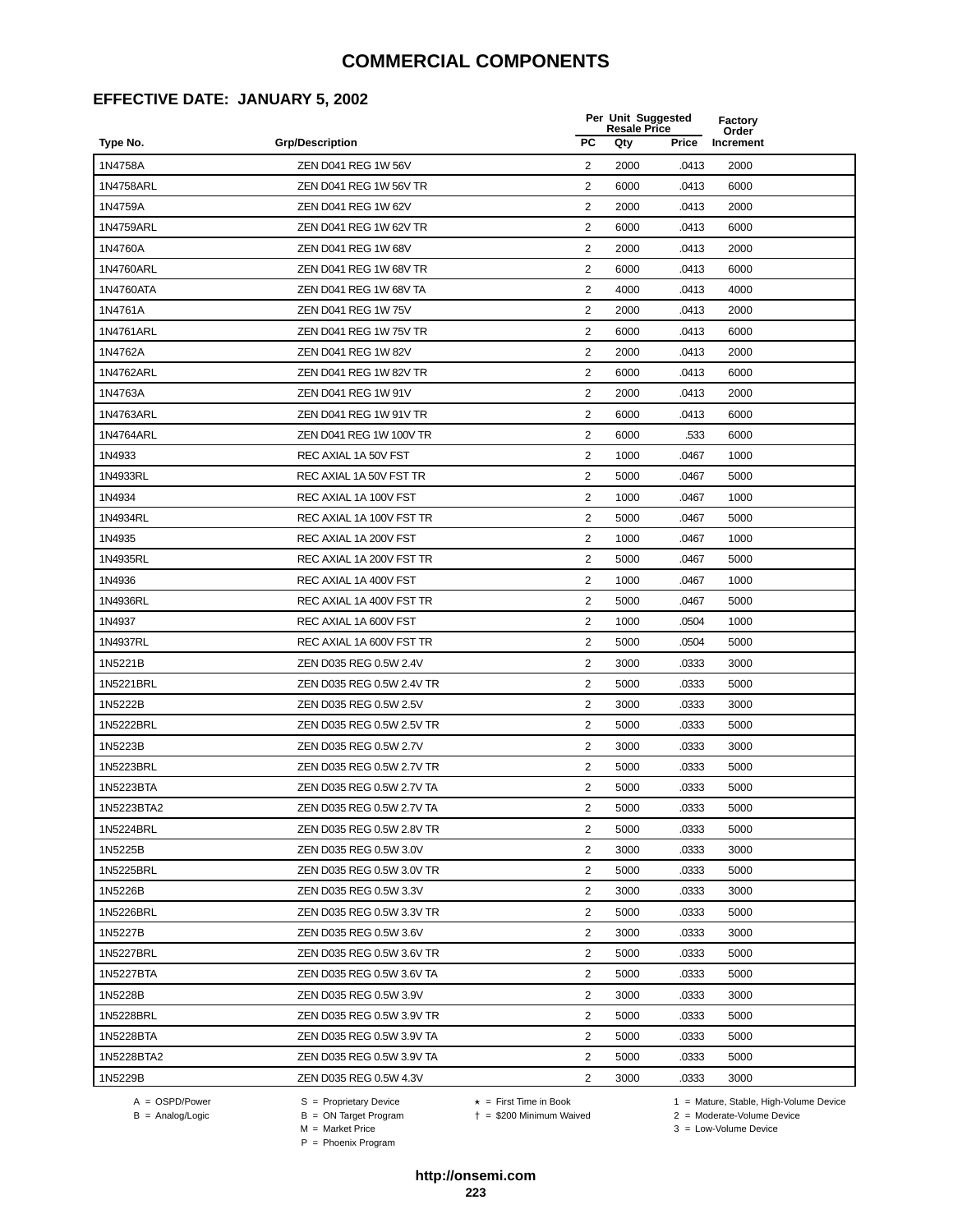#### **EFFECTIVE DATE: JANUARY 5, 2002**

|            |                           |                | Per Unit Suggested<br><b>Resale Price</b> |       | Factory<br>Order |
|------------|---------------------------|----------------|-------------------------------------------|-------|------------------|
| Type No.   | <b>Grp/Description</b>    | PC             | Qty                                       | Price | Increment        |
| 1N5229BRL  | ZEN D035 REG 0.5W 4.3V TR | 2              | 5000                                      | .0333 | 5000             |
| 1N5230B    | ZEN D035 REG 0.5W 4.7V    | $\overline{2}$ | 3000                                      | .0333 | 3000             |
| 1N5230BRL  | ZEN D035 REG 0.5W 4.7V TR | $\overline{2}$ | 5000                                      | .0333 | 5000             |
| 1N5230BTA  | ZEN D035 REG 0.5W 4.7V TA | $\overline{2}$ | 5000                                      | .0333 | 5000             |
| 1N5230BTA2 | ZEN D035 REG 0.5W 4.7V TA | $\overline{2}$ | 5000                                      | .0333 | 5000             |
| 1N5231B    | ZEN D035 REG 0.5W 5.1V    | 2              | 3000                                      | .0333 | 3000             |
| 1N5231BRA1 | ZEN D035 REG 0.5W 5.1V TA | 2              | 3000                                      | .0333 | 3000             |
| 1N5231BRL  | ZEN D035 REG 0.5W 5.1V TR | 2              | 5000                                      | .0333 | 5000             |
| 1N5231BRR2 | ZEN D035 REG 0.5W 5.1V TR | 2              | 3000                                      | .0333 | 3000             |
| 1N5231BTA  | ZEN D035 REG 0.5W 5.1V TA | 2              | 5000                                      | .0333 | 5000             |
| 1N5232B    | ZEN D035 REG 0.5W 5.6V    | $\overline{2}$ | 3000                                      | .0333 | 3000             |
| 1N5232BRL  | ZEN D035 REG 0.5W 5.6V TR | $\overline{2}$ | 5000                                      | .0333 | 5000             |
| 1N5232BTA  | ZEN D035 REG 0.5W 5.6V TA | $\overline{2}$ | 5000                                      | .0333 | 5000             |
| 1N5233B    | ZEN D035 REG 0.5W 6.0V    | $\overline{2}$ | 3000                                      | .0333 | 3000             |
| 1N5233BRL  | ZEN D035 REG 0.5W 6.0V TR | 2              | 5000                                      | .0333 | 5000             |
| 1N5234B    | ZEN D035 REG 0.5W 6.2V    | $\overline{2}$ | 3000                                      | .0333 | 3000             |
| 1N5234BRL  | ZEN D035 REG 0.5W 6.2V TR | $\mathbf{2}$   | 5000                                      | .0333 | 5000             |
| 1N5234BRR1 | ZEN D035 REG 0.5W 6.2V TR | $\overline{2}$ | 3000                                      | .0333 | 3000             |
| 1N5235B    | ZEN D035 REG 0.5W 6.8V    | $\overline{2}$ | 3000                                      | .0333 | 3000             |
| 1N5235BRL  | ZEN D035 REG 0.5W 6.8V TR | 2              | 5000                                      | .0333 | 5000             |
| 1N5236B    | ZEN D035 REG 0.5W 7.5V    | $\overline{2}$ | 3000                                      | .0333 | 3000             |
| 1N5236BRL  | ZEN D035 REG 0.5W 7.5V TR | $\overline{2}$ | 5000                                      | .0333 | 5000             |
| 1N5236BTA2 | ZEN D035 REG 0.5W 7.5V TA | $\overline{2}$ | 5000                                      | .0333 | 5000             |
| 1N5237B    | ZEN D035 REG 0.5W 8.2V    | $\overline{2}$ | 3000                                      | .0333 | 3000             |
| 1N5237BRL  | ZEN D035 REG 0.5W 8.2V TR | 2              | 5000                                      | .0333 | 5000             |
| 1N5237BRR1 | ZEN D035 REG 0.5W 8.2V TR | 2              | 3000                                      | .0333 | 3000             |
| 1N5238B    | ZEN D035 REG 0.5W 8.7V    | 2              | 3000                                      | .0333 | 3000             |
| 1N5238BRL  | ZEN D035 REG 0.5W 8.7V TR | 2              | 5000                                      | .0333 | 5000             |
| 1N5239B    | ZEN D035 REG 0.5W 9.1V    | $\overline{2}$ | 3000                                      | .0333 | 3000             |
| 1N5239BRL  | ZEN D035 REG 0.5W 9.1V TR | $\overline{2}$ | 5000                                      | .0333 | 5000             |
| 1N5239BTA  | ZEN D035 REG 0.5W 9.1V TA | $\overline{2}$ | 5000                                      | .0333 | 5000             |
| 1N5240B    | ZEN D035 REG 0.5W 10V     | 2              | 3000                                      | .0333 | 3000             |
| 1N5240BRL  | ZEN D035 REG 0.5W 10V TR  | 2              | 5000                                      | .0333 | 5000             |
| 1N5241B    | ZEN D035 REG 0.5W 11V     | $\overline{2}$ | 3000                                      | .0333 | 3000             |
| 1N5241BRL  | ZEN D035 REG 0.5W 11V TR  | $\overline{2}$ | 5000                                      | .0333 | 5000             |
| 1N5242B    | ZEN D035 REG 0.5W 12V     | $\overline{2}$ | 3000                                      | .0333 | 3000             |
| 1N5242BRL  | ZEN D035 REG 0.5W 12V TR  | 2              | 5000                                      | .0333 | 5000             |
| 1N5242BTA  | ZEN D035 REG 0.5W 12V TA  | $\overline{2}$ | 5000                                      | .0213 | 5000             |
| 1N5243B    | ZEN D035 REG 0.5W 13V     | 2              | 3000                                      | .0333 | 3000             |
| 1N5243BRL  | ZEN D035 REG 0.5W 13V TR  | 2              | 5000                                      | .0333 | 5000             |
| 1N5243BTA  | ZEN D035 REG 0.5W 13V TA  | 2              | 5000                                      | .0333 | 5000             |
| 1N5244B    | ZEN D035 REG 0.5W 14V     | 2              | 3000                                      | .0333 | 3000             |
| 1N5244BRA2 | ZEN D035 REG 0.5W 14V TR  | $\overline{2}$ | 3000                                      | .0333 | 3000             |
| 1N5244BRL  | ZEN D035 REG 0.5W 14V TR  | 2              | 5000                                      | .0333 | 5000             |
| 1N5245B    | ZEN D035 REG 0.5W 15V     | 2              | 3000                                      | .0333 | 3000             |

A = OSPD/Power S = Proprietary Device<br>
B = Analog/Logic B = ON Target Program<br>
M = Market Price

= \$200 Minimum Waived 2 = Moderate-Volume Device

A = OSPD/Power S = Proprietary Device  $\star$  = First Time in Book 1 = Mature, Stable, High-Volume Device  $2 =$  Moderate-Volume Device<br> $3 =$  Low-Volume Device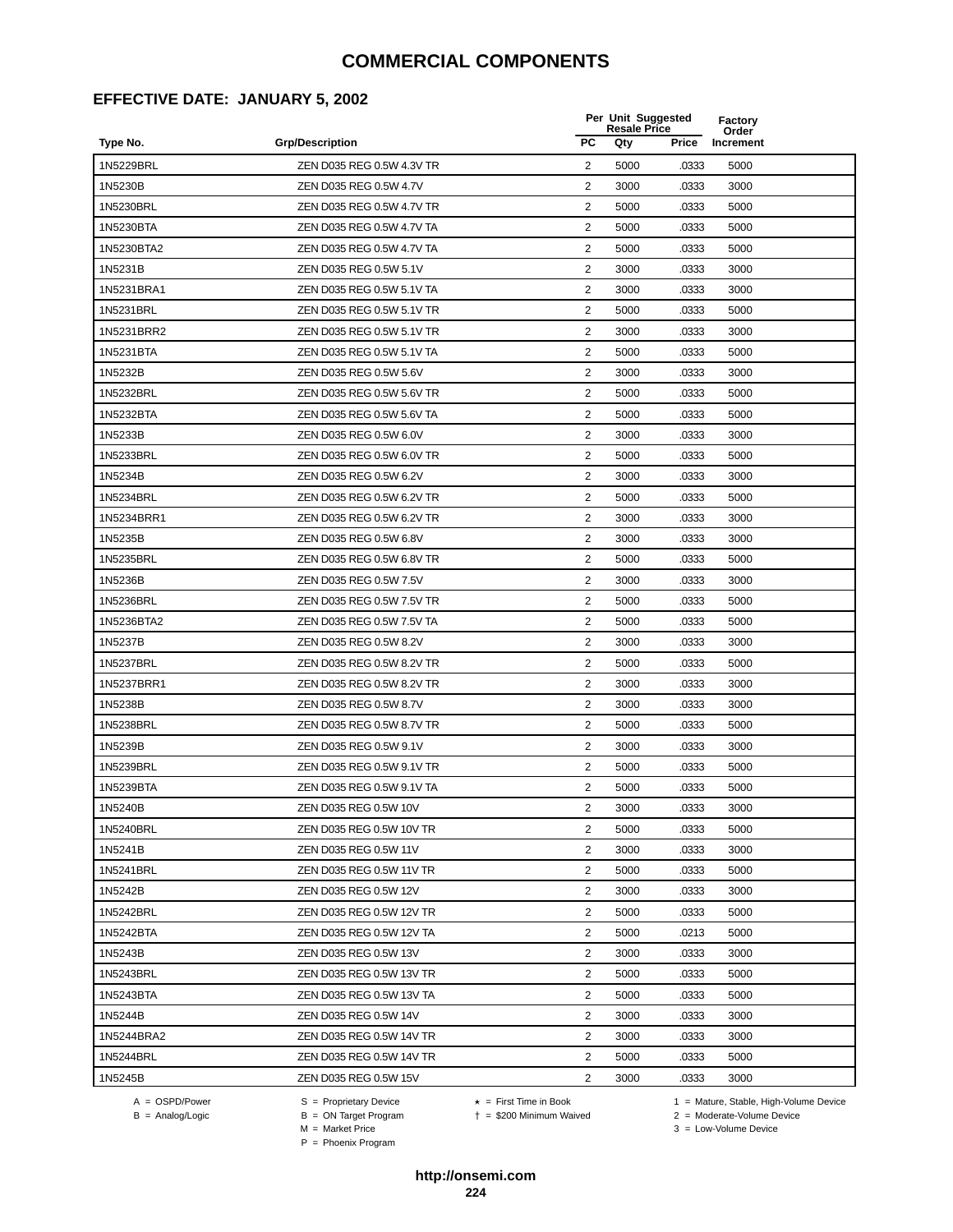#### **EFFECTIVE DATE: JANUARY 5, 2002**

|            |                          |                         | <b>Resale Price</b> | Per Unit Suggested | Factory<br>Order |
|------------|--------------------------|-------------------------|---------------------|--------------------|------------------|
| Type No.   | <b>Grp/Description</b>   | <b>PC</b>               | Qty                 | Price              | Increment        |
| 1N5245BRL  | ZEN D035 REG 0.5W 15V TR | 2                       | 5000                | .0333              | 5000             |
| 1N5245BTA  | ZEN D035 REG 0.5W 15V TA | 2                       | 5000                | .0333              | 5000             |
| 1N5246B    | ZEN D035 REG 0.5W 16V    | 2                       | 3000                | .0333              | 3000             |
| 1N5246BRA1 | ZEN D035 REG 0.5W 16V TR | 2                       | 3000                | .0333              | 3000             |
| 1N5246BRL  | ZEN D035 REG 0.5W 16V TR | $\overline{2}$          | 5000                | .0333              | 5000             |
| 1N5247B    | ZEN D035 REG 0.5W 17V    | $\overline{2}$          | 3000                | .0333              | 3000             |
| 1N5247BRL  | ZEN D035 REG 0.5W 17V TR | $\overline{2}$          | 5000                | .0333              | 5000             |
| 1N5247BTA  | ZEN D035 REG 0.5W 17V TA | 2                       | 5000                | .0333              | 5000             |
| 1N5248B    | ZEN D035 REG 0.5W 18V    | $\overline{2}$          | 3000                | .0333              | 3000             |
| 1N5248BRL  | ZEN D035 REG 0.5W 18V TR | $\overline{2}$          | 5000                | .0333              | 5000             |
| 1N5248BTA  | ZEN D035 REG 0.5W 18V TA | 2                       | 5000                | .0333              | 5000             |
| 1N5249B    | ZEN D035 REG 0.5W 19V    | 2                       | 3000                | .0333              | 3000             |
| 1N5249BRL  | ZEN D035 REG 0.5W 19V TR | $\overline{2}$          | 5000                | .0333              | 5000             |
| 1N5250B    | ZEN D035 REG 0.5W 20V    | $\overline{2}$          | 3000                | .0333              | 3000             |
| 1N5250BRL  | ZEN D035 REG 0.5W 20V TR | 2                       | 5000                | .0333              | 5000             |
| 1N5251B    | ZEN D035 REG 0.5W 22V    | $\overline{2}$          | 3000                | .0333              | 3000             |
| 1N5251BRL  | ZEN D035 REG 0.5W 22V TR | 2                       | 5000                | .0333              | 5000             |
| 1N5252B    | ZEN D035 REG 0.5W 24V    | $\overline{c}$          | 3000                | .0333              | 3000             |
| 1N5252BRL  | ZEN D035 REG 0.5W 24V TR | $\overline{2}$          | 5000                | .0333              | 5000             |
| 1N5252BRL2 | ZEN D035 REG 0.5W 24V TR | 2                       | 5000                | .0333              | 5000             |
| 1N5252BTA  | ZEN D035 REG 0.5W 24V TA | $\overline{2}$          | 5000                | .0333              | 5000             |
| 1N5253B    | ZEN D035 REG 0.5W 25V    | 2                       | 3000                | .0333              | 3000             |
| 1N5253BRL  | ZEN D035 REG 0.5W 25V TR | $\overline{2}$          | 5000                | .0333              | 5000             |
| 1N5253BTA  | ZEN D035 REG 0.5W 25V TR | $\overline{2}$          | 5000                | .0333              | 5000             |
| 1N5254B    | ZEN D035 REG 0.5W 27V    | $\overline{2}$          | 3000                | .0333              | 3000             |
| 1N5254BRL  | ZEN D035 REG 0.5W 27V TR | 2                       | 5000                | .0333              | 5000             |
| 1N5254BTA  | ZEN D035 REG 0.5W 27V TA | $\overline{c}$          | 5000                | .0333              | 5000             |
| 1N5255B    | ZEN D035 REG 0.5W 28V    | $\overline{2}$          | 3000                | .0333              | 3000             |
| 1N5255BRL  | ZEN D035 REG 0.5W 28V TR | 2                       | 5000                | .0333              | 5000             |
| 1N5255BTA  | ZEN D035 REG 0.5W 28V TA | 2                       | 5000                | .0333              | 5000             |
| 1N5256B    | ZEN D035 REG 0.5W 30V    | $\overline{2}$          | 3000                | .0333              | 3000             |
| 1N5256BRL  | ZEN D035 REG 0.5W 30V TR | $\overline{\mathbf{c}}$ | 5000                | 0333               | 5000             |
| 1N5256BTA  | ZEN D035 REG 0.5W 30V TA | 2                       | 5000                | .0333              | 5000             |
| 1N5257B    | ZEN D035 REG 0.5W 33V    | $\overline{2}$          | 3000                | .0333              | 3000             |
| 1N5257BRL  | ZEN D035 REG 0.5W 33V TR | 2                       | 5000                | .0333              | 5000             |
| 1N5257BTA  | ZEN D035 REG 0.5W 33V TA | 2                       | 5000                | .0333              | 5000             |
| 1N5258B    | ZEN D035 REG 0.5W 36V    | 2                       | 3000                | .0333              | 3000             |
| 1N5258BRL  | ZEN D035 REG 0.5W 36V TR | 2                       | 5000                | .0333              | 5000             |
| 1N5258BTA  | ZEN D035 REG 0.5W 36V TA | $\overline{2}$          | 5000                | .0333              | 5000             |
| 1N5259B    | ZEN D035 REG 0.5W 39V    | 2                       | 3000                | .0333              | 3000             |
| 1N5259BRL  | ZEN D035 REG 0.5W 39V TR | 2                       | 5000                | .0333              | 5000             |
| 1N5259BTA  | ZEN D035 REG 0.5W 39V TA | 2                       | 5000                | .0333              | 5000             |
| 1N5259BTA2 | ZEN D035 REG 0.5W 39V TA | 2                       | 5000                | .0333              | 5000             |
| 1N5260B    | ZEN D035 REG 0.5W 43V    | 2                       | 3000                | .0333              | 3000             |
| 1N5260BRL  | ZEN D035 REG 0.5W 43V TR | $\overline{c}$          | 5000                | .0333              | 5000             |
|            |                          |                         |                     |                    |                  |

A = OSPD/Power S = Proprietary Device  $\star$  = First Time in Book 1 = Mature, Stable, High-Volume Device

B = Analog/Logic<br>B = Analog/Logic<br>M = Market Price

= \$200 Minimum Waived 2 = Moderate-Volume Device

 $3 =$  Low-Volume Device

P = Phoenix Program

**http://onsemi.com**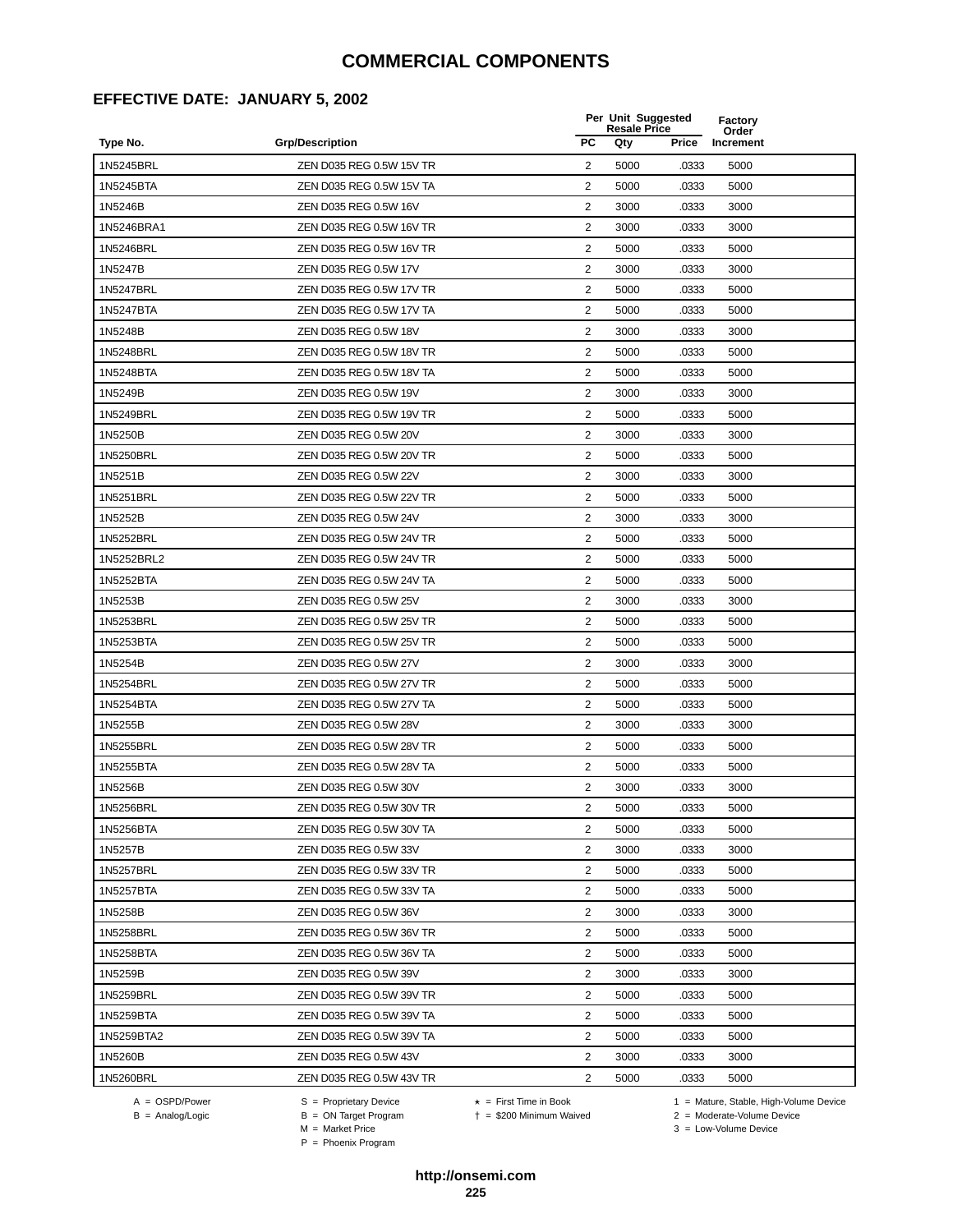#### **EFFECTIVE DATE: JANUARY 5, 2002**

|           |                          |                | Per Unit Suggested<br><b>Resale Price</b> |       | Factory<br>Order |
|-----------|--------------------------|----------------|-------------------------------------------|-------|------------------|
| Type No.  | <b>Grp/Description</b>   | PC             | Qty                                       | Price | Increment        |
| 1N5260BTA | ZEN D035 REG 0.5W 43V TA | 2              | 5000                                      | .0333 | 5000             |
| 1N5261B   | ZEN D035 REG 0.5W 47V    | $\overline{2}$ | 3000                                      | .0333 | 3000             |
| 1N5261BRL | ZEN D035 REG 0.5W 47V TR | 2              | 5000                                      | .0333 | 5000             |
| 1N5261BTA | ZEN D035 REG 0.5W 47V TA | 2              | 5000                                      | .0333 | 5000             |
| 1N5262B   | ZEN D035 REG 0.5W 51V    | 2              | 3000                                      | .0333 | 3000             |
| 1N5262BRL | ZEN D035 REG 0.5W 51V TR | 2              | 5000                                      | .0333 | 5000             |
| 1N5262BTA | ZEN D035 REG 0.5W 51V TA | 2              | 5000                                      | .0333 | 5000             |
| 1N5263B   | ZEN D035 REG 0.5W 56V    | $\overline{2}$ | 3000                                      | .0333 | 3000             |
| 1N5263BRL | ZEN D035 REG 0.5W 56V TR | $\overline{2}$ | 5000                                      | .0333 | 5000             |
| 1N5263BTA | ZEN D035 REG 0.5W 56V TA | 2              | 5000                                      | .0333 | 5000             |
| 1N5264BRL | ZEN D035 REG 0.5W 60V TR | 2              | 5000                                      | .0333 | 5000             |
| 1N5264BTA | ZEN D035 REG 0.5W 60V TA | 2              | 5000                                      | .0333 | 5000             |
| 1N5265B   | ZEN D035 REG 0.5W 62V    | 2              | 3000                                      | .0333 | 3000             |
| 1N5265BRL | ZEN D035 REG 0.5W 62V TR | 2              | 5000                                      | .0333 | 5000             |
| 1N5266B   | ZEN D035 REG 0.5W 68V    | 2              | 3000                                      | .0333 | 3000             |
| 1N5266BRL | ZEN D035 REG 0.5W 68V TR | 2              | 5000                                      | .0333 | 5000             |
| 1N5267B   | ZEN D035 REG 0.5W 75V    | 2              | 3000                                      | .0333 | 3000             |
| 1N5267BRL | ZEN D035 REG 0.5W 75V TR | 2              | 5000                                      | .0333 | 5000             |
| 1N5268B   | ZEN D035 REG 0.5W 82V    | 2              | 3000                                      | .0333 | 3000             |
| 1N5269BRL | ZEN D035 REG 0.5W 87V TR | 2              | 5000                                      | .0333 | 5000             |
| 1N5270B   | ZEN D035 REG 0.5W 91V    | 2              | 3000                                      | .0333 | 3000             |
| 1N5270BRL | ZEN D035 REG 0.5W 91V TR | 2              | 5000                                      | .0333 | 5000             |
| 1N5333B   | ZEN SUR40 REG 5W 3.3V    | 2              | 1000                                      | .207  | 1000             |
| 1N5333BRL | ZEN SUR40 REG 5W 3.3V TR | 2              | 4000                                      | .207  | 4000             |
| 1N5334B   | ZEN SUR40 REG 5W 3.6V    | $\overline{2}$ | 1000                                      | .207  | 1000             |
| 1N5334BRL | ZEN SUR40 REG 5W 3.6V TR | $\overline{2}$ | 4000                                      | .207  | 4000             |
| 1N5335B   | ZEN SUR40 REG 5W 3.9V    | 2              | 1000                                      | .207  | 1000             |
| 1N5335BRL | ZEN SUR40 REG 5W 3.9V TR | 2              | 4000                                      | .207  | 4000             |
| 1N5336B   | ZEN SUR40 REG 5W 4.3V    | 2              | 1000                                      | .207  | 1000             |
| 1N5336BRL | ZEN SUR40 REG 5W 4.3V TR | 2              | 4000                                      | .207  | 4000             |
| 1N5337B   | ZEN SUR40 REG 5W 4.7V    | 2              | 1000                                      | .207  | 1000             |
| 1N5337BRL | ZEN SUR40 REG 5W 4.7V TR | 2              | 4000                                      | .207  | 4000             |
| 1N5338B   | ZEN SUR40 REG 5W 5.1V    | 2              | 1000                                      | .207  | 1000             |
| 1N5338BRL | ZEN SUR40 REG 5W 5.1V TR | $\overline{2}$ | 4000                                      | .207  | 4000             |
| 1N5339B   | ZEN SUR40 REG 5W 5.6V    | $\overline{2}$ | 1000                                      | .207  | 1000             |
| 1N5339BRL | ZEN SUR40 REG 5W 5.6V TR | $\overline{2}$ | 4000                                      | .207  | 4000             |
| 1N5340B   | ZEN SUR40 REG 5W 6.0V    | 2              | 1000                                      | .207  | 1000             |
| 1N5340BRL | ZEN SUR40 REG 5W 6.0V TR | 2              | 4000                                      | .207  | 4000             |
| 1N5341B   | ZEN SUR40 REG 5W 6.2V    | 2              | 1000                                      | .207  | 1000             |
| 1N5341BRL | ZEN SUR40 REG 5W 6.2V TR | 2              | 4000                                      | .207  | 4000             |
| 1N5342B   | ZEN SUR40 REG 5W 6.8V    | 2              | 1000                                      | .207  | 1000             |
| 1N5342BRL | ZEN SUR40 REG 5W 6.8V TR | 2              | 4000                                      | .207  | 4000             |
| 1N5343B   | ZEN SUR40 REG 5W 7.5V    | 2              | 1000                                      | .207  | 1000             |
| 1N5343BRL | ZEN SUR40 REG 5W 7.5V TR | $\overline{2}$ | 4000                                      | .207  | 4000             |
| 1N5344B   | ZEN SUR40 REG 5W 8.2V    | 2              | 1000                                      | .207  | 1000             |

A = OSPD/Power S = Proprietary Device<br>
B = Analog/Logic B = ON Target Program<br>
M = Market Price P = Phoenix Program

A = OSPD/Power S = Proprietary Device  $\star$  = First Time in Book 1 = Mature, Stable, High-Volume Device = \$200 Minimum Waived 2 = Moderate-Volume Device

 $2 =$  Moderate-Volume Device<br> $3 =$  Low-Volume Device

**http://onsemi.com**

**226**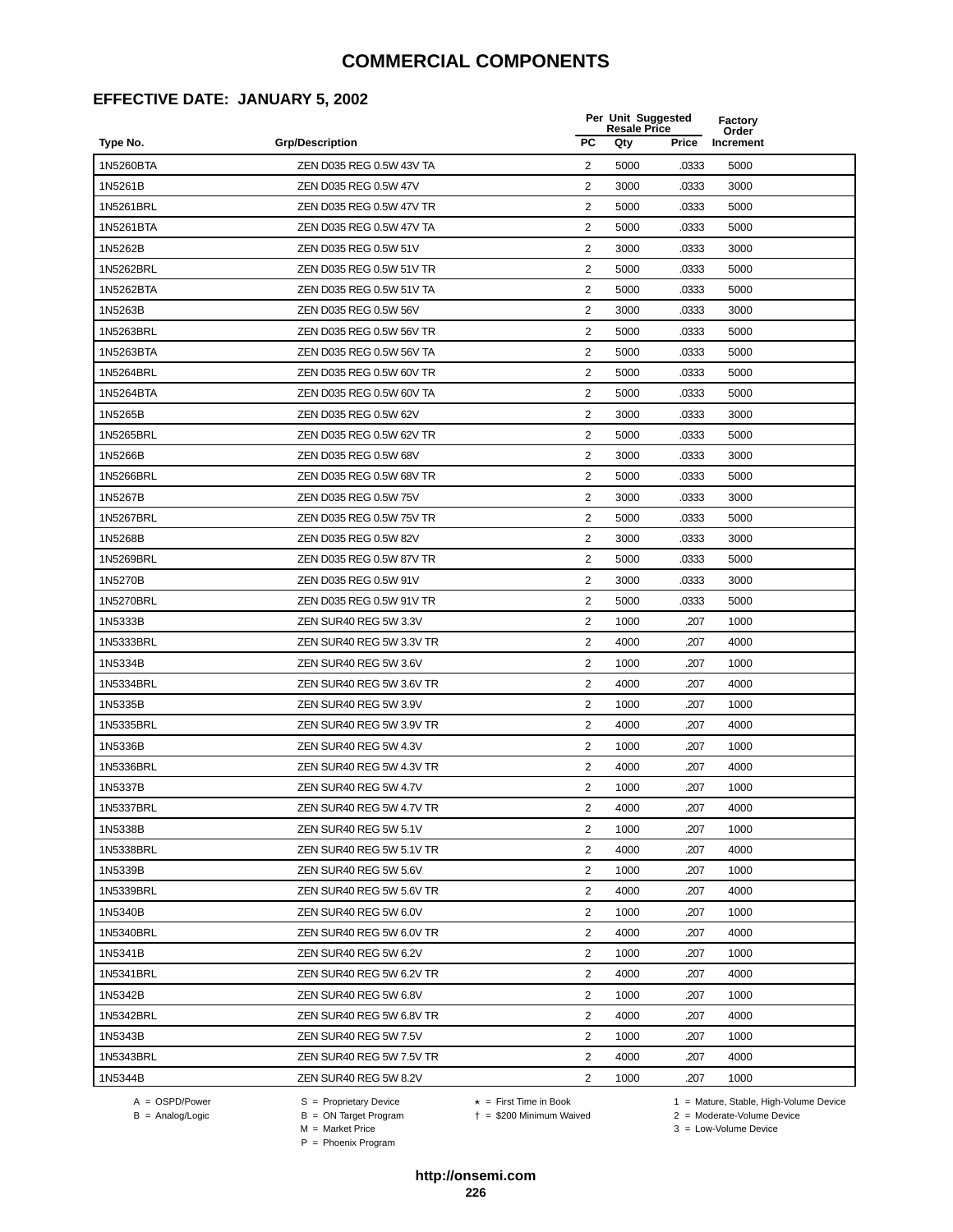#### **EFFECTIVE DATE: JANUARY 5, 2002**

|           |                          |                | Per Unit Suggested<br><b>Resale Price</b> |       | Factory<br>Order |
|-----------|--------------------------|----------------|-------------------------------------------|-------|------------------|
| Type No.  | <b>Grp/Description</b>   | <b>PC</b>      | Qty                                       | Price | Increment        |
| 1N5344BRL | ZEN SUR40 REG 5W 8.2V TR | $\overline{2}$ | 4000                                      | .207  | 4000             |
| 1N5345B   | ZEN SUR40 REG 5W 8.7V    | 2              | 1000                                      | .207  | 1000             |
| 1N5345BRL | ZEN SUR40 REG 5W 8.7V TR | $\overline{2}$ | 4000                                      | .207  | 4000             |
| 1N5346B   | ZEN SUR40 REG 5W 9.1V    | $\overline{2}$ | 1000                                      | .207  | 1000             |
| 1N5346BRL | ZEN SUR40 REG 5W 9.1V TR | $\overline{2}$ | 4000                                      | .207  | 4000             |
| 1N5347B   | ZEN SUR40 REG 5W 10V     | 2              | 1000                                      | .207  | 1000             |
| 1N5347BRL | ZEN SUR40 REG 5W 10V TR  | $\overline{2}$ | 4000                                      | .207  | 4000             |
| 1N5348B   | ZEN SUR40 REG 5W 11V     | 2              | 1000                                      | .207  | 1000             |
| 1N5348BRL | ZEN SUR40 REG 5W 11V TR  | 2              | 4000                                      | .207  | 4000             |
| 1N5349B   | ZEN SUR40 REG 5W 12V     | $\overline{2}$ | 1000                                      | .207  | 1000             |
| 1N5349BRL | ZEN SUR40 REG 5W 12V TR  | $\overline{2}$ | 4000                                      | .207  | 4000             |
| 1N5350B   | ZEN SUR40 REG 5W 13V     | $\overline{2}$ | 1000                                      | .207  | 1000             |
| 1N5350BRL | ZEN SUR40 REG 5W 13V TR  | 2              | 4000                                      | .207  | 4000             |
| 1N5351B   | ZEN SUR40 REG 5W 14V     | $\overline{2}$ | 1000                                      | .207  | 1000             |
| 1N5351BRL | ZEN SUR40 REG 5W 14V TR  | 2              | 4000                                      | .207  | 4000             |
| 1N5352B   | ZEN SUR40 REG 5W 15V     | 2              | 1000                                      | .207  | 1000             |
| 1N5352BRL | ZEN SUR40 REG 5W 15V TR  | 2              | 4000                                      | .207  | 4000             |
| 1N5353B   | ZEN SUR40 REG 5W 16V     | 2              | 1000                                      | .207  | 1000             |
| 1N5353BRL | ZEN SUR40 REG 5W 16V TR  | 2              | 4000                                      | .207  | 4000             |
| 1N5354B   | ZEN SUR40 REG 5W 17V     | 2              | 1000                                      | .207  | 1000             |
| 1N5354BRL | ZEN SUR40 REG 5W 17V TR  | 2              | 4000                                      | .207  | 4000             |
| 1N5355B   | ZEN SUR40 REG 5W 18V     | $\overline{2}$ | 1000                                      | .207  | 1000             |
| 1N5355BRL | ZEN SUR40 REG 5W 18V TR  | $\sqrt{2}$     | 4000                                      | .207  | 4000             |
| 1N5356B   | ZEN SUR40 REG 5W 19V     | 2              | 1000                                      | .207  | 1000             |
| 1N5356BRL | ZEN SUR40 REG 5W 19V TR  | $\overline{2}$ | 4000                                      | .207  | 4000             |
| 1N5357B   | ZEN SUR40 REG 5W 20V     | 2              | 1000                                      | .207  | 1000             |
| 1N5357BRL | ZEN SUR40 REG 5W 20V TR  | 2              | 4000                                      | .207  | 4000             |
| 1N5358B   | ZEN SUR40 REG 5W 22V     | $\overline{2}$ | 1000                                      | .207  | 1000             |
| 1N5358BRL | ZEN SUR40 REG 5W 22V TR  | $\overline{2}$ | 4000                                      | .207  | 4000             |
| 1N5359B   | ZEN SUR40 REG 5W 24V     | $\overline{2}$ | 1000                                      | .207  | 1000             |
| 1N5359BRL | ZEN SUR40 REG 5W 24V TR  | $\overline{2}$ | 4000                                      | .207  | 4000             |
| 1N5360B   | ZEN SUR40 REG 5W 25V     | $\overline{c}$ | 1000                                      | 207   | 1000             |
| 1N5360BRL | ZEN SUR40 REG 5W 25V TR  | 2              | 4000                                      | .207  | 4000             |
| 1N5361B   | ZEN SUR40 REG 5W 27V     | 2              | 1000                                      | .207  | 1000             |
| 1N5361BRL | ZEN SUR40 REG 5W 27V TR  | 2              | 4000                                      | .207  | 4000             |
| 1N5361BTA | ZEN SUR40 REG 5W 27V TA  | 2              | 2000                                      | .207  | 2000             |
| 1N5362B   | ZEN SUR40 REG 5W 28V     | $\overline{2}$ | 1000                                      | .207  | 1000             |
| 1N5362BRL | ZEN SUR40 REG 5W 28V TR  | 2              | 4000                                      | .207  | 4000             |
| 1N5363B   | ZEN SUR40 REG 5W 30V     | $\overline{2}$ | 1000                                      | .207  | 1000             |
| 1N5363BRL | ZEN SUR40 REG 5W 30V TR  | $\overline{2}$ | 4000                                      | .207  | 4000             |
| 1N5364B   | ZEN SUR40 REG 5W 33V     | $\overline{2}$ | 1000                                      | .207  | 1000             |
| 1N5364BRL | ZEN SUR40 REG 5W 33V TR  | 2              | 4000                                      | .207  | 4000             |
| 1N5365B   | ZEN SUR40 REG 5W 36V     | 2              | 1000                                      | .207  | 1000             |
| 1N5365BRL | ZEN SUR40 REG 5W 36V TR  | 2              | 4000                                      | .207  | 4000             |
| 1N5366B   | ZEN SUR40 REG 5W 39V     | $\overline{c}$ | 1000                                      | .207  | 1000             |
|           |                          |                |                                           |       |                  |

B = Analog/Logic<br>B = Analog/Logic<br>M = Market Price

= \$200 Minimum Waived 2 = Moderate-Volume Device

A = OSPD/Power S = Proprietary Device  $\star$  = First Time in Book 1 = Mature, Stable, High-Volume Device

 $3 =$  Low-Volume Device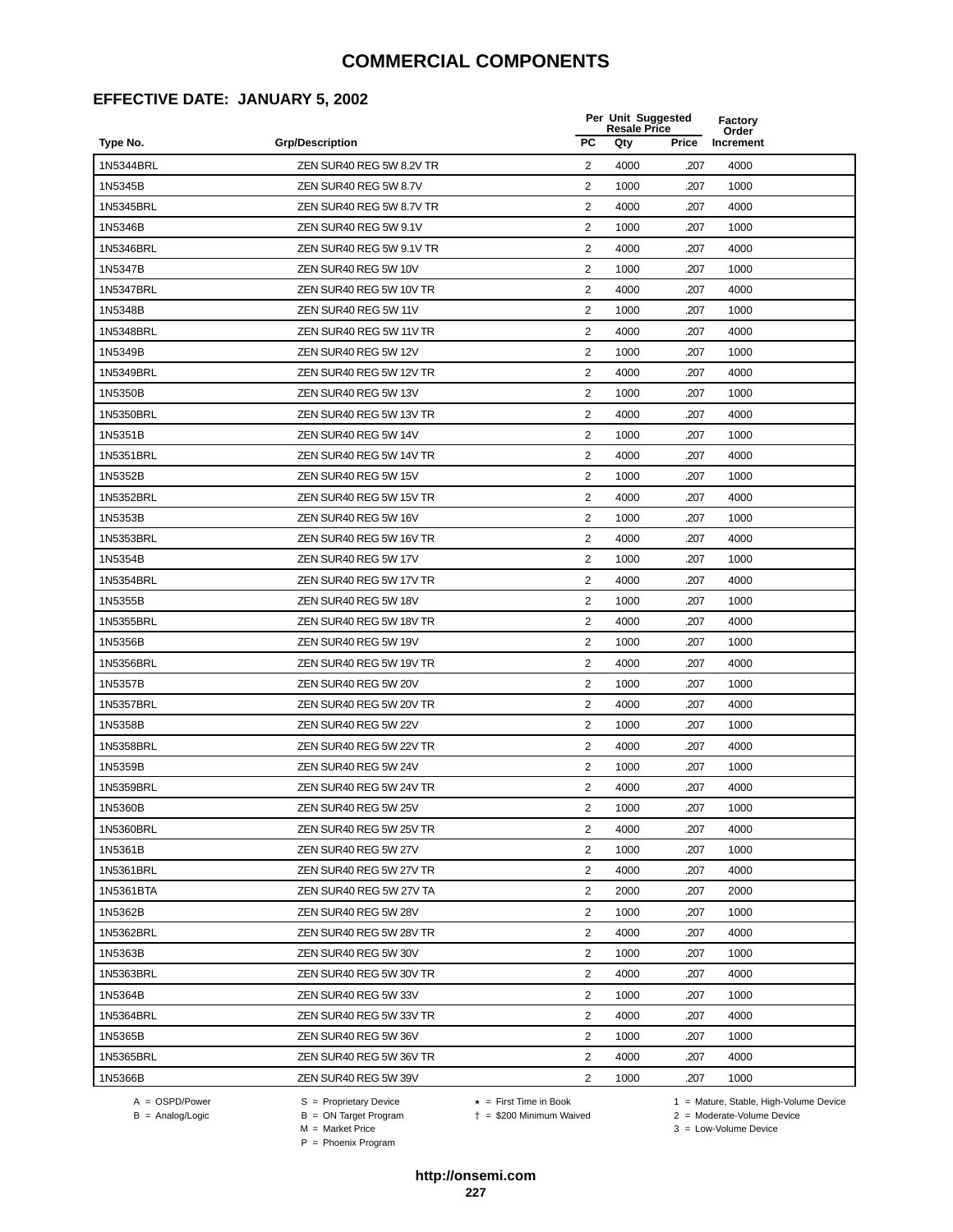#### **EFFECTIVE DATE: JANUARY 5, 2002**

|           |                          |                | Per Unit Suggested<br><b>Resale Price</b> |       | Factory<br>Order |  |
|-----------|--------------------------|----------------|-------------------------------------------|-------|------------------|--|
| Type No.  | <b>Grp/Description</b>   | PC             | Qty                                       | Price | Increment        |  |
| 1N5366BRL | ZEN SUR40 REG 5W 39V TR  | 2              | 4000                                      | .207  | 4000             |  |
| 1N5367B   | ZEN SUR40 REG 5W 43V     | $\overline{2}$ | 1000                                      | .207  | 1000             |  |
| 1N5367BRL | ZEN SUR40 REG 5W 43V TR  | 2              | 4000                                      | .207  | 4000             |  |
| 1N5368B   | ZEN SUR40 REG 5W 47V     | 2              | 1000                                      | .207  | 1000             |  |
| 1N5368BRL | ZEN SUR40 REG 5W 47V TR  | $\overline{2}$ | 4000                                      | .207  | 4000             |  |
| 1N5369B   | ZEN SUR40 REG 5W 51V     | $\overline{2}$ | 1000                                      | .207  | 1000             |  |
| 1N5369BRL | ZEN SUR40 REG 5W 51V TR  | $\overline{2}$ | 4000                                      | .207  | 4000             |  |
| 1N5370B   | ZEN SUR40 REG 5W 56V     | 2              | 1000                                      | .207  | 1000             |  |
| 1N5370BRL | ZEN SUR40 REG 5W 56V TR  | $\overline{2}$ | 4000                                      | .207  | 4000             |  |
| 1N5371B   | ZEN SUR40 REG 5W 60V     | 2              | 1000                                      | .207  | 1000             |  |
| 1N5371BRL | ZEN SUR40 REG 5W 60V TR  | 2              | 4000                                      | .207  | 4000             |  |
| 1N5372B   | ZEN SUR40 REG 5W 62V     | $\overline{2}$ | 1000                                      | .207  | 1000             |  |
| 1N5372BRL | ZEN SUR40 REG 5W 62V TR  | $\overline{2}$ | 4000                                      | .207  | 4000             |  |
| 1N5373B   | ZEN SUR40 REG 5W 68V     | $\overline{2}$ | 1000                                      | .207  | 1000             |  |
| 1N5373BRL | ZEN SUR40 REG 5W 68V TR  | 2              | 4000                                      | .207  | 4000             |  |
| 1N5374B   | ZEN SUR40 REG 5W 75V     | $\overline{2}$ | 1000                                      | .207  | 1000             |  |
| 1N5374BRL | ZEN SUR40 REG 5W 75V TR  | 2              | 4000                                      | .207  | 4000             |  |
| 1N5375B   | ZEN SUR40 REG 5W 82V     | $\overline{2}$ | 1000                                      | .207  | 1000             |  |
| 1N5375BRL | ZEN SUR40 REG 5W 82V TR  | 2              | 4000                                      | .207  | 4000             |  |
| 1N5376B   | ZEN SUR40 REG 5W 87V     | $\overline{2}$ | 1000                                      | .207  | 1000             |  |
| 1N5376BRL | ZEN SUR40 REG 5W 87V TR  | 2              | 4000                                      | .207  | 4000             |  |
| 1N5377B   | ZEN SUR40 REG 5W 91V     | 2              | 1000                                      | .207  | 1000             |  |
| 1N5377BRL | ZEN SUR40 REG 5W 91V TR  | $\overline{2}$ | 4000                                      | .207  | 4000             |  |
| 1N5378B   | ZEN SUR40 REG 5W 100V    | 2              | 1000                                      | .207  | 1000             |  |
| 1N5378BRL | ZEN SUR40 REG 5W 100V TR | $\overline{2}$ | 4000                                      | .207  | 4000             |  |
| 1N5379B   | ZEN SUR40 REG 5W 110V    | 2              | 1000                                      | .207  | 1000             |  |
| 1N5380B   | ZEN SUR40 REG 5W 120V    | $\overline{2}$ | 1000                                      | .207  | 1000             |  |
| 1N5380BRL | ZEN SUR40 REG 5W 120V TR | 2              | 4000                                      | .207  | 4000             |  |
| 1N5381B   | ZEN SUR40 REG 5W 130V    | $\overline{2}$ | 1000                                      | .207  | 1000             |  |
| 1N5381BRL | ZEN SUR40 REG 5W 130V TR | $\overline{2}$ | 4000                                      | .207  | 4000             |  |
| 1N5382B   | ZEN SUR40 REG 5W 140V    | 2              | 1000                                      | .207  | 1000             |  |
| 1N5382BRL | ZEN SUR40 REG 5W 140V TR | 2              | 4000                                      | .207  | 4000             |  |
| 1N5383B   | ZEN SUR40 REG 5W 150V    | $\overline{2}$ | 1000                                      | .207  | 1000             |  |
| 1N5383BRL | ZEN SUR40 REG 5W 150V TR | $\overline{2}$ | 4000                                      | .207  | 4000             |  |
| 1N5384B   | ZEN SUR40 REG 5W 160V    | 2              | 1000                                      | .207  | 1000             |  |
| 1N5384BRL | ZEN SUR40 REG 5W 160V TR | 2              | 4000                                      | .207  | 4000             |  |
| 1N5385B   | ZEN SUR40 REG 5W 170V    | 2              | 1000                                      | .207  | 1000             |  |
| 1N5385BRL | ZEN SUR40 REG 5W 170V TR | $\overline{2}$ | 4000                                      | .207  | 4000             |  |
| 1N5386B   | ZEN SUR40 REG 5W 180V    | 2              | 1000                                      | .207  | 1000             |  |
| 1N5386BRL | ZEN SUR40 REG 5W 180V TR | 2              | 4000                                      | .207  | 4000             |  |
| 1N5387B   | ZEN SUR40 REG 5W 190V    | 2              | 1000                                      | .207  | 1000             |  |
| 1N5387BRL | ZEN SUR40 REG 5W 190V TR | $\overline{2}$ | 4000                                      | .207  | 4000             |  |
| 1N5388B   | ZEN SUR40 REG 5W 200V    | $\overline{2}$ | 1000                                      | .207  | 1000             |  |
| 1N5388BRL | ZEN SUR40 REG 5W 200V TR | 2              | 4000                                      | .207  | 4000             |  |
| 1N5400    | REC AXIAL 3A 50V STD     | $\overline{2}$ | 500                                       | .0613 | 500              |  |

A = OSPD/Power S = Proprietary Device<br>
B = Analog/Logic B = ON Target Program<br>
M = Market Price

= \$200 Minimum Waived 2 = Moderate-Volume Device

A = OSPD/Power S = Proprietary Device  $\star$  = First Time in Book 1 = Mature, Stable, High-Volume Device

 $2 =$  Moderate-Volume Device<br> $3 =$  Low-Volume Device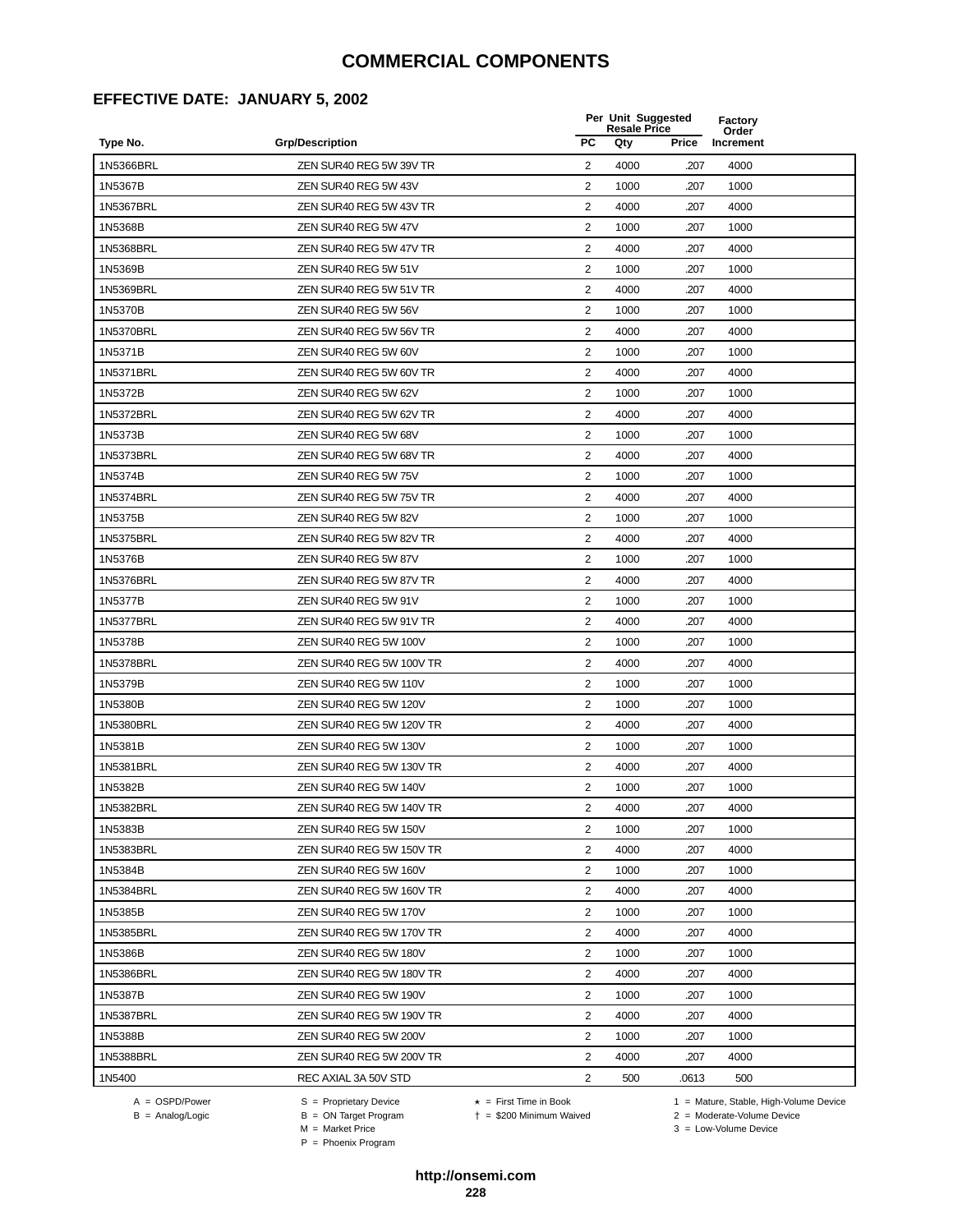#### **EFFECTIVE DATE: JANUARY 5, 2002**

|           |                          |                         | Per Unit Suggested<br><b>Resale Price</b> |       | Factory<br>Order |
|-----------|--------------------------|-------------------------|-------------------------------------------|-------|------------------|
| Type No.  | <b>Grp/Description</b>   | <b>PC</b>               | Qty                                       | Price | Increment        |
| 1N5400RL  | REC AXIAL 3A 50V STD TR  | $\overline{2}$          | 1200                                      | .0613 | 1200             |
| 1N5401    | REC AXIAL 3A 100V STD    | 2                       | 500                                       | .0613 | 500              |
| 1N5401RL  | REC AXIAL 3A 100V STD TR | 2                       | 1200                                      | .0613 | 1200             |
| 1N5402    | REC AXIAL 3A 200V STD    | $\overline{2}$          | 500                                       | .068  | 500              |
| 1N5402RL  | REC AXIAL 3A 200V STD TR | $\overline{\mathbf{c}}$ | 1200                                      | .068  | 1200             |
| 1N5404    | REC AXIAL 3A 400V STD    | $\overline{2}$          | 500                                       | .0733 | 500              |
| 1N5404RL  | REC AXIAL 3A 400V STD TR | $\overline{2}$          | 1200                                      | .0733 | 1200             |
| 1N5406    | REC AXIAL 3A 600V STD    | $\overline{2}$          | 500                                       | .0733 | 500              |
| 1N5406RL  | REC AXIAL 3A 600V STD TR | 2                       | 1200                                      | .0733 | 1200             |
| 1N5407    | REC AXIAL 3A 800V STD    | 2                       | 500                                       | .0733 | 500              |
| 1N5407RL  | REC AXIAL 3A 800V STD TR | 2                       | 1200                                      | .0733 | 1200             |
| 1N5408    | REC AXIAL 3A 1KV STD     | 2                       | 500                                       | .0733 | 500              |
| 1N5408RL  | REC AXIAL 3A 1KV STD TR  | $\overline{2}$          | 1200                                      | .0733 | 1200             |
| 1N5817    | REC SURM 1A 20V SCTKY    | $\overline{c}$          | 1000                                      | .12   | 1000             |
| 1N5817RL  | REC SURM 1A 20V SCTKY TR | $\overline{2}$          | 5000                                      | .12   | 5000             |
| 1N5818    | REC SURM 1A 30V SCTKY    | $\overline{2}$          | 1000                                      | .12   | 1000             |
| 1N5818RL  | REC SURM 1A 30V SCTKY TR | $\overline{2}$          | 5000                                      | .12   | 5000             |
| 1N5819    | REC SURM 1A 40V SCTKY    | $\overline{c}$          | 1000                                      | .12   | 1000             |
| 1N5819RL  | REC SURM 1A 40V SCTKY TR | 2                       | 5000                                      | .12   | 5000             |
| 1N5820    | REC SURM 3A 20V SCTKY    | 2                       | 500                                       | .20   | 500              |
| 1N5820RL  | REC SURM 3A 20V SCTKY TR | 2                       | 1500                                      | .20   | 1500             |
| 1N5821    | REC SURM 3A 30V SCTKY    | $\overline{c}$          | 500                                       | .20   | 500              |
| 1N5821RL  | REC SURM 3A 30V SCTKY TR | 2                       | 1500                                      | .20   | 1500             |
| 1N5822    | REC SURM 3A 40V SCTKY    | $\overline{2}$          | 500                                       | .20   | 500              |
| 1N5822RL  | REC SURM 3A 40V SCTKY TR | $\overline{2}$          | 1500                                      | .20   | 1500             |
| 1N5908    | ZEN MOSRB TVS 1500W 6.2V | $\overline{2}$          | 500                                       | .347  | 500              |
| 1N5908RL4 | ZEN MOSRB TVS 1500W 6.2V | $\overline{c}$          | 1500                                      | .347  | 1500             |
| 1N5913B   | ZEN D041 REG 1.5W 3.3V   | 2                       | 2000                                      | .244  | 2000             |
| 1N5913BRL | ZEN D041 REG 1.5W 3.3V   | 2                       | 6000                                      | .244  | 6000             |
| 1N5917B   | ZEN D041 REG 1.5W 4.7V   | 2                       | 2000                                      | .244  | 2000             |
| 1N5917BRL | ZEN D041 REG 1.5W 4.7V   | 2                       | 6000                                      | .244  | 6000             |
| 1N5919B   | ZEN D041 REG 1.5W 5.6V   | 2                       | 2000                                      | .244  | 2000             |
| 1N5919BRL | ZEN D041 REG 1.5W 5.6V   | 2                       | 6000                                      | .244  | 6000             |
| 1N5920B   | ZEN D041 REG 1.5W 6.2V   | 2                       | 2000                                      | .244  | 2000             |
| 1N5920BRL | ZEN D041 REG 1.5W 6.2V   | 2                       | 6000                                      | .244  | 6000             |
| 1N5921B   | ZEN D041 REG 1.5W 6.8V   | 2                       | 2000                                      | .244  | 2000             |
| 1N5921BRL | ZEN D041 REG 1.5W 6.8V   | 2                       | 6000                                      | .244  | 6000             |
| 1N5923B   | ZEN D041 REG 1.5W 8.2V   | 2                       | 2000                                      | .244  | 2000             |
| 1N5923BRL | ZEN D041 REG 1.5W 8.2V   | 2                       | 6000                                      | .244  | 6000             |
| 1N5924B   | ZEN D041 REG 1.5W 9.1V   | 2                       | 2000                                      | .244  | 2000             |
| 1N5924BRL | ZEN D041 REG 1.5W 9.1V   | $\overline{c}$          | 6000                                      | .244  | 6000             |
| 1N5925B   | ZEN D041 REG 1.5W 10V TR | 2                       | 2000                                      | .244  | 2000             |
| 1N5925BRL | ZEN D041 REG 1.5W 10V TR | $\overline{2}$          | 6000                                      | .244  | 6000             |
| 1N5926B   | ZEN D041 REG 1.5W 11V TR | $\overline{2}$          | 2000                                      | .244  | 2000             |
| 1N5927B   | ZEN D041 REG 1.5W 12V TR | 2                       | 2000                                      | .244  | 2000             |
|           |                          |                         |                                           |       |                  |

B = Analog/Logic<br>B = Analog/Logic<br>M = Market Price

= \$200 Minimum Waived 2 = Moderate-Volume Device

A = OSPD/Power S = Proprietary Device  $\star$  = First Time in Book 1 = Mature, Stable, High-Volume Device

P = Phoenix Program

 $3 =$  Low-Volume Device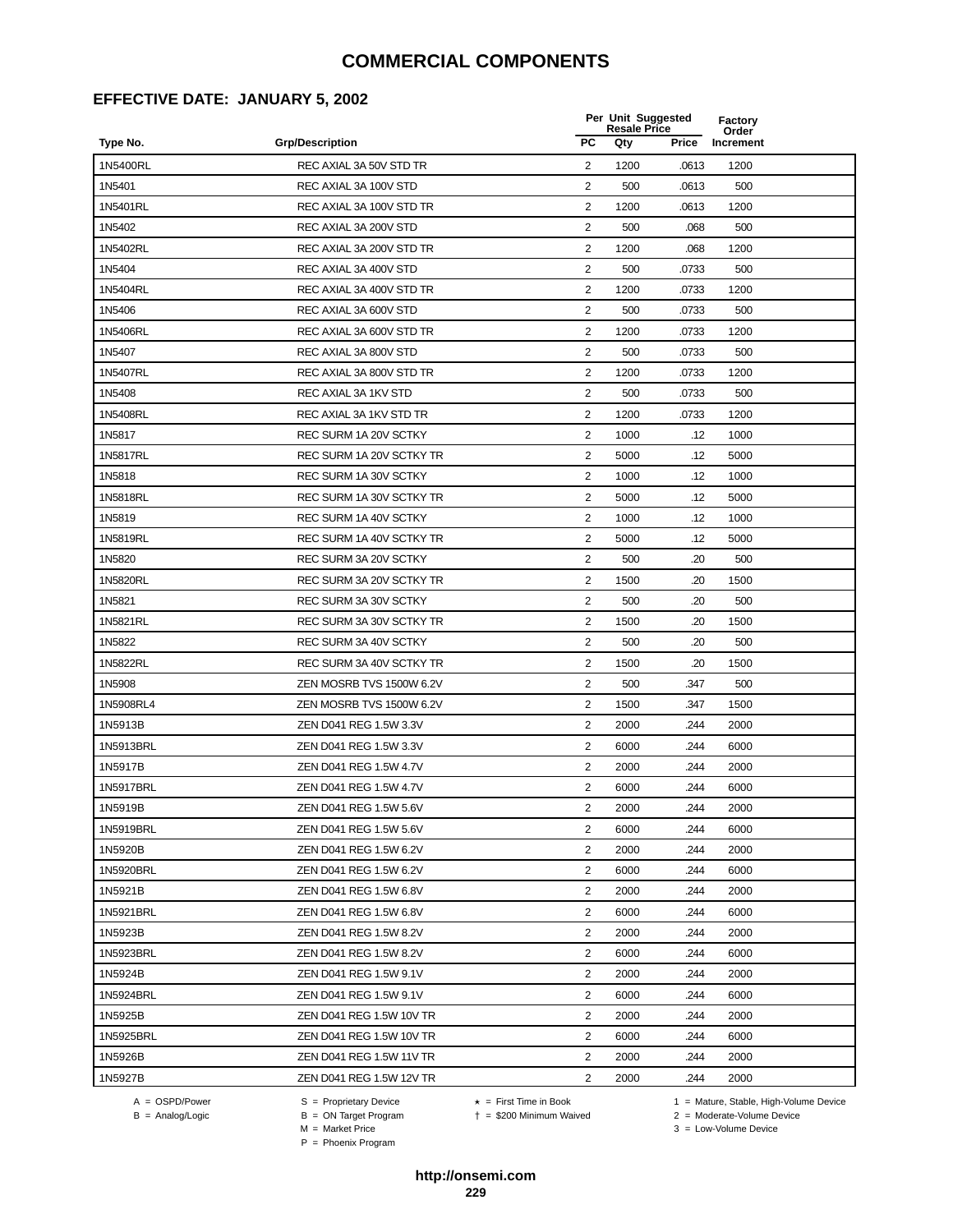#### **EFFECTIVE DATE: JANUARY 5, 2002**

|           |                           |                | Per Unit Suggested<br><b>Resale Price</b> |       | Factory<br>Order |
|-----------|---------------------------|----------------|-------------------------------------------|-------|------------------|
| Type No.  | <b>Grp/Description</b>    | PC             | Qty                                       | Price | Increment        |
| 1N5927BRL | ZEN D041 REG 1.5W 12V TR  | 2              | 6000                                      | .244  | 6000             |
| 1N5929B   | ZEN D041 REG 1.5W 15V TR  | $\overline{2}$ | 2000                                      | .244  | 2000             |
| 1N5929BRL | ZEN D041 REG 1.5W 15V TR  | $\overline{2}$ | 6000                                      | .244  | 6000             |
| 1N5930BRL | ZEN D041 REG 1.5W 16V TR  | $\overline{2}$ | 6000                                      | .244  | 6000             |
| 1N5931B   | ZEN D041 REG 1.5W 18V TR  | $\overline{2}$ | 2000                                      | .244  | 2000             |
| 1N5931BRL | ZEN D041 REG 1.5W 18V TR  | $\overline{2}$ | 6000                                      | .244  | 6000             |
| 1N5932BRL | ZEN D041 REG 1.5W 20V TR  | $\overline{2}$ | 6000                                      | .244  | 6000             |
| 1N5933B   | ZEN D041 REG 1.5W 22V TR  | 2              | 2000                                      | .244  | 2000             |
| 1N5934B   | ZEN D041 REG 1.5W 24V TR  | $\overline{2}$ | 2000                                      | .244  | 2000             |
| 1N5934BRL | ZEN D041 REG 1.5W 24V TR  | 2              | 6000                                      | .244  | 6000             |
| 1N5935B   | ZEN D041 REG 1.5W 25V TR  | $\overline{2}$ | 2000                                      | .244  | 2000             |
| 1N5936B   | ZEN D041 REG 1.5W 30V TR  | $\overline{2}$ | 2000                                      | .244  | 2000             |
| 1N5936BRL | ZEN D041 REG 1.5W 30V TR  | $\overline{2}$ | 6000                                      | .244  | 6000             |
| 1N5937B   | ZEN D041 REG 1.5W 33V TR  | $\overline{2}$ | 2000                                      | .244  | 2000             |
| 1N5937BRL | ZEN D041 REG 1.5W 33V TR  | 2              | 6000                                      | .244  | 6000             |
| 1N5938B   | ZEN D041 REG 1.5W 36V     | $\overline{2}$ | 2000                                      | .244  | 2000             |
| 1N5938BRL | ZEN D041 REG 1.5W 36V     | 2              | 6000                                      | .244  | 6000             |
| 1N5940BRL | ZEN D041 REG 1.5W 43V TR  | $\overline{2}$ | 6000                                      | .244  | 6000             |
| 1N5941B   | ZEN D041 REG 1.5W 47V TR  | 2              | 2000                                      | .244  | 2000             |
| 1N5941BRL | ZEN D041 REG 1.5W 47V TR  | $\overline{2}$ | 6000                                      | .244  | 6000             |
| 1N5942BRL | ZEN D041 REG 1.5W 51V TR  | $\overline{2}$ | 6000                                      | .244  | 6000             |
| 1N5943B   | ZEN D041 REG 1.5W 56V TR  | $\overline{2}$ | 2000                                      | .244  | 2000             |
| 1N5943BRL | ZEN D041 REG 1.5W 56V TR  | $\overline{2}$ | 6000                                      | .244  | 6000             |
| 1N5944B   | ZEN D041 REG 1.5W 62V TR  | 2              | 2000                                      | .244  | 2000             |
| 1N5944BRL | ZEN D041 REG 1.5W 62V TR  | $\overline{2}$ | 6000                                      | .244  | 6000             |
| 1N5945B   | ZEN D041 REG 1.5W 68V TR  | 2              | 2000                                      | .244  | 2000             |
| 1N5946B   | ZEN D041 REG 1.5W 75V TR  | $\overline{2}$ | 2000                                      | .244  | 2000             |
| 1N5946BRL | ZEN D041 REG 1.5W 75V TR  | 2              | 6000                                      | .244  | 6000             |
| 1N5947BRL | ZEN D041 REG 1.5W 82V TR  | $\overline{2}$ | 6000                                      | .244  | 6000             |
| 1N5948B   | ZEN D041 REG 1.5W 91V TR  | $\overline{2}$ | 2000                                      | .244  | 2000             |
| 1N5948BRL | ZEN D041 REG 1.5W 91V TR  | 2              | 6000                                      | .244  | 6000             |
| 1N5950B   | ZEN D041 REG 1.5W 110V    | 2              | 2000                                      | .244  | 2000             |
| 1N5950BRL | ZEN D041 REG 1.5W 110V    | 2              | 6000                                      | .244  | 6000             |
| 1N5951B   | ZEN D041 REG 1.5W 120V    | $\overline{2}$ | 2000                                      | .244  | 2000             |
| 1N5951BRL | ZEN D041 REG 1.5W 120V    | 2              | 6000                                      | .244  | 6000             |
| 1N5952BRL | ZEN D041 REG 1.5W 130V    | 2              | 6000                                      | .244  | 6000             |
| 1N5953B   | ZEN D041 REG 1.5W 150V    | $\overline{2}$ | 2000                                      | .244  | 2000             |
| 1N5953BRL | ZEN D041 REG 1.5W 150V    | 2              | 6000                                      | .244  | 6000             |
| 1N5954BRL | ZEN D041 REG 1.5W 160V    | 2              | 6000                                      | .244  | 6000             |
| 1N5955B   | ZEN D041 REG 1.5W 180V    | 2              | 2000                                      | .244  | 2000             |
| 1N5955BRL | ZEN D041 REG 1.5W 180V    | 2              | 6000                                      | .244  | 6000             |
| 1N5956B   | ZEN D041 REG 1.5W 200V    | 2              | 2000                                      | .244  | 2000             |
| 1N5956BRL | ZEN D041 REG 1.5W 200V    | $\overline{2}$ | 6000                                      | .244  | 6000             |
| 1N5985BRL | ZEN D035 REG 0.5W 2.4V TR | $\overline{2}$ | 5000                                      | .247  | 5000             |
| 1N6004BRL | ZEN D035 REG 0.5W 15V TR  | $\overline{2}$ | 5000                                      | .207  | 5000             |

A = OSPD/Power S = Proprietary Device<br>
B = Analog/Logic B = ON Target Program<br>
M = Market Price

= \$200 Minimum Waived 2 = Moderate-Volume Device

A = OSPD/Power S = Proprietary Device  $\star$  = First Time in Book 1 = Mature, Stable, High-Volume Device

 $2 =$  Moderate-Volume Device<br> $3 =$  Low-Volume Device

P = Phoenix Program

**http://onsemi.com**

**230**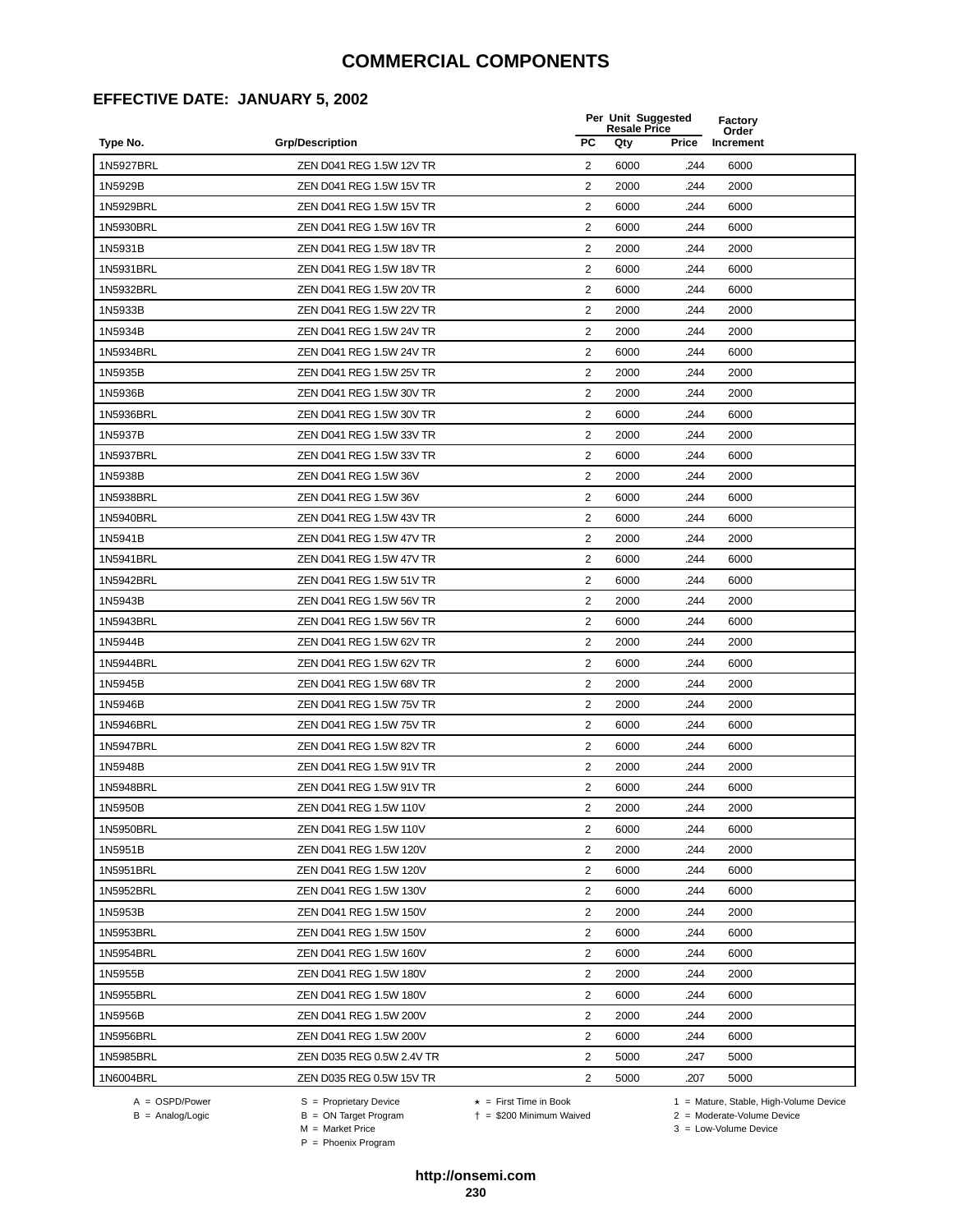#### **EFFECTIVE DATE: JANUARY 5, 2002**

|            |                          |                | Per Unit Suggested<br><b>Resale Price</b> |       | <b>Factory</b><br>Order |  |
|------------|--------------------------|----------------|-------------------------------------------|-------|-------------------------|--|
| Type No.   | <b>Grp/Description</b>   | <b>PC</b>      | Qty                                       | Price | Increment               |  |
| 1N6267A    | ZEN MOSRB TVS 1500W 6.8V | 2              | 500                                       | .347  | 500                     |  |
| 1N6267ARL4 | ZEN MOSRB TVS 1500W 6.8V | 2              | 1500                                      | .347  | 1500                    |  |
| 1N6268A    | ZEN MOSRB TVS 1500W 7.5V | $\overline{2}$ | 500                                       | .347  | 500                     |  |
| 1N6268ARL4 | ZEN MOSRB TVS 1500W 7.5V | $\overline{2}$ | 1500                                      | .347  | 1500                    |  |
| 1N6269A    | ZEN MOSRB TVS 1500W 8.2V | $\overline{2}$ | 500                                       | .347  | 500                     |  |
| 1N6270A    | ZEN MOSRB TVS 1500W 9.1V | 2              | 500                                       | .347  | 500                     |  |
| 1N6270ARL4 | ZEN MOSRB TVS 1500W 9.1V | $\overline{2}$ | 1500                                      | .347  | 1500                    |  |
| 1N6271A    | ZEN MOSRB TVS 1500W 10V  | 2              | 500                                       | .347  | 500                     |  |
| 1N6272A    | ZEN MOSRB TVS 1500W 11V  | 2              | 500                                       | .347  | 500                     |  |
| 1N6273A    | ZEN MOSRB TVS 1500W 12V  | 2              | 500                                       | .347  | 500                     |  |
| 1N6273ARL4 | ZEN MOSRB TVS 1500W 12V  | $\overline{2}$ | 1500                                      | .347  | 1500                    |  |
| 1N6274A    | ZEN MOSRB TVS 1500W 13V  | $\overline{2}$ | 500                                       | .347  | 500                     |  |
| 1N6274ARL4 | ZEN MOSRB TVS 1500W 13V  | 2              | 1500                                      | .347  | 1500                    |  |
| 1N6275A    | ZEN MOSRB TVS 1500W 15V  | $\sqrt{2}$     | 500                                       | .347  | 500                     |  |
| 1N6275ARL4 | ZEN MOSRB TVS 1500W 15V  | 2              | 1500                                      | .347  | 1500                    |  |
| 1N6276A    | ZEN MOSRB TVS 1500W 16V  | $\overline{2}$ | 500                                       | .347  | 500                     |  |
| 1N6276ARL4 | ZEN MOSRB TVS 1500W 16V  | 2              | 1500                                      | .347  | 1500                    |  |
| 1N6277A    | ZEN MOSRB TVS 1500W 18V  | $\overline{2}$ | 500                                       | .347  | 500                     |  |
| 1N6277ARL4 | ZEN MOSRB TVS 1500W 18V  | $\overline{2}$ | 1500                                      | .347  | 1500                    |  |
| 1N6278A    | ZEN MOSRB TVS 1500W 20V  | $\overline{2}$ | 500                                       | .347  | 500                     |  |
| 1N6278ARL4 | ZEN MOSRB TVS 1500W 20V  | $\overline{2}$ | 1500                                      | .347  | 1500                    |  |
| 1N6279A    | ZEN MOSRB TVS 1500W 22V  | 2              | 500                                       | .347  | 500                     |  |
| 1N6280A    | ZEN MOSRB TVS 1500W 24V  | $\sqrt{2}$     | 500                                       | .347  | 500                     |  |
| 1N6280ARL4 | ZEN MOSRB TVS 1500W 24V  | 2              | 1500                                      | .347  | 1500                    |  |
| 1N6281A    | ZEN MOSRB TVS 1500W 27V  | $\overline{2}$ | 500                                       | .347  | 500                     |  |
| 1N6281ARL4 | ZEN MOSRB TVS 1500W 27V  | 2              | 1500                                      | .347  | 1500                    |  |
| 1N6282A    | ZEN MOSRB TVS 1500W 30V  | $\overline{2}$ | 500                                       | .347  | 500                     |  |
| 1N6282ARL4 | ZEN MOSRB TVS 1500W 30V  | $\overline{2}$ | 1500                                      | .347  | 1500                    |  |
| 1N6283A    | ZEN MOSRB TVS 1500W 33V  | $\overline{2}$ | 500                                       | .347  | 500                     |  |
| 1N6283ARL4 | ZEN MOSRB TVS 1500W 33V  | $\overline{2}$ | 1500                                      | .347  | 1500                    |  |
| 1N6284A    | ZEN MOSRB TVS 1500W 36V  | 2              | 500                                       | .347  | 500                     |  |
| 1N6284ARL4 | ZEN MOSRB TVS 1500W 36V  | 2              | 1500                                      | .347  | 1500                    |  |
| 1N6285A    | ZEN MOSRB TVS 1500W 39V  | 2              | 500                                       | .347  | 500                     |  |
| 1N6285ARL4 | ZEN MOSRB TVS 1500W 39V  | 2              | 1500                                      | .347  | 1500                    |  |
| 1N6286A    | ZEN MOSRB TVS 1500W 43V  | 2              | 500                                       | .347  | 500                     |  |
| 1N6286ARL4 | ZEN MOSRB TVS 1500W 43V  | $\overline{2}$ | 1500                                      | .347  | 1500                    |  |
| 1N6287A    | ZEN MOSRB TVS 1500W 47V  | 2              | 500                                       | .347  | 500                     |  |
| 1N6287ARL4 | ZEN MOSRB TVS 1500W 47V  | 2              | 1500                                      | .347  | 1500                    |  |
| 1N6288A    | ZEN MOSRB TVS 1500W 51V  | $\overline{2}$ | 500                                       | .347  | 500                     |  |
| 1N6288ARL4 | ZEN MOSRB TVS 1500W 51V  | $\overline{2}$ | 1500                                      | .347  | 1500                    |  |
| 1N6289A    | ZEN MOSRB TVS 1500W 56V  | 2              | 500                                       | .347  | 500                     |  |
| 1N6289ARL4 | ZEN MOSRB TVS 1500W 56V  | 2              | 1500                                      | .347  | 1500                    |  |
| 1N6290A    | ZEN MOSRB TVS 1500W 62V  | 2              | 500                                       | .347  | 500                     |  |
| 1N6290ARL4 | ZEN MOSRB TVS 1500W 62V  | 2              | 1500                                      | .347  | 1500                    |  |
| 1N6291A    | ZEN MOSRB TVS 1500W 68V  | $\overline{2}$ | 500                                       | .347  | 500                     |  |
|            |                          |                |                                           |       |                         |  |

B = Analog/Logic<br>B = Analog/Logic<br>M = Market Price

= \$200 Minimum Waived 2 = Moderate-Volume Device

A = OSPD/Power S = Proprietary Device  $\star$  = First Time in Book 1 = Mature, Stable, High-Volume Device

P = Phoenix Program

 $3 =$  Low-Volume Device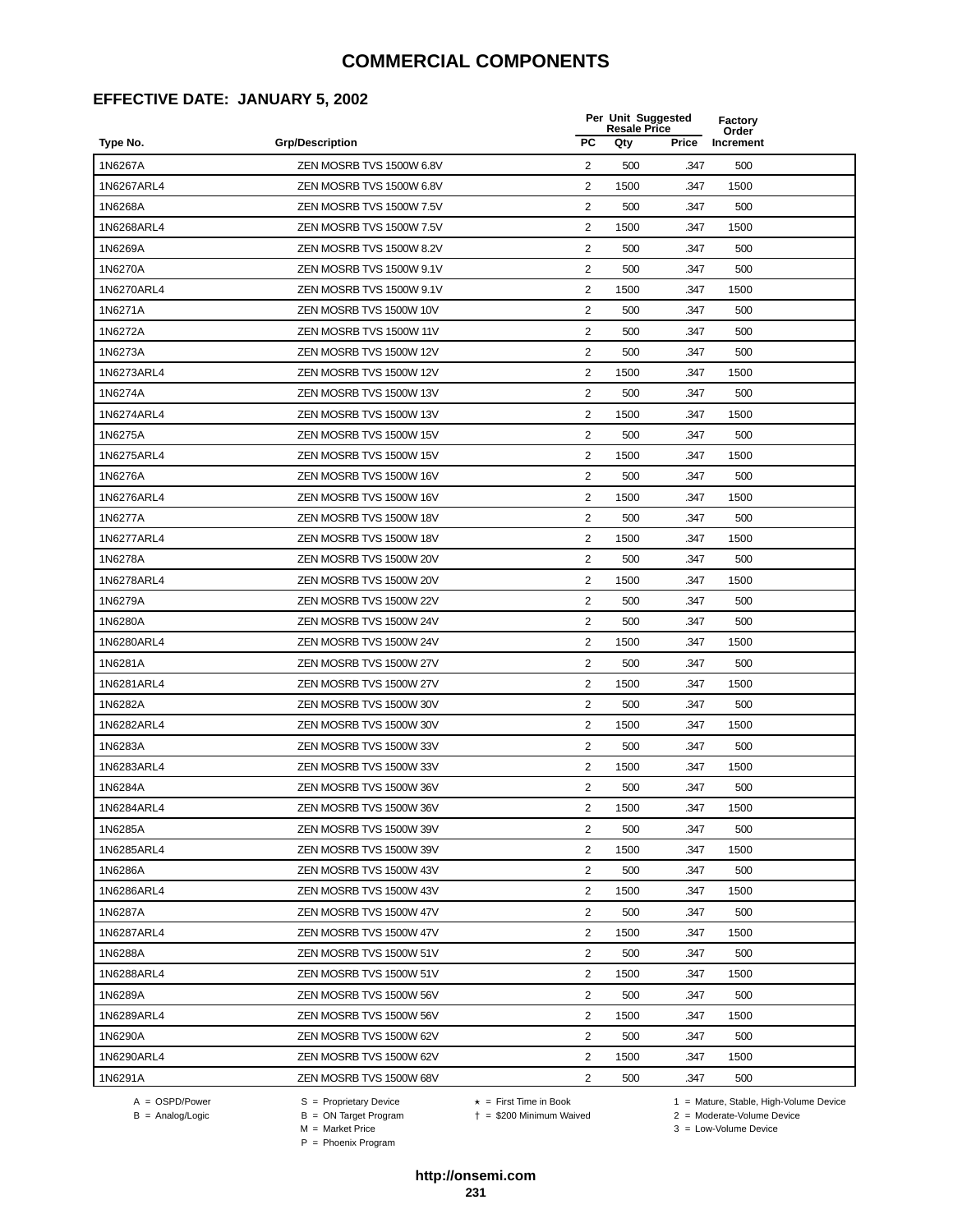#### **EFFECTIVE DATE: JANUARY 5, 2002**

|            |                           |                | Per Unit Suggested<br>Factory<br><b>Resale Price</b><br>Order |       |           |  |
|------------|---------------------------|----------------|---------------------------------------------------------------|-------|-----------|--|
| Type No.   | <b>Grp/Description</b>    | PC             | Qty                                                           | Price | Increment |  |
| 1N6291ARL4 | ZEN MOSRB TVS 1500W 68V   | 2              | 1500                                                          | .347  | 1500      |  |
| 1N6292A    | ZEN MOSRB TVS 1500W 75V   | 2              | 500                                                           | .347  | 500       |  |
| 1N6292ARL4 | ZEN MOSRB TVS 1500W 75V   | 2              | 1500                                                          | .347  | 1500      |  |
| 1N6293A    | ZEN MOSRB TVS 1500W 82V   | 2              | 500                                                           | .347  | 500       |  |
| 1N6293ARL4 | ZEN MOSRB TVS 1500W 82V   | 2              | 1500                                                          | .347  | 1500      |  |
| 1N6294A    | ZEN MOSRB TVS 1500W 91V   | 2              | 500                                                           | .347  | 500       |  |
| 1N6294ARL4 | ZEN MOSRB TVS 1500W 91V   | $\overline{2}$ | 1500                                                          | .347  | 1500      |  |
| 1N6295A    | ZEN MOSRB TVS 1500W 100V  | 2              | 500                                                           | .507  | 500       |  |
| 1N6296A    | ZEN MOSRB TVS 1500W 100V  | $\overline{c}$ | 500                                                           | .507  | 500       |  |
| 1N6297A    | ZEN MOSRB TVS 1500W 100V  | 2              | 500                                                           | .507  | 500       |  |
| 1N6297ARL4 | ZEN MOSRB TVS 1500W 100V  | 2              | 1500                                                          | .507  | 1500      |  |
| 1N6298A    | ZEN MOSRB TVS 1500W 130V  | 2              | 500                                                           | .507  | 500       |  |
| 1N6298ARL4 | ZEN MOSRB TVS 1500W 130V  | $\overline{2}$ | 1500                                                          | .507  | 1500      |  |
| 1N6299A    | ZEN MOSRB TVS 1500W 150V  | $\overline{2}$ | 500                                                           | .507  | 500       |  |
| 1N6299ARL4 | ZEN MOSRB TVS 1500W 150V  | 2              | 1500                                                          | .507  | 1500      |  |
| 1N6300A    | ZEN MOSRB TVS 1500W 160V  | $\overline{2}$ | 500                                                           | .507  | 500       |  |
| 1N6301A    | ZEN MOSRB TVS 1500W 170V  | $\overline{2}$ | 500                                                           | .507  | 500       |  |
| 1N6302A    | ZEN MOSRB TVS 1500W 180V  | $\overline{c}$ | 500                                                           | .507  | 500       |  |
| 1N6302ARL4 | ZEN MOSRB TVS 1500W 180V  | 2              | 1500                                                          | .507  | 1500      |  |
| 1N6303A    | ZEN MOSRB TVS 1500W 200V  | 2              | 500                                                           | .507  | 500       |  |
| 1N6303ARL4 | ZEN MOSRB TVS 1500W 200V  | 2              | 1500                                                          | .507  | 1500      |  |
| 1N6373     | ZEN MOSRB TVS 1500W 6.3V  | $\overline{2}$ | 500                                                           | .347  | 500       |  |
| 1N6373RL4  | ZEN MOSRB TVS 1500W 6.3V  | $\overline{2}$ | 1500                                                          | .347  | 1500      |  |
| 1N6374     | ZEN MOSRB TVS 1500W 9.4V  | 2              | 500                                                           | .347  | 500       |  |
| 1N6375     | ZEN MOSRB TVS 1500W 11.7V | 2              | 500                                                           | .347  | 500       |  |
| 1N6376     | ZEN MOSRB TVS 1500W 14.1V | 2              | 500                                                           | .347  | 500       |  |
| 1N6376RL4  | ZEN MOSRB TVS 1500W 14.1V | $\overline{c}$ | 1500                                                          | .347  | 1500      |  |
| 1N6377     | ZEN MOSRB TVS 1500W 17.6V | 2              | 500                                                           | .347  | 500       |  |
| 1N6377RL4  | ZEN MOSRB TVS 1500W 17.6V | 2              | 1500                                                          | .347  | 1500      |  |
| 1N6378RL4  | ZEN MOSRB TVS 1500W 21.2V | 2              | 1500                                                          | .347  | 1500      |  |
| 1N6379     | ZEN MOSRB TVS 1500W 25.9V | 2              | 500                                                           | .347  | 500       |  |
| 1N6379RL4  | ZEN MOSRB TVS 1500W 25.9V | 2              | 1500                                                          | .347  | 1500      |  |
| 1N6380     | ZEN MOSRB TVS 1500W 42.2V | 2              | 500                                                           | .347  | 500       |  |
| 1N6380RL4  | ZEN MOSRB TVS 1500W 42.2V | $\mathbf{2}$   | 1500                                                          | .347  | 1500      |  |
| 1N6381     | ZEN MOSRB TVS 1500W 52.9V | 2              | 500                                                           | .347  | 500       |  |
| 1N6382     | ZEN MOSRB CLP 1500W 9.4V  | $\overline{2}$ | 500                                                           | .373  | 500       |  |
| 1N6383     | ZEN MOSRB CLP 1500W 11.7V | $\overline{2}$ | 500                                                           | .373  | 500       |  |
| 1N6383RL4  | ZEN MOSRB CLP 1500W 11.7V | $\overline{2}$ | 1500                                                          | .373  | 1500      |  |
| 1N6384     | ZEN MOSRB CLP 1500W 14.1V | 2              | 500                                                           | .373  | 500       |  |
| 1N6385     | ZEN MOSRB CLP 1500W 17.6V | $\overline{2}$ | 500                                                           | .373  | 500       |  |
| 1N6386     | ZEN MOSRB CLP 1500W 21.2V | 2              | 500                                                           | .373  | 500       |  |
| 1N6387     | ZEN MOSRB CLP 1500W 25.9V | 2              | 500                                                           | .373  | 500       |  |
| 1N6388     | ZEN MOSRB CLP 1500W 42.4V | 2              | 500                                                           | .373  | 500       |  |
| 1N6389     | ZEN MOSRB CLP 1500W 52.9V | 2              | 500                                                           | .373  | 500       |  |
| 1N746A     | ZEN D035 REG 0.5W 3.3V    | 2              | 3000                                                          | .0347 | 3000      |  |
|            |                           |                |                                                               |       |           |  |

A = OSPD/Power S = Proprietary Device<br>
B = Analog/Logic B = ON Target Program<br>
M = Market Price

A = OSPD/Power S = Proprietary Device  $\star$  = First Time in Book 1 = Mature, Stable, High-Volume Device

 = \$200 Minimum Waived 2 = Moderate-Volume Device  $2 =$  Moderate-Volume Device<br> $3 =$  Low-Volume Device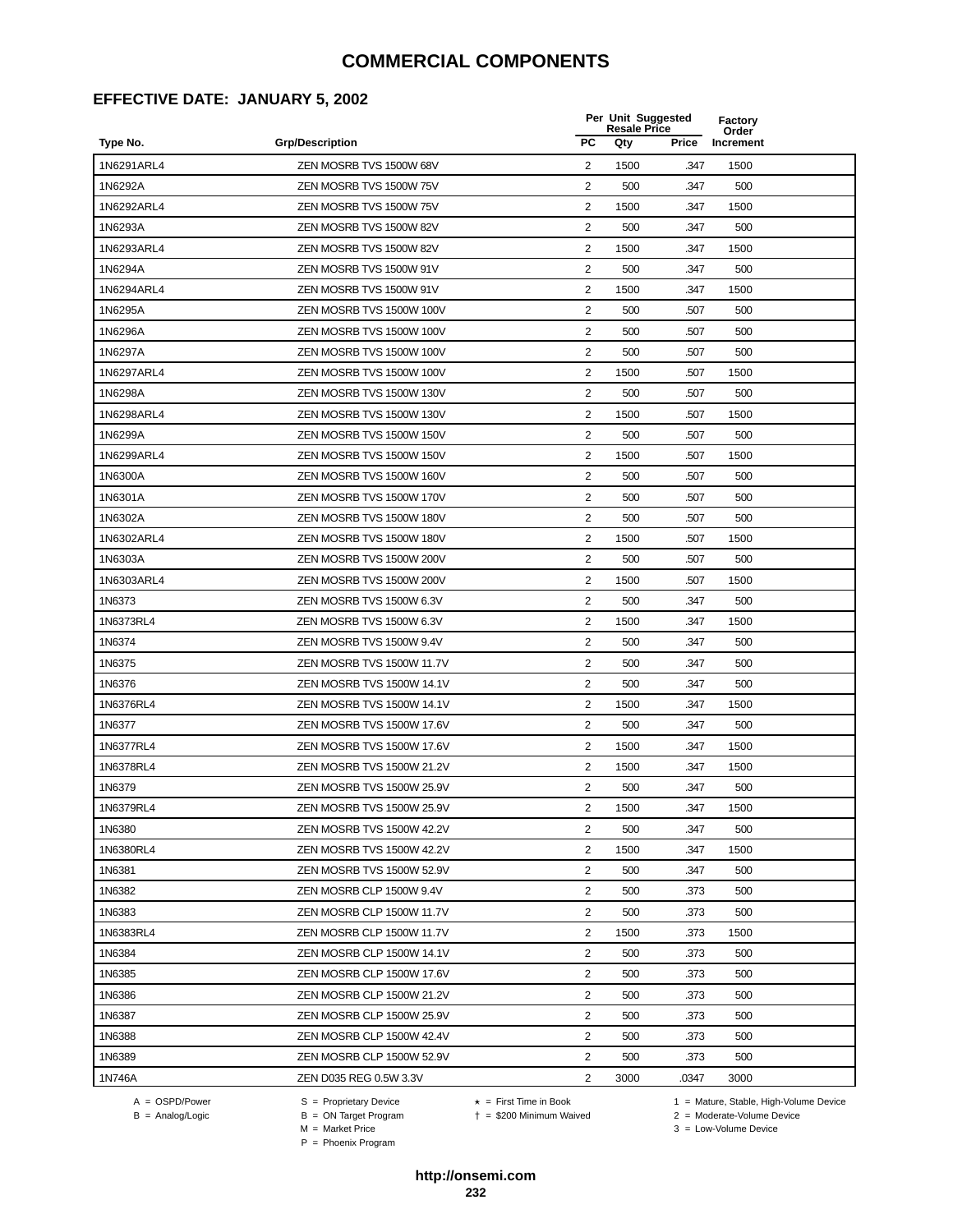#### **EFFECTIVE DATE: JANUARY 5, 2002**

|                 |                           |                | Per Unit Suggested<br><b>Resale Price</b> |       | Factory<br>Order |
|-----------------|---------------------------|----------------|-------------------------------------------|-------|------------------|
| Type No.        | <b>Grp/Description</b>    | <b>PC</b>      | Qty                                       | Price | Increment        |
| 1N746ARL        | ZEN D035 REG 0.5W 3.3V TR | 2              | 5000                                      | .0347 | 5000             |
| 1N746ATA        | ZEN D035 REG 0.5W 3.3V TA | 2              | 5000                                      | .0347 | 5000             |
| 1N747A          | ZEN D035 REG 0.5W 3.6V    | 2              | 3000                                      | .0347 | 3000             |
| <b>1N747ARL</b> | ZEN D035 REG 0.5W 3.6V TR | 2              | 5000                                      | .0347 | 5000             |
| <b>1N747ATA</b> | ZEN D035 REG 0.5W 3.6V TA | $\overline{c}$ | 5000                                      | .0347 | 5000             |
| 1N748A          | ZEN D035 REG 0.5W 3.9V    | $\overline{2}$ | 3000                                      | .0347 | 3000             |
| 1N748ARL        | ZEN D035 REG 0.5W 3.9V TR | $\overline{2}$ | 5000                                      | .0347 | 5000             |
| 1N749A          | ZEN D035 REG 0.5W 4.3V    | $\overline{2}$ | 3000                                      | .0347 | 3000             |
| 1N749ARL        | ZEN D035 REG 0.5W 4.3V TR | 2              | 5000                                      | .0347 | 5000             |
| 1N749ATA        | ZEN D035 REG 0.5W 4.3V TA | 2              | 5000                                      | .0347 | 5000             |
| 1N750A          | ZEN D035 REG 0.5W 4.7V    | 2              | 3000                                      | .0347 | 3000             |
| 1N750ARL        | ZEN D035 REG 0.5W 4.7V TR | 2              | 5000                                      | .0347 | 5000             |
| 1N750ATA        | ZEN D035 REG 0.5W 4.7V TA | $\overline{c}$ | 5000                                      | .0347 | 5000             |
| 1N751A          | ZEN D035 REG 0.5W 5.1V    | $\overline{c}$ | 3000                                      | .0347 | 3000             |
| 1N751ARL        | ZEN D035 REG 0.5W 5.1V TR | $\overline{2}$ | 5000                                      | .0347 | 5000             |
| 1N751ATA        | ZEN D035 REG 0.5W 5.1V TA | $\overline{2}$ | 5000                                      | .0347 | 5000             |
| 1N752A          | ZEN D035 REG 0.5W 5.6V    | 2              | 3000                                      | .0347 | 3000             |
| 1N752ARL        | ZEN D035 REG 0.5W 5.6V TR | 2              | 5000                                      | .0347 | 5000             |
| 1N752ATA        | ZEN D035 REG 0.5W 5.6V TA | 2              | 5000                                      | .0347 | 5000             |
| 1N753A          | ZEN D035 REG 0.5W 6.2V    | 2              | 3000                                      | .0347 | 3000             |
| 1N753ARL        | ZEN D035 REG 0.5W 6.2V TR | 2              | 5000                                      | .0347 | 5000             |
| 1N753ATA        | ZEN D035 REG 0.5W 6.2V TA | $\overline{c}$ | 5000                                      | .0347 | 5000             |
| 1N754A          | ZEN D035 REG 0.5W 6.8V    | 2              | 3000                                      | .0347 | 3000             |
| 1N754ARL        | ZEN D035 REG 0.5W 6.8V TR | 2              | 5000                                      | .0347 | 5000             |
| 1N754ATA        | ZEN D035 REG 0.5W 6.8V TA | $\overline{2}$ | 5000                                      | .0347 | 5000             |
| 1N755A          | ZEN D035 REG 0.5W 7.5V    | $\overline{2}$ | 3000                                      | .0347 | 3000             |
| 1N755ARL        | ZEN D035 REG 0.5W 7.5V TR | $\overline{c}$ | 5000                                      | .0347 | 5000             |
| 1N755ATA        | ZEN D035 REG 0.5W 7.5V TA | 2              | 5000                                      | .0347 | 5000             |
| 1N756A          | ZEN D035 REG 0.5W 8.2V    | 2              | 3000                                      | .0347 | 3000             |
| 1N756ARL        | ZEN D035 REG 0.5W 8.2V TR | 2              | 5000                                      | .0347 | 5000             |
| 1N756ATA        | ZEN D035 REG 0.5W 8.2V TA | 2              | 5000                                      | .0347 | 5000             |
| 1N757A          | ZEN D035 REG 0.5W 9.1V    | 2              | 3000                                      | .0347 | 3000             |
| <b>1N757ARL</b> | ZEN D035 REG 0.5W 9.1V TR | $\overline{2}$ | 5000                                      | .0347 | 5000             |
| 1N757ATA        | ZEN D035 REG 0.5W 9.1V TA | $\overline{2}$ | 5000                                      | .0347 | 5000             |
| 1N758A          | ZEN D035 REG 0.5W 10V     | $\overline{2}$ | 3000                                      | .0347 | 3000             |
| 1N758ARL        | ZEN D035 REG 0.5W 10V TR  | 2              | 5000                                      | .0347 | 5000             |
| 1N758ATA        | ZEN D035 REG 0.5W 10V TA  | 2              | 5000                                      | .0347 | 5000             |
| 1N759A          | ZEN D035 REG 0.5W 12V     | 2              | 3000                                      | .0347 | 3000             |
| 1N759ARL        | ZEN D035 REG 0.5W 12V TR  | $\overline{2}$ | 5000                                      | .0347 | 5000             |
| 1N759ATA        | ZEN D035 REG 0.5W 12V TA  | 2              | 5000                                      | .0347 | 5000             |
| 1N961BRL        | ZEN D035 REG 0.5W 10V TR  | $\overline{2}$ | 5000                                      | .0573 | 5000             |
| 1N961BRR1       | ZEN D035 REG 0.5W 10V TR  | 2              | 3000                                      | .0573 | 3000             |
| 1N962BRL        | ZEN D035 REG 0.5W 11V TR  | $\overline{2}$ | 5000                                      | .0573 | 5000             |
| 1N962BTA        | ZEN D035 REG 0.5W 11V TA  | $\overline{2}$ | 5000                                      | .0573 | 5000             |
| 1N963BRL        | ZEN D035 REG 0.5W 12V TR  | 2              | 5000                                      | .0573 | 5000             |

B = Analog/Logic<br>B = Analog/Logic<br>M = Market Price

= \$200 Minimum Waived 2 = Moderate-Volume Device

A = OSPD/Power S = Proprietary Device  $\star$  = First Time in Book 1 = Mature, Stable, High-Volume Device

 $3 =$  Low-Volume Device

P = Phoenix Program

**http://onsemi.com 233**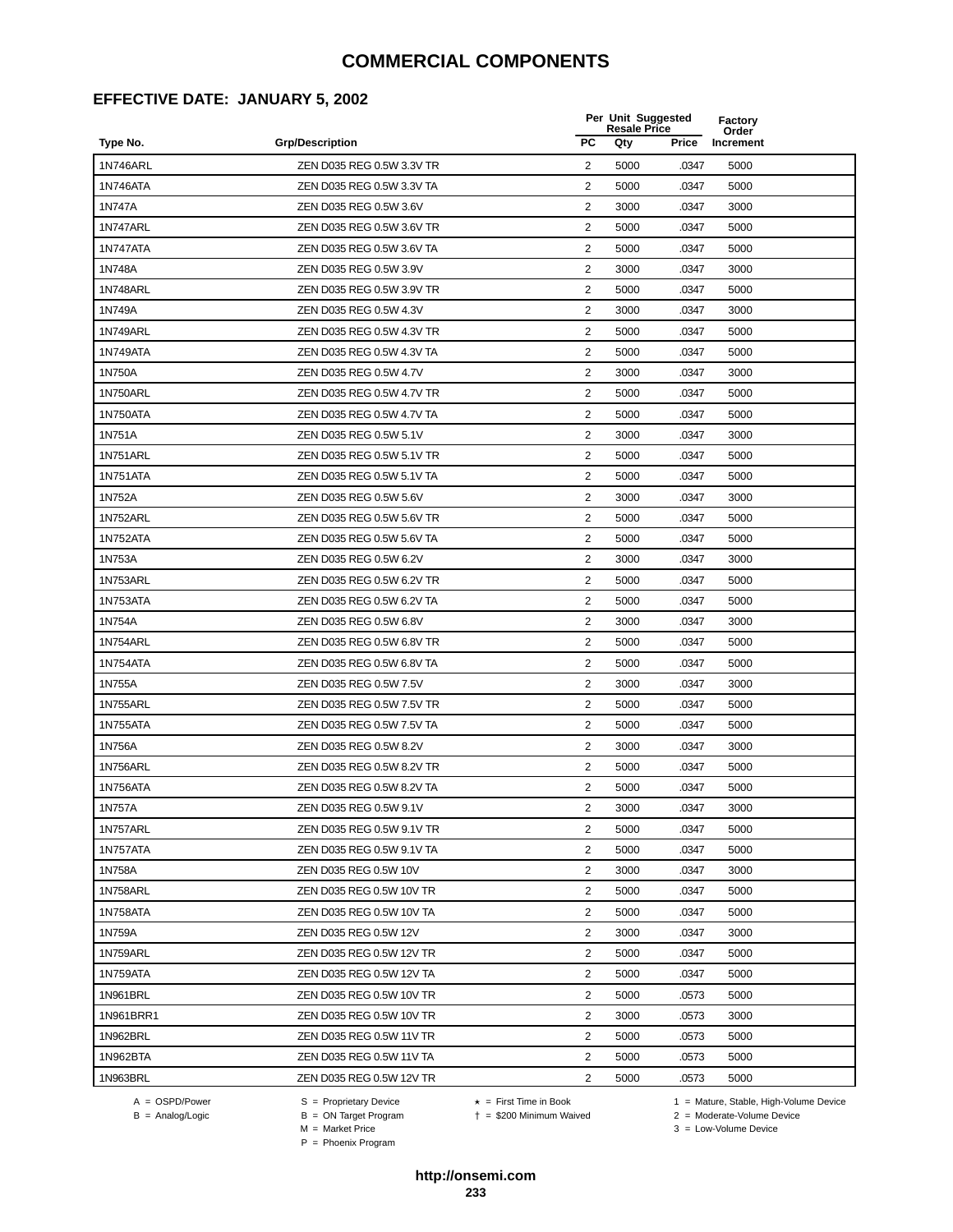#### **EFFECTIVE DATE: JANUARY 5, 2002**

|                 |                           |                | Per Unit Suggested<br><b>Resale Price</b> |       | Factory<br>Order |
|-----------------|---------------------------|----------------|-------------------------------------------|-------|------------------|
| Type No.        | <b>Grp/Description</b>    | PC             | Qty                                       | Price | Increment        |
| 1N963BRR1       | ZEN D035 REG 0.5W 12V TR  | 2              | 3000                                      | .0573 | 3000             |
| 1N964BRL        | ZEN D035 REG 0.5W 13V TR  | $\overline{2}$ | 5000                                      | .0573 | 5000             |
| 1N964BTA        | ZEN D035 REG 0.5W 13V TA  | 2              | 5000                                      | .0573 | 5000             |
| 1N965BRL        | ZEN D035 REG 0.5W 15V TR  | 2              | 5000                                      | .0573 | 5000             |
| 1N965BTA        | ZEN D035 REG 0.5W 15V TA  | 2              | 5000                                      | .0573 | 5000             |
| 1N966BRL        | ZEN D035 REG 0.5W 16V TR  | 2              | 5000                                      | .0573 | 5000             |
| 1N966BTA        | ZEN D035 REG 0.5W 16V TA  | 2              | 5000                                      | .0573 | 5000             |
| 1N967BRL        | ZEN D035 REG 0.5W 18V TR  | $\mathbf{2}$   | 5000                                      | .0573 | 5000             |
| 1N967BTA        | ZEN D035 REG 0.5W 18V TA  | $\overline{2}$ | 5000                                      | .0573 | 5000             |
| <b>1N968BRL</b> | ZEN D035 REG 0.5W 20V TR  | $\overline{2}$ | 5000                                      | .0573 | 5000             |
| 1N969BRL        | ZEN D035 REG 0.5W 22V TR  | $\overline{2}$ | 5000                                      | .0573 | 5000             |
| 1N970BRL        | ZEN D035 REG 0.5W 24V TR  | $\overline{2}$ | 5000                                      | .0573 | 5000             |
| 1N971BRL        | ZEN D035 REG 0.5W 27V TR  | $\overline{2}$ | 5000                                      | .0573 | 5000             |
| 1N971BTA        | ZEN D035 REG 0.5W 27V TA  | 2              | 5000                                      | .0573 | 5000             |
| 1N972BRL        | ZEN D035 REG 0.5W 30V TR  | 2              | 5000                                      | .0573 | 5000             |
| 1N972BTA        | ZEN D035 REG 0.5W 30V TR  | 2              | 5000                                      | .0573 | 5000             |
| 1N973BRL        | ZEN D035 REG 0.5W 33V TR  | $\overline{2}$ | 5000                                      | .0573 | 5000             |
| 1N974BRL        | ZEN D035 REG 0.5W 36V TR  | $\overline{c}$ | 5000                                      | .0573 | 5000             |
| 1N974BTA        | ZEN D035 REG 0.5W 36V TA  | 2              | 5000                                      | .0573 | 5000             |
| 1N975BRL        | ZEN D035 REG 0.5W 39V TR  | $\overline{2}$ | 5000                                      | .0573 | 5000             |
| 1N979BRL        | ZEN D035 REG 0.5W 56V TR  | $\overline{2}$ | 5000                                      | .0573 | 5000             |
| 1N986BRL        | ZEN D035 REG 0.5W 110V TR | 2              | 5000                                      | .0693 | 5000             |
| 1N991BRL        | ZEN D035 REG 0.5W 180V TR | 2              | 5000                                      | .0573 | 5000             |
| 1PMT12AT3       | ZEN PWMITE TVS 3.2W 12V   | $\overline{2}$ | 12000                                     | .173  | 12000            |
| 1PMT16AT3       | ZEN PWMITE TVS 3.2W 16V   | $\overline{2}$ | 12000                                     | .173  | 12000            |
| 1PMT18AT3       | ZEN PWMITE TVS 3.2W 18V   | $\overline{2}$ | 12000                                     | .173  | 12000            |
| 1PMT22AT3       | ZEN PWMITE TVS 3.2W 22V   | $\overline{2}$ | 12000                                     | .173  | 12000            |
| 1PMT24AT3       | ZEN PWMITE TVS 3.2W 24V   | 2              | 12000                                     | .173  | 12000            |
| 1PMT26AT3       | ZEN PWMITE TVS 3.2W 26V   | $\overline{2}$ | 12000                                     | .173  | 12000            |
| 1PMT28AT3       | ZEN PWMITE TVS 3.2W 28V   | 2              | 12000                                     | .173  | 12000            |
| 1PMT30AT3       | ZEN PWMITE TVS 3.2W 30V   | 2              | 12000                                     | .173  | 12000            |
| 1PMT33AT3       | ZEN PWMITE TVS 3.2W 33V   | 2              | 12000                                     | .173  | 12000            |
| 1PMT36AT3       | ZEN PWMITE TVS 3.2W 36V   | 2              | 12000                                     | .173  | 12000            |
| 1PMT40AT3       | ZEN PWMITE TVS 3.2W 40V   | 2              | 12000                                     | .173  | 12000            |
| 1PMT48AT3       | ZEN PWMITE TVS 3.2W 48V   | $\overline{2}$ | 12000                                     | .173  | 12000            |
| 1PMT5.0AT3      | ZEN PWMITE TVS 3.2W 5.0V  | $\overline{2}$ | 12000                                     | .173  | 12000            |
| 1PMT51AT3       | ZEN PWMITE TVS 3.2W 51V   | 2              | 12000                                     | .173  | 12000            |
| 1PMT58AT3       | ZEN PWMITE TVS 3.2W 58V   | 2              | 12000                                     | .173  | 12000            |
| 1PMT5920BT3     | ZEN PWMITE REG 3.2W 6.2V  | 2              | 12000                                     | .173  | 12000            |
| 1PMT5921BT3     | ZEN PWMITE REG 3.2W 6.8V  | 2              | 12000                                     | .173  | 12000            |
| 1PMT5922BT3     | ZEN PWMITE REG 3.2W 7.5V  | 2              | 12000                                     | .173  | 12000            |
| 1PMT5923BT3     | ZEN PWMITE REG 3.2W 8.2V  | 2              | 12000                                     | .173  | 12000            |
| 1PMT5924BT3     | ZEN PWMITE REG 3.2W 9.1V  | $\overline{2}$ | 12000                                     | .173  | 12000            |
| 1PMT5925BT3     | ZEN PWMITE REG 3.2W 10V   | $\overline{2}$ | 12000                                     | .173  | 12000            |
| 1PMT5927BT3     | ZEN PWMITE REG 3.2W 11V   | $\overline{2}$ | 12000                                     | .173  | 12000            |

A = OSPD/Power S = Proprietary Device  $\star$  = First Time in Book 1 = Mature, Stable, High-Volume Device

A = OSPD/Power S = Proprietary Device<br>
B = Analog/Logic B = ON Target Program<br>
M = Market Price

= \$200 Minimum Waived 2 = Moderate-Volume Device

 $2 =$  Moderate-Volume Device<br> $3 =$  Low-Volume Device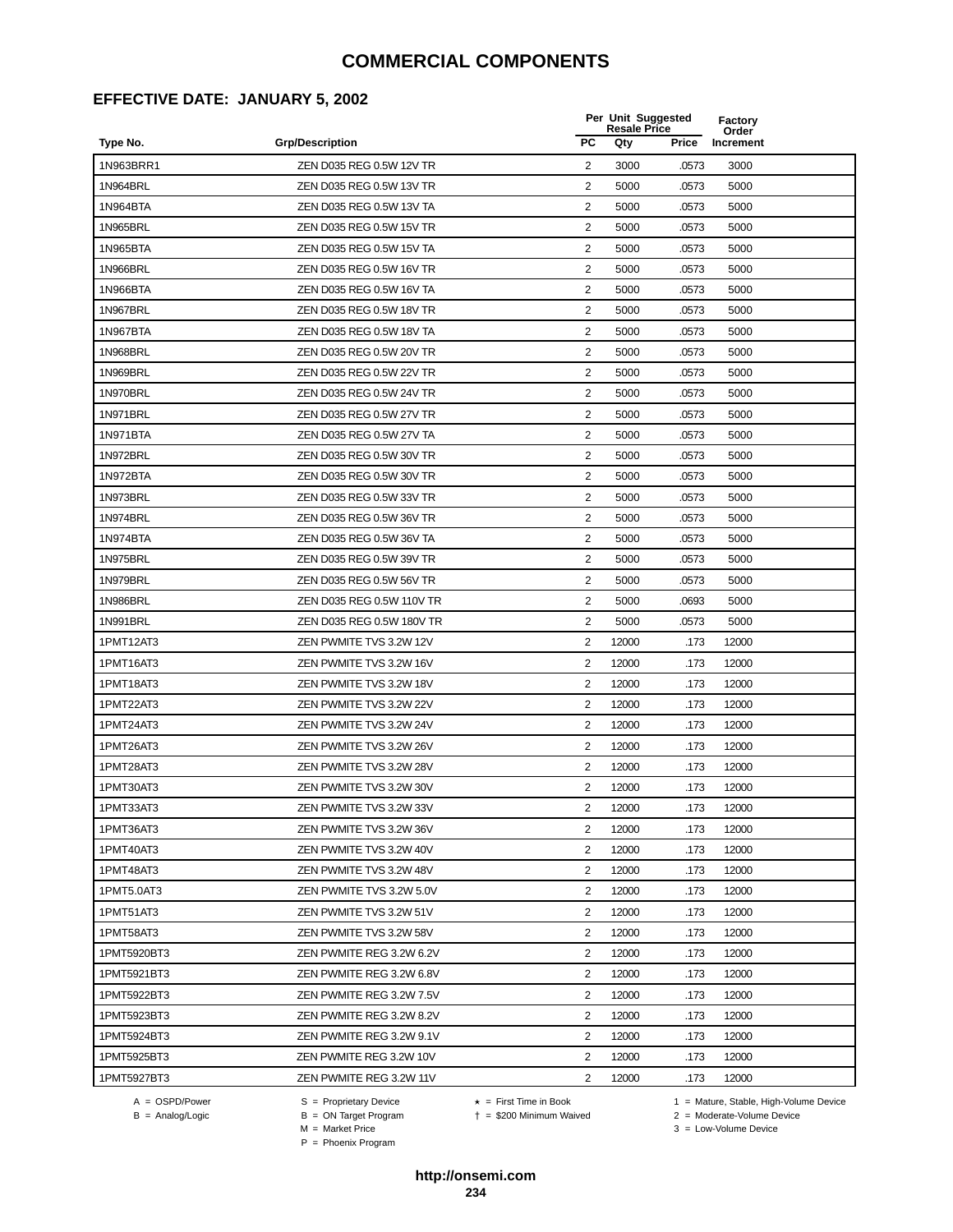#### **EFFECTIVE DATE: JANUARY 5, 2002**

|             |                          |                | Per Unit Suggested<br><b>Resale Price</b> |       | <b>Factory</b><br>Order |
|-------------|--------------------------|----------------|-------------------------------------------|-------|-------------------------|
| Type No.    | <b>Grp/Description</b>   | <b>PC</b>      | Qty                                       | Price | Increment               |
| 1PMT5929BT3 | ZEN PWMITE REG 3.2W 15V  | $\overline{2}$ | 12000                                     | .173  | 12000                   |
| 1PMT5930BT3 | ZEN PWMITE REG 3.2W 16V  | $\overline{2}$ | 12000                                     | .173  | 12000                   |
| 1PMT5931BT3 | ZEN PWMITE REG 3.2W 18V  | 2              | 12000                                     | .173  | 12000                   |
| 1PMT5933BT3 | ZEN PWMITE REG 3.2W 22V  | $\overline{2}$ | 12000                                     | .173  | 12000                   |
| 1PMT5934BT3 | ZEN PWMITE REG 3.2W 24V  | $\overline{2}$ | 12000                                     | .173  | 12000                   |
| 1PMT5935BT3 | ZEN PWMITE REG 3.2W 27V  | $\overline{2}$ | 12000                                     | .173  | 12000                   |
| 1PMT5936BT3 | ZEN PWMITE REG 3.2W 30V  | $\overline{2}$ | 12000                                     | .173  | 12000                   |
| 1PMT5939BT3 | ZEN PWMITE REG 3.2W 39V  | $\overline{2}$ | 12000                                     | .173  | 12000                   |
| 1PMT5941BT3 | ZEN PWMITE REG 3.2W 47V  | $\overline{c}$ | 12000                                     | .173  | 12000                   |
| 1PMT7.0AT3  | ZEN PWMITE TVS 3.2W 7.0V | $\overline{2}$ | 12000                                     | .173  | 12000                   |
| 1SMA10AT3   | ZEN SMA TVS 400W 10V TR  | 2              | 5000                                      | .213  | 5000                    |
| 1SMA10CAT3  | ZEN SMA TVS CLP 400W 10V | 2              | 5000                                      | .253  | 5000                    |
| 1SMA11AT3   | ZEN SMA TVS 400W 11V TR  | $\overline{2}$ | 5000                                      | .213  | 5000                    |
| 1SMA11CAT3  | ZEN SMA TVS CLP 400W 11V | $\overline{2}$ | 5000                                      | .253  | 5000                    |
| 1SMA12AT3   | ZEN SMA TVS 400W 5.0V TR | 2              | 5000                                      | .213  | 5000                    |
| 1SMA12CAT3  | ZEN SMA TVS CLP 400W 12V | 2              | 5000                                      | .253  | 5000                    |
| 1SMA13AT3   | ZEN SMA TVS 400W 5.0V TR | 2              | 5000                                      | .213  | 5000                    |
| 1SMA13CAT3  | ZEN SMA TVS CLP 400W 13V | 2              | 5000                                      | .253  | 5000                    |
| 1SMA14CAT3  | ZEN SMA TVS CLP 400W 14V | $\overline{2}$ | 5000                                      | .253  | 5000                    |
| 1SMA15AT3   | ZEN SMA TVS 400W 15V TR  | 2              | 5000                                      | .213  | 5000                    |
| 1SMA15CAT3  | ZEN SMA TVS CLP 400W 15V | 2              | 5000                                      | .253  | 5000                    |
| 1SMA16AT3   | ZEN SMA TVS 400W 16V TR  | $\overline{2}$ | 5000                                      | .213  | 5000                    |
| 1SMA16CAT3  | ZEN SMA TVS CLP 400W 16V | $\overline{2}$ | 5000                                      | .253  | 5000                    |
| 1SMA17AT3   | ZEN SMA TVS 400W 17V TR  | 2              | 5000                                      | .213  | 5000                    |
| 1SMA17CAT3  | ZEN SMA TVS CLP 400W 17V | 2              | 5000                                      | .253  | 5000                    |
| 1SMA18AT3   | ZEN SMA TVS 400W 180V TR | 2              | 5000                                      | .213  | 5000                    |
| 1SMA18CAT3  | ZEN SMA TVS CLP 400W 18V | 2              | 5000                                      | .253  | 5000                    |
| 1SMA20AT3   | ZEN SMA TVS 400W 20V TR  | $\overline{2}$ | 5000                                      | .213  | 5000                    |
| 1SMA20CAT3  | ZEN SMA TVS CLP 400W 20V | 2              | 5000                                      | .253  | 5000                    |
| 1SMA22AT3   | ZEN SMA TVS 400W 22V TR  | 2              | 5000                                      | .213  | 5000                    |
| 1SMA22CAT3  | ZEN SMA TVS CLP 400W 22V | $\overline{2}$ | 5000                                      | .253  | 5000                    |
| 1SMA24AT3   | ZEN SMA TVS 400W 24V TR  | 2              | 5000                                      | .213  | 5000                    |
| 1SMA24CAT3  | ZEN SMA TVS CLP 400W 24V | 2              | 5000                                      | .253  | 5000                    |
| 1SMA26AT3   | ZEN SMA TVS 400W 26V TR  | 2              | 5000                                      | .213  | 5000                    |
| 1SMA26CAT3  | ZEN SMA TVS CLP 400W 26V | $\overline{2}$ | 5000                                      | .253  | 5000                    |
| 1SMA28AT3   | ZEN SMA TVS 400W 28V TR  | 2              | 5000                                      | .213  | 5000                    |
| 1SMA28CAT3  | ZEN SMA TVS CLP 400W 28V | 2              | 5000                                      | .253  | 5000                    |
| 1SMA30AT3   | ZEN SMA TVS 400W 30V TR  | 2              | 5000                                      | .213  | 5000                    |
| 1SMA30CAT3  | ZEN SMA TVS CLP 400W 30V | $\overline{2}$ | 5000                                      | .253  | 5000                    |
| 1SMA33AT3   | ZEN SMA TVS 400W 33V TR  | $\overline{2}$ | 5000                                      | .213  | 5000                    |
| 1SMA33CAT3  | ZEN SMA TVS CLP 400W 33V | $\overline{2}$ | 5000                                      | .253  | 5000                    |
| 1SMA36AT3   | ZEN SMA TVS 400W 36V TR  | 2              | 5000                                      | .213  | 5000                    |
| 1SMA36CAT3  | ZEN SMA TVS CLP 400W 36V | 2              | 5000                                      | .253  | 5000                    |
| 1SMA40AT3   | ZEN SMA TVS 400W 40V TR  | $\overline{2}$ | 5000                                      | .213  | 5000                    |
| 1SMA40CAT3  | ZEN SMA TVS CLP 400W 40V | 2              | 5000                                      | .253  | 5000                    |
|             |                          |                |                                           |       |                         |

B = Analog/Logic<br>B = Analog/Logic<br>M = Market Price

A = OSPD/Power S = Proprietary Device  $\star$  = First Time in Book 1 = Mature, Stable, High-Volume Device = \$200 Minimum Waived 2 = Moderate-Volume Device

P = Phoenix Program

 $3 =$  Low-Volume Device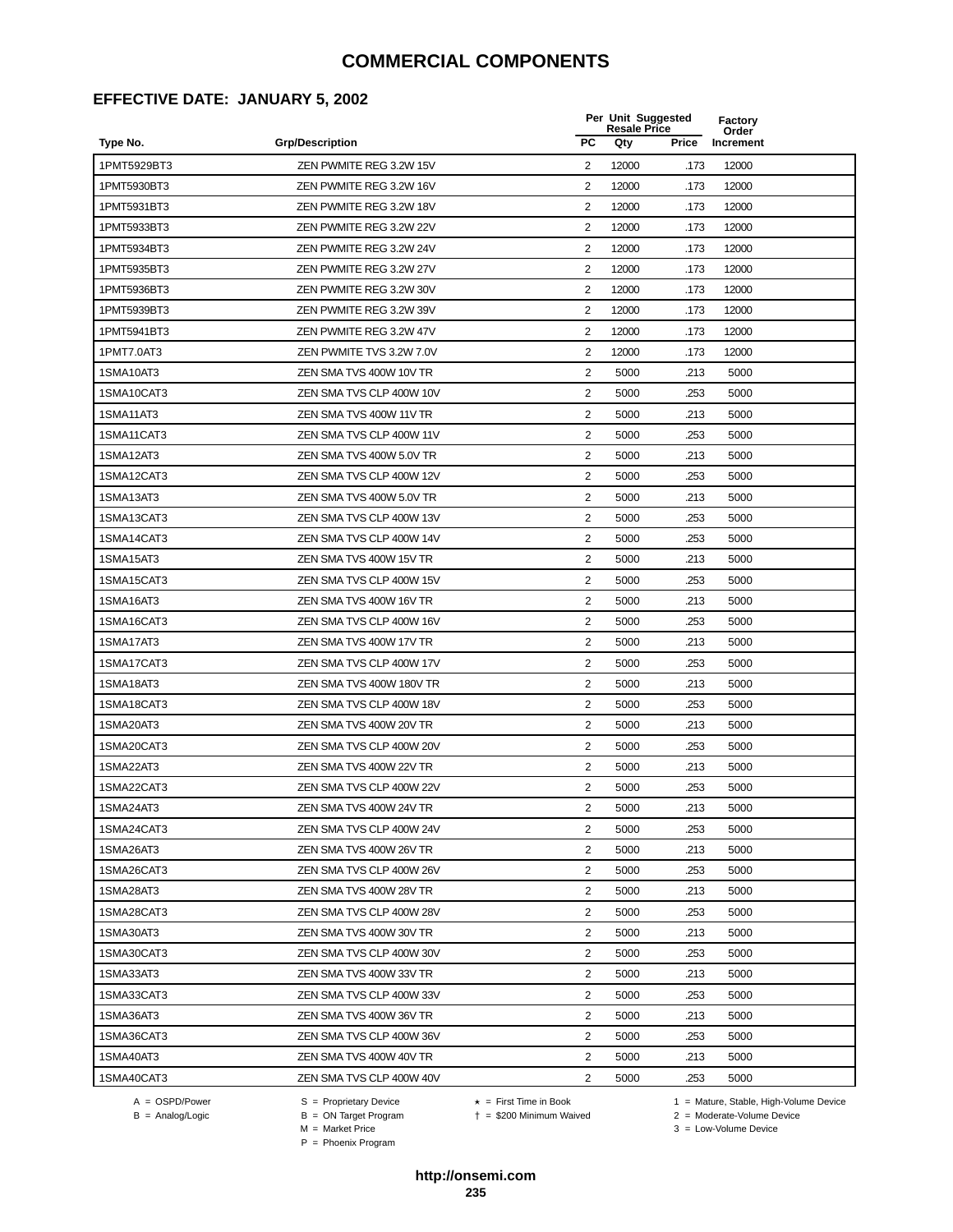## **EFFECTIVE DATE: JANUARY 5, 2002**

|             |                          |                | Per Unit Suggested<br><b>Resale Price</b> |       | Factory<br>Order |
|-------------|--------------------------|----------------|-------------------------------------------|-------|------------------|
| Type No.    | <b>Grp/Description</b>   | PC             | Qty                                       | Price | Increment        |
| 1SMA43AT3   | ZEN SMA TVS 400W 43V TR  | 2              | 5000                                      | .213  | 5000             |
| 1SMA43CAT3  | ZEN SMA TVS CLP 400W 43V | 2              | 5000                                      | .253  | 5000             |
| 1SMA45AT3   | ZEN SMA TVS 400W 45V TR  | 2              | 5000                                      | .213  | 5000             |
| 1SMA45CAT3  | ZEN SMA TVS CLP 400W 45V | 2              | 5000                                      | .253  | 5000             |
| 1SMA48AT3   | ZEN SMA TVS 400W 48V TR  | 2              | 5000                                      | .213  | 5000             |
| 1SMA48CAT3  | ZEN SMA TVS CLP 400W 48V | 2              | 5000                                      | .253  | 5000             |
| 1SMA5.0AT3  | ZEN SMA TVS 400W 5.0V TR | 2              | 5000                                      | .213  | 5000             |
| 1SMA51AT3   | ZEN SMA TVS 400W 51V TR  | $\overline{2}$ | 5000                                      | .213  | 5000             |
| 1SMA51CAT3  | ZEN SMA TVS CLP 400W 51V | 2              | 5000                                      | .253  | 5000             |
| 1SMA54AT3   | ZEN SMA TVS 400W 54V TR  | 2              | 5000                                      | .213  | 5000             |
| 1SMA54CAT3  | ZEN SMA TVS CLP 400W 54V | 2              | 5000                                      | .253  | 5000             |
| 1SMA58AT3   | ZEN SMA TVS 400W 58V TR  | 2              | 5000                                      | .213  | 5000             |
| 1SMA58CAT3  | ZEN SMA TVS CLP 400W 58V | 2              | 5000                                      | .253  | 5000             |
| 1SMA5913BT3 | ZEN SMA REG 1.5W 3.3V TR | 2              | 5000                                      | .213  | 5000             |
| 1SMA5914BT3 | ZEN SMA REG 1.5W 3.6V TR | 2              | 5000                                      | .213  | 5000             |
| 1SMA5915BT3 | ZEN SMA REG 1.5W 3.9V TR | 2              | 5000                                      | .213  | 5000             |
| 1SMA5916BT3 | ZEN SMA REG 1.5W 4.3V TR | 2              | 5000                                      | .213  | 5000             |
| 1SMA5917BT3 | ZEN SMA REG 1.5W 4.7V TR | 2              | 5000                                      | .213  | 5000             |
| 1SMA5918BT3 | ZEN SMA REG 1.5W 5.1V TR | 2              | 5000                                      | .213  | 5000             |
| 1SMA5919BT3 | ZEN SMA REG 1.5W 5.6V TR | 2              | 5000                                      | .213  | 5000             |
| 1SMA5920BT3 | ZEN SMA REG 1.5W 6.2V TR | 2              | 5000                                      | .213  | 5000             |
| 1SMA5921BT3 | ZEN SMA REG 1.5W 6.8V TR | 2              | 5000                                      | .213  | 5000             |
| 1SMA5922BT3 | ZEN SMA REG 1.5W 7.5V TR | 2              | 5000                                      | .213  | 5000             |
| 1SMA5923BT3 | ZEN SMA REG 1.5W 8.2V TR | 2              | 5000                                      | .213  | 5000             |
| 1SMA5924BT3 | ZEN SMA REG 1.5W 9.1V TR | 2              | 5000                                      | .213  | 5000             |
| 1SMA5925BT3 | ZEN SMA REG 1.5W 10V TR  | $\overline{2}$ | 5000                                      | .213  | 5000             |
| 1SMA5926BT3 | ZEN SMA REG 1.5W 11V TR  | 2              | 5000                                      | .213  | 5000             |
| 1SMA5927BT3 | ZEN SMA REG 1.5W 12V TR  | 2              | 5000                                      | .213  | 5000             |
| 1SMA5928BT3 | ZEN SMA REG 1.5W 13V TR  | 2              | 5000                                      | .213  | 5000             |
| 1SMA5929BT3 | ZEN SMA REG 1.5W 14V TR  | 2              | 5000                                      | .213  | 5000             |
| 1SMA5930BT3 | ZEN SMA REG 1.5W 16V TR  | 2              | 5000                                      | .213  | 5000             |
| 1SMA5931BT3 | ZEN SMA REG 1.5W 18V TR  | 2              | 5000                                      | .213  | 5000             |
| 1SMA5932BT3 | ZEN SMA REG 1.5W 20V TR  | 2              | 5000                                      | .213  | 5000             |
| 1SMA5933BT3 | ZEN SMA REG 1.5W 22V TR  | 2              | 5000                                      | .213  | 5000             |
| 1SMA5934BT3 | ZEN SMA REG 1.5W 24V TR  | $\overline{2}$ | 5000                                      | .213  | 5000             |
| 1SMA5935BT3 | ZEN SMA REG 1.5W 37V TR  | $\overline{2}$ | 5000                                      | .213  | 5000             |
| 1SMA5936BT3 | ZEN SMA REG 1.5W 30V TR  | 2              | 5000                                      | .213  | 5000             |
| 1SMA5937BT3 | ZEN SMA REG 1.5W 33V TR  | 2              | 5000                                      | .213  | 5000             |
| 1SMA5938BT3 | ZEN SMA REG 1.5W 36V TR  | 2              | 5000                                      | .213  | 5000             |
| 1SMA5939BT3 | ZEN SMA REG 1.5W 39V TR  | 2              | 5000                                      | .213  | 5000             |
| 1SMA5940BT3 | ZEN SMA REG 1.5W 43V TR  | 2              | 5000                                      | .213  | 5000             |
| 1SMA5941BT3 | ZEN SMA REG 1.5W 47V TR  | 2              | 5000                                      | .213  | 5000             |
| 1SMA5942BT3 | ZEN SMA REG 1.5W 51V TR  | 2              | 5000                                      | .213  | 5000             |
| 1SMA5943BT3 | ZEN SMA REG 1.5W 56V TR  | $\overline{c}$ | 5000                                      | .213  | 5000             |
| 1SMA5944BT3 | ZEN SMA REG 1.5W 62V TR  | 2              | 5000                                      | .213  | 5000             |

A = OSPD/Power S = Proprietary Device<br>
B = Analog/Logic B = ON Target Program<br>
M = Market Price

A = OSPD/Power S = Proprietary Device  $\star$  = First Time in Book 1 = Mature, Stable, High-Volume Device

 = \$200 Minimum Waived 2 = Moderate-Volume Device  $2 =$  Moderate-Volume Device<br> $3 =$  Low-Volume Device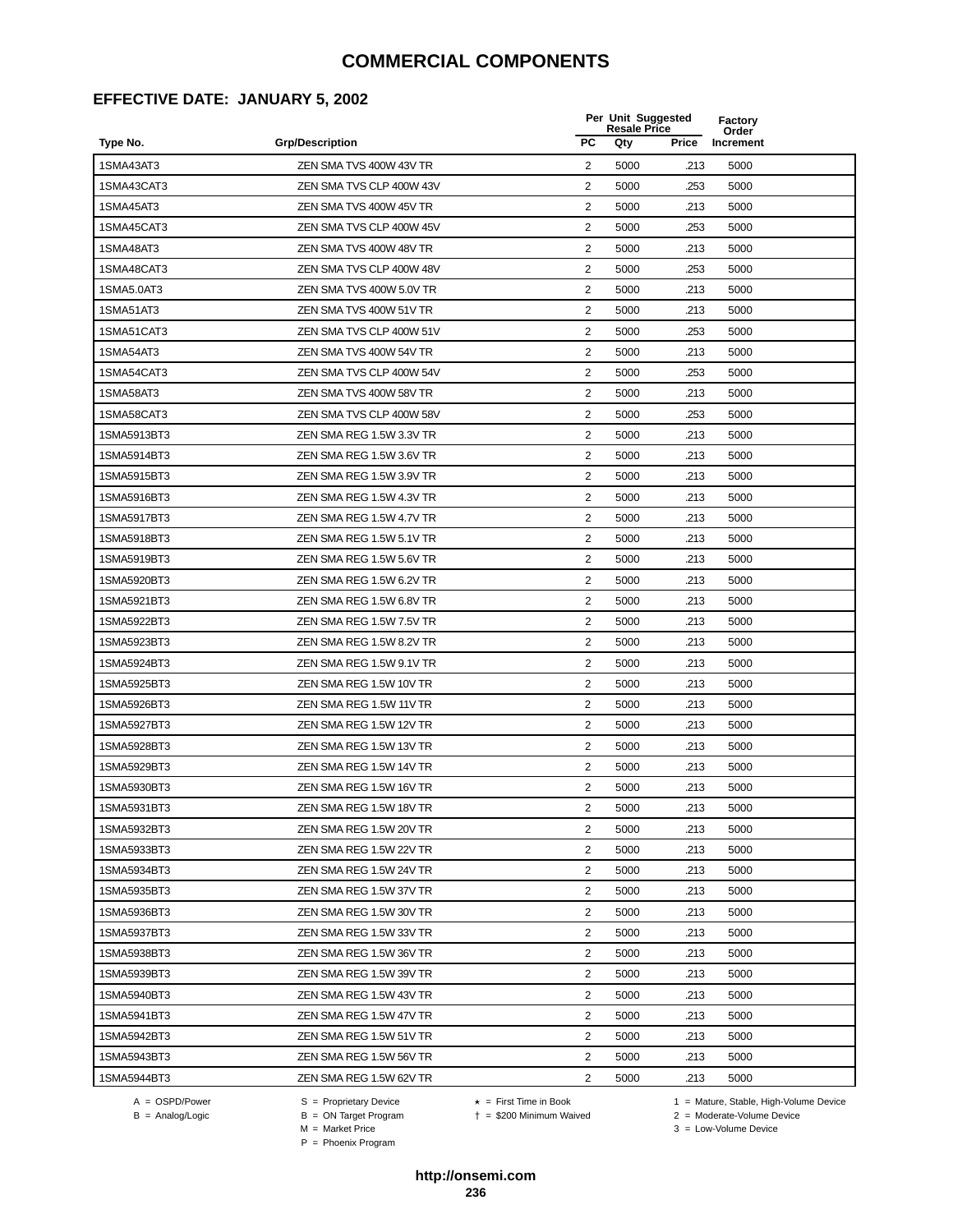#### **EFFECTIVE DATE: JANUARY 5, 2002**

| <b>PC</b><br>Qty<br>Increment<br>Type No.<br><b>Grp/Description</b><br>Price<br>1SMA5945BT3<br>$\overline{2}$<br>5000<br>5000<br>ZEN SMA REG 1.5W 68V TR<br>.213<br>$\overline{2}$<br>1SMA6.0AT3<br>ZEN SMA TVS 400W 6.0V TR<br>5000<br>.213<br>5000<br>2<br>1SMA6.5AT3<br>ZEN SMA TVS 400W 6.5V TR<br>5000<br>.213<br>5000<br>$\overline{2}$<br>1SMA60AT3<br>ZEN SMA TVS 400W 60V TR<br>5000<br>.213<br>5000<br>$\overline{2}$<br>1SMA60CAT3<br>.253<br>5000<br>ZEN SMA TVS CLP 400W 60V<br>5000<br>2<br>1SMA64AT3<br>ZEN SMA TVS 400W 64V TR<br>5000<br>.213<br>5000<br>$\overline{2}$<br>1SMA64CAT3<br>ZEN SMA TVS CLP 400W 64V<br>5000<br>.253<br>5000<br>2<br>1SMA7.0AT3<br>ZEN SMA TVS 400W 7.0V TR<br>5000<br>.213<br>5000<br>2<br>1SMA7.5AT3<br>ZEN SMA TVS 400W 7.5V TR<br>5000<br>.213<br>5000<br>1SMA70AT3<br>ZEN SMA TVS 400W 70V TR<br>$\overline{2}$<br>5000<br>5000<br>.213<br>1SMA70CAT3<br>ZEN SMA TVS CLP 400W 70V<br>2<br>5000<br>.253<br>5000<br>$\overline{2}$<br>1SMA75AT3<br>ZEN SMA TVS 400W 75V TR<br>5000<br>.213<br>5000<br>$\overline{2}$<br>1SMA75CAT3<br>ZEN SMA TVS CLP 400W 75V<br>5000<br>.253<br>5000<br>$\overline{2}$<br>1SMA78CAT3<br>.253<br>ZEN SMA TVS CLP 400W 78V<br>5000<br>5000<br>2<br>1SMA8.0AT3<br>ZEN SMA TVS 400W 8.0V TR<br>5000<br>.213<br>5000<br>$\overline{2}$<br>1SMA8.5AT3<br>ZEN SMA TVS 400W 8.5V TR<br>5000<br>.213<br>5000<br>2<br>1SMA9.0AT3<br>ZEN SMA TVS 400W 9.0V TR<br>5000<br>.213<br>5000<br>1SMB10AT3<br>2<br>2500<br>ZEN SMB TVS 600W 10V TR<br>2500<br>.28<br>1SMB10CAT3<br>ZEN SMB TVS CLP 600W 10V<br>$\overline{2}$<br>2500<br>2500<br>.28<br>1SMB100AT3<br>ZEN SMB TVS 600W 100V TR<br>2<br>2500<br>.373<br>2500<br>2<br>1SMB11AT3<br>ZEN SMB TVS 600W 11V TR<br>2500<br>.28<br>2500<br>$\overline{2}$<br>1SMB11CAT3<br>ZEN SMB TVS CLP 600W 11V<br>2500<br>.28<br>2500<br>$\overline{2}$<br>1SMB110AT3<br>ZEN SMB TVS 600W 110V TR<br>2500<br>.373<br>2500<br>1SMB12AT3<br>2<br>ZEN SMB TVS 600W 12V TR<br>2500<br>.28<br>2500<br>1SMB12CAT3<br>$\overline{2}$<br>.28<br>2500<br>ZEN SMB TVS CLP 600W 12V<br>2500<br>2<br>2500<br>1SMB120AT3<br>ZEN SMB TVS 600W 120V TR<br>2500<br>.373<br>1SMB13AT3<br>2<br>2500<br>ZEN SMB TVS 600W 13V TR<br>2500<br>.28<br>1SMB13CAT3<br>ZEN SMB TVS CLP 600W 13V<br>$\overline{2}$<br>2500<br>2500<br>.28<br>1SMB130AT3<br>ZEN SMB TVS 600W 130V TR<br>2<br>2500<br>.373<br>2500<br>2<br>1SMB14AT3<br>ZEN SMB TVS 600W 14V TR<br>2500<br>.28<br>2500<br>$\overline{2}$<br>1SMB14CAT3<br>ZEN SMB TVS CLP 600W 14V<br>2500<br>.28<br>2500<br>2<br>1SMB15AT3<br>ZEN SMB TVS 600W 15V TR<br>2500<br>.28<br>2500<br>2<br>1SMB15CAT3<br>ZEN SMB TVS CLP 600W 15V<br>.28<br>2500<br>2500<br>2<br>2500<br>.373<br>2500<br>1SMB150AT3<br>ZEN SMB TVS 600W 150V TR<br>$\overline{2}$<br>2500<br>.28<br>2500<br>1SMB16AT3<br>ZEN SMB TVS 600W 16V TR<br>2<br>ZEN SMB TVS CLP 600W 16V<br>2500<br>.28<br>2500<br>1SMB16CAT3<br>$\overline{2}$<br>ZEN SMB TVS 600W 160V TR<br>2500<br>.373<br>2500<br>1SMB160AT3<br>2<br>2500<br>.28<br>2500<br>1SMB17AT3<br>ZEN SMB TVS 600W 17V TR<br>$\overline{2}$<br>1SMB17CAT3<br>ZEN SMB TVS CLP 600W 17V<br>2500<br>.28<br>2500<br>$\overline{2}$<br>2500<br>2500<br>1SMB170AT3<br>ZEN SMB TVS 600W 170V TR<br>.373<br>$\overline{2}$<br>2500<br>.28<br>2500<br>1SMB18AT3<br>ZEN SMB TVS 600W 18V TR<br>2<br>1SMB18CAT3<br>2500<br>ZEN SMB TVS CLP 600W 18V<br>2500<br>.28<br>2<br>.28<br>2500<br>1SMB20AT3<br>ZEN SMB TVS 600W 20V TR<br>2500<br>$\overline{2}$<br>2500<br>2500<br>1SMB20CAT3<br>ZEN SMB TVS CLP 600W 20V<br>.28<br>2<br>1SMB22AT3<br>2500<br>ZEN SMB TVS 600W 22V TR<br>2500<br>.28 |  | Per Unit Suggested<br><b>Resale Price</b> | <b>Factory</b><br>Order |
|----------------------------------------------------------------------------------------------------------------------------------------------------------------------------------------------------------------------------------------------------------------------------------------------------------------------------------------------------------------------------------------------------------------------------------------------------------------------------------------------------------------------------------------------------------------------------------------------------------------------------------------------------------------------------------------------------------------------------------------------------------------------------------------------------------------------------------------------------------------------------------------------------------------------------------------------------------------------------------------------------------------------------------------------------------------------------------------------------------------------------------------------------------------------------------------------------------------------------------------------------------------------------------------------------------------------------------------------------------------------------------------------------------------------------------------------------------------------------------------------------------------------------------------------------------------------------------------------------------------------------------------------------------------------------------------------------------------------------------------------------------------------------------------------------------------------------------------------------------------------------------------------------------------------------------------------------------------------------------------------------------------------------------------------------------------------------------------------------------------------------------------------------------------------------------------------------------------------------------------------------------------------------------------------------------------------------------------------------------------------------------------------------------------------------------------------------------------------------------------------------------------------------------------------------------------------------------------------------------------------------------------------------------------------------------------------------------------------------------------------------------------------------------------------------------------------------------------------------------------------------------------------------------------------------------------------------------------------------------------------------------------------------------------------------------------------------------------------------------------------------------------------------------------------------------------------------------------------------------------------------------------------------------------------------------------------------------------------------------------------------------------------------------------------------------------------------------------------------------------------------------------------------------------------------------------------------------------------------------------------------------------------------|--|-------------------------------------------|-------------------------|
|                                                                                                                                                                                                                                                                                                                                                                                                                                                                                                                                                                                                                                                                                                                                                                                                                                                                                                                                                                                                                                                                                                                                                                                                                                                                                                                                                                                                                                                                                                                                                                                                                                                                                                                                                                                                                                                                                                                                                                                                                                                                                                                                                                                                                                                                                                                                                                                                                                                                                                                                                                                                                                                                                                                                                                                                                                                                                                                                                                                                                                                                                                                                                                                                                                                                                                                                                                                                                                                                                                                                                                                                                                                    |  |                                           |                         |
|                                                                                                                                                                                                                                                                                                                                                                                                                                                                                                                                                                                                                                                                                                                                                                                                                                                                                                                                                                                                                                                                                                                                                                                                                                                                                                                                                                                                                                                                                                                                                                                                                                                                                                                                                                                                                                                                                                                                                                                                                                                                                                                                                                                                                                                                                                                                                                                                                                                                                                                                                                                                                                                                                                                                                                                                                                                                                                                                                                                                                                                                                                                                                                                                                                                                                                                                                                                                                                                                                                                                                                                                                                                    |  |                                           |                         |
|                                                                                                                                                                                                                                                                                                                                                                                                                                                                                                                                                                                                                                                                                                                                                                                                                                                                                                                                                                                                                                                                                                                                                                                                                                                                                                                                                                                                                                                                                                                                                                                                                                                                                                                                                                                                                                                                                                                                                                                                                                                                                                                                                                                                                                                                                                                                                                                                                                                                                                                                                                                                                                                                                                                                                                                                                                                                                                                                                                                                                                                                                                                                                                                                                                                                                                                                                                                                                                                                                                                                                                                                                                                    |  |                                           |                         |
|                                                                                                                                                                                                                                                                                                                                                                                                                                                                                                                                                                                                                                                                                                                                                                                                                                                                                                                                                                                                                                                                                                                                                                                                                                                                                                                                                                                                                                                                                                                                                                                                                                                                                                                                                                                                                                                                                                                                                                                                                                                                                                                                                                                                                                                                                                                                                                                                                                                                                                                                                                                                                                                                                                                                                                                                                                                                                                                                                                                                                                                                                                                                                                                                                                                                                                                                                                                                                                                                                                                                                                                                                                                    |  |                                           |                         |
|                                                                                                                                                                                                                                                                                                                                                                                                                                                                                                                                                                                                                                                                                                                                                                                                                                                                                                                                                                                                                                                                                                                                                                                                                                                                                                                                                                                                                                                                                                                                                                                                                                                                                                                                                                                                                                                                                                                                                                                                                                                                                                                                                                                                                                                                                                                                                                                                                                                                                                                                                                                                                                                                                                                                                                                                                                                                                                                                                                                                                                                                                                                                                                                                                                                                                                                                                                                                                                                                                                                                                                                                                                                    |  |                                           |                         |
|                                                                                                                                                                                                                                                                                                                                                                                                                                                                                                                                                                                                                                                                                                                                                                                                                                                                                                                                                                                                                                                                                                                                                                                                                                                                                                                                                                                                                                                                                                                                                                                                                                                                                                                                                                                                                                                                                                                                                                                                                                                                                                                                                                                                                                                                                                                                                                                                                                                                                                                                                                                                                                                                                                                                                                                                                                                                                                                                                                                                                                                                                                                                                                                                                                                                                                                                                                                                                                                                                                                                                                                                                                                    |  |                                           |                         |
|                                                                                                                                                                                                                                                                                                                                                                                                                                                                                                                                                                                                                                                                                                                                                                                                                                                                                                                                                                                                                                                                                                                                                                                                                                                                                                                                                                                                                                                                                                                                                                                                                                                                                                                                                                                                                                                                                                                                                                                                                                                                                                                                                                                                                                                                                                                                                                                                                                                                                                                                                                                                                                                                                                                                                                                                                                                                                                                                                                                                                                                                                                                                                                                                                                                                                                                                                                                                                                                                                                                                                                                                                                                    |  |                                           |                         |
|                                                                                                                                                                                                                                                                                                                                                                                                                                                                                                                                                                                                                                                                                                                                                                                                                                                                                                                                                                                                                                                                                                                                                                                                                                                                                                                                                                                                                                                                                                                                                                                                                                                                                                                                                                                                                                                                                                                                                                                                                                                                                                                                                                                                                                                                                                                                                                                                                                                                                                                                                                                                                                                                                                                                                                                                                                                                                                                                                                                                                                                                                                                                                                                                                                                                                                                                                                                                                                                                                                                                                                                                                                                    |  |                                           |                         |
|                                                                                                                                                                                                                                                                                                                                                                                                                                                                                                                                                                                                                                                                                                                                                                                                                                                                                                                                                                                                                                                                                                                                                                                                                                                                                                                                                                                                                                                                                                                                                                                                                                                                                                                                                                                                                                                                                                                                                                                                                                                                                                                                                                                                                                                                                                                                                                                                                                                                                                                                                                                                                                                                                                                                                                                                                                                                                                                                                                                                                                                                                                                                                                                                                                                                                                                                                                                                                                                                                                                                                                                                                                                    |  |                                           |                         |
|                                                                                                                                                                                                                                                                                                                                                                                                                                                                                                                                                                                                                                                                                                                                                                                                                                                                                                                                                                                                                                                                                                                                                                                                                                                                                                                                                                                                                                                                                                                                                                                                                                                                                                                                                                                                                                                                                                                                                                                                                                                                                                                                                                                                                                                                                                                                                                                                                                                                                                                                                                                                                                                                                                                                                                                                                                                                                                                                                                                                                                                                                                                                                                                                                                                                                                                                                                                                                                                                                                                                                                                                                                                    |  |                                           |                         |
|                                                                                                                                                                                                                                                                                                                                                                                                                                                                                                                                                                                                                                                                                                                                                                                                                                                                                                                                                                                                                                                                                                                                                                                                                                                                                                                                                                                                                                                                                                                                                                                                                                                                                                                                                                                                                                                                                                                                                                                                                                                                                                                                                                                                                                                                                                                                                                                                                                                                                                                                                                                                                                                                                                                                                                                                                                                                                                                                                                                                                                                                                                                                                                                                                                                                                                                                                                                                                                                                                                                                                                                                                                                    |  |                                           |                         |
|                                                                                                                                                                                                                                                                                                                                                                                                                                                                                                                                                                                                                                                                                                                                                                                                                                                                                                                                                                                                                                                                                                                                                                                                                                                                                                                                                                                                                                                                                                                                                                                                                                                                                                                                                                                                                                                                                                                                                                                                                                                                                                                                                                                                                                                                                                                                                                                                                                                                                                                                                                                                                                                                                                                                                                                                                                                                                                                                                                                                                                                                                                                                                                                                                                                                                                                                                                                                                                                                                                                                                                                                                                                    |  |                                           |                         |
|                                                                                                                                                                                                                                                                                                                                                                                                                                                                                                                                                                                                                                                                                                                                                                                                                                                                                                                                                                                                                                                                                                                                                                                                                                                                                                                                                                                                                                                                                                                                                                                                                                                                                                                                                                                                                                                                                                                                                                                                                                                                                                                                                                                                                                                                                                                                                                                                                                                                                                                                                                                                                                                                                                                                                                                                                                                                                                                                                                                                                                                                                                                                                                                                                                                                                                                                                                                                                                                                                                                                                                                                                                                    |  |                                           |                         |
|                                                                                                                                                                                                                                                                                                                                                                                                                                                                                                                                                                                                                                                                                                                                                                                                                                                                                                                                                                                                                                                                                                                                                                                                                                                                                                                                                                                                                                                                                                                                                                                                                                                                                                                                                                                                                                                                                                                                                                                                                                                                                                                                                                                                                                                                                                                                                                                                                                                                                                                                                                                                                                                                                                                                                                                                                                                                                                                                                                                                                                                                                                                                                                                                                                                                                                                                                                                                                                                                                                                                                                                                                                                    |  |                                           |                         |
|                                                                                                                                                                                                                                                                                                                                                                                                                                                                                                                                                                                                                                                                                                                                                                                                                                                                                                                                                                                                                                                                                                                                                                                                                                                                                                                                                                                                                                                                                                                                                                                                                                                                                                                                                                                                                                                                                                                                                                                                                                                                                                                                                                                                                                                                                                                                                                                                                                                                                                                                                                                                                                                                                                                                                                                                                                                                                                                                                                                                                                                                                                                                                                                                                                                                                                                                                                                                                                                                                                                                                                                                                                                    |  |                                           |                         |
|                                                                                                                                                                                                                                                                                                                                                                                                                                                                                                                                                                                                                                                                                                                                                                                                                                                                                                                                                                                                                                                                                                                                                                                                                                                                                                                                                                                                                                                                                                                                                                                                                                                                                                                                                                                                                                                                                                                                                                                                                                                                                                                                                                                                                                                                                                                                                                                                                                                                                                                                                                                                                                                                                                                                                                                                                                                                                                                                                                                                                                                                                                                                                                                                                                                                                                                                                                                                                                                                                                                                                                                                                                                    |  |                                           |                         |
|                                                                                                                                                                                                                                                                                                                                                                                                                                                                                                                                                                                                                                                                                                                                                                                                                                                                                                                                                                                                                                                                                                                                                                                                                                                                                                                                                                                                                                                                                                                                                                                                                                                                                                                                                                                                                                                                                                                                                                                                                                                                                                                                                                                                                                                                                                                                                                                                                                                                                                                                                                                                                                                                                                                                                                                                                                                                                                                                                                                                                                                                                                                                                                                                                                                                                                                                                                                                                                                                                                                                                                                                                                                    |  |                                           |                         |
|                                                                                                                                                                                                                                                                                                                                                                                                                                                                                                                                                                                                                                                                                                                                                                                                                                                                                                                                                                                                                                                                                                                                                                                                                                                                                                                                                                                                                                                                                                                                                                                                                                                                                                                                                                                                                                                                                                                                                                                                                                                                                                                                                                                                                                                                                                                                                                                                                                                                                                                                                                                                                                                                                                                                                                                                                                                                                                                                                                                                                                                                                                                                                                                                                                                                                                                                                                                                                                                                                                                                                                                                                                                    |  |                                           |                         |
|                                                                                                                                                                                                                                                                                                                                                                                                                                                                                                                                                                                                                                                                                                                                                                                                                                                                                                                                                                                                                                                                                                                                                                                                                                                                                                                                                                                                                                                                                                                                                                                                                                                                                                                                                                                                                                                                                                                                                                                                                                                                                                                                                                                                                                                                                                                                                                                                                                                                                                                                                                                                                                                                                                                                                                                                                                                                                                                                                                                                                                                                                                                                                                                                                                                                                                                                                                                                                                                                                                                                                                                                                                                    |  |                                           |                         |
|                                                                                                                                                                                                                                                                                                                                                                                                                                                                                                                                                                                                                                                                                                                                                                                                                                                                                                                                                                                                                                                                                                                                                                                                                                                                                                                                                                                                                                                                                                                                                                                                                                                                                                                                                                                                                                                                                                                                                                                                                                                                                                                                                                                                                                                                                                                                                                                                                                                                                                                                                                                                                                                                                                                                                                                                                                                                                                                                                                                                                                                                                                                                                                                                                                                                                                                                                                                                                                                                                                                                                                                                                                                    |  |                                           |                         |
|                                                                                                                                                                                                                                                                                                                                                                                                                                                                                                                                                                                                                                                                                                                                                                                                                                                                                                                                                                                                                                                                                                                                                                                                                                                                                                                                                                                                                                                                                                                                                                                                                                                                                                                                                                                                                                                                                                                                                                                                                                                                                                                                                                                                                                                                                                                                                                                                                                                                                                                                                                                                                                                                                                                                                                                                                                                                                                                                                                                                                                                                                                                                                                                                                                                                                                                                                                                                                                                                                                                                                                                                                                                    |  |                                           |                         |
|                                                                                                                                                                                                                                                                                                                                                                                                                                                                                                                                                                                                                                                                                                                                                                                                                                                                                                                                                                                                                                                                                                                                                                                                                                                                                                                                                                                                                                                                                                                                                                                                                                                                                                                                                                                                                                                                                                                                                                                                                                                                                                                                                                                                                                                                                                                                                                                                                                                                                                                                                                                                                                                                                                                                                                                                                                                                                                                                                                                                                                                                                                                                                                                                                                                                                                                                                                                                                                                                                                                                                                                                                                                    |  |                                           |                         |
|                                                                                                                                                                                                                                                                                                                                                                                                                                                                                                                                                                                                                                                                                                                                                                                                                                                                                                                                                                                                                                                                                                                                                                                                                                                                                                                                                                                                                                                                                                                                                                                                                                                                                                                                                                                                                                                                                                                                                                                                                                                                                                                                                                                                                                                                                                                                                                                                                                                                                                                                                                                                                                                                                                                                                                                                                                                                                                                                                                                                                                                                                                                                                                                                                                                                                                                                                                                                                                                                                                                                                                                                                                                    |  |                                           |                         |
|                                                                                                                                                                                                                                                                                                                                                                                                                                                                                                                                                                                                                                                                                                                                                                                                                                                                                                                                                                                                                                                                                                                                                                                                                                                                                                                                                                                                                                                                                                                                                                                                                                                                                                                                                                                                                                                                                                                                                                                                                                                                                                                                                                                                                                                                                                                                                                                                                                                                                                                                                                                                                                                                                                                                                                                                                                                                                                                                                                                                                                                                                                                                                                                                                                                                                                                                                                                                                                                                                                                                                                                                                                                    |  |                                           |                         |
|                                                                                                                                                                                                                                                                                                                                                                                                                                                                                                                                                                                                                                                                                                                                                                                                                                                                                                                                                                                                                                                                                                                                                                                                                                                                                                                                                                                                                                                                                                                                                                                                                                                                                                                                                                                                                                                                                                                                                                                                                                                                                                                                                                                                                                                                                                                                                                                                                                                                                                                                                                                                                                                                                                                                                                                                                                                                                                                                                                                                                                                                                                                                                                                                                                                                                                                                                                                                                                                                                                                                                                                                                                                    |  |                                           |                         |
|                                                                                                                                                                                                                                                                                                                                                                                                                                                                                                                                                                                                                                                                                                                                                                                                                                                                                                                                                                                                                                                                                                                                                                                                                                                                                                                                                                                                                                                                                                                                                                                                                                                                                                                                                                                                                                                                                                                                                                                                                                                                                                                                                                                                                                                                                                                                                                                                                                                                                                                                                                                                                                                                                                                                                                                                                                                                                                                                                                                                                                                                                                                                                                                                                                                                                                                                                                                                                                                                                                                                                                                                                                                    |  |                                           |                         |
|                                                                                                                                                                                                                                                                                                                                                                                                                                                                                                                                                                                                                                                                                                                                                                                                                                                                                                                                                                                                                                                                                                                                                                                                                                                                                                                                                                                                                                                                                                                                                                                                                                                                                                                                                                                                                                                                                                                                                                                                                                                                                                                                                                                                                                                                                                                                                                                                                                                                                                                                                                                                                                                                                                                                                                                                                                                                                                                                                                                                                                                                                                                                                                                                                                                                                                                                                                                                                                                                                                                                                                                                                                                    |  |                                           |                         |
|                                                                                                                                                                                                                                                                                                                                                                                                                                                                                                                                                                                                                                                                                                                                                                                                                                                                                                                                                                                                                                                                                                                                                                                                                                                                                                                                                                                                                                                                                                                                                                                                                                                                                                                                                                                                                                                                                                                                                                                                                                                                                                                                                                                                                                                                                                                                                                                                                                                                                                                                                                                                                                                                                                                                                                                                                                                                                                                                                                                                                                                                                                                                                                                                                                                                                                                                                                                                                                                                                                                                                                                                                                                    |  |                                           |                         |
|                                                                                                                                                                                                                                                                                                                                                                                                                                                                                                                                                                                                                                                                                                                                                                                                                                                                                                                                                                                                                                                                                                                                                                                                                                                                                                                                                                                                                                                                                                                                                                                                                                                                                                                                                                                                                                                                                                                                                                                                                                                                                                                                                                                                                                                                                                                                                                                                                                                                                                                                                                                                                                                                                                                                                                                                                                                                                                                                                                                                                                                                                                                                                                                                                                                                                                                                                                                                                                                                                                                                                                                                                                                    |  |                                           |                         |
|                                                                                                                                                                                                                                                                                                                                                                                                                                                                                                                                                                                                                                                                                                                                                                                                                                                                                                                                                                                                                                                                                                                                                                                                                                                                                                                                                                                                                                                                                                                                                                                                                                                                                                                                                                                                                                                                                                                                                                                                                                                                                                                                                                                                                                                                                                                                                                                                                                                                                                                                                                                                                                                                                                                                                                                                                                                                                                                                                                                                                                                                                                                                                                                                                                                                                                                                                                                                                                                                                                                                                                                                                                                    |  |                                           |                         |
|                                                                                                                                                                                                                                                                                                                                                                                                                                                                                                                                                                                                                                                                                                                                                                                                                                                                                                                                                                                                                                                                                                                                                                                                                                                                                                                                                                                                                                                                                                                                                                                                                                                                                                                                                                                                                                                                                                                                                                                                                                                                                                                                                                                                                                                                                                                                                                                                                                                                                                                                                                                                                                                                                                                                                                                                                                                                                                                                                                                                                                                                                                                                                                                                                                                                                                                                                                                                                                                                                                                                                                                                                                                    |  |                                           |                         |
|                                                                                                                                                                                                                                                                                                                                                                                                                                                                                                                                                                                                                                                                                                                                                                                                                                                                                                                                                                                                                                                                                                                                                                                                                                                                                                                                                                                                                                                                                                                                                                                                                                                                                                                                                                                                                                                                                                                                                                                                                                                                                                                                                                                                                                                                                                                                                                                                                                                                                                                                                                                                                                                                                                                                                                                                                                                                                                                                                                                                                                                                                                                                                                                                                                                                                                                                                                                                                                                                                                                                                                                                                                                    |  |                                           |                         |
|                                                                                                                                                                                                                                                                                                                                                                                                                                                                                                                                                                                                                                                                                                                                                                                                                                                                                                                                                                                                                                                                                                                                                                                                                                                                                                                                                                                                                                                                                                                                                                                                                                                                                                                                                                                                                                                                                                                                                                                                                                                                                                                                                                                                                                                                                                                                                                                                                                                                                                                                                                                                                                                                                                                                                                                                                                                                                                                                                                                                                                                                                                                                                                                                                                                                                                                                                                                                                                                                                                                                                                                                                                                    |  |                                           |                         |
|                                                                                                                                                                                                                                                                                                                                                                                                                                                                                                                                                                                                                                                                                                                                                                                                                                                                                                                                                                                                                                                                                                                                                                                                                                                                                                                                                                                                                                                                                                                                                                                                                                                                                                                                                                                                                                                                                                                                                                                                                                                                                                                                                                                                                                                                                                                                                                                                                                                                                                                                                                                                                                                                                                                                                                                                                                                                                                                                                                                                                                                                                                                                                                                                                                                                                                                                                                                                                                                                                                                                                                                                                                                    |  |                                           |                         |
|                                                                                                                                                                                                                                                                                                                                                                                                                                                                                                                                                                                                                                                                                                                                                                                                                                                                                                                                                                                                                                                                                                                                                                                                                                                                                                                                                                                                                                                                                                                                                                                                                                                                                                                                                                                                                                                                                                                                                                                                                                                                                                                                                                                                                                                                                                                                                                                                                                                                                                                                                                                                                                                                                                                                                                                                                                                                                                                                                                                                                                                                                                                                                                                                                                                                                                                                                                                                                                                                                                                                                                                                                                                    |  |                                           |                         |
|                                                                                                                                                                                                                                                                                                                                                                                                                                                                                                                                                                                                                                                                                                                                                                                                                                                                                                                                                                                                                                                                                                                                                                                                                                                                                                                                                                                                                                                                                                                                                                                                                                                                                                                                                                                                                                                                                                                                                                                                                                                                                                                                                                                                                                                                                                                                                                                                                                                                                                                                                                                                                                                                                                                                                                                                                                                                                                                                                                                                                                                                                                                                                                                                                                                                                                                                                                                                                                                                                                                                                                                                                                                    |  |                                           |                         |
|                                                                                                                                                                                                                                                                                                                                                                                                                                                                                                                                                                                                                                                                                                                                                                                                                                                                                                                                                                                                                                                                                                                                                                                                                                                                                                                                                                                                                                                                                                                                                                                                                                                                                                                                                                                                                                                                                                                                                                                                                                                                                                                                                                                                                                                                                                                                                                                                                                                                                                                                                                                                                                                                                                                                                                                                                                                                                                                                                                                                                                                                                                                                                                                                                                                                                                                                                                                                                                                                                                                                                                                                                                                    |  |                                           |                         |
|                                                                                                                                                                                                                                                                                                                                                                                                                                                                                                                                                                                                                                                                                                                                                                                                                                                                                                                                                                                                                                                                                                                                                                                                                                                                                                                                                                                                                                                                                                                                                                                                                                                                                                                                                                                                                                                                                                                                                                                                                                                                                                                                                                                                                                                                                                                                                                                                                                                                                                                                                                                                                                                                                                                                                                                                                                                                                                                                                                                                                                                                                                                                                                                                                                                                                                                                                                                                                                                                                                                                                                                                                                                    |  |                                           |                         |
|                                                                                                                                                                                                                                                                                                                                                                                                                                                                                                                                                                                                                                                                                                                                                                                                                                                                                                                                                                                                                                                                                                                                                                                                                                                                                                                                                                                                                                                                                                                                                                                                                                                                                                                                                                                                                                                                                                                                                                                                                                                                                                                                                                                                                                                                                                                                                                                                                                                                                                                                                                                                                                                                                                                                                                                                                                                                                                                                                                                                                                                                                                                                                                                                                                                                                                                                                                                                                                                                                                                                                                                                                                                    |  |                                           |                         |
|                                                                                                                                                                                                                                                                                                                                                                                                                                                                                                                                                                                                                                                                                                                                                                                                                                                                                                                                                                                                                                                                                                                                                                                                                                                                                                                                                                                                                                                                                                                                                                                                                                                                                                                                                                                                                                                                                                                                                                                                                                                                                                                                                                                                                                                                                                                                                                                                                                                                                                                                                                                                                                                                                                                                                                                                                                                                                                                                                                                                                                                                                                                                                                                                                                                                                                                                                                                                                                                                                                                                                                                                                                                    |  |                                           |                         |
|                                                                                                                                                                                                                                                                                                                                                                                                                                                                                                                                                                                                                                                                                                                                                                                                                                                                                                                                                                                                                                                                                                                                                                                                                                                                                                                                                                                                                                                                                                                                                                                                                                                                                                                                                                                                                                                                                                                                                                                                                                                                                                                                                                                                                                                                                                                                                                                                                                                                                                                                                                                                                                                                                                                                                                                                                                                                                                                                                                                                                                                                                                                                                                                                                                                                                                                                                                                                                                                                                                                                                                                                                                                    |  |                                           |                         |
|                                                                                                                                                                                                                                                                                                                                                                                                                                                                                                                                                                                                                                                                                                                                                                                                                                                                                                                                                                                                                                                                                                                                                                                                                                                                                                                                                                                                                                                                                                                                                                                                                                                                                                                                                                                                                                                                                                                                                                                                                                                                                                                                                                                                                                                                                                                                                                                                                                                                                                                                                                                                                                                                                                                                                                                                                                                                                                                                                                                                                                                                                                                                                                                                                                                                                                                                                                                                                                                                                                                                                                                                                                                    |  |                                           |                         |
|                                                                                                                                                                                                                                                                                                                                                                                                                                                                                                                                                                                                                                                                                                                                                                                                                                                                                                                                                                                                                                                                                                                                                                                                                                                                                                                                                                                                                                                                                                                                                                                                                                                                                                                                                                                                                                                                                                                                                                                                                                                                                                                                                                                                                                                                                                                                                                                                                                                                                                                                                                                                                                                                                                                                                                                                                                                                                                                                                                                                                                                                                                                                                                                                                                                                                                                                                                                                                                                                                                                                                                                                                                                    |  |                                           |                         |
|                                                                                                                                                                                                                                                                                                                                                                                                                                                                                                                                                                                                                                                                                                                                                                                                                                                                                                                                                                                                                                                                                                                                                                                                                                                                                                                                                                                                                                                                                                                                                                                                                                                                                                                                                                                                                                                                                                                                                                                                                                                                                                                                                                                                                                                                                                                                                                                                                                                                                                                                                                                                                                                                                                                                                                                                                                                                                                                                                                                                                                                                                                                                                                                                                                                                                                                                                                                                                                                                                                                                                                                                                                                    |  |                                           |                         |
|                                                                                                                                                                                                                                                                                                                                                                                                                                                                                                                                                                                                                                                                                                                                                                                                                                                                                                                                                                                                                                                                                                                                                                                                                                                                                                                                                                                                                                                                                                                                                                                                                                                                                                                                                                                                                                                                                                                                                                                                                                                                                                                                                                                                                                                                                                                                                                                                                                                                                                                                                                                                                                                                                                                                                                                                                                                                                                                                                                                                                                                                                                                                                                                                                                                                                                                                                                                                                                                                                                                                                                                                                                                    |  |                                           |                         |
|                                                                                                                                                                                                                                                                                                                                                                                                                                                                                                                                                                                                                                                                                                                                                                                                                                                                                                                                                                                                                                                                                                                                                                                                                                                                                                                                                                                                                                                                                                                                                                                                                                                                                                                                                                                                                                                                                                                                                                                                                                                                                                                                                                                                                                                                                                                                                                                                                                                                                                                                                                                                                                                                                                                                                                                                                                                                                                                                                                                                                                                                                                                                                                                                                                                                                                                                                                                                                                                                                                                                                                                                                                                    |  |                                           |                         |

B = Analog/Logic<br>B = Analog/Logic<br>M = Market Price

A = OSPD/Power S = Proprietary Device  $\star$  = First Time in Book 1 = Mature, Stable, High-Volume Device

= \$200 Minimum Waived 2 = Moderate-Volume Device

 $3 =$  Low-Volume Device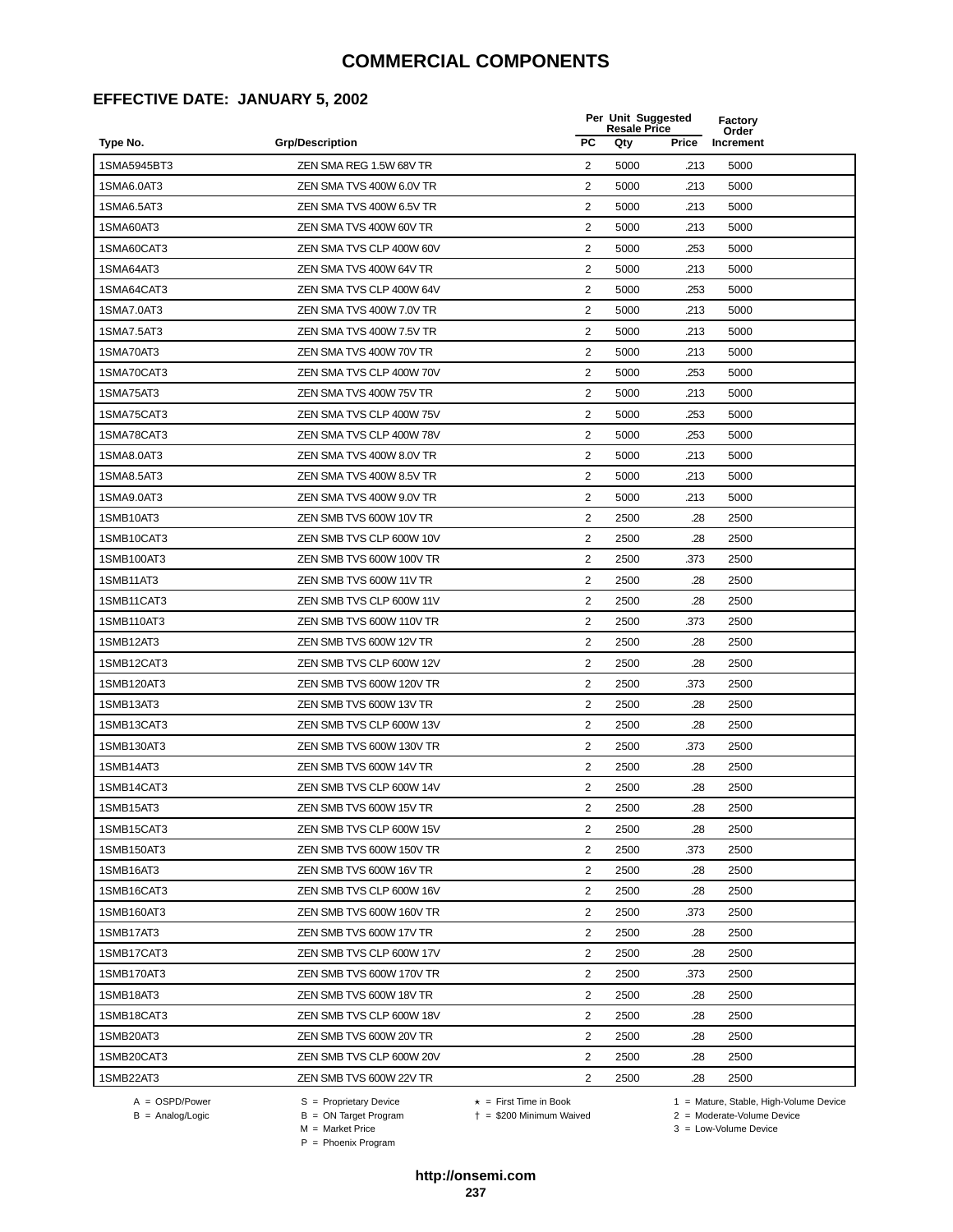#### **EFFECTIVE DATE: JANUARY 5, 2002**

|             |                          |                | Per Unit Suggested<br><b>Resale Price</b> |       | <b>Factory</b><br>Order |
|-------------|--------------------------|----------------|-------------------------------------------|-------|-------------------------|
| Type No.    | <b>Grp/Description</b>   | <b>PC</b>      | Qty                                       | Price | Increment               |
| 1SMB22CAT3  | ZEN SMB TVS CLP 600W 22V | $\overline{2}$ | 2500                                      | .28   | 2500                    |
| 1SMB24AT3   | ZEN SMB TVS 600W 24V TR  | 2              | 2500                                      | .28   | 2500                    |
| 1SMB24CAT3  | ZEN SMB TVS CLP 600W 24V | 2              | 2500                                      | .28   | 2500                    |
| 1SMB26AT3   | ZEN SMB TVS 600W 26V TR  | $\overline{2}$ | 2500                                      | .28   | 2500                    |
| 1SMB26CAT3  | ZEN SMB TVS CLP 600W 26V | $\overline{2}$ | 2500                                      | .28   | 2500                    |
| 1SMB28AT3   | ZEN SMB TVS 600W 28V TR  | 2              | 2500                                      | .28   | 2500                    |
| 1SMB28CAT3  | ZEN SMB TVS CLP 600W 28V | 2              | 2500                                      | .28   | 2500                    |
| 1SMB30AT3   | ZEN SMB TVS 600W 30V TR  | 2              | 2500                                      | .28   | 2500                    |
| 1SMB30CAT3  | ZEN SMB TVS CLP 600W 30V | 2              | 2500                                      | .28   | 2500                    |
| 1SMB33AT3   | ZEN SMB TVS 600W 33V TR  | $\overline{2}$ | 2500                                      | .28   | 2500                    |
| 1SMB33CAT3  | ZEN SMB TVS CLP 600W 33V | 2              | 2500                                      | .28   | 2500                    |
| 1SMB36AT3   | ZEN SMB TVS 600W 36V TR  | $\overline{2}$ | 2500                                      | .28   | 2500                    |
| 1SMB36CAT3  | ZEN SMB TVS CLP 600W 36V | $\overline{2}$ | 2500                                      | .28   | 2500                    |
| 1SMB40AT3   | ZEN SMB TVS 600W 40V TR  | $\overline{2}$ | 2500                                      | .28   | 2500                    |
| 1SMB40CAT3  | ZEN SMB TVS CLP 600W 40V | 2              | 2500                                      | .28   | 2500                    |
| 1SMB43AT3   | ZEN SMB TVS 600W 43V TR  | $\overline{2}$ | 2500                                      | .28   | 2500                    |
| 1SMB43CAT3  | ZEN SMB TVS CLP 600W 43V | 2              | 2500                                      | .28   | 2500                    |
| 1SMB45AT3   | ZEN SMB TVS 600W 45V TR  | 2              | 2500                                      | .28   | 2500                    |
| 1SMB45CAT3  | ZEN SMB TVS CLP 600W 45V | $\overline{2}$ | 2500                                      | .28   | 2500                    |
| 1SMB48AT3   | ZEN SMB TVS 600W 48V TR  | 2              | 2500                                      | .28   | 2500                    |
| 1SMB48CAT3  | ZEN SMB TVS CLP 600W 48V | 2              | 2500                                      | .28   | 2500                    |
| 1SMB5.0AT3  | ZEN SMB TVS 600W 5.0V TR | 2              | 2500                                      | .28   | 2500                    |
| 1SMB51AT3   | ZEN SMB TVS 600W 51V TR  | $\overline{2}$ | 2500                                      | .28   | 2500                    |
| 1SMB51CAT3  | ZEN SMB TVS CLP 600W 51V | 2              | 2500                                      | .28   | 2500                    |
| 1SMB54AT3   | ZEN SMB TVS 600W 54V TR  | $\overline{2}$ | 2500                                      | .28   | 2500                    |
| 1SMB54CAT3  | ZEN SMB TVS CLP 600W 54V | 2              | 2500                                      | .28   | 2500                    |
| 1SMB58AT3   | ZEN SMB TVS 600W 58V TR  | 2              | 2500                                      | .28   | 2500                    |
| 1SMB58CAT3  | ZEN SMB TVS CLP 600W 58V | $\overline{2}$ | 2500                                      | .28   | 2500                    |
| 1SMB5913BT3 | ZEN SMB REG 1.5W 3.3V TR | 2              | 2500                                      | .227  | 2500                    |
| 1SMB5914BT3 | ZEN SMB REG 1.5W 3.6V TR | 2              | 2500                                      | .227  | 2500                    |
| 1SMB5915BT3 | ZEN SMB REG 1.5W 3.9V TR | $\overline{2}$ | 2500                                      | .227  | 2500                    |
| 1SMB5916BT3 | ZEN SMB REG 1.5W 4.3V TR | $\overline{c}$ | 2500                                      | 227   | 2500                    |
| 1SMB5917BT3 | ZEN SMB REG 1.5W 4.7V TR | 2              | 2500                                      | .227  | 2500                    |
| 1SMB5918BT3 | ZEN SMB REG 1.5W 5.1V TR | 2              | 2500                                      | .227  | 2500                    |
| 1SMB5919AT3 | ZEN SMB REG 1.5W 5.6V TR | $\overline{2}$ | 2500                                      | .227  | 2500                    |
| 1SMB5919BT3 | ZEN SMB REG 1.5W 5.6V TR | 2              | 2500                                      | .227  | 2500                    |
| 1SMB5920BT3 | ZEN SMB REG 1.5W 6.2V TR | $\overline{2}$ | 2500                                      | .227  | 2500                    |
| 1SMB5921BT3 | ZEN SMB REG 1.5W 6.8V TR | 2              | 2500                                      | .227  | 2500                    |
| 1SMB5922BT3 | ZEN SMB REG 1.5W 7.5V TR | $\overline{2}$ | 2500                                      | .227  | 2500                    |
| 1SMB5923BT3 | ZEN SMB REG 1.5W 8.2V TR | 2              | 2500                                      | .227  | 2500                    |
| 1SMB5924BT3 | ZEN SMB REG 1.5W 9.1V TR | $\overline{2}$ | 2500                                      | .227  | 2500                    |
| 1SMB5925BT3 | ZEN SMB REG 1.5W 10V TR  | 2              | 2500                                      | .227  | 2500                    |
| 1SMB5926BT3 | ZEN SMB REG 1.5W 11V TR  | 2              | 2500                                      | .227  | 2500                    |
| 1SMB5927BT3 | ZEN SMB REG 1.5W 12V TR  | $\overline{2}$ | 2500                                      | .227  | 2500                    |
| 1SMB5928BT3 | ZEN SMB REG 1.5W 13V TR  | 2              | 2500                                      | .227  | 2500                    |
|             |                          |                |                                           |       |                         |

B = Analog/Logic<br>B = Analog/Logic<br>M = Market Price

A = OSPD/Power S = Proprietary Device  $\star$  = First Time in Book 1 = Mature, Stable, High-Volume Device

= \$200 Minimum Waived 2 = Moderate-Volume Device

 $3 =$  Low-Volume Device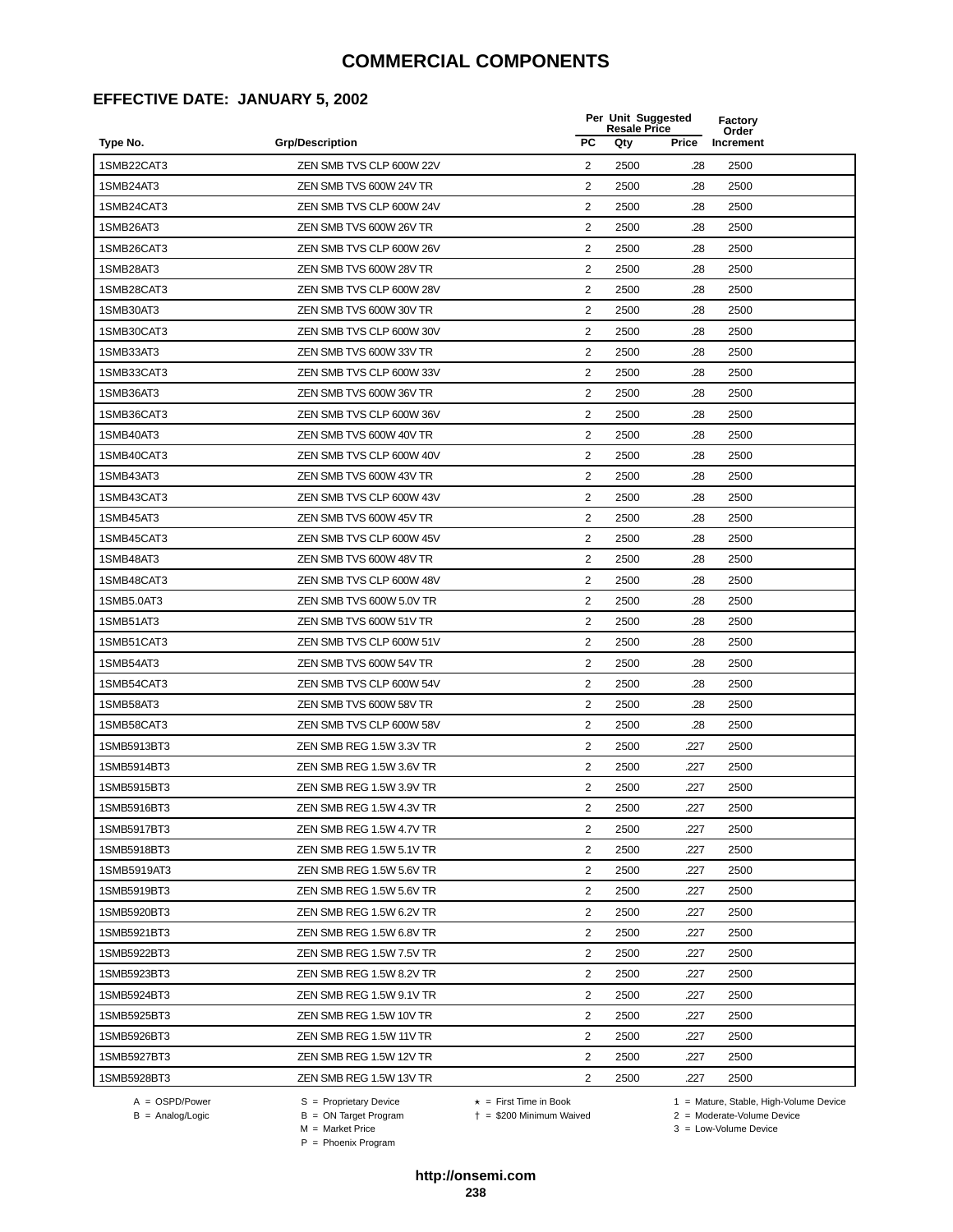## **EFFECTIVE DATE: JANUARY 5, 2002**

|             |                          |                | Per Unit Suggested<br><b>Resale Price</b> |       | Factory<br>Order |
|-------------|--------------------------|----------------|-------------------------------------------|-------|------------------|
| Type No.    | <b>Grp/Description</b>   | PC             | Qty                                       | Price | Increment        |
| 1SMB5929BT3 | ZEN SMB REG 1.5W 14V TR  | 2              | 2500                                      | .227  | 2500             |
| 1SMB5930BT3 | ZEN SMB REG 1.5W 16V TR  | 2              | 2500                                      | .227  | 2500             |
| 1SMB5931BT3 | ZEN SMB REG 1.5W 18V TR  | $\overline{2}$ | 2500                                      | .227  | 2500             |
| 1SMB5932BT3 | ZEN SMB REG 1.5W 20V TR  | $\overline{2}$ | 2500                                      | .227  | 2500             |
| 1SMB5933BT3 | ZEN SMB REG 1.5W 22V TR  | $\overline{2}$ | 2500                                      | .227  | 2500             |
| 1SMB5934BT3 | ZEN SMB REG 1.5W 24V TR  | 2              | 2500                                      | .227  | 2500             |
| 1SMB5935BT3 | ZEN SMB REG 1.5W 27V TR  | $\overline{2}$ | 2500                                      | .227  | 2500             |
| 1SMB5936BT3 | ZEN SMB REG 1.5W 30V TR  | 2              | 2500                                      | .227  | 2500             |
| 1SMB5937BT3 | ZEN SMB REG 1.5W 33V TR  | 2              | 2500                                      | .227  | 2500             |
| 1SMB5938BT3 | ZEN SMB REG 1.5W 36V TR  | $\overline{2}$ | 2500                                      | .227  | 2500             |
| 1SMB5939BT3 | ZEN SMB REG 1.5W 39V TR  | 2              | 2500                                      | .227  | 2500             |
| 1SMB5940BT3 | ZEN SMB REG 1.5W 43V TR  | $\overline{2}$ | 2500                                      | .227  | 2500             |
| 1SMB5941BT3 | ZEN SMB REG 1.5W 47V TR  | $\overline{2}$ | 2500                                      | .227  | 2500             |
| 1SMB5942BT3 | ZEN SMB REG 1.5W 51V TR  | $\overline{2}$ | 2500                                      | .227  | 2500             |
| 1SMB5943BT3 | ZEN SMB REG 1.5W 56V TR  | 2              | 2500                                      | .227  | 2500             |
| 1SMB5944BT3 | ZEN SMB REG 1.5W 62V TR  | $\overline{2}$ | 2500                                      | .227  | 2500             |
| 1SMB5945BT3 | ZEN SMB REG 1.5W 68V TR  | 2              | 2500                                      | .227  | 2500             |
| 1SMB5946BT3 | ZEN SMB REG 1.5W 75V TR  | $\overline{2}$ | 2500                                      | .227  | 2500             |
| 1SMB5947BT3 | ZEN SMB REG 1.5W 82V TR  | $\overline{2}$ | 2500                                      | .227  | 2500             |
| 1SMB5948BT3 | ZEN SMB REG 1.5W 91V TR  | 2              | 2500                                      | .227  | 2500             |
| 1SMB5949BT3 | ZEN SMB REG 1.5W 100V TR | $\overline{2}$ | 2500                                      | .227  | 2500             |
| 1SMB5950BT3 | ZEN SMB REG 1.5W 110V TR | $\overline{2}$ | 2500                                      | .227  | 2500             |
| 1SMB5951BT3 | ZEN SMB REG 1.5W 120V TR | $\overline{2}$ | 2500                                      | .227  | 2500             |
| 1SMB5952BT3 | ZEN SMB REG 1.5W 130V TR | 2              | 2500                                      | .227  | 2500             |
| 1SMB5953BT3 | ZEN SMB REG 1.5W 150V TR | $\overline{2}$ | 2500                                      | .227  | 2500             |
| 1SMB5954BT3 | ZEN SMB REG 1.5W 160V TR | 2              | 2500                                      | .227  | 2500             |
| 1SMB5955BT3 | ZEN SMB REG 1.5W 180V TR | $\overline{2}$ | 2500                                      | .227  | 2500             |
| 1SMB5956BT3 | ZEN SMB REG 1.5W 200V TR | 2              | 2500                                      | .227  | 2500             |
| 1SMB6.0AT3  | ZEN SMB TVS 600W 6.0V TR | 2              | 2500                                      | .28   | 2500             |
| 1SMB6.5AT3  | ZEN SMB TVS 600W 6.5V TR | 2              | 2500                                      | .28   | 2500             |
| 1SMB60AT3   | ZEN SMB TVS 600W 60V TR  | 2              | 2500                                      | .28   | 2500             |
| 1SMB60CAT3  | ZEN SMB TVS CLP 600W 60V | 2              | 2500                                      | .28   | 2500             |
| 1SMB64AT3   | ZEN SMB TVS 600W 64V TR  | $\overline{2}$ | 2500                                      | .28   | 2500             |
| 1SMB64CAT3  | ZEN SMB TVS CLP 600W 64V | $\overline{2}$ | 2500                                      | .28   | 2500             |
| 1SMB7.0AT3  | ZEN SMB TVS 600W 7.0V TR | $\overline{2}$ | 2500                                      | .28   | 2500             |
| 1SMB7.5AT3  | ZEN SMB TVS 600W 7.5V TR | $\overline{2}$ | 2500                                      | .28   | 2500             |
| 1SMB70AT3   | ZEN SMB TVS 600W 70V TR  | 2              | 2500                                      | .28   | 2500             |
| 1SMB75AT3   | ZEN SMB TVS 600W 75V TR  | 2              | 2500                                      | .28   | 2500             |
| 1SMB75CAT3  | ZEN SMB TVS CLP 600W 75V | 2              | 2500                                      | .28   | 2500             |
| 1SMB8.0AT3  | ZEN SMB TVS 600W 8.0V TR | 2              | 2500                                      | .28   | 2500             |
| 1SMB8.5AT3  | ZEN SMB TVS 600W 8.5V TR | 2              | 2500                                      | .28   | 2500             |
| 1SMB85AT3   | ZEN SMB TVS 600W 85V TR  | 2              | 2500                                      | .28   | 2500             |
| 1SMB9.0AT3  | ZEN SMB TVS 600W 9.0V TR | 2              | 2500                                      | .28   | 2500             |
| 1SMB90AT3   | ZEN SMB TVS 600W 90V TR  | $\overline{2}$ | 2500                                      | .28   | 2500             |
| 1SMC10AT3   | ZEN SMC TVS 1.5KW 10V TR | 2              | 2500                                      | .453  | 2500             |

= \$200 Minimum Waived 2 = Moderate-Volume Device

A = OSPD/Power S = Proprietary Device  $\star$  = First Time in Book 1 = Mature, Stable, High-Volume Device  $2 =$  Moderate-Volume Device<br> $3 =$  Low-Volume Device

A = OSPD/Power S = Proprietary Device<br>
B = Analog/Logic B = ON Target Program<br>
M = Market Price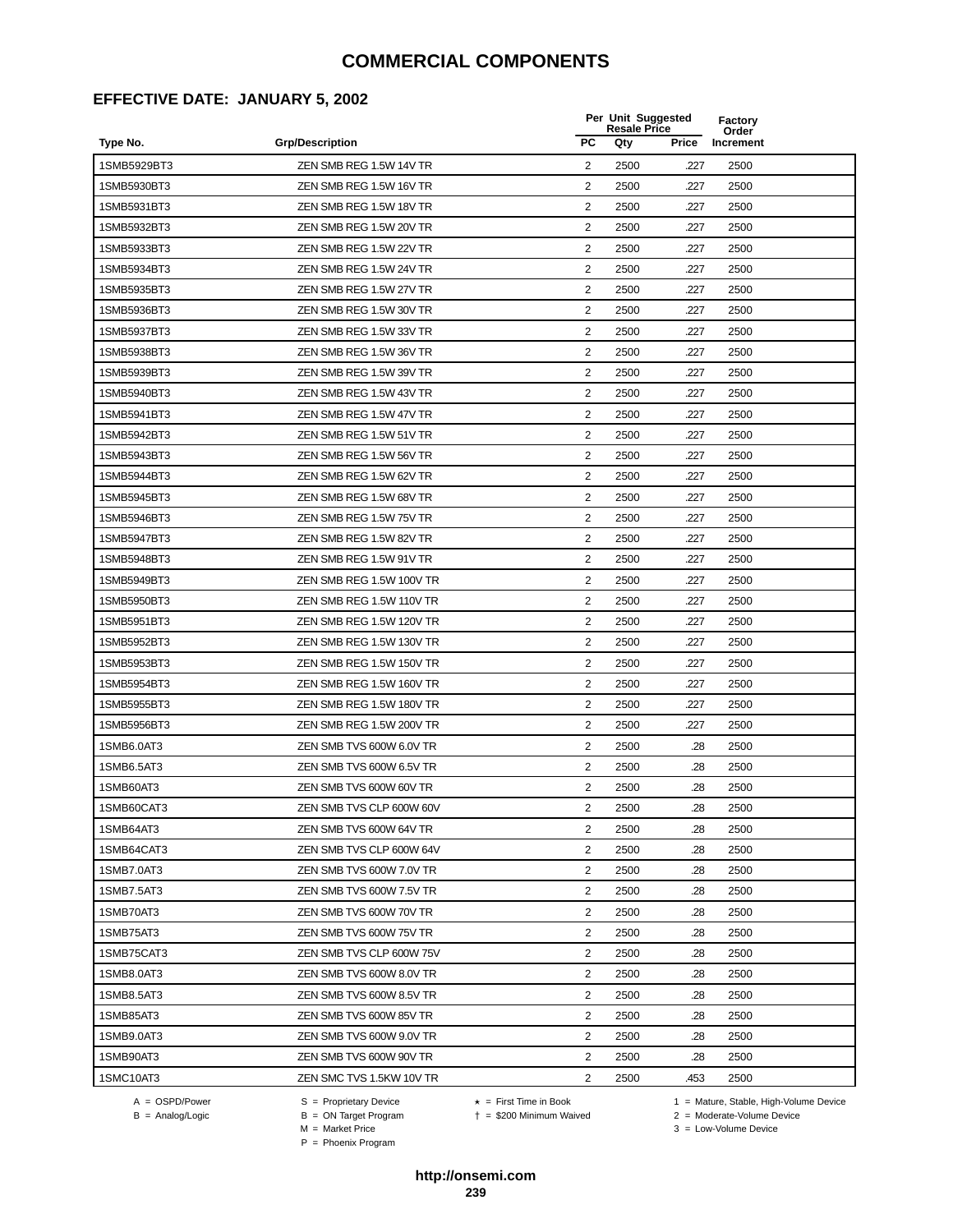## **EFFECTIVE DATE: JANUARY 5, 2002**

|            |                           |                | Per Unit Suggested<br><b>Resale Price</b> |       |                    |  |
|------------|---------------------------|----------------|-------------------------------------------|-------|--------------------|--|
| Type No.   | <b>Grp/Description</b>    | <b>PC</b>      | Qty                                       | Price | Order<br>Increment |  |
| 1SMC12AT3  | ZEN SMC TVS 1.5KW 12V TR  | $\overline{2}$ | 2500                                      | .453  | 2500               |  |
| 1SMC13AT3  | ZEN SMC TVS 1.5KW 13V TR  | 2              | 2500                                      | .453  | 2500               |  |
| 1SMC14AT3  | ZEN SMC TVS 1.5KW 14V TR  | 2              | 2500                                      | .453  | 2500               |  |
| 1SMC15AT3  | ZEN SMC TVS 1.5KW 15V TR  | 2              | 2500                                      | .453  | 2500               |  |
| 1SMC16AT3  | ZEN SMC TVS 1.5KW 16V TR  | 2              | 2500                                      | .453  | 2500               |  |
| 1SMC17AT3  | ZEN SMC TVS 1.5KW 17V TR  | 2              | 2500                                      | .453  | 2500               |  |
| 1SMC18AT3  | ZEN SMC TVS 1.5KW 18V TR  | 2              | 2500                                      | .453  | 2500               |  |
| 1SMC20AT3  | ZEN SMC TVS 1.5KW 20V TR  | $\overline{2}$ | 2500                                      | .453  | 2500               |  |
| 1SMC22AT3  | ZEN SMC TVS 1.5KW 22V TR  | $\overline{2}$ | 2500                                      | .453  | 2500               |  |
| 1SMC24AT3  | ZEN SMC TVS 1.5KW 24V TR  | 2              | 2500                                      | .453  | 2500               |  |
| 1SMC26AT3  | ZEN SMC TVS 1.5KW 26V TR  | $\overline{2}$ | 2500                                      | .453  | 2500               |  |
| 1SMC28AT3  | ZEN SMC TVS 1.5KW 28V TR  | 2              | 2500                                      | .453  | 2500               |  |
| 1SMC30AT3  | ZEN SMC TVS 1.5KW 30V TR  | 2              | 2500                                      | .453  | 2500               |  |
| 1SMC33AT3  | ZEN SMC TVS 1.5KW 33V TR  | 2              | 2500                                      | .453  | 2500               |  |
| 1SMC36AT3  | ZEN SMC TVS 1.5KW 36V TR  | 2              | 2500                                      | .453  | 2500               |  |
| 1SMC40AT3  | ZEN SMC TVS 1.5KW 40V TR  | 2              | 2500                                      | .453  | 2500               |  |
| 1SMC43AT3  | ZEN SMC TVS 1.5KW 43V TR  | $\overline{2}$ | 2500                                      | .453  | 2500               |  |
| 1SMC45AT3  | ZEN SMC TVS 1.5KW 45V TR  | 2              | 2500                                      | .453  | 2500               |  |
| 1SMC48AT3  | ZEN SMC TVS 1.5KW 48V TR  | $\overline{2}$ | 2500                                      | .453  | 2500               |  |
| 1SMC5.0AT3 | ZEN SMC TVS 1.5KW 5.0V TR | 2              | 2500                                      | .453  | 2500               |  |
| 1SMC51AT3  | ZEN SMC TVS 1.5KW 51V TR  | 2              | 2500                                      | .453  | 2500               |  |
| 1SMC54AT3  | ZEN SMC TVS 1.5KW 54V TR  | 2              | 2500                                      | .453  | 2500               |  |
| 1SMC58AT3  | ZEN SMC TVS 1.5KW 58V TR  | 2              | 2500                                      | .453  | 2500               |  |
| 1SMC6.0AT3 | ZEN SMC TVS 1.5KW 6.0V TR | 2              | 2500                                      | .453  | 2500               |  |
| 1SMC6.5AT3 | ZEN SMC TVS 1.5KW 6.5V TR | 2              | 2500                                      | .453  | 2500               |  |
| 1SMC60AT3  | ZEN SMC TVS 1.5KW 60V TR  | $\overline{2}$ | 2500                                      | .453  | 2500               |  |
| 1SMC64AT3  | ZEN SMC TVS 1.5KW 64V TR  | 2              | 2500                                      | .453  | 2500               |  |
| 1SMC7.0AT3 | ZEN SMC TVS 1.5KW 7.0V TR | 2              | 2500                                      | .453  | 2500               |  |
| 1SMC7.5AT3 | ZEN SMC TVS 1.5KW 7.5V TR | 2              | 2500                                      | .453  | 2500               |  |
| 1SMC70AT3  | ZEN SMC TVS 1.5KW 70V TR  | 2              | 2500                                      | .453  | 2500               |  |
| 1SMC75AT3  | ZEN SMC TVS 1.5KW 75V TR  | 2              | 2500                                      | .453  | 2500               |  |
| 1SMC78AT3  | ZEN SMC TVS 1.5KW 78V TR  | 2              | 2500                                      | .453  | 2500               |  |
| 1SMC8.0AT3 | ZEN SMC TVS 1.5KW 8.0V TR | 2              | 2500                                      | .453  | 2500               |  |
| 1SMC8.5AT3 | ZEN SMC TVS 1.5KW 8.5V TR | 2              | 2500                                      | .453  | 2500               |  |
| 1SMC9.0AT3 | ZEN SMC TVS 1.5KW 9.0V TR | 2              | 2500                                      | .453  | 2500               |  |
| 2N3055     | BIP T03 NPN 15A 60V       | $\overline{2}$ | 100                                       | .933  | 100                |  |
| 2N3055A    | BIP T03 NPN 15A 60V       | $\overline{c}$ | 100                                       | 1.09  | 100                |  |
| 2N3055H    | BIP T03 NPN 15A 60V       | $\overline{c}$ | 100                                       | 1.20  | 100                |  |
| 2N3442     | BIP T03 NPN 10A 140V      | $\overline{2}$ | 100                                       | 1.20  | 100                |  |
| 2N3771     | BIP T03 NPN 30A 40V       | 2              | 100                                       | 1.87  | 100                |  |
| 2N3772     | BIP T03 NPN 20A 60V       | $\overline{2}$ | 100                                       | 1.92  | 100                |  |
| 2N3773     | BIP T03 NPN 16A 140V      | 2              | 100                                       | 1.92  | 100                |  |
| 2N3819     | SS T092 JFET NCH 30V      | 2              | 1000                                      | .227  | 1000               |  |
| 2N3903     | SS T092 GP XSTR NPN 40V   | 2              | 5000                                      | .0583 | 5000               |  |
| 2N3903RLRM | SS T092 GP XSTR NPN 40V   | $\overline{c}$ | 2000                                      | .0583 | 2000               |  |

A = OSPD/Power S = Proprietary Device<br>
B = Analog/Logic B = ON Target Program<br>
M = Market Price

A = OSPD/Power S = Proprietary Device  $\star$  = First Time in Book 1 = Mature, Stable, High-Volume Device  $2 =$  Moderate-Volume Device<br> $3 =$  Low-Volume Device

= \$200 Minimum Waived 2 = Moderate-Volume Device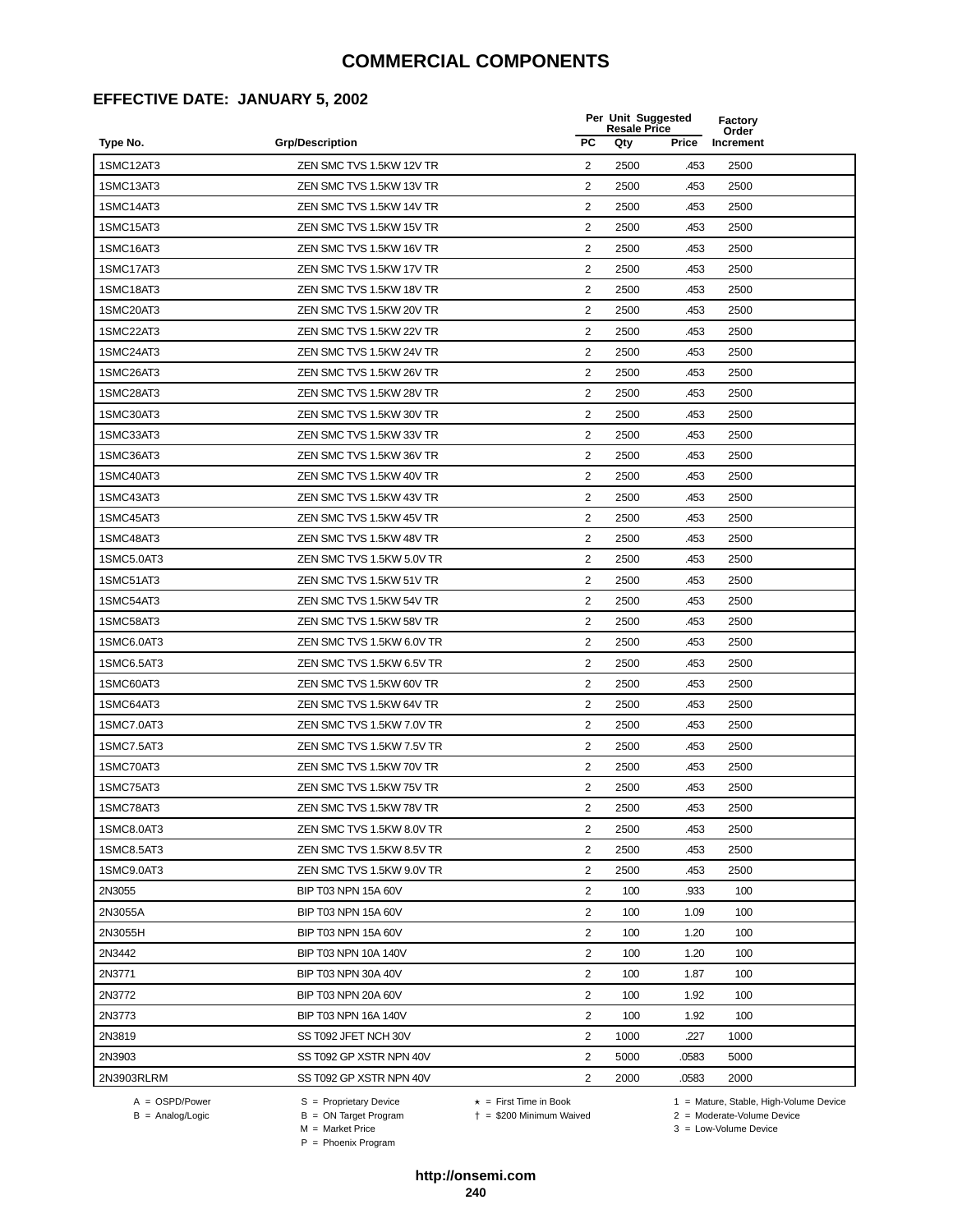#### **EFFECTIVE DATE: JANUARY 5, 2002**

|            |                          |                | Per Unit Suggested<br><b>Resale Price</b> |       | Factory<br>Order |  |
|------------|--------------------------|----------------|-------------------------------------------|-------|------------------|--|
| Type No.   | <b>Grp/Description</b>   | <b>PC</b>      | Qty                                       | Price | Increment        |  |
| 2N3904     | SS T092 GP XSTR NPN 40V  | 2              | 5000                                      | .032  | 5000             |  |
| 2N3904RLRA | SS T092 GP XSTR NPN 40V  | $\overline{2}$ | 2000                                      | .032  | 2000             |  |
| 2N3904RLRE | SS T092 GP XSTR NPN 40V  | $\overline{2}$ | 2000                                      | .032  | 2000             |  |
| 2N3904RLRM | SS T092 GP XSTR NPN 40V  | $\overline{2}$ | 2000                                      | .032  | 2000             |  |
| 2N3904RLRP | SS T092 GP XSTR NPN 40V  | 2              | 2000                                      | .032  | 2000             |  |
| 2N3904RL1  | SS T092 GP XSTR NPN 40V  | 2              | 2000                                      | .032  | 2000             |  |
| 2N3904ZL1  | SS T092 GP XSTR NPN 40V  | $\overline{2}$ | 2000                                      | .0453 | 2000             |  |
| 2N3906     | SS T092 GP XSTR PNP 40V  | 2              | 5000                                      | .032  | 5000             |  |
| 2N3906RLRA | SS T092 GP XSTR PNP 40V  | 2              | 2000                                      | .032  | 2000             |  |
| 2N3906RLRE | SS T092 GP XSTR PNP 40V  | 2              | 2000                                      | .032  | 2000             |  |
| 2N3906RLRM | SS T092 GP XSTR PNP 40V  | $\overline{2}$ | 2000                                      | .032  | 2000             |  |
| 2N3906RLRP | SS T092 GP XSTR PNP 40V  | $\overline{2}$ | 2000                                      | .032  | 2000             |  |
| 2N3906RL1  | SS T092 GP XSTR PNP 40V  | $\overline{2}$ | 2000                                      | .032  | 2000             |  |
| 2N3906ZL1  | SS T092 GP XSTR PNP 40V  | $\overline{2}$ | 2000                                      | .0453 | 2000             |  |
| 2N4123     | SS T092 GP XSTR NPN 30V  | 2              | 5000                                      | .056  | 5000             |  |
| 2N4123RLRA | SS T092 GP XSTR NPN 30V  | $\overline{2}$ | 2000                                      | .056  | 2000             |  |
| 2N4123RLRM | SS T092 GP XSTR NPN 30V  | 2              | 2000                                      | .056  | 2000             |  |
| 2N4124     | SS T092 GP XSTR NPN 25V  | $\overline{2}$ | 5000                                      | .056  | 5000             |  |
| 2N4401     | SS T092 GP XSTR NPN 40V  | $\overline{2}$ | 5000                                      | .0507 | 5000             |  |
| 2N4401RLRA | SS T092 GP XSTR NPN 40V  | 2              | 2000                                      | .0507 | 2000             |  |
| 2N4401RLRM | SS T092 GP XSTR NPN 40V  | $\overline{2}$ | 2000                                      | .0507 | 2000             |  |
| 2N4401RLRP | SS T092 GP XSTR NPN 40V  | $\overline{2}$ | 2000                                      | .0507 | 2000             |  |
| 2N4401ZL1  | SS T092 GP XSTR NPN 40V  | 2              | 2000                                      | .0693 | 2000             |  |
| 2N4403     | SS T092 GP XSTR PNP 40V  | 2              | 5000                                      | .0507 | 5000             |  |
| 2N4403RL   | SS T092 GP XSTR PNP 40V  | $\overline{2}$ | 2000                                      | .0507 | 2000             |  |
| 2N4403RLRA | SS T092 GP XSTR PNP 40V  | 2              | 2000                                      | .0507 | 2000             |  |
| 2N4403RLRE | SS T092 GP XSTR PNP 40V  | 2              | 2000                                      | .0507 | 2000             |  |
| 2N4403RLRM | SS T092 GP XSTR PNP 40V  | 2              | 2000                                      | .0507 | 2000             |  |
| 2N4403RLRP | SS T092 GP XSTR PNP 40V  | 2              | 2000                                      | .0507 | 2000             |  |
| 2N4403ZL1  | SS T092 GP XSTR PNP 40V  | 2              | 2000                                      | .0876 | 2000             |  |
| 2N4410     | SS T092 RF XSTR NPN 80V  | 2              | 5000                                      | .088  | 5000             |  |
| 2N4918     | BIP C77 PNP 3A 40V       | 2              | 500                                       | .347  | 500              |  |
| 2N4919     | BIP C77 PNP 3A 60V       | $\overline{2}$ | 500                                       | .347  | 500              |  |
| 2N4920     | BIP C77 PNP 3A 80V       | $\overline{2}$ | 500                                       | .32   | 500              |  |
| 2N4921     | BIP C77 NPN 3A 40V       | 2              | 500                                       | .387  | 500              |  |
| 2N4922     | BIP C77 NPN 3A 60V       | $\overline{2}$ | 500                                       | .387  | 500              |  |
| 2N4923     | BIP C77 NPN 3A 80V       | $\overline{2}$ | 500                                       | .347  | 500              |  |
| 2N5038     | BIP T03 NPN 20A 90V      | 2              | 100                                       | 4.80  | 100              |  |
| 2N5060     | THY T092 0.8A 30V SCR    | $\overline{2}$ | 5000                                      | .107  | 5000             |  |
| 2N5060RLRA | THY T092 0.8A 30V SCR TR | 2              | 2000                                      | .107  | 2000             |  |
| 2N5060RLRM | THY T092 0.8A 30V SCR TR | 2              | 2000                                      | .107  | 2000             |  |
| 2N5060RL1  | THY T092 0.8A 30V SCR TR | 2              | 2000                                      | .107  | 2000             |  |
| 2N5061     | THY T092 0.8A 60V SCR    | $\overline{2}$ | 5000                                      | .107  | 5000             |  |
| 2N5061RLRA | THY T092 0.8A 60V SCR TR | $\overline{2}$ | 2000                                      | .107  | 2000             |  |
| 2N5062     | THY T092 0.8A 100V SCR   | 2              | 5000                                      | .107  | 5000             |  |

A = OSPD/Power S = Proprietary Device<br>
B = Analog/Logic B = ON Target Program<br>
M = Market Price

= \$200 Minimum Waived 2 = Moderate-Volume Device

A = OSPD/Power S = Proprietary Device  $\star$  = First Time in Book 1 = Mature, Stable, High-Volume Device

 $2 =$  Moderate-Volume Device<br> $3 =$  Low-Volume Device

P = Phoenix Program

**http://onsemi.com**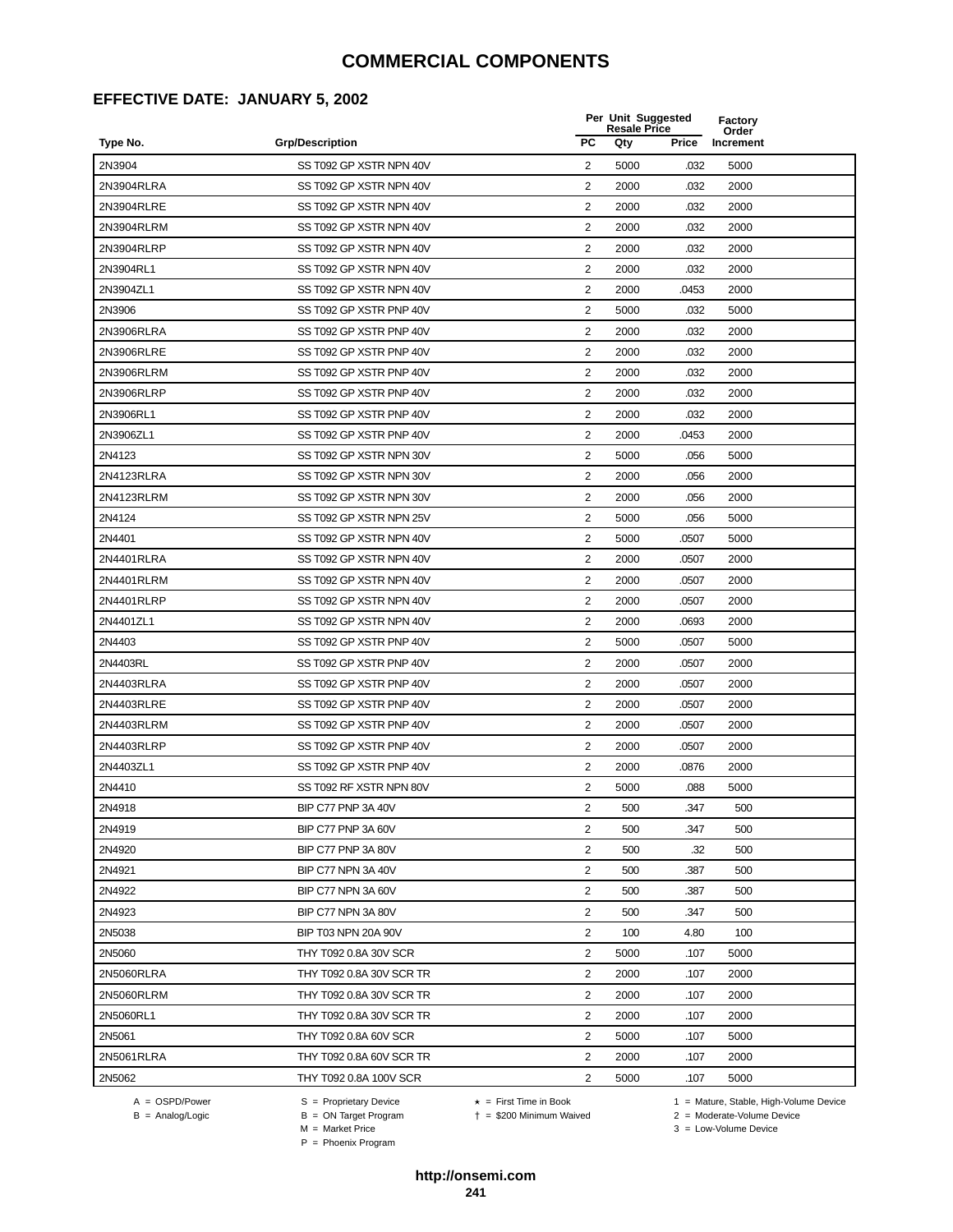#### **EFFECTIVE DATE: JANUARY 5, 2002**

|            |                           |                | Per Unit Suggested<br><b>Resale Price</b> |       | Factory<br>Order |  |
|------------|---------------------------|----------------|-------------------------------------------|-------|------------------|--|
| Type No.   | <b>Grp/Description</b>    | <b>PC</b>      | Qty                                       | Price | Increment        |  |
| 2N5062RLRA | THY T092 0.8A 100V SCR TR | 2              | 2000                                      | .107  | 2000             |  |
| 2N5064     | THY T092 0.8A 200V SCR    | $\overline{2}$ | 5000                                      | .107  | 5000             |  |
| 2N5064RLRA | THY T092 0.8A 200V SCR TR | $\overline{2}$ | 2000                                      | .107  | 2000             |  |
| 2N5064RLRM | THY T092 0.8A 200V SCR TR | $\overline{2}$ | 2000                                      | .107  | 2000             |  |
| 2N5087     | SS T092 LN XSTR PNP 50V   | 2              | 5000                                      | .064  | 5000             |  |
| 2N5087RLRA | SS T092 LN XSTR PNP 50V   | 2              | 2000                                      | .064  | 2000             |  |
| 2N5088     | SS T092 LN XSTR NPN 30V   | $\overline{2}$ | 5000                                      | .064  | 5000             |  |
| 2N5088RLRA | SS T092 LN XSTR NPN 30V   | 2              | 2000                                      | .064  | 2000             |  |
| 2N5089     | SS T092 LN XSTR NPN 25V   | 2              | 5000                                      | .064  | 5000             |  |
| 2N5089RLRA | SS T092 LN XSTR NPN 25V   | 2              | 2000                                      | .064  | 2000             |  |
| 2N5089RLRE | SS T092 LN XSTR NPN 25V   | $\overline{2}$ | 2000                                      | .064  | 2000             |  |
| 2N5190     | BIP C77 NPN 4A 40V        | $\overline{2}$ | 500                                       | .40   | 500              |  |
| 2N5191     | BIP C77 NPN 4A 60V        | $\overline{2}$ | 500                                       | .40   | 500              |  |
| 2N5192     | BIP C77 NPN 4A 80V        | $\overline{2}$ | 500                                       | .373  | 500              |  |
| 2N5194     | BIP C77 PNP 4A 60V        | 2              | 500                                       | .40   | 500              |  |
| 2N5195     | BIP C77 PNP 4A 80V        | $\sqrt{2}$     | 500                                       | .373  | 500              |  |
| 2N5210RLRA | SS T092 GP XSTR NPN 35V   | $\overline{2}$ | 2000                                      | .0533 | 2000             |  |
| 2N5302     | BIP T03 NPN 30A 60V       | $\mathbf{2}$   | 100                                       | 2.00  | 100              |  |
| 2N5400     | SS T092 GP XSTR PNP 120V  | $\overline{2}$ | 5000                                      | .056  | 5000             |  |
| 2N5400RLRA | SS T092 GP XSTR PNP 120V  | 2              | 2000                                      | .056  | 2000             |  |
| 2N5400RLRP | SS T092 GP XSTR PNP 120V  | $\overline{2}$ | 2000                                      | .056  | 2000             |  |
| 2N5401     | SS T092 GP XSTR PNP 150V  | $\overline{2}$ | 5000                                      | .056  | 5000             |  |
| 2N5401RLRA | SS T092 GP XSTR PNP 150V  | $\overline{2}$ | 2000                                      | .056  | 2000             |  |
| 2N5401RLRM | SS T092 GP XSTR PNP 150V  | 2              | 2000                                      | .056  | 2000             |  |
| 2N5401RLRP | SS T092 GP XSTR PNP 150V  | $\overline{2}$ | 2000                                      | .056  | 2000             |  |
| 2N5401RL1  | SS T092 GP XSTR PNP 150V  | 2              | 2000                                      | .056  | 2000             |  |
| 2N5401ZL1  | SS T092 GP XSTR PNP 150V  | 2              | 2000                                      | .0879 | 2000             |  |
| 2N5457     | SS T092 JFET NCH 25V      | $\overline{2}$ | 1000                                      | .227  | 1000             |  |
| 2N5458     | SS T092 JFET NCH 25V      | $\overline{2}$ | 1000                                      | .227  | 1000             |  |
| 2N5460     | SS T092 JFET PCH 40V      | 2              | 1000                                      | .267  | 1000             |  |
| 2N5461     | SS T092 JFET PCH 40V      | 2              | 1000                                      | .267  | 1000             |  |
| 2N5461RLRA | SS T092 JFET PCH 40V TR   | 2              | 2000                                      | .267  | 2000             |  |
| 2N5462     | SS T092 JFET PCH 40V      | 2              | 1000                                      | .267  | 1000             |  |
| 2N5462RLRP | SS T092 JFET PCH 40V TA   | $\overline{2}$ | 2000                                      | .267  | 2000             |  |
| 2N5485     | SS T092 JFET NCH 25V      | $\overline{2}$ | 1000                                      | .267  | 1000             |  |
| 2N5486     | SS T092 JFET NCH 25V      | $\overline{2}$ | 1000                                      | .267  | 1000             |  |
| 2N5486RLRP | SS T092 JFET NCH 25V TA   | 2              | 2000                                      | .267  | 2000             |  |
| 2N5550     | SS T092 RF XSTR NPN 160V  | 2              | 5000                                      | .0853 | 5000             |  |
| 2N5550RLRA | SS T092 RF XSTR NPN 160V  | 2              | 2000                                      | .0853 | 2000             |  |
| 2N5550RLRP | SS T092 RF XSTR NPN 160V  | 2              | 2000                                      | .0853 | 2000             |  |
| 2N5551     | SS T092 RF XSTR NPN 160V  | 2              | 5000                                      | .112  | 5000             |  |
| 2N5551RLRA | SS T092 RF XSTR NPN 160V  | 2              | 2000                                      | .112  | 2000             |  |
| 2N5551RLRM | SS T092 RF XSTR NPN 160V  | $\overline{2}$ | 2000                                      | .112  | 2000             |  |
| 2N5551RLRP | SS T092 RF XSTR NPN 160V  | $\overline{2}$ | 2000                                      | .112  | 2000             |  |
| 2N5551RL1  | SS T092 RF XSTR NPN 160V  | 2              | 2000                                      | .112  | 2000             |  |

A = OSPD/Power S = Proprietary Device<br>
B = Analog/Logic B = ON Target Program<br>
M = Market Price

A = OSPD/Power S = Proprietary Device  $\star$  = First Time in Book 1 = Mature, Stable, High-Volume Device

 = \$200 Minimum Waived 2 = Moderate-Volume Device  $2 =$  Moderate-Volume Device<br> $3 =$  Low-Volume Device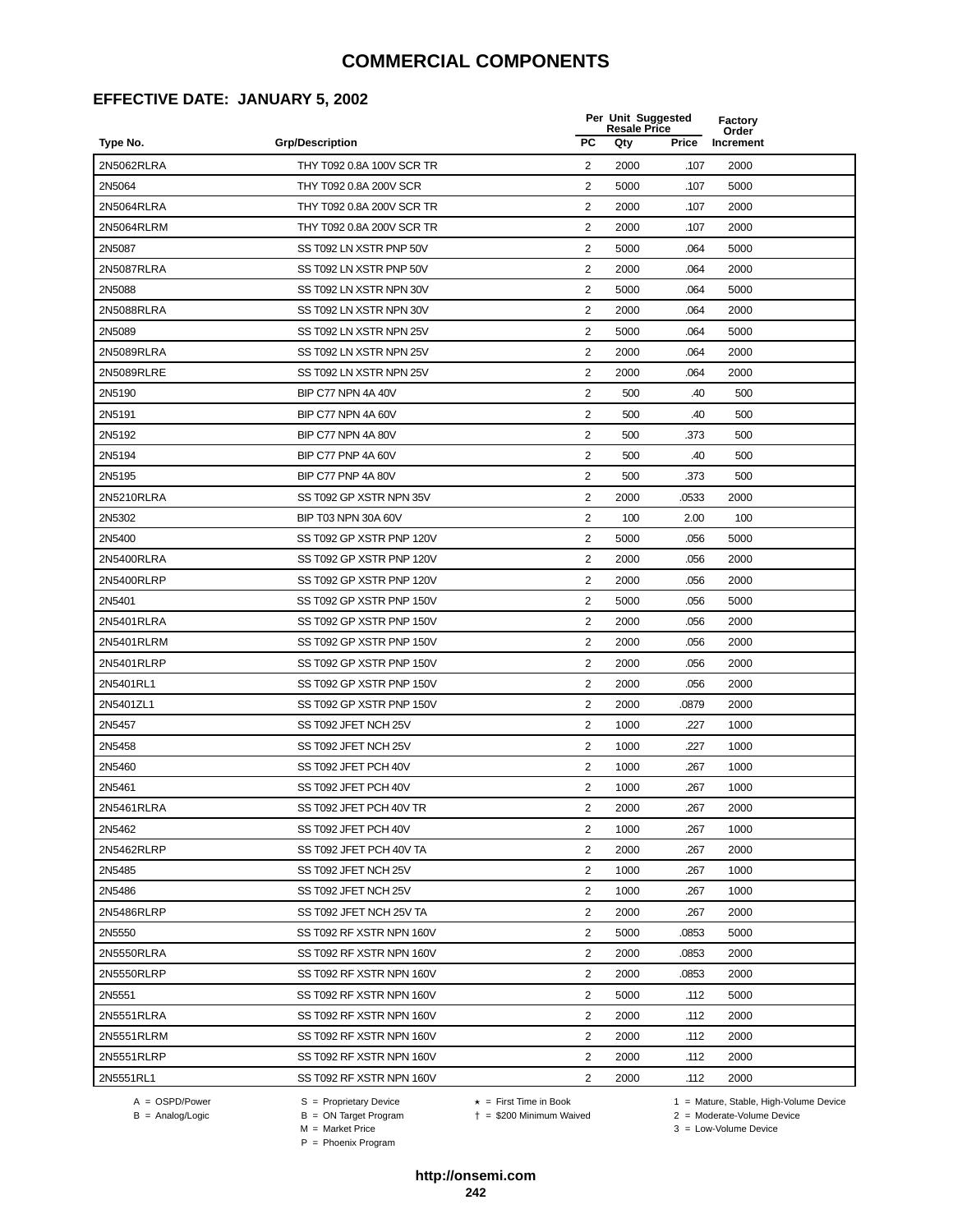#### **EFFECTIVE DATE: JANUARY 5, 2002**

|            |                          |                | Per Unit Suggested<br><b>Resale Price</b> |       | Factory<br>Order |  |
|------------|--------------------------|----------------|-------------------------------------------|-------|------------------|--|
| Type No.   | <b>Grp/Description</b>   | <b>PC</b>      | Qty                                       | Price | Increment        |  |
| 2N5551ZL1  | SS T092 RF XSTR NPN 160V | 2              | 2000                                      | .112  | 2000             |  |
| 2N5555     | SS T092 JFET NCH 25V     | 2              | 1000                                      | .267  | 1000             |  |
| 2N5631     | BIP T03 NPN 16A 140V     | $\overline{2}$ | 100                                       | 2.40  | 100              |  |
| 2N5638RLRA | SS T092 JFET NCH 30V TR  | $\overline{2}$ | 2000                                      | .267  | 2000             |  |
| 2N5639     | SS T092 JFET NCH 30V     | $\overline{c}$ | 1000                                      | .267  | 1000             |  |
| 2N5639RLRA | SS T092 JFET NCH 30V TR  | $\mathbf{2}$   | 2000                                      | .267  | 2000             |  |
| 2N5655     | BIP C77 NPN 1A 250V      | 2              | 500                                       | .384  | 500              |  |
| 2N5657     | BIP C77 NPN 1A 350V      | 2              | 500                                       | .293  | 500              |  |
| 2N5684     | BIP T03 PNP 50A 80V      | $\overline{2}$ | 100                                       | 4.53  | 100              |  |
| 2N5686     | BIP T03 NPN 50A 80V      | 2              | 100                                       | 4.53  | 100              |  |
| 2N5883     | BIP T03 PNP 25A 60V      | 2              | 100                                       | 1.92  | 100              |  |
| 2N5884     | BIP T03 PNP 25A 80V      | $\overline{2}$ | 100                                       | 1.92  | 100              |  |
| 2N5885     | BIP T03 NPN 25A 60V      | $\overline{2}$ | 100                                       | 1.87  | 100              |  |
| 2N5886     | BIP T03 NPN 25A 80V      | $\overline{2}$ | 100                                       | 1.87  | 100              |  |
| 2N6027     | THY T092 PROG UNIJ       | 2              | 5000                                      | .107  | 5000             |  |
| 2N6027RLRA | THY T092 PROG UNIJ TR    | 2              | 2000                                      | .107  | 2000             |  |
| 2N6027RL1  | THY T092 PROG UNIJ TR    | 2              | 2000                                      | .107  | 2000             |  |
| 2N6028     | THY T092 PROG UNIJ       | $\overline{2}$ | 5000                                      | .107  | 5000             |  |
| 2N6028RLRA | THY T092 PROG UNIJ TR    | $\overline{2}$ | 2000                                      | .107  | 2000             |  |
| 2N6028RLRM | THY T092 PROG UNIJ TR    | 2              | 2000                                      | .107  | 2000             |  |
| 2N6028RLRP | THY T092 PROG UNIJ TR    | $\overline{2}$ | 2000                                      | .107  | 2000             |  |
| 2N6031     | BIP T03 PNP 16A 140V     | $\overline{2}$ | 100                                       | 2.20  | 100              |  |
| 2N6034     | BIP C77 PNP 4A 40V       | $\overline{2}$ | 500                                       | .373  | 500              |  |
| 2N6035     | BIP C77 PNP 4A 60V       | $\overline{2}$ | 500                                       | .373  | 500              |  |
| 2N6036     | BIP C77 PNP 4A 80V       | $\overline{c}$ | 500                                       | .32   | 500              |  |
| 2N6038     | BIP C77 NPN 4A 60V       | $\overline{2}$ | 500                                       | .373  | 500              |  |
| 2N6039     | BIP C77 NPN 4A 80V       | $\overline{c}$ | 500                                       | .32   | 500              |  |
| 2N6040     | BIP T0220 PNP 8A 60V     | 2              | 50                                        | .453  | 50               |  |
| 2N6042     | BIP T0220 PNP 8A 100V    | 2              | 50                                        | .453  | 50               |  |
| 2N6043     | BIP T0220 PNP 8A 60V     | $\overline{2}$ | 50                                        | .413  | 50               |  |
| 2N6045     | BIP T0220 PNP 8A 100V    | 2              | 50                                        | .413  | 50               |  |
| 2N6052     | BIP T03 PNP 12A 100V     | 2              | 100                                       | 1.92  | 100              |  |
| 2N6070A    | THY C77 4A 100V TRIAC    | 2              | 500                                       | .24   | 500              |  |
| 2N6071A    | THY C77 4A 200V TRIAC    | 2              | 500                                       | .24   | 500              |  |
| 2N6071B    | THY C77 4A 200V TRIAC    | $\overline{2}$ | 500                                       | .24   | 500              |  |
| 2N6071BT   | THY C77 4A 200V TRIAC    | $\overline{c}$ | 50                                        | .24   | 50               |  |
| 2N6073A    | THY C77 4A 400V TRIAC    | $\overline{2}$ | 500                                       | .24   | 500              |  |
| 2N6073B    | THY C77 4A 400V TRIAC    | 2              | 500                                       | .24   | 500              |  |
| 2N6075     | THY C77 4A 600V TRIAC    | 2              | 500                                       | .24   | 500              |  |
| 2N6075A    | THY C77 4A 600V TRIAC    | $\overline{c}$ | 500                                       | .24   | 500              |  |
| 2N6075B    | THY C77 4A 600V TRIAC    | $\overline{c}$ | 500                                       | .24   | 500              |  |
| 2N6107     | BIP T0220 PNP 7A 70V     | 2              | 50                                        | .467  | 50               |  |
| 2N6109     | BIP T0220 PNP 7A 50V     | $\overline{2}$ | 50                                        | .467  | 50               |  |
| 2N6111     | BIP T0220 PNP 7A 30V     | 2              | 50                                        | .467  | 50               |  |
| 2N6240     | THY C77 4A 400V SCR      | $\overline{2}$ | 500                                       | .32   | 500              |  |

B = Analog/Logic<br>B = Analog/Logic<br>M = Market Price

= \$200 Minimum Waived 2 = Moderate-Volume Device

A = OSPD/Power S = Proprietary Device  $\star$  = First Time in Book 1 = Mature, Stable, High-Volume Device

 $3 =$  Low-Volume Device

P = Phoenix Program

**http://onsemi.com 243**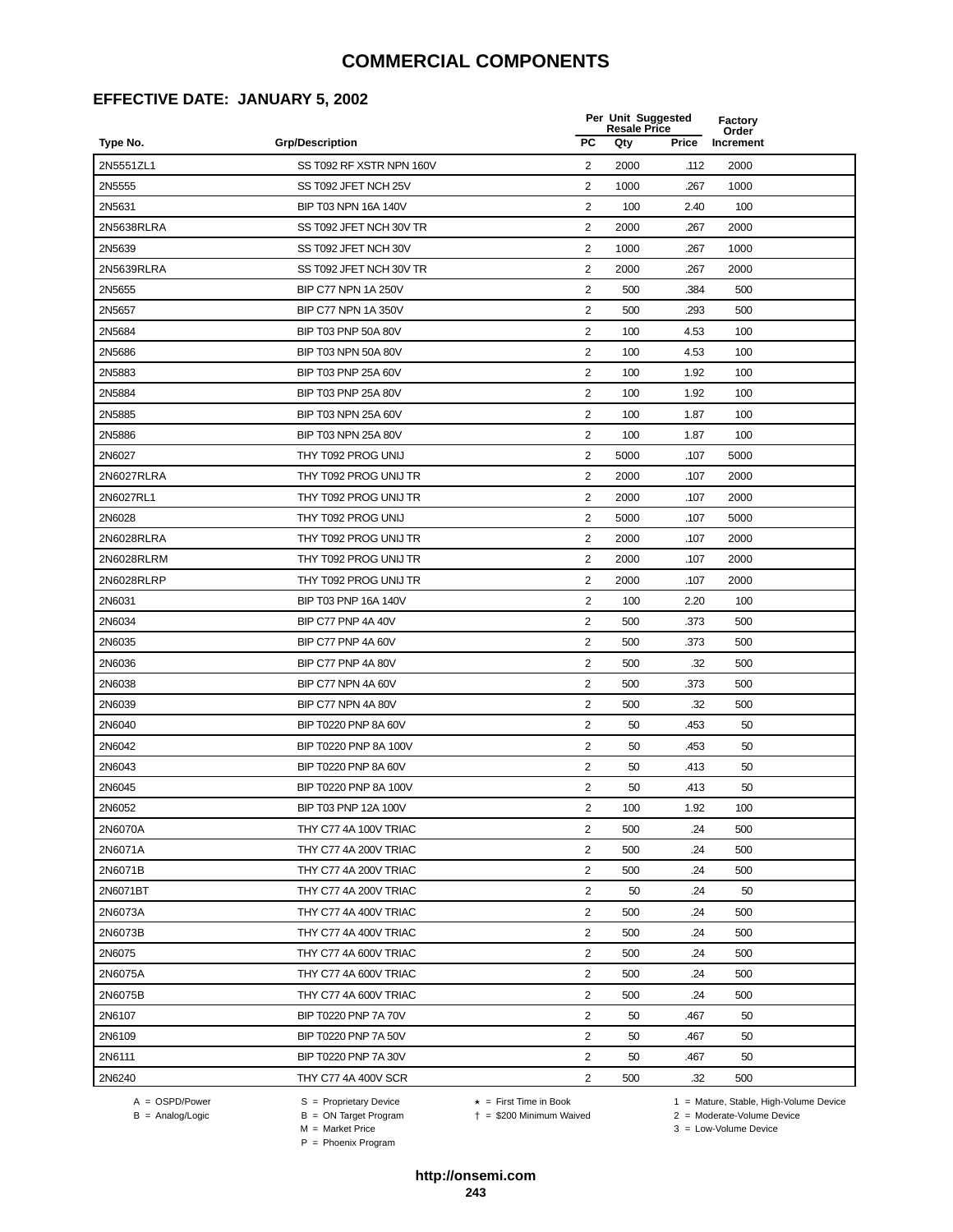### **EFFECTIVE DATE: JANUARY 5, 2002**

|            |                          |                | Per Unit Suggested<br><b>Resale Price</b> |       | Factory<br>Order |  |
|------------|--------------------------|----------------|-------------------------------------------|-------|------------------|--|
| Type No.   | <b>Grp/Description</b>   | <b>PC</b>      | Qty                                       | Price | Increment        |  |
| 2N6282     | BIP T03 NPN 20A 60V      | 2              | 100                                       | 1.73  | 100              |  |
| 2N6284     | BIP T03 NPN 20A 100V     | 2              | 100                                       | 1.73  | 100              |  |
| 2N6286     | BIP T03 PNP 20A 80V      | $\overline{2}$ | 100                                       | 1.92  | 100              |  |
| 2N6287     | BIP T03 PNP 20A 100V     | 2              | 100                                       | 1.92  | 100              |  |
| 2N6288     | BIP T0220 NPN 7A 30V     | $\overline{2}$ | 50                                        | .48   | 50               |  |
| 2N6292     | BIP T0220 NPN 7A 70V     | 2              | 50                                        | .48   | 50               |  |
| 2N6338     | BIP T03 NPN 25A 100V     | $\overline{2}$ | 100                                       | 5.03  | 100              |  |
| 2N6341     | BIP T03 NPN 25A 150V     | $\overline{2}$ | 100                                       | 6.91  | 100              |  |
| 2N6344     | THY T0220 8A 600V TRIAC  | 2              | 500                                       | .667  | 500              |  |
| 2N6344A    | THY T0220 12A 600V TRIAC | $\overline{2}$ | 500                                       | .667  | 500              |  |
| 2N6348A    | THY T0220 12A 600V TRIAC | 2              | 500                                       | .72   | 500              |  |
| 2N6349     | THY T0220 8A 800V TRIAC  | $\overline{2}$ | 500                                       | .667  | 500              |  |
| 2N6349A    | THY T0220 12A 800V TRIAC | 2              | 500                                       | .733  | 500              |  |
| 2N6387     | BIP T0220 NPN 8A 60V     | $\sqrt{2}$     | 50                                        | .533  | 50               |  |
| 2N6388     | BIP T0220 NPN 8A 80V     | 2              | 50                                        | .48   | 50               |  |
| 2N6394     | THY T0220 12A 50V SCR    | 2              | 500                                       | .507  | 500              |  |
| 2N6395     | THY T0220 12A 100V SCR   | 2              | 500                                       | .507  | 500              |  |
| 2N6397     | THY T0220 12A 400V SCR   | 2              | 500                                       | .507  | 500              |  |
| 2N6397T    | THY T0220 12A 400V SCR   | $\overline{2}$ | 50                                        | .507  | 50               |  |
| 2N6399     | THY T0220 12A 800V SCR   | 2              | 500                                       | .507  | 500              |  |
| 2N6400     | THY T0220 16A 50V SCR    | $\overline{2}$ | 500                                       | .693  | 500              |  |
| 2N6401     | THY T0220 16A 100V SCR   | $\overline{2}$ | 500                                       | .693  | 500              |  |
| 2N6402     | THY T0220 16A 200V SCR   | $\overline{2}$ | 500                                       | .693  | 500              |  |
| 2N6403     | THY T0220 16A 400V SCR   | 2              | 500                                       | .693  | 500              |  |
| 2N6404     | THY T0220 16A 600V SCR   | 2              | 500                                       | .693  | 500              |  |
| 2N6405     | THY T0220 16A 800V SCR   | 2              | 500                                       | .693  | 500              |  |
| 2N6426     | SS T092 DL XSTR NPN 40V  | $\overline{2}$ | 5000                                      | .155  | 5000             |  |
| 2N6426RLRA | SS T092 DL XSTR NPN 40V  | $\overline{2}$ | 2000                                      | .155  | 2000             |  |
| 2N6427     | SS T092 DL XSTR NPN 40V  | $\overline{2}$ | 5000                                      | .155  | 5000             |  |
| 2N6427RLRA | SS T092 DL XSTR NPN 40V  | $\overline{2}$ | 2000                                      | .155  | 2000             |  |
| 2N6487     | BIP T0220 NPN 15A 60V    | $\overline{2}$ | 50                                        | .613  | 50               |  |
| 2N6488     | BIP T0220 NPN 15A 80V    | 2              | 50                                        | .56   | 50               |  |
| 2N6490     | BIP T0220 PNP 15A 60V    | $\overline{2}$ | 50                                        | .653  | 50               |  |
| 2N6491     | BIP T0220 PNP 15A 80V    | 2              | 50                                        | .613  | 50               |  |
| 2N6497     | BIP T0220 NPN 5A 250V    | $\overline{2}$ | 50                                        | .72   | 50               |  |
| 2N6504     | THY T0220 25A 50V SCR    | $\overline{2}$ | 500                                       | .693  | 500              |  |
| 2N6505     | THY T0220 25A 100V SCR   | 2              | 500                                       | .693  | 500              |  |
| 2N6507     | THY T0220 25A 400V SCR   | 2              | 500                                       | .693  | 500              |  |
| 2N6507T    | THY T0220 25A 400V SCR   | $\overline{2}$ | 50                                        | .693  | 50               |  |
| 2N6508     | THY T0220 25A 600V SCR   | $\overline{2}$ | 500                                       | .693  | 500              |  |
| 2N6508T    | THY T0220 25A 600V SCR   | 2              | 50                                        | .693  | 50               |  |
| 2N6509     | THY T0220 25A 800V SCR   | 2              | 500                                       | .693  | 500              |  |
| 2N6509T    | THY T0220 25A 800V SCR   | 2              | 50                                        | .693  | 50               |  |
| 2N6515     | SS T092 RF XSTR NPN 50V  | 2              | 5000                                      | .28   | 5000             |  |
| 2N6515RLRM | SS T092 RF XSTR NPN 50V  | 2              | 2000                                      | .28   | 2000             |  |

 $B = \text{Analog/Logic}$ <br>  $B = \text{Analog/Logic}$ <br>  $M = \text{Market Price}$ 

A = OSPD/Power S = Proprietary Device  $\star$  = First Time in Book 1 = Mature, Stable, High-Volume Device = \$200 Minimum Waived 2 = Moderate-Volume Device

 $3 =$  Low-Volume Device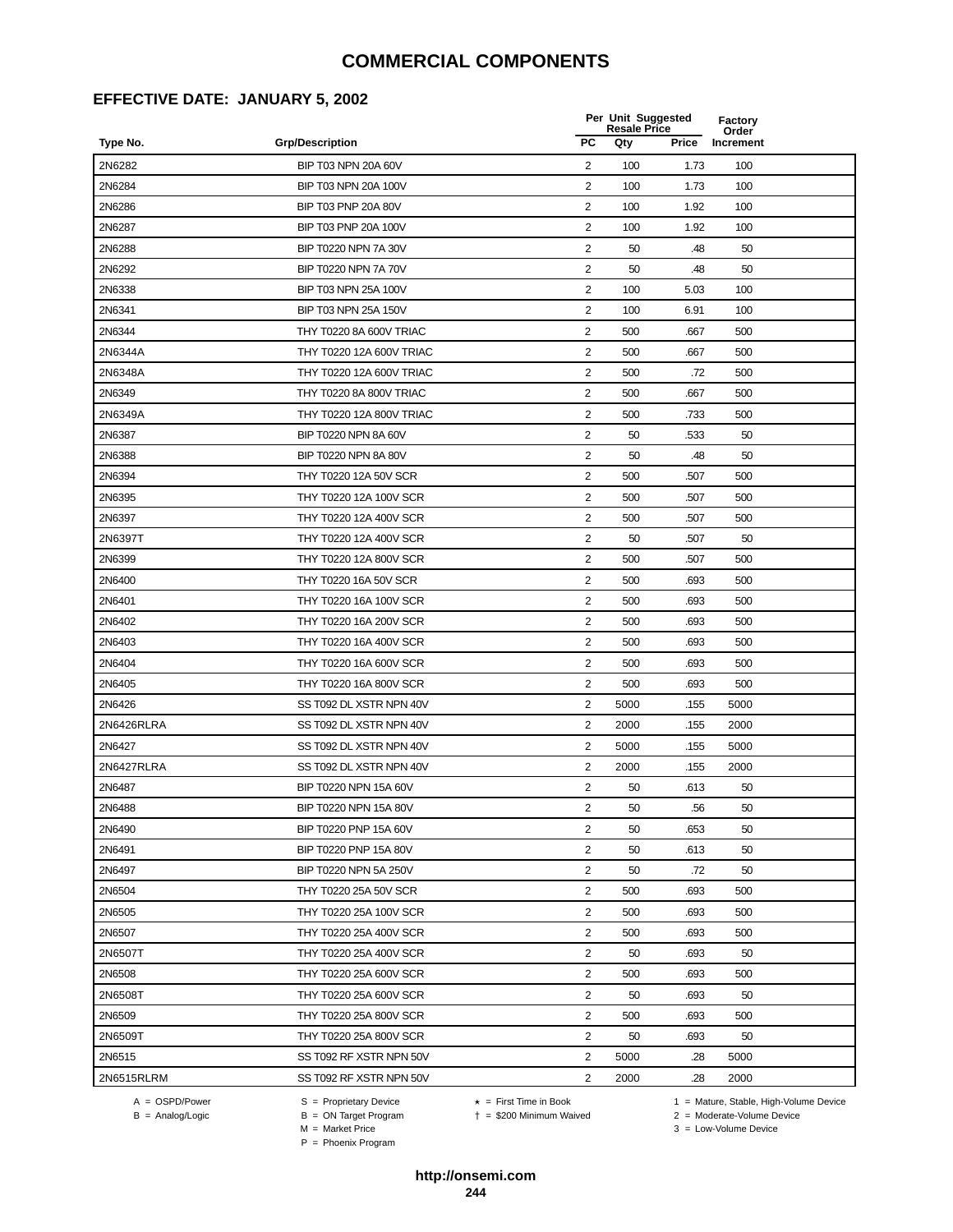#### **EFFECTIVE DATE: JANUARY 5, 2002**

|                                        |                         | <b>Resale Price</b> | Per Unit Suggested | Factory<br>Order |  |
|----------------------------------------|-------------------------|---------------------|--------------------|------------------|--|
| Type No.<br><b>Grp/Description</b>     | <b>PC</b>               | Qty                 | Price              | Increment        |  |
| 2N6517<br>SS T092 GP XSTR NPN 350V     | 2                       | 5000                | .173               | 5000             |  |
| 2N6517RLRA<br>SS T092 GP XSTR NPN 350V | 2                       | 2000                | .173               | 2000             |  |
| 2N6517RLRP<br>SS T092 GP XSTR NPN 350V | 2                       | 2000                | .173               | 2000             |  |
| 2N6520RLRA<br>SS T092 GP XSTR NPN 350V | 2                       | 2000                | .173               | 2000             |  |
| 2N6609<br>BIP T03 PNP 16A 140V         | $\overline{c}$          | 100                 | 2.15               | 100              |  |
| 2N6667<br>BIP T0220 PNP 8A 60V         | $\overline{2}$          | 50                  | .64                | 50               |  |
| 2N6668<br>BIP T0220 PNP 8A 80V         | $\overline{2}$          | 50                  | .573               | 50               |  |
| 2N7000<br>NFET T092 60V 5R             | 2                       | 1000                | .173               | 1000             |  |
| 2N7000RLRA<br>NFET T092 60V 5R TR      | 2                       | 2000                | .173               | 2000             |  |
| 2N7000RLRM<br>NFET T092 60V 5R TR      | $\overline{2}$          | 2000                | .173               | 2000             |  |
| 2N7000RLRP<br>NFET T092 60V 5R TR      | 2                       | 2000                | .173               | 2000             |  |
| 2N7000ZL1<br>NFET T092 60V 7.5R TR     | 2                       | 2000                | .173               | 2000             |  |
| 2N7002LT1<br>NFET SOT23 60V 7.5R TR    | 2                       | 3000                | .10                | 3000             |  |
| 2N7002LT3<br>NFET SOT23 60V 7.5R TR    | $\overline{c}$          | 10000               | .10                | 10000            |  |
| 2N7008<br>NFET T092 60V 7.5R           | 2                       | 1000                | .32                | 1000             |  |
| 2N7008RLRA<br>NFET T092 60V 7.5R TR    | $\overline{2}$          | 2000                | .32                | 2000             |  |
| 2N7008RLRE<br>NFET T092 60V 7.5R TR    | 2                       | 2000                | .32                | 2000             |  |
| 2SA1774<br>SS SC75 GP XSTR 120V        | $\overline{c}$          | 3000                | .0933              | 3000             |  |
| 2SC4617<br>SS SC75 GP XSTR 120V        | 2                       | 3000                | .08                | 3000             |  |
| 3EZ10D5<br>ZEN D041 REG 3W 10V         | 2                       | 2000                | .413               | 2000             |  |
| 3EZ13D5<br>ZEN D041 REG 3W 13V         | 2                       | 2000                | .413               | 2000             |  |
| 3EZ15D5<br>ZEN D041 REG 3W 15V         | $\overline{c}$          | 2000                | .413               | 2000             |  |
| 3EZ15D5RL<br>ZEN D041 REG 3W 15V TR    | $\overline{2}$          | 6000                | .413               | 6000             |  |
| 3EZ16D5<br>ZEN D041 REG 3W 16V         | $\overline{2}$          | 2000                | .413               | 2000             |  |
| 3EZ16D5RL<br>ZEN D041 REG 3W 16V TR    | $\overline{2}$          | 6000                | .413               | 6000             |  |
| 3EZ18D5<br>ZEN D041 REG 3W 18V         | 2                       | 2000                | .413               | 2000             |  |
| 3EZ18D5RL<br>ZEN D041 REG 3W 18V TR    | $\overline{c}$          | 6000                | .413               | 6000             |  |
| 3EZ220D5RL<br>ZEN D041 REG 3W 220V TR  | $\overline{2}$          | 6000                | .413               | 6000             |  |
| 3EZ24D5<br>ZEN D041 REG 3W 24V         | 2                       | 2000                | .413               | 2000             |  |
| 3EZ24D5RL<br>ZEN D041 REG 3W 24V TR    | 2                       | 6000                | .413               | 6000             |  |
| 3EZ240D5<br>ZEN D041 REG 3W 240V       | 2                       | 2000                | .413               | 2000             |  |
| 3EZ240D5RL<br>ZEN D041 REG 3W 240V TR  | $\overline{\mathbf{c}}$ | 6000                | .413               | 6000             |  |
| 3EZ330D5<br>ZEN D041 REG 3W 330V       | 2                       | 2000                | .413               | 2000             |  |
| 3EZ36D5RL<br>ZEN D041 REG 3W 36V TR    | 2                       | 6000                | .413               | 6000             |  |
| 3EZ39D5<br>ZEN D041 REG 3W 39V         | $\overline{2}$          | 2000                | .413               | 2000             |  |
| 3EZ4.3D5RL<br>ZEN D041 REG 3W 4.3V TR  | 2                       | 6000                | .413               | 6000             |  |
| 3EZ6.2D5RL<br>ZEN D041 REG 3W 6.2V TR  | 2                       | 6000                | .413               | 6000             |  |
| 3EZ8.2D5<br>ZEN D041 REG 3W 8.2V       | 2                       | 2000                | .413               | 2000             |  |
| 3EZ8.2D5RL<br>ZEN D041 REG 3W 8.2V TR  | $\overline{2}$          | 6000                | .413               | 6000             |  |
| 74FST3125D<br>LOG 4 BIT BUS SWITCH     | 2                       | 55                  | .267               | $55 \star$       |  |
| 74FST3125DR2<br>LOG 4 BIT BUS SWITCH   | $\overline{c}$          | 2500                | .267               | 2500 $\star$     |  |
| 74FST3125DT<br>LOG 4 BIT BUS SWITCH    | $\overline{2}$          | 96                  | .267               | $96 \star$       |  |
| 74FST3125DTR2<br>LOG 4 BIT BUS SWITCH  | 2                       | 2500                | .267               | $2500 \star$     |  |
| 74FST3125QS<br>LOG 4 BIT BUS SWITCH    | 2                       | 98                  | .28                | 98 $\star$       |  |
| 74FST3125QSR<br>LOG 4 BIT BUS SWITCH   | $\overline{2}$          | 2500                | .28                | 2500 $\star$     |  |

B = Analog/Logic<br>B = Analog/Logic<br>M = Market Price

A = OSPD/Power S = Proprietary Device  $\star$  = First Time in Book 1 = Mature, Stable, High-Volume Device = \$200 Minimum Waived 2 = Moderate-Volume Device

 $3 =$  Low-Volume Device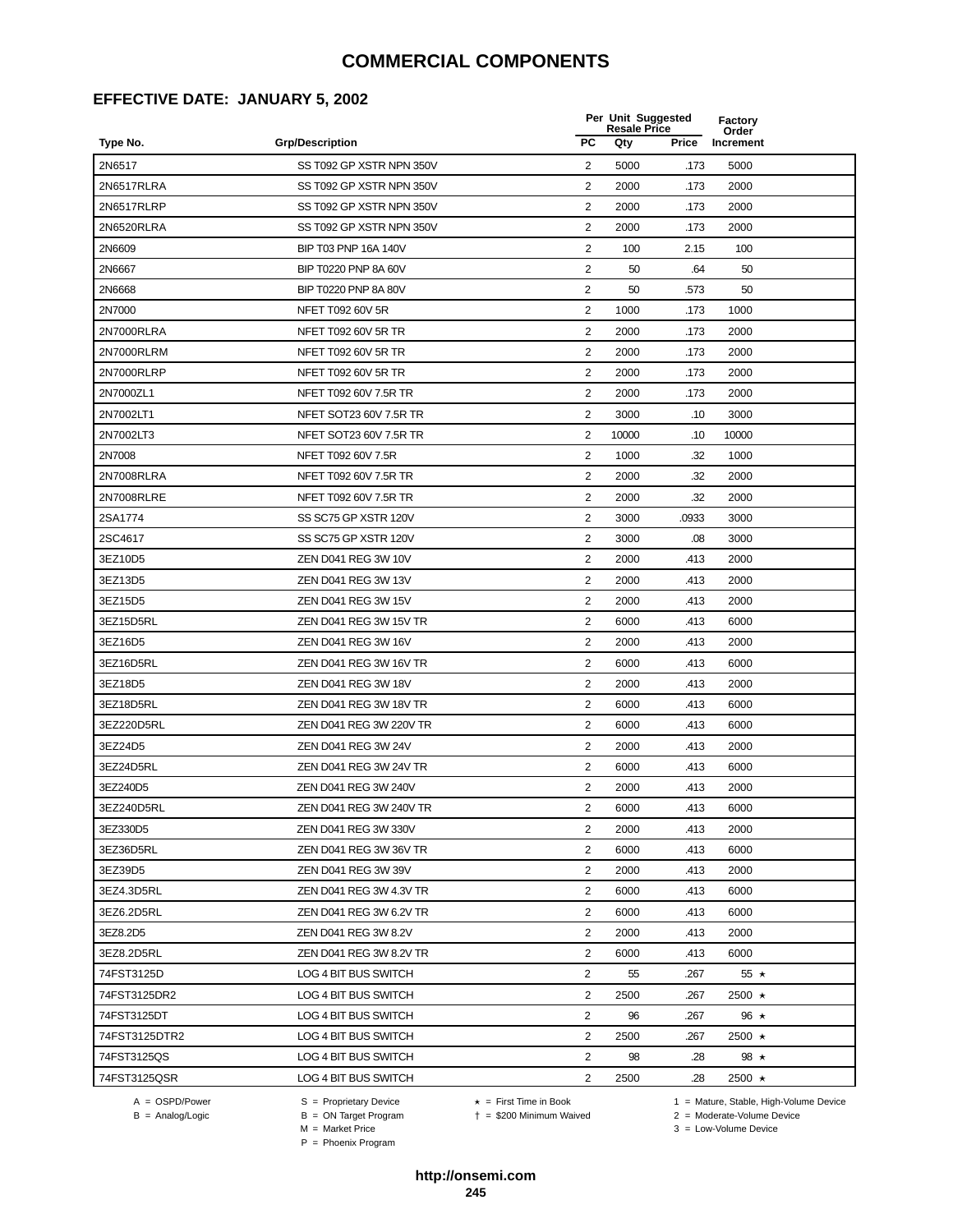#### **EFFECTIVE DATE: JANUARY 5, 2002**

|                |                           |                | Per Unit Suggested<br><b>Resale Price</b> |              | Factory<br>Order |  |
|----------------|---------------------------|----------------|-------------------------------------------|--------------|------------------|--|
| Type No.       | <b>Grp/Description</b>    | <b>PC</b>      | Qty                                       | <b>Price</b> | Increment        |  |
| 74FST3126D     | LOG 4 BIT BUS SWITCH      | $\overline{2}$ | 55                                        | .267         | 55 $\star$       |  |
| 74FST3126DR2   | LOG 4 BIT BUS SWITCH      | 2              | 2500                                      | .267         | 2500 $\star$     |  |
| 74FST3126DT    | LOG 4 BIT BUS SWITCH      | 2              | 96                                        | .267         | 96 $\star$       |  |
| 74FST3126DTR2  | LOG 4 BIT BUS SWITCH      | $\overline{2}$ | 2500                                      | .267         | 2500 $\star$     |  |
| 74FST3126QS    | LOG 4 BIT BUS SWITCH      | $\overline{2}$ | 98                                        | .28          | 98 $\star$       |  |
| 74FST3126QSR   | LOG 4 BIT BUS SWITCH      | 2              | 2500                                      | .28          | 2500 $\star$     |  |
| 74FST3244DT    | LOG 8 BIT BUS SWITCH      | $\overline{2}$ | 75                                        | .32          | $75 \star$       |  |
| 74FST3244DTR2  | LOG 8 BIT BUS SWITCH      | 2              | 2500                                      | .32          | 2500 ★           |  |
| 74FST3244DW    | LOG 8 BIT BUS SWITCH      | 2              | 38                                        | .32          | 38 $\star$       |  |
| 74FST3244DWR2  | LOG 8 BIT BUS SWITCH      | $\overline{2}$ | 1000                                      | .32          | 1000 $\star$     |  |
| 74FST3244QS    | LOG 8 BIT BUS SWITCH      | 2              | 55                                        | .333         | 55 $\star$       |  |
| 74FST3244QSR   | LOG 8 BIT BUS SWITCH      | $\overline{2}$ | 2500                                      | .333         | 2500 $\star$     |  |
| 74FST3245DT    | LOG 8 BIT BUS SWITCH      | $\overline{2}$ | 75                                        | .32          | 75 $\star$       |  |
| 74FST3245DTR2  | LOG 8 BIT BUS SWITCH      | $\overline{2}$ | 2500                                      | .32          | 2500 $\star$     |  |
| 74FST3245DW    | LOG 8 BIT BUS SWITCH      | $\overline{2}$ | 38                                        | .32          | 38 $\star$       |  |
| 74FST3245DWR2  | LOG 8 BIT BUS SWITCH      | $\overline{2}$ | 1000                                      | .32          | $1000 \star$     |  |
| 74FST3245QS    | LOG 8 BIT BUS SWITCH      | 2              | 55                                        | .333         | 55 $\star$       |  |
| 74FST3245QSR   | LOG 8 BIT BUS SWITCH      | 2              | 2500                                      | .333         | 2500 $\star$     |  |
| 74FST3253D     | LOG DUAL 4:1 MULTIPLEXER  | $\overline{2}$ | 48                                        | .32          | 48 $\star$       |  |
| 74FST3253DR2   | LOG DUAL 4:1 MULTIPLEXER  | 2              | 2500                                      | .32          | 2500 $\star$     |  |
| 74FST3253DT    | LOG DUAL 4:1 MULTIPLEXER  | 2              | 96                                        | .32          | 96 $\star$       |  |
| 74FST3253DTR2  | LOG DUAL 4:1 MULTIPLEXER  | $\overline{2}$ | 2500                                      | .32          | 2500 $\star$     |  |
| 74FST3253QS    | LOG DUAL 4:1 MULTIPLEXER  | $\overline{2}$ | 98                                        | .333         | 98 $\star$       |  |
| 74FST3253QSR   | LOG DUAL 4:1 MULTIPLEXER  | $\overline{2}$ | 2500                                      | .333         | 2500 $\star$     |  |
| 74FST3257D     | LOG QUAD 2:1 MULTIPLEXER  | 2              | 48                                        | .32          | 48 $\star$       |  |
| 74FST3257DR2   | LOG QUAD 2:1 MULTIPLEXER  | $\overline{2}$ | 2500                                      | .32          | 2500 ★           |  |
| 74FST3257DT    | LOG QUAD 2:1 MULTIPLEXER  | 2              | 96                                        | .32          | 96 $\star$       |  |
| 74FST3257DTR2  | LOG QUAD 2:1 MULTIPLEXER  | $\overline{2}$ | 2500                                      | .32          | 2500 ★           |  |
| 74FST3257QS    | LOG QUAD 2:1 MULTIPLEXER  | 2              | 98                                        | .333         | 98 $\star$       |  |
| 74FST3257QSR   | LOG QUAD 2:1 MULTIPLEXER  | 2              | 2500                                      | .333         | 2500 $\star$     |  |
| 74FST3345DT    | LOG 8 BIT BUS SWITCH      | $\overline{2}$ | 75                                        | .32          | $75 \star$       |  |
| 74FST3345DTR2  | LOG 8 BIT BUS SWITCH      | 2              | 2500                                      | .32          | 2500 ★           |  |
| 74FST3345DW    | LOG 8 BIT BUS SWITCH      | 2              | 38                                        | .32          | $38 \star$       |  |
| 74FST3345DWR2  | LOG 8 BIT BUS SWITCH      | 2              | 1000                                      | .32          | 1000 $\star$     |  |
| 74FST3345QS    | LOG 8 BIT BUS SWITCH      | 2              | 55                                        | .333         | $55 \star$       |  |
| 74FST3345QSR   | LOG 8 BIT BUS SWITCH      | 2              | 2500                                      | .333         | 2500 $\star$     |  |
| 74VCXH16240DT  | LOG CMOS BUFR INVERT      | $\overline{2}$ | 39                                        | 1.40         | 39               |  |
| 74VCXH16240DTR | LOG CMOS BUFR INVERT      | 2              | 2500                                      | 1.40         | 2500             |  |
| 74VCXH16244DT  | LOG CMOS BUFR LINE DRVR   | $\overline{2}$ | 39                                        | 1.40         | 39               |  |
| 74VCXH16244DTR | LOG CMOS BUFR LINE DRVR   | $\overline{2}$ | 2500                                      | 1.40         | 2500             |  |
| 74VCXH16245DT  | LOG CMOS BIDIRCT 16BIT    | $\overline{2}$ | 39                                        | 1.40         | 39               |  |
| 74VCXH16245DTR | LOG CMOS BIDIRCT 16BIT    | 2              | 2500                                      | 1.40         | 2500             |  |
| 74VCXH16373DT  | LOG CMOS TRNS LATCH 16BT  | $\overline{2}$ | 39                                        | 1.40         | 39               |  |
| 74VCXH16373DTR | LOG CMOS TRNS LATCH 16BT  | 2              | 2500                                      | 1.40         | 2500             |  |
| 74VCXH16374DT  | LOG CMOS D FLIP FLOP 16BI | $\overline{c}$ | 39                                        | 1.40         | 39               |  |
|                |                           |                |                                           |              |                  |  |

B = Analog/Logic<br>B = Analog/Logic<br>M = Market Price

= \$200 Minimum Waived 2 = Moderate-Volume Device

A = OSPD/Power S = Proprietary Device  $\star$  = First Time in Book 1 = Mature, Stable, High-Volume Device

 $3 =$  Low-Volume Device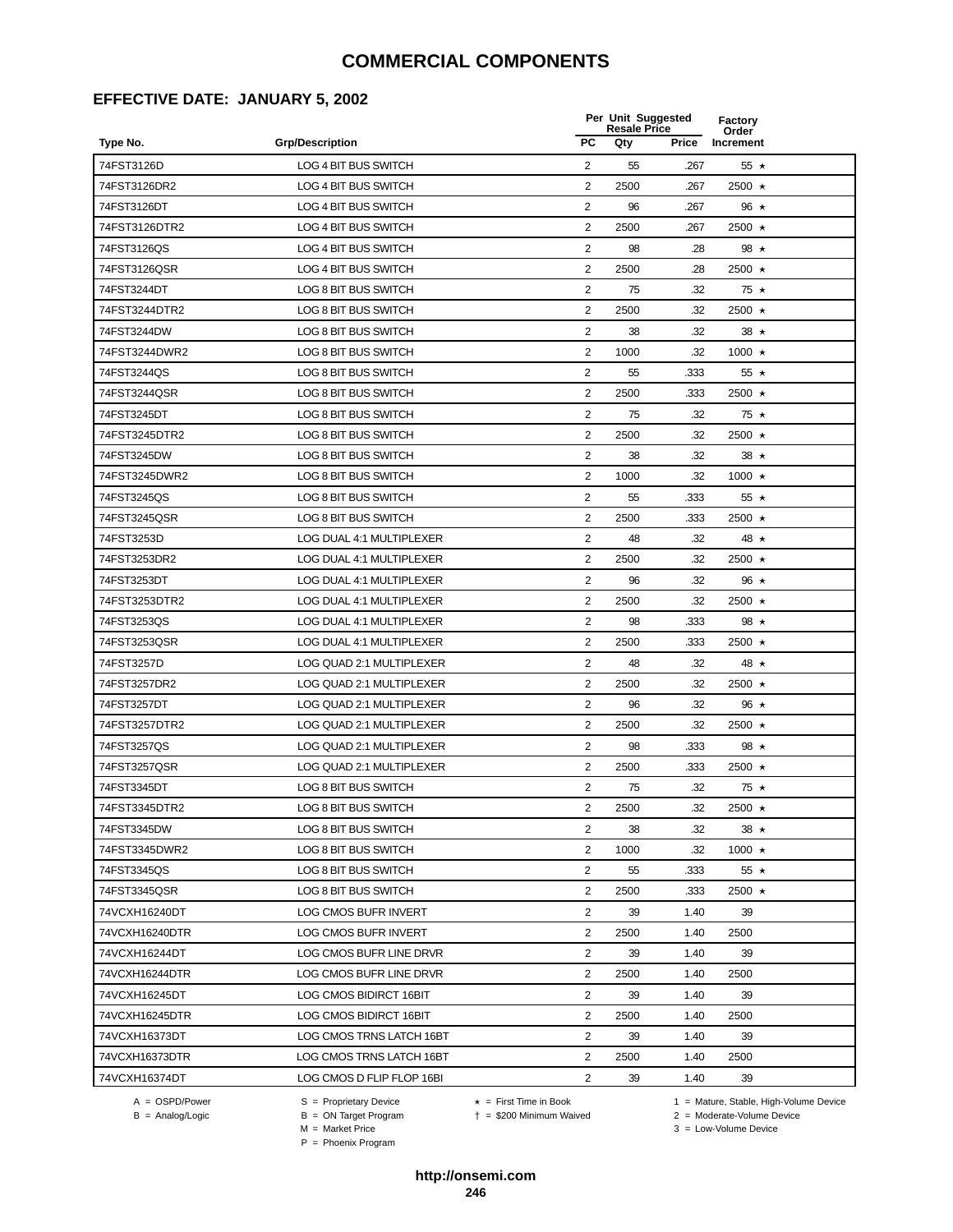#### **EFFECTIVE DATE: JANUARY 5, 2002**

|                |                             |           | Per Unit Suggested<br><b>Resale Price</b> |       | Factory<br>Order |  |
|----------------|-----------------------------|-----------|-------------------------------------------|-------|------------------|--|
| Type No.       | <b>Grp/Description</b>      | <b>PC</b> | Qty                                       | Price | Increment        |  |
| 74VCXH16374DTR | LOG CMOS D FLIP FLOP 16BI   | 2         | 2500                                      | 1.40  | 2500             |  |
| 74VCX16240DT   | <b>LOG CMOS BUFR INVERT</b> | 2         | 39                                        | 1.40  | 39               |  |
| 74VCX16240DTR  | LOG CMOS BUFR INVERT        | 2         | 2500                                      | 1.40  | 2500             |  |
| 74VCX16244DT   | LOG CMOS BUFR LINE DRVR     | 2         | 39                                        | 1.40  | 39               |  |
| 74VCX16244DTR  | LOG CMOS BUFR LINE DRVR     | 2         | 2500                                      | 1.40  | 2500             |  |
| 74VCX16245DT   | LOG CMOS BUFR LINE DRVR     | 2         | 39                                        | 1.40  | 39               |  |
| 74VCX16245DTR  | LOG CMOS BUFR LINE DRVR     | 2         | 2500                                      | 1.40  | 2500             |  |
| 74VCX16373DT   | LOG CMOS TRANS LATCH 16BI   | 2         | 39                                        | 1.40  | 39               |  |
| 74VCX16373DTR  | LOG CMOS TRANS LATCH 16BI   | 2         | 2500                                      | 1.40  | 2500             |  |
| 74VCX16374DT   | LOG CMOS FLIP FLOP 16BIT    | 2         | 39                                        | 1.40  | 39               |  |
| 74VCX16374DTR  | LOG CMOS FLIP FLOP 16BIT    | 2         | 2500                                      | 1.40  | 2500             |  |
| 80SQ045N       | REC SURM 8A 45V SHTKY       | 2         | 500                                       | .293  | 500              |  |
| 80SQ045NRL     | REC SURM 8A 45V SHTKY       | 2         | 1500                                      | .293  | 1500             |  |

- B = Analog/Logic<br>B = Analog/Logic<br>M = Market Price
	-
	- P = Phoenix Program

= \$200 Minimum Waived 2 = Moderate-Volume Device

A = OSPD/Power S = Proprietary Device  $\star$  = First Time in Book 1 = Mature, Stable, High-Volume Device

- 
- $3 =$  Low-Volume Device

**http://onsemi.com 247**